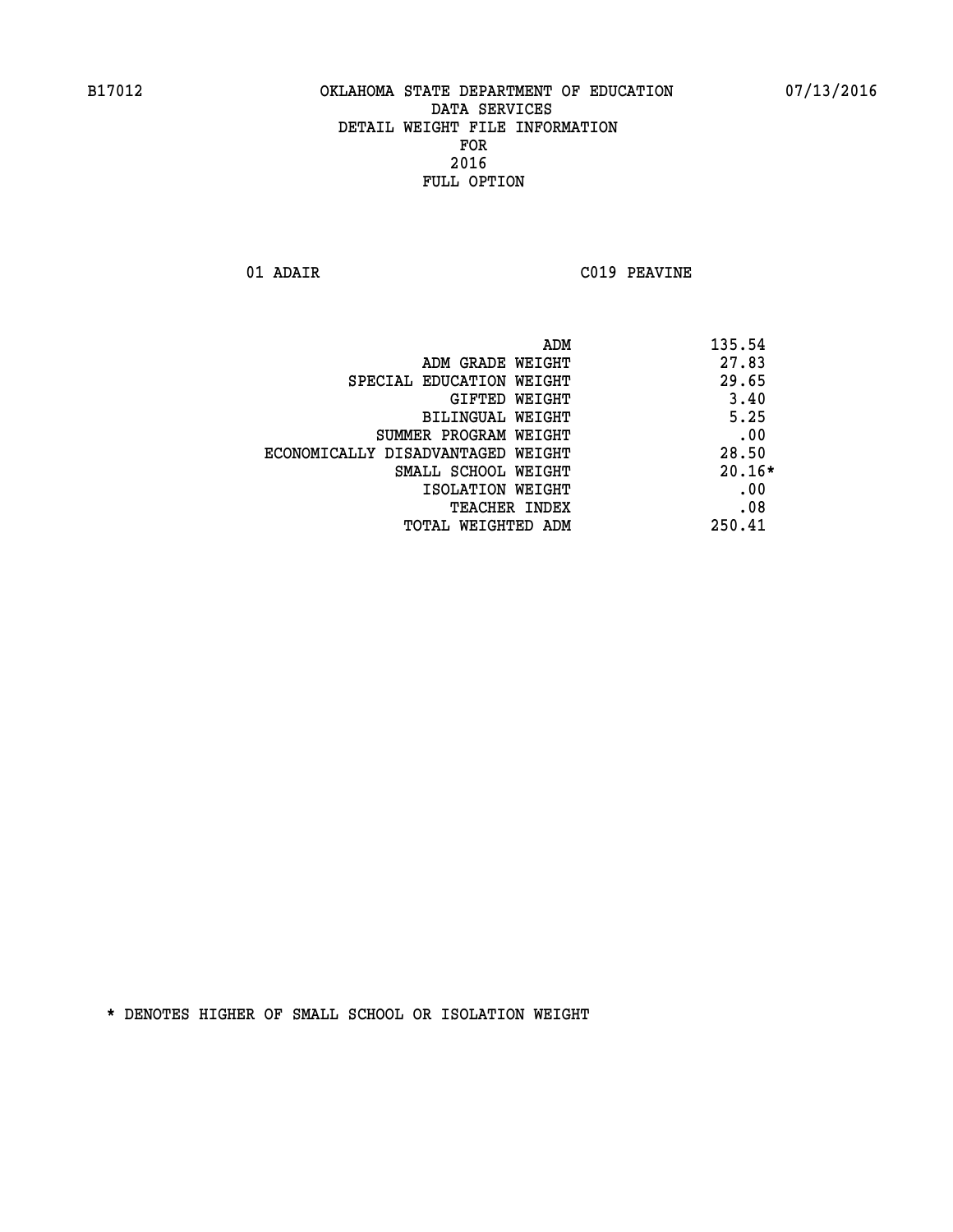**01 ADAIR C022 MARYETTA** 

| 673.97                                      |
|---------------------------------------------|
| 136.32<br>ADM GRADE WEIGHT                  |
| 50.30<br>SPECIAL EDUCATION WEIGHT           |
| 22.44<br>GIFTED WEIGHT                      |
| 55.25<br>BILINGUAL WEIGHT                   |
| .00<br>SUMMER PROGRAM WEIGHT                |
| 132.75<br>ECONOMICALLY DISADVANTAGED WEIGHT |
| .00<br>SMALL SCHOOL WEIGHT                  |
| .00<br>ISOLATION WEIGHT                     |
| .00<br>TEACHER INDEX                        |
| 1,071.03<br>TOTAL WEIGHTED ADM              |
| ADM                                         |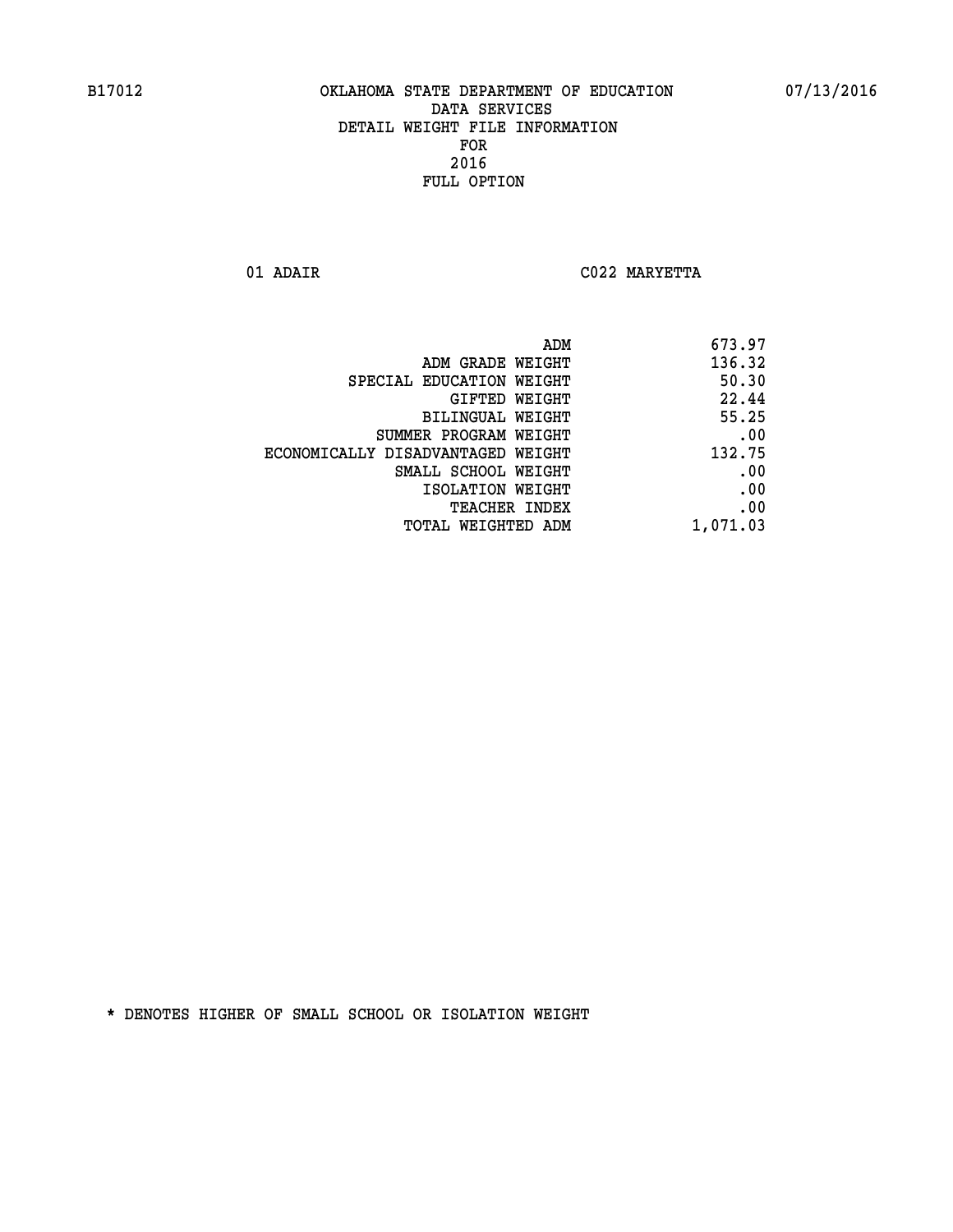**01 ADAIR C024 ROCKY MOUNTAIN** 

| ADM                               | 194.07   |
|-----------------------------------|----------|
| ADM GRADE WEIGHT                  | 40.52    |
| SPECIAL EDUCATION WEIGHT          | 16.40    |
| GIFTED WEIGHT                     | 5.10     |
| BILINGUAL WEIGHT                  | 24.00    |
| SUMMER PROGRAM WEIGHT             | .00      |
| ECONOMICALLY DISADVANTAGED WEIGHT | 36.50    |
| SMALL SCHOOL WEIGHT               | $24.57*$ |
| ISOLATION WEIGHT                  | .00      |
| <b>TEACHER INDEX</b>              | 17.49    |
| TOTAL WEIGHTED ADM                | 358.65   |
|                                   |          |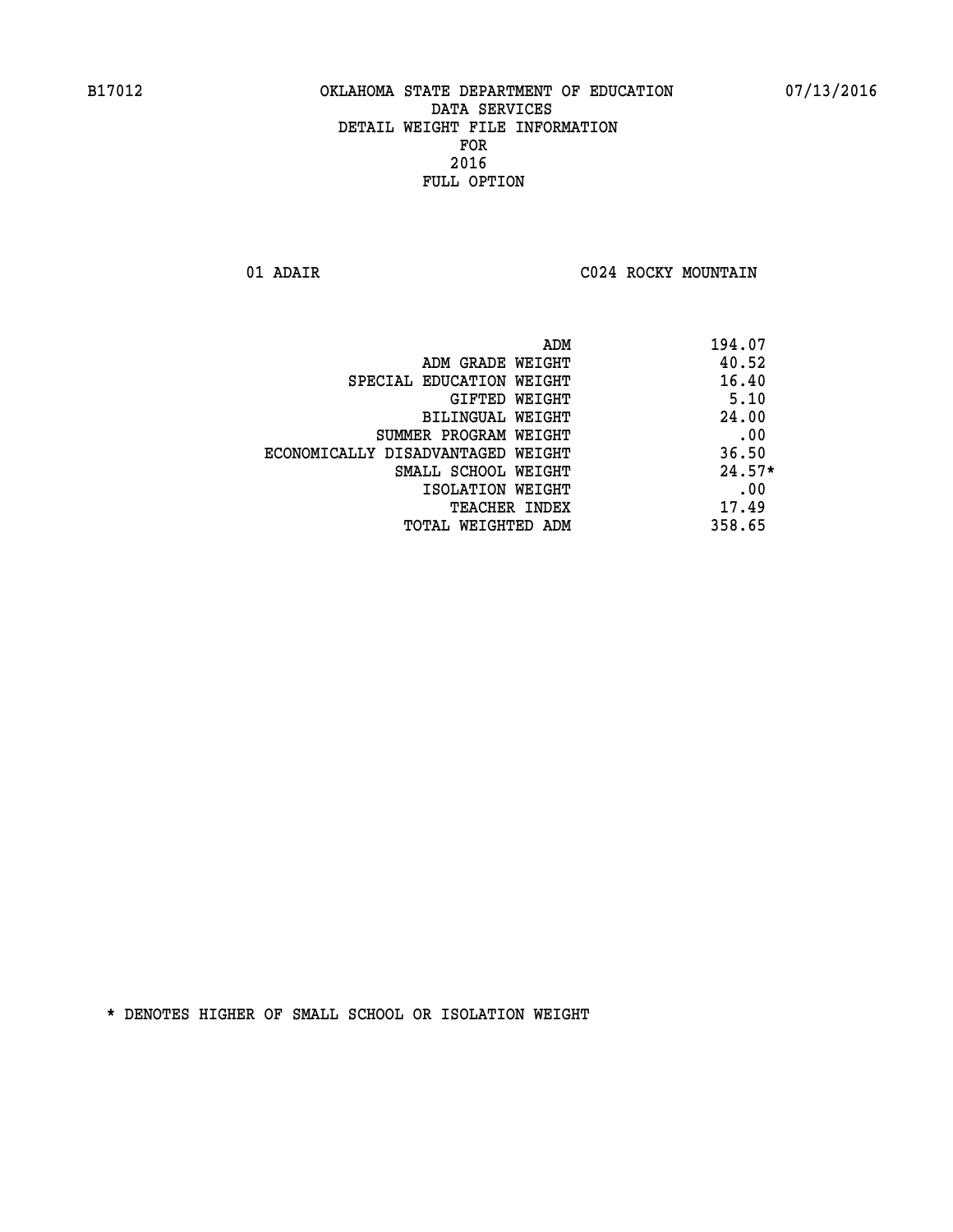**01 ADAIR C028 ZION** 

|                                   | 351.07<br>ADM |
|-----------------------------------|---------------|
| ADM GRADE WEIGHT                  | 72.66         |
| SPECIAL EDUCATION WEIGHT          | 27.90         |
| GIFTED WEIGHT                     | 12.24         |
| BILINGUAL WEIGHT                  | 11.25         |
| SUMMER PROGRAM WEIGHT             | .00           |
| ECONOMICALLY DISADVANTAGED WEIGHT | 71.00         |
| SMALL SCHOOL WEIGHT               | $23.62*$      |
| ISOLATION WEIGHT                  | .00           |
| <b>TEACHER INDEX</b>              | 7.77          |
| TOTAL WEIGHTED ADM                | 577.51        |
|                                   |               |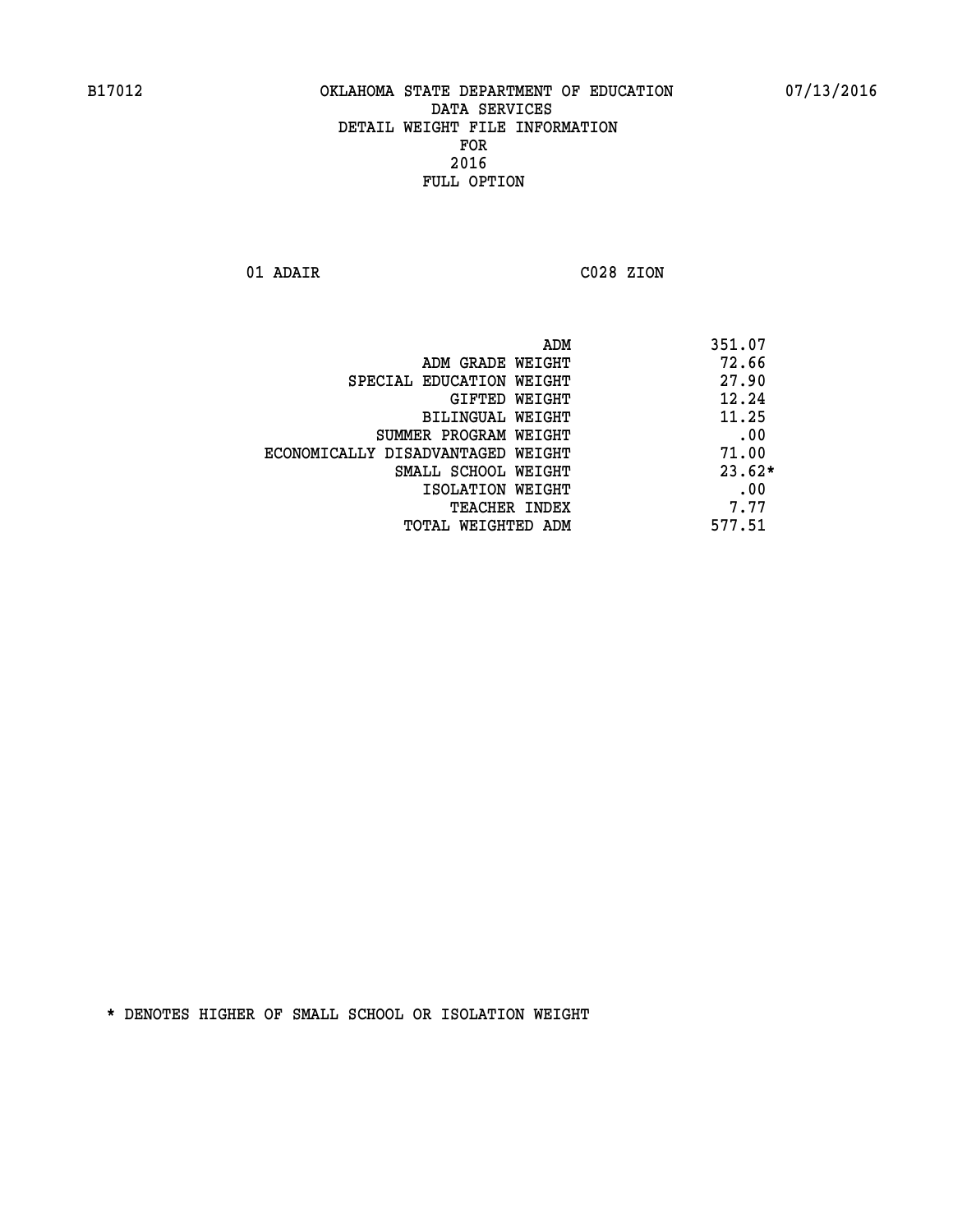**01 ADAIR C029 DAHLONEGAH** 

| ADM                               | 128.93   |
|-----------------------------------|----------|
| ADM GRADE WEIGHT                  | 25.74    |
| SPECIAL EDUCATION WEIGHT          | 17.30    |
| GIFTED WEIGHT                     | 2.72     |
| BILINGUAL WEIGHT                  | 6.25     |
| SUMMER PROGRAM WEIGHT             | .00      |
| ECONOMICALLY DISADVANTAGED WEIGHT | 19.75    |
| SMALL SCHOOL WEIGHT               | $19.50*$ |
| ISOLATION WEIGHT                  | .00      |
| <b>TEACHER INDEX</b>              | 3.84     |
| TOTAL WEIGHTED ADM                | 224.03   |
|                                   |          |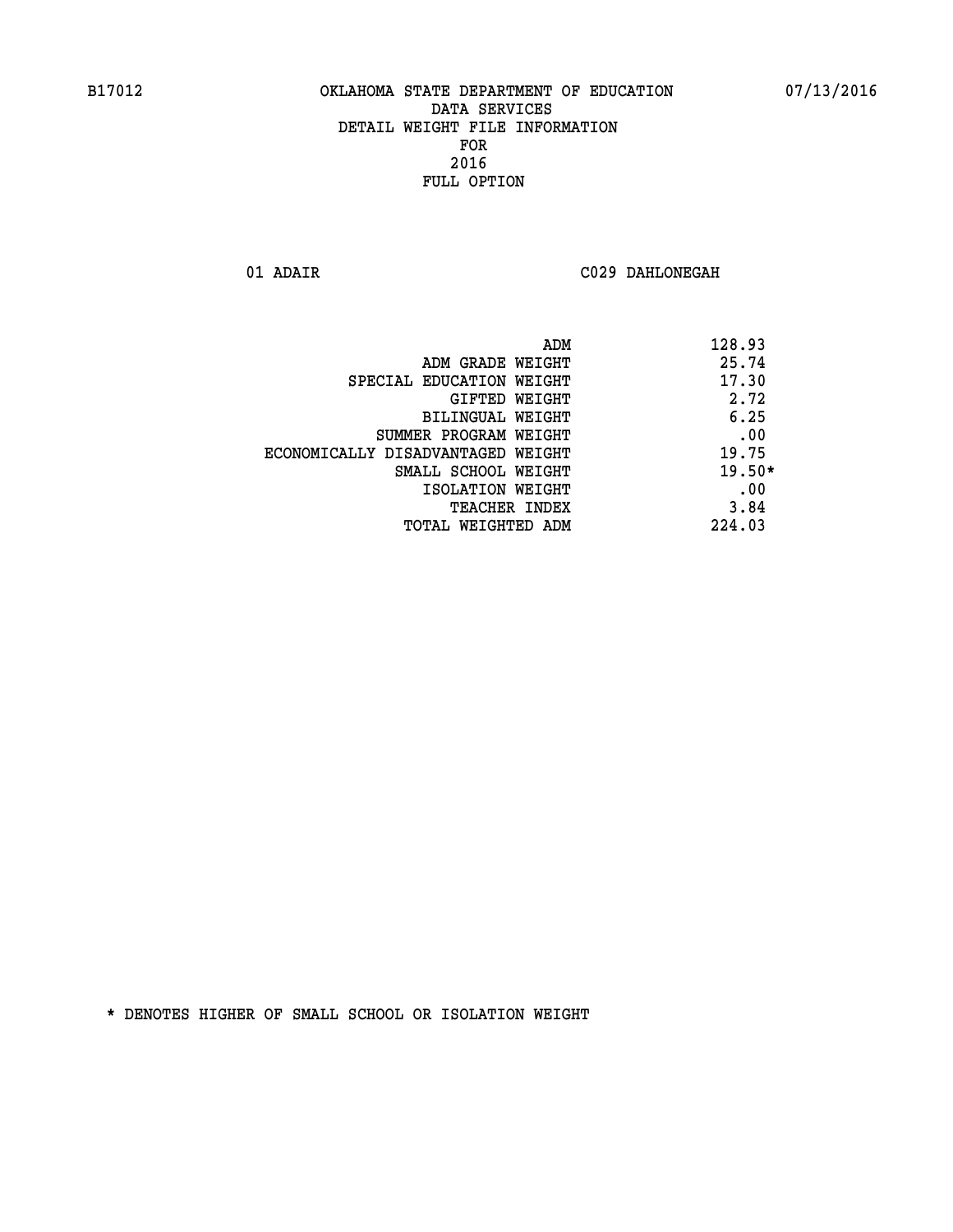**01 ADAIR C032 GREASY** 

|                                   | ADM | 90.82    |
|-----------------------------------|-----|----------|
| ADM GRADE WEIGHT                  |     | 17.70    |
| SPECIAL EDUCATION WEIGHT          |     | 20.00    |
| <b>GIFTED WEIGHT</b>              |     | 2.38     |
| BILINGUAL WEIGHT                  |     | 6.25     |
| SUMMER PROGRAM WEIGHT             |     | .00      |
| ECONOMICALLY DISADVANTAGED WEIGHT |     | 33.50    |
| SMALL SCHOOL WEIGHT               |     | $15.05*$ |
| ISOLATION WEIGHT                  |     | .00      |
| TEACHER INDEX                     |     | 7.06     |
| TOTAL WEIGHTED ADM                |     | 192.76   |
|                                   |     |          |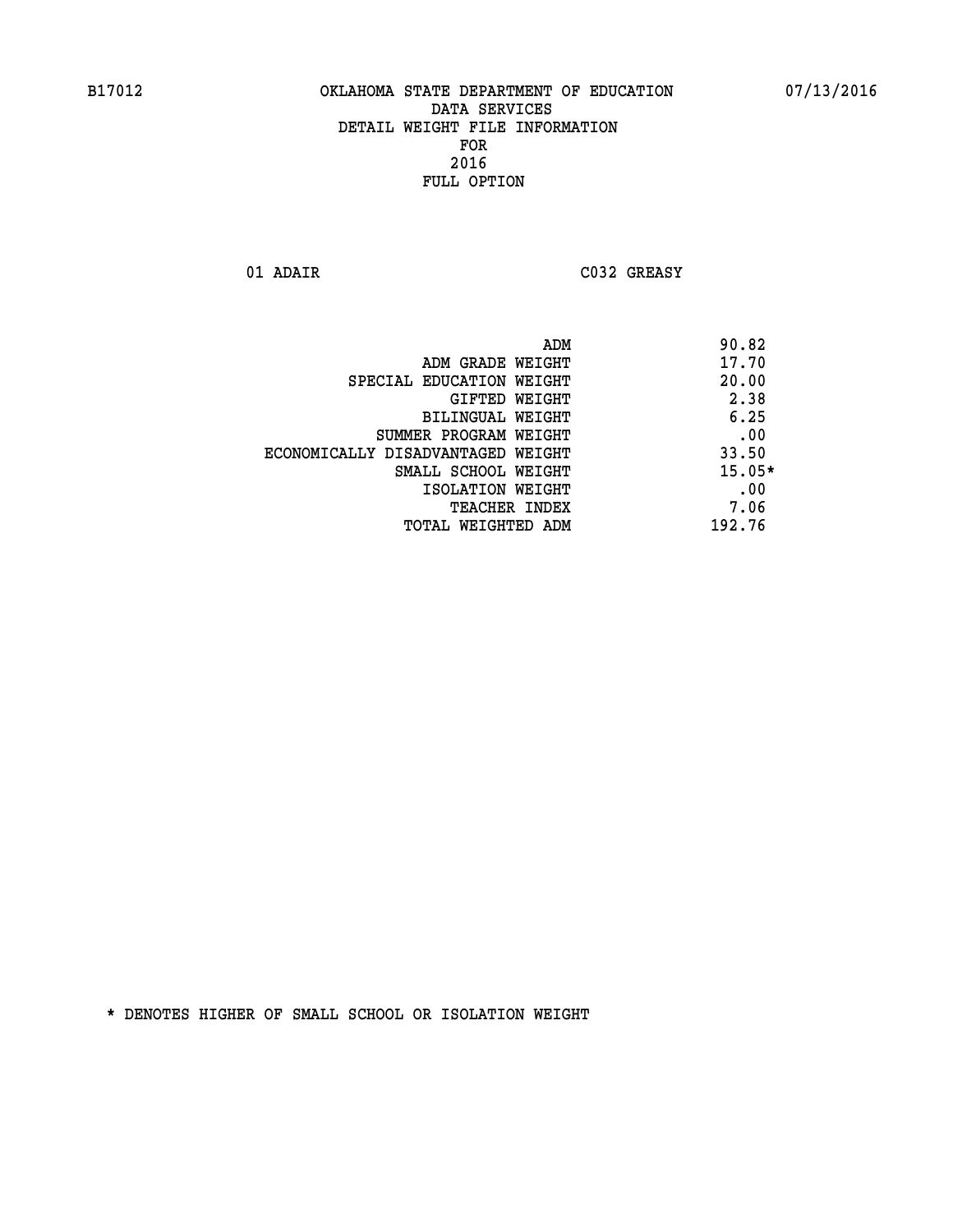**01 ADAIR I004 WATTS** 

|                                   | ADM | 304.95   |
|-----------------------------------|-----|----------|
| ADM GRADE WEIGHT                  |     | 59.65    |
| SPECIAL EDUCATION WEIGHT          |     | 46.50    |
| GIFTED WEIGHT                     |     | 9.86     |
| BILINGUAL WEIGHT                  |     | 5.00     |
| SUMMER PROGRAM WEIGHT             |     | .00      |
| ECONOMICALLY DISADVANTAGED WEIGHT |     | 62.50    |
| SMALL SCHOOL WEIGHT               |     | $25.83*$ |
| ISOLATION WEIGHT                  |     | .00      |
| TEACHER INDEX                     |     | 11.06    |
| TOTAL WEIGHTED ADM                |     | 525.35   |
|                                   |     |          |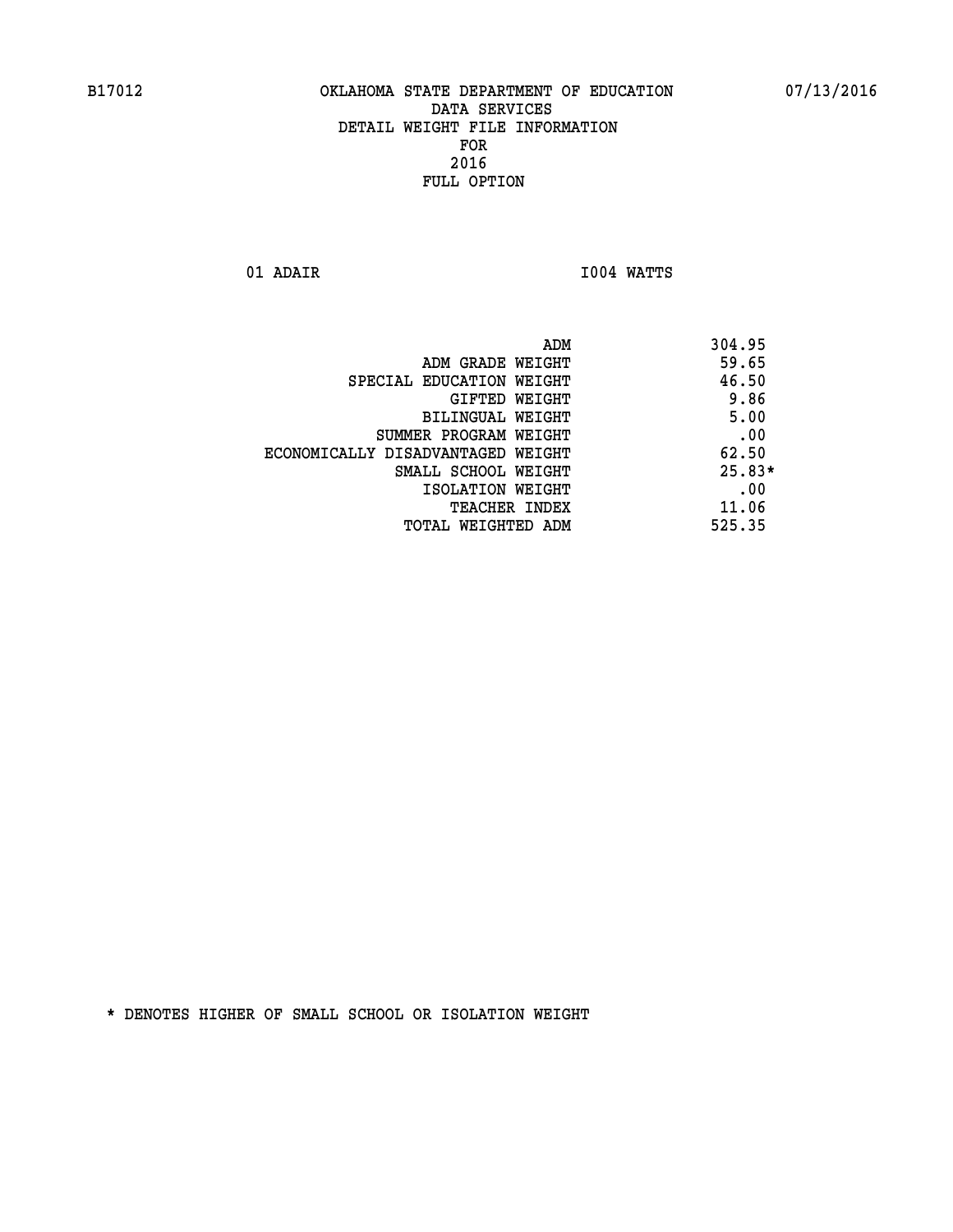**01 ADAIR I011 WESTVILLE** 

| ADM                               | 1,159.49 |
|-----------------------------------|----------|
| ADM GRADE WEIGHT                  | 221.96   |
| SPECIAL EDUCATION WEIGHT          | 231.75   |
| GIFTED WEIGHT                     | 22.78    |
| <b>BILINGUAL WEIGHT</b>           | 11.75    |
| SUMMER PROGRAM WEIGHT             | .00      |
| ECONOMICALLY DISADVANTAGED WEIGHT | 228.75   |
| SMALL SCHOOL WEIGHT               | .00      |
| ISOLATION WEIGHT                  | .00      |
| TEACHER INDEX                     | 1.45     |
| TOTAL WEIGHTED ADM                | 1,877.93 |
|                                   |          |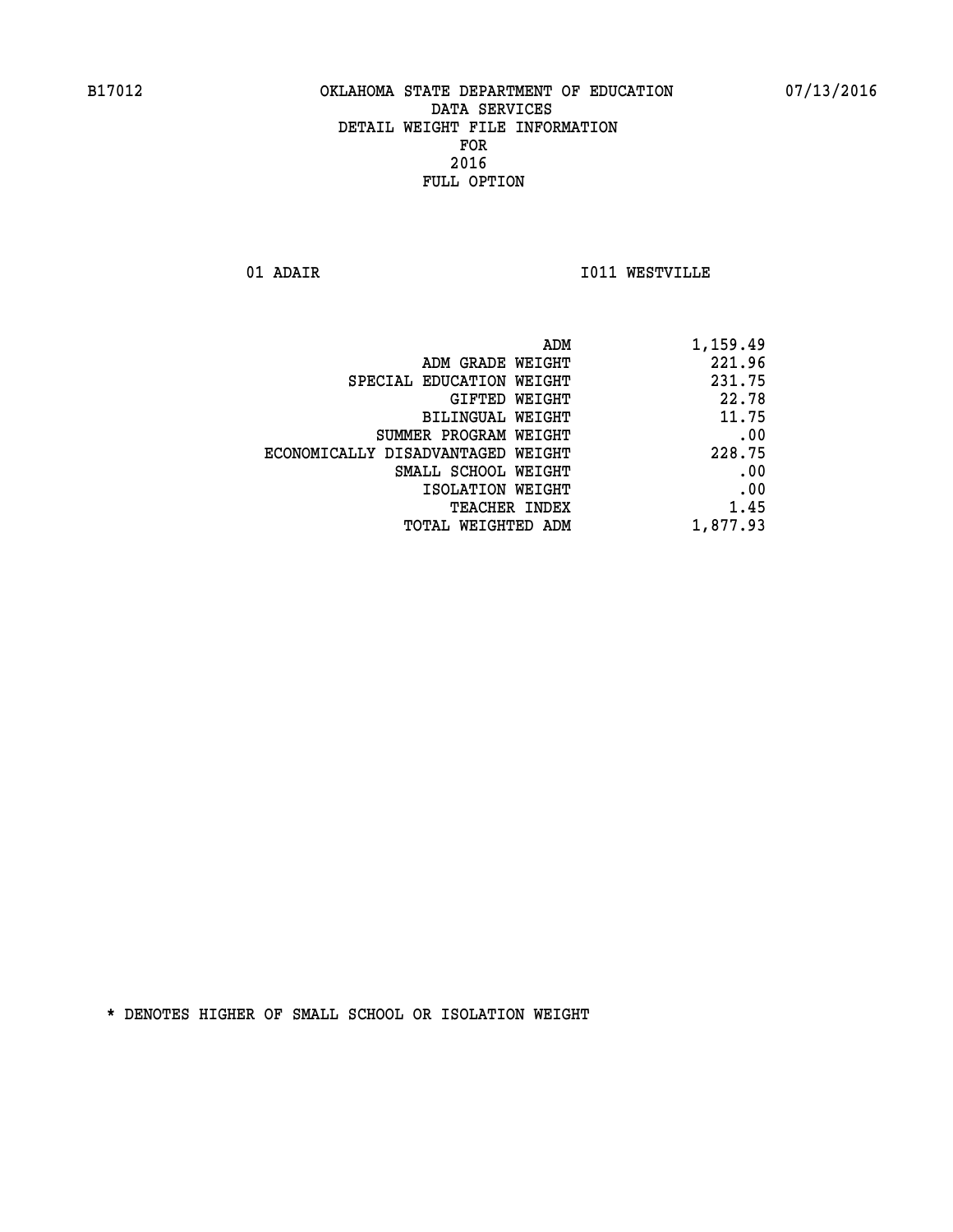**01 ADAIR I025 STILWELL** 

|                                   | 1,295.54<br>ADM |
|-----------------------------------|-----------------|
| ADM GRADE WEIGHT                  | 263.61          |
| SPECIAL EDUCATION WEIGHT          | 322.95          |
| GIFTED WEIGHT                     | 63.92           |
| <b>BILINGUAL WEIGHT</b>           | 59.75           |
| SUMMER PROGRAM WEIGHT             | .00             |
| ECONOMICALLY DISADVANTAGED WEIGHT | 297.00          |
| SMALL SCHOOL WEIGHT               | .00             |
| ISOLATION WEIGHT                  | .00             |
| TEACHER INDEX                     | .00             |
| TOTAL WEIGHTED ADM                | 2,302.77        |
|                                   |                 |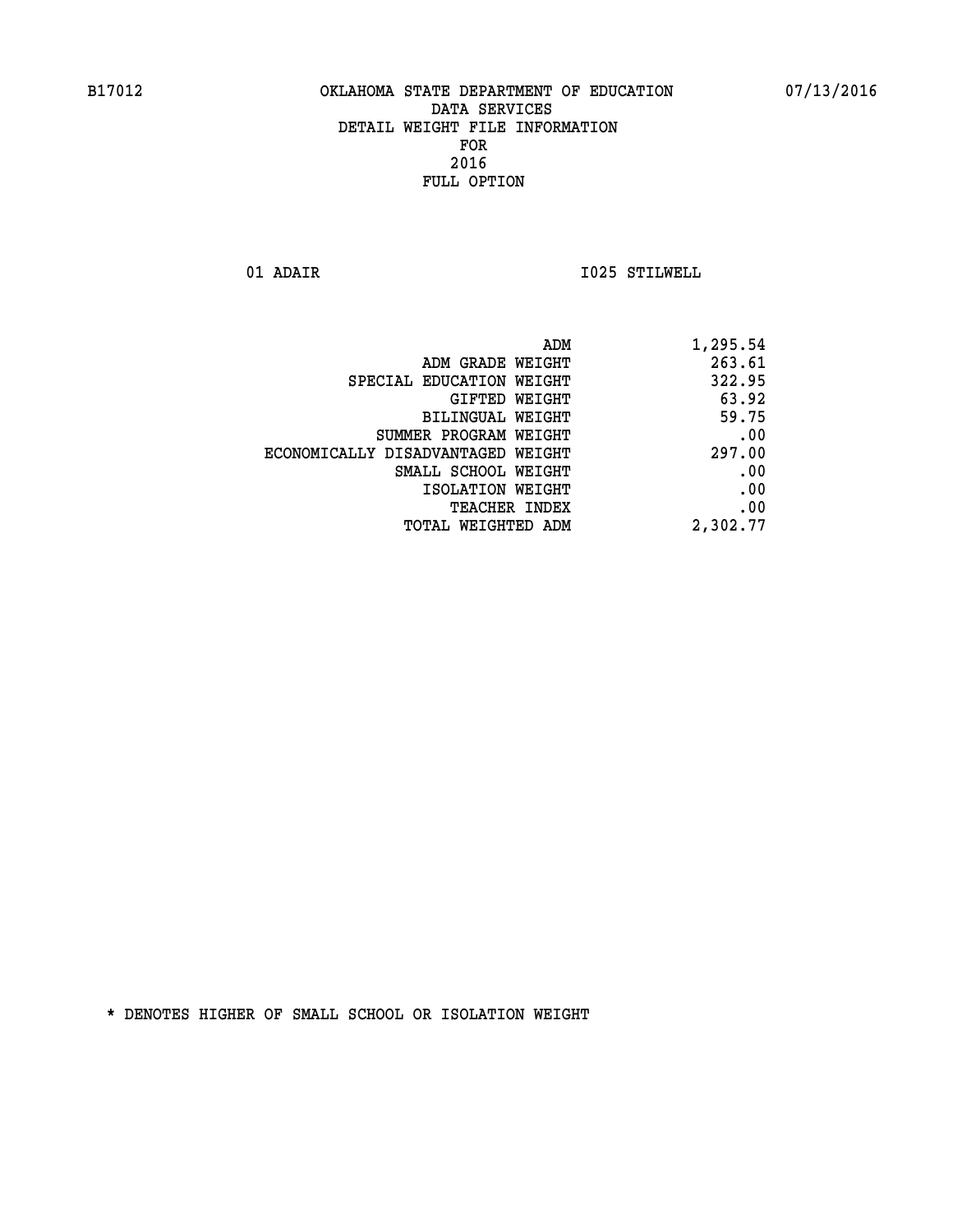**01 ADAIR I030 CAVE SPRINGS** 

|                                   | 184.23<br>ADM |
|-----------------------------------|---------------|
| ADM GRADE WEIGHT                  | 35.39         |
| SPECIAL EDUCATION WEIGHT          | 24.45         |
| GIFTED WEIGHT                     | 2.38          |
| BILINGUAL WEIGHT                  | 15.25         |
| SUMMER PROGRAM WEIGHT             | .00           |
| ECONOMICALLY DISADVANTAGED WEIGHT | 42.00         |
| SMALL SCHOOL WEIGHT               | $24.01*$      |
| ISOLATION WEIGHT                  | .00           |
| <b>TEACHER INDEX</b>              | .00           |
| TOTAL WEIGHTED ADM                | 327.71        |
|                                   |               |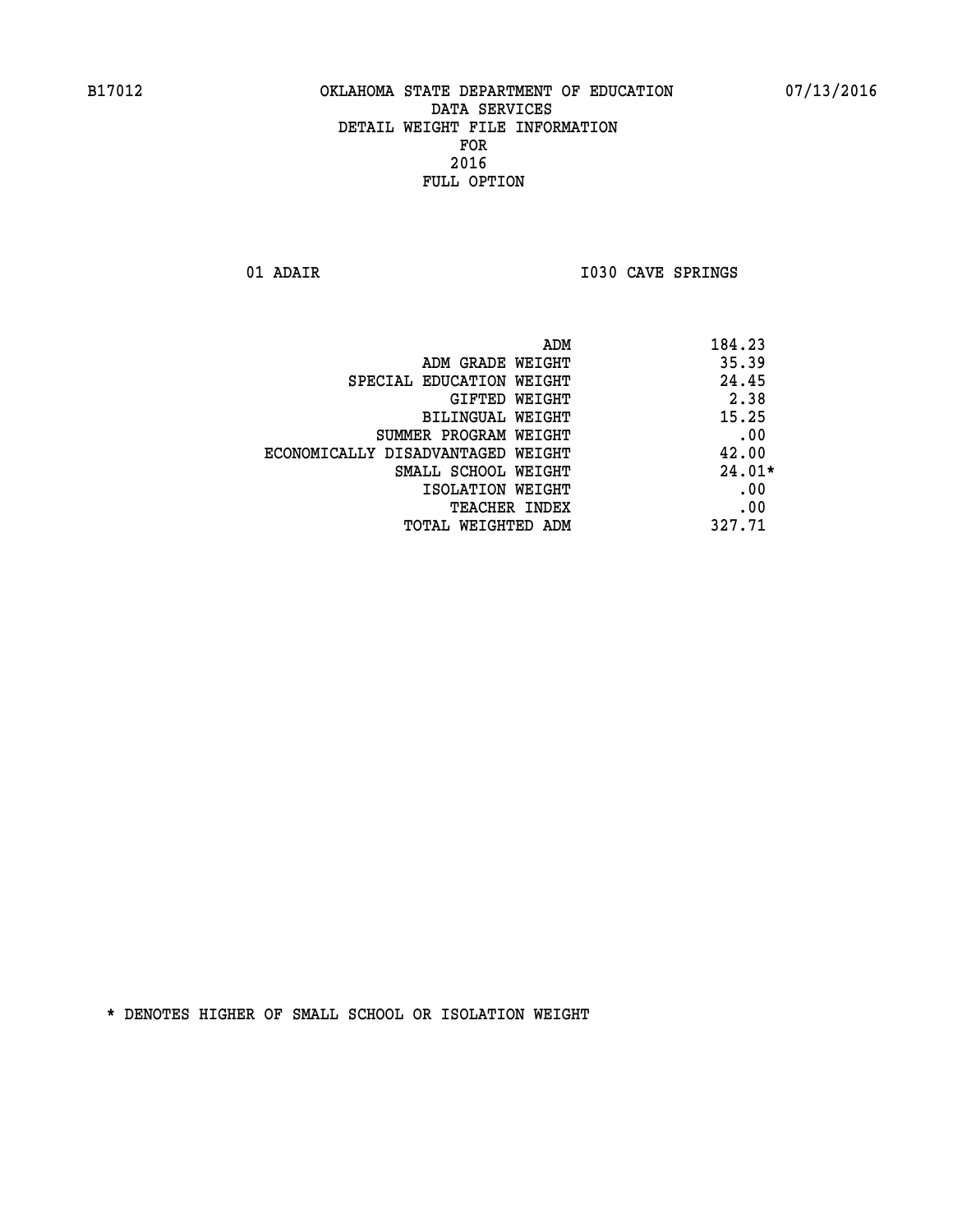02 ALFALFA **I001 BURLINGTON** 

| 170.90<br>ADM |                                   |
|---------------|-----------------------------------|
| 34.00         | ADM GRADE WEIGHT                  |
| 25.90         | SPECIAL EDUCATION WEIGHT          |
| 4.76          | GIFTED WEIGHT                     |
| .50           | BILINGUAL WEIGHT                  |
| .00           | SUMMER PROGRAM WEIGHT             |
| 18.50         | ECONOMICALLY DISADVANTAGED WEIGHT |
| 23.14         | SMALL SCHOOL WEIGHT               |
| $119.77*$     | ISOLATION WEIGHT                  |
| 3.31          | <b>TEACHER INDEX</b>              |
| 377.64        | TOTAL WEIGHTED ADM                |
|               |                                   |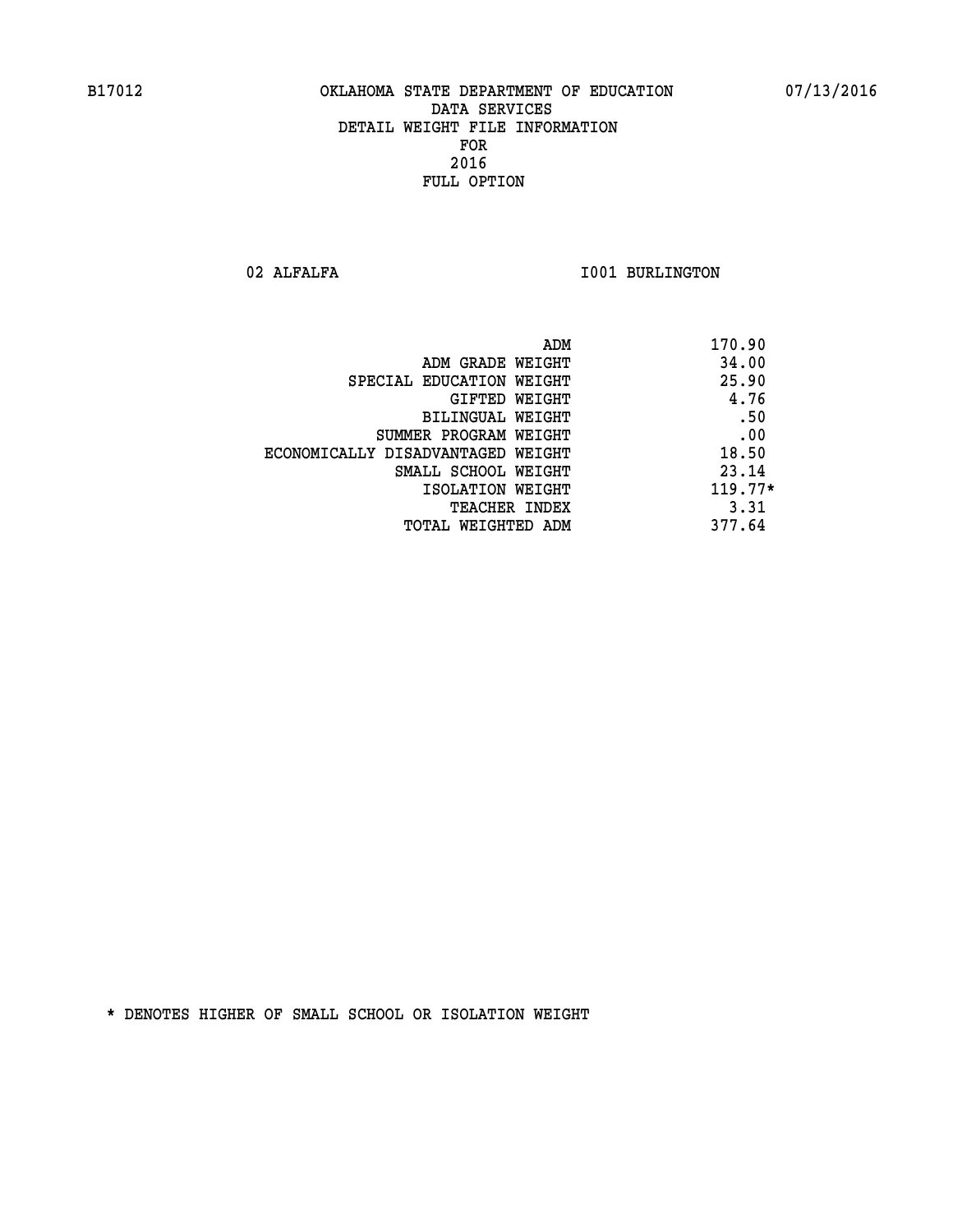02 ALFALFA **I046 CHEROKEE** 

|                                   | 417.92<br>ADM |
|-----------------------------------|---------------|
| ADM GRADE WEIGHT                  | 80.73         |
| SPECIAL EDUCATION WEIGHT          | 66.50         |
| GIFTED WEIGHT                     | 11.22         |
| BILINGUAL WEIGHT                  | 3.75          |
| SUMMER PROGRAM WEIGHT             | .00           |
| ECONOMICALLY DISADVANTAGED WEIGHT | 55.50         |
| SMALL SCHOOL WEIGHT               | 17.55         |
| ISOLATION WEIGHT                  | 58.84*        |
| <b>TEACHER INDEX</b>              | .00           |
| TOTAL WEIGHTED ADM                | 694.46        |
|                                   |               |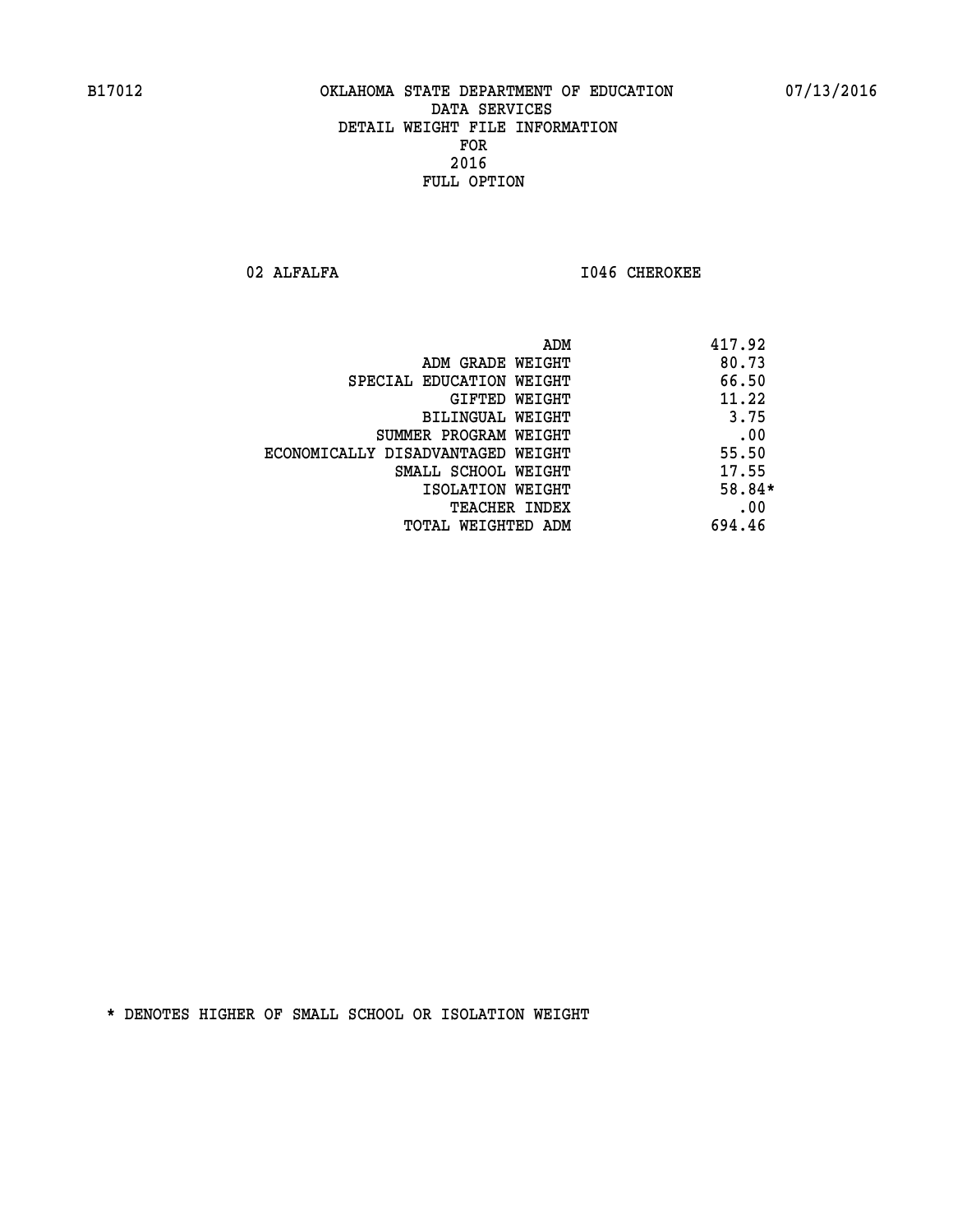02 ALFALFA **I093 TIMBERLAKE** 

| 275.40    | ADM                               |
|-----------|-----------------------------------|
| 59.23     | ADM GRADE WEIGHT                  |
| 31.90     | SPECIAL EDUCATION WEIGHT          |
| 7.48      | GIFTED WEIGHT                     |
| .00       | BILINGUAL WEIGHT                  |
| .00       | SUMMER PROGRAM WEIGHT             |
| 35.25     | ECONOMICALLY DISADVANTAGED WEIGHT |
| 26.41     | SMALL SCHOOL WEIGHT               |
| $159.73*$ | ISOLATION WEIGHT                  |
| 10.80     | <b>TEACHER INDEX</b>              |
| 579.79    | TOTAL WEIGHTED ADM                |
|           |                                   |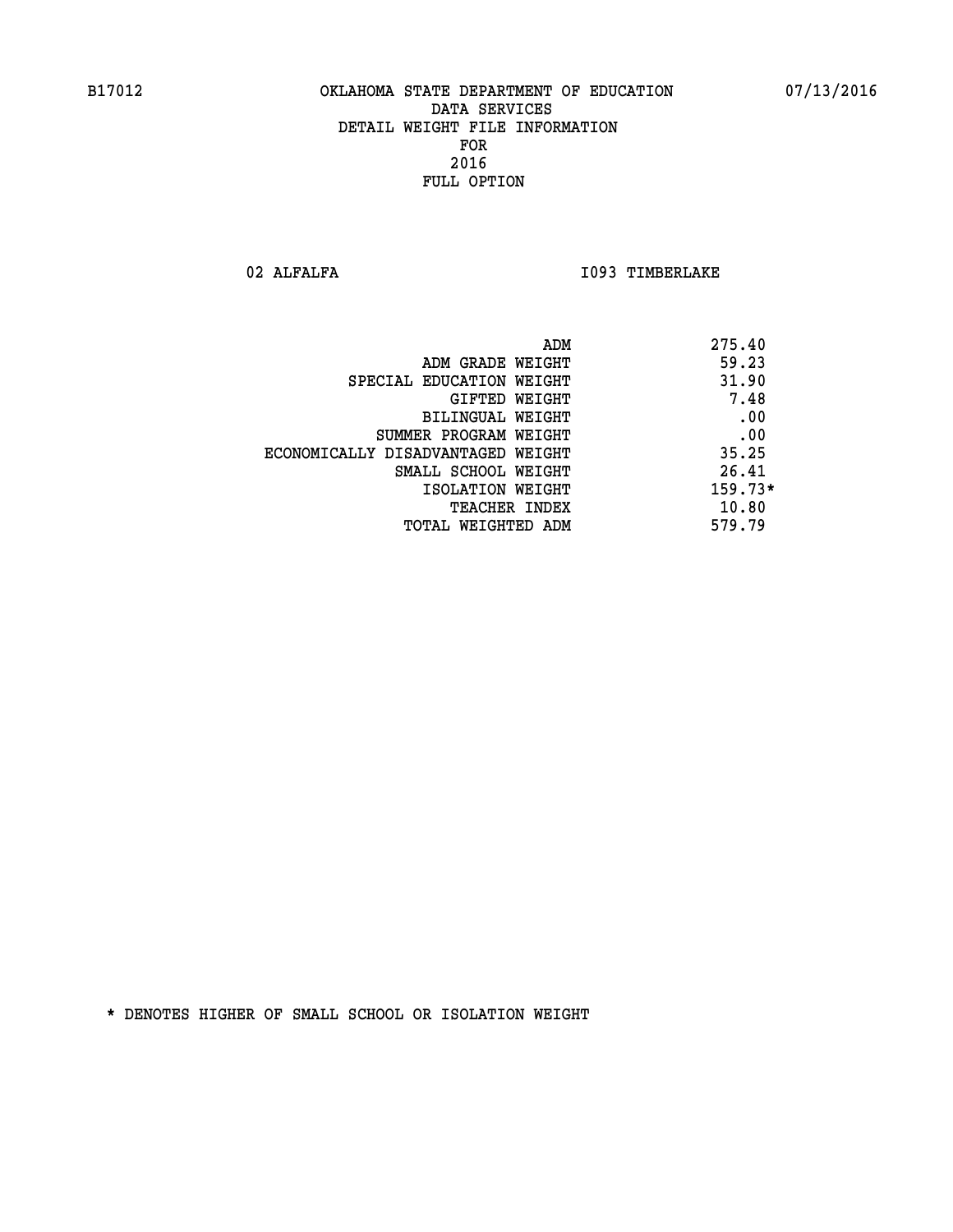03 ATOKA C021 HARMONY

|                                   | ADM | 204.18   |
|-----------------------------------|-----|----------|
| ADM GRADE WEIGHT                  |     | 39.51    |
| SPECIAL EDUCATION WEIGHT          |     | 55.35    |
| GIFTED WEIGHT                     |     | 5.44     |
| BILINGUAL WEIGHT                  |     | .50      |
| SUMMER PROGRAM WEIGHT             |     | .00      |
| ECONOMICALLY DISADVANTAGED WEIGHT |     | 42.75    |
| SMALL SCHOOL WEIGHT               |     | $25.07*$ |
| ISOLATION WEIGHT                  |     | .00      |
| TEACHER INDEX                     |     | 29.93    |
| TOTAL WEIGHTED ADM                |     | 402.73   |
|                                   |     |          |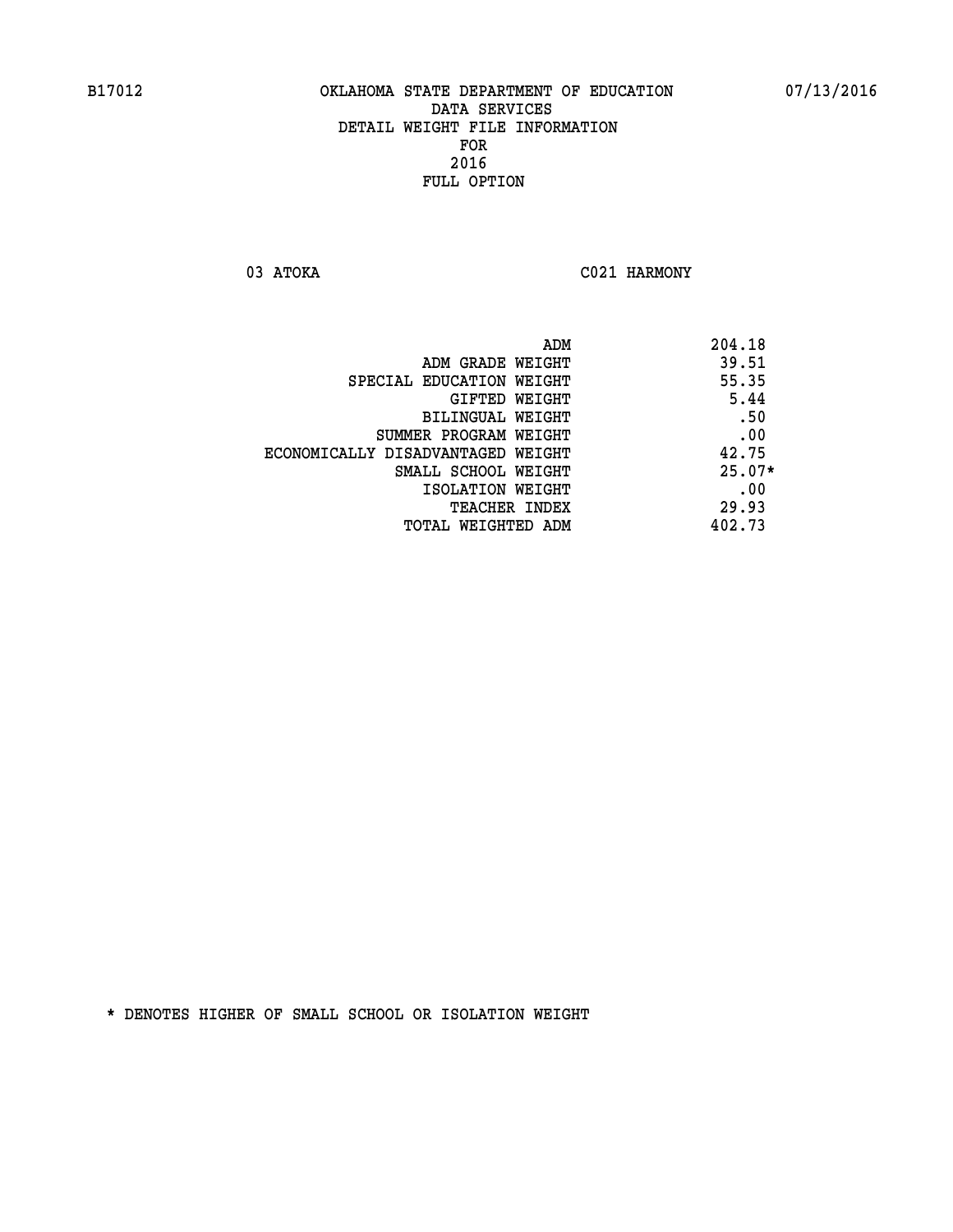**03 ATOKA C022 LANE** 

|                                   | 255.98<br>ADM |
|-----------------------------------|---------------|
| ADM GRADE WEIGHT                  | 53.79         |
| SPECIAL EDUCATION WEIGHT          | 77.40         |
| GIFTED WEIGHT                     | 9.18          |
| BILINGUAL WEIGHT                  | .00           |
| SUMMER PROGRAM WEIGHT             | .00           |
| ECONOMICALLY DISADVANTAGED WEIGHT | 48.00         |
| SMALL SCHOOL WEIGHT               | 26.42         |
| ISOLATION WEIGHT                  | $45.15*$      |
| TEACHER INDEX                     | .00           |
| TOTAL WEIGHTED ADM                | 489.50        |
|                                   |               |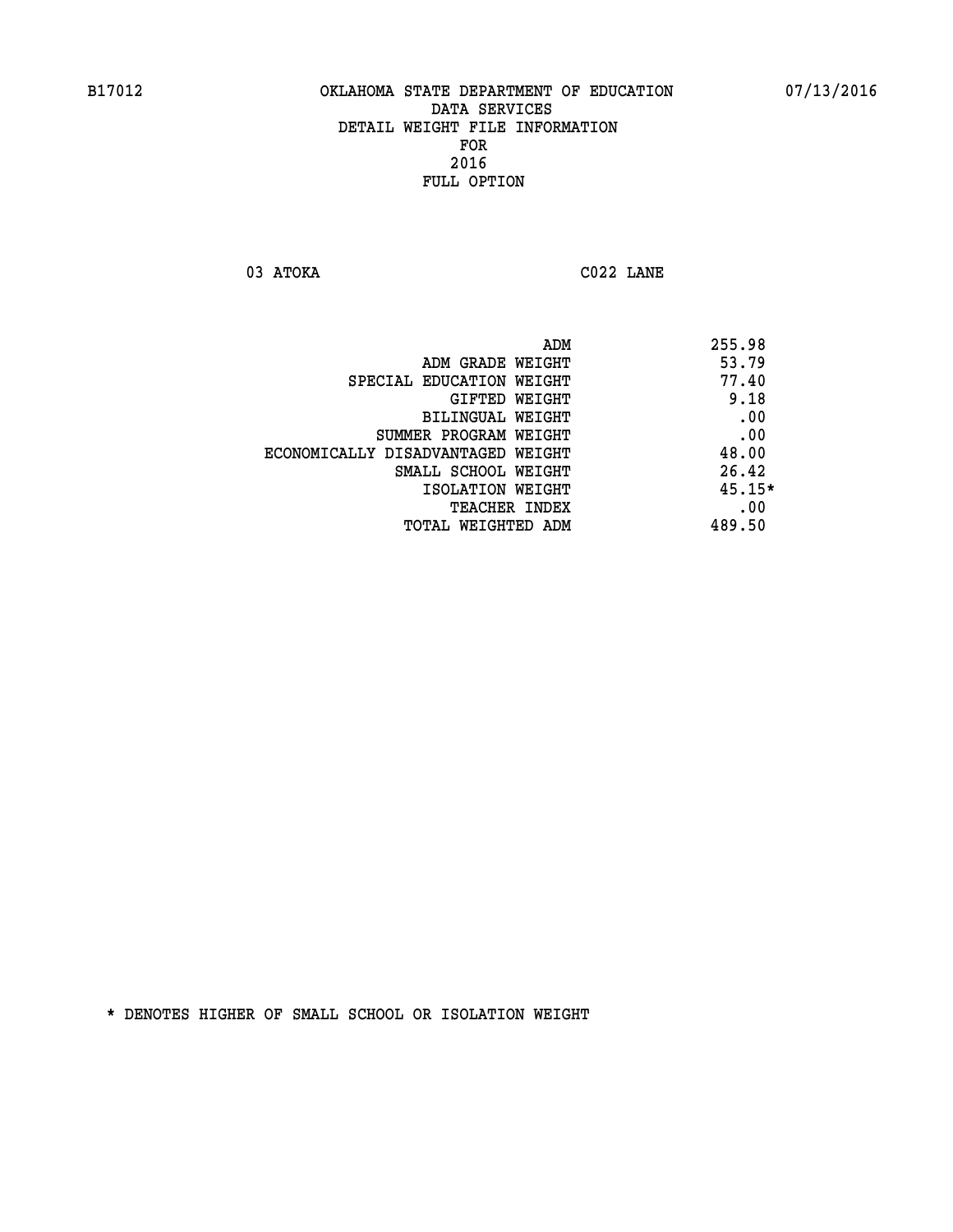03 ATOKA **I007 STRINGTOWN** 

| 246.94<br>ADM                |                                   |
|------------------------------|-----------------------------------|
| 48.94<br>ADM GRADE WEIGHT    |                                   |
| 46.40                        | SPECIAL EDUCATION WEIGHT          |
| 8.84<br>GIFTED WEIGHT        |                                   |
| .00<br>BILINGUAL WEIGHT      |                                   |
| .00<br>SUMMER PROGRAM WEIGHT |                                   |
| 51.00                        | ECONOMICALLY DISADVANTAGED WEIGHT |
| 26.33<br>SMALL SCHOOL WEIGHT |                                   |
| $51.56*$<br>ISOLATION WEIGHT |                                   |
| 27.79<br>TEACHER INDEX       |                                   |
| 481.47<br>TOTAL WEIGHTED ADM |                                   |
|                              |                                   |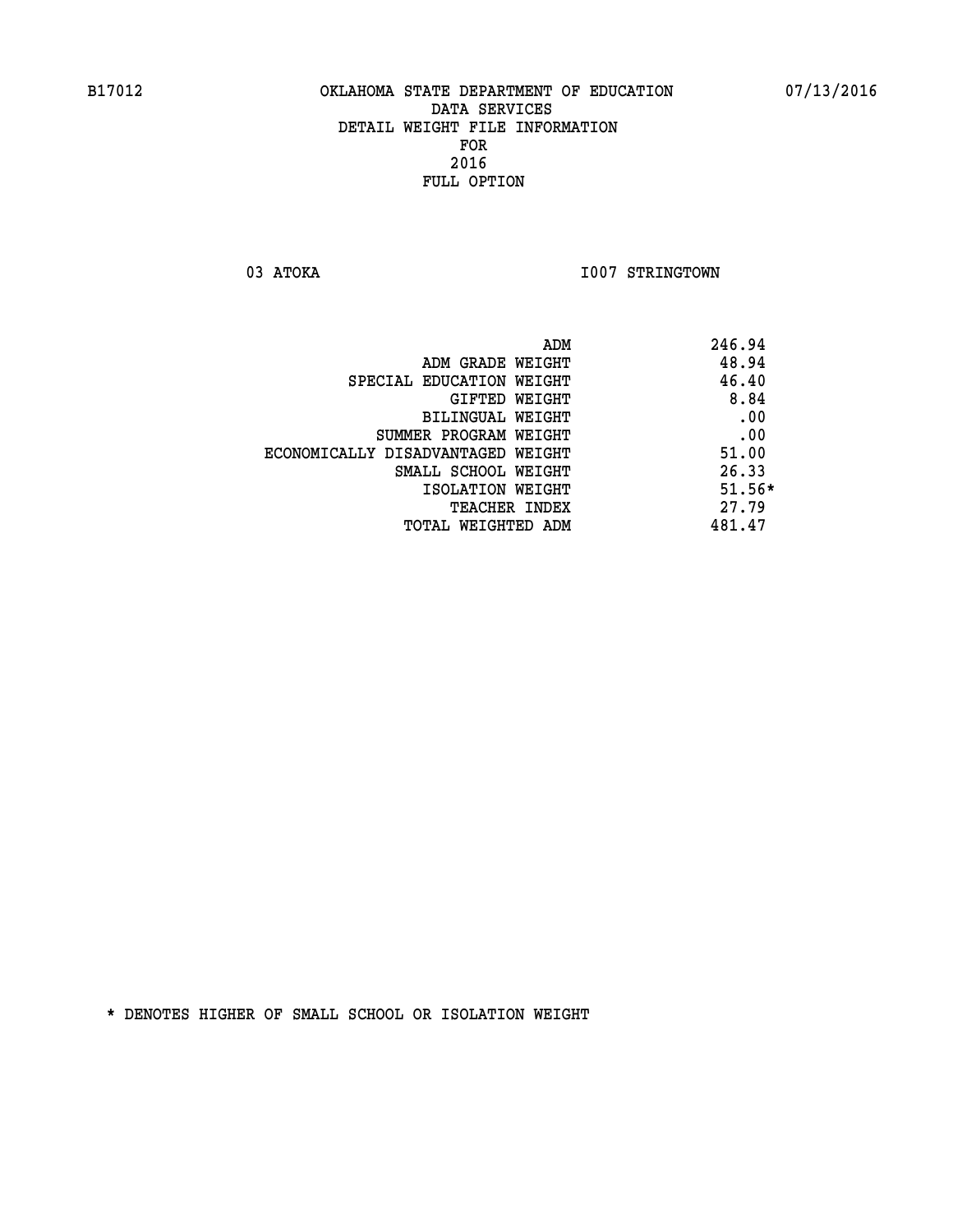**03 ATOKA I015 ATOKA** 

| 948.99<br>ADM                               |
|---------------------------------------------|
| 192.35<br>ADM GRADE WEIGHT                  |
| 219.90<br>SPECIAL EDUCATION WEIGHT          |
| 55.08<br>GIFTED WEIGHT                      |
| 2.50<br>BILINGUAL WEIGHT                    |
| .00<br>SUMMER PROGRAM WEIGHT                |
| 180.75<br>ECONOMICALLY DISADVANTAGED WEIGHT |
| .00<br>SMALL SCHOOL WEIGHT                  |
| .00<br>ISOLATION WEIGHT                     |
| 14.41<br><b>TEACHER INDEX</b>               |
| 1,613.98<br>TOTAL WEIGHTED ADM              |
|                                             |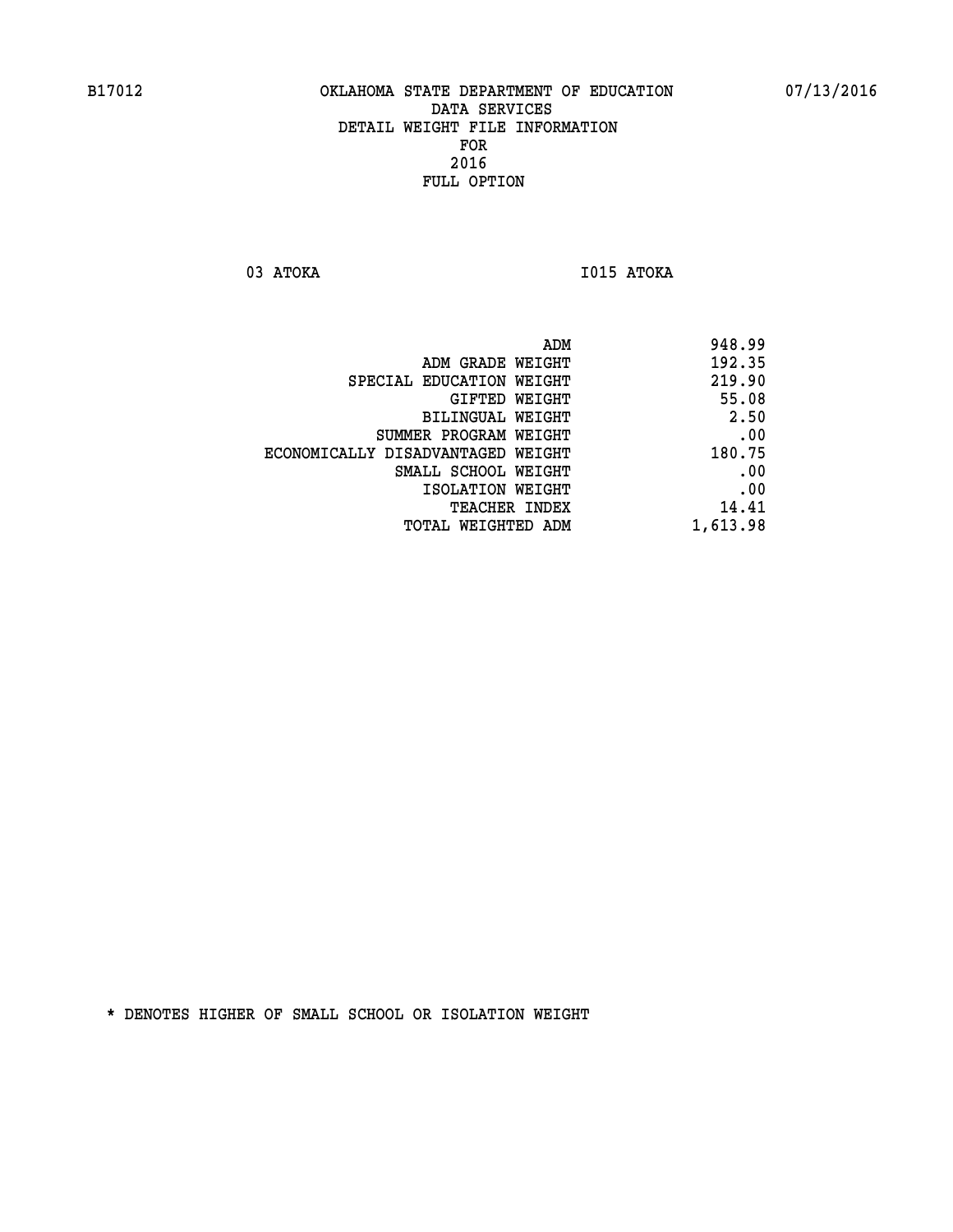03 ATOKA **I019 TUSHKA** 

|                                   | ADM | 427.25   |
|-----------------------------------|-----|----------|
| ADM GRADE WEIGHT                  |     | 86.65    |
| SPECIAL EDUCATION WEIGHT          |     | 87.55    |
| GIFTED WEIGHT                     |     | 16.32    |
| BILINGUAL WEIGHT                  |     | .00      |
| SUMMER PROGRAM WEIGHT             |     | .00      |
| ECONOMICALLY DISADVANTAGED WEIGHT |     | 65.75    |
| SMALL SCHOOL WEIGHT               |     | $16.44*$ |
| ISOLATION WEIGHT                  |     | .00      |
| TEACHER INDEX                     |     | 21.33    |
| TOTAL WEIGHTED ADM                |     | 721.29   |
|                                   |     |          |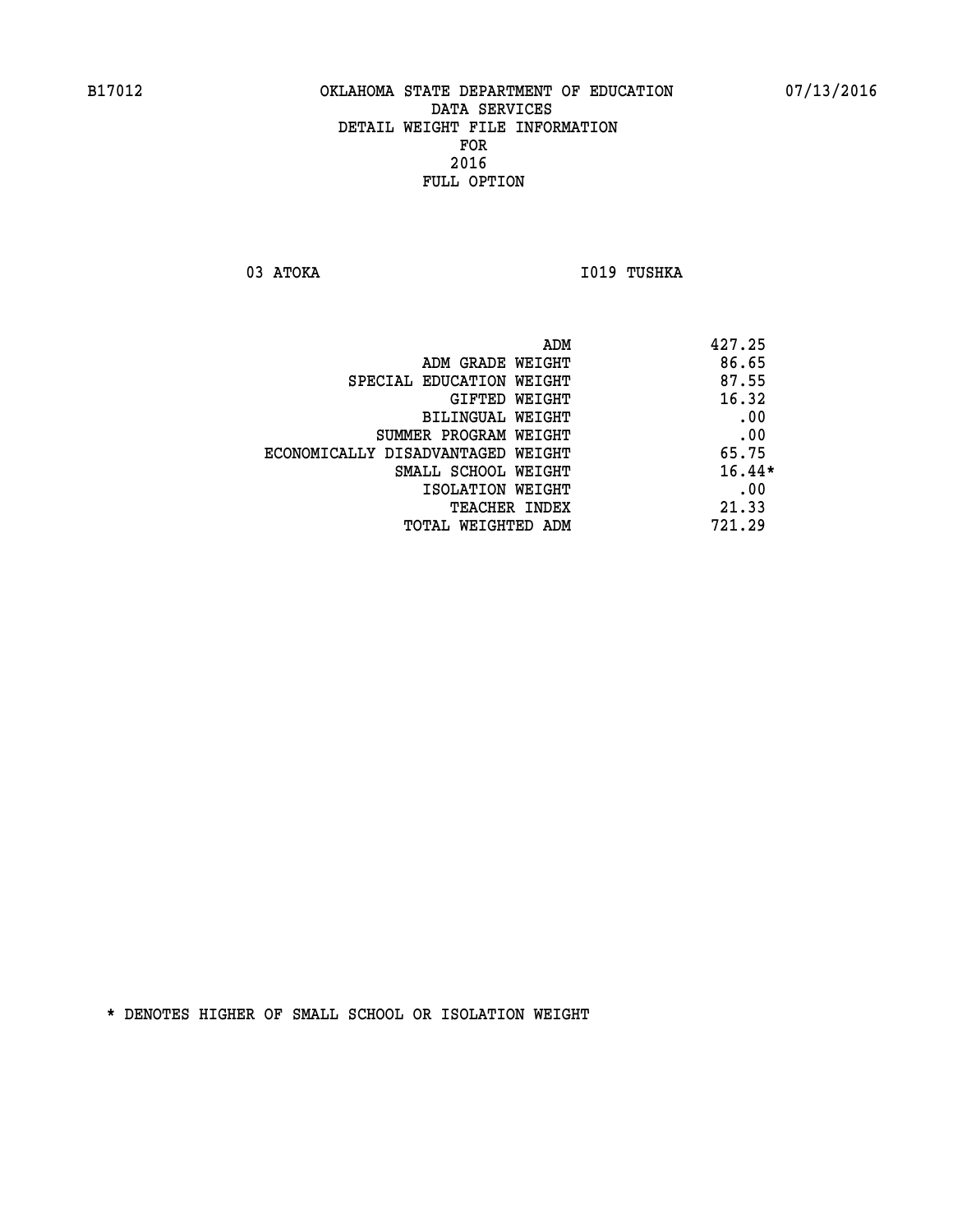**03 ATOKA I026 CANEY** 

|                                   | ADM | 256.63   |
|-----------------------------------|-----|----------|
| ADM GRADE WEIGHT                  |     | 53.62    |
| SPECIAL EDUCATION WEIGHT          |     | 37.15    |
| <b>GIFTED WEIGHT</b>              |     | 9.18     |
| BILINGUAL WEIGHT                  |     | 2.25     |
| SUMMER PROGRAM WEIGHT             |     | .00      |
| ECONOMICALLY DISADVANTAGED WEIGHT |     | 52.50    |
| SMALL SCHOOL WEIGHT               |     | $26.43*$ |
| ISOLATION WEIGHT                  |     | .00      |
| TEACHER INDEX                     |     | .00      |
| TOTAL WEIGHTED ADM                |     | 437.76   |
|                                   |     |          |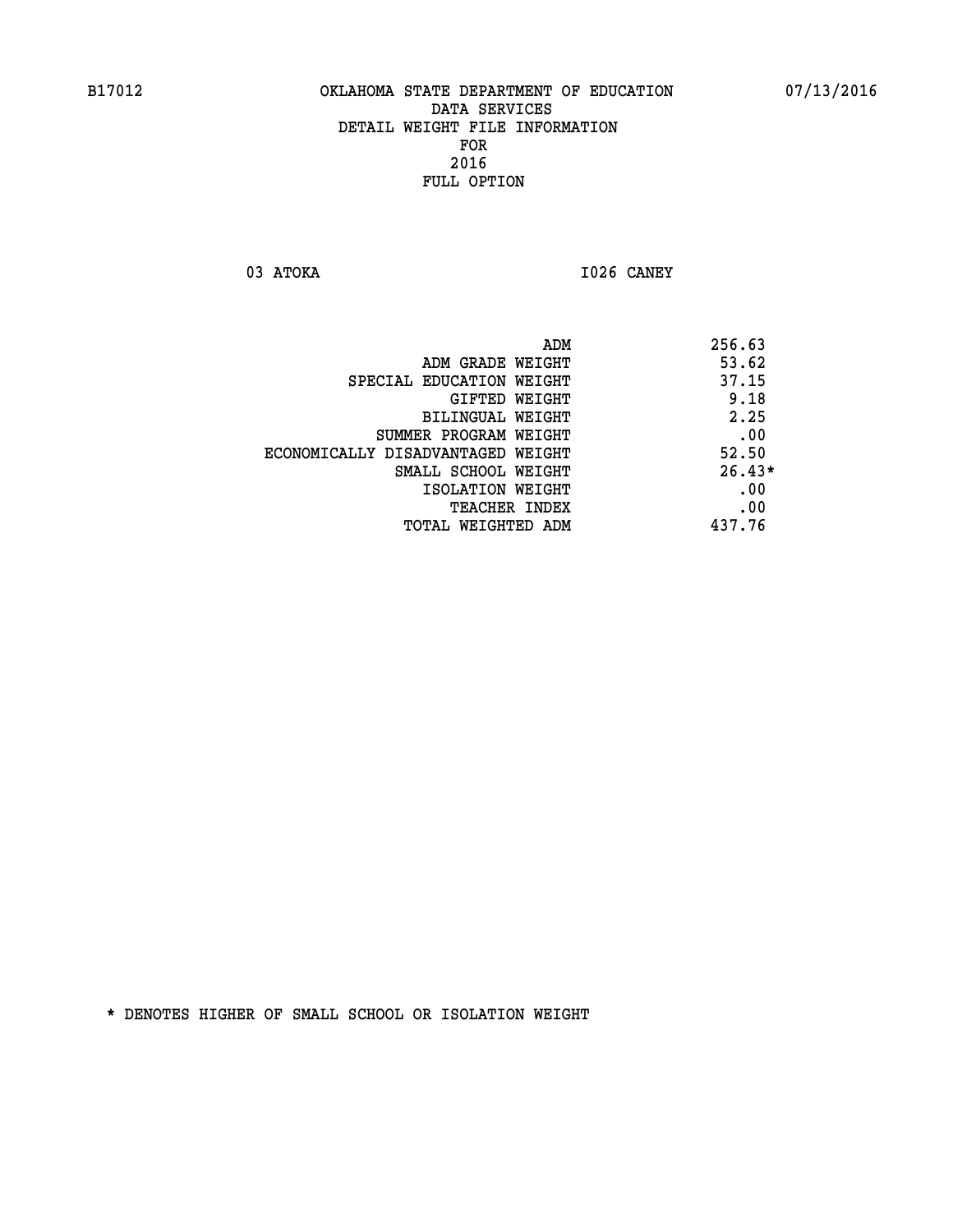04 BEAVER 1022 BEAVER

|                                   | ADM | 365.70  |
|-----------------------------------|-----|---------|
| ADM GRADE WEIGHT                  |     | 56.75   |
| SPECIAL EDUCATION WEIGHT          |     | 19.75   |
| GIFTED WEIGHT                     |     | 7.82    |
| BILINGUAL WEIGHT                  |     | 19.25   |
| SUMMER PROGRAM WEIGHT             |     | .00     |
| ECONOMICALLY DISADVANTAGED WEIGHT |     | 54.75   |
| SMALL SCHOOL WEIGHT               |     | 22.58   |
| ISOLATION WEIGHT                  |     | 171.88* |
| TEACHER INDEX                     |     | 10.83   |
| TOTAL WEIGHTED ADM                |     | 706.73  |
|                                   |     |         |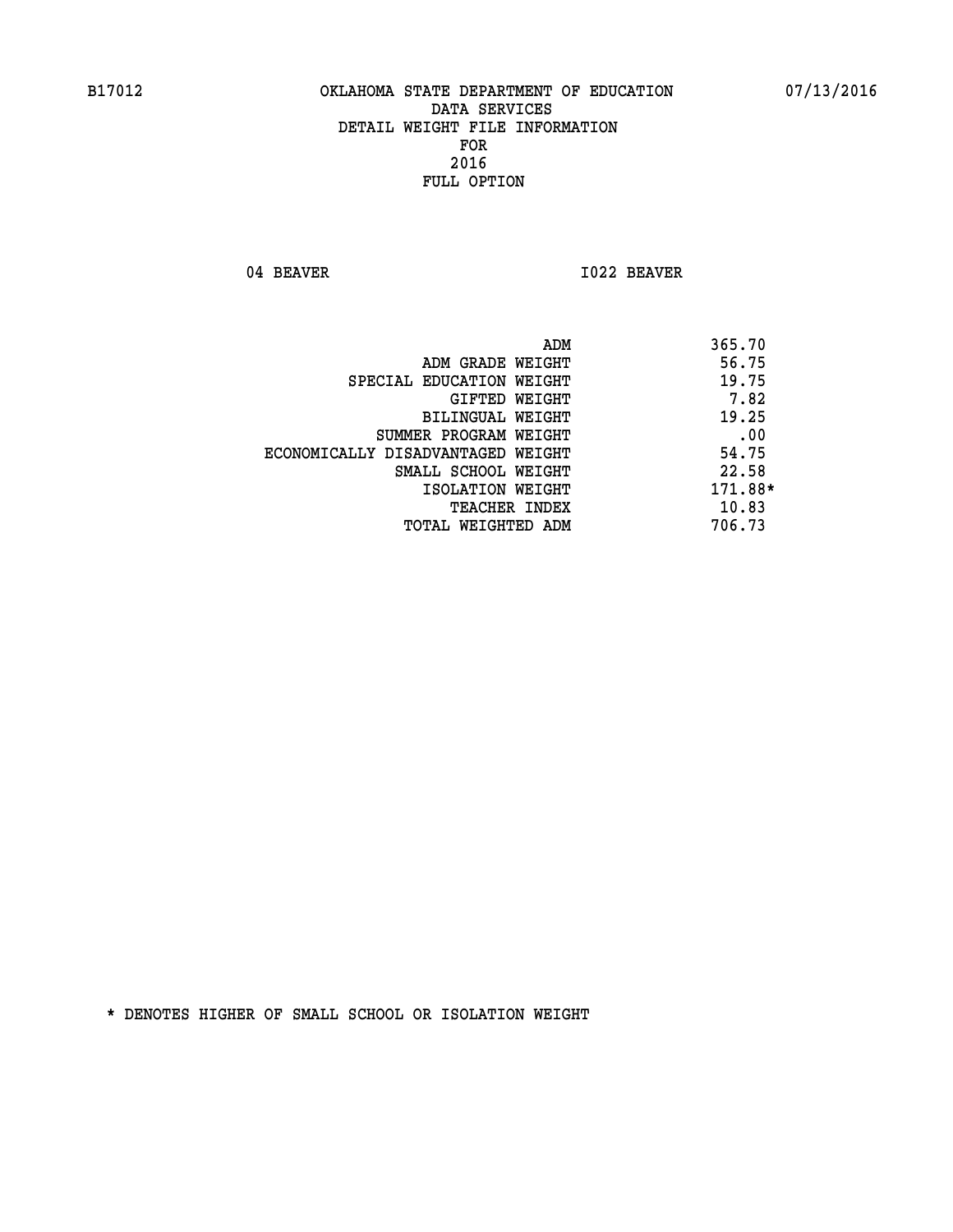04 BEAVER 1075 BALKO

| ADM                               | 162.51    |
|-----------------------------------|-----------|
| ADM GRADE WEIGHT                  | 30.32     |
| SPECIAL EDUCATION WEIGHT          | 19.45     |
| GIFTED WEIGHT                     | 1.70      |
| BILINGUAL WEIGHT                  | .50       |
| SUMMER PROGRAM WEIGHT             | .00       |
| ECONOMICALLY DISADVANTAGED WEIGHT | 16.75     |
| SMALL SCHOOL WEIGHT               | 22.52     |
| ISOLATION WEIGHT                  | $133.26*$ |
| TEACHER INDEX                     | .00       |
| TOTAL WEIGHTED ADM                | 364.49    |
|                                   |           |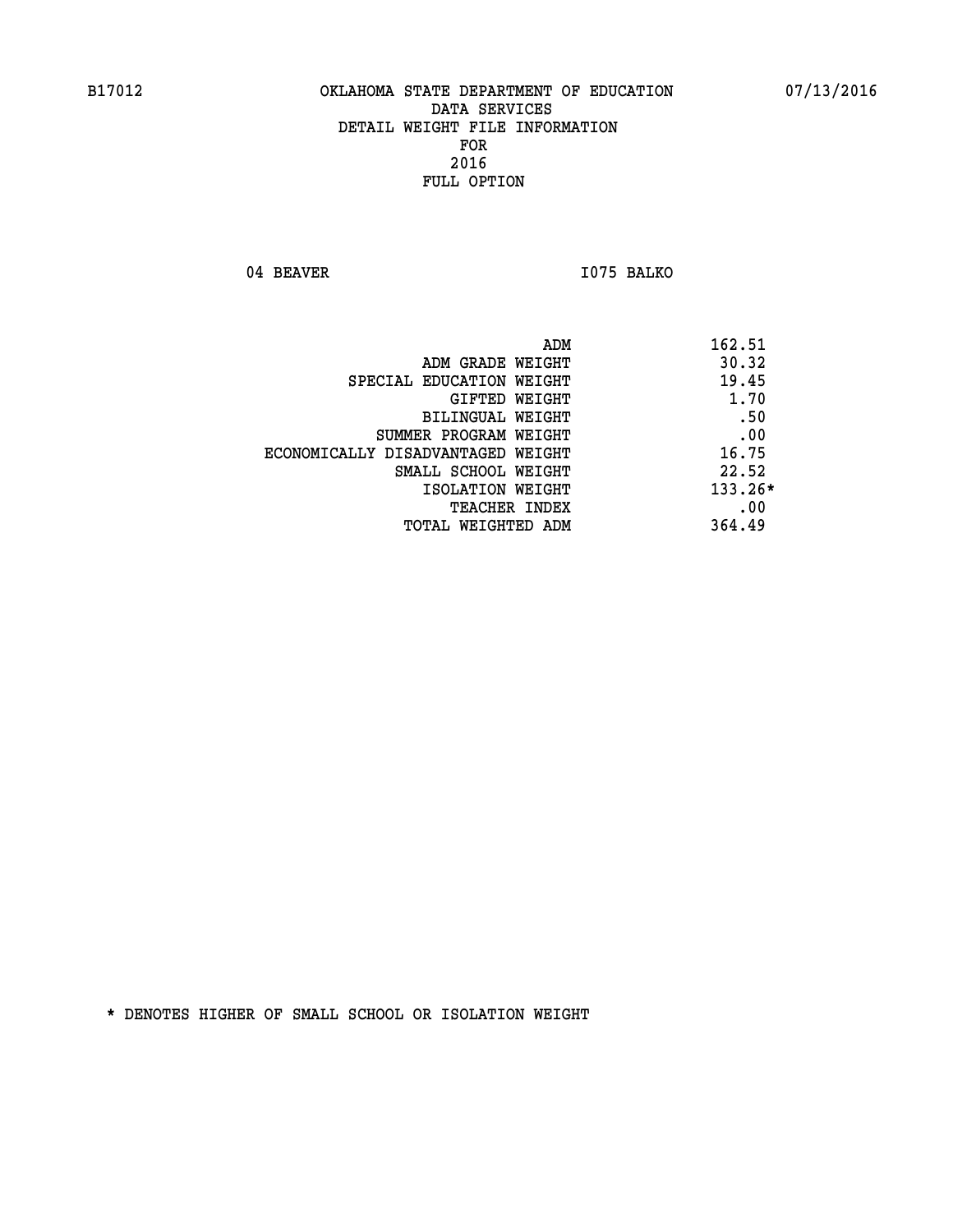04 BEAVER 1123 FORGAN

|                                   | ADM | 162.14    |
|-----------------------------------|-----|-----------|
| ADM GRADE WEIGHT                  |     | 31.29     |
| SPECIAL EDUCATION WEIGHT          |     | 35.25     |
| GIFTED WEIGHT                     |     | 4.42      |
| BILINGUAL WEIGHT                  |     | 7.75      |
| SUMMER PROGRAM WEIGHT             |     | .00       |
| ECONOMICALLY DISADVANTAGED WEIGHT |     | 24.00     |
| SMALL SCHOOL WEIGHT               |     | 22.49     |
| ISOLATION WEIGHT                  |     | $131.33*$ |
| TEACHER INDEX                     |     | .00       |
| TOTAL WEIGHTED ADM                |     | 396.18    |
|                                   |     |           |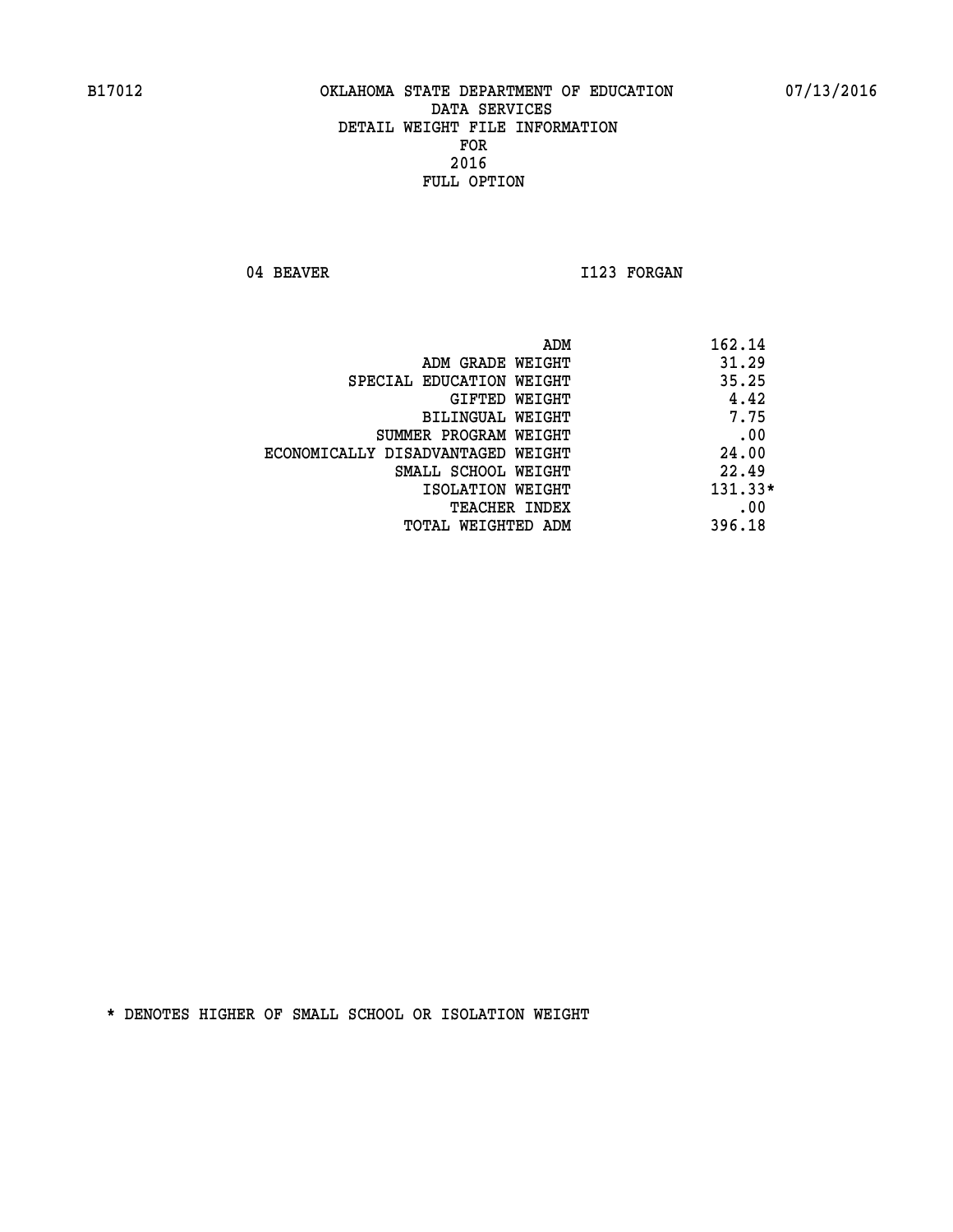04 BEAVER 1128 TURPIN

| ADM<br>447.02               |                                   |
|-----------------------------|-----------------------------------|
| 85.25                       | ADM GRADE WEIGHT                  |
| 29.30                       | SPECIAL EDUCATION WEIGHT          |
| 11.90<br>GIFTED WEIGHT      |                                   |
| 34.75                       | BILINGUAL WEIGHT                  |
| .00                         | SUMMER PROGRAM WEIGHT             |
| 67.00                       | ECONOMICALLY DISADVANTAGED WEIGHT |
| 13.85                       | SMALL SCHOOL WEIGHT               |
| 178.81*                     | ISOLATION WEIGHT                  |
| .00<br><b>TEACHER INDEX</b> |                                   |
| 854.03                      | TOTAL WEIGHTED ADM                |
|                             |                                   |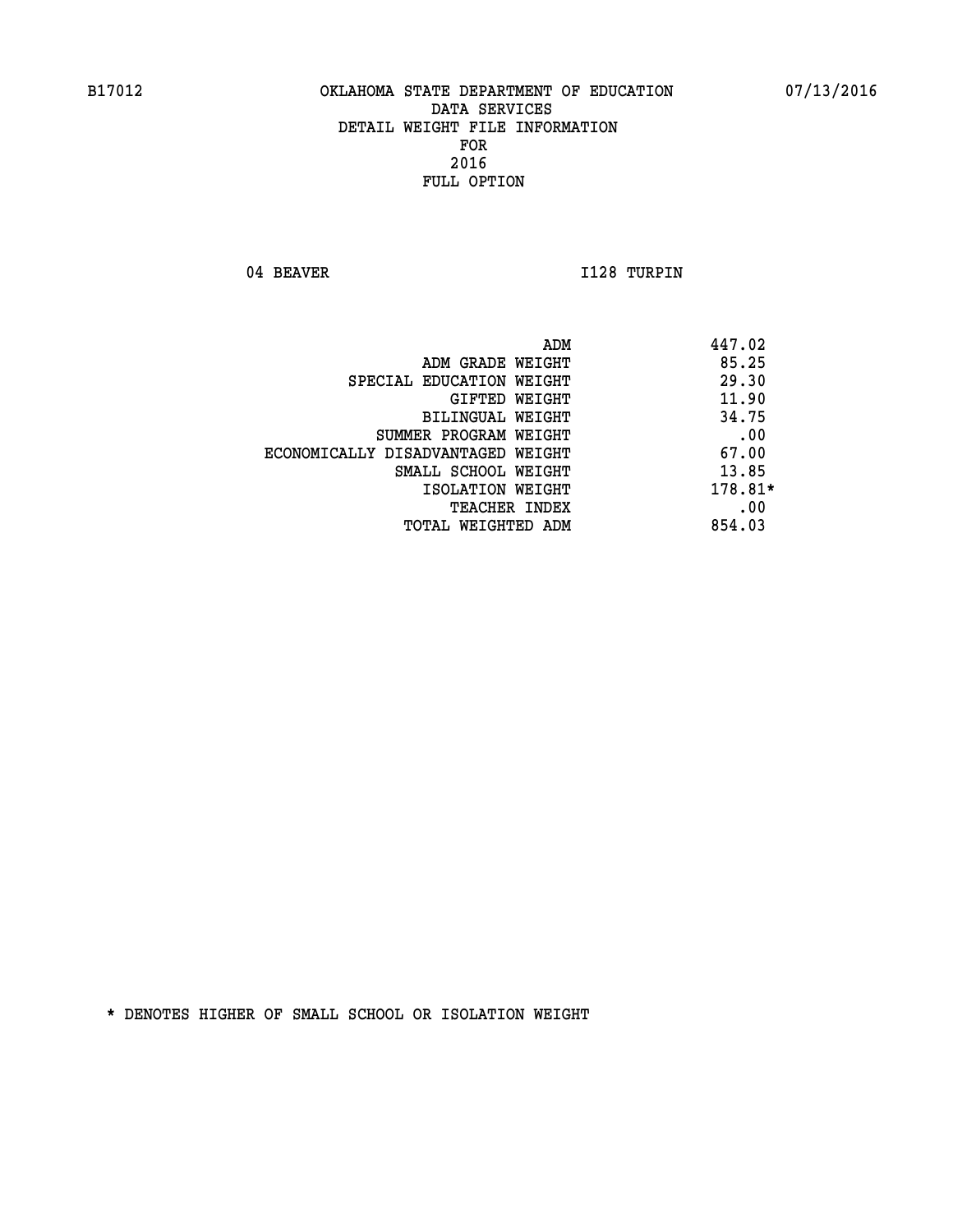05 BECKHAM 1002 MERRITT

|                                   | ADM<br>783.98 |
|-----------------------------------|---------------|
| ADM GRADE WEIGHT                  | 169.29        |
| SPECIAL EDUCATION WEIGHT          | 114.50        |
| <b>GIFTED WEIGHT</b>              | 29.24         |
| <b>BILINGUAL WEIGHT</b>           | 15.00         |
| SUMMER PROGRAM WEIGHT             | .00           |
| ECONOMICALLY DISADVANTAGED WEIGHT | 131.50        |
| SMALL SCHOOL WEIGHT               | .00           |
| ISOLATION WEIGHT                  | .00           |
| TEACHER INDEX                     | .00           |
| TOTAL WEIGHTED ADM                | 1,243.51      |
|                                   |               |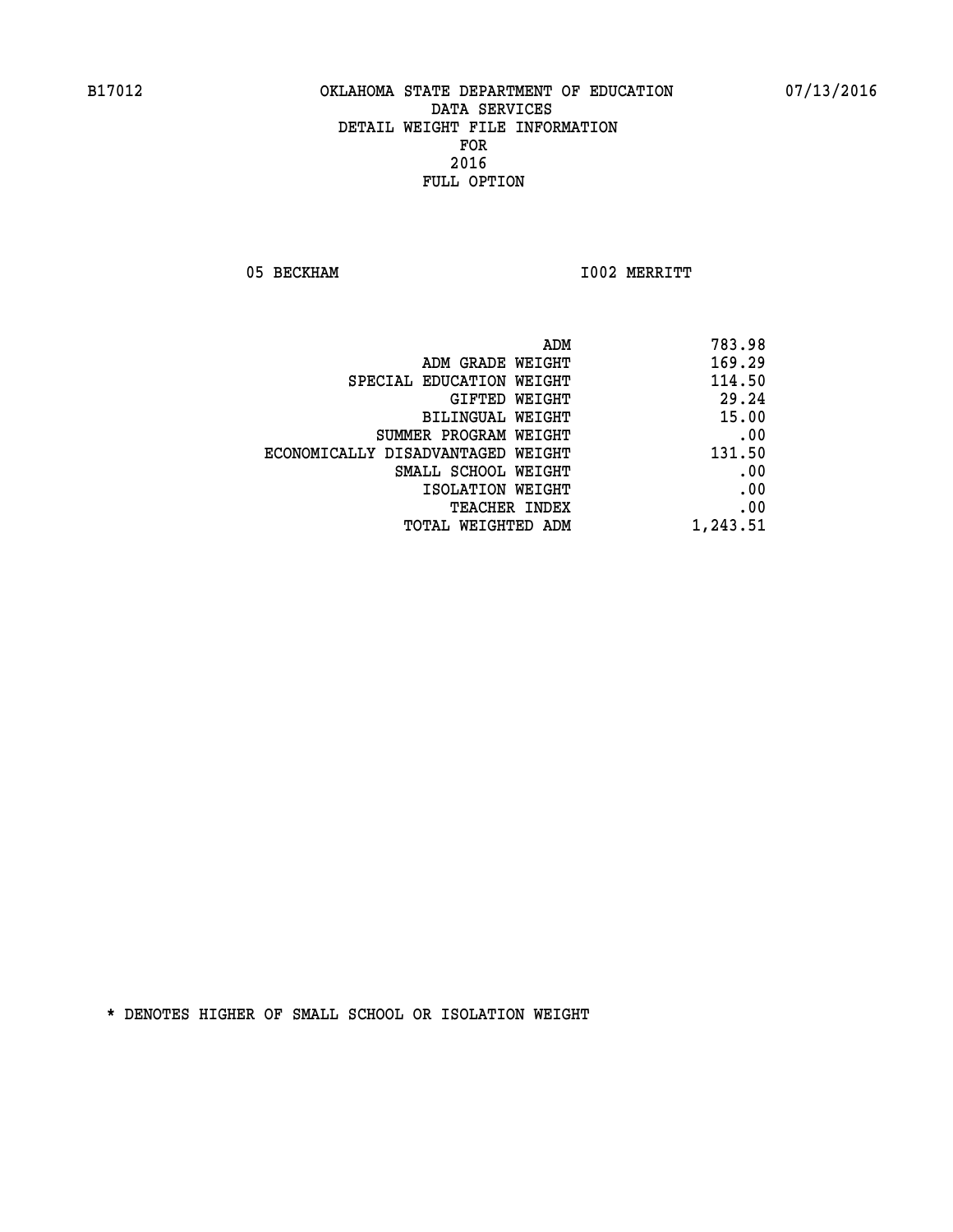05 BECKHAM **I006 ELK CITY** 

| 2,087.18 |
|----------|
| 411.15   |
| 236.60   |
| 55.76    |
| 63.75    |
| .00      |
| 313.50   |
| .00      |
| .00      |
| .00      |
| 3,167.94 |
|          |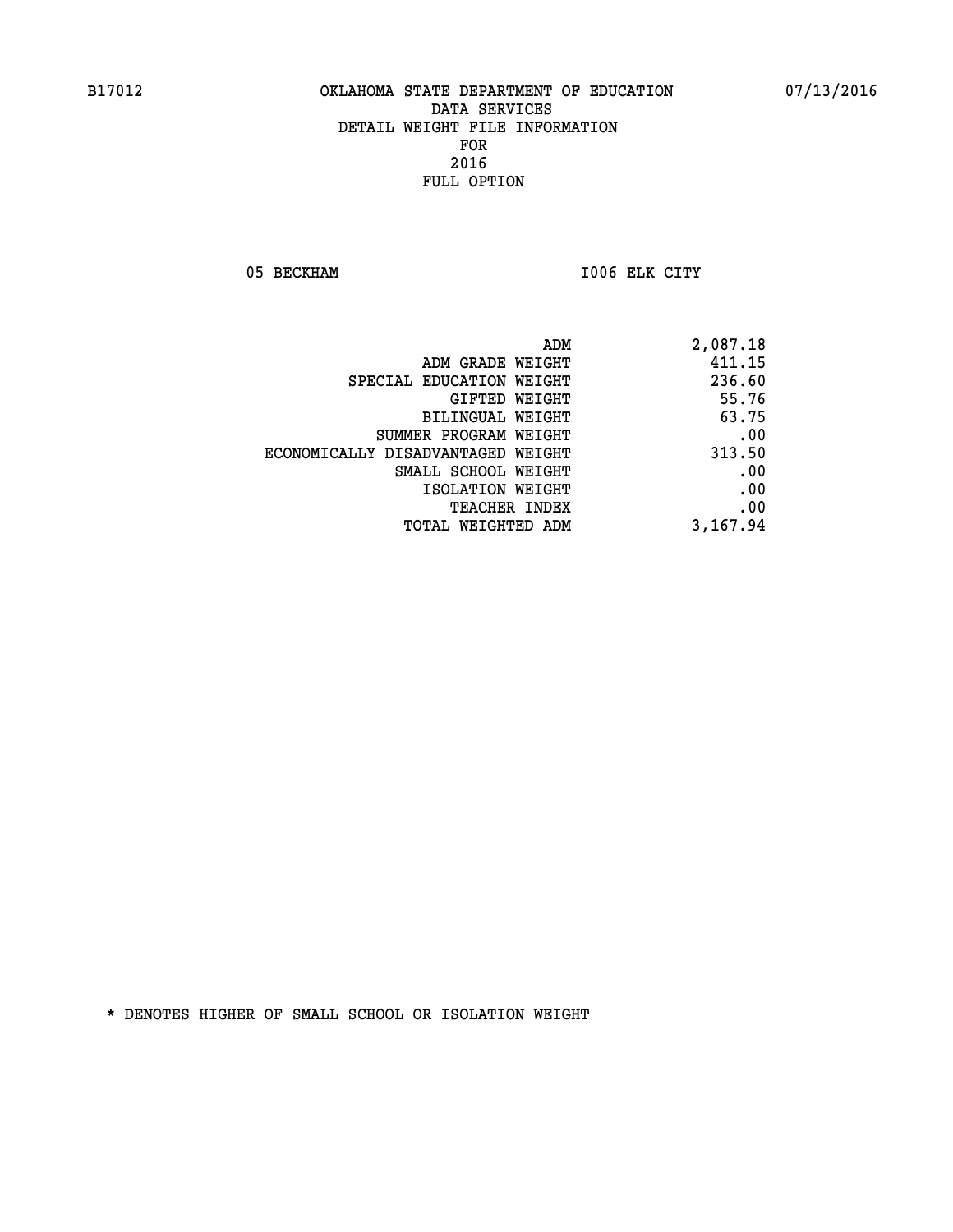05 BECKHAM 1031 SAYRE

| 731.19   |
|----------|
| 151.43   |
| 69.30    |
| 10.88    |
| 3.25     |
| .00      |
| 124.25   |
| .00      |
| .00      |
| 10.97    |
| 1,101.27 |
|          |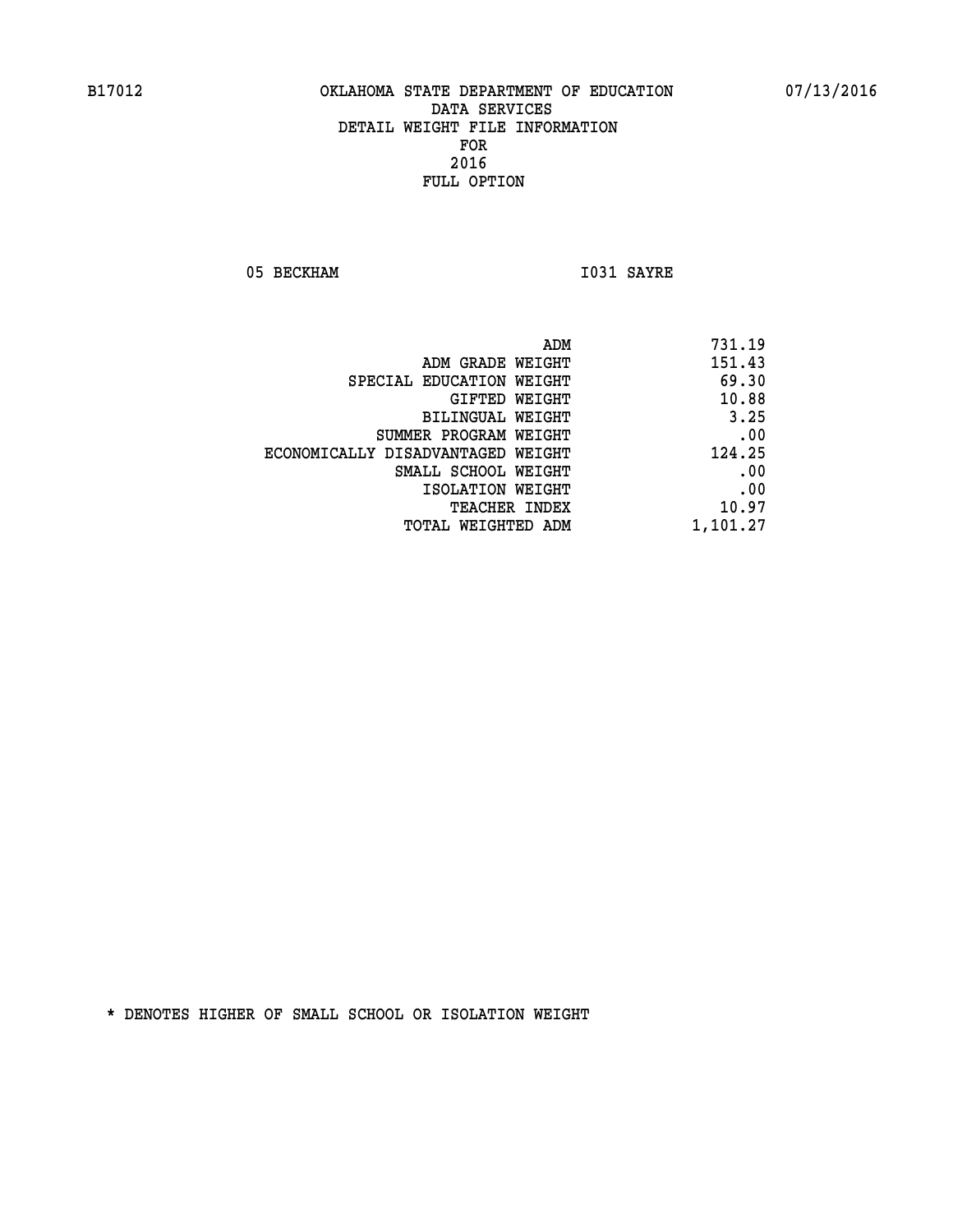05 BECKHAM 1051 ERICK

|                                   | ADM | 272.71  |
|-----------------------------------|-----|---------|
| ADM GRADE WEIGHT                  |     | 52.91   |
| SPECIAL EDUCATION WEIGHT          |     | 29.70   |
| GIFTED WEIGHT                     |     | 7.48    |
| BILINGUAL WEIGHT                  |     | .75     |
| SUMMER PROGRAM WEIGHT             |     | .00     |
| ECONOMICALLY DISADVANTAGED WEIGHT |     | 36.75   |
| SMALL SCHOOL WEIGHT               |     | 26.42   |
| ISOLATION WEIGHT                  |     | 157.68* |
| TEACHER INDEX                     |     | .00     |
| TOTAL WEIGHTED ADM                |     | 557.98  |
|                                   |     |         |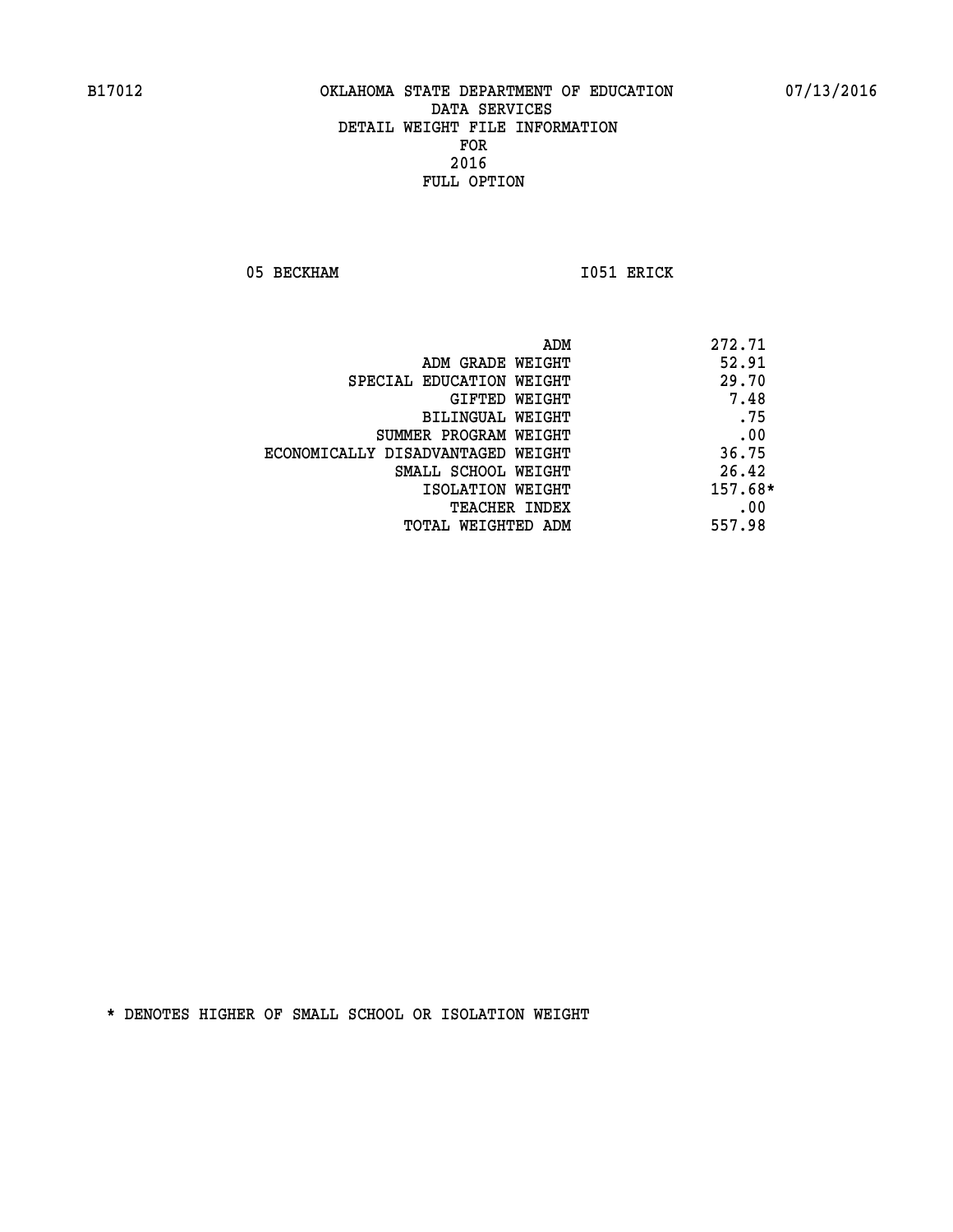06 BLAINE 1009 OKEENE

| ADM                               | 327.72    |
|-----------------------------------|-----------|
| ADM GRADE WEIGHT                  | 53.49     |
| SPECIAL EDUCATION WEIGHT          | 64.85     |
| GIFTED WEIGHT                     | 11.56     |
| BILINGUAL WEIGHT                  | 10.00     |
| SUMMER PROGRAM WEIGHT             | .00       |
| ECONOMICALLY DISADVANTAGED WEIGHT | 49.75     |
| SMALL SCHOOL WEIGHT               | 24.94     |
| ISOLATION WEIGHT                  | $114.64*$ |
| TEACHER INDEX                     | 14.61     |
| TOTAL WEIGHTED ADM                | 646.62    |
|                                   |           |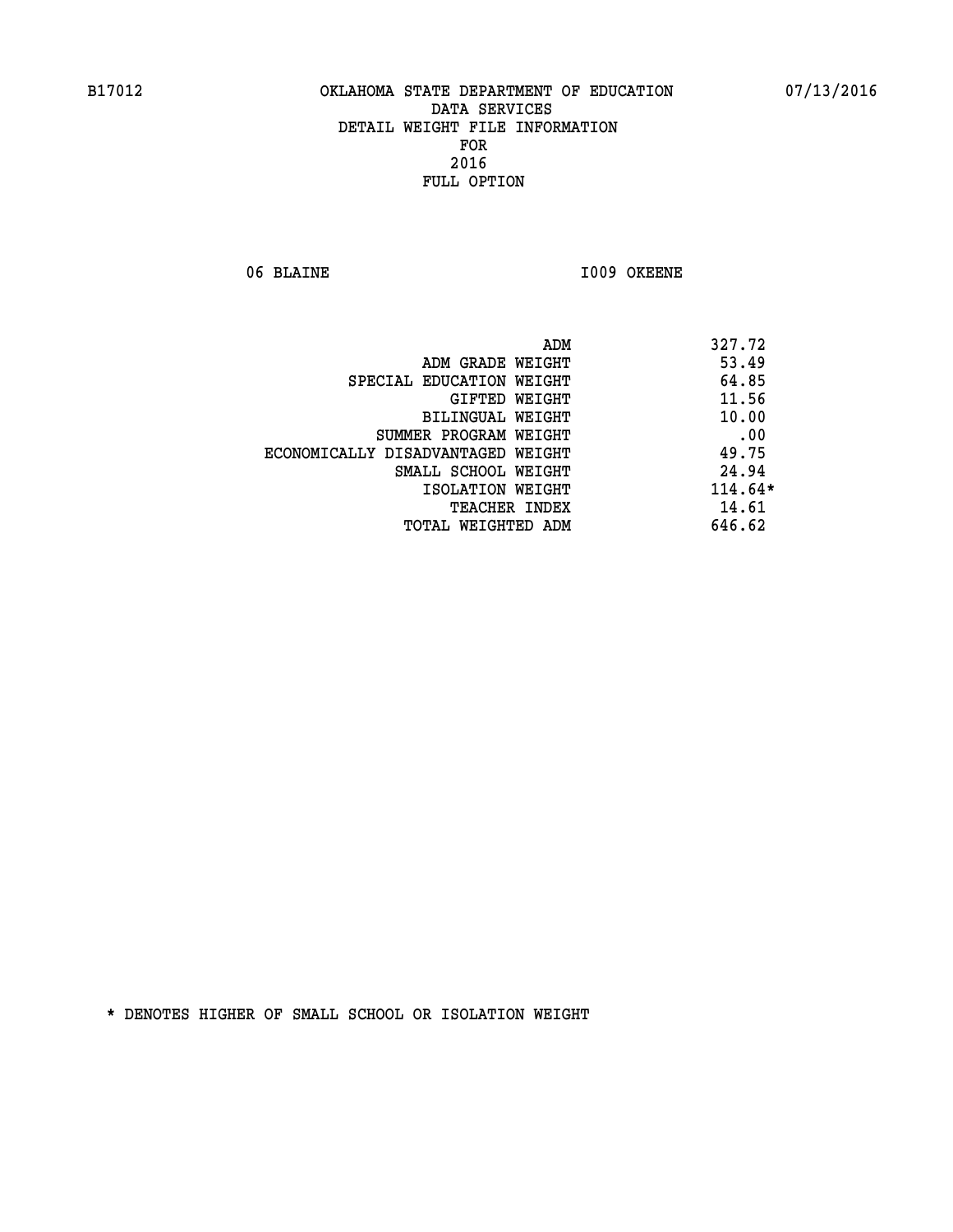06 BLAINE **I042 WATONGA** 

| 769.40   |
|----------|
| 132.82   |
| 74.20    |
| 26.18    |
| 19.25    |
| .00      |
| 143.75   |
| .00      |
| .00      |
| 10.15    |
| 1,175.75 |
|          |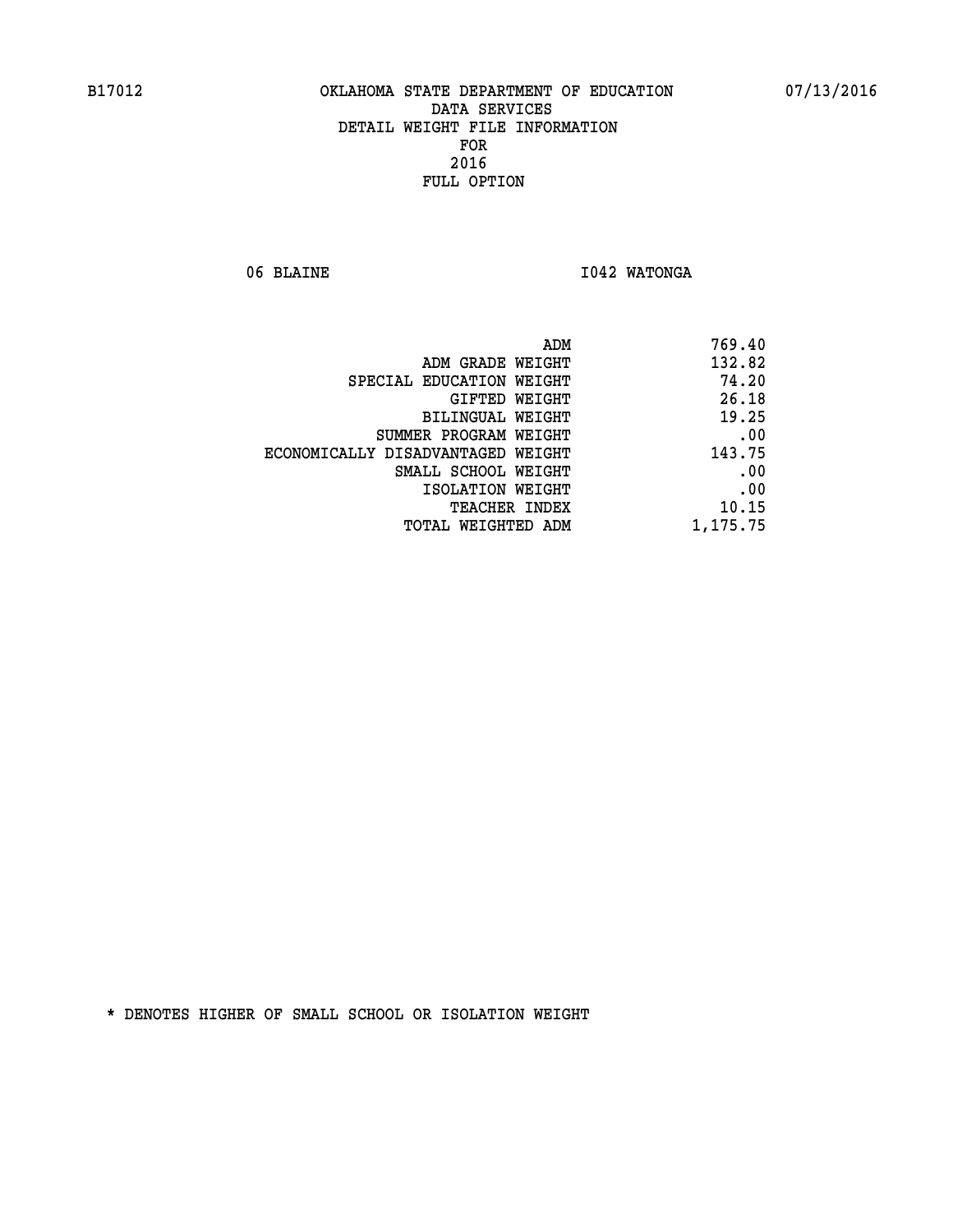06 BLAINE **I080 GEARY** 

| ADM<br>390.88                              |  |
|--------------------------------------------|--|
| 82.03<br>ADM GRADE WEIGHT                  |  |
| 43.40<br>SPECIAL EDUCATION WEIGHT          |  |
| 18.02<br>GIFTED WEIGHT                     |  |
| 9.00<br>BILINGUAL WEIGHT                   |  |
| .00<br>SUMMER PROGRAM WEIGHT               |  |
| 94.25<br>ECONOMICALLY DISADVANTAGED WEIGHT |  |
| 20.41<br>SMALL SCHOOL WEIGHT               |  |
| $171.99*$<br>ISOLATION WEIGHT              |  |
| .00<br><b>TEACHER INDEX</b>                |  |
| 809.57<br>TOTAL WEIGHTED ADM               |  |
|                                            |  |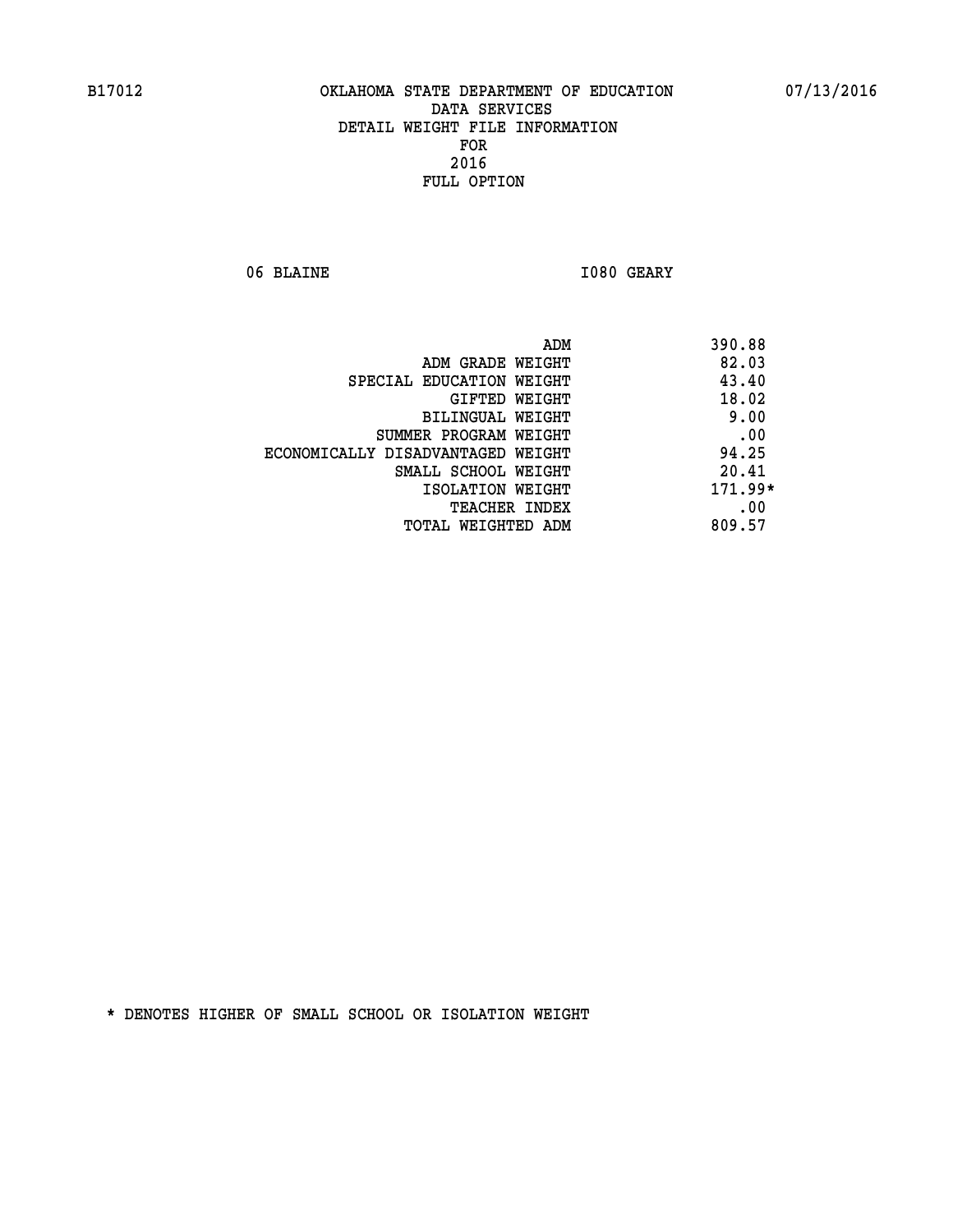06 BLAINE 1105 CANTON

|                                   | ADM | 393.94    |
|-----------------------------------|-----|-----------|
| ADM GRADE WEIGHT                  |     | 79.71     |
| SPECIAL EDUCATION WEIGHT          |     | 67.20     |
| GIFTED WEIGHT                     |     | 7.14      |
| BILINGUAL WEIGHT                  |     | 6.50      |
| SUMMER PROGRAM WEIGHT             |     | 1.20      |
| ECONOMICALLY DISADVANTAGED WEIGHT |     | 60.25     |
| SMALL SCHOOL WEIGHT               |     | 20.12     |
| ISOLATION WEIGHT                  |     | $150.68*$ |
| TEACHER INDEX                     |     | 9.56      |
| TOTAL WEIGHTED ADM                |     | 776.18    |
|                                   |     |           |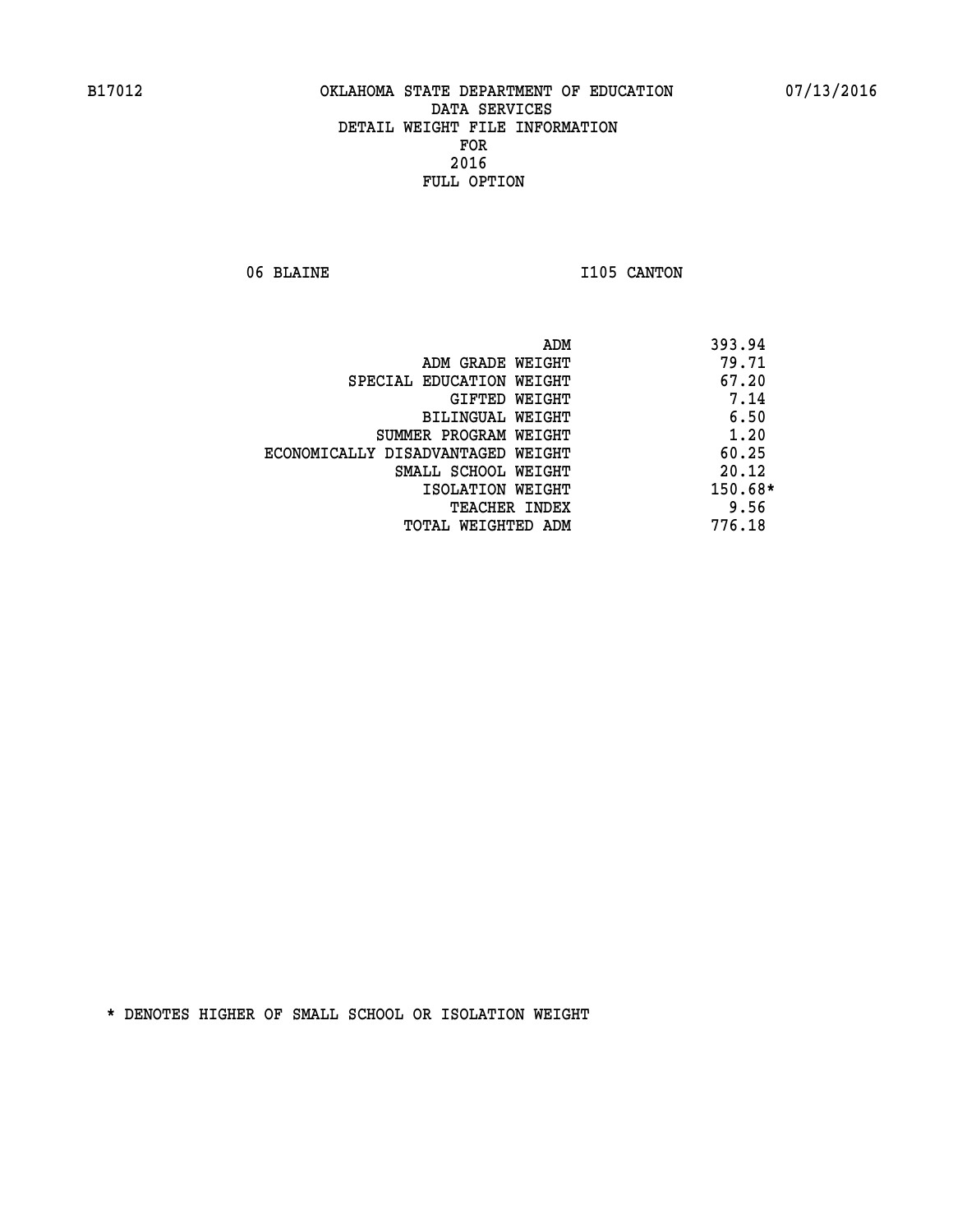**07 BRYAN I001 SILO** 

| 870.75   |
|----------|
| 176.64   |
| 193.65   |
| 35.02    |
| 2.75     |
| .00      |
| 159.00   |
| .00      |
| .00      |
| .00      |
| 1,437.81 |
|          |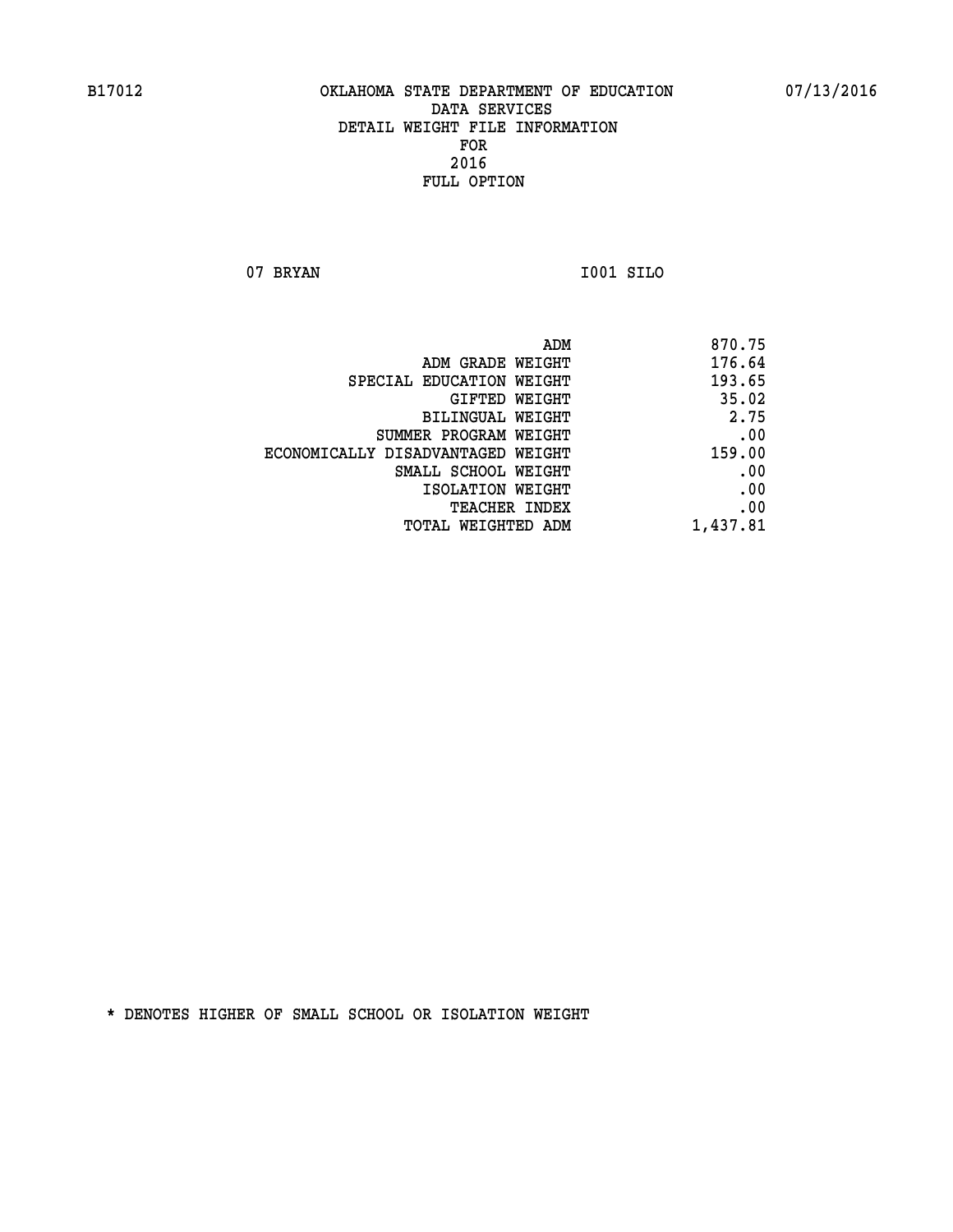07 BRYAN 1002 ROCK CREEK

| 463.96<br>ADM                              |  |
|--------------------------------------------|--|
| 91.07<br>ADM GRADE WEIGHT                  |  |
| 112.95<br>SPECIAL EDUCATION WEIGHT         |  |
| 23.46<br>GIFTED WEIGHT                     |  |
| .00<br><b>BILINGUAL WEIGHT</b>             |  |
| .00<br>SUMMER PROGRAM WEIGHT               |  |
| 86.75<br>ECONOMICALLY DISADVANTAGED WEIGHT |  |
| 11.41<br>SMALL SCHOOL WEIGHT               |  |
| 126.66*<br>ISOLATION WEIGHT                |  |
| 29.65<br><b>TEACHER INDEX</b>              |  |
| 934.50<br>TOTAL WEIGHTED ADM               |  |
|                                            |  |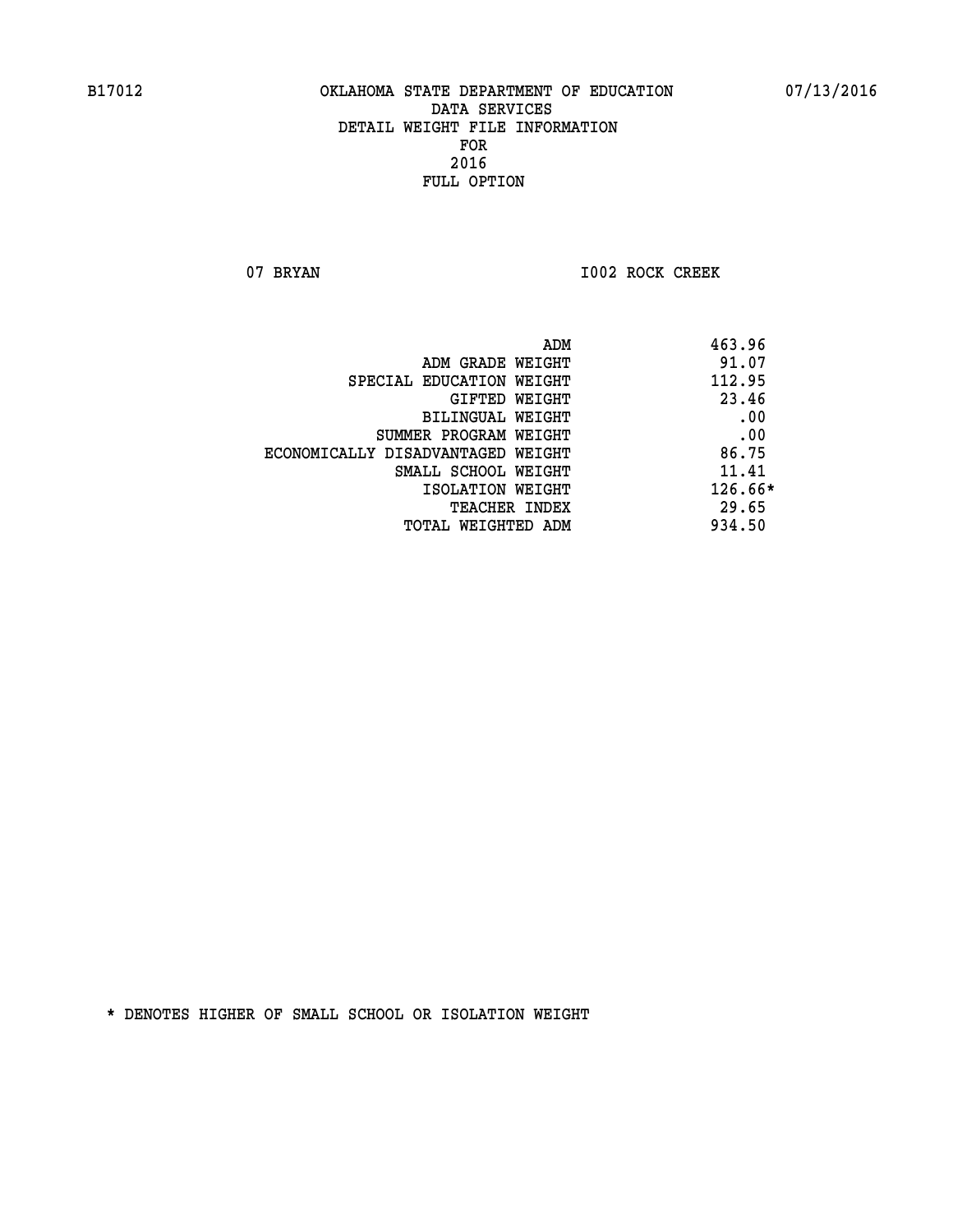07 BRYAN 1003 ACHILLE

|                                   | ADM<br>319.75 |     |
|-----------------------------------|---------------|-----|
| ADM GRADE WEIGHT                  | 63.30         |     |
| SPECIAL EDUCATION WEIGHT          | 64.35         |     |
| GIFTED WEIGHT                     | 8.50          |     |
| BILINGUAL WEIGHT                  |               | .00 |
| SUMMER PROGRAM WEIGHT             |               | .00 |
| ECONOMICALLY DISADVANTAGED WEIGHT | 61.25         |     |
| SMALL SCHOOL WEIGHT               | 25.30         |     |
| ISOLATION WEIGHT                  | $41.92*$      |     |
| TEACHER INDEX                     | 13.28         |     |
| TOTAL WEIGHTED ADM                | 572.35        |     |
|                                   |               |     |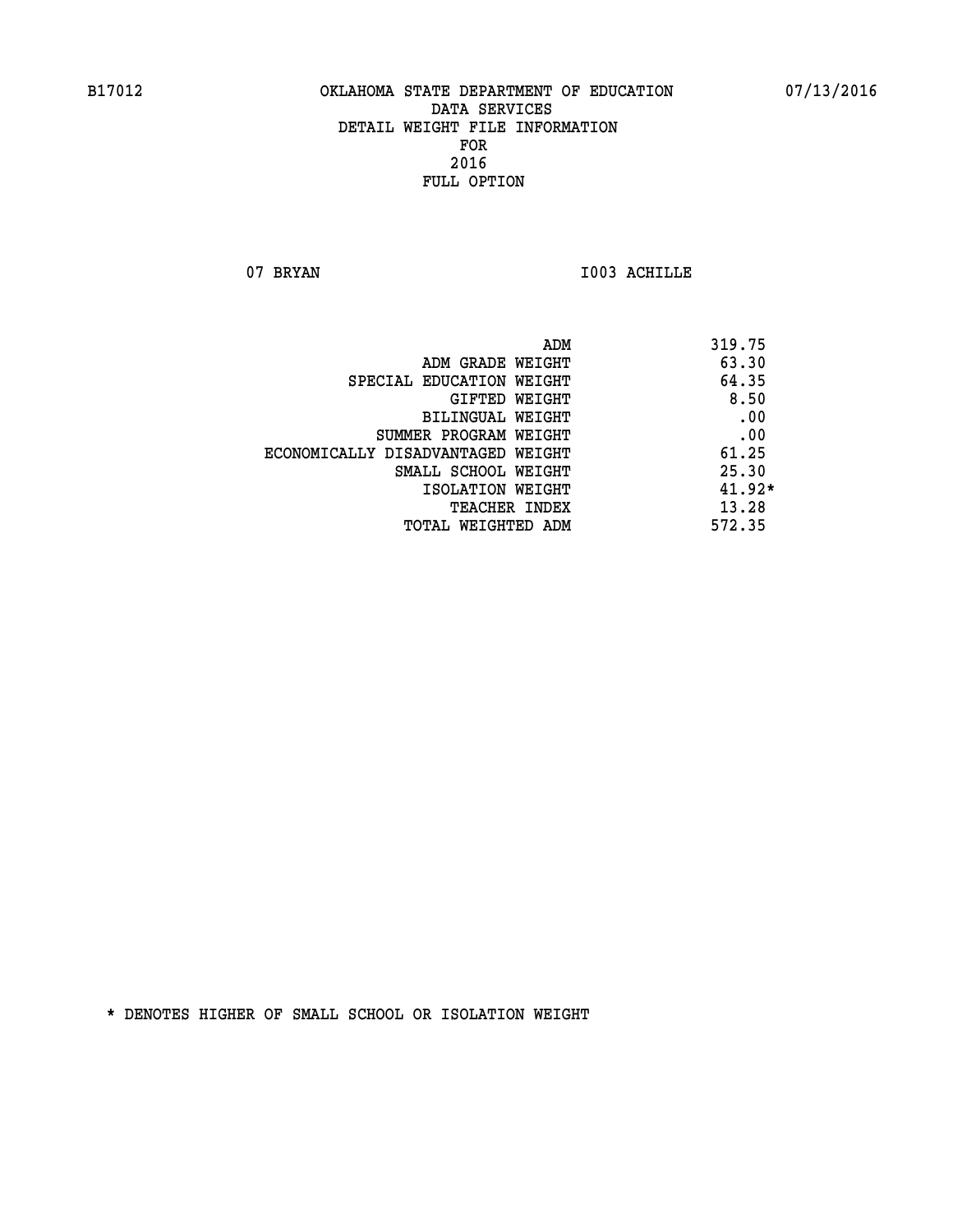07 BRYAN 1004 COLBERT

|                                   | 826.24<br>ADM |
|-----------------------------------|---------------|
| ADM GRADE WEIGHT                  | 169.68        |
| SPECIAL EDUCATION WEIGHT          | 191.65        |
| GIFTED WEIGHT                     | 26.18         |
| BILINGUAL WEIGHT                  | 7.50          |
| SUMMER PROGRAM WEIGHT             | .00           |
| ECONOMICALLY DISADVANTAGED WEIGHT | 158.25        |
| SMALL SCHOOL WEIGHT               | .00           |
| ISOLATION WEIGHT                  | .00           |
| TEACHER INDEX                     | .00           |
| TOTAL WEIGHTED ADM                | 1,379.50      |
|                                   |               |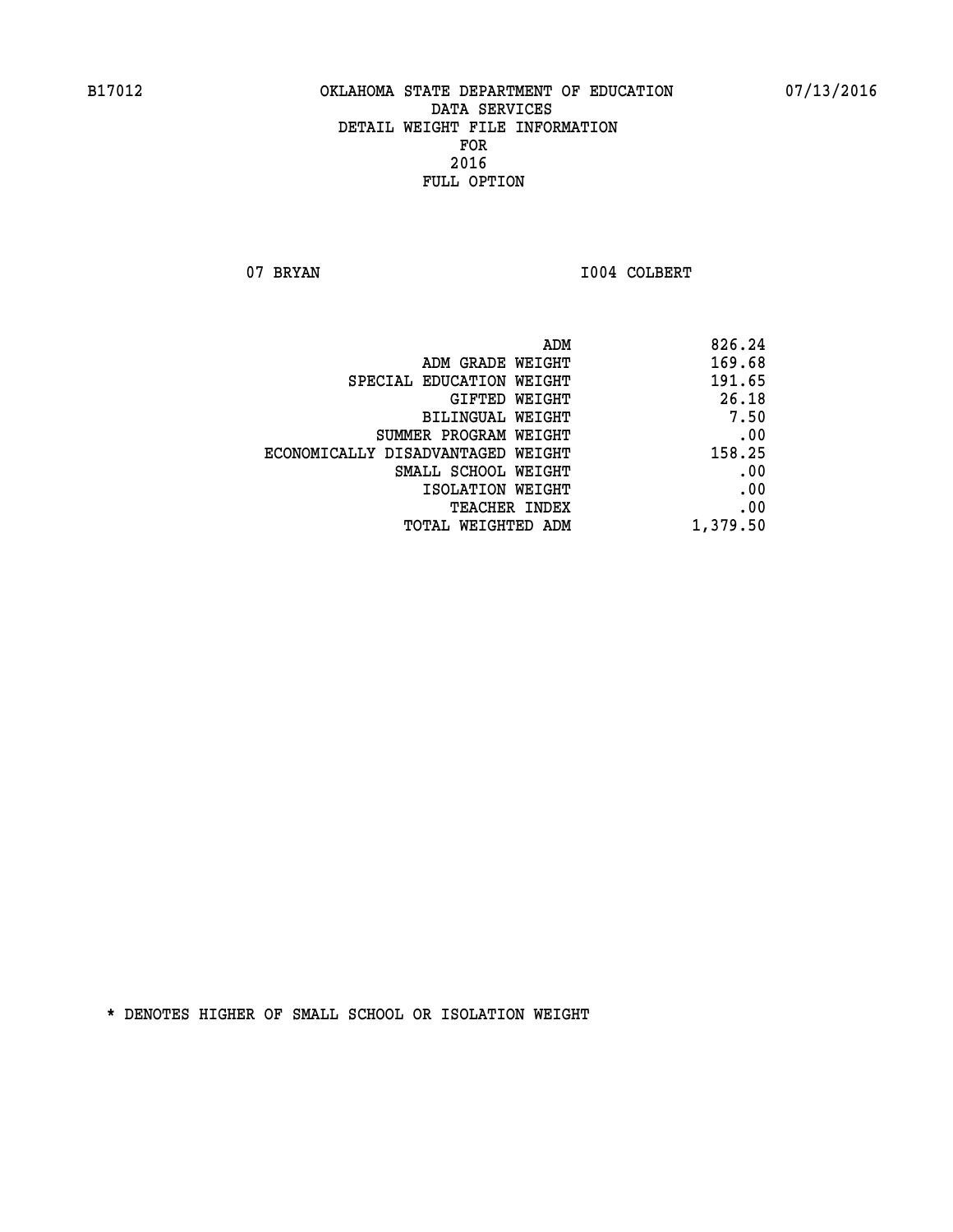**07 BRYAN I005 CADDO** 

| 478.66<br>ADM                              |  |
|--------------------------------------------|--|
| 95.91<br>ADM GRADE WEIGHT                  |  |
| 120.50<br>SPECIAL EDUCATION WEIGHT         |  |
| 21.08<br>GIFTED WEIGHT                     |  |
| .00<br>BILINGUAL WEIGHT                    |  |
| .00<br>SUMMER PROGRAM WEIGHT               |  |
| 92.25<br>ECONOMICALLY DISADVANTAGED WEIGHT |  |
| $9.11*$<br>SMALL SCHOOL WEIGHT             |  |
| .00<br>ISOLATION WEIGHT                    |  |
| 27.07<br><b>TEACHER INDEX</b>              |  |
| 844.58<br>TOTAL WEIGHTED ADM               |  |
|                                            |  |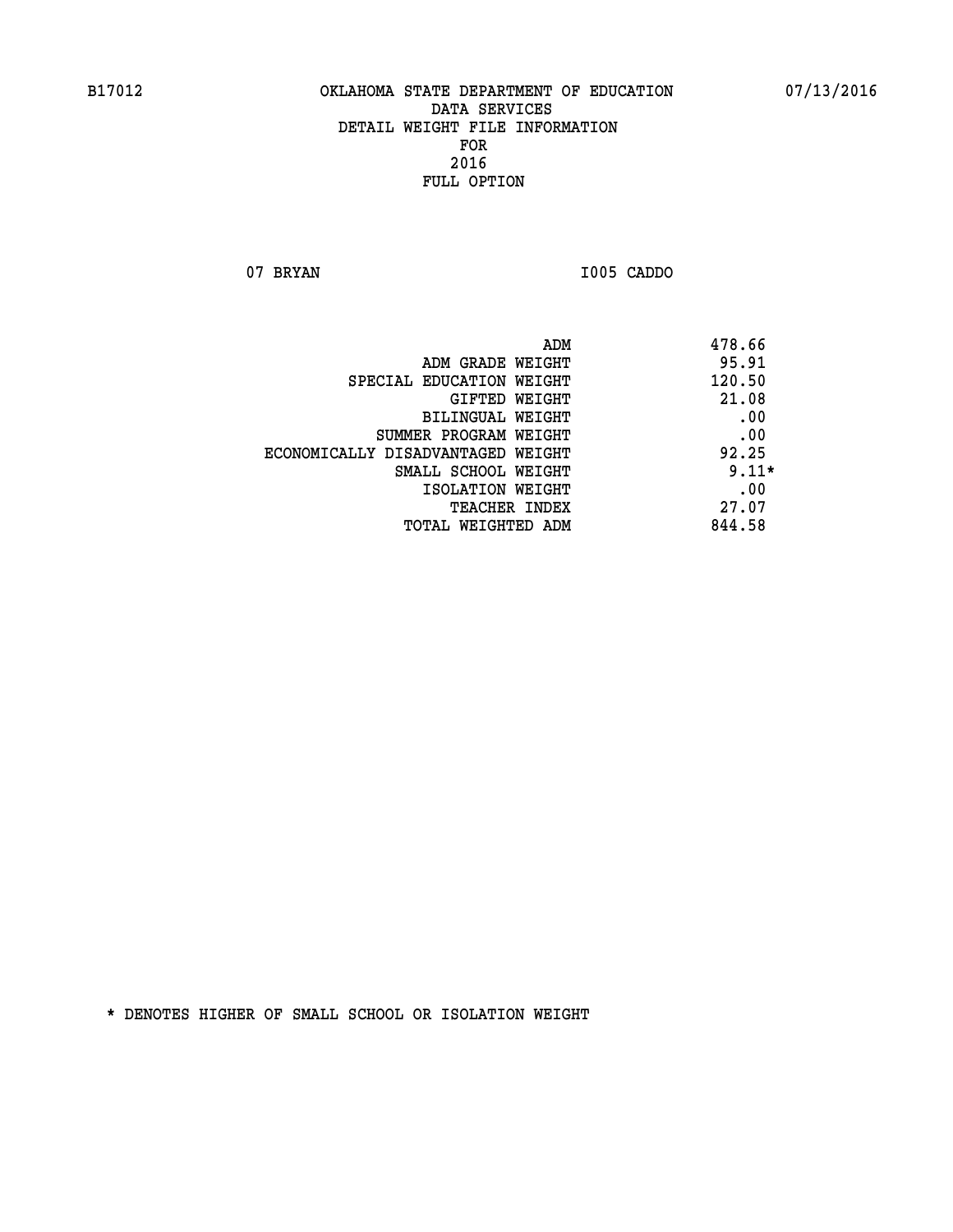07 BRYAN 1040 BENNINGTON

| ADM                               | 296.94   |
|-----------------------------------|----------|
| ADM GRADE WEIGHT                  | 63.02    |
| SPECIAL EDUCATION WEIGHT          | 127.20   |
| GIFTED WEIGHT                     | 12.58    |
| <b>BILINGUAL WEIGHT</b>           | .00      |
| SUMMER PROGRAM WEIGHT             | .00      |
| ECONOMICALLY DISADVANTAGED WEIGHT | 62.00    |
| SMALL SCHOOL WEIGHT               | 26.05    |
| ISOLATION WEIGHT                  | $28.77*$ |
| <b>TEACHER INDEX</b>              | 8.52     |
| TOTAL WEIGHTED ADM                | 599.03   |
|                                   |          |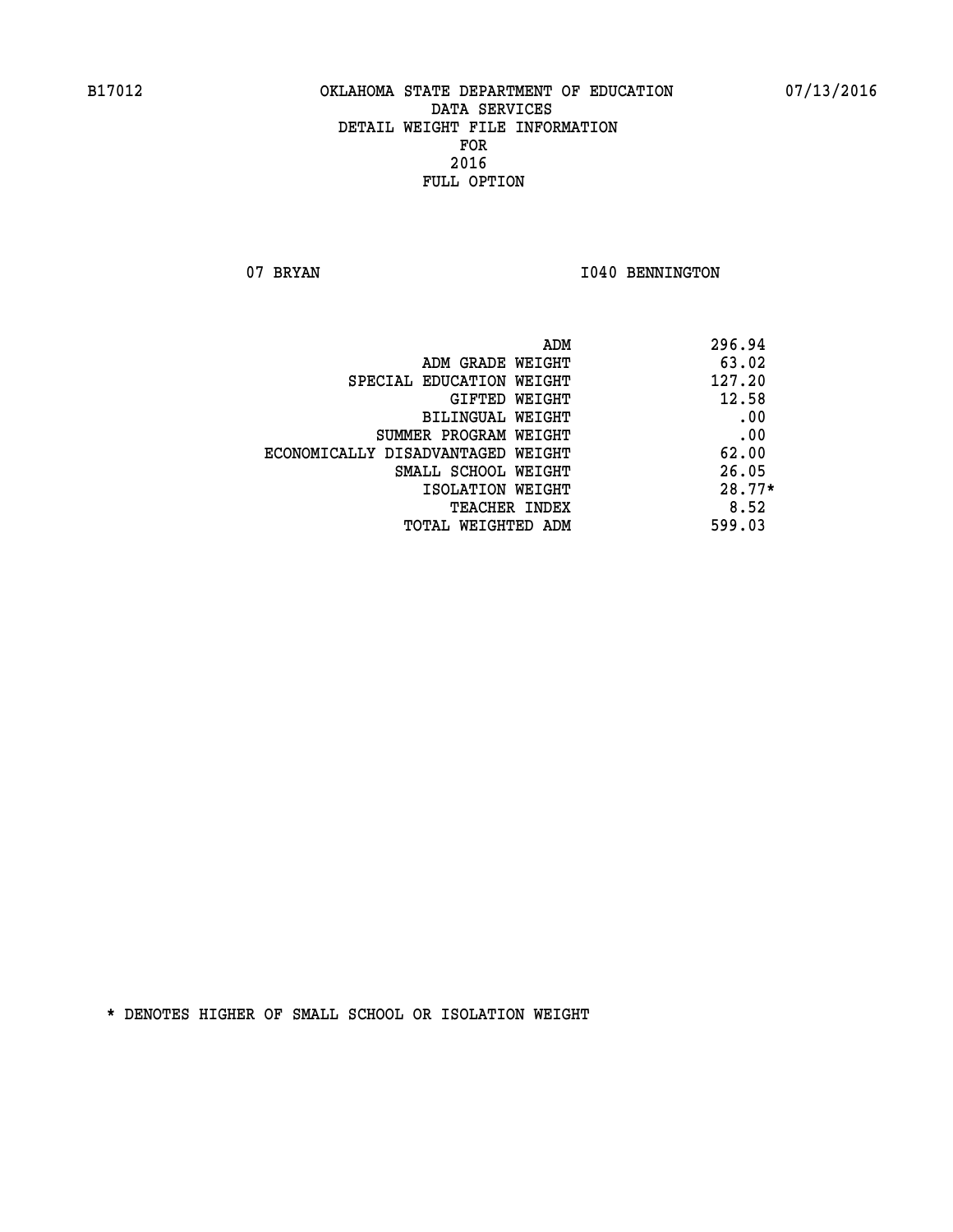07 BRYAN 1048 CALERA

|                                   | ADM<br>705.13 |  |
|-----------------------------------|---------------|--|
| ADM GRADE WEIGHT                  | 141.46        |  |
| SPECIAL EDUCATION WEIGHT          | 151.35        |  |
| GIFTED WEIGHT                     | 63.24         |  |
| BILINGUAL WEIGHT                  | .00           |  |
| SUMMER PROGRAM WEIGHT             | .00           |  |
| ECONOMICALLY DISADVANTAGED WEIGHT | 127.00        |  |
| SMALL SCHOOL WEIGHT               | .00           |  |
| ISOLATION WEIGHT                  | .00           |  |
| TEACHER INDEX                     | 33.39         |  |
| TOTAL WEIGHTED ADM                | 1,221.57      |  |
|                                   |               |  |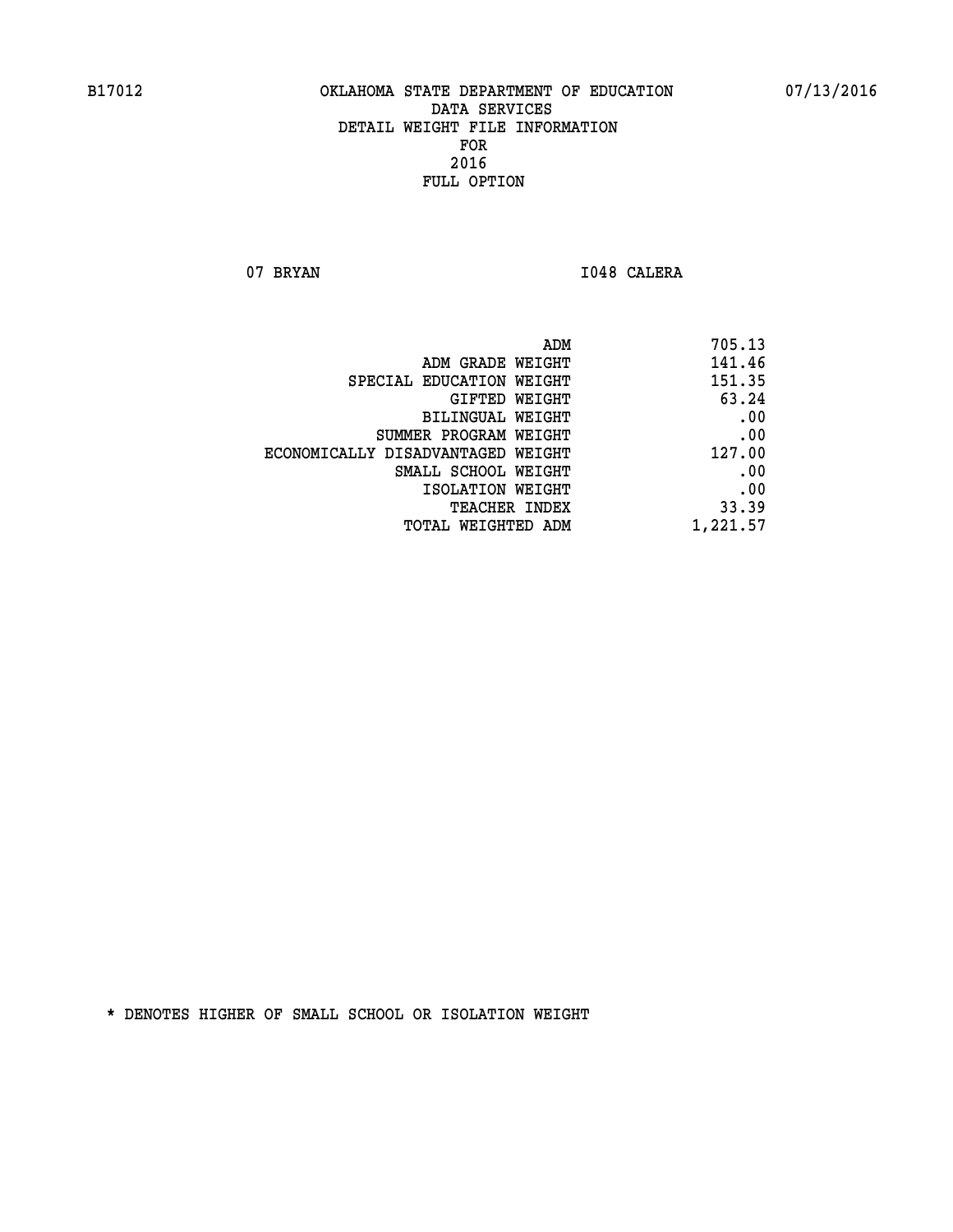07 BRYAN 1072 DURANT

| 3,684.54 |
|----------|
| 785.67   |
| 523.35   |
| 232.90   |
| 62.50    |
| .00      |
| 664.75   |
| .00      |
| .00      |
| 299.37   |
| 6,253.08 |
|          |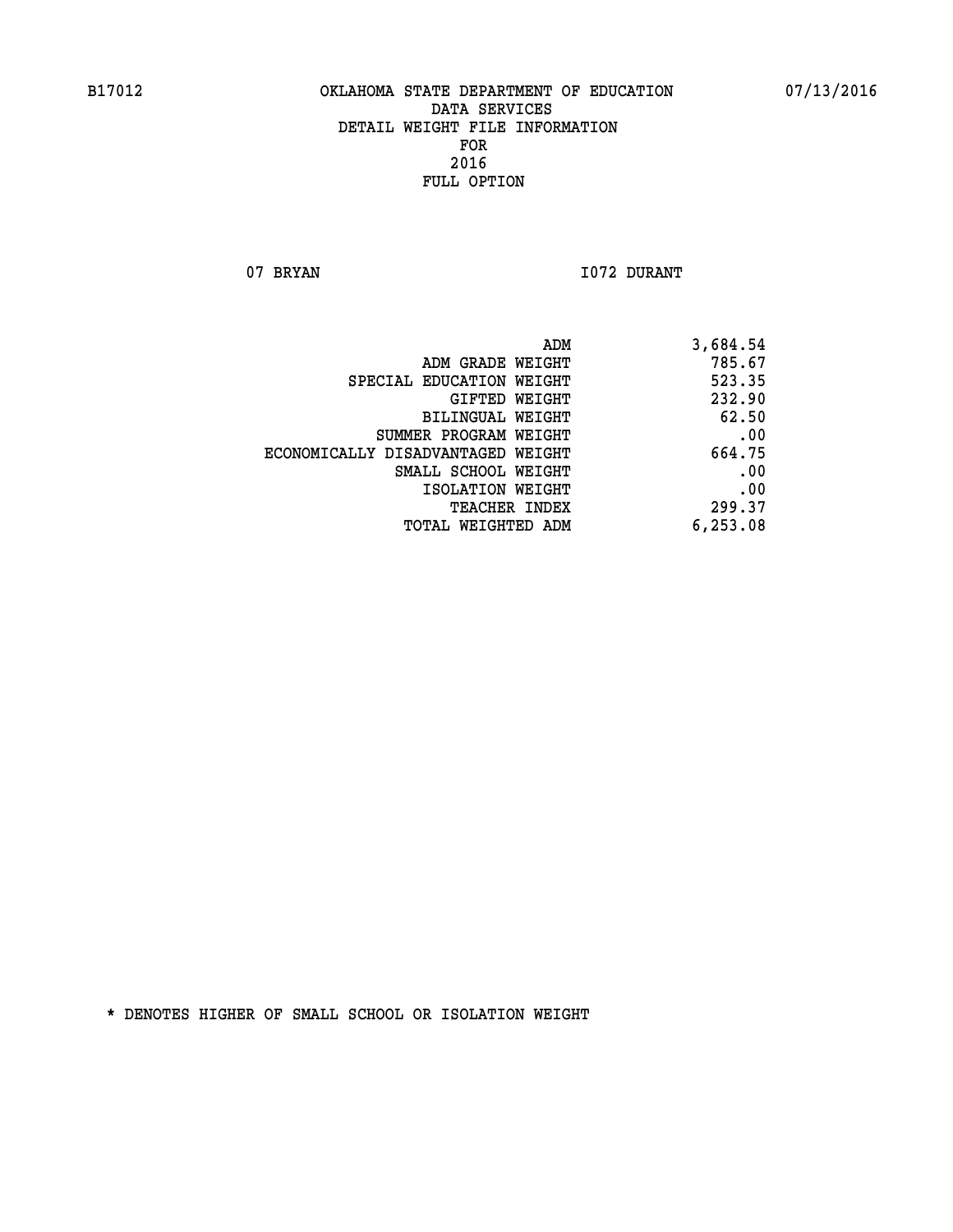08 CADDO **I011 HYDRO-EAKLY** 

|                                   | 448.56<br>ADM |
|-----------------------------------|---------------|
| ADM GRADE WEIGHT                  | 89.43         |
| SPECIAL EDUCATION WEIGHT          | 69.85         |
| GIFTED WEIGHT                     | 23.80         |
| BILINGUAL WEIGHT                  | 15.25         |
| SUMMER PROGRAM WEIGHT             | .00           |
| ECONOMICALLY DISADVANTAGED WEIGHT | 68.50         |
| SMALL SCHOOL WEIGHT               | 13.64         |
| ISOLATION WEIGHT                  | $69.89*$      |
| <b>TEACHER INDEX</b>              | 3.76          |
| TOTAL WEIGHTED ADM                | 789.04        |
|                                   |               |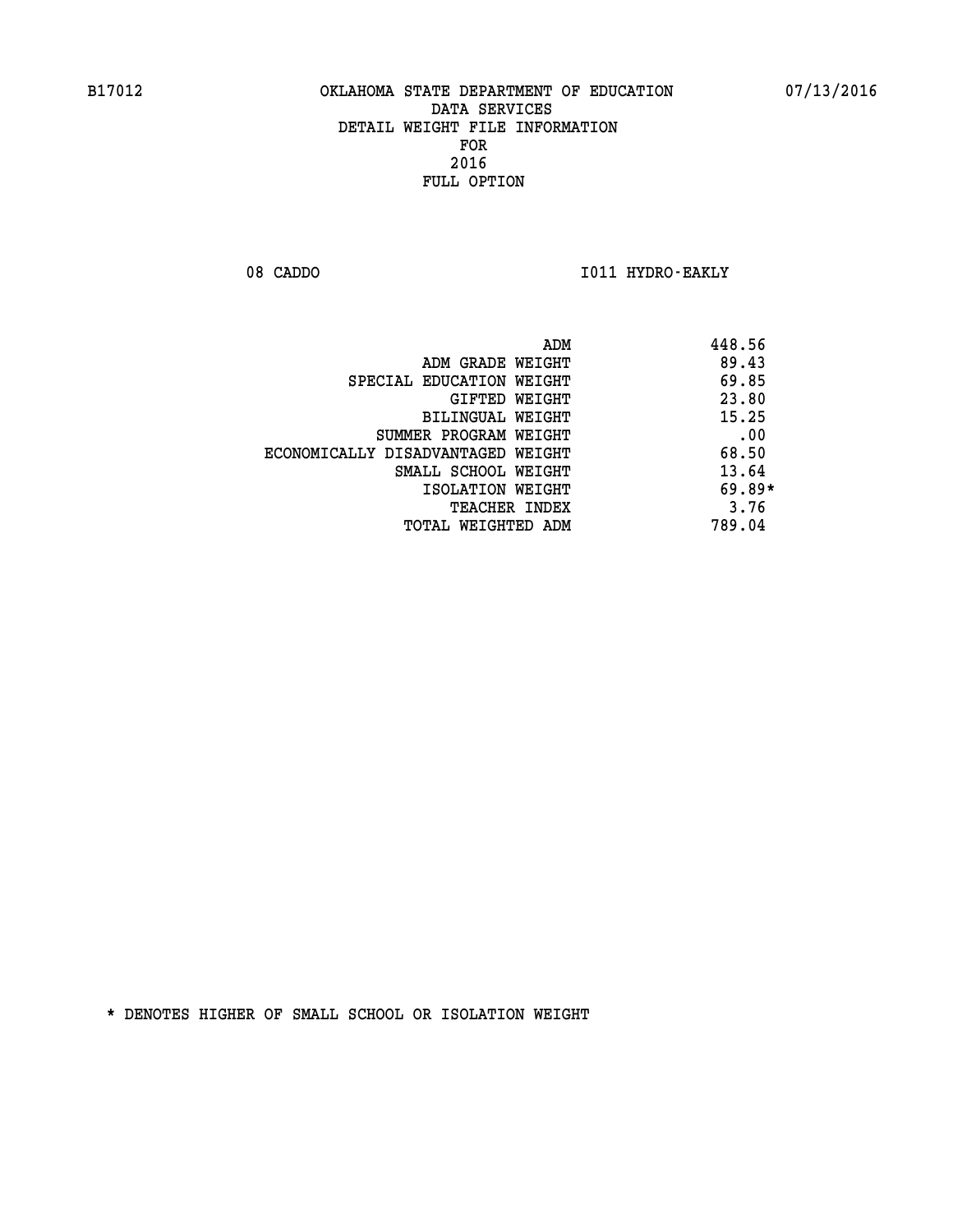08 CADDO **I012 LOOKEBA SICKLES** 

|                                   | ADM | 264.45   |
|-----------------------------------|-----|----------|
| ADM GRADE WEIGHT                  |     | 53.31    |
| SPECIAL EDUCATION WEIGHT          |     | 21.40    |
| GIFTED WEIGHT                     |     | 7.14     |
| BILINGUAL WEIGHT                  |     | 9.25     |
| SUMMER PROGRAM WEIGHT             |     | .00      |
| ECONOMICALLY DISADVANTAGED WEIGHT |     | 53.00    |
| SMALL SCHOOL WEIGHT               |     | $26.45*$ |
| ISOLATION WEIGHT                  |     | .00      |
| TEACHER INDEX                     |     | 13.46    |
| TOTAL WEIGHTED ADM                |     | 448.46   |
|                                   |     |          |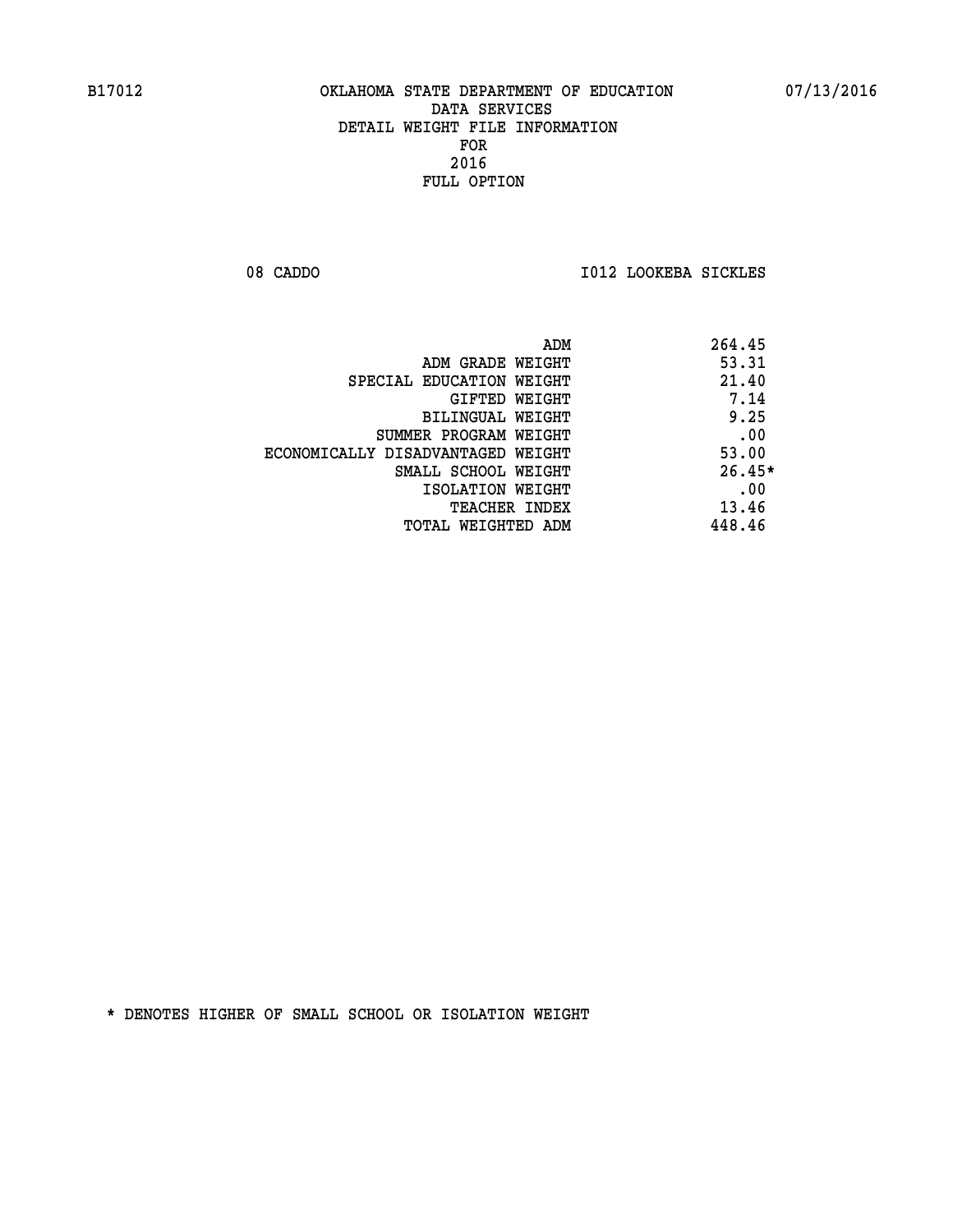08 CADDO 1020 ANADARKO

| 1,842.53 |
|----------|
| 374.59   |
| 159.85   |
| 66.64    |
| 20.50    |
| .00      |
| 400.50   |
| .00      |
| .00      |
| 73.56    |
| 2,938.17 |
|          |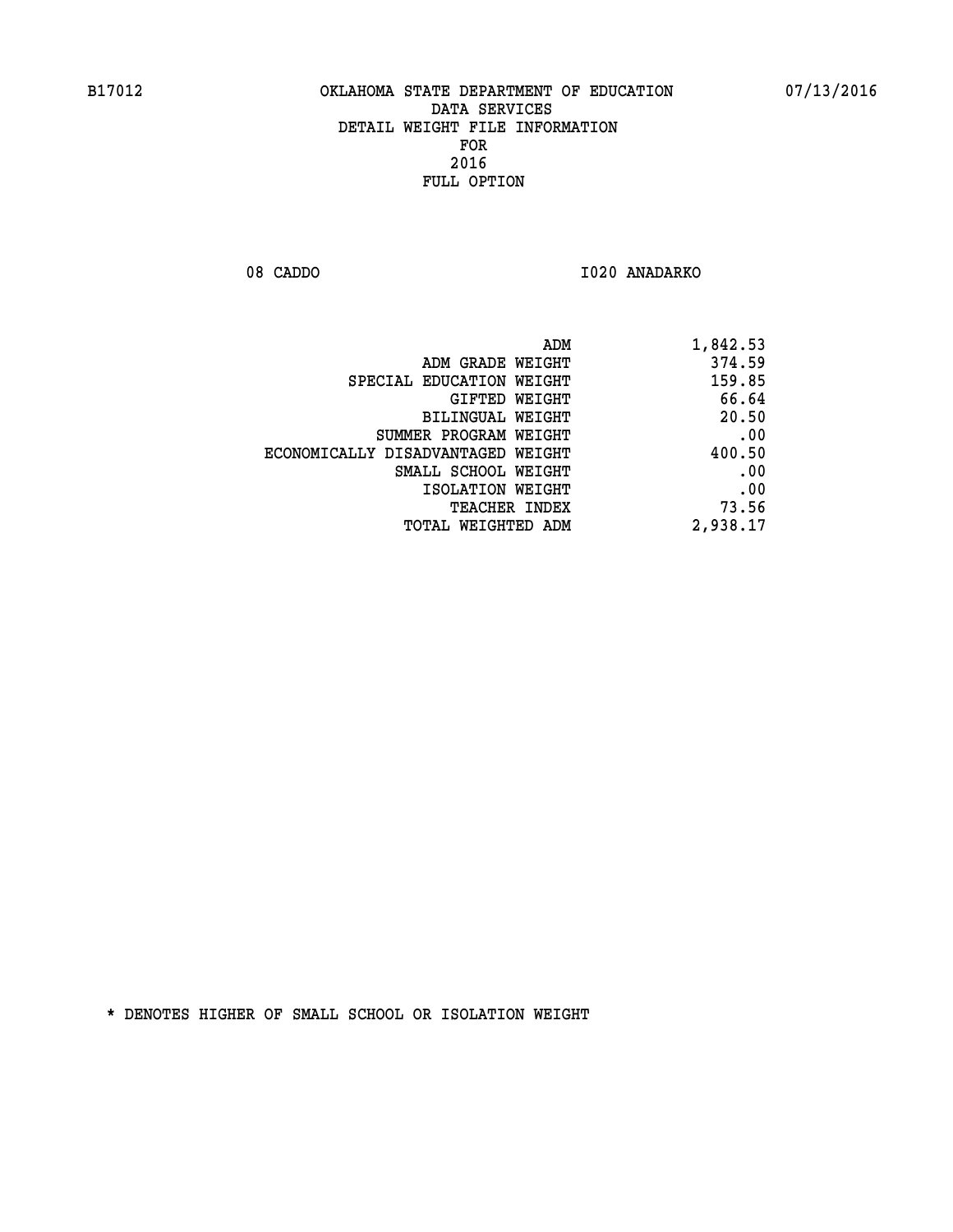**08 CADDO I033 CARNEGIE** 

| 571.74 |
|--------|
| 119.96 |
| 67.10  |
| 27.20  |
| 13.50  |
| .00    |
| 119.75 |
| .00    |
| .00    |
| 50.63  |
| 969.88 |
|        |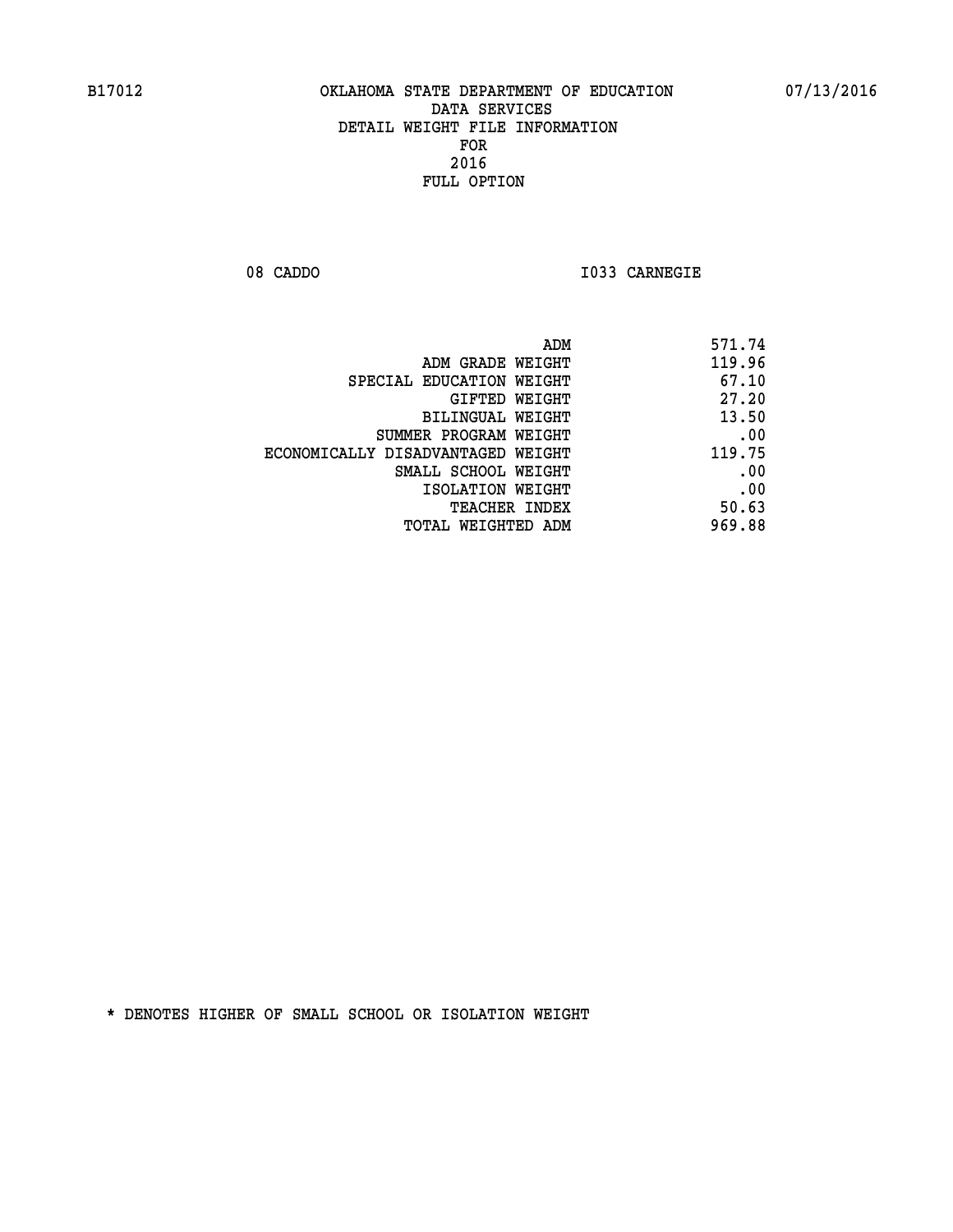08 CADDO **I056 BOONE-APACHE** 

| ADM                               | 573.64 |
|-----------------------------------|--------|
| ADM GRADE WEIGHT                  | 117.78 |
| SPECIAL EDUCATION WEIGHT          | 50.05  |
| GIFTED WEIGHT                     | 17.00  |
| <b>BILINGUAL WEIGHT</b>           | 6.25   |
| SUMMER PROGRAM WEIGHT             | .00    |
| ECONOMICALLY DISADVANTAGED WEIGHT | 115.75 |
| SMALL SCHOOL WEIGHT               | .00    |
| ISOLATION WEIGHT                  | .00    |
| TEACHER INDEX                     | 10.82  |
| TOTAL WEIGHTED ADM                | 891.29 |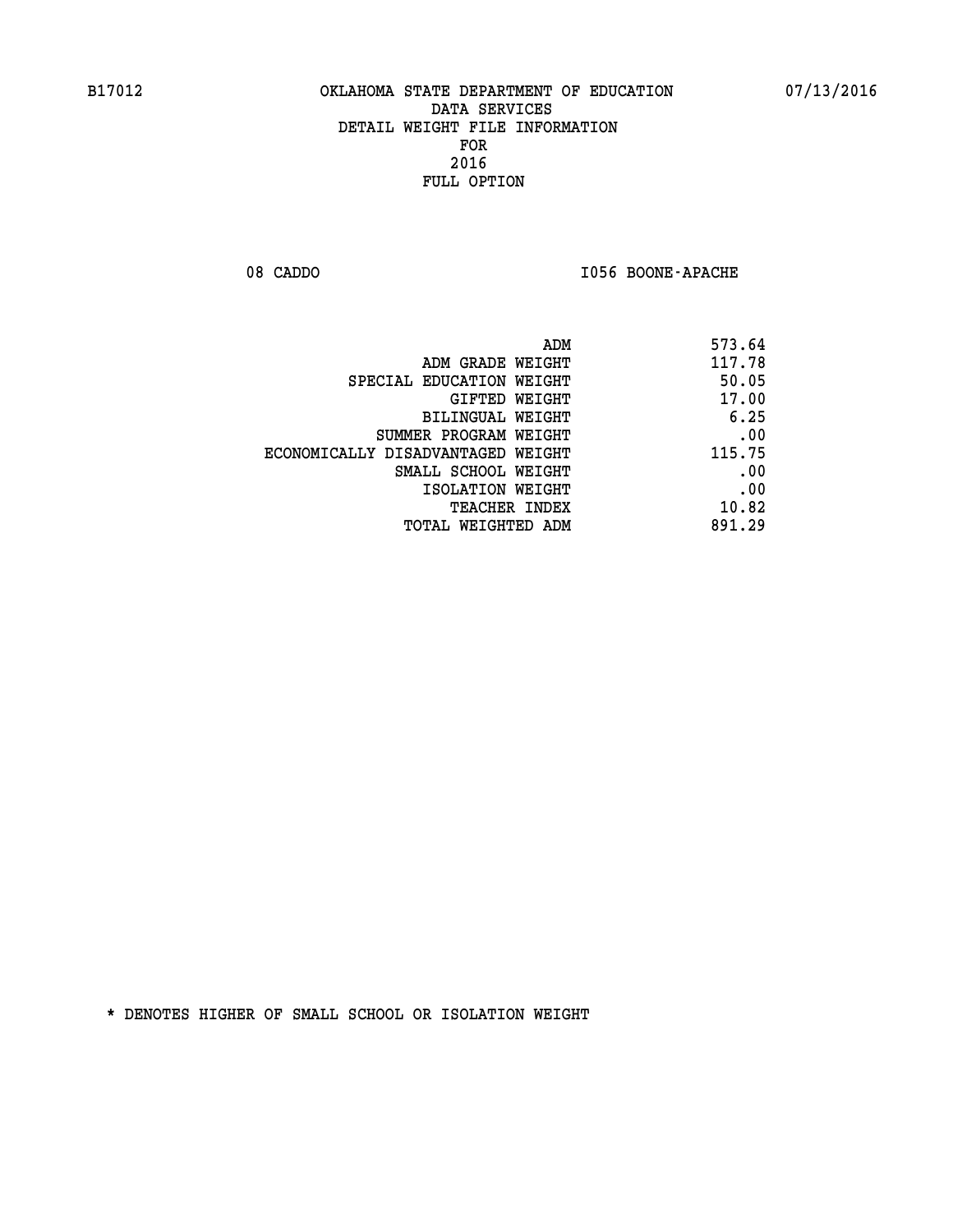**08 CADDO I064 CYRIL** 

| ADM<br>383.11                              |          |
|--------------------------------------------|----------|
| 77.64<br>ADM GRADE WEIGHT                  |          |
| 56.15<br>SPECIAL EDUCATION WEIGHT          |          |
| GIFTED WEIGHT                              | 9.86     |
| BILINGUAL WEIGHT                           | 1.00     |
| SUMMER PROGRAM WEIGHT                      | .00      |
| 65.75<br>ECONOMICALLY DISADVANTAGED WEIGHT |          |
| SMALL SCHOOL WEIGHT                        | $21.13*$ |
| ISOLATION WEIGHT                           | .00      |
| <b>TEACHER INDEX</b>                       | 4.95     |
| 619.59<br>TOTAL WEIGHTED ADM               |          |
|                                            |          |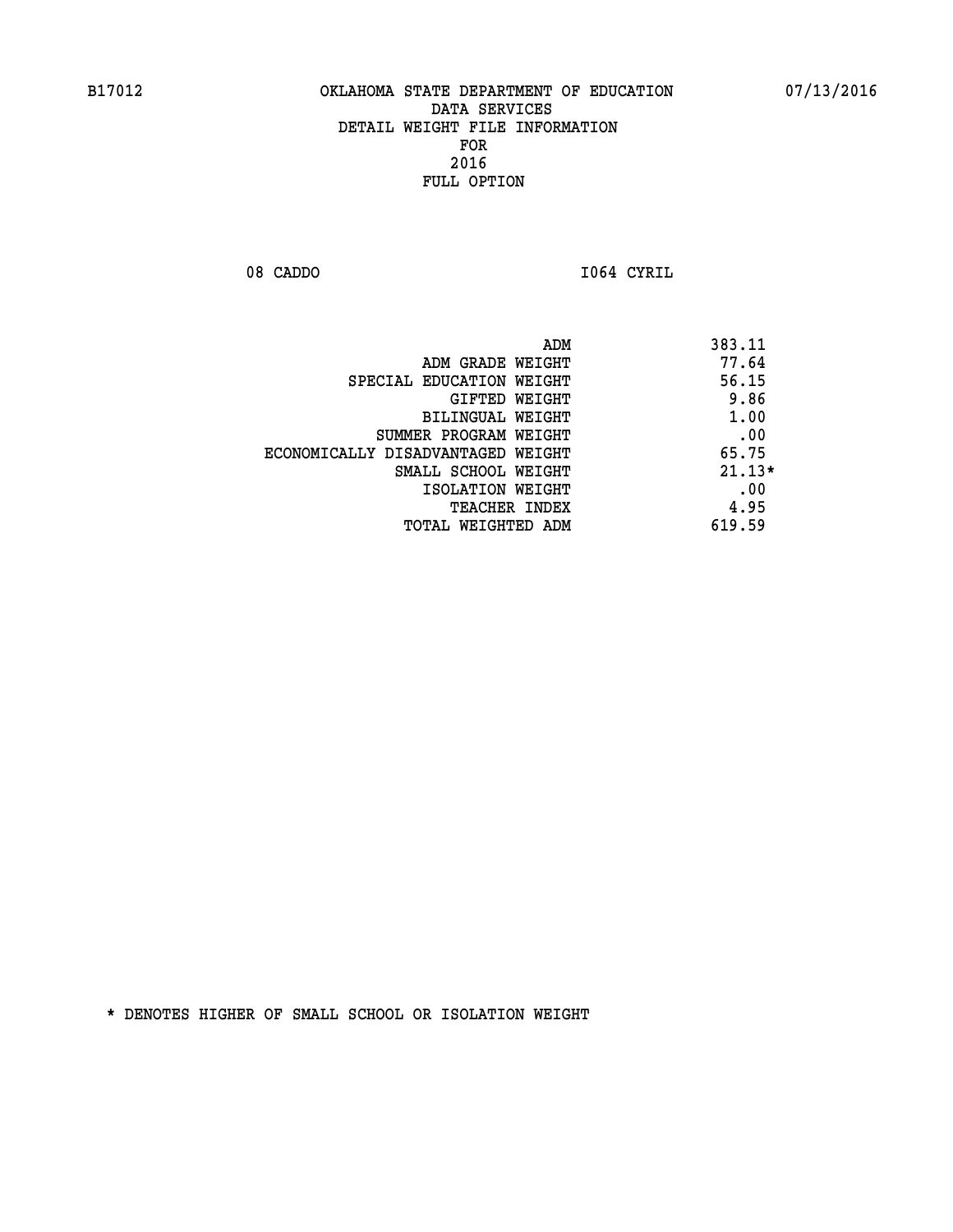08 CADDO **I086 GRACEMONT** 

| ADM                               | 146.67   |
|-----------------------------------|----------|
| ADM GRADE WEIGHT                  | 30.18    |
| SPECIAL EDUCATION WEIGHT          | 14.20    |
| GIFTED WEIGHT                     | 4.08     |
| BILINGUAL WEIGHT                  | .75      |
| SUMMER PROGRAM WEIGHT             | .00      |
| ECONOMICALLY DISADVANTAGED WEIGHT | 23.75    |
| SMALL SCHOOL WEIGHT               | $21.20*$ |
| ISOLATION WEIGHT                  | .00      |
| <b>TEACHER INDEX</b>              | 11.72    |
| TOTAL WEIGHTED ADM                | 252.55   |
|                                   |          |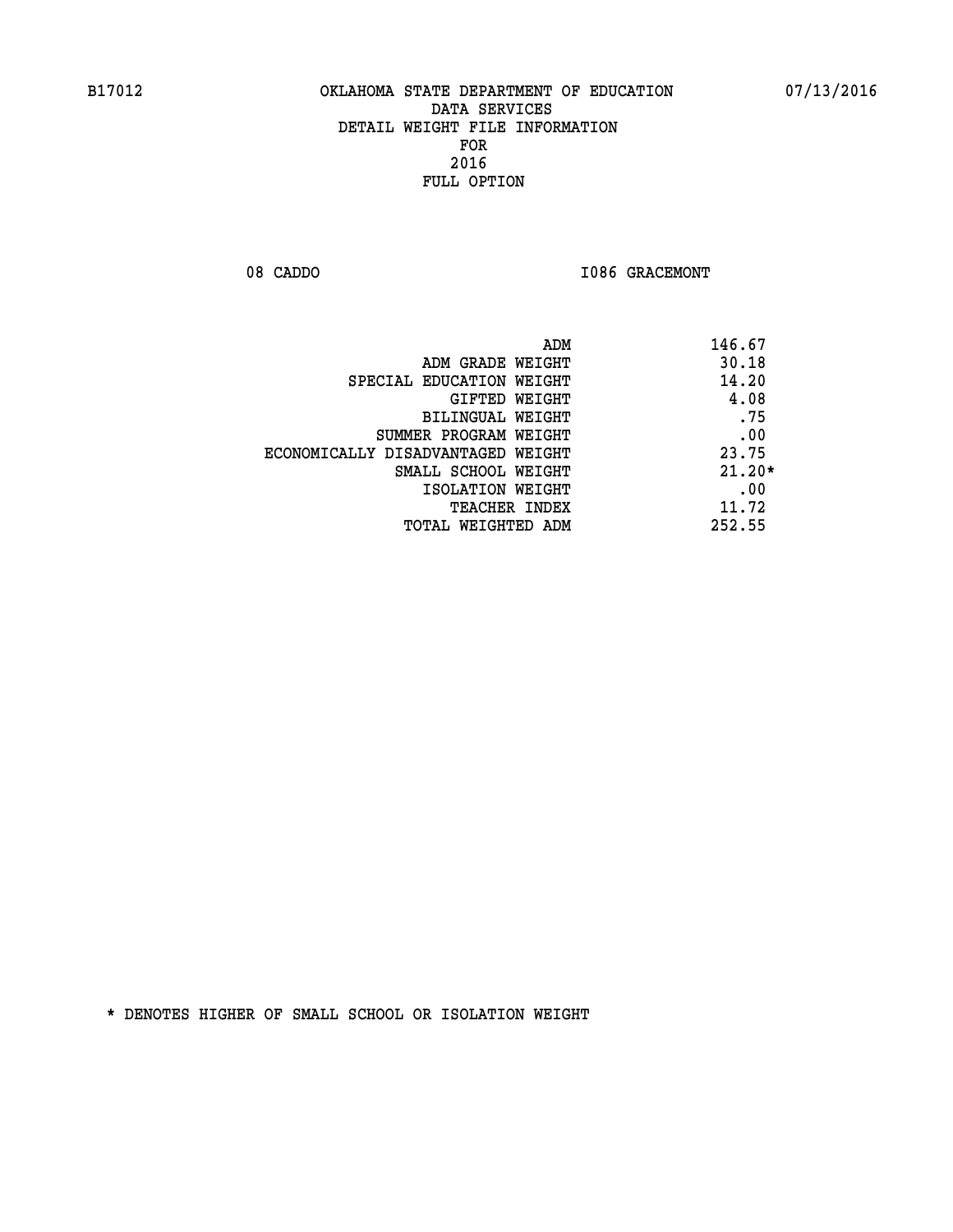08 CADDO 1160 CEMENT

| ADM                               | 258.00   |
|-----------------------------------|----------|
| ADM GRADE WEIGHT                  | 51.41    |
| SPECIAL EDUCATION WEIGHT          | 41.50    |
| GIFTED WEIGHT                     | 8.84     |
| <b>BILINGUAL WEIGHT</b>           | .00      |
| SUMMER PROGRAM WEIGHT             | .00      |
| ECONOMICALLY DISADVANTAGED WEIGHT | 51.50    |
| SMALL SCHOOL WEIGHT               | $26.43*$ |
| ISOLATION WEIGHT                  | .00      |
| <b>TEACHER INDEX</b>              | .00      |
| TOTAL WEIGHTED ADM                | 437.68   |
|                                   |          |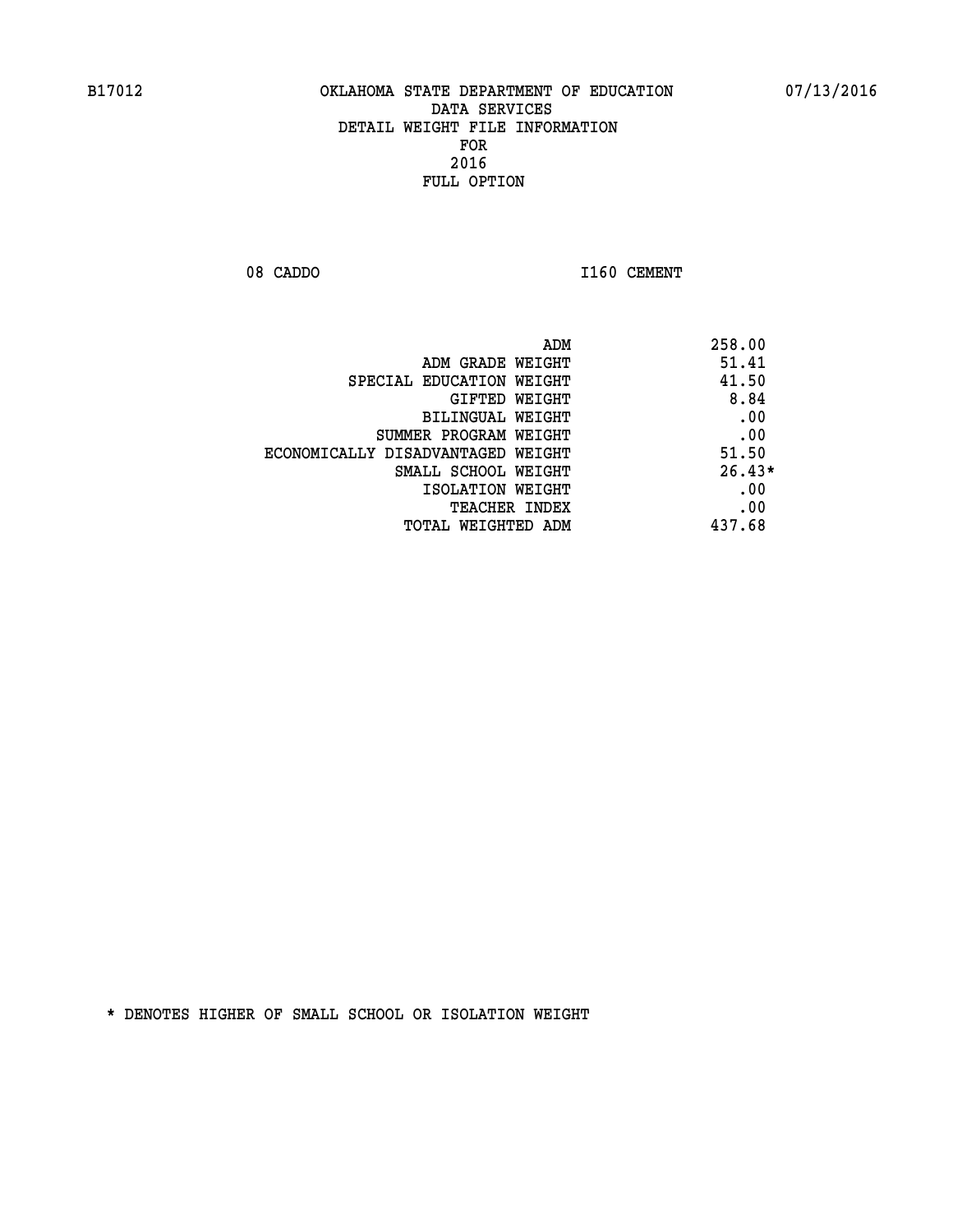08 CADDO 1161 HINTON

|                                   | 709.08<br>ADM |
|-----------------------------------|---------------|
| ADM GRADE WEIGHT                  | 141.27        |
| SPECIAL EDUCATION WEIGHT          | 93.10         |
| GIFTED WEIGHT                     | 19.38         |
| BILINGUAL WEIGHT                  | 23.50         |
| SUMMER PROGRAM WEIGHT             | .00           |
| ECONOMICALLY DISADVANTAGED WEIGHT | 114.00        |
| SMALL SCHOOL WEIGHT               | .00           |
| ISOLATION WEIGHT                  | .00           |
| TEACHER INDEX                     | .00           |
| TOTAL WEIGHTED ADM                | 1,100.33      |
|                                   |               |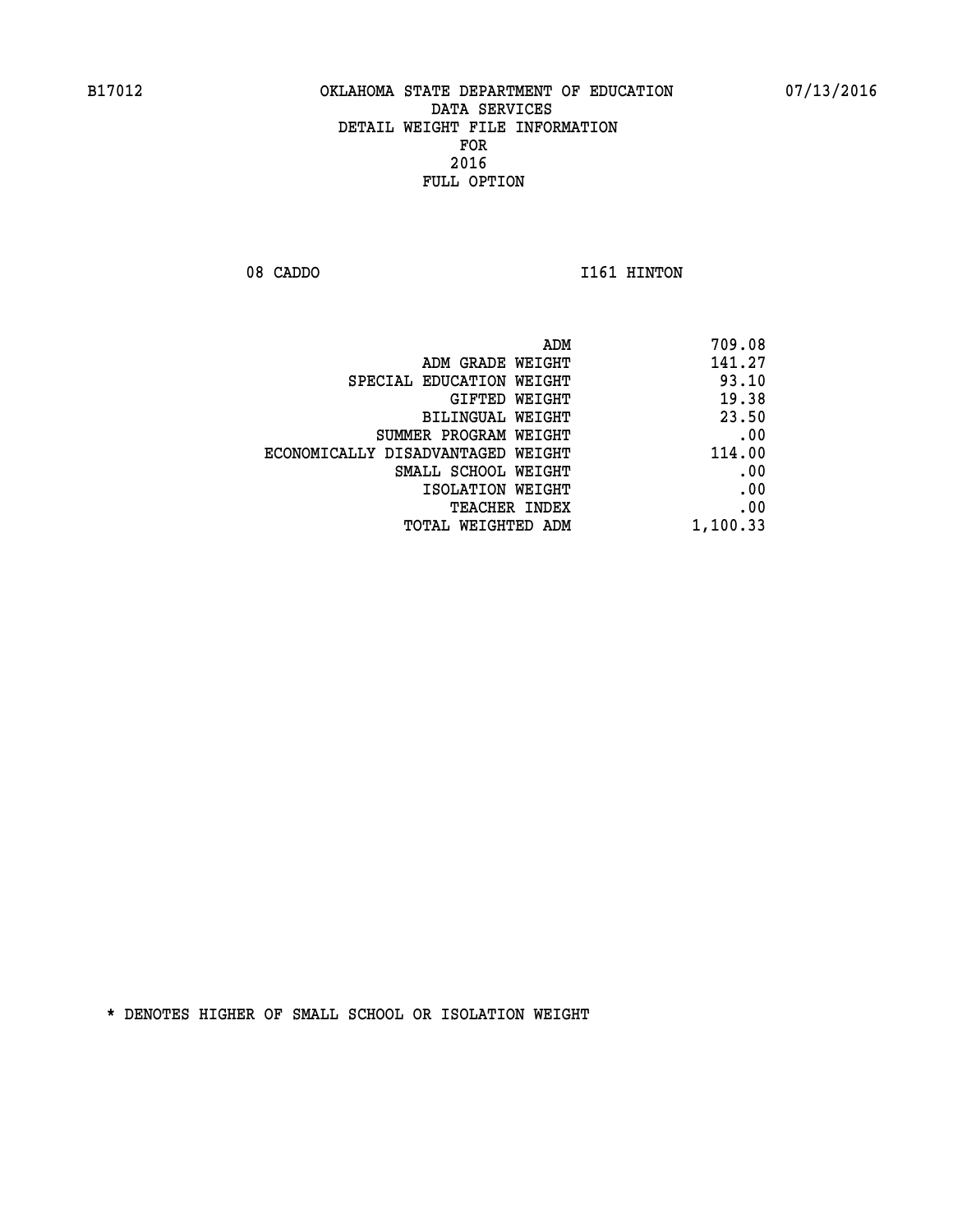08 CADDO **I167 FORT COBB-BROXTON** 

| ADM                               | 339.49   |
|-----------------------------------|----------|
| ADM GRADE WEIGHT                  | 53.76    |
| SPECIAL EDUCATION WEIGHT          | 33.35    |
| GIFTED WEIGHT                     | 11.22    |
| <b>BILINGUAL WEIGHT</b>           | 1.25     |
| SUMMER PROGRAM WEIGHT             | .00      |
| ECONOMICALLY DISADVANTAGED WEIGHT | 67.00    |
| SMALL SCHOOL WEIGHT               | $24.32*$ |
| ISOLATION WEIGHT                  | 23.39    |
| <b>TEACHER INDEX</b>              | 50.77    |
| TOTAL WEIGHTED ADM                | 581.16   |
|                                   |          |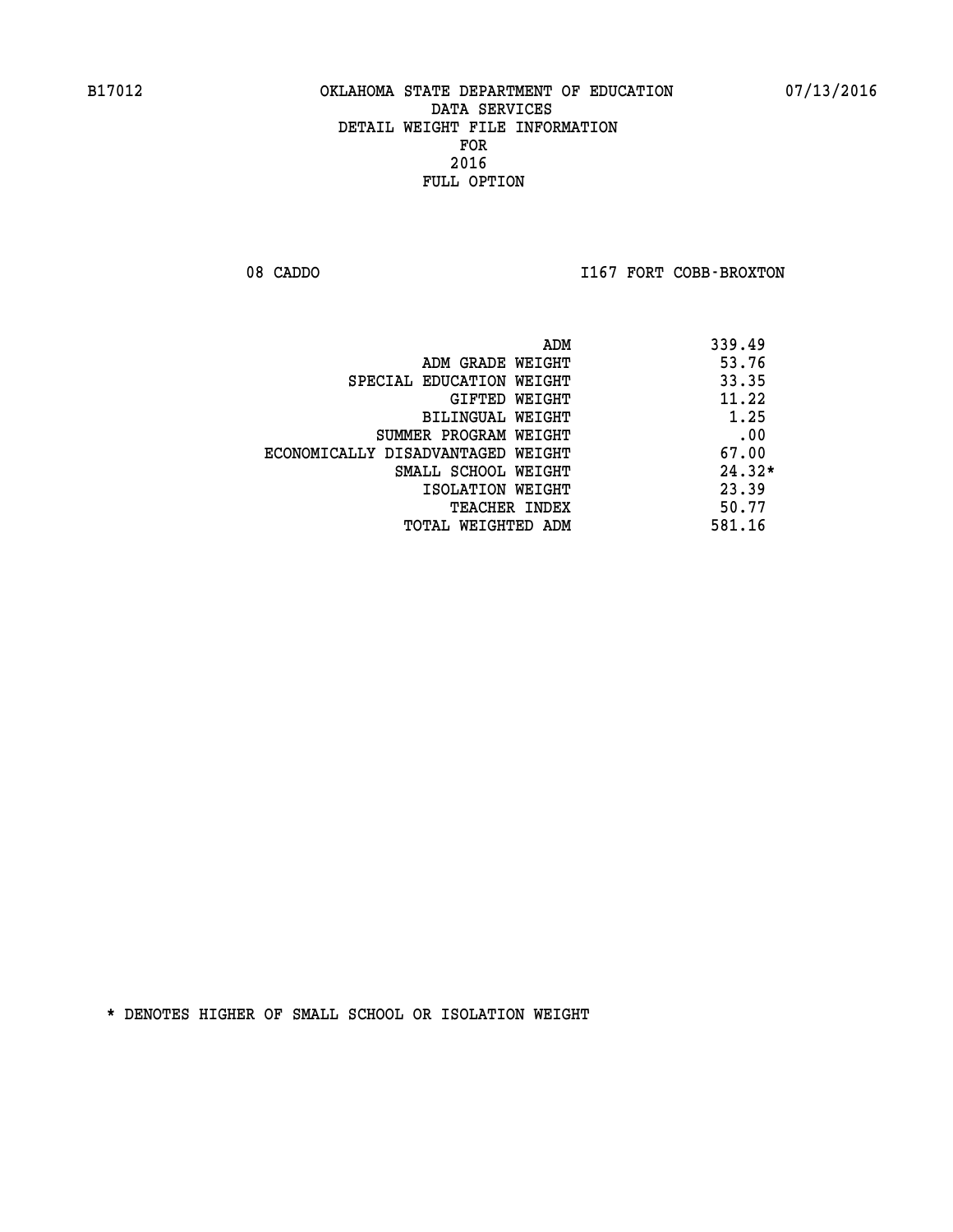08 CADDO **I168 BINGER-ONEY** 

|                                   | ADM | 363.48   |
|-----------------------------------|-----|----------|
| ADM GRADE WEIGHT                  |     | 72.61    |
| SPECIAL EDUCATION WEIGHT          |     | 56.05    |
| GIFTED WEIGHT                     |     | 12.92    |
| BILINGUAL WEIGHT                  |     | .00      |
| SUMMER PROGRAM WEIGHT             |     | .00      |
| ECONOMICALLY DISADVANTAGED WEIGHT |     | 64.25    |
| SMALL SCHOOL WEIGHT               |     | $22.75*$ |
| ISOLATION WEIGHT                  |     | 18.54    |
| <b>TEACHER INDEX</b>              |     | 21.91    |
| TOTAL WEIGHTED ADM                |     | 613.97   |
|                                   |     |          |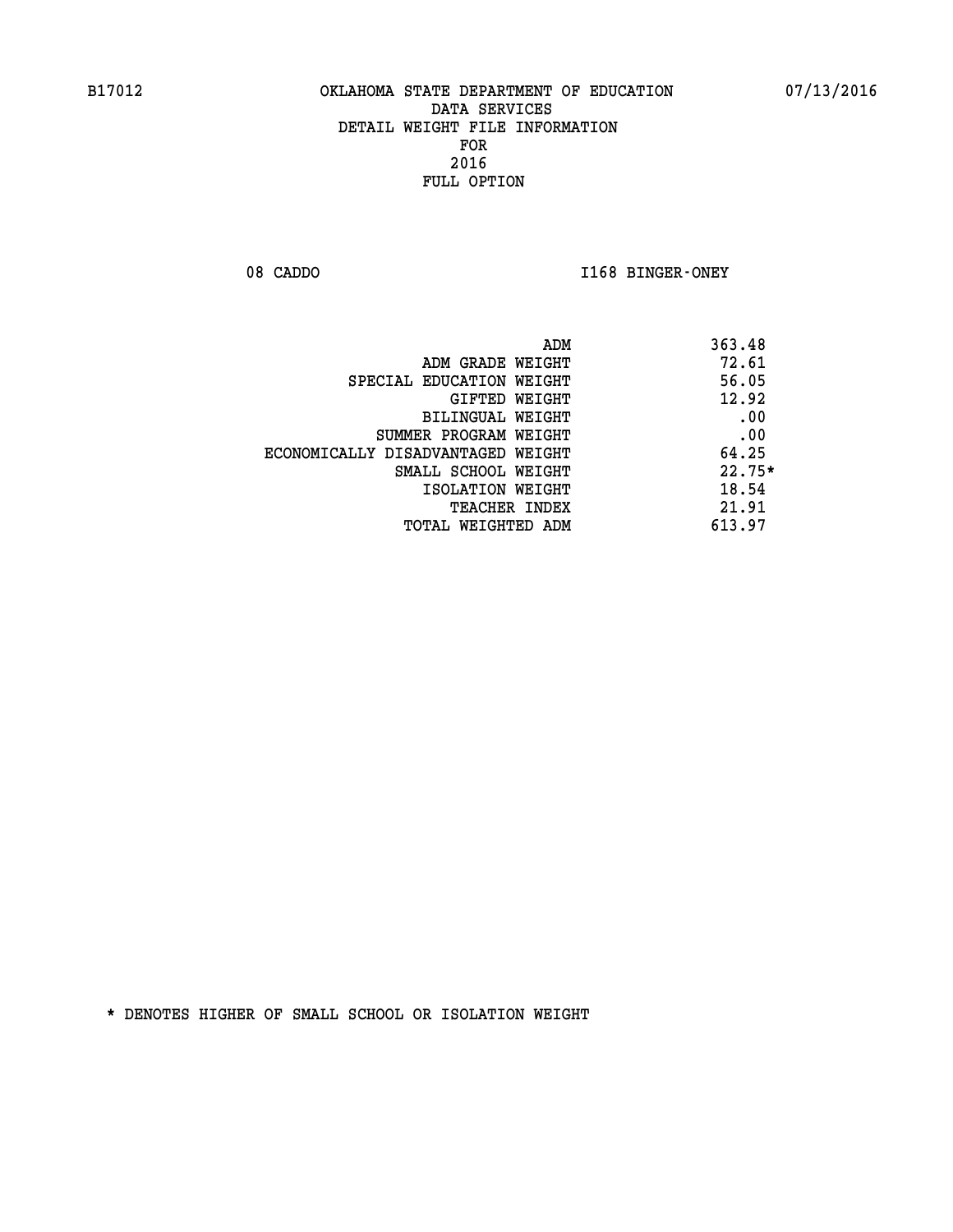**09 CANADIAN C029 RIVERSIDE** 

|                                   | 168.99<br>ADM |  |
|-----------------------------------|---------------|--|
| ADM GRADE WEIGHT                  | 34.26         |  |
| SPECIAL EDUCATION WEIGHT          | 16.60         |  |
| GIFTED WEIGHT                     | 4.76          |  |
| BILINGUAL WEIGHT                  | 2.00          |  |
| SUMMER PROGRAM WEIGHT             | .00           |  |
| ECONOMICALLY DISADVANTAGED WEIGHT | 33.50         |  |
| SMALL SCHOOL WEIGHT               | $23.00*$      |  |
| ISOLATION WEIGHT                  | .00           |  |
| <b>TEACHER INDEX</b>              | .00           |  |
| TOTAL WEIGHTED ADM                | 283.11        |  |
|                                   |               |  |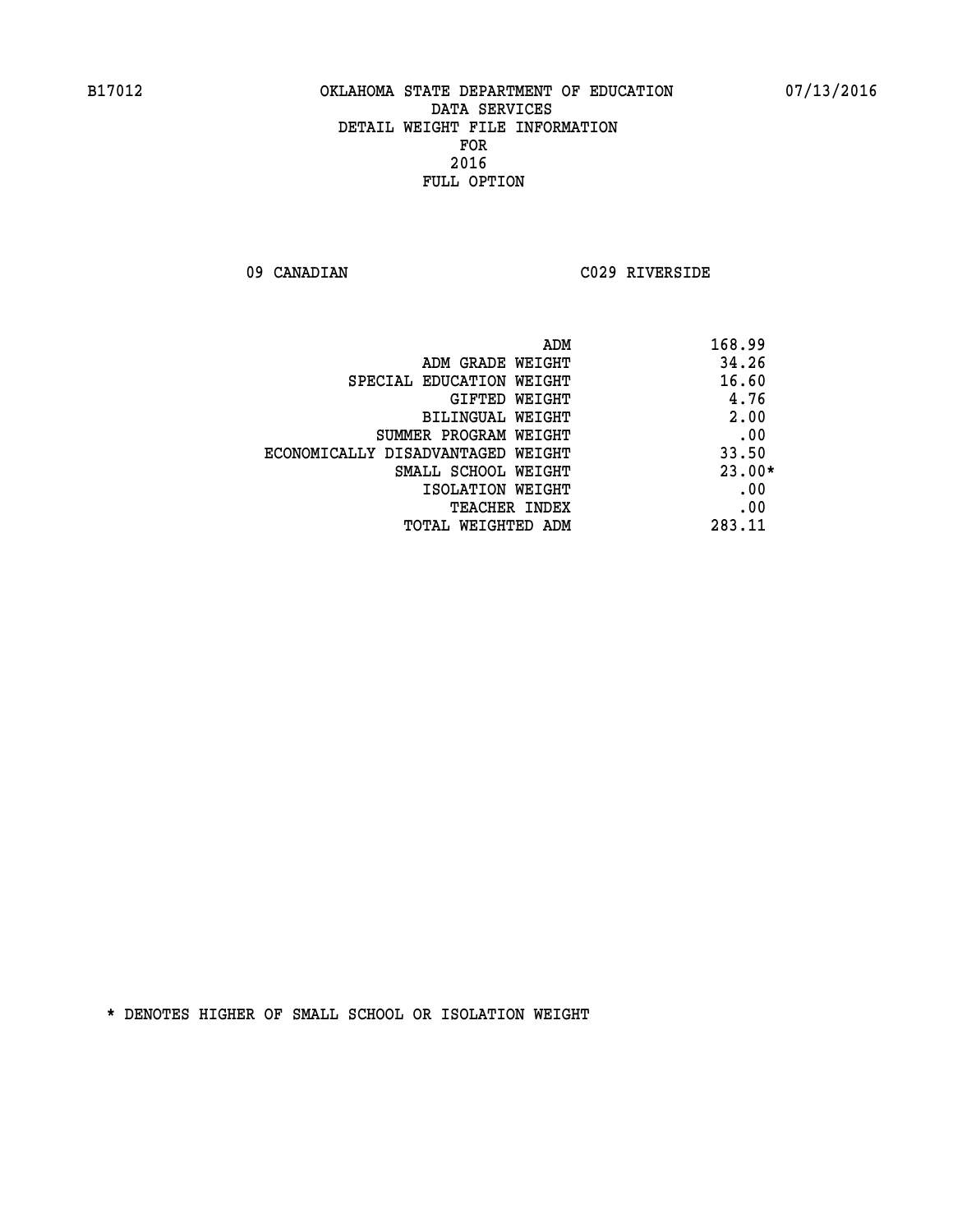**09 CANADIAN C031 BANNER** 

| ADM                               | 199.74   |
|-----------------------------------|----------|
| ADM GRADE WEIGHT                  | 40.38    |
| SPECIAL EDUCATION WEIGHT          | 18.85    |
| GIFTED WEIGHT                     | 8.84     |
| BILINGUAL WEIGHT                  | 2.25     |
| SUMMER PROGRAM WEIGHT             | .00      |
| ECONOMICALLY DISADVANTAGED WEIGHT | 21.50    |
| SMALL SCHOOL WEIGHT               | $24.86*$ |
| ISOLATION WEIGHT                  | .00      |
| <b>TEACHER INDEX</b>              | 20.38    |
| TOTAL WEIGHTED ADM                | 336.80   |
|                                   |          |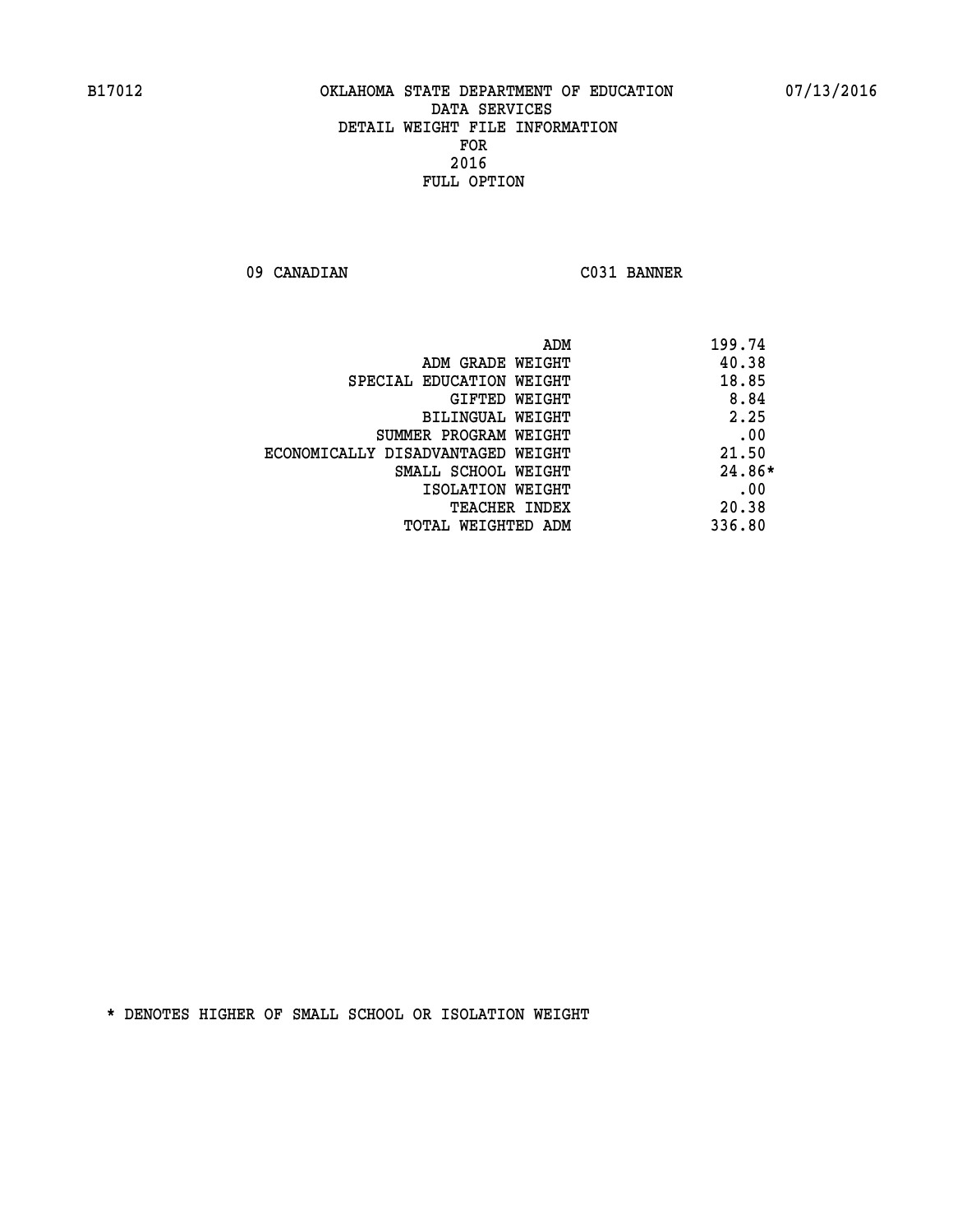09 CANADIAN C070 DARLINGTON

|                                   | 234.79<br>ADM |
|-----------------------------------|---------------|
| ADM GRADE WEIGHT                  | 48.18         |
| SPECIAL EDUCATION WEIGHT          | 10.20         |
| GIFTED WEIGHT                     | 8.16          |
| BILINGUAL WEIGHT                  | 1.25          |
| SUMMER PROGRAM WEIGHT             | .00           |
| ECONOMICALLY DISADVANTAGED WEIGHT | 51.25         |
| SMALL SCHOOL WEIGHT               | $26.12*$      |
| ISOLATION WEIGHT                  | .00           |
| <b>TEACHER INDEX</b>              | 27.81         |
| TOTAL WEIGHTED ADM                | 407.76        |
|                                   |               |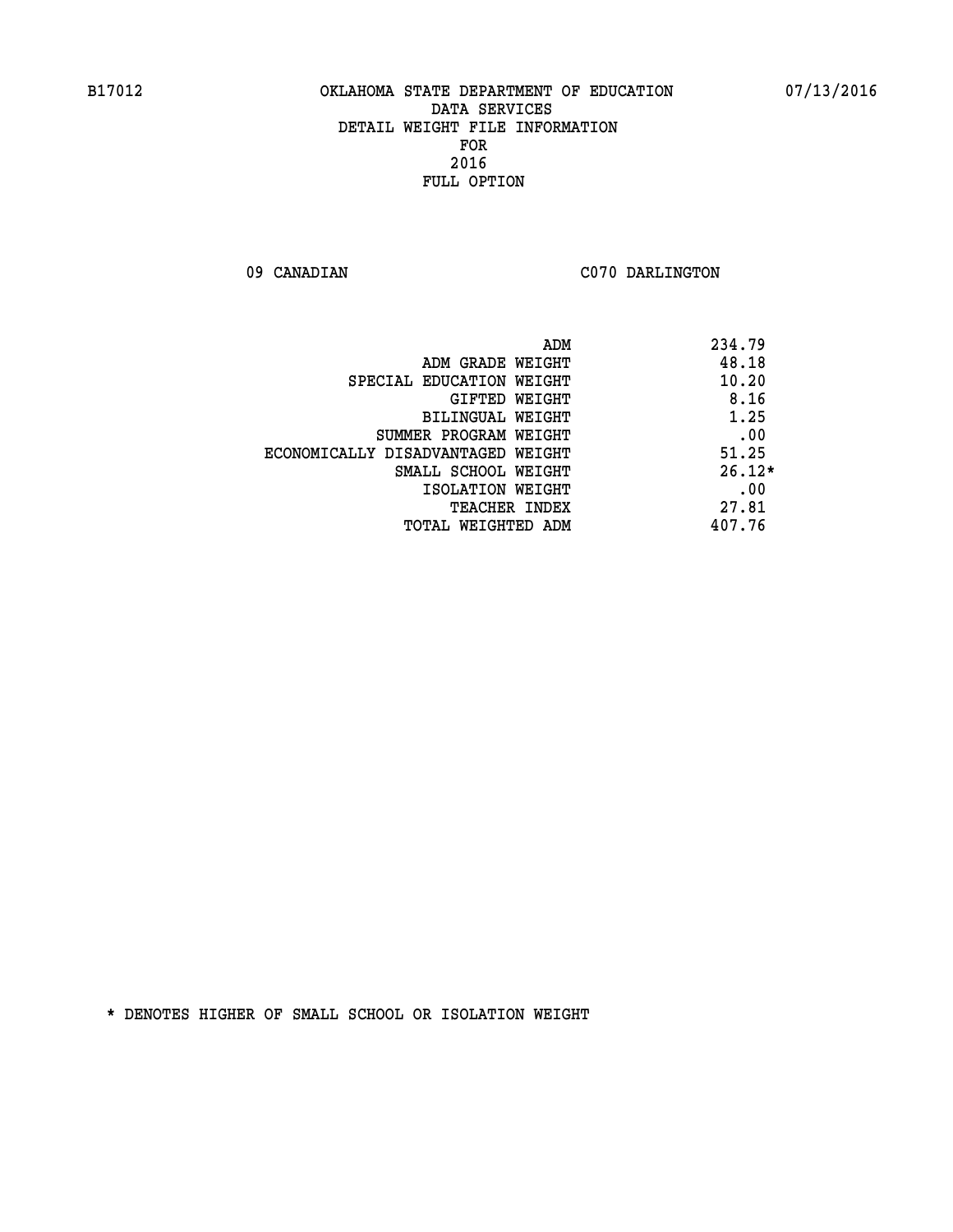**09 CANADIAN C162 MAPLE** 

| ADM                               | 144.71   |
|-----------------------------------|----------|
| ADM GRADE WEIGHT                  | 29.41    |
| SPECIAL EDUCATION WEIGHT          | 4.10     |
| <b>GIFTED WEIGHT</b>              | 6.46     |
| BILINGUAL WEIGHT                  | 1.00     |
| SUMMER PROGRAM WEIGHT             | .00      |
| ECONOMICALLY DISADVANTAGED WEIGHT | 11.50    |
| SMALL SCHOOL WEIGHT               | $21.02*$ |
| ISOLATION WEIGHT                  | .00      |
| <b>TEACHER INDEX</b>              | 1.78     |
| TOTAL WEIGHTED ADM                | 219.98   |
|                                   |          |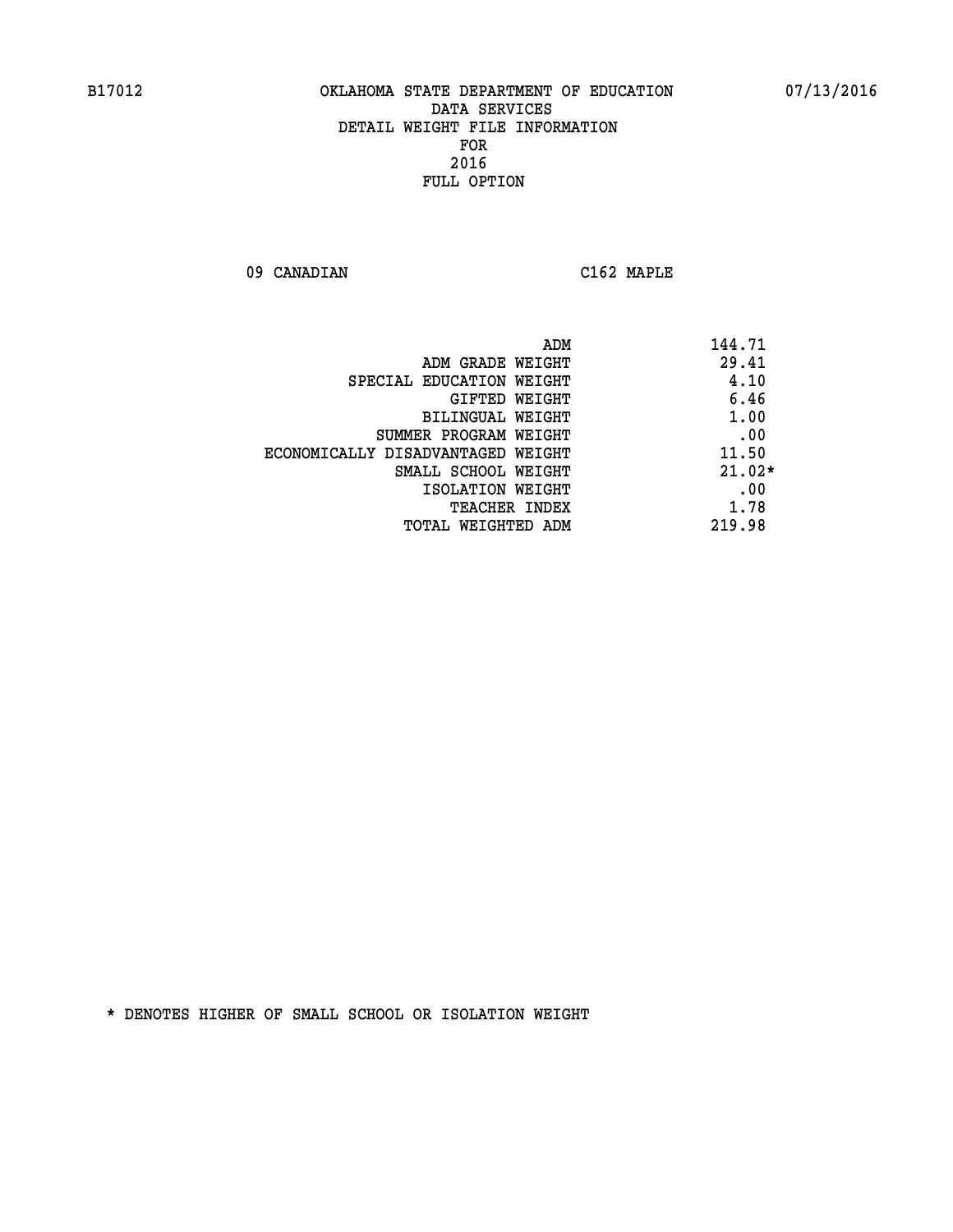09 CANADIAN 1022 PIEDMONT

| ADM                               | 3,632.48 |
|-----------------------------------|----------|
| ADM GRADE WEIGHT                  | 728.35   |
| SPECIAL EDUCATION WEIGHT          | 474.80   |
| GIFTED WEIGHT                     | 142.80   |
| BILINGUAL WEIGHT                  | 41.25    |
| SUMMER PROGRAM WEIGHT             | 1.20     |
| ECONOMICALLY DISADVANTAGED WEIGHT | 184.50   |
| SMALL SCHOOL WEIGHT               | .00      |
| ISOLATION WEIGHT                  | .00      |
| <b>TEACHER INDEX</b>              | .00      |
| <b>TOTAL WEIGHTED ADM</b>         | 5,205.38 |
|                                   |          |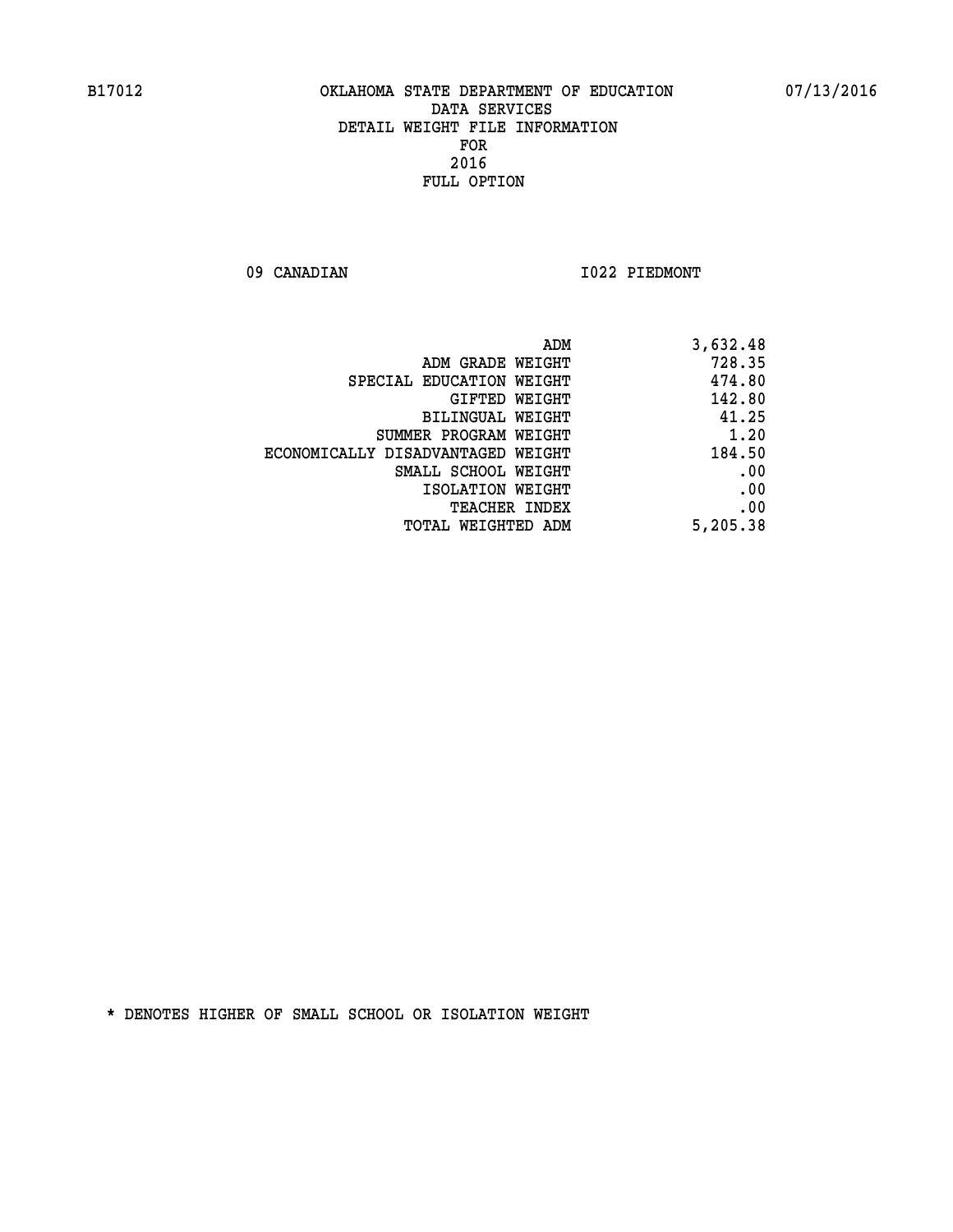09 CANADIAN 1027 YUKON

| 8,295.47  |
|-----------|
| 1,488.93  |
| 1,350.40  |
| 365.84    |
| 186.25    |
| 1.20      |
| 909.50    |
| .00       |
| .00       |
| .00       |
| 12,597.59 |
|           |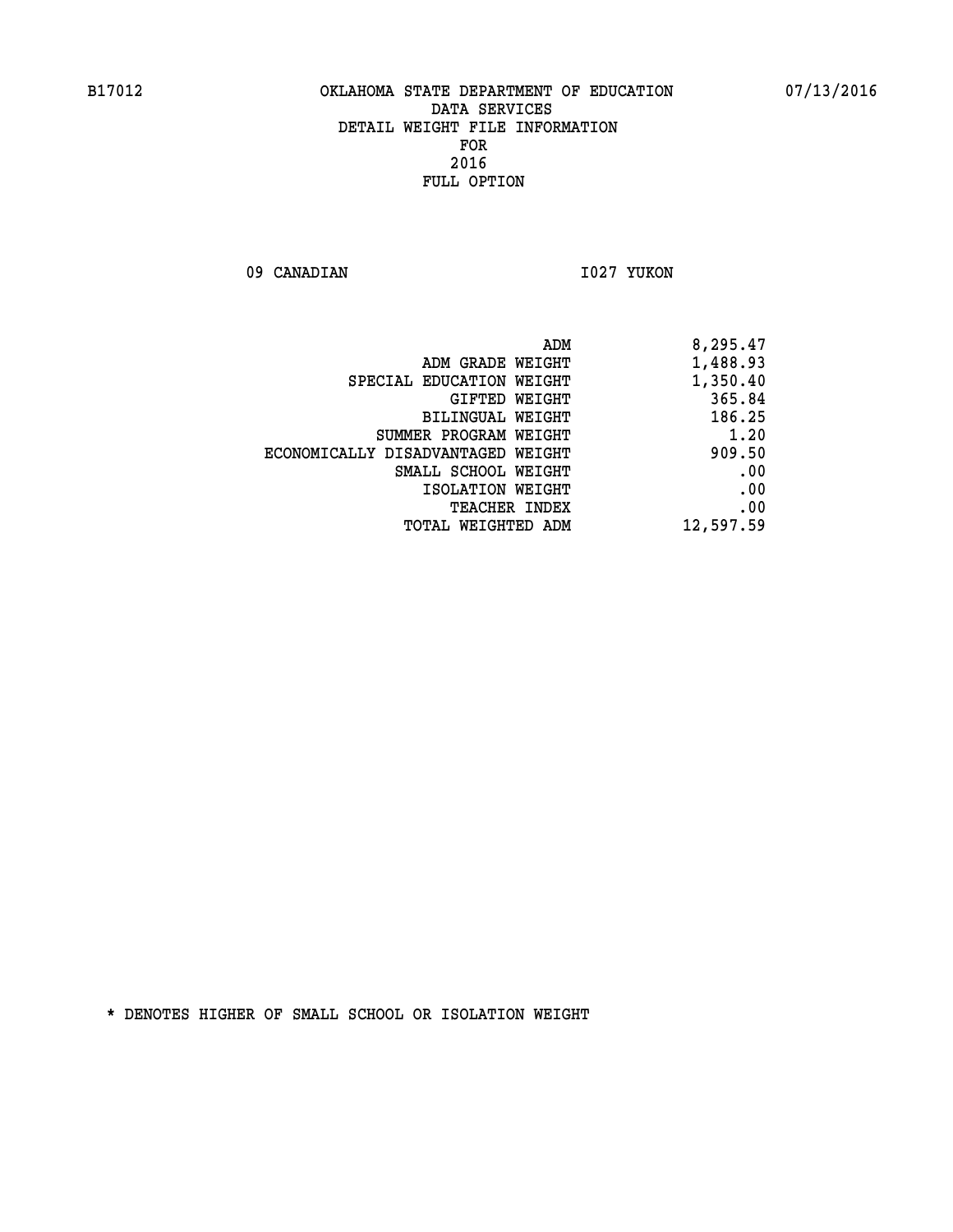**09 CANADIAN I034 EL RENO** 

| 2,645.53 |
|----------|
| 534.23   |
| 427.05   |
| 118.66   |
| 117.50   |
| .00      |
| 447.75   |
| .00      |
| .00      |
| 47.16    |
| 4,337.88 |
|          |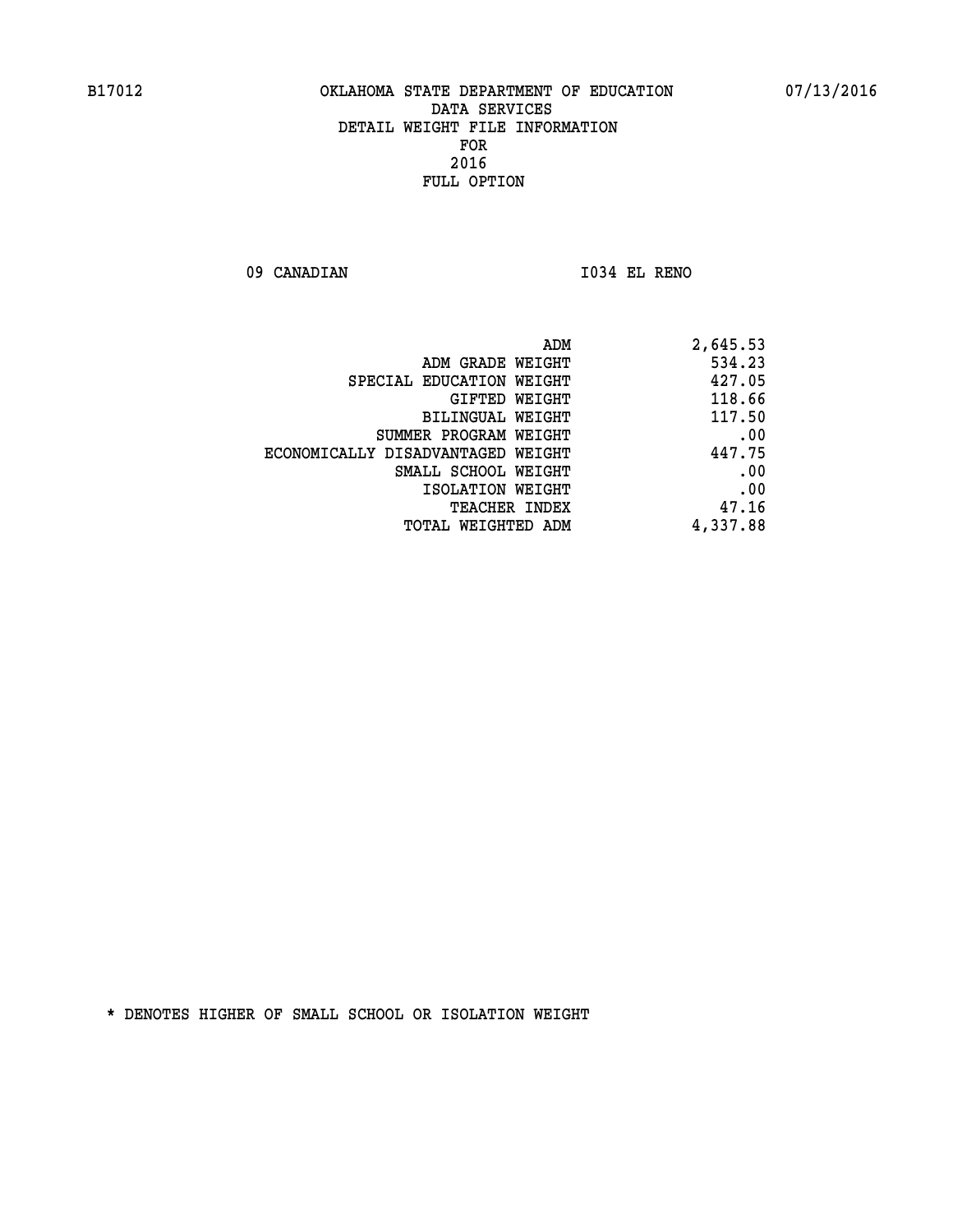09 CANADIAN 1057 UNION CITY

|                                   | 294.79<br>ADM |
|-----------------------------------|---------------|
| ADM GRADE WEIGHT                  | 57.24         |
| SPECIAL EDUCATION WEIGHT          | 42.00         |
| GIFTED WEIGHT                     | 14.96         |
| <b>BILINGUAL WEIGHT</b>           | 5.50          |
| SUMMER PROGRAM WEIGHT             | 3.60          |
| ECONOMICALLY DISADVANTAGED WEIGHT | 37.75         |
| SMALL SCHOOL WEIGHT               | $26.10*$      |
| ISOLATION WEIGHT                  | .00           |
| <b>TEACHER INDEX</b>              | .00           |
| TOTAL WEIGHTED ADM                | 481.94        |
|                                   |               |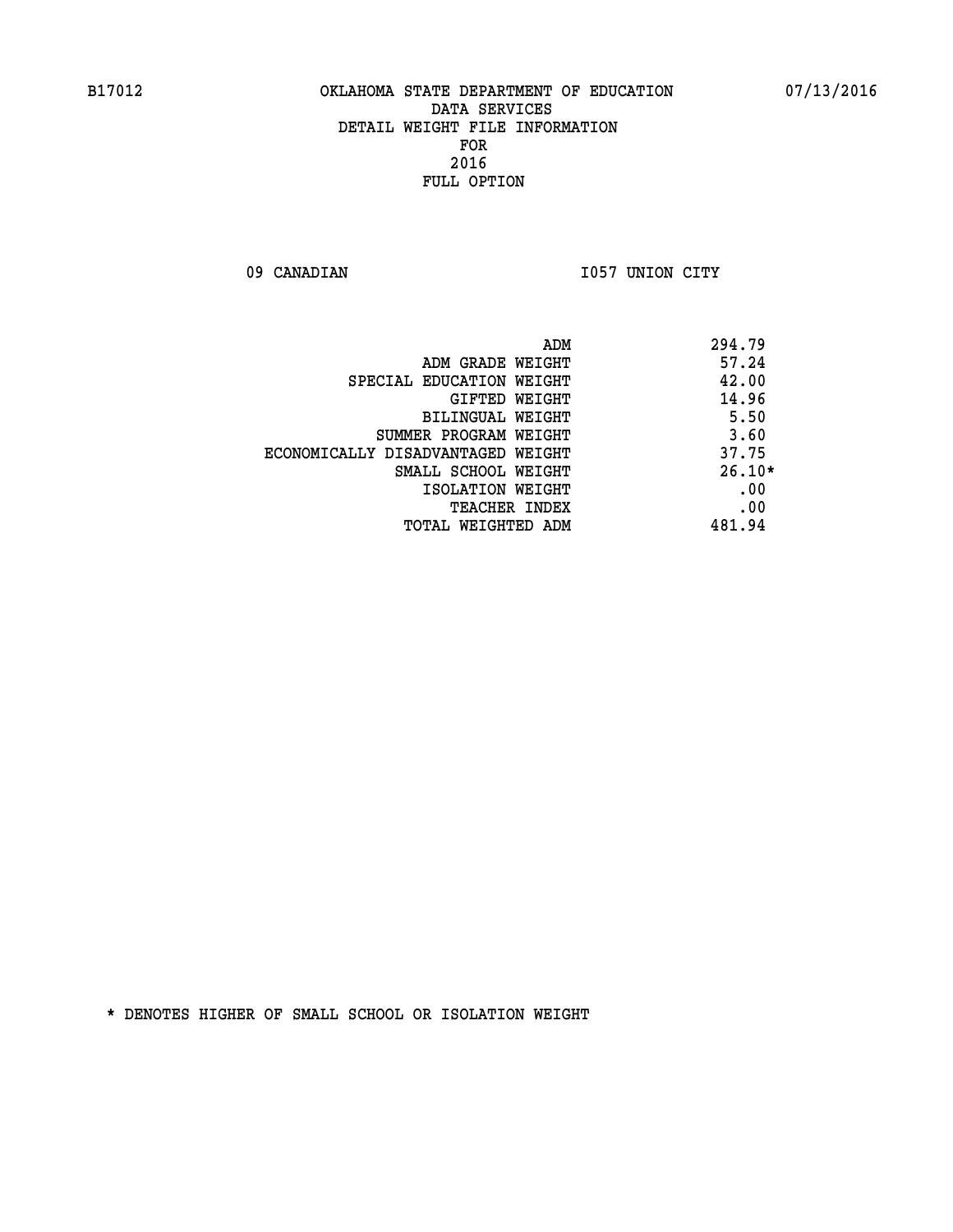09 CANADIAN 1069 MUSTANG

|                                   | ADM<br>10,759.47 |
|-----------------------------------|------------------|
| ADM GRADE WEIGHT                  | 1,768.51         |
| SPECIAL EDUCATION WEIGHT          | 1,475.10         |
| GIFTED WEIGHT                     | 598.06           |
| BILINGUAL WEIGHT                  | 187.25           |
| SUMMER PROGRAM WEIGHT             | 12.00            |
| ECONOMICALLY DISADVANTAGED WEIGHT | 974.00           |
| SMALL SCHOOL WEIGHT               | .00              |
| ISOLATION WEIGHT                  | .00              |
| <b>TEACHER INDEX</b>              | .00              |
| <b>TOTAL WEIGHTED ADM</b>         | 15,774.39        |
|                                   |                  |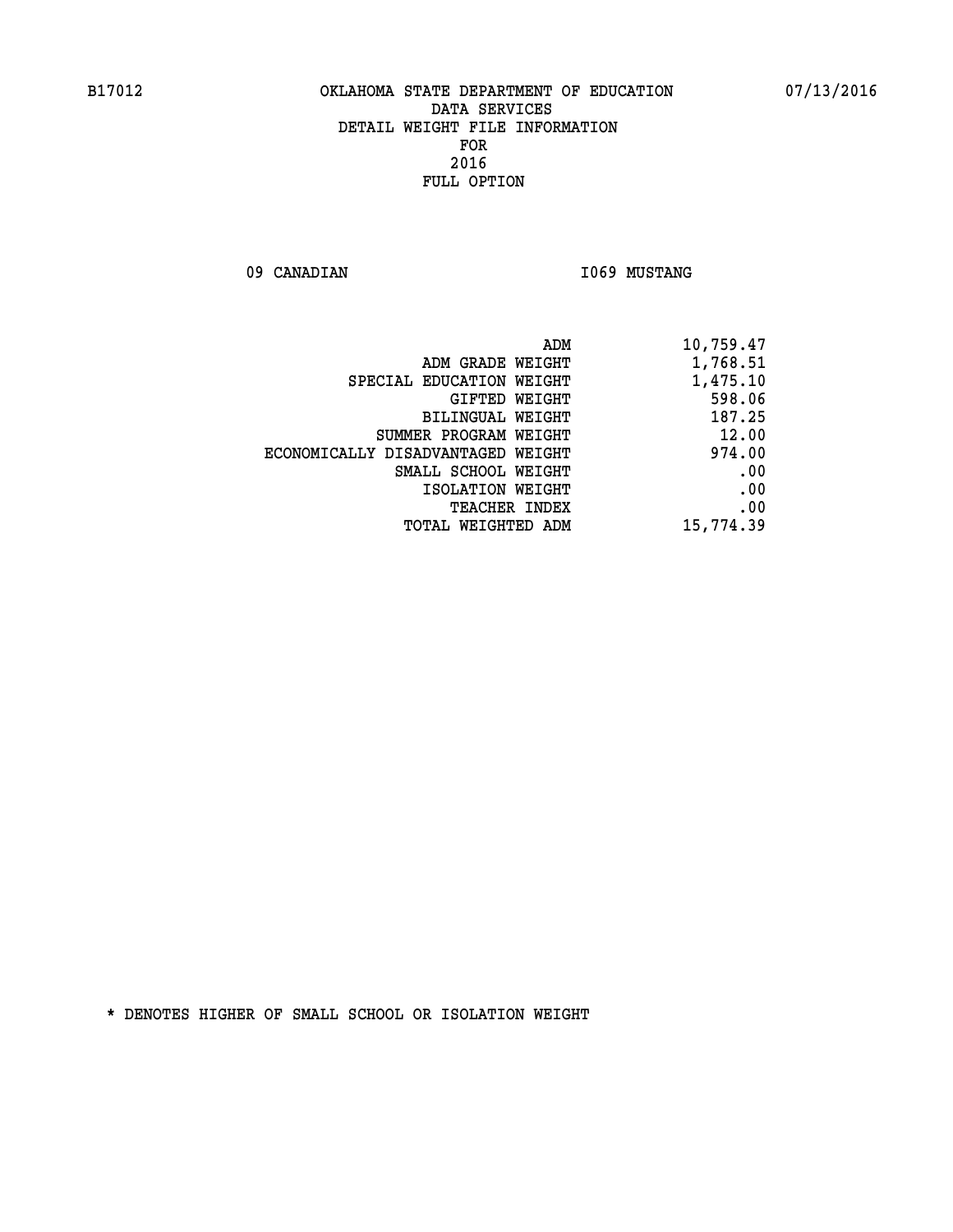09 CANADIAN 1076 CALUMET

|                                   | ADM<br>263.32 |
|-----------------------------------|---------------|
| ADM GRADE WEIGHT                  | 55.96         |
| SPECIAL EDUCATION WEIGHT          | 40.50         |
| GIFTED WEIGHT                     | 7.82          |
| <b>BILINGUAL WEIGHT</b>           | .00           |
| SUMMER PROGRAM WEIGHT             | .00           |
| ECONOMICALLY DISADVANTAGED WEIGHT | 48.75         |
| SMALL SCHOOL WEIGHT               | $26.45*$      |
| ISOLATION WEIGHT                  | .00           |
| <b>TEACHER INDEX</b>              | .00           |
| TOTAL WEIGHTED ADM                | 442.80        |
|                                   |               |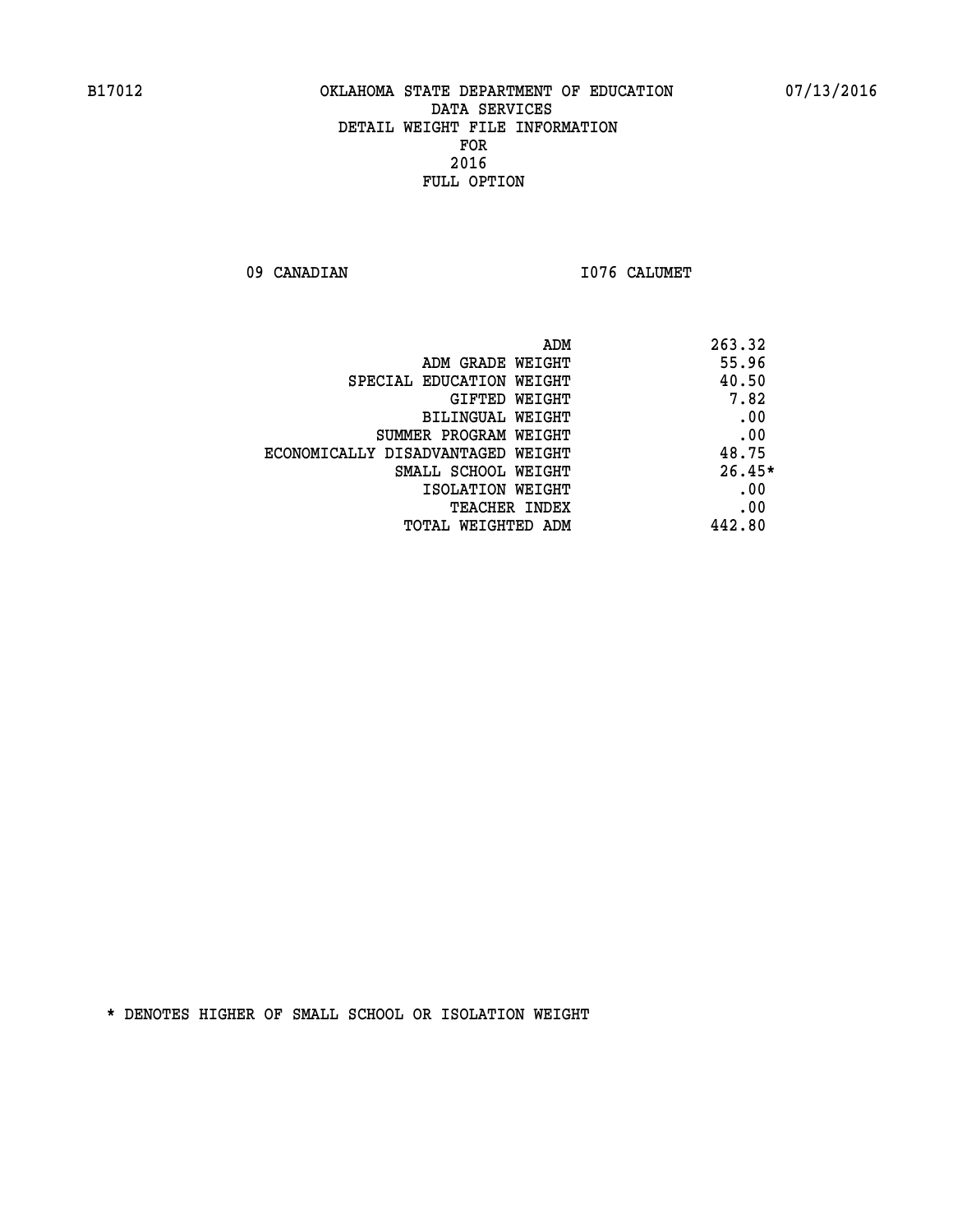**10 CARTER C072 ZANEIS** 

| ADM<br>279.07                              |  |
|--------------------------------------------|--|
| 60.72<br>ADM GRADE WEIGHT                  |  |
| 23.75<br>SPECIAL EDUCATION WEIGHT          |  |
| 7.82<br>GIFTED WEIGHT                      |  |
| .00<br><b>BILINGUAL WEIGHT</b>             |  |
| 1.20<br>SUMMER PROGRAM WEIGHT              |  |
| 60.50<br>ECONOMICALLY DISADVANTAGED WEIGHT |  |
| $26.37*$<br>SMALL SCHOOL WEIGHT            |  |
| .00<br>ISOLATION WEIGHT                    |  |
| .00<br><b>TEACHER INDEX</b>                |  |
| 459.43<br>TOTAL WEIGHTED ADM               |  |
|                                            |  |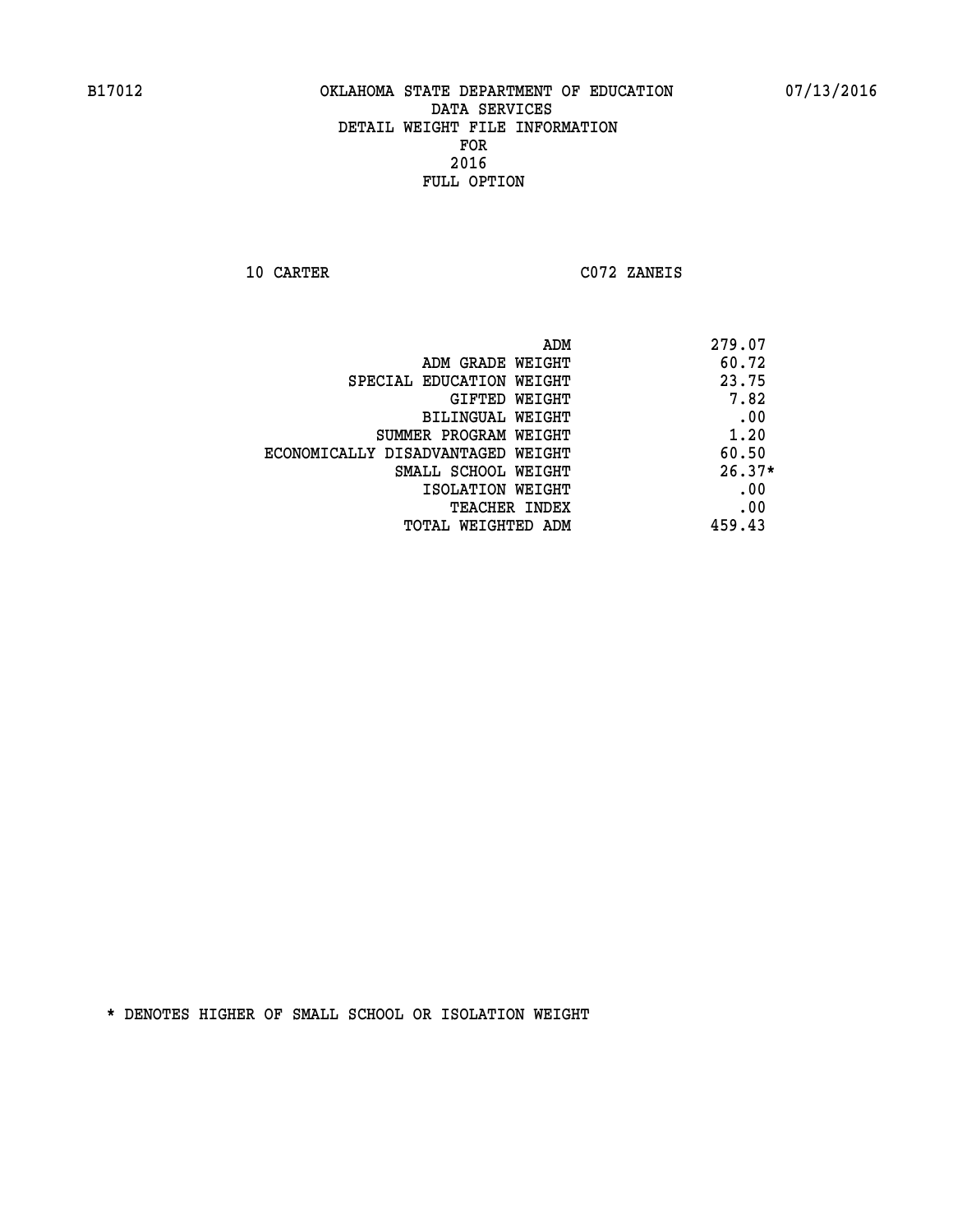**10 CARTER 1019 ARDMORE** 

| 3,023.72 |
|----------|
| 612.91   |
| 429.10   |
| 85.00    |
| 84.75    |
| .00      |
| 703.75   |
| .00      |
| .00      |
| 20.40    |
| 4,959.63 |
|          |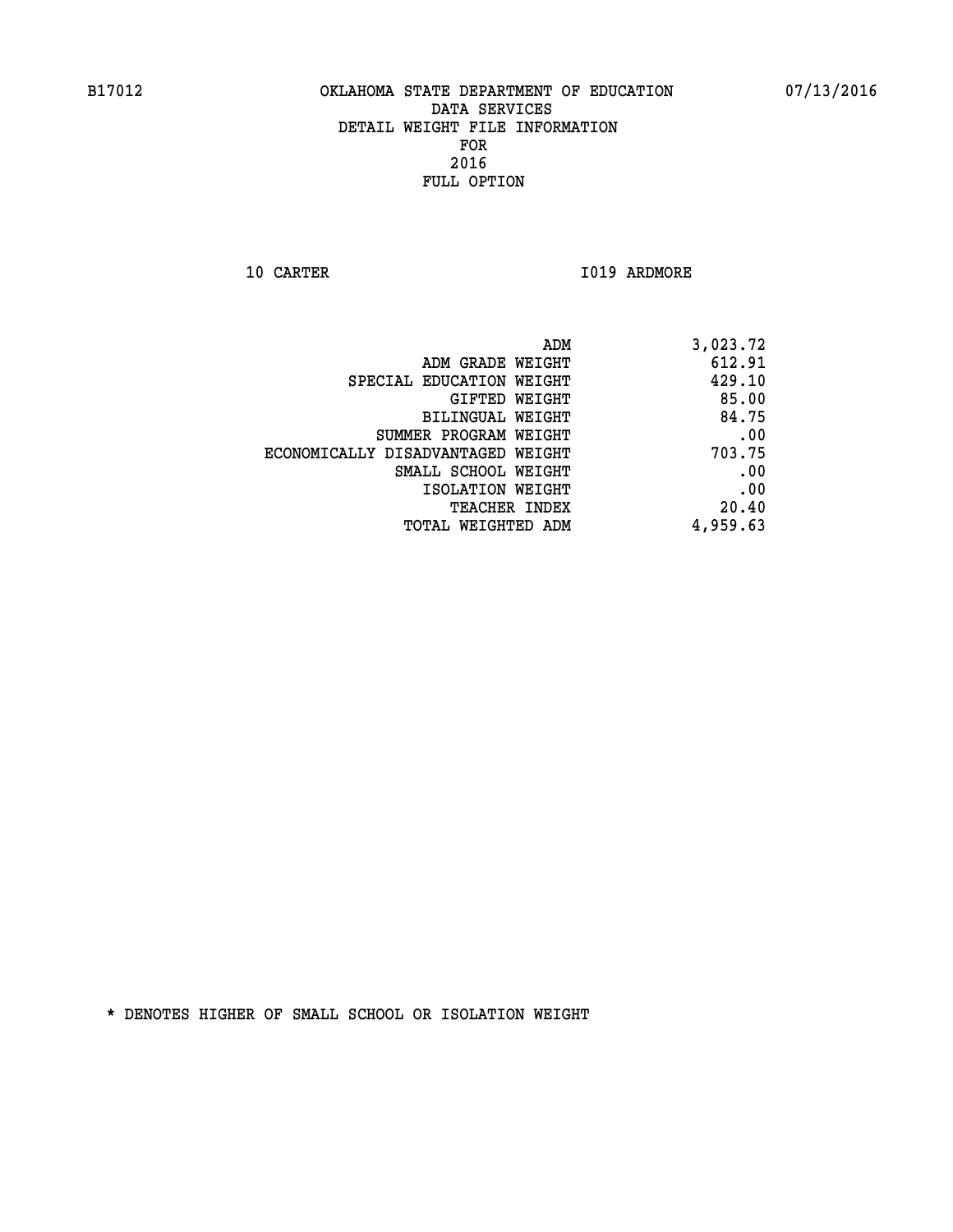**10 CARTER 1021 SPRINGER** 

| ADM                               | 217.10   |
|-----------------------------------|----------|
| ADM GRADE WEIGHT                  | 41.16    |
| SPECIAL EDUCATION WEIGHT          | 36.20    |
| GIFTED WEIGHT                     | 5.78     |
| BILINGUAL WEIGHT                  | .00      |
| SUMMER PROGRAM WEIGHT             | .00      |
| ECONOMICALLY DISADVANTAGED WEIGHT | 40.25    |
| SMALL SCHOOL WEIGHT               | $25.60*$ |
| ISOLATION WEIGHT                  | .00      |
| <b>TEACHER INDEX</b>              | .00      |
| TOTAL WEIGHTED ADM                | 366.09   |
|                                   |          |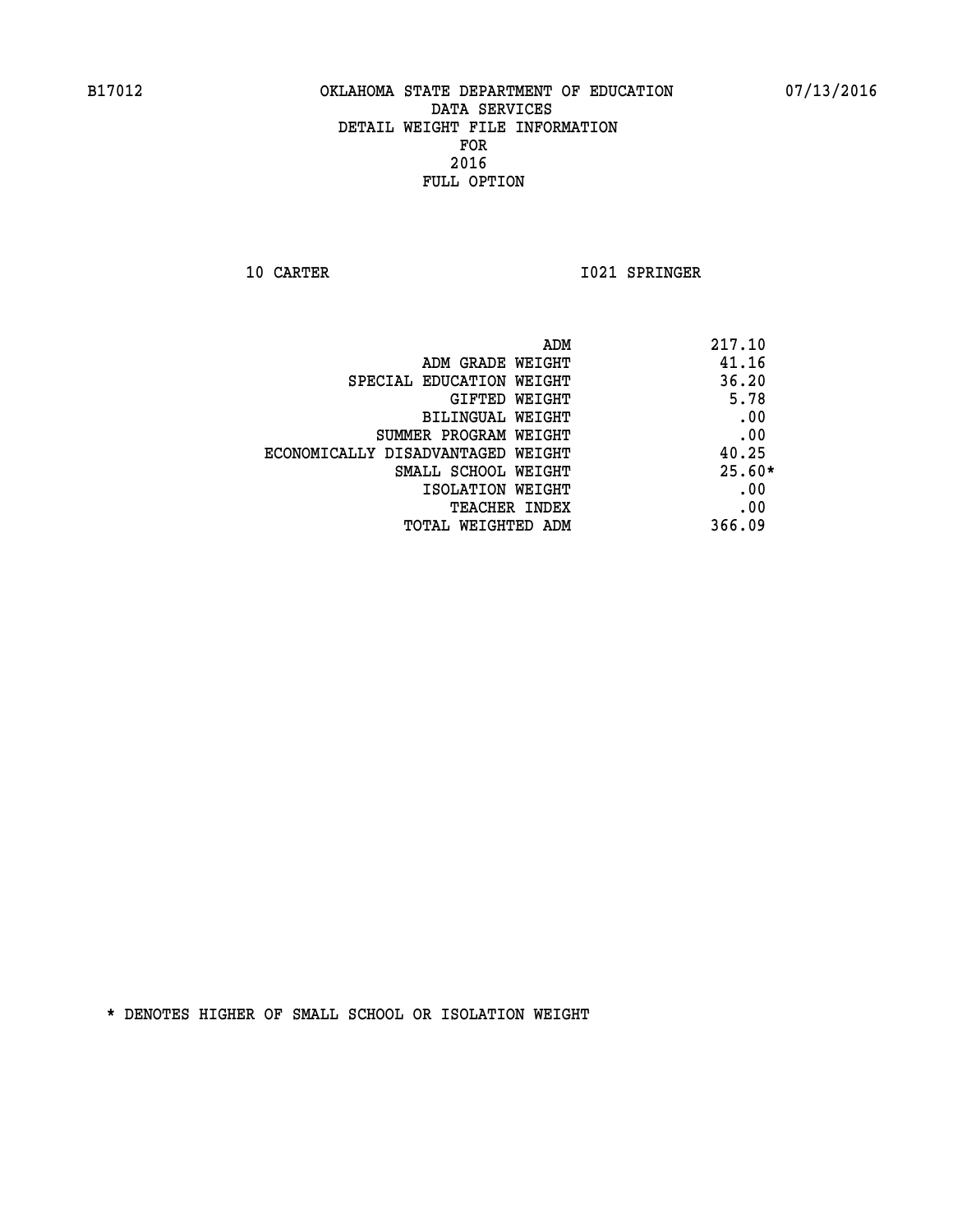**10 CARTER 1027 PLAINVIEW** 

| 1,542.94 |
|----------|
| 293.08   |
| 190.85   |
| 115.94   |
| 24.25    |
| 1.20     |
| 129.50   |
| .00      |
| .00      |
| 119.50   |
| 2,417.26 |
|          |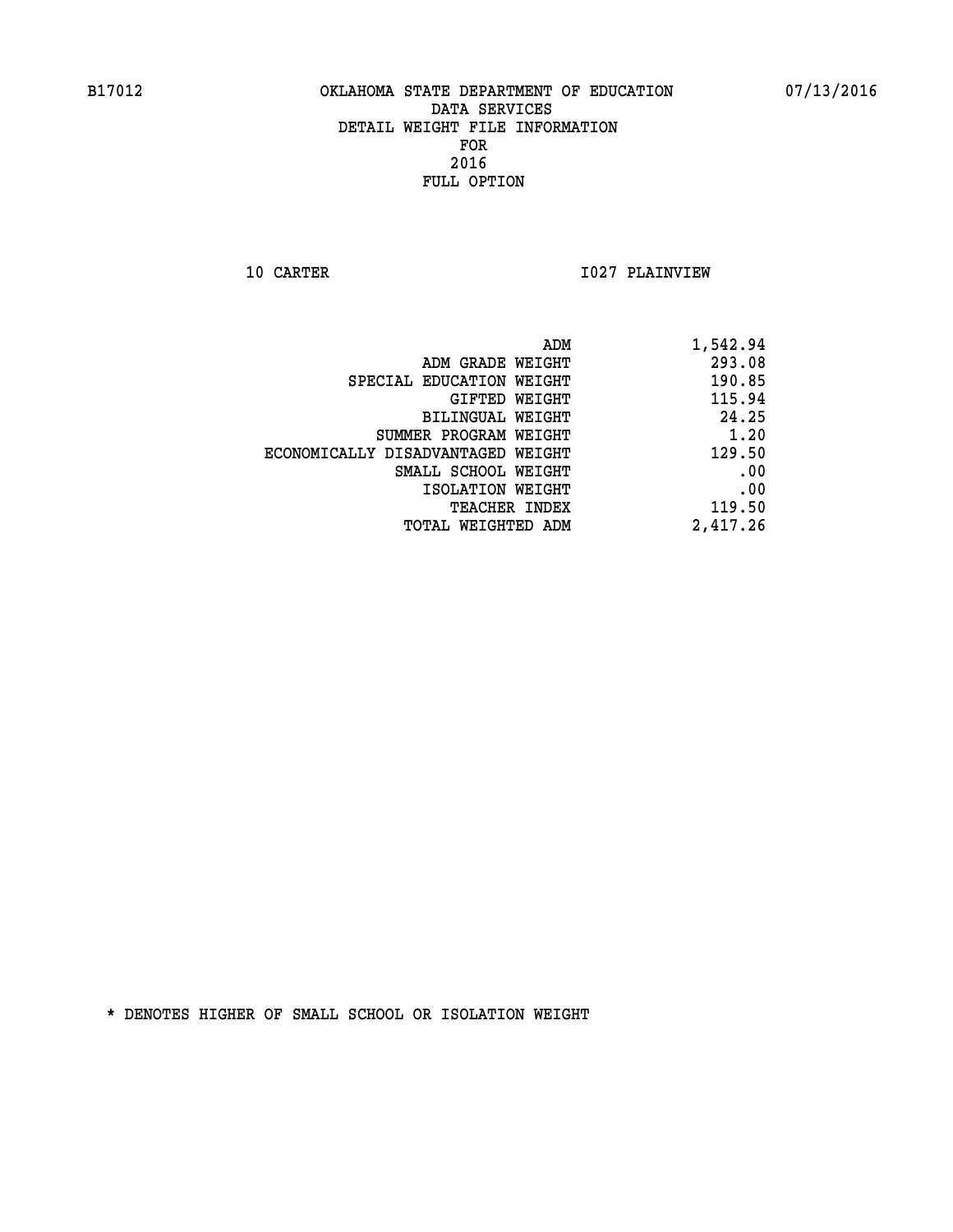**10 CARTER 10 CARTER 1032 LONE GROVE** 

| ADM                               | 1,519.87 |
|-----------------------------------|----------|
| ADM GRADE WEIGHT                  | 297.45   |
| SPECIAL EDUCATION WEIGHT          | 191.20   |
| <b>GIFTED WEIGHT</b>              | 49.30    |
| BILINGUAL WEIGHT                  | 8.50     |
| SUMMER PROGRAM WEIGHT             | .00      |
| ECONOMICALLY DISADVANTAGED WEIGHT | 188.00   |
| SMALL SCHOOL WEIGHT               | .00      |
| ISOLATION WEIGHT                  | .00      |
| <b>TEACHER INDEX</b>              | .00      |
| <b>TOTAL WEIGHTED ADM</b>         | 2,254.32 |
|                                   |          |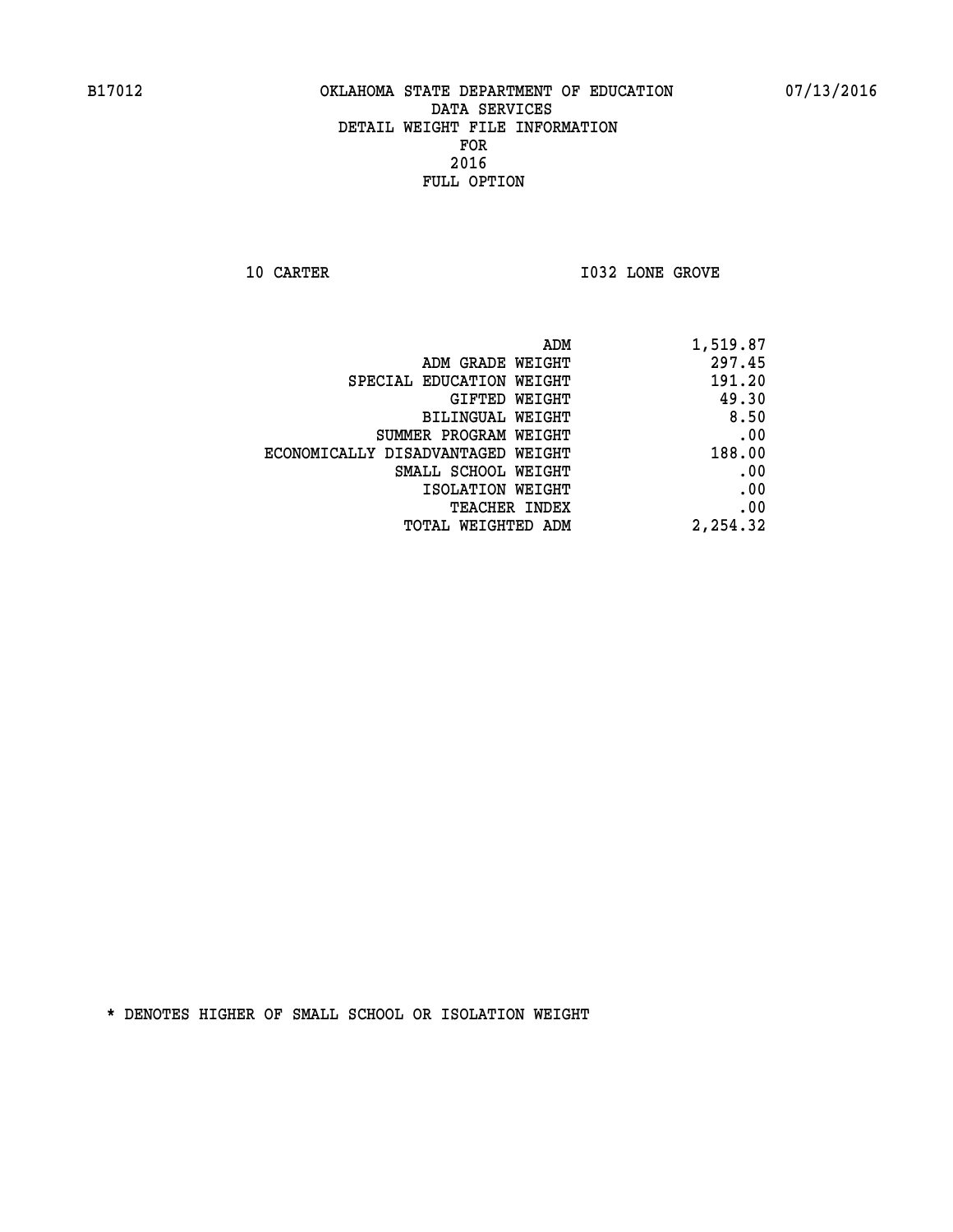**10 CARTER 1043 WILSON** 

| ADM<br>474.41 |                                   |
|---------------|-----------------------------------|
| 98.14         | ADM GRADE WEIGHT                  |
| 77.25         | SPECIAL EDUCATION WEIGHT          |
| 2.38          | GIFTED WEIGHT                     |
| .00           | BILINGUAL WEIGHT                  |
| .00           | SUMMER PROGRAM WEIGHT             |
| 86.50         | ECONOMICALLY DISADVANTAGED WEIGHT |
| $9.79*$       | SMALL SCHOOL WEIGHT               |
| .00           | ISOLATION WEIGHT                  |
| .00           | <b>TEACHER INDEX</b>              |
| 748.47        | TOTAL WEIGHTED ADM                |
|               |                                   |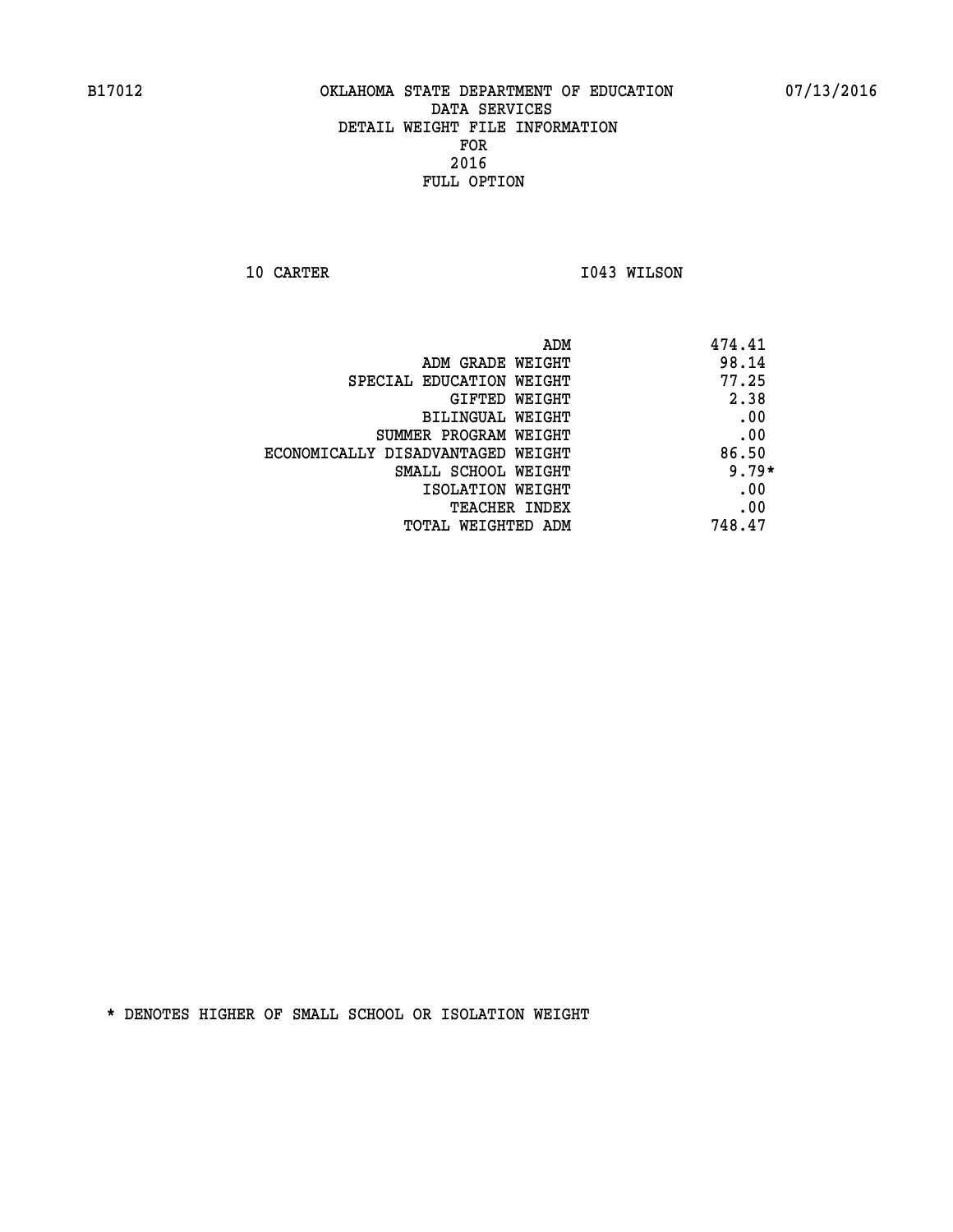**10 CARTER 1055 HEALDTON** 

| ADM                               | 509.37  |
|-----------------------------------|---------|
| ADM GRADE WEIGHT                  | 99.94   |
| SPECIAL EDUCATION WEIGHT          | 98.10   |
| GIFTED WEIGHT                     | 5.44    |
| <b>BILINGUAL WEIGHT</b>           | 1.25    |
| SUMMER PROGRAM WEIGHT             | .00     |
| ECONOMICALLY DISADVANTAGED WEIGHT | 89.50   |
| SMALL SCHOOL WEIGHT               | $3.78*$ |
| ISOLATION WEIGHT                  | .00     |
| <b>TEACHER INDEX</b>              | 32.56   |
| TOTAL WEIGHTED ADM                | 839.94  |
|                                   |         |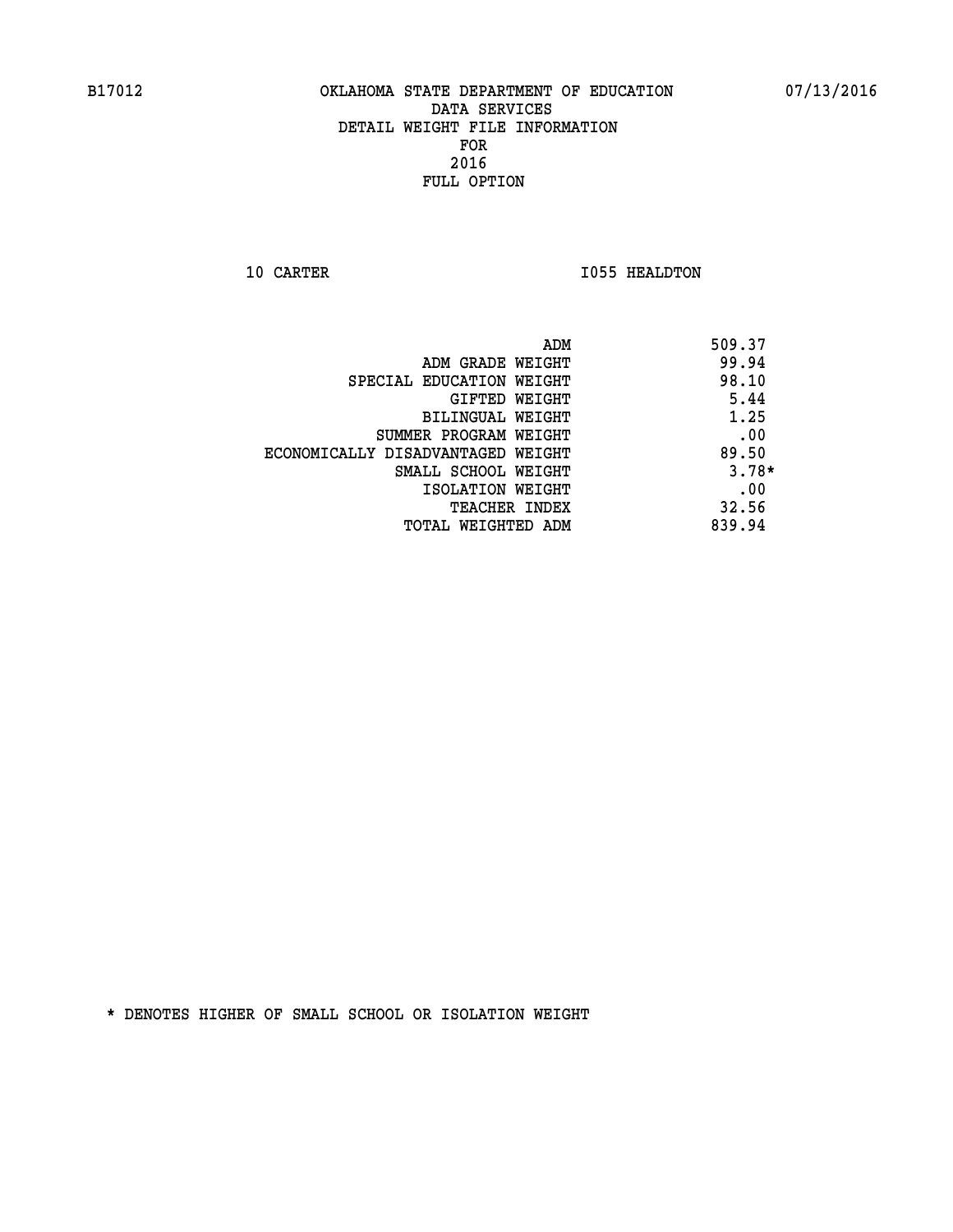**10 CARTER I074 FOX** 

 **ADM 300.37 EXAMPLE WEIGHT 58.66 SPECIAL EDUCATION WEIGHT 41.20 GIFTED WEIGHT** 9.18 **BILINGUAL WEIGHT .00 SUMMER PROGRAM WEIGHT .00 ECONOMICALLY DISADVANTAGED WEIGHT 68.00 SMALL SCHOOL WEIGHT 25.96\* EXECUTED ISOLATION WEIGHT AND RESOLATION WEIGHT TEACHER INDEX** 6.28  **TOTAL WEIGHTED ADM 499.65**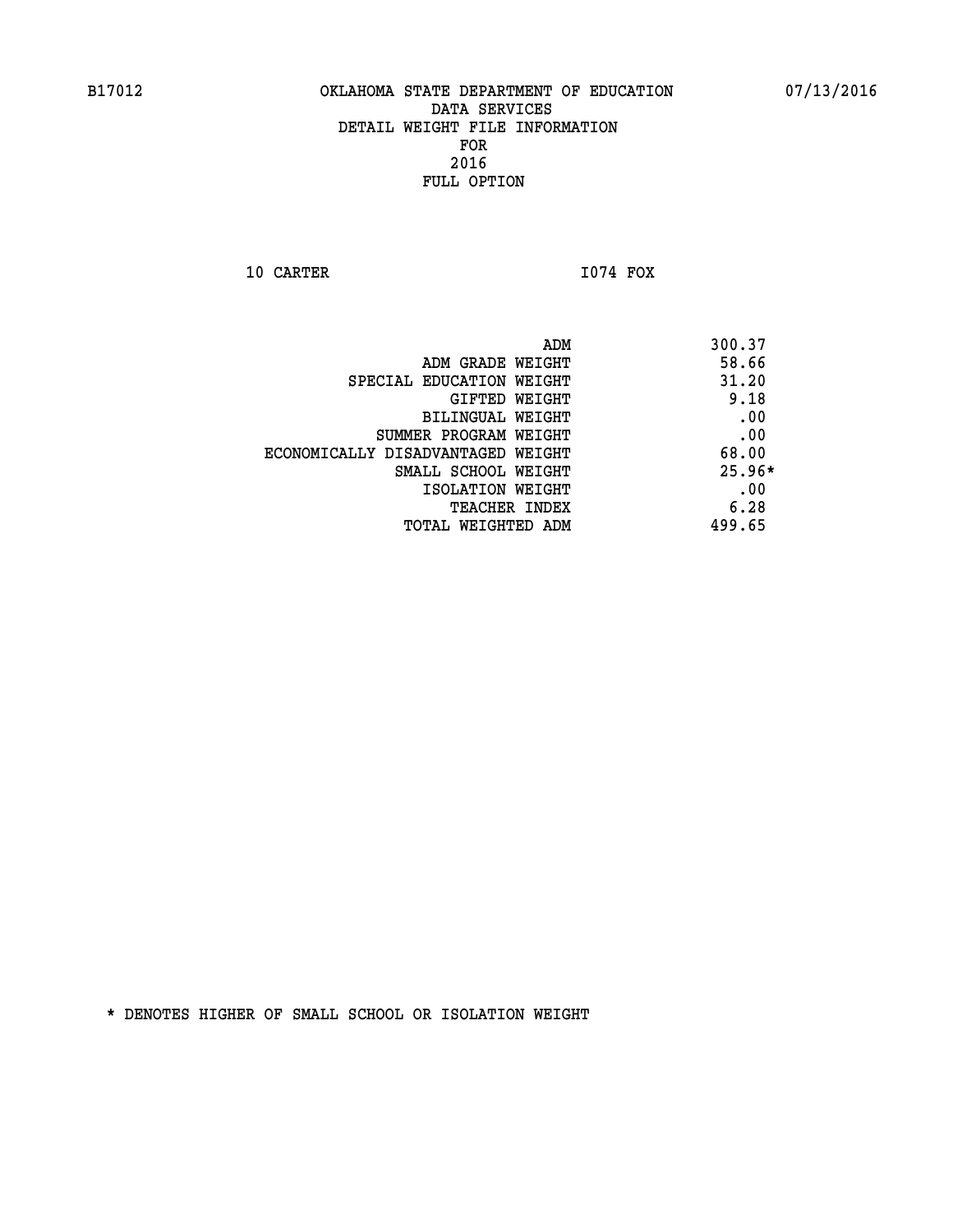**10 CARTER 1077 DICKSON** 

|                                   | ADM<br>1,329.97 |  |
|-----------------------------------|-----------------|--|
| ADM GRADE WEIGHT                  | 256.65          |  |
| SPECIAL EDUCATION WEIGHT          | 148.95          |  |
| GIFTED WEIGHT                     | 70.72           |  |
| <b>BILINGUAL WEIGHT</b>           | 4.25            |  |
| SUMMER PROGRAM WEIGHT             | .00             |  |
| ECONOMICALLY DISADVANTAGED WEIGHT | 194.25          |  |
| SMALL SCHOOL WEIGHT               | .00             |  |
| ISOLATION WEIGHT                  | .00             |  |
| TEACHER INDEX                     | 16.03           |  |
| TOTAL WEIGHTED ADM                | 2,020.82        |  |
|                                   |                 |  |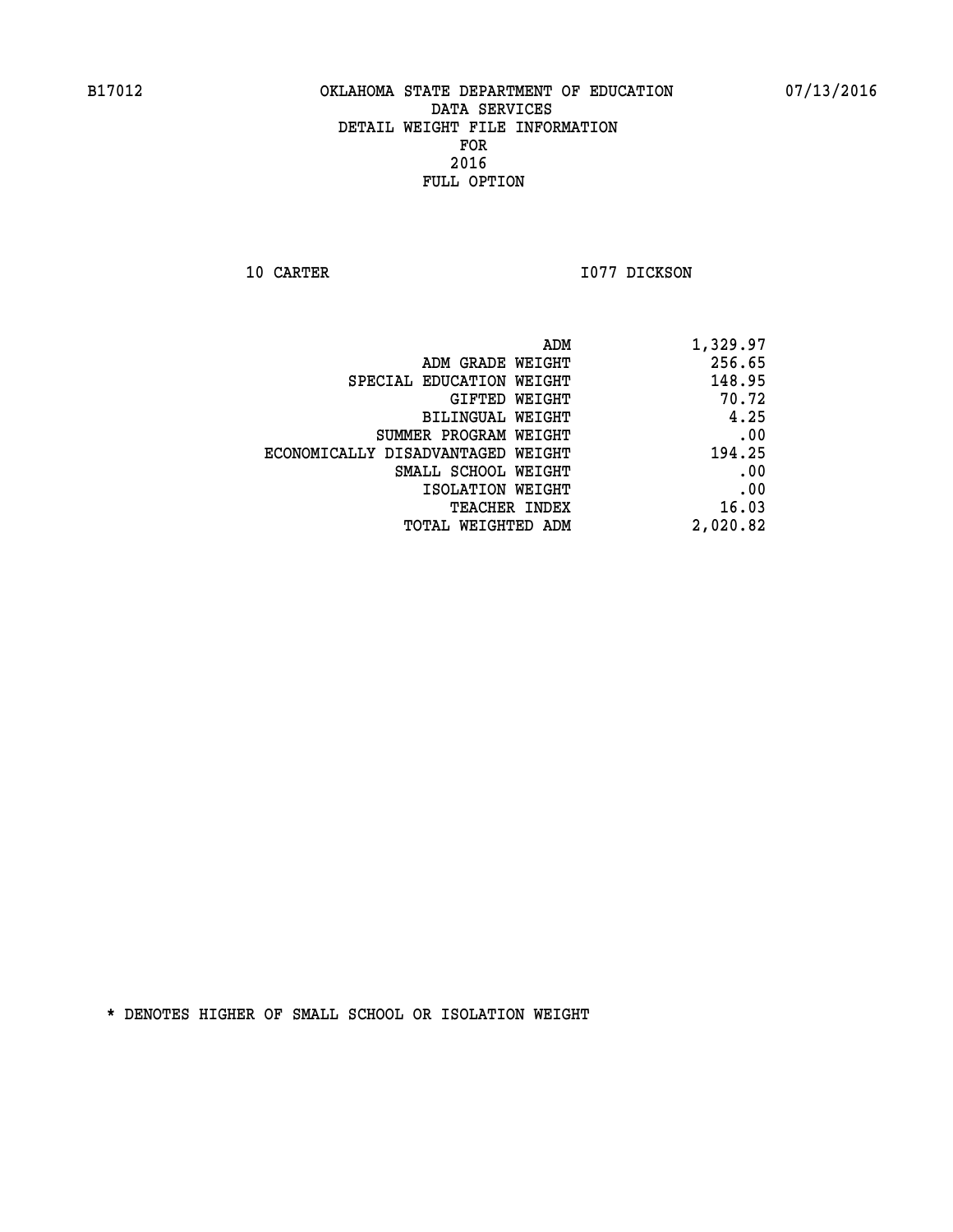**11 CHEROKEE C010 LOWREY** 

| ADM                               | 139.67   |
|-----------------------------------|----------|
| ADM GRADE WEIGHT                  | 26.92    |
| SPECIAL EDUCATION WEIGHT          | 18.90    |
| GIFTED WEIGHT                     | 4.42     |
| BILINGUAL WEIGHT                  | 1.75     |
| SUMMER PROGRAM WEIGHT             | .00      |
| ECONOMICALLY DISADVANTAGED WEIGHT | 30.25    |
| SMALL SCHOOL WEIGHT               | $20.56*$ |
| ISOLATION WEIGHT                  | .00      |
| <b>TEACHER INDEX</b>              | 9.94     |
| TOTAL WEIGHTED ADM                | 252.41   |
|                                   |          |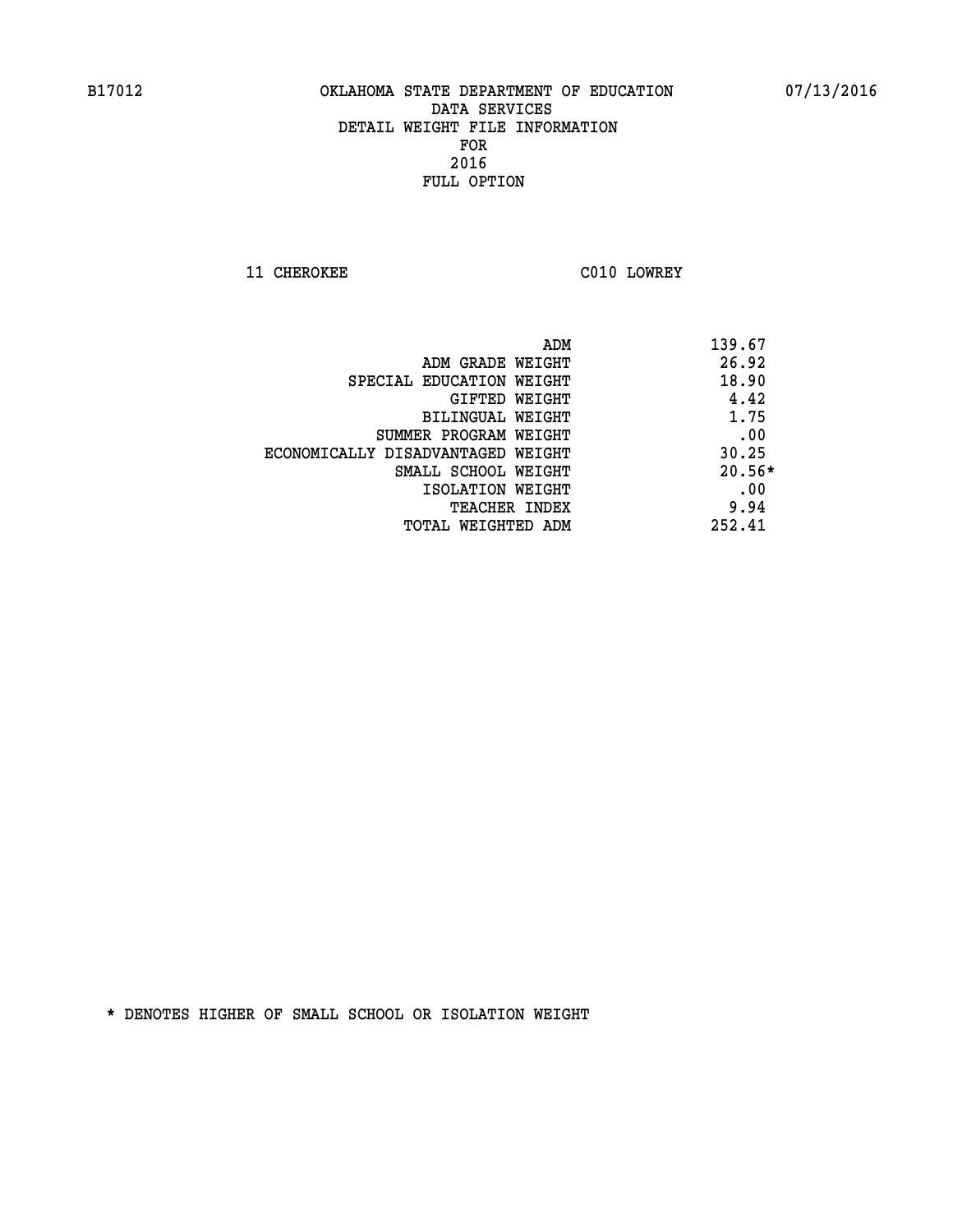**11 CHEROKEE C014 NORWOOD** 

| ADM                               | 186.82   |
|-----------------------------------|----------|
| ADM GRADE WEIGHT                  | 35.37    |
| SPECIAL EDUCATION WEIGHT          | 39.60    |
| GIFTED WEIGHT                     | 9.52     |
| BILINGUAL WEIGHT                  | .50      |
| SUMMER PROGRAM WEIGHT             | .00      |
| ECONOMICALLY DISADVANTAGED WEIGHT | 41.25    |
| SMALL SCHOOL WEIGHT               | $24.17*$ |
| ISOLATION WEIGHT                  | .00      |
| <b>TEACHER INDEX</b>              | 12.91    |
| TOTAL WEIGHTED ADM                | 350.14   |
|                                   |          |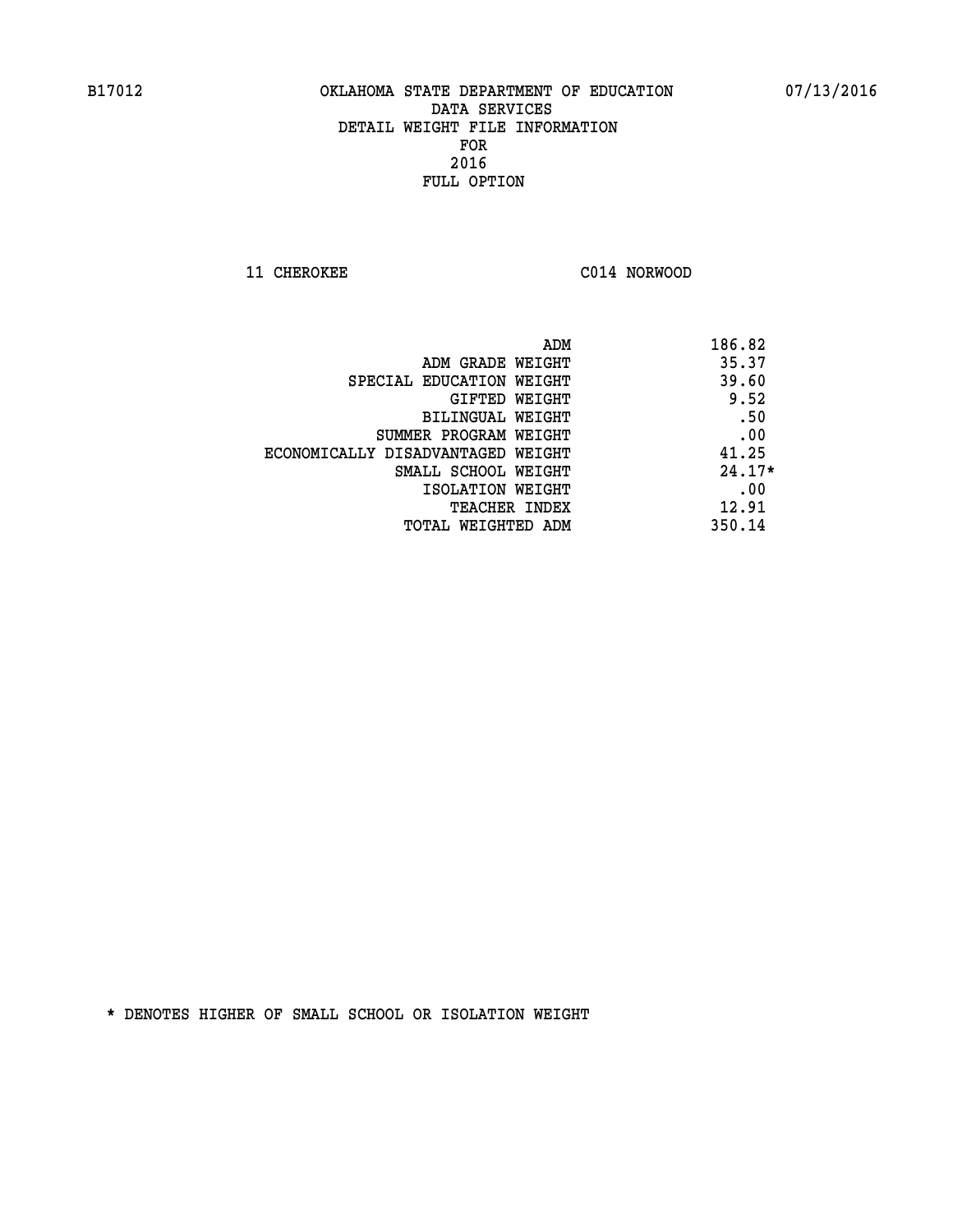**11 CHEROKEE C021 WOODALL** 

|                                   | ADM | 485.17  |
|-----------------------------------|-----|---------|
| ADM GRADE WEIGHT                  |     | 100.89  |
| SPECIAL EDUCATION WEIGHT          |     | 37.80   |
| GIFTED WEIGHT                     |     | 13.94   |
| BILINGUAL WEIGHT                  |     | 10.50   |
| SUMMER PROGRAM WEIGHT             |     | .00     |
| ECONOMICALLY DISADVANTAGED WEIGHT |     | 83.75   |
| SMALL SCHOOL WEIGHT               |     | $8.04*$ |
| ISOLATION WEIGHT                  |     | .00     |
| <b>TEACHER INDEX</b>              |     | 60.08   |
| TOTAL WEIGHTED ADM                |     | 800.17  |
|                                   |     |         |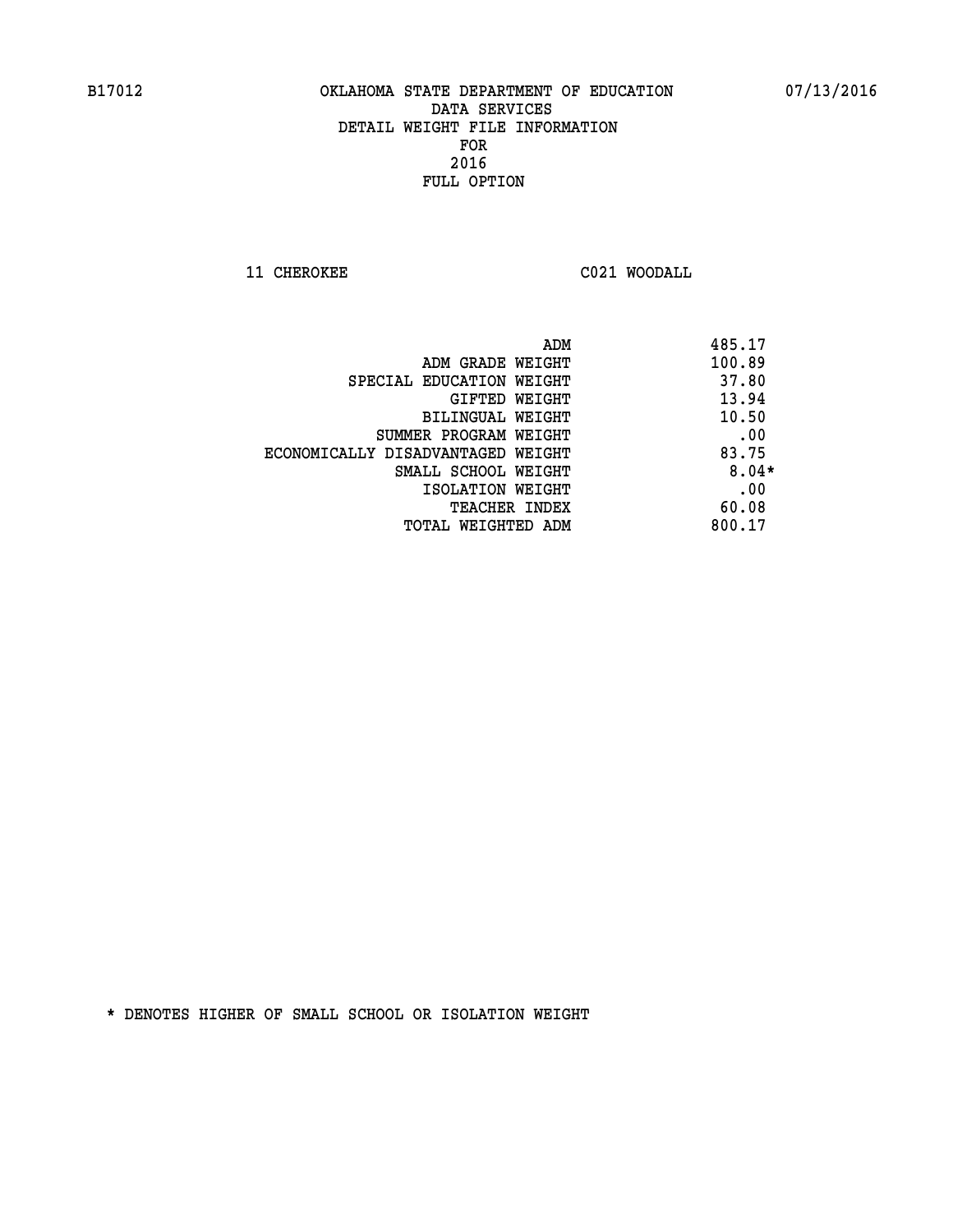**11 CHEROKEE C026 SHADY GROVE** 

|                                   | 147.82<br>ADM |
|-----------------------------------|---------------|
| ADM GRADE WEIGHT                  | 30.87         |
| SPECIAL EDUCATION WEIGHT          | 25.95         |
| GIFTED WEIGHT                     | 5.78          |
| BILINGUAL WEIGHT                  | 21.00         |
| SUMMER PROGRAM WEIGHT             | .00           |
| ECONOMICALLY DISADVANTAGED WEIGHT | 29.50         |
| SMALL SCHOOL WEIGHT               | $21.30*$      |
| ISOLATION WEIGHT                  | .00           |
| <b>TEACHER INDEX</b>              | 20.86         |
| TOTAL WEIGHTED ADM                | 303.08        |
|                                   |               |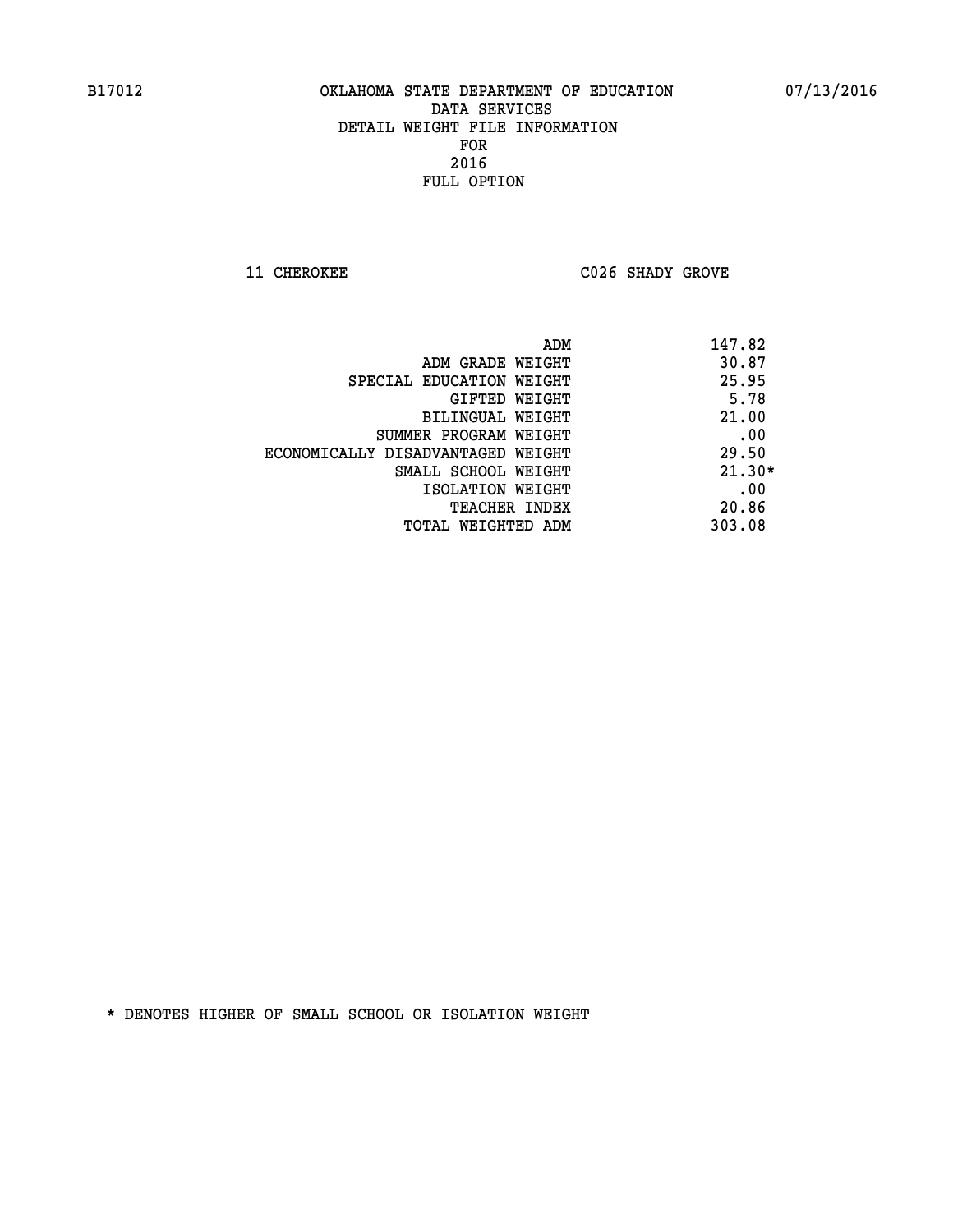**11 CHEROKEE C031 PEGGS** 

| ADM                               | 226.08   |
|-----------------------------------|----------|
| ADM GRADE WEIGHT                  | 42.86    |
| SPECIAL EDUCATION WEIGHT          | 52.50    |
| <b>GIFTED WEIGHT</b>              | 13.94    |
| BILINGUAL WEIGHT                  | 3.00     |
| SUMMER PROGRAM WEIGHT             | .00      |
| ECONOMICALLY DISADVANTAGED WEIGHT | 42.75    |
| SMALL SCHOOL WEIGHT               | $25.89*$ |
| ISOLATION WEIGHT                  | .00      |
| <b>TEACHER INDEX</b>              | 5.58     |
| TOTAL WEIGHTED ADM                | 412.60   |
|                                   |          |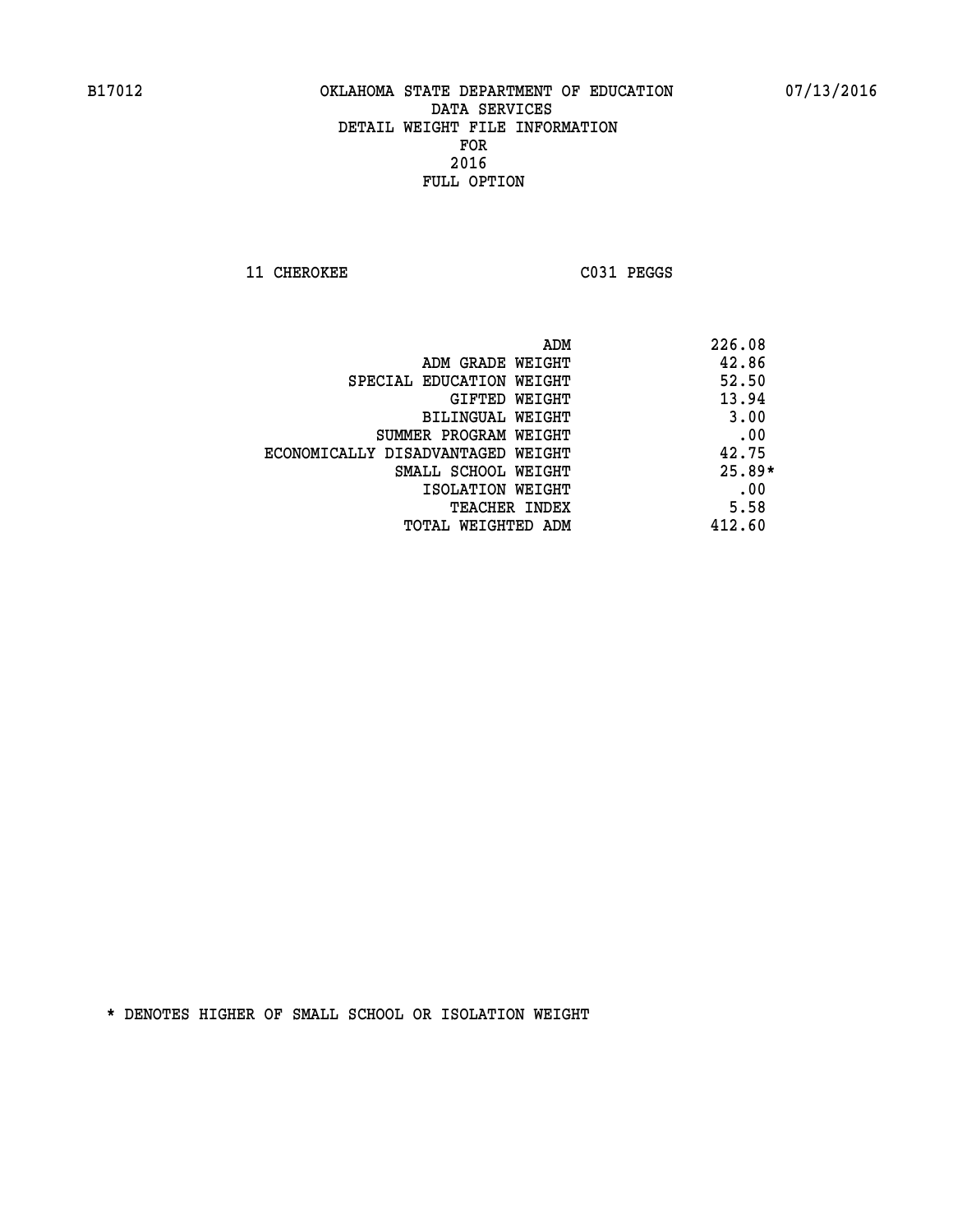**11 CHEROKEE C034 GRAND VIEW** 

| 629.98   |
|----------|
| 130.31   |
| 111.15   |
| 21.42    |
| 60.00    |
| .00      |
| 132.25   |
| .00      |
| .00      |
| .00      |
| 1,085.11 |
|          |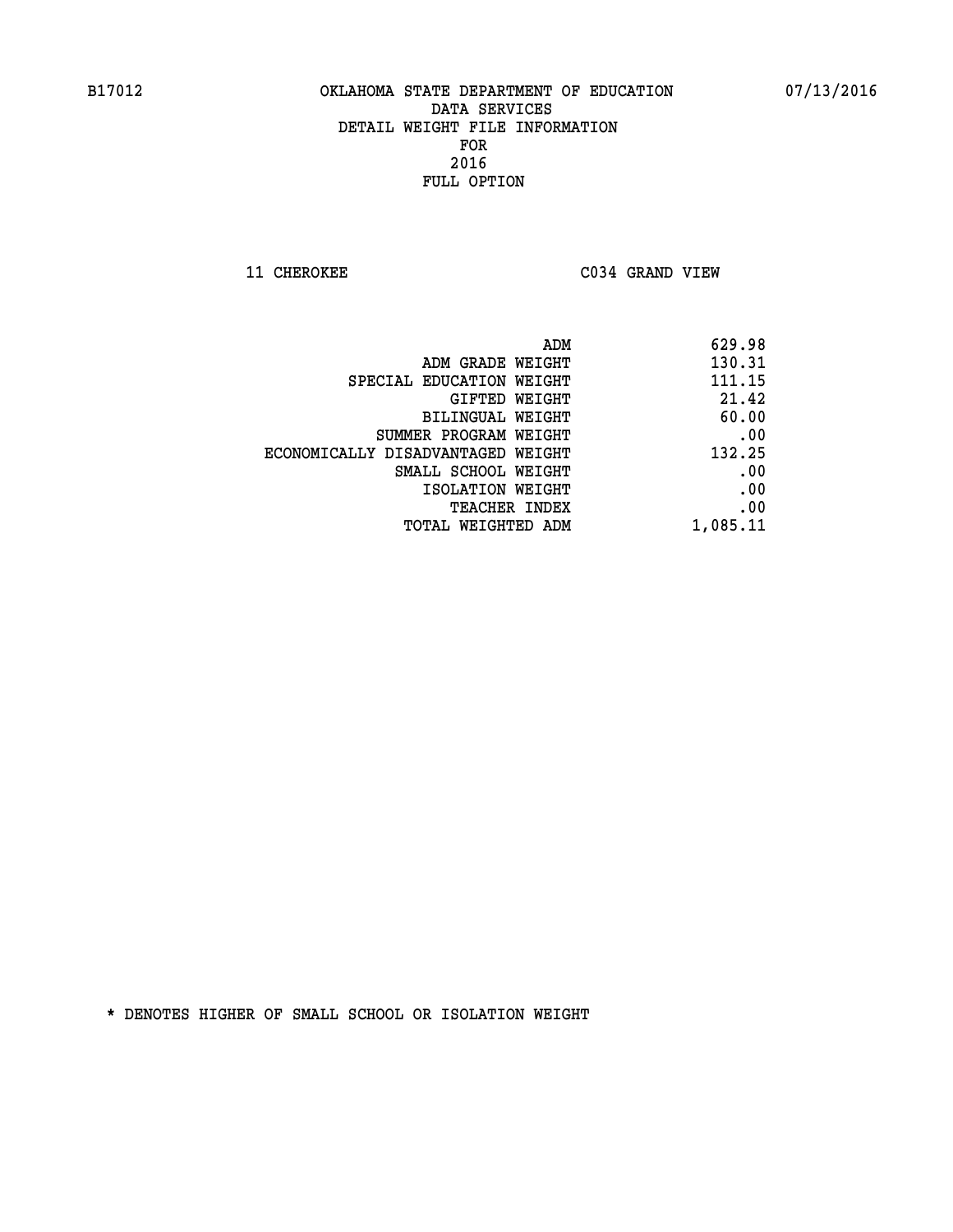**11 CHEROKEE C044 BRIGGS** 

|                                   | ADM | 465.14   |
|-----------------------------------|-----|----------|
| ADM GRADE WEIGHT                  |     | 94.79    |
| SPECIAL EDUCATION WEIGHT          |     | 32.00    |
| GIFTED WEIGHT                     |     | 13.94    |
| BILINGUAL WEIGHT                  |     | 13.00    |
| SUMMER PROGRAM WEIGHT             |     | .00      |
| ECONOMICALLY DISADVANTAGED WEIGHT |     | 107.50   |
| SMALL SCHOOL WEIGHT               |     | $11.23*$ |
| ISOLATION WEIGHT                  |     | .00      |
| TEACHER INDEX                     |     | 75.82    |
| TOTAL WEIGHTED ADM                |     | 813.42   |
|                                   |     |          |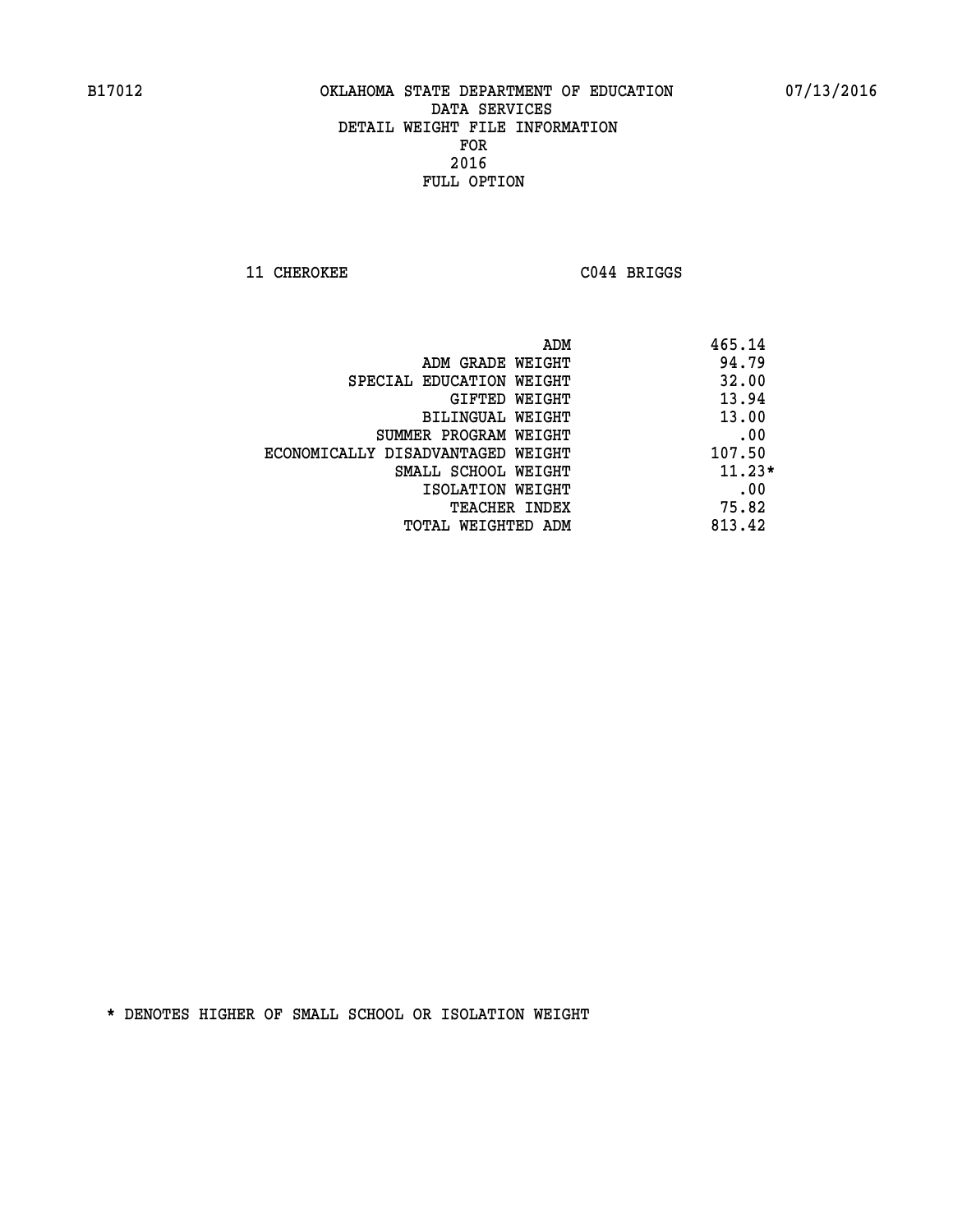**11 CHEROKEE CO66 TENKILLER** 

|                                   | ADM | 302.40   |
|-----------------------------------|-----|----------|
| ADM GRADE WEIGHT                  |     | 64.61    |
| SPECIAL EDUCATION WEIGHT          |     | 39.40    |
| GIFTED WEIGHT                     |     | 22.10    |
| BILINGUAL WEIGHT                  |     | 30.25    |
| SUMMER PROGRAM WEIGHT             |     | .00      |
| ECONOMICALLY DISADVANTAGED WEIGHT |     | 60.25    |
| SMALL SCHOOL WEIGHT               |     | $25.91*$ |
| ISOLATION WEIGHT                  |     | .00      |
| <b>TEACHER INDEX</b>              |     | 34.35    |
| TOTAL WEIGHTED ADM                |     | 579.27   |
|                                   |     |          |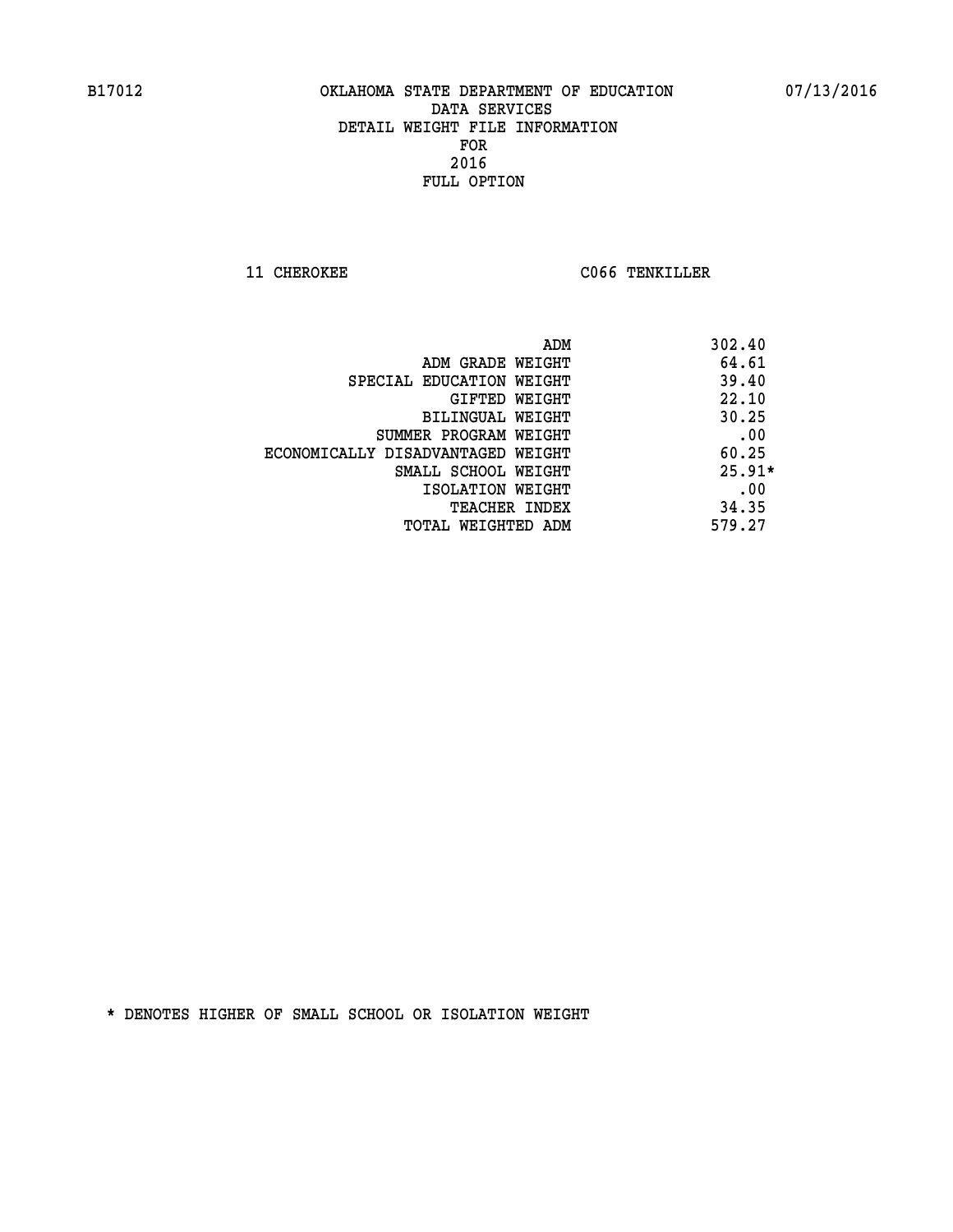**11 CHEROKEE 1006 KEYS** 

| ADM                               | 817.07   |
|-----------------------------------|----------|
| ADM GRADE WEIGHT                  | 157.79   |
| SPECIAL EDUCATION WEIGHT          | 103.10   |
| GIFTED WEIGHT                     | 25.84    |
| BILINGUAL WEIGHT                  | 1.25     |
| SUMMER PROGRAM WEIGHT             | .00      |
| ECONOMICALLY DISADVANTAGED WEIGHT | 137.50   |
| SMALL SCHOOL WEIGHT               | .00      |
| ISOLATION WEIGHT                  | .00      |
| <b>TEACHER INDEX</b>              | .00      |
| TOTAL WEIGHTED ADM                | 1,242.55 |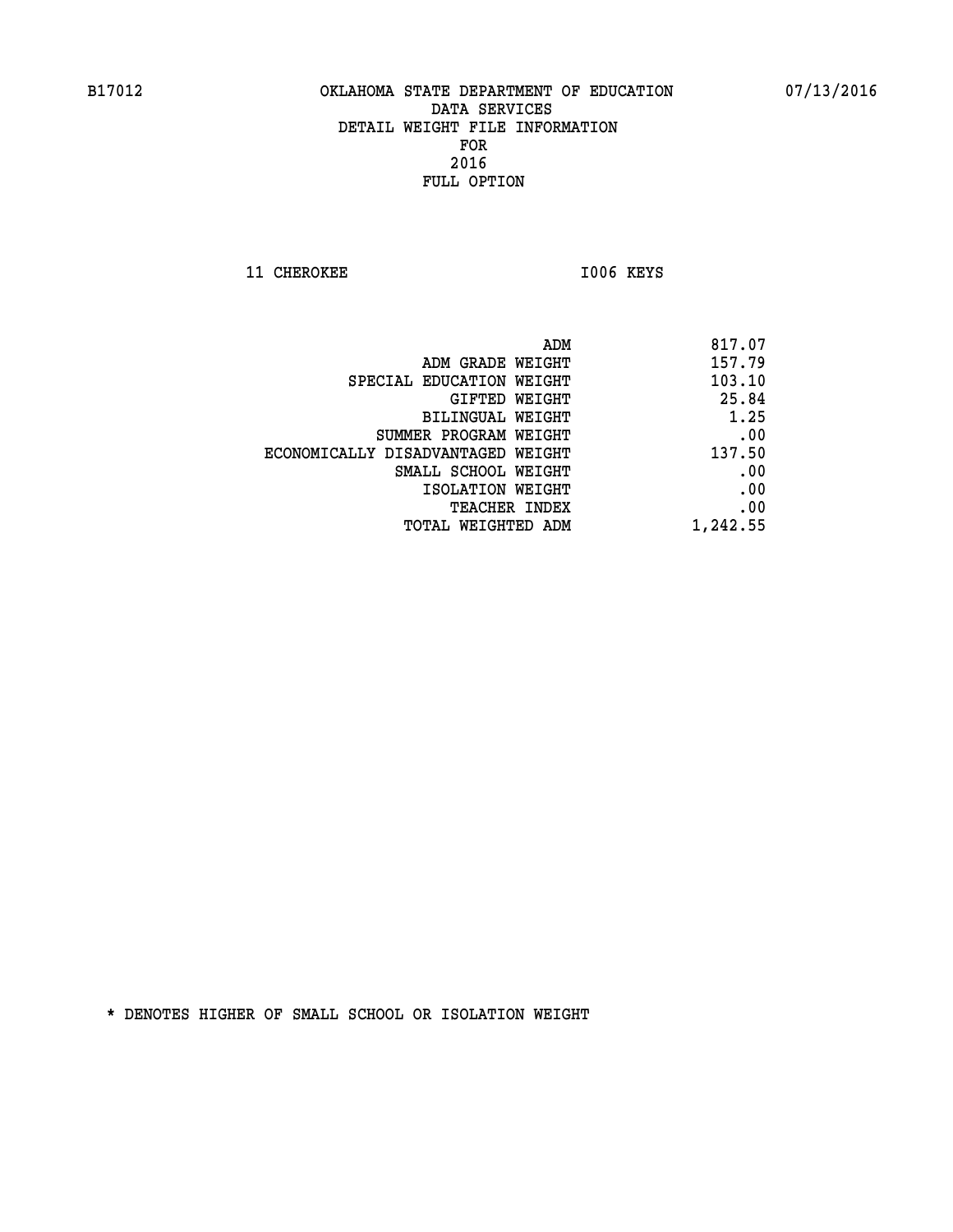**11 CHEROKEE 1016 HULBERT** 

|                                   | 601.56<br>ADM |
|-----------------------------------|---------------|
| ADM GRADE WEIGHT                  | 116.55        |
| SPECIAL EDUCATION WEIGHT          | 71.90         |
| GIFTED WEIGHT                     | 37.06         |
| BILINGUAL WEIGHT                  | 8.75          |
| SUMMER PROGRAM WEIGHT             | .00           |
| ECONOMICALLY DISADVANTAGED WEIGHT | 106.75        |
| SMALL SCHOOL WEIGHT               | .00           |
| ISOLATION WEIGHT                  | .00           |
| TEACHER INDEX                     | 6.68          |
| TOTAL WEIGHTED ADM                | 949.25        |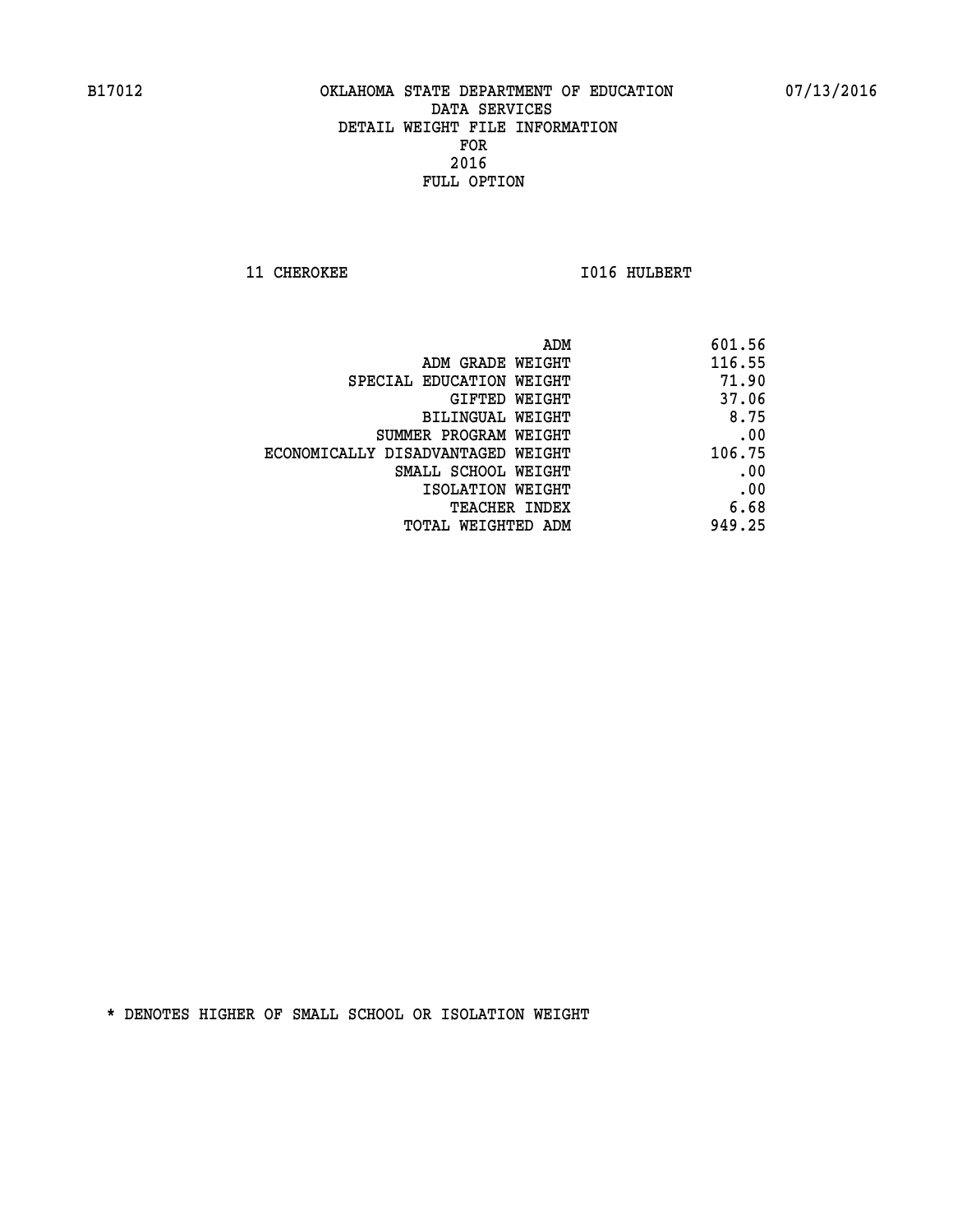**11 CHEROKEE 1035 TAHLEQUAH** 

| ADM                               | 3,617.11 |
|-----------------------------------|----------|
| ADM GRADE WEIGHT                  | 748.20   |
| SPECIAL EDUCATION WEIGHT          | 597.75   |
| <b>GIFTED WEIGHT</b>              | 220.32   |
| BILINGUAL WEIGHT                  | 134.00   |
| SUMMER PROGRAM WEIGHT             | .00      |
| ECONOMICALLY DISADVANTAGED WEIGHT | 690.50   |
| SMALL SCHOOL WEIGHT               | .00      |
| ISOLATION WEIGHT                  | .00      |
| <b>TEACHER INDEX</b>              | 5.06     |
| <b>TOTAL WEIGHTED ADM</b>         | 6,012.94 |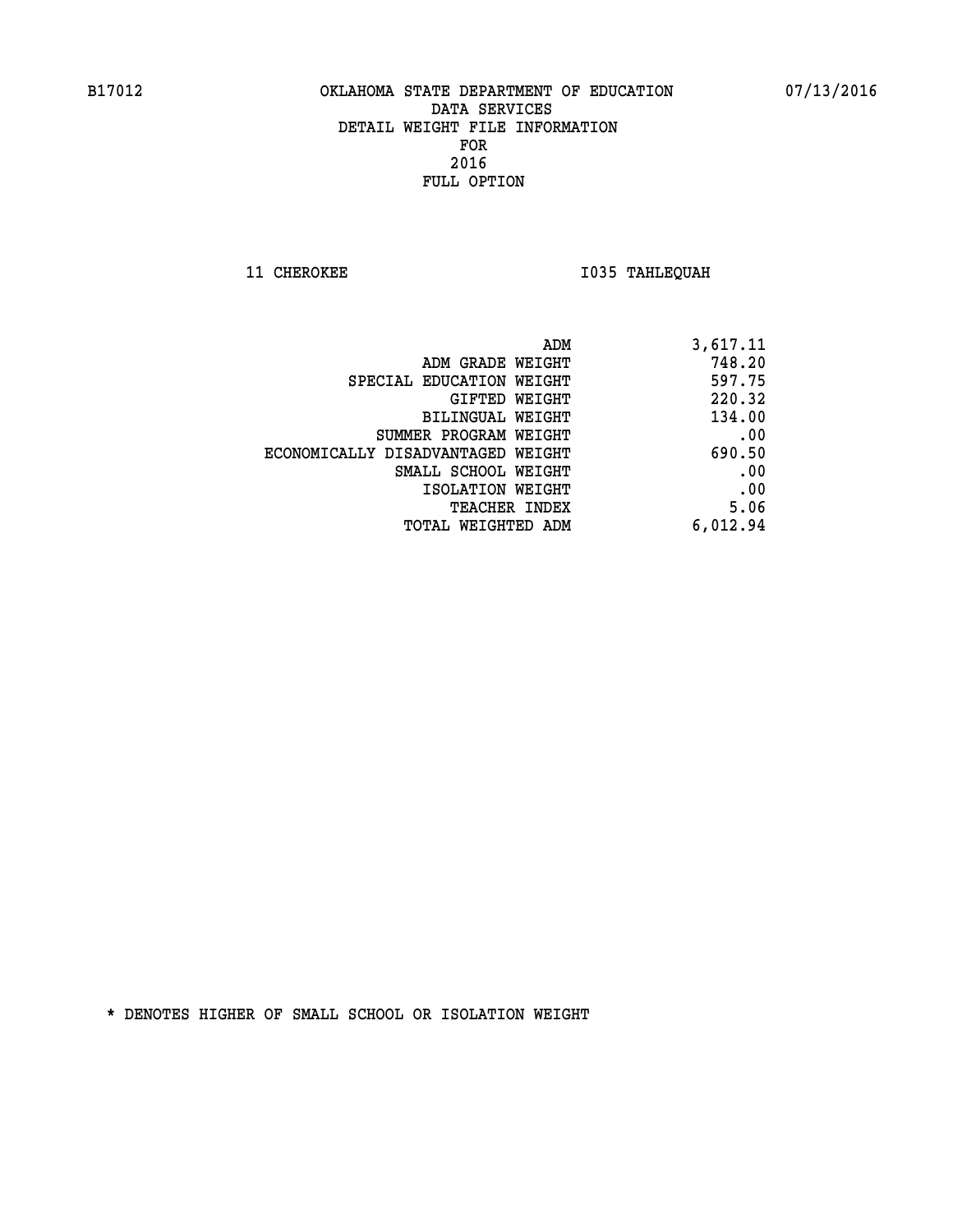**11 CHEROKEE TOO1 CHEROKEE IMMERSION CHA** 

| ADM                               | 105.86 |
|-----------------------------------|--------|
| ADM GRADE WEIGHT                  | 20.74  |
| SPECIAL EDUCATION WEIGHT          | 10.35  |
| GIFTED WEIGHT                     | .00    |
| BILINGUAL WEIGHT                  | .00    |
| SUMMER PROGRAM WEIGHT             | .00    |
| ECONOMICALLY DISADVANTAGED WEIGHT | 16.75  |
| SMALL SCHOOL WEIGHT               | .00    |
| ISOLATION WEIGHT                  | .00    |
| <b>TEACHER INDEX</b>              | 6.15   |
| TOTAL WEIGHTED ADM                | 159.85 |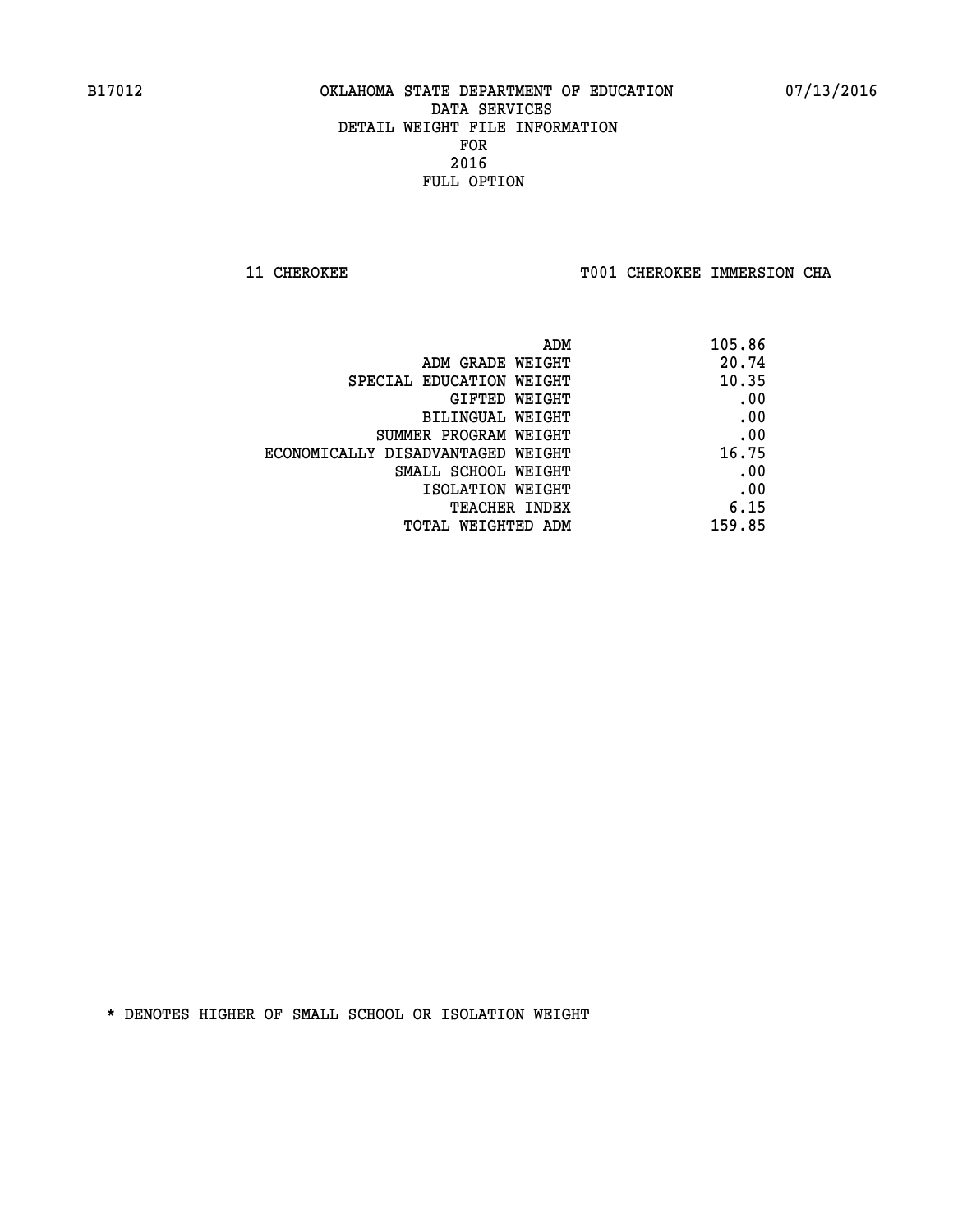**12 CHOCTAW C003 GRANT** 

| ADM                               | .00 |
|-----------------------------------|-----|
| ADM GRADE WEIGHT                  | .00 |
| SPECIAL EDUCATION WEIGHT          | .00 |
| GIFTED WEIGHT                     | .00 |
| BILINGUAL WEIGHT                  | .00 |
| SUMMER PROGRAM WEIGHT             | .00 |
| ECONOMICALLY DISADVANTAGED WEIGHT | .00 |
| SMALL SCHOOL WEIGHT               | .00 |
| ISOLATION WEIGHT                  | .00 |
| TEACHER INDEX                     | .00 |
| <b>TOTAL WEIGHTED ADM</b>         | .00 |
|                                   |     |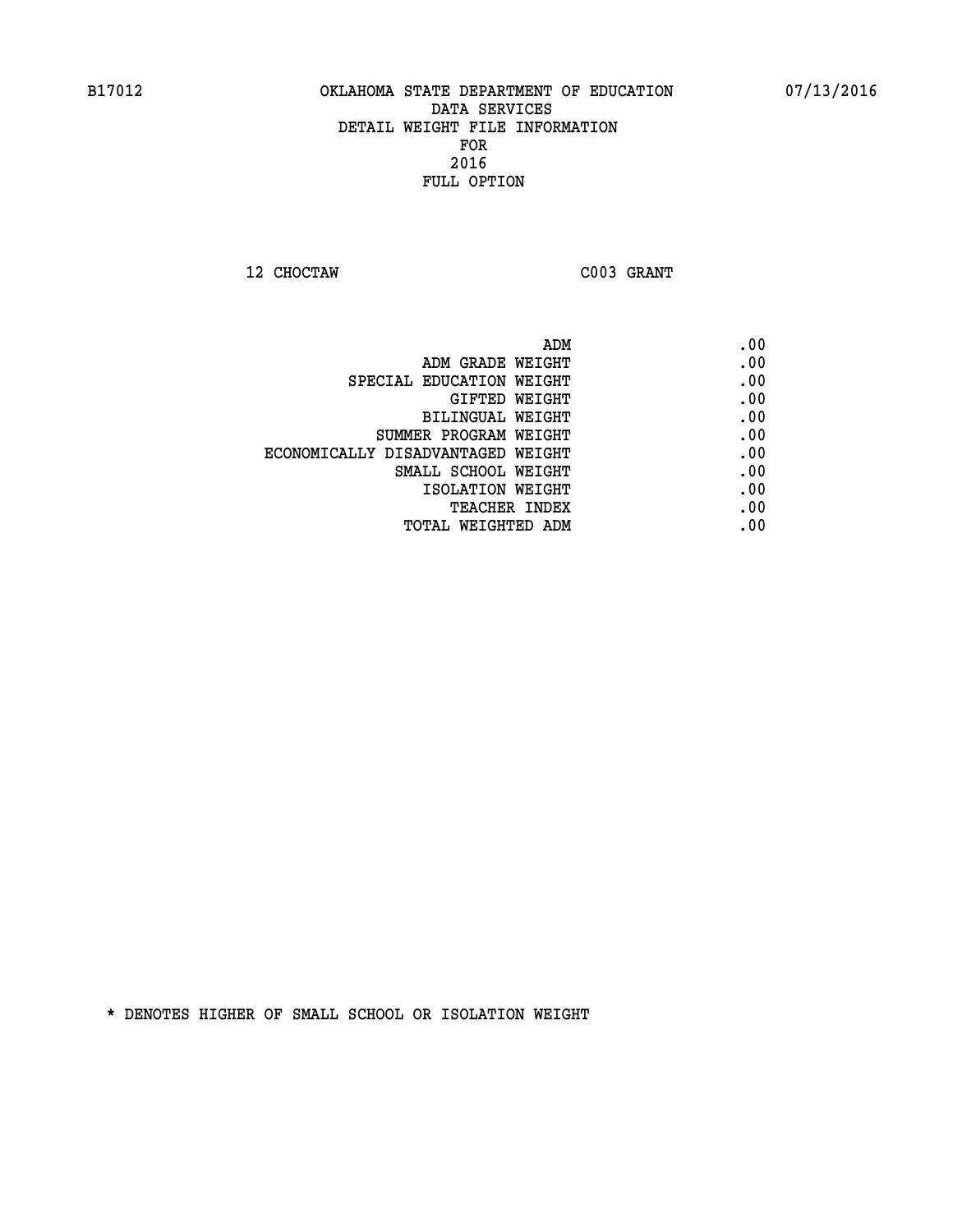**12 CHOCTAW C021 SWINK** 

| ADM                               | 157.90   |
|-----------------------------------|----------|
| ADM GRADE WEIGHT                  | 35.62    |
| SPECIAL EDUCATION WEIGHT          | 67.60    |
| GIFTED WEIGHT                     | 4.42     |
| BILINGUAL WEIGHT                  | .00      |
| SUMMER PROGRAM WEIGHT             | .00      |
| ECONOMICALLY DISADVANTAGED WEIGHT | 36.50    |
| SMALL SCHOOL WEIGHT               | $22.15*$ |
| ISOLATION WEIGHT                  | .00      |
| <b>TEACHER INDEX</b>              | 5.34     |
| TOTAL WEIGHTED ADM                | 329.53   |
|                                   |          |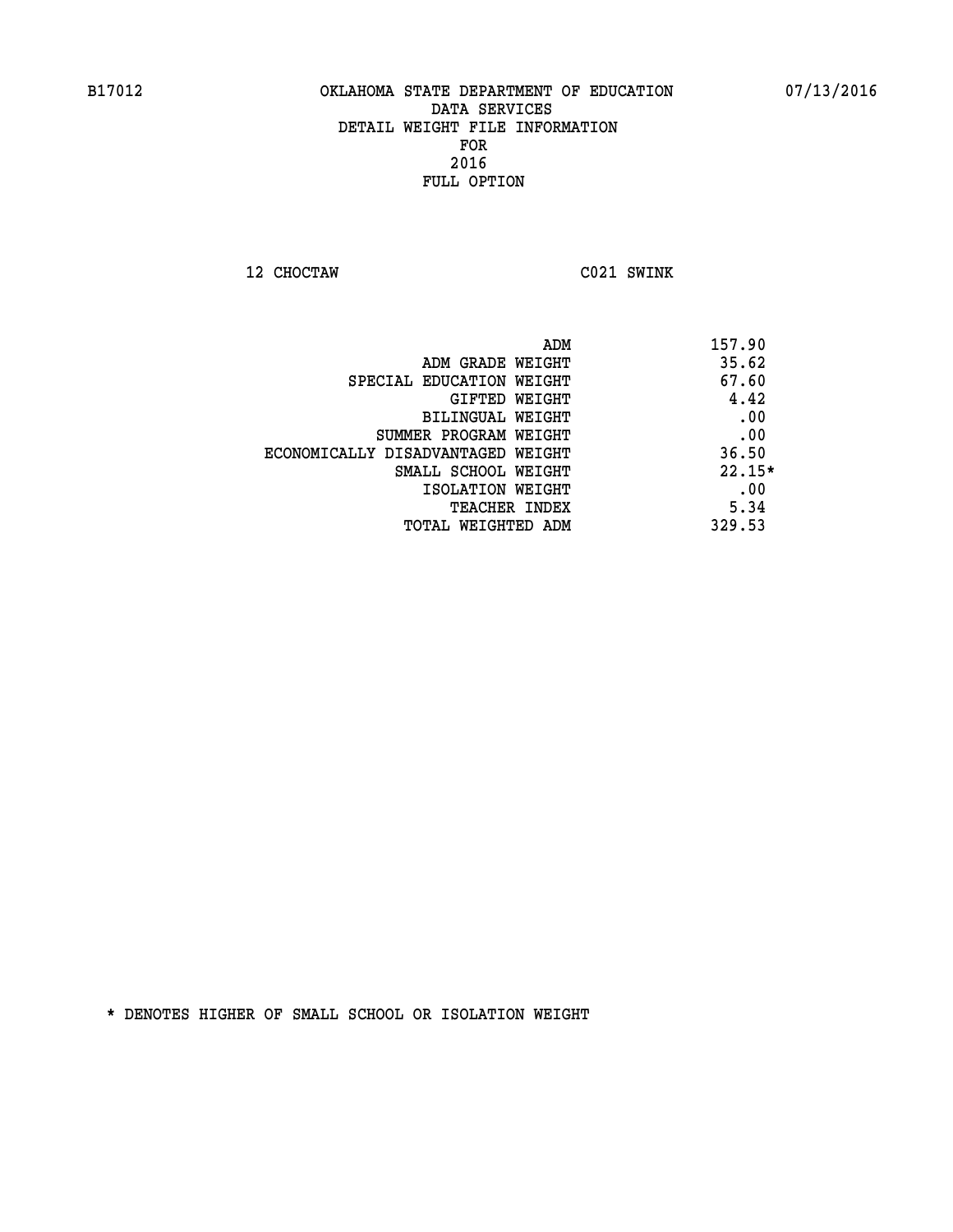**12 CHOCTAW I001 BOSWELL** 

|                                   | ADM | 376.65   |
|-----------------------------------|-----|----------|
| ADM GRADE WEIGHT                  |     | 79.12    |
| SPECIAL EDUCATION WEIGHT          |     | 69.25    |
| GIFTED WEIGHT                     |     | 9.86     |
| BILINGUAL WEIGHT                  |     | .00      |
| SUMMER PROGRAM WEIGHT             |     | .00      |
| ECONOMICALLY DISADVANTAGED WEIGHT |     | 71.50    |
| SMALL SCHOOL WEIGHT               |     | 21.69    |
| ISOLATION WEIGHT                  |     | $54.24*$ |
| TEACHER INDEX                     |     | 13.13    |
| TOTAL WEIGHTED ADM                |     | 673.75   |
|                                   |     |          |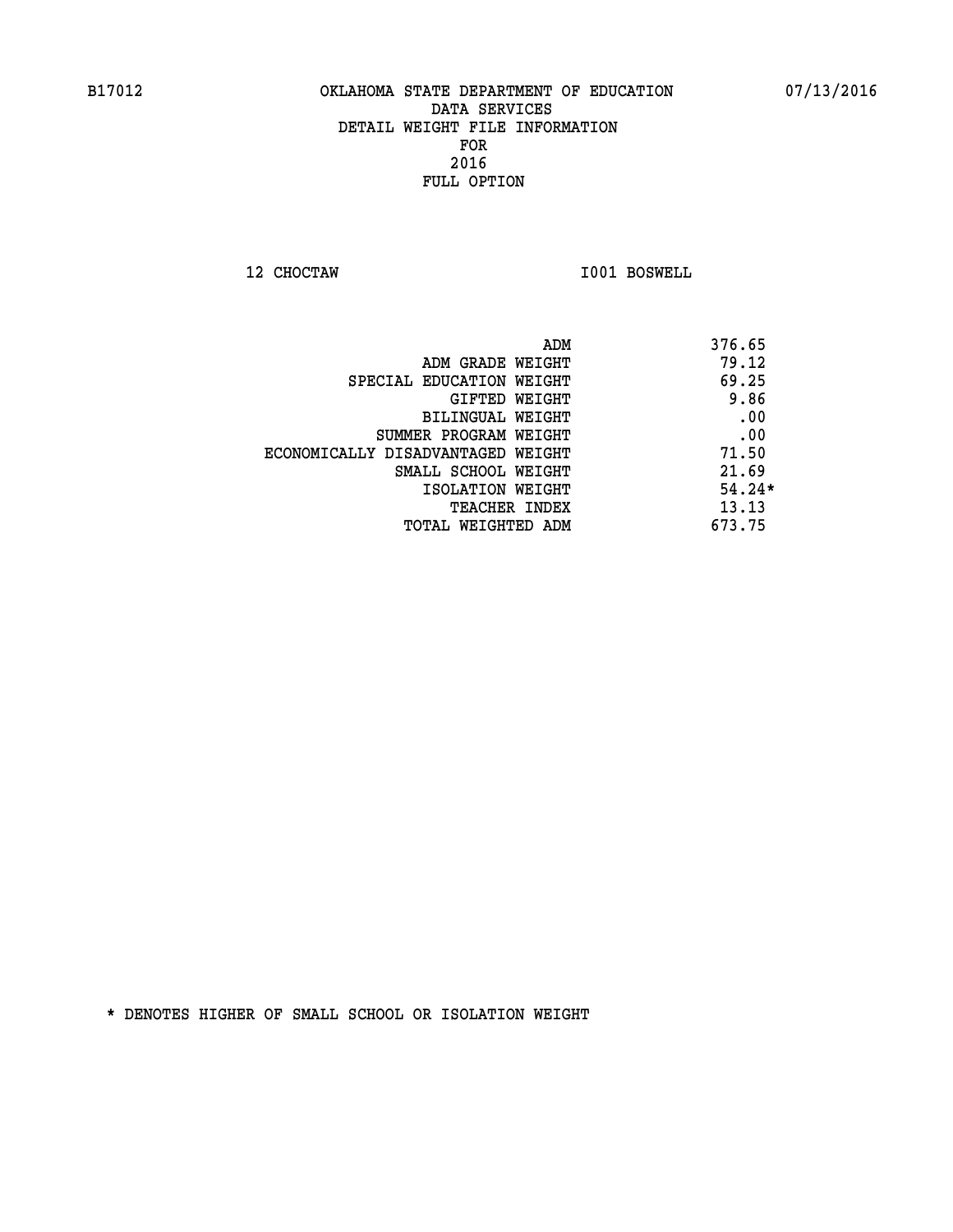**12 CHOCTAW I002 FORT TOWSON** 

| 393.85<br>ADM                              |  |
|--------------------------------------------|--|
| 71.32<br>ADM GRADE WEIGHT                  |  |
| 106.75<br>SPECIAL EDUCATION WEIGHT         |  |
| 11.90<br>GIFTED WEIGHT                     |  |
| .00<br>BILINGUAL WEIGHT                    |  |
| .00<br>SUMMER PROGRAM WEIGHT               |  |
| 83.00<br>ECONOMICALLY DISADVANTAGED WEIGHT |  |
| $20.12*$<br>SMALL SCHOOL WEIGHT            |  |
| .00<br>ISOLATION WEIGHT                    |  |
| .00<br><b>TEACHER INDEX</b>                |  |
| 686.94<br>TOTAL WEIGHTED ADM               |  |
|                                            |  |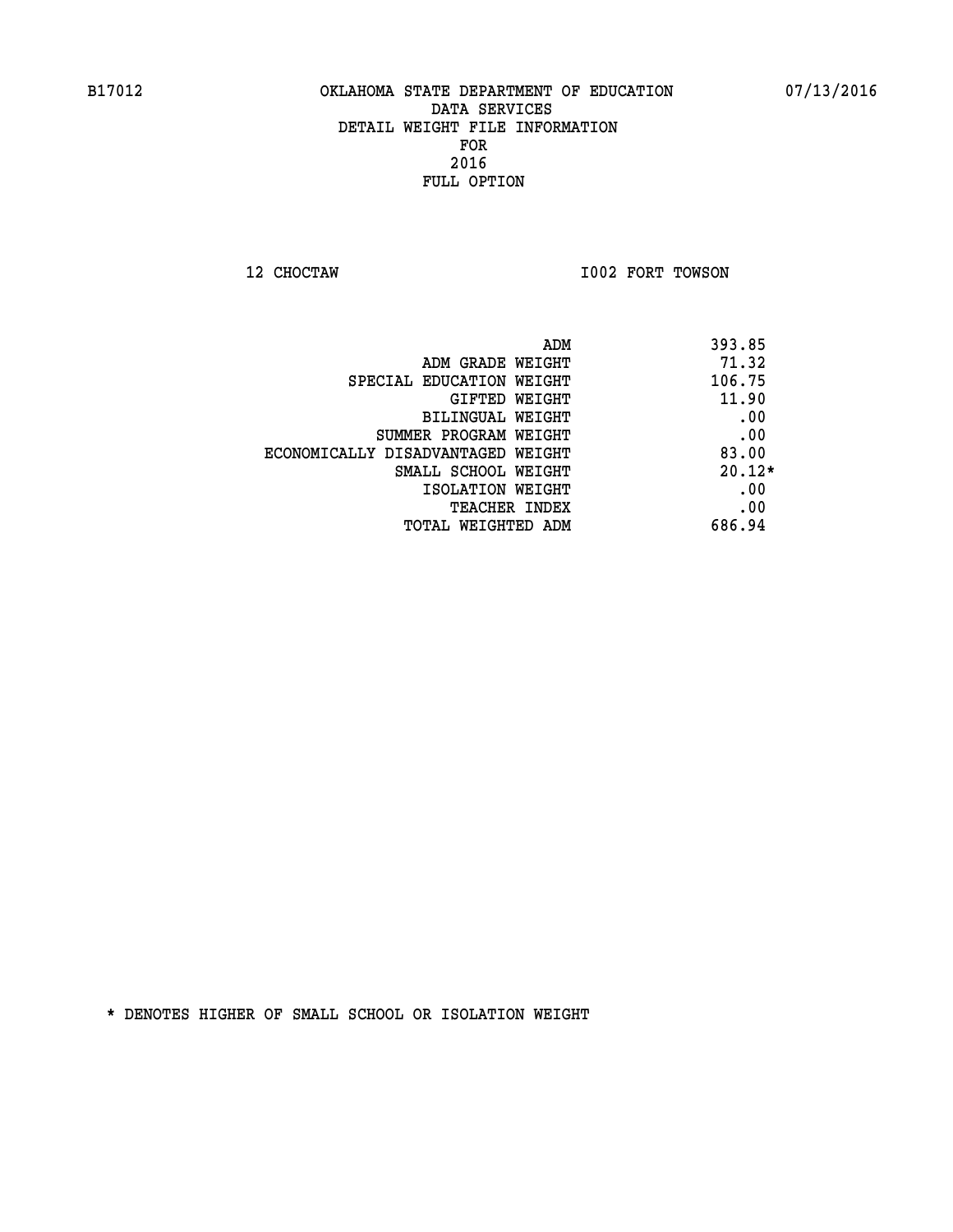**12 CHOCTAW I004 SOPER** 

|                                   | 386.74<br>ADM |
|-----------------------------------|---------------|
| ADM GRADE WEIGHT                  | 78.63         |
| SPECIAL EDUCATION WEIGHT          | 93.95         |
| GIFTED WEIGHT                     | 9.86          |
| BILINGUAL WEIGHT                  | .00           |
| SUMMER PROGRAM WEIGHT             | .00           |
| ECONOMICALLY DISADVANTAGED WEIGHT | 64.00         |
| SMALL SCHOOL WEIGHT               | $20.80*$      |
| ISOLATION WEIGHT                  | .00           |
| <b>TEACHER INDEX</b>              | .00           |
| TOTAL WEIGHTED ADM                | 653.98        |
|                                   |               |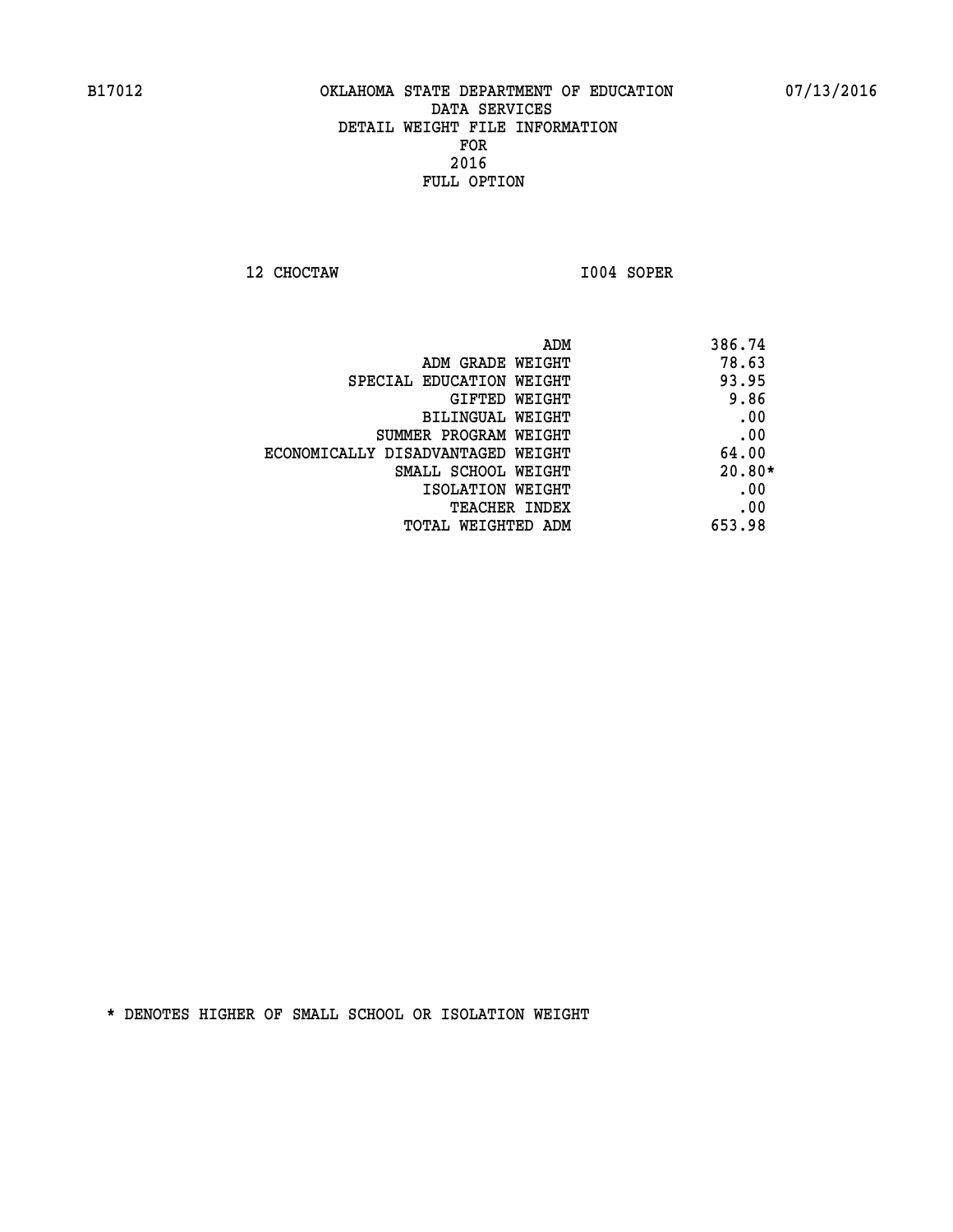**12 CHOCTAW I039 HUGO** 

| 1,276.29 |
|----------|
| 262.84   |
| 310.75   |
| 36.38    |
| 2.00     |
| .00      |
| 298.75   |
| $21.98*$ |
| .00      |
| .00      |
| 2,208.99 |
|          |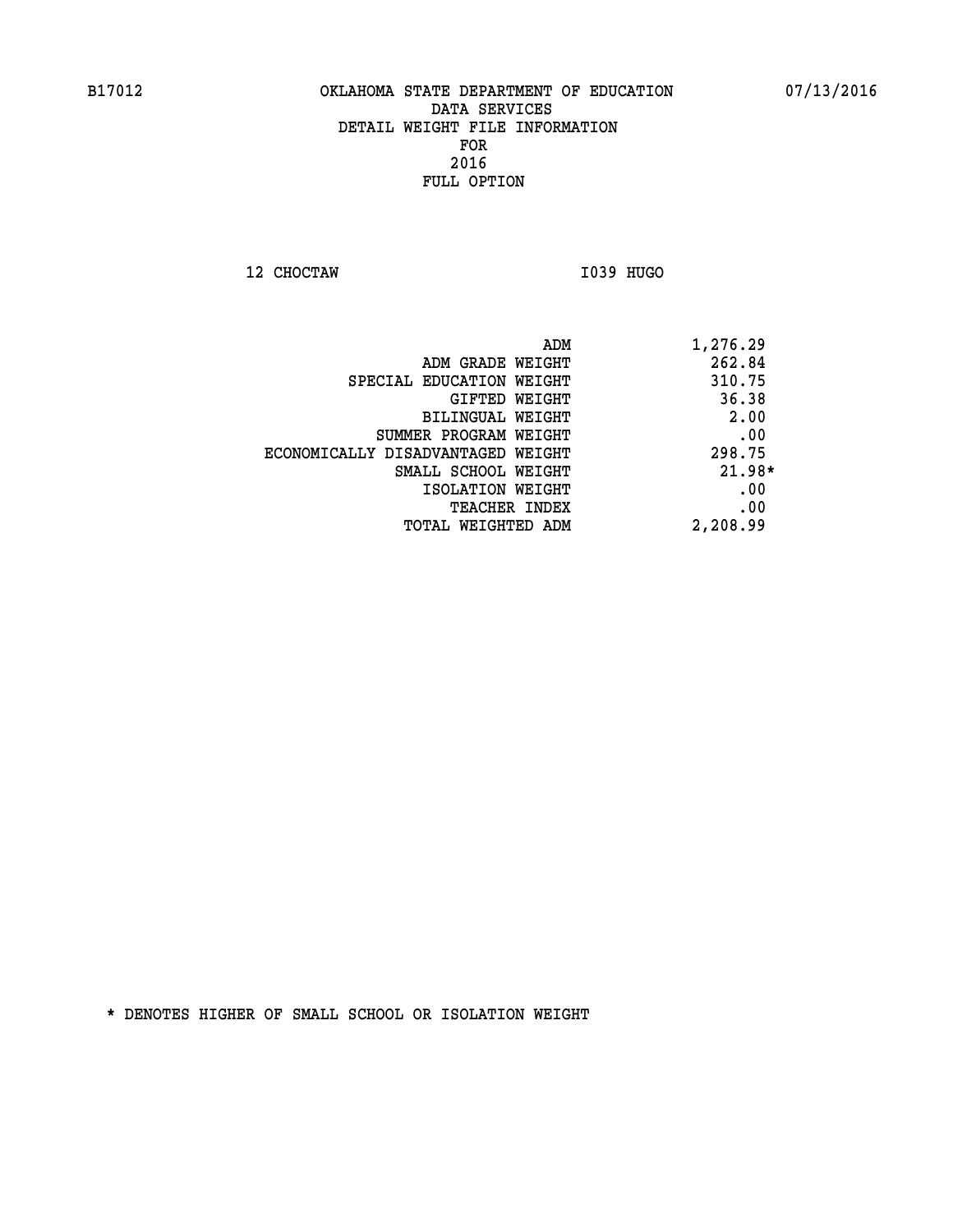**13 CIMARRON I002 BOISE CITY** 

|                                   | ADM | 292.16    |
|-----------------------------------|-----|-----------|
| ADM GRADE WEIGHT                  |     | 62.03     |
| SPECIAL EDUCATION WEIGHT          |     | 38.15     |
| GIFTED WEIGHT                     |     | 5.78      |
| BILINGUAL WEIGHT                  |     | 11.75     |
| SUMMER PROGRAM WEIGHT             |     | .00       |
| ECONOMICALLY DISADVANTAGED WEIGHT |     | 54.00     |
| SMALL SCHOOL WEIGHT               |     | 26.16     |
| ISOLATION WEIGHT                  |     | $166.53*$ |
| TEACHER INDEX                     |     | .00       |
| TOTAL WEIGHTED ADM                |     | 630.40    |
|                                   |     |           |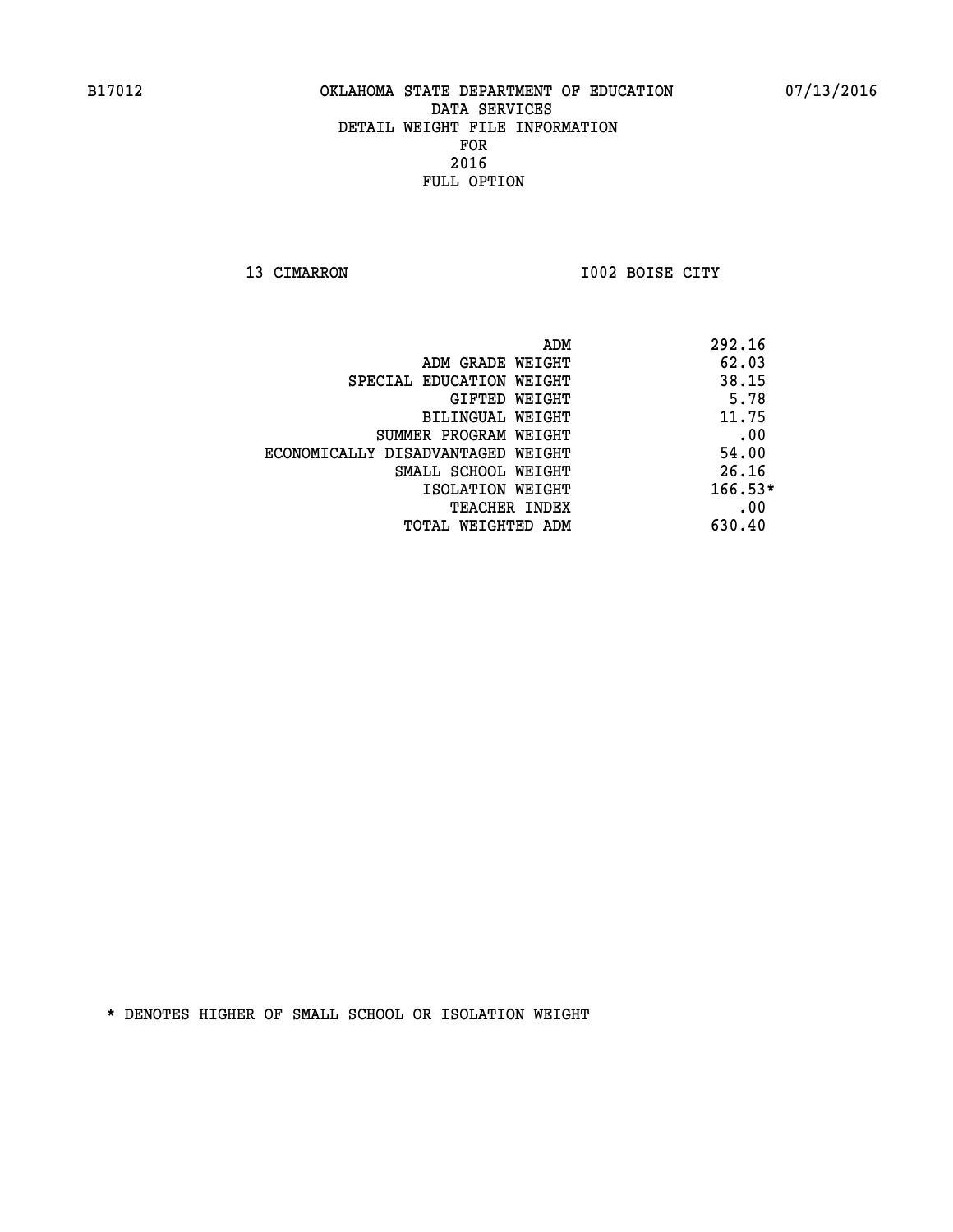13 CIMARRON 1010 FELT

| 96.84<br>ADM                               |  |
|--------------------------------------------|--|
| 16.32<br>ADM GRADE WEIGHT                  |  |
| 9.15<br>SPECIAL EDUCATION WEIGHT           |  |
| 3.40<br>GIFTED WEIGHT                      |  |
| 4.25<br>BILINGUAL WEIGHT                   |  |
| .00<br>SUMMER PROGRAM WEIGHT               |  |
| 12.25<br>ECONOMICALLY DISADVANTAGED WEIGHT |  |
| 15.82<br>SMALL SCHOOL WEIGHT               |  |
| $103.62*$<br>ISOLATION WEIGHT              |  |
| .89<br><b>TEACHER INDEX</b>                |  |
| 246.72<br>TOTAL WEIGHTED ADM               |  |
|                                            |  |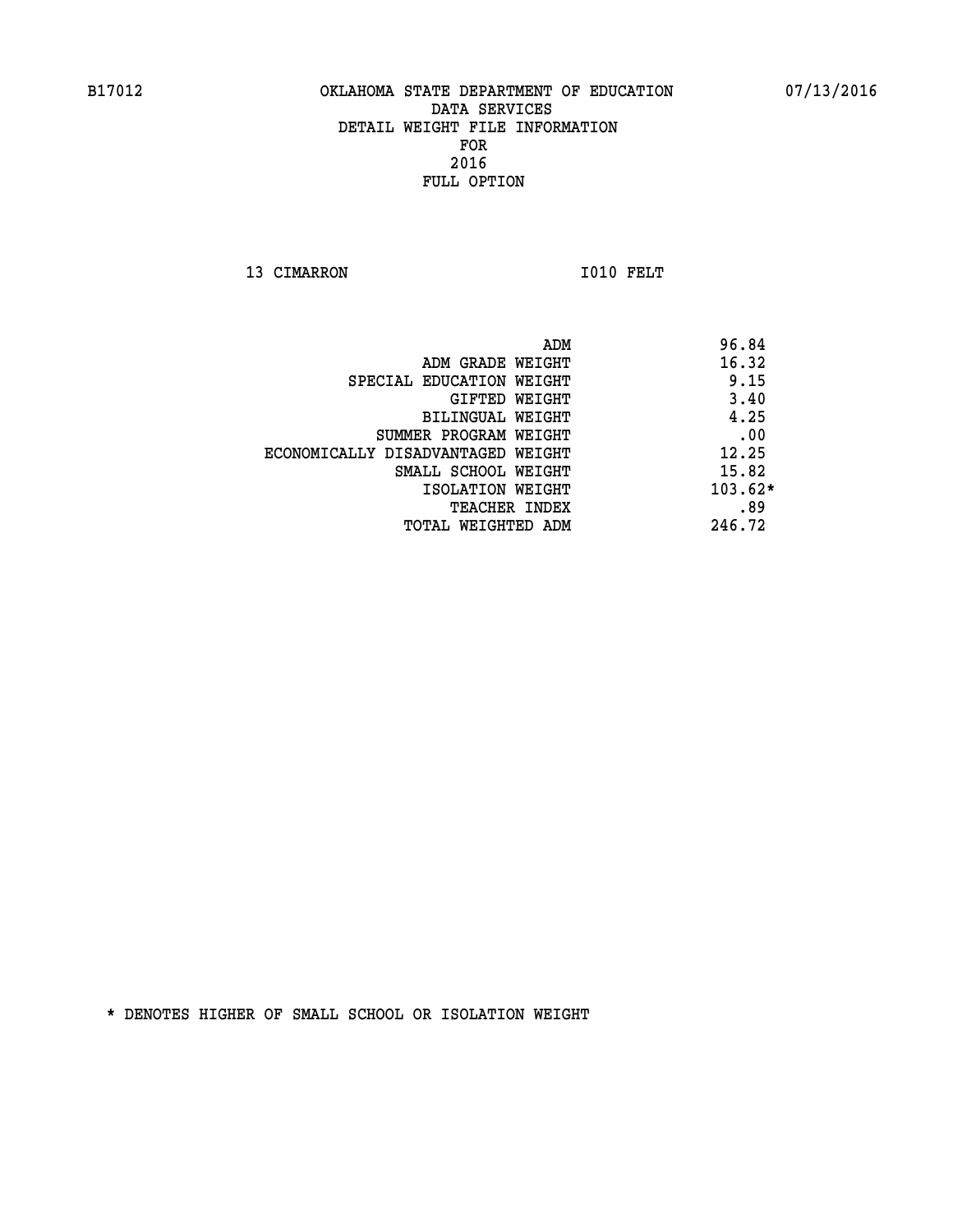13 CIMARRON 1011 KEYES

 **ADM 84.39**

| ADM GRADE WEIGHT                  | 18.49    |
|-----------------------------------|----------|
| SPECIAL EDUCATION WEIGHT          | 1.90     |
| GIFTED WEIGHT                     | 1.36     |
| BILINGUAL WEIGHT                  | 1.75     |
| SUMMER PROGRAM WEIGHT             | .00      |
| ECONOMICALLY DISADVANTAGED WEIGHT | 13.25    |
| SMALL SCHOOL WEIGHT               | 14.19    |
| ISOLATION WEIGHT                  | $92.83*$ |
| <b>TEACHER INDEX</b>              | .05      |
| TOTAL WEIGHTED ADM                | 214.02   |
|                                   |          |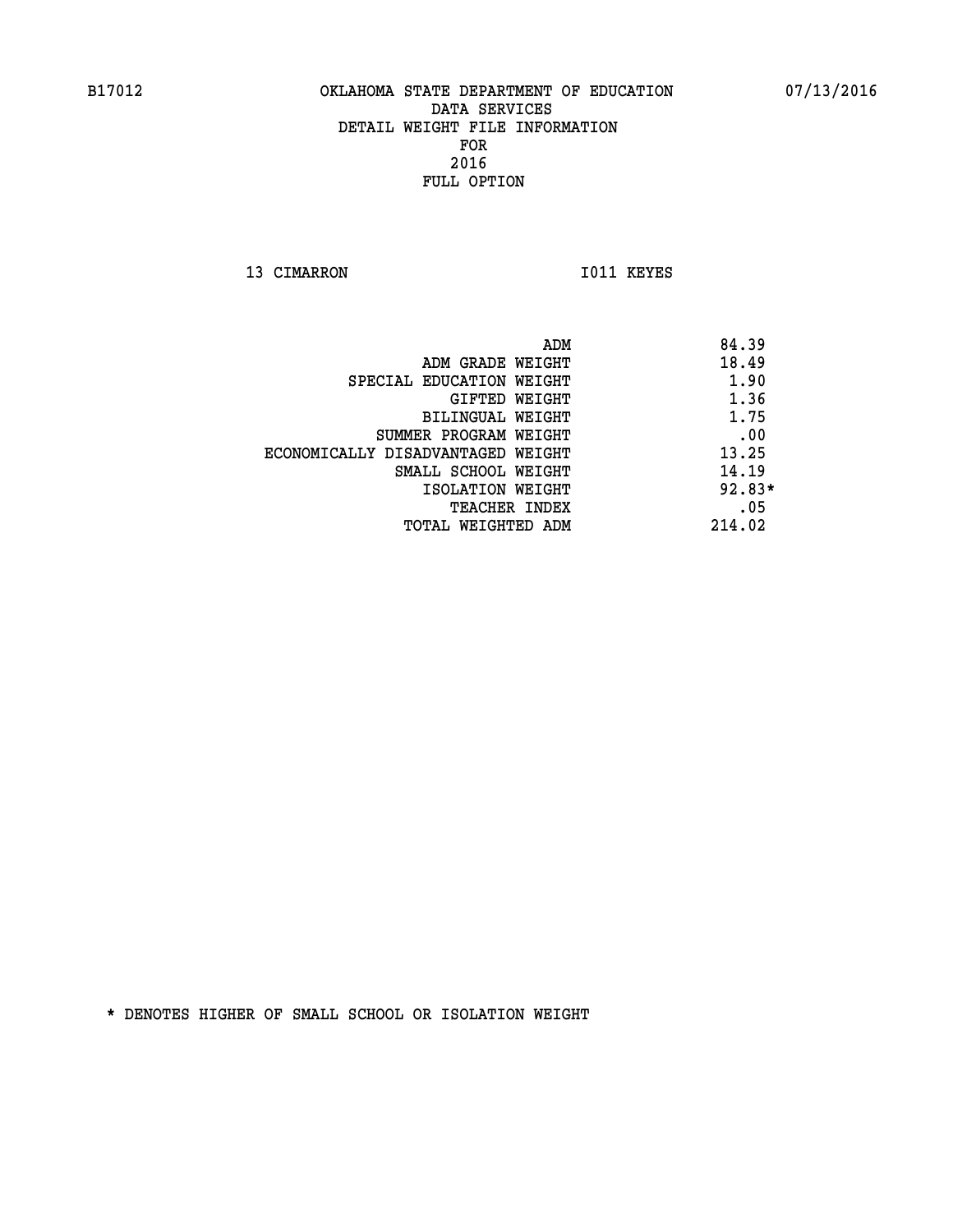**14 CLEVELAND C016 ROBIN HILL** 

|                                   | ADM | 300.54   |
|-----------------------------------|-----|----------|
| ADM GRADE WEIGHT                  |     | 69.07    |
| SPECIAL EDUCATION WEIGHT          |     | 39.30    |
| GIFTED WEIGHT                     |     | 11.56    |
| BILINGUAL WEIGHT                  |     | .00      |
| SUMMER PROGRAM WEIGHT             |     | .00      |
| ECONOMICALLY DISADVANTAGED WEIGHT |     | 29.75    |
| SMALL SCHOOL WEIGHT               |     | $25.96*$ |
| ISOLATION WEIGHT                  |     | .00      |
| <b>TEACHER INDEX</b>              |     | .00      |
| TOTAL WEIGHTED ADM                |     | 476.18   |
|                                   |     |          |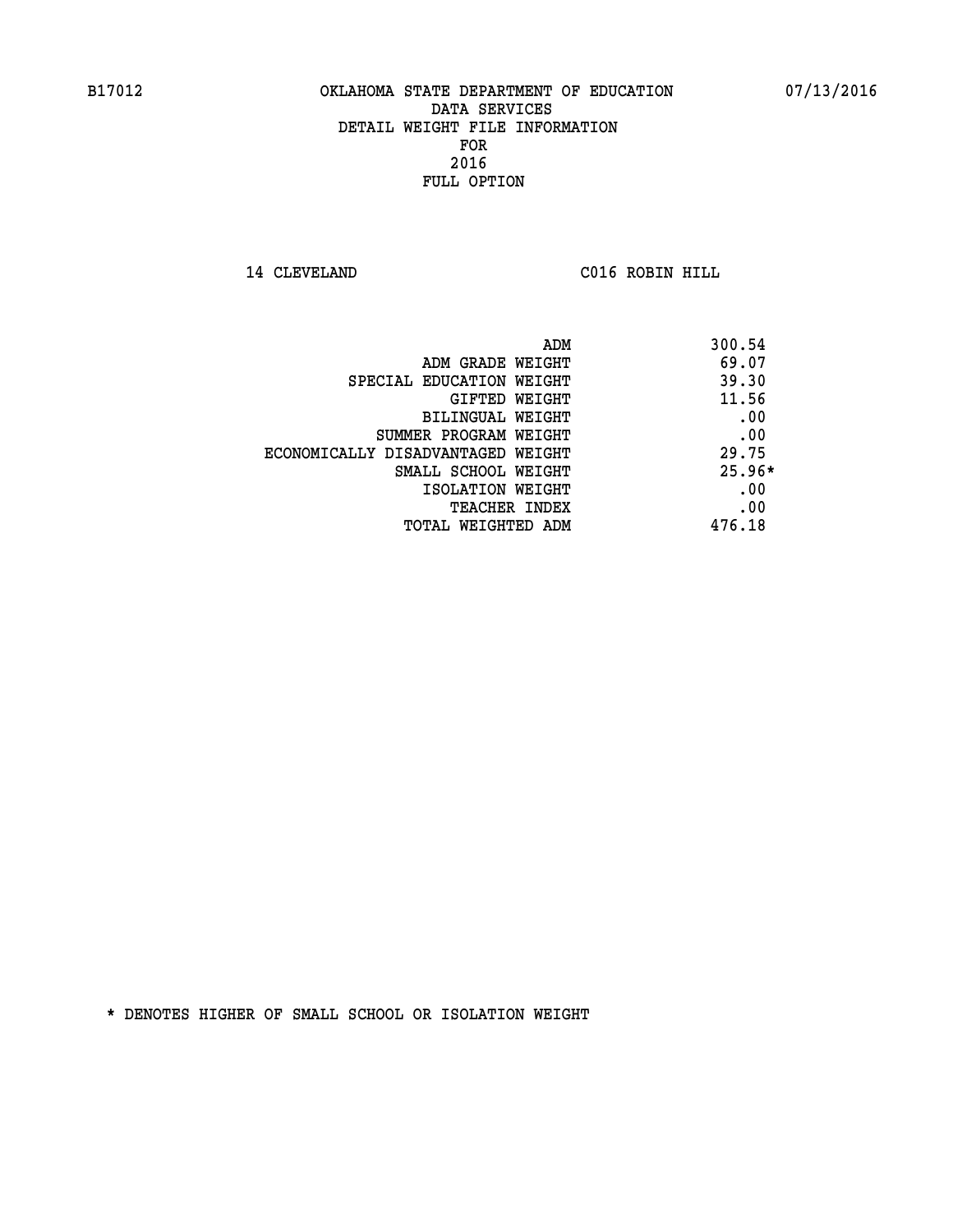**14 CLEVELAND I002 MOORE** 

| 23,797.36 |
|-----------|
| 3,844.02  |
| 4,290.50  |
| 1,246.10  |
| 330.25    |
| .00       |
| 2,665.25  |
| .00       |
| .00       |
| 151.53    |
| 36,325.01 |
|           |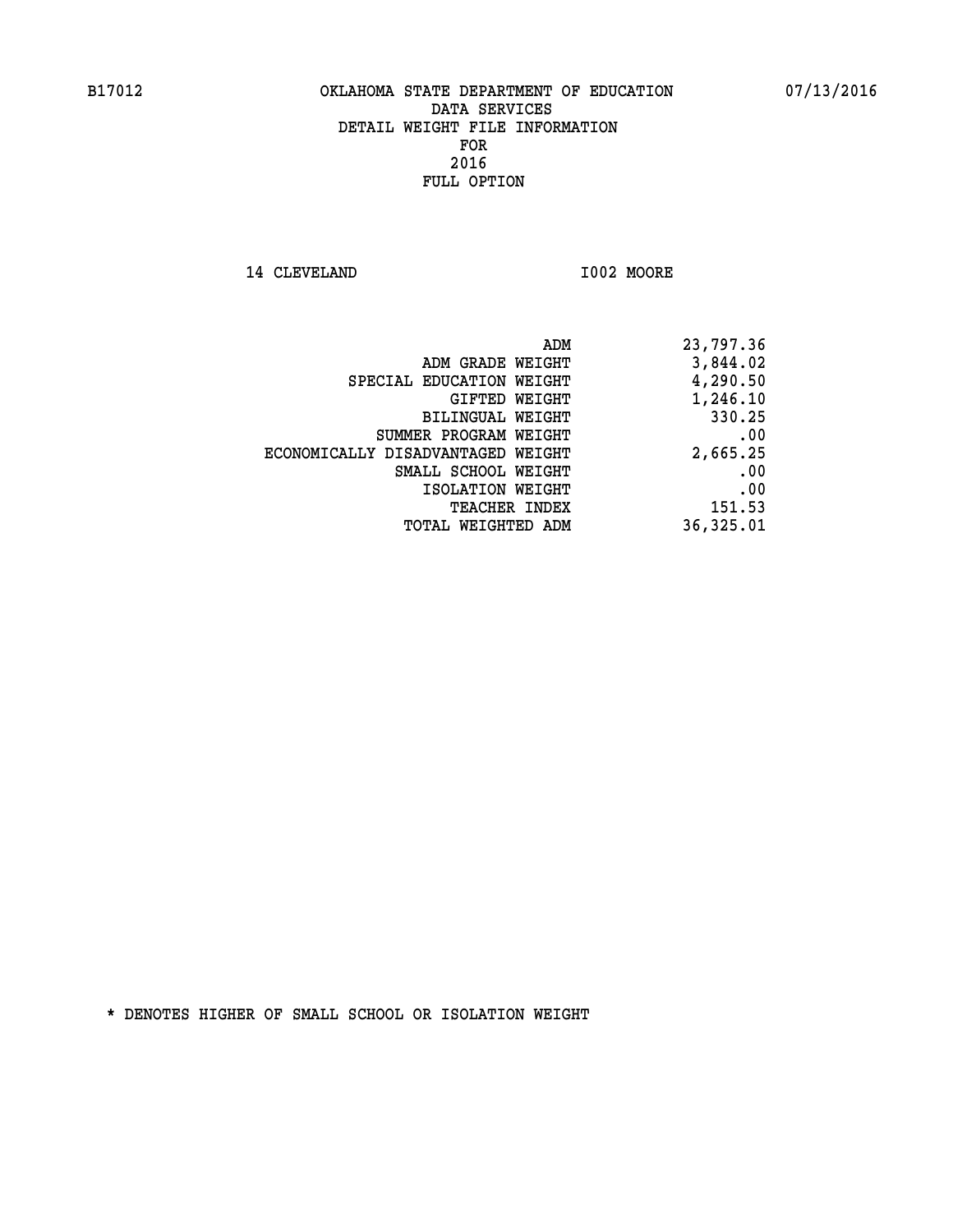14 CLEVELAND 1029 NORMAN

| ADM                               | 15,921.14 |
|-----------------------------------|-----------|
| ADM GRADE WEIGHT                  | 2,846.88  |
| SPECIAL EDUCATION WEIGHT          | 3,203.15  |
| GIFTED WEIGHT                     | 1,324.64  |
| <b>BILINGUAL WEIGHT</b>           | 298.25    |
| SUMMER PROGRAM WEIGHT             | 39.60     |
| ECONOMICALLY DISADVANTAGED WEIGHT | 1,958.75  |
| SMALL SCHOOL WEIGHT               | .00       |
| ISOLATION WEIGHT                  | .00       |
| TEACHER INDEX                     | .00       |
| TOTAL WEIGHTED ADM                | 25,592.41 |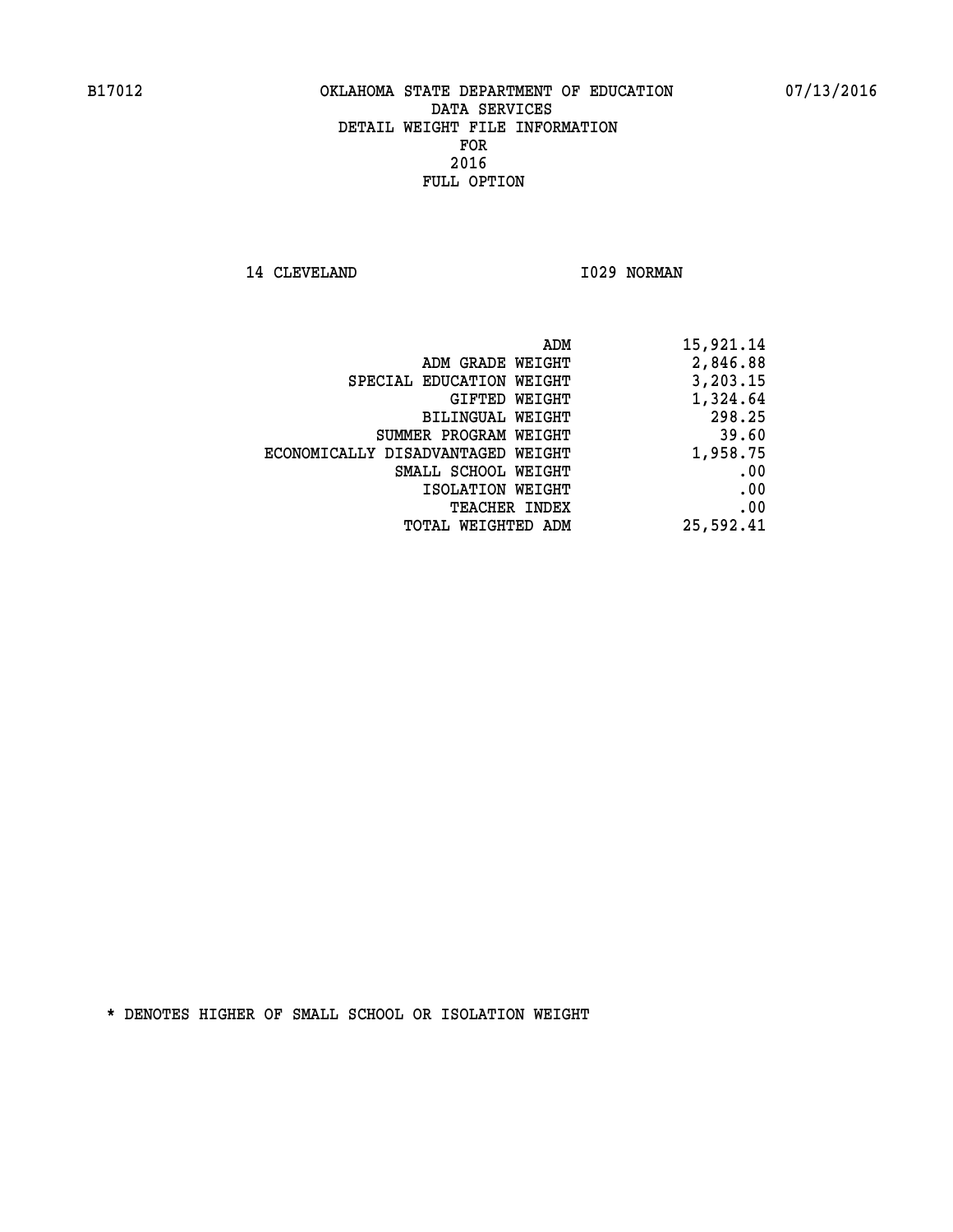**14 CLEVELAND I040 NOBLE** 

| 2,848.00 |
|----------|
| 489.20   |
| 342.15   |
| 129.88   |
| 5.25     |
| .00      |
| 473.00   |
| .00      |
| .00      |
| 178.32   |
| 4,465.80 |
|          |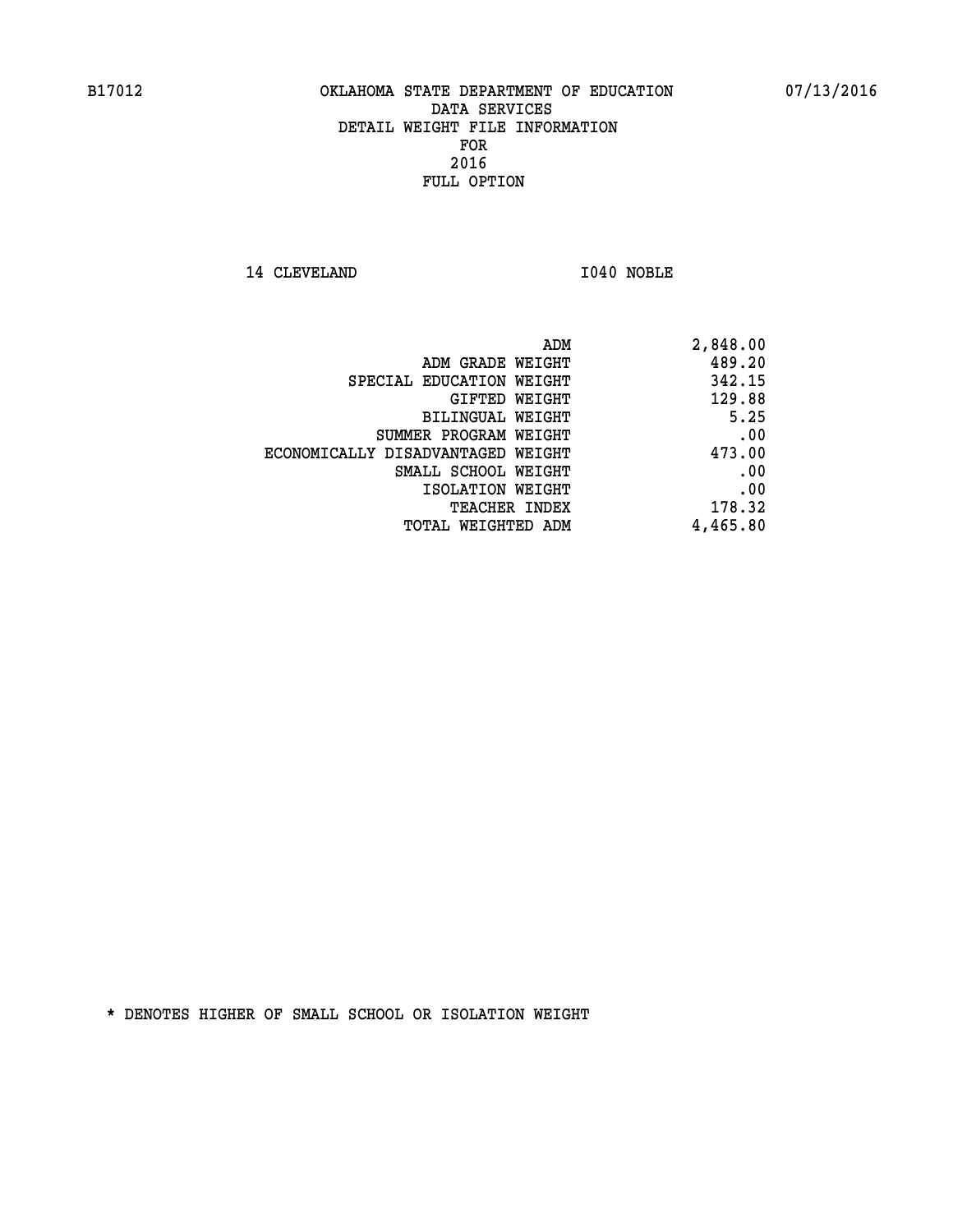14 CLEVELAND 1057 LEXINGTON

| ADM<br>1,110.07 |                                   |
|-----------------|-----------------------------------|
| 216.50          | ADM GRADE WEIGHT                  |
| 158.00          | SPECIAL EDUCATION WEIGHT          |
| 32.64           | GIFTED WEIGHT                     |
| 21.00           | BILINGUAL WEIGHT                  |
| .00             | SUMMER PROGRAM WEIGHT             |
| 181.25          | ECONOMICALLY DISADVANTAGED WEIGHT |
| .00             | SMALL SCHOOL WEIGHT               |
| .00             | ISOLATION WEIGHT                  |
| .00             | <b>TEACHER INDEX</b>              |
| 1,719.46        | <b>TOTAL WEIGHTED ADM</b>         |
|                 |                                   |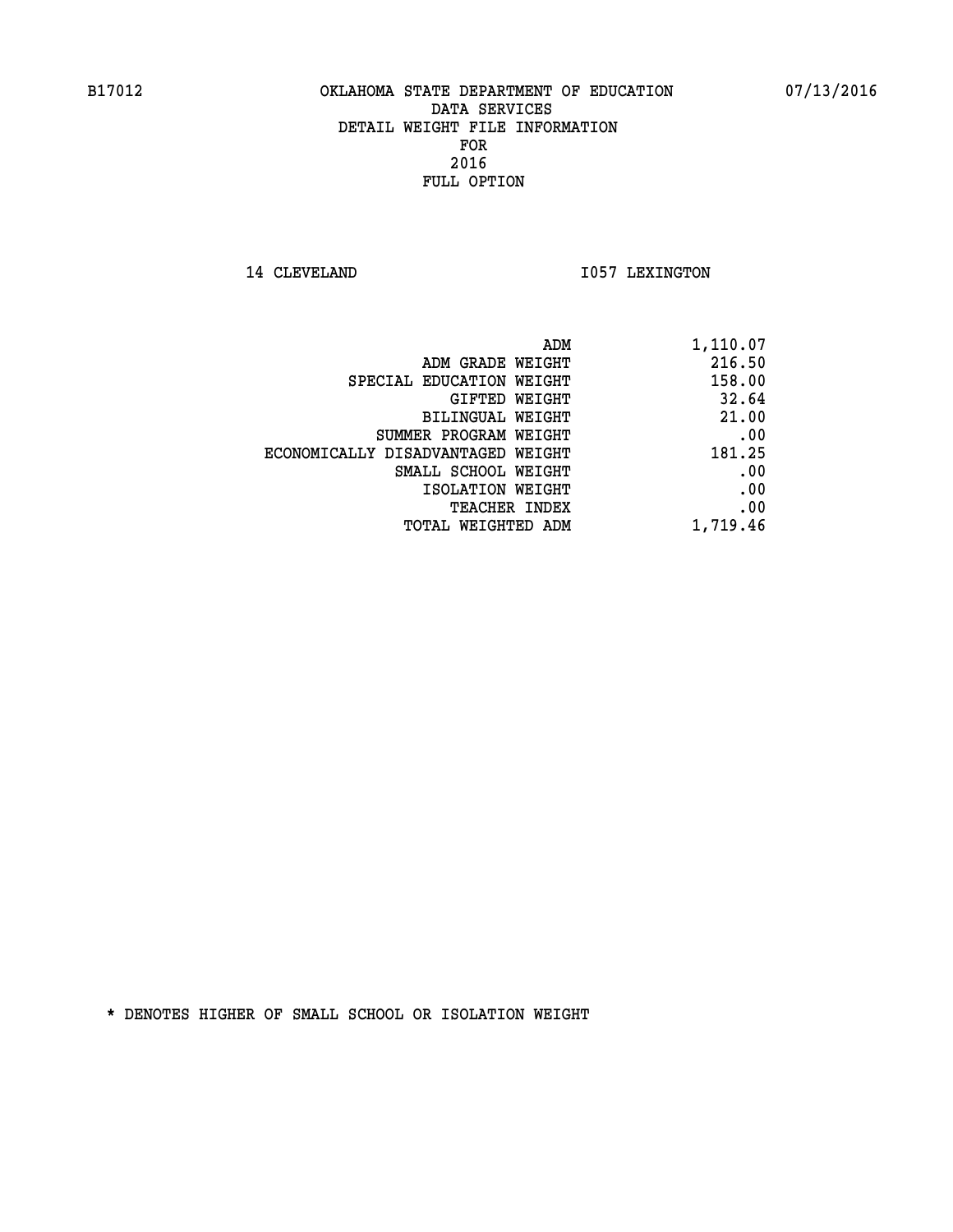**14 CLEVELAND 1070 LITTLE AXE** 

| ADM                               | 1,251.29 |
|-----------------------------------|----------|
| ADM GRADE WEIGHT                  | 254.39   |
| SPECIAL EDUCATION WEIGHT          | 241.65   |
| GIFTED WEIGHT                     | 40.80    |
| BILINGUAL WEIGHT                  | 7.50     |
| SUMMER PROGRAM WEIGHT             | 1.20     |
| ECONOMICALLY DISADVANTAGED WEIGHT | 226.00   |
| SMALL SCHOOL WEIGHT               | .00      |
| ISOLATION WEIGHT                  | .00      |
| <b>TEACHER INDEX</b>              | .00      |
| TOTAL WEIGHTED ADM                | 2,022.83 |
|                                   |          |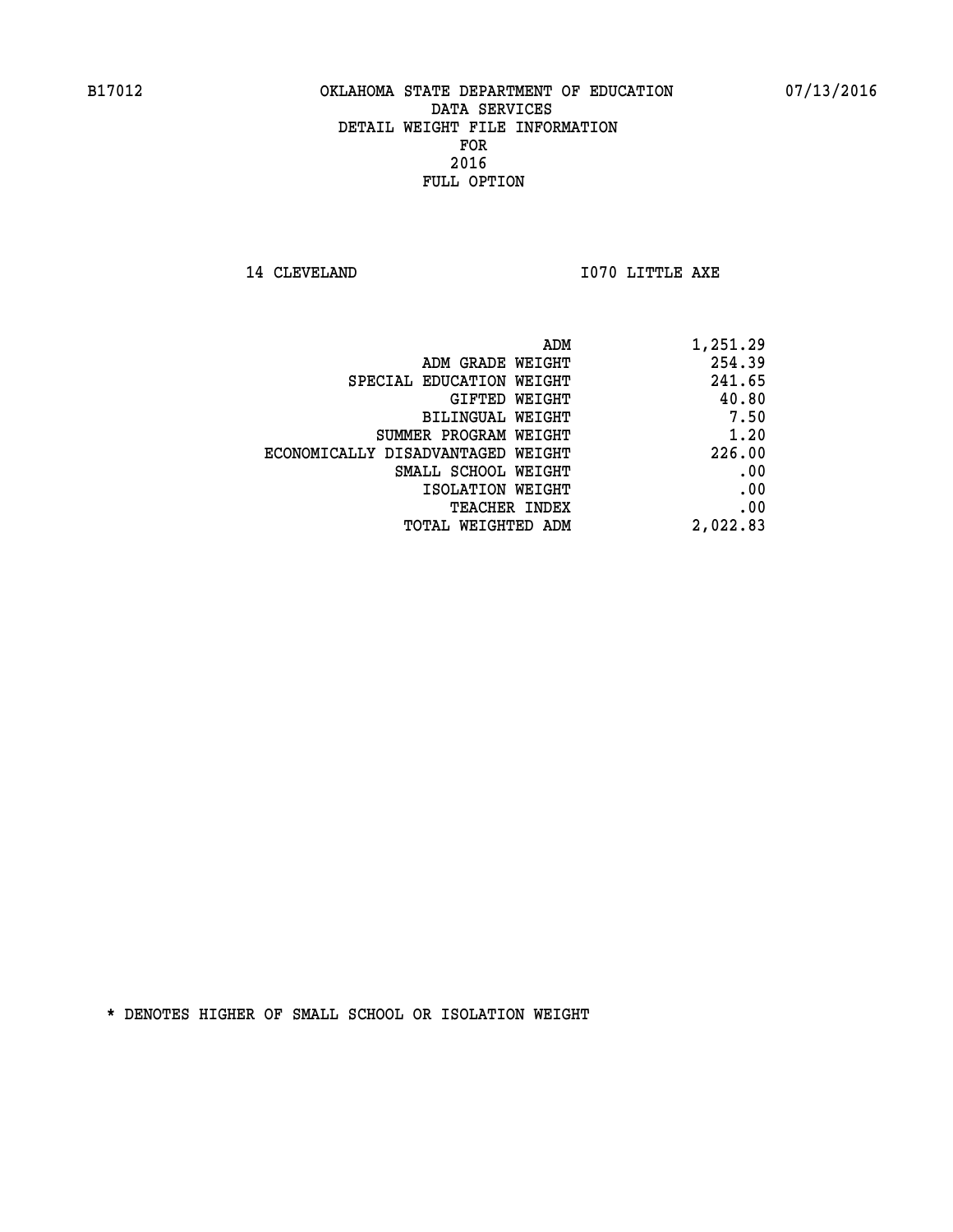**15 COAL COAL COAL COAL COAL COTTONWOOD** 

| 178.54<br>ADM                              |  |
|--------------------------------------------|--|
| 37.94<br>ADM GRADE WEIGHT                  |  |
| 91.25<br>SPECIAL EDUCATION WEIGHT          |  |
| 6.12<br>GIFTED WEIGHT                      |  |
| .00<br>BILINGUAL WEIGHT                    |  |
| .00<br>SUMMER PROGRAM WEIGHT               |  |
| 28.25<br>ECONOMICALLY DISADVANTAGED WEIGHT |  |
| $23.66*$<br>SMALL SCHOOL WEIGHT            |  |
| .00<br>ISOLATION WEIGHT                    |  |
| 3.70<br><b>TEACHER INDEX</b>               |  |
| 369.46<br>TOTAL WEIGHTED ADM               |  |
|                                            |  |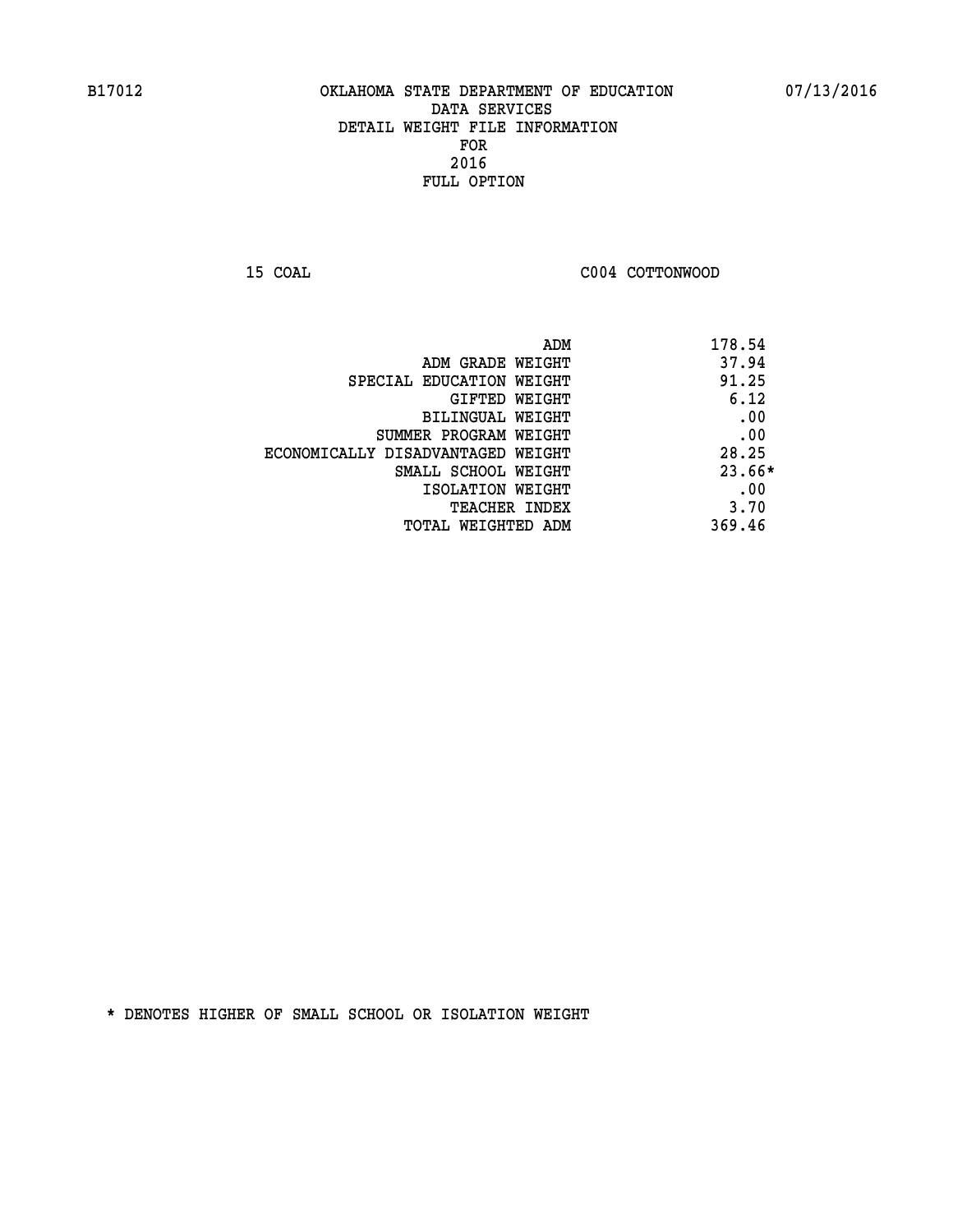**15 COAL 15 COAL I001 COALGATE** 

| 717.84<br>ADM |                                   |
|---------------|-----------------------------------|
| 142.02        | ADM GRADE WEIGHT                  |
| 163.10        | SPECIAL EDUCATION WEIGHT          |
| 24.14         | GIFTED WEIGHT                     |
| .00           | BILINGUAL WEIGHT                  |
| .00           | SUMMER PROGRAM WEIGHT             |
| 146.25        | ECONOMICALLY DISADVANTAGED WEIGHT |
| .00           | SMALL SCHOOL WEIGHT               |
| 201.00*       | ISOLATION WEIGHT                  |
| 63.28         | <b>TEACHER INDEX</b>              |
| 1,457.63      | TOTAL WEIGHTED ADM                |
|               |                                   |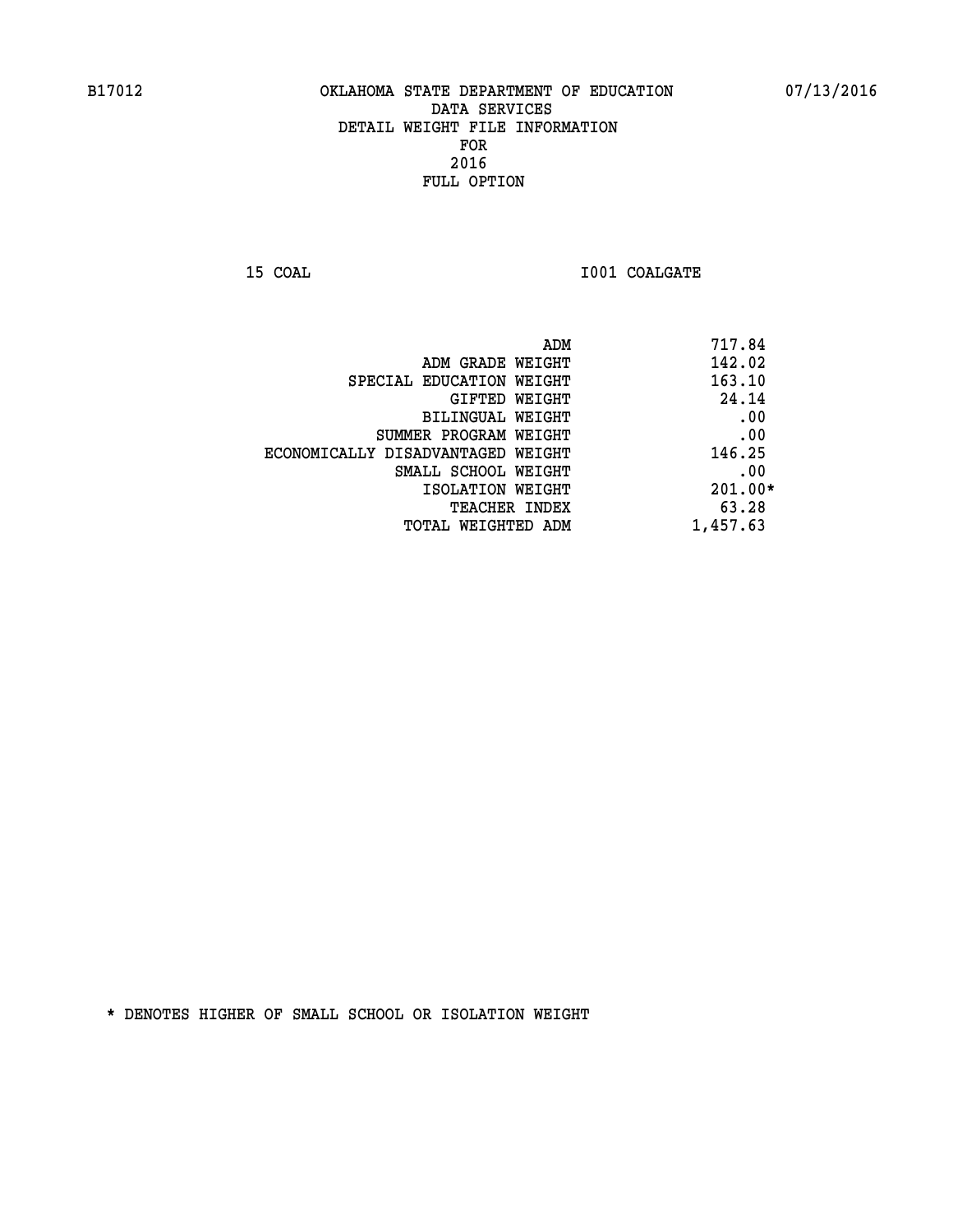**15 COAL I002 TUPELO** 

|                                   | ADM | 273.06   |
|-----------------------------------|-----|----------|
| ADM GRADE WEIGHT                  |     | 49.24    |
| SPECIAL EDUCATION WEIGHT          |     | 73.35    |
| GIFTED WEIGHT                     |     | 7.82     |
| BILINGUAL WEIGHT                  |     | .00      |
| SUMMER PROGRAM WEIGHT             |     | .00      |
| ECONOMICALLY DISADVANTAGED WEIGHT |     | 51.75    |
| SMALL SCHOOL WEIGHT               |     | $26.42*$ |
| ISOLATION WEIGHT                  |     | .00      |
| TEACHER INDEX                     |     | 35.05    |
| TOTAL WEIGHTED ADM                |     | 516.69   |
|                                   |     |          |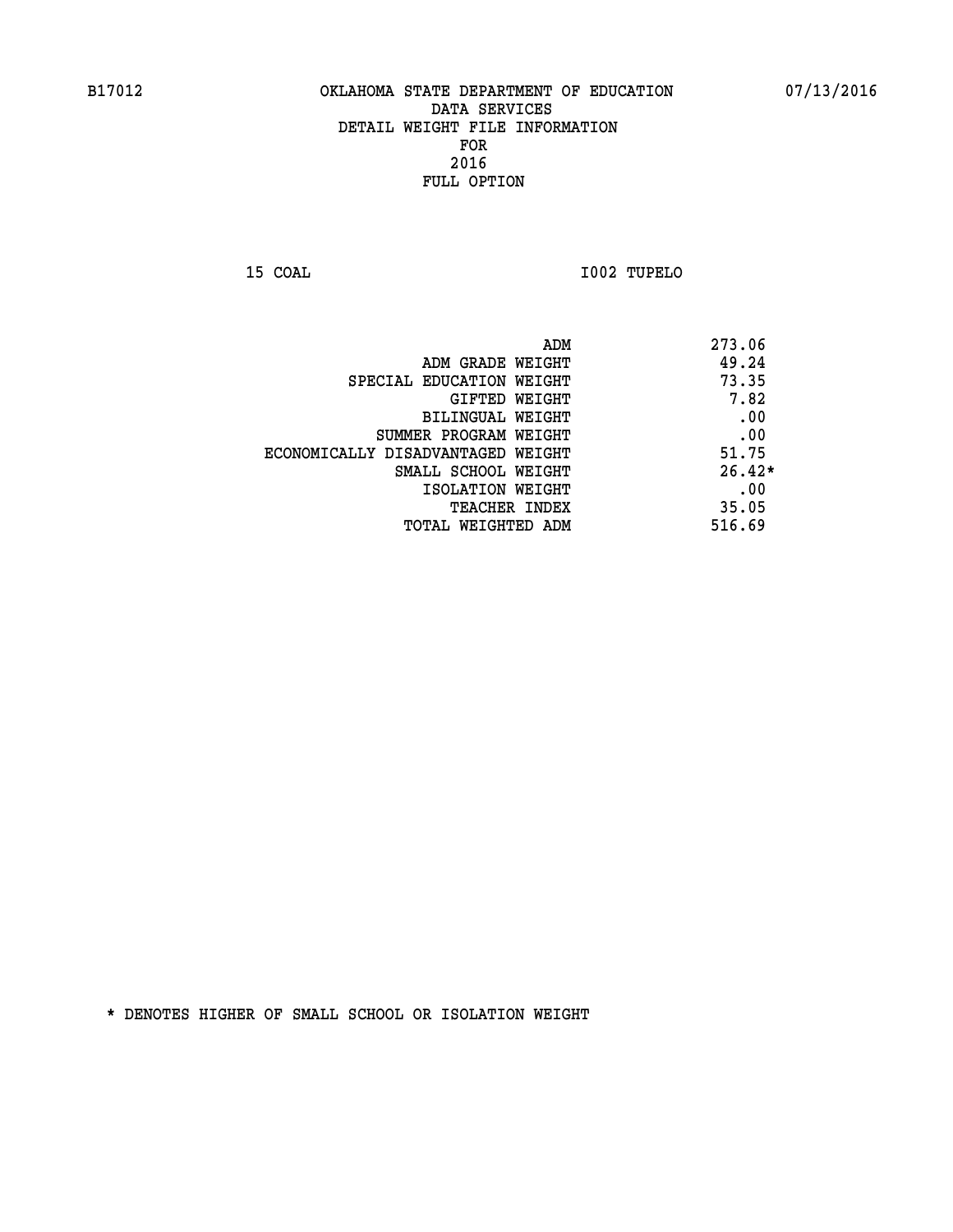16 COMANCHE C048 FLOWER MOUND

| ADM                               | 333.14   |
|-----------------------------------|----------|
| ADM GRADE WEIGHT                  | 79.28    |
| SPECIAL EDUCATION WEIGHT          | 31.60    |
| GIFTED WEIGHT                     | 5.44     |
| BILINGUAL WEIGHT                  | 2.00     |
| SUMMER PROGRAM WEIGHT             | .00      |
| ECONOMICALLY DISADVANTAGED WEIGHT | 27.00    |
| SMALL SCHOOL WEIGHT               | $24.67*$ |
| ISOLATION WEIGHT                  | .00      |
| <b>TEACHER INDEX</b>              | .00      |
| TOTAL WEIGHTED ADM                | 503.13   |
|                                   |          |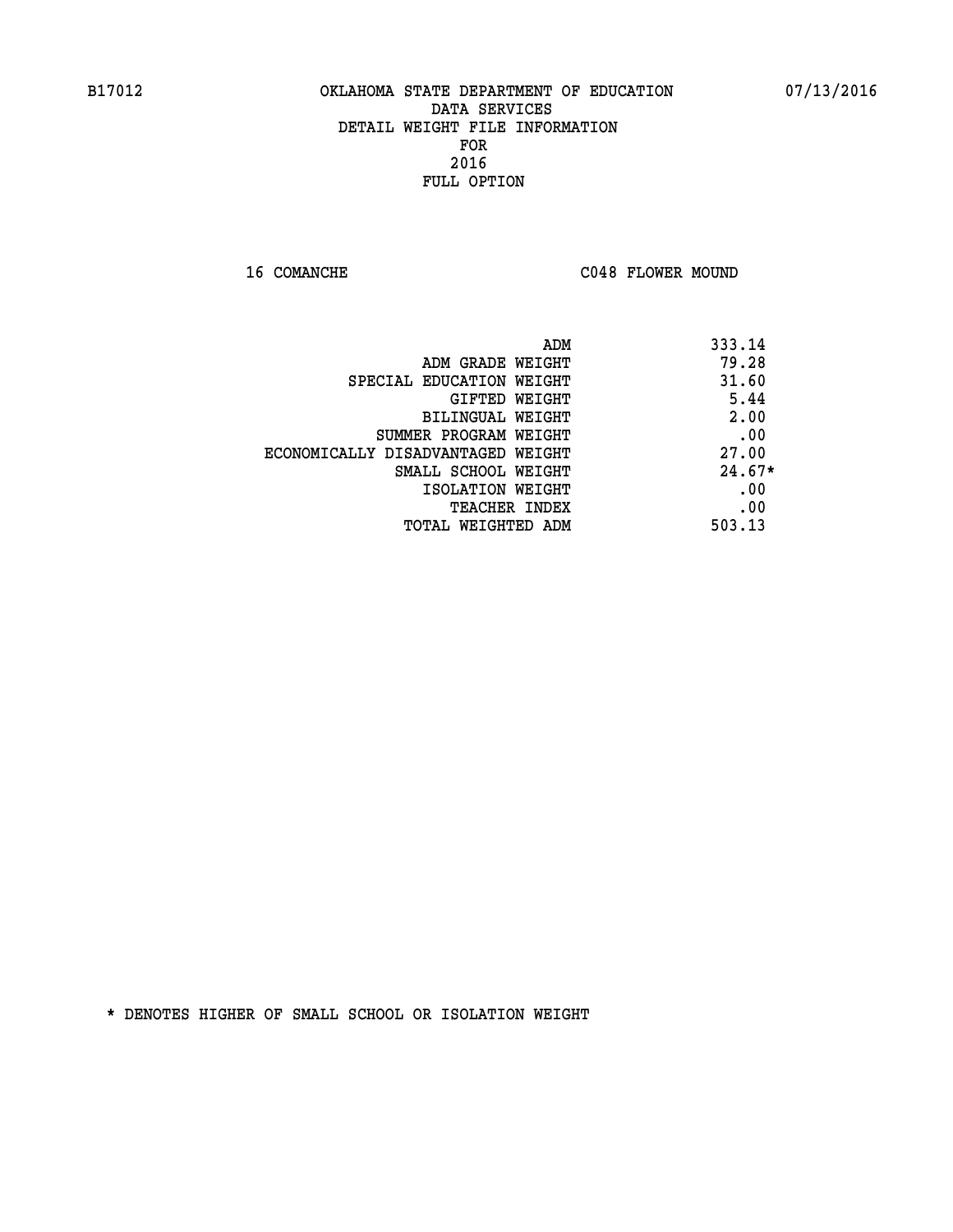**16 COMANCHE C049 BISHOP** 

|                                   | 534.43<br>ADM |  |
|-----------------------------------|---------------|--|
| ADM GRADE WEIGHT                  | 118.55        |  |
| SPECIAL EDUCATION WEIGHT          | 59.05         |  |
| GIFTED WEIGHT                     | 21.42         |  |
| BILINGUAL WEIGHT                  | 13.25         |  |
| SUMMER PROGRAM WEIGHT             | .00           |  |
| ECONOMICALLY DISADVANTAGED WEIGHT | 84.25         |  |
| SMALL SCHOOL WEIGHT               | .00           |  |
| ISOLATION WEIGHT                  | .00           |  |
| TEACHER INDEX                     | .00           |  |
| TOTAL WEIGHTED ADM                | 830.95        |  |
|                                   |               |  |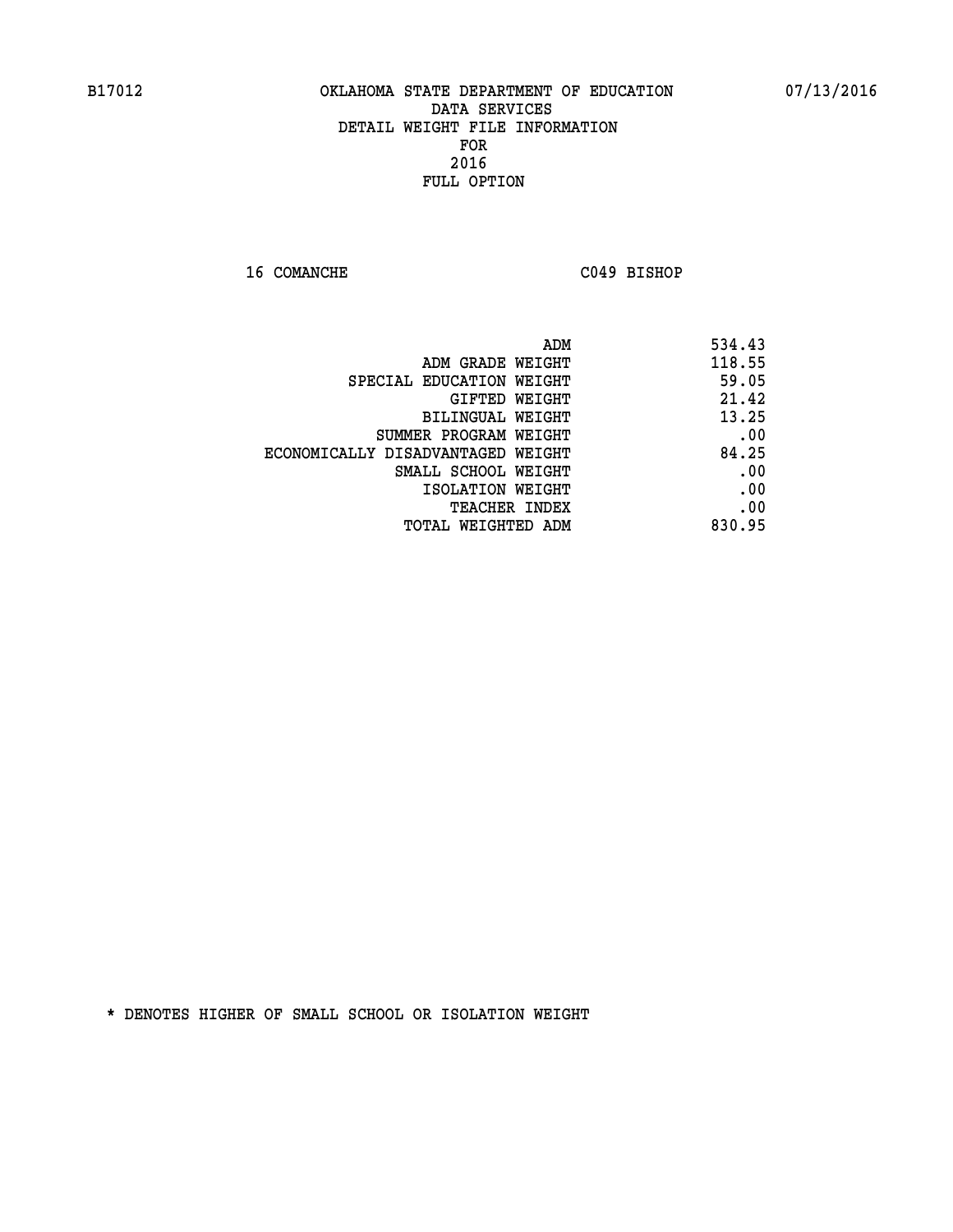**16 COMANCHE 1001 CACHE** 

| 1,860.96 |
|----------|
| 361.87   |
| 334.60   |
| 59.16    |
| 6.50     |
| .00      |
| 200.50   |
| .00      |
| .00      |
| 26.66    |
| 2,850.25 |
|          |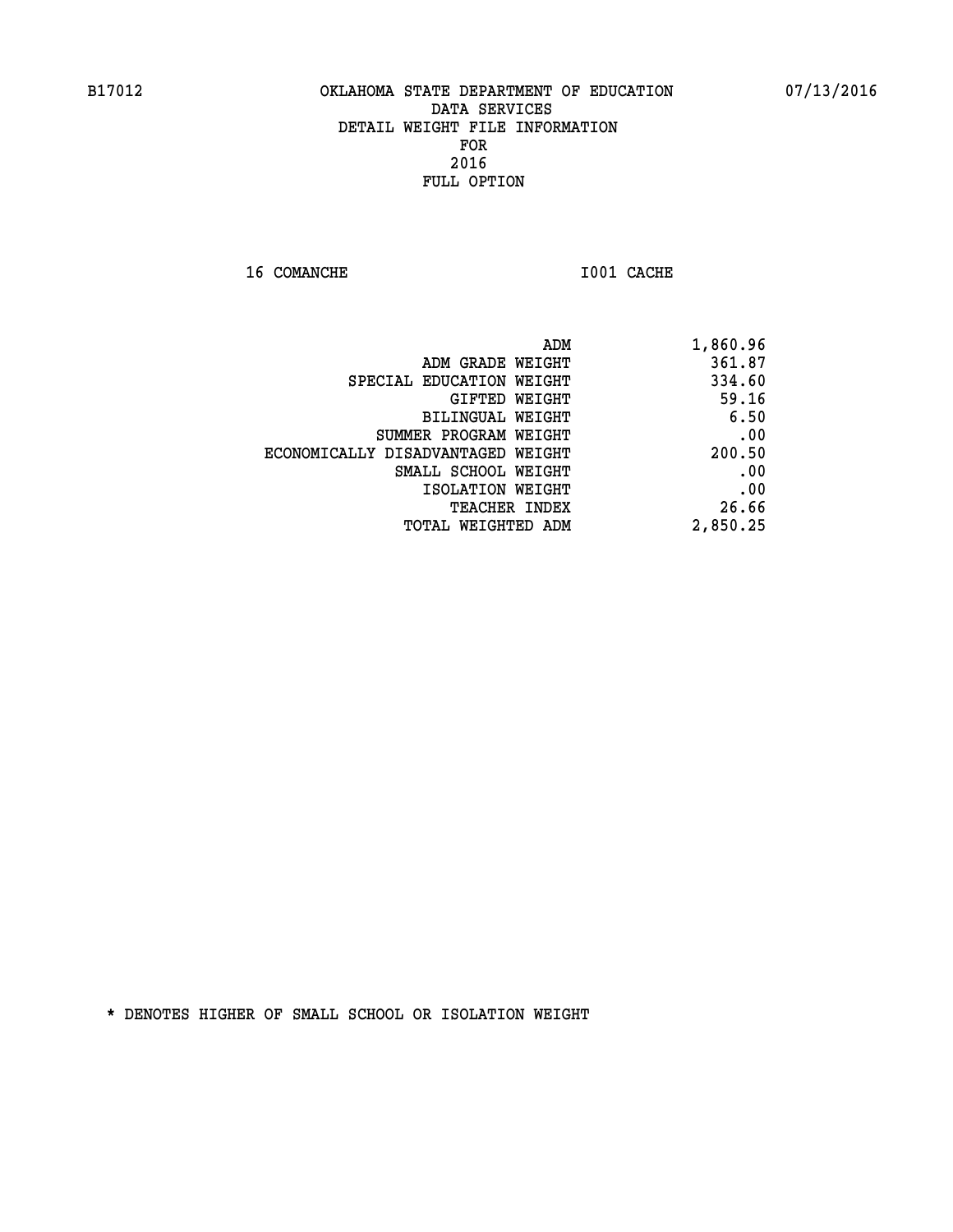16 COMANCHE 1002 INDIAHOMA

|                                   | 212.79<br>ADM |  |
|-----------------------------------|---------------|--|
| ADM GRADE WEIGHT                  | 40.41         |  |
| SPECIAL EDUCATION WEIGHT          | 34.85         |  |
| GIFTED WEIGHT                     | 18.70         |  |
| <b>BILINGUAL WEIGHT</b>           | 5.50          |  |
| SUMMER PROGRAM WEIGHT             | .00           |  |
| ECONOMICALLY DISADVANTAGED WEIGHT | 37.00         |  |
| SMALL SCHOOL WEIGHT               | $25.44*$      |  |
| ISOLATION WEIGHT                  | .00           |  |
| <b>TEACHER INDEX</b>              | 12.25         |  |
| TOTAL WEIGHTED ADM                | 386.94        |  |
|                                   |               |  |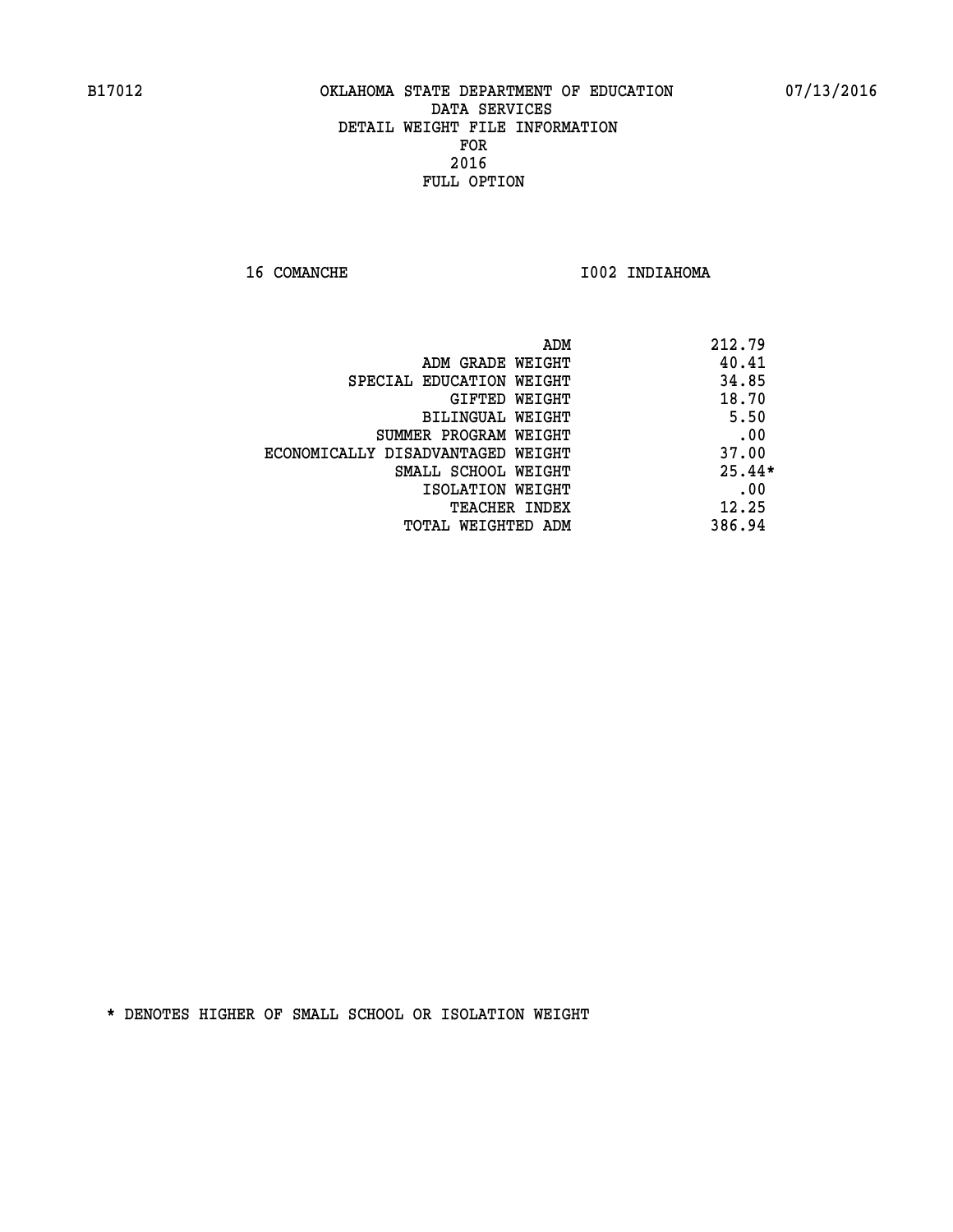**16 COMANCHE 1003 STERLING** 

|                                   | 408.52<br>ADM |     |
|-----------------------------------|---------------|-----|
| ADM GRADE WEIGHT                  | 82.08         |     |
| SPECIAL EDUCATION WEIGHT          | 63.00         |     |
| GIFTED WEIGHT                     | 16.32         |     |
| BILINGUAL WEIGHT                  | 2.50          |     |
| SUMMER PROGRAM WEIGHT             |               | .00 |
| ECONOMICALLY DISADVANTAGED WEIGHT | 52.50         |     |
| SMALL SCHOOL WEIGHT               | $18.61*$      |     |
| ISOLATION WEIGHT                  |               | .00 |
| TEACHER INDEX                     | 38.83         |     |
| TOTAL WEIGHTED ADM                | 682.36        |     |
|                                   |               |     |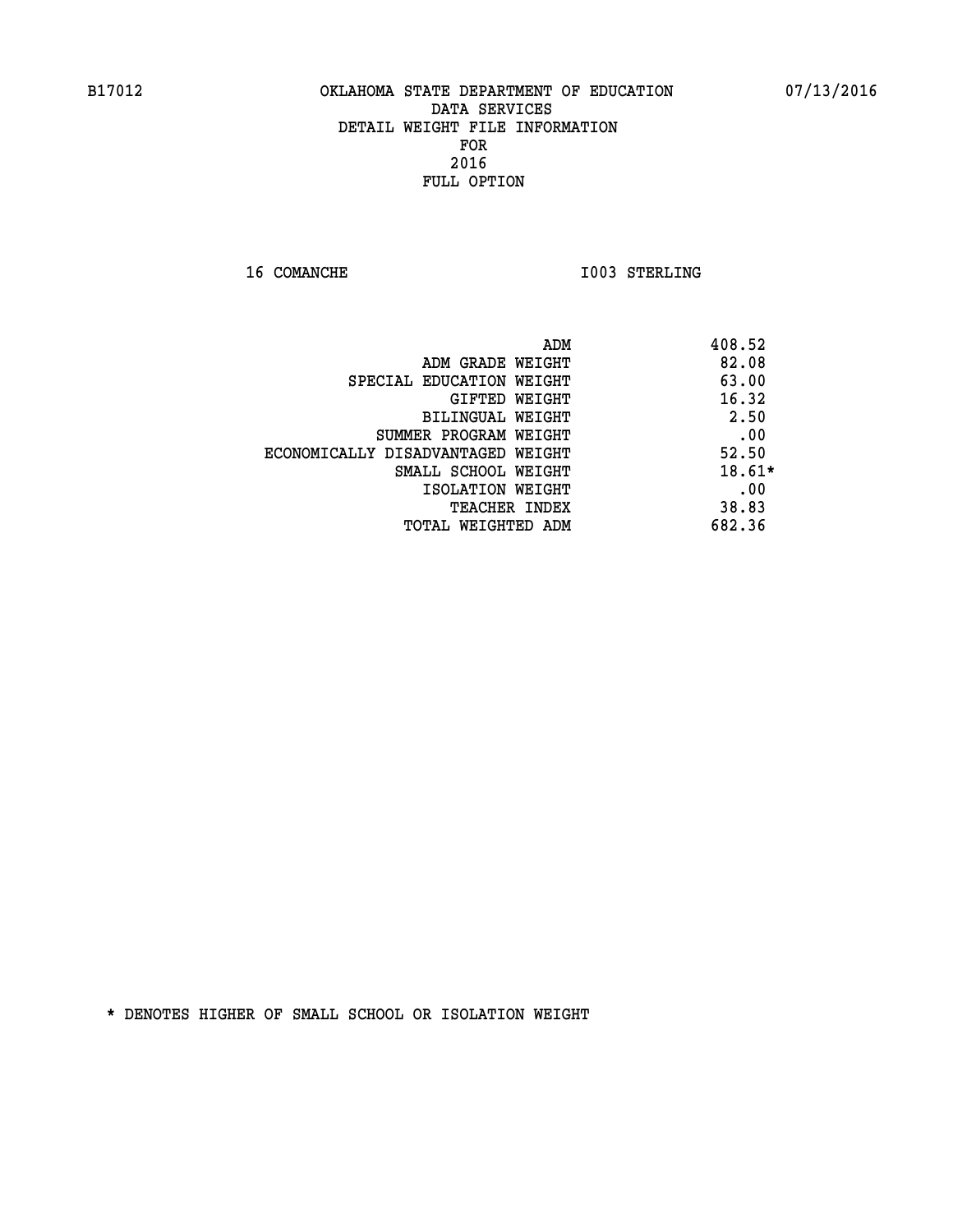**16 COMANCHE I004 GERONIMO** 

|                                   | ADM<br>323.29 |     |
|-----------------------------------|---------------|-----|
| ADM GRADE WEIGHT                  | 62.96         |     |
| SPECIAL EDUCATION WEIGHT          | 36.55         |     |
| GIFTED WEIGHT                     | 15.64         |     |
| BILINGUAL WEIGHT                  | 1.25          |     |
| SUMMER PROGRAM WEIGHT             |               | .00 |
| ECONOMICALLY DISADVANTAGED WEIGHT | 59.50         |     |
| SMALL SCHOOL WEIGHT               | $25.14*$      |     |
| ISOLATION WEIGHT                  |               | .00 |
| <b>TEACHER INDEX</b>              |               | .00 |
| TOTAL WEIGHTED ADM                | 524.33        |     |
|                                   |               |     |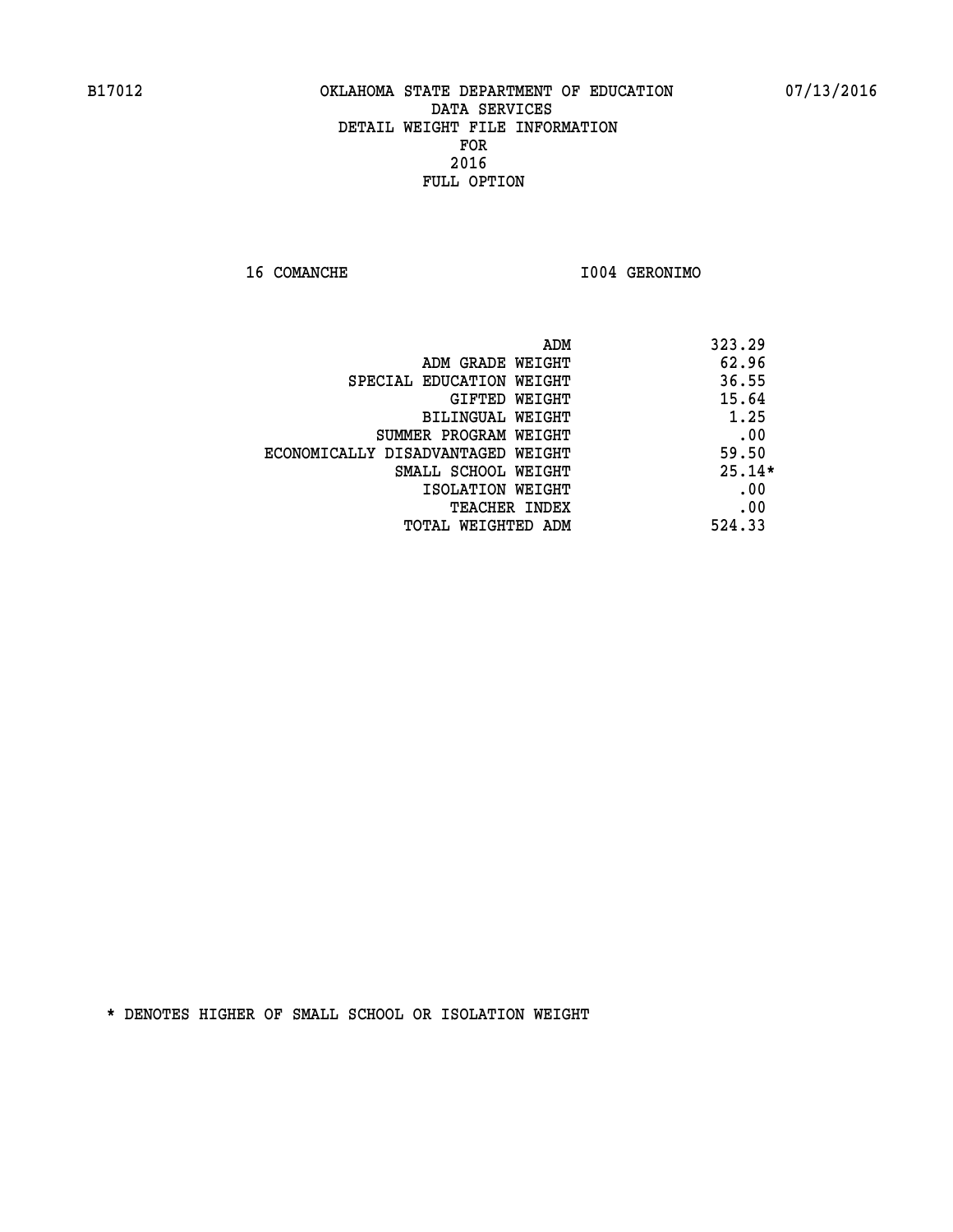**16 COMANCHE 1008 LAWTON** 

|                                   | 14,746.81<br>ADM |
|-----------------------------------|------------------|
| ADM GRADE WEIGHT                  | 2,862.36         |
| SPECIAL EDUCATION WEIGHT          | 3,199.20         |
| GIFTED WEIGHT                     | 416.50           |
| BILINGUAL WEIGHT                  | 216.50           |
| SUMMER PROGRAM WEIGHT             | 4.80             |
| ECONOMICALLY DISADVANTAGED WEIGHT | 2,489.00         |
| SMALL SCHOOL WEIGHT               | .00              |
| ISOLATION WEIGHT                  | .00              |
| <b>TEACHER INDEX</b>              | 287.40           |
| TOTAL WEIGHTED ADM                | 24, 222, 57      |
|                                   |                  |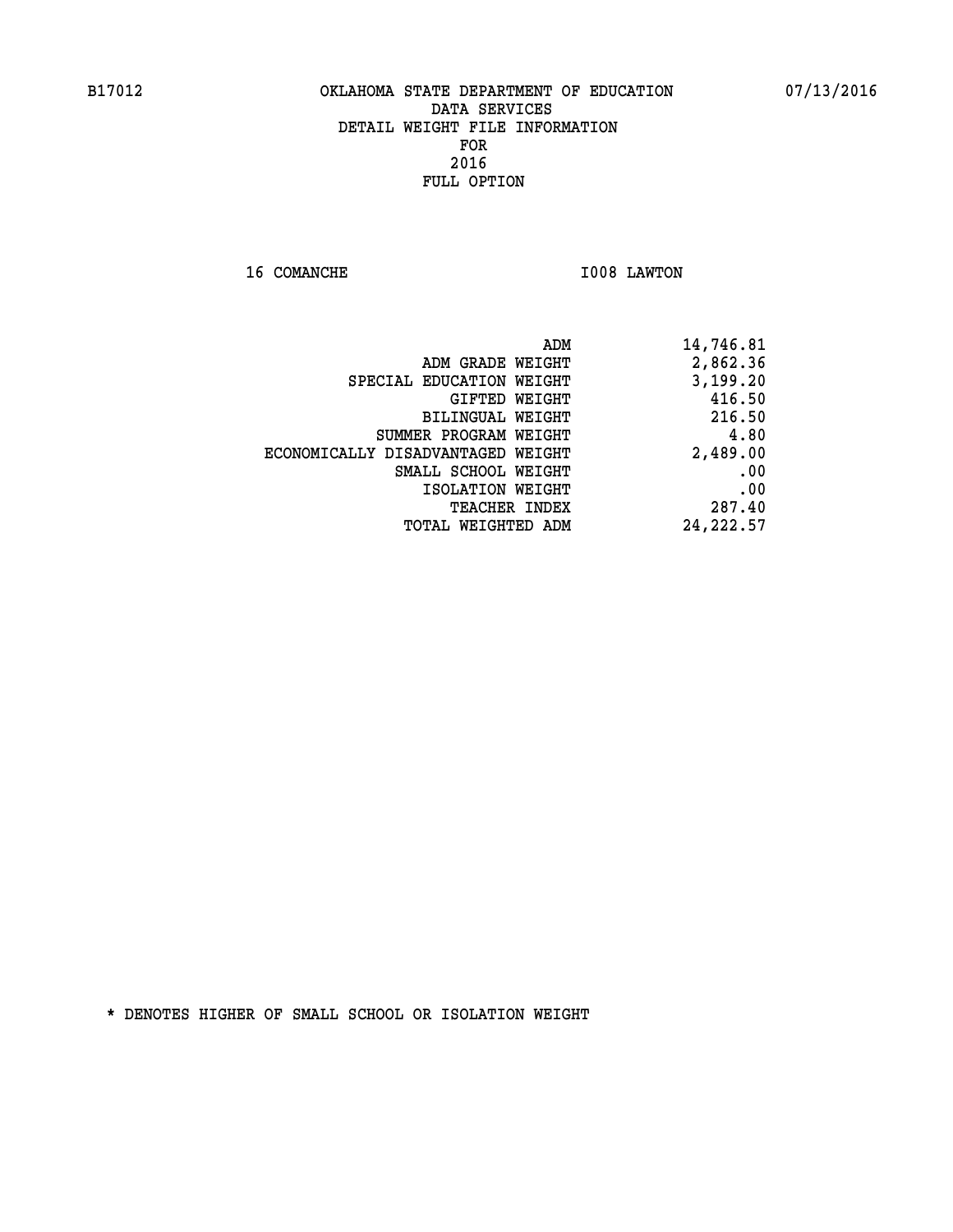16 COMANCHE 1009 FLETCHER

| 475.30<br>ADM                              |  |
|--------------------------------------------|--|
| 96.73<br>ADM GRADE WEIGHT                  |  |
| 84.00<br>SPECIAL EDUCATION WEIGHT          |  |
| 20.06<br>GIFTED WEIGHT                     |  |
| .00<br>BILINGUAL WEIGHT                    |  |
| .00<br>SUMMER PROGRAM WEIGHT               |  |
| 69.75<br>ECONOMICALLY DISADVANTAGED WEIGHT |  |
| $9.65*$<br>SMALL SCHOOL WEIGHT             |  |
| .00<br>ISOLATION WEIGHT                    |  |
| 6.74<br><b>TEACHER INDEX</b>               |  |
| 762.23<br>TOTAL WEIGHTED ADM               |  |
|                                            |  |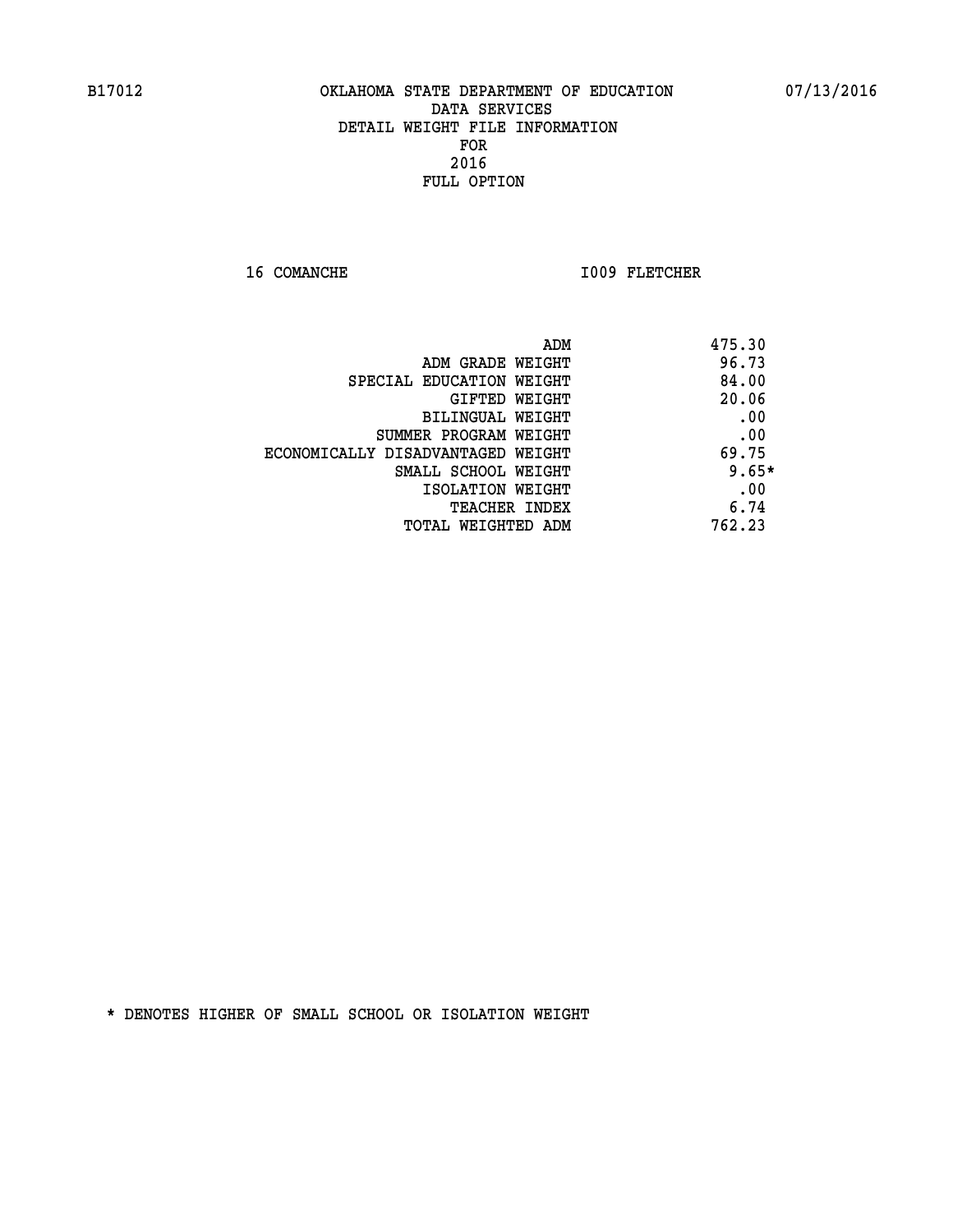16 COMANCHE 1016 ELGIN

| ADM                               | 2,254.52 |
|-----------------------------------|----------|
| ADM GRADE WEIGHT                  | 436.56   |
| SPECIAL EDUCATION WEIGHT          | 311.65   |
| GIFTED WEIGHT                     | 151.98   |
| BILINGUAL WEIGHT                  | 7.25     |
| SUMMER PROGRAM WEIGHT             | .00      |
| ECONOMICALLY DISADVANTAGED WEIGHT | 187.25   |
| SMALL SCHOOL WEIGHT               | .00      |
| ISOLATION WEIGHT                  | .00      |
| <b>TEACHER INDEX</b>              | .00      |
| TOTAL WEIGHTED ADM                | 3,349.21 |
|                                   |          |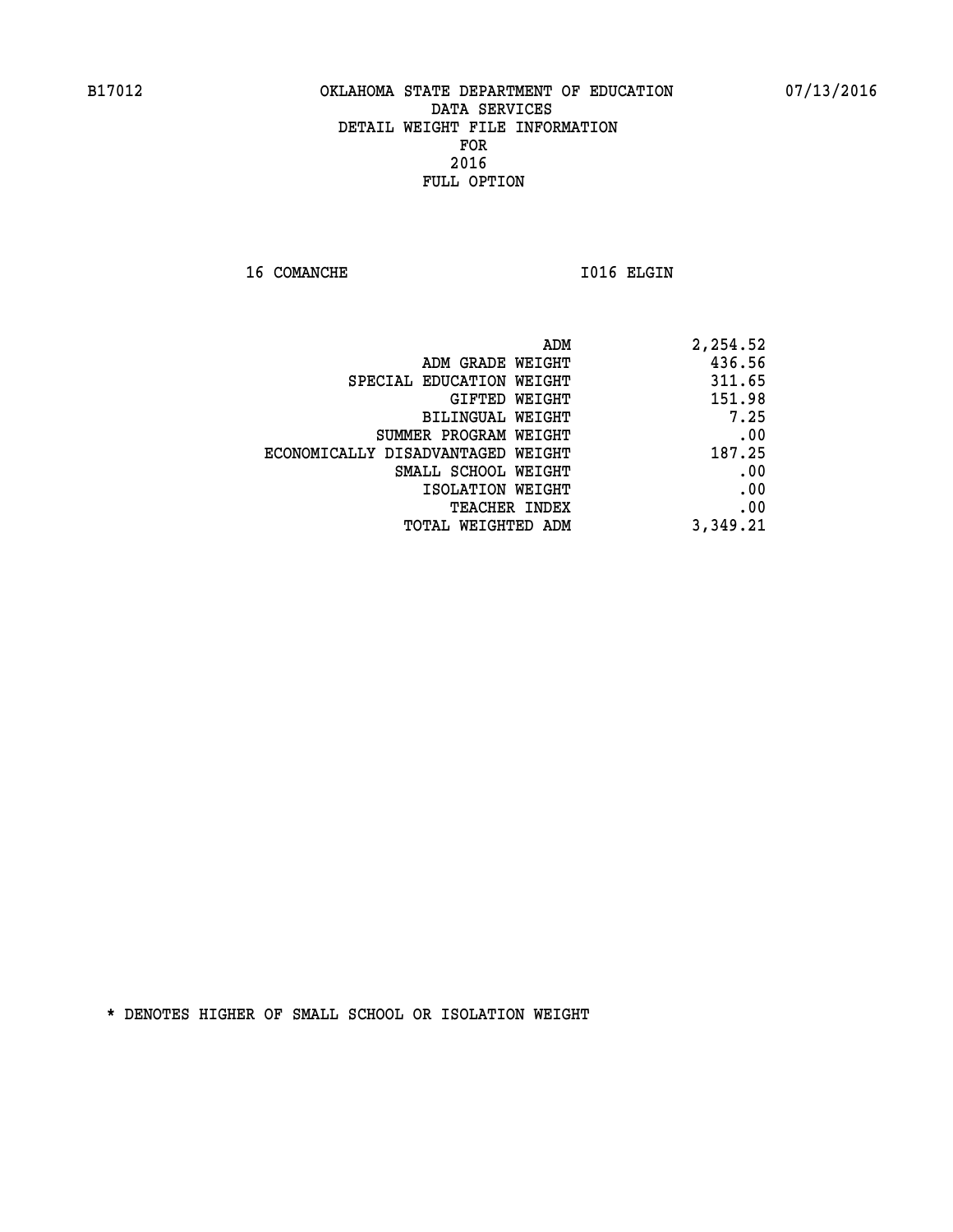**16 COMANCHE I132 CHATTANOOGA** 

| ADM                               | 225.42    |
|-----------------------------------|-----------|
| ADM GRADE WEIGHT                  | 46.11     |
| SPECIAL EDUCATION WEIGHT          | 19.15     |
| GIFTED WEIGHT                     | 4.42      |
| BILINGUAL WEIGHT                  | .00       |
| SUMMER PROGRAM WEIGHT             | .00       |
| ECONOMICALLY DISADVANTAGED WEIGHT | 26.25     |
| SMALL SCHOOL WEIGHT               | 25.87     |
| ISOLATION WEIGHT                  | $149.90*$ |
| TEACHER INDEX                     | 15.01     |
| TOTAL WEIGHTED ADM                | 486.26    |
|                                   |           |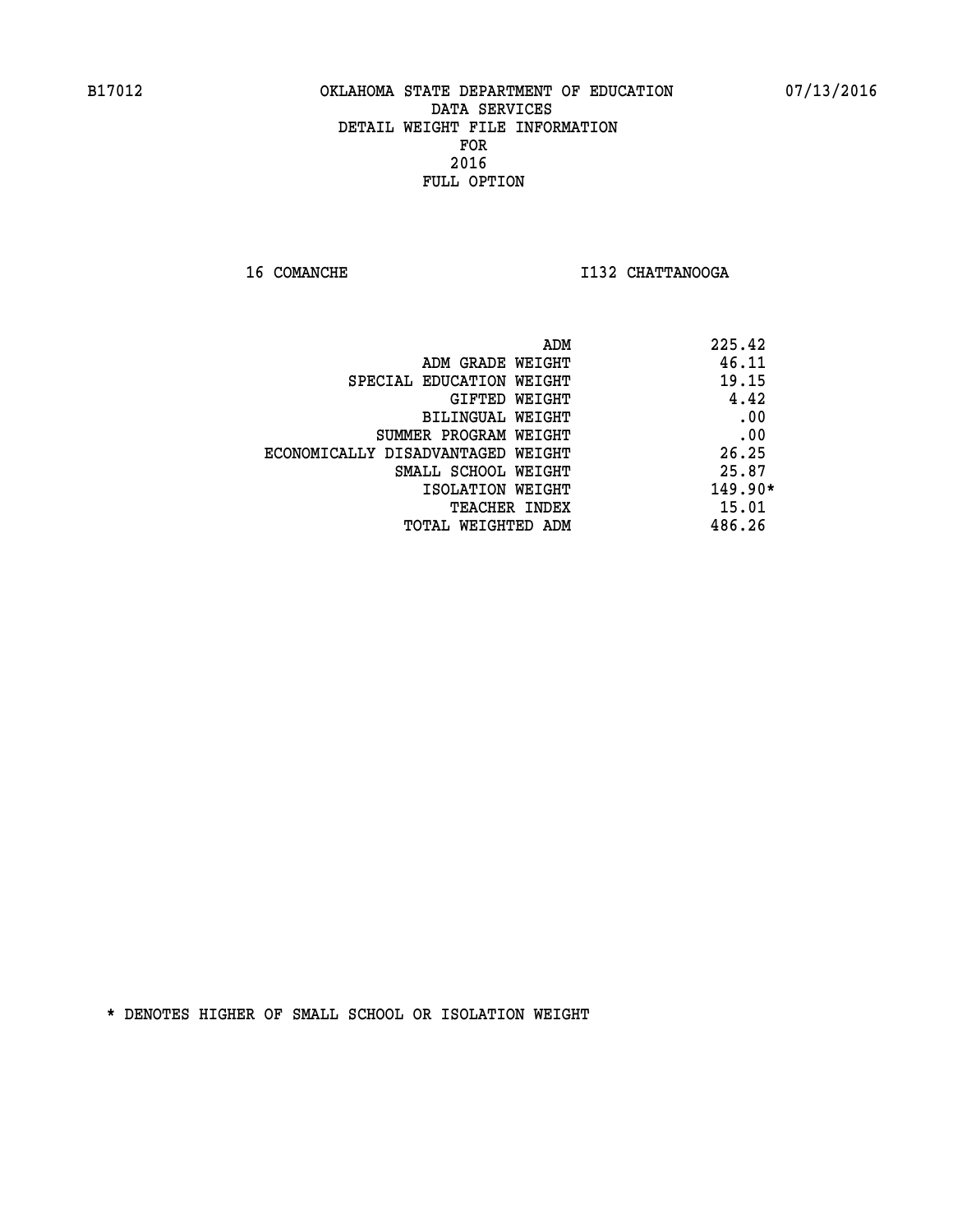**17 COTTON 1001 WALTERS** 

| ADM                               | 710.82   |
|-----------------------------------|----------|
| ADM GRADE WEIGHT                  | 135.69   |
| SPECIAL EDUCATION WEIGHT          | 75.50    |
| GIFTED WEIGHT                     | 37.40    |
| BILINGUAL WEIGHT                  | 2.25     |
| SUMMER PROGRAM WEIGHT             | .00      |
| ECONOMICALLY DISADVANTAGED WEIGHT | 108.75   |
| SMALL SCHOOL WEIGHT               | .00      |
| ISOLATION WEIGHT                  | .00      |
| TEACHER INDEX                     | 18.25    |
| TOTAL WEIGHTED ADM                | 1,088.66 |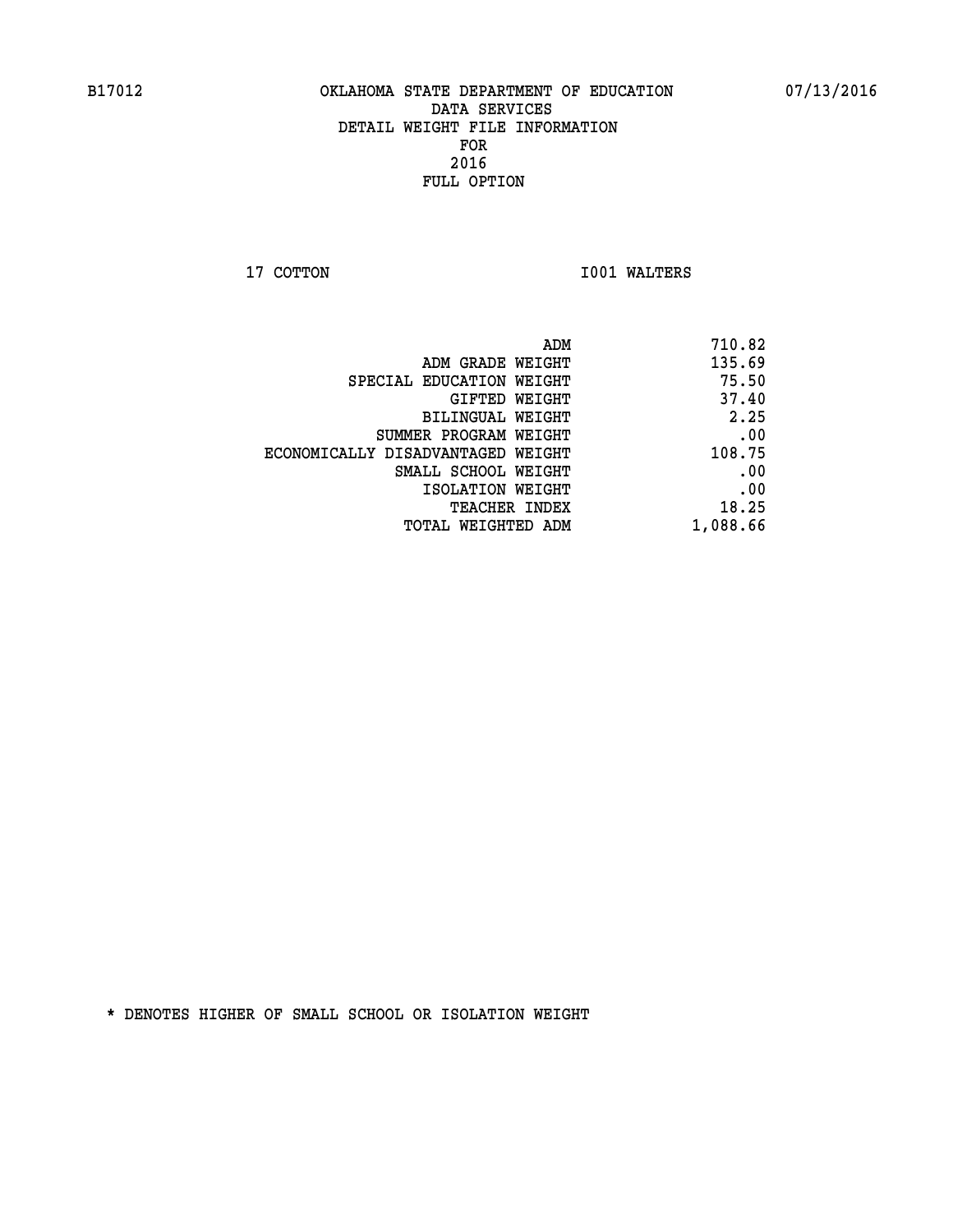**17 COTTON 1101 TEMPLE** 

| ADM                               | 183.24   |
|-----------------------------------|----------|
| ADM GRADE WEIGHT                  | 36.54    |
| SPECIAL EDUCATION WEIGHT          | 36.70    |
| GIFTED WEIGHT                     | 4.76     |
| BILINGUAL WEIGHT                  | 3.00     |
| SUMMER PROGRAM WEIGHT             | .00      |
| ECONOMICALLY DISADVANTAGED WEIGHT | 35.75    |
| SMALL SCHOOL WEIGHT               | 23.95    |
| ISOLATION WEIGHT                  | $41.78*$ |
| <b>TEACHER INDEX</b>              | .00      |
| TOTAL WEIGHTED ADM                | 341.77   |
|                                   |          |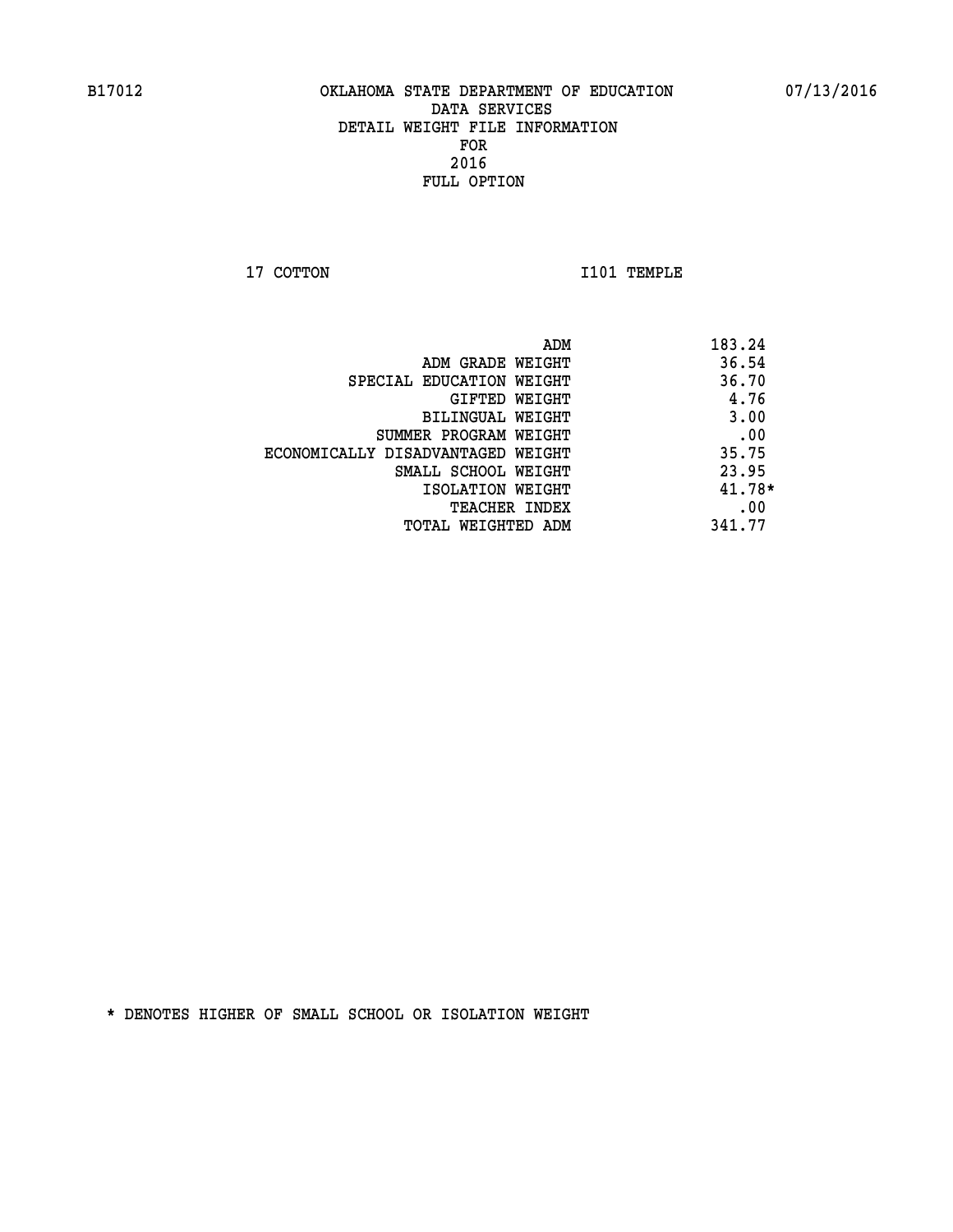**17 COTTON I333 BIG PASTURE** 

|                                   | 202.84<br>ADM |  |
|-----------------------------------|---------------|--|
| ADM GRADE WEIGHT                  | 41.85         |  |
| SPECIAL EDUCATION WEIGHT          | 36.25         |  |
| GIFTED WEIGHT                     | 8.50          |  |
| BILINGUAL WEIGHT                  | .00           |  |
| SUMMER PROGRAM WEIGHT             | .00           |  |
| ECONOMICALLY DISADVANTAGED WEIGHT | 28.75         |  |
| SMALL SCHOOL WEIGHT               | 25.01         |  |
| ISOLATION WEIGHT                  | $66.59*$      |  |
| <b>TEACHER INDEX</b>              | 7.77          |  |
| TOTAL WEIGHTED ADM                | 392.55        |  |
|                                   |               |  |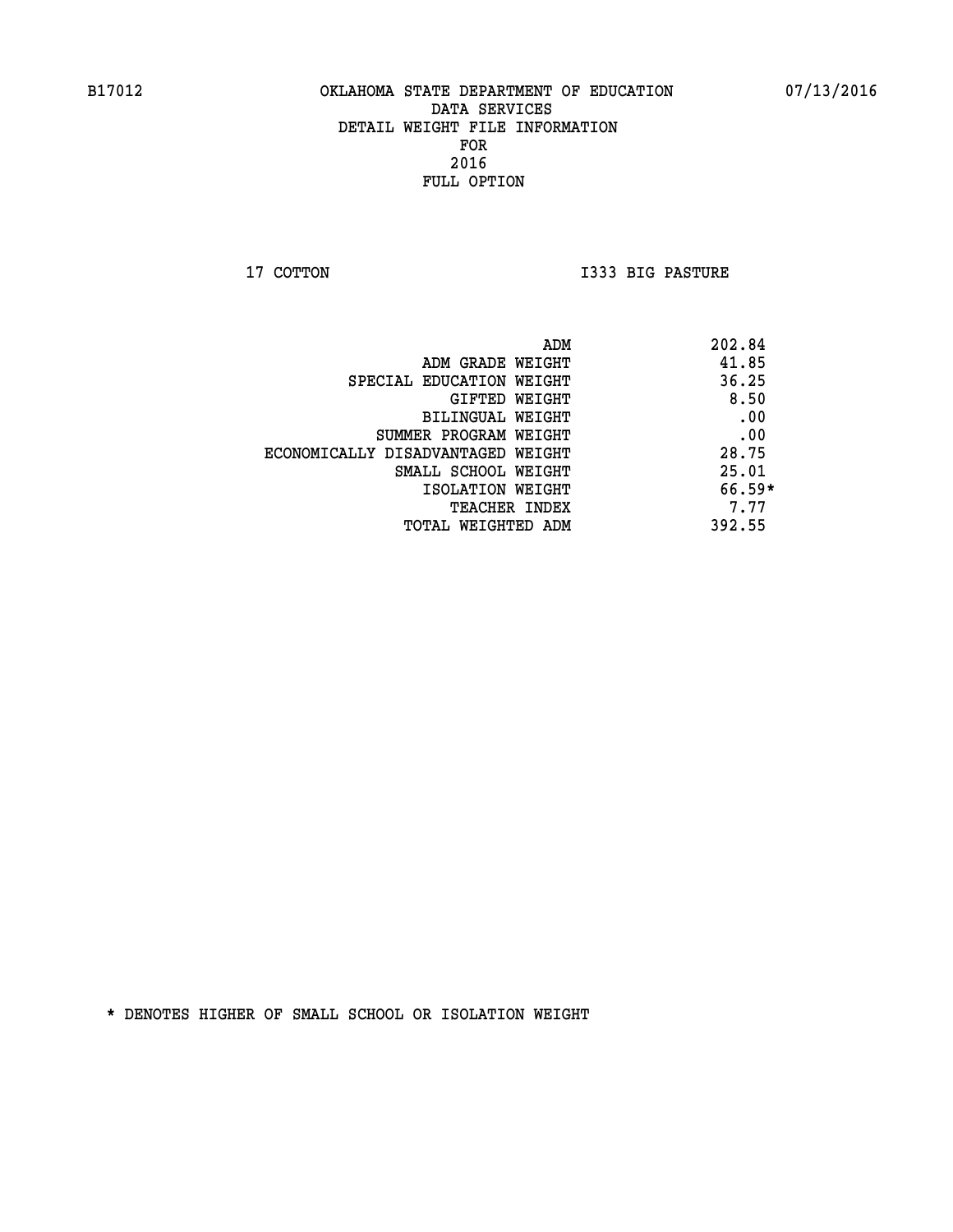**18 CRAIG C001 WHITE OAK** 

| ADM<br>44.29                               |  |
|--------------------------------------------|--|
| 11.97<br>ADM GRADE WEIGHT                  |  |
| 6.05<br>SPECIAL EDUCATION WEIGHT           |  |
| 1.02<br>GIFTED WEIGHT                      |  |
| .00<br><b>BILINGUAL WEIGHT</b>             |  |
| .00<br>SUMMER PROGRAM WEIGHT               |  |
| 10.00<br>ECONOMICALLY DISADVANTAGED WEIGHT |  |
| $8.12*$<br>SMALL SCHOOL WEIGHT             |  |
| .00<br>ISOLATION WEIGHT                    |  |
| .00<br><b>TEACHER INDEX</b>                |  |
| 81.45<br>TOTAL WEIGHTED ADM                |  |
|                                            |  |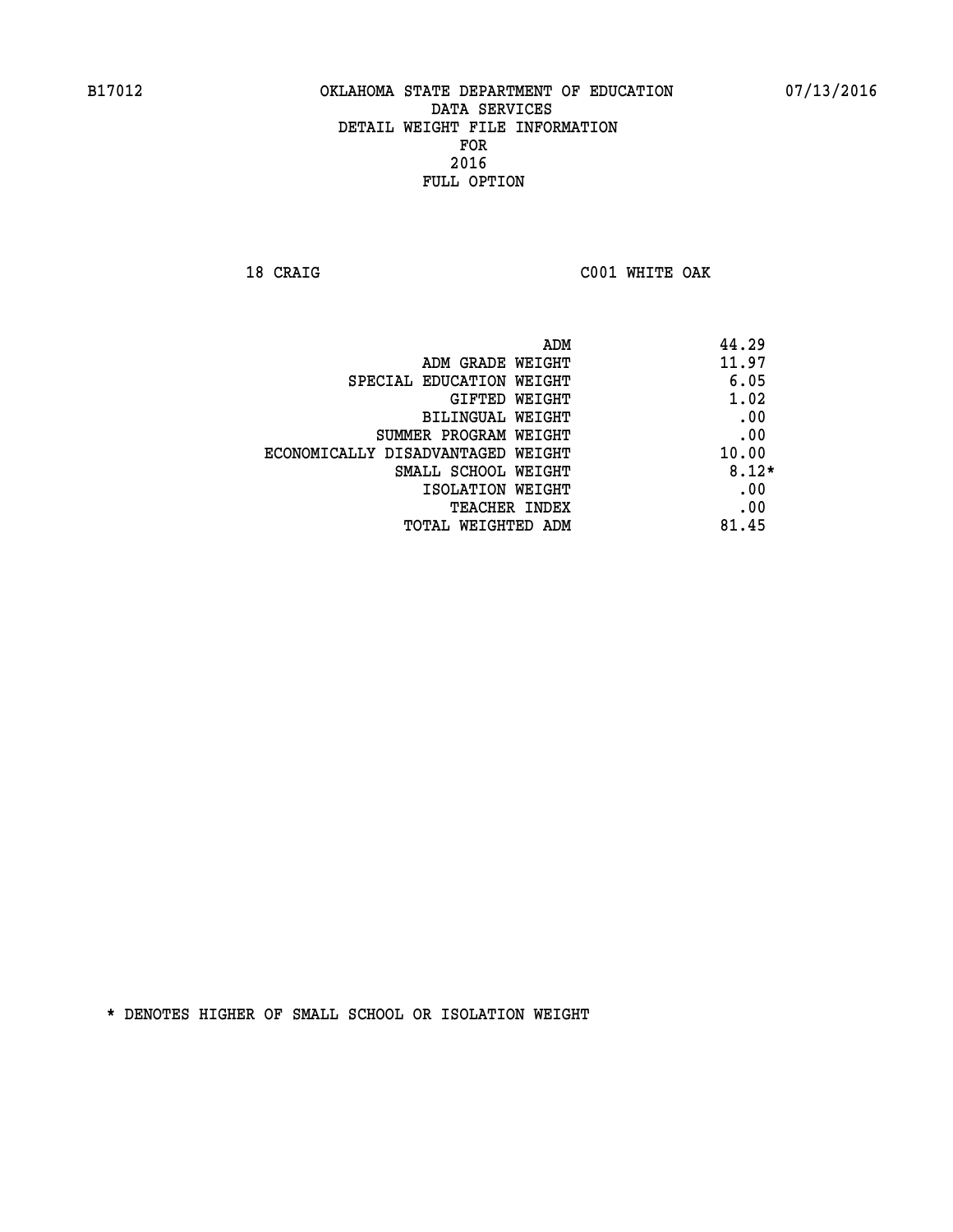18 CRAIG **I006 KETCHUM** 

| 592.99   |
|----------|
| 118.68   |
| 144.25   |
| 16.32    |
| .50      |
| .00      |
| 104.50   |
| .00      |
| .00      |
| 32.89    |
| 1,010.13 |
|          |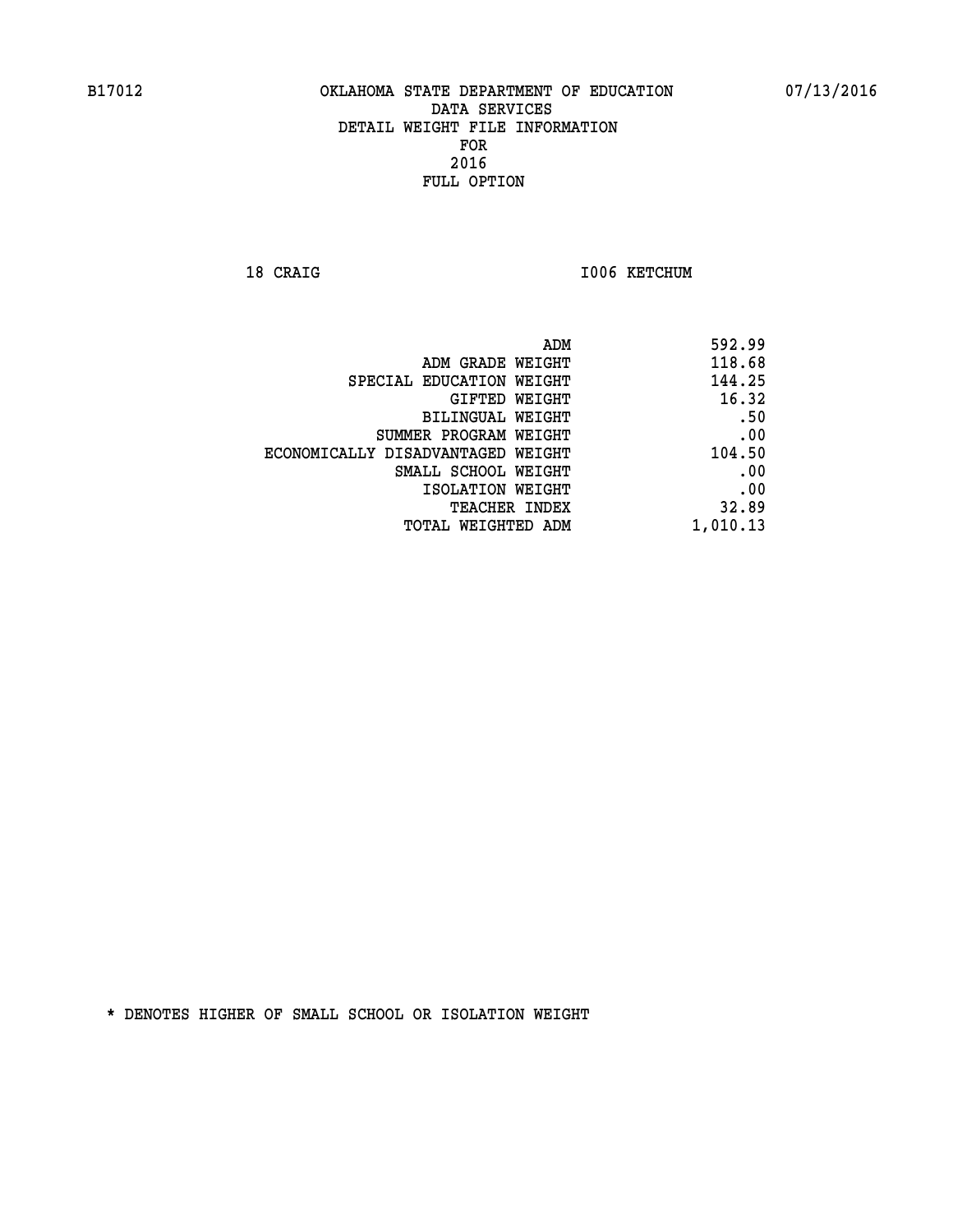**18 CRAIG 1017 WELCH** 

|                                   | 343.98<br>ADM |
|-----------------------------------|---------------|
| ADM GRADE WEIGHT                  | 70.42         |
| SPECIAL EDUCATION WEIGHT          | 105.00        |
| GIFTED WEIGHT                     | 12.24         |
| BILINGUAL WEIGHT                  | 1.75          |
| SUMMER PROGRAM WEIGHT             | .00           |
| ECONOMICALLY DISADVANTAGED WEIGHT | 43.25         |
| SMALL SCHOOL WEIGHT               | 24.06         |
| ISOLATION WEIGHT                  | $149.49*$     |
| <b>TEACHER INDEX</b>              | 10.98         |
| TOTAL WEIGHTED ADM                | 737.11        |
|                                   |               |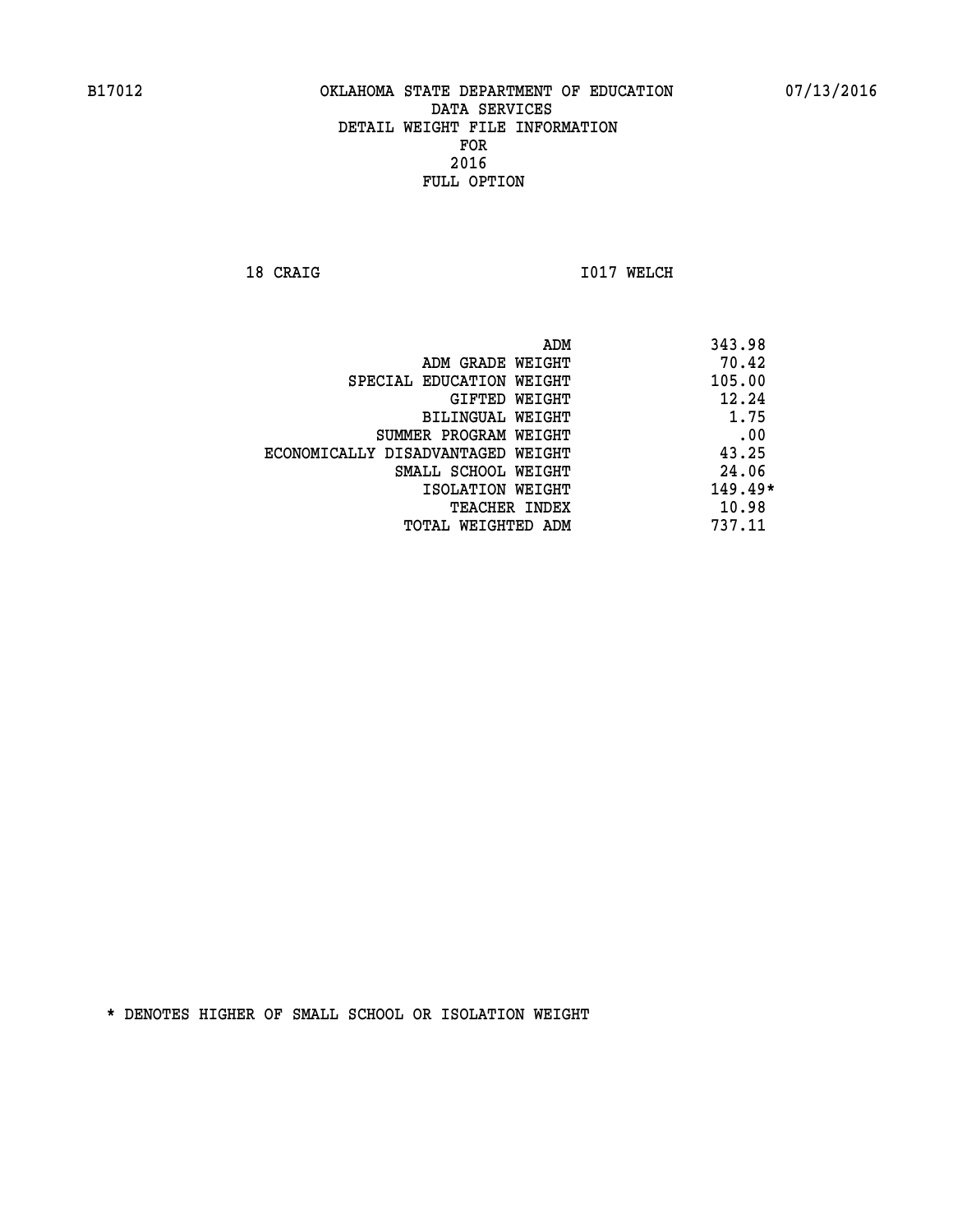**18 CRAIG I020 BLUEJACKET** 

| ADM                               | 219.16   |
|-----------------------------------|----------|
| ADM GRADE WEIGHT                  | 45.04    |
| SPECIAL EDUCATION WEIGHT          | 56.70    |
| GIFTED WEIGHT                     | 1.70     |
| BILINGUAL WEIGHT                  | .00      |
| SUMMER PROGRAM WEIGHT             | .00      |
| ECONOMICALLY DISADVANTAGED WEIGHT | 38.00    |
| SMALL SCHOOL WEIGHT               | 25.67    |
| ISOLATION WEIGHT                  | $39.97*$ |
| TEACHER INDEX                     | 11.45    |
| TOTAL WEIGHTED ADM                | 412.02   |
|                                   |          |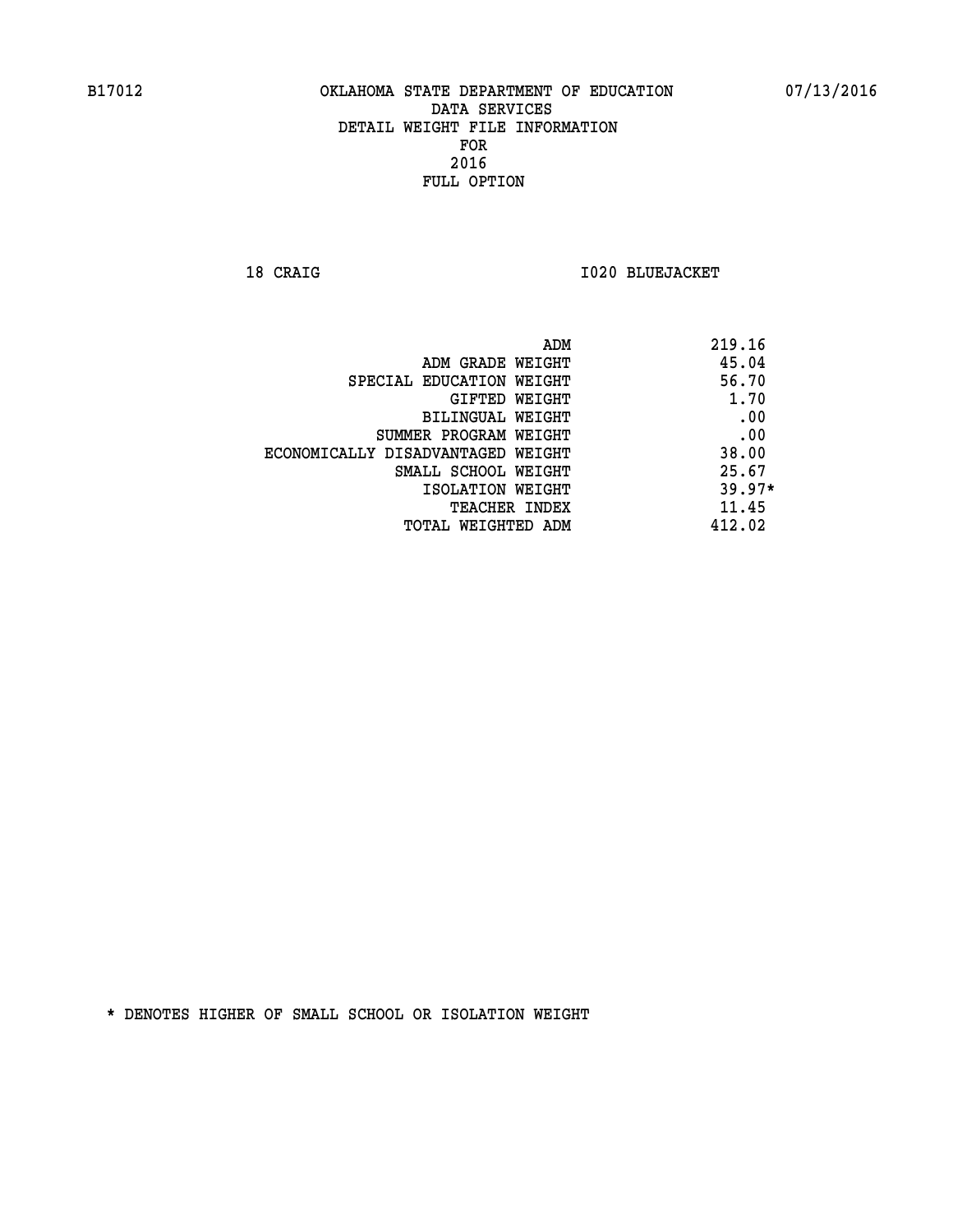18 CRAIG **I**065 VINITA

| 1,556.45 |
|----------|
| 304.93   |
| 407.20   |
| 45.56    |
| 2.50     |
| .00      |
| 277.25   |
| .00      |
| .00      |
| 55.82    |
| 2,649.71 |
|          |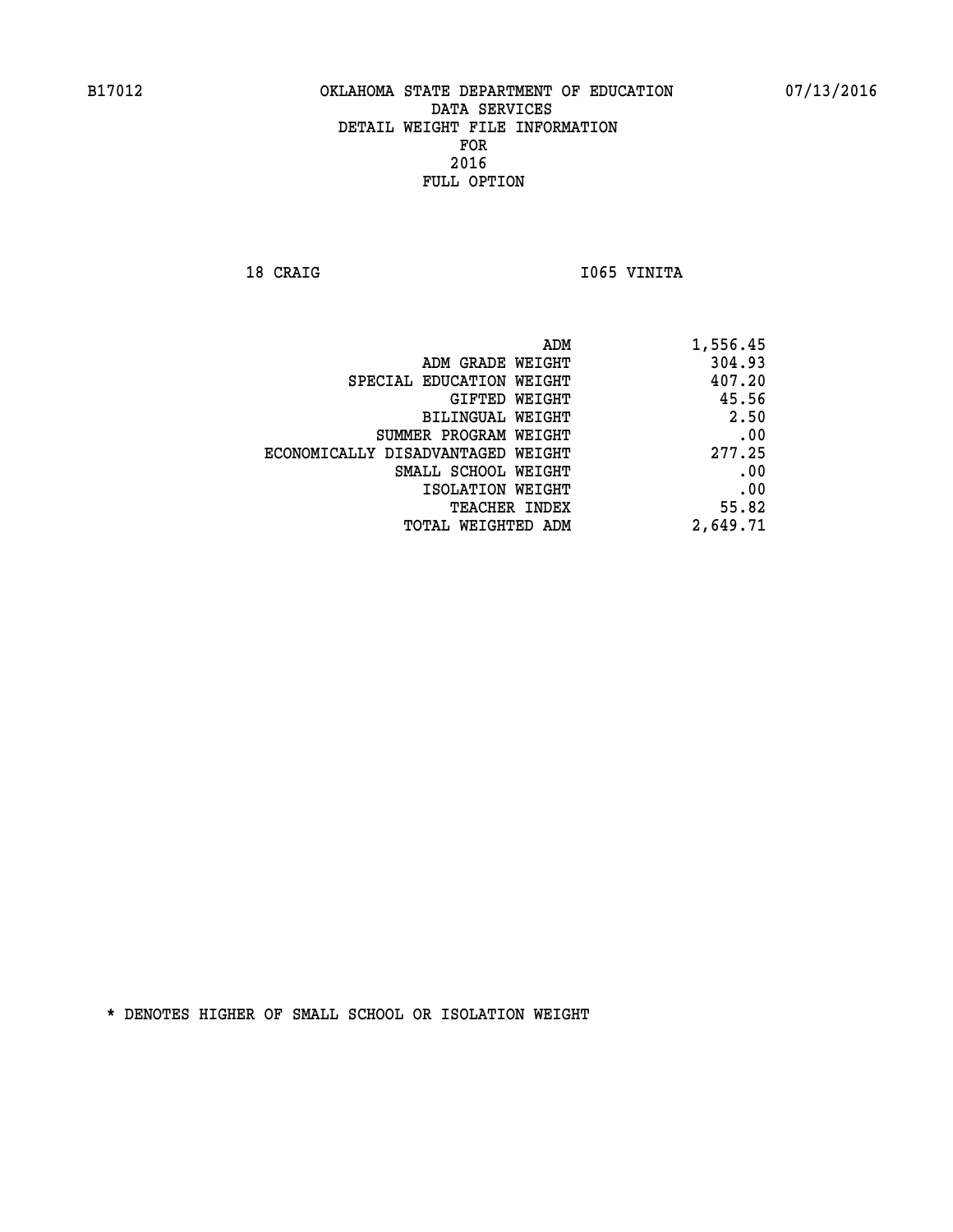**19 CREEK C008 LONE STAR** 

| 904.10   |
|----------|
| 183.25   |
| 74.25    |
| 18.36    |
| 9.50     |
| .00      |
| 125.00   |
| .00      |
| .00      |
| 8.00     |
| 1,322.46 |
|          |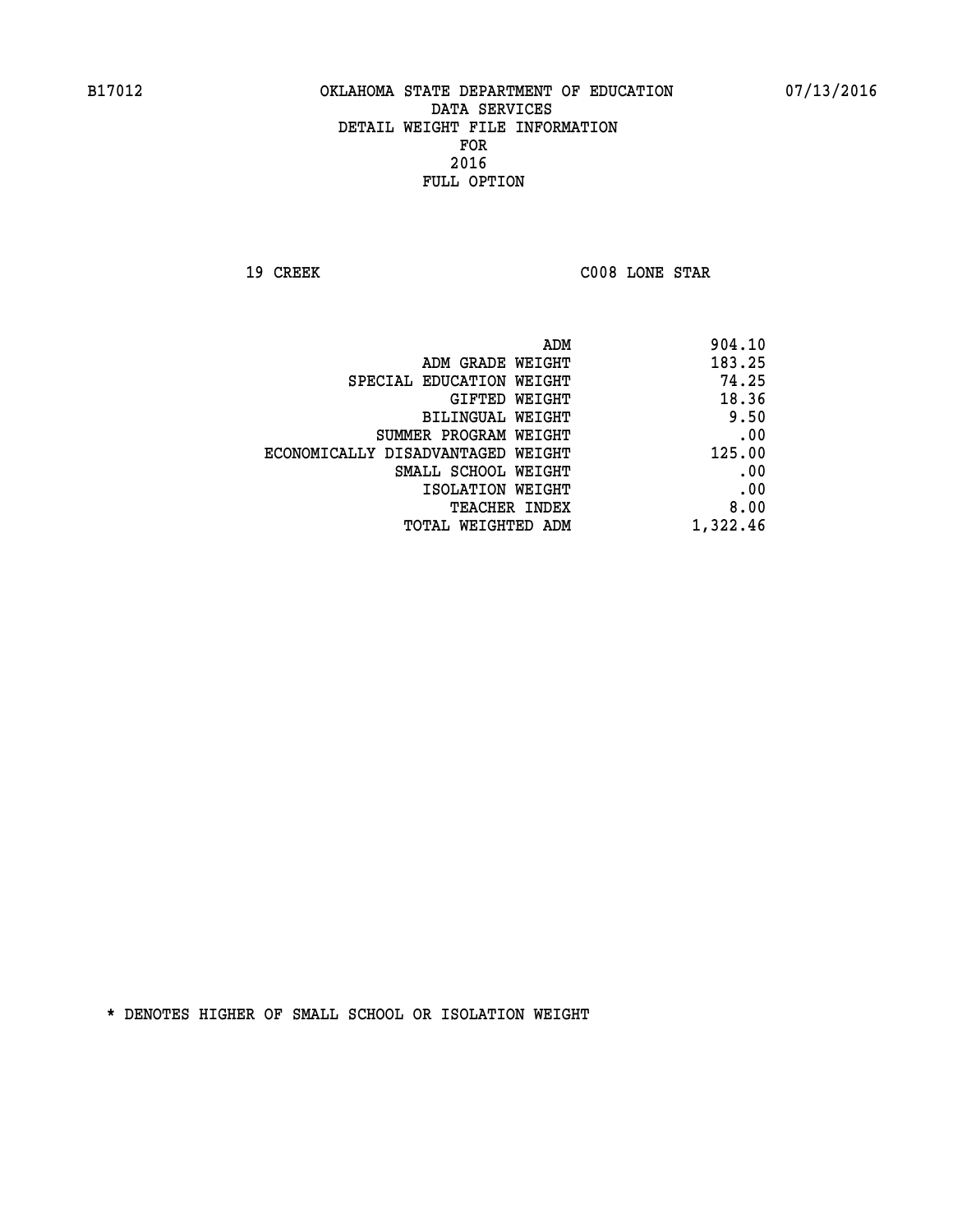**19 CREEK C012 GYPSY** 

|                                   | ADM | 85.56    |
|-----------------------------------|-----|----------|
| ADM GRADE WEIGHT                  |     | 19.83    |
| SPECIAL EDUCATION WEIGHT          |     | 8.65     |
| GIFTED WEIGHT                     |     | 2.04     |
| BILINGUAL WEIGHT                  |     | .00      |
| SUMMER PROGRAM WEIGHT             |     | .00      |
| ECONOMICALLY DISADVANTAGED WEIGHT |     | 19.25    |
| SMALL SCHOOL WEIGHT               |     | $14.34*$ |
| ISOLATION WEIGHT                  |     | .00      |
| TEACHER INDEX                     |     | .64      |
| TOTAL WEIGHTED ADM                |     | 150.31   |
|                                   |     |          |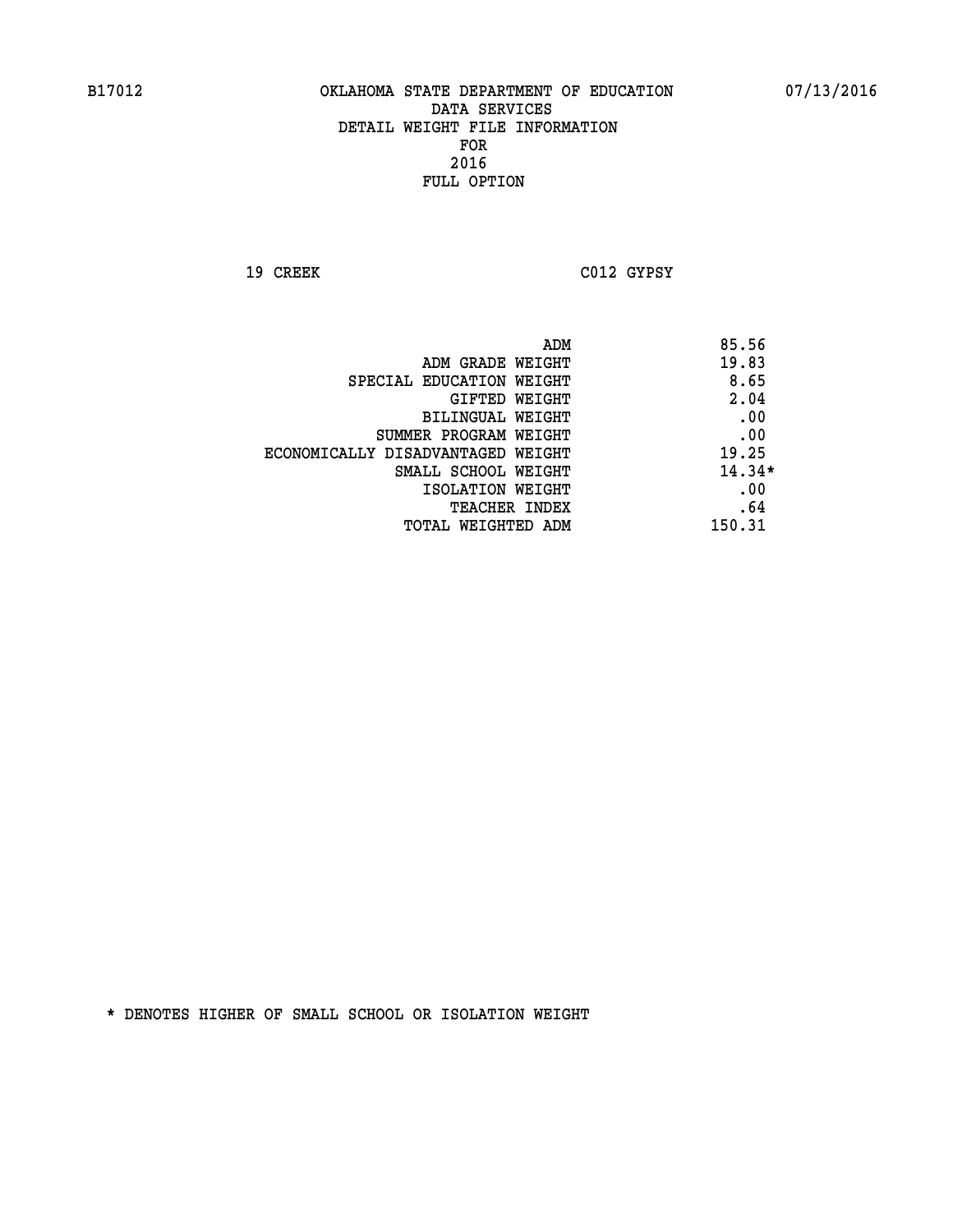**19 CREEK C034 PRETTY WATER** 

| ADM                               | 264.67   |
|-----------------------------------|----------|
| ADM GRADE WEIGHT                  | 56.00    |
| SPECIAL EDUCATION WEIGHT          | 33.90    |
| GIFTED WEIGHT                     | 12.92    |
| BILINGUAL WEIGHT                  | .00      |
| SUMMER PROGRAM WEIGHT             | .00      |
| ECONOMICALLY DISADVANTAGED WEIGHT | 43.75    |
| SMALL SCHOOL WEIGHT               | $26.45*$ |
| ISOLATION WEIGHT                  | .00      |
| <b>TEACHER INDEX</b>              | 32.03    |
| TOTAL WEIGHTED ADM                | 469.72   |
|                                   |          |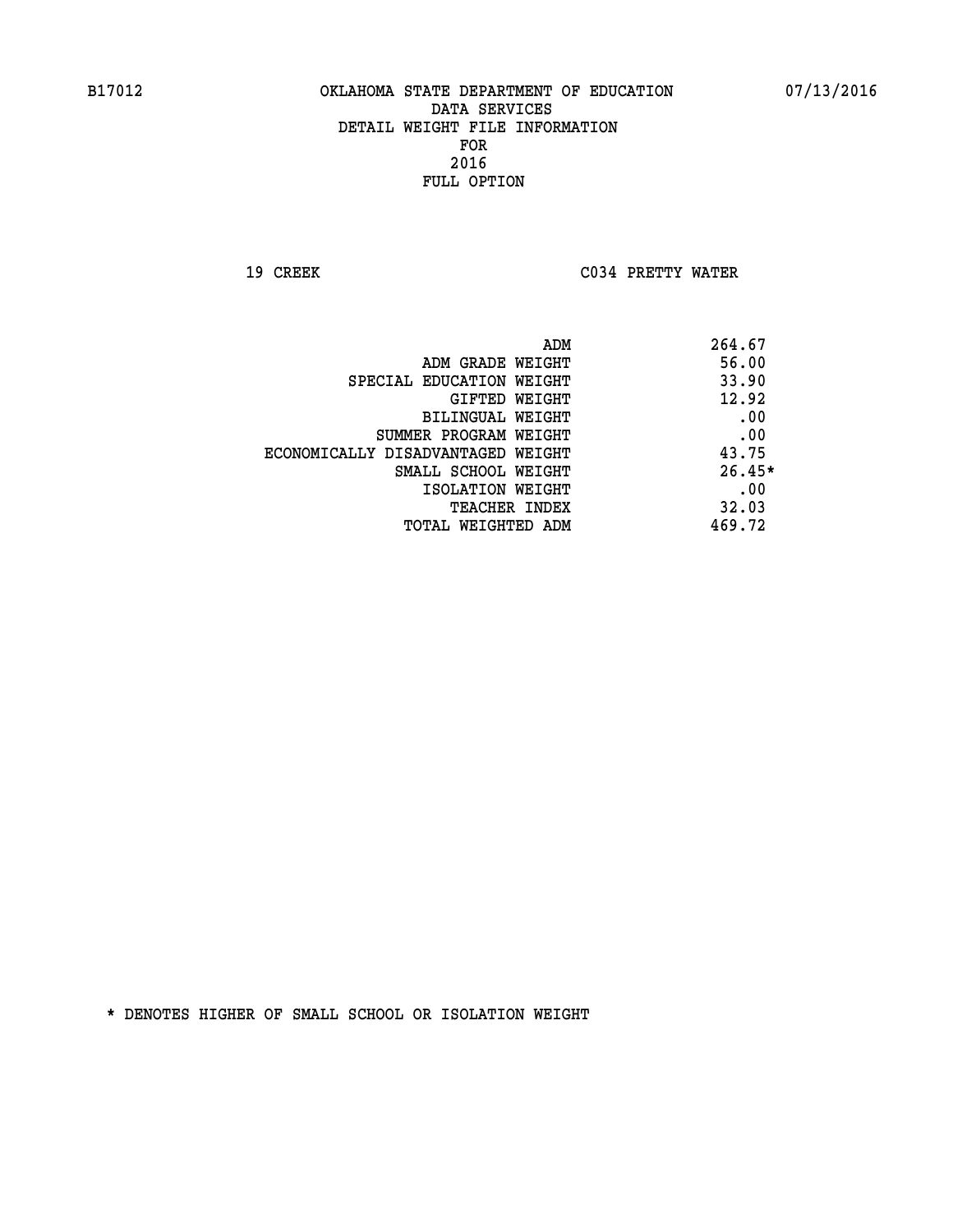19 CREEK C035 ALLEN-BOWDEN

| ADM                               | 404.48   |
|-----------------------------------|----------|
| ADM GRADE WEIGHT                  | 81.33    |
| SPECIAL EDUCATION WEIGHT          | 73.20    |
| GIFTED WEIGHT                     | 5.44     |
| BILINGUAL WEIGHT                  | 6.25     |
| SUMMER PROGRAM WEIGHT             | .00      |
| ECONOMICALLY DISADVANTAGED WEIGHT | 78.75    |
| SMALL SCHOOL WEIGHT               | $19.04*$ |
| ISOLATION WEIGHT                  | .00      |
| <b>TEACHER INDEX</b>              | .00      |
| TOTAL WEIGHTED ADM                | 668.49   |
|                                   |          |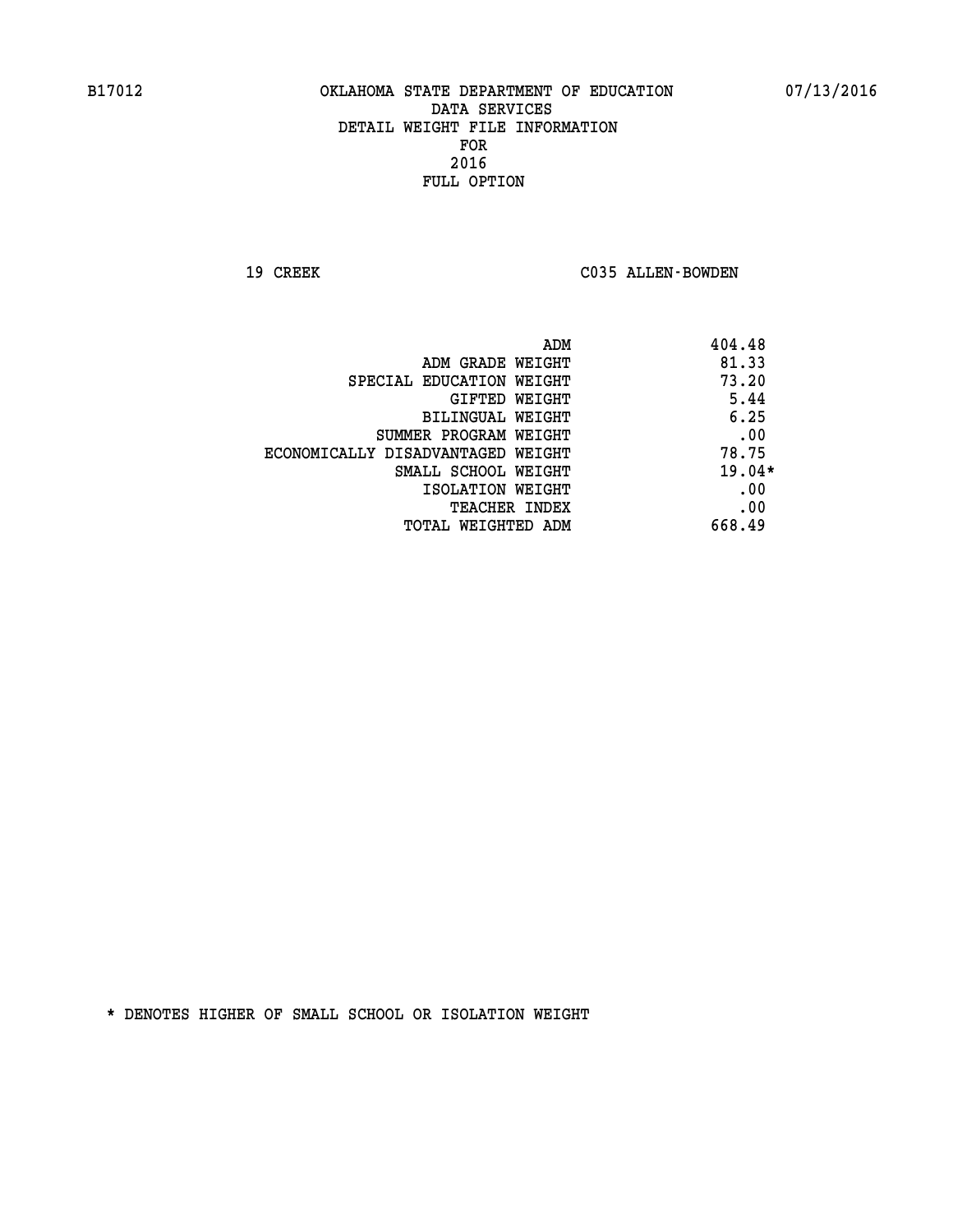**19 CREEK 1002 BRISTOW** 

| ADM                               | 1,770.67 |
|-----------------------------------|----------|
| ADM GRADE WEIGHT                  | 352.63   |
| SPECIAL EDUCATION WEIGHT          | 329.60   |
| GIFTED WEIGHT                     | 85.34    |
| <b>BILINGUAL WEIGHT</b>           | 1.75     |
| SUMMER PROGRAM WEIGHT             | .00      |
| ECONOMICALLY DISADVANTAGED WEIGHT | 352.50   |
| SMALL SCHOOL WEIGHT               | .00      |
| ISOLATION WEIGHT                  | .00      |
| <b>TEACHER INDEX</b>              | 80.46    |
| TOTAL WEIGHTED ADM                | 2,972.95 |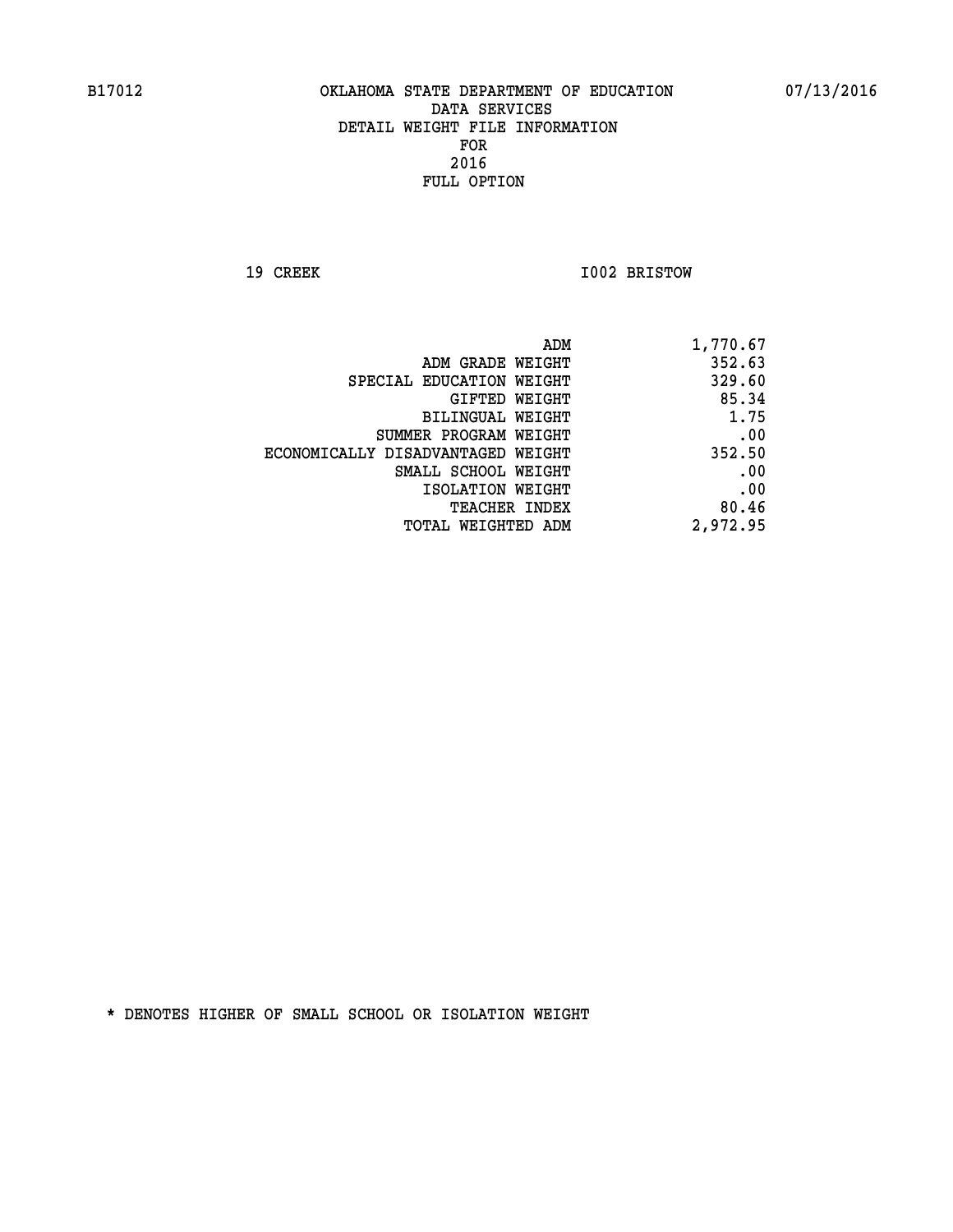19 CREEK 1003 MANNFORD

| 1,592.82 |
|----------|
| 309.06   |
| 317.05   |
| 50.32    |
| .00      |
| .00      |
| 269.75   |
| .00      |
| .00      |
| 13.25    |
| 2,552.25 |
|          |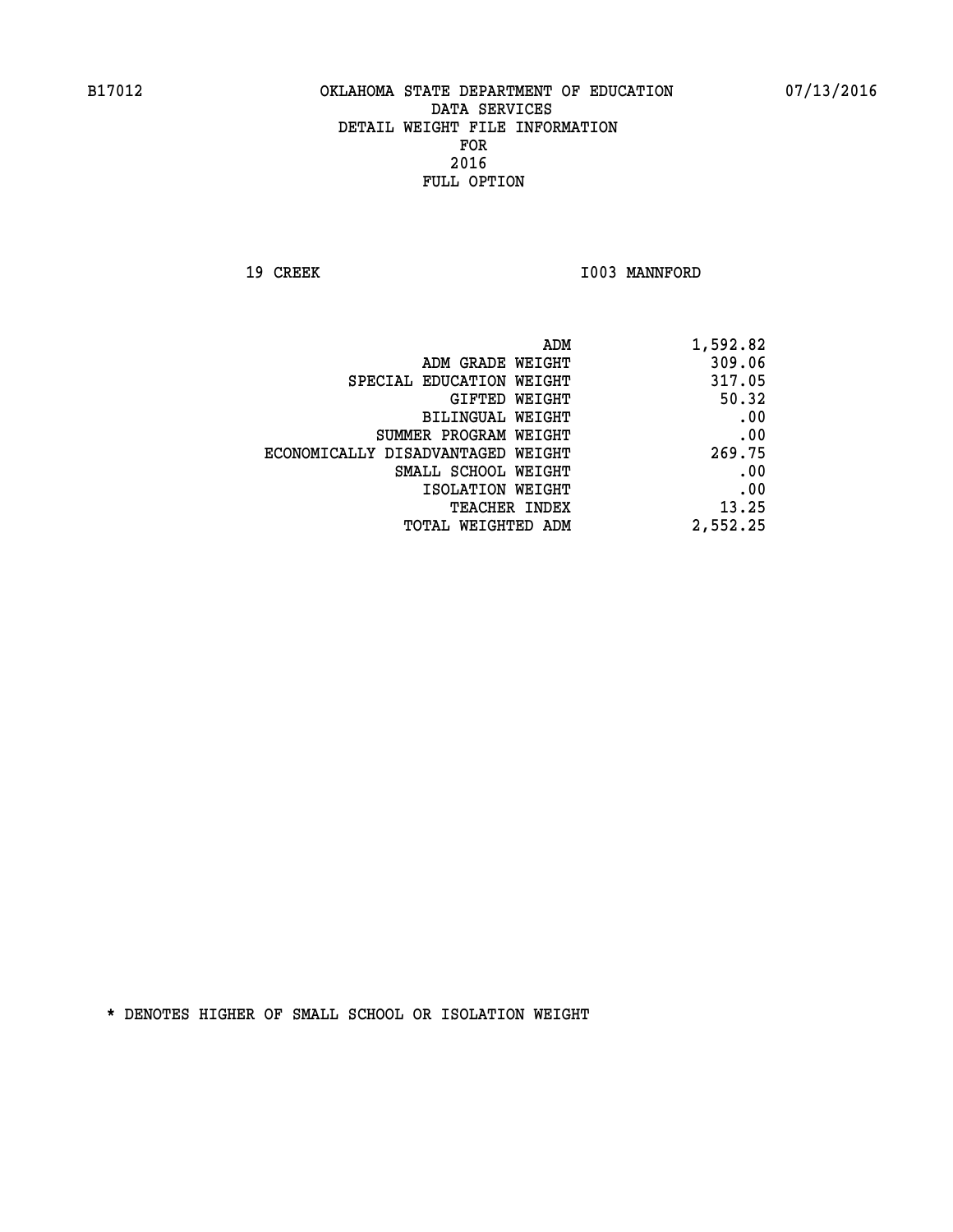19 CREEK 1005 MOUNDS

| 584.84 |
|--------|
| 108.13 |
| 116.95 |
| 15.64  |
| .00    |
| .00    |
| 107.25 |
| .00    |
| .00    |
| .00    |
| 932.81 |
|        |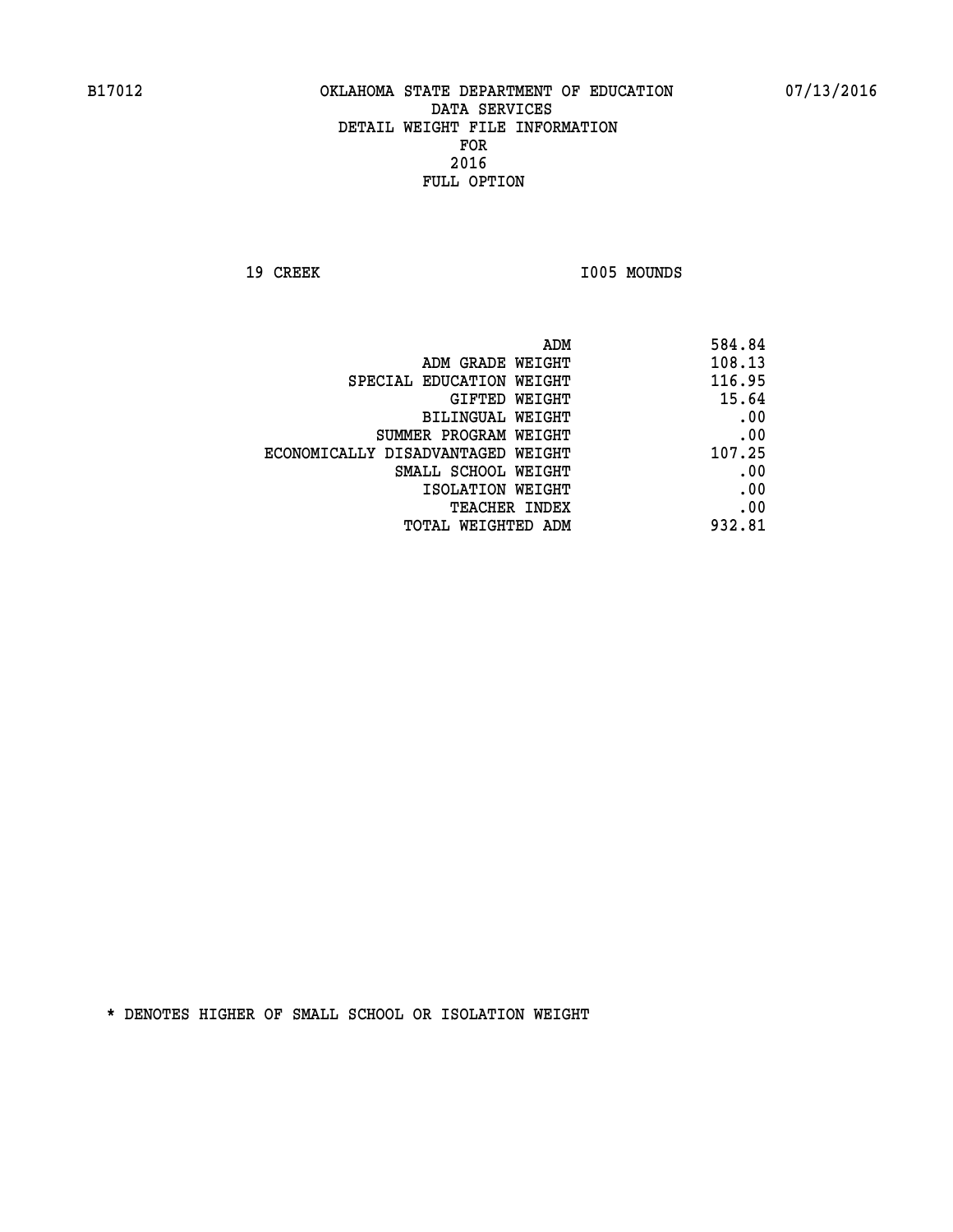**19 CREEK I017 OLIVE** 

| 348.37   |
|----------|
| 61.87    |
| 58.15    |
| 9.52     |
| 1.00     |
| .00      |
| 57.00    |
| $23.79*$ |
| .00      |
| 17.52    |
| 577.22   |
|          |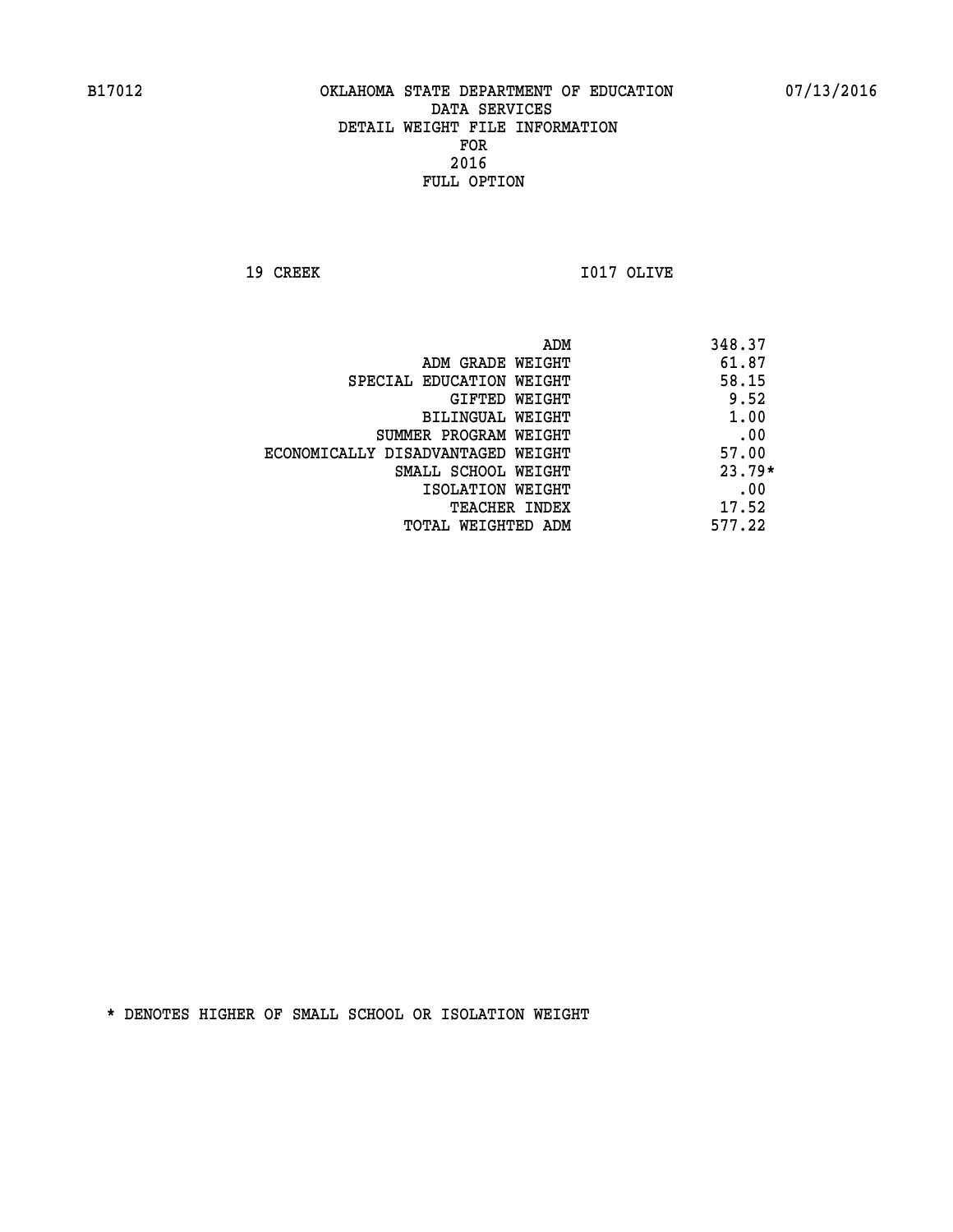**19 CREEK 1018 KIEFER** 

|                                   | 726.48<br>ADM |
|-----------------------------------|---------------|
| ADM GRADE WEIGHT                  | 144.11        |
| SPECIAL EDUCATION WEIGHT          | 124.90        |
| GIFTED WEIGHT                     | 23.46         |
| BILINGUAL WEIGHT                  | 8.50          |
| SUMMER PROGRAM WEIGHT             | .00           |
| ECONOMICALLY DISADVANTAGED WEIGHT | 93.00         |
| SMALL SCHOOL WEIGHT               | .00           |
| ISOLATION WEIGHT                  | .00           |
| TEACHER INDEX                     | .00           |
| TOTAL WEIGHTED ADM                | 1,120.45      |
|                                   |               |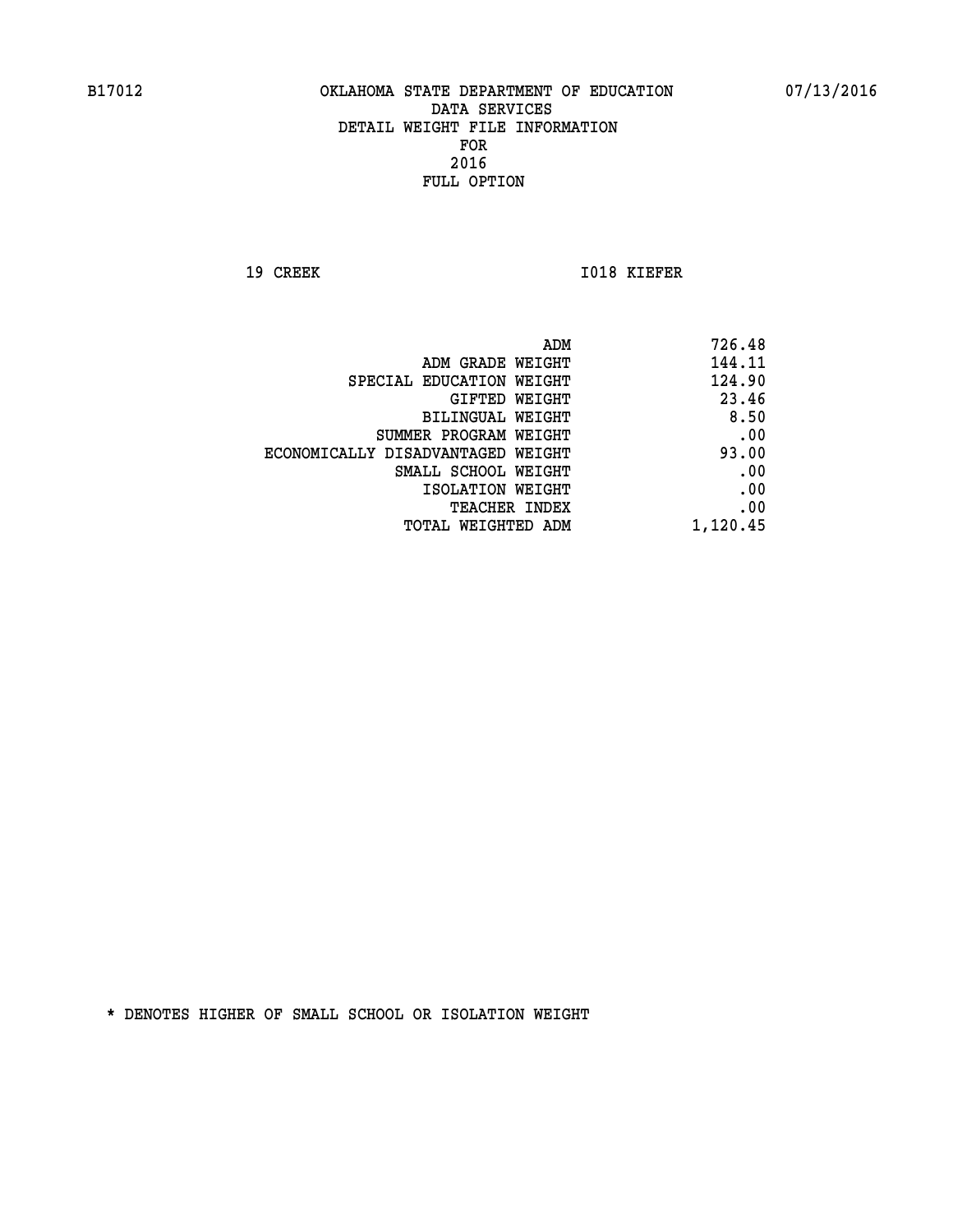**19 CREEK 1020 OILTON** 

|                                   | ADM | 289.63   |
|-----------------------------------|-----|----------|
| ADM GRADE WEIGHT                  |     | 58.46    |
| SPECIAL EDUCATION WEIGHT          |     | 63.35    |
| GIFTED WEIGHT                     |     | 6.80     |
| BILINGUAL WEIGHT                  |     | .00      |
| SUMMER PROGRAM WEIGHT             |     | .00      |
| ECONOMICALLY DISADVANTAGED WEIGHT |     | 57.00    |
| SMALL SCHOOL WEIGHT               |     | $26.21*$ |
| ISOLATION WEIGHT                  |     | .00      |
| <b>TEACHER INDEX</b>              |     | .00      |
| TOTAL WEIGHTED ADM                |     | 501.45   |
|                                   |     |          |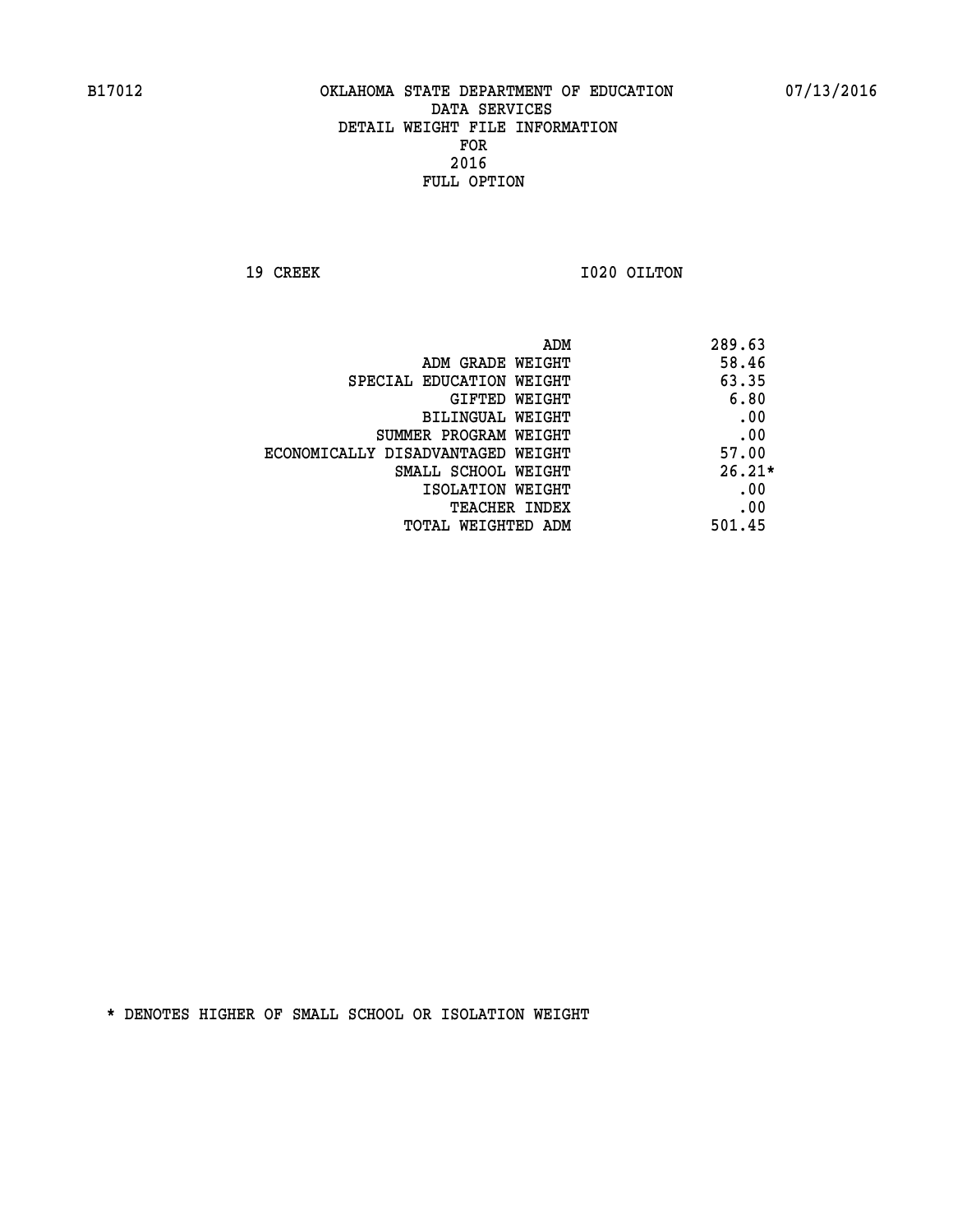**19 CREEK I021 DEPEW** 

|                                   | ADM | 371.77   |
|-----------------------------------|-----|----------|
| ADM GRADE WEIGHT                  |     | 73.27    |
| SPECIAL EDUCATION WEIGHT          |     | 50.80    |
| GIFTED WEIGHT                     |     | 13.26    |
| BILINGUAL WEIGHT                  |     | .00      |
| SUMMER PROGRAM WEIGHT             |     | .00      |
| ECONOMICALLY DISADVANTAGED WEIGHT |     | 60.00    |
| SMALL SCHOOL WEIGHT               |     | $22.10*$ |
| ISOLATION WEIGHT                  |     | .00      |
| <b>TEACHER INDEX</b>              |     | 16.87    |
| TOTAL WEIGHTED ADM                |     | 608.07   |
|                                   |     |          |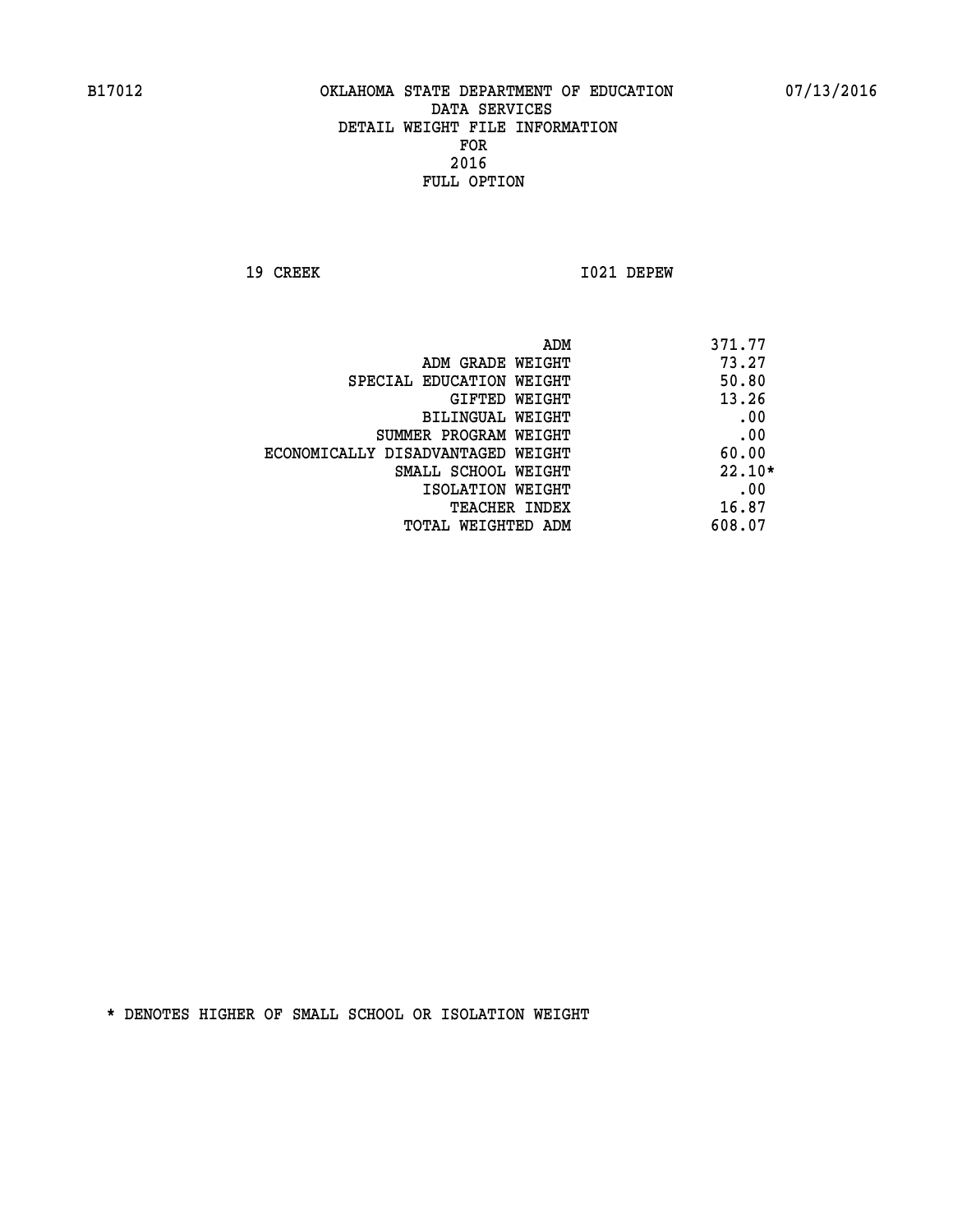**19 CREEK I031 KELLYVILLE** 

| ADM                               | 1,061.28 |
|-----------------------------------|----------|
| ADM GRADE WEIGHT                  | 197.70   |
| SPECIAL EDUCATION WEIGHT          | 215.55   |
| GIFTED WEIGHT                     | 17.34    |
| BILINGUAL WEIGHT                  | 2.50     |
| SUMMER PROGRAM WEIGHT             | .00      |
| ECONOMICALLY DISADVANTAGED WEIGHT | 191.25   |
| SMALL SCHOOL WEIGHT               | .00      |
| ISOLATION WEIGHT                  | .00      |
| <b>TEACHER INDEX</b>              | 41.91    |
| TOTAL WEIGHTED ADM                | 1,727.53 |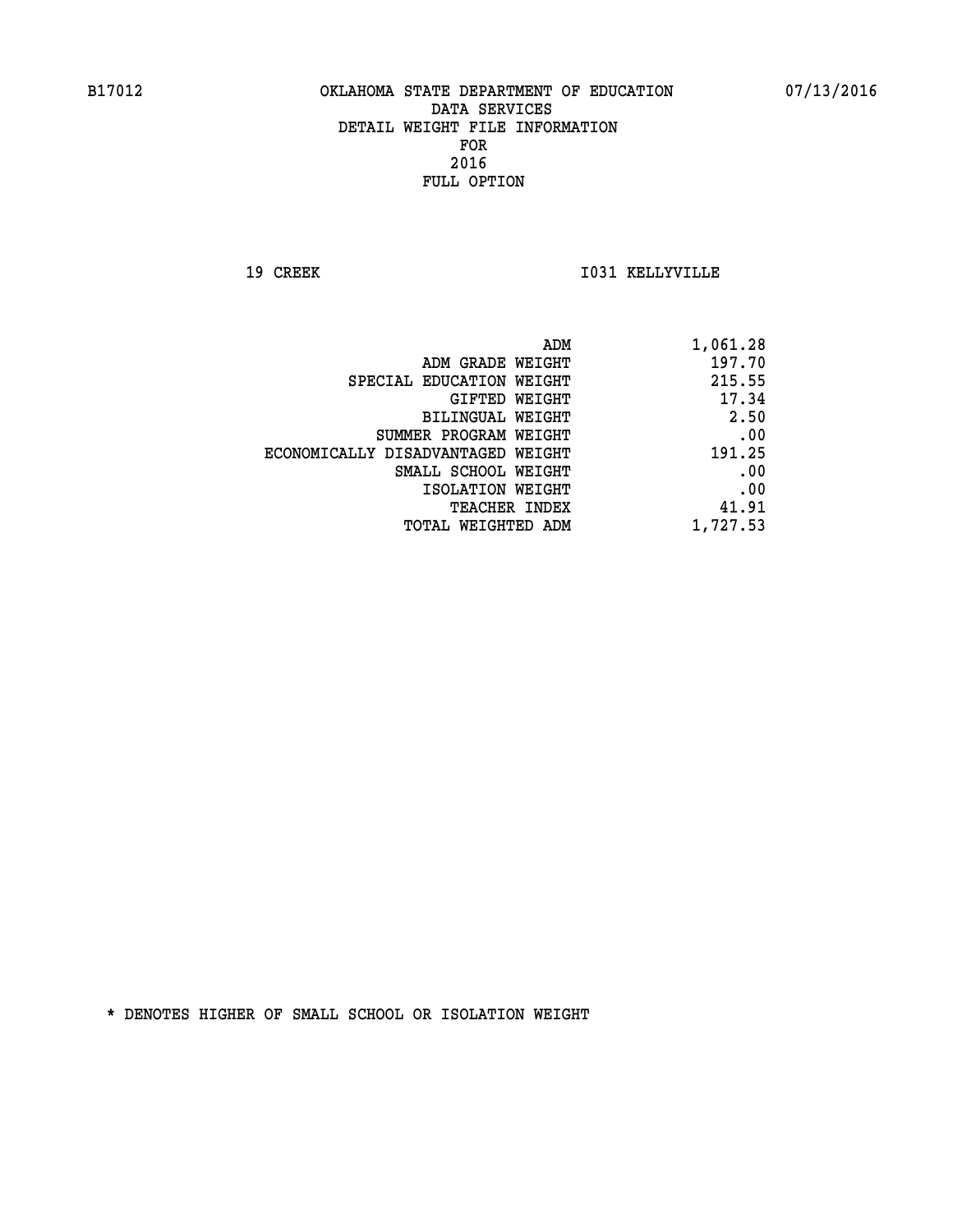19 CREEK 1033 SAPULPA

| 3,951.16 |
|----------|
| 792.38   |
| 662.10   |
| 122.40   |
| 38.00    |
| 1.20     |
| 675.25   |
| .00      |
| .00      |
| .00      |
| 6,242.49 |
|          |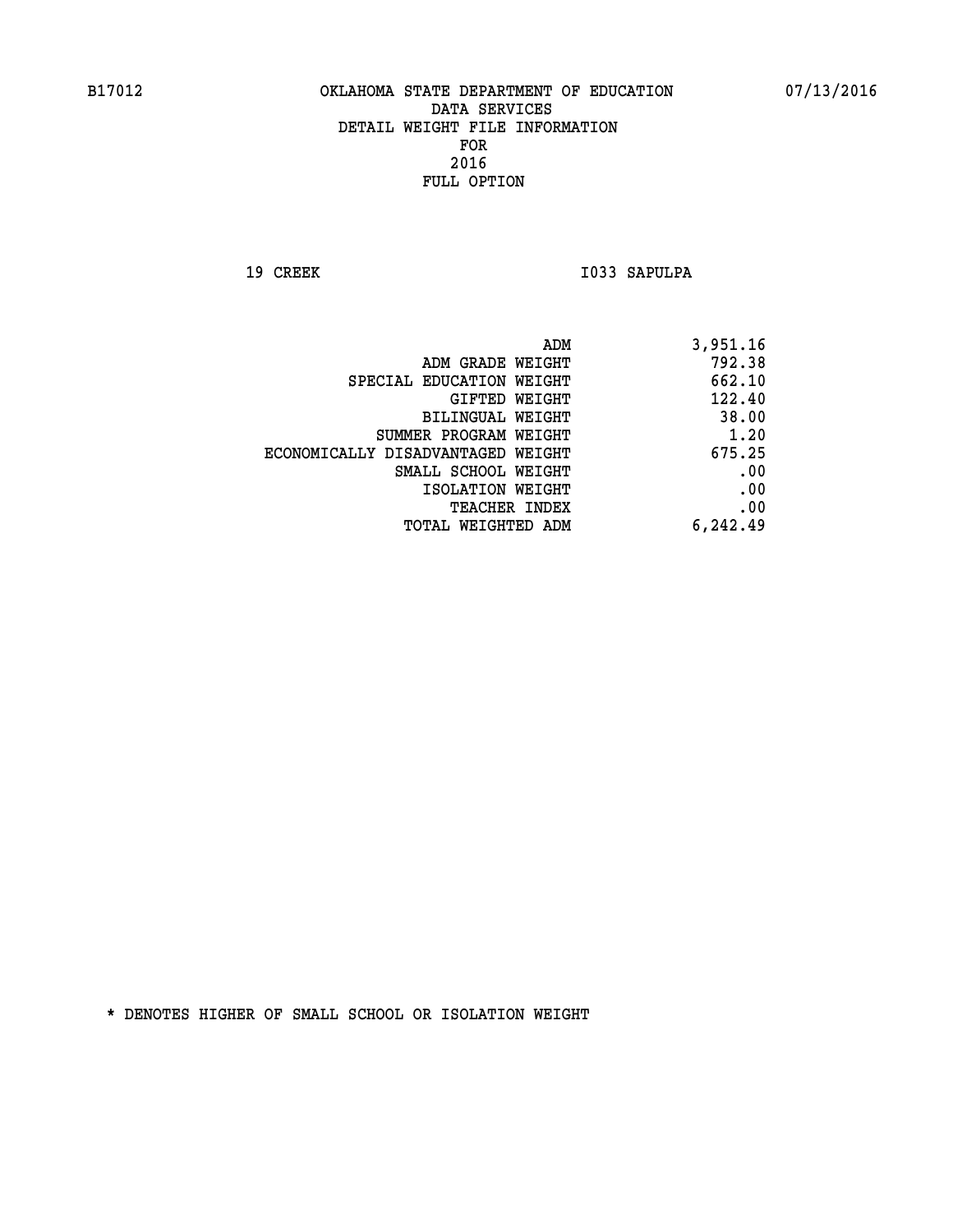**19 CREEK 1039 DRUMRIGHT** 

| ADM<br>555.49                               |      |
|---------------------------------------------|------|
| 110.57<br>ADM GRADE WEIGHT                  |      |
| 124.25<br>SPECIAL EDUCATION WEIGHT          |      |
| 17.68<br>GIFTED WEIGHT                      |      |
| <b>BILINGUAL WEIGHT</b>                     | .00  |
| SUMMER PROGRAM WEIGHT                       | .00  |
| 114.75<br>ECONOMICALLY DISADVANTAGED WEIGHT |      |
| SMALL SCHOOL WEIGHT                         | .00  |
| ISOLATION WEIGHT                            | .00  |
| TEACHER INDEX                               | 9.60 |
| 932.34<br>TOTAL WEIGHTED ADM                |      |
|                                             |      |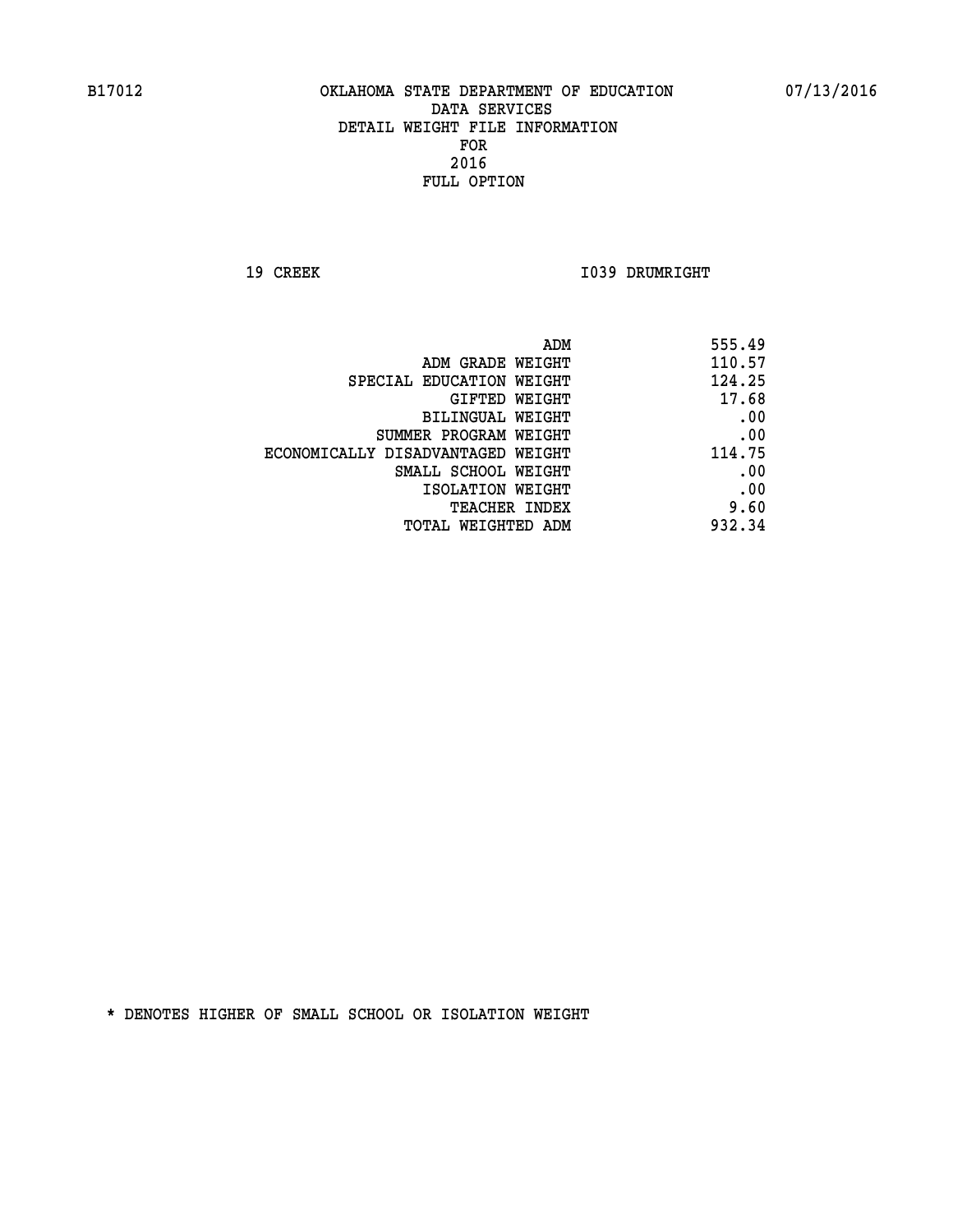**20 CUSTER I005 ARAPAHO-BUTLER** 

| ADM                               | 436.71    |
|-----------------------------------|-----------|
| ADM GRADE WEIGHT                  | 88.78     |
| SPECIAL EDUCATION WEIGHT          | 53.45     |
| GIFTED WEIGHT                     | 11.90     |
| BILINGUAL WEIGHT                  | .25       |
| SUMMER PROGRAM WEIGHT             | .00       |
| ECONOMICALLY DISADVANTAGED WEIGHT | 46.75     |
| SMALL SCHOOL WEIGHT               | 15.24     |
| ISOLATION WEIGHT                  | $170.32*$ |
| <b>TEACHER INDEX</b>              | 38.34     |
| TOTAL WEIGHTED ADM                | 846.50    |
|                                   |           |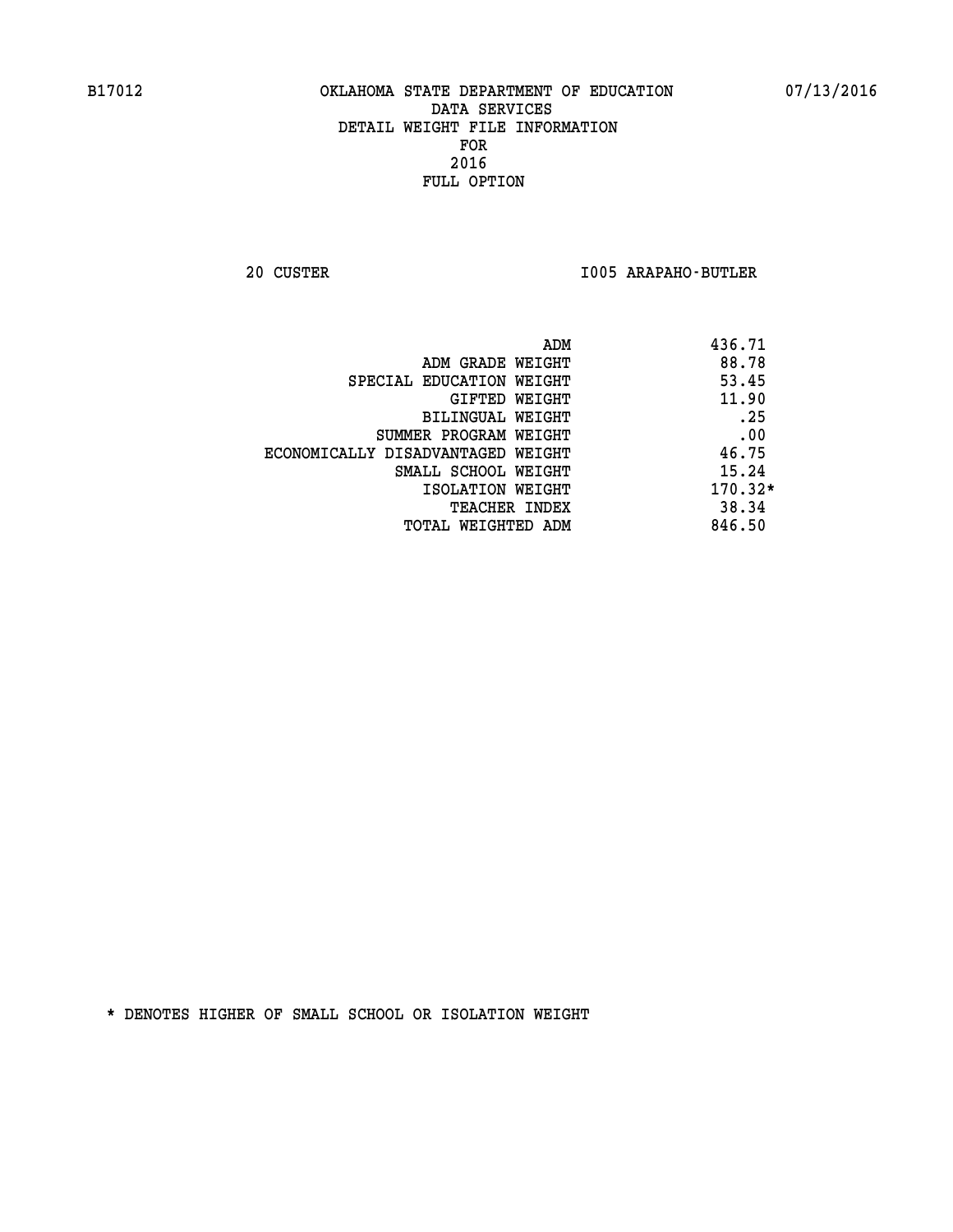20 CUSTER **IOO7 THOMAS-FAY-CUSTER UNIF** 

|                                   | 472.08<br>ADM |
|-----------------------------------|---------------|
| ADM GRADE WEIGHT                  | 97.10         |
| SPECIAL EDUCATION WEIGHT          | 64.50         |
| GIFTED WEIGHT                     | 23.12         |
| BILINGUAL WEIGHT                  | .00           |
| SUMMER PROGRAM WEIGHT             | 1.20          |
| ECONOMICALLY DISADVANTAGED WEIGHT | 58.75         |
| SMALL SCHOOL WEIGHT               | 10.16         |
| ISOLATION WEIGHT                  | $179.39*$     |
| TEACHER INDEX                     | 47.16         |
| TOTAL WEIGHTED ADM                | 943.30        |
|                                   |               |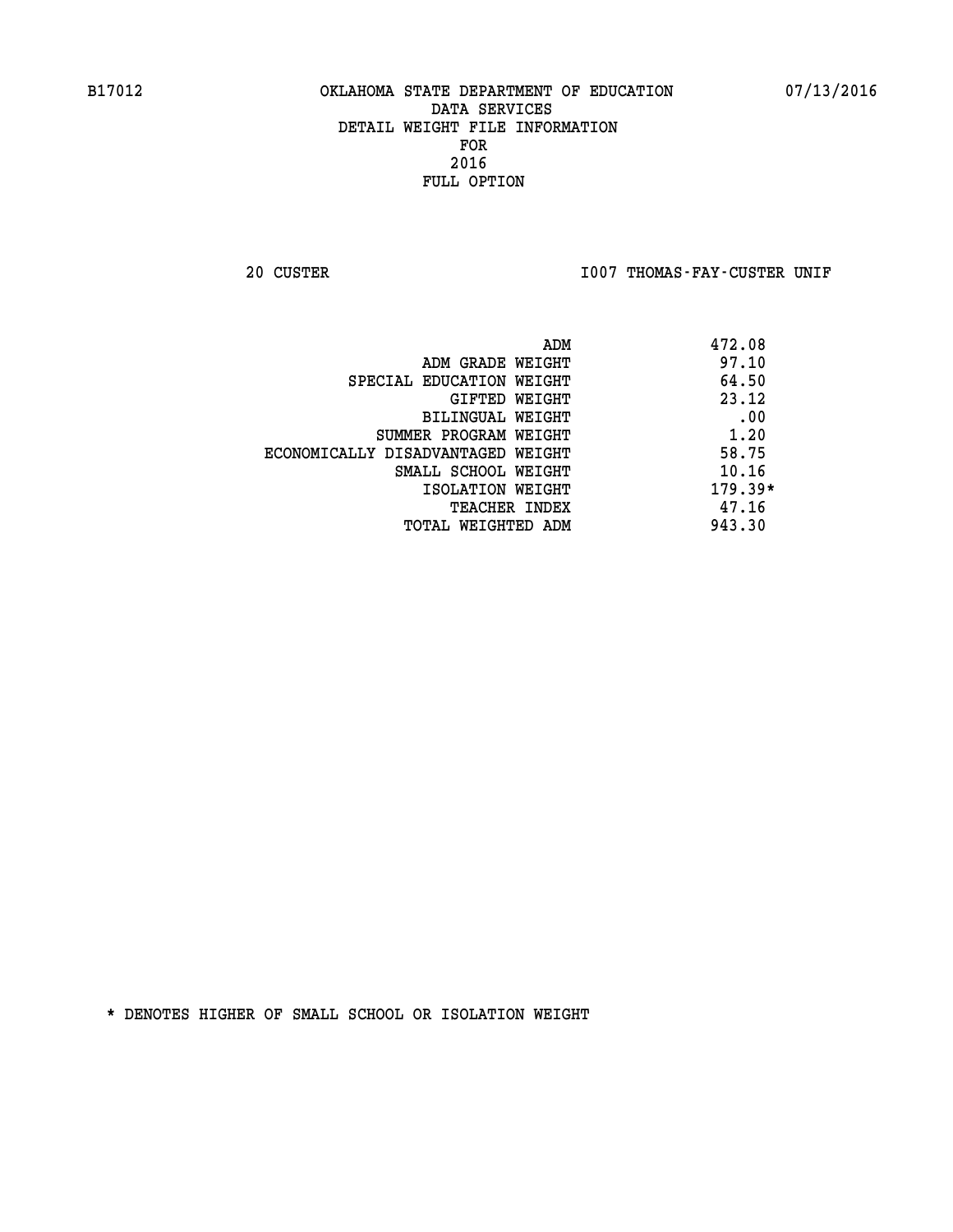**20 CUSTER 1026 WEATHERFORD** 

| ADM                               | 2,281.14 |
|-----------------------------------|----------|
| ADM GRADE WEIGHT                  | 383.96   |
| SPECIAL EDUCATION WEIGHT          | 195.85   |
| GIFTED WEIGHT                     | 114.24   |
| <b>BILINGUAL WEIGHT</b>           | 57.75    |
| SUMMER PROGRAM WEIGHT             | .00      |
| ECONOMICALLY DISADVANTAGED WEIGHT | 306.75   |
| SMALL SCHOOL WEIGHT               | .00      |
| ISOLATION WEIGHT                  | .00      |
| TEACHER INDEX                     | 111.74   |
| TOTAL WEIGHTED ADM                | 3,451.43 |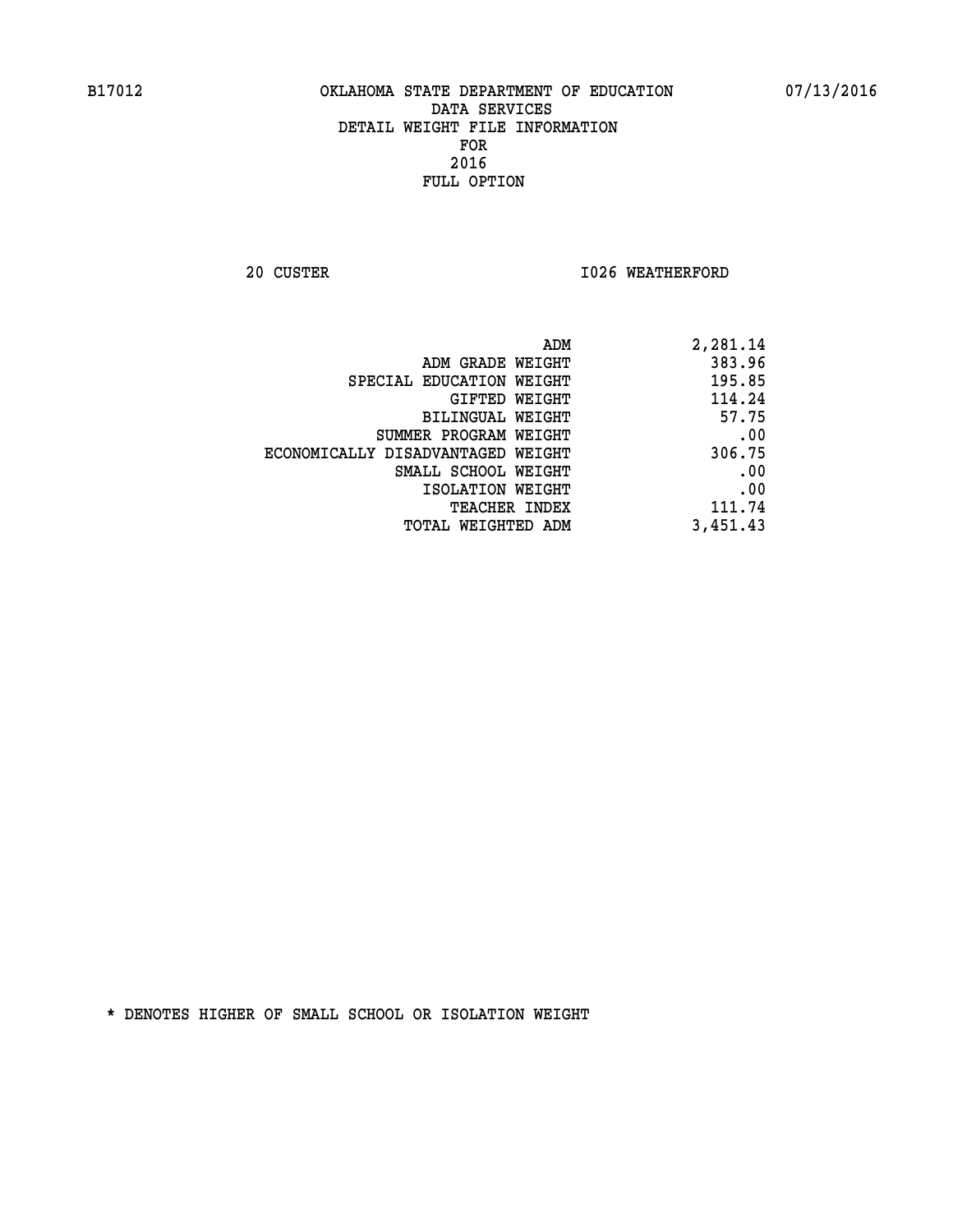**20 CUSTER 1099 CLINTON** 

| 2,297.84 |
|----------|
| 440.27   |
| 359.55   |
| 72.76    |
| 197.00   |
| .00      |
| 474.00   |
| .00      |
| .00      |
| 78.70    |
| 3,920.12 |
|          |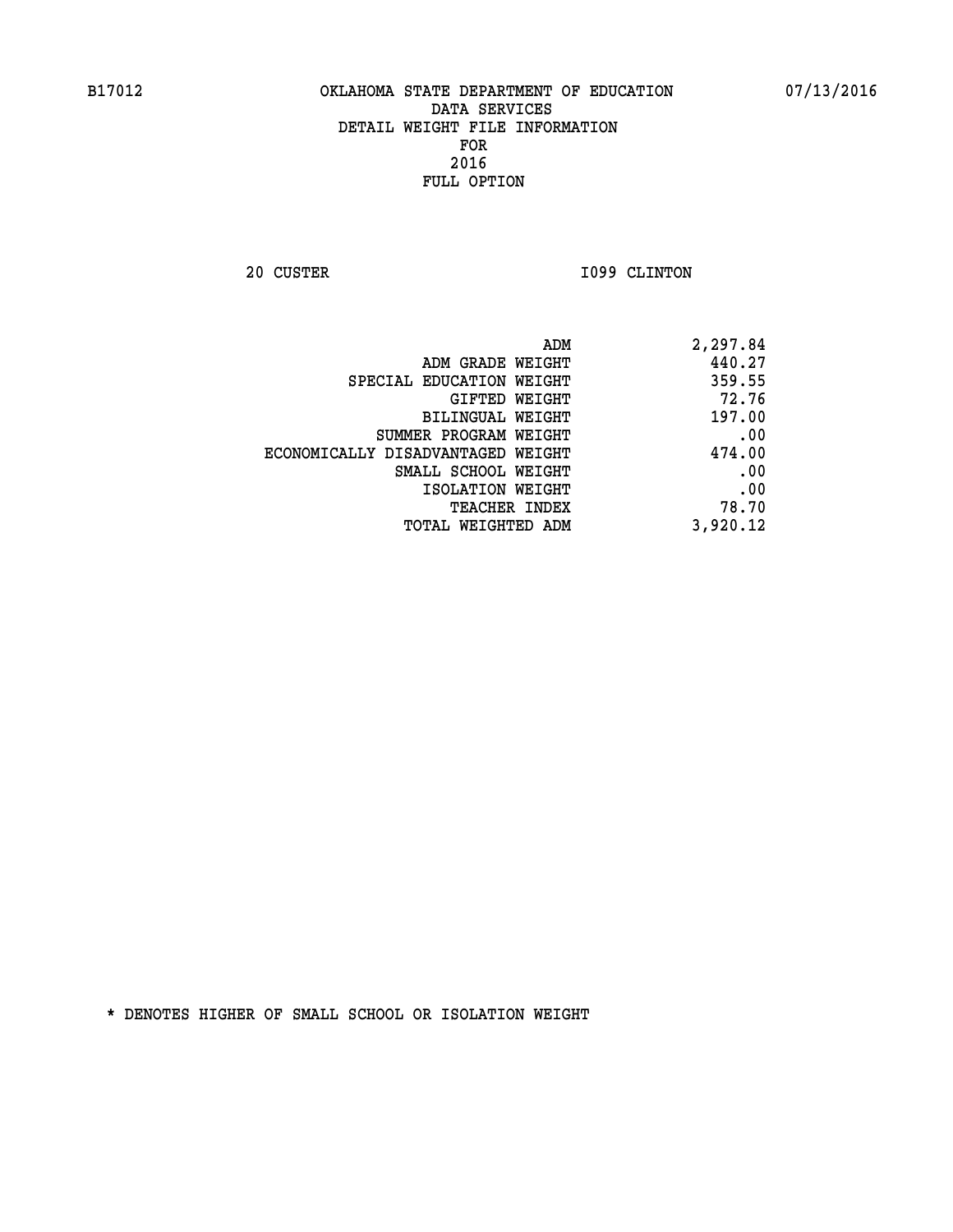**21 DELAWARE C006 CLEORA** 

| ADM                               | 123.17   |
|-----------------------------------|----------|
| ADM GRADE WEIGHT                  | 23.67    |
| SPECIAL EDUCATION WEIGHT          | 23.15    |
| GIFTED WEIGHT                     | 3.74     |
| BILINGUAL WEIGHT                  | .00      |
| SUMMER PROGRAM WEIGHT             | .00      |
| ECONOMICALLY DISADVANTAGED WEIGHT | 17.25    |
| SMALL SCHOOL WEIGHT               | $18.90*$ |
| ISOLATION WEIGHT                  | .00      |
| <b>TEACHER INDEX</b>              | 14.42    |
| TOTAL WEIGHTED ADM                | 224.30   |
|                                   |          |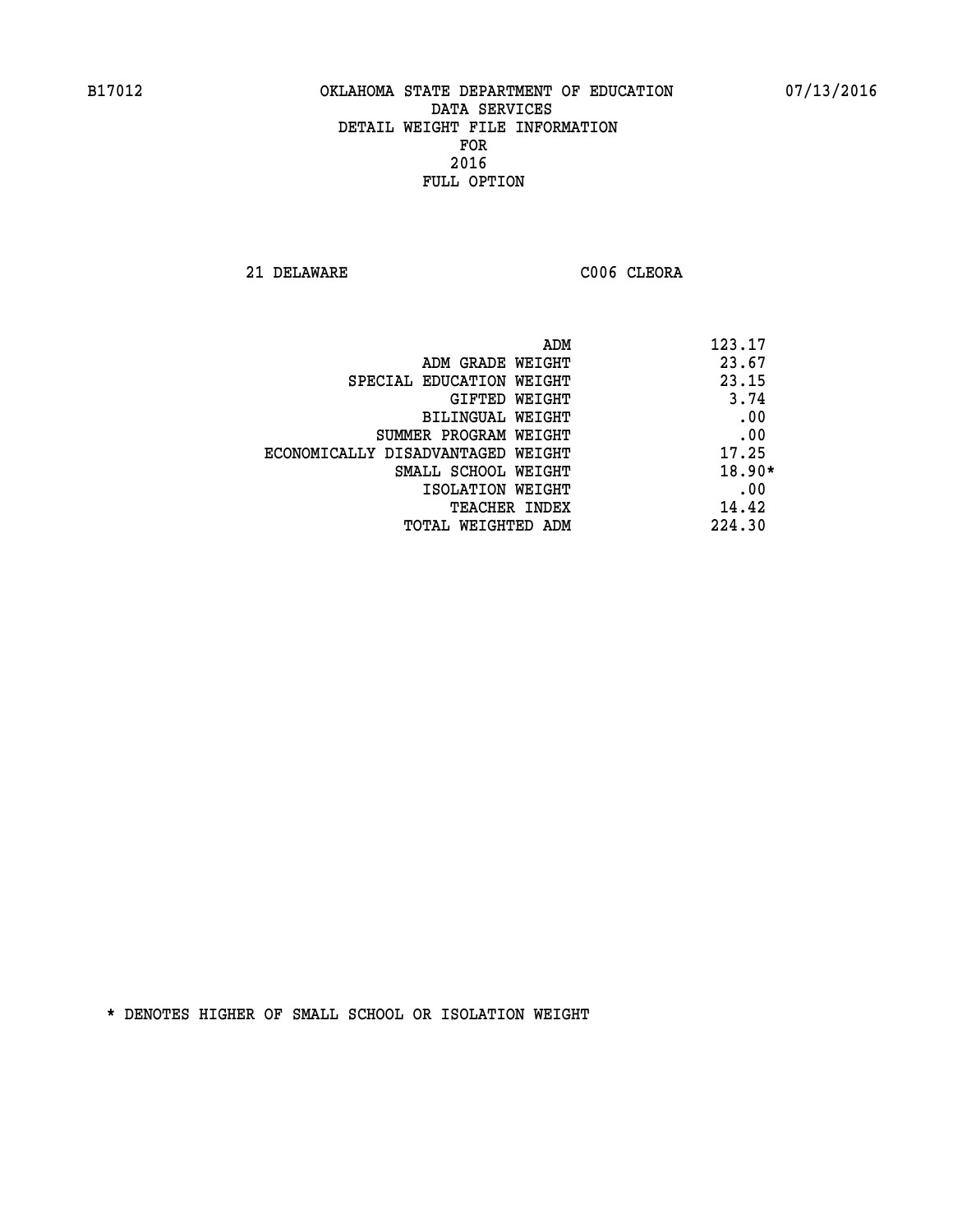**21 DELAWARE C014 LEACH** 

| ADM                               | 140.02   |
|-----------------------------------|----------|
| ADM GRADE WEIGHT                  | 26.72    |
| SPECIAL EDUCATION WEIGHT          | 12.00    |
| GIFTED WEIGHT                     | 3.74     |
| BILINGUAL WEIGHT                  | .50      |
| SUMMER PROGRAM WEIGHT             | .00      |
| ECONOMICALLY DISADVANTAGED WEIGHT | 27.25    |
| SMALL SCHOOL WEIGHT               | $20.59*$ |
| ISOLATION WEIGHT                  | .00      |
| <b>TEACHER INDEX</b>              | .00      |
| TOTAL WEIGHTED ADM                | 230.82   |
|                                   |          |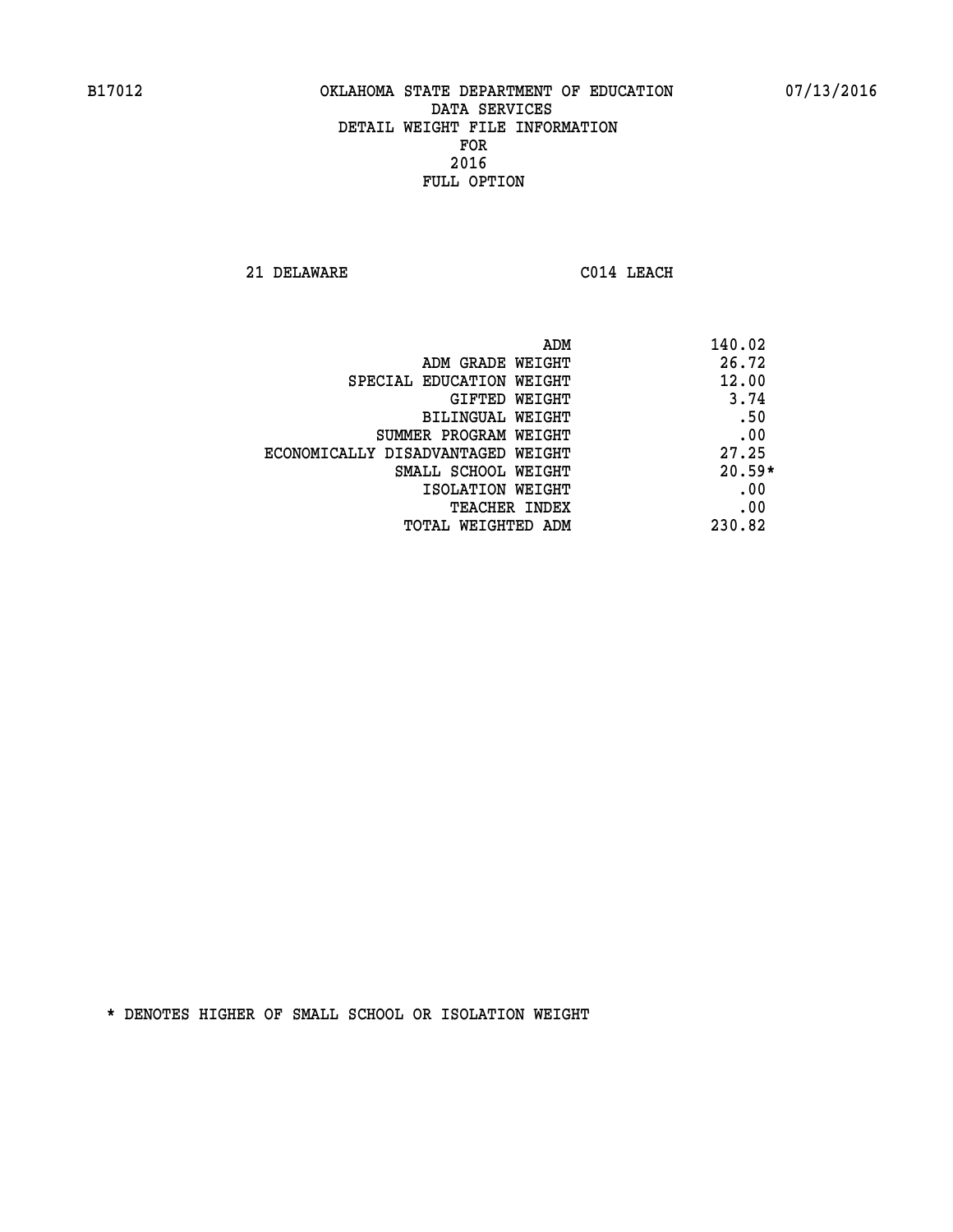**21 DELAWARE C030 KENWOOD** 

| ADM                               | 102.88   |
|-----------------------------------|----------|
| ADM GRADE WEIGHT                  | 20.82    |
| SPECIAL EDUCATION WEIGHT          | 3.95     |
| GIFTED WEIGHT                     | .00      |
| BILINGUAL WEIGHT                  | .00      |
| SUMMER PROGRAM WEIGHT             | .00      |
| ECONOMICALLY DISADVANTAGED WEIGHT | 19.75    |
| SMALL SCHOOL WEIGHT               | $16.57*$ |
| ISOLATION WEIGHT                  | .00      |
| <b>TEACHER INDEX</b>              | .89      |
| TOTAL WEIGHTED ADM                | 164.86   |
|                                   |          |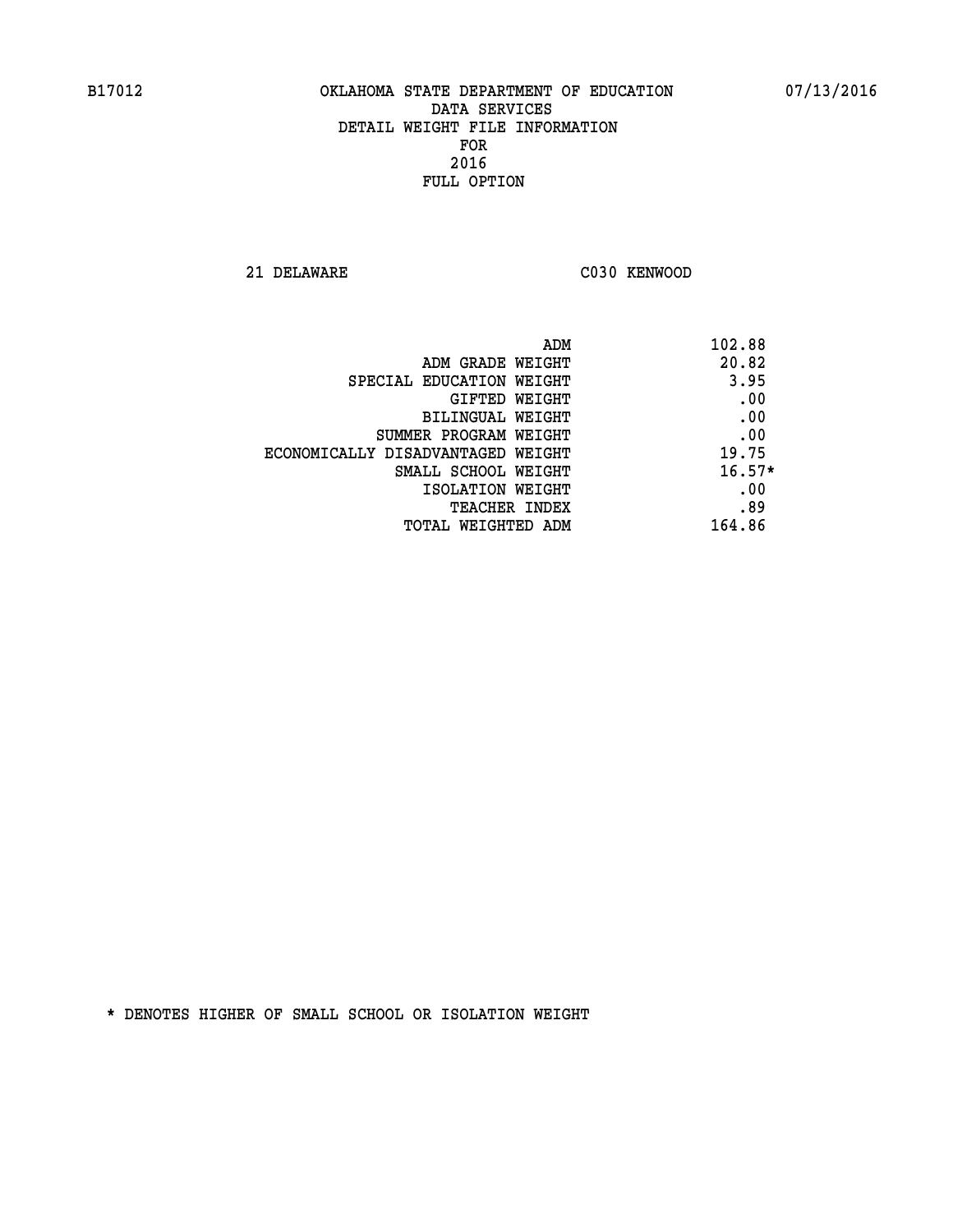**21 DELAWARE C034 MOSELEY** 

|                                   | 231.54<br>ADM |
|-----------------------------------|---------------|
| ADM GRADE WEIGHT                  | 46.87         |
| SPECIAL EDUCATION WEIGHT          | 31.35         |
| GIFTED WEIGHT                     | 5.44          |
| BILINGUAL WEIGHT                  | 3.25          |
| SUMMER PROGRAM WEIGHT             | .00           |
| ECONOMICALLY DISADVANTAGED WEIGHT | 41.00         |
| SMALL SCHOOL WEIGHT               | $26.04*$      |
| ISOLATION WEIGHT                  | .00           |
| <b>TEACHER INDEX</b>              | 6.84          |
| TOTAL WEIGHTED ADM                | 392.33        |
|                                   |               |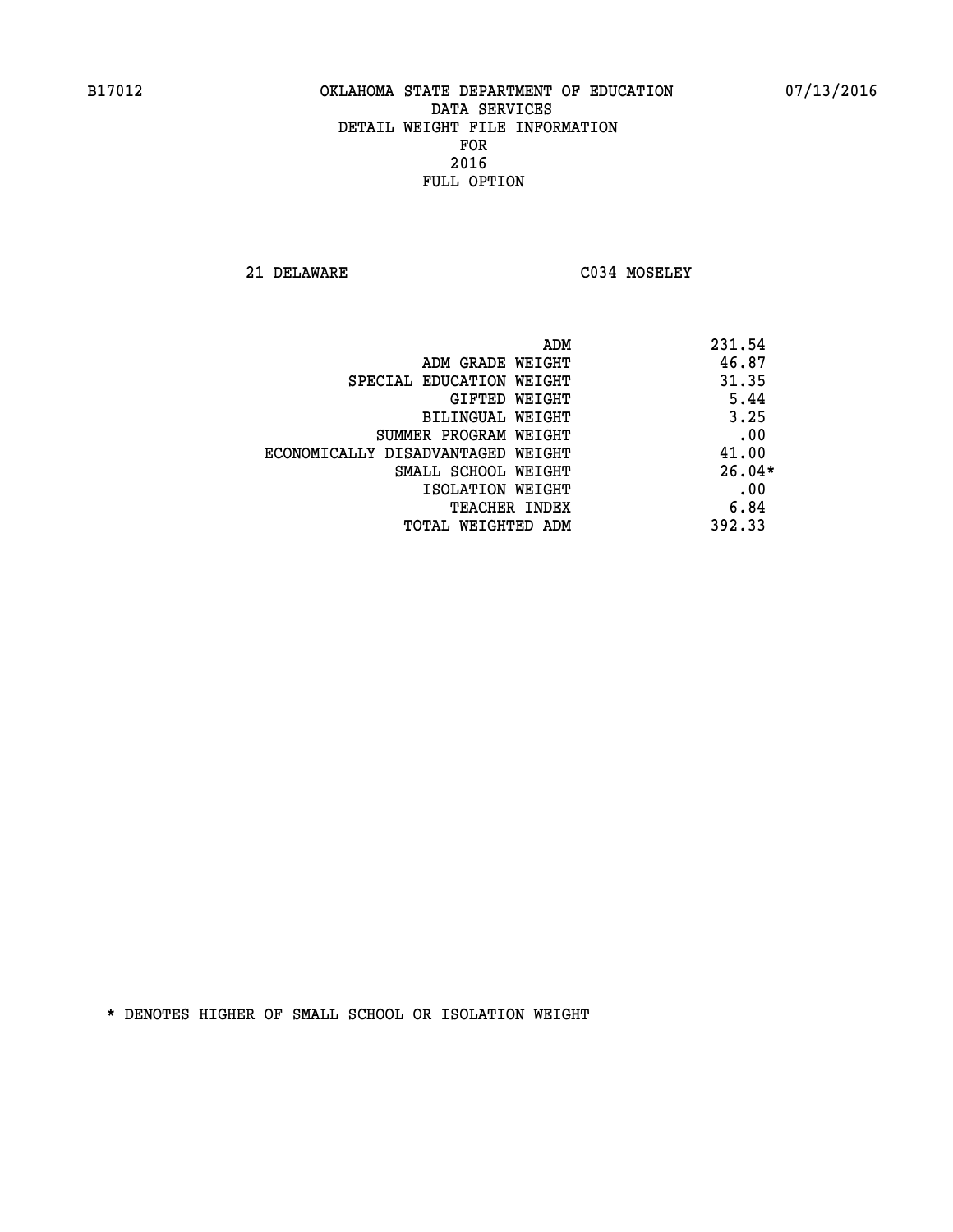**21 DELAWARE I001 JAY** 

| ADM                               | 1,680.68 |
|-----------------------------------|----------|
| ADM GRADE WEIGHT                  | 337.94   |
| SPECIAL EDUCATION WEIGHT          | 330.20   |
| GIFTED WEIGHT                     | 34.68    |
| BILINGUAL WEIGHT                  | 35.00    |
| SUMMER PROGRAM WEIGHT             | .00      |
| ECONOMICALLY DISADVANTAGED WEIGHT | 336.00   |
| SMALL SCHOOL WEIGHT               | .00      |
| ISOLATION WEIGHT                  | .00      |
| <b>TEACHER INDEX</b>              | .00      |
| WEIGHTED ADM<br>TOTAL             | 2,754.50 |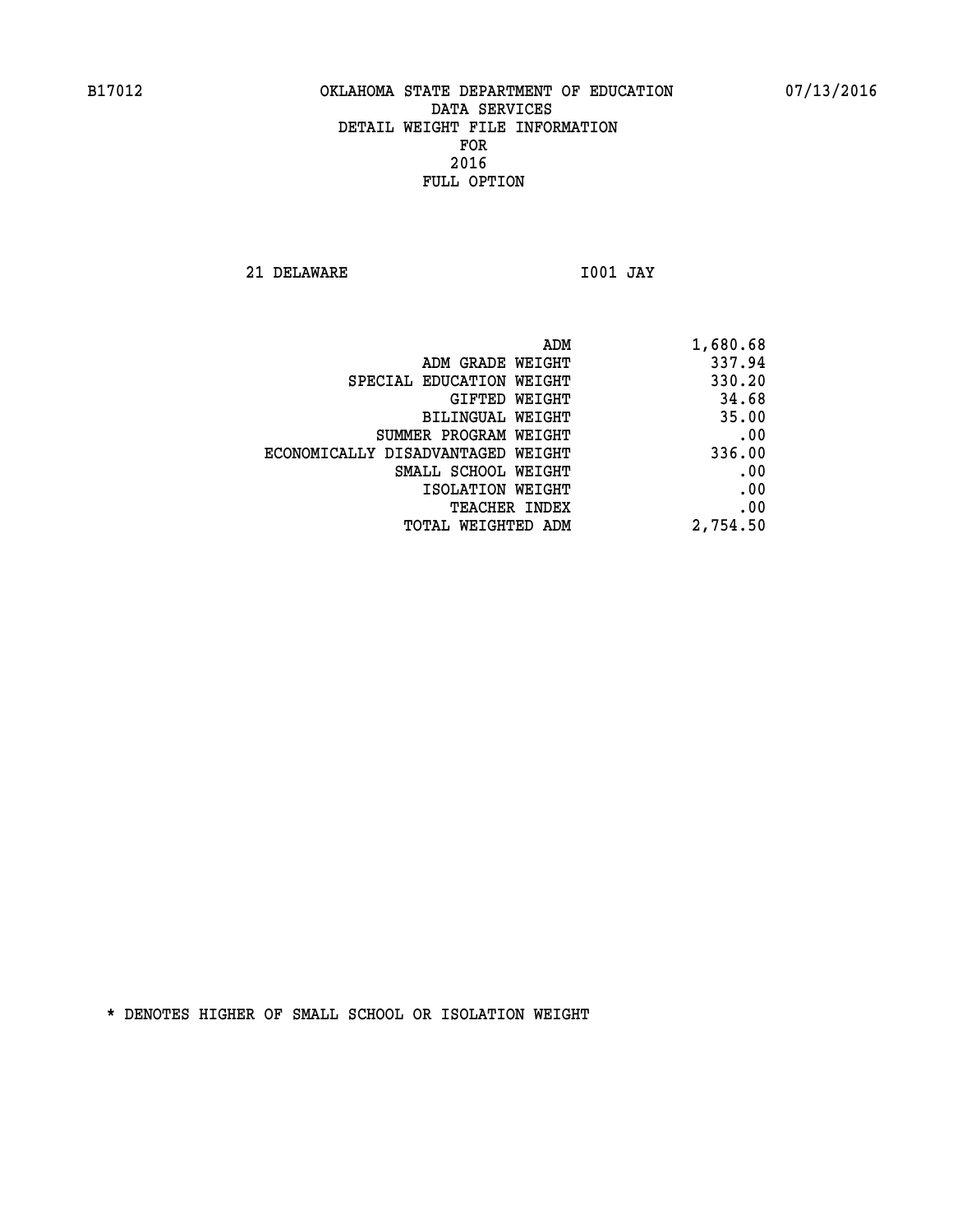**21 DELAWARE I002 GROVE** 

| 2,449.50 |
|----------|
| 485.15   |
| 381.75   |
| 57.80    |
| 6.00     |
| 2.40     |
| 382.00   |
| .00      |
| .00      |
| 61.69    |
| 3,826.29 |
|          |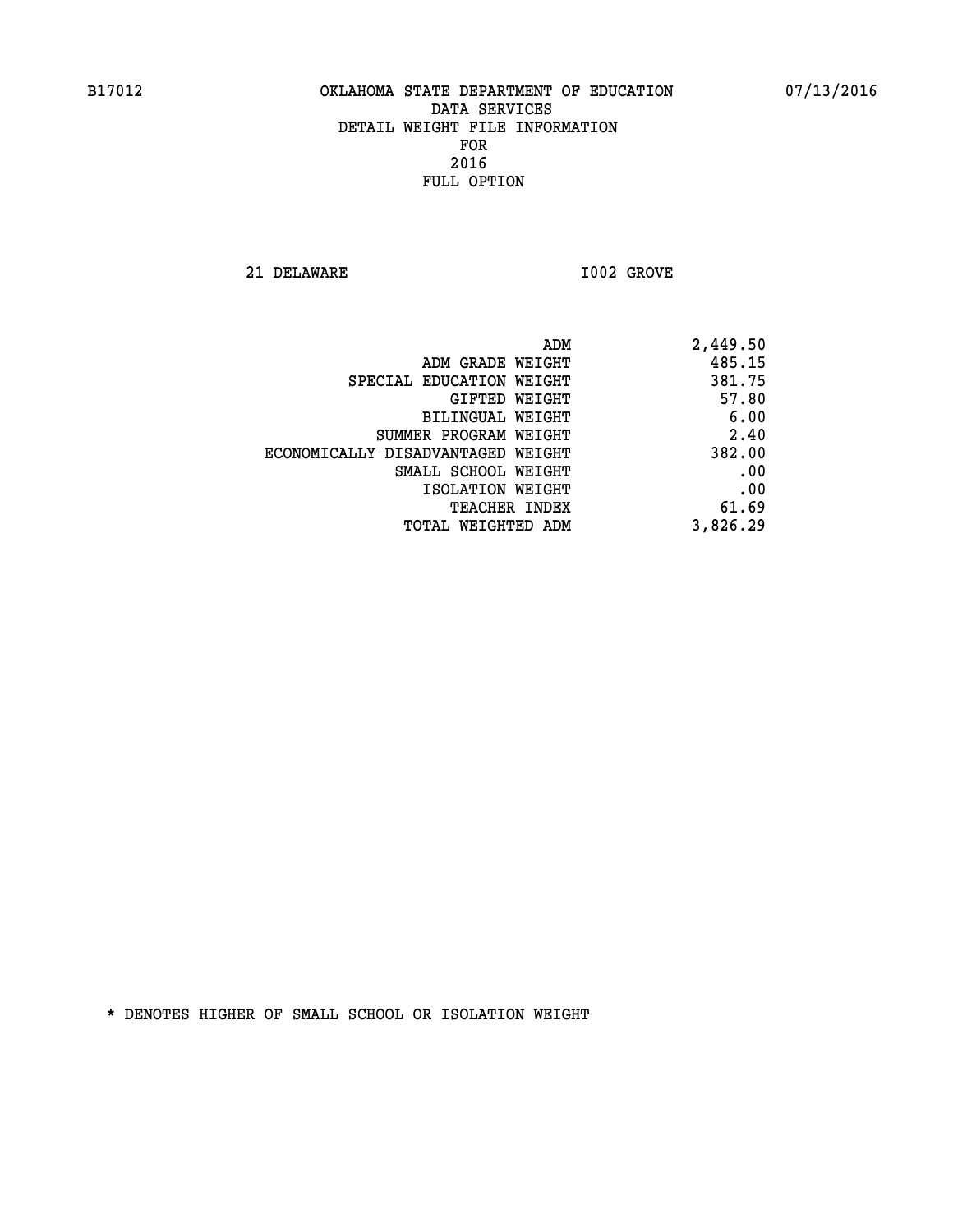**21 DELAWARE I003 KANSAS** 

| ADM                               | 871.53   |
|-----------------------------------|----------|
| ADM GRADE WEIGHT                  | 169.88   |
| SPECIAL EDUCATION WEIGHT          | 226.60   |
| GIFTED WEIGHT                     | 23.80    |
| <b>BILINGUAL WEIGHT</b>           | 19.50    |
| SUMMER PROGRAM WEIGHT             | .00      |
| ECONOMICALLY DISADVANTAGED WEIGHT | 181.00   |
| SMALL SCHOOL WEIGHT               | .00      |
| ISOLATION WEIGHT                  | .00      |
| TEACHER INDEX                     | 5.75     |
| TOTAL WEIGHTED ADM                | 1,498.06 |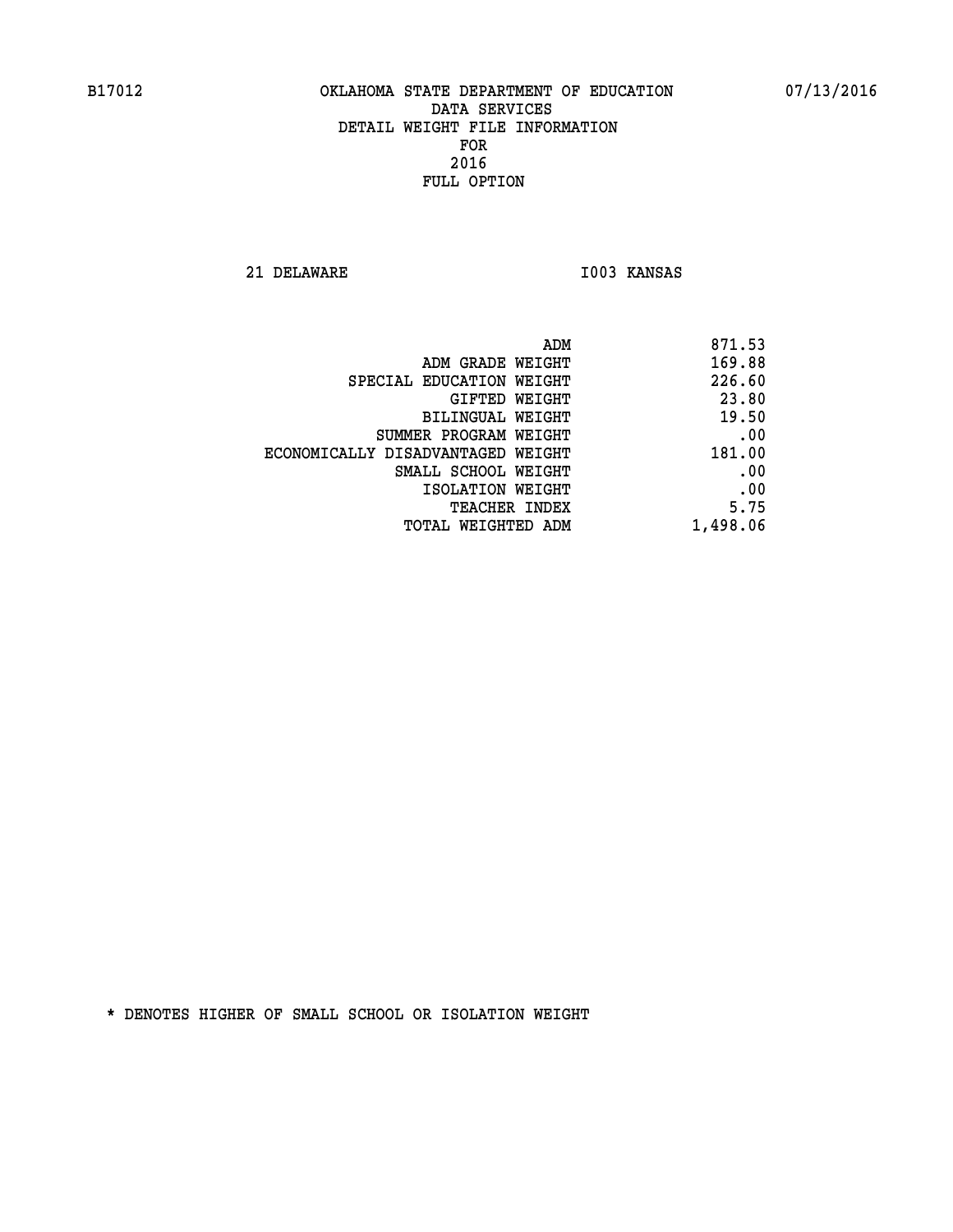**21 DELAWARE I004 COLCORD** 

| 121.07<br>ADM GRADE WEIGHT<br>121.65<br>SPECIAL EDUCATION WEIGHT<br>16.66<br>GIFTED WEIGHT<br>9.25<br>BILINGUAL WEIGHT<br>.00<br>SUMMER PROGRAM WEIGHT<br>138.50<br>ECONOMICALLY DISADVANTAGED WEIGHT<br>.00<br>SMALL SCHOOL WEIGHT<br>.00<br>ISOLATION WEIGHT<br>19.94<br>TEACHER INDEX<br>TOTAL WEIGHTED ADM | ADM | 596.12   |
|----------------------------------------------------------------------------------------------------------------------------------------------------------------------------------------------------------------------------------------------------------------------------------------------------------------|-----|----------|
|                                                                                                                                                                                                                                                                                                                |     |          |
|                                                                                                                                                                                                                                                                                                                |     |          |
|                                                                                                                                                                                                                                                                                                                |     |          |
|                                                                                                                                                                                                                                                                                                                |     |          |
|                                                                                                                                                                                                                                                                                                                |     |          |
|                                                                                                                                                                                                                                                                                                                |     |          |
|                                                                                                                                                                                                                                                                                                                |     |          |
|                                                                                                                                                                                                                                                                                                                |     |          |
|                                                                                                                                                                                                                                                                                                                |     |          |
|                                                                                                                                                                                                                                                                                                                |     | 1,023.19 |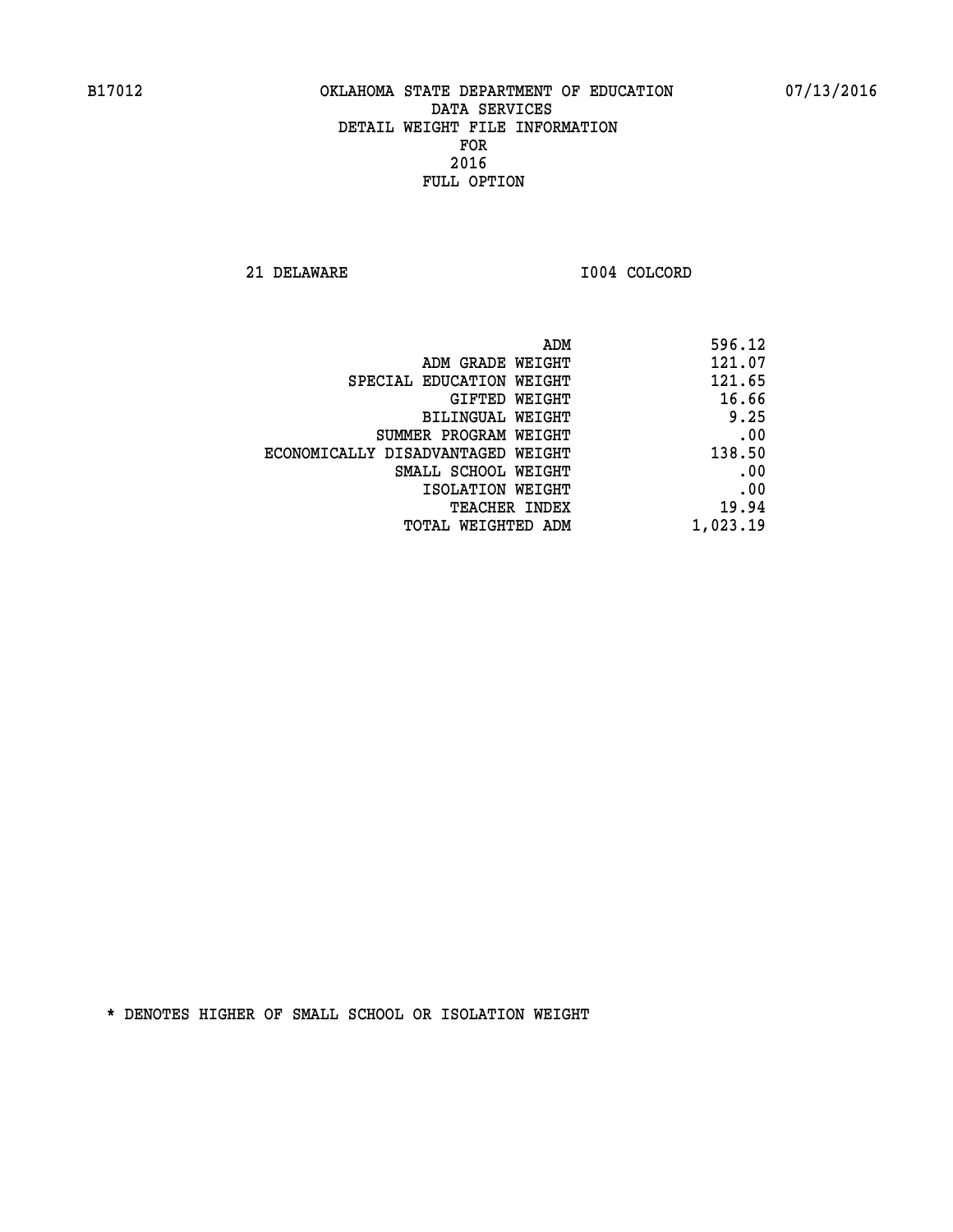**21 DELAWARE I005 OAKS-MISSION** 

| ADM                               | 275.81   |
|-----------------------------------|----------|
| ADM GRADE WEIGHT                  | 49.62    |
| SPECIAL EDUCATION WEIGHT          | 39.05    |
| GIFTED WEIGHT                     | 3.74     |
| BILINGUAL WEIGHT                  | 1.50     |
| SUMMER PROGRAM WEIGHT             | .00      |
| ECONOMICALLY DISADVANTAGED WEIGHT | 50.50    |
| SMALL SCHOOL WEIGHT               | $26.40*$ |
| ISOLATION WEIGHT                  | .00      |
| <b>TEACHER INDEX</b>              | 4.62     |
| TOTAL WEIGHTED ADM                | 451.24   |
|                                   |          |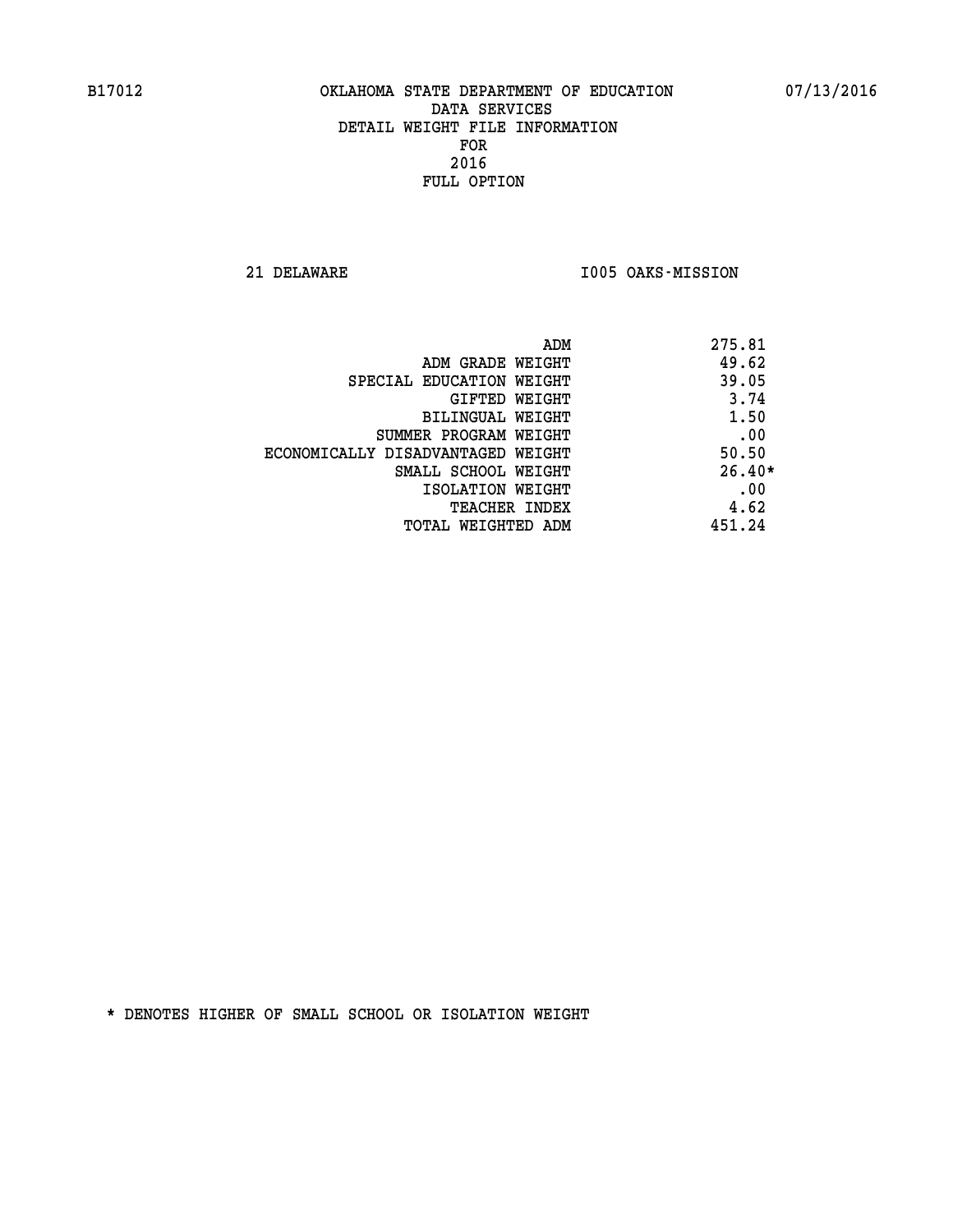**22 DEWEY I005 VICI** 

|                                   | 333.14<br>ADM |           |
|-----------------------------------|---------------|-----------|
| ADM GRADE WEIGHT                  |               | 64.02     |
| SPECIAL EDUCATION WEIGHT          |               | 32.85     |
| GIFTED WEIGHT                     |               | 5.10      |
| BILINGUAL WEIGHT                  |               | 5.50      |
| SUMMER PROGRAM WEIGHT             |               | .00       |
| ECONOMICALLY DISADVANTAGED WEIGHT |               | 42.75     |
| SMALL SCHOOL WEIGHT               |               | 24.67     |
| ISOLATION WEIGHT                  |               | $173.23*$ |
| <b>TEACHER INDEX</b>              |               | .00       |
| TOTAL WEIGHTED ADM                | 656.59        |           |
|                                   |               |           |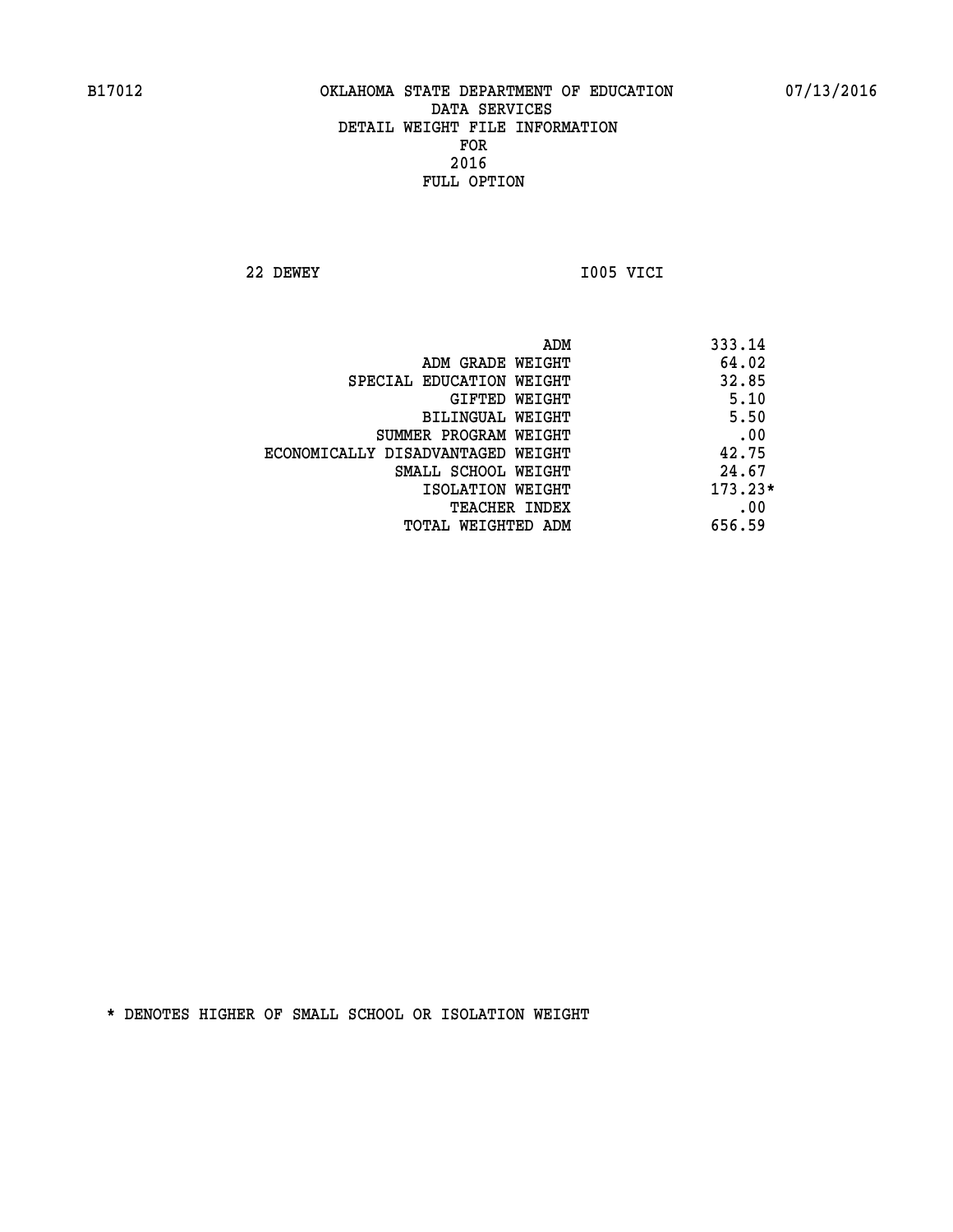**22 DEWEY I008 SEILING** 

|                                   | ADM | 433.51    |
|-----------------------------------|-----|-----------|
| ADM GRADE WEIGHT                  |     | 85.14     |
| SPECIAL EDUCATION WEIGHT          |     | 41.80     |
| GIFTED WEIGHT                     |     | 2.72      |
| BILINGUAL WEIGHT                  |     | 3.75      |
| SUMMER PROGRAM WEIGHT             |     | .00       |
| ECONOMICALLY DISADVANTAGED WEIGHT |     | 56.25     |
| SMALL SCHOOL WEIGHT               |     | 15.65     |
| ISOLATION WEIGHT                  |     | $190.74*$ |
| TEACHER INDEX                     |     | 40.65     |
| TOTAL WEIGHTED ADM                |     | 854.56    |
|                                   |     |           |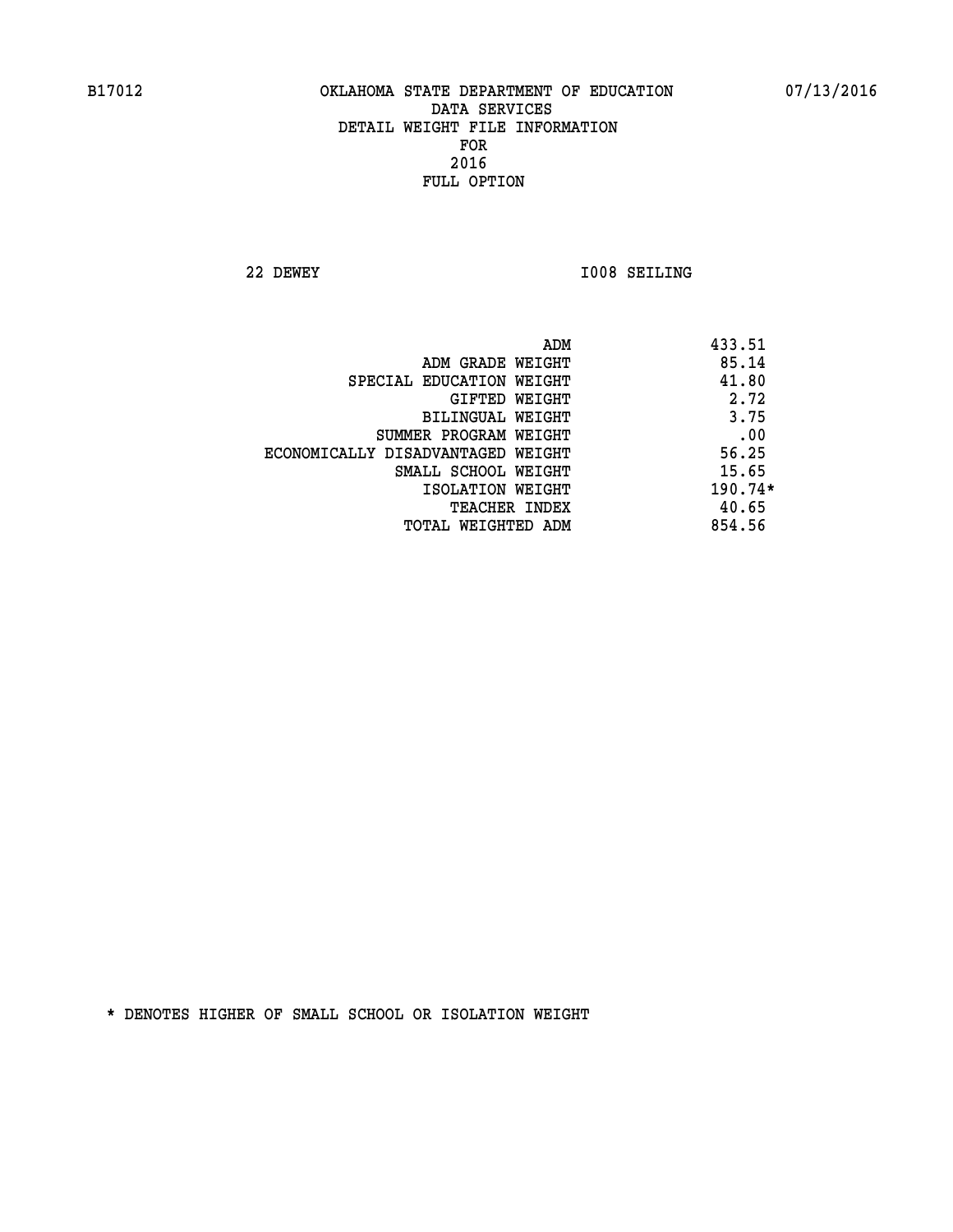**22 DEWEY I010 TALOGA** 

|                                   | 102.10<br>ADM |  |
|-----------------------------------|---------------|--|
| ADM GRADE WEIGHT                  | 22.14         |  |
| SPECIAL EDUCATION WEIGHT          | 25.45         |  |
| GIFTED WEIGHT                     | 2.72          |  |
| BILINGUAL WEIGHT                  | .25           |  |
| SUMMER PROGRAM WEIGHT             | .00           |  |
| ECONOMICALLY DISADVANTAGED WEIGHT | 18.75         |  |
| SMALL SCHOOL WEIGHT               | 16.48         |  |
| ISOLATION WEIGHT                  | $92.91*$      |  |
| <b>TEACHER INDEX</b>              | .00           |  |
| TOTAL WEIGHTED ADM                | 264.32        |  |
|                                   |               |  |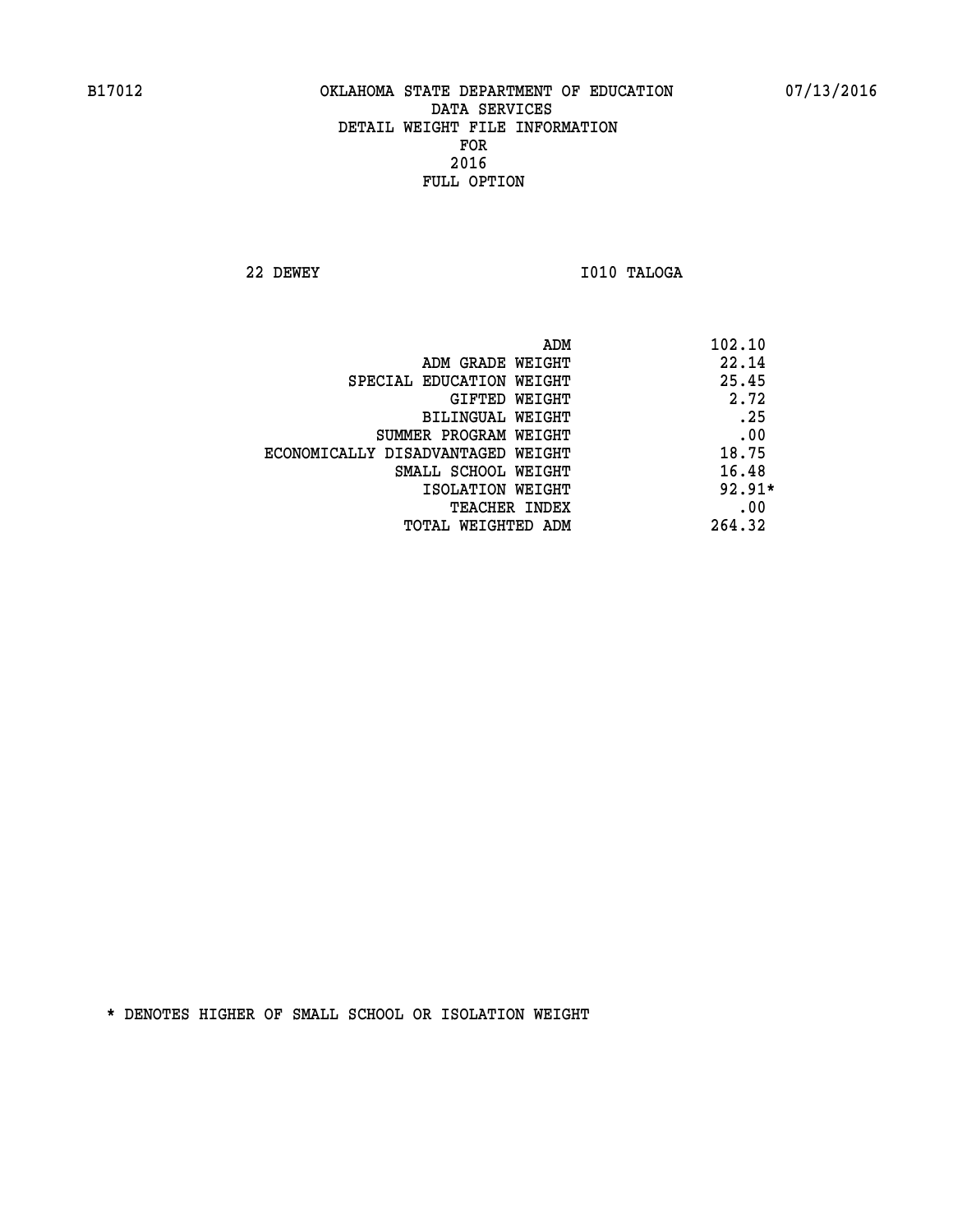**23 ELLIS I002 FARGO** 

| ADM                               | 274.08    |
|-----------------------------------|-----------|
| ADM GRADE WEIGHT                  | 53.42     |
| SPECIAL EDUCATION WEIGHT          | 23.90     |
| GIFTED WEIGHT                     | 7.82      |
| BILINGUAL WEIGHT                  | 3.50      |
| SUMMER PROGRAM WEIGHT             | .00       |
| ECONOMICALLY DISADVANTAGED WEIGHT | 53.75     |
| SMALL SCHOOL WEIGHT               | 38.24     |
| ISOLATION WEIGHT                  | $167.19*$ |
| TEACHER INDEX                     | .00       |
| TOTAL WEIGHTED ADM                | 583.66    |
|                                   |           |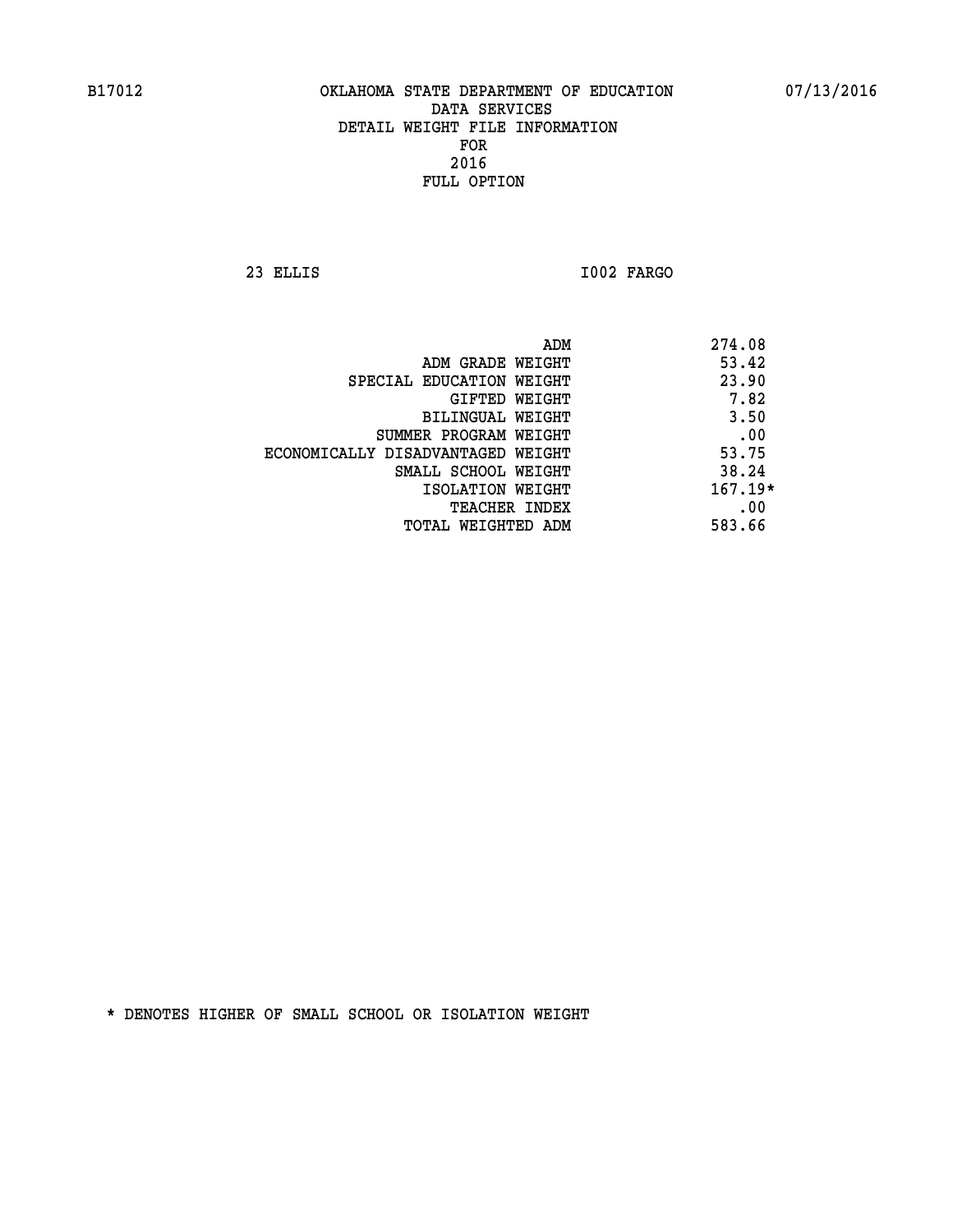**23 ELLIS I003 ARNETT** 

|                                   | 212.45<br>ADM |  |
|-----------------------------------|---------------|--|
| ADM GRADE WEIGHT                  | 41.31         |  |
| SPECIAL EDUCATION WEIGHT          | 24.10         |  |
| GIFTED WEIGHT                     | 5.44          |  |
| BILINGUAL WEIGHT                  | .00           |  |
| SUMMER PROGRAM WEIGHT             | .00           |  |
| ECONOMICALLY DISADVANTAGED WEIGHT | 25.50         |  |
| SMALL SCHOOL WEIGHT               | 25.43         |  |
| ISOLATION WEIGHT                  | $148.72*$     |  |
| TEACHER INDEX                     | 3.30          |  |
| TOTAL WEIGHTED ADM                | 460.82        |  |
|                                   |               |  |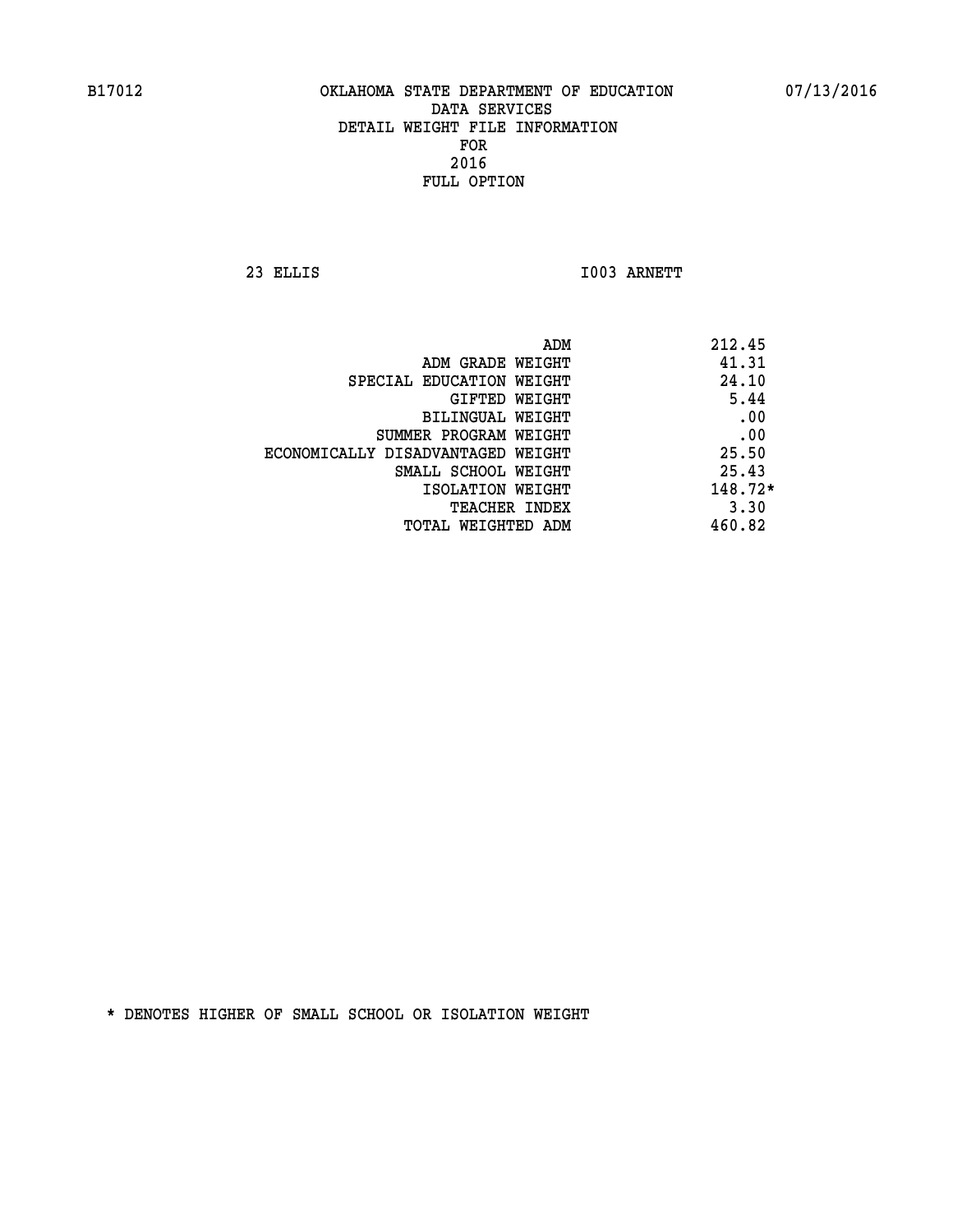**23 ELLIS I039 GAGE** 

| ADM                               | .00 |
|-----------------------------------|-----|
| ADM GRADE WEIGHT                  | .00 |
| SPECIAL EDUCATION WEIGHT          | .00 |
| <b>GIFTED WEIGHT</b>              | .00 |
| BILINGUAL WEIGHT                  | .00 |
| SUMMER PROGRAM WEIGHT             | .00 |
| ECONOMICALLY DISADVANTAGED WEIGHT | .00 |
| SMALL SCHOOL WEIGHT               | .00 |
| ISOLATION WEIGHT                  | .00 |
| <b>TEACHER INDEX</b>              | .00 |
| TOTAL WEIGHTED ADM                | .00 |
|                                   |     |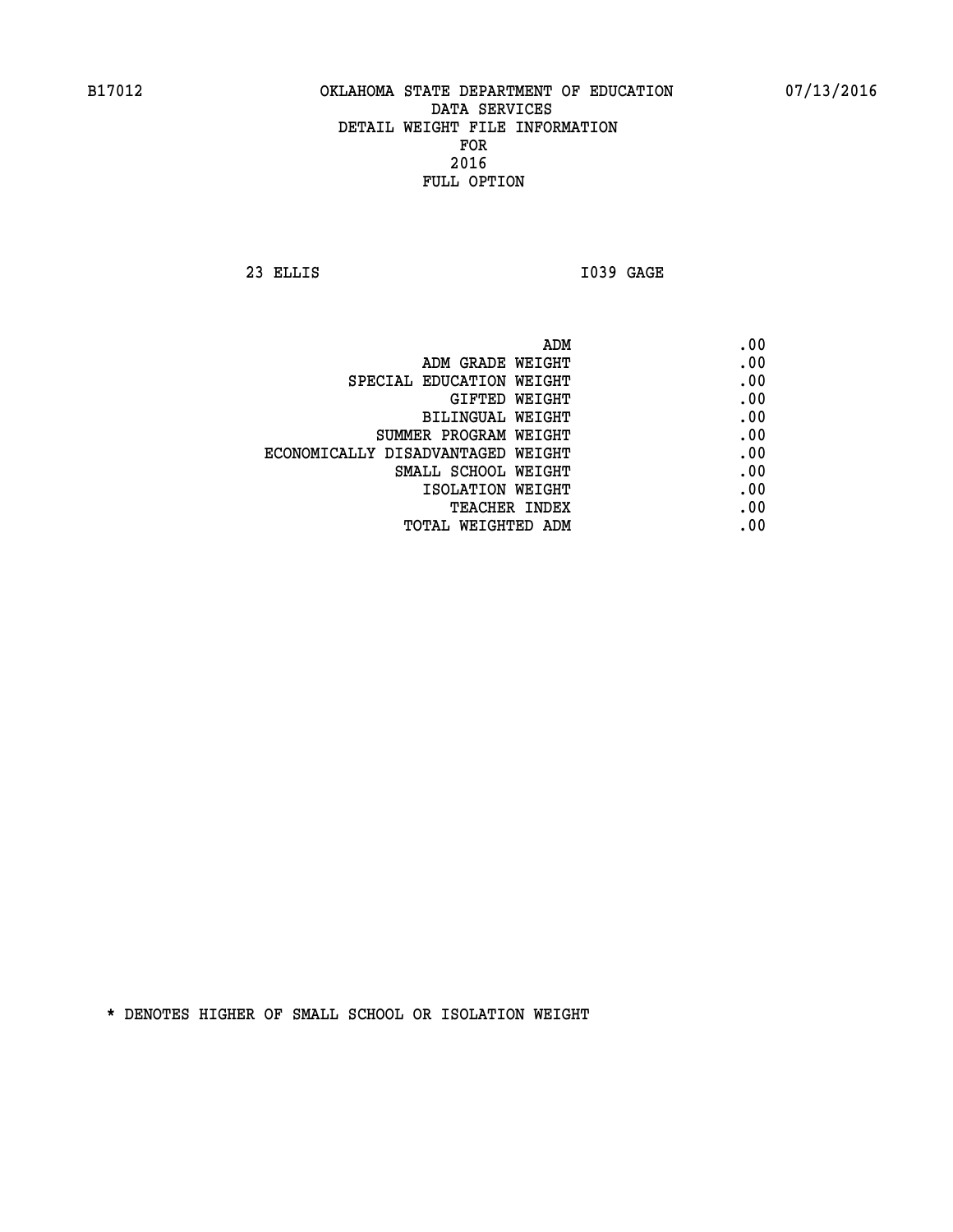**23 ELLIS I042 SHATTUCK** 

|                                   | ADM | 353.68  |
|-----------------------------------|-----|---------|
| ADM GRADE WEIGHT                  |     | 63.36   |
| SPECIAL EDUCATION WEIGHT          |     | 39.70   |
| GIFTED WEIGHT                     |     | 8.50    |
| BILINGUAL WEIGHT                  |     | 6.00    |
| SUMMER PROGRAM WEIGHT             |     | .00     |
| ECONOMICALLY DISADVANTAGED WEIGHT |     | 45.75   |
| SMALL SCHOOL WEIGHT               |     | 23.44   |
| ISOLATION WEIGHT                  |     | 176.84* |
| TEACHER INDEX                     |     | 4.95    |
| TOTAL WEIGHTED ADM                |     | 698.78  |
|                                   |     |         |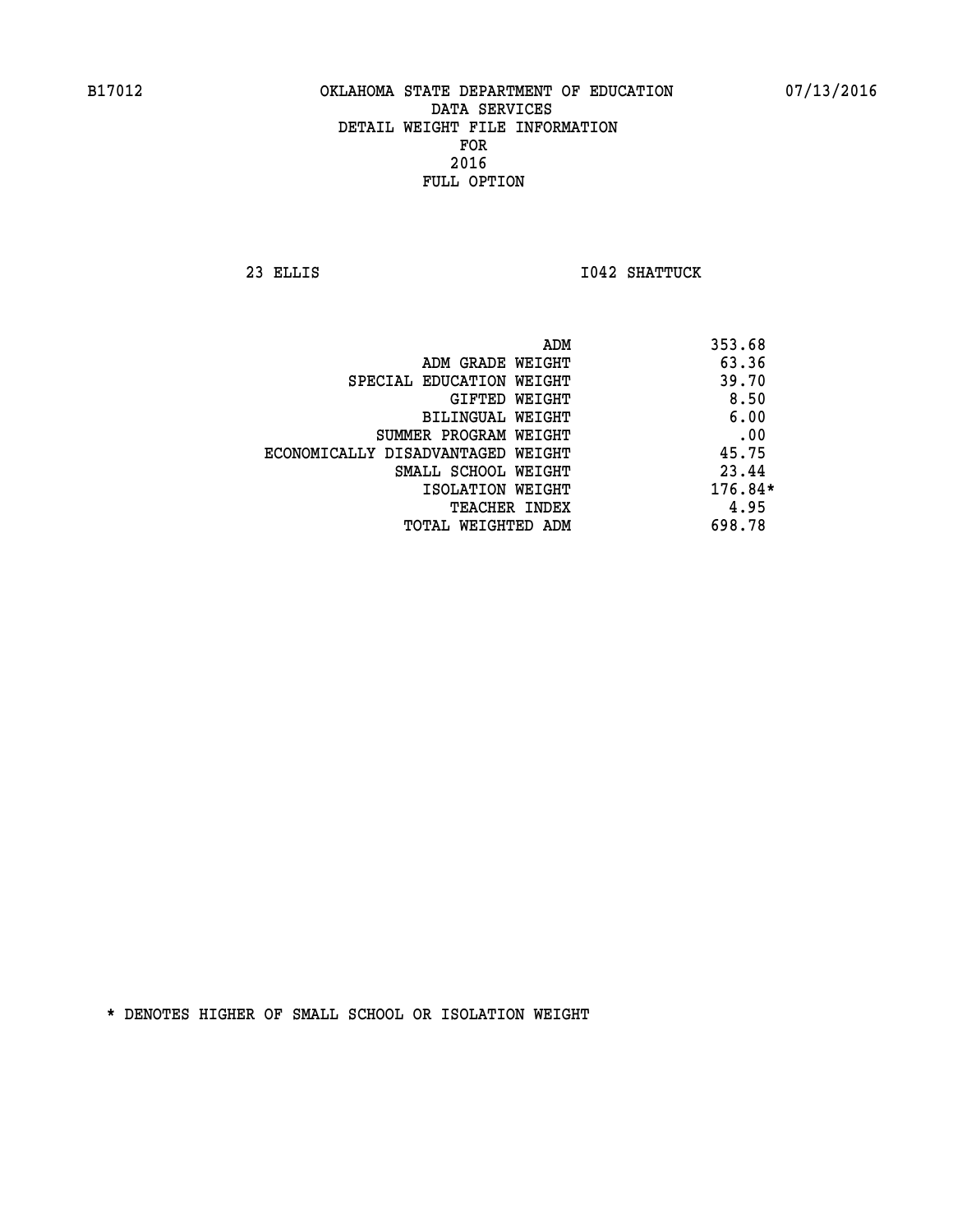**24 GARFIELD I001 WAUKOMIS** 

| ADM                               | 417.04   |
|-----------------------------------|----------|
| ADM GRADE WEIGHT                  | 85.41    |
| SPECIAL EDUCATION WEIGHT          | 46.15    |
| GIFTED WEIGHT                     | 13.26    |
| BILINGUAL WEIGHT                  | .00      |
| SUMMER PROGRAM WEIGHT             | .00      |
| ECONOMICALLY DISADVANTAGED WEIGHT | 57.50    |
| SMALL SCHOOL WEIGHT               | $17.65*$ |
| ISOLATION WEIGHT                  | .00      |
| <b>TEACHER INDEX</b>              | .00      |
| TOTAL WEIGHTED ADM                | 637.01   |
|                                   |          |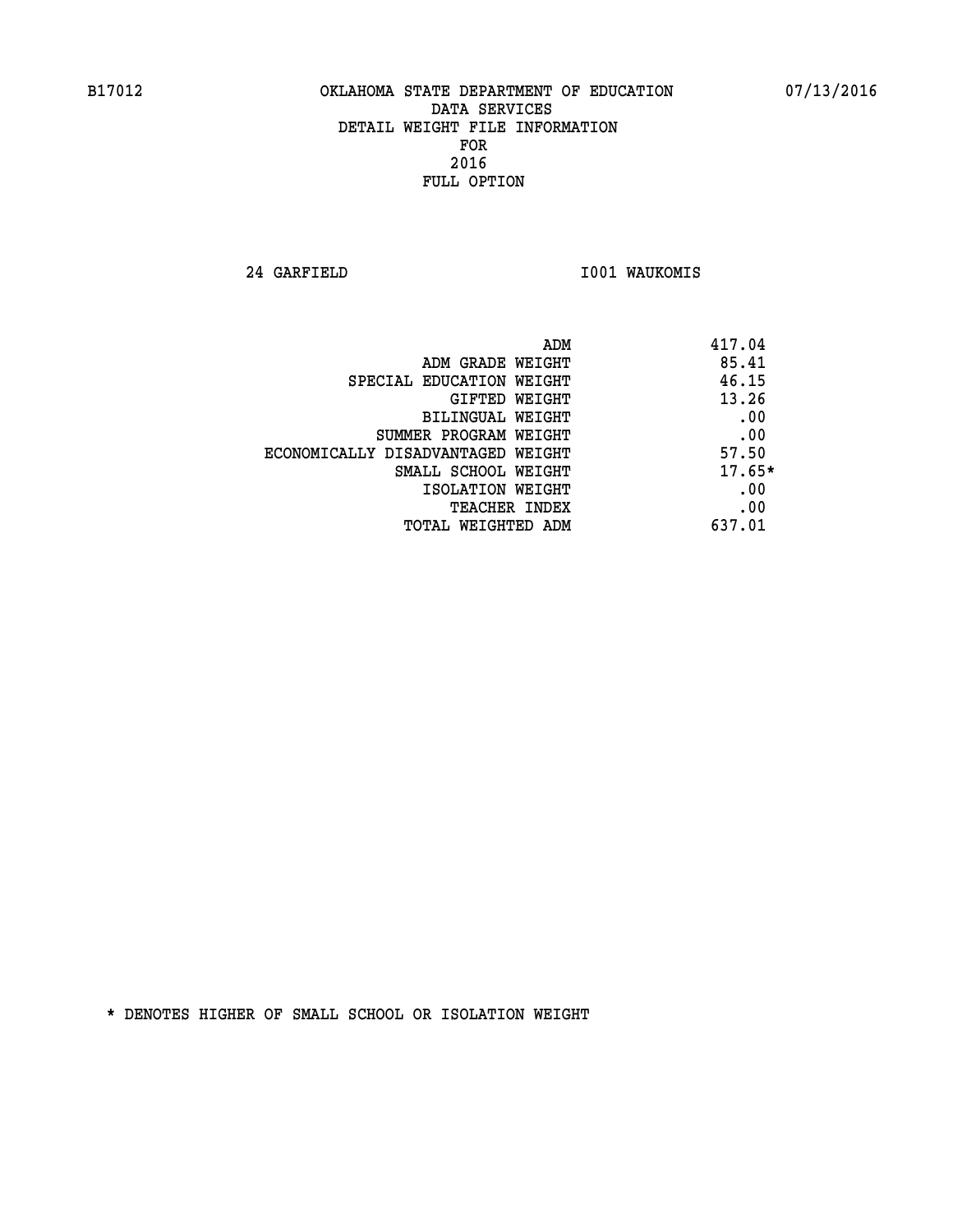**24 GARFIELD I018 KREMLIN-HILLSDALE** 

|                                   | 314.19<br>ADM |
|-----------------------------------|---------------|
| ADM GRADE WEIGHT                  | 59.10         |
| SPECIAL EDUCATION WEIGHT          | 27.30         |
| GIFTED WEIGHT                     | 10.88         |
| BILINGUAL WEIGHT                  | .00           |
| SUMMER PROGRAM WEIGHT             | .00           |
| ECONOMICALLY DISADVANTAGED WEIGHT | 31.00         |
| SMALL SCHOOL WEIGHT               | $25.52*$      |
| ISOLATION WEIGHT                  | .00           |
| TEACHER INDEX                     | 7.24          |
| TOTAL WEIGHTED ADM                | 475.23        |
|                                   |               |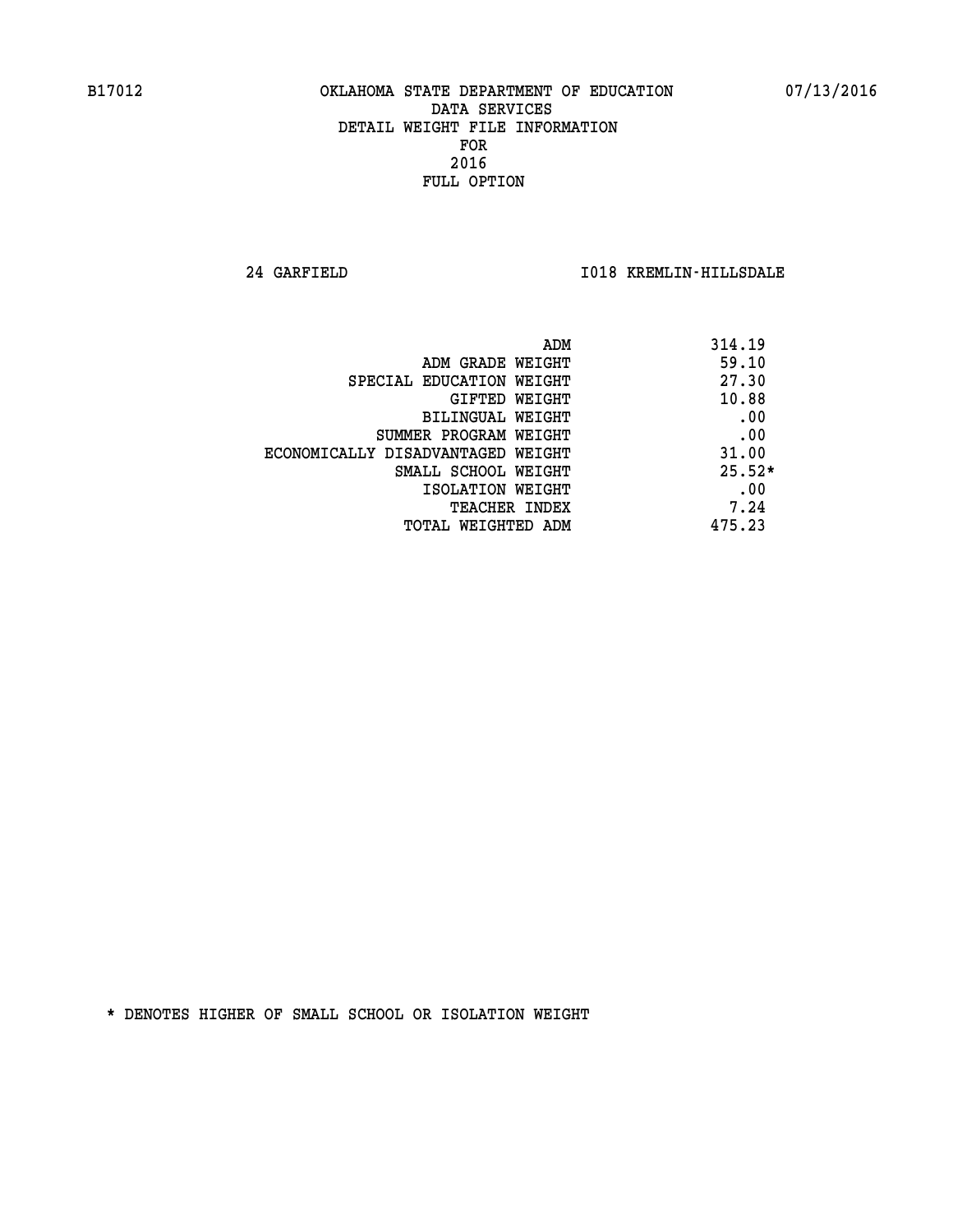**24 GARFIELD I042 CHISHOLM** 

| ADM                               | 1,031.82 |
|-----------------------------------|----------|
| ADM GRADE WEIGHT                  | 200.51   |
| SPECIAL EDUCATION WEIGHT          | 143.30   |
| GIFTED WEIGHT                     | 42.16    |
| <b>BILINGUAL WEIGHT</b>           | 6.00     |
| SUMMER PROGRAM WEIGHT             | .00      |
| ECONOMICALLY DISADVANTAGED WEIGHT | 77.50    |
| SMALL SCHOOL WEIGHT               | .00      |
| ISOLATION WEIGHT                  | .00      |
| TEACHER INDEX                     | 4.32     |
| TOTAL WEIGHTED ADM                | 1,505.61 |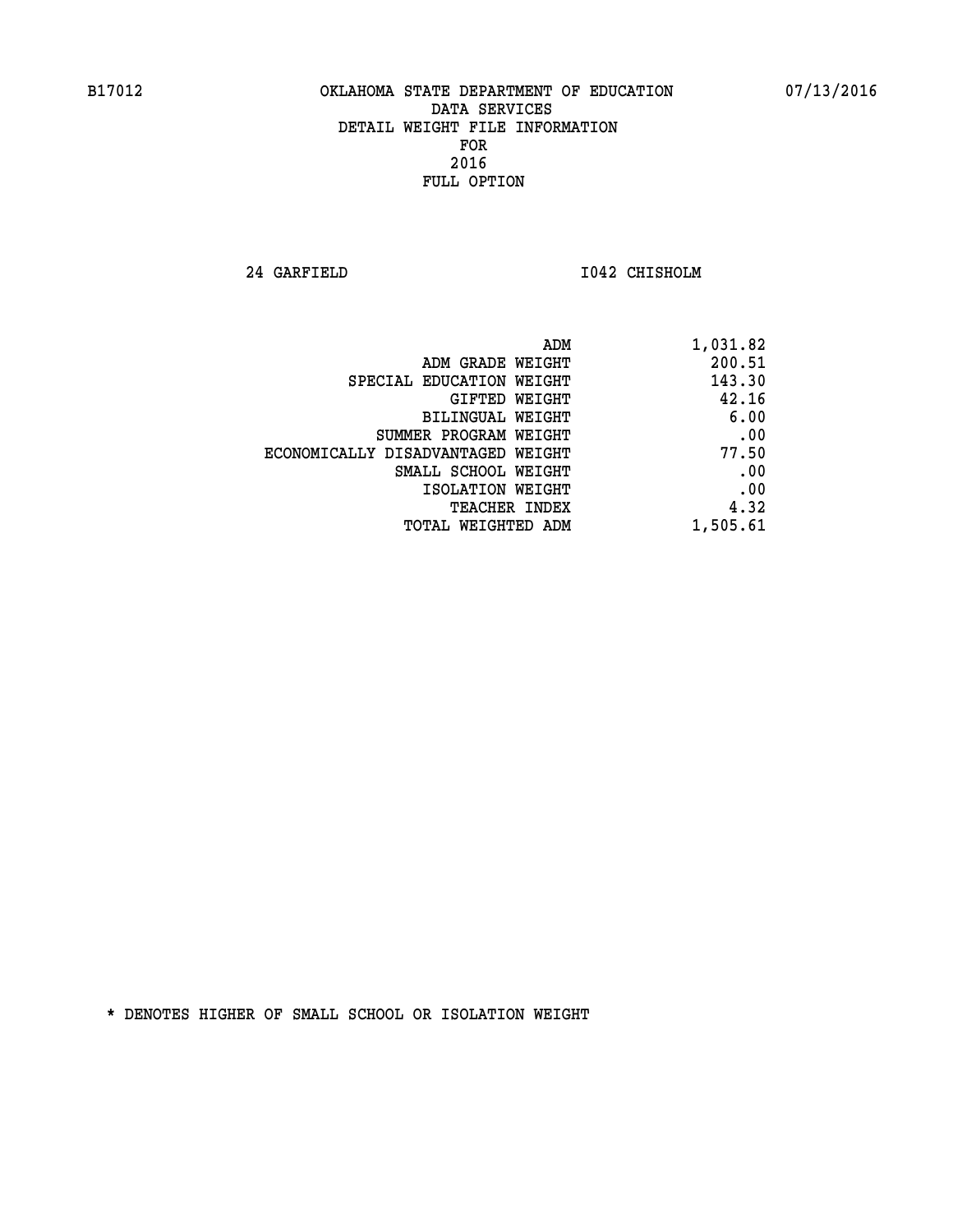**24 GARFIELD I047 GARBER** 

| 375.91<br>ADM                              |     |
|--------------------------------------------|-----|
| 75.23<br>ADM GRADE WEIGHT                  |     |
| 60.80<br>SPECIAL EDUCATION WEIGHT          |     |
| 10.20<br>GIFTED WEIGHT                     |     |
| BILINGUAL WEIGHT                           | .00 |
| SUMMER PROGRAM WEIGHT                      | .00 |
| 48.50<br>ECONOMICALLY DISADVANTAGED WEIGHT |     |
| 21.76<br>SMALL SCHOOL WEIGHT               |     |
| $51.57*$<br>ISOLATION WEIGHT               |     |
| 15.94<br><b>TEACHER INDEX</b>              |     |
| 638.15<br>TOTAL WEIGHTED ADM               |     |
|                                            |     |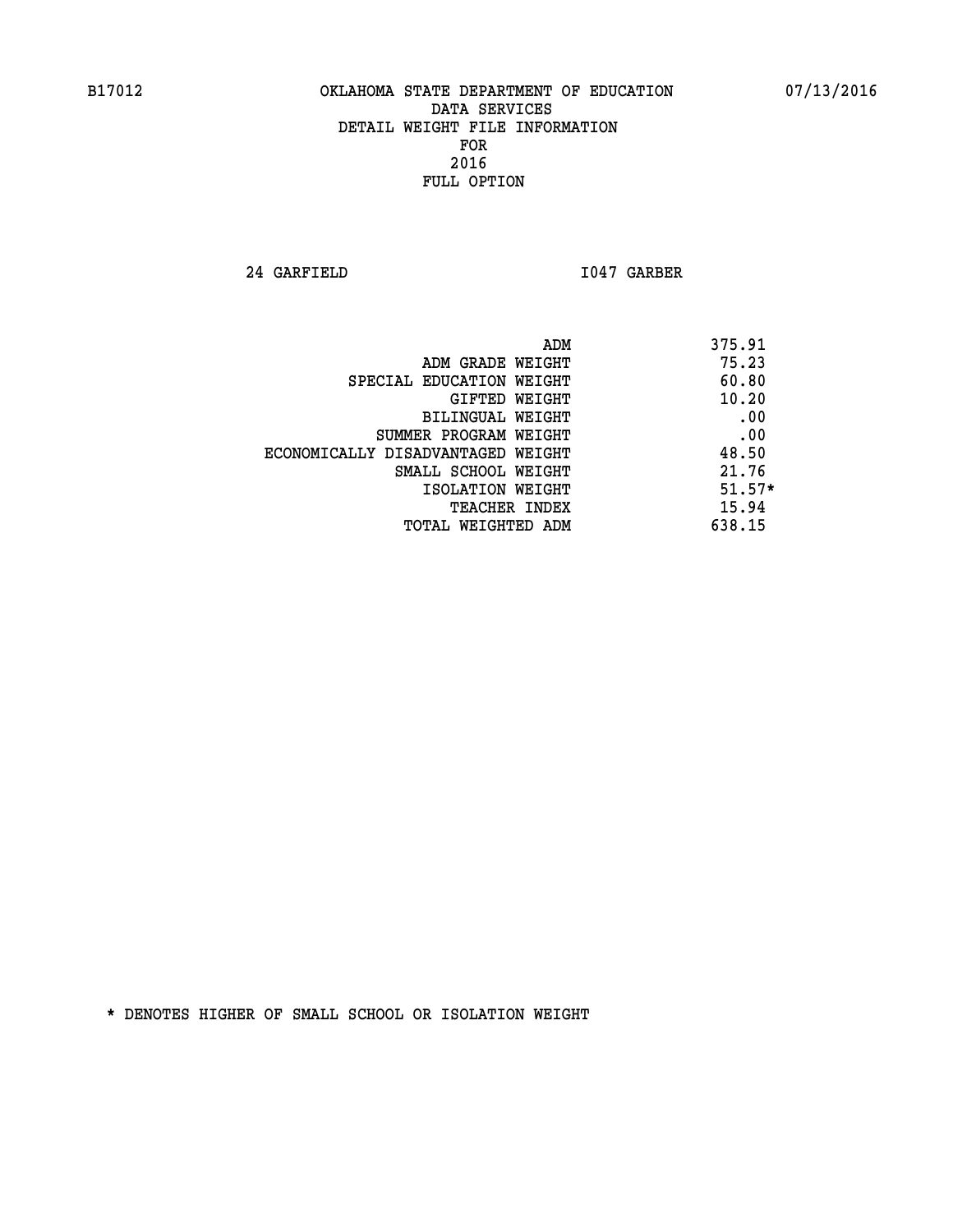**24 GARFIELD I056 PIONEER-PLEASANT VALE** 

| ADM                               | 548.17 |
|-----------------------------------|--------|
| ADM GRADE WEIGHT                  | 88.97  |
| SPECIAL EDUCATION WEIGHT          | 66.50  |
| GIFTED WEIGHT                     | 24.14  |
| BILINGUAL WEIGHT                  | 12.75  |
| SUMMER PROGRAM WEIGHT             | .00    |
| ECONOMICALLY DISADVANTAGED WEIGHT | 81.50  |
| SMALL SCHOOL WEIGHT               | .00    |
| ISOLATION WEIGHT                  | .00    |
| <b>TEACHER INDEX</b>              | 45.63  |
| TOTAL WEIGHTED ADM                | 867.66 |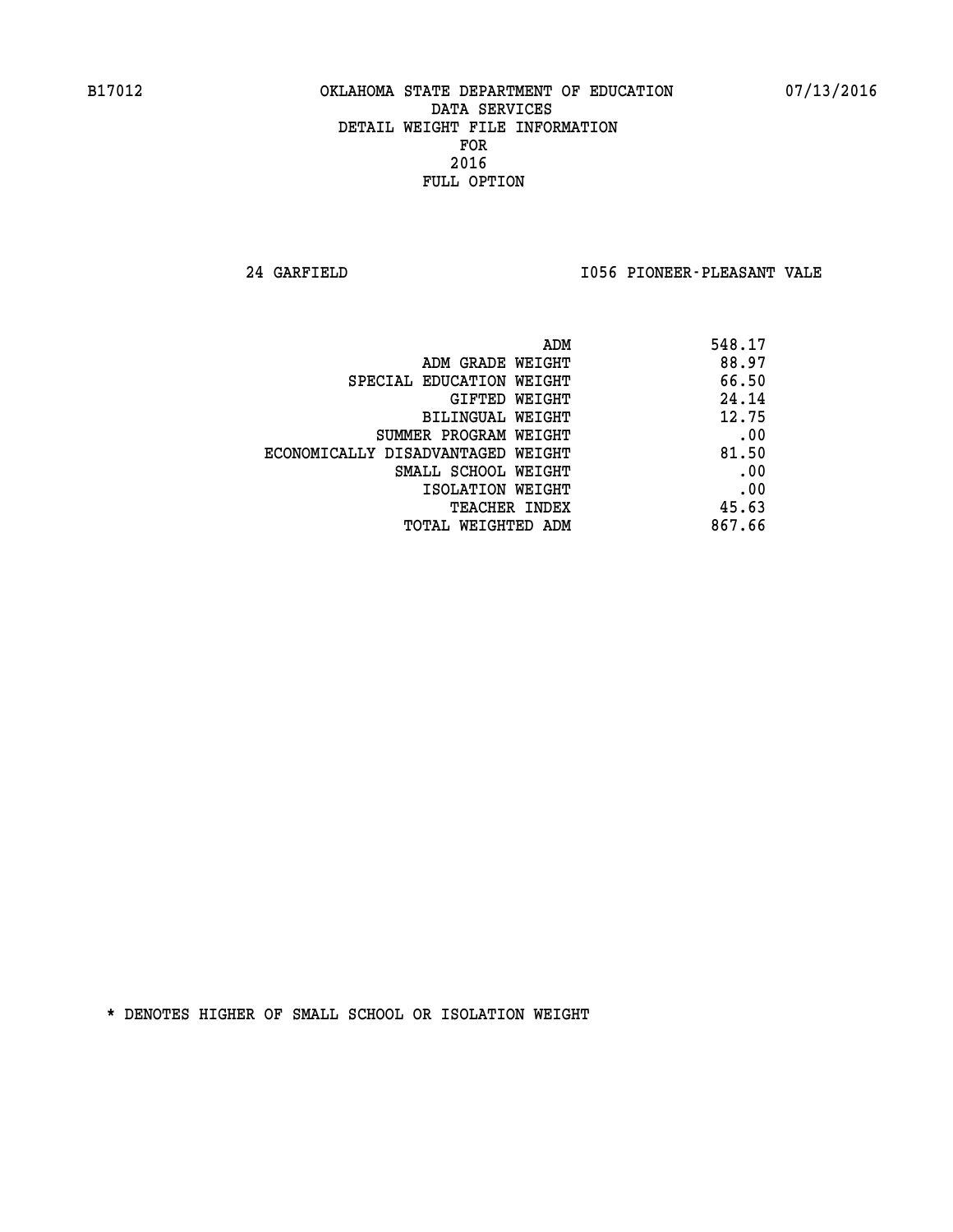**24 GARFIELD I057 ENID** 

| 7,932.42  |
|-----------|
| 1,601.89  |
| 1,226.05  |
| 249.90    |
| 465.00    |
| 8.40      |
| 1,464.75  |
| .00       |
| .00       |
| .00       |
| 12,948.41 |
|           |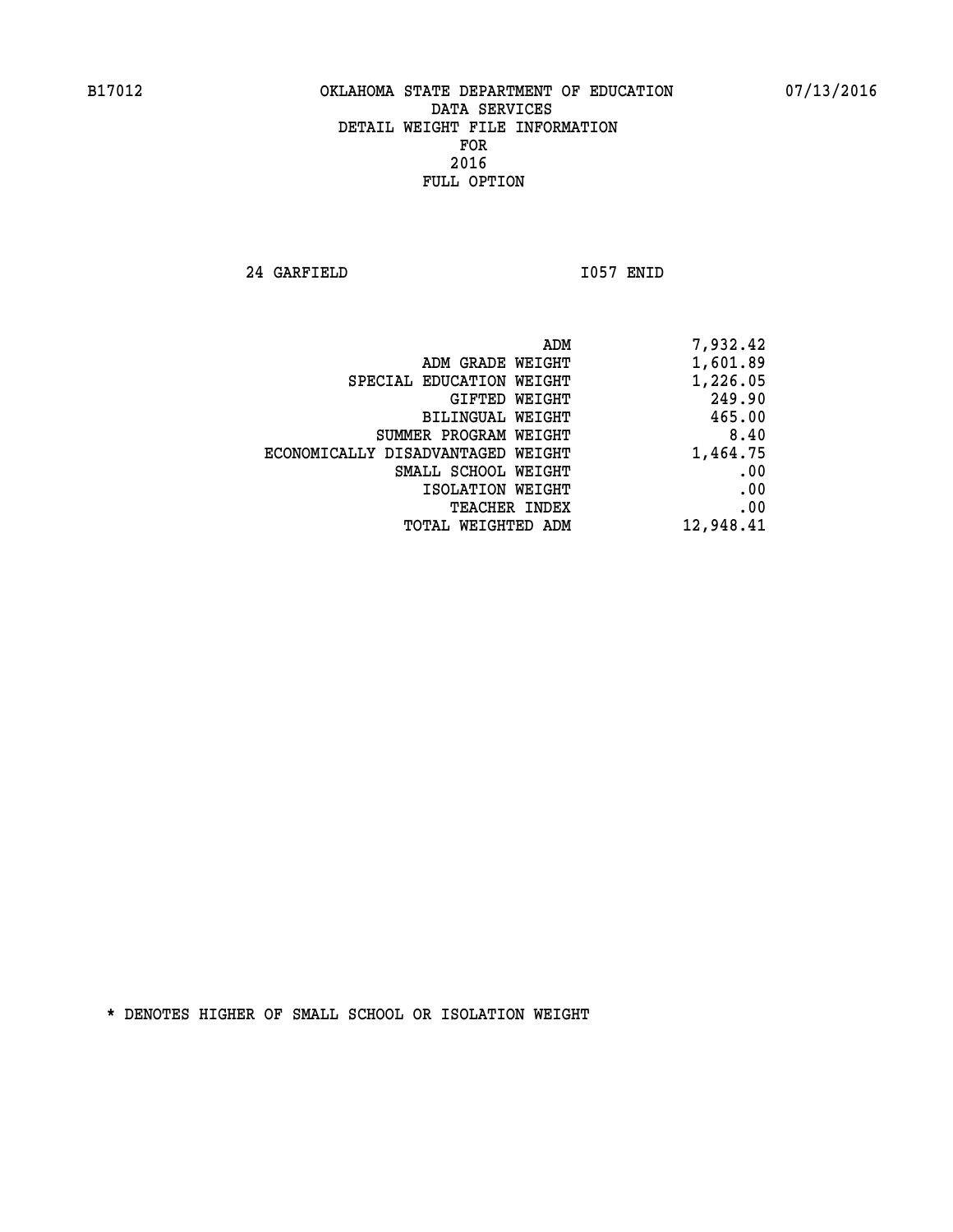**24 GARFIELD I085 DRUMMOND** 

| ADM                               | 308.36   |
|-----------------------------------|----------|
| ADM GRADE WEIGHT                  | 56.83    |
| SPECIAL EDUCATION WEIGHT          | 36.05    |
| <b>GIFTED WEIGHT</b>              | 5.78     |
| BILINGUAL WEIGHT                  | 7.50     |
| SUMMER PROGRAM WEIGHT             | .00      |
| ECONOMICALLY DISADVANTAGED WEIGHT | 37.50    |
| SMALL SCHOOL WEIGHT               | $25.72*$ |
| ISOLATION WEIGHT                  | .00      |
| <b>TEACHER INDEX</b>              | 23.88    |
| TOTAL WEIGHTED ADM                | 501.62   |
|                                   |          |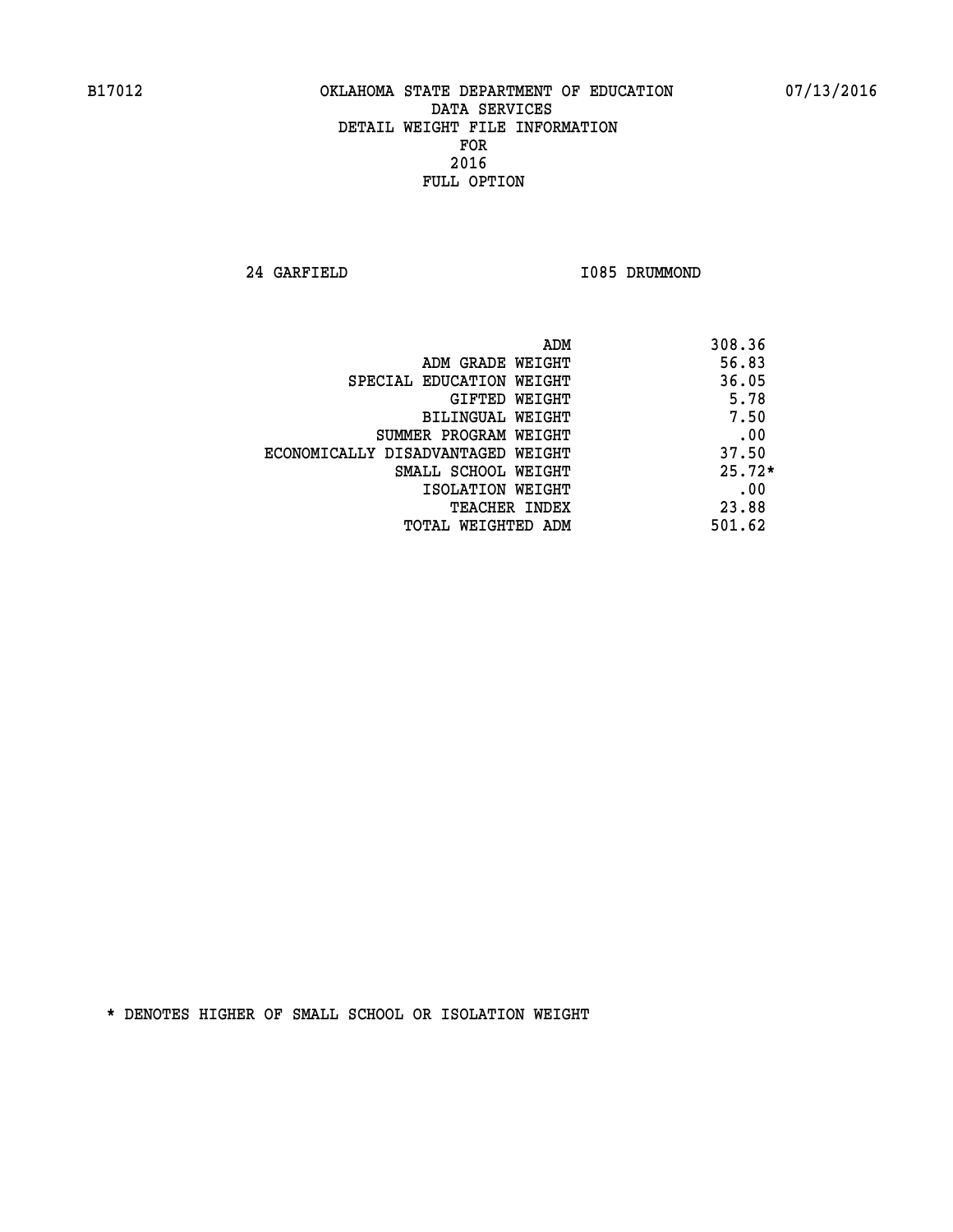**24 GARFIELD I094 COVINGTON-DOUGLAS** 

| 269.37<br>ADM                              |  |
|--------------------------------------------|--|
| 52.59<br>ADM GRADE WEIGHT                  |  |
| 26.35<br>SPECIAL EDUCATION WEIGHT          |  |
| 6.12<br>GIFTED WEIGHT                      |  |
| 2.00<br>BILINGUAL WEIGHT                   |  |
| .00<br>SUMMER PROGRAM WEIGHT               |  |
| 46.50<br>ECONOMICALLY DISADVANTAGED WEIGHT |  |
| 26.44<br>SMALL SCHOOL WEIGHT               |  |
| $165.34*$<br>ISOLATION WEIGHT              |  |
| .00<br><b>TEACHER INDEX</b>                |  |
| 568.27<br>TOTAL WEIGHTED ADM               |  |
|                                            |  |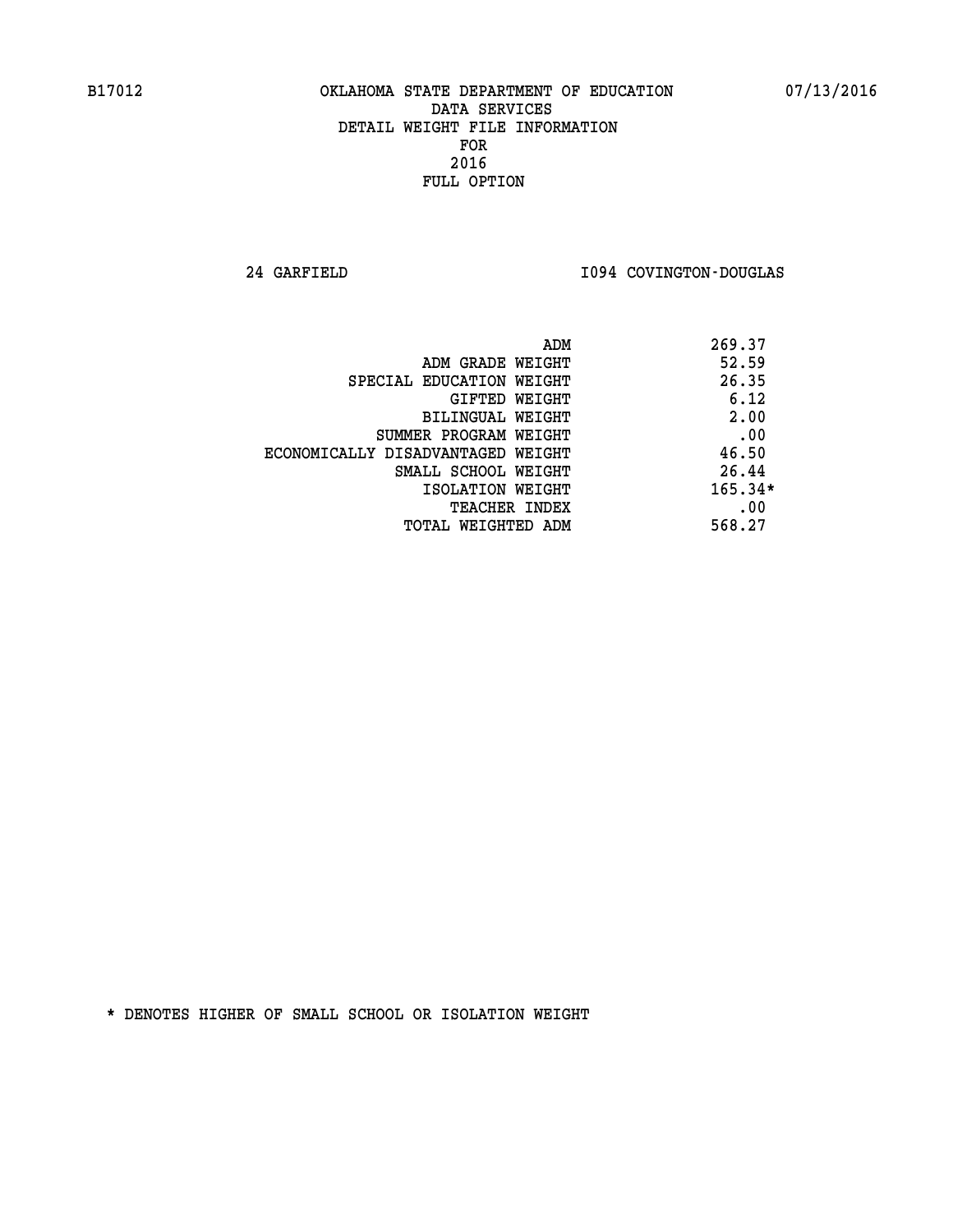**25 GARVIN C016 WHITEBEAD** 

|                                   | 399.76<br>ADM |
|-----------------------------------|---------------|
| ADM GRADE WEIGHT                  | 81.94         |
| SPECIAL EDUCATION WEIGHT          | 26.60         |
| GIFTED WEIGHT                     | 5.44          |
| BILINGUAL WEIGHT                  | 22.75         |
| SUMMER PROGRAM WEIGHT             | .00           |
| ECONOMICALLY DISADVANTAGED WEIGHT | 58.50         |
| SMALL SCHOOL WEIGHT               | $19.53*$      |
| ISOLATION WEIGHT                  | .00           |
| <b>TEACHER INDEX</b>              | 11.99         |
| TOTAL WEIGHTED ADM                | 626.51        |
|                                   |               |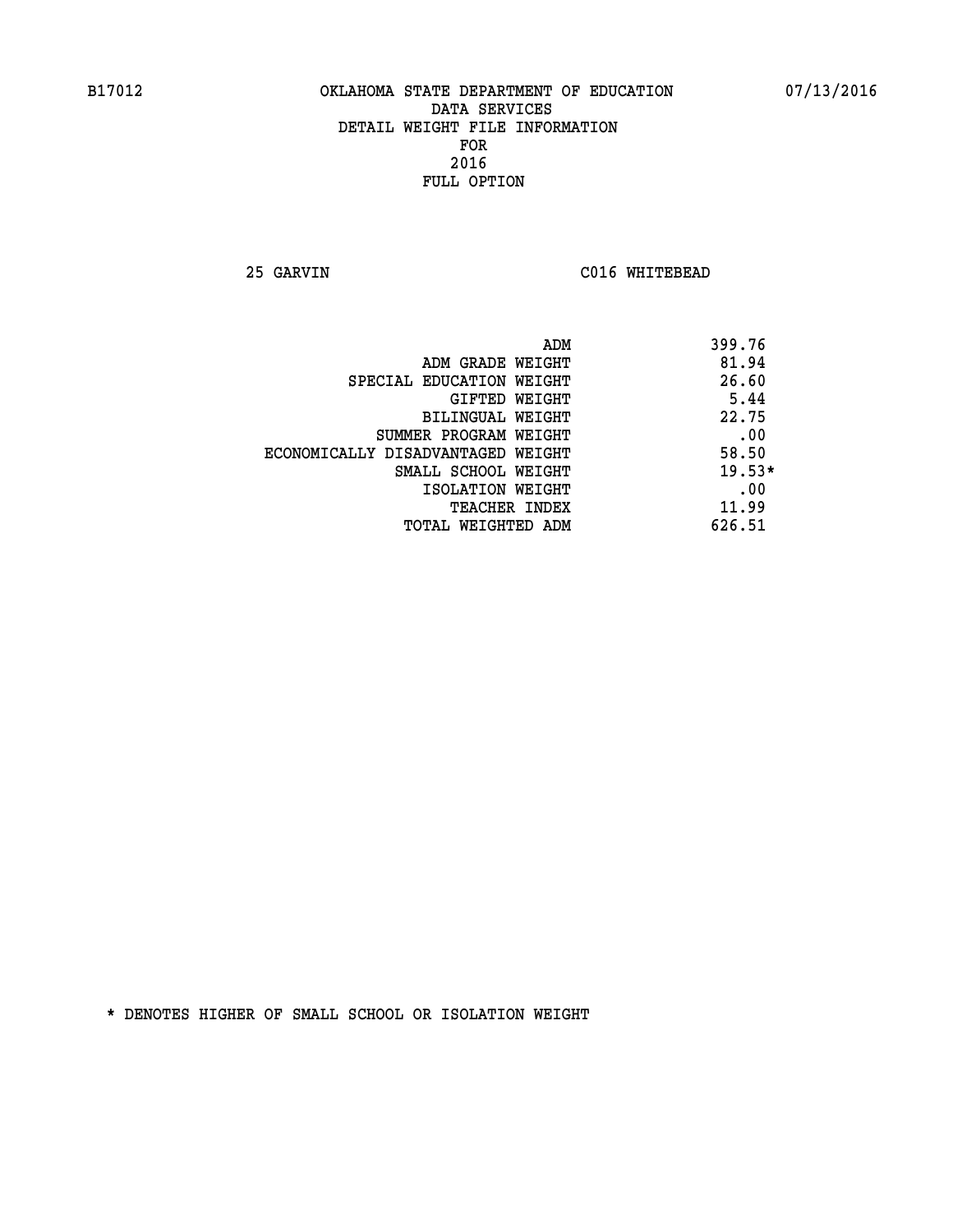**25 GARVIN 1002 STRATFORD** 

| 705.68   |
|----------|
| 137.73   |
| 128.45   |
| 20.06    |
| .75      |
| .00      |
| 124.50   |
| .00      |
| .00      |
| 39.49    |
| 1,156.66 |
|          |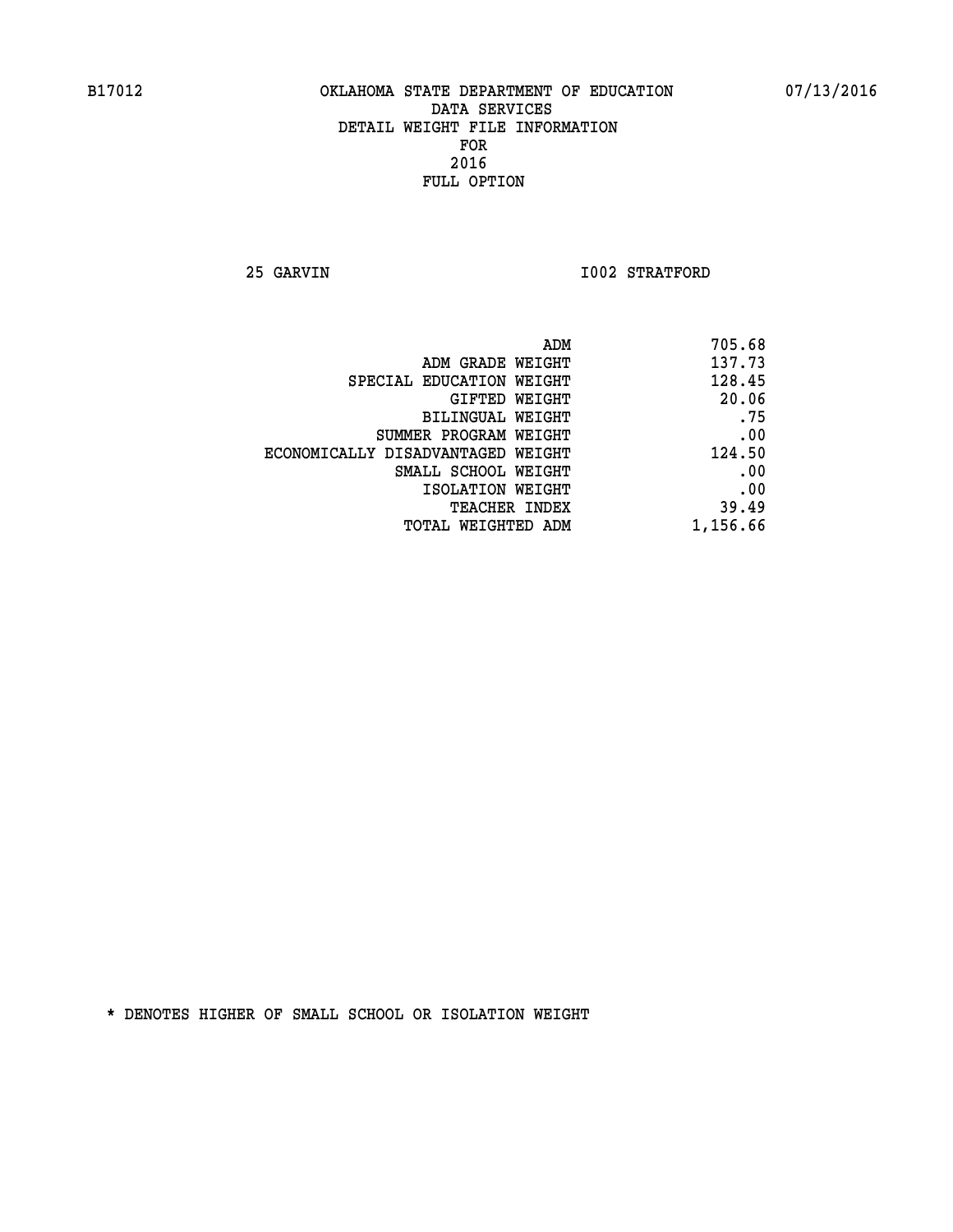**25 GARVIN I005 PAOLI** 

| ADM<br>248.91                              |  |
|--------------------------------------------|--|
| 54.86<br>ADM GRADE WEIGHT                  |  |
| 36.85<br>SPECIAL EDUCATION WEIGHT          |  |
| 4.42<br>GIFTED WEIGHT                      |  |
| 2.00<br><b>BILINGUAL WEIGHT</b>            |  |
| .00<br>SUMMER PROGRAM WEIGHT               |  |
| 43.00<br>ECONOMICALLY DISADVANTAGED WEIGHT |  |
| $26.36*$<br>SMALL SCHOOL WEIGHT            |  |
| .00<br>ISOLATION WEIGHT                    |  |
| 15.29<br><b>TEACHER INDEX</b>              |  |
| 431.69<br>TOTAL WEIGHTED ADM               |  |
|                                            |  |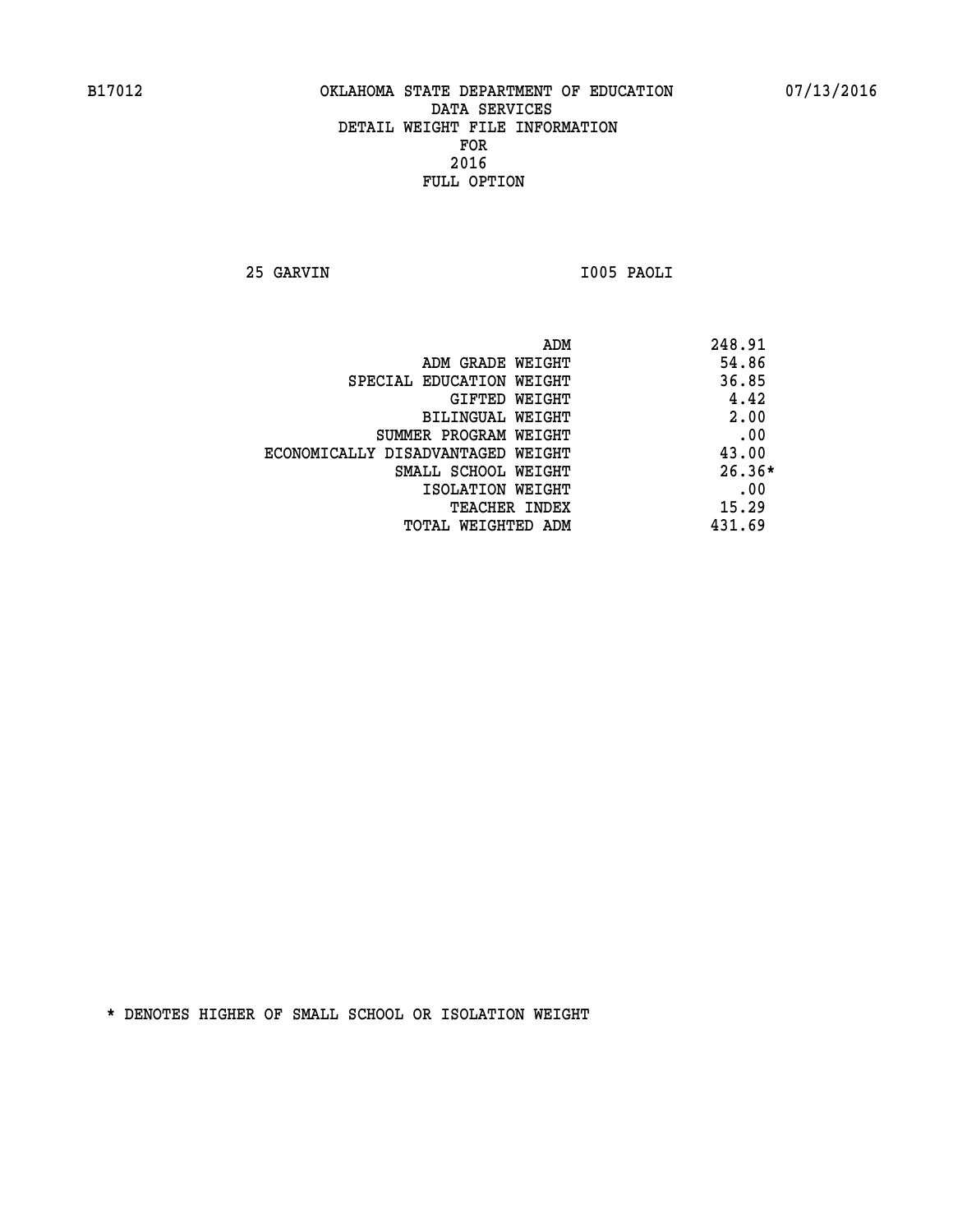**25 GARVIN I007 MAYSVILLE** 

| 341.06<br>ADM                              |     |
|--------------------------------------------|-----|
| 70.84<br>ADM GRADE WEIGHT                  |     |
| 33.60<br>SPECIAL EDUCATION WEIGHT          |     |
| 9.52<br>GIFTED WEIGHT                      |     |
| .25<br>BILINGUAL WEIGHT                    |     |
| SUMMER PROGRAM WEIGHT                      | .00 |
| 66.00<br>ECONOMICALLY DISADVANTAGED WEIGHT |     |
| $24.23*$<br>SMALL SCHOOL WEIGHT            |     |
| ISOLATION WEIGHT                           | .00 |
| 22.70<br><b>TEACHER INDEX</b>              |     |
| 568.20<br>TOTAL WEIGHTED ADM               |     |
|                                            |     |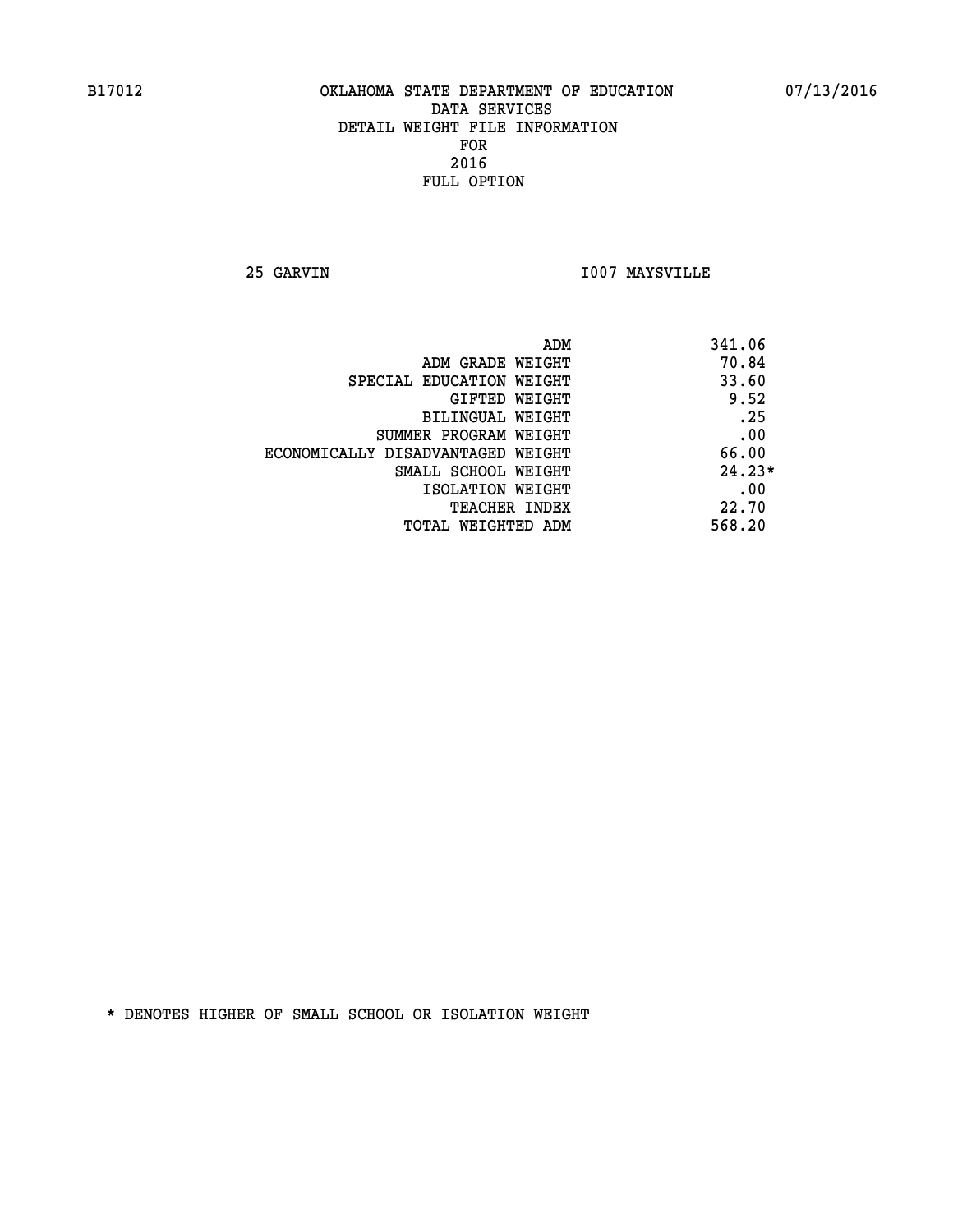**25 GARVIN I009 LINDSAY** 

| 1,252.66 |
|----------|
| 253.47   |
| 190.15   |
| 34.34    |
| 21.50    |
| .00      |
| 175.50   |
| .00      |
| .00      |
| 13.96    |
| 1,941.58 |
|          |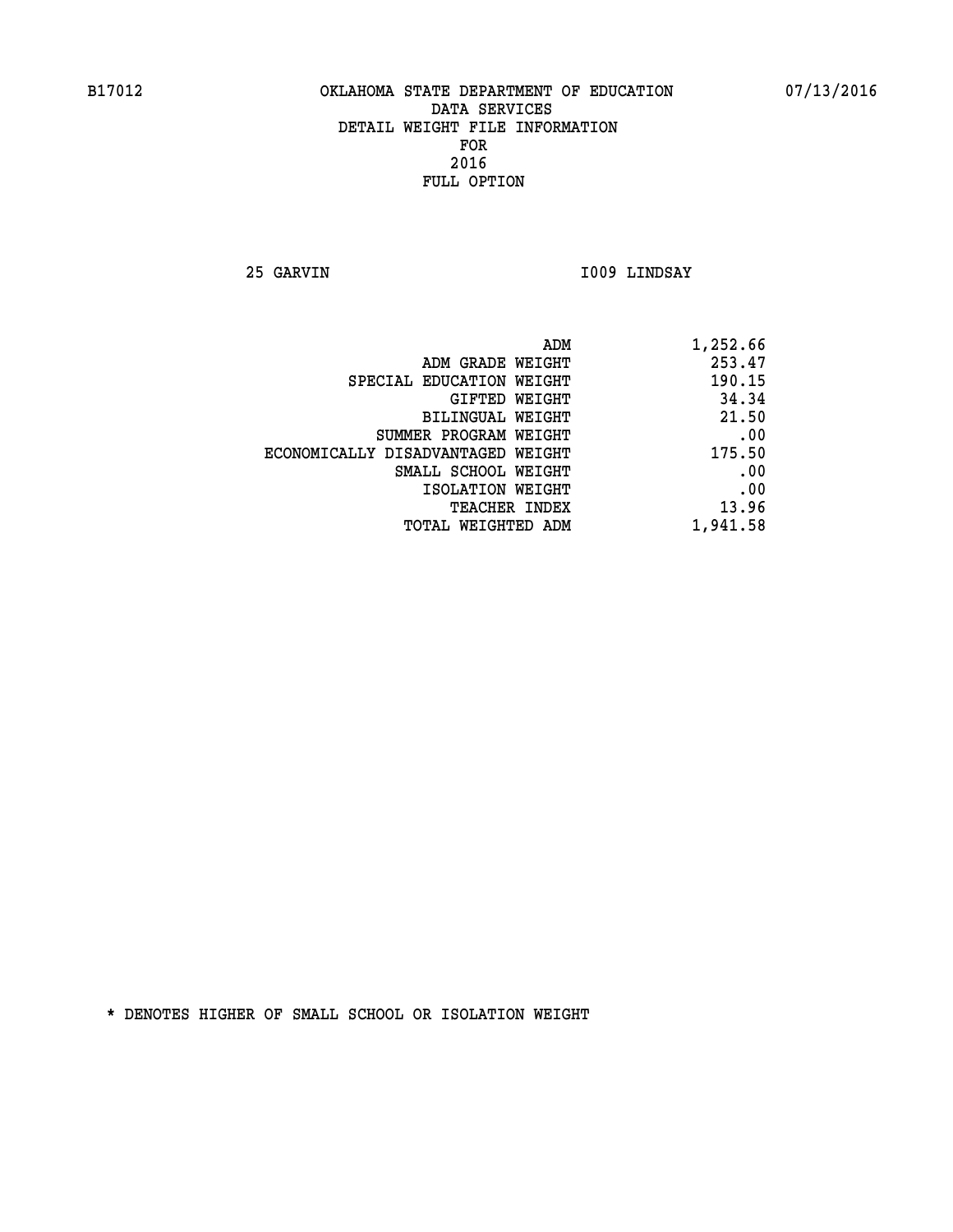**25 GARVIN I018 PAULS VALLEY** 

| ADM<br>1,332.39                             |  |
|---------------------------------------------|--|
| 275.10<br>ADM GRADE WEIGHT                  |  |
| 217.70<br>SPECIAL EDUCATION WEIGHT          |  |
| 64.94<br>GIFTED WEIGHT                      |  |
| 51.00<br>BILINGUAL WEIGHT                   |  |
| .00<br>SUMMER PROGRAM WEIGHT                |  |
| 226.75<br>ECONOMICALLY DISADVANTAGED WEIGHT |  |
| .00<br>SMALL SCHOOL WEIGHT                  |  |
| .00<br>ISOLATION WEIGHT                     |  |
| 38.89<br><b>TEACHER INDEX</b>               |  |
| 2,206.77<br><b>TOTAL WEIGHTED ADM</b>       |  |
|                                             |  |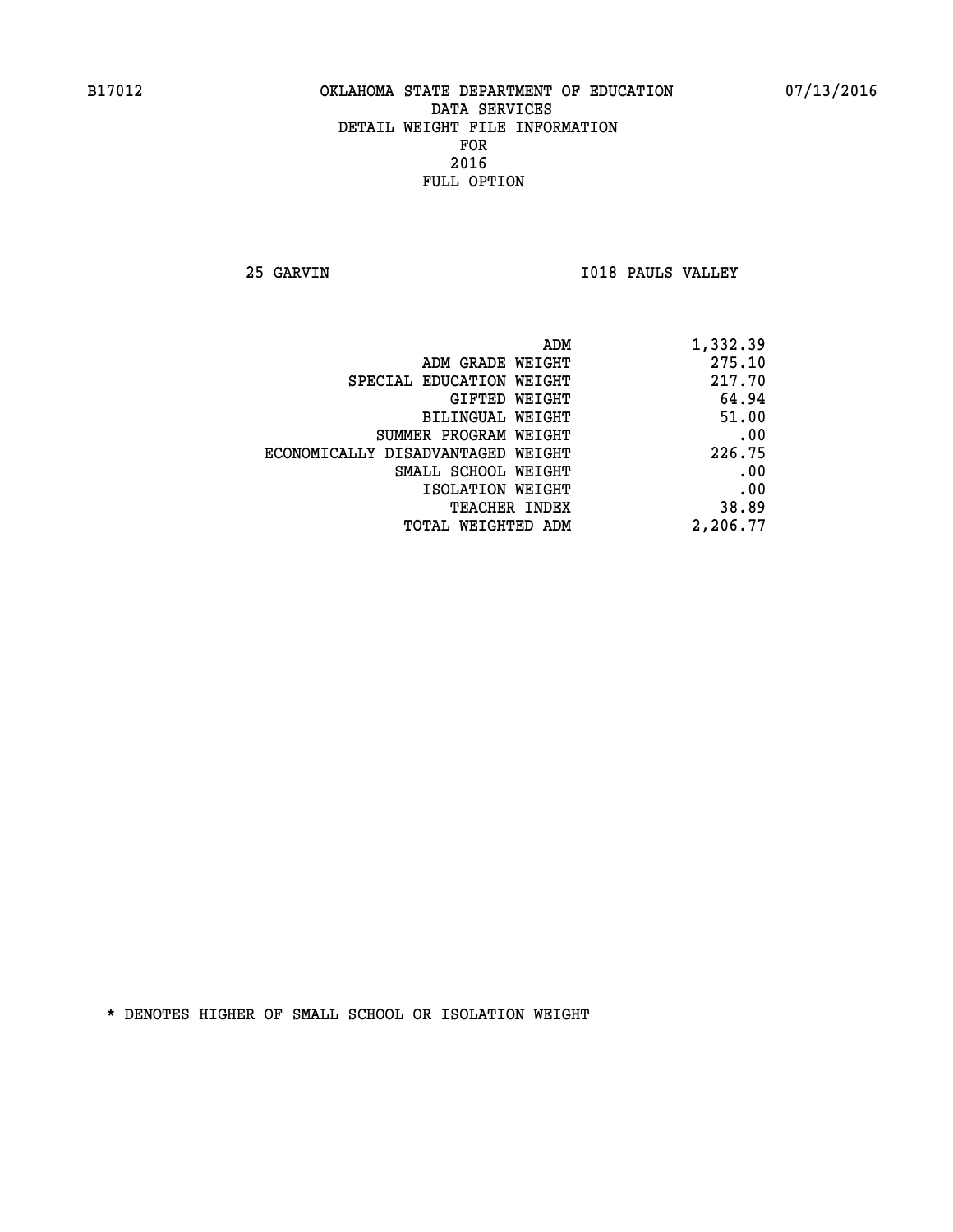**25 GARVIN 1038 WYNNEWOOD** 

| ADM<br>708.39                               |
|---------------------------------------------|
| 140.03<br>ADM GRADE WEIGHT                  |
| 127.35<br>SPECIAL EDUCATION WEIGHT          |
| 23.12<br><b>GIFTED WEIGHT</b>               |
| 2.50<br><b>BILINGUAL WEIGHT</b>             |
| .00<br>SUMMER PROGRAM WEIGHT                |
| 104.75<br>ECONOMICALLY DISADVANTAGED WEIGHT |
| .00<br>SMALL SCHOOL WEIGHT                  |
| .00<br>ISOLATION WEIGHT                     |
| 11.25<br>TEACHER INDEX                      |
| 1,117.39<br>TOTAL WEIGHTED ADM              |
|                                             |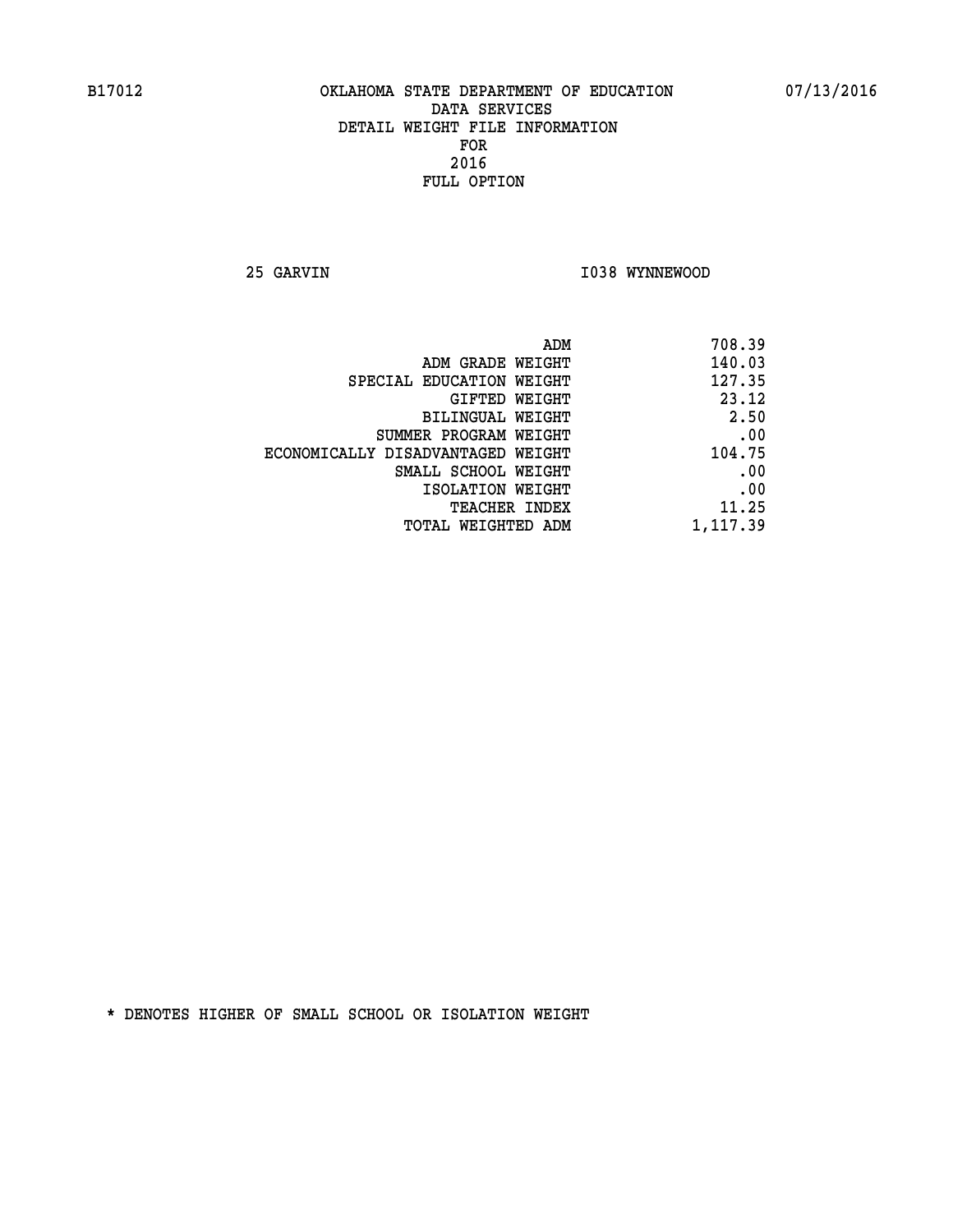**25 GARVIN I072 ELMORE CITY-PERNELL** 

| ADM                               | 515.53    |
|-----------------------------------|-----------|
| ADM GRADE WEIGHT                  | 94.69     |
| SPECIAL EDUCATION WEIGHT          | 106.85    |
| GIFTED WEIGHT                     | 17.68     |
| BILINGUAL WEIGHT                  | .50       |
| SUMMER PROGRAM WEIGHT             | .00       |
| ECONOMICALLY DISADVANTAGED WEIGHT | 77.25     |
| SMALL SCHOOL WEIGHT               | 2.63      |
| ISOLATION WEIGHT                  | $120.17*$ |
| <b>TEACHER INDEX</b>              | 23.65     |
| TOTAL WEIGHTED ADM                | 956.32    |
|                                   |           |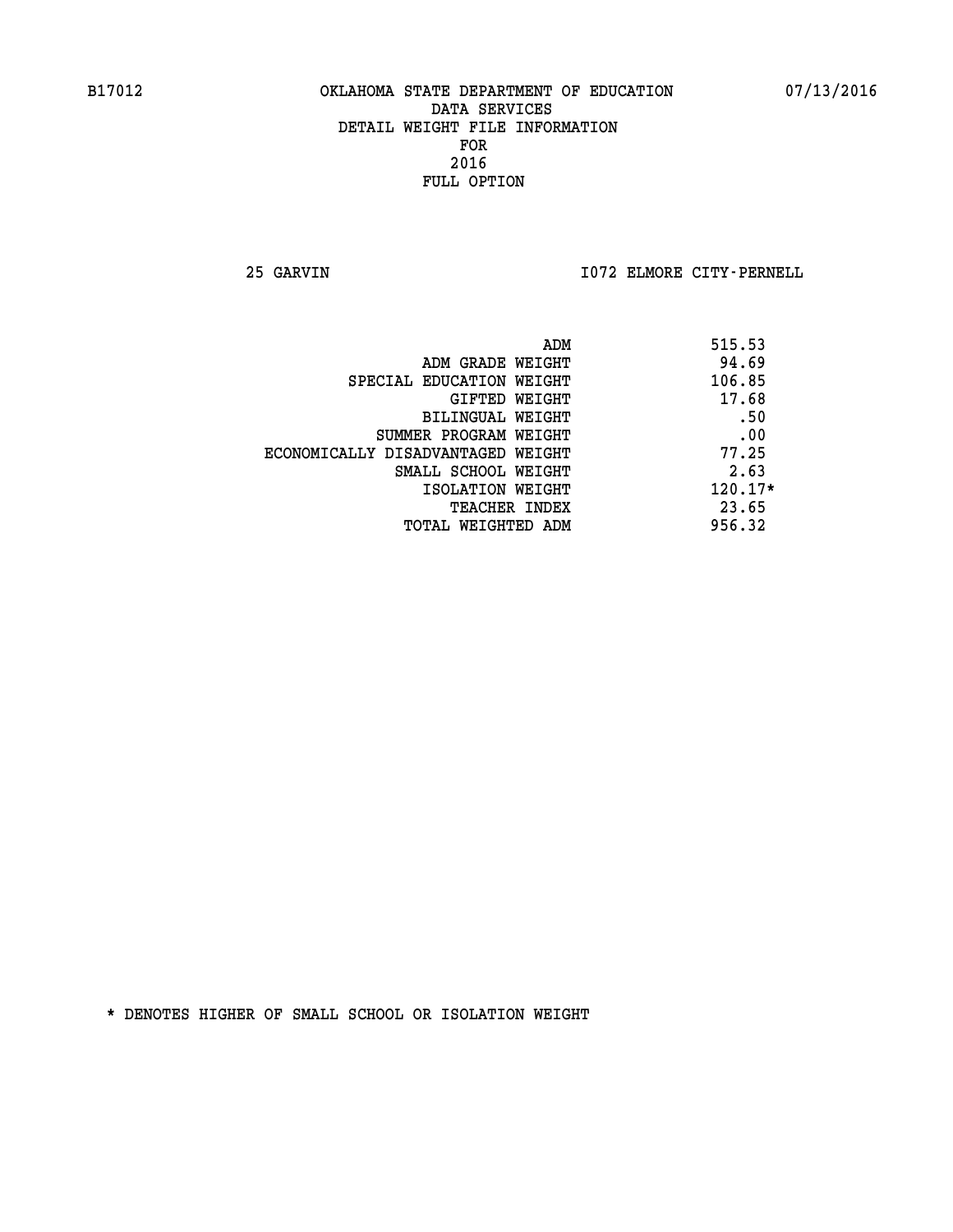**26 GRADY C037 FRIEND** 

|                                   | ADM | 257.90   |
|-----------------------------------|-----|----------|
| ADM GRADE WEIGHT                  |     | 54.63    |
| SPECIAL EDUCATION WEIGHT          |     | 19.25    |
| GIFTED WEIGHT                     |     | 7.14     |
| BILINGUAL WEIGHT                  |     | 6.00     |
| SUMMER PROGRAM WEIGHT             |     | 1.20     |
| ECONOMICALLY DISADVANTAGED WEIGHT |     | 41.25    |
| SMALL SCHOOL WEIGHT               |     | $26.43*$ |
| ISOLATION WEIGHT                  |     | .00      |
| <b>TEACHER INDEX</b>              |     | .00      |
| TOTAL WEIGHTED ADM                |     | 413.80   |
|                                   |     |          |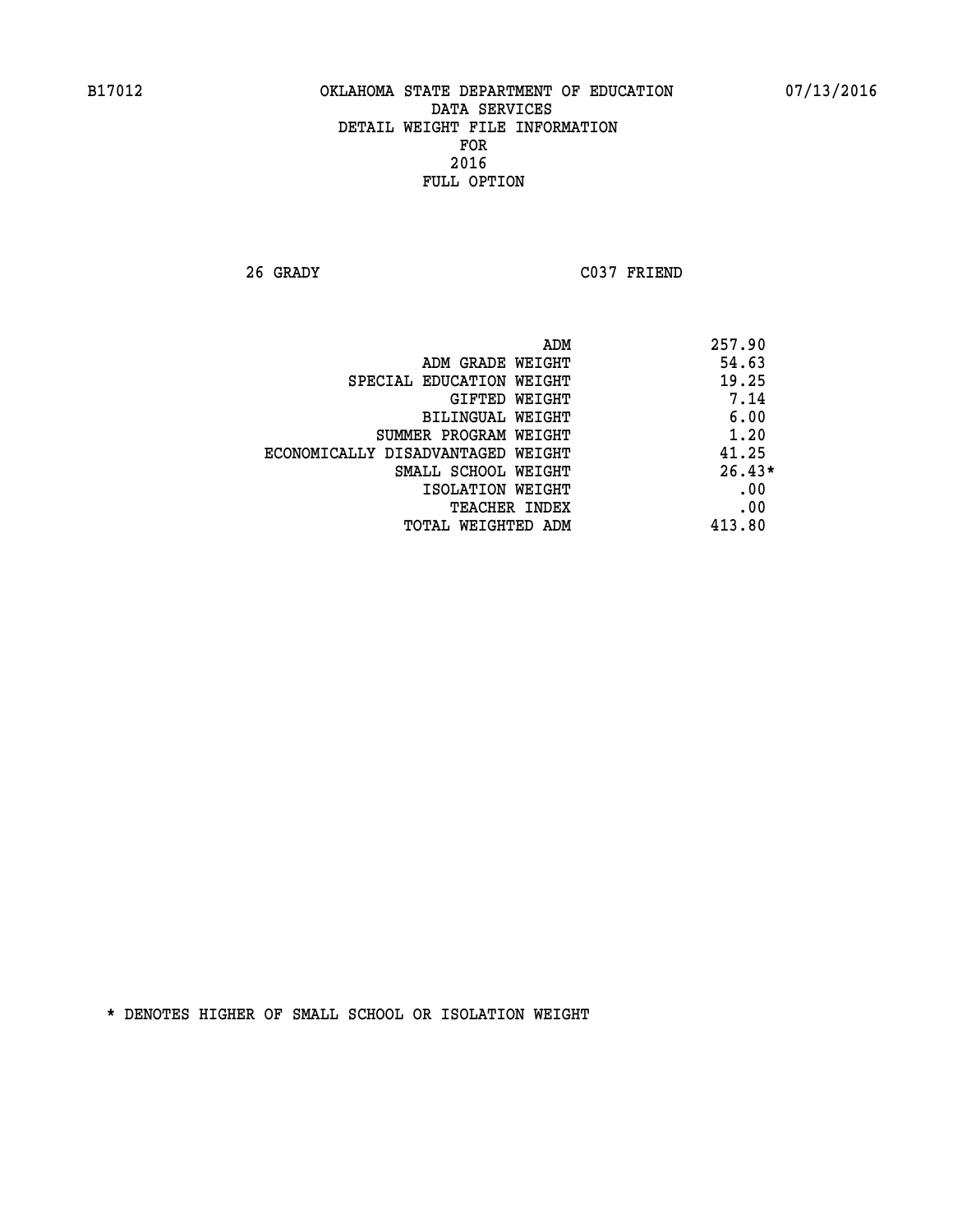**26 GRADY C096 MIDDLEBERG** 

| ADM                               | 200.21   |
|-----------------------------------|----------|
| ADM GRADE WEIGHT                  | 39.58    |
| SPECIAL EDUCATION WEIGHT          | 27.80    |
| GIFTED WEIGHT                     | 7.14     |
| <b>BILINGUAL WEIGHT</b>           | 1.00     |
| SUMMER PROGRAM WEIGHT             | .00      |
| ECONOMICALLY DISADVANTAGED WEIGHT | 24.75    |
| SMALL SCHOOL WEIGHT               | $24.89*$ |
| ISOLATION WEIGHT                  | .00      |
| <b>TEACHER INDEX</b>              | 3.49     |
| TOTAL WEIGHTED ADM                | 328.86   |
|                                   |          |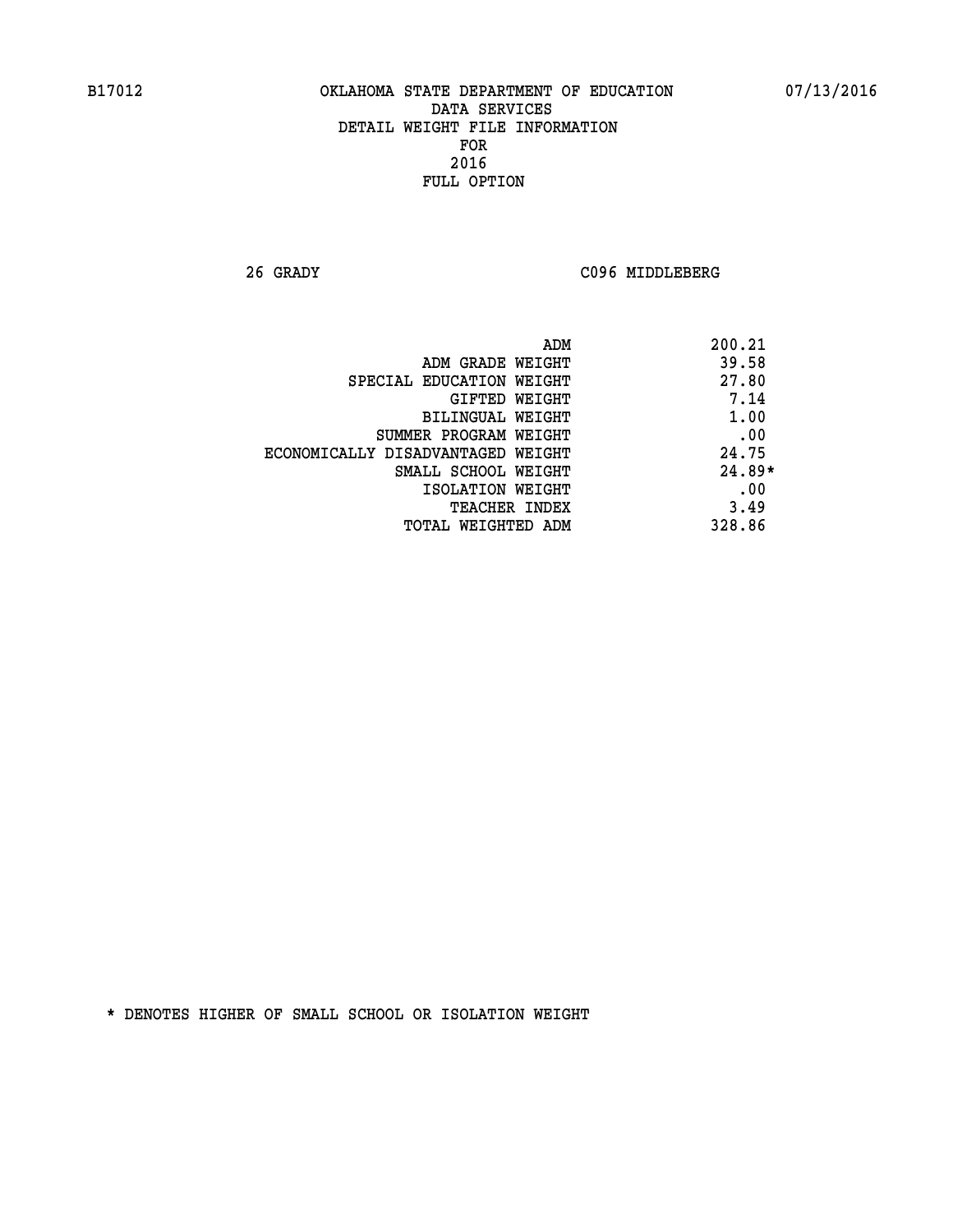**26 GRADY C131 PIONEER** 

|                                   | 382.96<br>ADM |
|-----------------------------------|---------------|
| ADM GRADE WEIGHT                  | 77.49         |
| SPECIAL EDUCATION WEIGHT          | 25.75         |
| GIFTED WEIGHT                     | 13.60         |
| BILINGUAL WEIGHT                  | 2.75          |
| SUMMER PROGRAM WEIGHT             | .00           |
| ECONOMICALLY DISADVANTAGED WEIGHT | 45.50         |
| SMALL SCHOOL WEIGHT               | $21.14*$      |
| ISOLATION WEIGHT                  | .00           |
| <b>TEACHER INDEX</b>              | .00           |
| TOTAL WEIGHTED ADM                | 569.19        |
|                                   |               |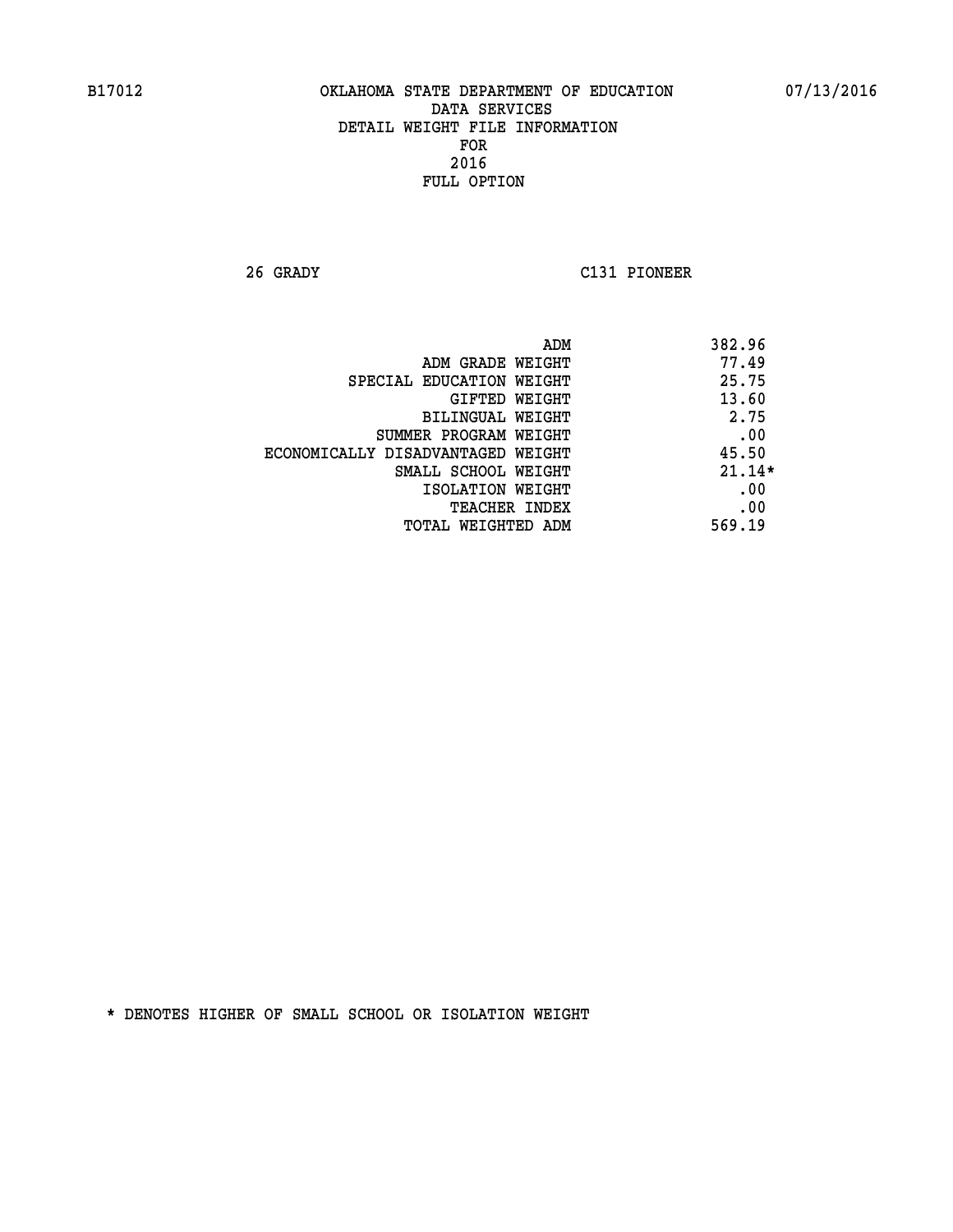**26 GRADY I001 CHICKASHA** 

| ADM                               | 2,412.44 |
|-----------------------------------|----------|
| ADM GRADE WEIGHT                  | 484.93   |
| SPECIAL EDUCATION WEIGHT          | 420.25   |
| GIFTED WEIGHT                     | 110.16   |
| <b>BILINGUAL WEIGHT</b>           | 25.75    |
| SUMMER PROGRAM WEIGHT             | .00      |
| ECONOMICALLY DISADVANTAGED WEIGHT | 456.75   |
| SMALL SCHOOL WEIGHT               | .00      |
| ISOLATION WEIGHT                  | .00      |
| TEACHER INDEX                     | 93.24    |
| TOTAL WEIGHTED ADM                | 4,003.52 |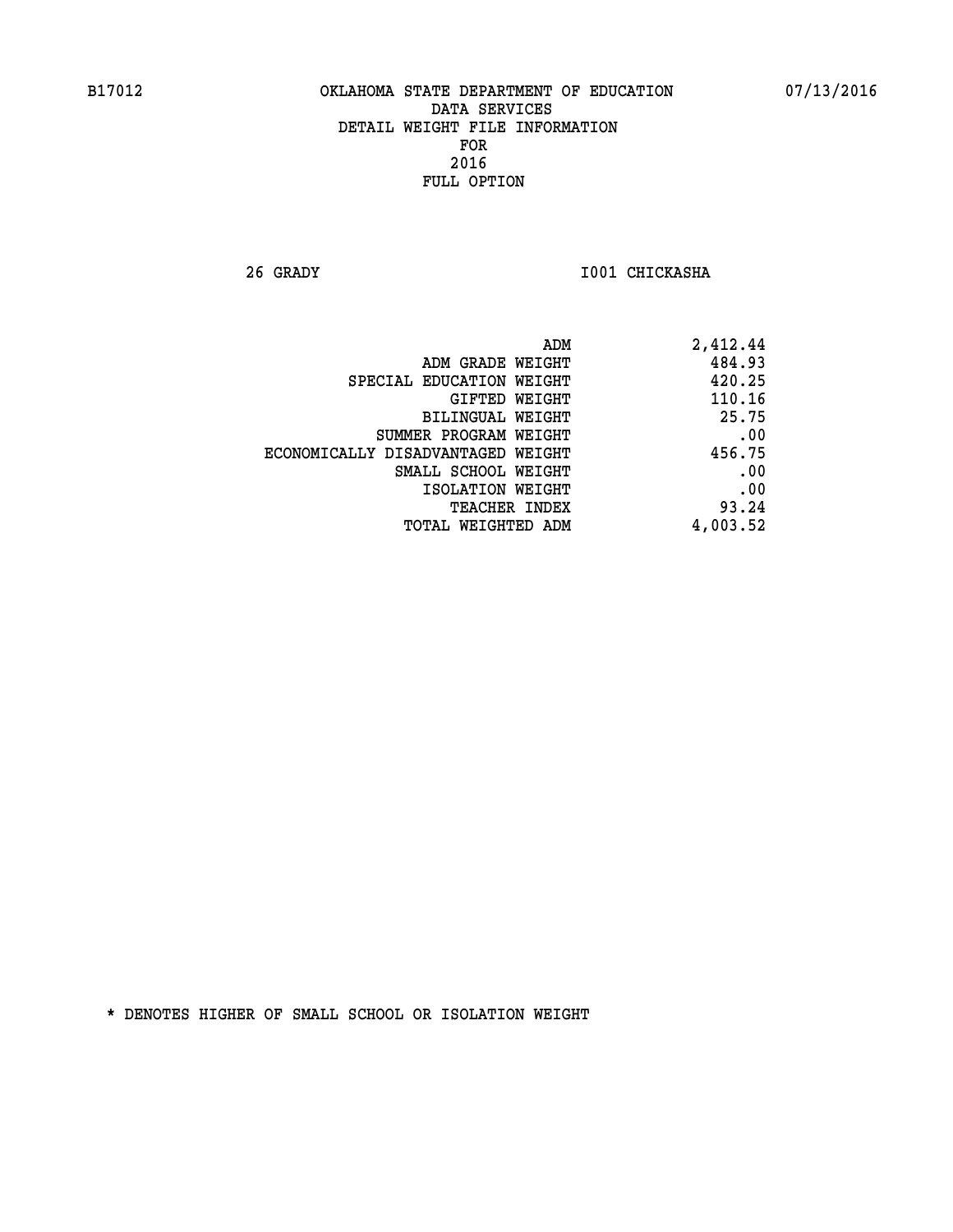**26 GRADY I002 MINCO** 

| ADM<br>561.91                              |
|--------------------------------------------|
| 83.48<br>ADM GRADE WEIGHT                  |
| 53.75<br>SPECIAL EDUCATION WEIGHT          |
| 14.96<br>GIFTED WEIGHT                     |
| 6.25<br>BILINGUAL WEIGHT                   |
| .00<br>SUMMER PROGRAM WEIGHT               |
| 78.75<br>ECONOMICALLY DISADVANTAGED WEIGHT |
| .00<br>SMALL SCHOOL WEIGHT                 |
| .00<br>ISOLATION WEIGHT                    |
| 34.18<br>TEACHER INDEX                     |
| 833.28<br>TOTAL WEIGHTED ADM               |
|                                            |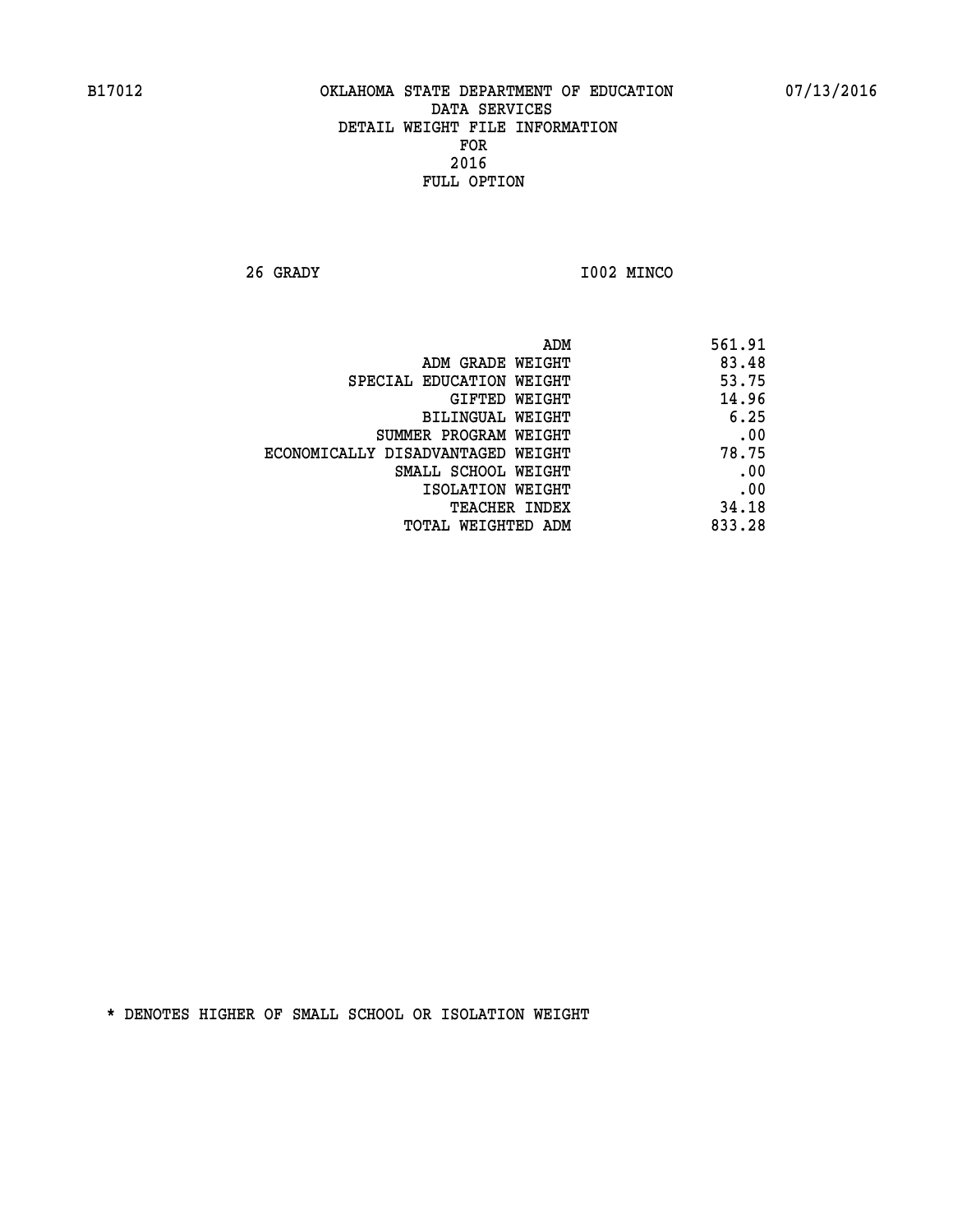**26 GRADY I051 NINNEKAH** 

| 546.60                                                          |
|-----------------------------------------------------------------|
| 109.56<br>ADM GRADE WEIGHT                                      |
| 70.10                                                           |
| 9.86<br>GIFTED WEIGHT                                           |
| 3.75<br>BILINGUAL WEIGHT                                        |
| .00<br>SUMMER PROGRAM WEIGHT                                    |
| 93.50<br>ECONOMICALLY DISADVANTAGED WEIGHT                      |
| .00<br>SMALL SCHOOL WEIGHT                                      |
| .00<br>ISOLATION WEIGHT                                         |
| 2.62                                                            |
| 835.99                                                          |
| SPECIAL EDUCATION WEIGHT<br>TEACHER INDEX<br>TOTAL WEIGHTED ADM |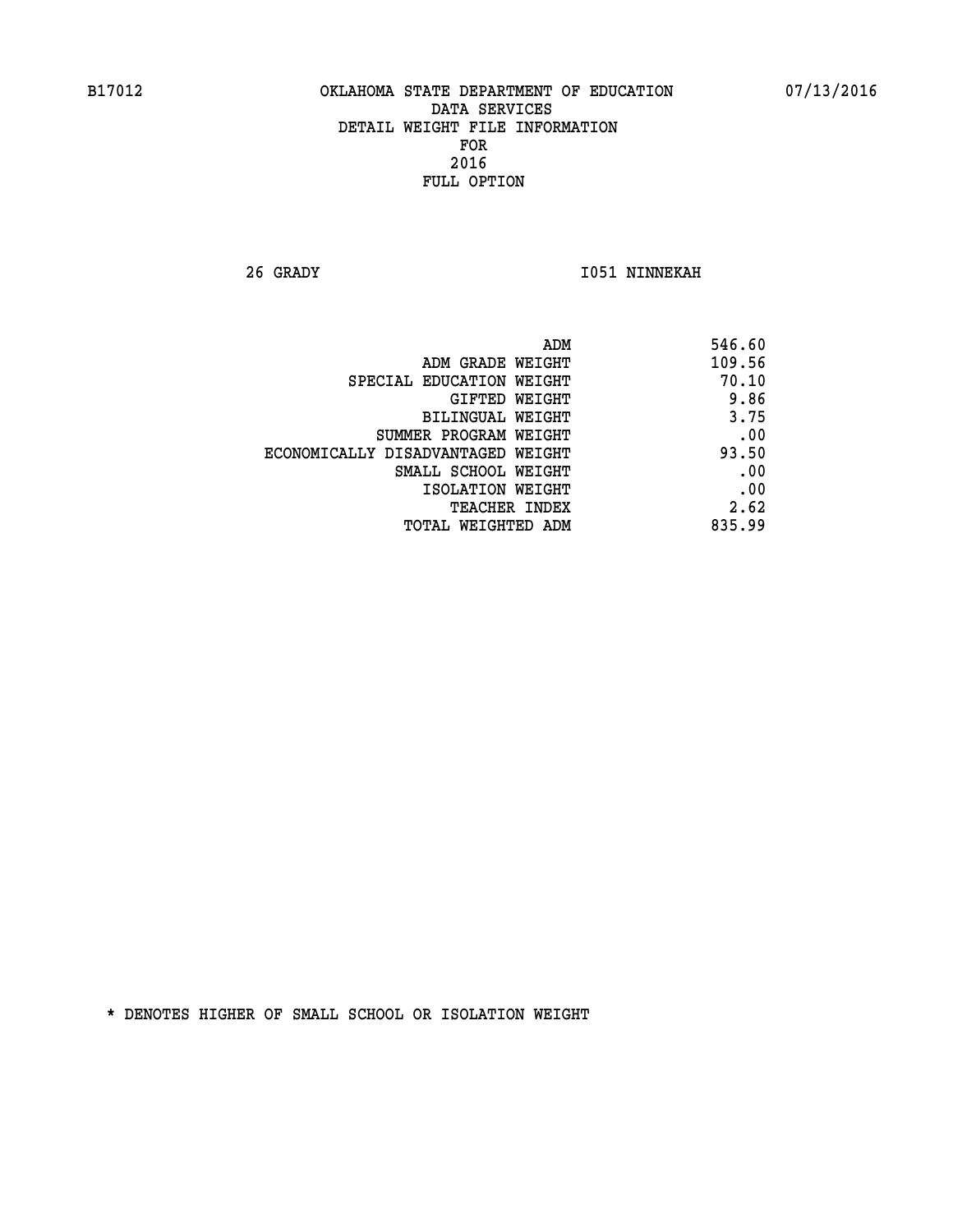**26 GRADY I056 ALEX** 

|                                   | ADM | 313.95   |
|-----------------------------------|-----|----------|
| ADM GRADE WEIGHT                  |     | 63.54    |
| SPECIAL EDUCATION WEIGHT          |     | 52.00    |
| GIFTED WEIGHT                     |     | 14.62    |
| BILINGUAL WEIGHT                  |     | 1.25     |
| SUMMER PROGRAM WEIGHT             |     | 1.20     |
| ECONOMICALLY DISADVANTAGED WEIGHT |     | 62.00    |
| SMALL SCHOOL WEIGHT               |     | $25.53*$ |
| ISOLATION WEIGHT                  |     | 12.53    |
| TEACHER INDEX                     |     | .00      |
| TOTAL WEIGHTED ADM                |     | 534.09   |
|                                   |     |          |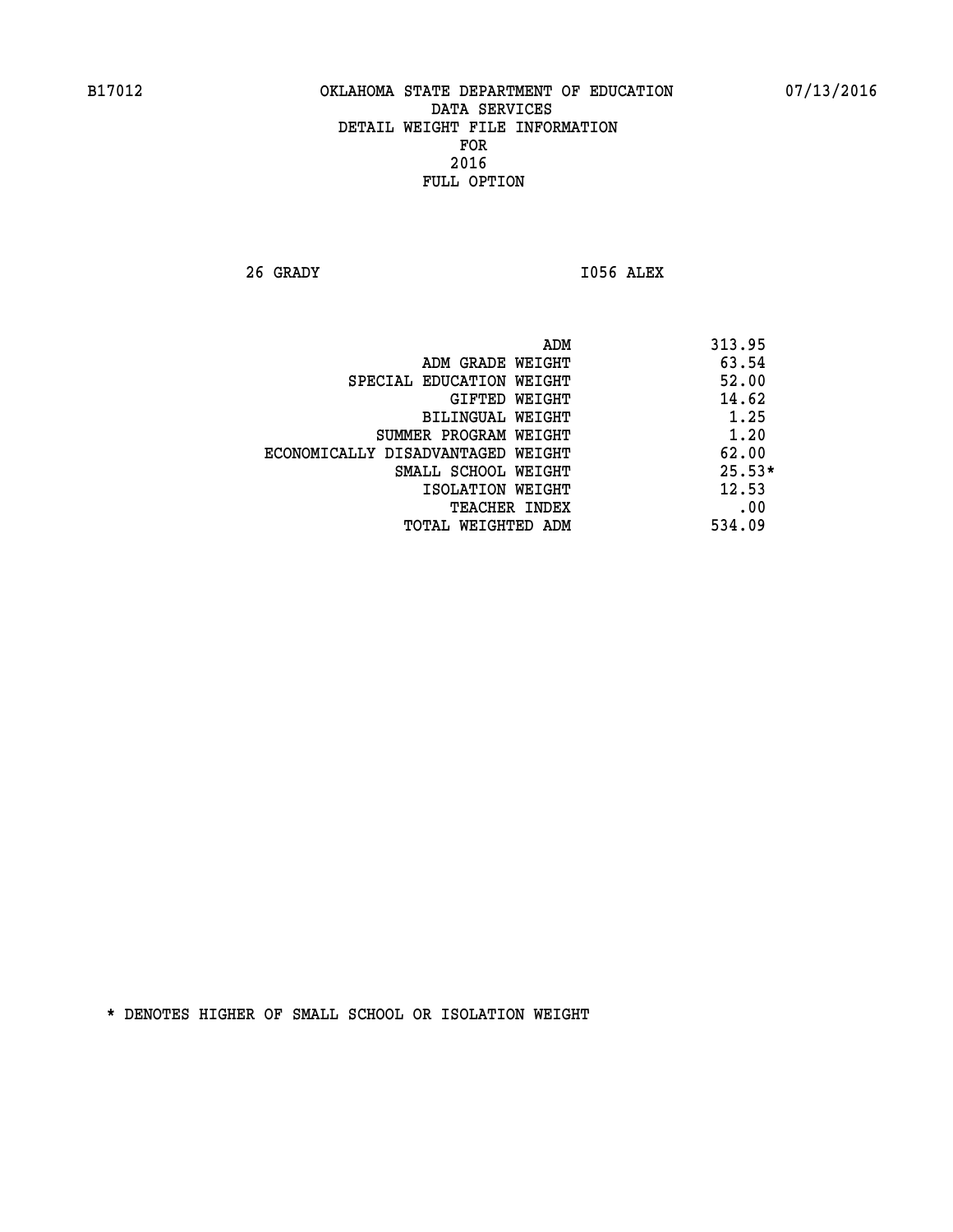**26 GRADY I068 RUSH SPRINGS** 

| 575.94 |
|--------|
| 115.38 |
| 76.95  |
| 17.00  |
| .00    |
| .00    |
| 90.25  |
| .00    |
| .00    |
| 29.31  |
| 904.83 |
|        |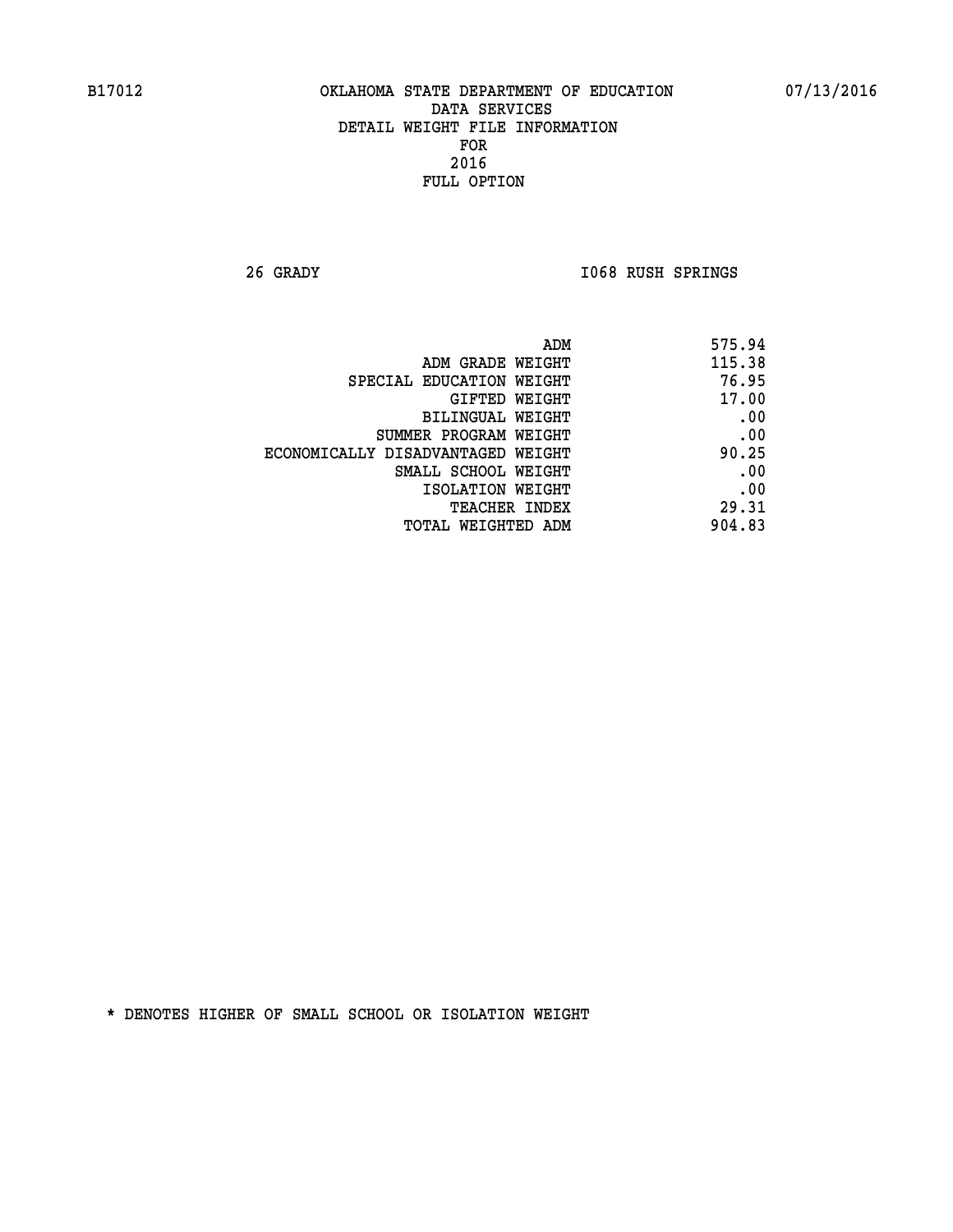**26 GRADY I095 BRIDGE CREEK** 

| 1,512.99 |
|----------|
| 290.73   |
| 191.45   |
| 65.28    |
| 10.00    |
| .00      |
| 173.25   |
| .00      |
| .00      |
| .00      |
| 2,243.70 |
|          |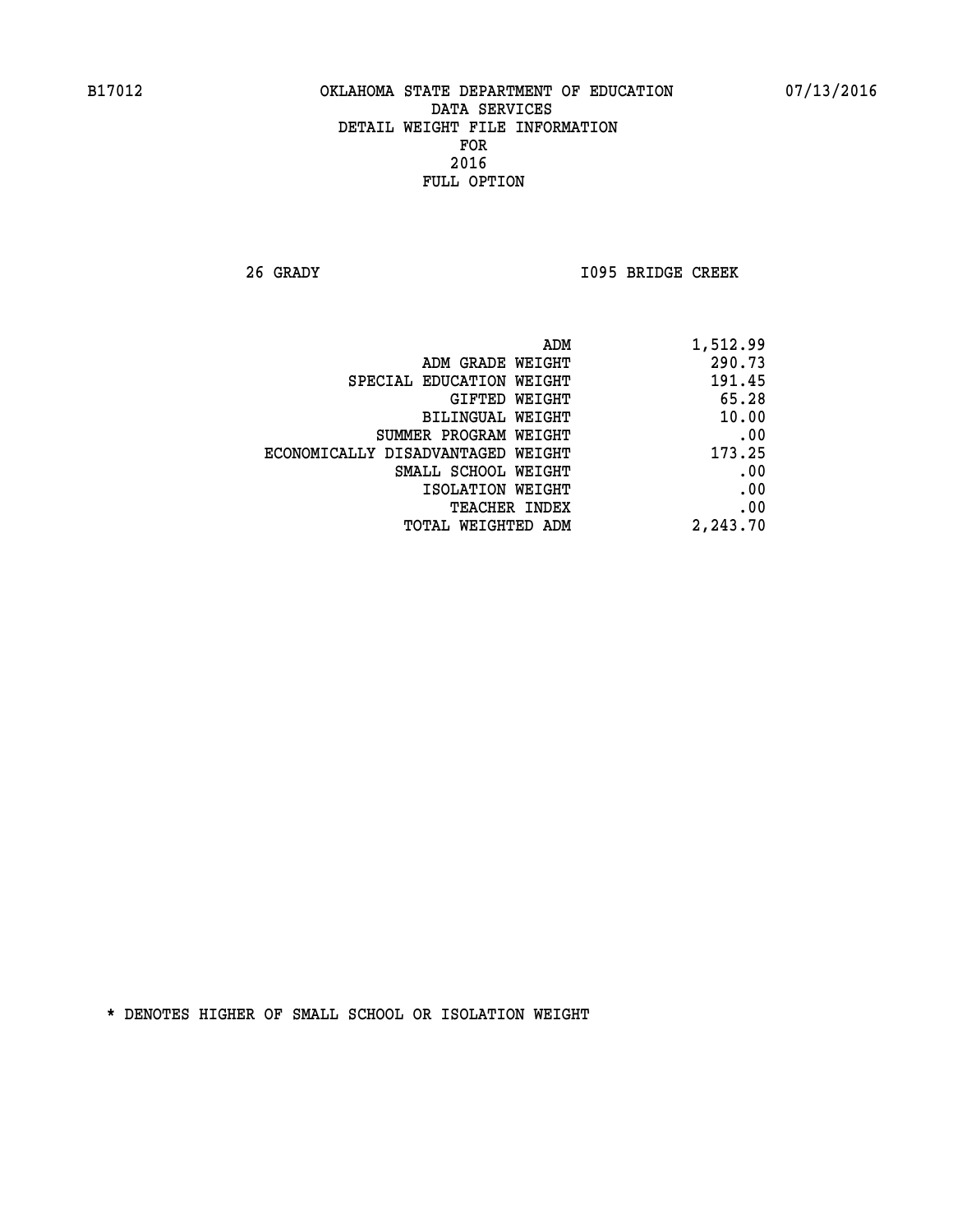**26 GRADY I097 TUTTLE** 

| 1,872.78 |
|----------|
| 343.53   |
| 263.90   |
| 68.00    |
| 13.75    |
| 1.20     |
| 126.00   |
| .00      |
| .00      |
| 57.86    |
| 2,747.02 |
|          |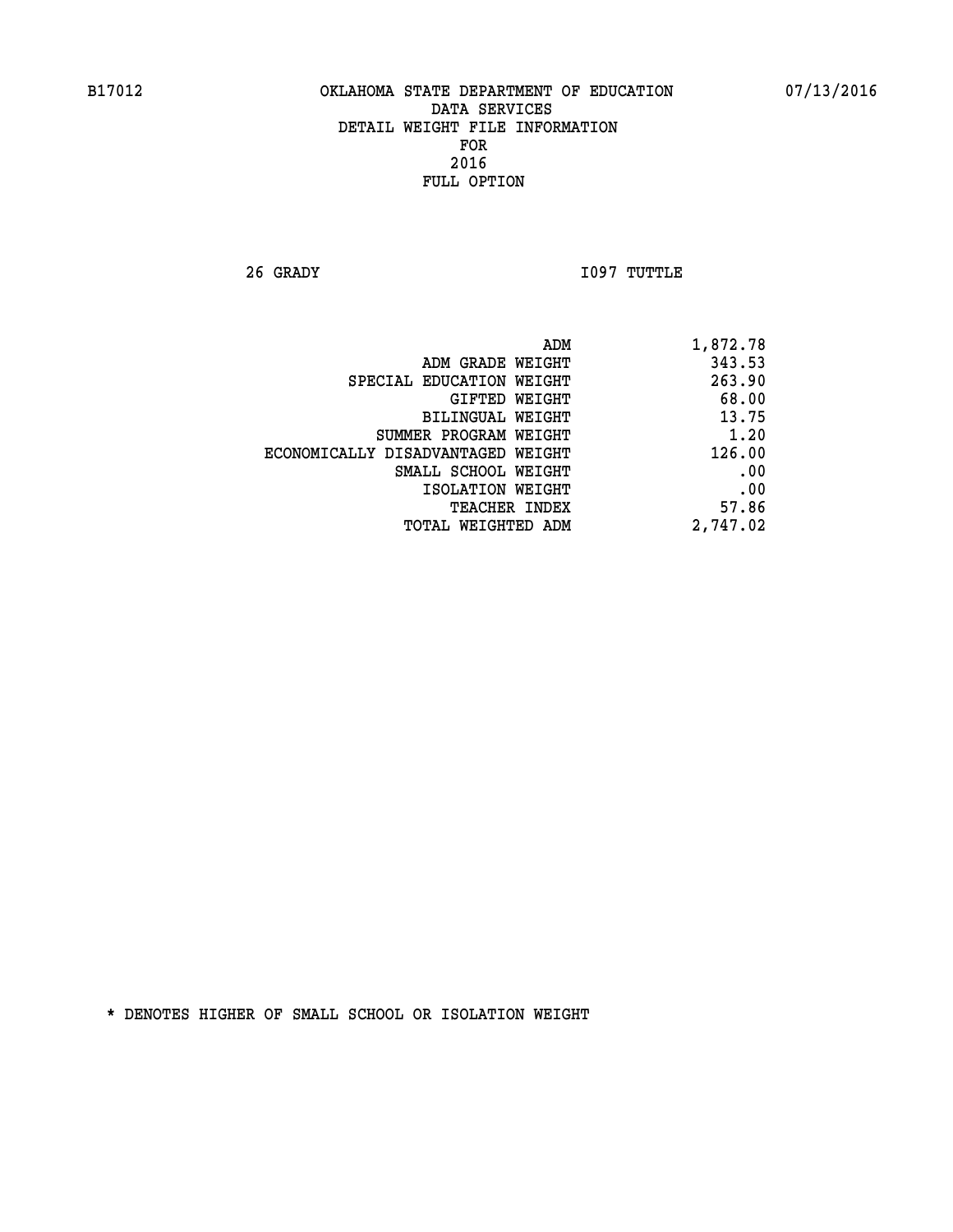**26 GRADY I099 VERDEN** 

| 272.85<br>ADM                              |  |
|--------------------------------------------|--|
| 53.64<br>ADM GRADE WEIGHT                  |  |
| 35.65<br>SPECIAL EDUCATION WEIGHT          |  |
| 5.78<br>GIFTED WEIGHT                      |  |
| 1.00<br>BILINGUAL WEIGHT                   |  |
| .00<br>SUMMER PROGRAM WEIGHT               |  |
| 49.50<br>ECONOMICALLY DISADVANTAGED WEIGHT |  |
| $26.42*$<br>SMALL SCHOOL WEIGHT            |  |
| .00<br>ISOLATION WEIGHT                    |  |
| 6.73<br><b>TEACHER INDEX</b>               |  |
| 451.57<br>TOTAL WEIGHTED ADM               |  |
|                                            |  |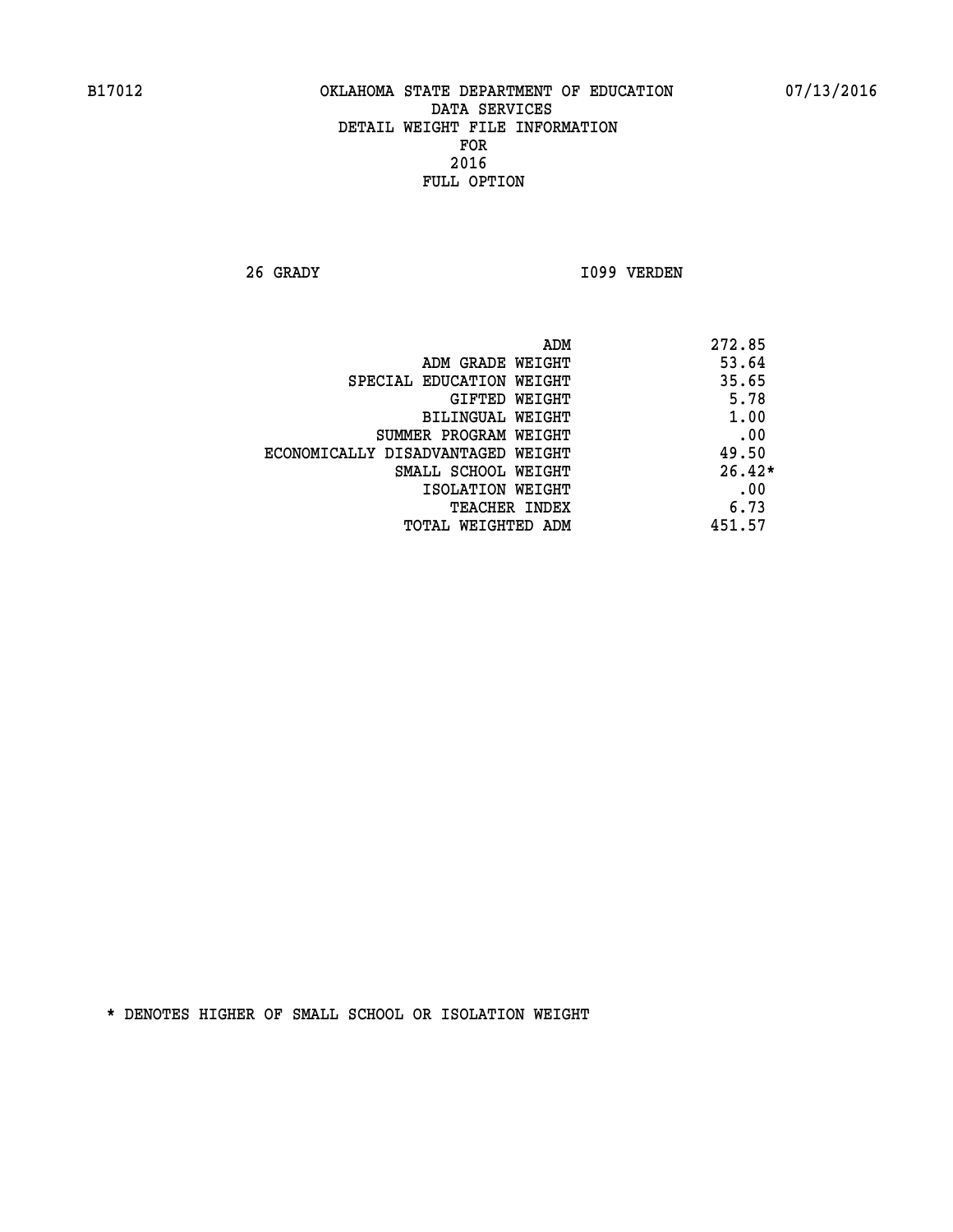**26 GRADY I128 AMBER-POCASSET** 

| ADM                               | 472.02   |
|-----------------------------------|----------|
| ADM GRADE WEIGHT                  | 91.53    |
| SPECIAL EDUCATION WEIGHT          | 92.80    |
| <b>GIFTED WEIGHT</b>              | 12.92    |
| BILINGUAL WEIGHT                  | .50      |
| SUMMER PROGRAM WEIGHT             | .00      |
| ECONOMICALLY DISADVANTAGED WEIGHT | 72.75    |
| SMALL SCHOOL WEIGHT               | $10.17*$ |
| ISOLATION WEIGHT                  | .00      |
| <b>TEACHER INDEX</b>              | .00      |
| TOTAL WEIGHTED ADM                | 752.69   |
|                                   |          |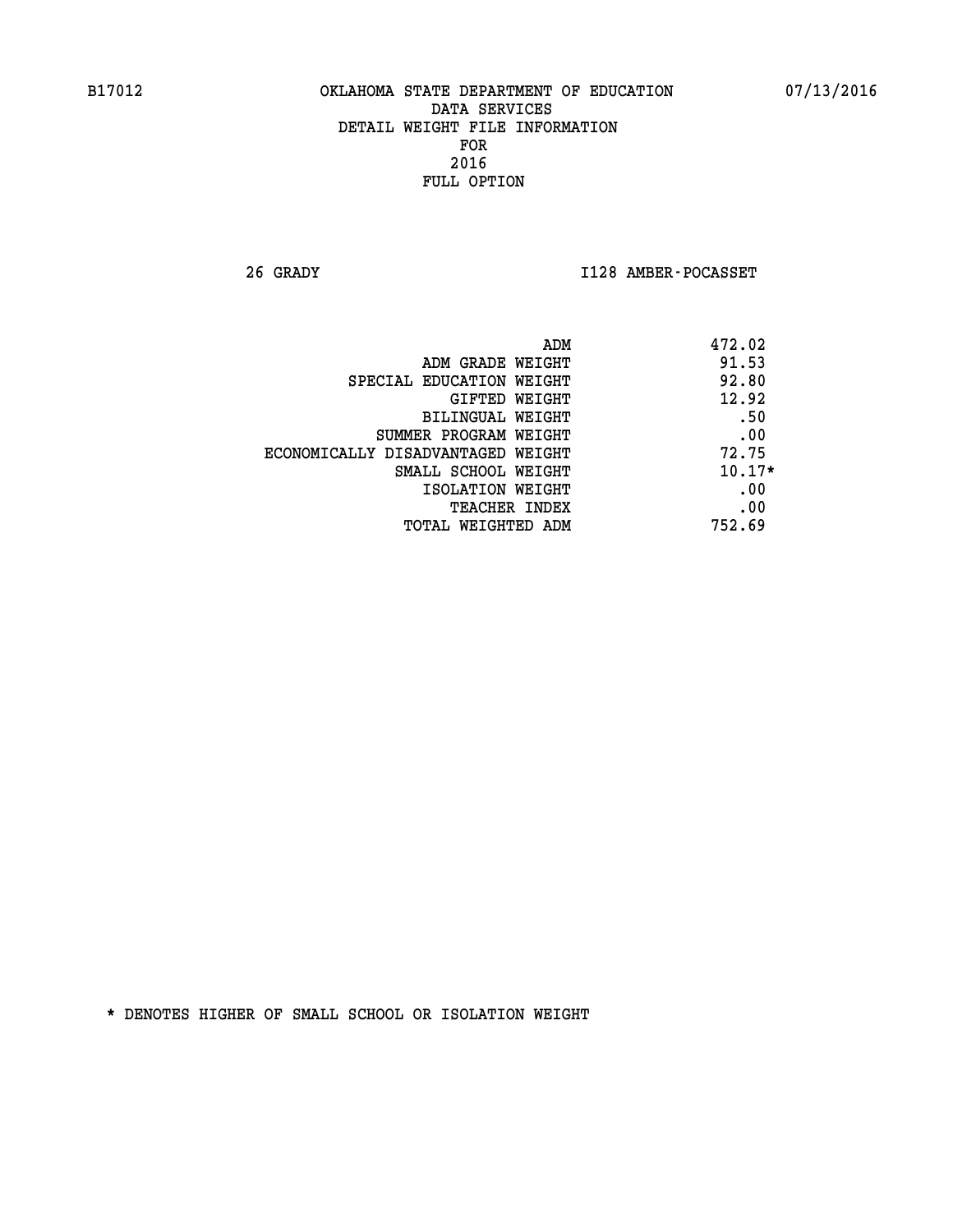**27 GRANT 1054 MEDFORD** 

|                                   | ADM | 274.71    |
|-----------------------------------|-----|-----------|
| ADM GRADE WEIGHT                  |     | 52.06     |
| SPECIAL EDUCATION WEIGHT          |     | 40.20     |
| GIFTED WEIGHT                     |     | 5.44      |
| BILINGUAL WEIGHT                  |     | .75       |
| SUMMER PROGRAM WEIGHT             |     | .00       |
| ECONOMICALLY DISADVANTAGED WEIGHT |     | 42.50     |
| SMALL SCHOOL WEIGHT               |     | 26.41     |
| ISOLATION WEIGHT                  |     | $167.57*$ |
| TEACHER INDEX                     |     | .00       |
| TOTAL WEIGHTED ADM                |     | 583.23    |
|                                   |     |           |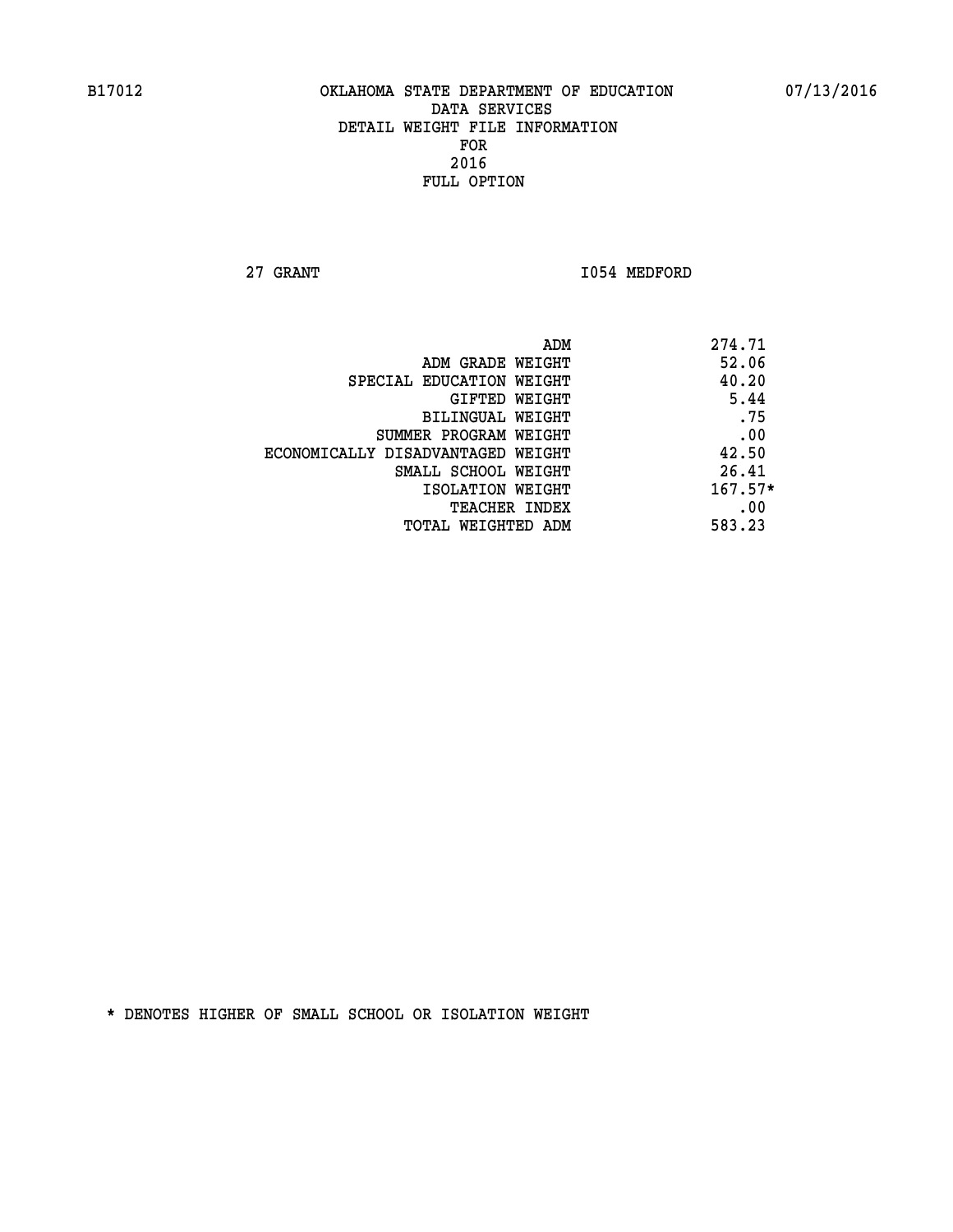**27 GRANT I090 POND CREEK-HUNTER** 

| ADM                               | 351.47   |
|-----------------------------------|----------|
| ADM GRADE WEIGHT                  | 68.41    |
| SPECIAL EDUCATION WEIGHT          | 56.10    |
| GIFTED WEIGHT                     | 18.36    |
| BILINGUAL WEIGHT                  | .00      |
| SUMMER PROGRAM WEIGHT             | .00      |
| ECONOMICALLY DISADVANTAGED WEIGHT | 54.00    |
| SMALL SCHOOL WEIGHT               | 23.59    |
| ISOLATION WEIGHT                  | $96.16*$ |
| <b>TEACHER INDEX</b>              | 17.20    |
| TOTAL WEIGHTED ADM                | 661.70   |
|                                   |          |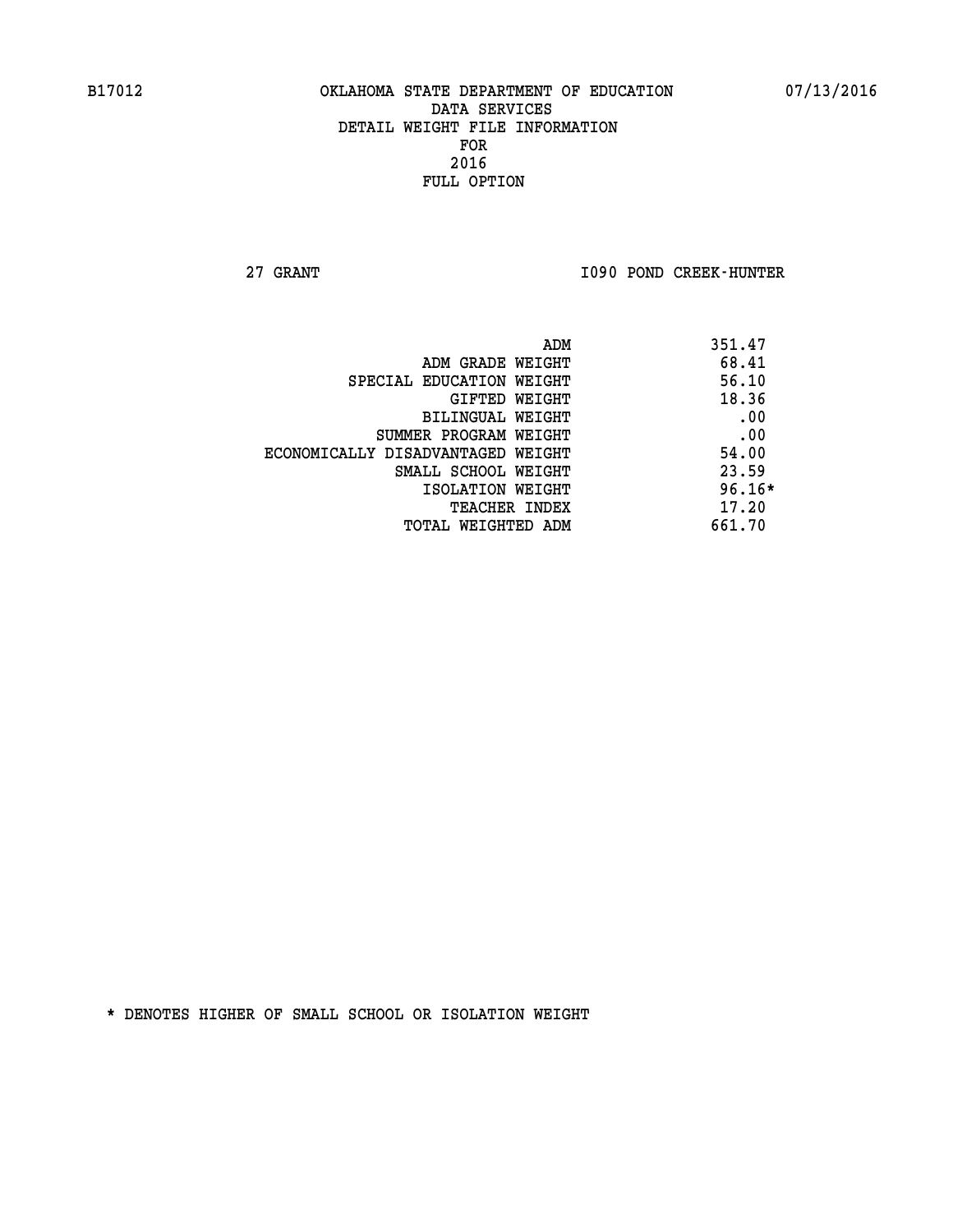**27 GRANT I095 DEER CREEK-LAMONT** 

|                                   | ADM | 179.71    |
|-----------------------------------|-----|-----------|
| ADM GRADE WEIGHT                  |     | 35.92     |
| SPECIAL EDUCATION WEIGHT          |     | 19.50     |
| GIFTED WEIGHT                     |     | 10.54     |
| BILINGUAL WEIGHT                  |     | .75       |
| SUMMER PROGRAM WEIGHT             |     | .00       |
| ECONOMICALLY DISADVANTAGED WEIGHT |     | 23.50     |
| SMALL SCHOOL WEIGHT               |     | 23.73     |
| ISOLATION WEIGHT                  |     | $125.29*$ |
| <b>TEACHER INDEX</b>              |     | 16.12     |
| TOTAL WEIGHTED ADM                |     | 411.33    |
|                                   |     |           |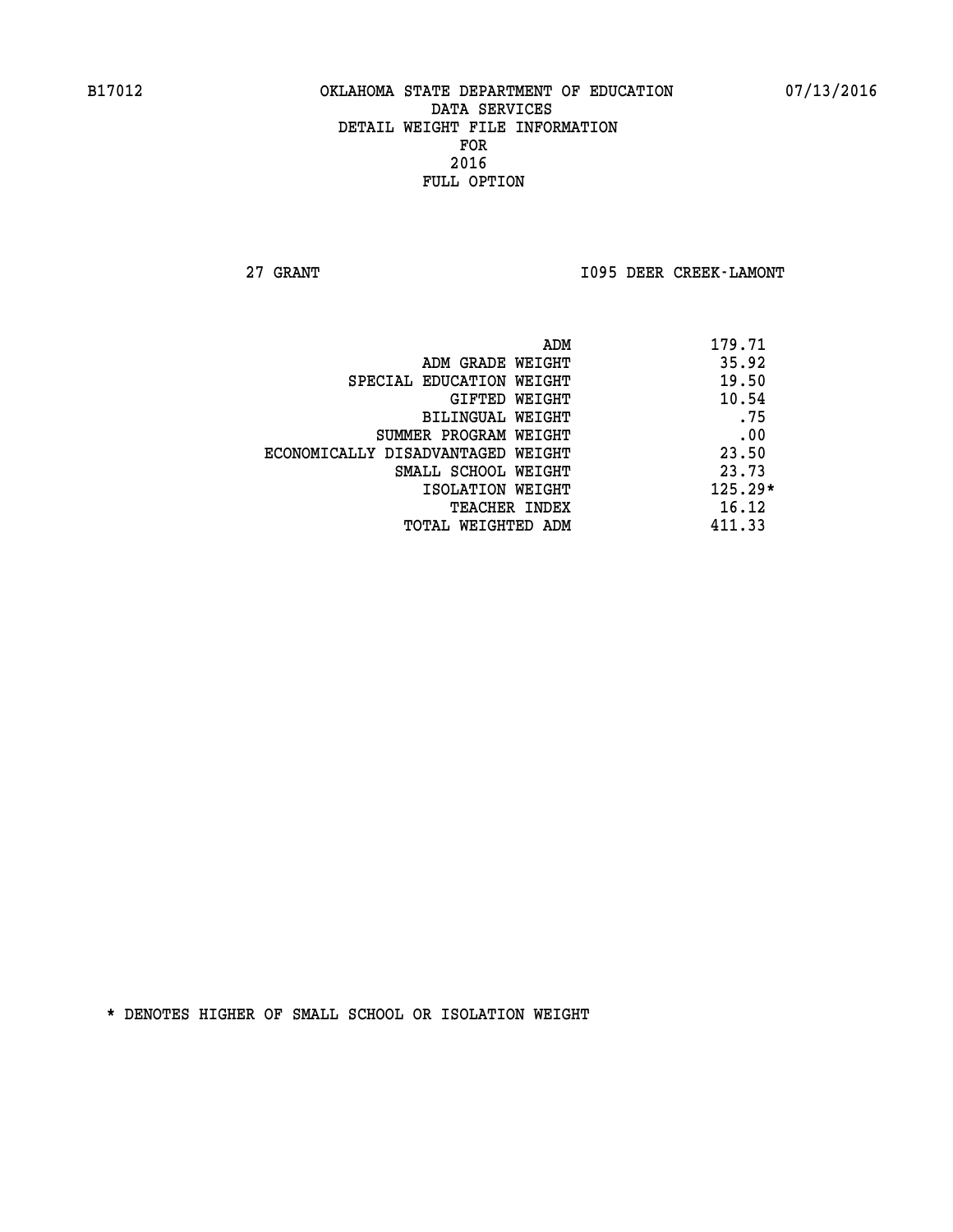**28 GREER I001 MANGUM** 

| ADM                               | 745.56    |
|-----------------------------------|-----------|
| ADM GRADE WEIGHT                  | 151.14    |
| SPECIAL EDUCATION WEIGHT          | 88.55     |
| GIFTED WEIGHT                     | 29.24     |
| BILINGUAL WEIGHT                  | 6.00      |
| SUMMER PROGRAM WEIGHT             | .00       |
| ECONOMICALLY DISADVANTAGED WEIGHT | 135.75    |
| SMALL SCHOOL WEIGHT               | .00       |
| ISOLATION WEIGHT                  | $186.39*$ |
| TEACHER INDEX                     | 24.37     |
| TOTAL WEIGHTED ADM                | 1,367.00  |
|                                   |           |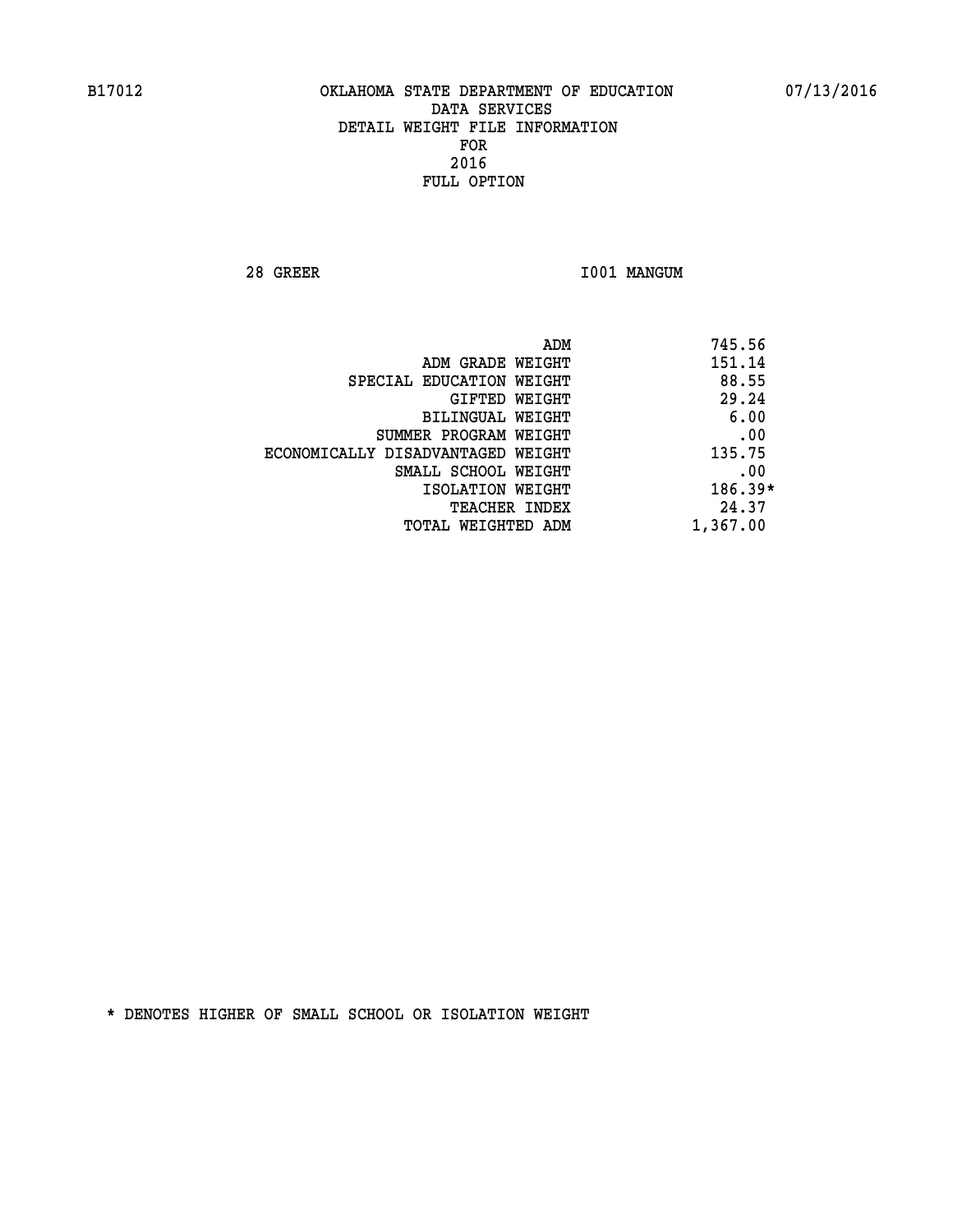**28 GREER I003 GRANITE** 

|                                   | ADM | 274.61   |
|-----------------------------------|-----|----------|
| ADM GRADE WEIGHT                  |     | 57.97    |
| SPECIAL EDUCATION WEIGHT          |     | 47.55    |
| GIFTED WEIGHT                     |     | 7.48     |
| BILINGUAL WEIGHT                  |     | .75      |
| SUMMER PROGRAM WEIGHT             |     | .00      |
| ECONOMICALLY DISADVANTAGED WEIGHT |     | 45.25    |
| SMALL SCHOOL WEIGHT               |     | 26.41    |
| ISOLATION WEIGHT                  |     | $50.09*$ |
| TEACHER INDEX                     |     | 17.68    |
| TOTAL WEIGHTED ADM                |     | 501.38   |
|                                   |     |          |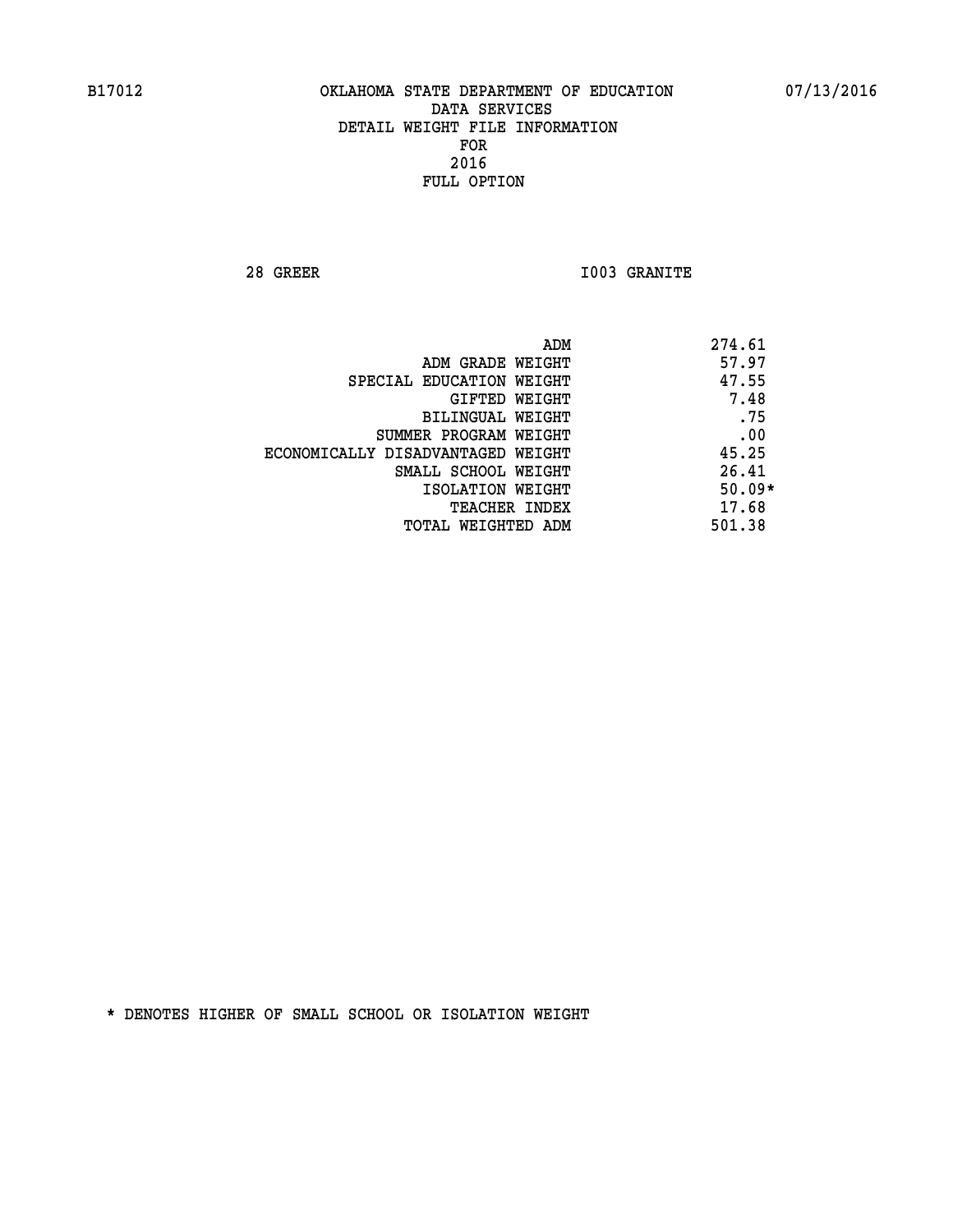**29 HARMON I066 HOLLIS** 

|                                   | ADM | 533.87    |
|-----------------------------------|-----|-----------|
| ADM GRADE WEIGHT                  |     | 108.71    |
| SPECIAL EDUCATION WEIGHT          |     | 90.45     |
| GIFTED WEIGHT                     |     | 14.96     |
| BILINGUAL WEIGHT                  |     | 25.00     |
| SUMMER PROGRAM WEIGHT             |     | .00       |
| ECONOMICALLY DISADVANTAGED WEIGHT |     | 99.00     |
| SMALL SCHOOL WEIGHT               |     | .00       |
| ISOLATION WEIGHT                  |     | $192.19*$ |
| TEACHER INDEX                     |     | 11.05     |
| TOTAL WEIGHTED ADM                |     | 1,075.23  |
|                                   |     |           |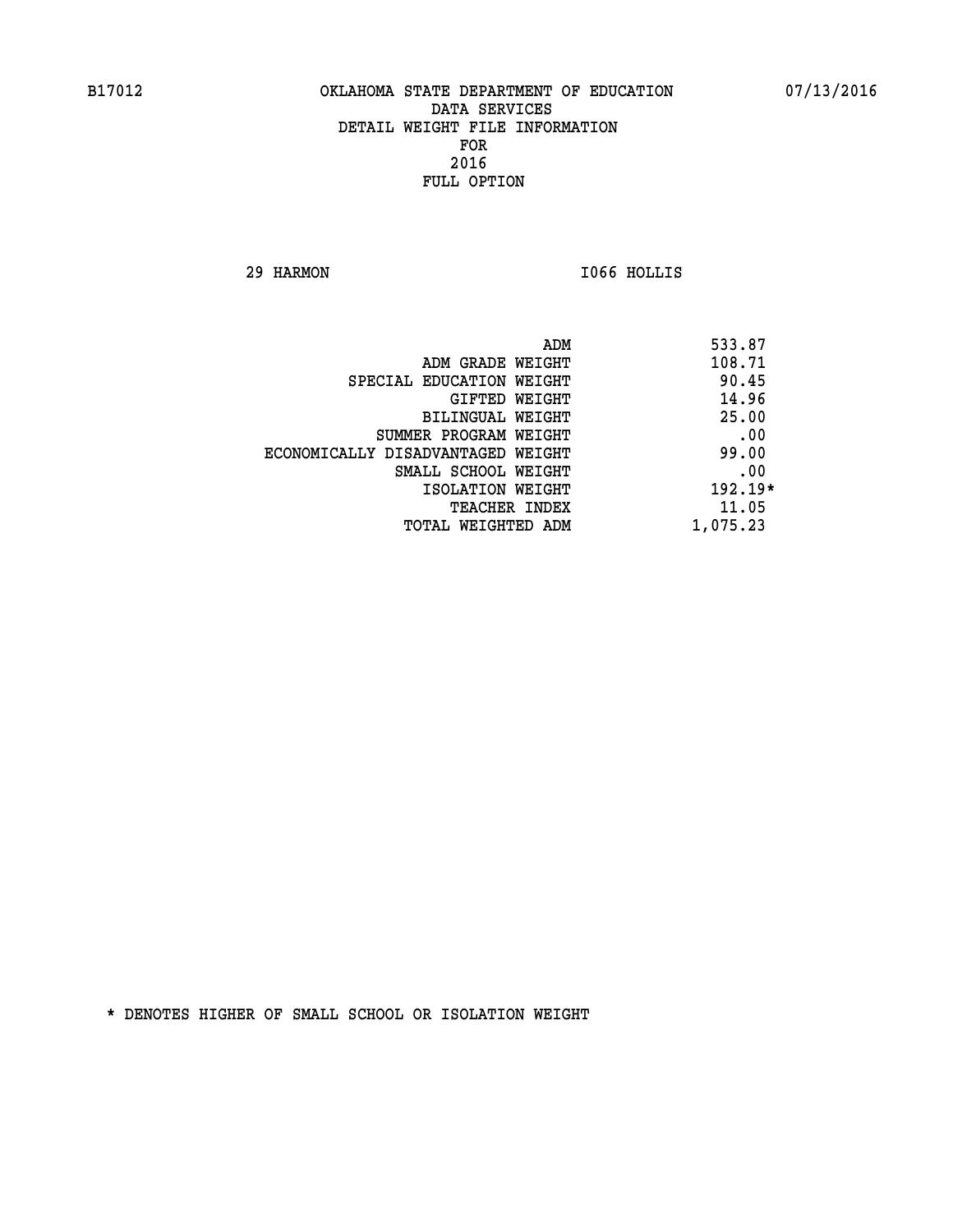**30 HARPER I001 LAVERNE** 

|                                   | ADM | 490.98    |
|-----------------------------------|-----|-----------|
| ADM GRADE WEIGHT                  |     | 86.42     |
| SPECIAL EDUCATION WEIGHT          |     | 52.45     |
| GIFTED WEIGHT                     |     | 13.26     |
| BILINGUAL WEIGHT                  |     | 32.25     |
| SUMMER PROGRAM WEIGHT             |     | .00       |
| ECONOMICALLY DISADVANTAGED WEIGHT |     | 68.25     |
| SMALL SCHOOL WEIGHT               |     | 7.06      |
| ISOLATION WEIGHT                  |     | $186.57*$ |
| <b>TEACHER INDEX</b>              |     | 6.00      |
| TOTAL WEIGHTED ADM                |     | 936.18    |
|                                   |     |           |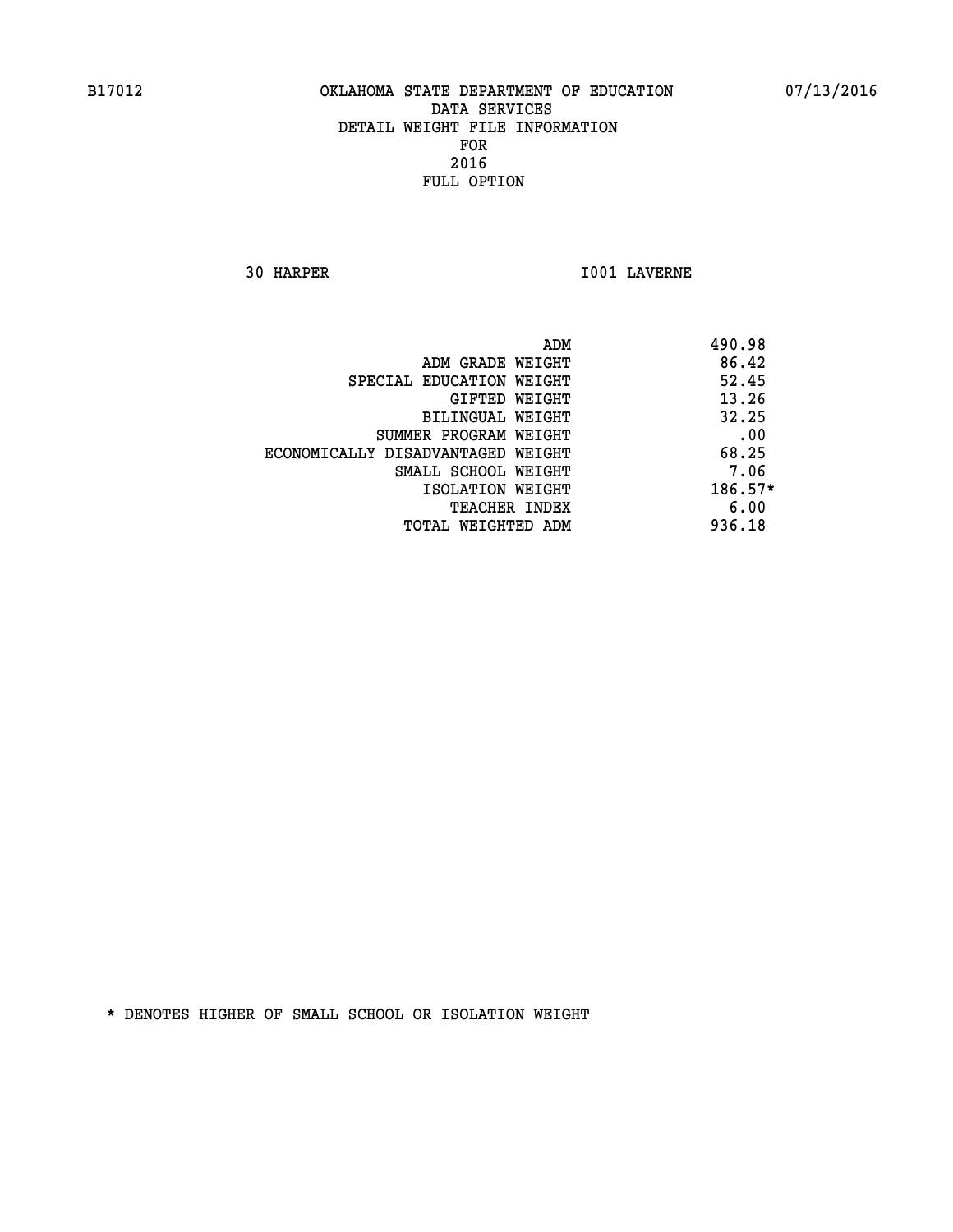**30 HARPER I004 BUFFALO** 

|                                   | ADM | 271.95    |
|-----------------------------------|-----|-----------|
| ADM GRADE WEIGHT                  |     | 51.32     |
| SPECIAL EDUCATION WEIGHT          |     | 21.30     |
| GIFTED WEIGHT                     |     | 8.50      |
| BILINGUAL WEIGHT                  |     | 17.75     |
| SUMMER PROGRAM WEIGHT             |     | .00       |
| ECONOMICALLY DISADVANTAGED WEIGHT |     | 40.25     |
| SMALL SCHOOL WEIGHT               |     | 26.43     |
| ISOLATION WEIGHT                  |     | $144.13*$ |
| TEACHER INDEX                     |     | 4.18      |
| TOTAL WEIGHTED ADM                |     | 559.38    |
|                                   |     |           |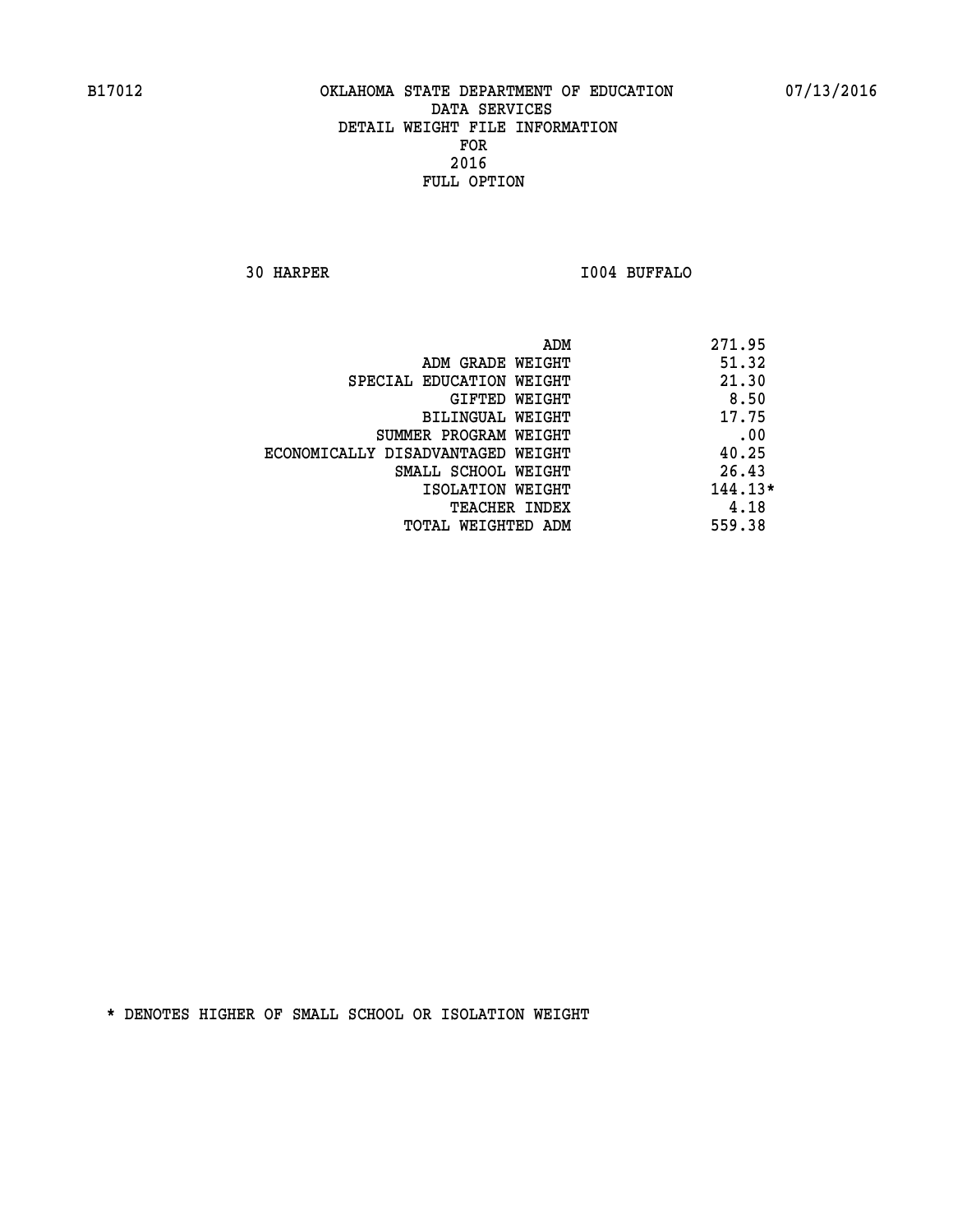**31 HASKELL C010 WHITEFIELD** 

| 134.05<br>ADM                              |          |
|--------------------------------------------|----------|
| 30.34<br>ADM GRADE WEIGHT                  |          |
| 26.10<br>SPECIAL EDUCATION WEIGHT          |          |
| GIFTED WEIGHT                              | 1.02     |
| BILINGUAL WEIGHT                           | .75      |
| SUMMER PROGRAM WEIGHT                      | .00      |
| 22.25<br>ECONOMICALLY DISADVANTAGED WEIGHT |          |
| SMALL SCHOOL WEIGHT                        | $20.02*$ |
| ISOLATION WEIGHT                           | .00      |
| <b>TEACHER INDEX</b>                       | .00      |
| 234.53<br>TOTAL WEIGHTED ADM               |          |
|                                            |          |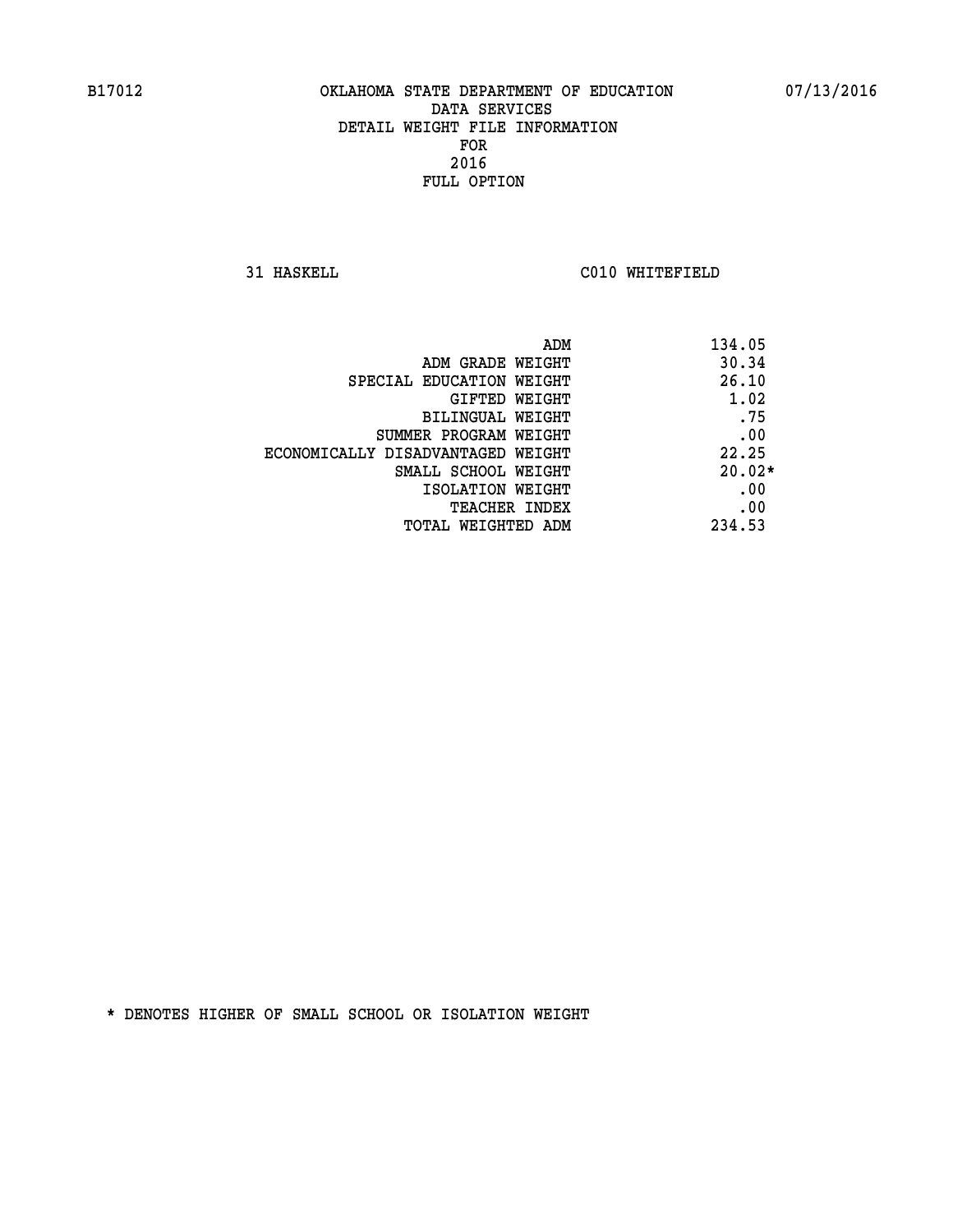**31 HASKELL 1013 KINTA** 

|                                   | ADM<br>204.93 |
|-----------------------------------|---------------|
| ADM GRADE WEIGHT                  | 46.23         |
| SPECIAL EDUCATION WEIGHT          | 25.95         |
| GIFTED WEIGHT                     | 6.80          |
| BILINGUAL WEIGHT                  | .25           |
| SUMMER PROGRAM WEIGHT             | .00           |
| ECONOMICALLY DISADVANTAGED WEIGHT | 51.00         |
| SMALL SCHOOL WEIGHT               | $25.11*$      |
| ISOLATION WEIGHT                  | .00           |
| <b>TEACHER INDEX</b>              | .00           |
| TOTAL WEIGHTED ADM                | 360.27        |
|                                   |               |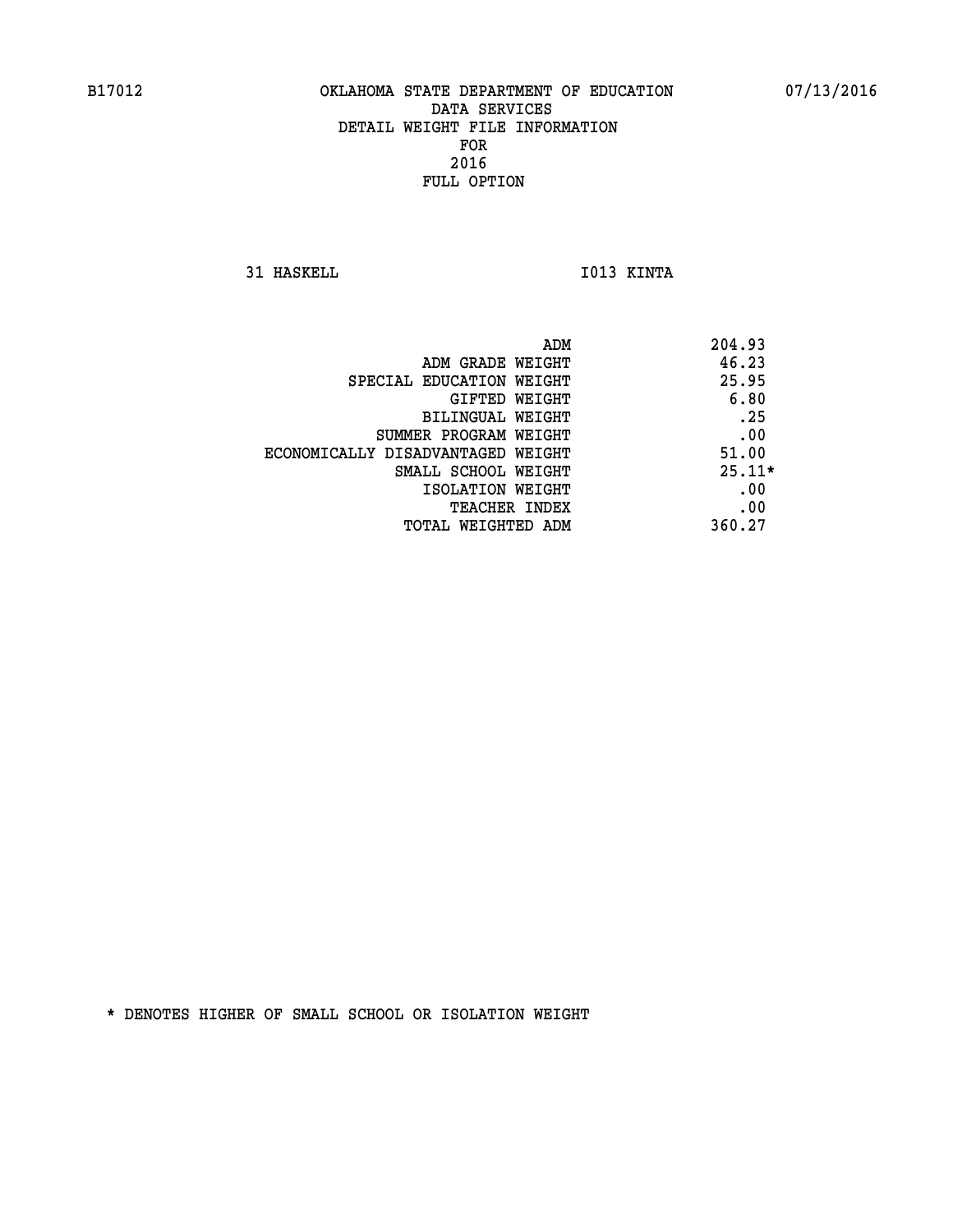**31 HASKELL 1020 STIGLER** 

| 1,381.30 |
|----------|
| 273.99   |
| 217.70   |
| 38.42    |
| 10.25    |
| 4.80     |
| 252.50   |
| .00      |
| .00      |
| 54.94    |
| 2,233.90 |
|          |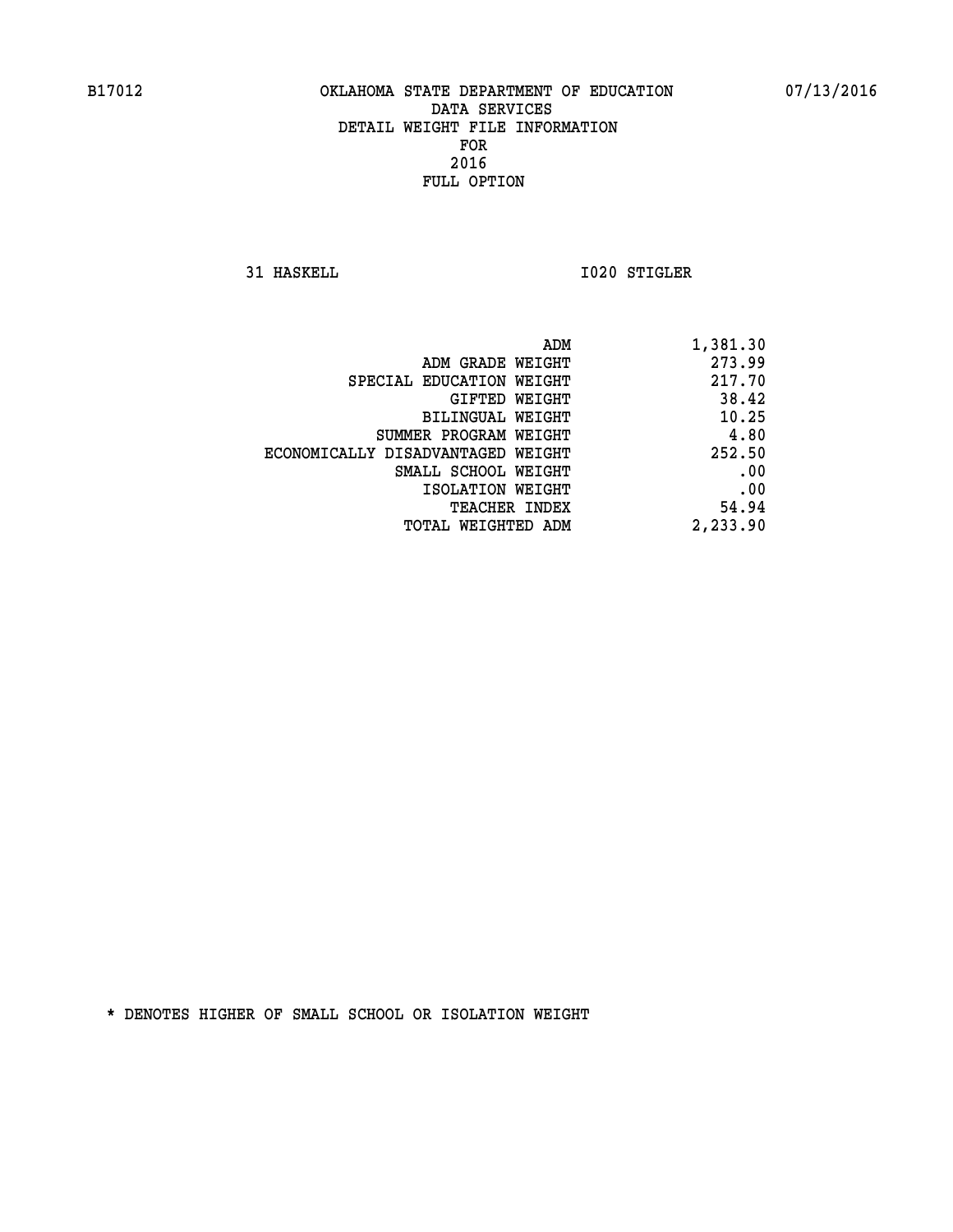**31 HASKELL 1037 MCCURTAIN** 

|                                   | 234.00<br>ADM |
|-----------------------------------|---------------|
| ADM GRADE WEIGHT                  | 48.92         |
| SPECIAL EDUCATION WEIGHT          | 39.10         |
| GIFTED WEIGHT                     | 6.12          |
| BILINGUAL WEIGHT                  | .00           |
| SUMMER PROGRAM WEIGHT             | 1.20          |
| ECONOMICALLY DISADVANTAGED WEIGHT | 48.75         |
| SMALL SCHOOL WEIGHT               | $26.10*$      |
| ISOLATION WEIGHT                  | .00           |
| TEACHER INDEX                     | 32.47         |
| TOTAL WEIGHTED ADM                | 436.66        |
|                                   |               |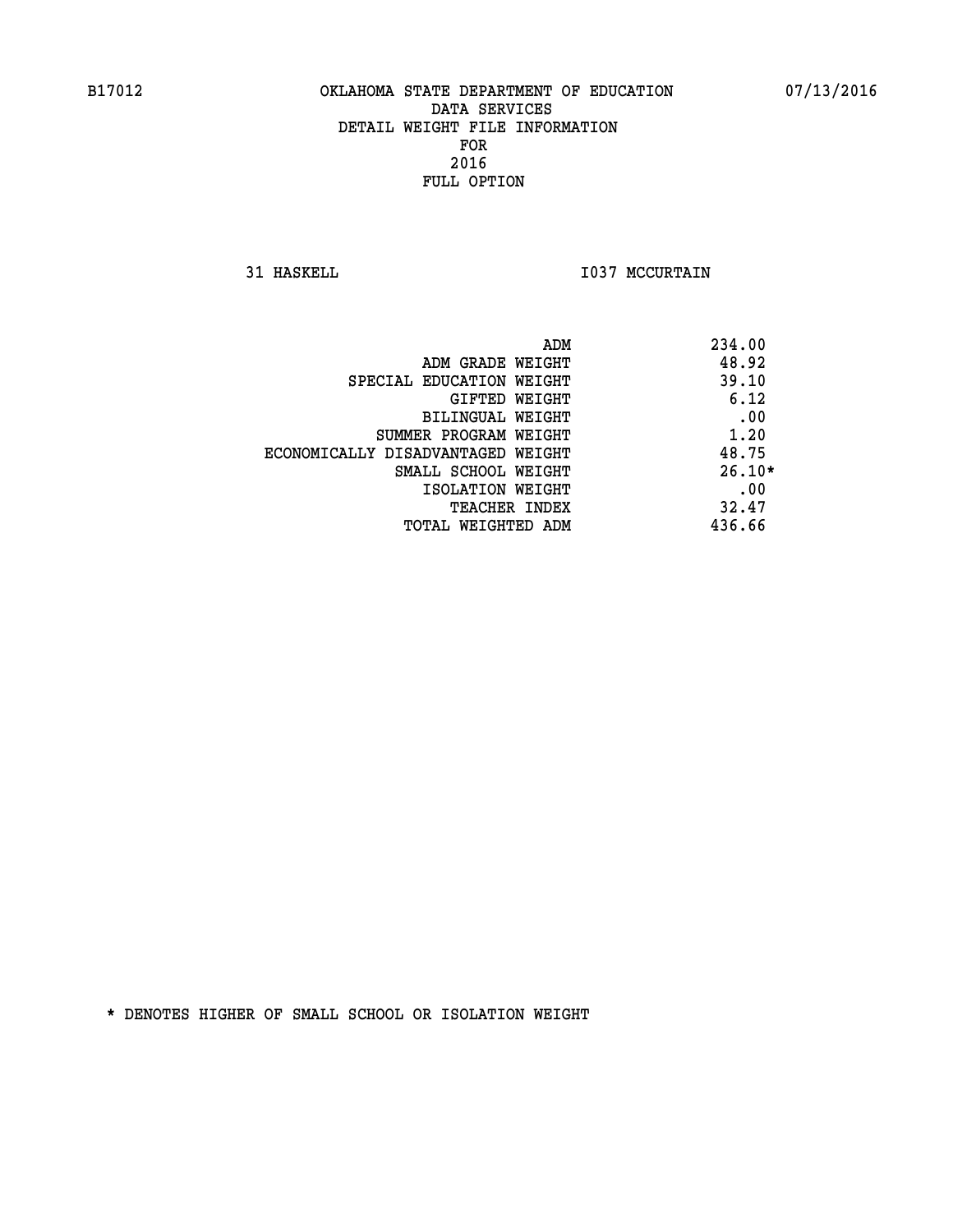**31 HASKELL I043 KEOTA** 

|                                   | ADM<br>450.44 |          |
|-----------------------------------|---------------|----------|
| ADM GRADE WEIGHT                  |               | 93.59    |
| SPECIAL EDUCATION WEIGHT          |               | 74.15    |
| GIFTED WEIGHT                     |               | 15.30    |
| BILINGUAL WEIGHT                  |               | 2.00     |
| SUMMER PROGRAM WEIGHT             |               | .00      |
| ECONOMICALLY DISADVANTAGED WEIGHT |               | 89.25    |
| SMALL SCHOOL WEIGHT               |               | $13.38*$ |
| ISOLATION WEIGHT                  |               | .00      |
| <b>TEACHER INDEX</b>              |               | .00      |
| TOTAL WEIGHTED ADM                | 738.11        |          |
|                                   |               |          |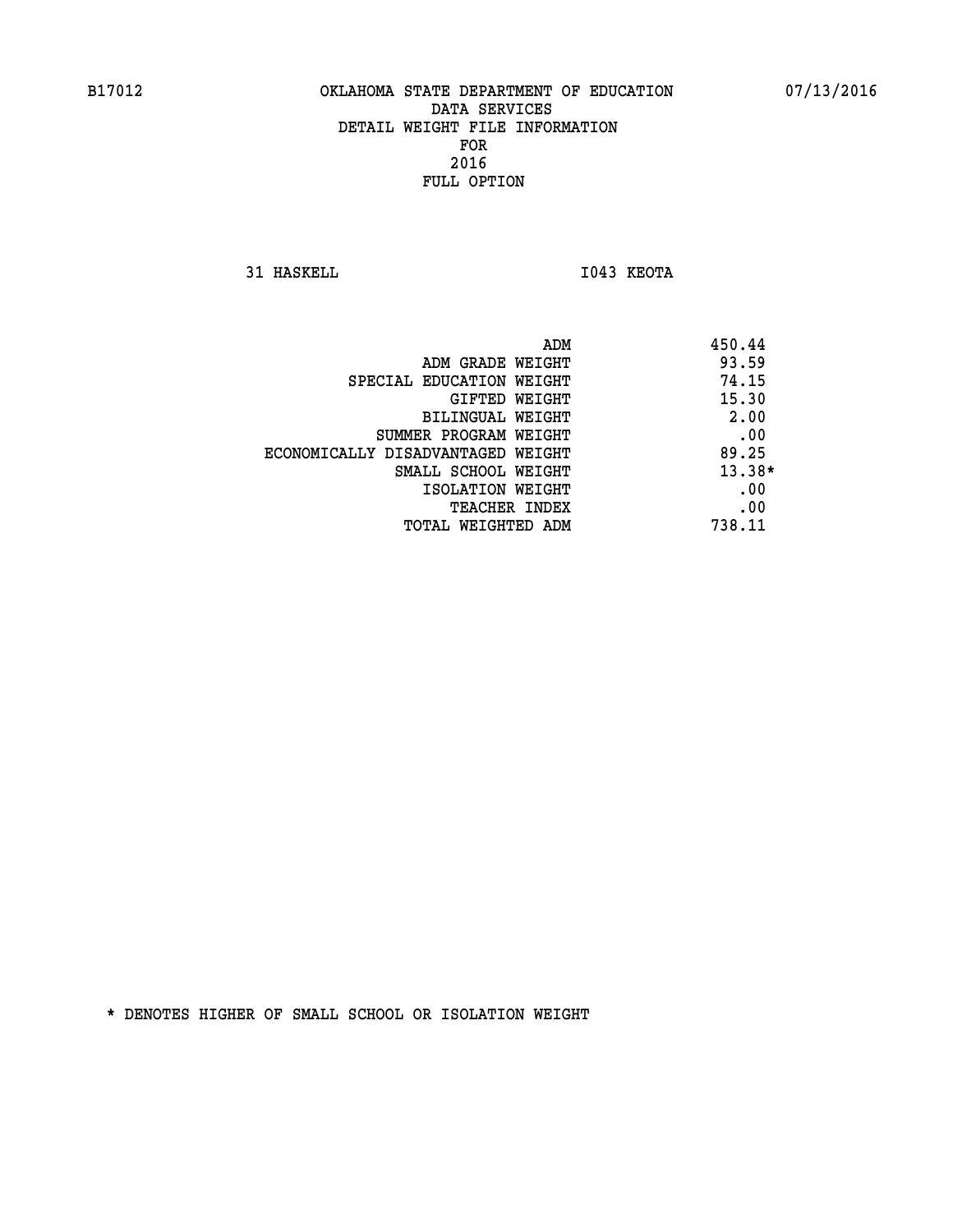**32 HUGHES I001 MOSS** 

|                                   | 272.77<br>ADM |
|-----------------------------------|---------------|
| ADM GRADE WEIGHT                  | 55.06         |
| SPECIAL EDUCATION WEIGHT          | 42.00         |
| GIFTED WEIGHT                     | 13.26         |
| BILINGUAL WEIGHT                  | 1.75          |
| SUMMER PROGRAM WEIGHT             | .00           |
| ECONOMICALLY DISADVANTAGED WEIGHT | 42.25         |
| SMALL SCHOOL WEIGHT               | $26.42*$      |
| ISOLATION WEIGHT                  | 15.22         |
| <b>TEACHER INDEX</b>              | 21.91         |
| TOTAL WEIGHTED ADM                | 475.42        |
|                                   |               |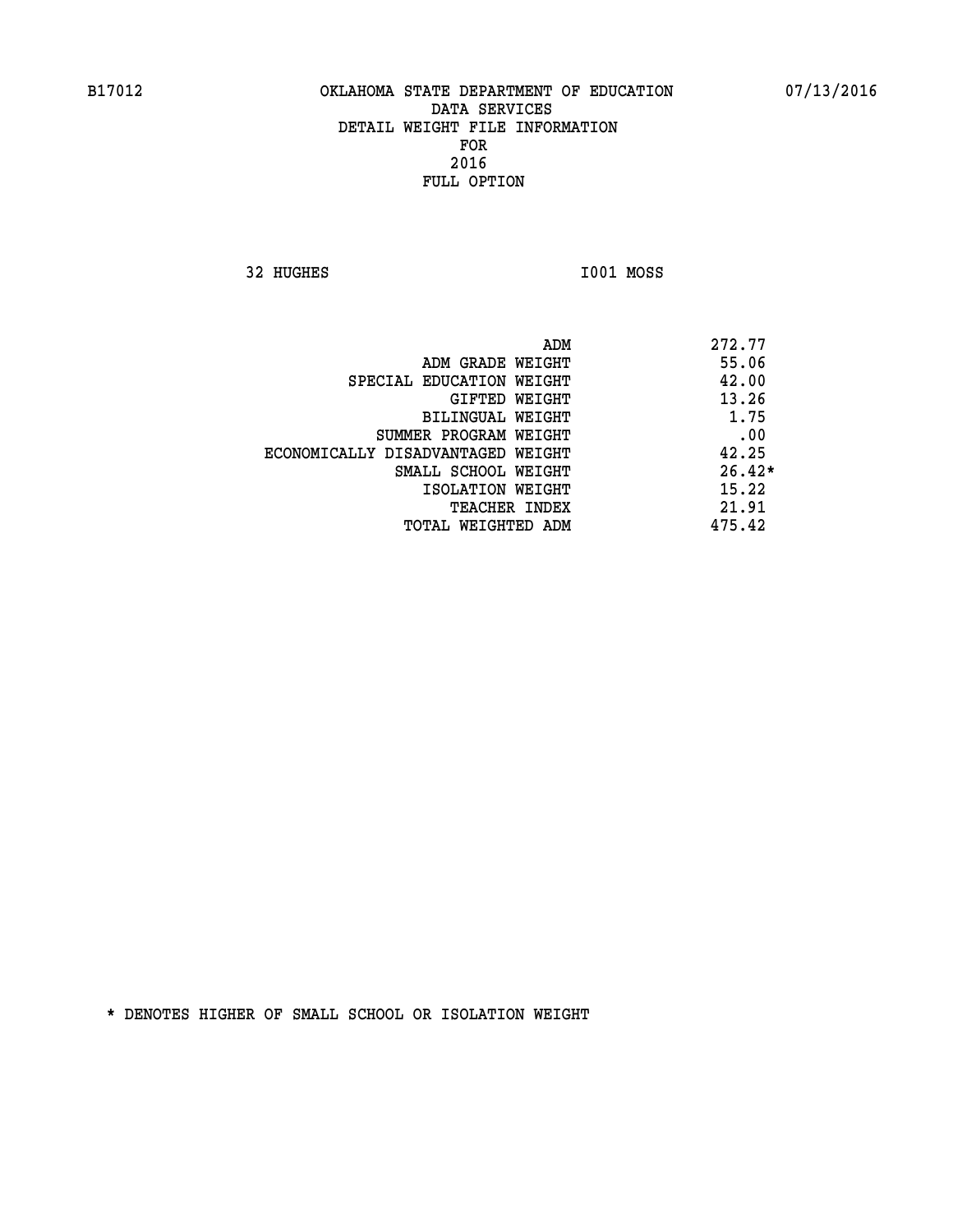**32 HUGHES 1005 WETUMKA** 

| ADM                               | 462.54   |
|-----------------------------------|----------|
| ADM GRADE WEIGHT                  | 87.27    |
| SPECIAL EDUCATION WEIGHT          | 78.55    |
| GIFTED WEIGHT                     | 15.30    |
| BILINGUAL WEIGHT                  | 1.75     |
| SUMMER PROGRAM WEIGHT             | .00      |
| ECONOMICALLY DISADVANTAGED WEIGHT | 96.50    |
| SMALL SCHOOL WEIGHT               | $11.62*$ |
| ISOLATION WEIGHT                  | .00      |
| <b>TEACHER INDEX</b>              | 5.24     |
| TOTAL WEIGHTED ADM                | 758.77   |
|                                   |          |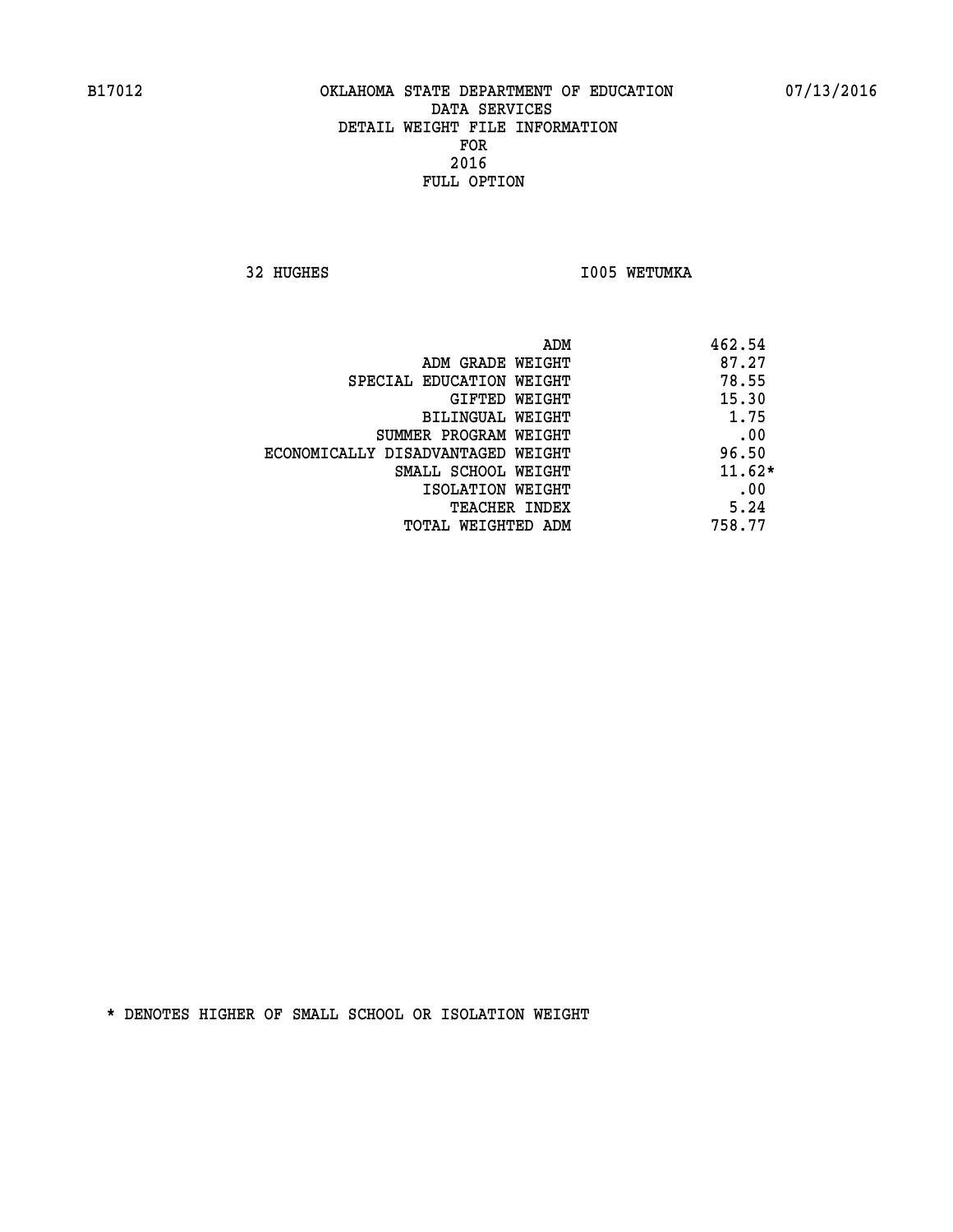**32 HUGHES I035 HOLDENVILLE** 

| 1,120.04 |
|----------|
| 224.96   |
| 258.15   |
| 35.02    |
| 8.50     |
| .00      |
| 221.50   |
| .00      |
| .00      |
| 13.94    |
| 1,882.11 |
|          |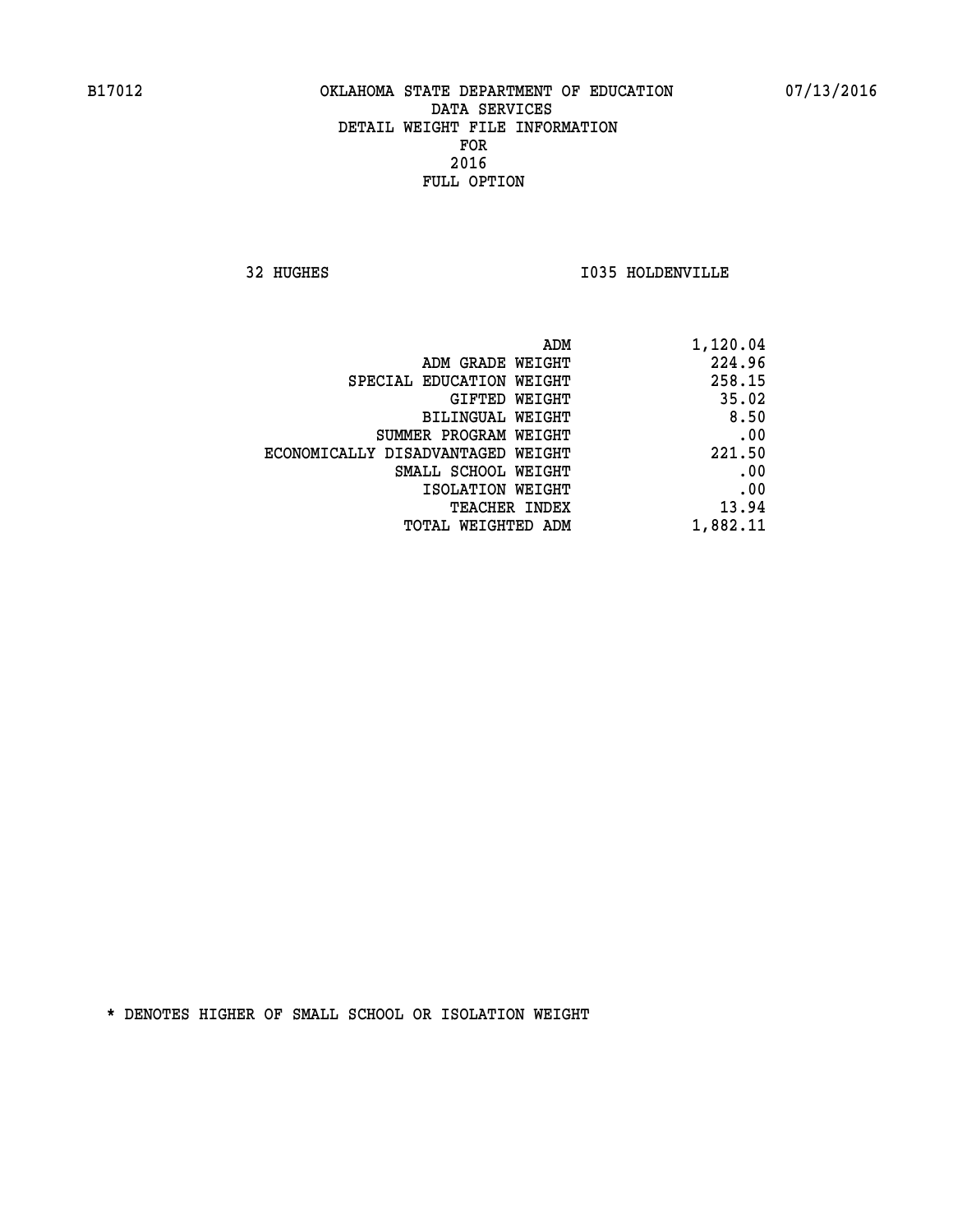**32 HUGHES I048 CALVIN** 

|                                   | ADM | 153.50   |
|-----------------------------------|-----|----------|
| ADM GRADE WEIGHT                  |     | 30.78    |
| SPECIAL EDUCATION WEIGHT          |     | 82.00    |
| GIFTED WEIGHT                     |     | 5.78     |
| BILINGUAL WEIGHT                  |     | .50      |
| SUMMER PROGRAM WEIGHT             |     | .00      |
| ECONOMICALLY DISADVANTAGED WEIGHT |     | 30.75    |
| SMALL SCHOOL WEIGHT               |     | $21.79*$ |
| ISOLATION WEIGHT                  |     | 18.91    |
| TEACHER INDEX                     |     | .00      |
| TOTAL WEIGHTED ADM                |     | 325.10   |
|                                   |     |          |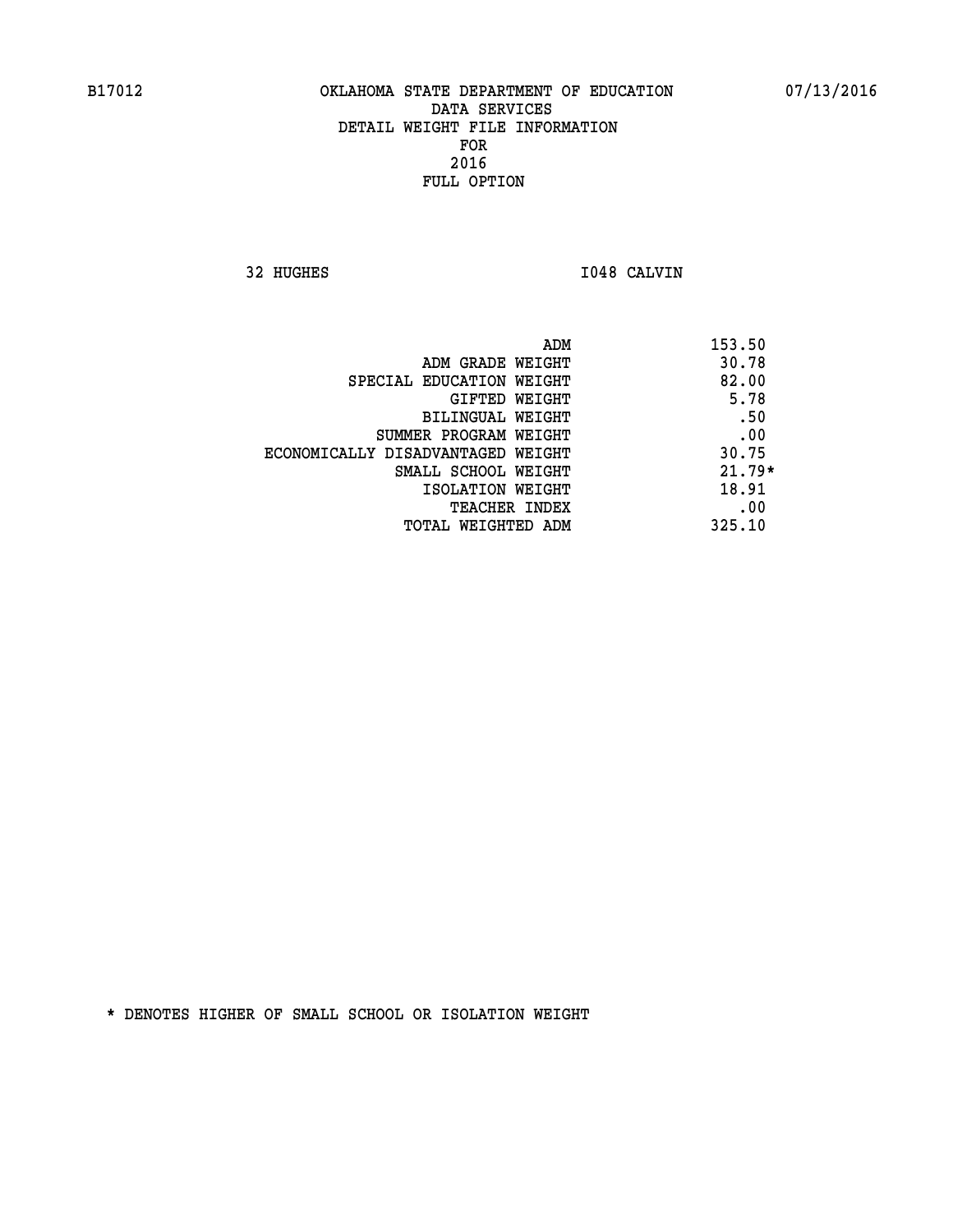**32 HUGHES I054 STUART** 

| ADM<br>278.36 |                                   |
|---------------|-----------------------------------|
| 51.93         | ADM GRADE WEIGHT                  |
| 25.80         | SPECIAL EDUCATION WEIGHT          |
| 7.48          | GIFTED WEIGHT                     |
| .00           | <b>BILINGUAL WEIGHT</b>           |
| .00           | SUMMER PROGRAM WEIGHT             |
| 53.00         | ECONOMICALLY DISADVANTAGED WEIGHT |
| $26.38*$      | SMALL SCHOOL WEIGHT               |
| 19.60         | ISOLATION WEIGHT                  |
| 25.49         | <b>TEACHER INDEX</b>              |
| 468.44        | TOTAL WEIGHTED ADM                |
|               |                                   |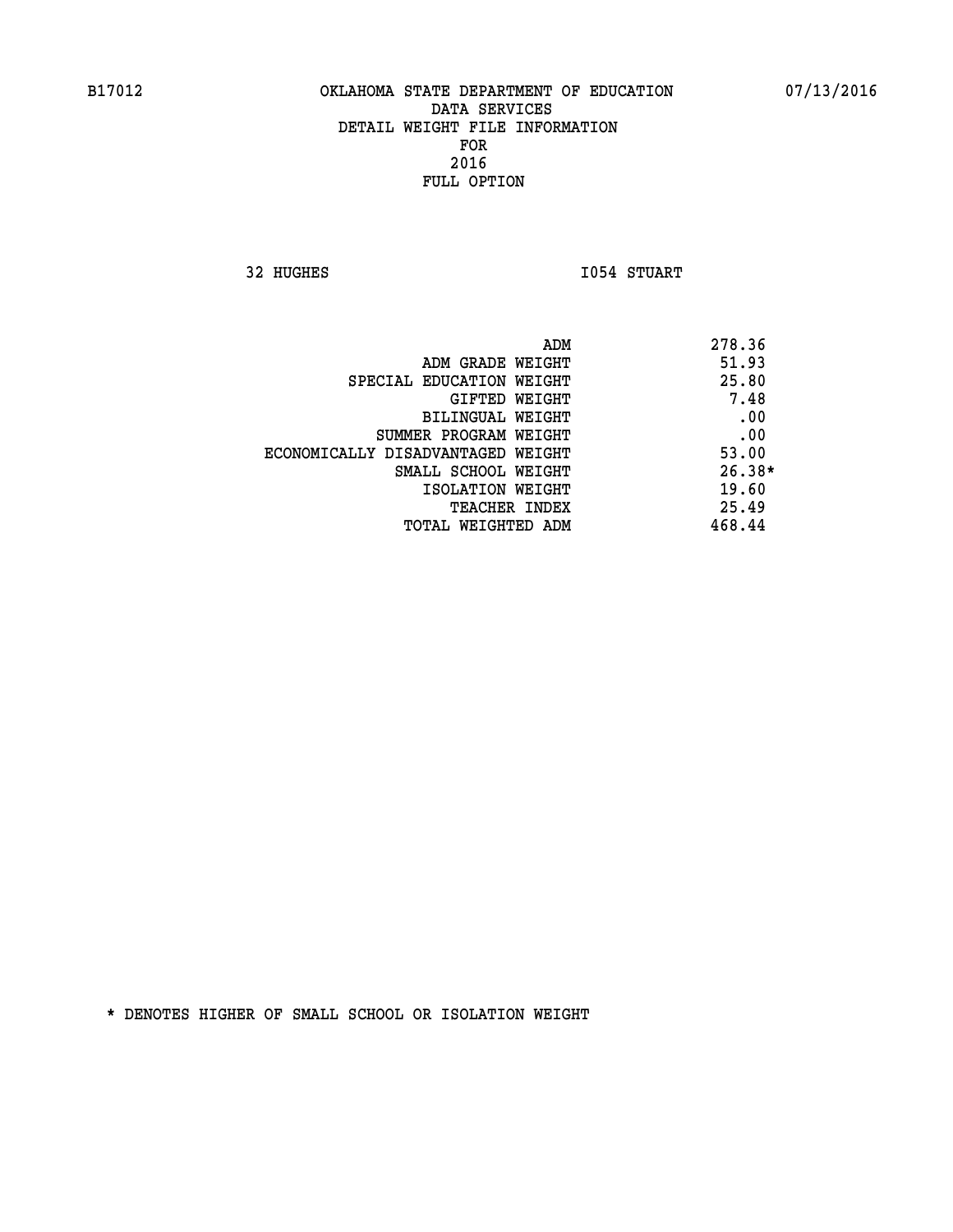**33 JACKSON I001 NAVAJO** 

|                                   | 486.46<br>ADM |
|-----------------------------------|---------------|
| ADM GRADE WEIGHT                  | 88.38         |
| SPECIAL EDUCATION WEIGHT          | 58.05         |
| GIFTED WEIGHT                     | 13.26         |
| BILINGUAL WEIGHT                  | 5.75          |
| SUMMER PROGRAM WEIGHT             | .00           |
| ECONOMICALLY DISADVANTAGED WEIGHT | 48.50         |
| SMALL SCHOOL WEIGHT               | $7.82*$       |
| ISOLATION WEIGHT                  | .00           |
| <b>TEACHER INDEX</b>              | .75           |
| TOTAL WEIGHTED ADM                | 708.97        |
|                                   |               |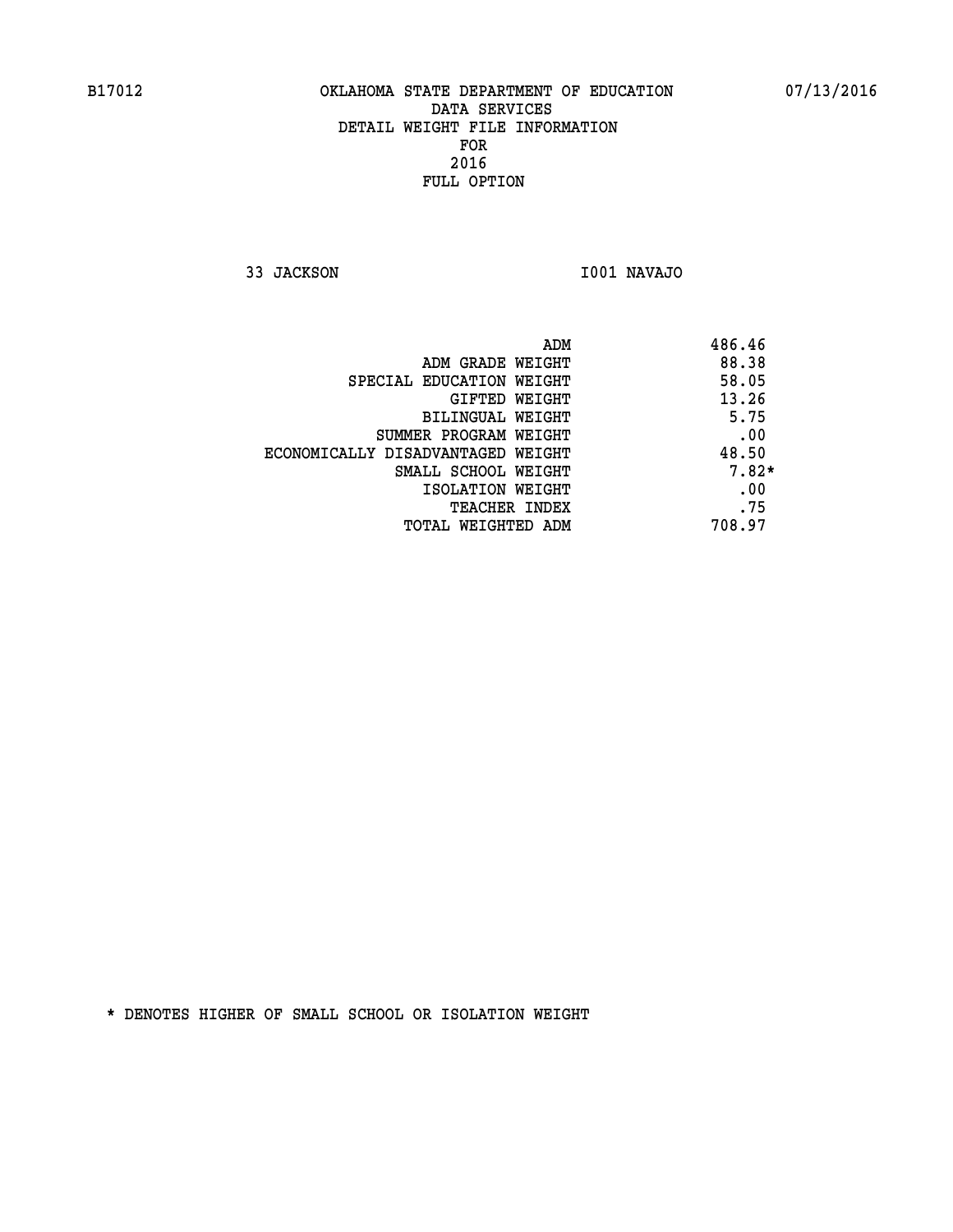**33 JACKSON 1014 DUKE** 

| ADM                               | 187.70   |
|-----------------------------------|----------|
| ADM GRADE WEIGHT                  | 32.75    |
| SPECIAL EDUCATION WEIGHT          | 33.00    |
| GIFTED WEIGHT                     | 4.42     |
| BILINGUAL WEIGHT                  | 3.75     |
| SUMMER PROGRAM WEIGHT             | .00      |
| ECONOMICALLY DISADVANTAGED WEIGHT | 15.50    |
| SMALL SCHOOL WEIGHT               | $24.22*$ |
| ISOLATION WEIGHT                  | 22.24    |
| <b>TEACHER INDEX</b>              | .00      |
| TOTAL WEIGHTED ADM                | 301.34   |
|                                   |          |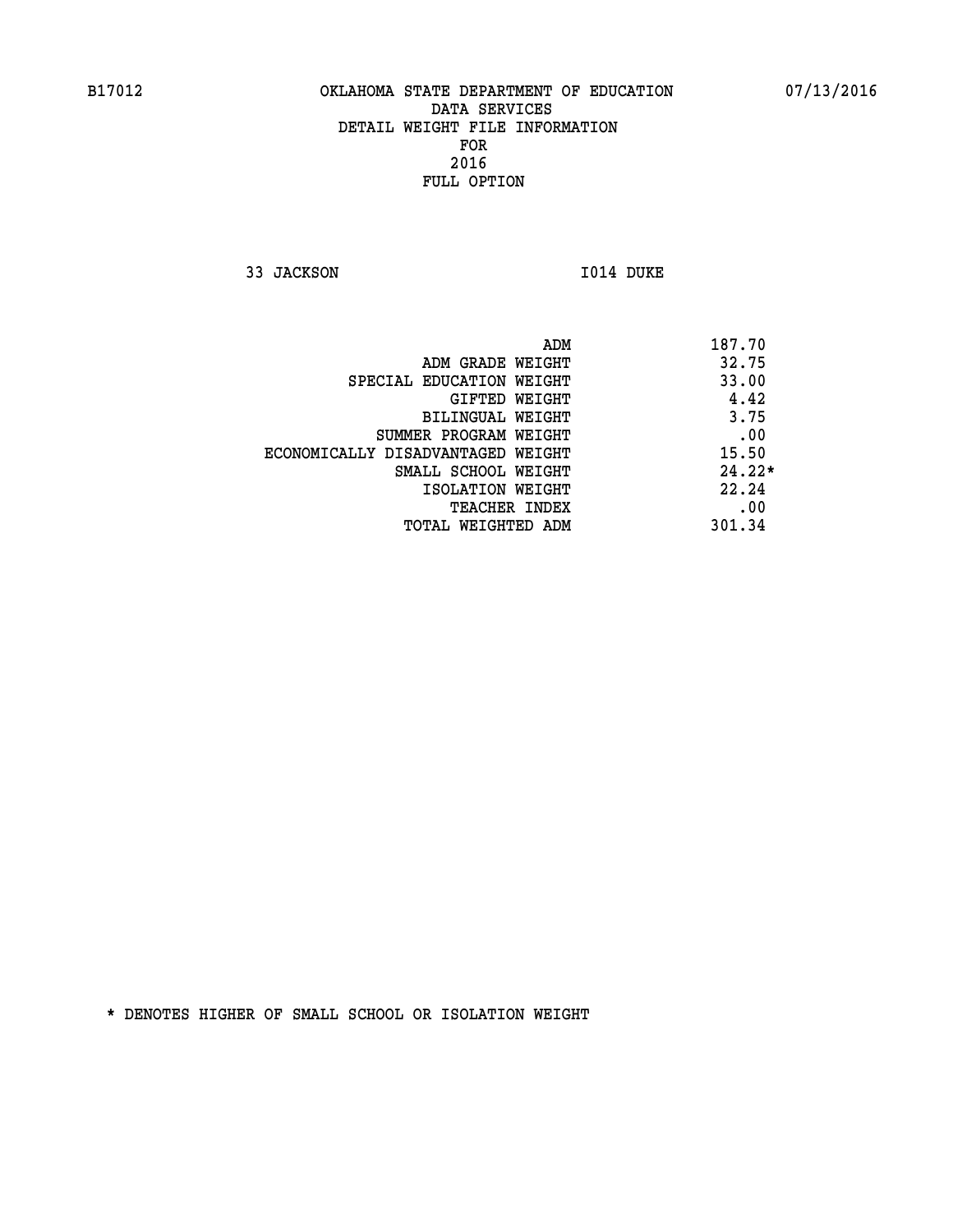**33 JACKSON I018 ALTUS** 

| ADM                               | 3,521.00 |
|-----------------------------------|----------|
| ADM GRADE WEIGHT                  | 738.24   |
| SPECIAL EDUCATION WEIGHT          | 373.50   |
| GIFTED WEIGHT                     | 140.08   |
| BILINGUAL WEIGHT                  | 88.00    |
| SUMMER PROGRAM WEIGHT             | .00      |
| ECONOMICALLY DISADVANTAGED WEIGHT | 550.75   |
| SMALL SCHOOL WEIGHT               | .00      |
| ISOLATION WEIGHT                  | .00      |
| TEACHER INDEX                     | 149.11   |
| TOTAL WEIGHTED ADM                | 5,560.68 |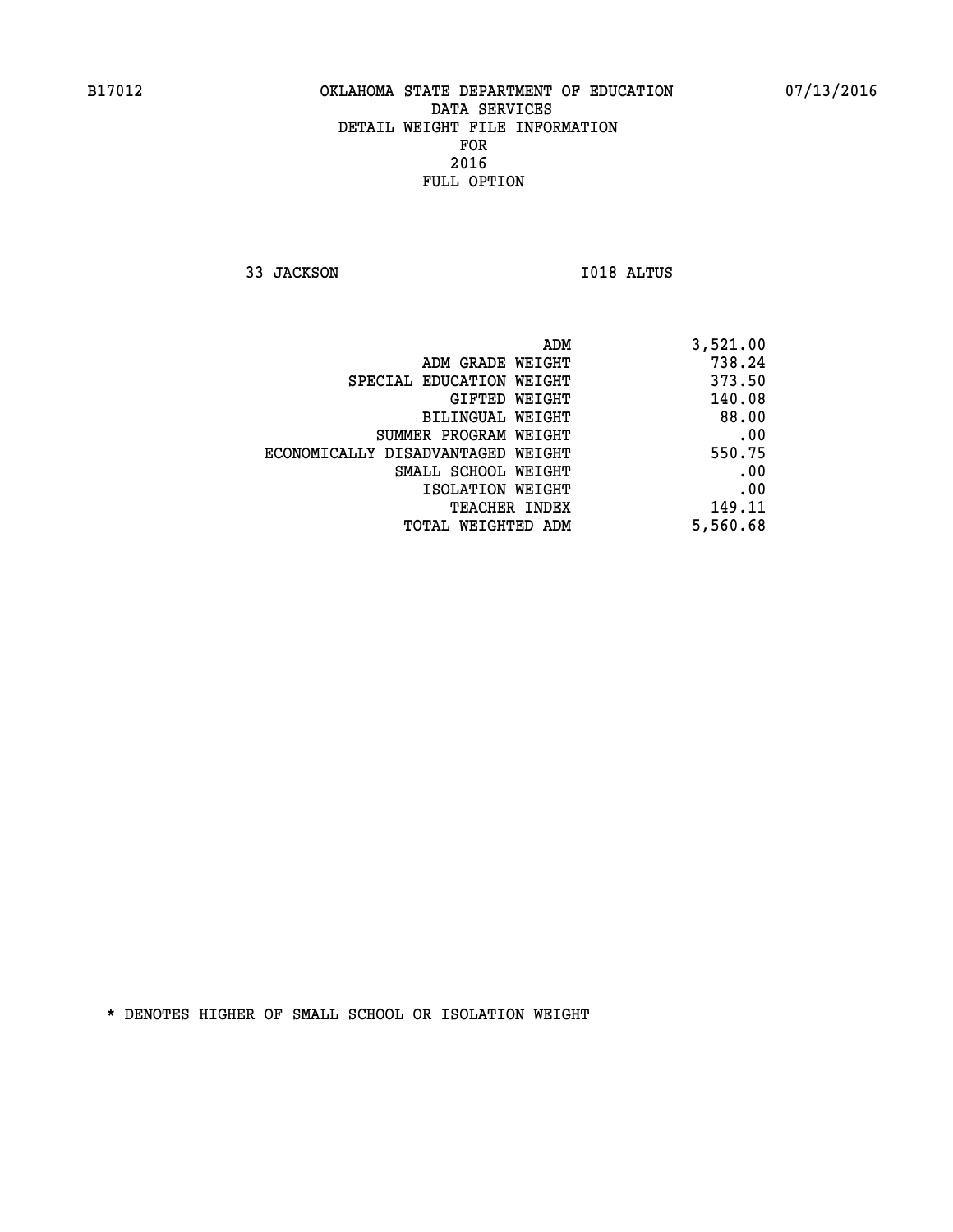**33 JACKSON I025 ELDORADO** 

|                                   | ADM | 71.64    |
|-----------------------------------|-----|----------|
| ADM GRADE WEIGHT                  |     | 14.35    |
| SPECIAL EDUCATION WEIGHT          |     | 16.25    |
| GIFTED WEIGHT                     |     | 1.02     |
| BILINGUAL WEIGHT                  |     | 3.25     |
| SUMMER PROGRAM WEIGHT             |     | .00      |
| ECONOMICALLY DISADVANTAGED WEIGHT |     | 15.00    |
| SMALL SCHOOL WEIGHT               |     | 12.39    |
| ISOLATION WEIGHT                  |     | $28.84*$ |
| <b>TEACHER INDEX</b>              |     | 1.81     |
| TOTAL WEIGHTED ADM                |     | 152.16   |
|                                   |     |          |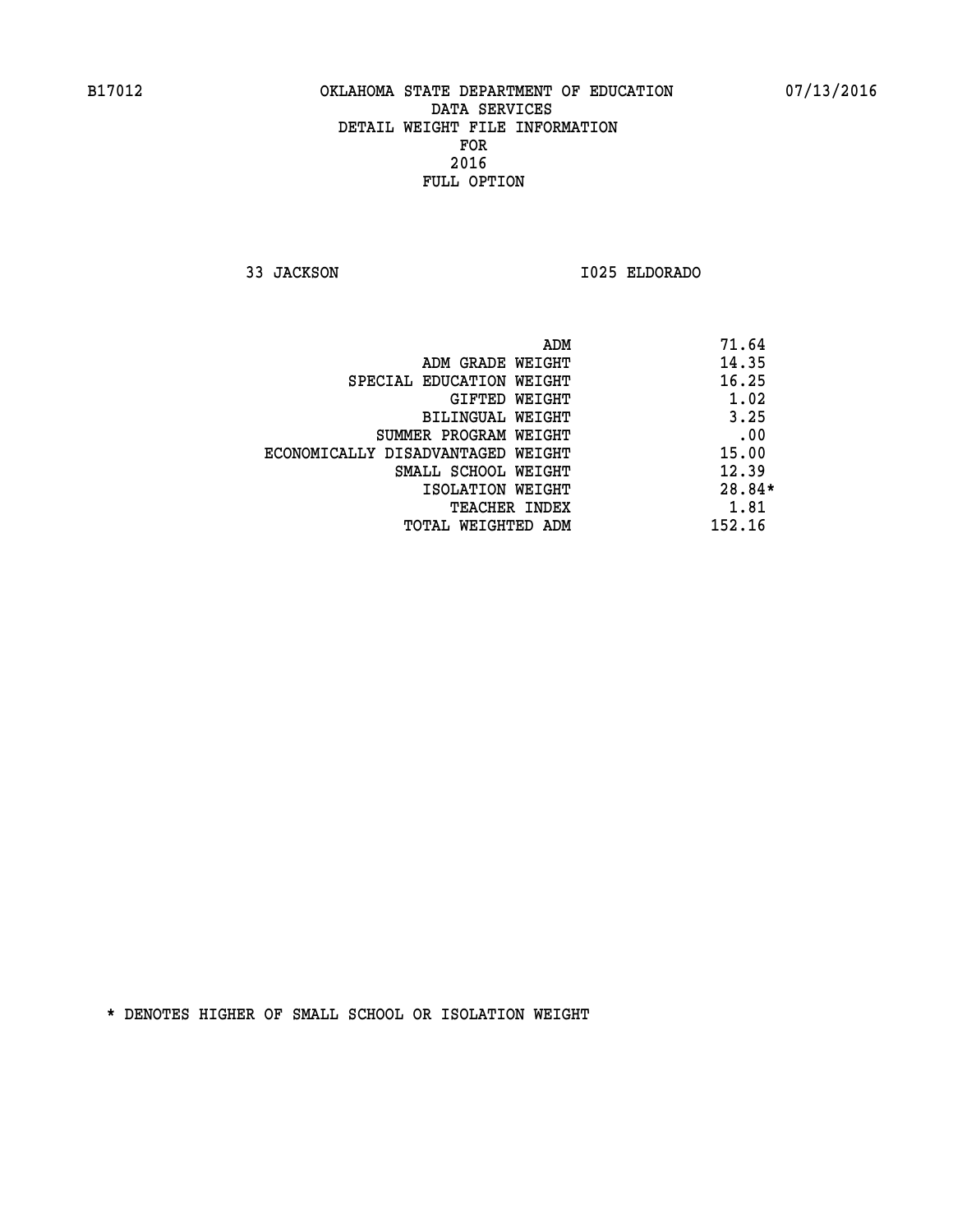**33 JACKSON I035 OLUSTEE** 

|                                   | ADM | 150.63   |
|-----------------------------------|-----|----------|
| ADM GRADE WEIGHT                  |     | 29.06    |
| SPECIAL EDUCATION WEIGHT          |     | 34.45    |
| GIFTED WEIGHT                     |     | 2.38     |
| BILINGUAL WEIGHT                  |     | 7.25     |
| SUMMER PROGRAM WEIGHT             |     | .00      |
| ECONOMICALLY DISADVANTAGED WEIGHT |     | 32.25    |
| SMALL SCHOOL WEIGHT               |     | $21.55*$ |
| ISOLATION WEIGHT                  |     | .00      |
| <b>TEACHER INDEX</b>              |     | 12.50    |
| TOTAL WEIGHTED ADM                |     | 290.07   |
|                                   |     |          |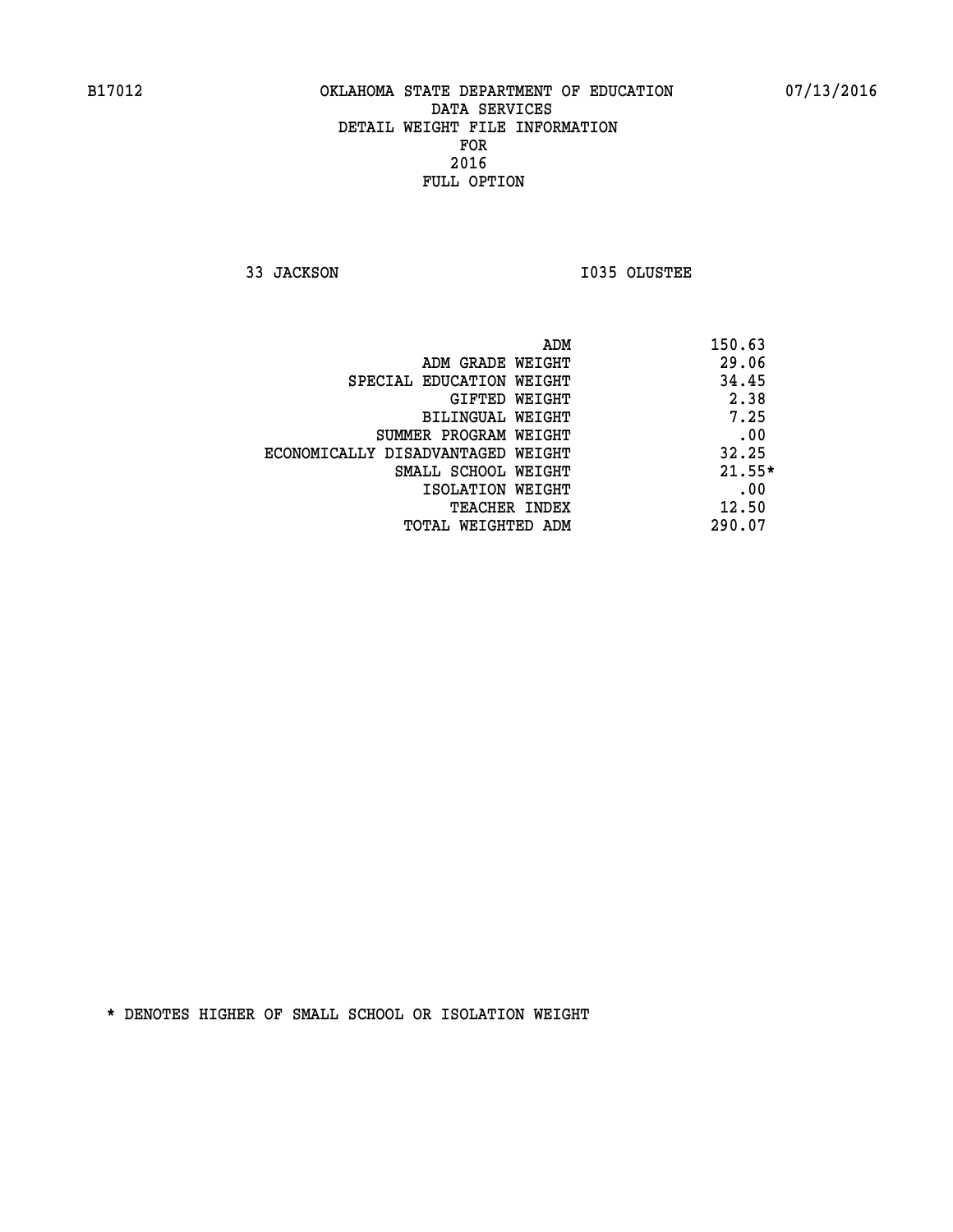**33 JACKSON I054 BLAIR** 

|                                   | ADM | 302.33   |
|-----------------------------------|-----|----------|
| ADM GRADE WEIGHT                  |     | 62.14    |
| SPECIAL EDUCATION WEIGHT          |     | 43.75    |
| GIFTED WEIGHT                     |     | 8.84     |
| BILINGUAL WEIGHT                  |     | .00      |
| SUMMER PROGRAM WEIGHT             |     | .00      |
| ECONOMICALLY DISADVANTAGED WEIGHT |     | 45.00    |
| SMALL SCHOOL WEIGHT               |     | $25.91*$ |
| ISOLATION WEIGHT                  |     | .00      |
| TEACHER INDEX                     |     | .00      |
| TOTAL WEIGHTED ADM                |     | 487.97   |
|                                   |     |          |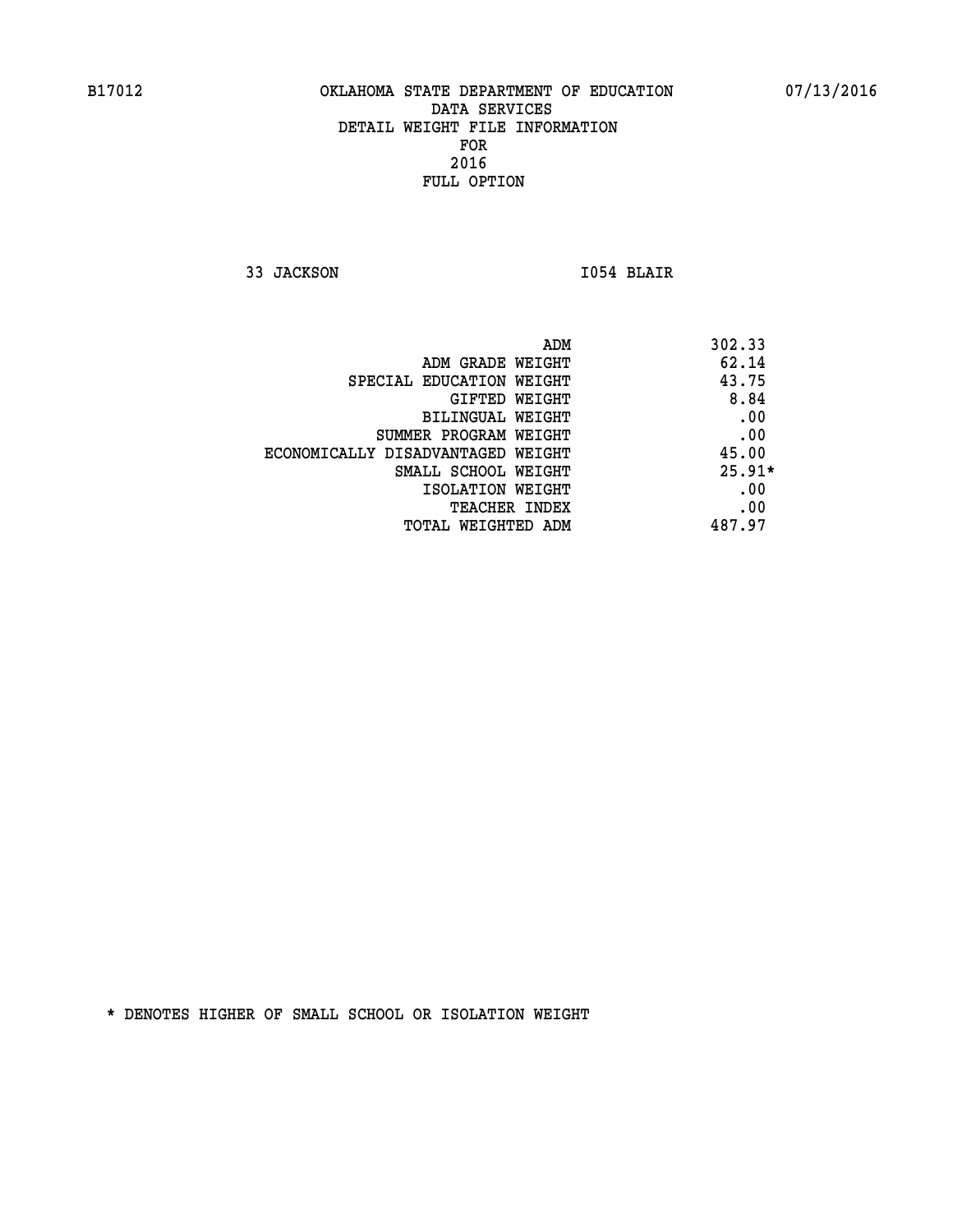**34 JEFFERSON C003 TERRAL** 

| ADM                               | 69.59    |
|-----------------------------------|----------|
| ADM GRADE WEIGHT                  | 16.51    |
| SPECIAL EDUCATION WEIGHT          | 75.20    |
| GIFTED WEIGHT                     | 3.40     |
| BILINGUAL WEIGHT                  | 1.00     |
| SUMMER PROGRAM WEIGHT             | .00      |
| ECONOMICALLY DISADVANTAGED WEIGHT | 17.25    |
| SMALL SCHOOL WEIGHT               | $12.09*$ |
| ISOLATION WEIGHT                  | .00      |
| <b>TEACHER INDEX</b>              | .00      |
| TOTAL WEIGHTED ADM                | 195.04   |
|                                   |          |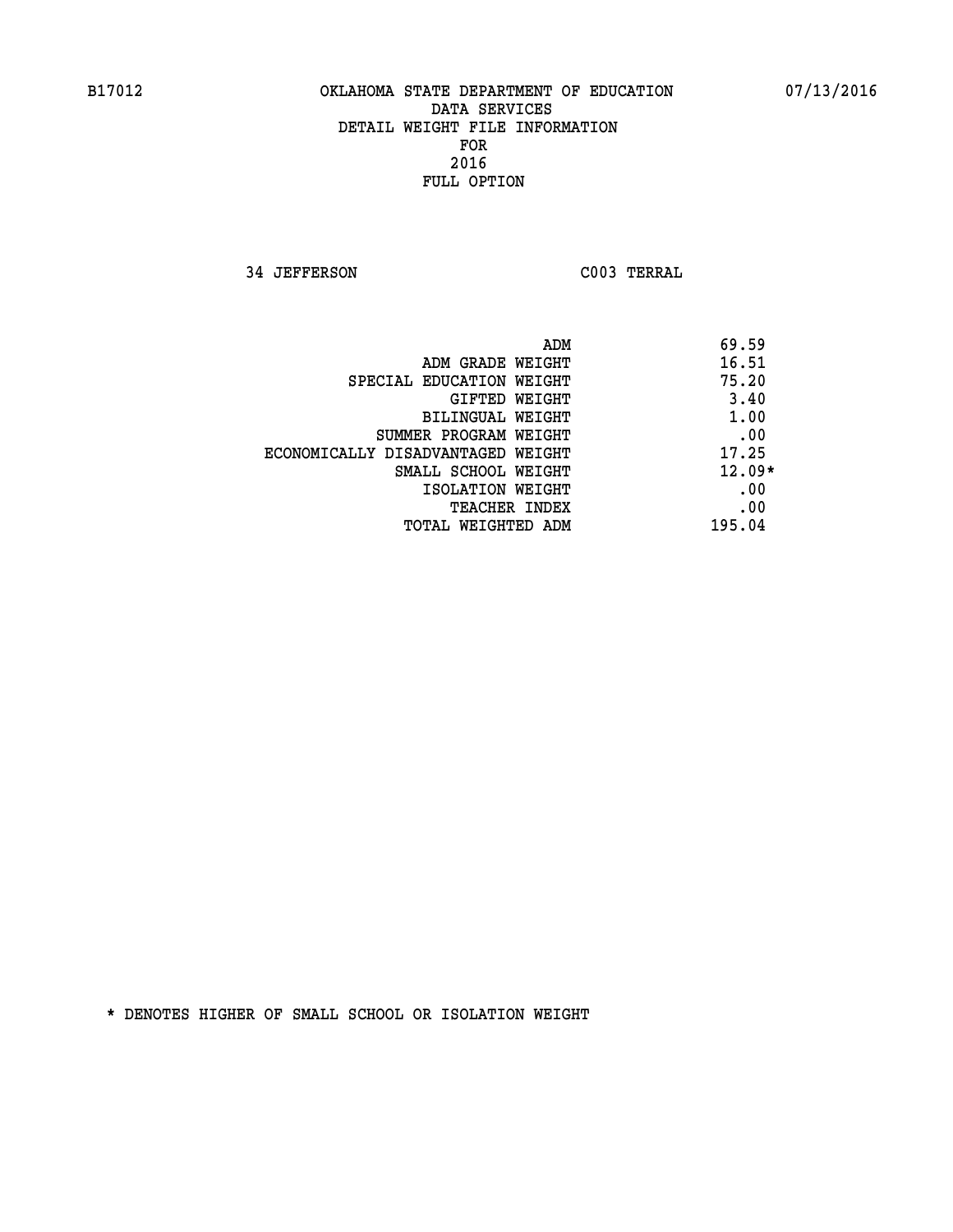**34 JEFFERSON 1001 RYAN** 

|                                   | ADM | 242.33   |
|-----------------------------------|-----|----------|
| ADM GRADE WEIGHT                  |     | 46.34    |
| SPECIAL EDUCATION WEIGHT          |     | 41.00    |
| GIFTED WEIGHT                     |     | 7.14     |
| BILINGUAL WEIGHT                  |     | 1.50     |
| SUMMER PROGRAM WEIGHT             |     | .00      |
| ECONOMICALLY DISADVANTAGED WEIGHT |     | 44.25    |
| SMALL SCHOOL WEIGHT               |     | 26.26    |
| ISOLATION WEIGHT                  |     | $99.79*$ |
| TEACHER INDEX                     |     | 7.82     |
| TOTAL WEIGHTED ADM                |     | 490.17   |
|                                   |     |          |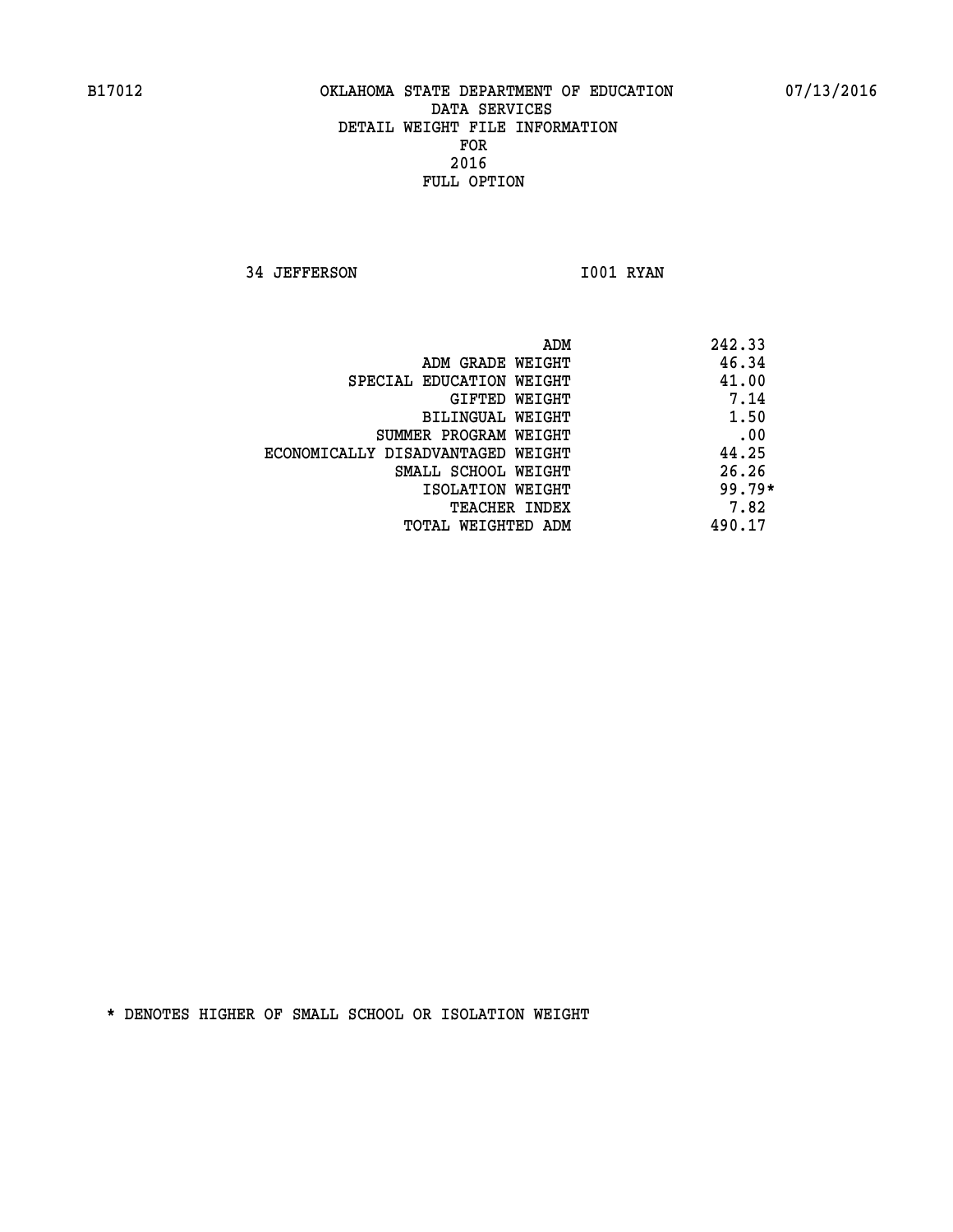**34 JEFFERSON 1014 RINGLING** 

|                                   | ADM | 424.26    |
|-----------------------------------|-----|-----------|
| ADM GRADE WEIGHT                  |     | 66.21     |
| SPECIAL EDUCATION WEIGHT          |     | 63.15     |
| <b>GIFTED WEIGHT</b>              |     | 11.56     |
| BILINGUAL WEIGHT                  |     | 3.75      |
| SUMMER PROGRAM WEIGHT             |     | 2.40      |
| ECONOMICALLY DISADVANTAGED WEIGHT |     | 75.25     |
| SMALL SCHOOL WEIGHT               |     | 16.80     |
| ISOLATION WEIGHT                  |     | $193.21*$ |
| <b>TEACHER INDEX</b>              |     | 28.85     |
| TOTAL WEIGHTED ADM                |     | 868.64    |
|                                   |     |           |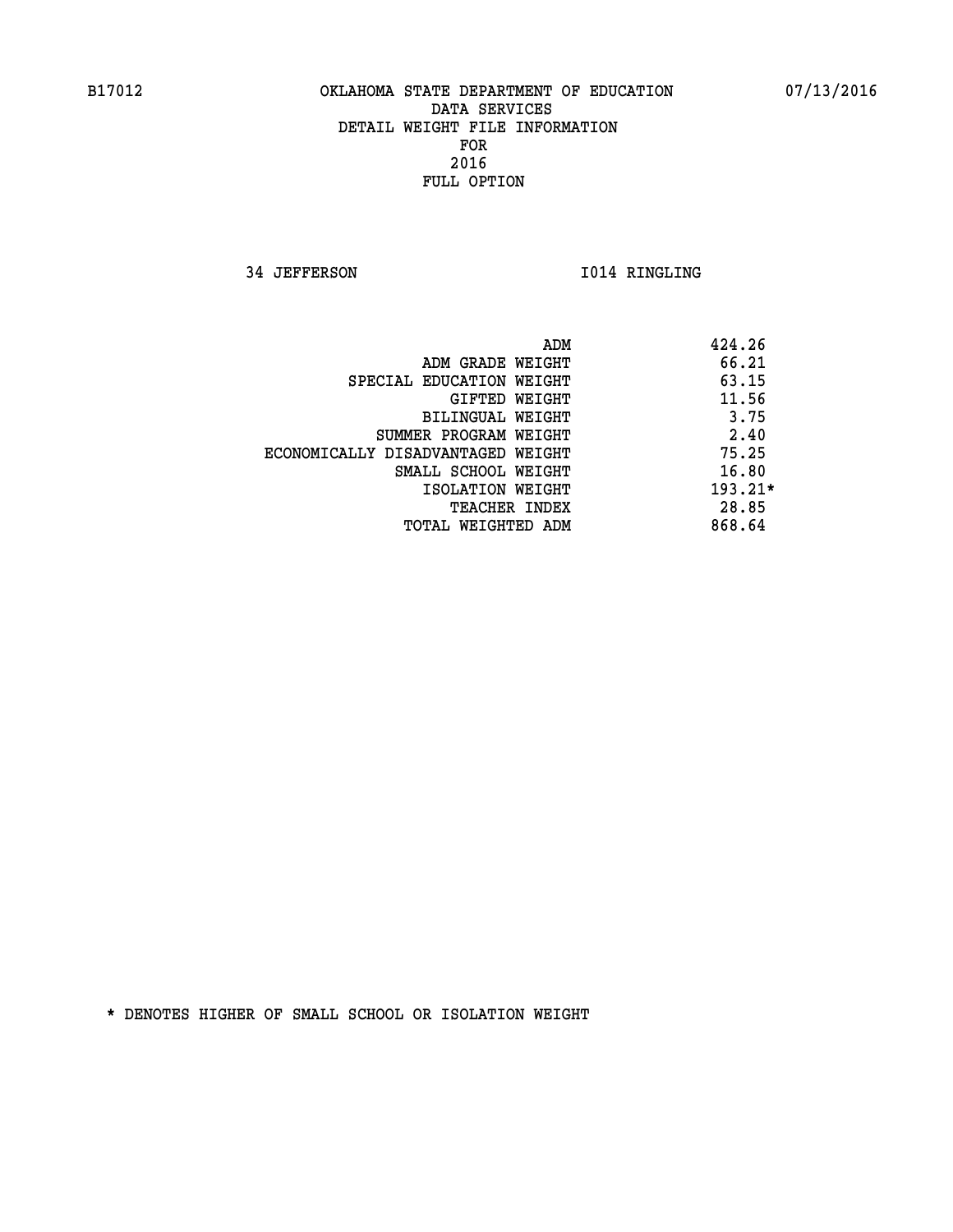**34 JEFFERSON I023 WAURIKA** 

| ADM                               | 405.54    |
|-----------------------------------|-----------|
| ADM GRADE WEIGHT                  | 80.88     |
| SPECIAL EDUCATION WEIGHT          | 50.40     |
| GIFTED WEIGHT                     | 11.56     |
| BILINGUAL WEIGHT                  | .00       |
| SUMMER PROGRAM WEIGHT             | .00       |
| ECONOMICALLY DISADVANTAGED WEIGHT | 74.50     |
| SMALL SCHOOL WEIGHT               | 18.93     |
| ISOLATION WEIGHT                  | $164.16*$ |
| <b>TEACHER INDEX</b>              | 2.58      |
| TOTAL WEIGHTED ADM                | 789.62    |
|                                   |           |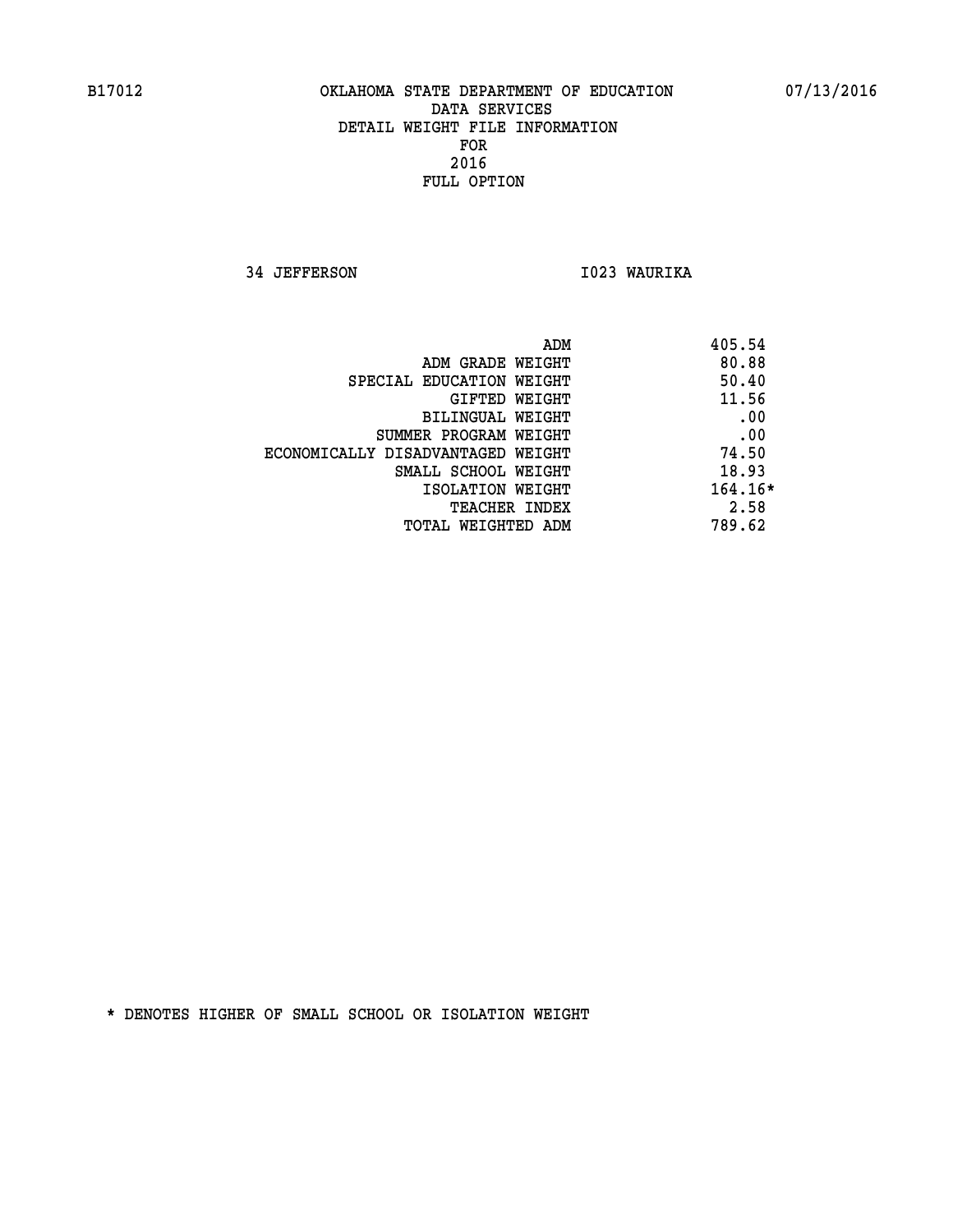**35 JOHNSTON C007 MANNSVILLE** 

| ADM                               | 96.99    |
|-----------------------------------|----------|
| ADM GRADE WEIGHT                  | 18.95    |
| SPECIAL EDUCATION WEIGHT          | 23.15    |
| GIFTED WEIGHT                     | 2.72     |
| BILINGUAL WEIGHT                  | .00      |
| SUMMER PROGRAM WEIGHT             | .00      |
| ECONOMICALLY DISADVANTAGED WEIGHT | 22.00    |
| SMALL SCHOOL WEIGHT               | $15.84*$ |
| ISOLATION WEIGHT                  | .00      |
| <b>TEACHER INDEX</b>              | .00      |
| TOTAL WEIGHTED ADM                | 179.65   |
|                                   |          |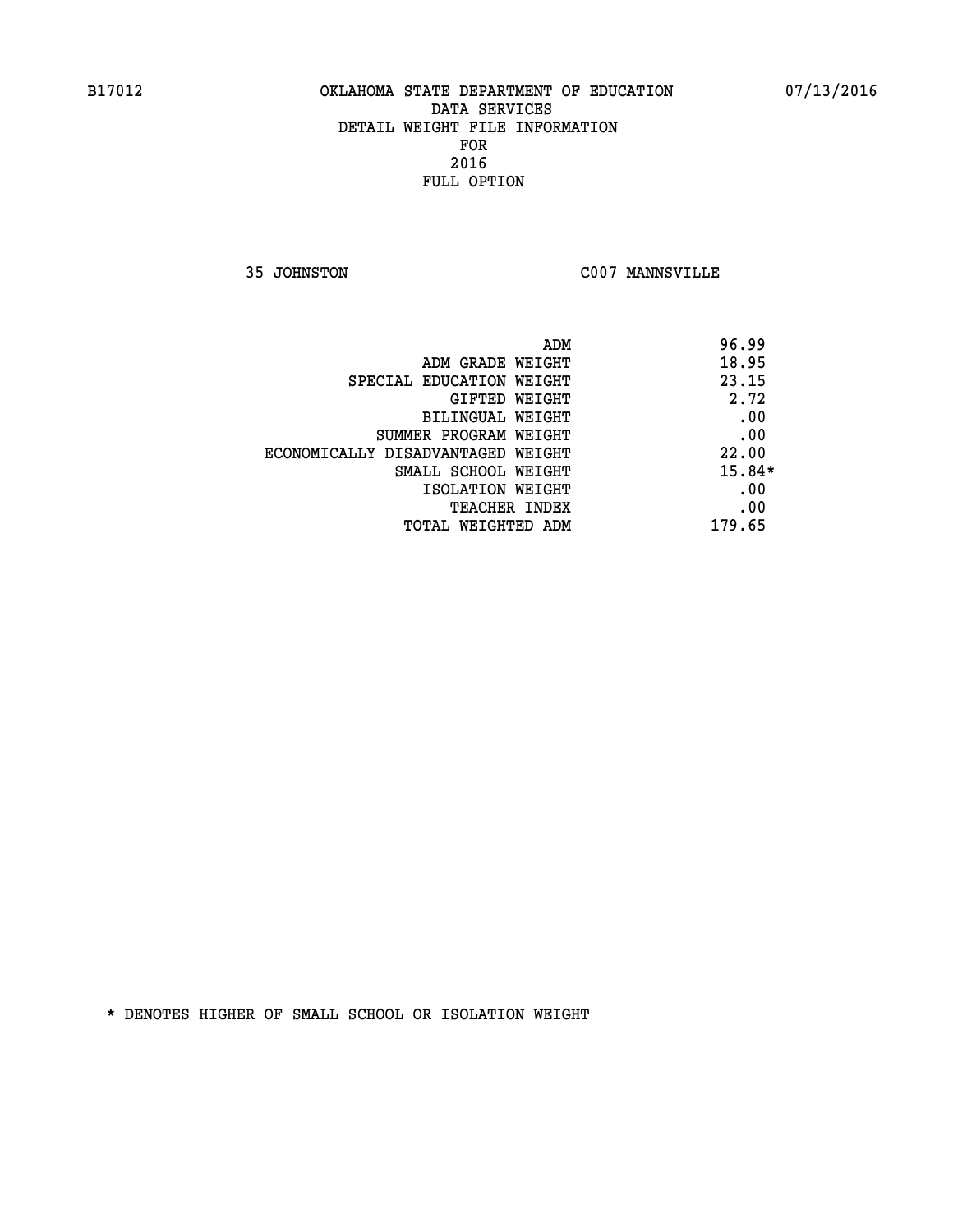**35 JOHNSTON C010 RAVIA** 

|                                   | ADM | 92.80    |
|-----------------------------------|-----|----------|
| ADM GRADE WEIGHT                  |     | 17.52    |
| SPECIAL EDUCATION WEIGHT          |     | 19.15    |
| GIFTED WEIGHT                     |     | .68      |
| BILINGUAL WEIGHT                  |     | .00      |
| SUMMER PROGRAM WEIGHT             |     | .00      |
| ECONOMICALLY DISADVANTAGED WEIGHT |     | 21.75    |
| SMALL SCHOOL WEIGHT               |     | $15.30*$ |
| ISOLATION WEIGHT                  |     | .00      |
| TEACHER INDEX                     |     | 4.04     |
| TOTAL WEIGHTED ADM                |     | 171.24   |
|                                   |     |          |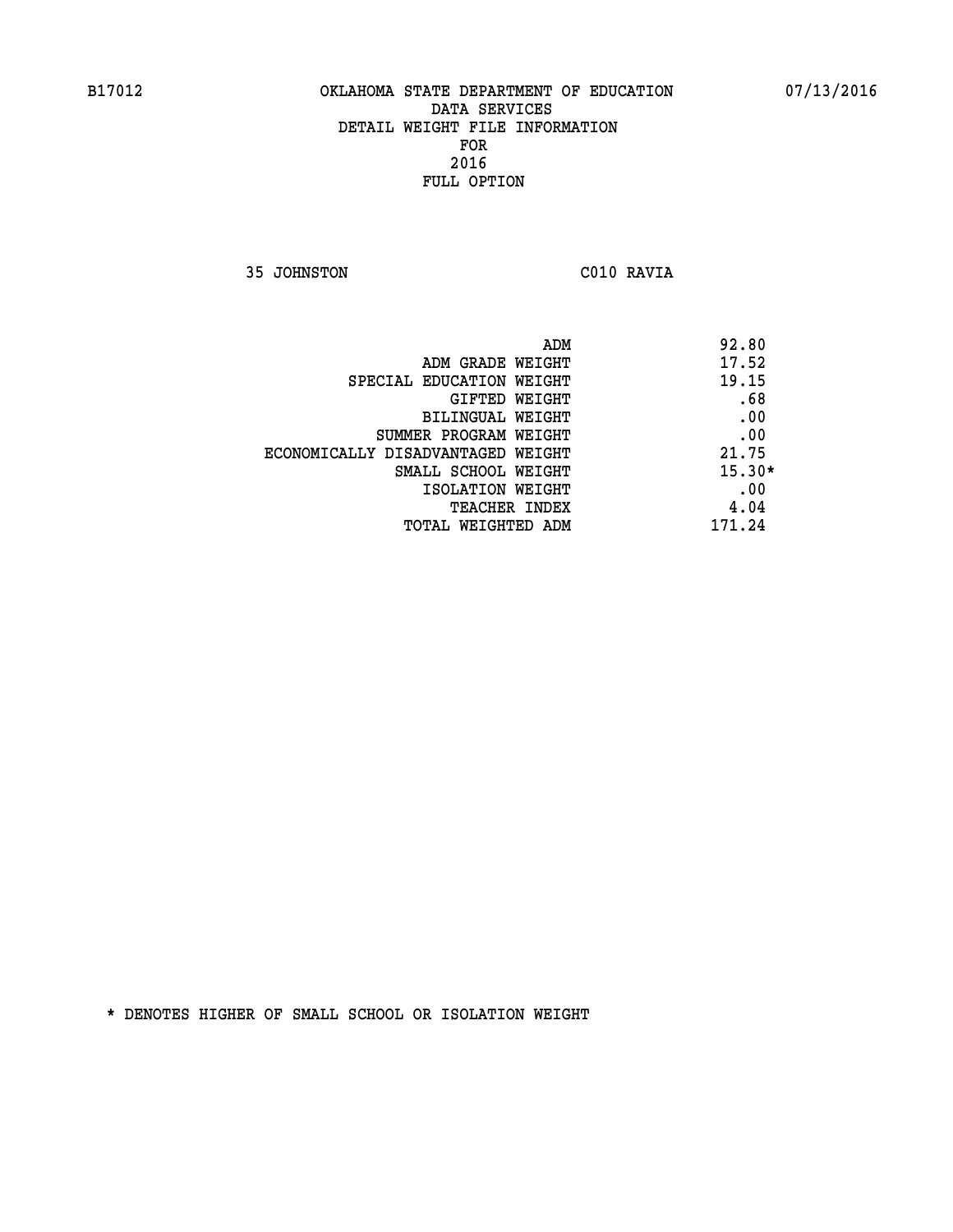**35 JOHNSTON I002 MILL CREEK** 

| 166.75<br>ADM                              |          |
|--------------------------------------------|----------|
| 35.37<br>ADM GRADE WEIGHT                  |          |
| 21.50<br>SPECIAL EDUCATION WEIGHT          |          |
| GIFTED WEIGHT                              | 4.76     |
| BILINGUAL WEIGHT                           | .00      |
| SUMMER PROGRAM WEIGHT                      | .00      |
| 33.25<br>ECONOMICALLY DISADVANTAGED WEIGHT |          |
| 22.84<br>SMALL SCHOOL WEIGHT               |          |
| ISOLATION WEIGHT                           | $26.11*$ |
| <b>TEACHER INDEX</b>                       | .00      |
| 287.74<br>TOTAL WEIGHTED ADM               |          |
|                                            |          |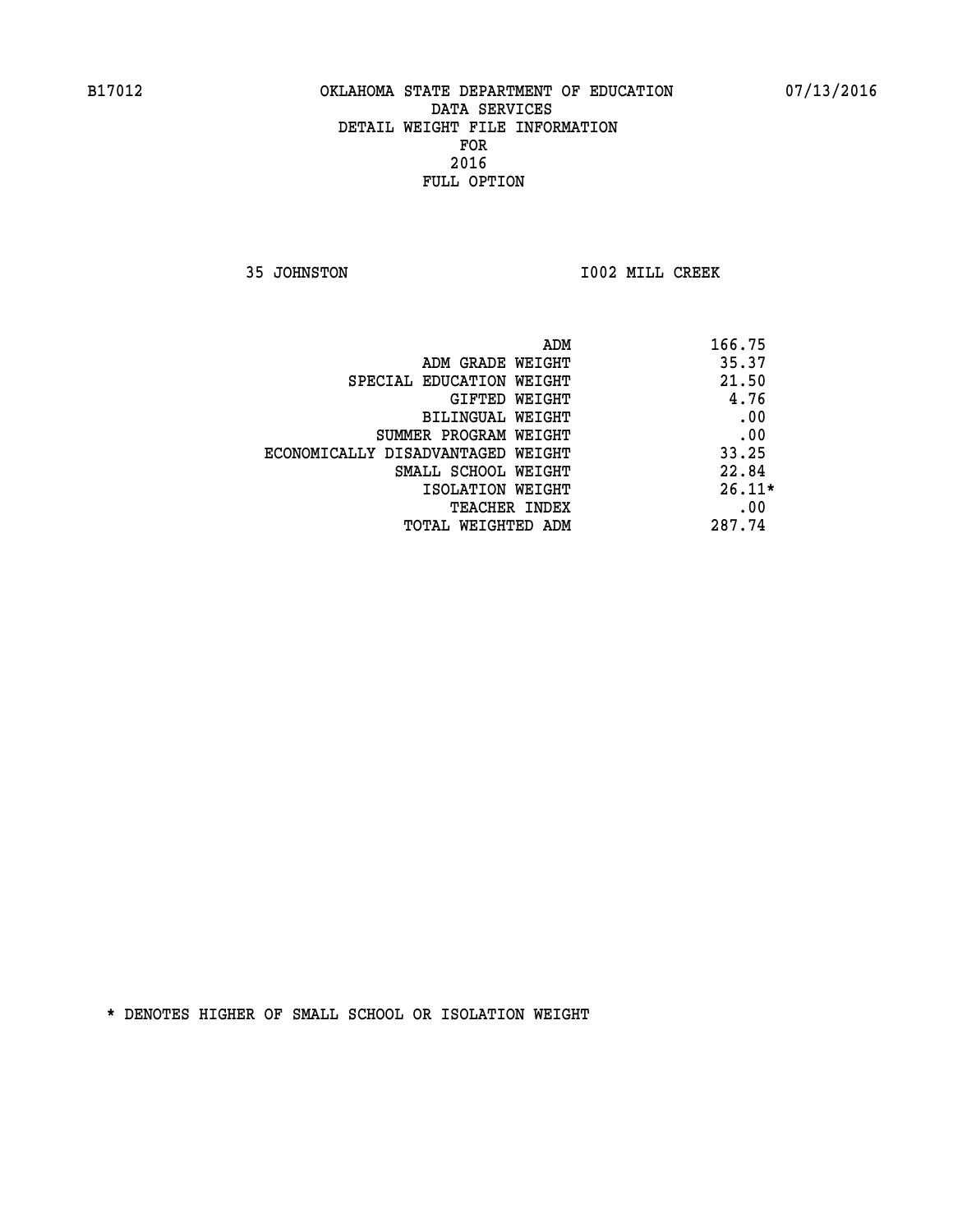**35 JOHNSTON I020 TISHOMINGO** 

| 947.38                                      |
|---------------------------------------------|
| 190.56<br>ADM GRADE WEIGHT                  |
| 168.00<br>SPECIAL EDUCATION WEIGHT          |
| 16.32<br>GIFTED WEIGHT                      |
| 1.25<br><b>BILINGUAL WEIGHT</b>             |
| .00<br>SUMMER PROGRAM WEIGHT                |
| 166.00<br>ECONOMICALLY DISADVANTAGED WEIGHT |
| .00<br>SMALL SCHOOL WEIGHT                  |
| .00<br>ISOLATION WEIGHT                     |
| 10.69<br>TEACHER INDEX                      |
| 1,500.20<br>TOTAL WEIGHTED ADM              |
| ADM                                         |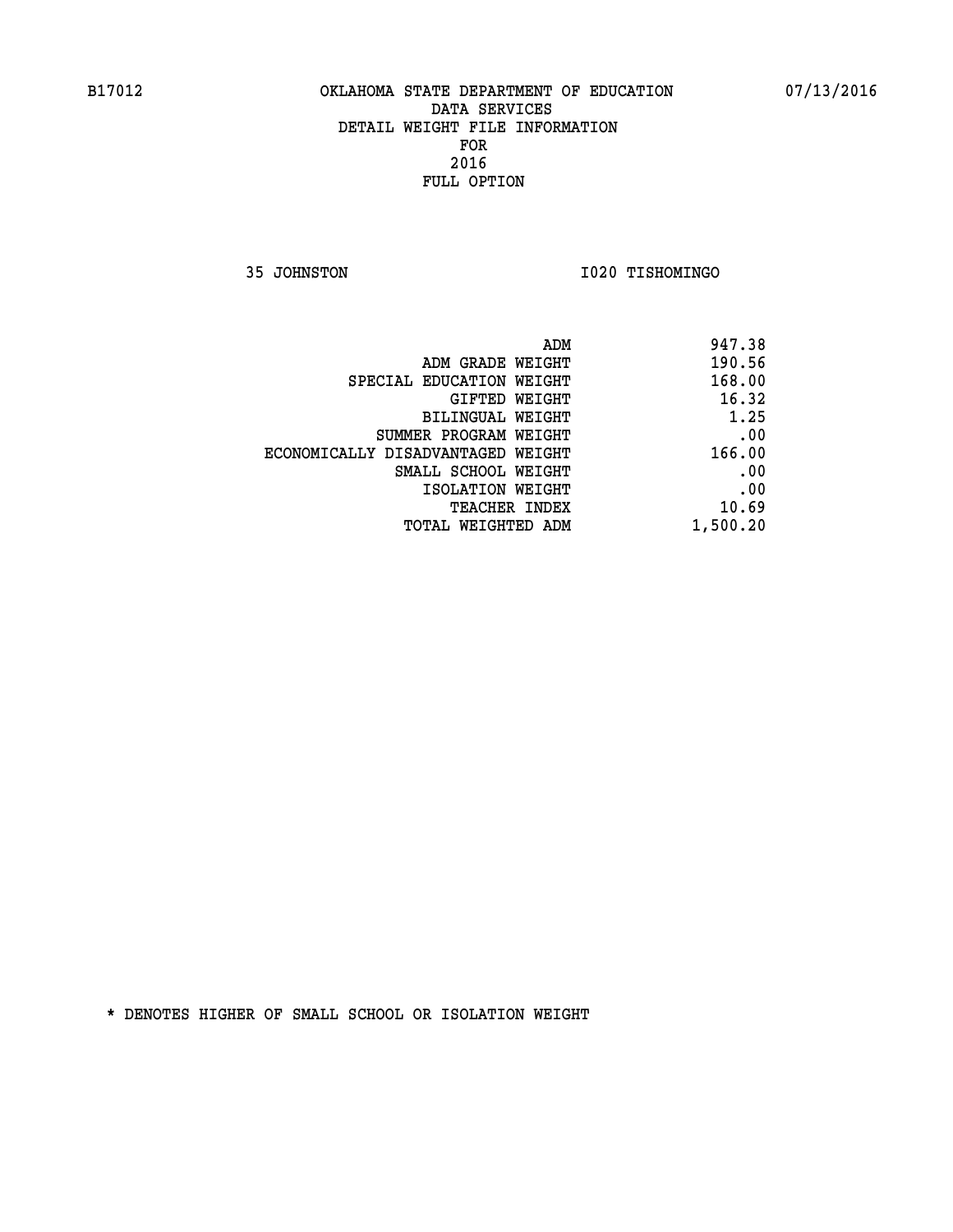**35 JOHNSTON 1029 MILBURN** 

| ADM                               | 203.63   |
|-----------------------------------|----------|
| ADM GRADE WEIGHT                  | 44.16    |
| SPECIAL EDUCATION WEIGHT          | 27.65    |
| GIFTED WEIGHT                     | 8.84     |
| BILINGUAL WEIGHT                  | .00      |
| SUMMER PROGRAM WEIGHT             | .00      |
| ECONOMICALLY DISADVANTAGED WEIGHT | 41.25    |
| SMALL SCHOOL WEIGHT               | $25.05*$ |
| ISOLATION WEIGHT                  | .00      |
| <b>TEACHER INDEX</b>              | .00      |
| TOTAL WEIGHTED ADM                | 350.58   |
|                                   |          |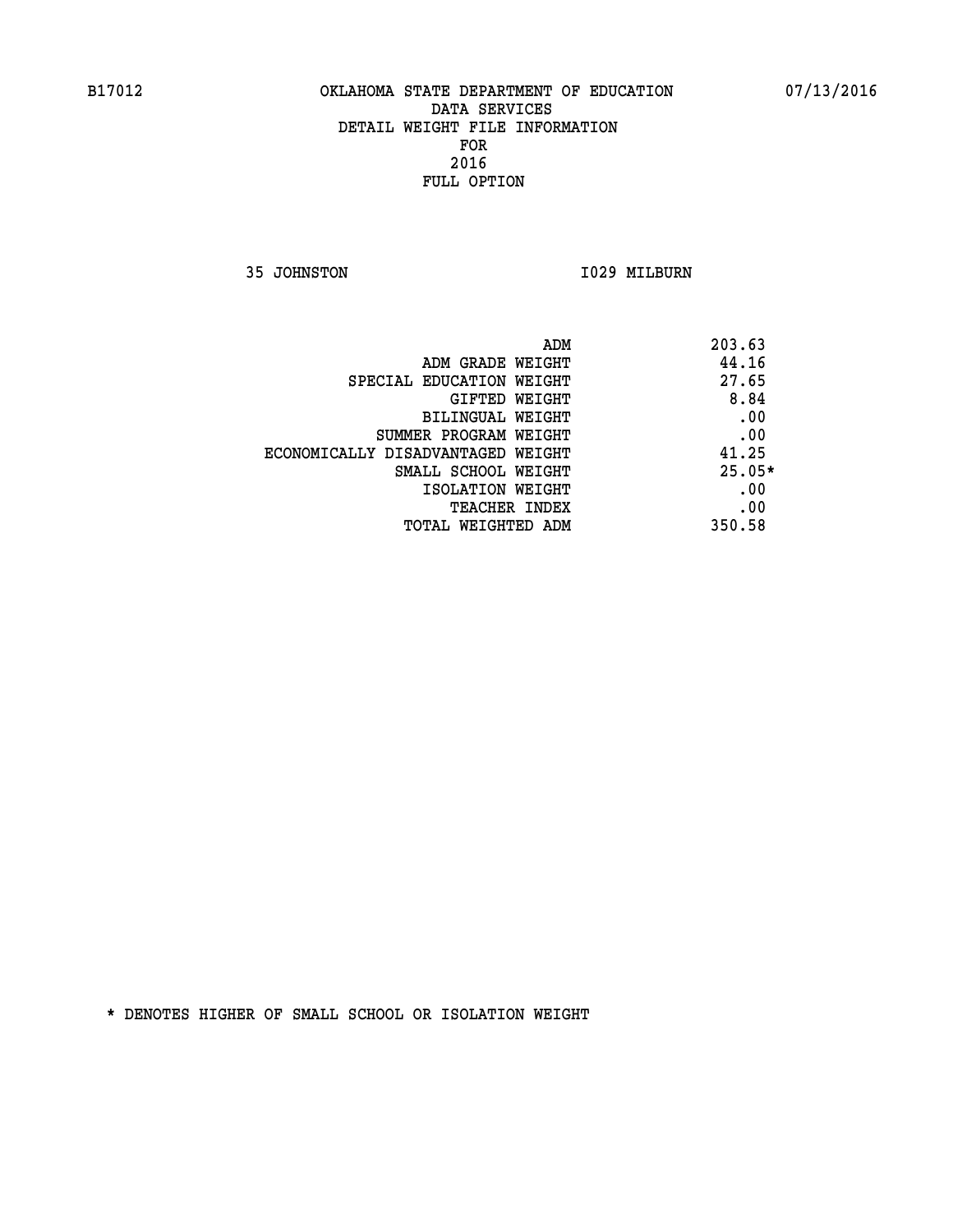**35 JOHNSTON 1035 COLEMAN** 

| ADM                               | 177.80   |
|-----------------------------------|----------|
| ADM GRADE WEIGHT                  | 36.15    |
| SPECIAL EDUCATION WEIGHT          | 55.50    |
| <b>GIFTED WEIGHT</b>              | 7.48     |
| BILINGUAL WEIGHT                  | .00      |
| SUMMER PROGRAM WEIGHT             | .00      |
| ECONOMICALLY DISADVANTAGED WEIGHT | 33.00    |
| SMALL SCHOOL WEIGHT               | $23.61*$ |
| ISOLATION WEIGHT                  | .00      |
| <b>TEACHER INDEX</b>              | 12.20    |
| TOTAL WEIGHTED ADM                | 345.74   |
|                                   |          |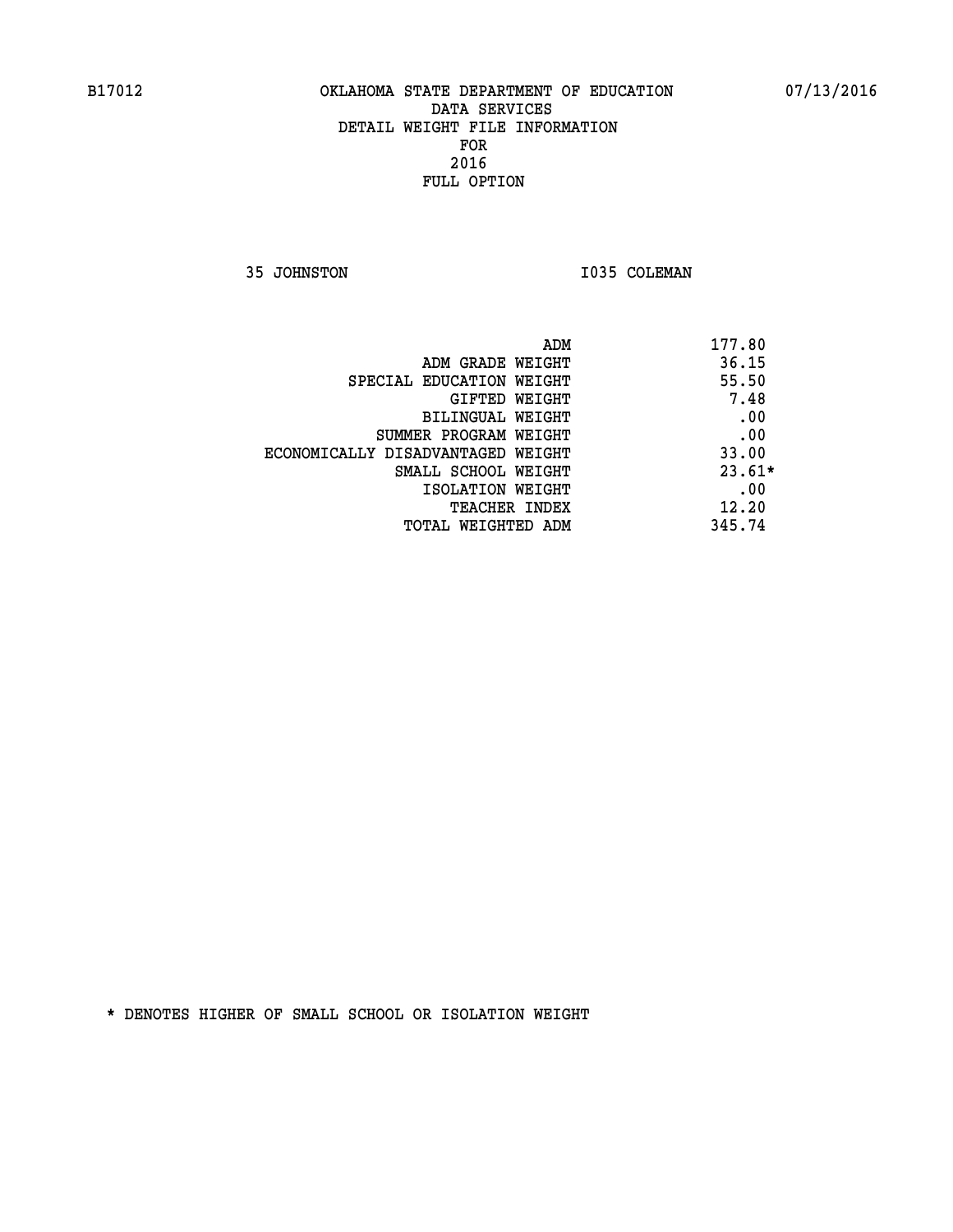**35 JOHNSTON I037 WAPANUCKA** 

|                                   | ADM | 251.90   |
|-----------------------------------|-----|----------|
| ADM GRADE WEIGHT                  |     | 45.41    |
| SPECIAL EDUCATION WEIGHT          |     | 52.75    |
| GIFTED WEIGHT                     |     | 6.80     |
| BILINGUAL WEIGHT                  |     | 5.00     |
| SUMMER PROGRAM WEIGHT             |     | .00      |
| ECONOMICALLY DISADVANTAGED WEIGHT |     | 42.25    |
| SMALL SCHOOL WEIGHT               |     | $26.39*$ |
| ISOLATION WEIGHT                  |     | 3.07     |
| TEACHER INDEX                     |     | 28.66    |
| TOTAL WEIGHTED ADM                |     | 459.16   |
|                                   |     |          |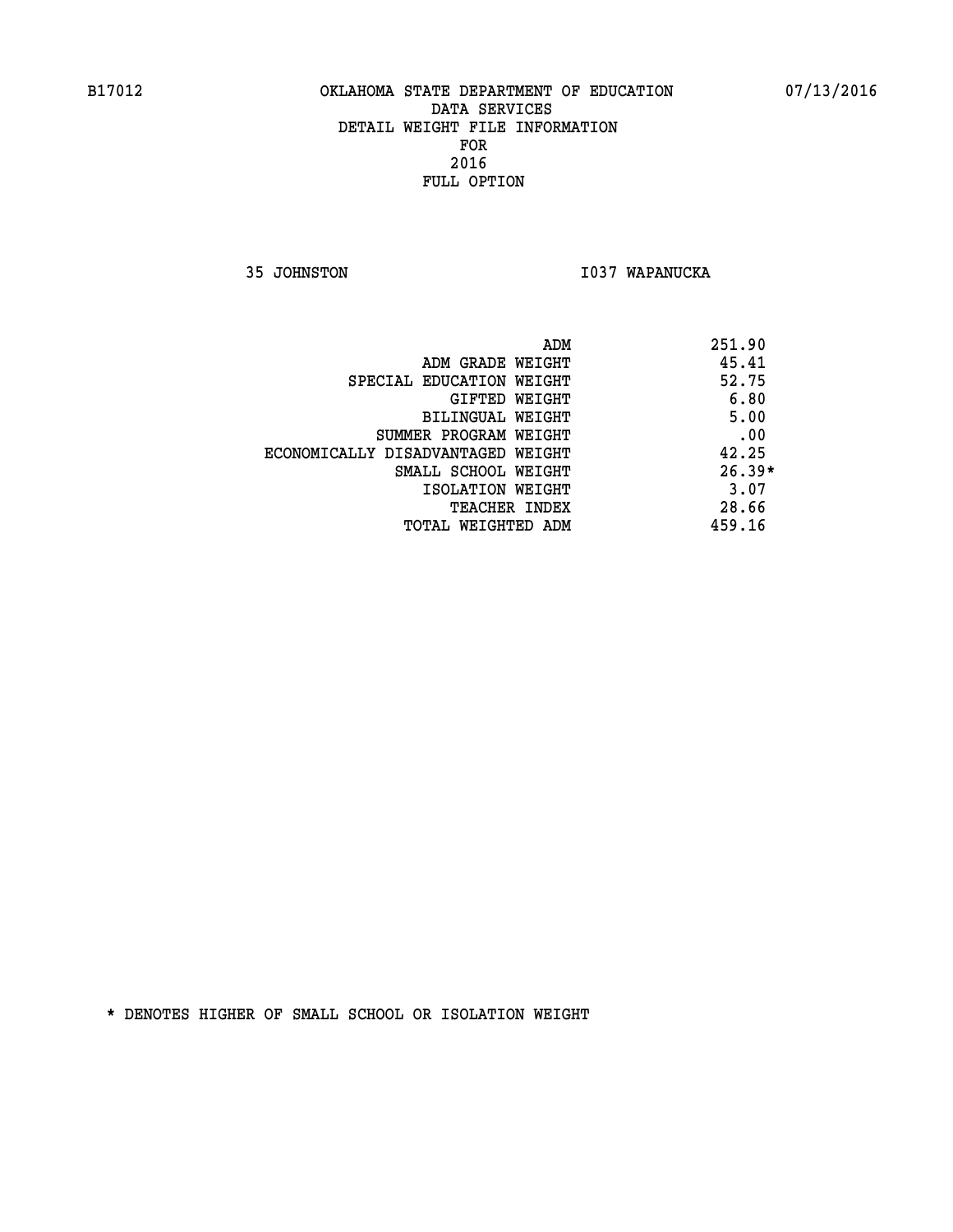**36 KAY C027 PECKHAM** 

|                                   | 100.45<br>ADM |          |
|-----------------------------------|---------------|----------|
| ADM GRADE WEIGHT                  |               | 22.01    |
| SPECIAL EDUCATION WEIGHT          |               | 16.25    |
| GIFTED WEIGHT                     |               | 2.72     |
| BILINGUAL WEIGHT                  |               | .75      |
| SUMMER PROGRAM WEIGHT             |               | .00      |
| ECONOMICALLY DISADVANTAGED WEIGHT |               | 22.50    |
| SMALL SCHOOL WEIGHT               |               | $16.28*$ |
| ISOLATION WEIGHT                  |               | .00      |
| TEACHER INDEX                     |               | 12.74    |
| TOTAL WEIGHTED ADM                | 193.70        |          |
|                                   |               |          |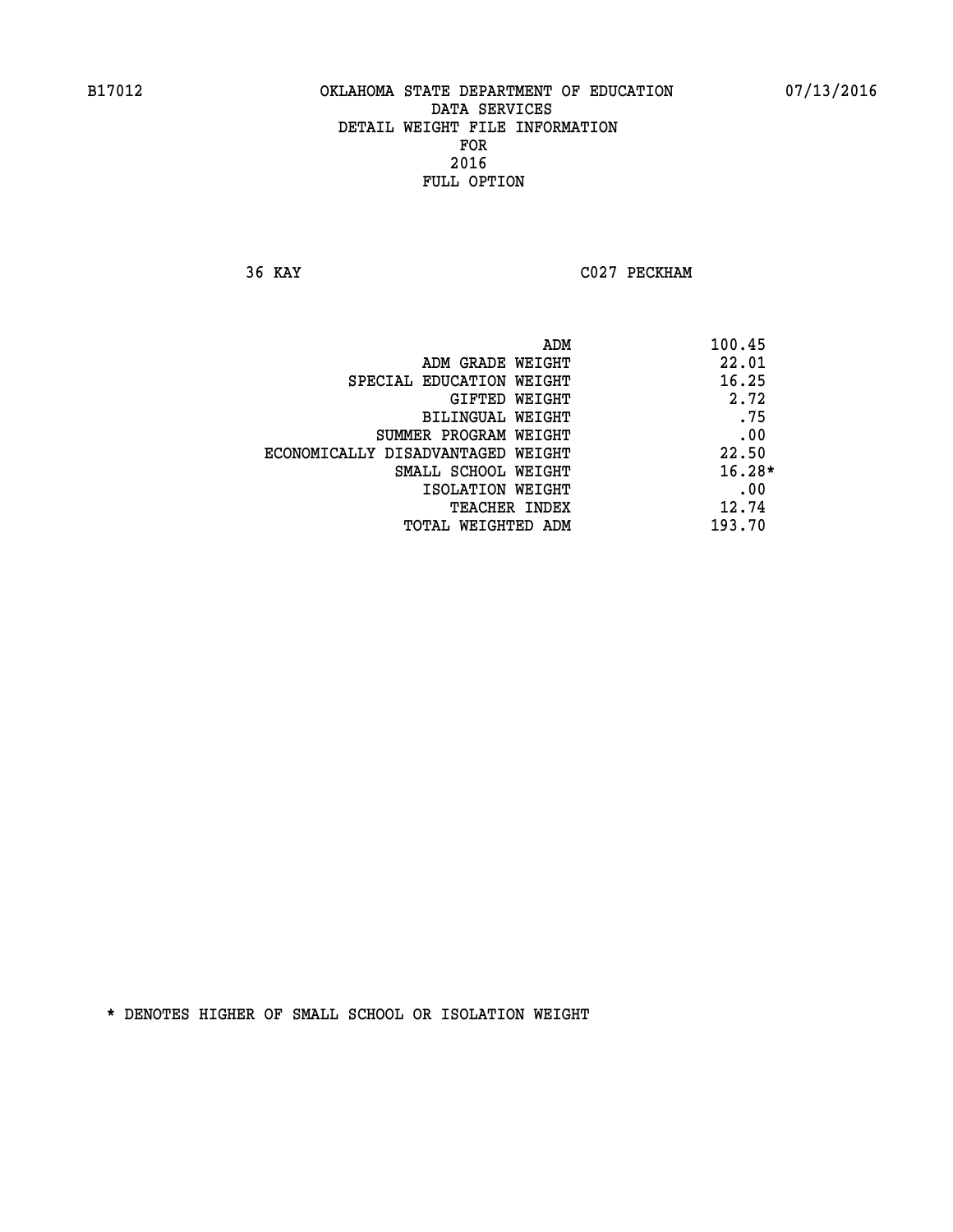**36 KAY C050 KILDARE** 

|                                   | ADM | 77.79    |
|-----------------------------------|-----|----------|
| ADM GRADE WEIGHT                  |     | 16.83    |
| SPECIAL EDUCATION WEIGHT          |     | 10.95    |
| GIFTED WEIGHT                     |     | .00      |
| BILINGUAL WEIGHT                  |     | .00      |
| SUMMER PROGRAM WEIGHT             |     | .00      |
| ECONOMICALLY DISADVANTAGED WEIGHT |     | 13.50    |
| SMALL SCHOOL WEIGHT               |     | $13.27*$ |
| ISOLATION WEIGHT                  |     | .00      |
| TEACHER INDEX                     |     | .00      |
| TOTAL WEIGHTED ADM                |     | 132.34   |
|                                   |     |          |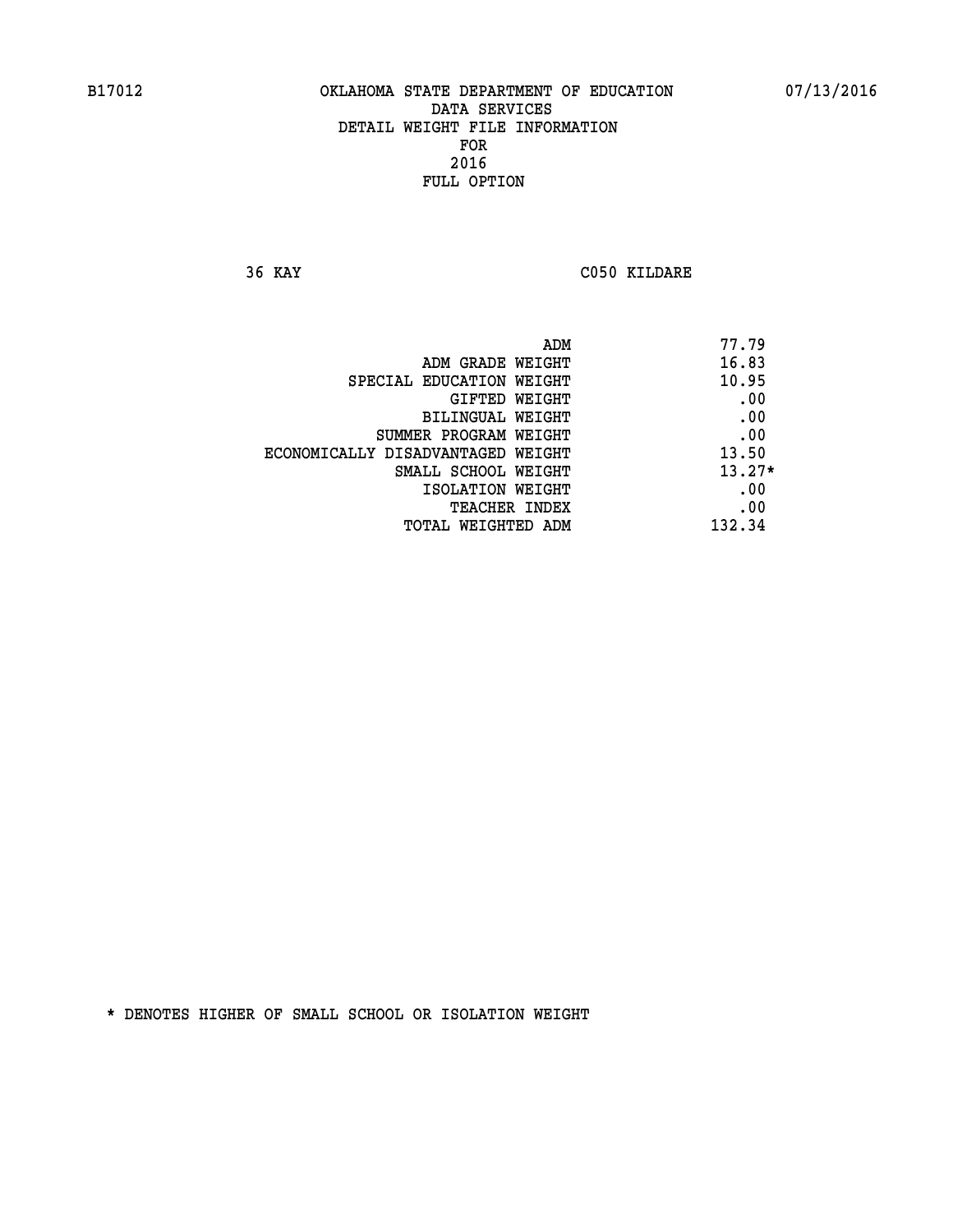**36 KAY I045 BLACKWELL** 

| ADM                               | 1,357.39 |
|-----------------------------------|----------|
| ADM GRADE WEIGHT                  | 273.36   |
| SPECIAL EDUCATION WEIGHT          | 226.40   |
| GIFTED WEIGHT                     | 44.20    |
| BILINGUAL WEIGHT                  | 24.00    |
| SUMMER PROGRAM WEIGHT             | .00      |
| ECONOMICALLY DISADVANTAGED WEIGHT | 246.50   |
| SMALL SCHOOL WEIGHT               | .00      |
| ISOLATION WEIGHT                  | .00      |
| <b>TEACHER INDEX</b>              | 17.46    |
| TOTAL WEIGHTED ADM                | 2,189.31 |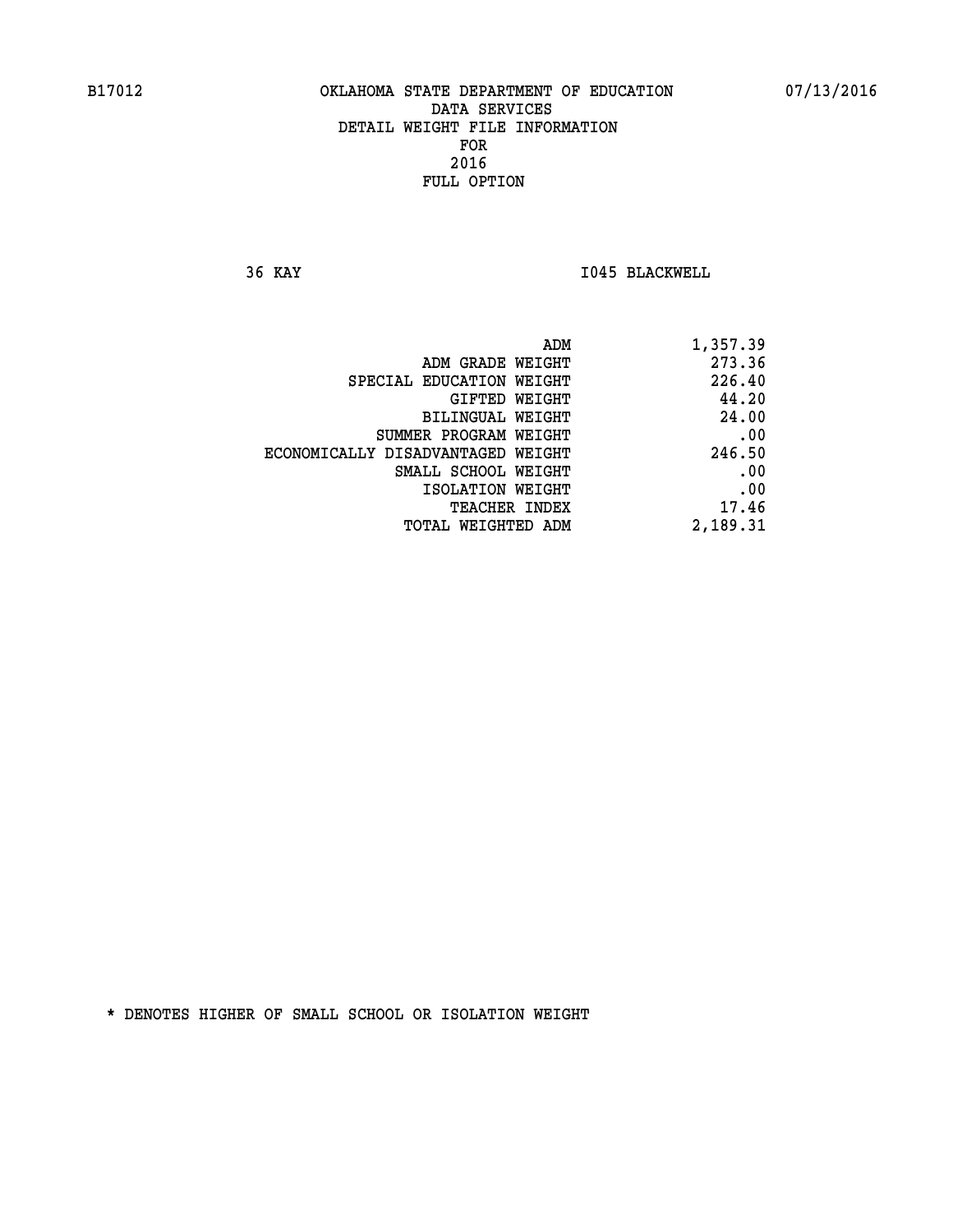**36 KAY I071 PONCA CITY** 

| ADM                               | 5,132.40 |
|-----------------------------------|----------|
| ADM GRADE WEIGHT                  | 1,029.52 |
| SPECIAL EDUCATION WEIGHT          | 934.15   |
| GIFTED WEIGHT                     | 152.32   |
| BILINGUAL WEIGHT                  | 69.00    |
| SUMMER PROGRAM WEIGHT             | .00      |
| ECONOMICALLY DISADVANTAGED WEIGHT | 893.00   |
| SMALL SCHOOL WEIGHT               | .00      |
| ISOLATION WEIGHT                  | .00      |
| TEACHER INDEX                     | .00      |
| TOTAL WEIGHTED ADM                | 8,210.39 |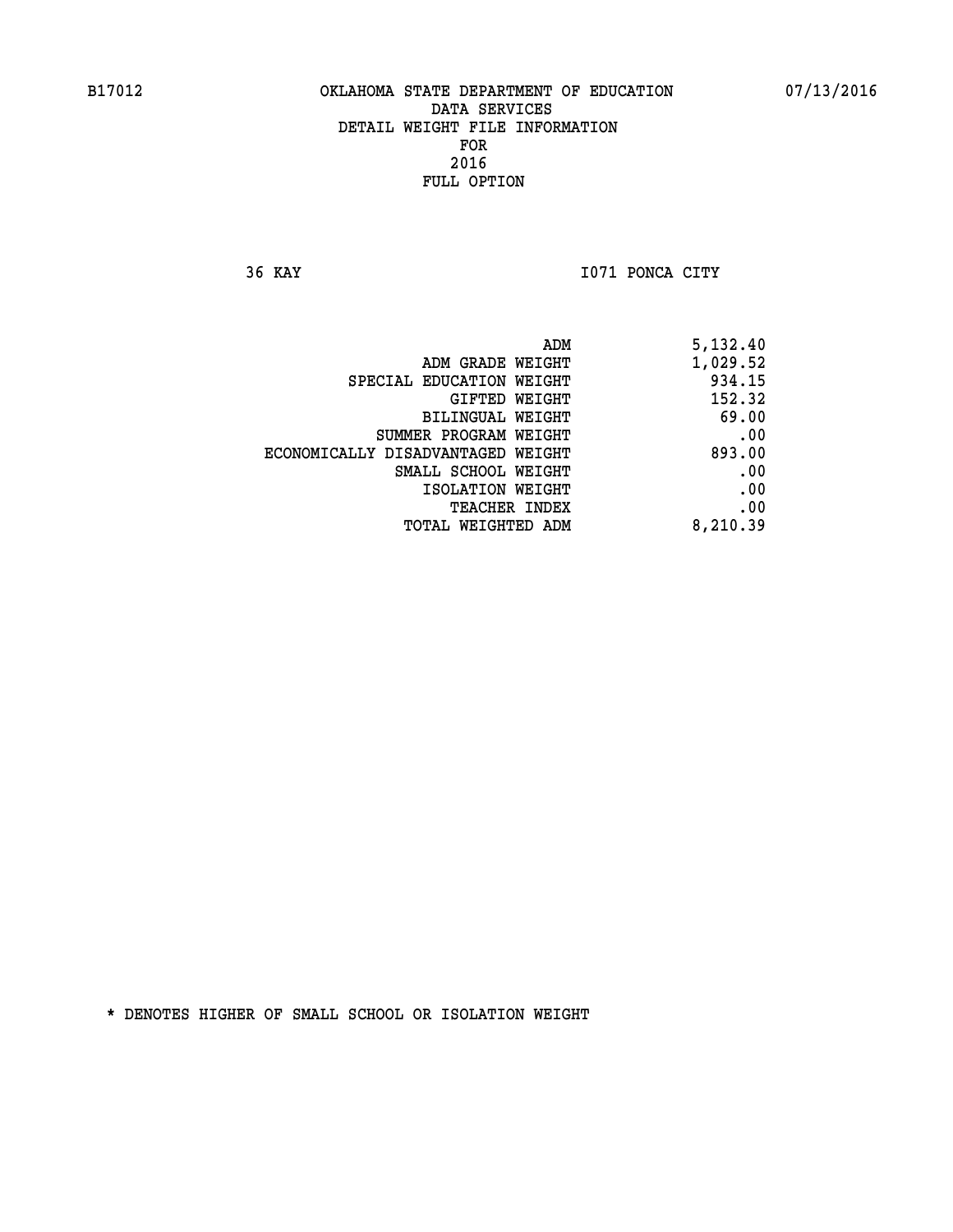**36 KAY I087 TONKAWA** 

| 726.55   |
|----------|
| 149.45   |
| 71.80    |
| 28.56    |
| 9.50     |
| .00      |
| 107.75   |
| .00      |
| .00      |
| 13.77    |
| 1,107.38 |
|          |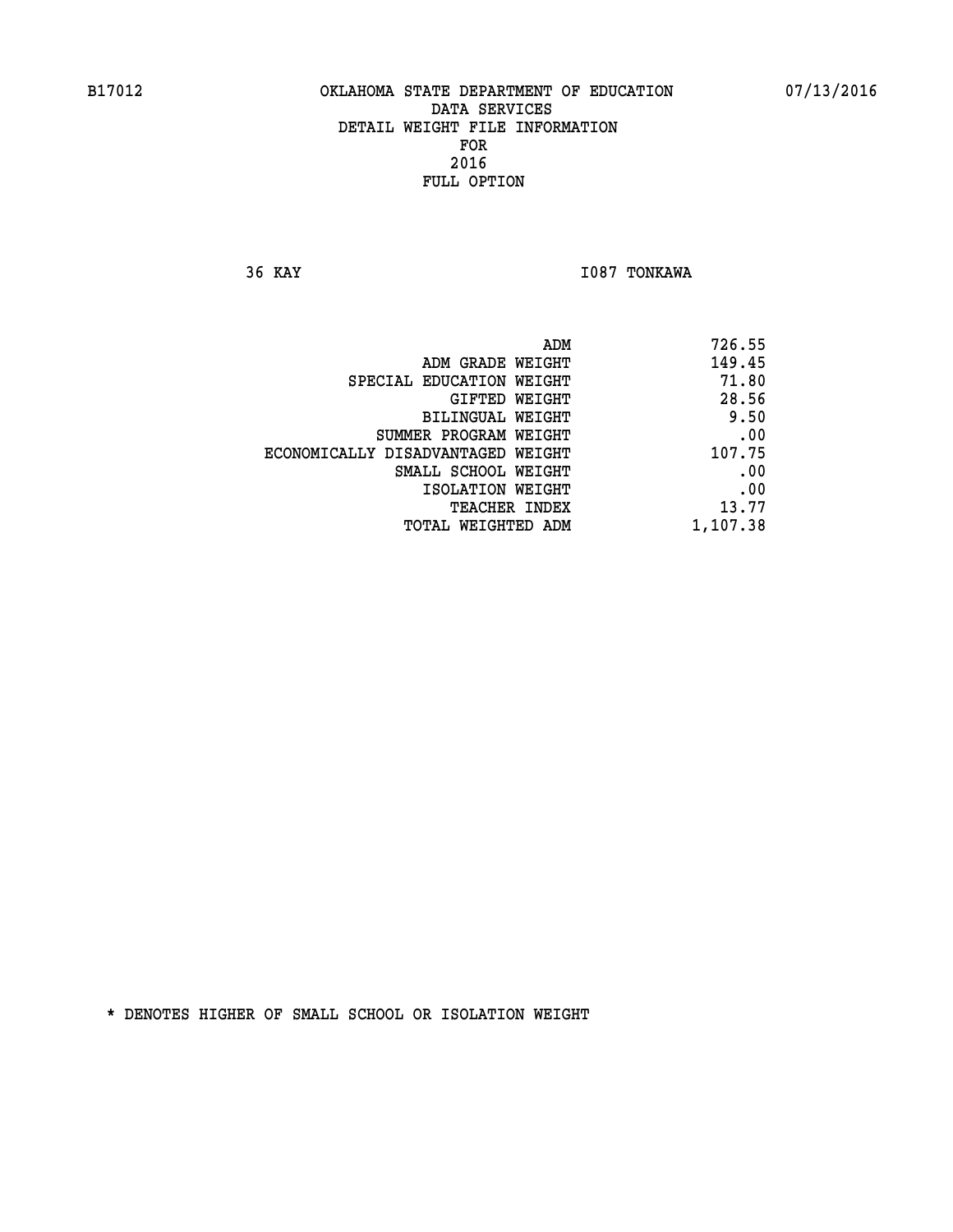**36 KAY I125 NEWKIRK** 

|                                   | 846.91<br>ADM |
|-----------------------------------|---------------|
| ADM GRADE WEIGHT                  | 159.00        |
| SPECIAL EDUCATION WEIGHT          | 134.45        |
| GIFTED WEIGHT                     | 27.20         |
| BILINGUAL WEIGHT                  | .00           |
| SUMMER PROGRAM WEIGHT             | .00           |
| ECONOMICALLY DISADVANTAGED WEIGHT | 145.25        |
| SMALL SCHOOL WEIGHT               | .00           |
| ISOLATION WEIGHT                  | .00           |
| TEACHER INDEX                     | .00           |
| TOTAL WEIGHTED ADM                | 1,312.81      |
|                                   |               |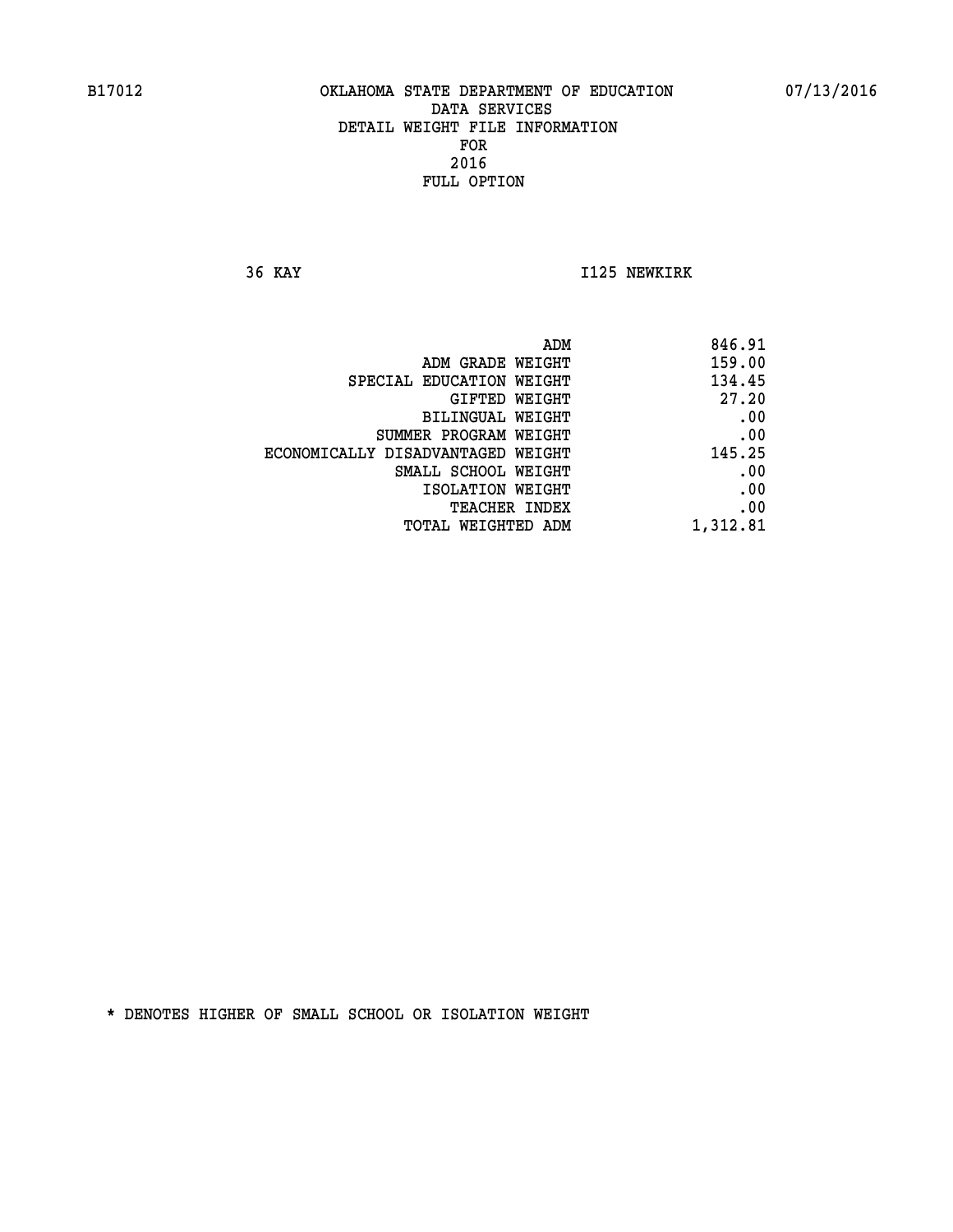**37 KINGFISHER I002 DOVER** 

|                                   | ADM | 170.96   |
|-----------------------------------|-----|----------|
| ADM GRADE WEIGHT                  |     | 34.08    |
| SPECIAL EDUCATION WEIGHT          |     | 26.70    |
| GIFTED WEIGHT                     |     | 4.42     |
| BILINGUAL WEIGHT                  |     | 16.00    |
| SUMMER PROGRAM WEIGHT             |     | .00      |
| ECONOMICALLY DISADVANTAGED WEIGHT |     | 35.75    |
| SMALL SCHOOL WEIGHT               |     | $23.14*$ |
| ISOLATION WEIGHT                  |     | .00      |
| <b>TEACHER INDEX</b>              |     | .00      |
| TOTAL WEIGHTED ADM                |     | 311.05   |
|                                   |     |          |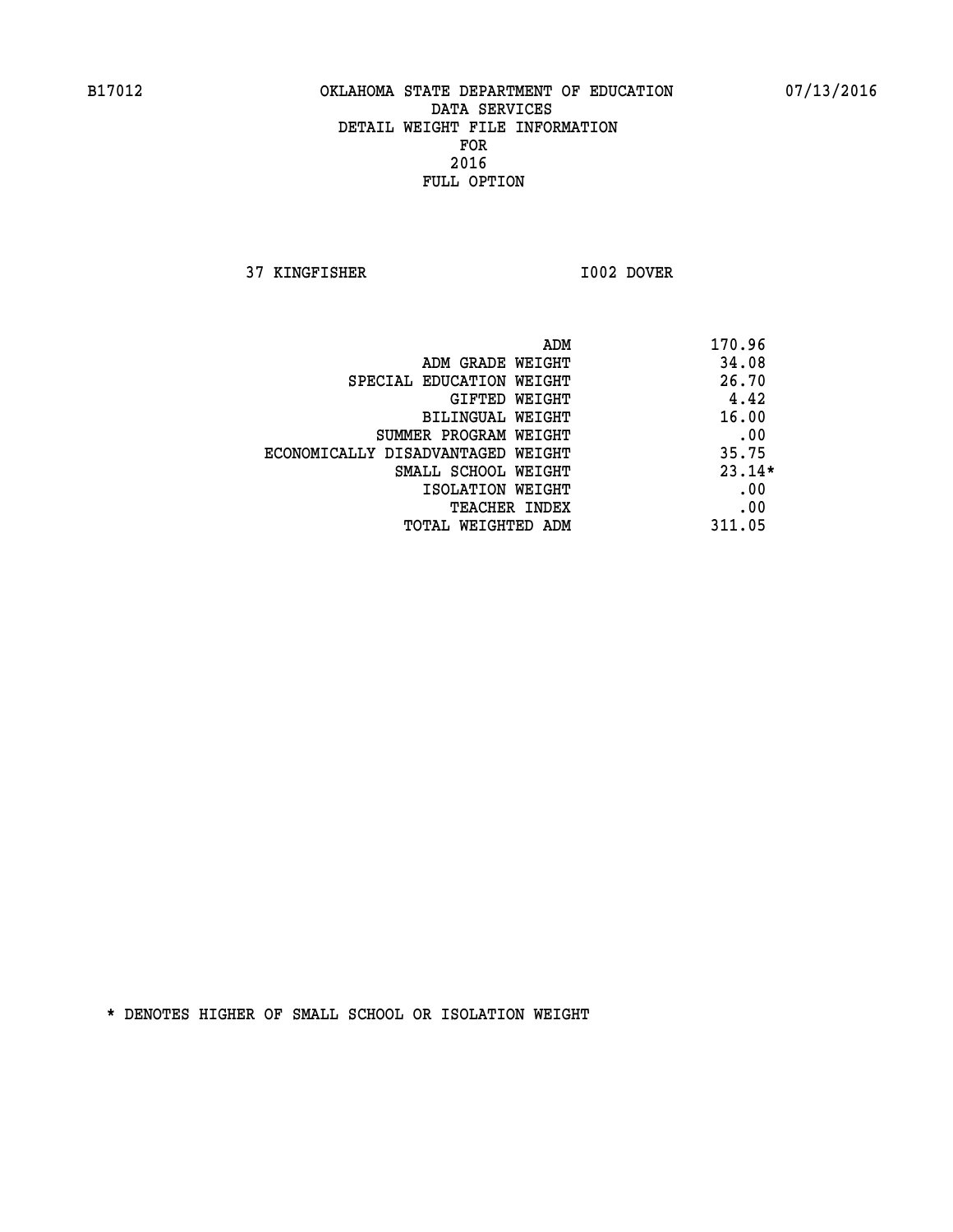**37 KINGFISHER I003 LOMEGA** 

|                                   | 259.55<br>ADM |
|-----------------------------------|---------------|
| ADM GRADE WEIGHT                  | 52.57         |
| SPECIAL EDUCATION WEIGHT          | 42.30         |
| GIFTED WEIGHT                     | 11.22         |
| BILINGUAL WEIGHT                  | 5.25          |
| SUMMER PROGRAM WEIGHT             | .00           |
| ECONOMICALLY DISADVANTAGED WEIGHT | 47.50         |
| SMALL SCHOOL WEIGHT               | 26.44         |
| ISOLATION WEIGHT                  | $91.57*$      |
| <b>TEACHER INDEX</b>              | 6.44          |
| TOTAL WEIGHTED ADM                | 516.40        |
|                                   |               |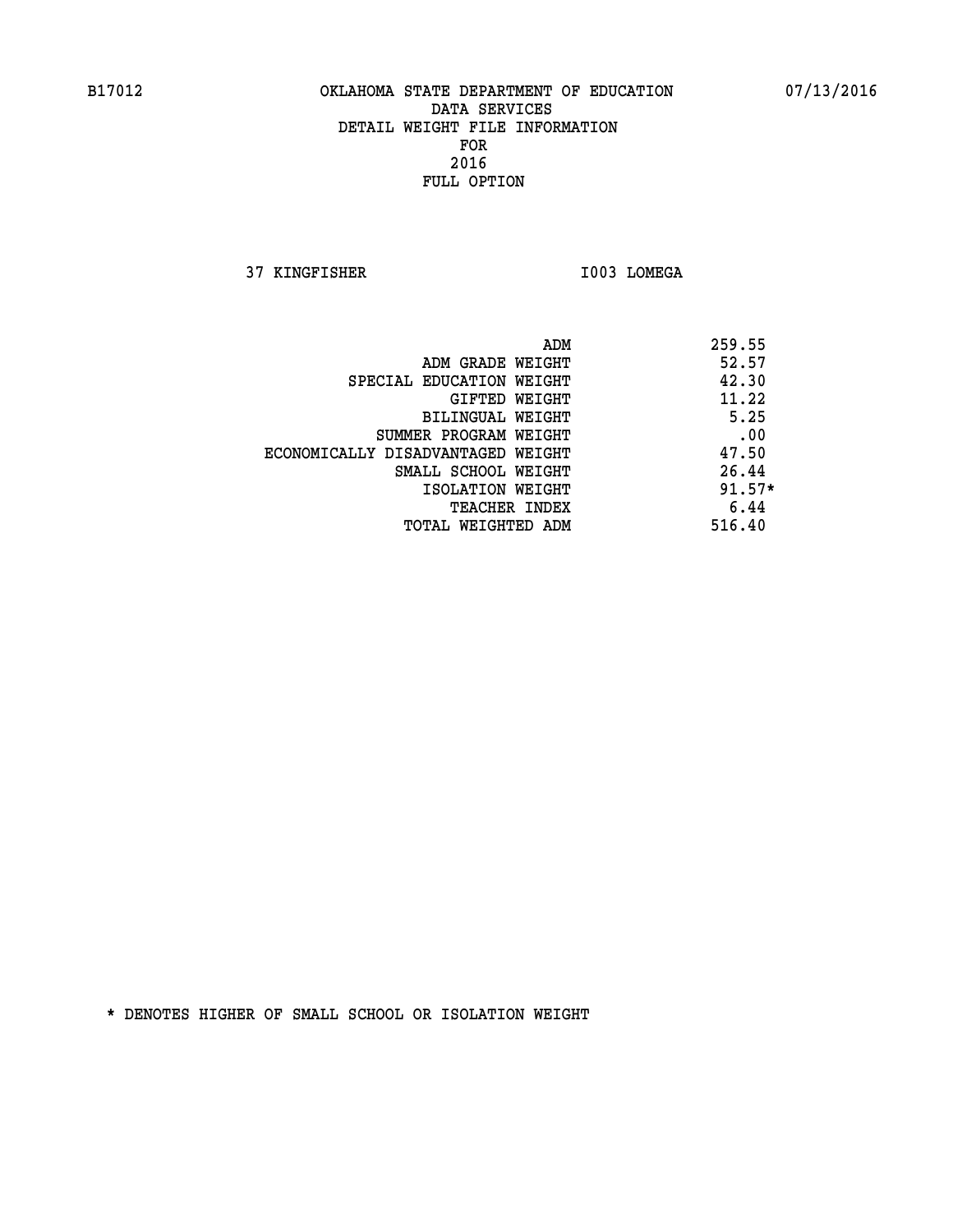**37 KINGFISHER I007 KINGFISHER** 

| ADM                               | 1,457.64 |
|-----------------------------------|----------|
| ADM GRADE WEIGHT                  | 298.14   |
| SPECIAL EDUCATION WEIGHT          | 193.00   |
| GIFTED WEIGHT                     | 49.98    |
| <b>BILINGUAL WEIGHT</b>           | 53.00    |
| SUMMER PROGRAM WEIGHT             | 2.40     |
| ECONOMICALLY DISADVANTAGED WEIGHT | 196.25   |
| SMALL SCHOOL WEIGHT               | .00      |
| ISOLATION WEIGHT                  | .00      |
| TEACHER INDEX                     | 51.34    |
| TOTAL WEIGHTED ADM                | 2,301.75 |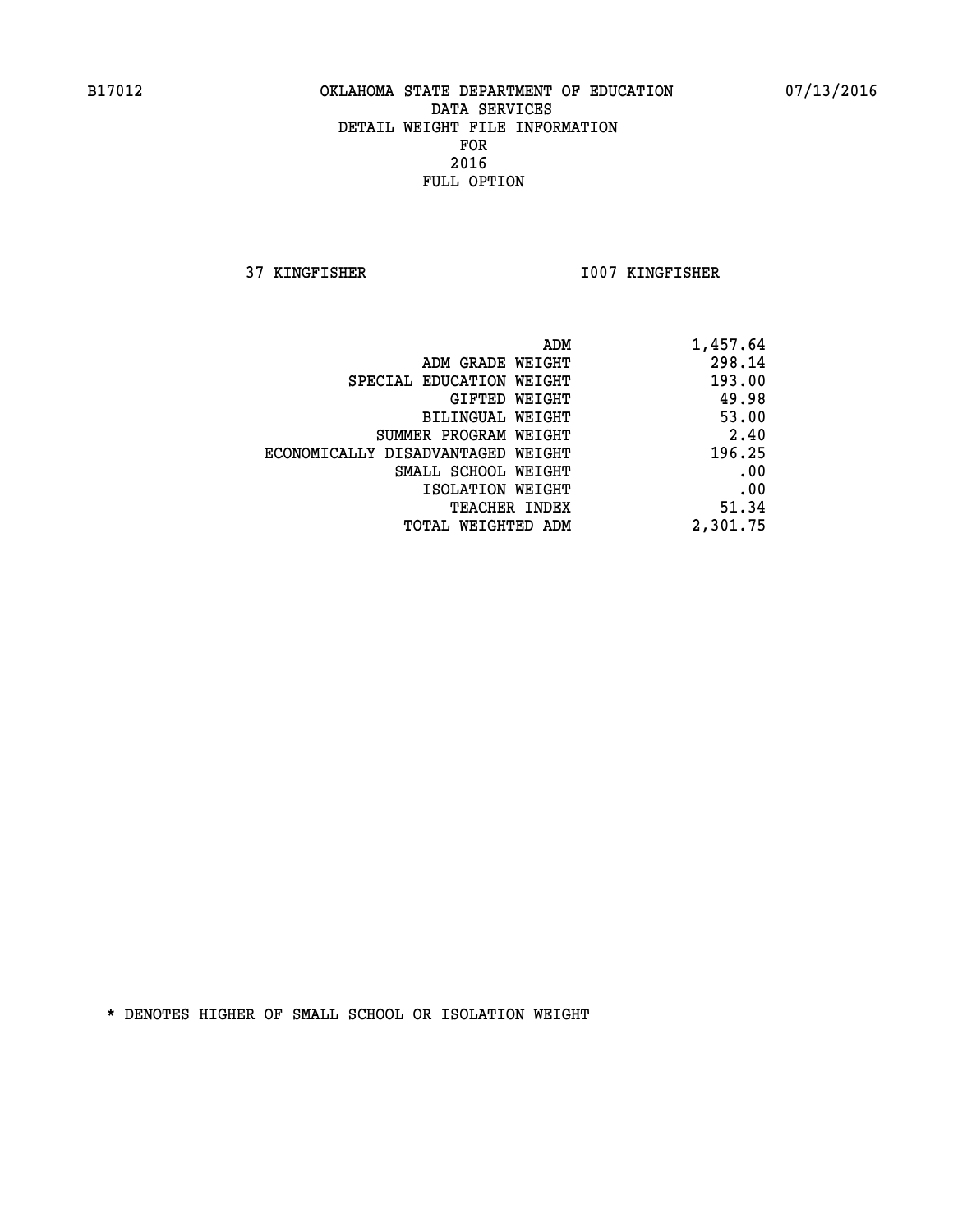**37 KINGFISHER I016 HENNESSEY** 

| 913.65   |
|----------|
| 185.17   |
| 143.25   |
| 26.18    |
| 85.00    |
| .00      |
| 199.00   |
| .00      |
| .00      |
| 18.30    |
| 1,570.55 |
|          |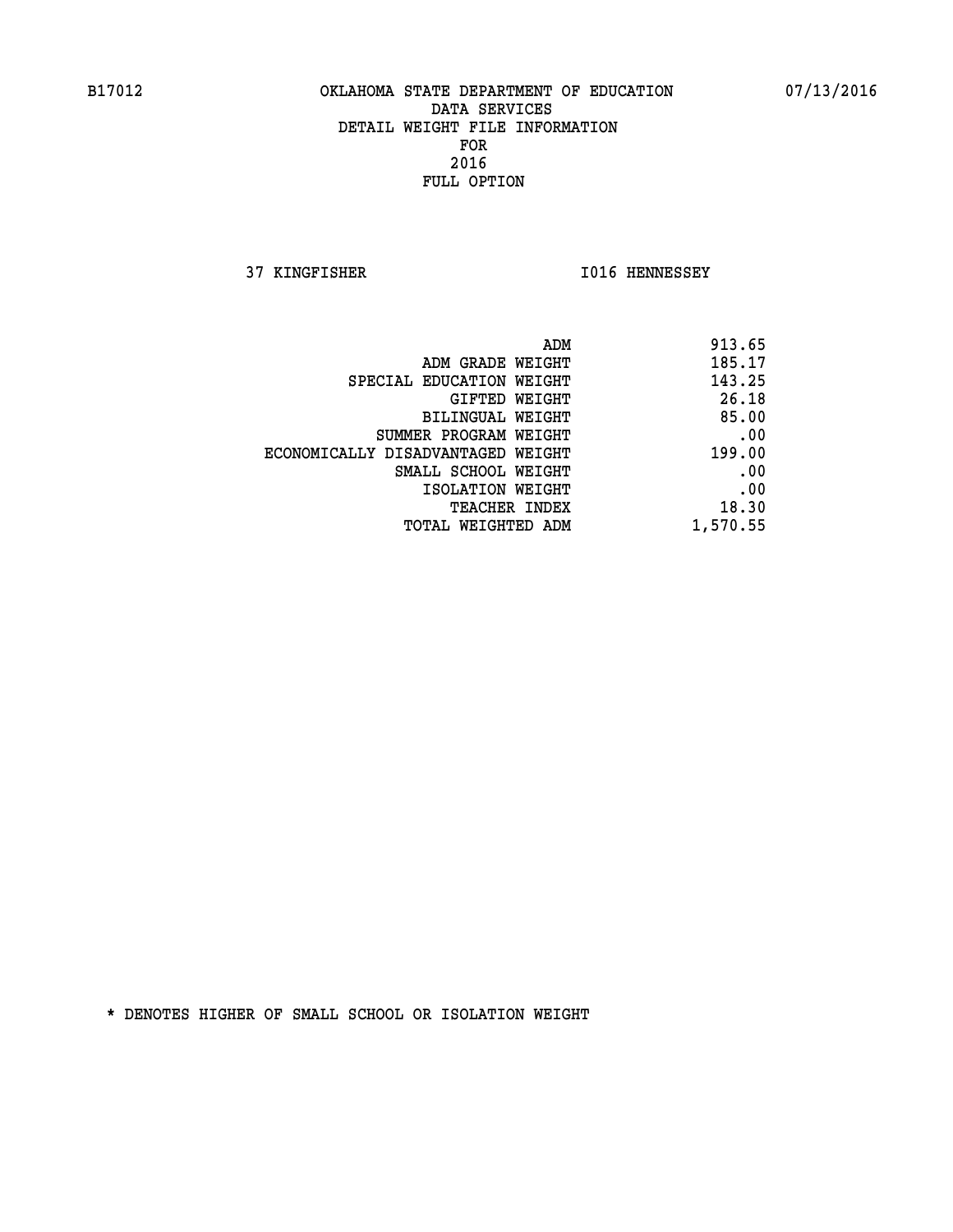**37 KINGFISHER 1089 CASHION** 

|                                   | ADM | 515.70  |
|-----------------------------------|-----|---------|
| ADM GRADE WEIGHT                  |     | 79.57   |
| SPECIAL EDUCATION WEIGHT          |     | 72.00   |
| GIFTED WEIGHT                     |     | 21.76   |
| BILINGUAL WEIGHT                  |     | 3.50    |
| SUMMER PROGRAM WEIGHT             |     | .00     |
| ECONOMICALLY DISADVANTAGED WEIGHT |     | 41.75   |
| SMALL SCHOOL WEIGHT               |     | $2.59*$ |
| ISOLATION WEIGHT                  |     | .00     |
| TEACHER INDEX                     |     | .00     |
| TOTAL WEIGHTED ADM                |     | 736.87  |
|                                   |     |         |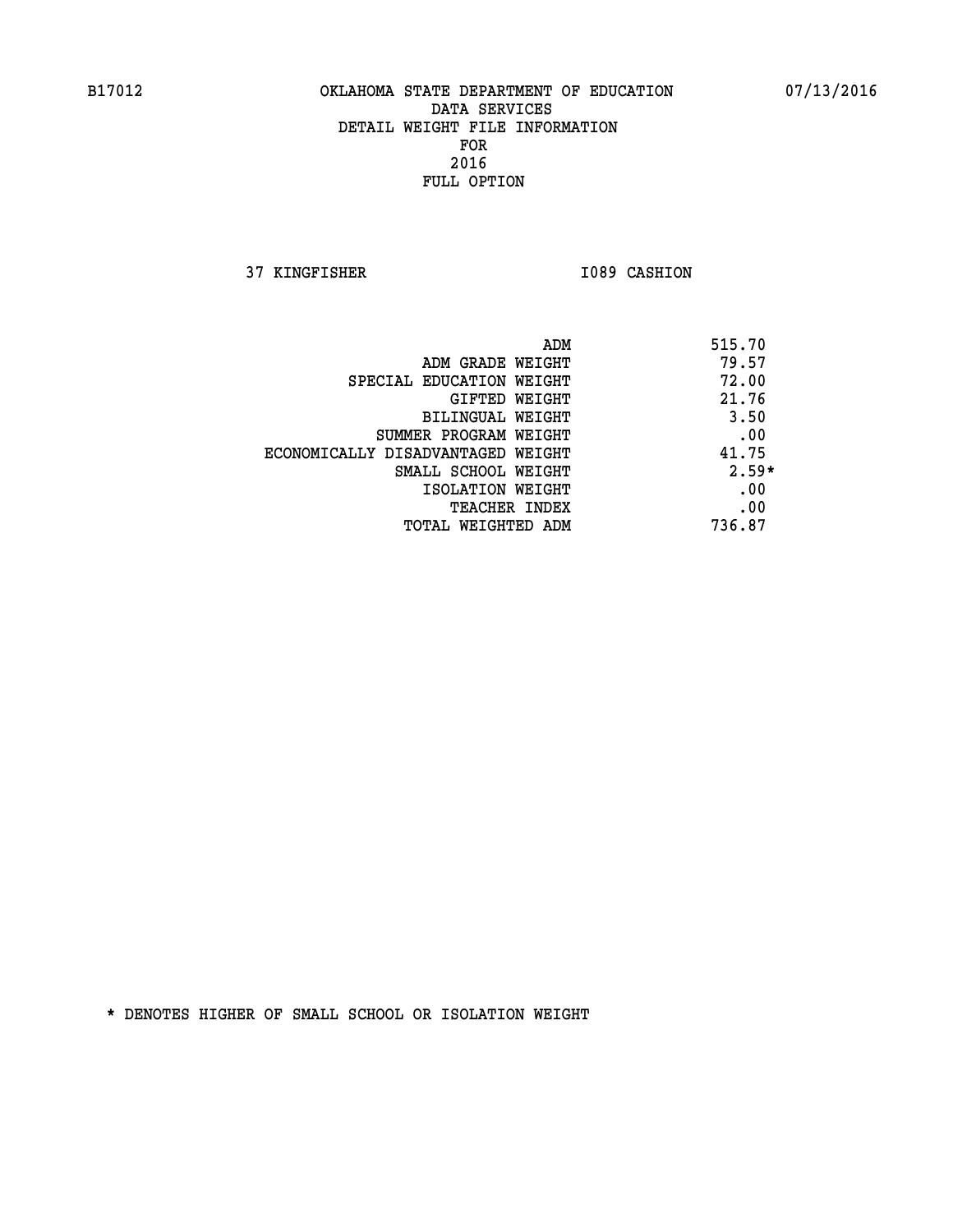**37 KINGFISHER I105 OKARCHE** 

|                                   | ADM | 349.93   |
|-----------------------------------|-----|----------|
| ADM GRADE WEIGHT                  |     | 69.19    |
| SPECIAL EDUCATION WEIGHT          |     | 40.25    |
| GIFTED WEIGHT                     |     | 9.18     |
| BILINGUAL WEIGHT                  |     | 4.00     |
| SUMMER PROGRAM WEIGHT             |     | .00      |
| ECONOMICALLY DISADVANTAGED WEIGHT |     | 17.00    |
| SMALL SCHOOL WEIGHT               |     | 23.69    |
| ISOLATION WEIGHT                  |     | $24.57*$ |
| TEACHER INDEX                     |     | 32.01    |
| TOTAL WEIGHTED ADM                |     | 546.13   |
|                                   |     |          |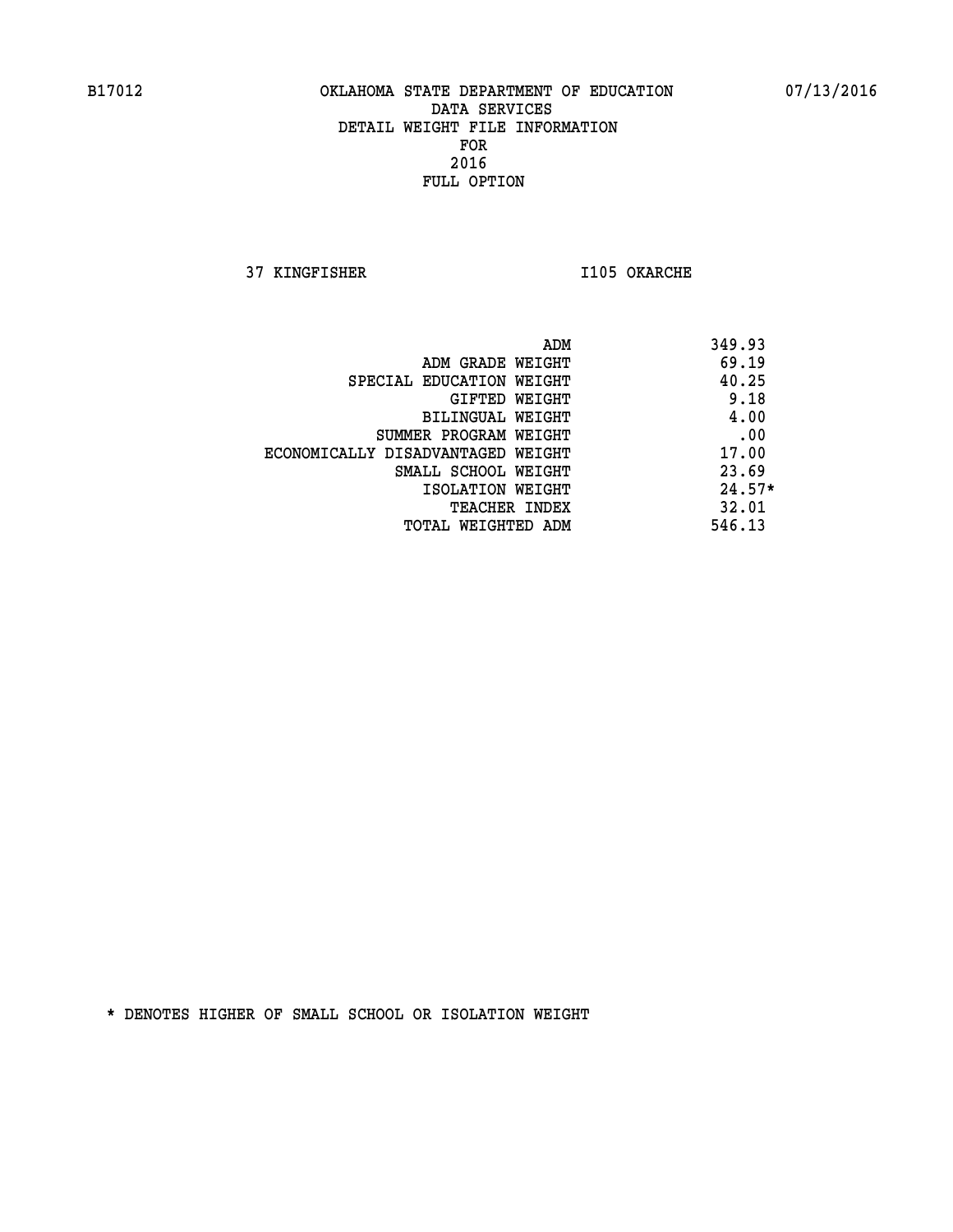**38 KIOWA I001 HOBART** 

| 814.71                                    |
|-------------------------------------------|
| 162.95                                    |
| 70.50                                     |
| 20.40                                     |
| 7.25                                      |
| .00                                       |
| 150.00                                    |
| .00                                       |
| .00                                       |
| 63.60                                     |
| 1,289.41                                  |
| ADM GRADE WEIGHT<br>SUMMER PROGRAM WEIGHT |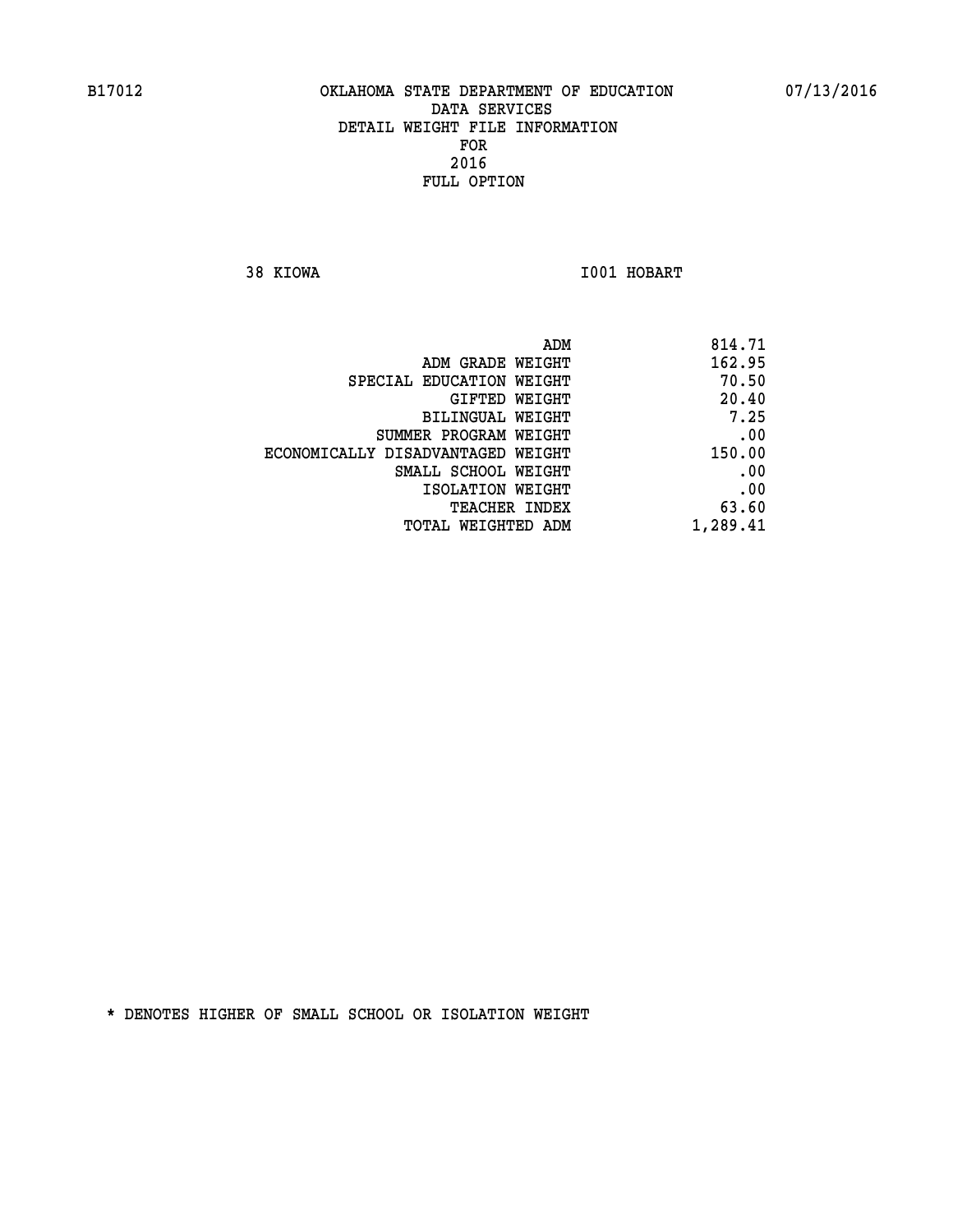**38 KIOWA I002 LONE WOLF** 

| ADM                               | 128.25   |
|-----------------------------------|----------|
| ADM GRADE WEIGHT                  | 26.39    |
| SPECIAL EDUCATION WEIGHT          | 8.10     |
| GIFTED WEIGHT                     | .68      |
| BILINGUAL WEIGHT                  | .00      |
| SUMMER PROGRAM WEIGHT             | .00      |
| ECONOMICALLY DISADVANTAGED WEIGHT | 25.50    |
| SMALL SCHOOL WEIGHT               | 19.43    |
| ISOLATION WEIGHT                  | $21.93*$ |
| <b>TEACHER INDEX</b>              | 4.05     |
| TOTAL WEIGHTED ADM                | 214.90   |
|                                   |          |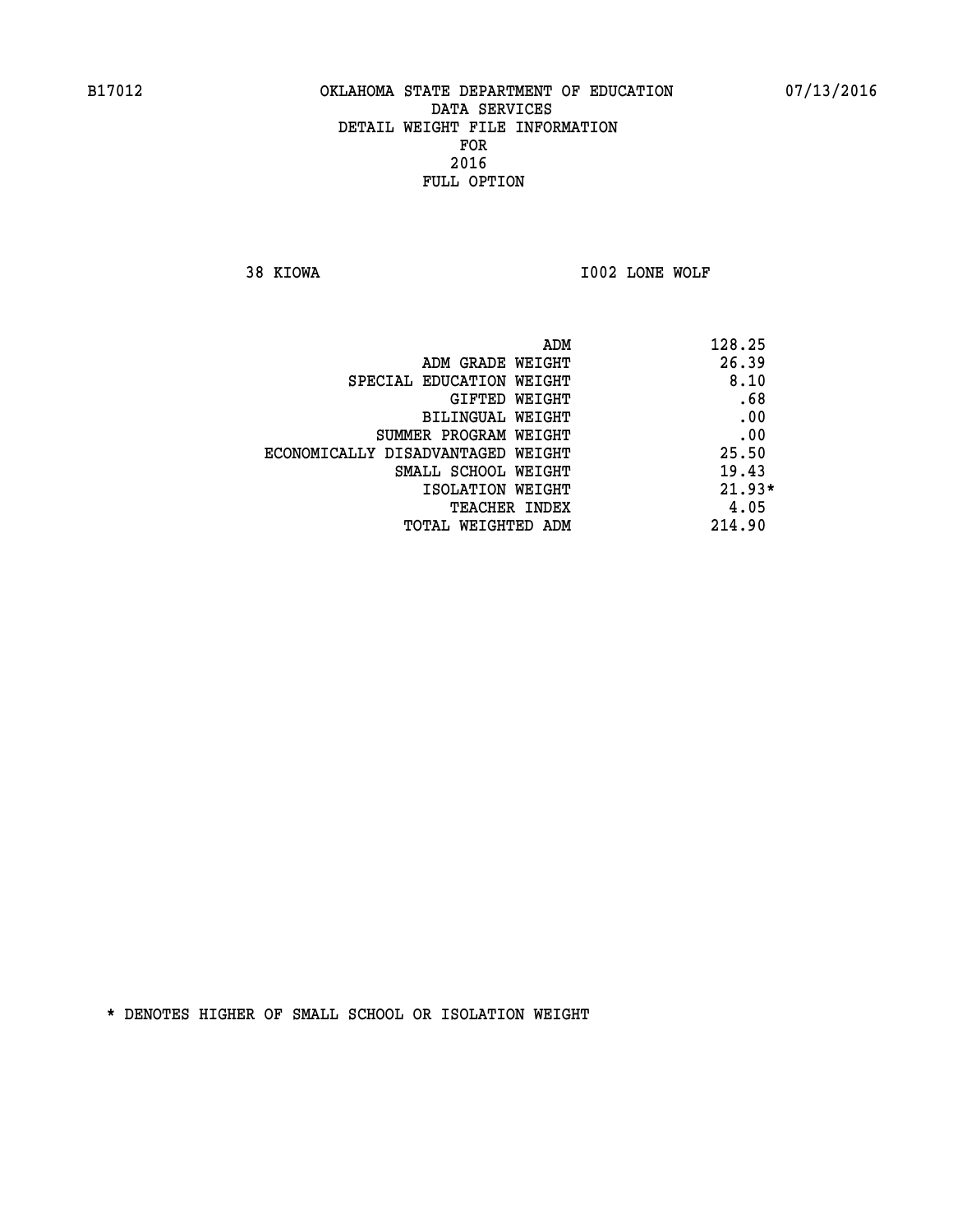**38 KIOWA I003 MOUNTAIN VIEW-GOTEBO** 

|                                   | ADM | 254.35    |
|-----------------------------------|-----|-----------|
| ADM GRADE WEIGHT                  |     | 50.03     |
| SPECIAL EDUCATION WEIGHT          |     | 29.40     |
| GIFTED WEIGHT                     |     | 9.18      |
| BILINGUAL WEIGHT                  |     | .00       |
| SUMMER PROGRAM WEIGHT             |     | .00       |
| ECONOMICALLY DISADVANTAGED WEIGHT |     | 43.75     |
| SMALL SCHOOL WEIGHT               |     | 26.41     |
| ISOLATION WEIGHT                  |     | $155.15*$ |
| TEACHER INDEX                     |     | 3.41      |
| TOTAL WEIGHTED ADM                |     | 545.27    |
|                                   |     |           |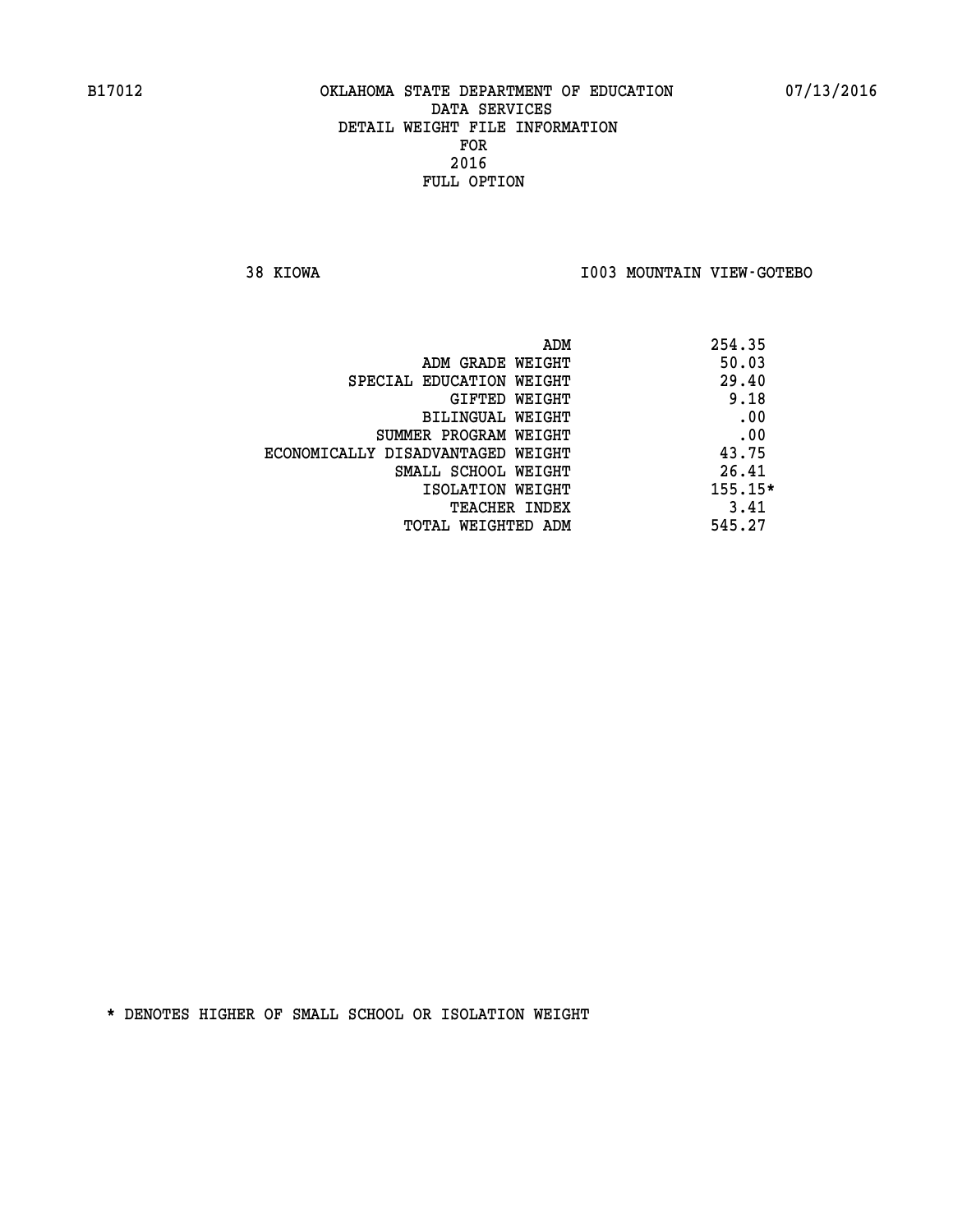**38 KIOWA I004 SNYDER** 

|                                   | ADM | 445.05    |
|-----------------------------------|-----|-----------|
| ADM GRADE WEIGHT                  |     | 85.62     |
| SPECIAL EDUCATION WEIGHT          |     | 89.25     |
| GIFTED WEIGHT                     |     | 13.94     |
| BILINGUAL WEIGHT                  |     | .25       |
| SUMMER PROGRAM WEIGHT             |     | .00       |
| ECONOMICALLY DISADVANTAGED WEIGHT |     | 81.75     |
| SMALL SCHOOL WEIGHT               |     | 14.13     |
| ISOLATION WEIGHT                  |     | $195.82*$ |
| TEACHER INDEX                     |     | 27.87     |
| TOTAL WEIGHTED ADM                |     | 939.55    |
|                                   |     |           |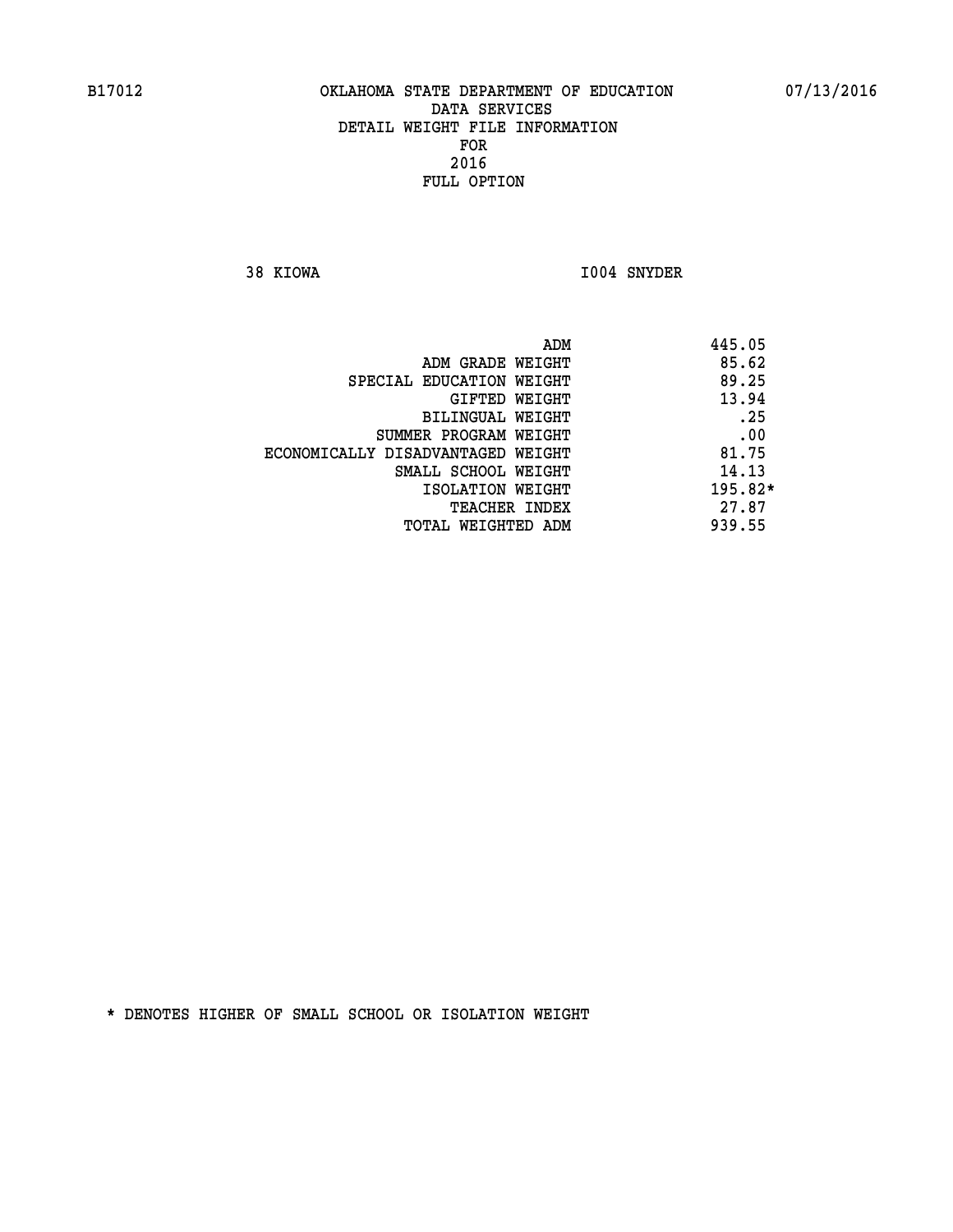**39 LATIMER 1001 WILBURTON** 

| 891.43   |
|----------|
| 186.50   |
| 133.40   |
| 24.48    |
| .50      |
| .00      |
| 152.00   |
| .00      |
| .00      |
| 54.98    |
| 1,443.29 |
|          |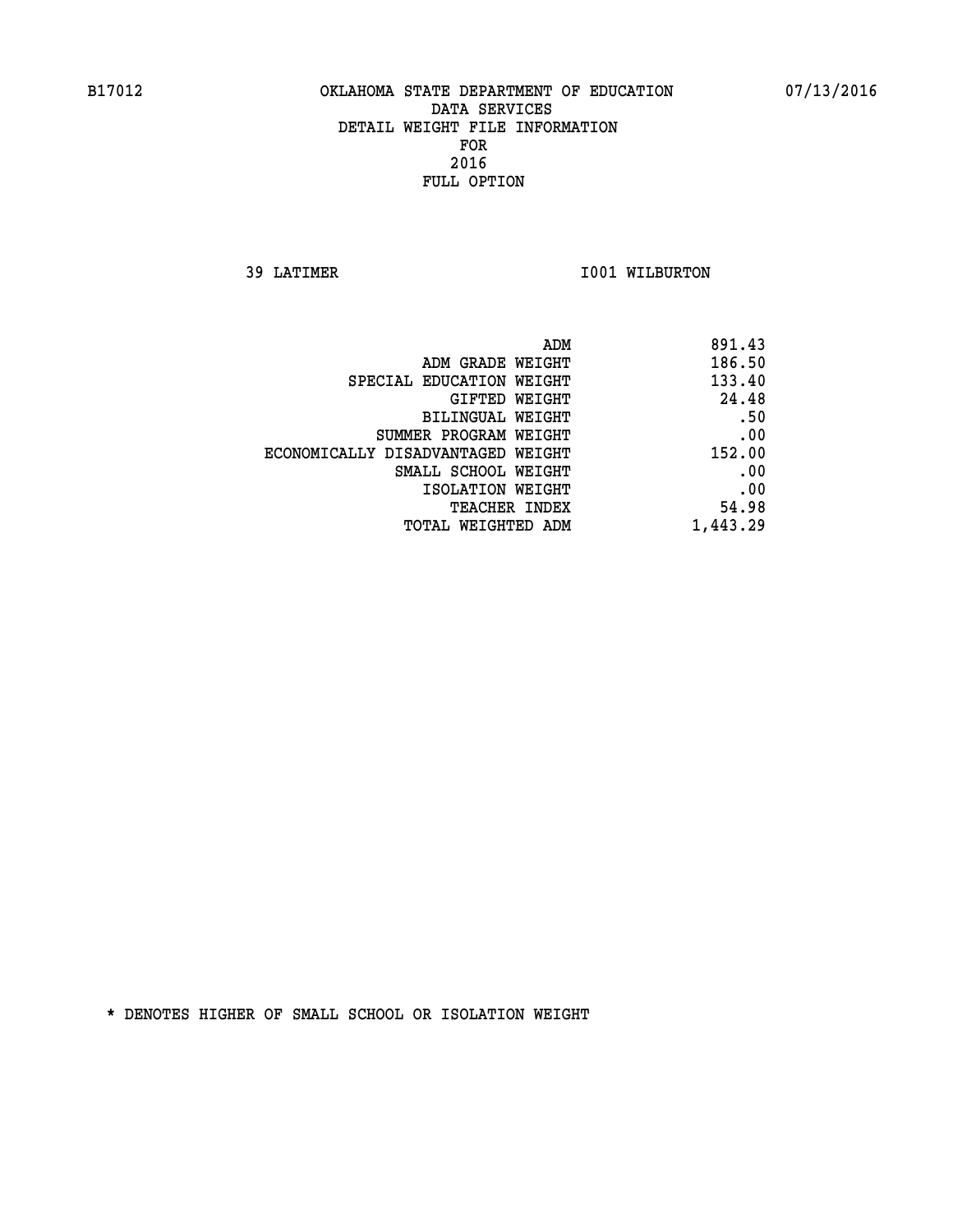**39 LATIMER I002 RED OAK** 

| ADM                               | 290.88   |
|-----------------------------------|----------|
| ADM GRADE WEIGHT                  | 58.74    |
| SPECIAL EDUCATION WEIGHT          | 37.50    |
| GIFTED WEIGHT                     | 4.42     |
| BILINGUAL WEIGHT                  | .00      |
| SUMMER PROGRAM WEIGHT             | .00      |
| ECONOMICALLY DISADVANTAGED WEIGHT | 56.00    |
| SMALL SCHOOL WEIGHT               | $26.19*$ |
| ISOLATION WEIGHT                  | .00      |
| <b>TEACHER INDEX</b>              | 4.66     |
| TOTAL WEIGHTED ADM                | 478.39   |
|                                   |          |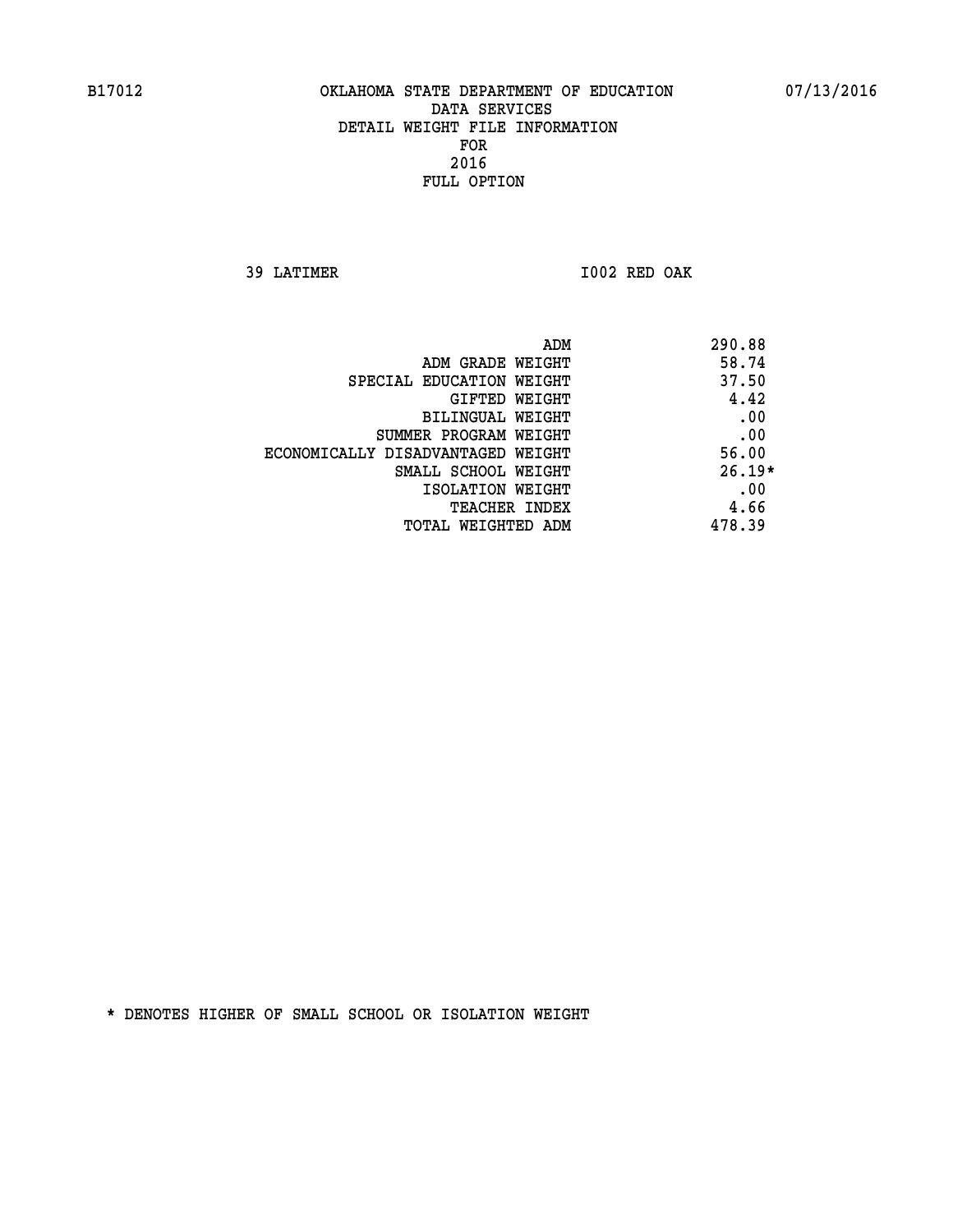**39 LATIMER I003 BUFFALO VALLEY** 

|                                   | 143.59<br>ADM |
|-----------------------------------|---------------|
| ADM GRADE WEIGHT                  | 28.19         |
| SPECIAL EDUCATION WEIGHT          | 24.75         |
| GIFTED WEIGHT                     | 4.08          |
| BILINGUAL WEIGHT                  | .00           |
| SUMMER PROGRAM WEIGHT             | .00           |
| ECONOMICALLY DISADVANTAGED WEIGHT | 25.00         |
| SMALL SCHOOL WEIGHT               | $20.92*$      |
| ISOLATION WEIGHT                  | 18.11         |
| <b>TEACHER INDEX</b>              | .00           |
| TOTAL WEIGHTED ADM                | 246.53        |
|                                   |               |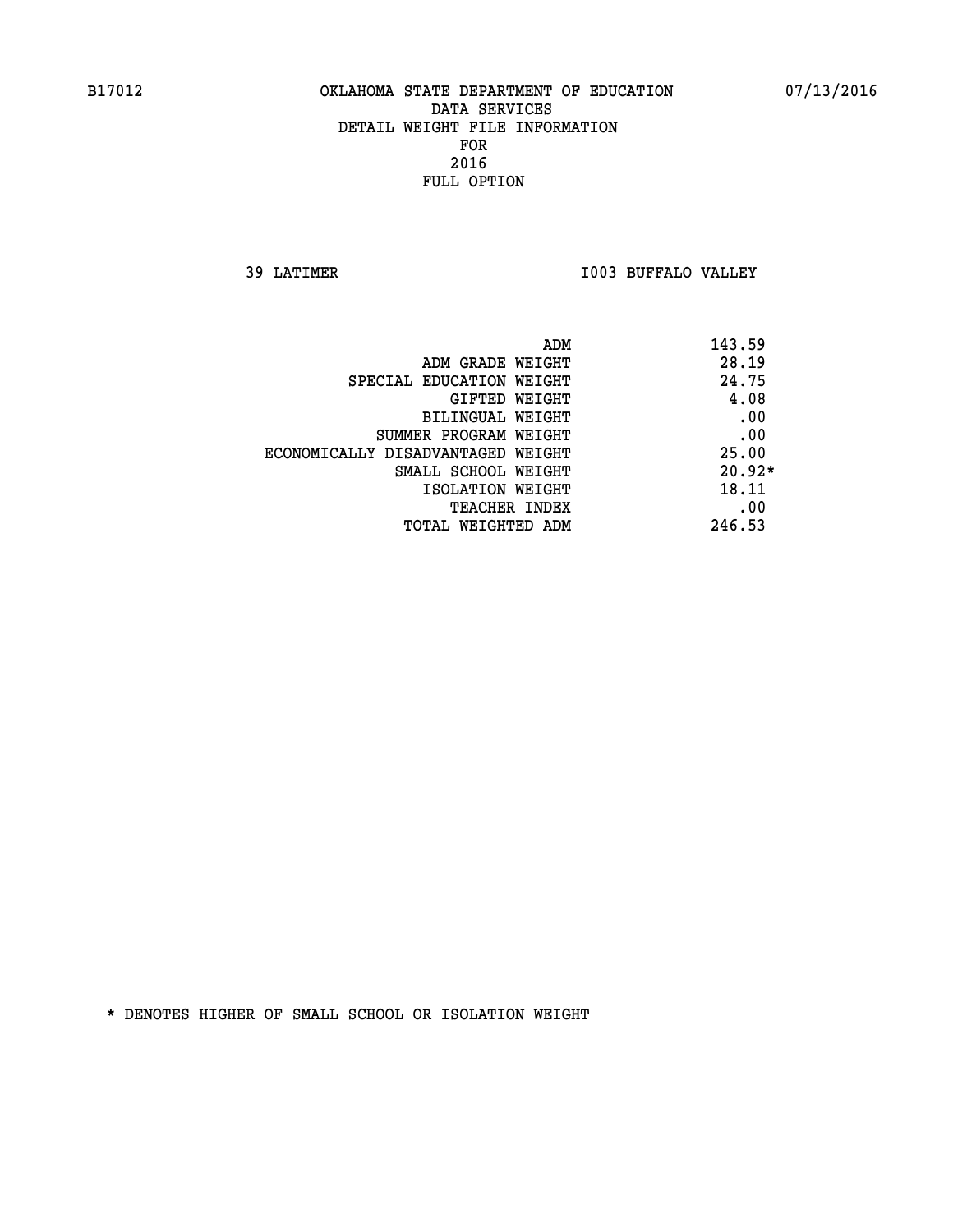**39 LATIMER I004 PANOLA** 

| ADM                               | 157.65   |
|-----------------------------------|----------|
| ADM GRADE WEIGHT                  | 31.00    |
| SPECIAL EDUCATION WEIGHT          | 16.85    |
| GIFTED WEIGHT                     | 1.36     |
| BILINGUAL WEIGHT                  | .00      |
| SUMMER PROGRAM WEIGHT             | .00      |
| ECONOMICALLY DISADVANTAGED WEIGHT | 28.25    |
| SMALL SCHOOL WEIGHT               | $22.13*$ |
| ISOLATION WEIGHT                  | .00      |
| <b>TEACHER INDEX</b>              | 3.88     |
| TOTAL WEIGHTED ADM                | 261.12   |
|                                   |          |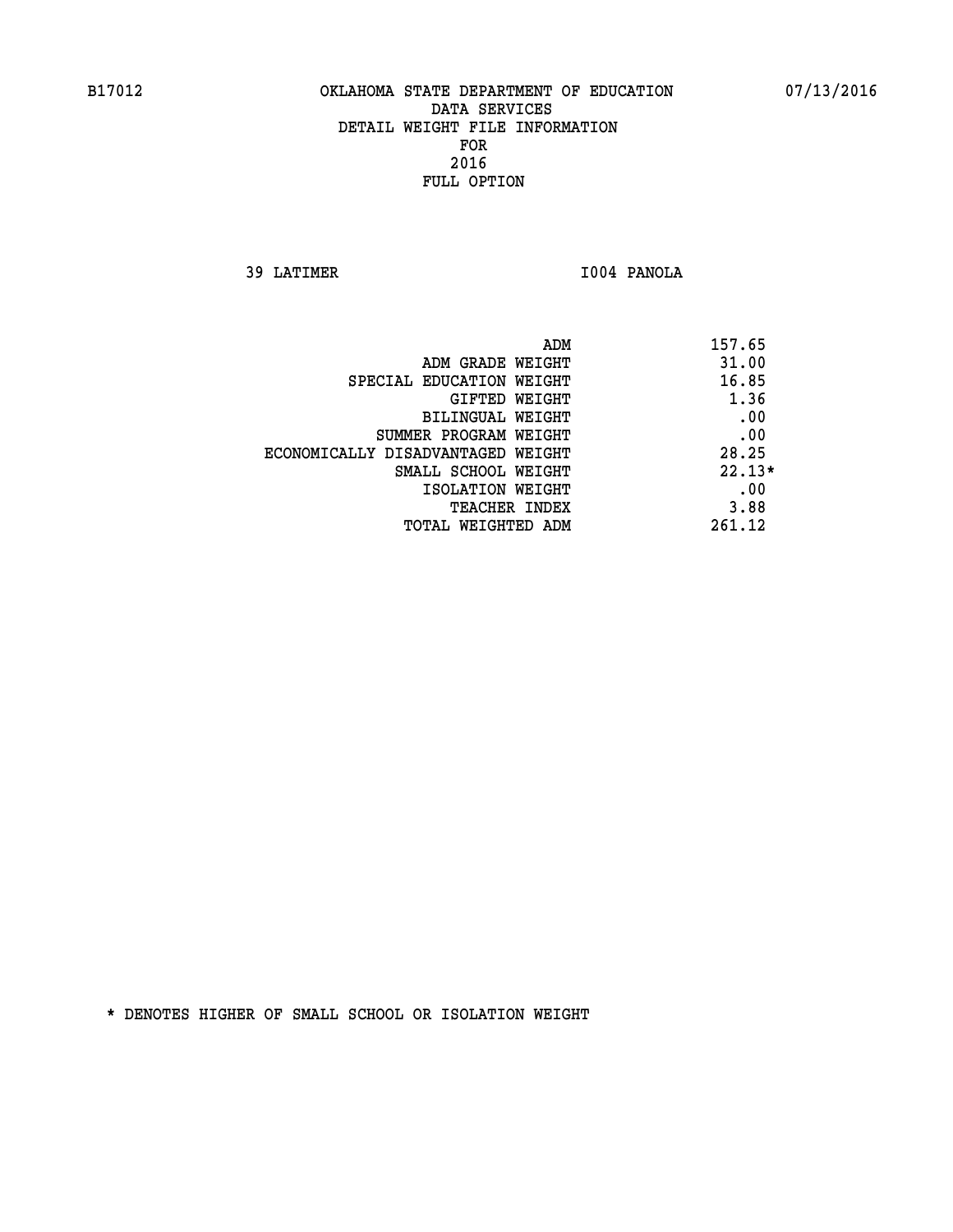**40 LE FLORE C004 SHADY POINT** 

| ADM                               | 151.71   |
|-----------------------------------|----------|
| ADM GRADE WEIGHT                  | 31.13    |
| SPECIAL EDUCATION WEIGHT          | 24.15    |
| GIFTED WEIGHT                     | 3.40     |
| BILINGUAL WEIGHT                  | .00      |
| SUMMER PROGRAM WEIGHT             | .00      |
| ECONOMICALLY DISADVANTAGED WEIGHT | 32.50    |
| SMALL SCHOOL WEIGHT               | $21.64*$ |
| ISOLATION WEIGHT                  | .00      |
| TEACHER INDEX                     | .00      |
| TOTAL WEIGHTED ADM                | 264.53   |
|                                   |          |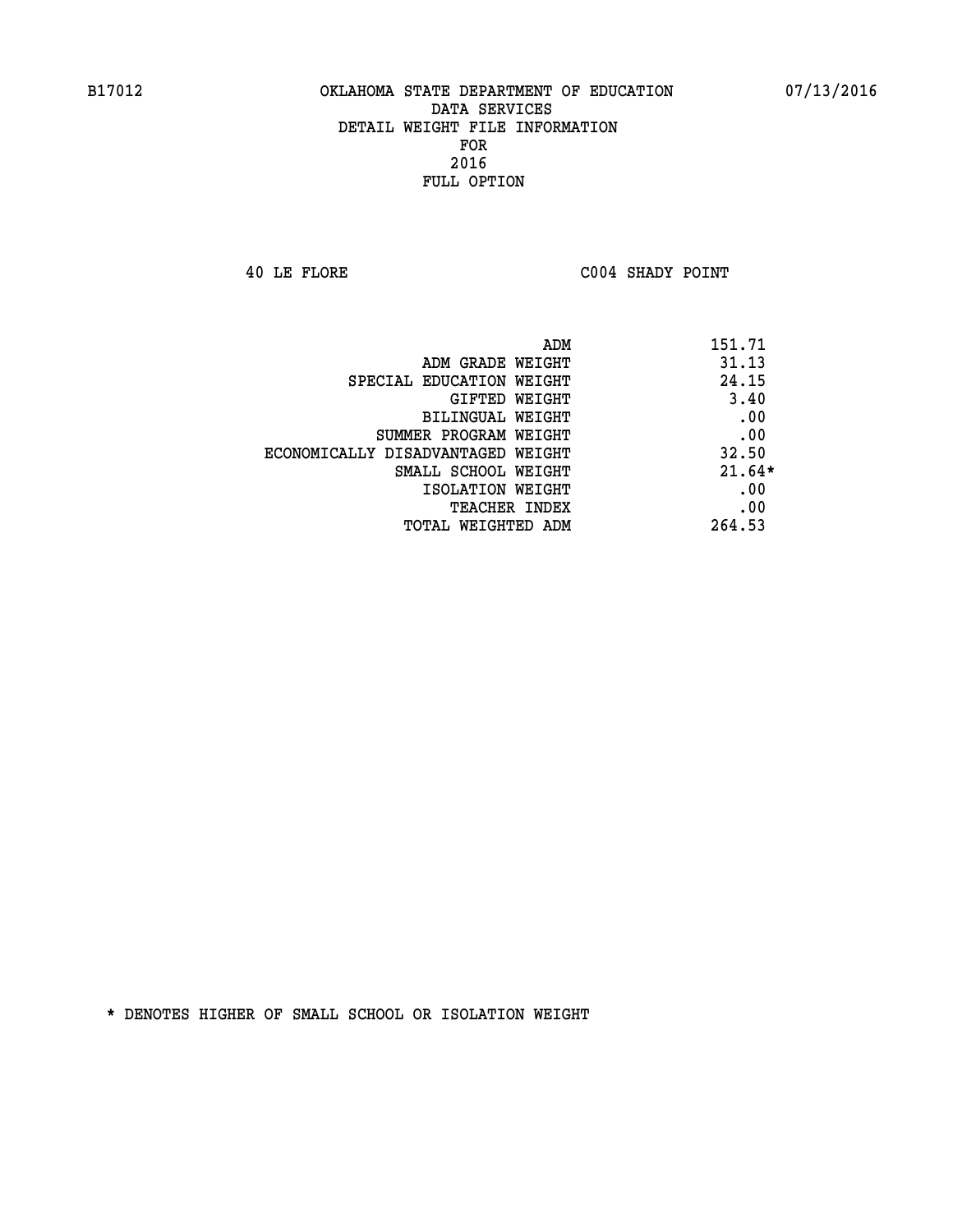**40 LE FLORE C011 MONROE** 

| ADM                               | 116.37   |
|-----------------------------------|----------|
| ADM GRADE WEIGHT                  | 20.71    |
| SPECIAL EDUCATION WEIGHT          | 18.10    |
| <b>GIFTED WEIGHT</b>              | 3.06     |
| BILINGUAL WEIGHT                  | 1.50     |
| SUMMER PROGRAM WEIGHT             | .00      |
| ECONOMICALLY DISADVANTAGED WEIGHT | 21.25    |
| SMALL SCHOOL WEIGHT               | $18.15*$ |
| ISOLATION WEIGHT                  | .00      |
| <b>TEACHER INDEX</b>              | .00      |
| TOTAL WEIGHTED ADM                | 199.14   |
|                                   |          |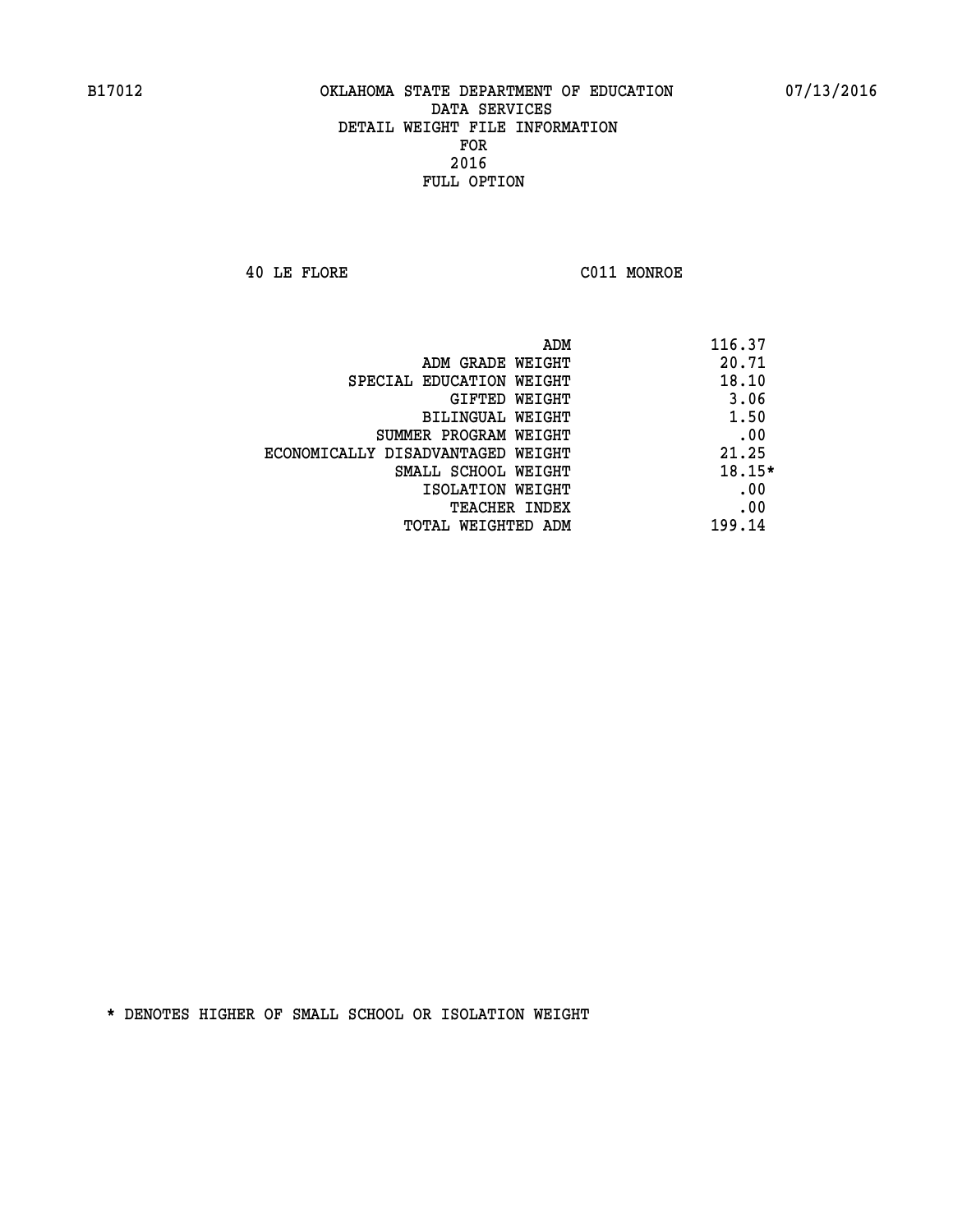**40 LE FLORE C014 HODGEN** 

|                                   | 260.10<br>ADM |
|-----------------------------------|---------------|
| ADM GRADE WEIGHT                  | 52.18         |
| SPECIAL EDUCATION WEIGHT          | 44.25         |
| GIFTED WEIGHT                     | 10.20         |
| <b>BILINGUAL WEIGHT</b>           | 2.50          |
| SUMMER PROGRAM WEIGHT             | .00           |
| ECONOMICALLY DISADVANTAGED WEIGHT | 55.75         |
| SMALL SCHOOL WEIGHT               | $26.44*$      |
| ISOLATION WEIGHT                  | 2.26          |
| <b>TEACHER INDEX</b>              | .70           |
| TOTAL WEIGHTED ADM                | 452.12        |
|                                   |               |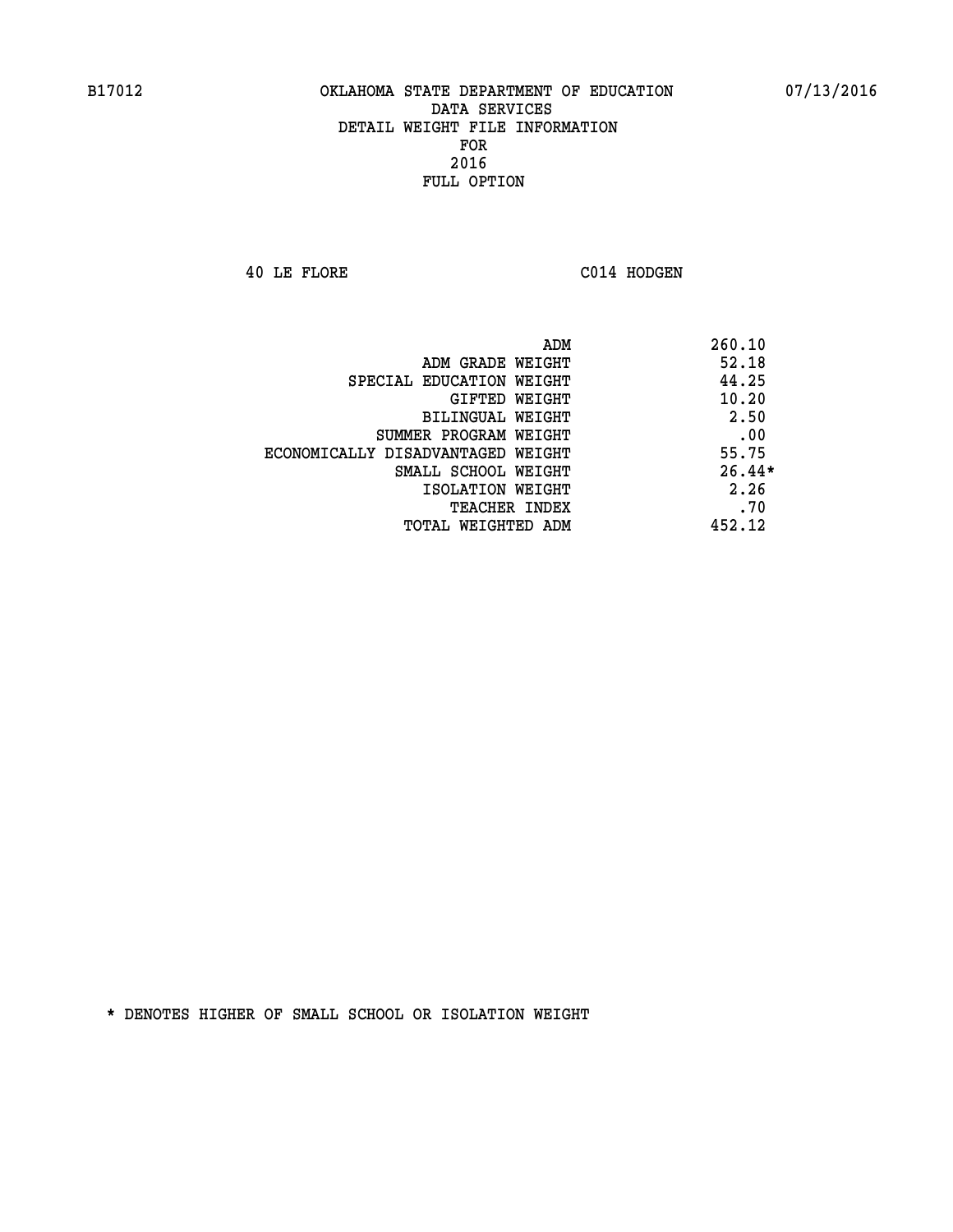**40 LE FLORE C039 FANSHAWE** 

| ADM<br>74.99                               |  |
|--------------------------------------------|--|
| 16.60<br>ADM GRADE WEIGHT                  |  |
| 1.95<br>SPECIAL EDUCATION WEIGHT           |  |
| 2.04<br>GIFTED WEIGHT                      |  |
| .00<br>BILINGUAL WEIGHT                    |  |
| .00<br>SUMMER PROGRAM WEIGHT               |  |
| 12.00<br>ECONOMICALLY DISADVANTAGED WEIGHT |  |
| $12.87*$<br>SMALL SCHOOL WEIGHT            |  |
| .00<br>ISOLATION WEIGHT                    |  |
| 2.76<br><b>TEACHER INDEX</b>               |  |
| 123.21<br>TOTAL WEIGHTED ADM               |  |
|                                            |  |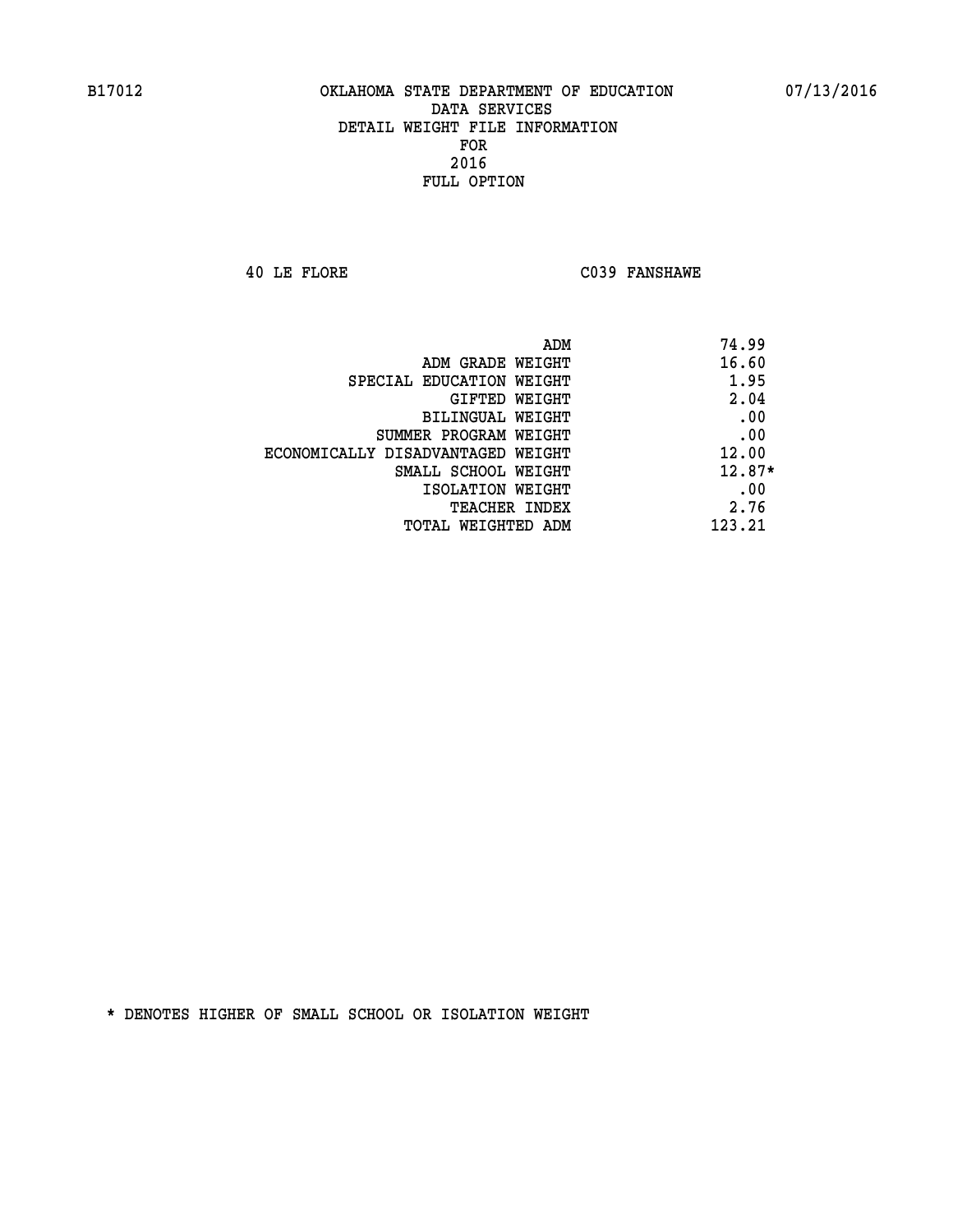**40 LE FLORE I002 SPIRO** 

|                                   | ADM | 1,108.51 |
|-----------------------------------|-----|----------|
| ADM GRADE WEIGHT                  |     | 223.27   |
| SPECIAL EDUCATION WEIGHT          |     | 114.30   |
| GIFTED WEIGHT                     |     | 37.74    |
| <b>BILINGUAL WEIGHT</b>           |     | .00      |
| SUMMER PROGRAM WEIGHT             |     | .00      |
| ECONOMICALLY DISADVANTAGED WEIGHT |     | 236.25   |
| SMALL SCHOOL WEIGHT               |     | .00      |
| ISOLATION WEIGHT                  |     | .00      |
| TEACHER INDEX                     |     | 82.95    |
| TOTAL WEIGHTED ADM                |     | 1,803.02 |
|                                   |     |          |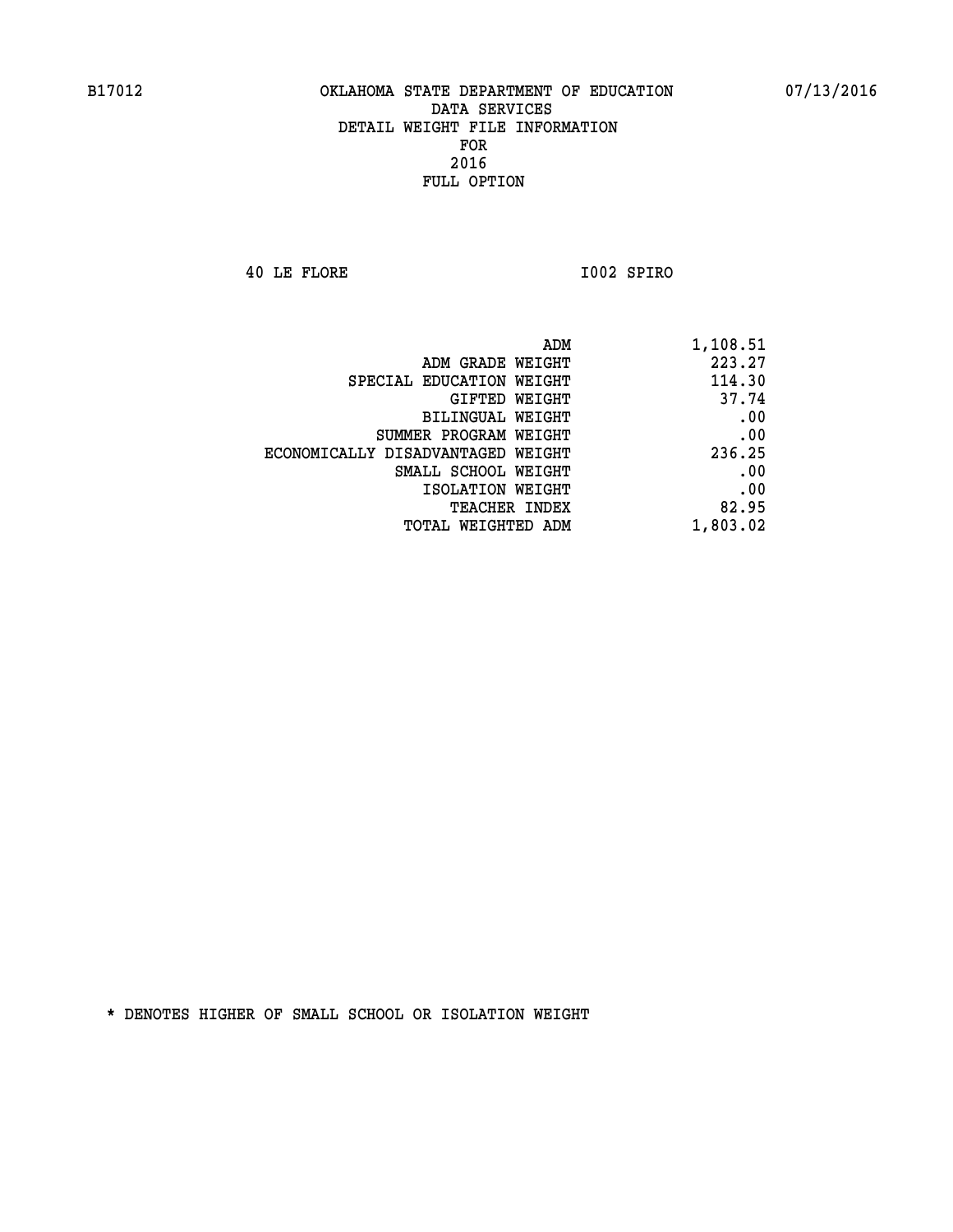**40 LE FLORE I003 HEAVENER** 

| 1,038.68 | ADM                               |
|----------|-----------------------------------|
| 205.47   | ADM GRADE WEIGHT                  |
| 105.80   | SPECIAL EDUCATION WEIGHT          |
| 48.28    | GIFTED WEIGHT                     |
| 83.50    | BILINGUAL WEIGHT                  |
| .00      | SUMMER PROGRAM WEIGHT             |
| 194.25   | ECONOMICALLY DISADVANTAGED WEIGHT |
| .00      | SMALL SCHOOL WEIGHT               |
| .00      | ISOLATION WEIGHT                  |
| 30.49    | <b>TEACHER INDEX</b>              |
| 1,706.47 | <b>TOTAL WEIGHTED ADM</b>         |
|          |                                   |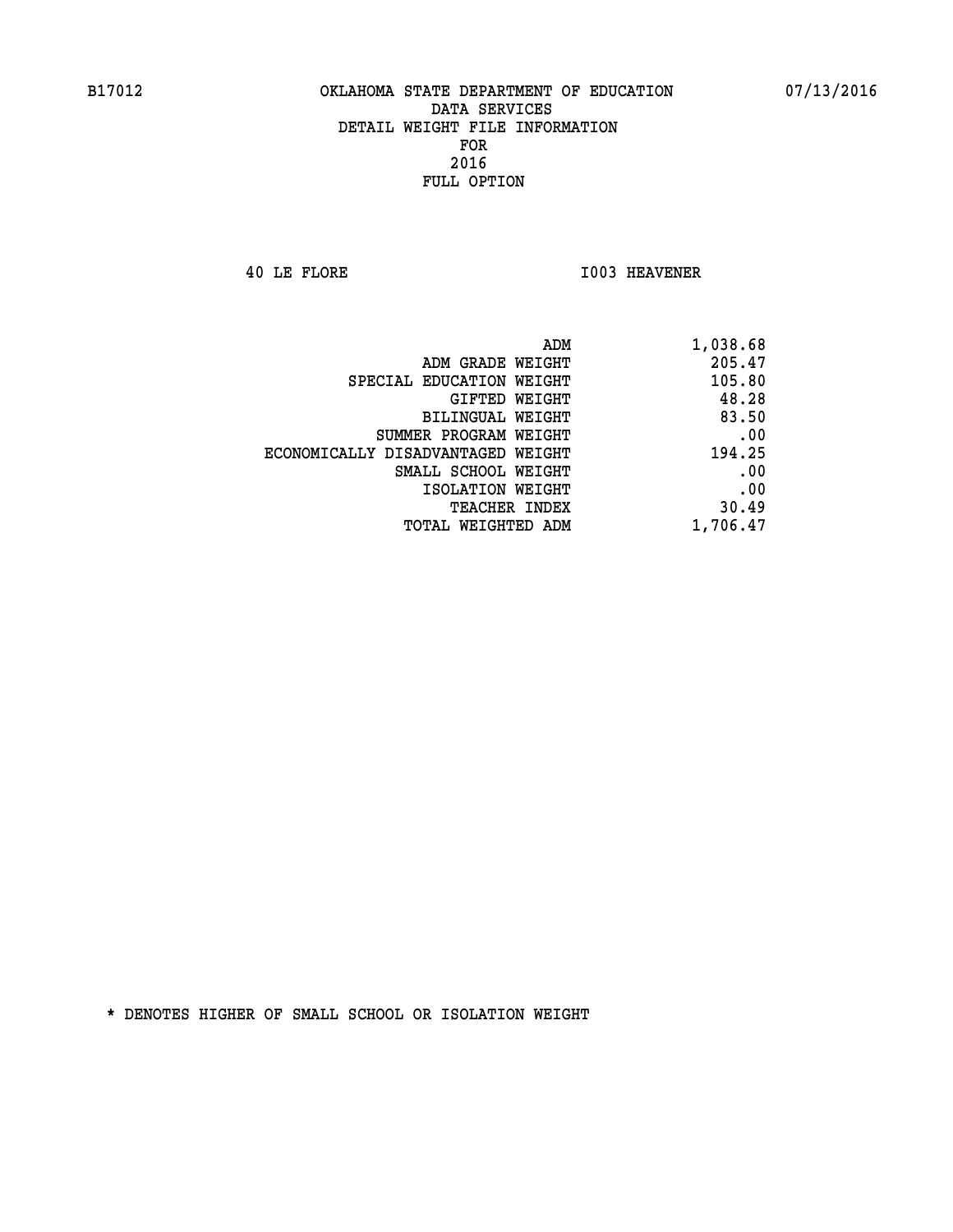**40 LE FLORE I007 POCOLA** 

| 829.89   |
|----------|
| 161.80   |
| 107.70   |
| 31.62    |
| 2.75     |
| .00      |
| 150.00   |
| .00      |
| .00      |
| 10.39    |
| 1,294.15 |
|          |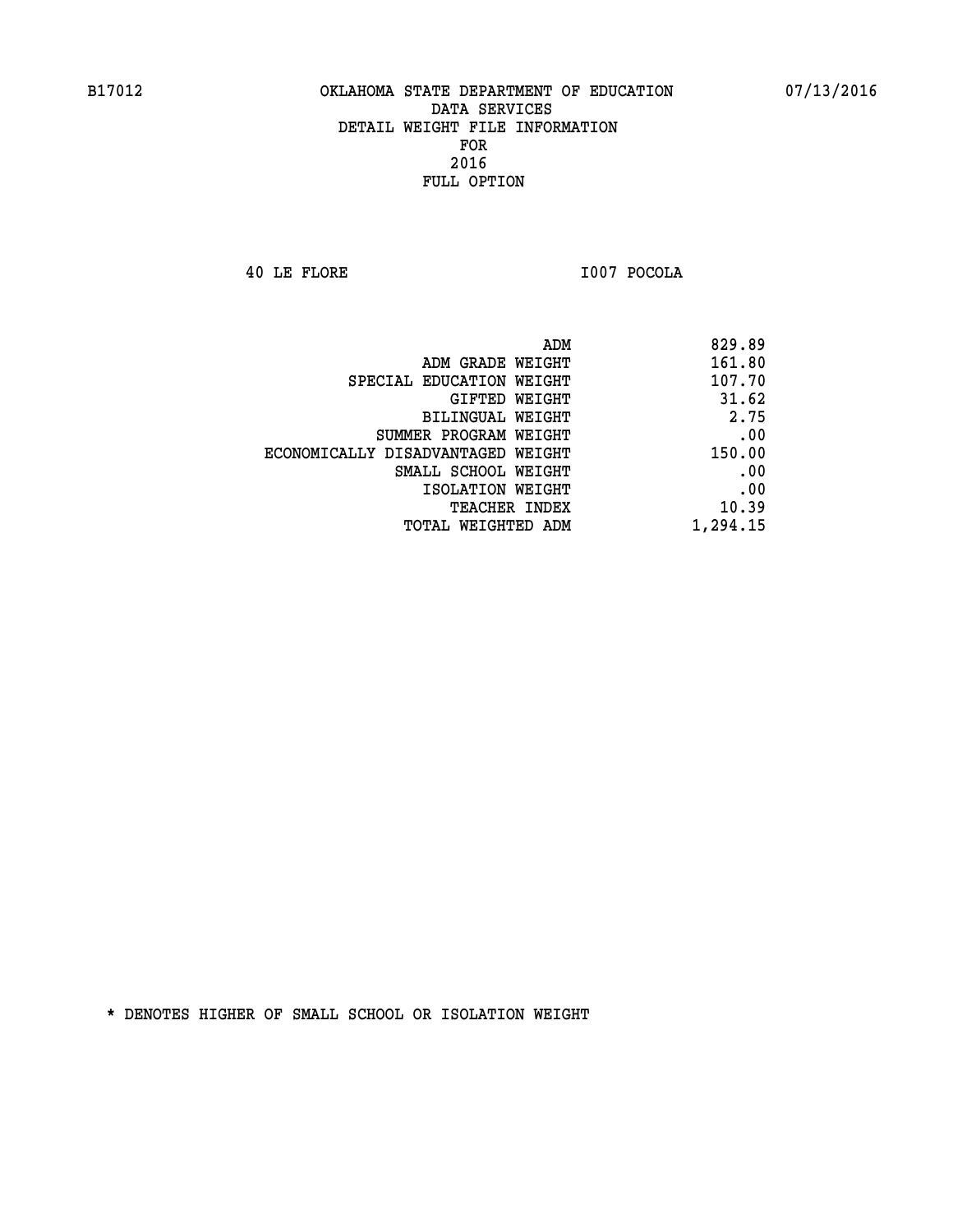**40 LE FLORE I016 LE FLORE** 

| ADM                               | 224.62   |
|-----------------------------------|----------|
| ADM GRADE WEIGHT                  | 42.59    |
| SPECIAL EDUCATION WEIGHT          | 13.35    |
| GIFTED WEIGHT                     | 6.12     |
| BILINGUAL WEIGHT                  | .00      |
| SUMMER PROGRAM WEIGHT             | .00      |
| ECONOMICALLY DISADVANTAGED WEIGHT | 43.25    |
| SMALL SCHOOL WEIGHT               | 25.85    |
| ISOLATION WEIGHT                  | $57.39*$ |
| <b>TEACHER INDEX</b>              | 10.28    |
| TOTAL WEIGHTED ADM                | 397.60   |
|                                   |          |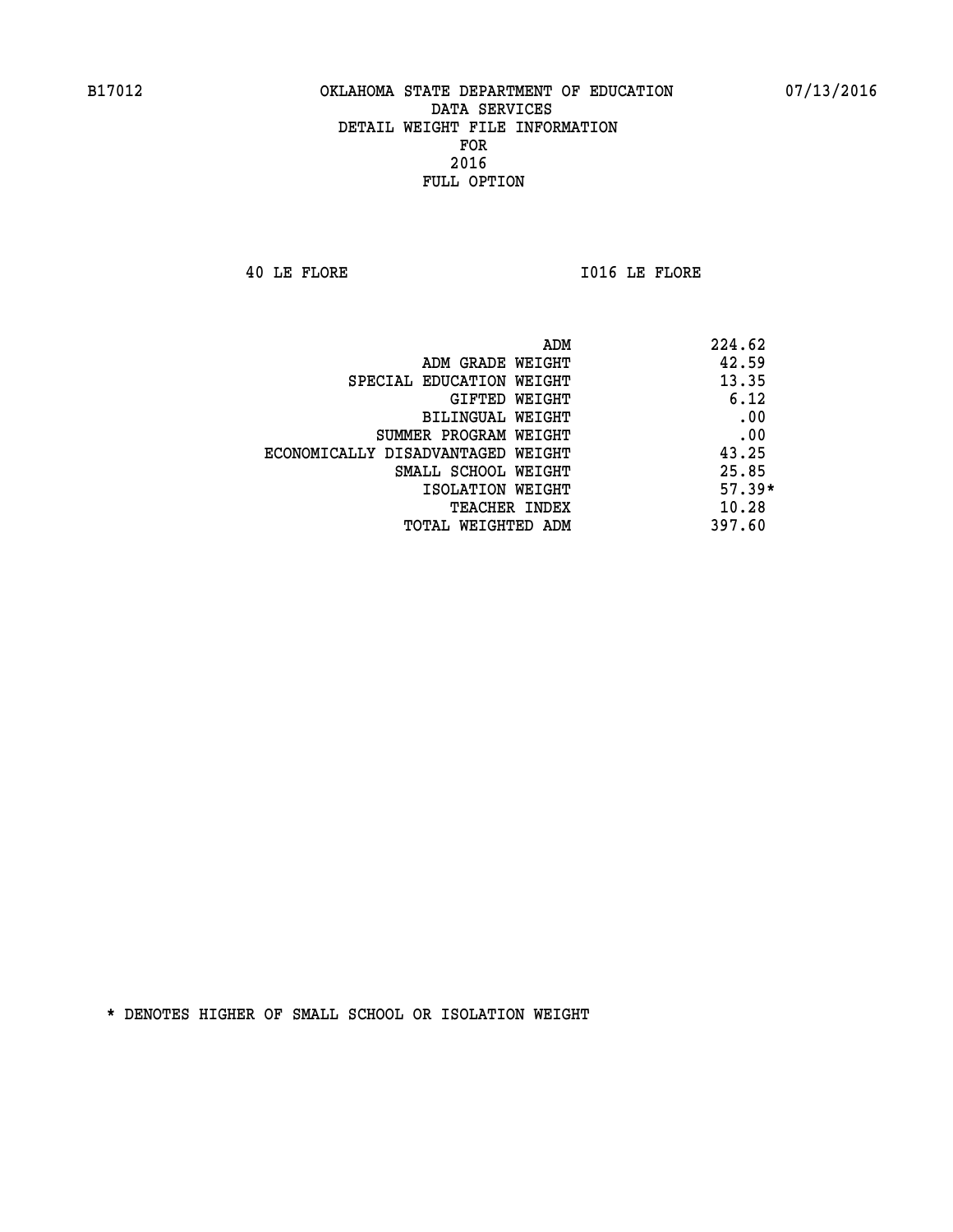**40 LE FLORE 1017 CAMERON** 

| ADM<br>266.04                              |  |
|--------------------------------------------|--|
| 54.27<br>ADM GRADE WEIGHT                  |  |
| 34.70<br>SPECIAL EDUCATION WEIGHT          |  |
| 7.48<br><b>GIFTED WEIGHT</b>               |  |
| 2.25<br>BILINGUAL WEIGHT                   |  |
| .00<br>SUMMER PROGRAM WEIGHT               |  |
| 56.00<br>ECONOMICALLY DISADVANTAGED WEIGHT |  |
| $26.45*$<br>SMALL SCHOOL WEIGHT            |  |
| .00<br>ISOLATION WEIGHT                    |  |
| 4.63<br><b>TEACHER INDEX</b>               |  |
| 451.82<br>TOTAL WEIGHTED ADM               |  |
|                                            |  |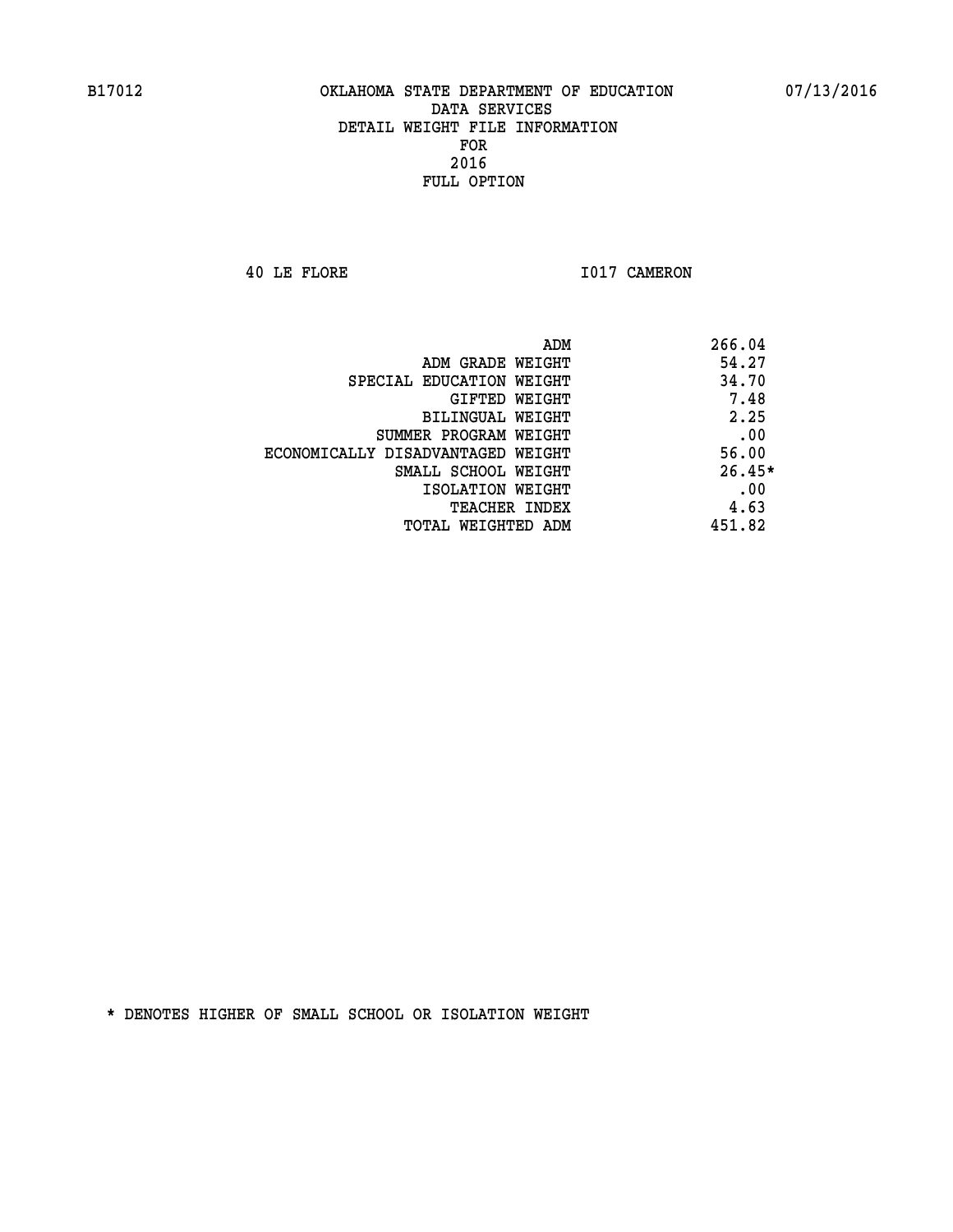**40 LE FLORE I020 PANAMA** 

| 726.93   |
|----------|
| 144.88   |
| 89.40    |
| 14.96    |
| .00      |
| .00      |
| 157.50   |
| .00      |
| .00      |
| 31.50    |
| 1,165.17 |
|          |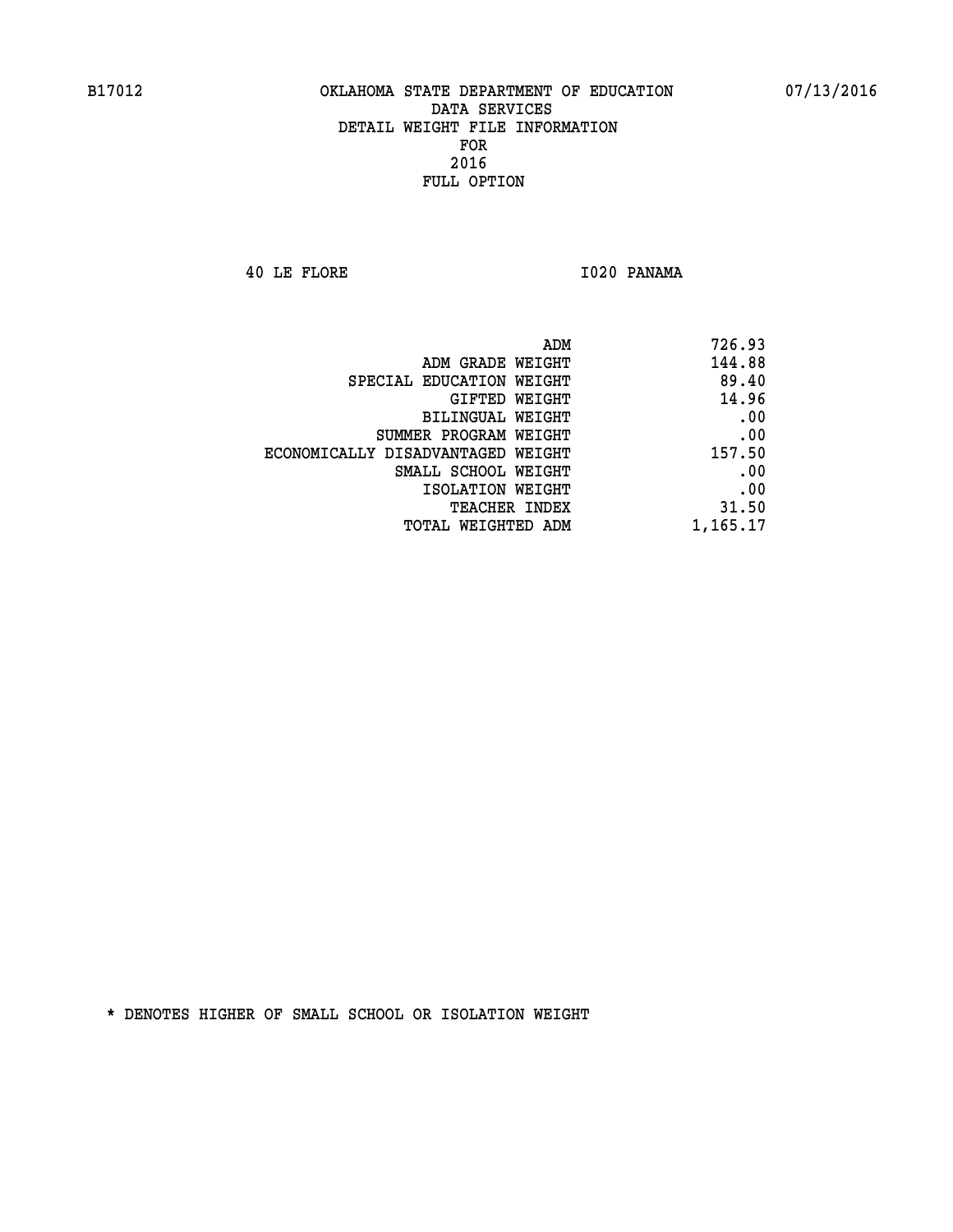**40 LE FLORE I026 BOKOSHE** 

| ADM<br>218.42                              |  |
|--------------------------------------------|--|
| 41.50<br>ADM GRADE WEIGHT                  |  |
| 26.65<br>SPECIAL EDUCATION WEIGHT          |  |
| 6.12<br>GIFTED WEIGHT                      |  |
| .00<br><b>BILINGUAL WEIGHT</b>             |  |
| .00<br>SUMMER PROGRAM WEIGHT               |  |
| 51.75<br>ECONOMICALLY DISADVANTAGED WEIGHT |  |
| $25.65*$<br>SMALL SCHOOL WEIGHT            |  |
| .00<br>ISOLATION WEIGHT                    |  |
| 4.61<br><b>TEACHER INDEX</b>               |  |
| 374.70<br>TOTAL WEIGHTED ADM               |  |
|                                            |  |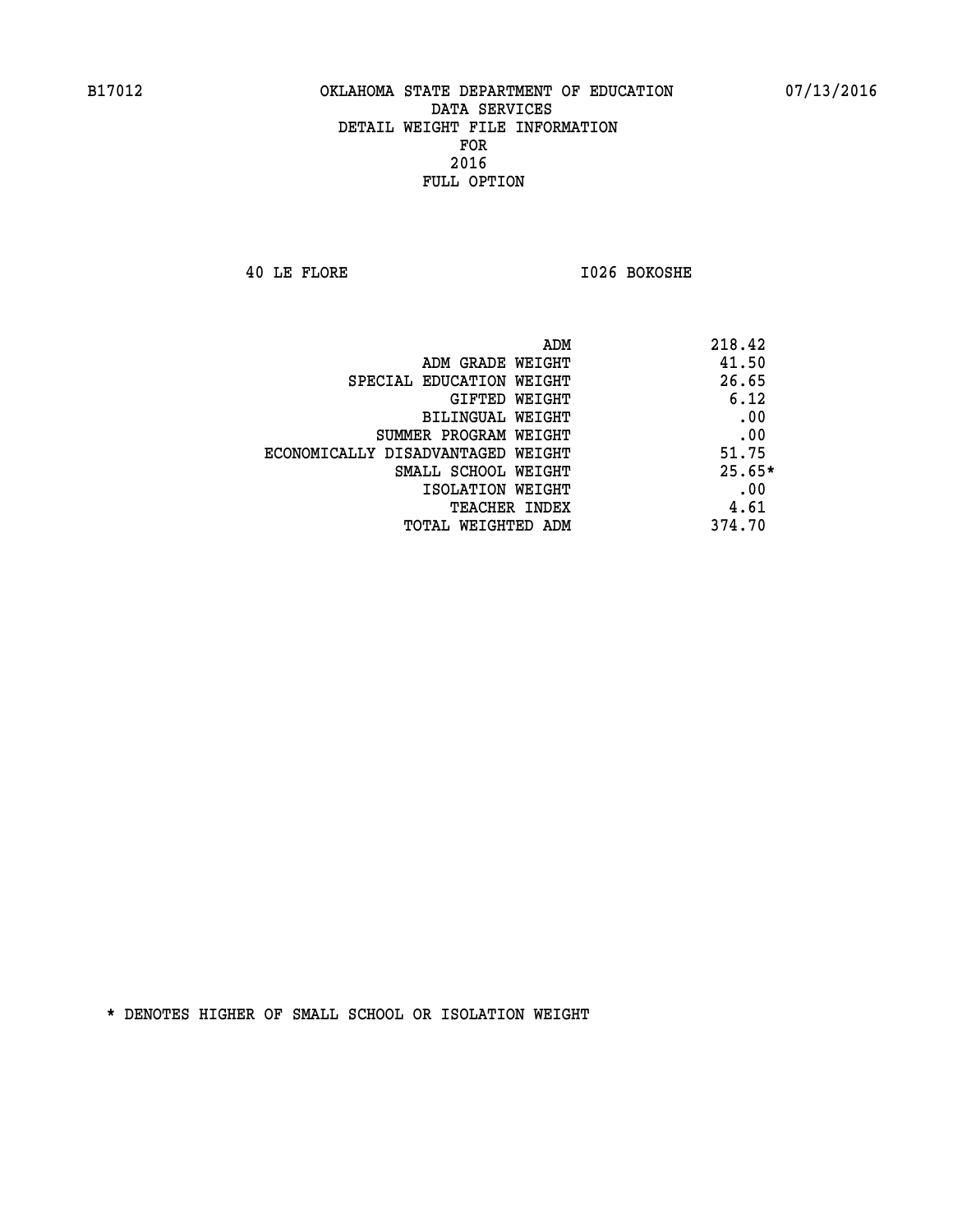**40 LE FLORE I029 POTEAU** 

| 465.22<br>ADM GRADE WEIGHT<br>340.55<br>SPECIAL EDUCATION WEIGHT<br>74.12<br>GIFTED WEIGHT<br>79.25<br><b>BILINGUAL WEIGHT</b><br>.00<br>SUMMER PROGRAM WEIGHT<br>319.00<br>ECONOMICALLY DISADVANTAGED WEIGHT<br>.00<br>SMALL SCHOOL WEIGHT<br>.00<br>ISOLATION WEIGHT<br>117.31<br>TEACHER INDEX<br>3,747.78<br>TOTAL WEIGHTED ADM | ADM | 2,352.33 |
|-------------------------------------------------------------------------------------------------------------------------------------------------------------------------------------------------------------------------------------------------------------------------------------------------------------------------------------|-----|----------|
|                                                                                                                                                                                                                                                                                                                                     |     |          |
|                                                                                                                                                                                                                                                                                                                                     |     |          |
|                                                                                                                                                                                                                                                                                                                                     |     |          |
|                                                                                                                                                                                                                                                                                                                                     |     |          |
|                                                                                                                                                                                                                                                                                                                                     |     |          |
|                                                                                                                                                                                                                                                                                                                                     |     |          |
|                                                                                                                                                                                                                                                                                                                                     |     |          |
|                                                                                                                                                                                                                                                                                                                                     |     |          |
|                                                                                                                                                                                                                                                                                                                                     |     |          |
|                                                                                                                                                                                                                                                                                                                                     |     |          |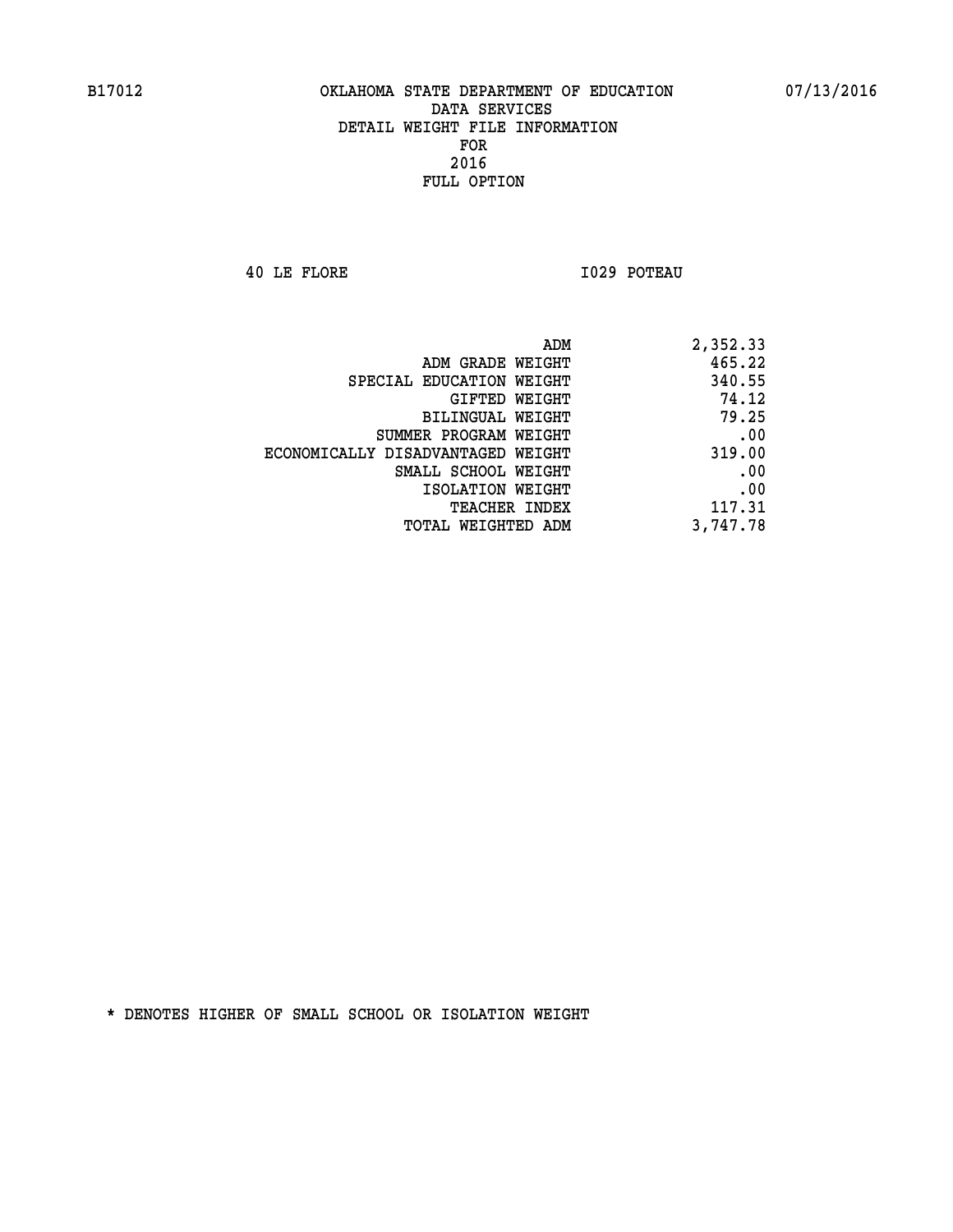**40 LE FLORE I049 WISTER** 

| ADM                               | 559.34 |
|-----------------------------------|--------|
| ADM GRADE WEIGHT                  | 103.27 |
| SPECIAL EDUCATION WEIGHT          | 64.15  |
| GIFTED WEIGHT                     | 15.64  |
| <b>BILINGUAL WEIGHT</b>           | 3.00   |
| SUMMER PROGRAM WEIGHT             | .00    |
| ECONOMICALLY DISADVANTAGED WEIGHT | 97.50  |
| SMALL SCHOOL WEIGHT               | .00    |
| ISOLATION WEIGHT                  | .00    |
| TEACHER INDEX                     | 25.77  |
| TOTAL WEIGHTED ADM                | 868.67 |
|                                   |        |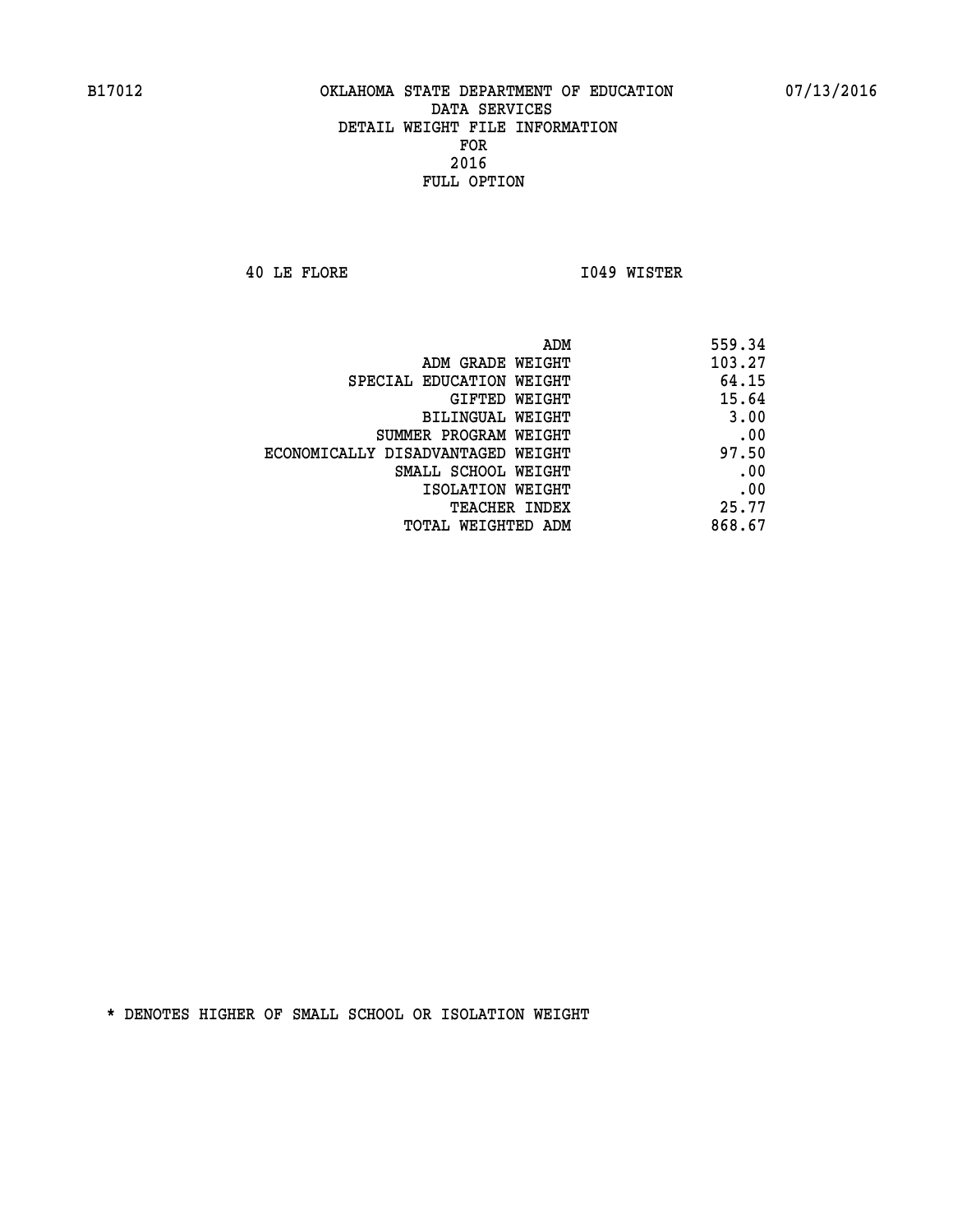**40 LE FLORE I052 TALIHINA** 

| 600.45 |
|--------|
| 135.65 |
| 79.05  |
| 27.54  |
| 6.75   |
| .00    |
| 117.00 |
| .00    |
| .00    |
| .00    |
| 966.44 |
|        |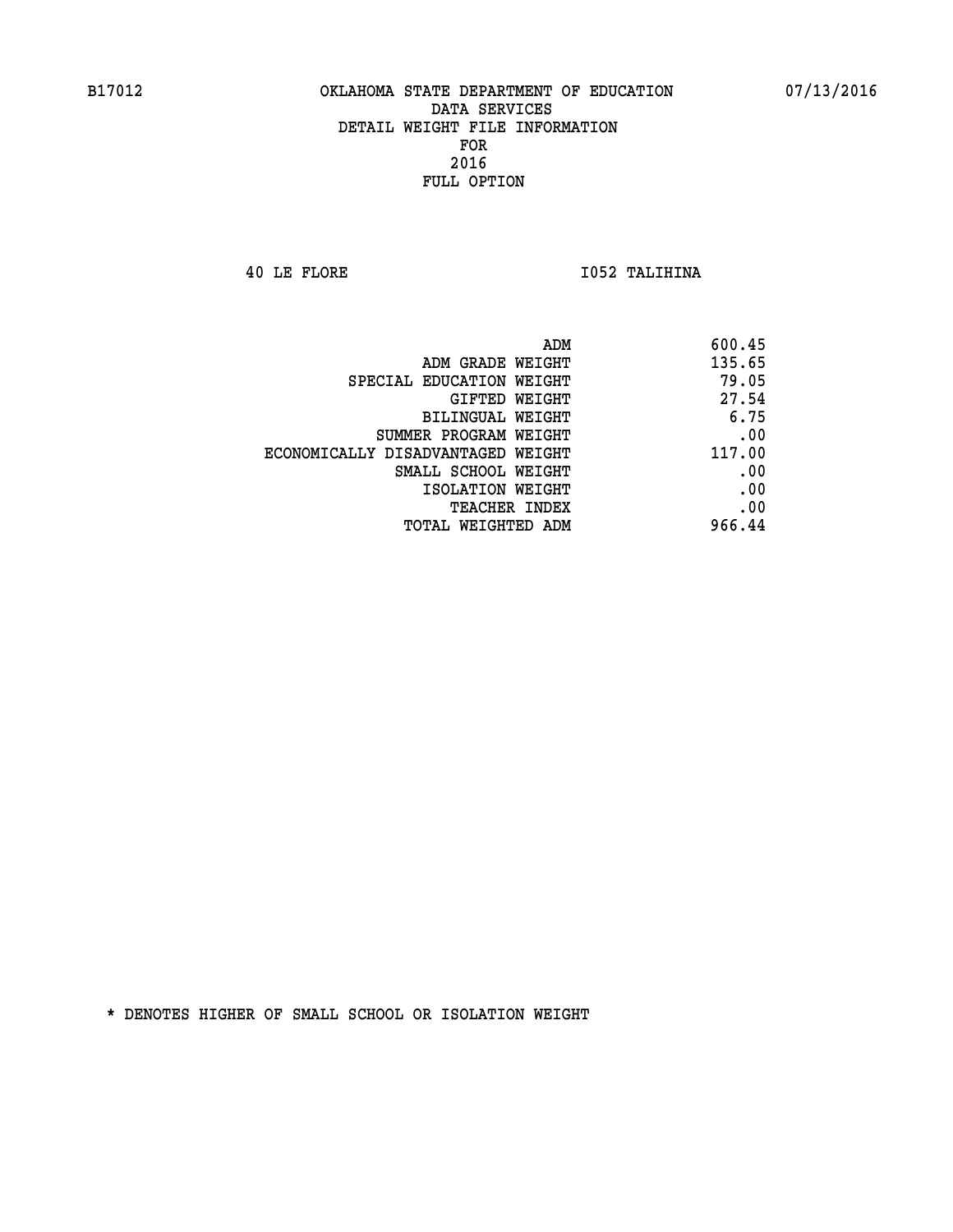**40 LE FLORE I062 WHITESBORO** 

|                                   | ADM | 201.85    |
|-----------------------------------|-----|-----------|
| ADM GRADE WEIGHT                  |     | 38.57     |
| SPECIAL EDUCATION WEIGHT          |     | 30.50     |
| GIFTED WEIGHT                     |     | 5.44      |
| BILINGUAL WEIGHT                  |     | .25       |
| SUMMER PROGRAM WEIGHT             |     | .00       |
| ECONOMICALLY DISADVANTAGED WEIGHT |     | 43.25     |
| SMALL SCHOOL WEIGHT               |     | 24.97     |
| ISOLATION WEIGHT                  |     | $124.99*$ |
| TEACHER INDEX                     |     | 21.96     |
| TOTAL WEIGHTED ADM                |     | 466.81    |
|                                   |     |           |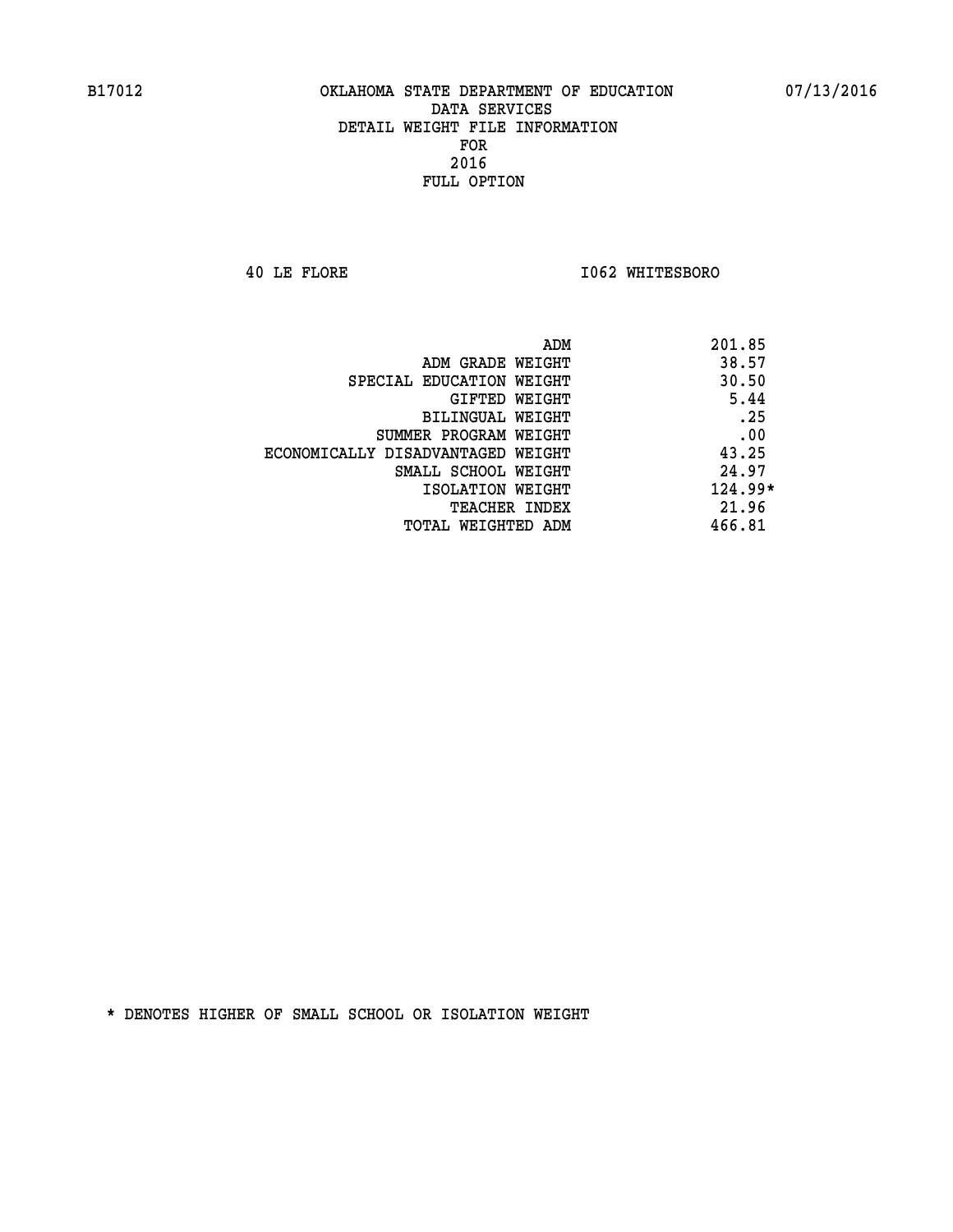**40 LE FLORE I067 HOWE** 

| ADM<br>595.08                               |       |
|---------------------------------------------|-------|
| 120.84<br>ADM GRADE WEIGHT                  |       |
| SPECIAL EDUCATION WEIGHT                    | 59.25 |
| GIFTED WEIGHT                               | 29.92 |
| <b>BILINGUAL WEIGHT</b>                     | 8.25  |
| SUMMER PROGRAM WEIGHT                       | .00   |
| 126.25<br>ECONOMICALLY DISADVANTAGED WEIGHT |       |
| SMALL SCHOOL WEIGHT                         | .00   |
| ISOLATION WEIGHT                            | .00   |
| <b>TEACHER INDEX</b>                        | 2.95  |
| 942.54<br>TOTAL WEIGHTED ADM                |       |
|                                             |       |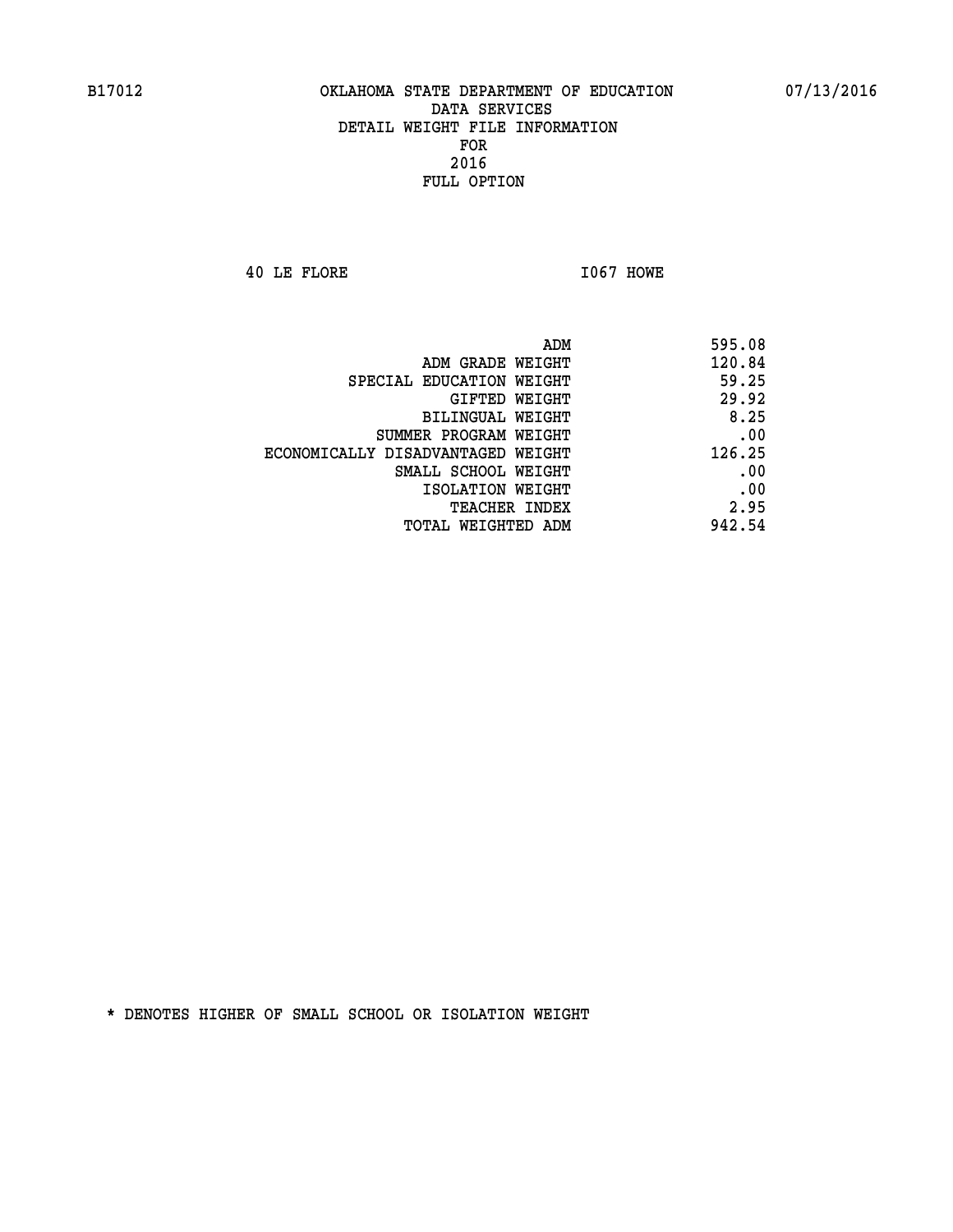**40 LE FLORE I091 ARKOMA** 

| ADM<br>396.69 |                                   |
|---------------|-----------------------------------|
| 79.96         | ADM GRADE WEIGHT                  |
| 39.85         | SPECIAL EDUCATION WEIGHT          |
| 5.10          | <b>GIFTED WEIGHT</b>              |
| .00           | BILINGUAL WEIGHT                  |
| .00           | SUMMER PROGRAM WEIGHT             |
| 81.00         | ECONOMICALLY DISADVANTAGED WEIGHT |
| $19.84*$      | SMALL SCHOOL WEIGHT               |
| .00           | ISOLATION WEIGHT                  |
| .00           | <b>TEACHER INDEX</b>              |
| 622.44        | TOTAL WEIGHTED ADM                |
|               |                                   |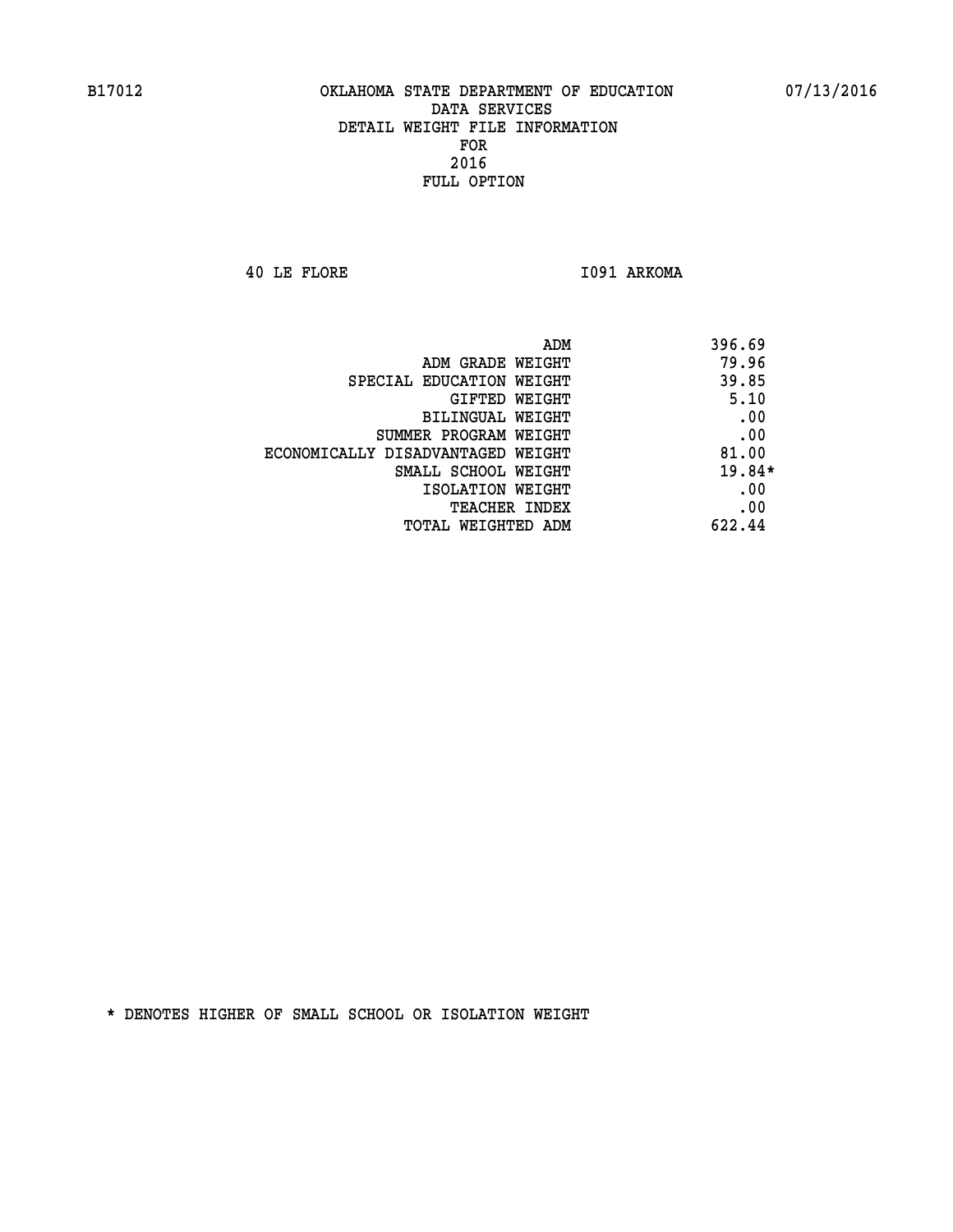**41 LINCOLN C005 WHITE ROCK** 

| ADM                               | 114.70   |
|-----------------------------------|----------|
| ADM GRADE WEIGHT                  | 25.21    |
| SPECIAL EDUCATION WEIGHT          | 36.55    |
| GIFTED WEIGHT                     | 6.12     |
| BILINGUAL WEIGHT                  | .00      |
| SUMMER PROGRAM WEIGHT             | .00      |
| ECONOMICALLY DISADVANTAGED WEIGHT | 24.75    |
| SMALL SCHOOL WEIGHT               | $17.97*$ |
| ISOLATION WEIGHT                  | .00      |
| <b>TEACHER INDEX</b>              | 2.95     |
| TOTAL WEIGHTED ADM                | 228.25   |
|                                   |          |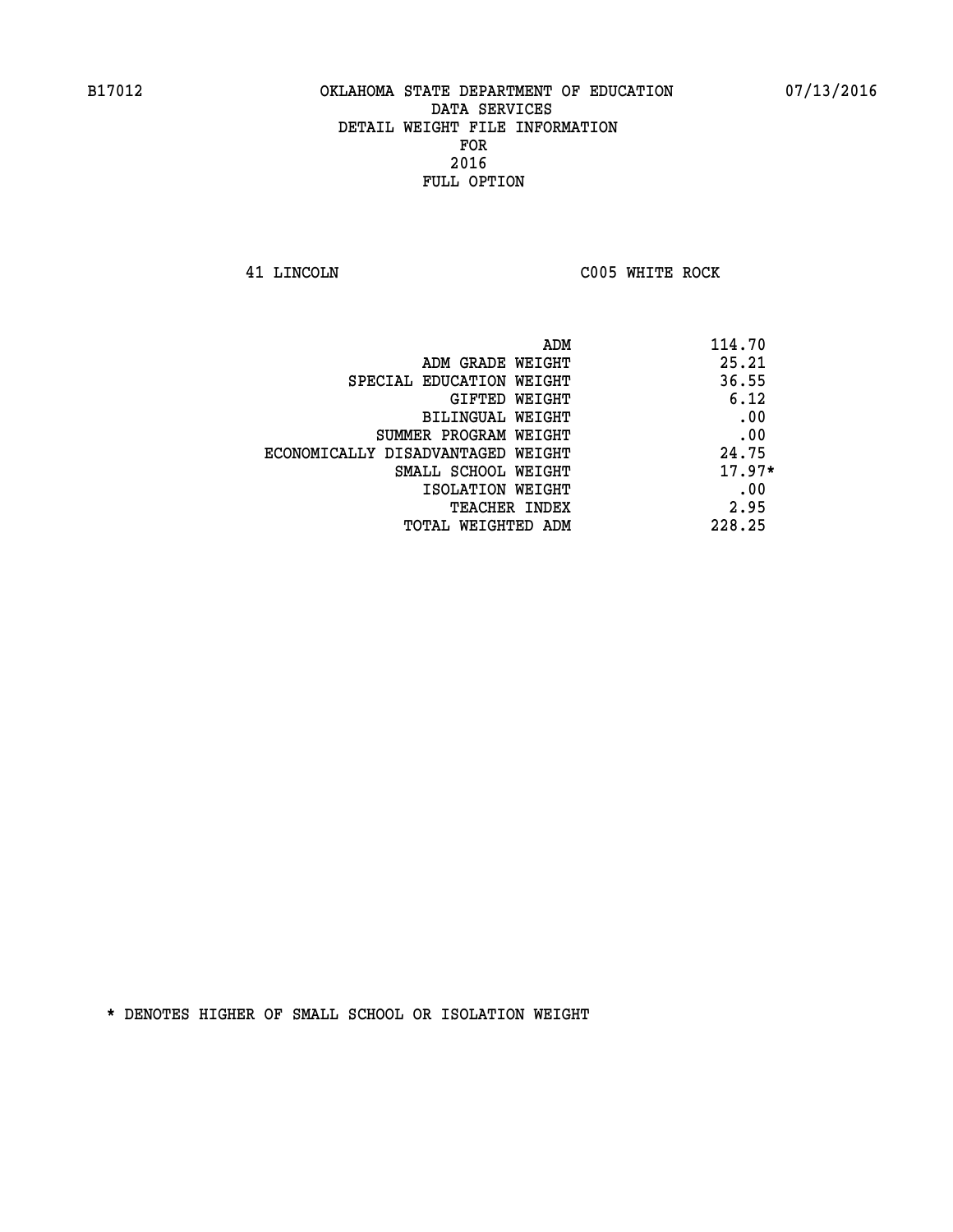**41 LINCOLN I001 CHANDLER** 

| 1,212.66 |
|----------|
| 215.25   |
| 98.85    |
| 49.30    |
| .25      |
| .00      |
| 148.50   |
| .00      |
| .00      |
| 69.68    |
| 1,794.49 |
|          |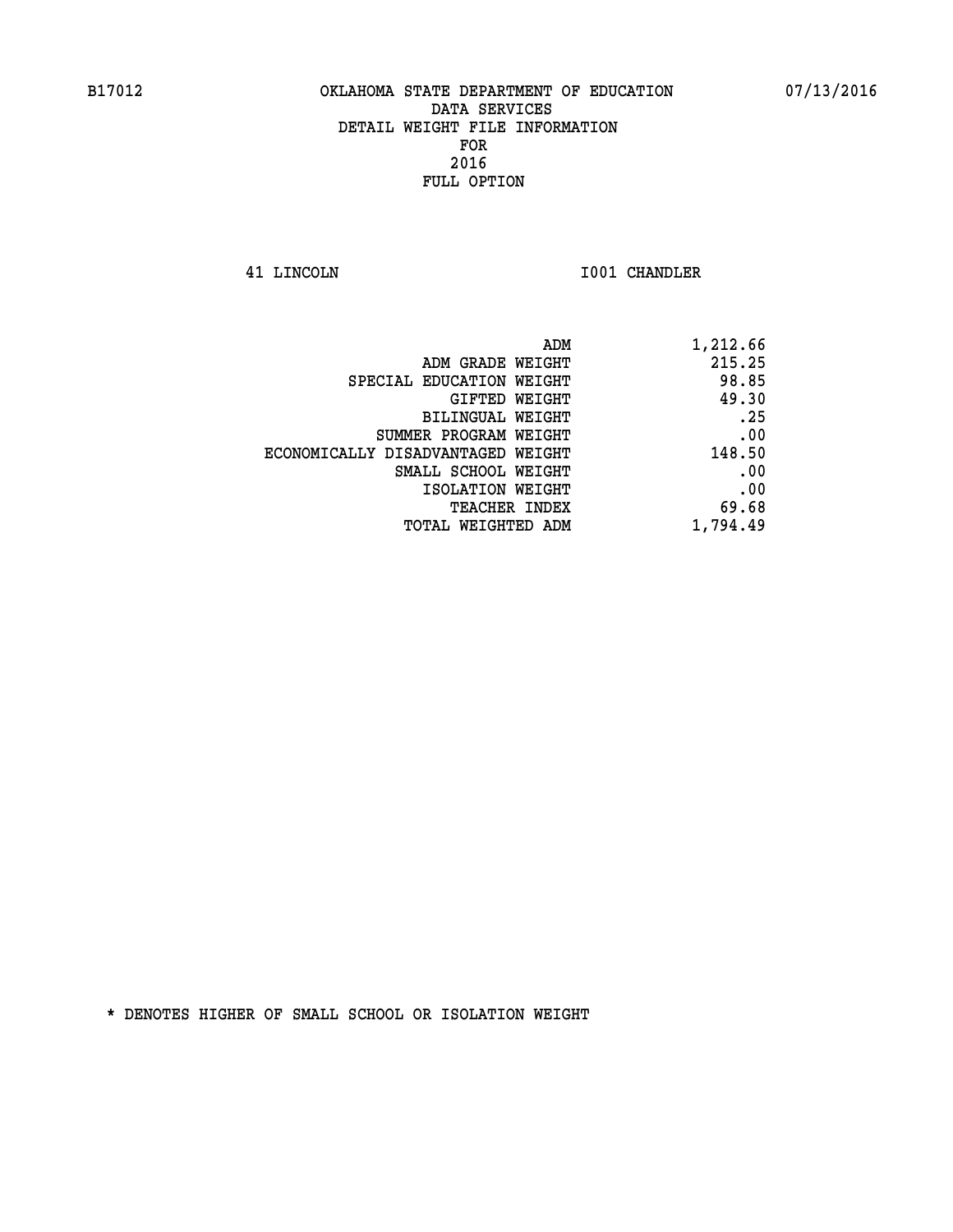**41 LINCOLN I003 DAVENPORT** 

| ADM                               | 383.93   |
|-----------------------------------|----------|
| ADM GRADE WEIGHT                  | 74.09    |
| SPECIAL EDUCATION WEIGHT          | 57.40    |
| GIFTED WEIGHT                     | 5.78     |
| BILINGUAL WEIGHT                  | .00      |
| SUMMER PROGRAM WEIGHT             | .00      |
| ECONOMICALLY DISADVANTAGED WEIGHT | 59.25    |
| SMALL SCHOOL WEIGHT               | $21.06*$ |
| ISOLATION WEIGHT                  | .00      |
| <b>TEACHER INDEX</b>              | 13.40    |
| TOTAL WEIGHTED ADM                | 614.91   |
|                                   |          |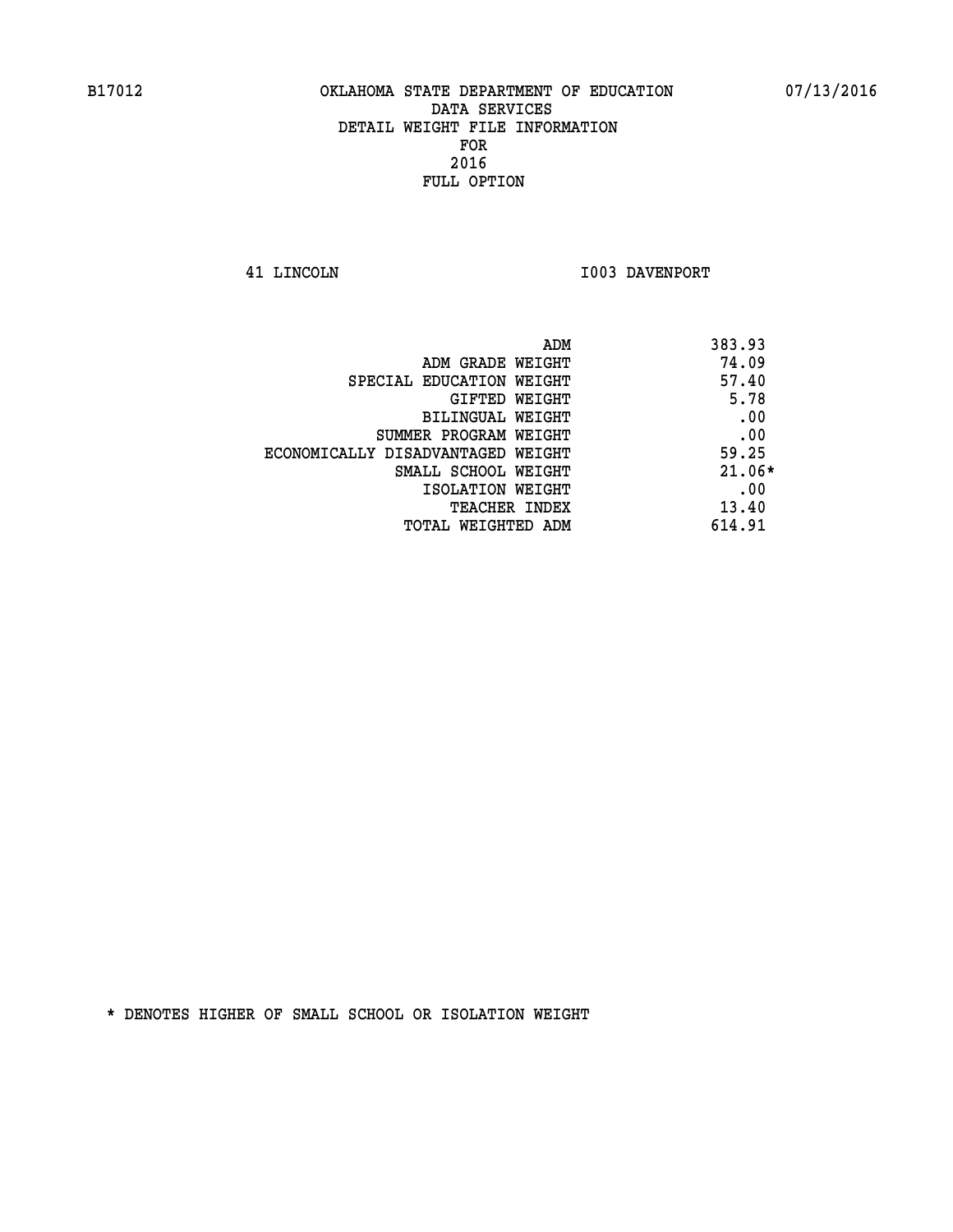**41 LINCOLN I004 WELLSTON** 

|                                   | ADM | 641.43 |
|-----------------------------------|-----|--------|
| ADM GRADE WEIGHT                  |     | 103.80 |
| SPECIAL EDUCATION WEIGHT          |     | 102.20 |
| GIFTED WEIGHT                     |     | 21.42  |
| BILINGUAL WEIGHT                  |     | .00    |
| SUMMER PROGRAM WEIGHT             |     | .00    |
| ECONOMICALLY DISADVANTAGED WEIGHT |     | 89.25  |
| SMALL SCHOOL WEIGHT               |     | .00    |
| ISOLATION WEIGHT                  |     | .00    |
| TEACHER INDEX                     |     | 26.62  |
| TOTAL WEIGHTED ADM                |     | 984.72 |
|                                   |     |        |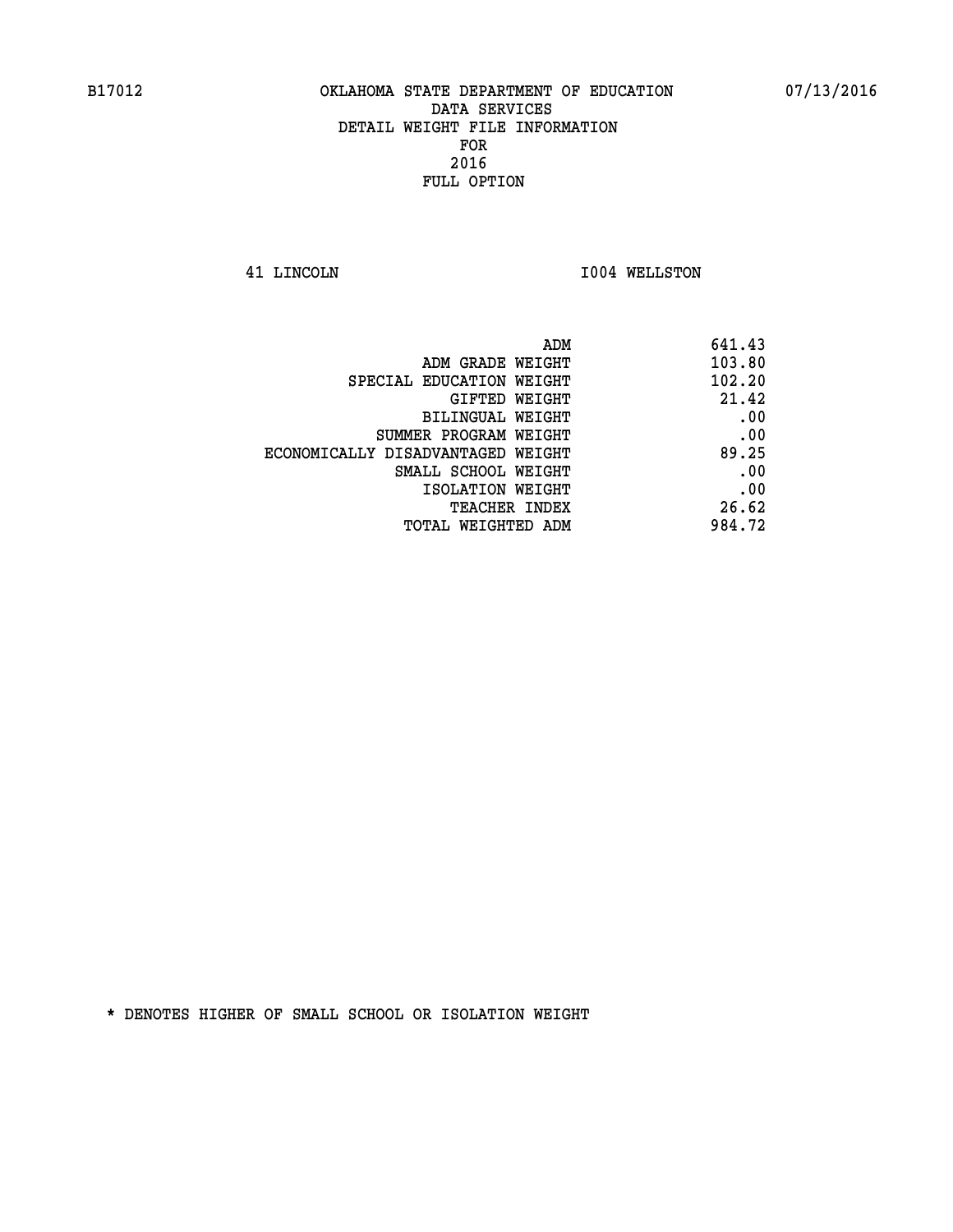**41 LINCOLN I054 STROUD** 

| 170.70<br>ADM GRADE WEIGHT<br>107.90<br>SPECIAL EDUCATION WEIGHT<br>25.50<br>GIFTED WEIGHT<br>.00<br>BILINGUAL WEIGHT<br>.00<br>SUMMER PROGRAM WEIGHT<br>123.25<br>ECONOMICALLY DISADVANTAGED WEIGHT<br>.00<br>SMALL SCHOOL WEIGHT |
|------------------------------------------------------------------------------------------------------------------------------------------------------------------------------------------------------------------------------------|
|                                                                                                                                                                                                                                    |
|                                                                                                                                                                                                                                    |
|                                                                                                                                                                                                                                    |
|                                                                                                                                                                                                                                    |
|                                                                                                                                                                                                                                    |
|                                                                                                                                                                                                                                    |
|                                                                                                                                                                                                                                    |
| .00<br>ISOLATION WEIGHT                                                                                                                                                                                                            |
| 35.76<br>TEACHER INDEX                                                                                                                                                                                                             |
| 1,283.33<br>TOTAL WEIGHTED ADM                                                                                                                                                                                                     |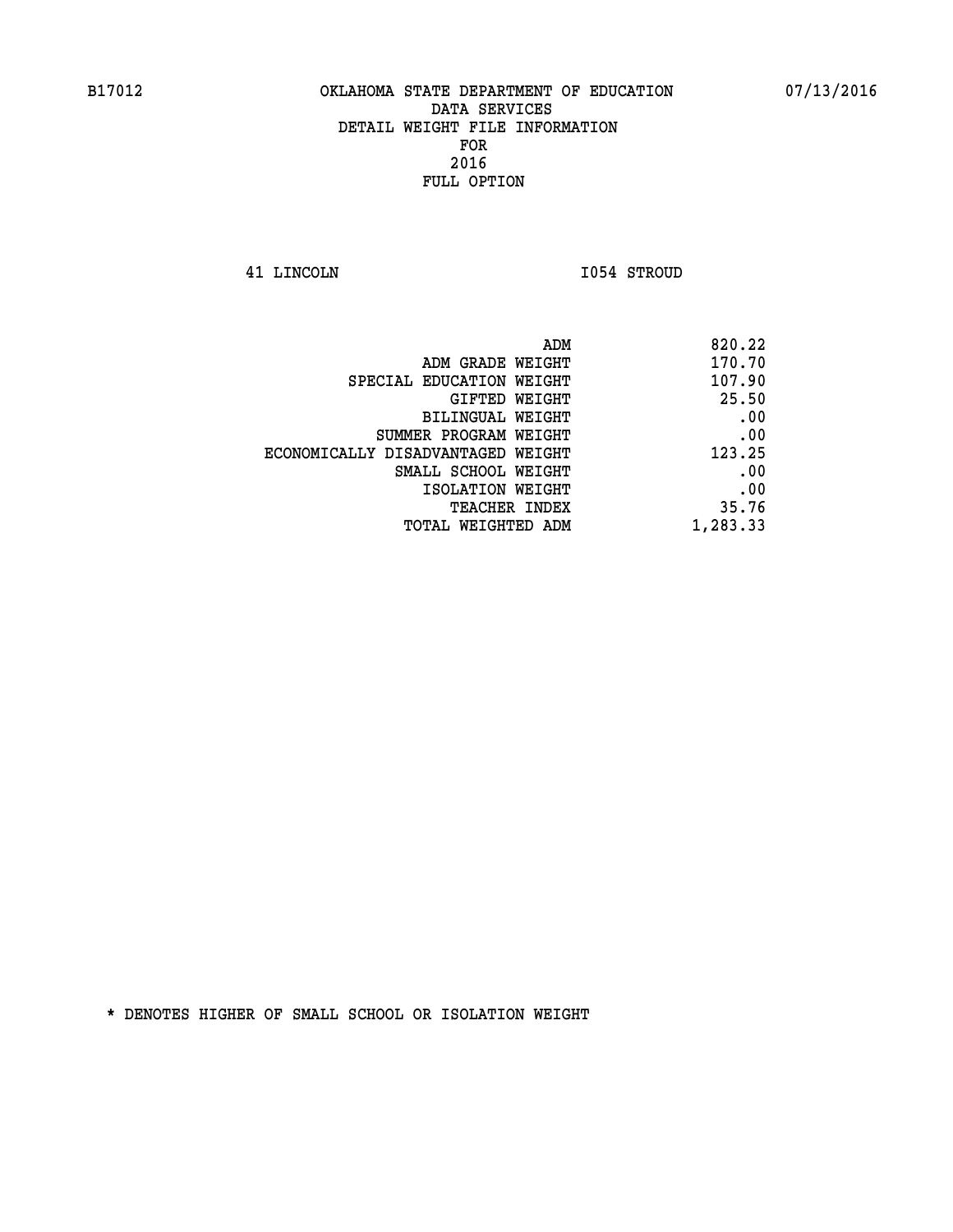**41 LINCOLN I095 MEEKER** 

| 848.74   |
|----------|
| 146.18   |
| 156.30   |
| 13.94    |
| 1.75     |
| .00      |
| 126.25   |
| .00      |
| .00      |
| 22.20    |
| 1,315.36 |
|          |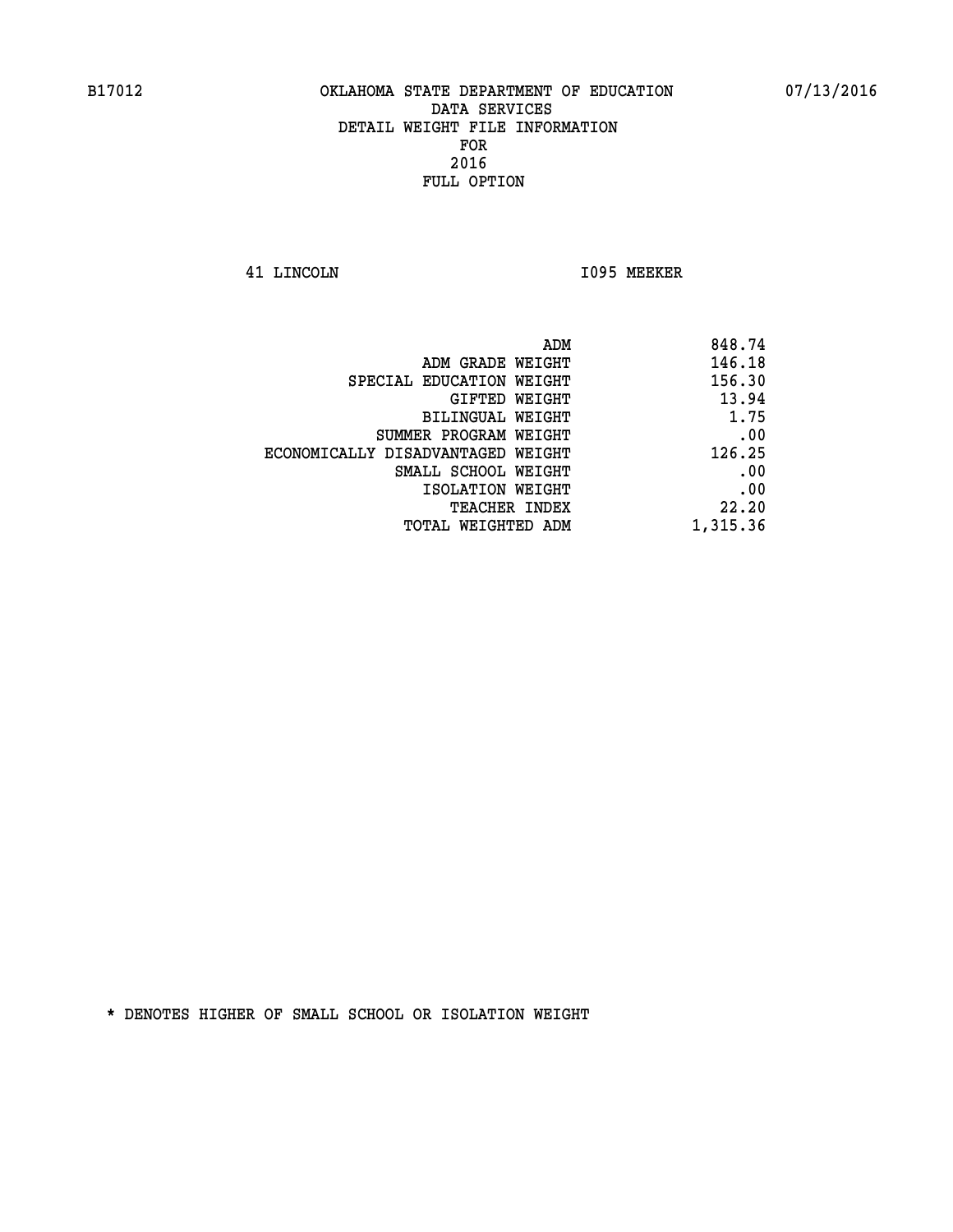**41 LINCOLN I103 PRAGUE** 

| 1,013.72 |
|----------|
| 197.64   |
| 142.60   |
| 48.96    |
| 1.75     |
| .00      |
| 156.50   |
| .00      |
| .00      |
| 54.44    |
| 1,615.61 |
|          |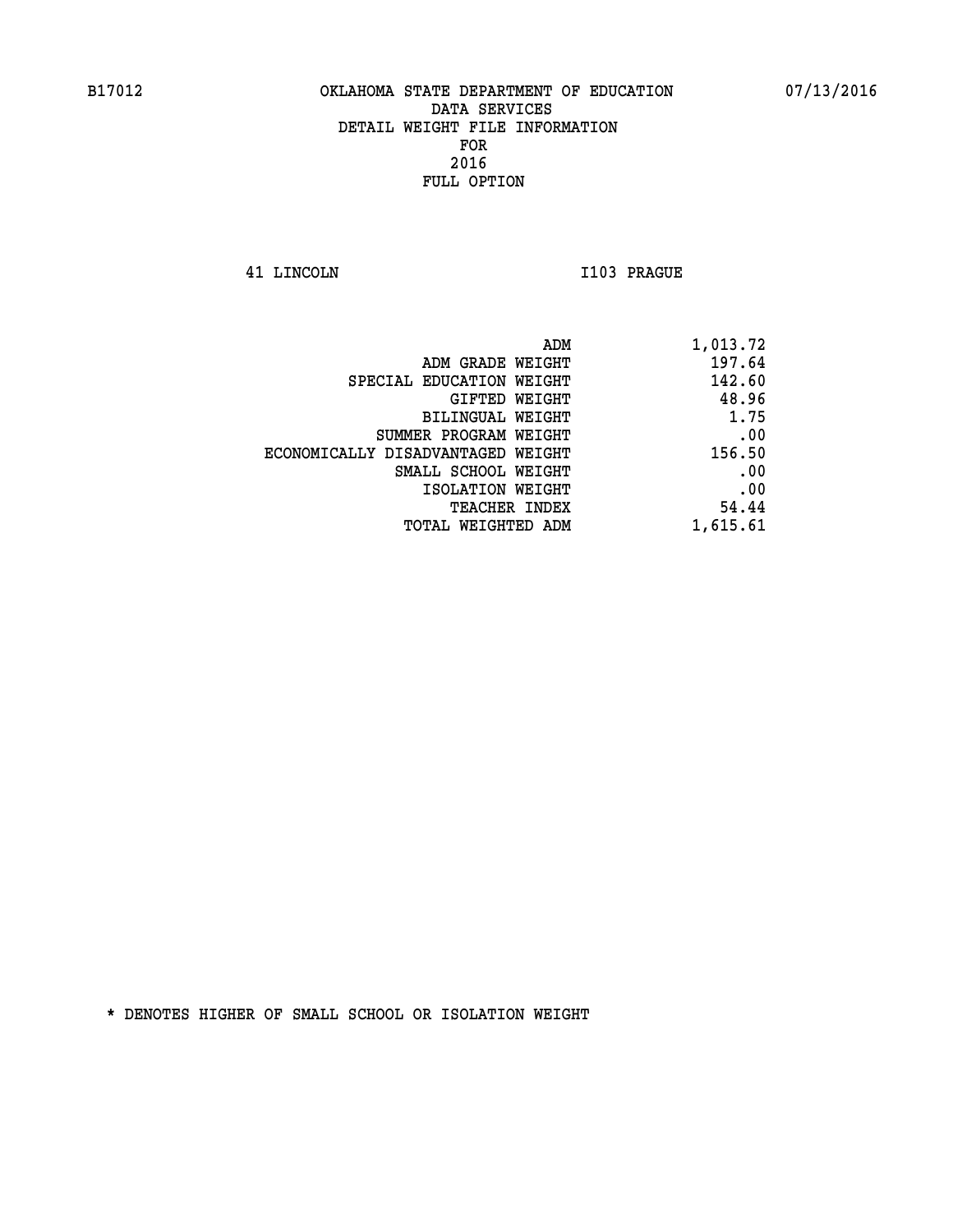**41 LINCOLN I105 CARNEY** 

| 238.33   | ADM                               |
|----------|-----------------------------------|
| 47.74    | ADM GRADE WEIGHT                  |
| 30.25    | SPECIAL EDUCATION WEIGHT          |
| 6.46     | <b>GIFTED WEIGHT</b>              |
| .00      | <b>BILINGUAL WEIGHT</b>           |
| .00      | SUMMER PROGRAM WEIGHT             |
| 47.75    | ECONOMICALLY DISADVANTAGED WEIGHT |
| $26.19*$ | SMALL SCHOOL WEIGHT               |
| .00      | ISOLATION WEIGHT                  |
| .00      | <b>TEACHER INDEX</b>              |
| 396.72   | TOTAL WEIGHTED ADM                |
|          |                                   |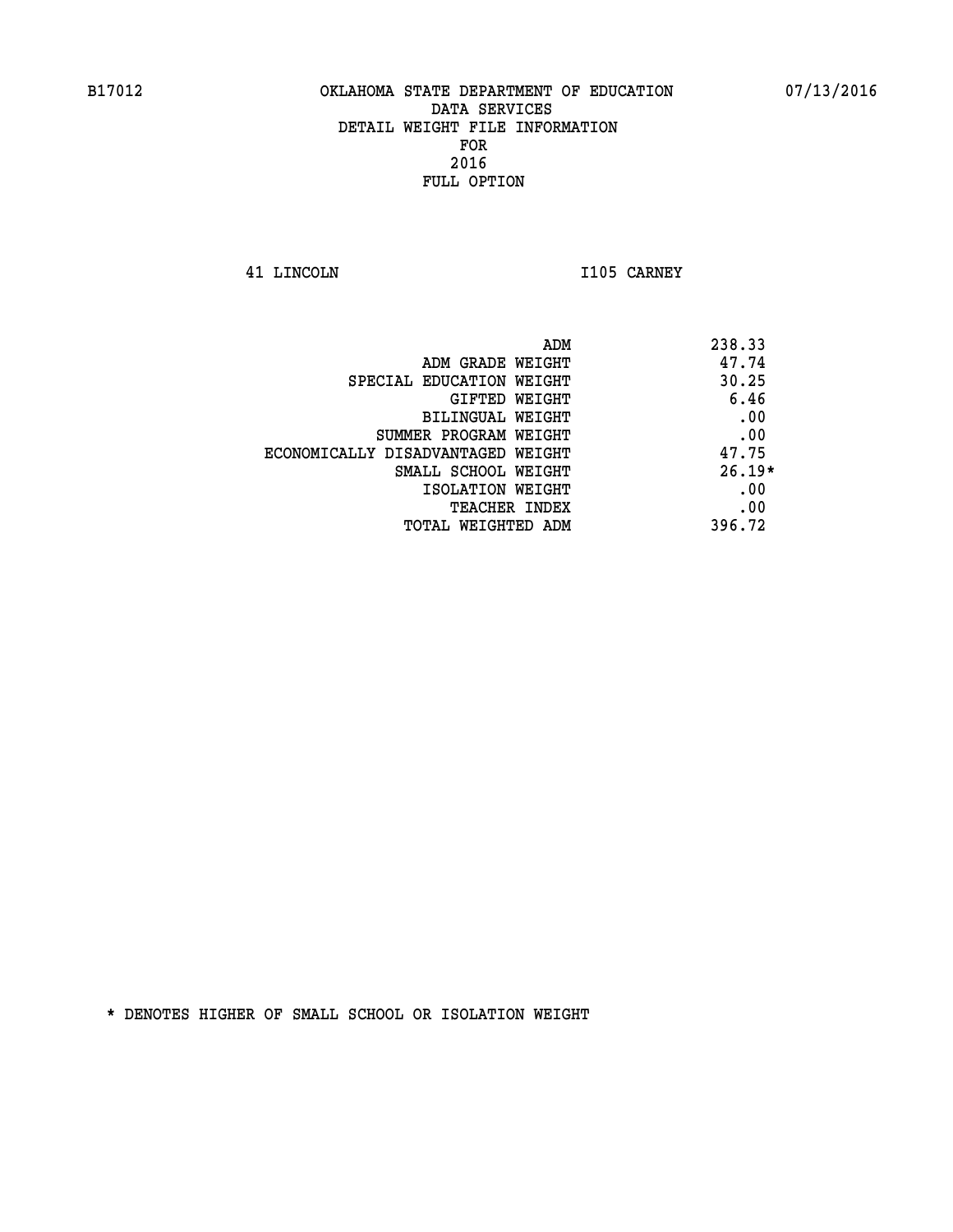**41 LINCOLN I134 AGRA** 

| ADM                               | 331.31   |
|-----------------------------------|----------|
| ADM GRADE WEIGHT                  | 62.73    |
| SPECIAL EDUCATION WEIGHT          | 40.75    |
| GIFTED WEIGHT                     | 9.18     |
| BILINGUAL WEIGHT                  | .00      |
| SUMMER PROGRAM WEIGHT             | .00      |
| ECONOMICALLY DISADVANTAGED WEIGHT | 70.75    |
| SMALL SCHOOL WEIGHT               | $24.76*$ |
| ISOLATION WEIGHT                  | .00      |
| <b>TEACHER INDEX</b>              | 15.80    |
| WEIGHTED ADM<br>TOTAL             | 555.28   |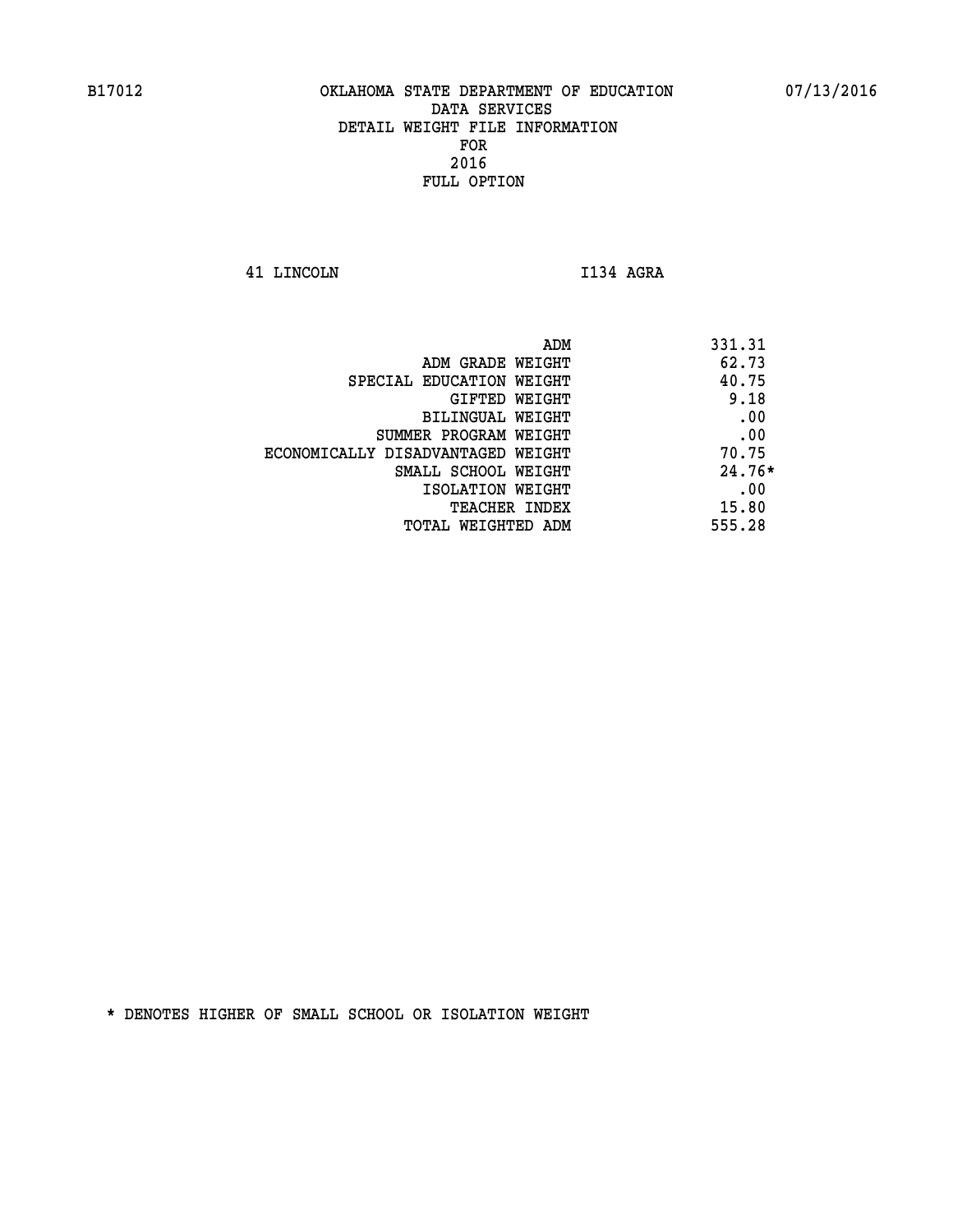**42 LOGAN I001 GUTHRIE** 

| 3,515.41 |
|----------|
| 597.50   |
| 482.60   |
| 46.24    |
| 54.50    |
| 8.40     |
| 557.00   |
| .00      |
| .00      |
| .00      |
| 5,261.65 |
|          |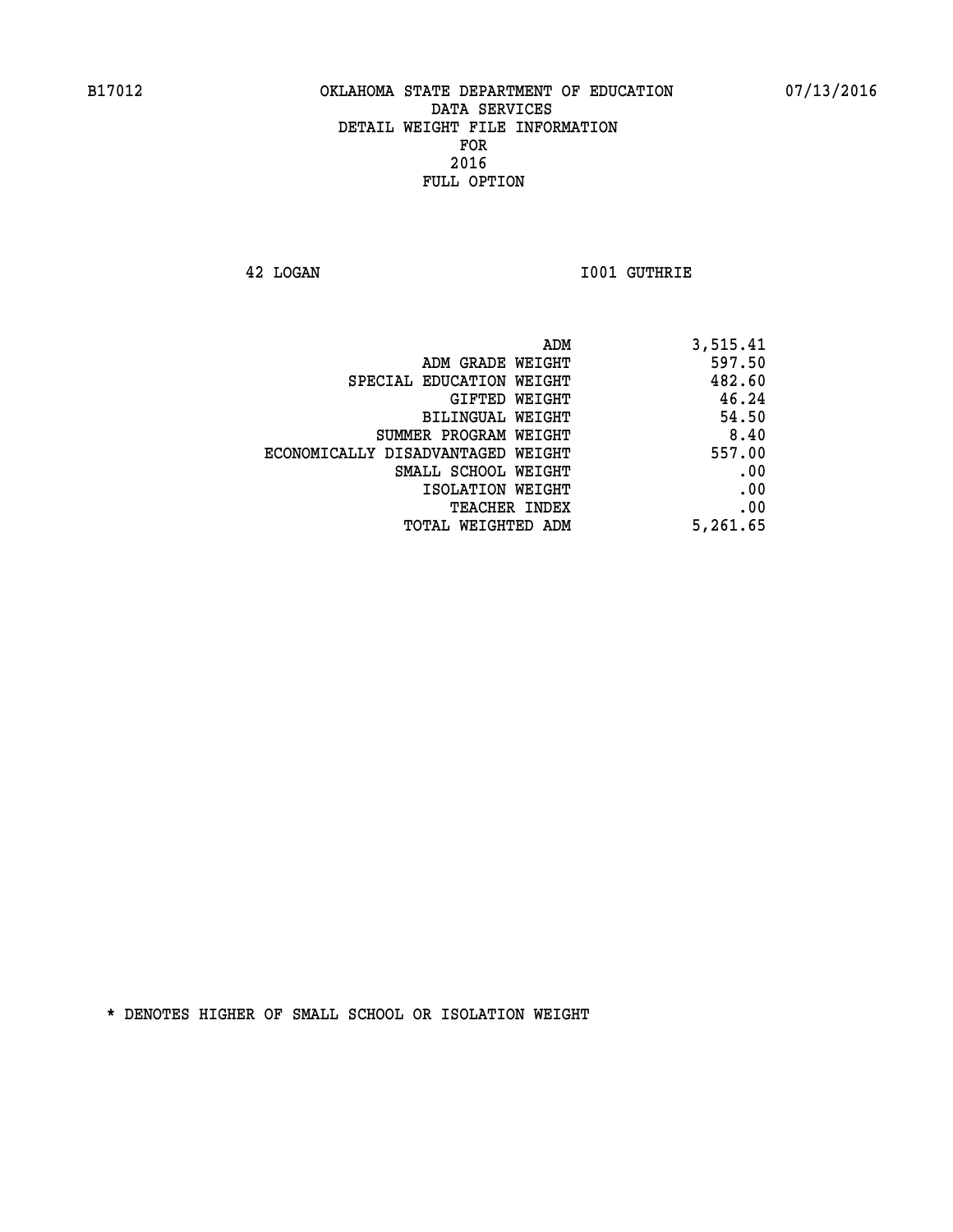**42 LOGAN 1002 CRESCENT** 

| 631.37   |
|----------|
| 122.91   |
| 110.45   |
| 17.34    |
| 3.25     |
| .00      |
| 91.50    |
| .00      |
| .00      |
| 44.74    |
| 1,021.56 |
|          |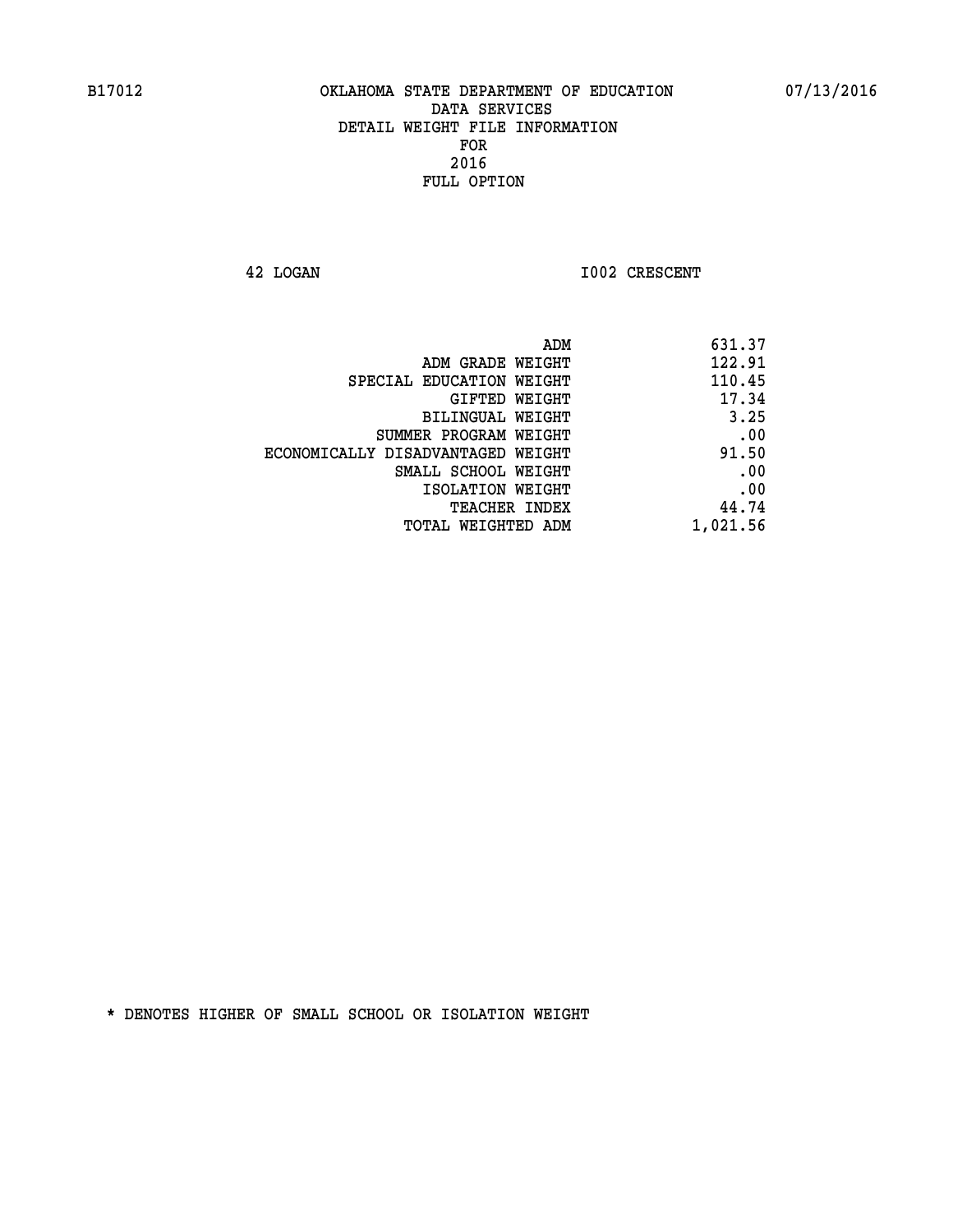**42 LOGAN I003 MULHALL-ORLANDO** 

| 246.78    | ADM                               |
|-----------|-----------------------------------|
| 47.27     | ADM GRADE WEIGHT                  |
| 30.90     | SPECIAL EDUCATION WEIGHT          |
| 8.16      | GIFTED WEIGHT                     |
| .00       | BILINGUAL WEIGHT                  |
| .00       | SUMMER PROGRAM WEIGHT             |
| 36.50     | ECONOMICALLY DISADVANTAGED WEIGHT |
| 26.33     | SMALL SCHOOL WEIGHT               |
| $102.66*$ | ISOLATION WEIGHT                  |
| 15.97     | <b>TEACHER INDEX</b>              |
| 488.24    | TOTAL WEIGHTED ADM                |
|           |                                   |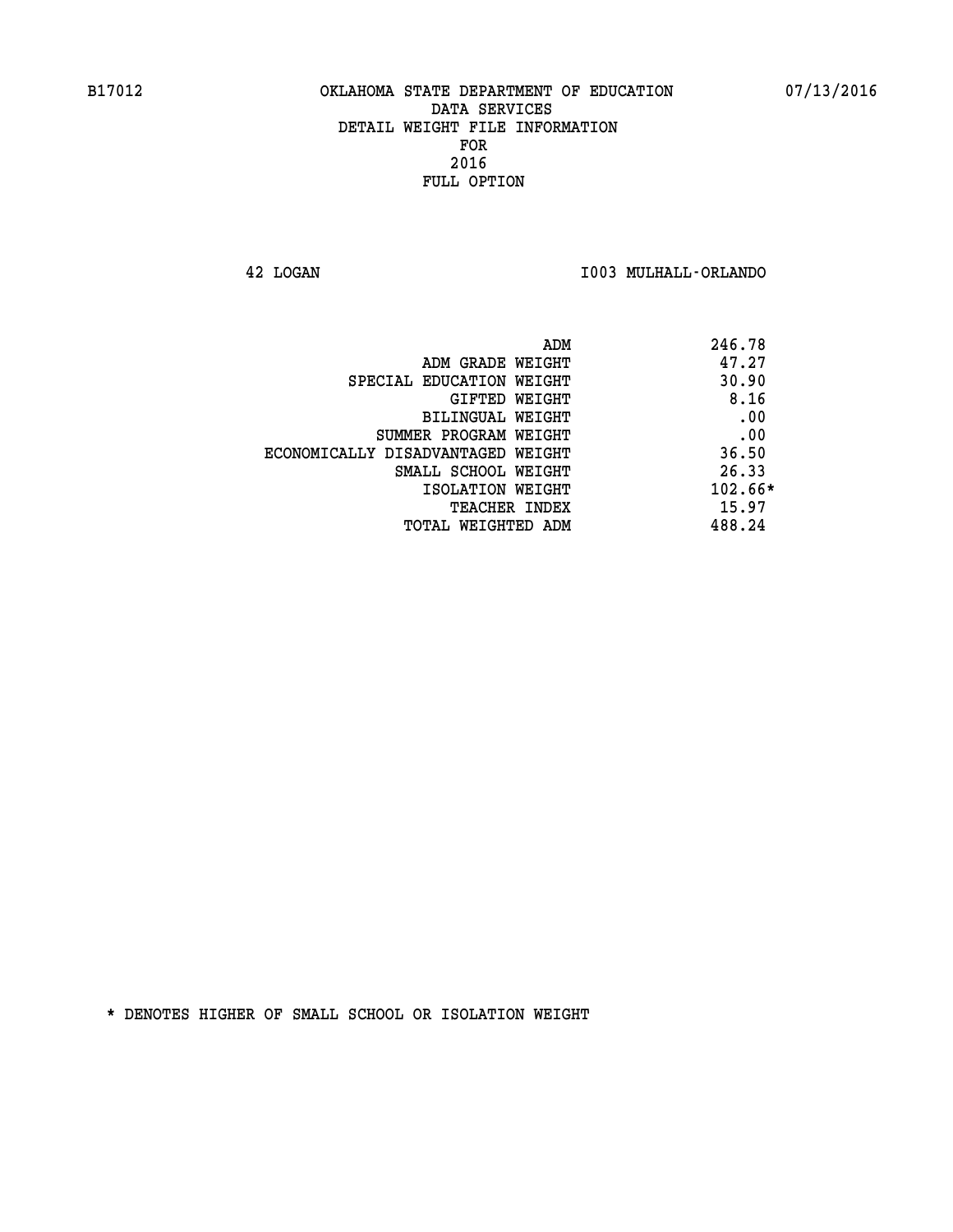**42 LOGAN I014 COYLE** 

| 321.69   |
|----------|
| 64.15    |
| 67.70    |
| 10.88    |
| .00      |
| .00      |
| 58.00    |
| 25.21    |
| $54.56*$ |
| 19.13    |
| 596.11   |
|          |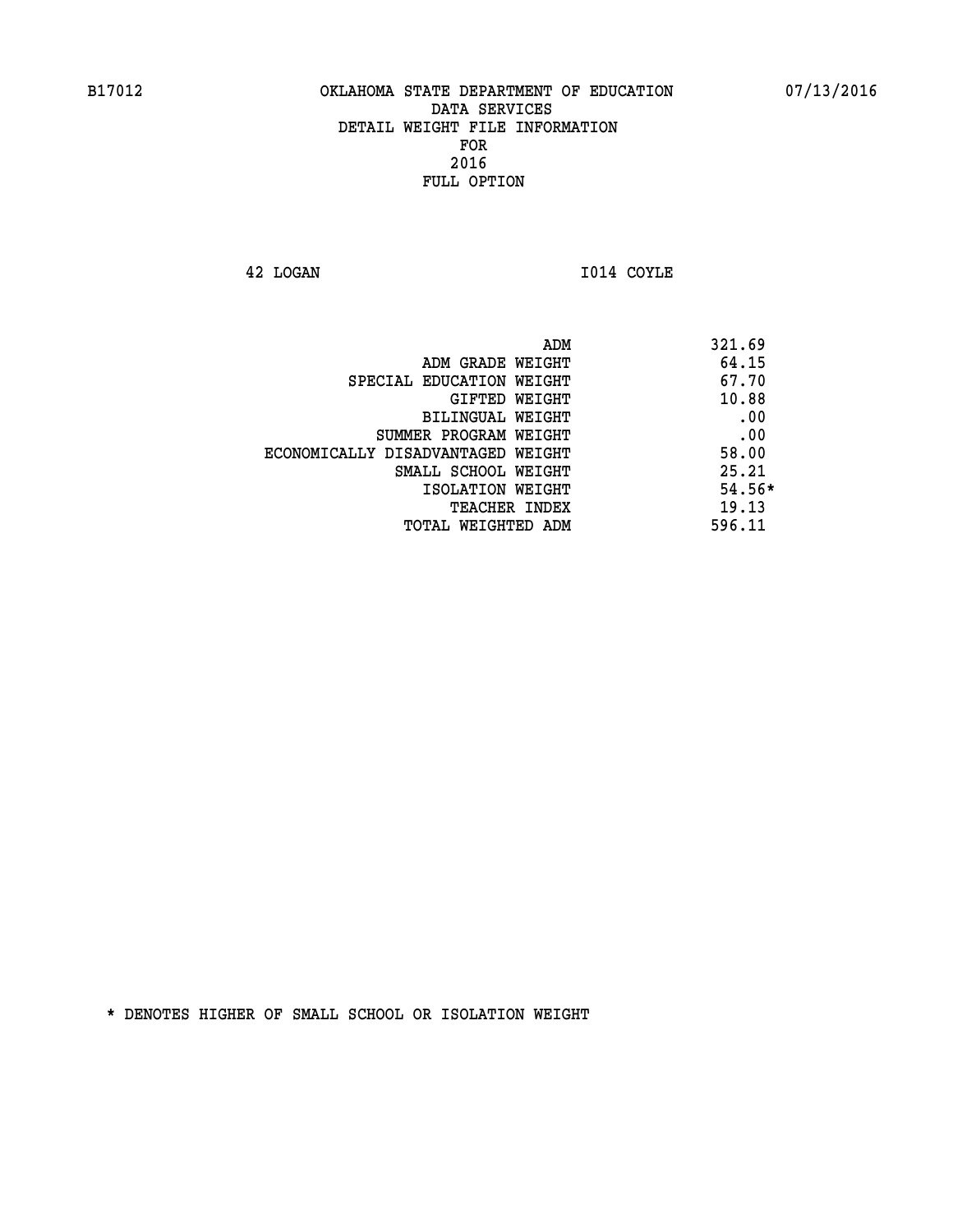**43 LOVE C003 GREENVILLE** 

| ADM                               | 129.50   |
|-----------------------------------|----------|
| ADM GRADE WEIGHT                  | 27.09    |
| SPECIAL EDUCATION WEIGHT          | 45.25    |
| <b>GIFTED WEIGHT</b>              | 5.78     |
| BILINGUAL WEIGHT                  | 4.50     |
| SUMMER PROGRAM WEIGHT             | .00      |
| ECONOMICALLY DISADVANTAGED WEIGHT | 27.25    |
| SMALL SCHOOL WEIGHT               | $19.56*$ |
| ISOLATION WEIGHT                  | .00      |
| <b>TEACHER INDEX</b>              | .00      |
| TOTAL WEIGHTED ADM                | 258.93   |
|                                   |          |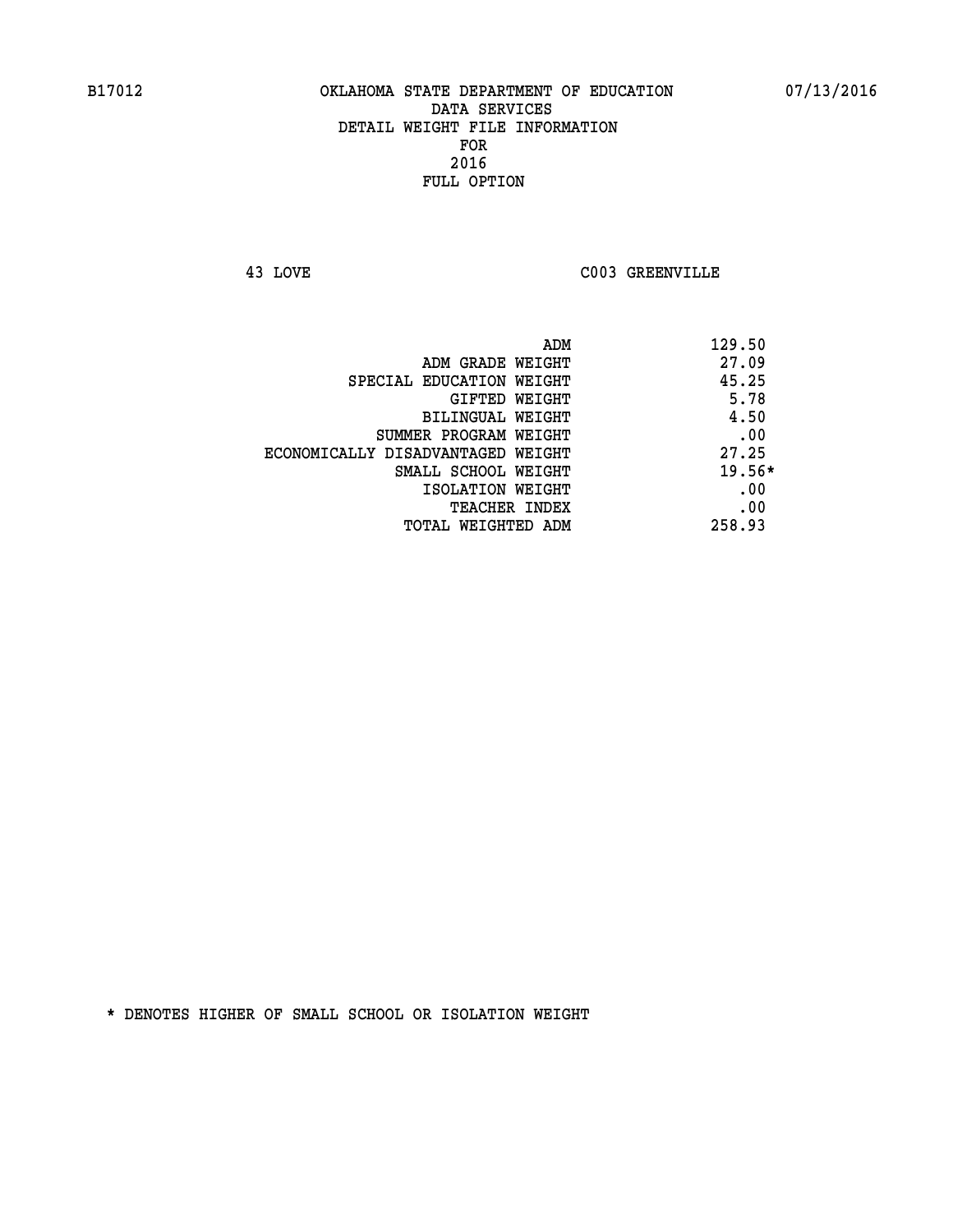**43 LOVE I004 THACKERVILLE** 

| ADM                               | 349.17   |
|-----------------------------------|----------|
| ADM GRADE WEIGHT                  | 66.82    |
| SPECIAL EDUCATION WEIGHT          | 104.65   |
| GIFTED WEIGHT                     | 10.88    |
| BILINGUAL WEIGHT                  | 1.00     |
| SUMMER PROGRAM WEIGHT             | .00      |
| ECONOMICALLY DISADVANTAGED WEIGHT | 60.25    |
| SMALL SCHOOL WEIGHT               | $23.74*$ |
| ISOLATION WEIGHT                  | .00      |
| <b>TEACHER INDEX</b>              | .00      |
| TOTAL WEIGHTED ADM                | 616.51   |
|                                   |          |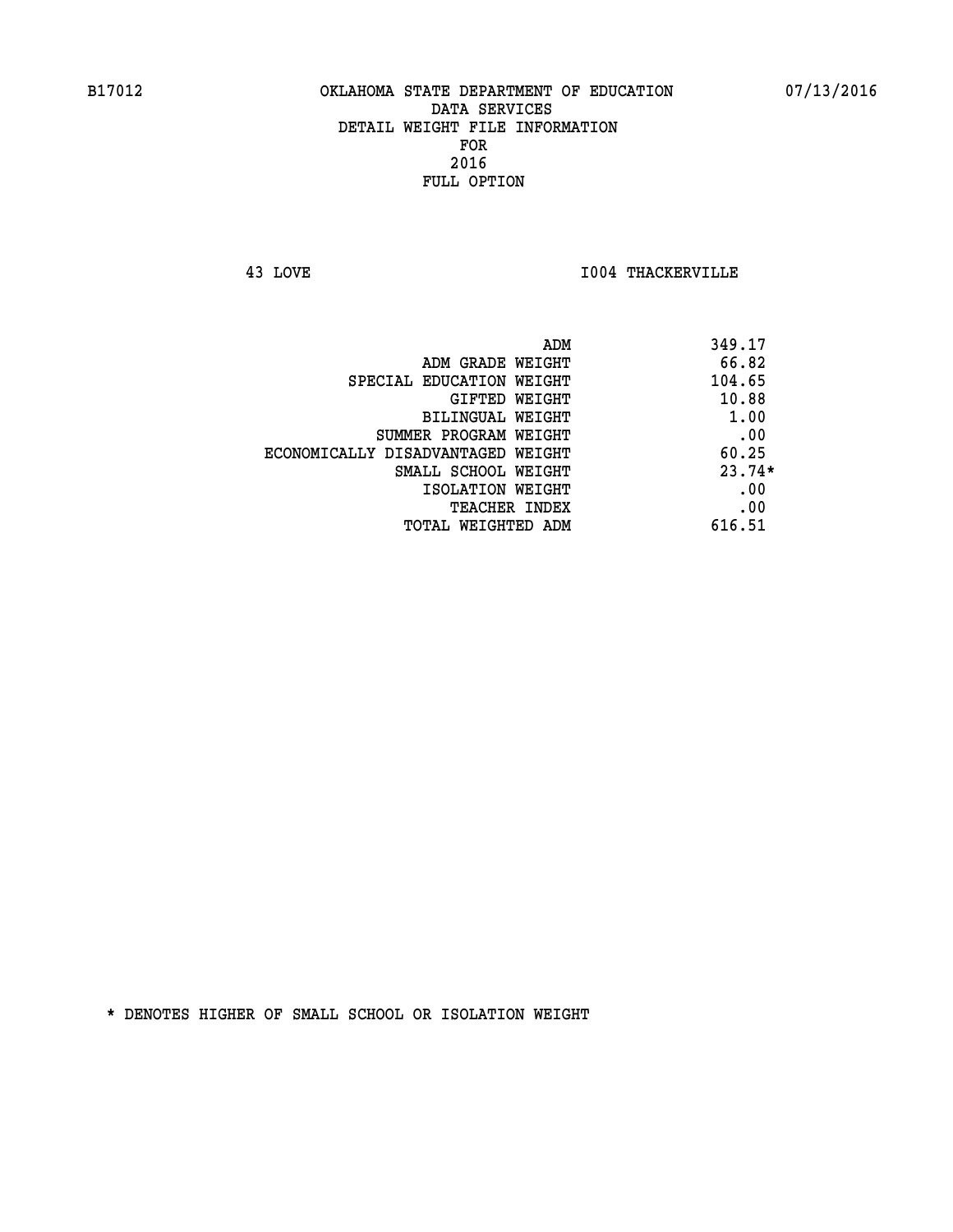**43 LOVE I005 TURNER** 

|                                   | ADM | 318.91    |
|-----------------------------------|-----|-----------|
| ADM GRADE WEIGHT                  |     | 63.20     |
| SPECIAL EDUCATION WEIGHT          |     | 61.35     |
| GIFTED WEIGHT                     |     | 7.82      |
| BILINGUAL WEIGHT                  |     | 2.25      |
| SUMMER PROGRAM WEIGHT             |     | .00       |
| ECONOMICALLY DISADVANTAGED WEIGHT |     | 41.00     |
| SMALL SCHOOL WEIGHT               |     | 25.33     |
| ISOLATION WEIGHT                  |     | $129.80*$ |
| TEACHER INDEX                     |     | .00       |
| TOTAL WEIGHTED ADM                |     | 624.33    |
|                                   |     |           |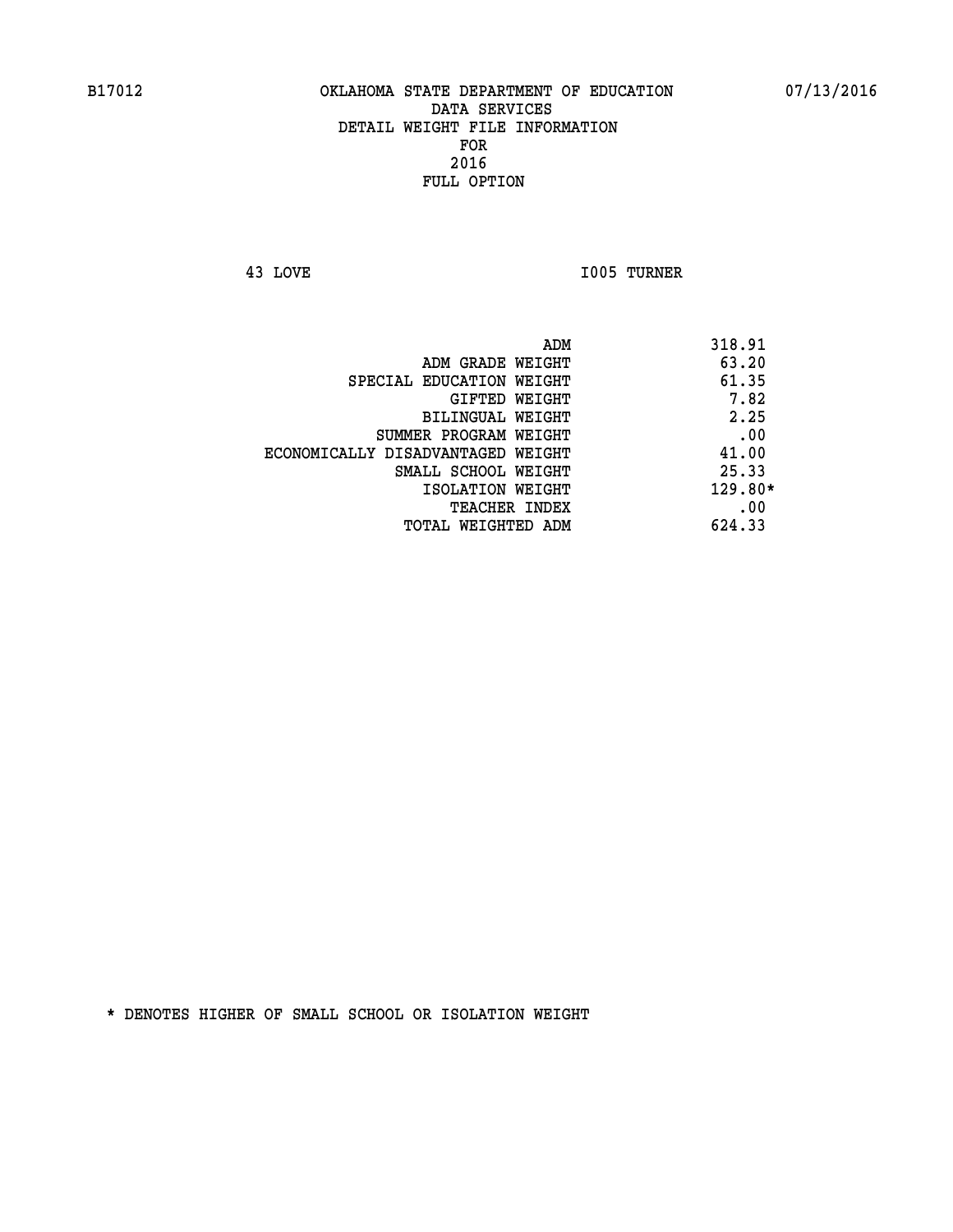**43 LOVE I016 MARIETTA** 

|                                   | 1,069.57<br>ADM |
|-----------------------------------|-----------------|
| ADM GRADE WEIGHT                  | 209.60          |
| SPECIAL EDUCATION WEIGHT          | 143.70          |
| GIFTED WEIGHT                     | 28.90           |
| <b>BILINGUAL WEIGHT</b>           | 77.25           |
| SUMMER PROGRAM WEIGHT             | .00             |
| ECONOMICALLY DISADVANTAGED WEIGHT | 204.75          |
| SMALL SCHOOL WEIGHT               | .00             |
| ISOLATION WEIGHT                  | .00             |
| TEACHER INDEX                     | .00             |
| TOTAL WEIGHTED ADM                | 1,733.77        |
|                                   |                 |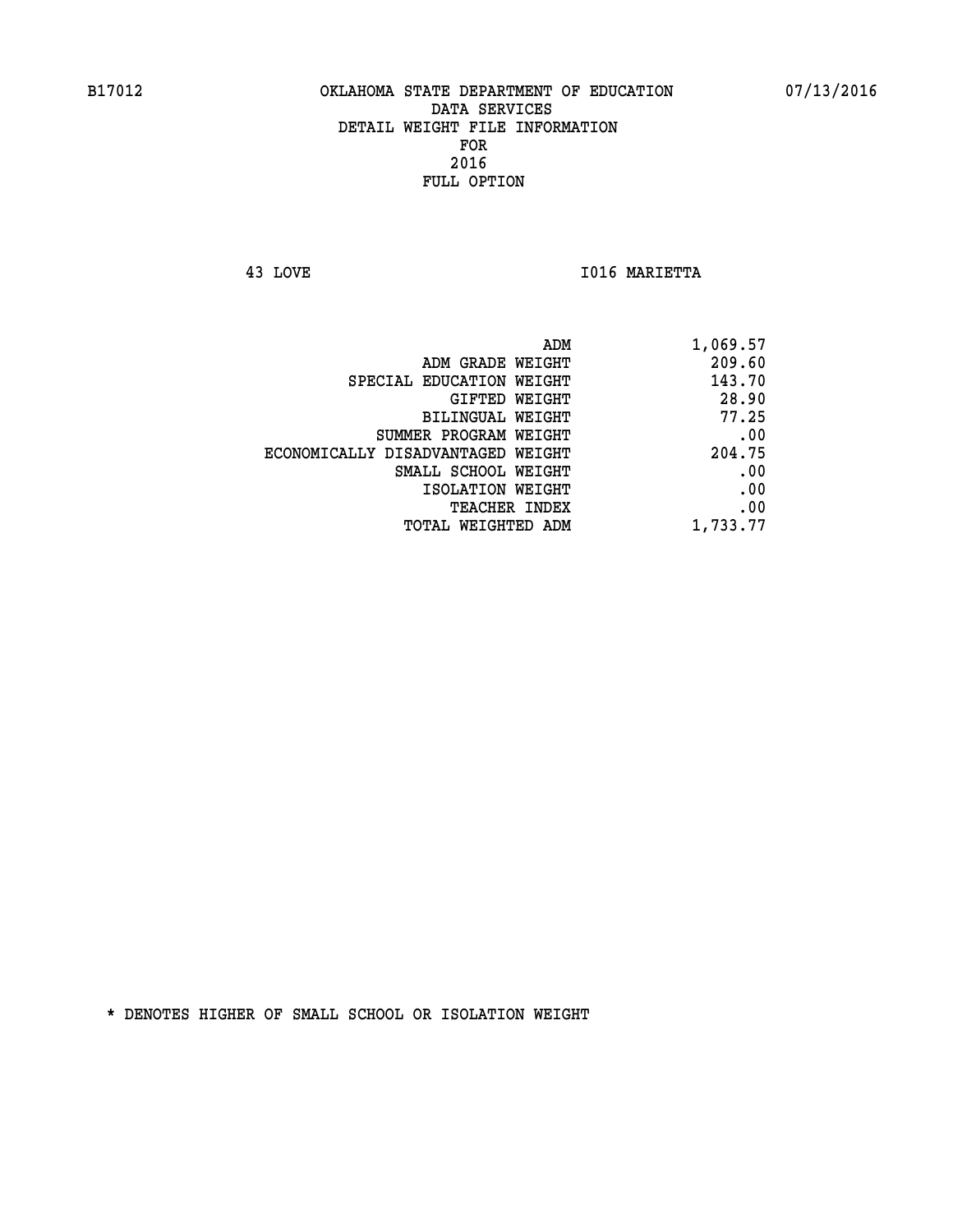**44 MAJOR I001 RINGWOOD** 

| ADM                               | 417.84   |
|-----------------------------------|----------|
| ADM GRADE WEIGHT                  | 61.84    |
| SPECIAL EDUCATION WEIGHT          | 46.90    |
| GIFTED WEIGHT                     | 12.92    |
| <b>BILINGUAL WEIGHT</b>           | 25.75    |
| SUMMER PROGRAM WEIGHT             | .00      |
| ECONOMICALLY DISADVANTAGED WEIGHT | 61.25    |
| SMALL SCHOOL WEIGHT               | $17.56*$ |
| ISOLATION WEIGHT                  | .00      |
| <b>TEACHER INDEX</b>              | .00      |
| TOTAL WEIGHTED ADM                | 644.06   |
|                                   |          |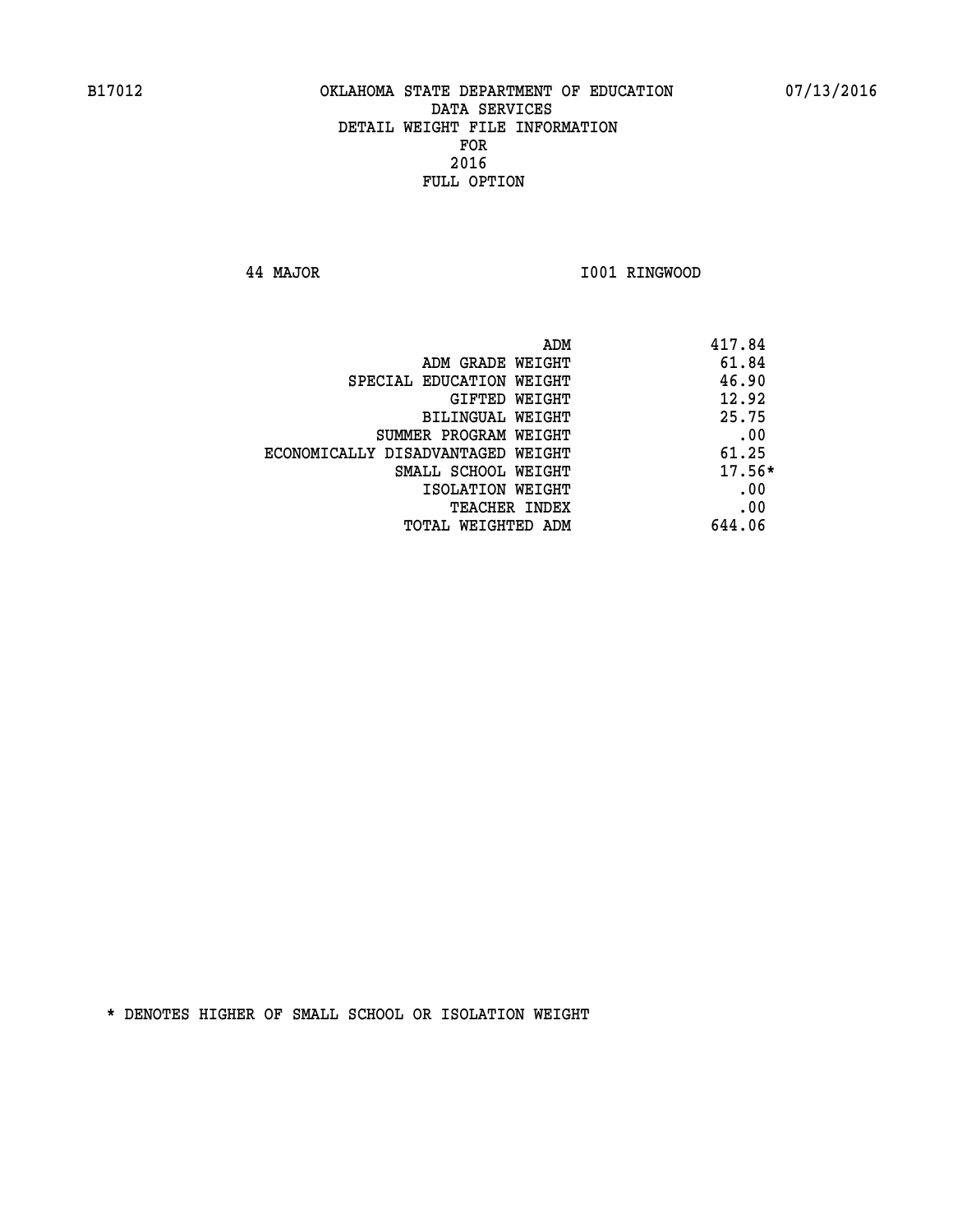**44 MAJOR I004 ALINE-CLEO** 

| ADM                               | 160.78 |
|-----------------------------------|--------|
| ADM GRADE WEIGHT                  | 33.70  |
| SPECIAL EDUCATION WEIGHT          | 31.85  |
| GIFTED WEIGHT                     | 4.08   |
| <b>BILINGUAL WEIGHT</b>           | .00    |
| SUMMER PROGRAM WEIGHT             | .00    |
| ECONOMICALLY DISADVANTAGED WEIGHT | 22.25  |
| SMALL SCHOOL WEIGHT               | 22.38  |
| ISOLATION WEIGHT                  | 58.77* |
| <b>TEACHER INDEX</b>              | 3.08   |
| TOTAL WEIGHTED ADM                | 314.51 |
|                                   |        |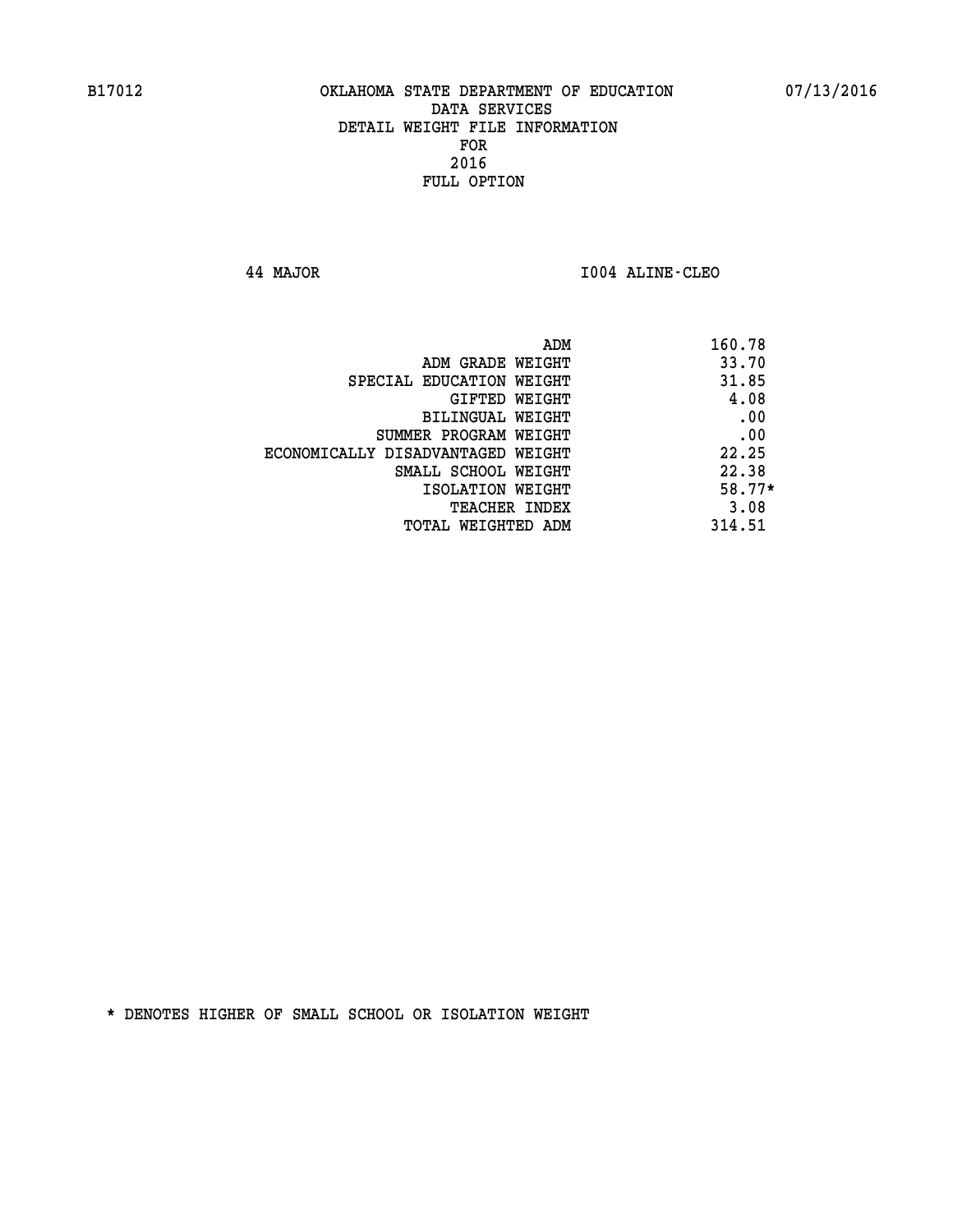**44 MAJOR I084 FAIRVIEW** 

|                                   | 739.21<br>ADM |      |
|-----------------------------------|---------------|------|
| ADM GRADE WEIGHT                  | 141.77        |      |
| SPECIAL EDUCATION WEIGHT          | 137.80        |      |
| GIFTED WEIGHT                     | 27.54         |      |
| BILINGUAL WEIGHT                  |               | 5.50 |
| SUMMER PROGRAM WEIGHT             |               | .00  |
| ECONOMICALLY DISADVANTAGED WEIGHT | 102.00        |      |
| SMALL SCHOOL WEIGHT               |               | .00  |
| ISOLATION WEIGHT                  | 184.80*       |      |
| TEACHER INDEX                     | 23.89         |      |
| TOTAL WEIGHTED ADM                | 1,362.51      |      |
|                                   |               |      |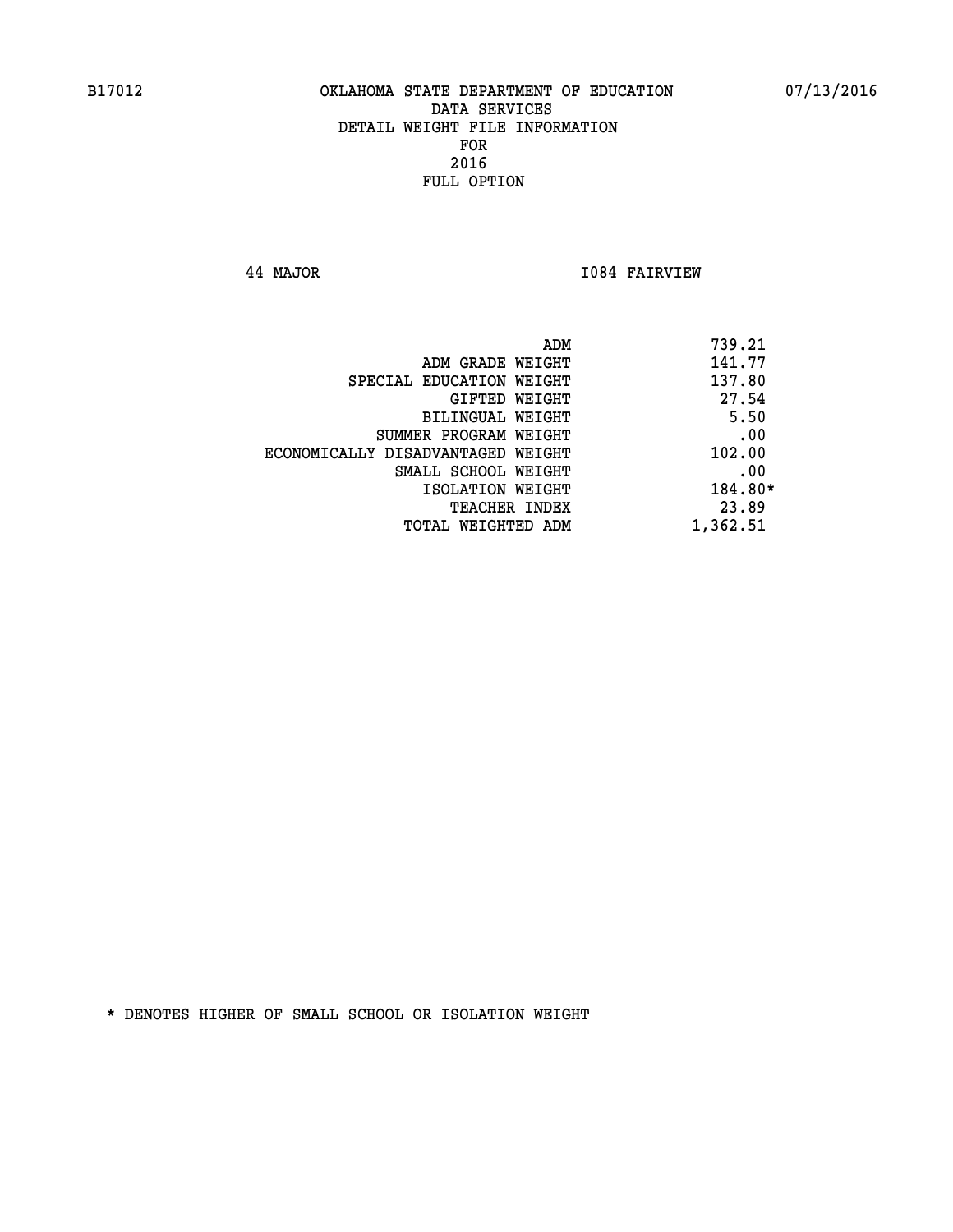**44 MAJOR I092 CIMARRON** 

| ADM                               | 271.79   |
|-----------------------------------|----------|
| ADM GRADE WEIGHT                  | 54.46    |
| SPECIAL EDUCATION WEIGHT          | 31.35    |
| GIFTED WEIGHT                     | 7.82     |
| BILINGUAL WEIGHT                  | 1.00     |
| SUMMER PROGRAM WEIGHT             | .00      |
| ECONOMICALLY DISADVANTAGED WEIGHT | 32.25    |
| SMALL SCHOOL WEIGHT               | $26.43*$ |
| ISOLATION WEIGHT                  | 17.34    |
| TEACHER INDEX                     | .00      |
| TOTAL WEIGHTED ADM                | 425.10   |
|                                   |          |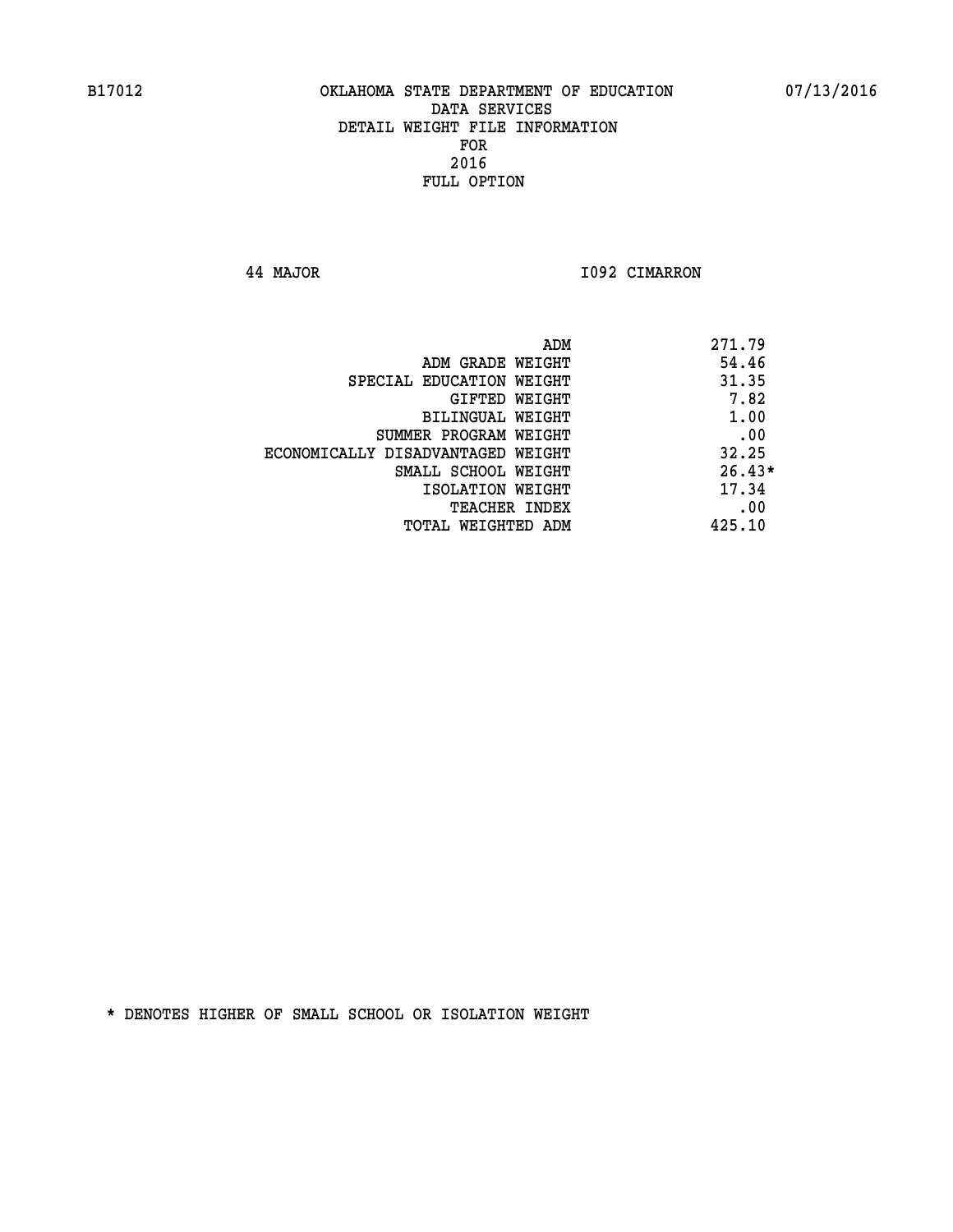**45 MARSHALL I002 MADILL** 

| 1,725.30 |
|----------|
| 287.12   |
| 218.40   |
| 48.96    |
| 134.00   |
| .00      |
| 314.00   |
| .00      |
| .00      |
| 92.82    |
| 2,820.60 |
|          |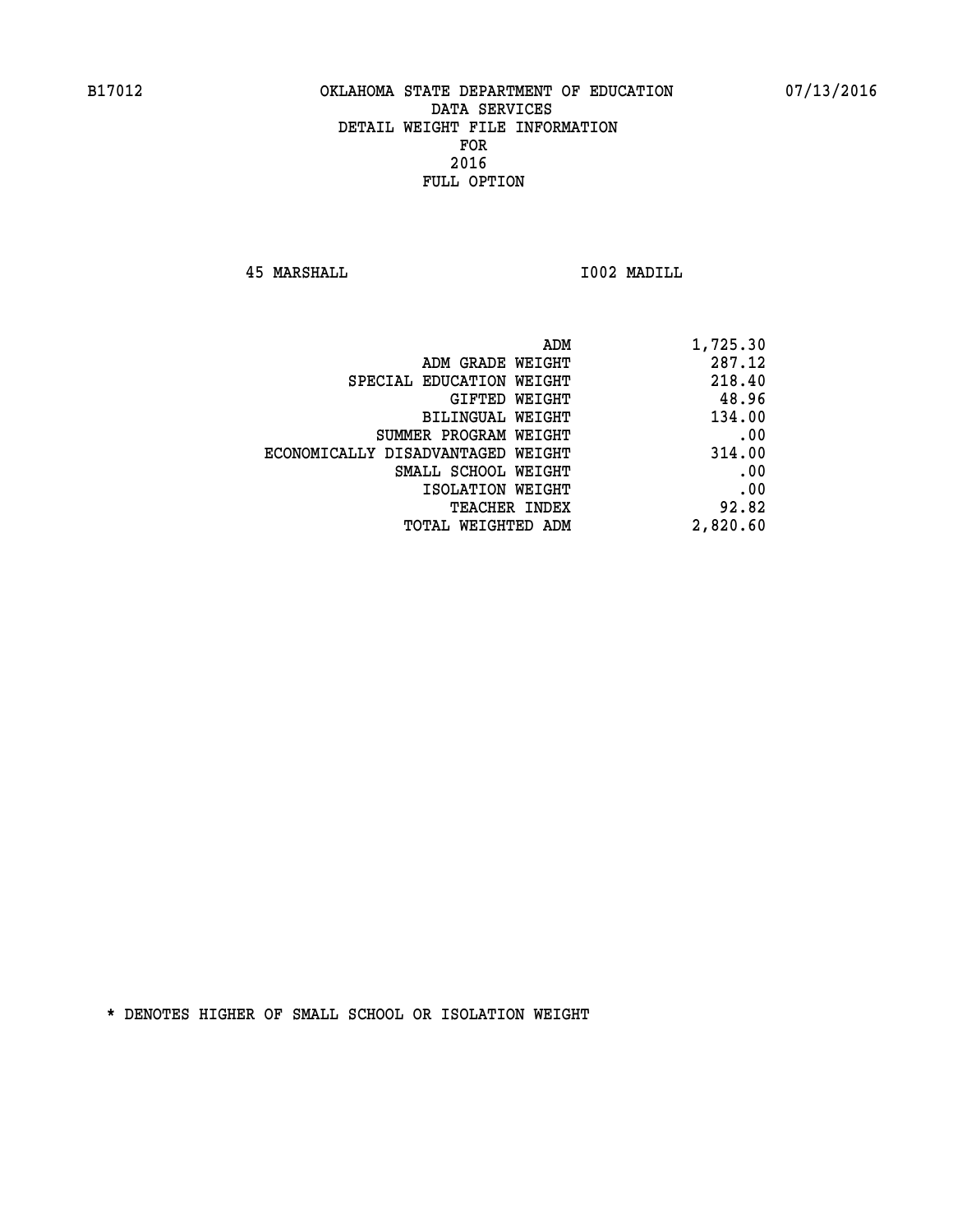**45 MARSHALL I003 KINGSTON** 

| ADM<br>1,205.58                |                                   |
|--------------------------------|-----------------------------------|
| 237.75<br>ADM GRADE WEIGHT     |                                   |
| 239.45                         | SPECIAL EDUCATION WEIGHT          |
| 58.14<br>GIFTED WEIGHT         |                                   |
| 2.25<br>BILINGUAL WEIGHT       |                                   |
| .00<br>SUMMER PROGRAM WEIGHT   |                                   |
| 286.50                         | ECONOMICALLY DISADVANTAGED WEIGHT |
| .00<br>SMALL SCHOOL WEIGHT     |                                   |
| .00<br>ISOLATION WEIGHT        |                                   |
| .00<br><b>TEACHER INDEX</b>    |                                   |
| 2,029.67<br>TOTAL WEIGHTED ADM |                                   |
|                                |                                   |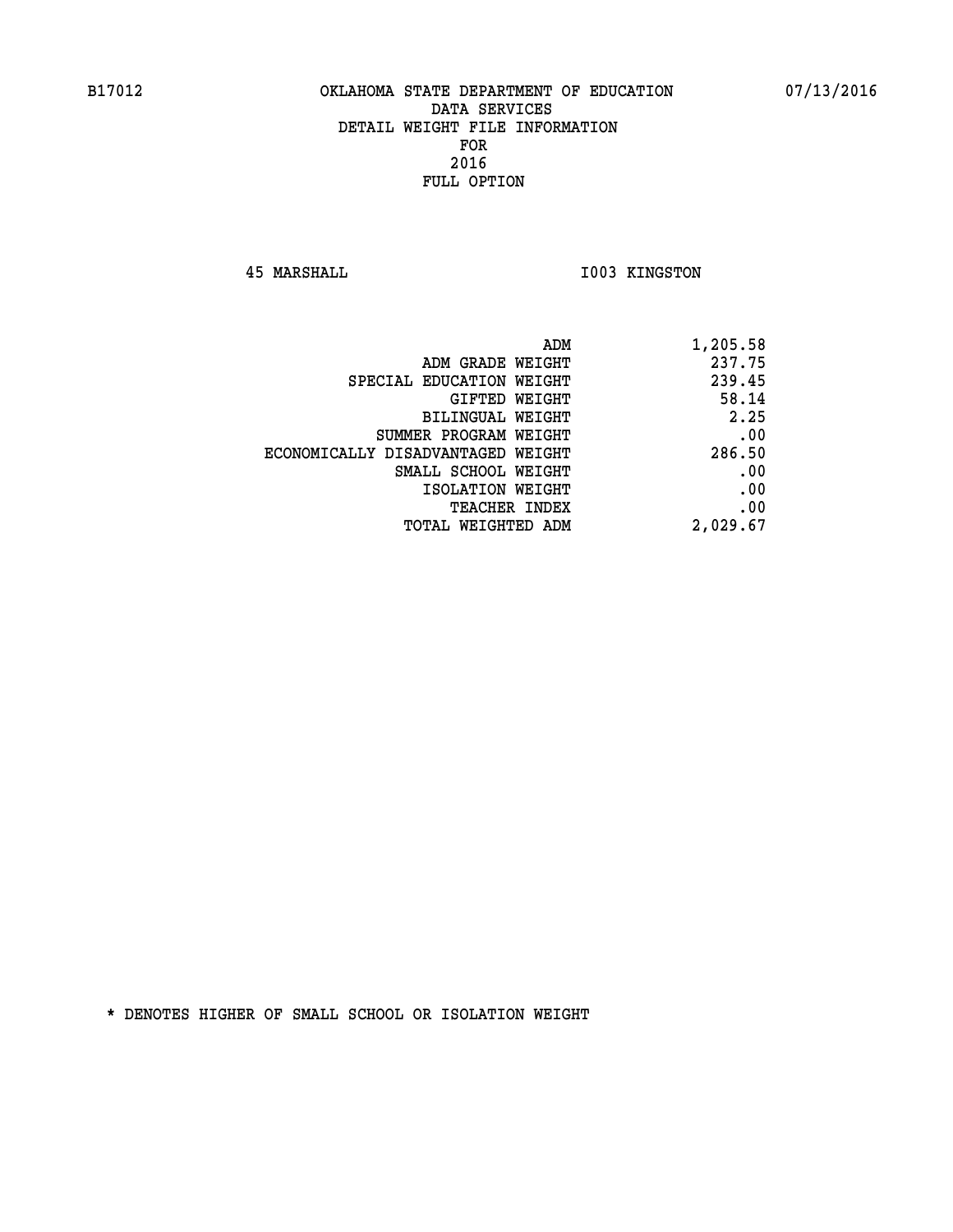**46 MAYES C021 SPAVINAW** 

| ADM                               | 73.67    |
|-----------------------------------|----------|
| ADM GRADE WEIGHT                  | 15.75    |
| SPECIAL EDUCATION WEIGHT          | 31.40    |
| GIFTED WEIGHT                     | .34      |
| <b>BILINGUAL WEIGHT</b>           | .00      |
| SUMMER PROGRAM WEIGHT             | .00      |
| ECONOMICALLY DISADVANTAGED WEIGHT | 17.50    |
| SMALL SCHOOL WEIGHT               | $12.68*$ |
| ISOLATION WEIGHT                  | .00      |
| <b>TEACHER INDEX</b>              | .00      |
| TOTAL WEIGHTED ADM                | 151.34   |
|                                   |          |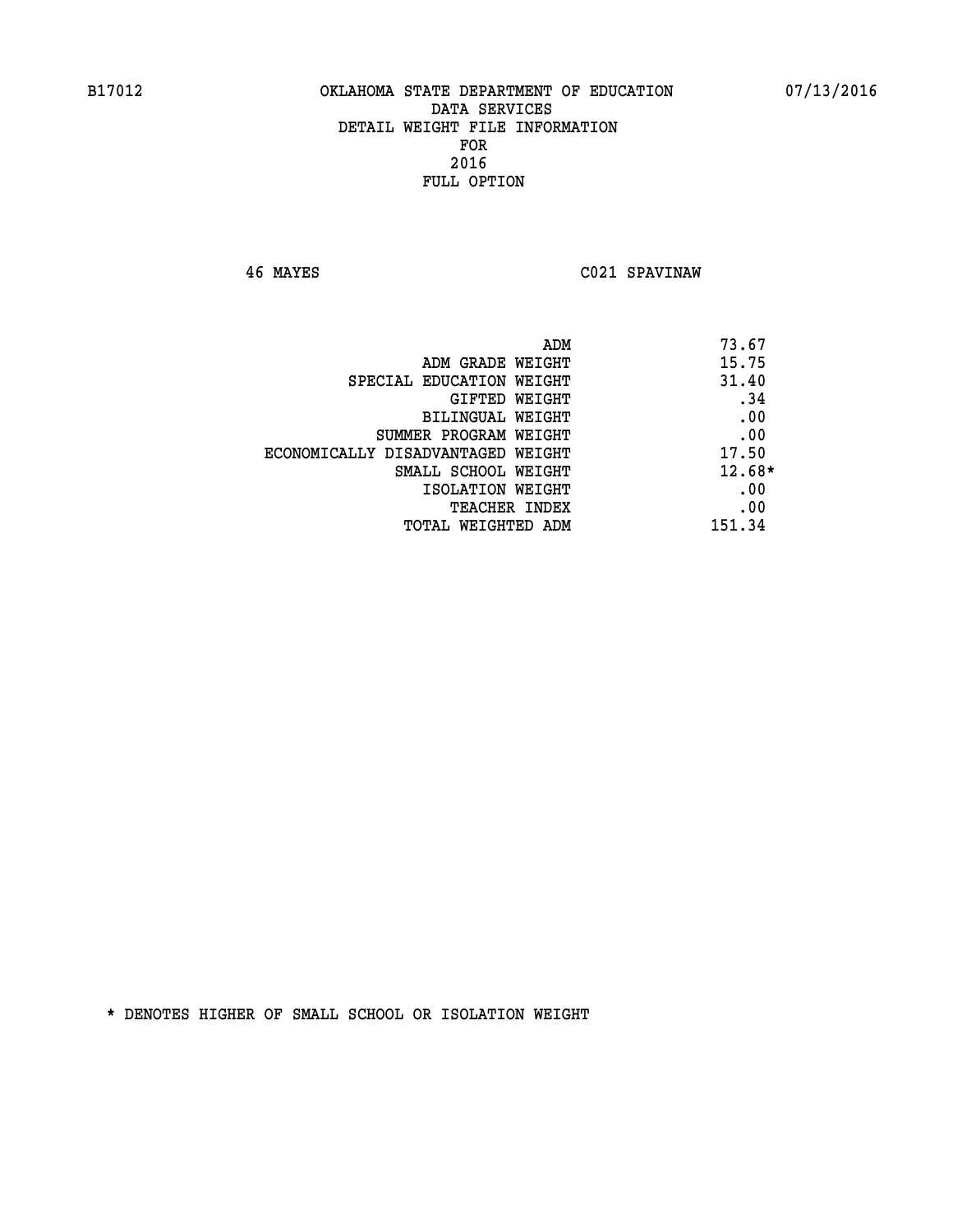**46 MAYES C035 WICKLIFFE** 

| ADM                               | 118.59   |
|-----------------------------------|----------|
| ADM GRADE WEIGHT                  | 22.49    |
| SPECIAL EDUCATION WEIGHT          | 22.20    |
| GIFTED WEIGHT                     | 1.36     |
| BILINGUAL WEIGHT                  | .00      |
| SUMMER PROGRAM WEIGHT             | .00      |
| ECONOMICALLY DISADVANTAGED WEIGHT | 23.25    |
| SMALL SCHOOL WEIGHT               | $18.40*$ |
| ISOLATION WEIGHT                  | .00      |
| <b>TEACHER INDEX</b>              | 1.40     |
| TOTAL WEIGHTED ADM                | 207.69   |
|                                   |          |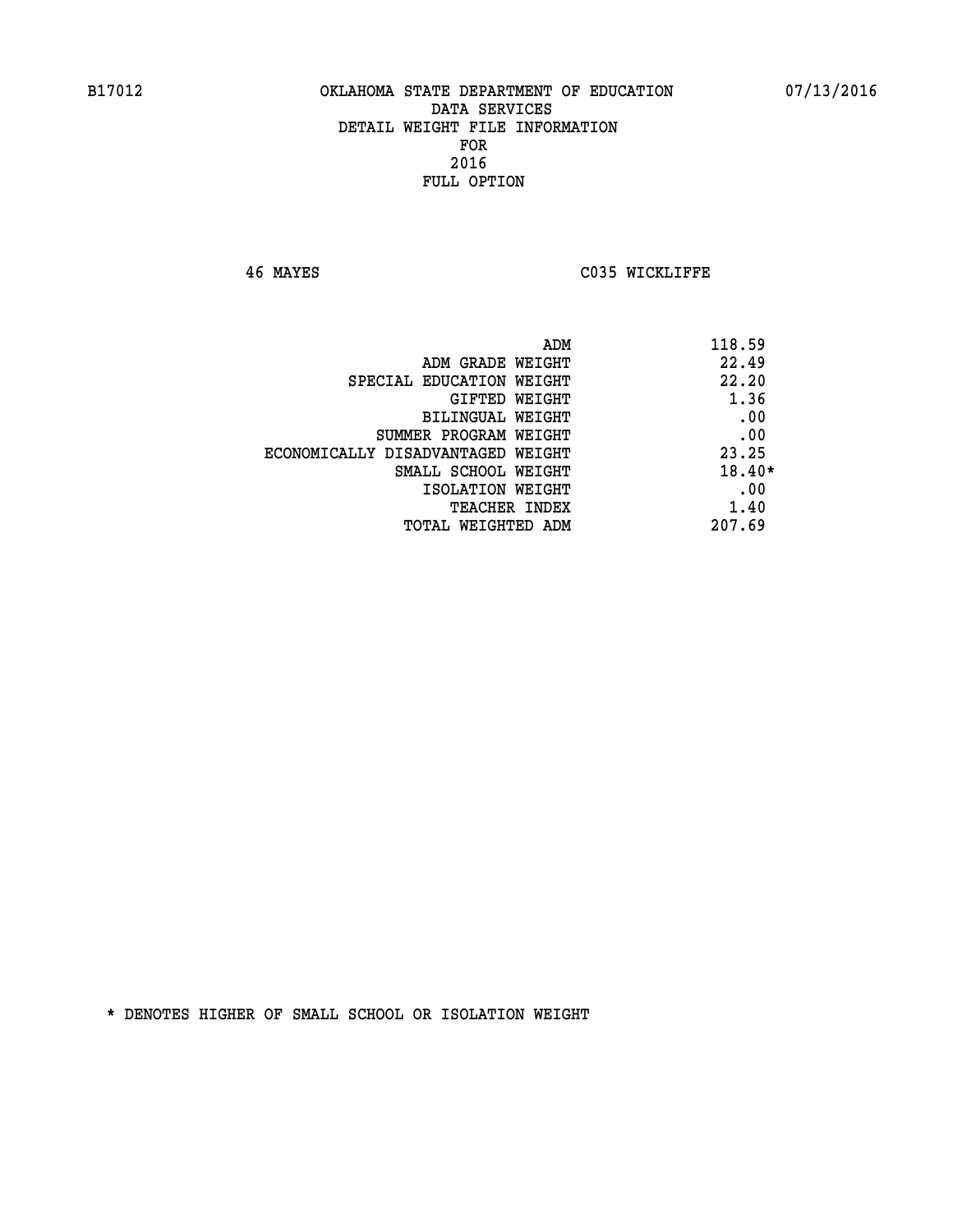**46 MAYES C043 OSAGE** 

| ADM                               | 124.04   |
|-----------------------------------|----------|
| ADM GRADE WEIGHT                  | 23.79    |
| SPECIAL EDUCATION WEIGHT          | 14.35    |
| GIFTED WEIGHT                     | 4.76     |
| BILINGUAL WEIGHT                  | .00      |
| SUMMER PROGRAM WEIGHT             | .00      |
| ECONOMICALLY DISADVANTAGED WEIGHT | 20.50    |
| SMALL SCHOOL WEIGHT               | $18.99*$ |
| ISOLATION WEIGHT                  | .00      |
| <b>TEACHER INDEX</b>              | .00      |
| TOTAL WEIGHTED ADM                | 206.43   |
|                                   |          |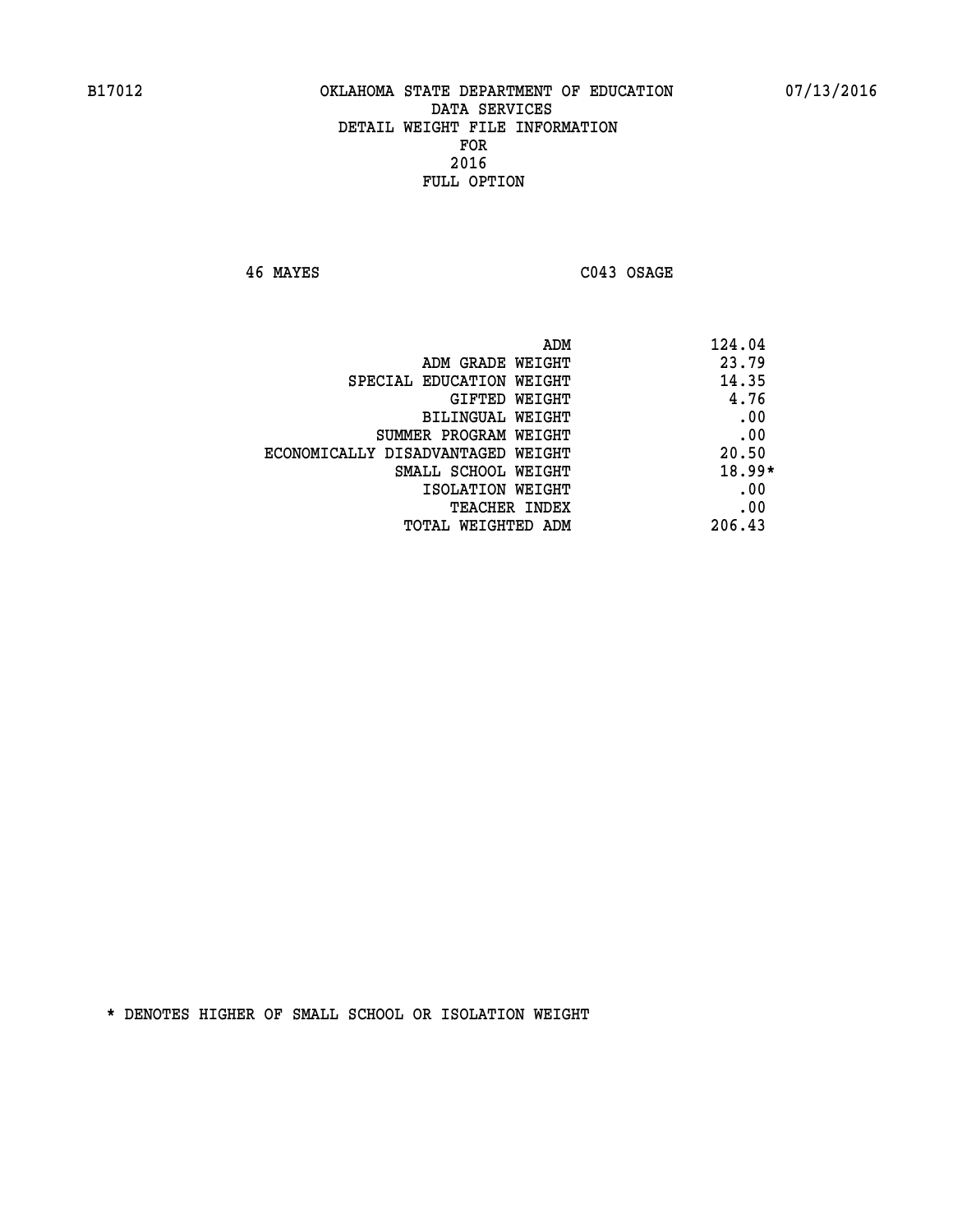**46 MAYES I001 PRYOR** 

| 2,728.06 |
|----------|
| 557.02   |
| 390.40   |
| 79.56    |
| 15.25    |
| .00      |
| 398.00   |
| .00      |
| .00      |
| 79.19    |
| 4,247.48 |
|          |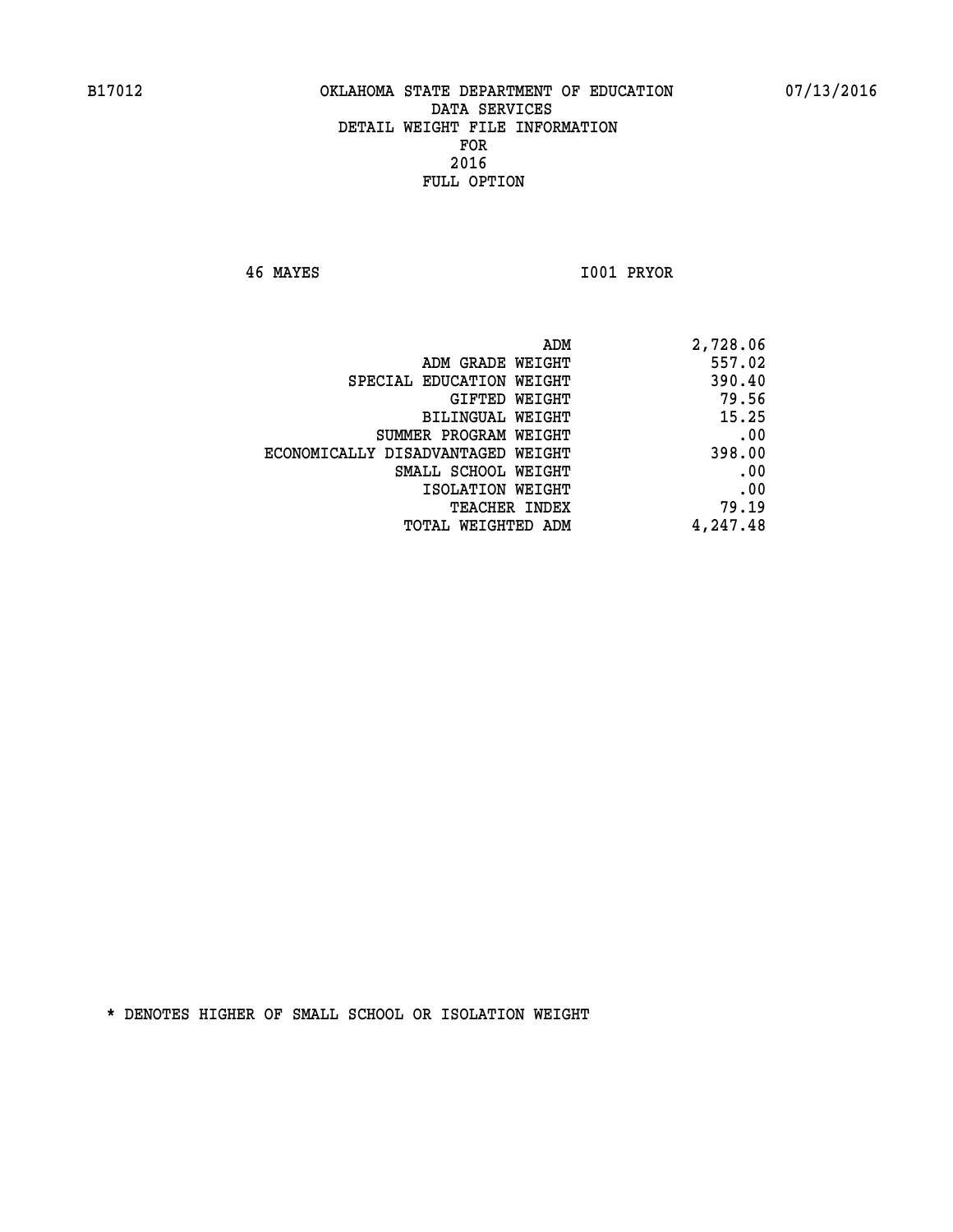**46 MAYES I002 ADAIR** 

|                                   | ADM<br>1,026.25 |  |
|-----------------------------------|-----------------|--|
| ADM GRADE WEIGHT                  | 200.14          |  |
| SPECIAL EDUCATION WEIGHT          | 133.30          |  |
| GIFTED WEIGHT                     | 45.56           |  |
| <b>BILINGUAL WEIGHT</b>           | .75             |  |
| SUMMER PROGRAM WEIGHT             | .00             |  |
| ECONOMICALLY DISADVANTAGED WEIGHT | 137.50          |  |
| SMALL SCHOOL WEIGHT               | .00             |  |
| ISOLATION WEIGHT                  | .00             |  |
| TEACHER INDEX                     | 4.50            |  |
| TOTAL WEIGHTED ADM                | 1,548.00        |  |
|                                   |                 |  |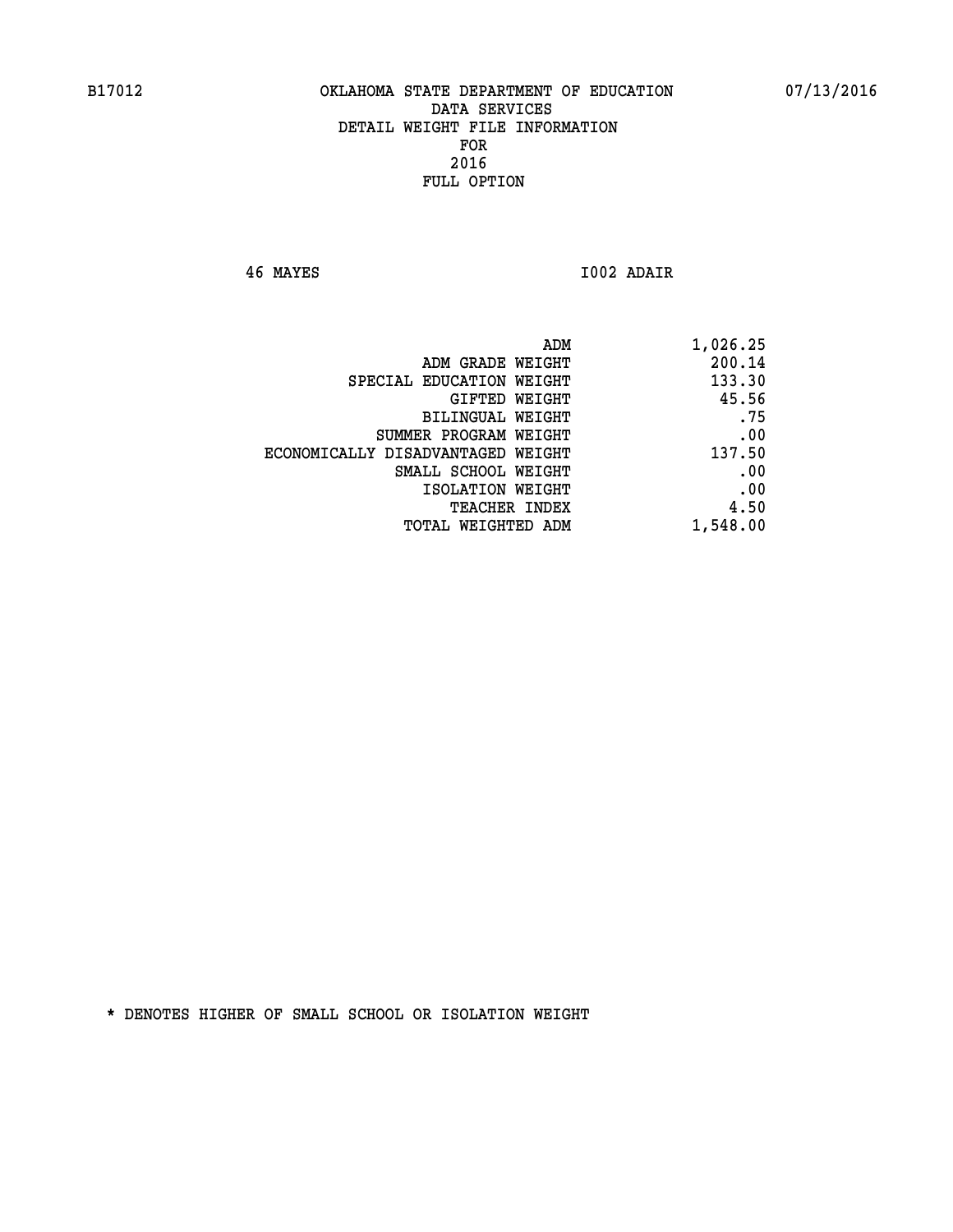**46 MAYES I016 SALINA** 

| 823.17   |
|----------|
| 161.37   |
| 184.95   |
| 22.44    |
| 6.50     |
| .00      |
| 168.00   |
| .00      |
| .00      |
| 29.39    |
| 1,395.82 |
|          |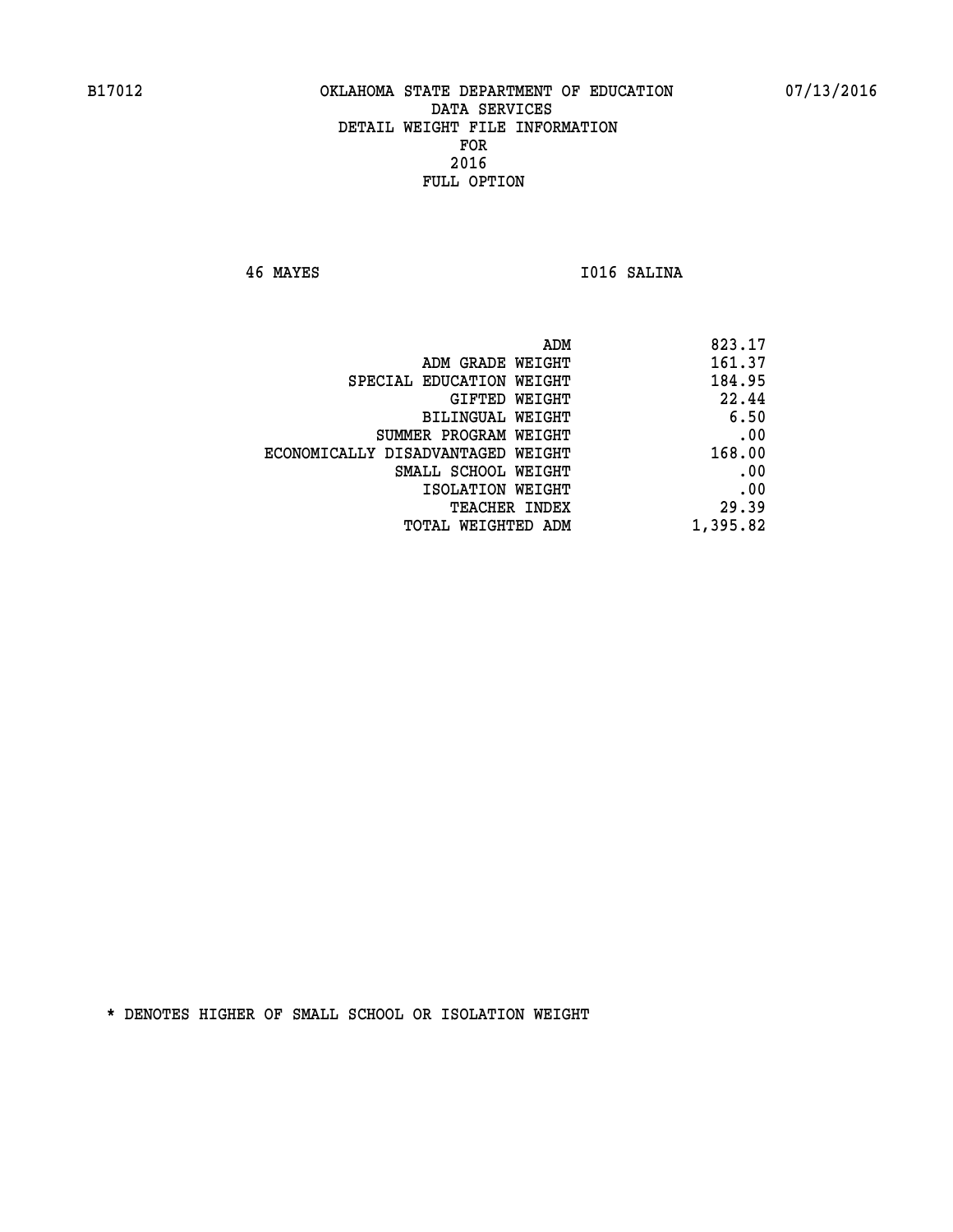**46 MAYES I017 LOCUST GROVE** 

| 1,457.70 |
|----------|
| 285.79   |
| 336.45   |
| 66.98    |
| 9.25     |
| .00      |
| 359.75   |
| .00      |
| .00      |
| 36.39    |
| 2,552.31 |
|          |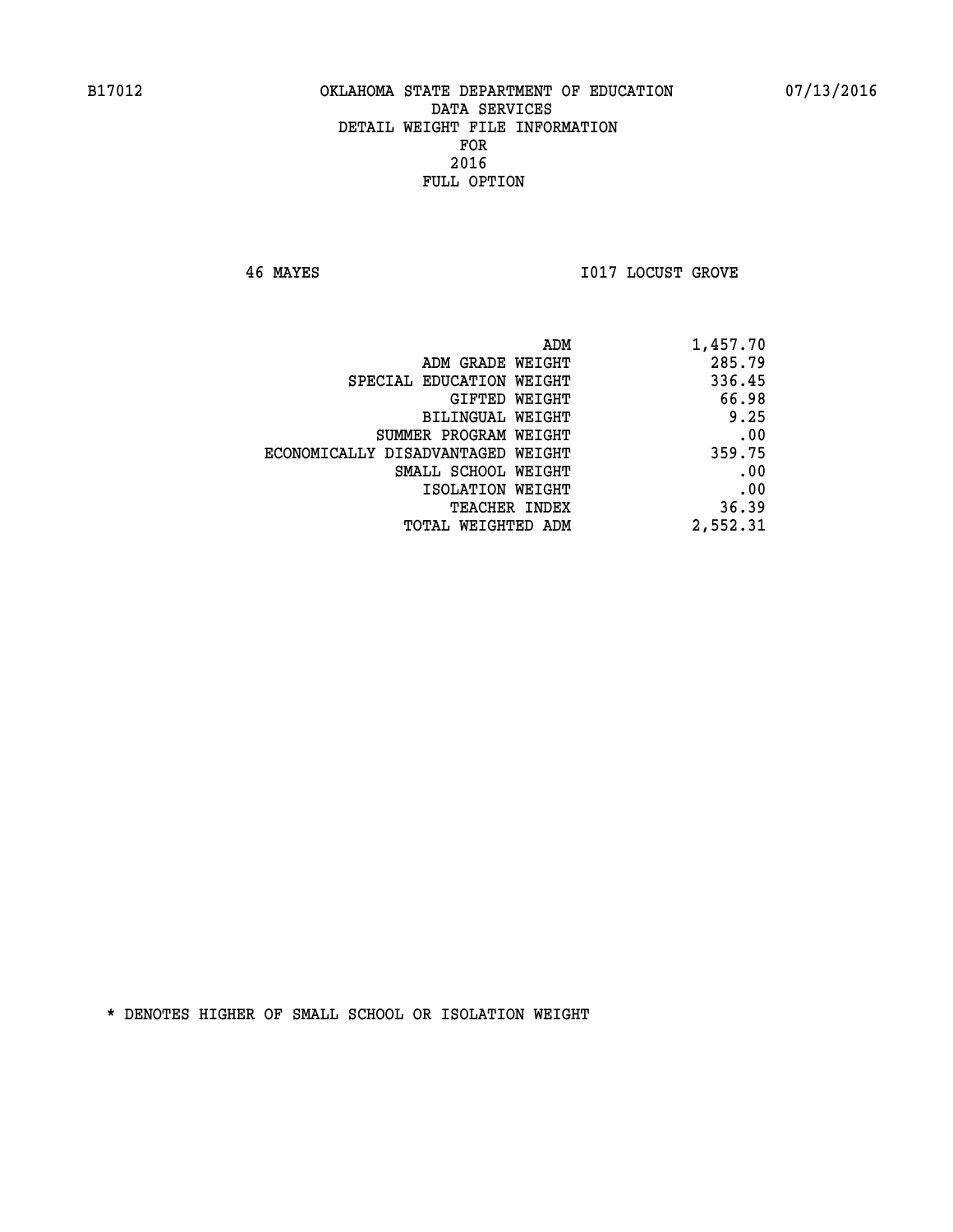**46 MAYES I032 CHOUTEAU-MAZIE** 

|                                   | ADM<br>880.25 |
|-----------------------------------|---------------|
| ADM GRADE WEIGHT                  | 173.99        |
| SPECIAL EDUCATION WEIGHT          | 209.85        |
| GIFTED WEIGHT                     | 17.34         |
| <b>BILINGUAL WEIGHT</b>           | 17.50         |
| SUMMER PROGRAM WEIGHT             | 3.60          |
| ECONOMICALLY DISADVANTAGED WEIGHT | 169.50        |
| SMALL SCHOOL WEIGHT               | .00           |
| ISOLATION WEIGHT                  | .00           |
| TEACHER INDEX                     | .00           |
| TOTAL WEIGHTED ADM                | 1,472.03      |
|                                   |               |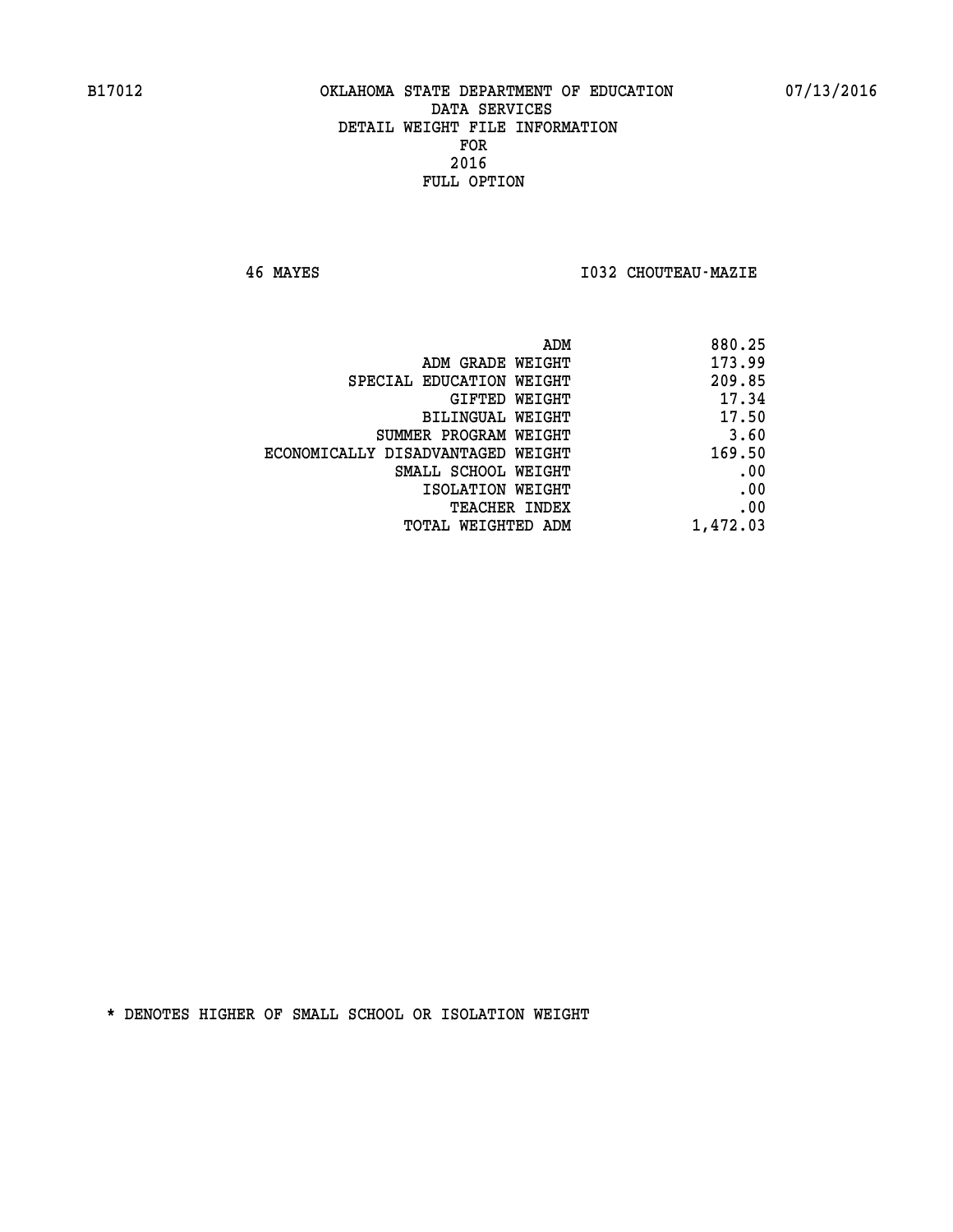**47 MCCLAIN I001 NEWCASTLE** 

| ADM                               | 2,102.81 |
|-----------------------------------|----------|
| ADM GRADE WEIGHT                  | 424.13   |
| SPECIAL EDUCATION WEIGHT          | 296.85   |
| GIFTED WEIGHT                     | 92.82    |
| <b>BILINGUAL WEIGHT</b>           | 21.00    |
| SUMMER PROGRAM WEIGHT             | 3.60     |
| ECONOMICALLY DISADVANTAGED WEIGHT | 163.25   |
| SMALL SCHOOL WEIGHT               | .00      |
| ISOLATION WEIGHT                  | .00      |
| <b>TEACHER INDEX</b>              | 31.48    |
| TOTAL WEIGHTED ADM                | 3,135.94 |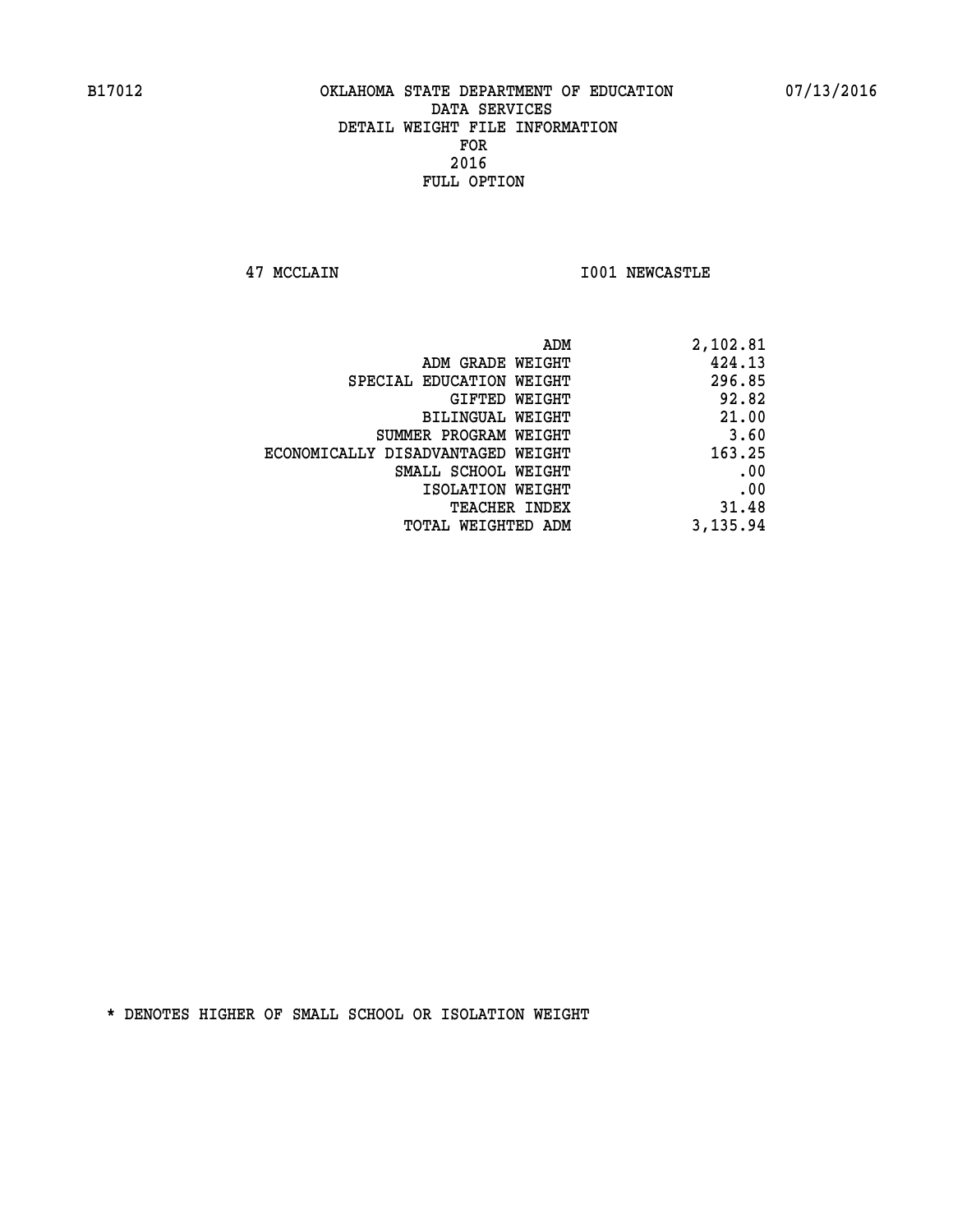**47 MCCLAIN I002 DIBBLE** 

| ADM                               | 650.62 |
|-----------------------------------|--------|
| ADM GRADE WEIGHT                  | 124.06 |
| SPECIAL EDUCATION WEIGHT          | 99.25  |
| GIFTED WEIGHT                     | 13.94  |
| BILINGUAL WEIGHT                  | 15.75  |
| SUMMER PROGRAM WEIGHT             | .00    |
| ECONOMICALLY DISADVANTAGED WEIGHT | 91.00  |
| SMALL SCHOOL WEIGHT               | .00    |
| ISOLATION WEIGHT                  | .00    |
| TEACHER INDEX                     | .00    |
| TOTAL WEIGHTED ADM                | 994.62 |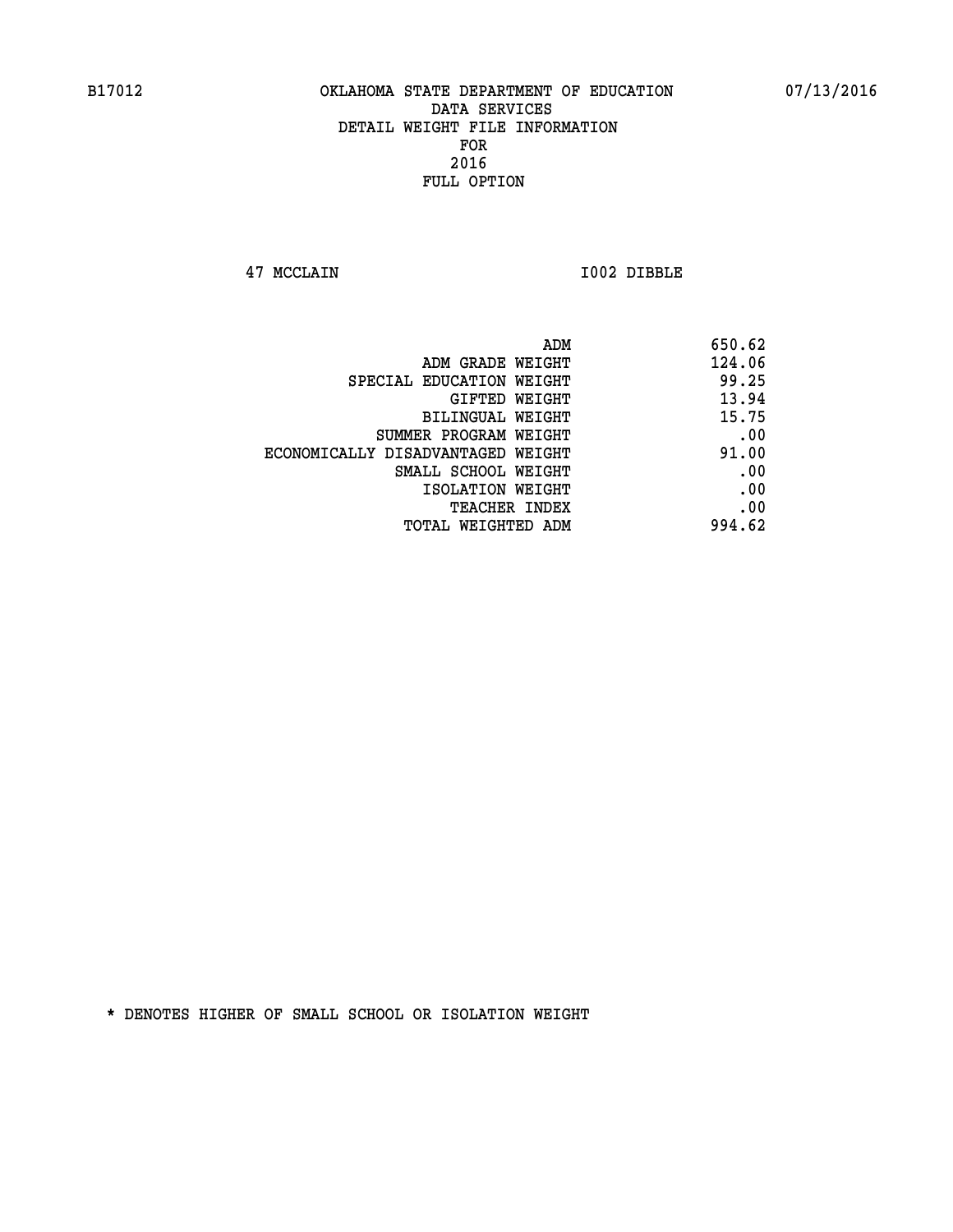**47 MCCLAIN I005 WASHINGTON** 

| 1,008.34 |
|----------|
| 158.96   |
| 149.10   |
| 35.70    |
| 10.50    |
| .00      |
| 78.25    |
| .00      |
| .00      |
| 12.08    |
| 1,452.93 |
|          |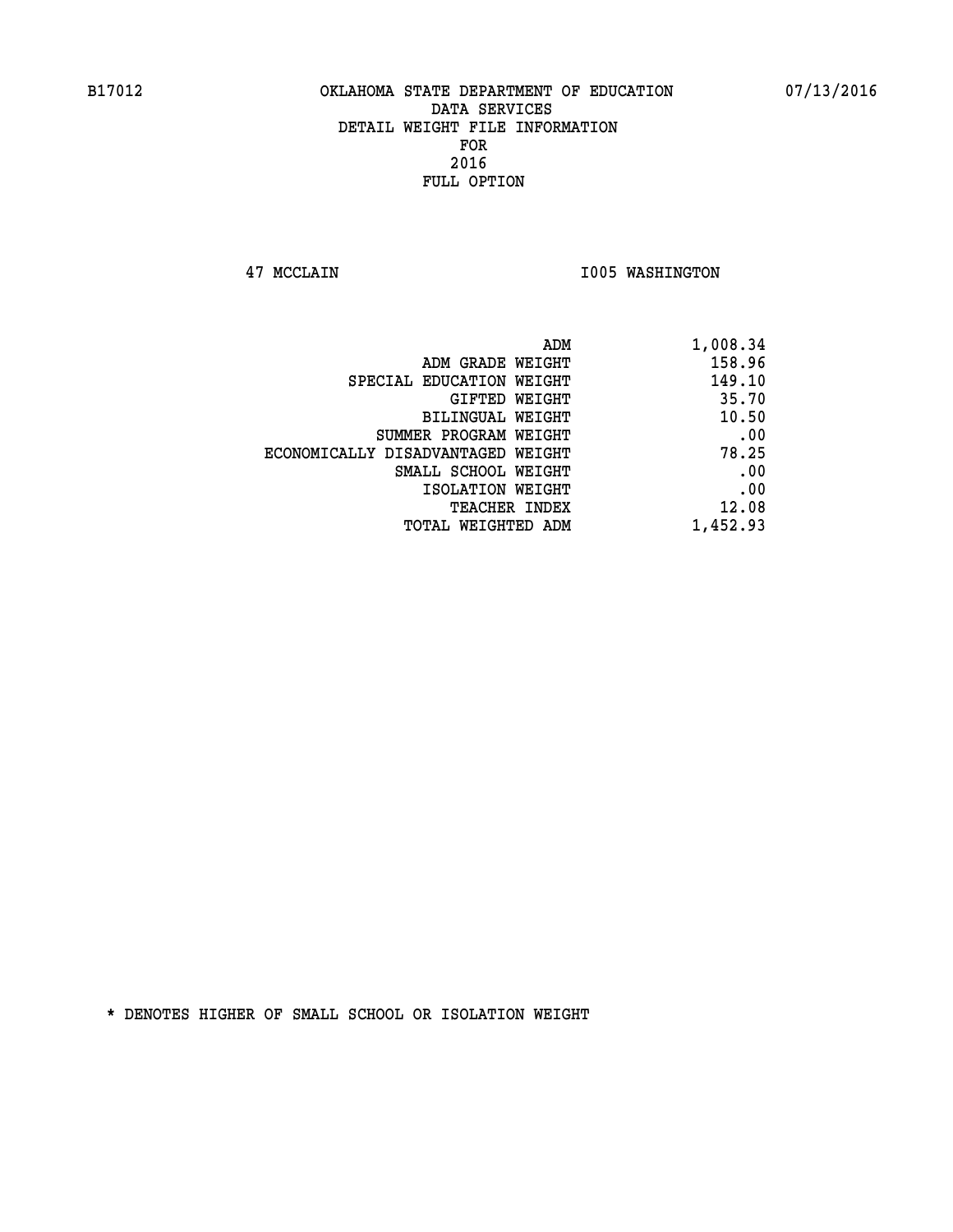**47 MCCLAIN I010 WAYNE** 

|                                   | ADM | 531.69  |
|-----------------------------------|-----|---------|
| ADM GRADE WEIGHT                  |     | 108.24  |
| SPECIAL EDUCATION WEIGHT          |     | 83.85   |
| GIFTED WEIGHT                     |     | 24.14   |
| BILINGUAL WEIGHT                  |     | 8.75    |
| SUMMER PROGRAM WEIGHT             |     | .00     |
| ECONOMICALLY DISADVANTAGED WEIGHT |     | 98.75   |
| SMALL SCHOOL WEIGHT               |     | $7.19*$ |
| ISOLATION WEIGHT                  |     | .00     |
| <b>TEACHER INDEX</b>              |     | 12.19   |
| TOTAL WEIGHTED ADM                |     | 874.80  |
|                                   |     |         |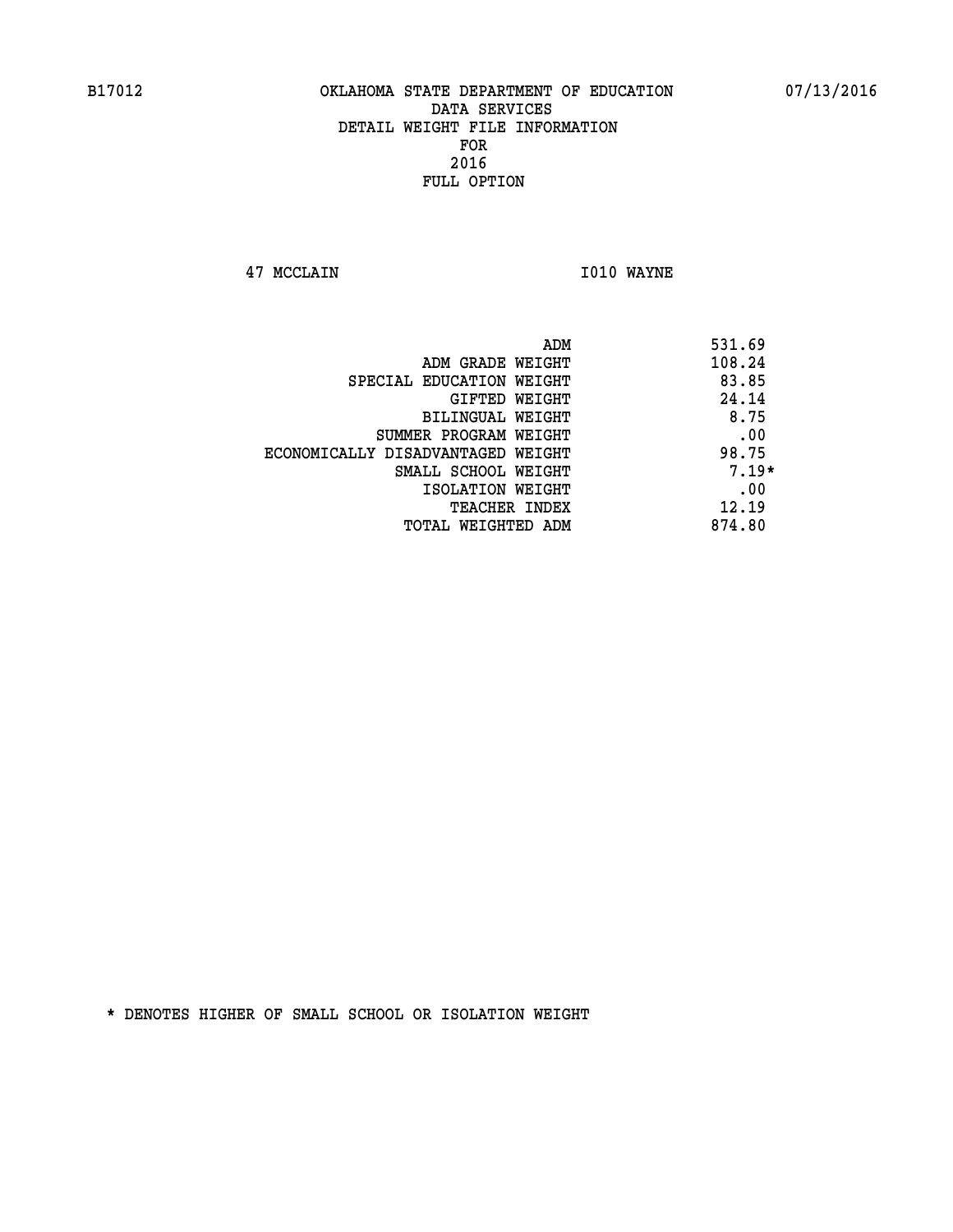**47 MCCLAIN I015 PURCELL** 

| ADM                               | 1,438.52 |
|-----------------------------------|----------|
| ADM GRADE WEIGHT                  | 256.47   |
| SPECIAL EDUCATION WEIGHT          | 246.15   |
| GIFTED WEIGHT                     | 47.60    |
| <b>BILINGUAL WEIGHT</b>           | 63.25    |
| SUMMER PROGRAM WEIGHT             | .00      |
| ECONOMICALLY DISADVANTAGED WEIGHT | 219.00   |
| SMALL SCHOOL WEIGHT               | .00      |
| ISOLATION WEIGHT                  | .00      |
| TEACHER INDEX                     | 28.14    |
| TOTAL WEIGHTED ADM                | 2,299.13 |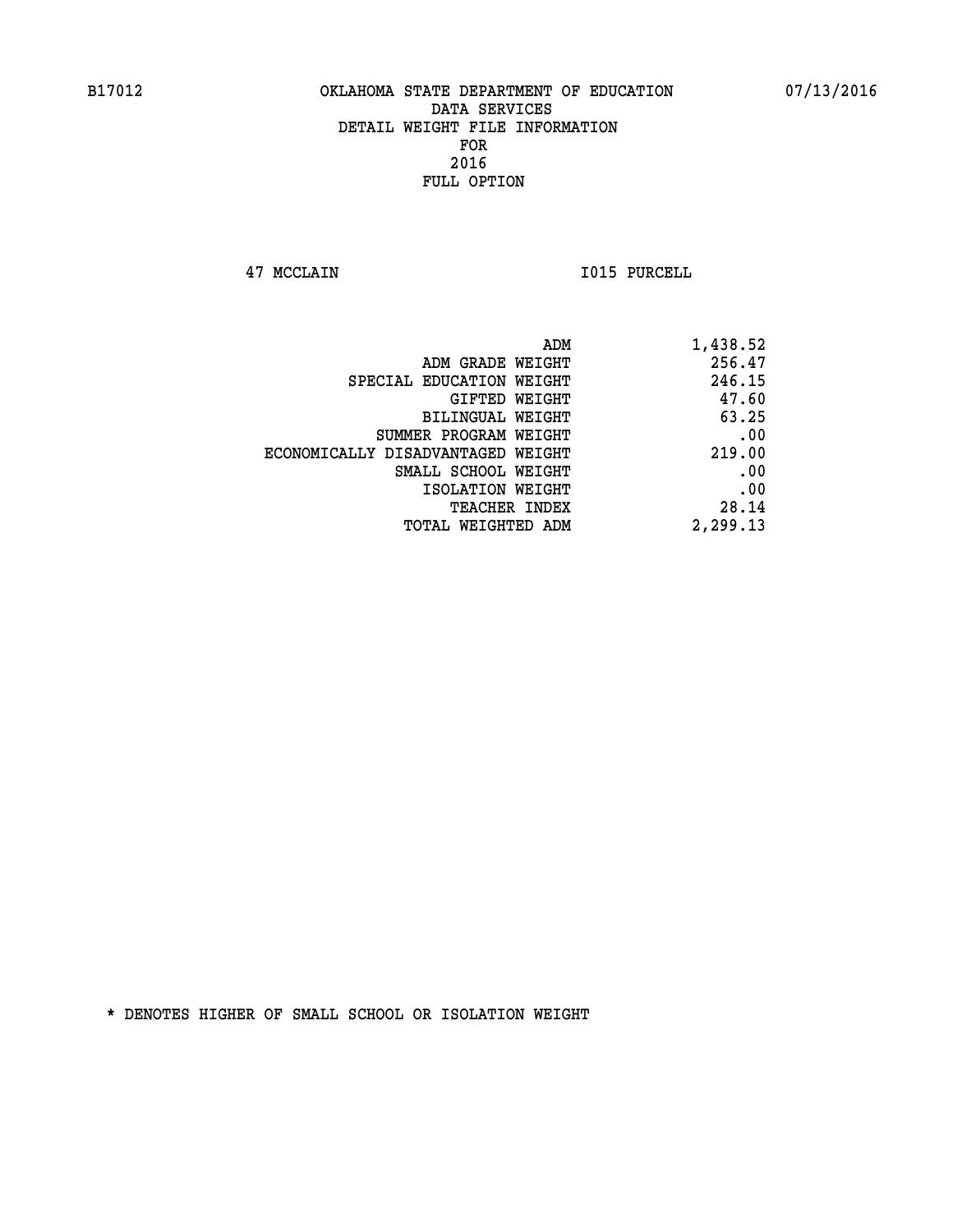**47 MCCLAIN I029 BLANCHARD** 

| ADM<br>1,945.53                             |  |
|---------------------------------------------|--|
| 372.95<br>ADM GRADE WEIGHT                  |  |
| 252.60<br>SPECIAL EDUCATION WEIGHT          |  |
| 78.20<br>GIFTED WEIGHT                      |  |
| 6.75<br><b>BILINGUAL WEIGHT</b>             |  |
| .00<br>SUMMER PROGRAM WEIGHT                |  |
| 206.25<br>ECONOMICALLY DISADVANTAGED WEIGHT |  |
| .00<br>SMALL SCHOOL WEIGHT                  |  |
| .00<br>ISOLATION WEIGHT                     |  |
| 21.21<br><b>TEACHER INDEX</b>               |  |
| 2,883.49<br>TOTAL WEIGHTED ADM              |  |
|                                             |  |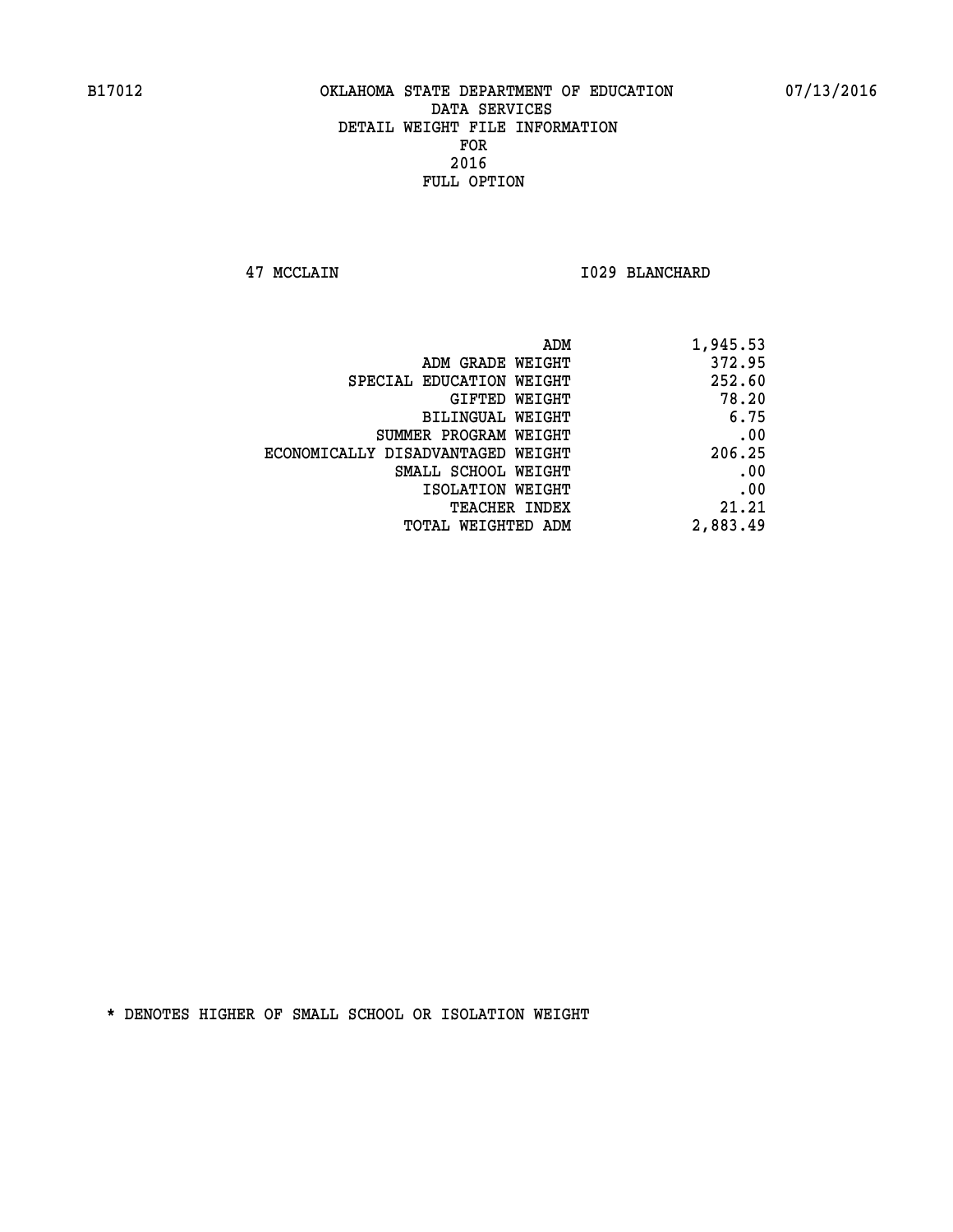**48 MCCURTAIN C001 FOREST GROVE** 

|                                   | ADM | 173.29   |
|-----------------------------------|-----|----------|
| ADM GRADE WEIGHT                  |     | 35.50    |
| SPECIAL EDUCATION WEIGHT          |     | 44.85    |
| GIFTED WEIGHT                     |     | 5.10     |
| BILINGUAL WEIGHT                  |     | 2.50     |
| SUMMER PROGRAM WEIGHT             |     | .00      |
| ECONOMICALLY DISADVANTAGED WEIGHT |     | 39.00    |
| SMALL SCHOOL WEIGHT               |     | $23.30*$ |
| ISOLATION WEIGHT                  |     | .00      |
| TEACHER INDEX                     |     | .00      |
| TOTAL WEIGHTED ADM                |     | 323.54   |
|                                   |     |          |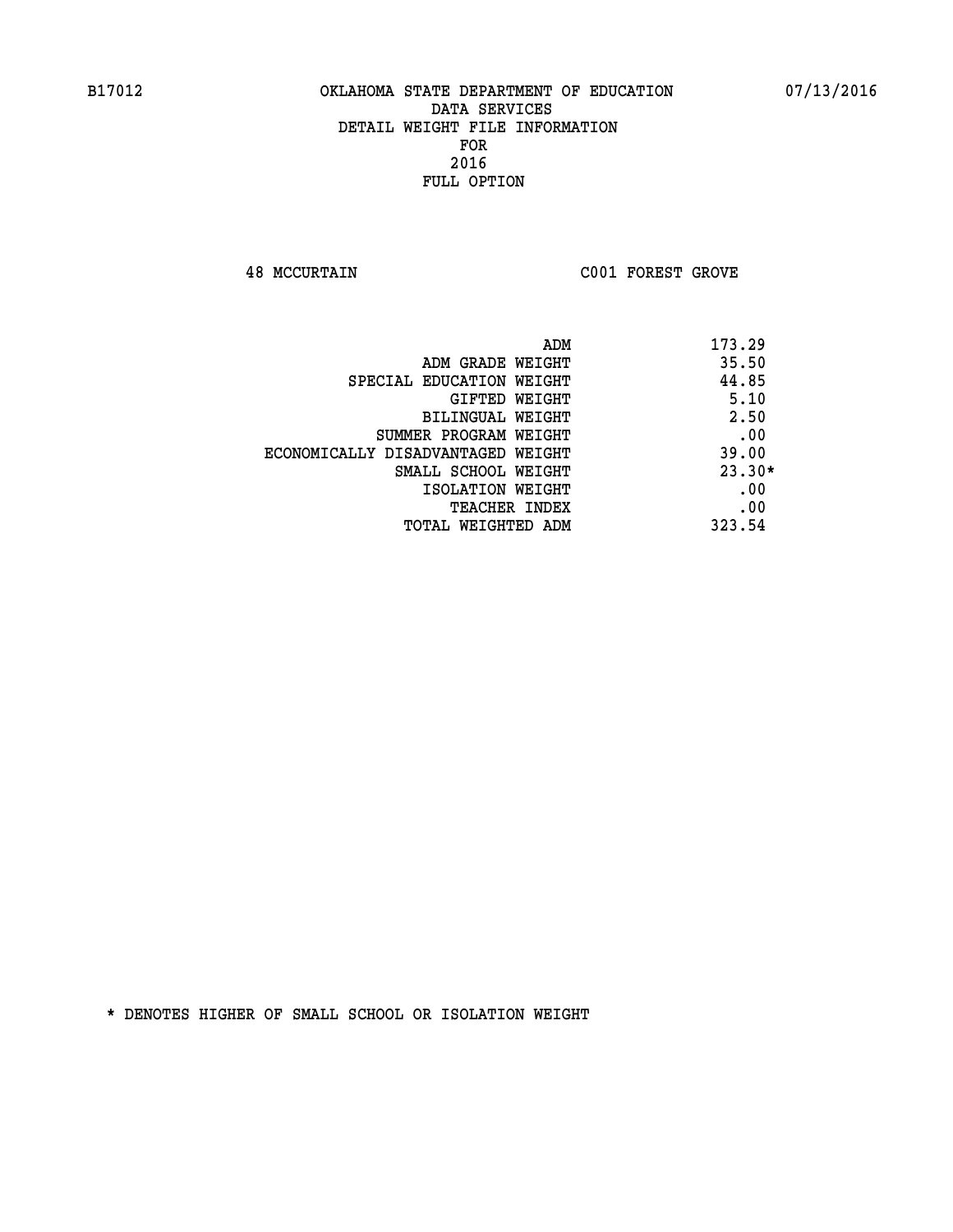**48 MCCURTAIN C009 LUKFATA** 

| ADM                               | 365.55   |
|-----------------------------------|----------|
| ADM GRADE WEIGHT                  | 69.84    |
| SPECIAL EDUCATION WEIGHT          | 40.60    |
| GIFTED WEIGHT                     | 8.84     |
| BILINGUAL WEIGHT                  | .00      |
| SUMMER PROGRAM WEIGHT             | .00      |
| ECONOMICALLY DISADVANTAGED WEIGHT | 55.75    |
| SMALL SCHOOL WEIGHT               | $22.59*$ |
| ISOLATION WEIGHT                  | .00      |
| <b>TEACHER INDEX</b>              | 11.30    |
| TOTAL WEIGHTED ADM                | 574.47   |
|                                   |          |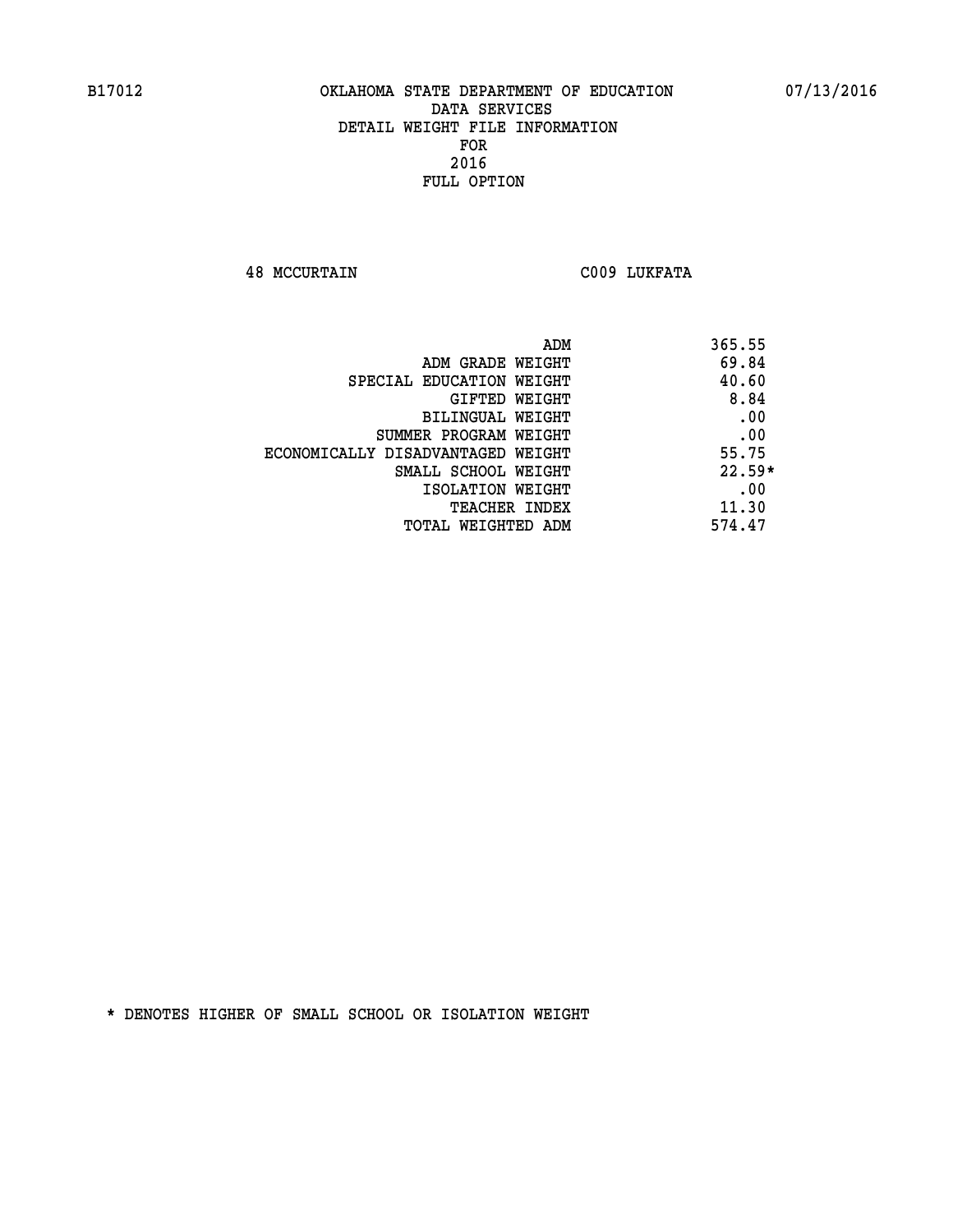**48 MCCURTAIN C023 GLOVER** 

|                                   | ADM | 58.51    |
|-----------------------------------|-----|----------|
| ADM GRADE WEIGHT                  |     | 12.61    |
| SPECIAL EDUCATION WEIGHT          |     | 13.60    |
| GIFTED WEIGHT                     |     | 2.04     |
| BILINGUAL WEIGHT                  |     | .00      |
| SUMMER PROGRAM WEIGHT             |     | .00      |
| ECONOMICALLY DISADVANTAGED WEIGHT |     | 14.75    |
| SMALL SCHOOL WEIGHT               |     | $10.41*$ |
| ISOLATION WEIGHT                  |     | .00      |
| TEACHER INDEX                     |     | .00      |
| TOTAL WEIGHTED ADM                |     | 111.92   |
|                                   |     |          |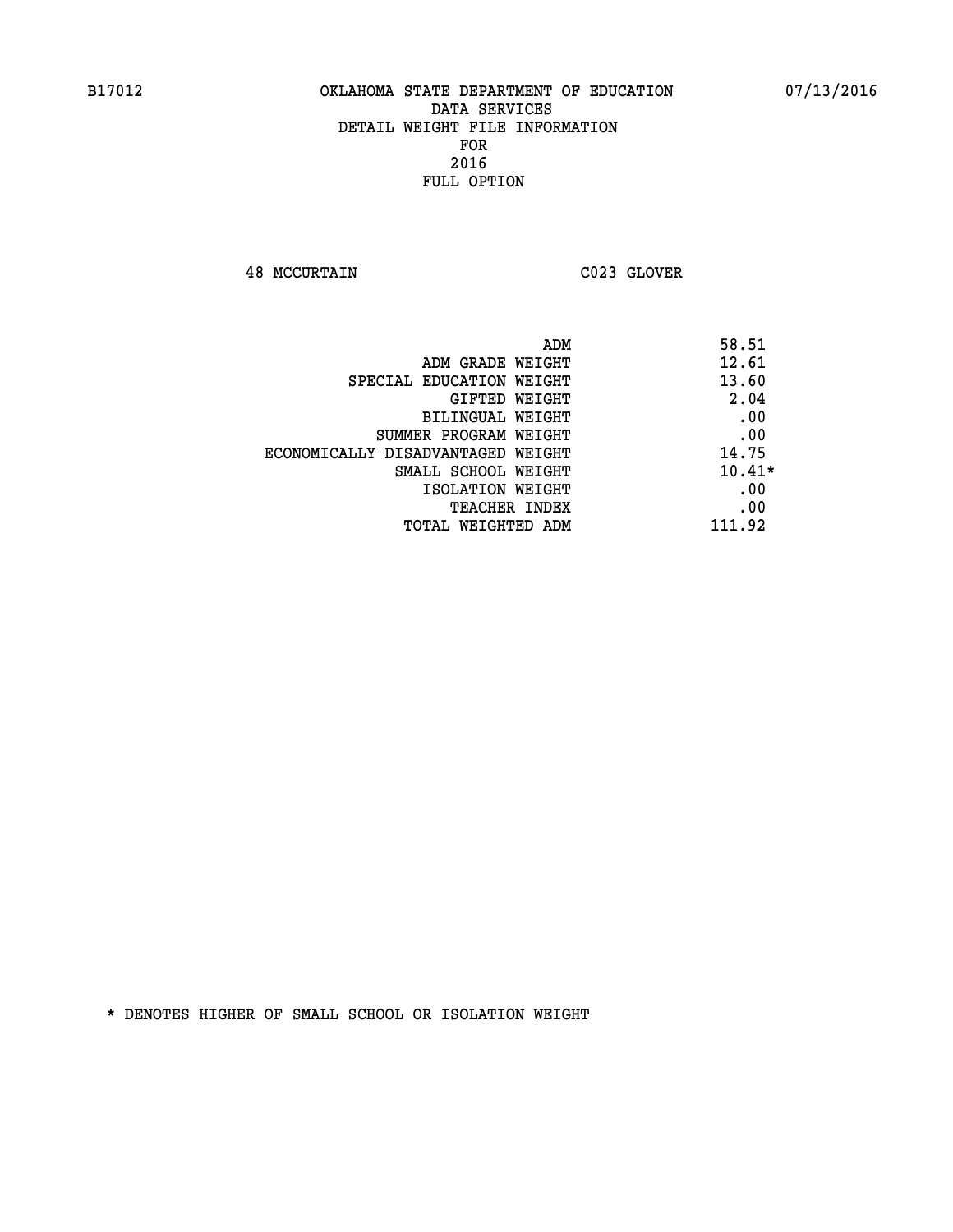**48 MCCURTAIN C037 DENISON** 

|                                   | ADM | 324.01   |
|-----------------------------------|-----|----------|
| ADM GRADE WEIGHT                  |     | 75.78    |
| SPECIAL EDUCATION WEIGHT          |     | 23.75    |
| GIFTED WEIGHT                     |     | 5.10     |
| BILINGUAL WEIGHT                  |     | .25      |
| SUMMER PROGRAM WEIGHT             |     | .00      |
| ECONOMICALLY DISADVANTAGED WEIGHT |     | 47.50    |
| SMALL SCHOOL WEIGHT               |     | $25.11*$ |
| ISOLATION WEIGHT                  |     | .00      |
| <b>TEACHER INDEX</b>              |     | .00      |
| TOTAL WEIGHTED ADM                |     | 501.50   |
|                                   |     |          |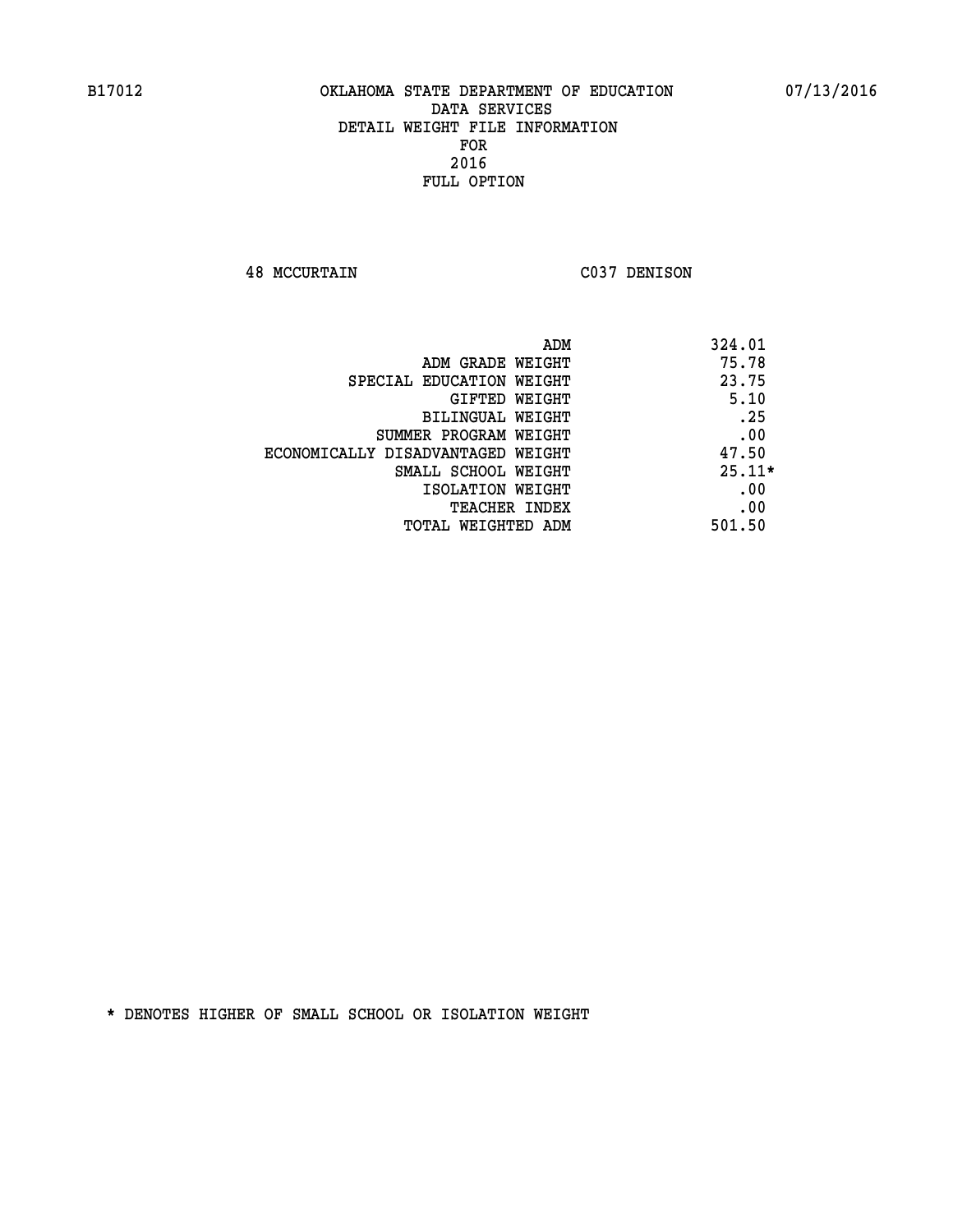**48 MCCURTAIN C072 HOLLY CREEK** 

| ADM                               | 221.00   |
|-----------------------------------|----------|
| ADM GRADE WEIGHT                  | 42.86    |
| SPECIAL EDUCATION WEIGHT          | 42.95    |
| GIFTED WEIGHT                     | 4.42     |
| <b>BILINGUAL WEIGHT</b>           | 1.50     |
| SUMMER PROGRAM WEIGHT             | .00      |
| ECONOMICALLY DISADVANTAGED WEIGHT | 40.25    |
| SMALL SCHOOL WEIGHT               | $25.73*$ |
| ISOLATION WEIGHT                  | .00      |
| <b>TEACHER INDEX</b>              | 27.73    |
| TOTAL WEIGHTED ADM                | 406.44   |
|                                   |          |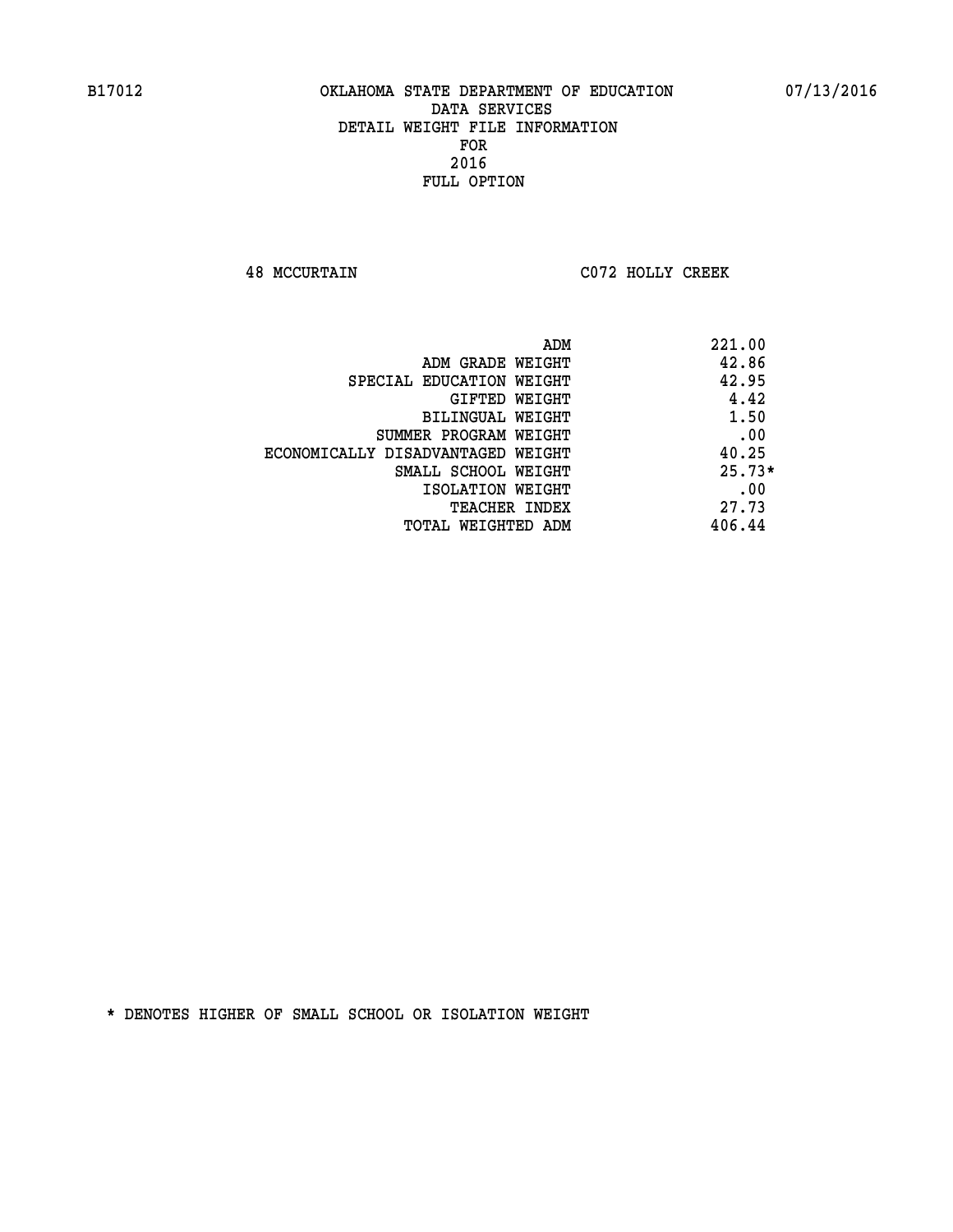**48 MCCURTAIN I005 IDABEL** 

| 1,235.93 |
|----------|
| 260.87   |
| 172.80   |
| 33.66    |
| 36.75    |
| .00      |
| 312.50   |
| .00      |
| .00      |
| 99.15    |
| 2,151.66 |
|          |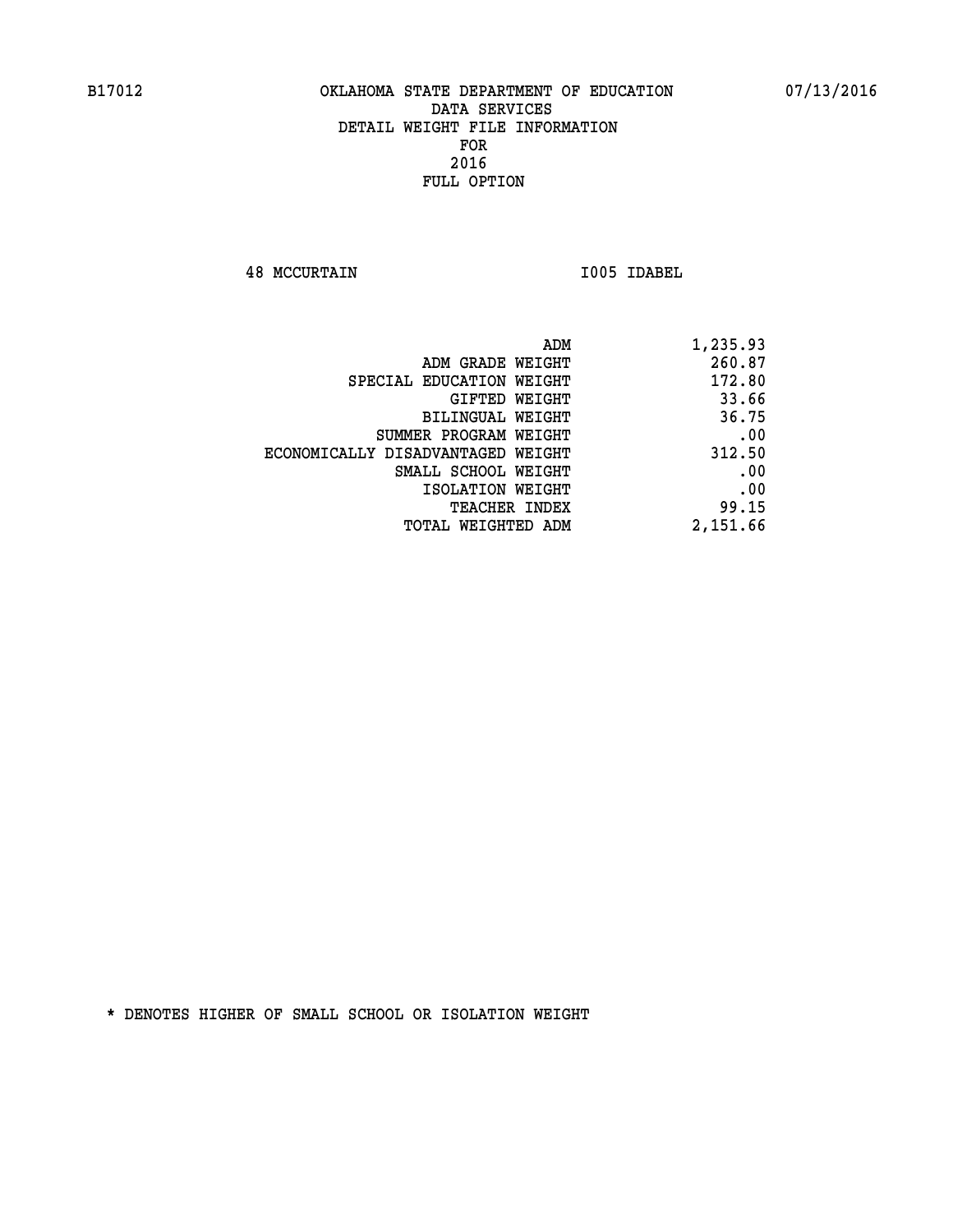**48 MCCURTAIN I006 HAWORTH** 

| ADM<br>570.78                     |           |
|-----------------------------------|-----------|
| 108.17<br>ADM GRADE WEIGHT        |           |
| SPECIAL EDUCATION WEIGHT          | 86.75     |
| GIFTED WEIGHT                     | 15.64     |
| BILINGUAL WEIGHT                  | 4.25      |
| SUMMER PROGRAM WEIGHT             | .00       |
| ECONOMICALLY DISADVANTAGED WEIGHT | 119.75    |
| SMALL SCHOOL WEIGHT               | .00       |
| ISOLATION WEIGHT                  | $199.77*$ |
| <b>TEACHER INDEX</b>              | 3.99      |
| 1,109.10<br>TOTAL WEIGHTED ADM    |           |
|                                   |           |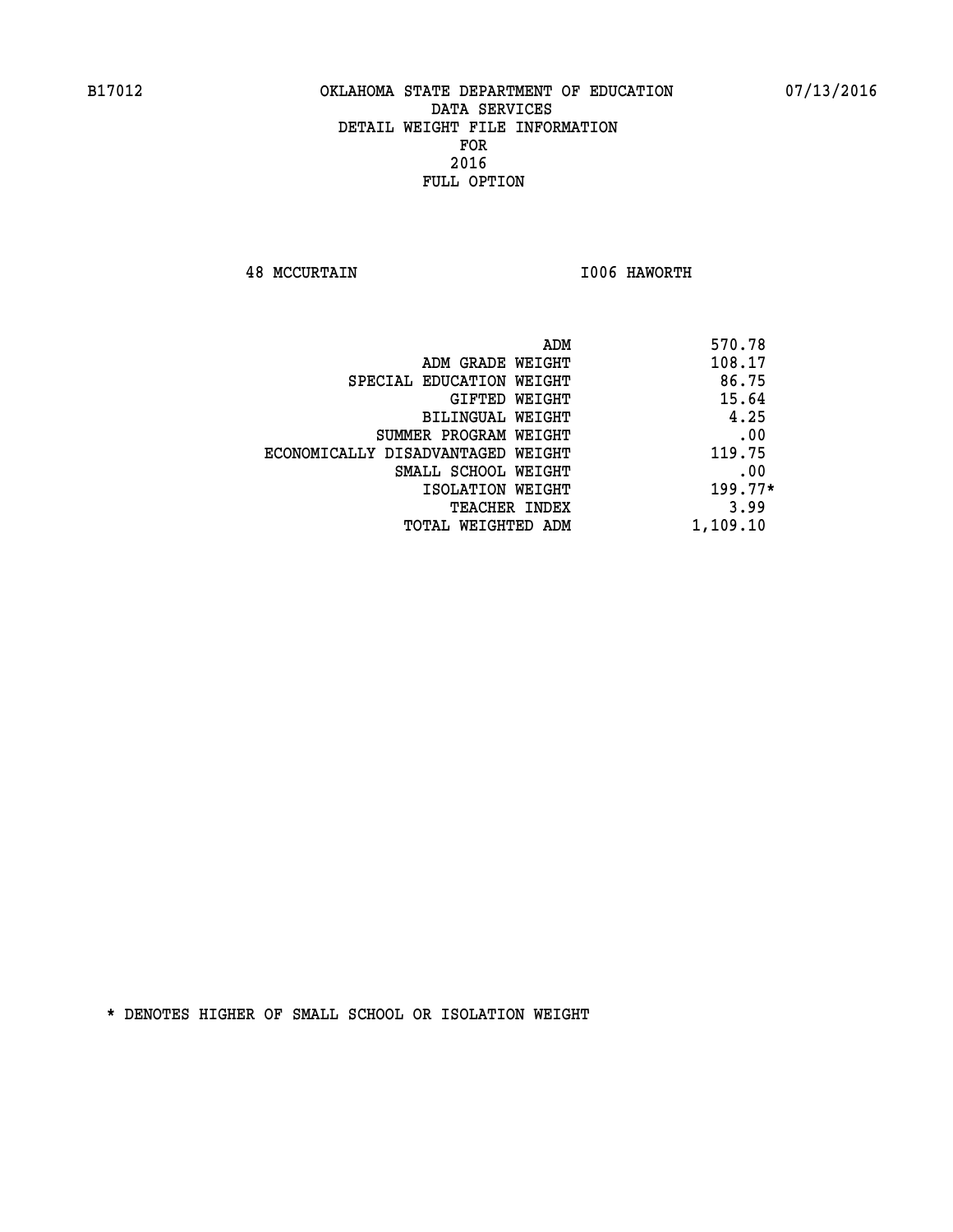**48 MCCURTAIN I011 VALLIANT** 

| 875.43   |
|----------|
| 175.73   |
| 166.95   |
| 26.86    |
| 3.50     |
| .00      |
| 173.75   |
| .00      |
| .00      |
| 44.83    |
| 1,467.05 |
|          |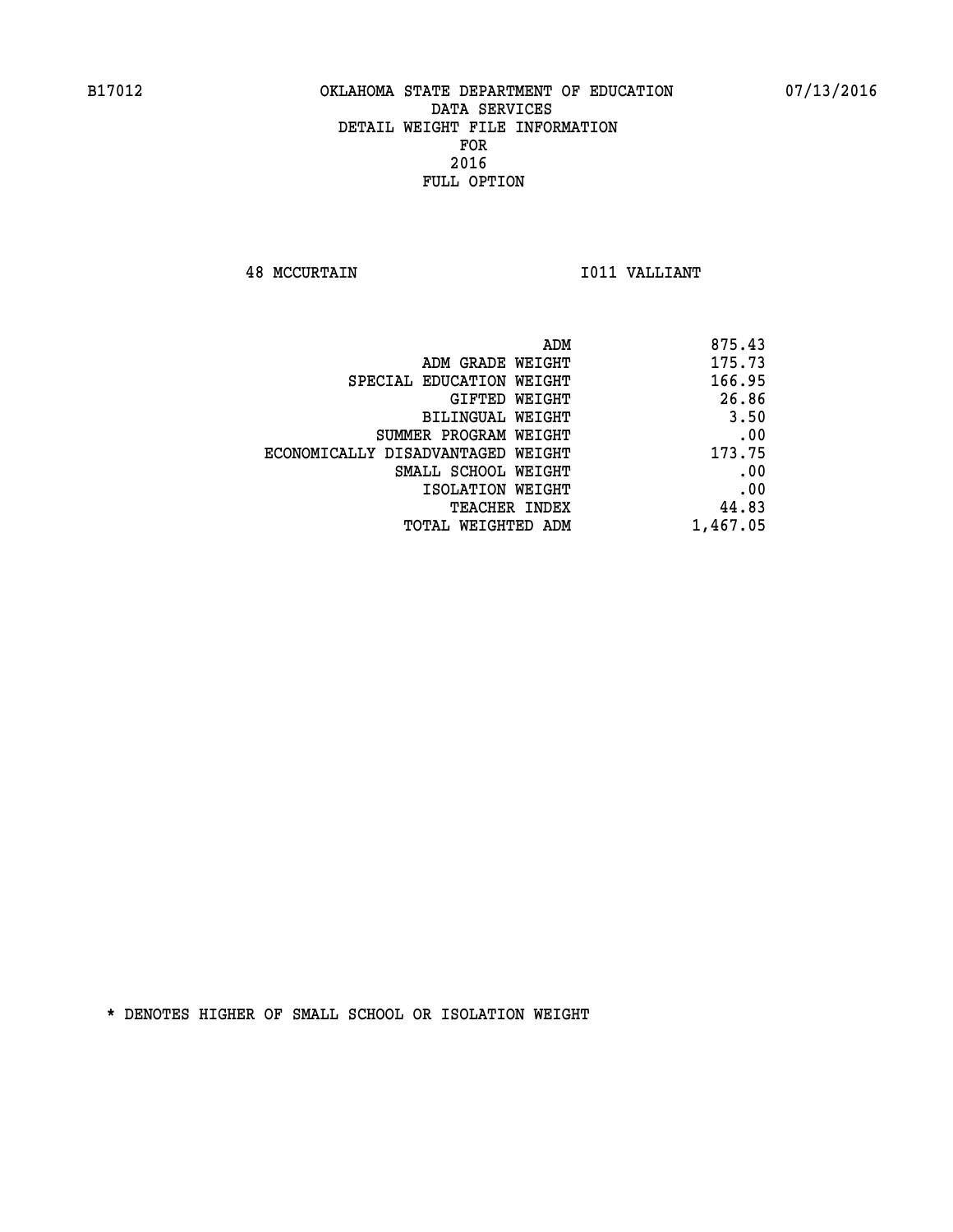**48 MCCURTAIN 1013 EAGLETOWN** 

| ADM                               | 155.54  |
|-----------------------------------|---------|
| ADM GRADE WEIGHT                  | 30.19   |
| SPECIAL EDUCATION WEIGHT          | 28.10   |
| GIFTED WEIGHT                     | 1.70    |
| <b>BILINGUAL WEIGHT</b>           | .00     |
| SUMMER PROGRAM WEIGHT             | 2.40    |
| ECONOMICALLY DISADVANTAGED WEIGHT | 30.00   |
| SMALL SCHOOL WEIGHT               | 21.96   |
| ISOLATION WEIGHT                  | 136.88* |
| <b>TEACHER INDEX</b>              | 5.07    |
| TOTAL WEIGHTED ADM                | 389.88  |
|                                   |         |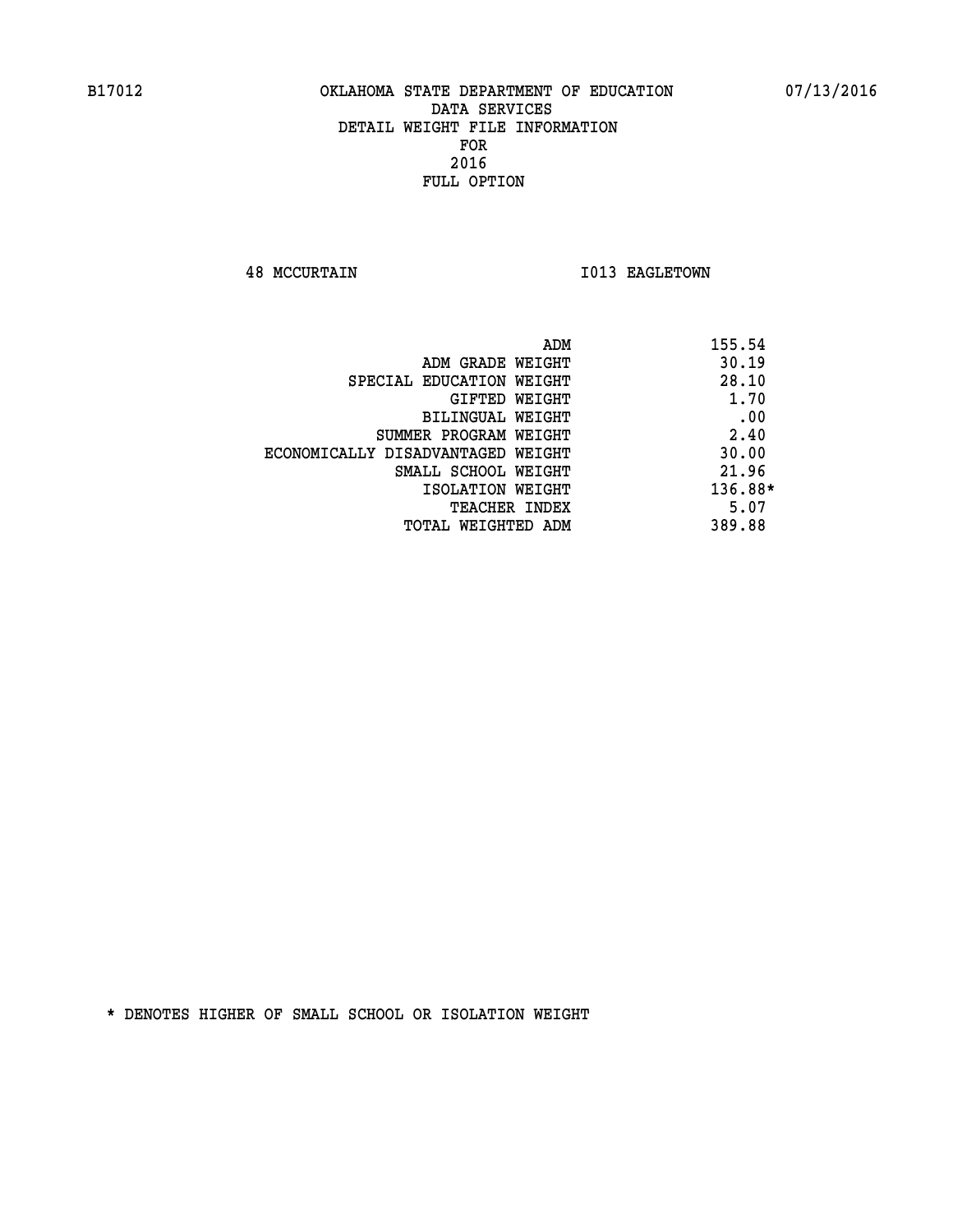**48 MCCURTAIN I014 SMITHVILLE** 

| ADM                               | 279.98    |
|-----------------------------------|-----------|
| ADM GRADE WEIGHT                  | 56.11     |
| SPECIAL EDUCATION WEIGHT          | 52.90     |
| GIFTED WEIGHT                     | 10.54     |
| BILINGUAL WEIGHT                  | .00       |
| SUMMER PROGRAM WEIGHT             | .00       |
| ECONOMICALLY DISADVANTAGED WEIGHT | 57.00     |
| SMALL SCHOOL WEIGHT               | 26.36     |
| ISOLATION WEIGHT                  | $167.99*$ |
| <b>TEACHER INDEX</b>              | 19.06     |
| TOTAL WEIGHTED ADM                | 643.58    |
|                                   |           |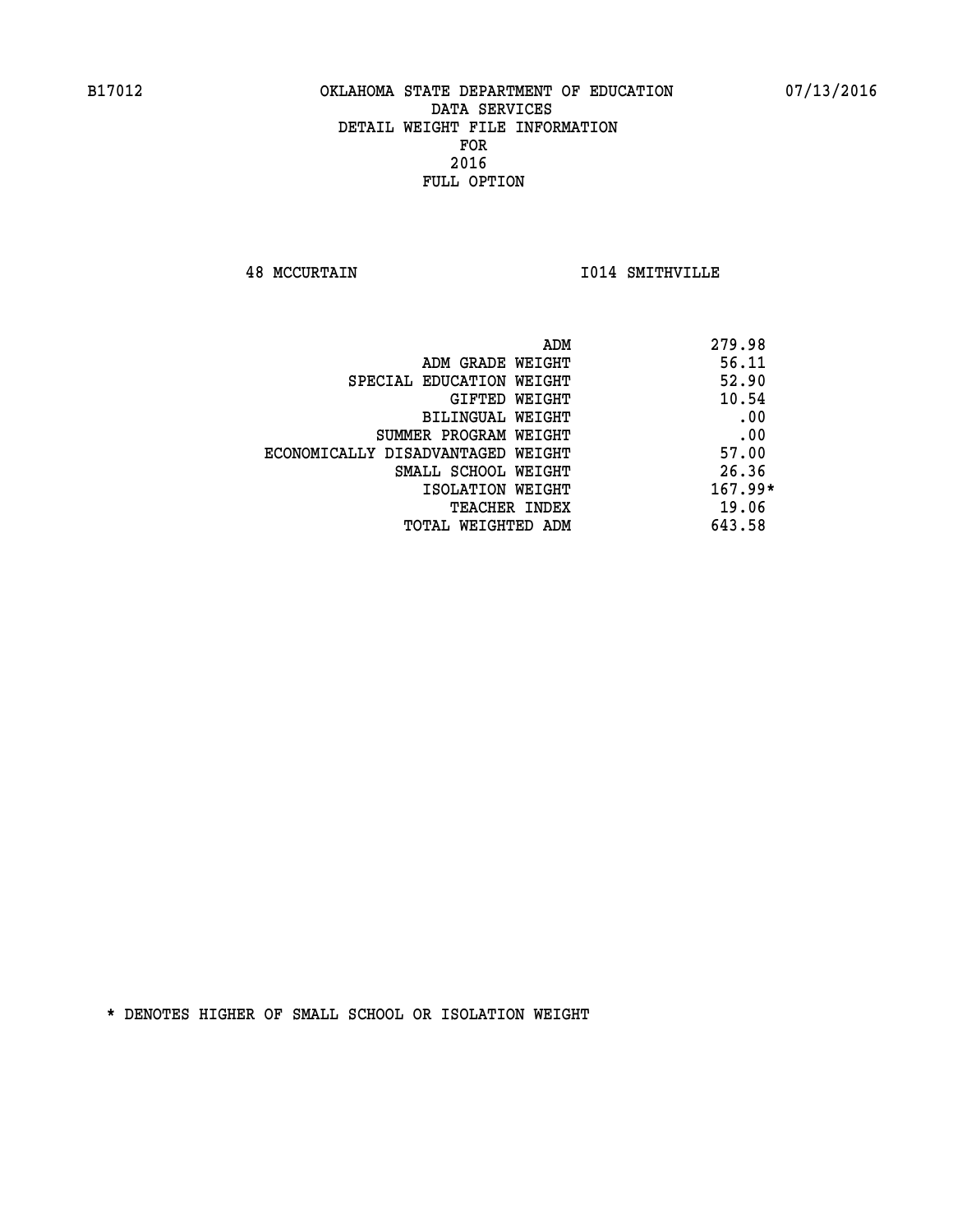**48 MCCURTAIN I039 WRIGHT CITY** 

| ADM                               | 456.92   |
|-----------------------------------|----------|
| ADM GRADE WEIGHT                  | 95.20    |
| SPECIAL EDUCATION WEIGHT          | 57.45    |
| GIFTED WEIGHT                     | 4.76     |
| BILINGUAL WEIGHT                  | .00      |
| SUMMER PROGRAM WEIGHT             | .00      |
| ECONOMICALLY DISADVANTAGED WEIGHT | 93.50    |
| SMALL SCHOOL WEIGHT               | $12.45*$ |
| ISOLATION WEIGHT                  | .00      |
| <b>TEACHER INDEX</b>              | 39.77    |
| TOTAL WEIGHTED ADM                | 760.05   |
|                                   |          |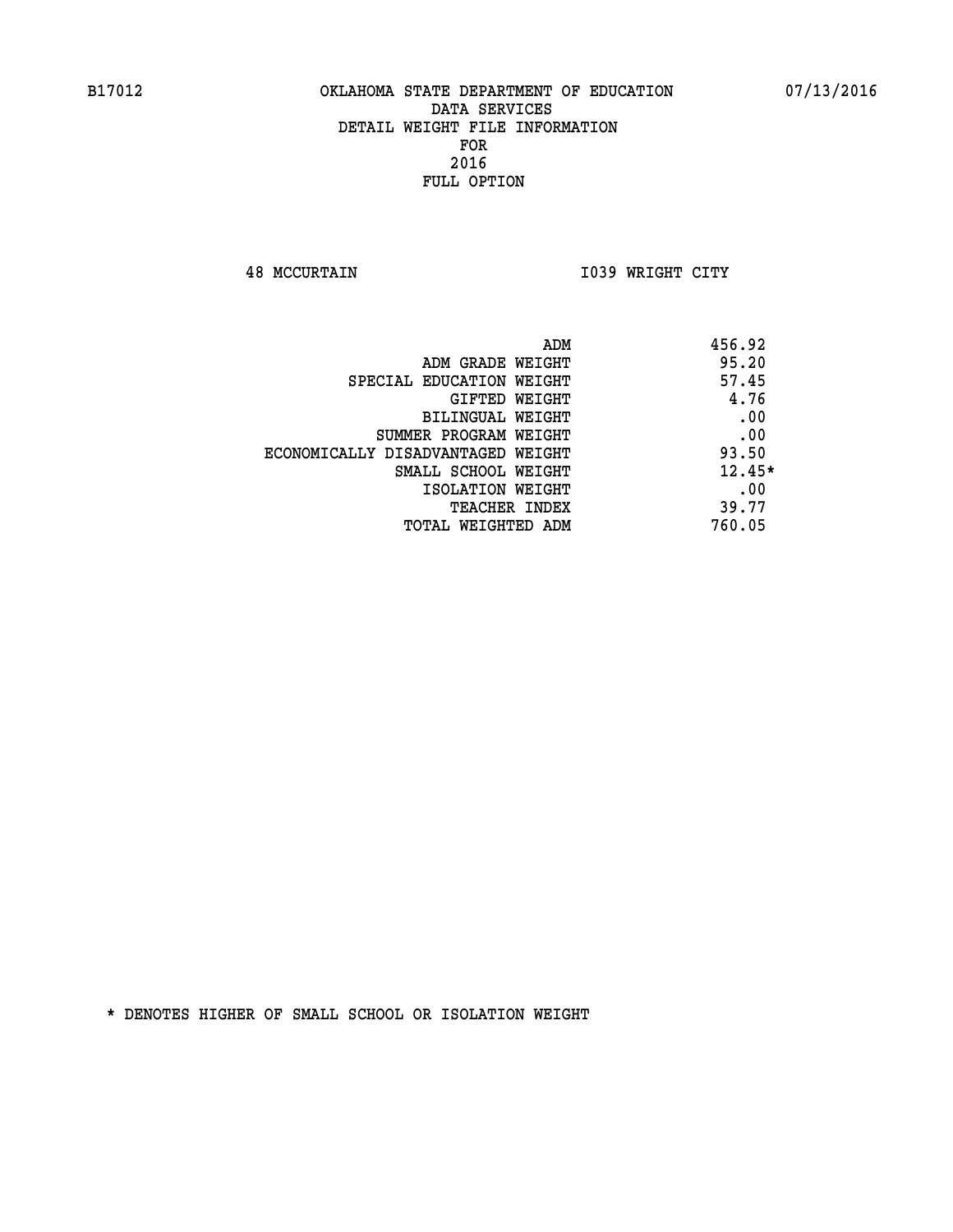**48 MCCURTAIN I071 BATTIEST** 

|                                   | ADM | 276.05    |
|-----------------------------------|-----|-----------|
| ADM GRADE WEIGHT                  |     | 56.12     |
| SPECIAL EDUCATION WEIGHT          |     | 34.70     |
| GIFTED WEIGHT                     |     | 15.30     |
| BILINGUAL WEIGHT                  |     | 2.00      |
| SUMMER PROGRAM WEIGHT             |     | .00       |
| ECONOMICALLY DISADVANTAGED WEIGHT |     | 56.00     |
| SMALL SCHOOL WEIGHT               |     | 26.40     |
| ISOLATION WEIGHT                  |     | $162.87*$ |
| <b>TEACHER INDEX</b>              |     | 16.30     |
| TOTAL WEIGHTED ADM                |     | 619.34    |
|                                   |     |           |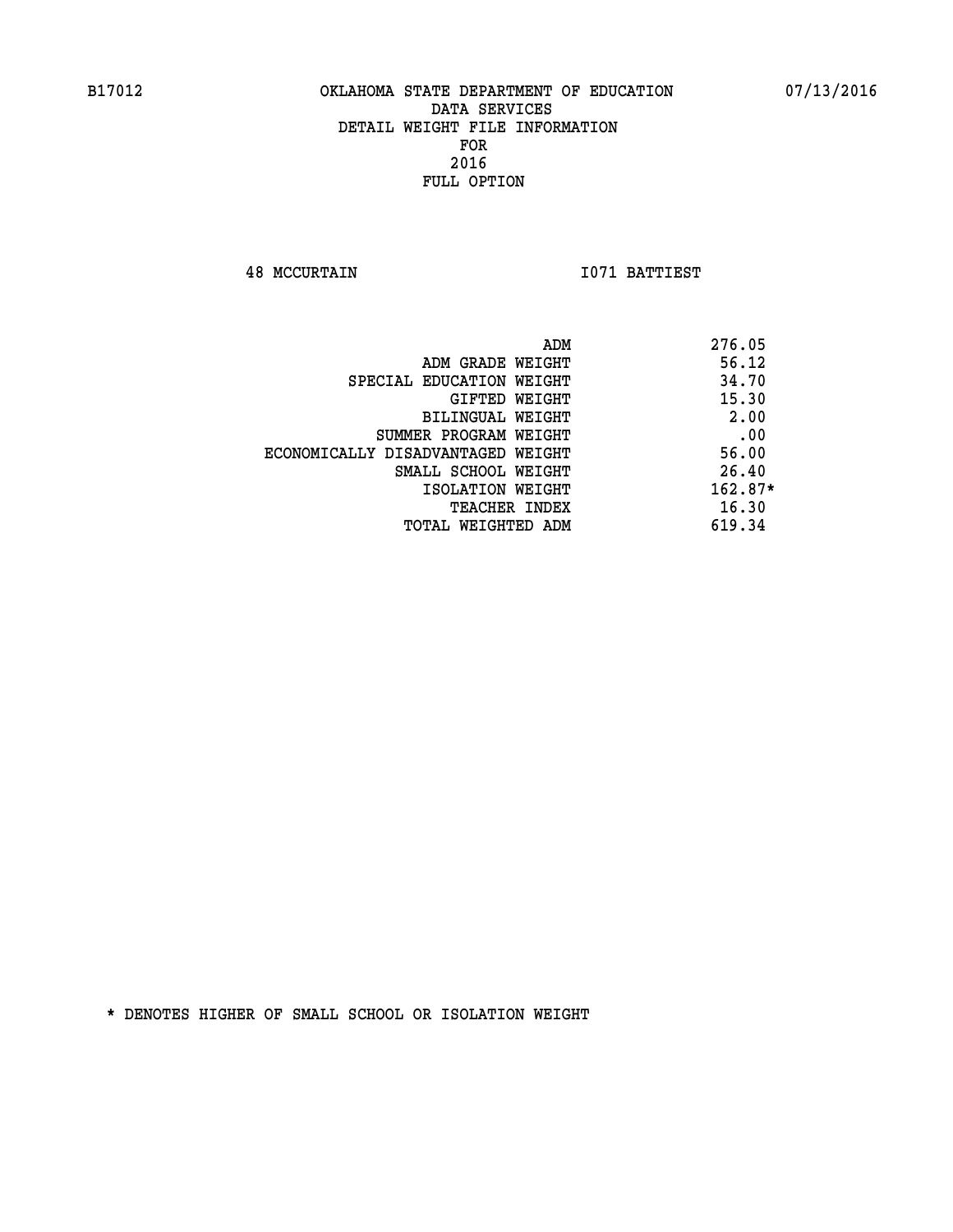**48 MCCURTAIN I074 BROKEN BOW** 

| 1,719.54 |
|----------|
| 335.14   |
| 203.80   |
| 51.68    |
| 48.00    |
| .00      |
| 343.00   |
| .00      |
| .00      |
| 24.94    |
| 2,726.10 |
|          |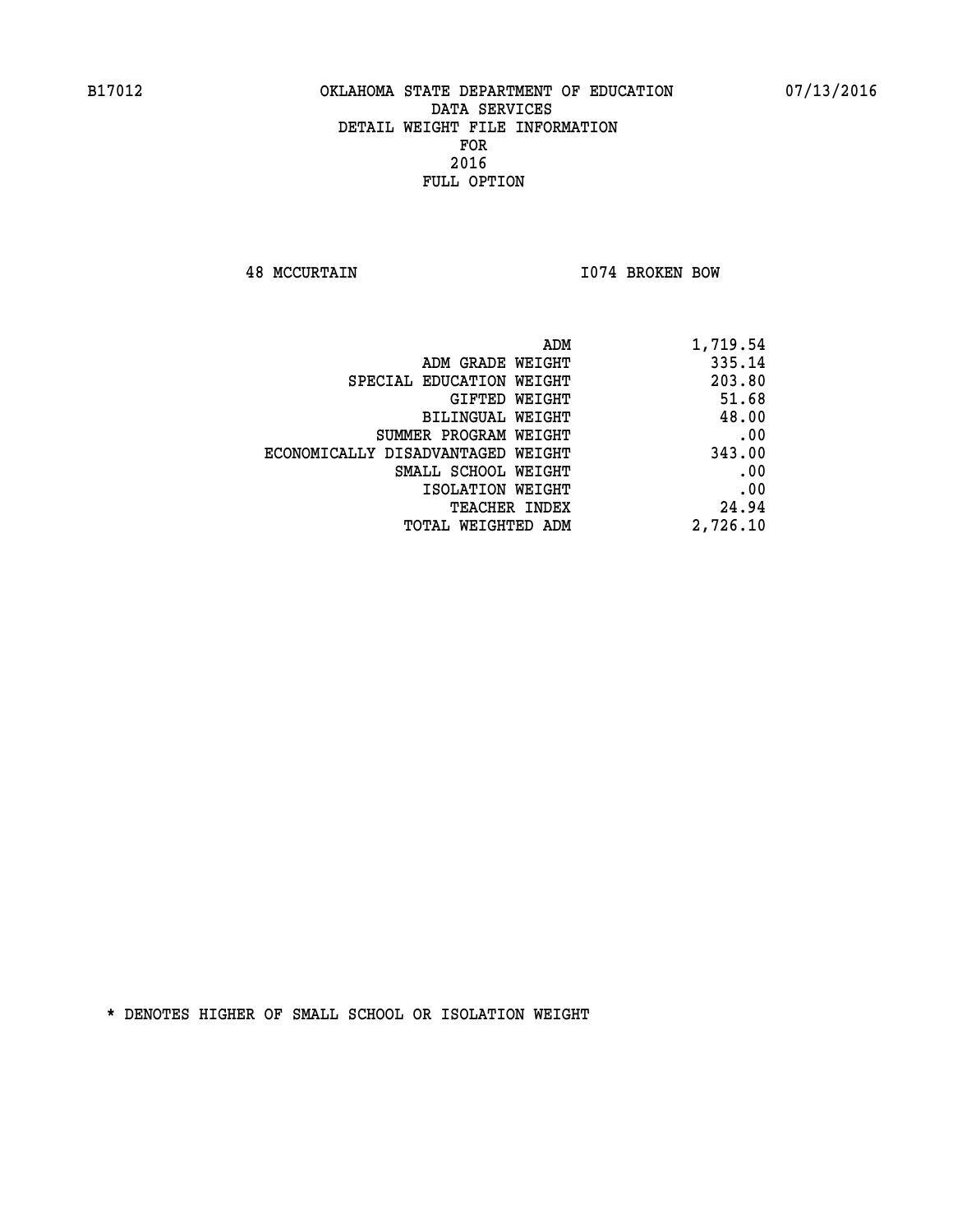**49 MCINTOSH C003 RYAL** 

| 63.79<br>ADM                               |  |
|--------------------------------------------|--|
| 13.59<br>ADM GRADE WEIGHT                  |  |
| 19.35<br>SPECIAL EDUCATION WEIGHT          |  |
| 2.72<br>GIFTED WEIGHT                      |  |
| .00<br>BILINGUAL WEIGHT                    |  |
| .00<br>SUMMER PROGRAM WEIGHT               |  |
| 13.50<br>ECONOMICALLY DISADVANTAGED WEIGHT |  |
| $11.22*$<br>SMALL SCHOOL WEIGHT            |  |
| .00<br>ISOLATION WEIGHT                    |  |
| 3.44<br><b>TEACHER INDEX</b>               |  |
| 127.61<br>TOTAL WEIGHTED ADM               |  |
|                                            |  |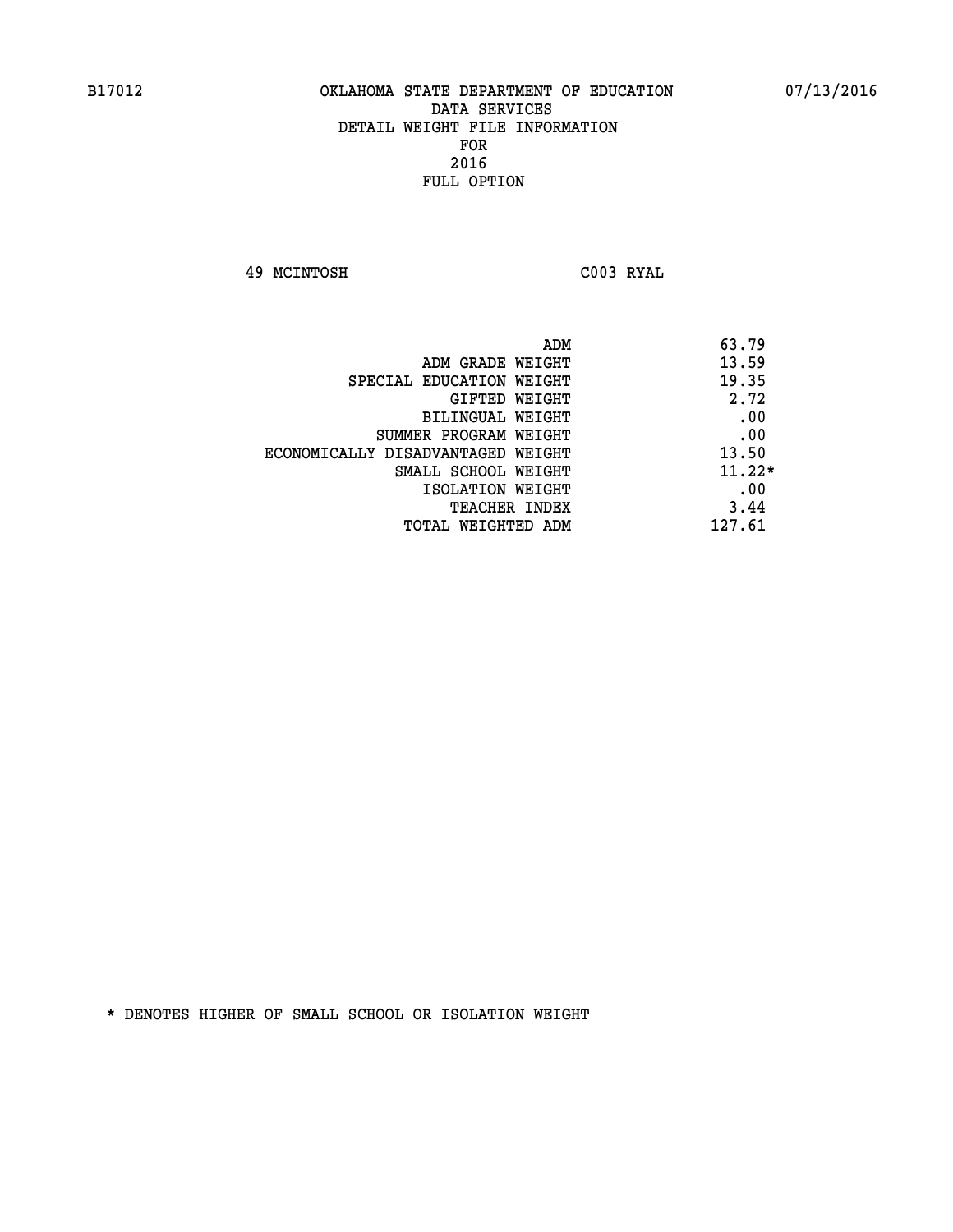**49 MCINTOSH C016 STIDHAM** 

| 104.87<br>ADM                              |  |
|--------------------------------------------|--|
| 22.34<br>ADM GRADE WEIGHT                  |  |
| 30.10<br>SPECIAL EDUCATION WEIGHT          |  |
| 2.72<br>GIFTED WEIGHT                      |  |
| .00<br>BILINGUAL WEIGHT                    |  |
| .00<br>SUMMER PROGRAM WEIGHT               |  |
| 23.25<br>ECONOMICALLY DISADVANTAGED WEIGHT |  |
| $16.82*$<br>SMALL SCHOOL WEIGHT            |  |
| .00<br>ISOLATION WEIGHT                    |  |
| 6.91<br><b>TEACHER INDEX</b>               |  |
| 207.01<br>TOTAL WEIGHTED ADM               |  |
|                                            |  |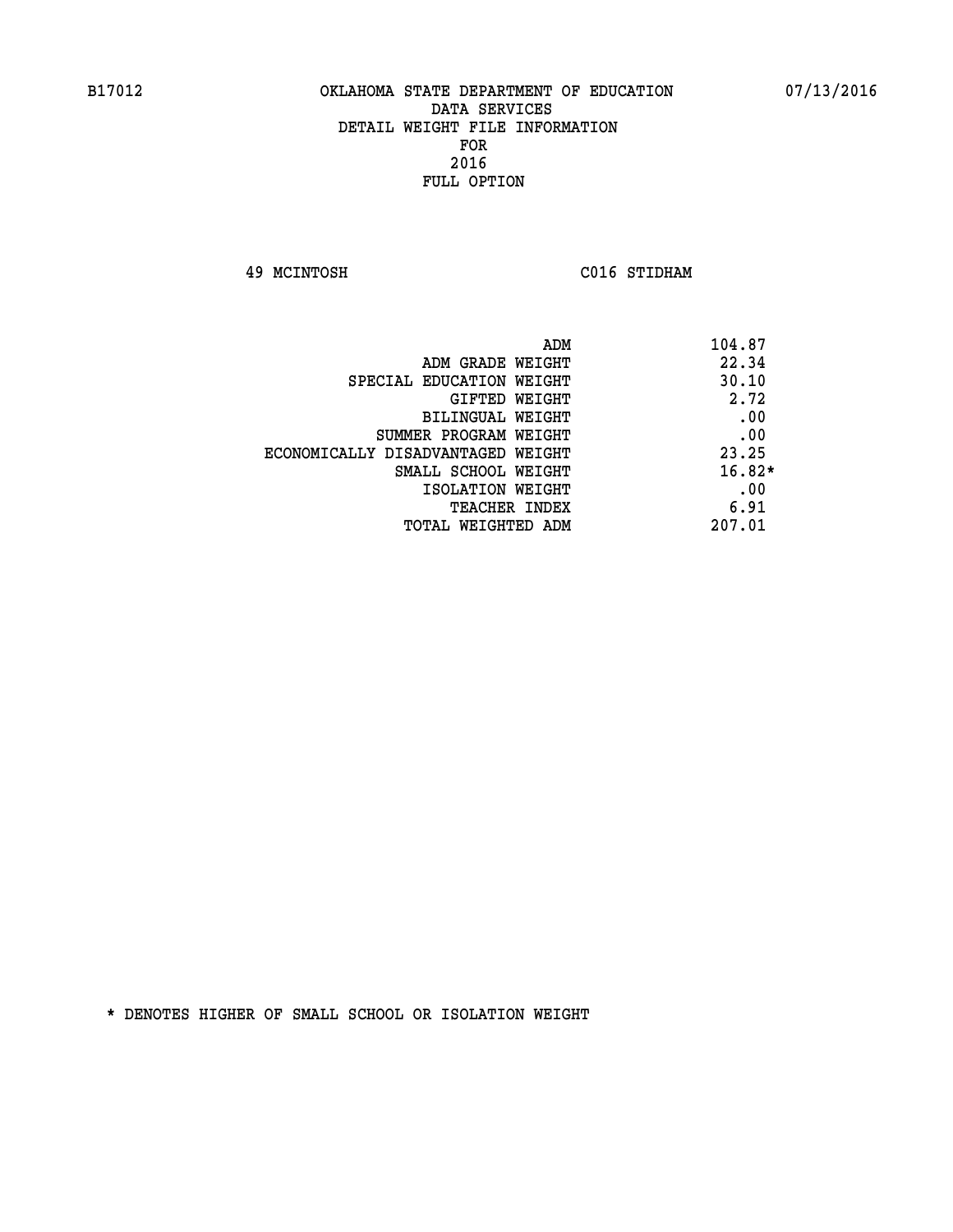**49 MCINTOSH I001 EUFAULA** 

| 1,170.21 |
|----------|
| 221.29   |
| 309.10   |
| 56.44    |
| 1.75     |
| .00      |
| 218.00   |
| .00      |
| .00      |
| 33.32    |
| 2,010.11 |
|          |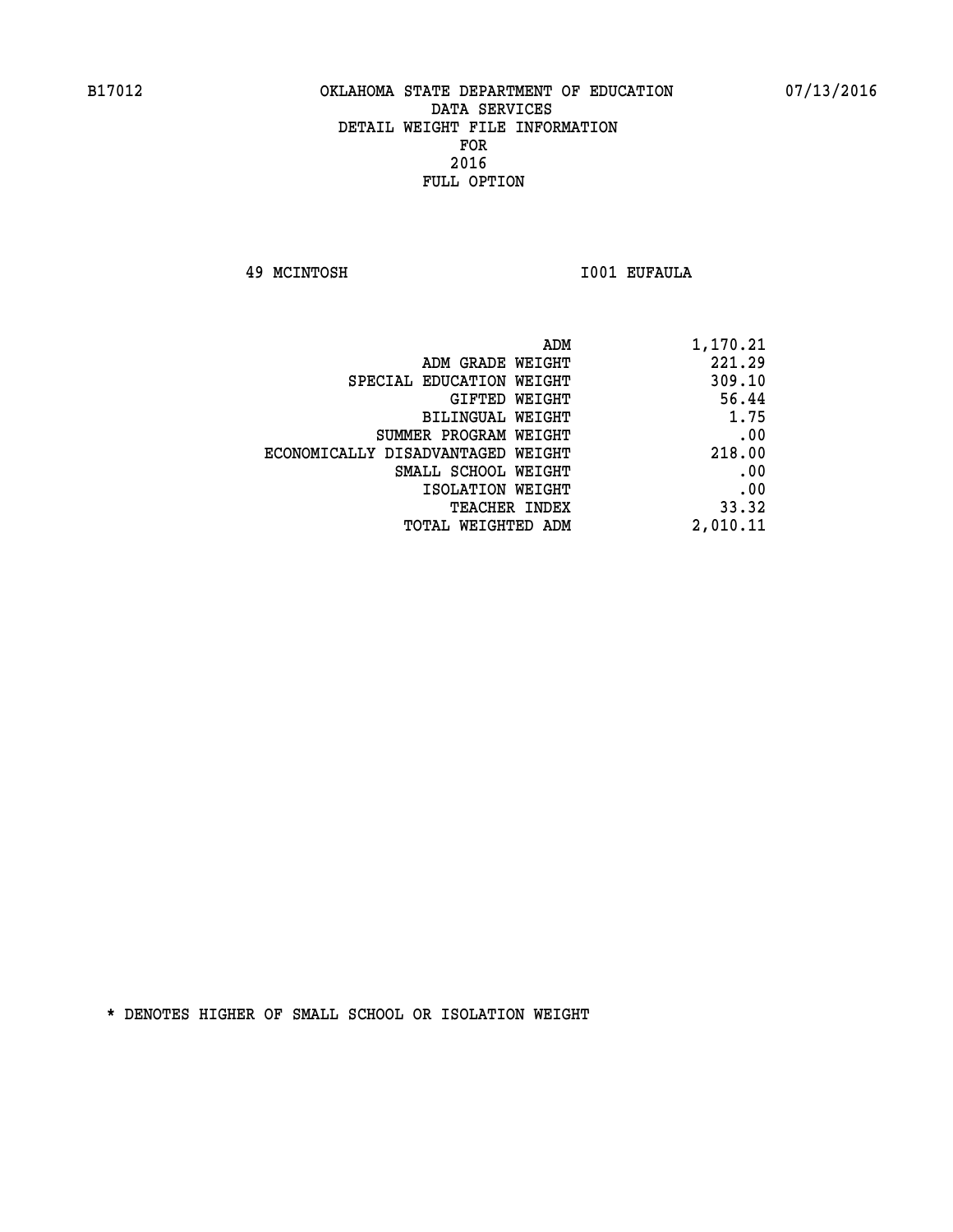**49 MCINTOSH I019 CHECOTAH** 

| 1,540.18 |
|----------|
| 314.05   |
| 311.80   |
| 52.36    |
| 1.75     |
| .00      |
| 308.25   |
| .00      |
| .00      |
| 54.28    |
| 2,582.67 |
|          |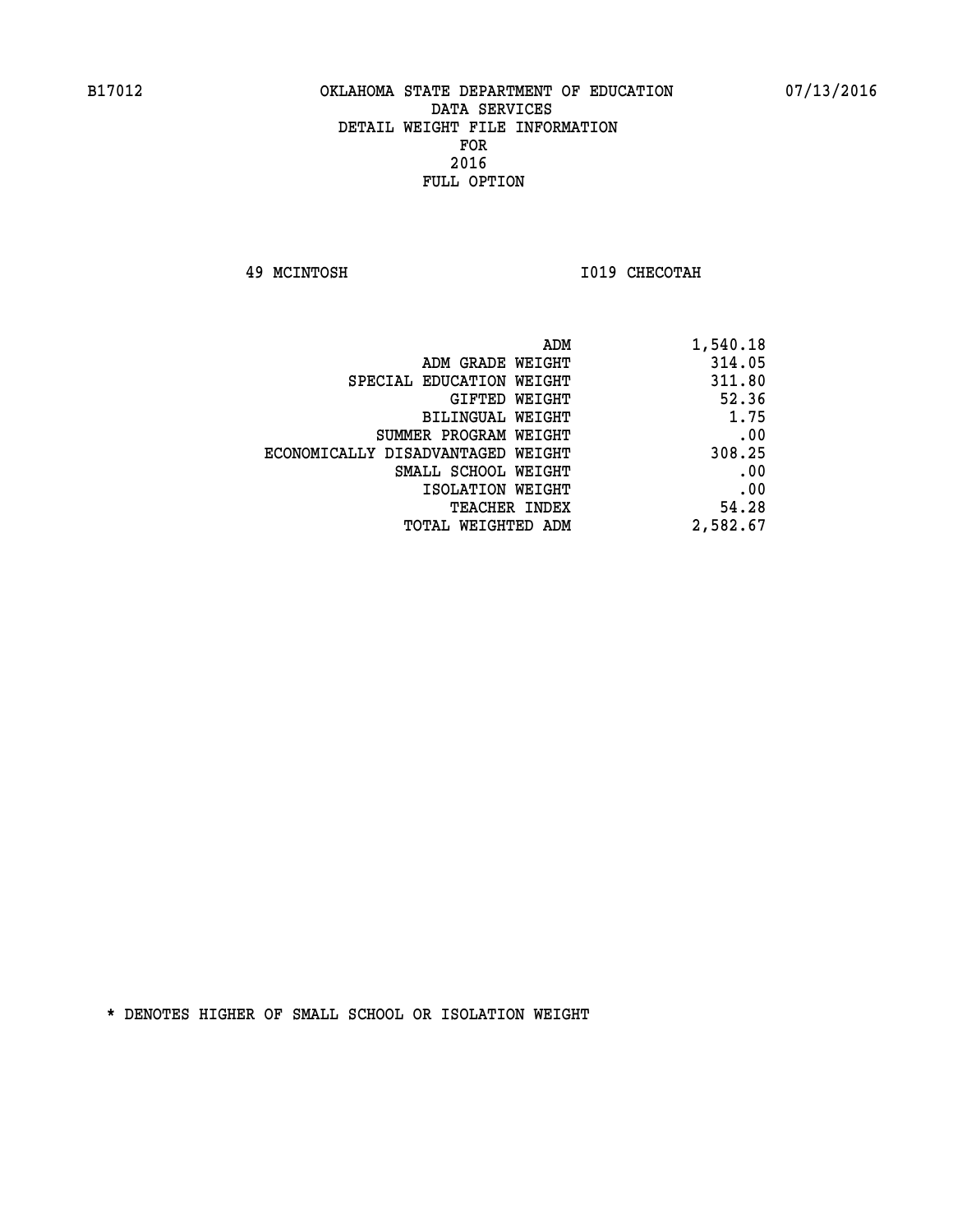**49 MCINTOSH I027 MIDWAY** 

| 240.10<br>ADM                              |  |
|--------------------------------------------|--|
| 45.02<br>ADM GRADE WEIGHT                  |  |
| 71.75<br>SPECIAL EDUCATION WEIGHT          |  |
| 6.12<br>GIFTED WEIGHT                      |  |
| .00<br>BILINGUAL WEIGHT                    |  |
| .00<br>SUMMER PROGRAM WEIGHT               |  |
| 50.50<br>ECONOMICALLY DISADVANTAGED WEIGHT |  |
| $26.22*$<br>SMALL SCHOOL WEIGHT            |  |
| .00<br>ISOLATION WEIGHT                    |  |
| .00<br><b>TEACHER INDEX</b>                |  |
| 439.71<br>TOTAL WEIGHTED ADM               |  |
|                                            |  |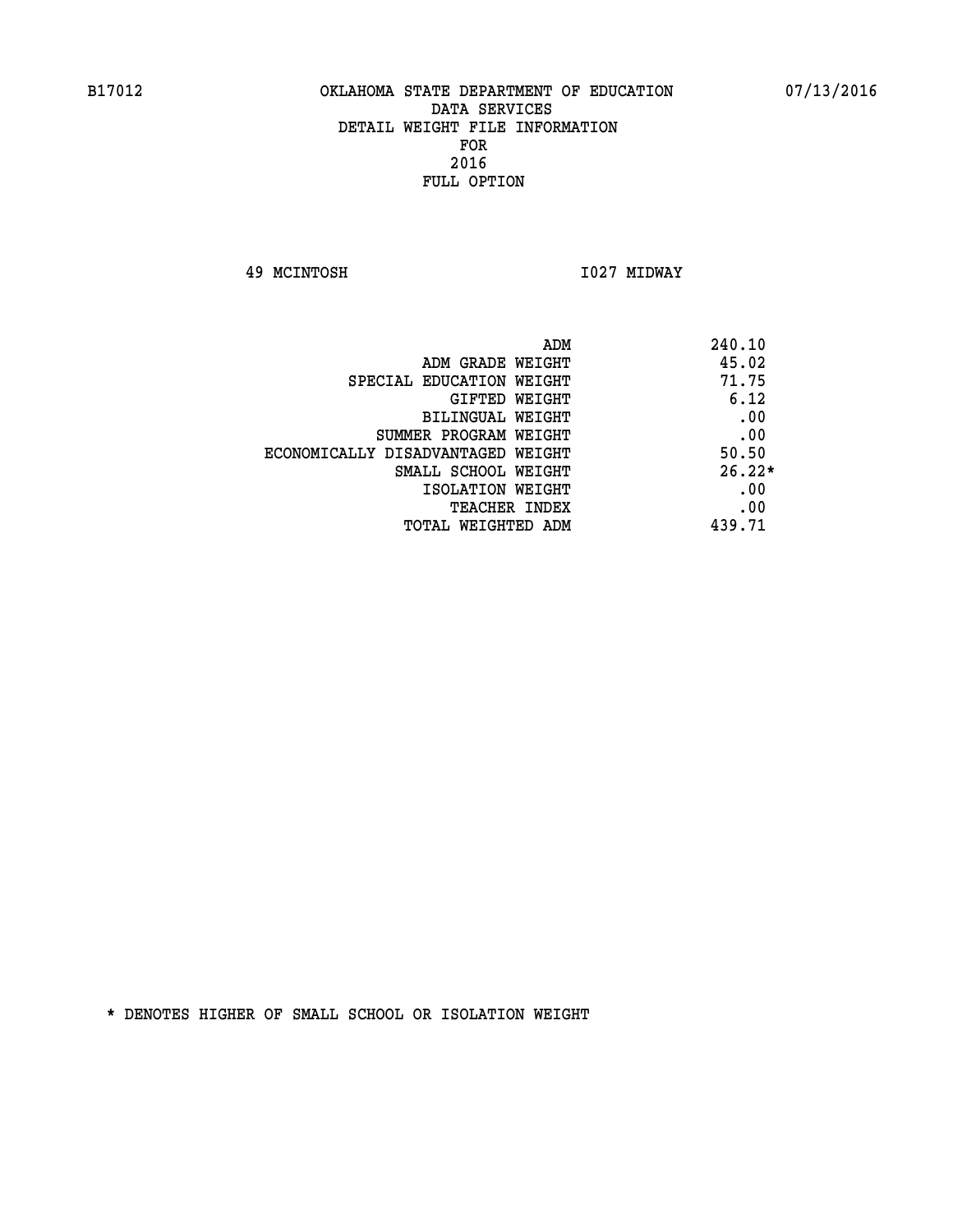**49 MCINTOSH I064 HANNA** 

| 106.81<br>ADM                              |  |
|--------------------------------------------|--|
| 21.15<br>ADM GRADE WEIGHT                  |  |
| 37.75<br>SPECIAL EDUCATION WEIGHT          |  |
| .00<br>GIFTED WEIGHT                       |  |
| .00<br>BILINGUAL WEIGHT                    |  |
| .00<br>SUMMER PROGRAM WEIGHT               |  |
| 23.25<br>ECONOMICALLY DISADVANTAGED WEIGHT |  |
| $17.05*$<br>SMALL SCHOOL WEIGHT            |  |
| .00<br>ISOLATION WEIGHT                    |  |
| 19.32<br><b>TEACHER INDEX</b>              |  |
| 225.33<br>TOTAL WEIGHTED ADM               |  |
|                                            |  |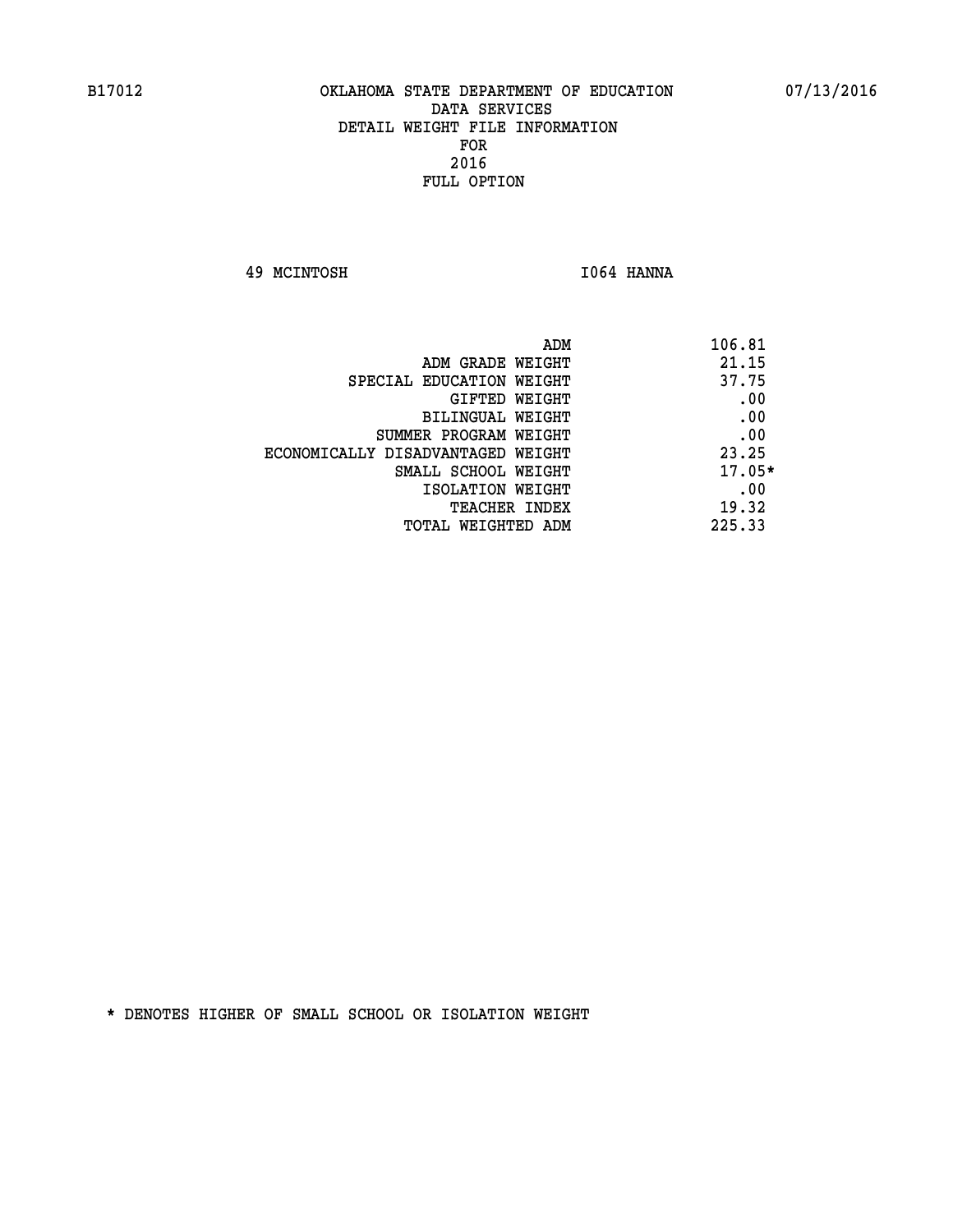**50 MURRAY I001 SULPHUR** 

| 1,549.87 |
|----------|
| 315.93   |
| 257.80   |
| 65.28    |
| 20.25    |
| .00      |
| 231.00   |
| .00      |
| .00      |
| 21.18    |
| 2,461.31 |
|          |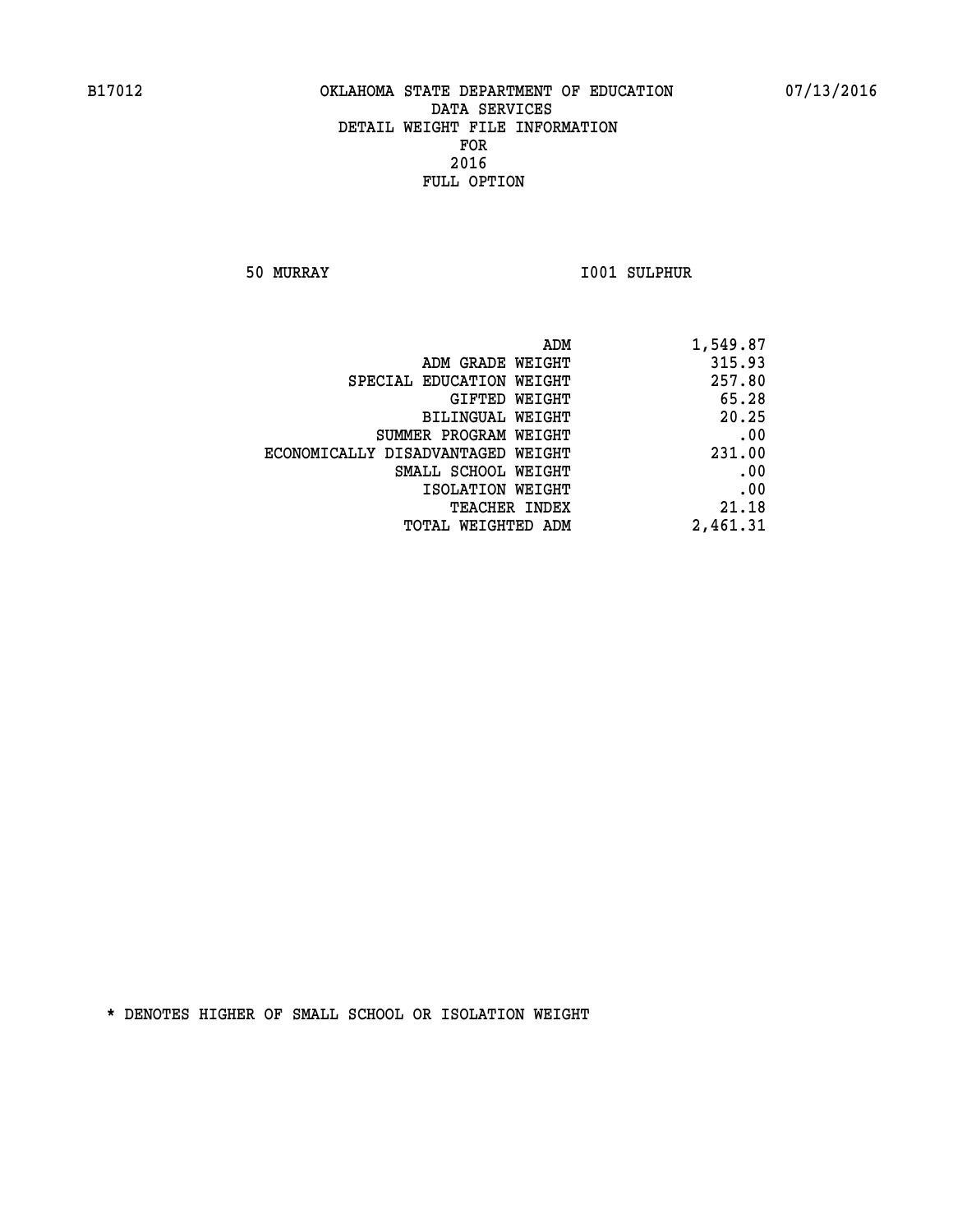**50 MURRAY I010 DAVIS** 

| 1,058.66 |
|----------|
| 207.91   |
| 166.80   |
| 26.18    |
| 5.50     |
| .00      |
| 137.00   |
| .00      |
| .00      |
| 20.21    |
| 1,622.26 |
|          |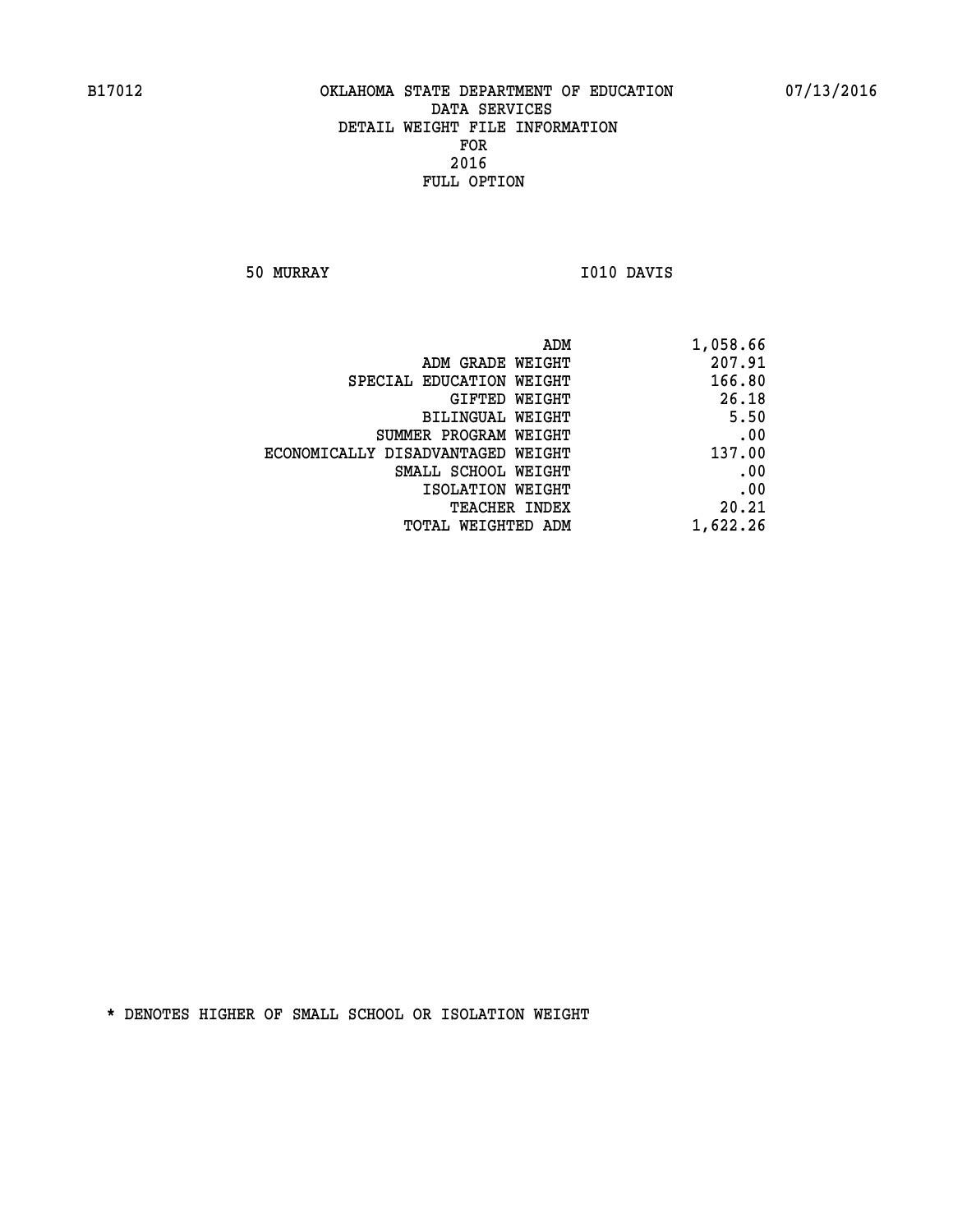**51 MUSKOGEE C009 WAINWRIGHT** 

| ADM                               | 103.17   |
|-----------------------------------|----------|
| ADM GRADE WEIGHT                  | 18.68    |
| SPECIAL EDUCATION WEIGHT          | 27.95    |
| GIFTED WEIGHT                     | 1.02     |
| BILINGUAL WEIGHT                  | .00      |
| SUMMER PROGRAM WEIGHT             | .00      |
| ECONOMICALLY DISADVANTAGED WEIGHT | 21.00    |
| SMALL SCHOOL WEIGHT               | $16.61*$ |
| ISOLATION WEIGHT                  | .00      |
| <b>TEACHER INDEX</b>              | 4.37     |
| TOTAL WEIGHTED ADM                | 192.80   |
|                                   |          |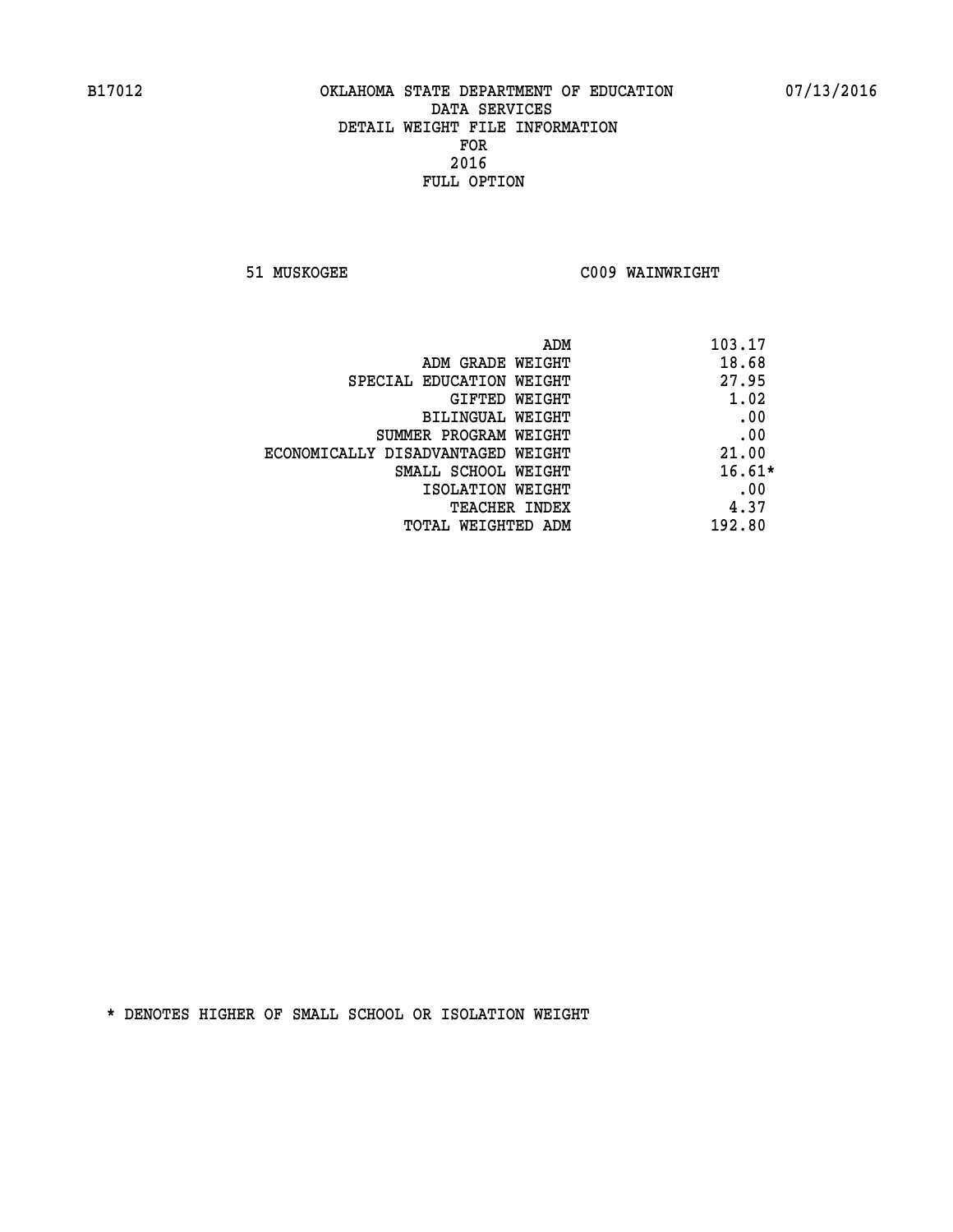**51 MUSKOGEE 1002 HASKELL** 

| 823.19   |
|----------|
| 164.53   |
| 184.05   |
| 23.46    |
| 3.00     |
| 4.80     |
| 146.00   |
| .00      |
| .00      |
| 28.80    |
| 1,377.83 |
|          |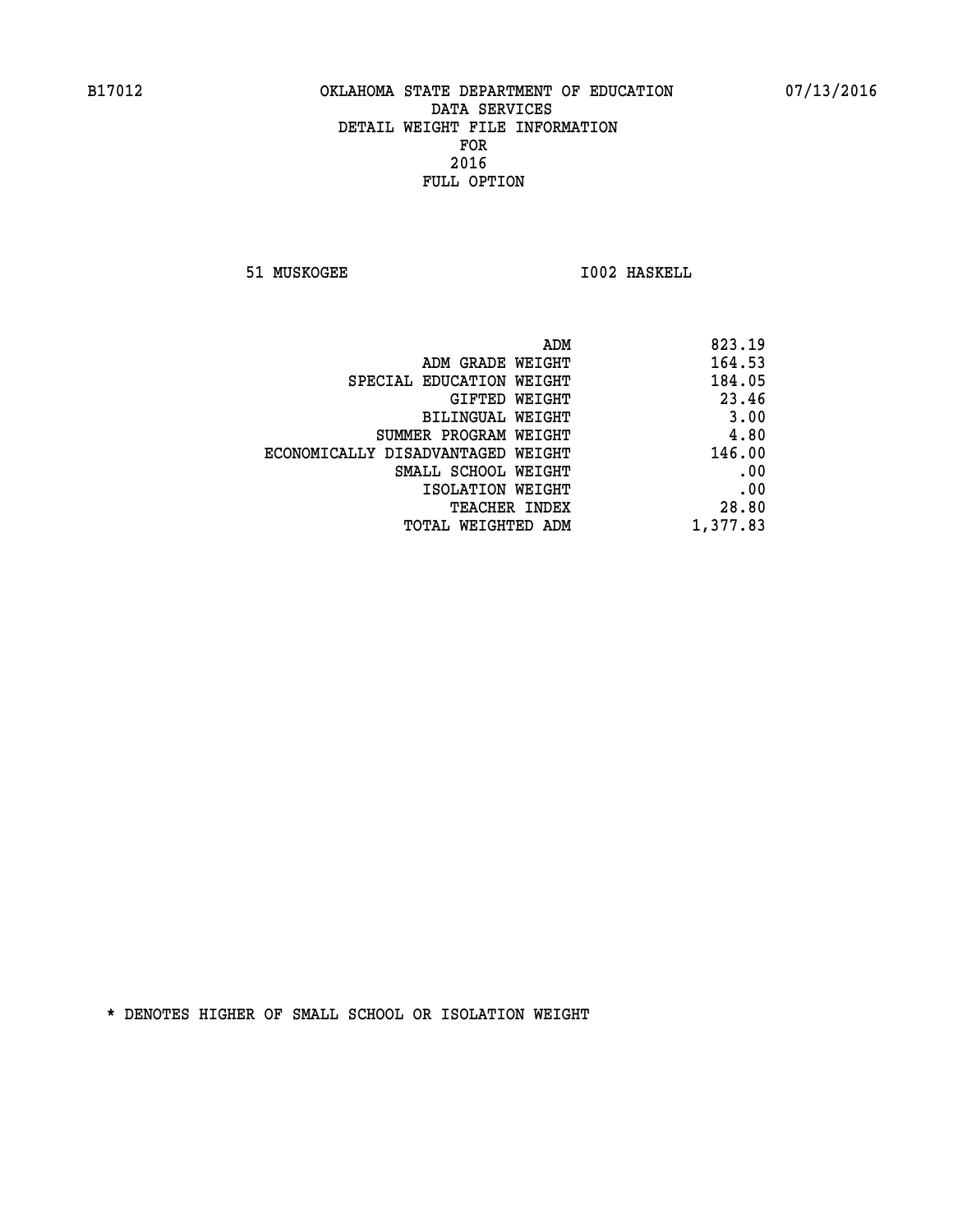51 MUSKOGEE 1003 FORT GIBSON

| 1,844.35 |
|----------|
| 363.54   |
| 282.30   |
| 109.82   |
| 10.25    |
| .00      |
| 218.50   |
| .00      |
| .00      |
| 66.00    |
| 2,894.76 |
|          |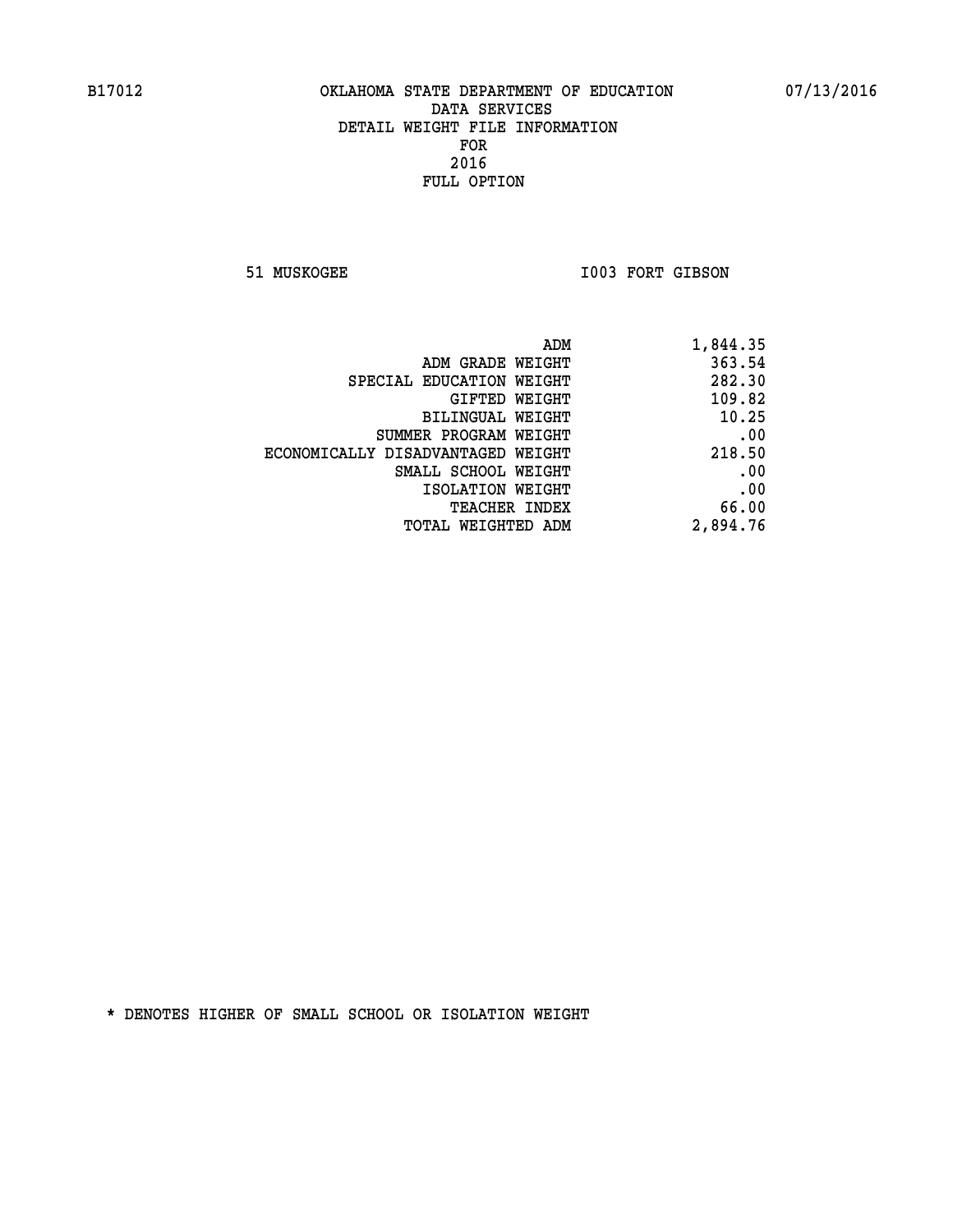**51 MUSKOGEE I006 WEBBERS FALLS** 

|                                   | 285.78<br>ADM |
|-----------------------------------|---------------|
| ADM GRADE WEIGHT                  | 56.42         |
| SPECIAL EDUCATION WEIGHT          | 61.80         |
| <b>GIFTED WEIGHT</b>              | 11.56         |
| BILINGUAL WEIGHT                  | 1.25          |
| SUMMER PROGRAM WEIGHT             | .00           |
| ECONOMICALLY DISADVANTAGED WEIGHT | 62.25         |
| SMALL SCHOOL WEIGHT               | $26.28*$      |
| ISOLATION WEIGHT                  | .00           |
| <b>TEACHER INDEX</b>              | .00           |
| TOTAL WEIGHTED ADM                | 505.34        |
|                                   |               |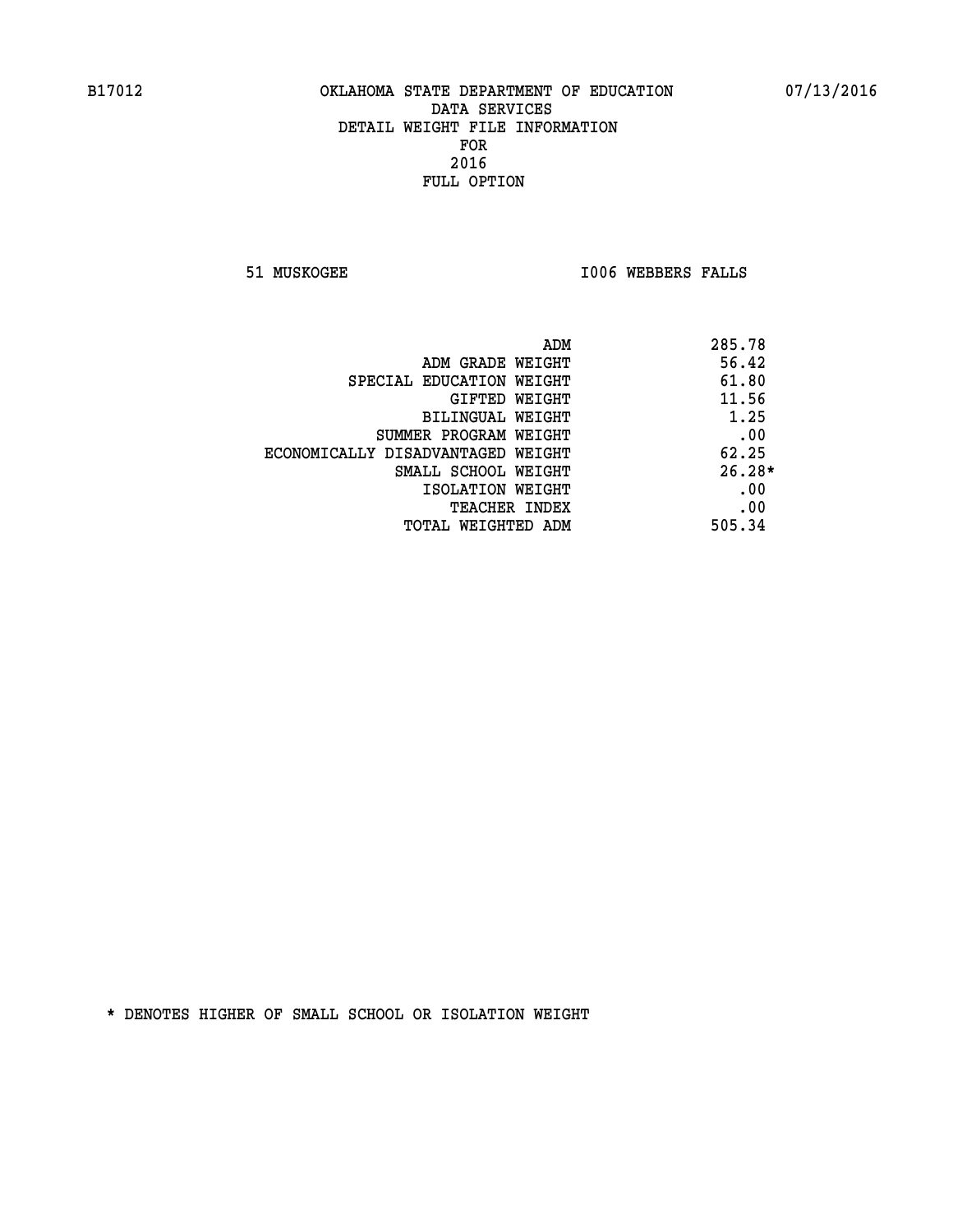**51 MUSKOGEE I008 OKTAHA** 

| 729.43                                                                            |
|-----------------------------------------------------------------------------------|
| 140.88                                                                            |
| 121.10                                                                            |
| 20.06                                                                             |
| .00                                                                               |
| .00                                                                               |
| 140.50                                                                            |
| .00                                                                               |
| .00                                                                               |
| 24.87                                                                             |
| 1,176.84                                                                          |
| ADM GRADE WEIGHT<br>GIFTED WEIGHT<br>SUMMER PROGRAM WEIGHT<br>SMALL SCHOOL WEIGHT |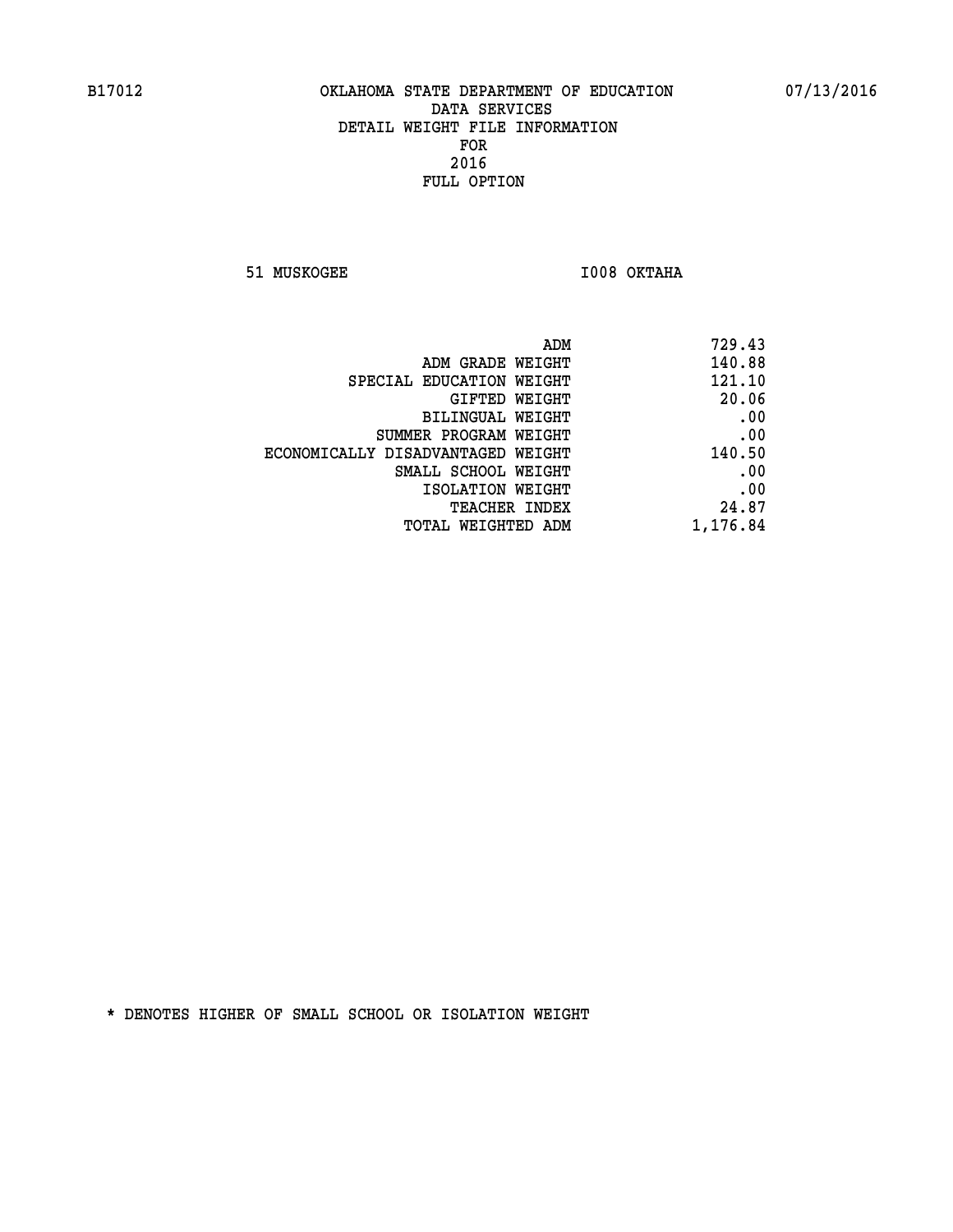**51 MUSKOGEE I020 MUSKOGEE** 

|                                   | 5,988.36<br>ADM |
|-----------------------------------|-----------------|
| ADM GRADE WEIGHT                  | 1,221.63        |
| SPECIAL EDUCATION WEIGHT          | 772.85          |
| <b>GIFTED WEIGHT</b>              | 250.92          |
| BILINGUAL WEIGHT                  | 109.50          |
| SUMMER PROGRAM WEIGHT             | .00             |
| ECONOMICALLY DISADVANTAGED WEIGHT | 1,223.75        |
| SMALL SCHOOL WEIGHT               | .00             |
| ISOLATION WEIGHT                  | .00             |
| <b>TEACHER INDEX</b>              | 59.04           |
| <b>TOTAL WEIGHTED ADM</b>         | 9,626.05        |
|                                   |                 |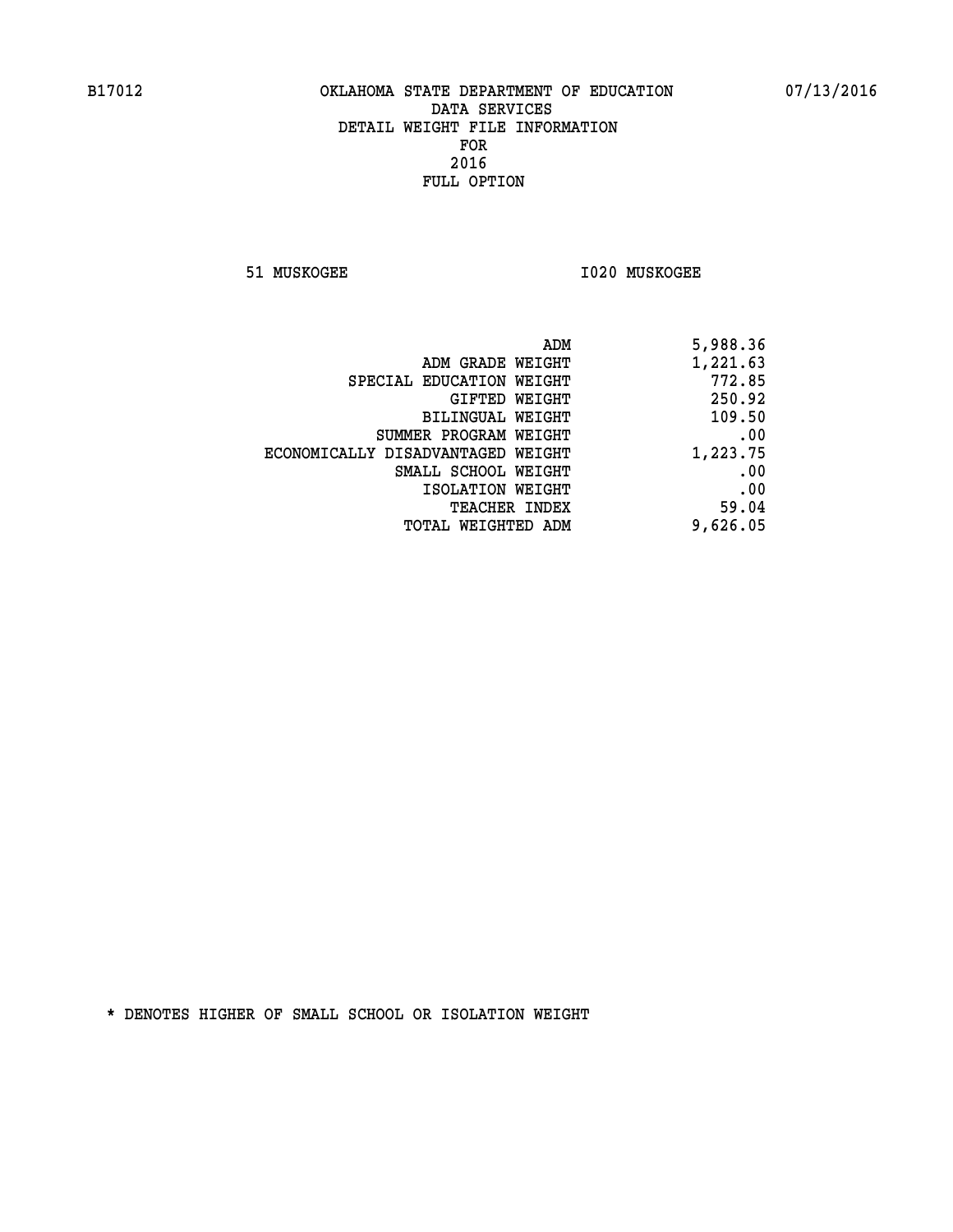**51 MUSKOGEE I029 HILLDALE** 

| ADM                               | 1,858.86 |
|-----------------------------------|----------|
| ADM GRADE WEIGHT                  | 364.85   |
| SPECIAL EDUCATION WEIGHT          | 285.90   |
| GIFTED WEIGHT                     | 96.56    |
| BILINGUAL WEIGHT                  | 17.25    |
| SUMMER PROGRAM WEIGHT             | .00      |
| ECONOMICALLY DISADVANTAGED WEIGHT | 254.50   |
| SMALL SCHOOL WEIGHT               | .00      |
| ISOLATION WEIGHT                  | .00      |
| <b>TEACHER INDEX</b>              | .00      |
| TOTAL WEIGHTED ADM                | 2,877.92 |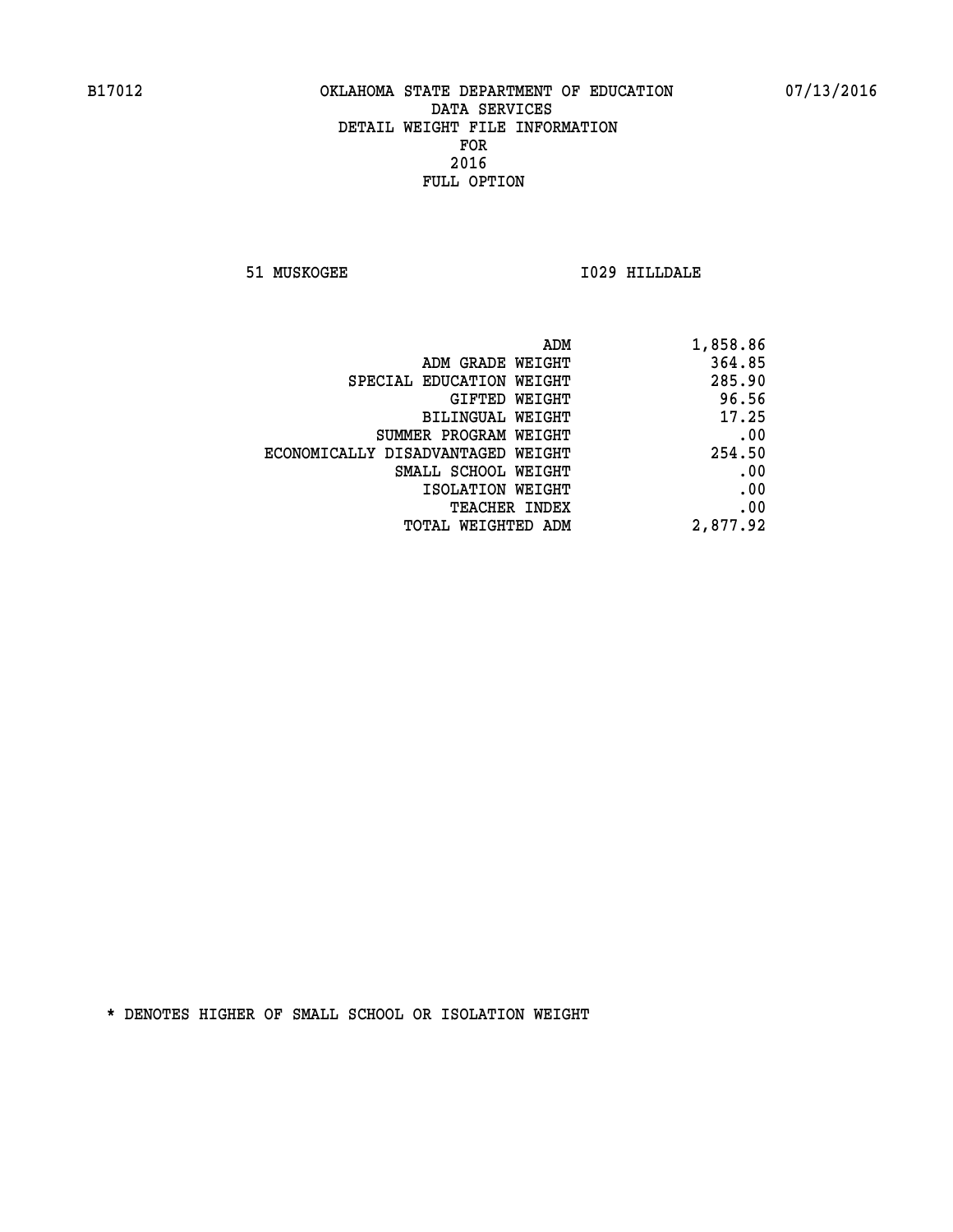51 MUSKOGEE 1046 BRAGGS

|                                   | 180.86<br>ADM |
|-----------------------------------|---------------|
| ADM GRADE WEIGHT                  | 37.43         |
| SPECIAL EDUCATION WEIGHT          | 54.55         |
| GIFTED WEIGHT                     | 7.48          |
| BILINGUAL WEIGHT                  | .00           |
| SUMMER PROGRAM WEIGHT             | 1.20          |
| ECONOMICALLY DISADVANTAGED WEIGHT | 37.50         |
| SMALL SCHOOL WEIGHT               | $23.81*$      |
| ISOLATION WEIGHT                  | .00           |
| <b>TEACHER INDEX</b>              | 5.50          |
| TOTAL WEIGHTED ADM                | 348.33        |
|                                   |               |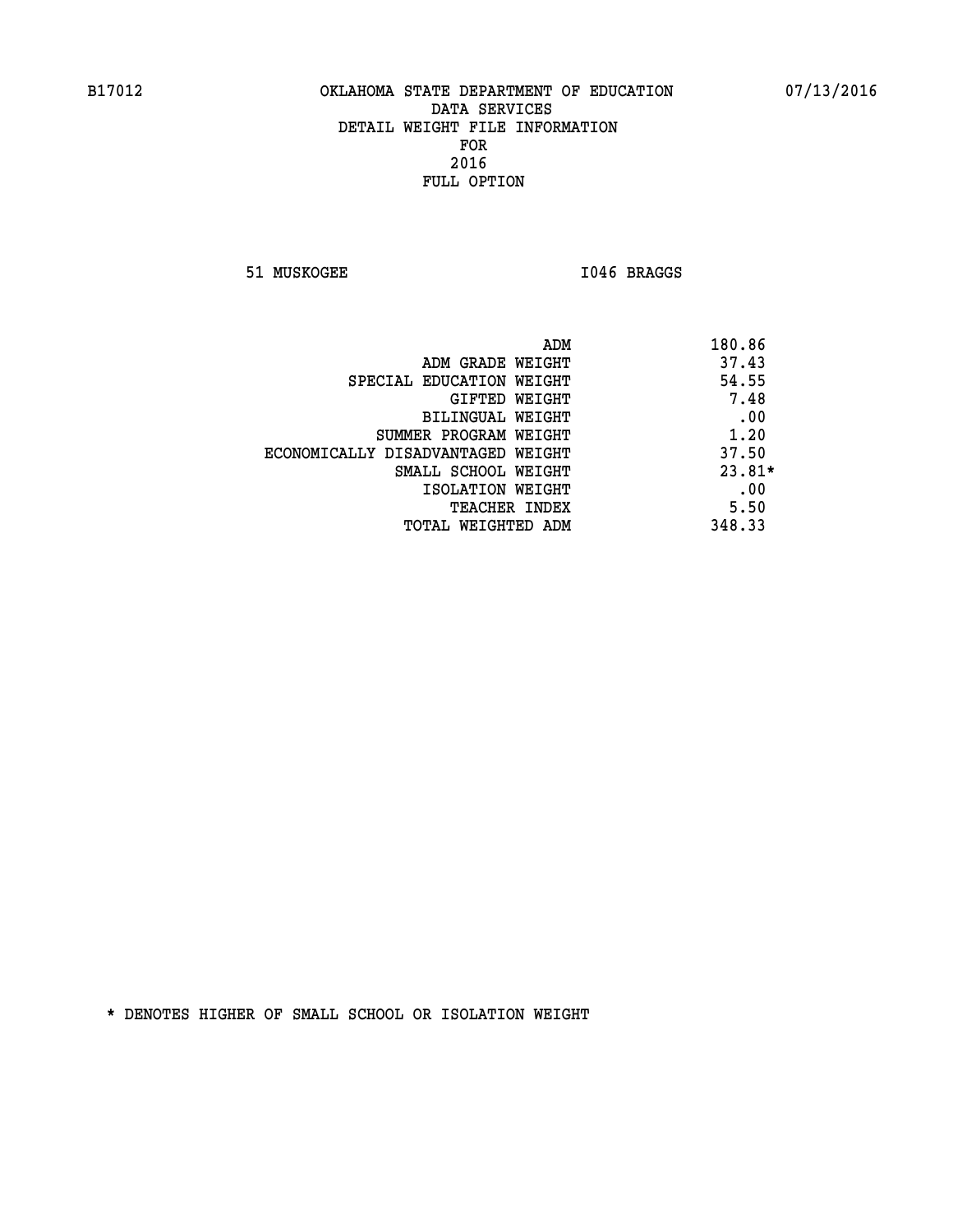**51 MUSKOGEE 1074 WARNER** 

| 784.18   |
|----------|
| 154.63   |
| 129.20   |
| 23.12    |
| .25      |
| .00      |
| 138.50   |
| .00      |
| .00      |
| 12.93    |
| 1,242.81 |
|          |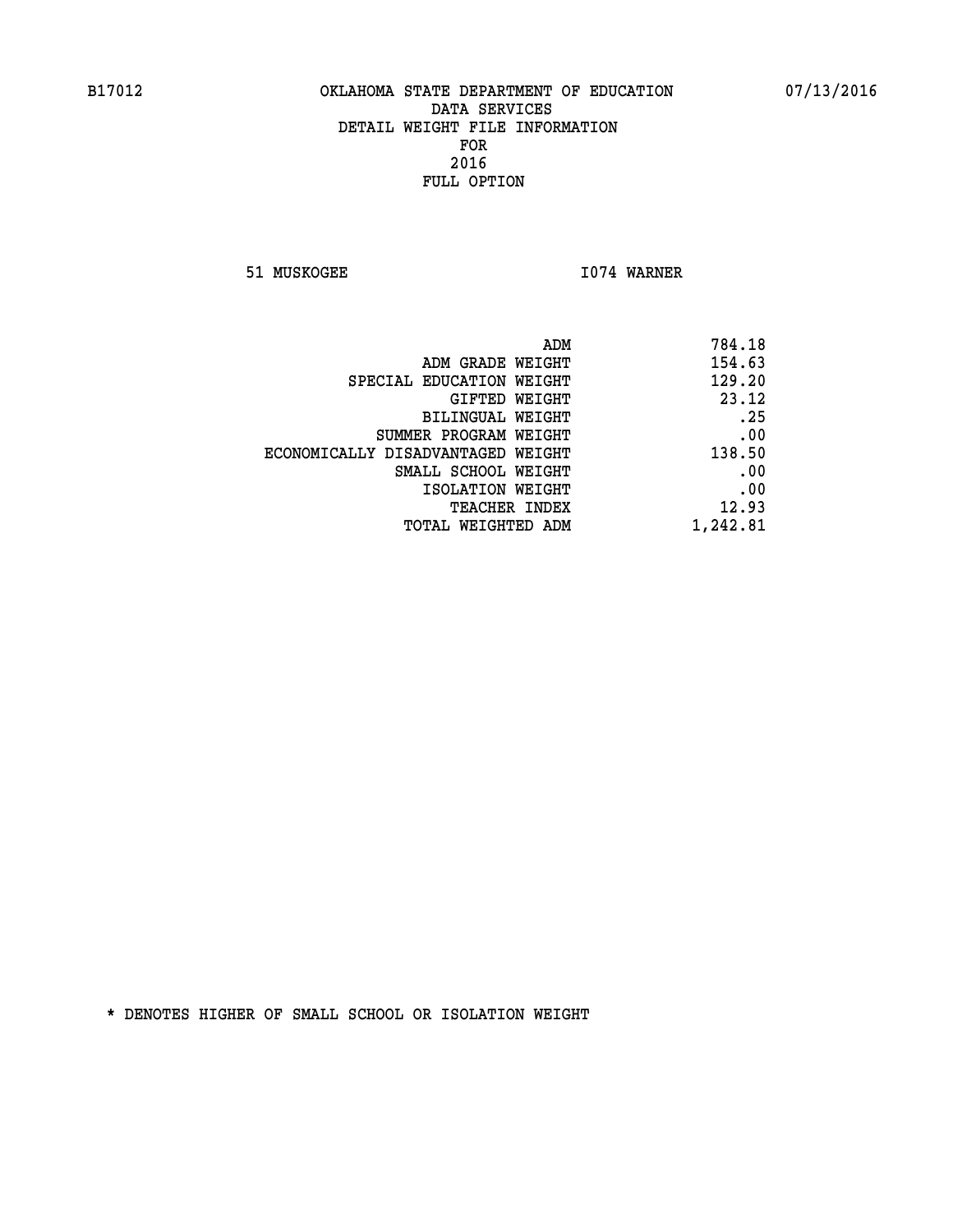**51 MUSKOGEE 1088 PORUM** 

| ADM                               | 500.70  |
|-----------------------------------|---------|
| ADM GRADE WEIGHT                  | 100.39  |
| SPECIAL EDUCATION WEIGHT          | 82.10   |
| GIFTED WEIGHT                     | 13.60   |
| BILINGUAL WEIGHT                  | .00     |
| SUMMER PROGRAM WEIGHT             | .00     |
| ECONOMICALLY DISADVANTAGED WEIGHT | 90.50   |
| SMALL SCHOOL WEIGHT               | $5.36*$ |
| ISOLATION WEIGHT                  | .00     |
| <b>TEACHER INDEX</b>              | 12.38   |
| TOTAL WEIGHTED ADM                | 805.03  |
|                                   |         |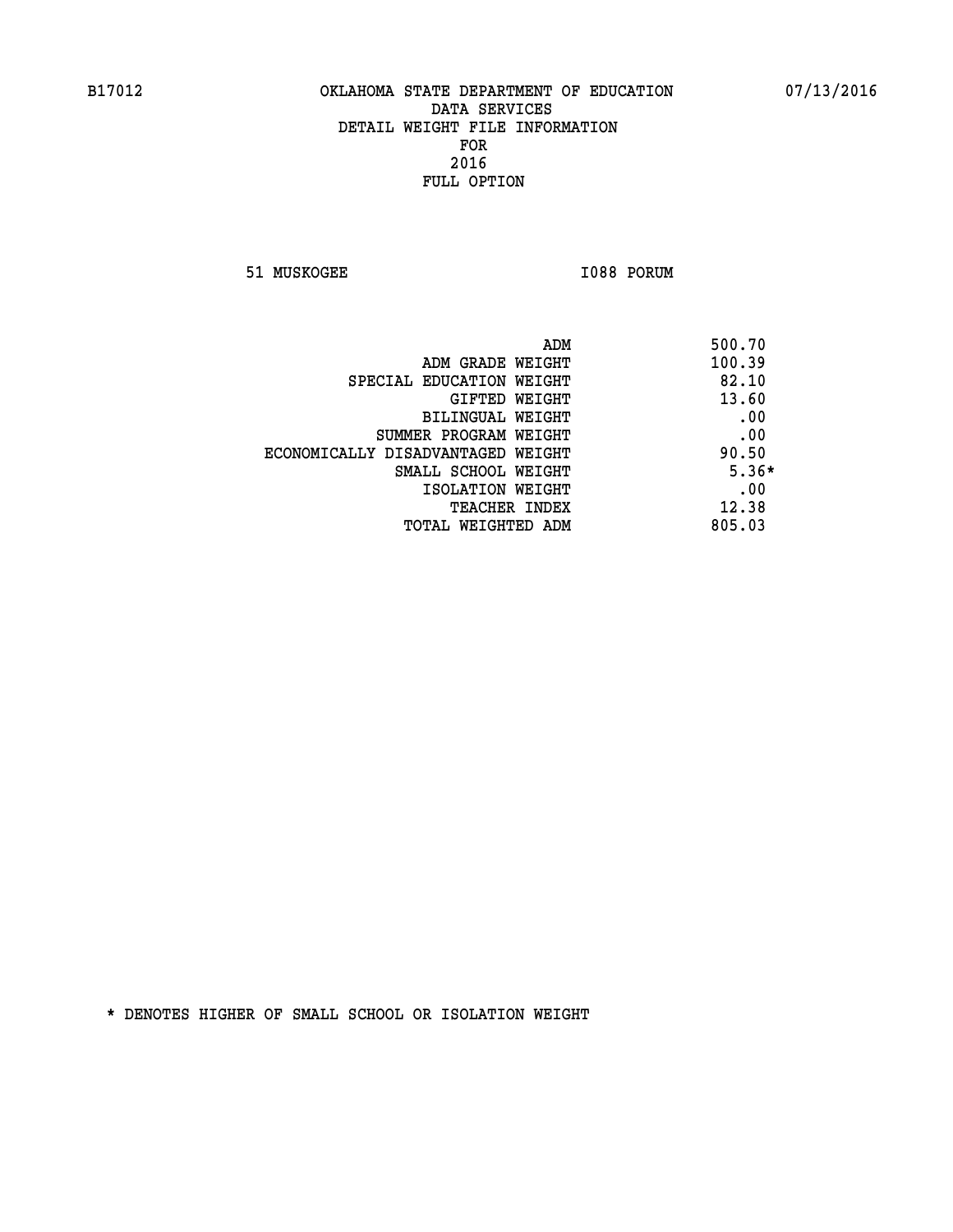**52 NOBLE I001 PERRY** 

|                                   | ADM<br>1,164.50 |
|-----------------------------------|-----------------|
| ADM GRADE WEIGHT                  | 211.21          |
| SPECIAL EDUCATION WEIGHT          | 159.05          |
| GIFTED WEIGHT                     | 41.14           |
| <b>BILINGUAL WEIGHT</b>           | 4.75            |
| SUMMER PROGRAM WEIGHT             | .00             |
| ECONOMICALLY DISADVANTAGED WEIGHT | 168.75          |
| SMALL SCHOOL WEIGHT               | .00             |
| ISOLATION WEIGHT                  | .00             |
| TEACHER INDEX                     | .00             |
| TOTAL WEIGHTED ADM                | 1,749.40        |
|                                   |                 |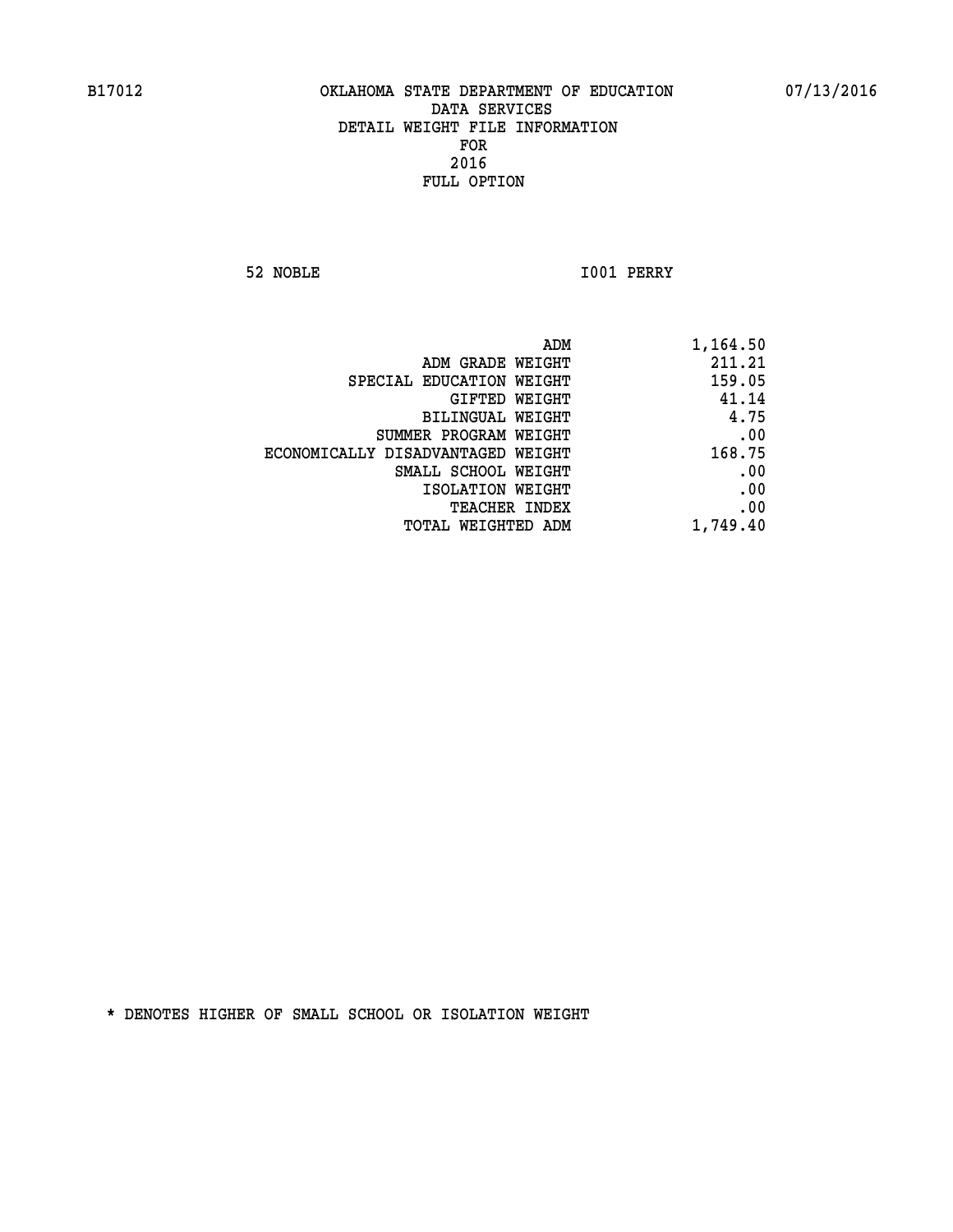**52 NOBLE I002 BILLINGS** 

|                                   | ADM<br>81.10 |  |
|-----------------------------------|--------------|--|
| ADM GRADE WEIGHT                  | 16.96        |  |
| SPECIAL EDUCATION WEIGHT          | 20.45        |  |
| <b>GIFTED WEIGHT</b>              | 1.36         |  |
| BILINGUAL WEIGHT                  | .00          |  |
| SUMMER PROGRAM WEIGHT             | .00          |  |
| ECONOMICALLY DISADVANTAGED WEIGHT | 18.50        |  |
| SMALL SCHOOL WEIGHT               | 13.73        |  |
| ISOLATION WEIGHT                  | $33.78*$     |  |
| TEACHER INDEX                     | .00          |  |
| TOTAL WEIGHTED ADM                | 172.15       |  |
|                                   |              |  |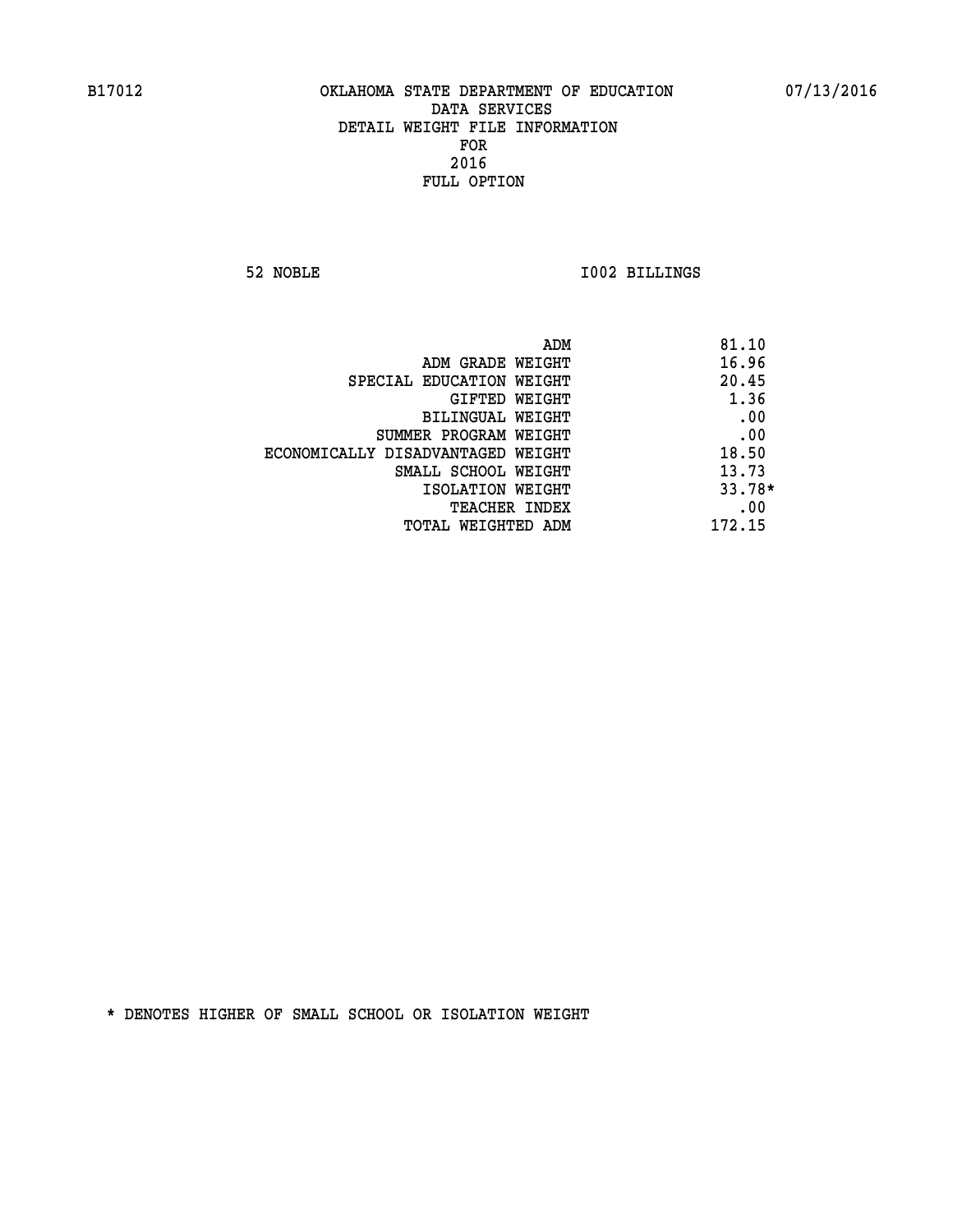**52 NOBLE I004 FRONTIER** 

|                                   | ADM | 393.30    |
|-----------------------------------|-----|-----------|
| ADM GRADE WEIGHT                  |     | 76.94     |
| SPECIAL EDUCATION WEIGHT          |     | 38.10     |
| GIFTED WEIGHT                     |     | 10.88     |
| BILINGUAL WEIGHT                  |     | .75       |
| SUMMER PROGRAM WEIGHT             |     | .00       |
| ECONOMICALLY DISADVANTAGED WEIGHT |     | 81.25     |
| SMALL SCHOOL WEIGHT               |     | 20.18     |
| ISOLATION WEIGHT                  |     | $168.25*$ |
| TEACHER INDEX                     |     | 9.87      |
| TOTAL WEIGHTED ADM                |     | 779.34    |
|                                   |     |           |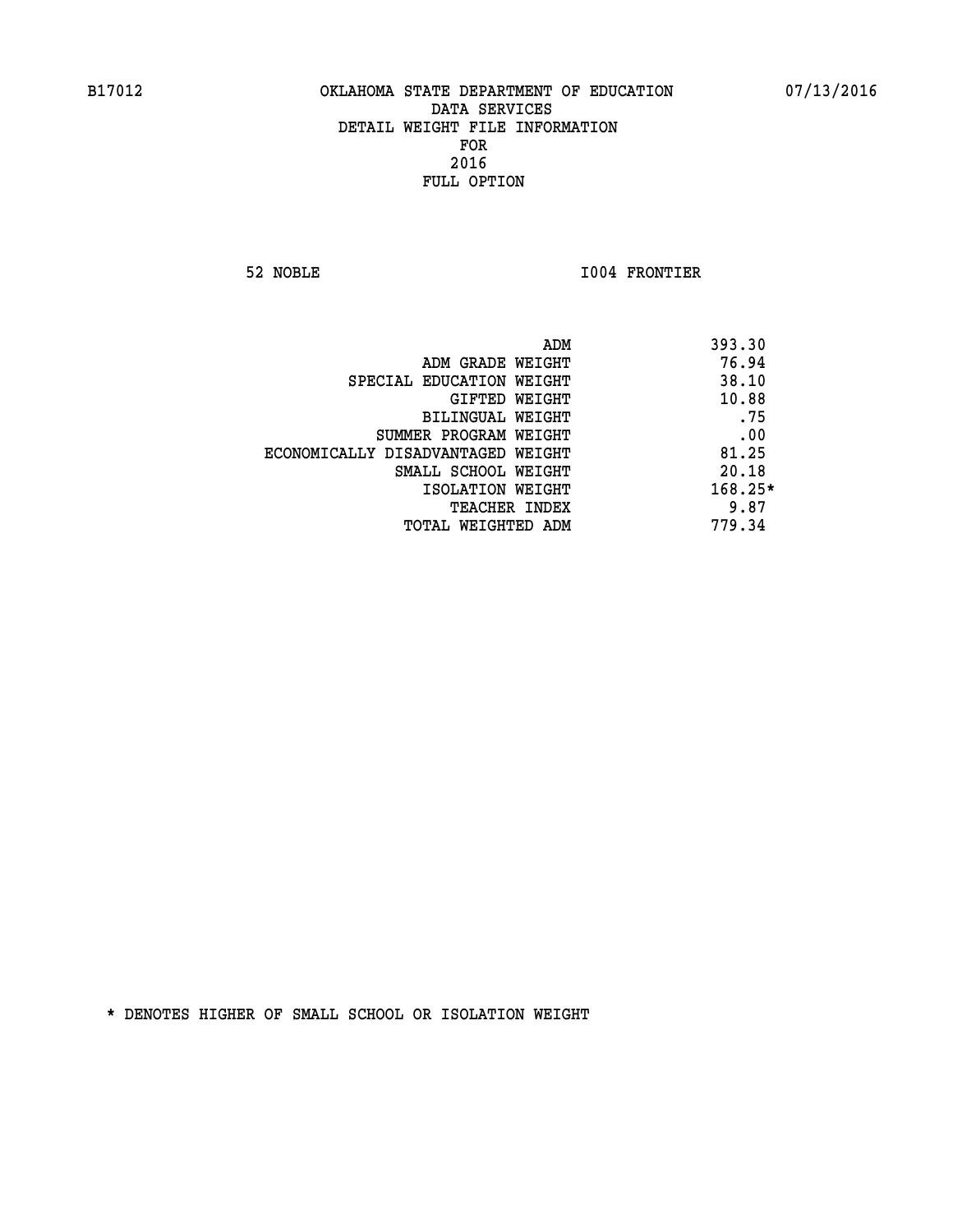**52 NOBLE I006 MORRISON** 

| 584.06                                                                                                                                                                                                                                   |
|------------------------------------------------------------------------------------------------------------------------------------------------------------------------------------------------------------------------------------------|
| 115.81                                                                                                                                                                                                                                   |
| 74.50                                                                                                                                                                                                                                    |
| 23.12                                                                                                                                                                                                                                    |
| .00                                                                                                                                                                                                                                      |
| .00                                                                                                                                                                                                                                      |
| 80.25                                                                                                                                                                                                                                    |
| .00                                                                                                                                                                                                                                      |
| .00                                                                                                                                                                                                                                      |
| 11.62                                                                                                                                                                                                                                    |
| 889.36                                                                                                                                                                                                                                   |
| ADM<br>ADM GRADE WEIGHT<br>SPECIAL EDUCATION WEIGHT<br>GIFTED WEIGHT<br>BILINGUAL WEIGHT<br>SUMMER PROGRAM WEIGHT<br>ECONOMICALLY DISADVANTAGED WEIGHT<br>SMALL SCHOOL WEIGHT<br>ISOLATION WEIGHT<br>TEACHER INDEX<br>TOTAL WEIGHTED ADM |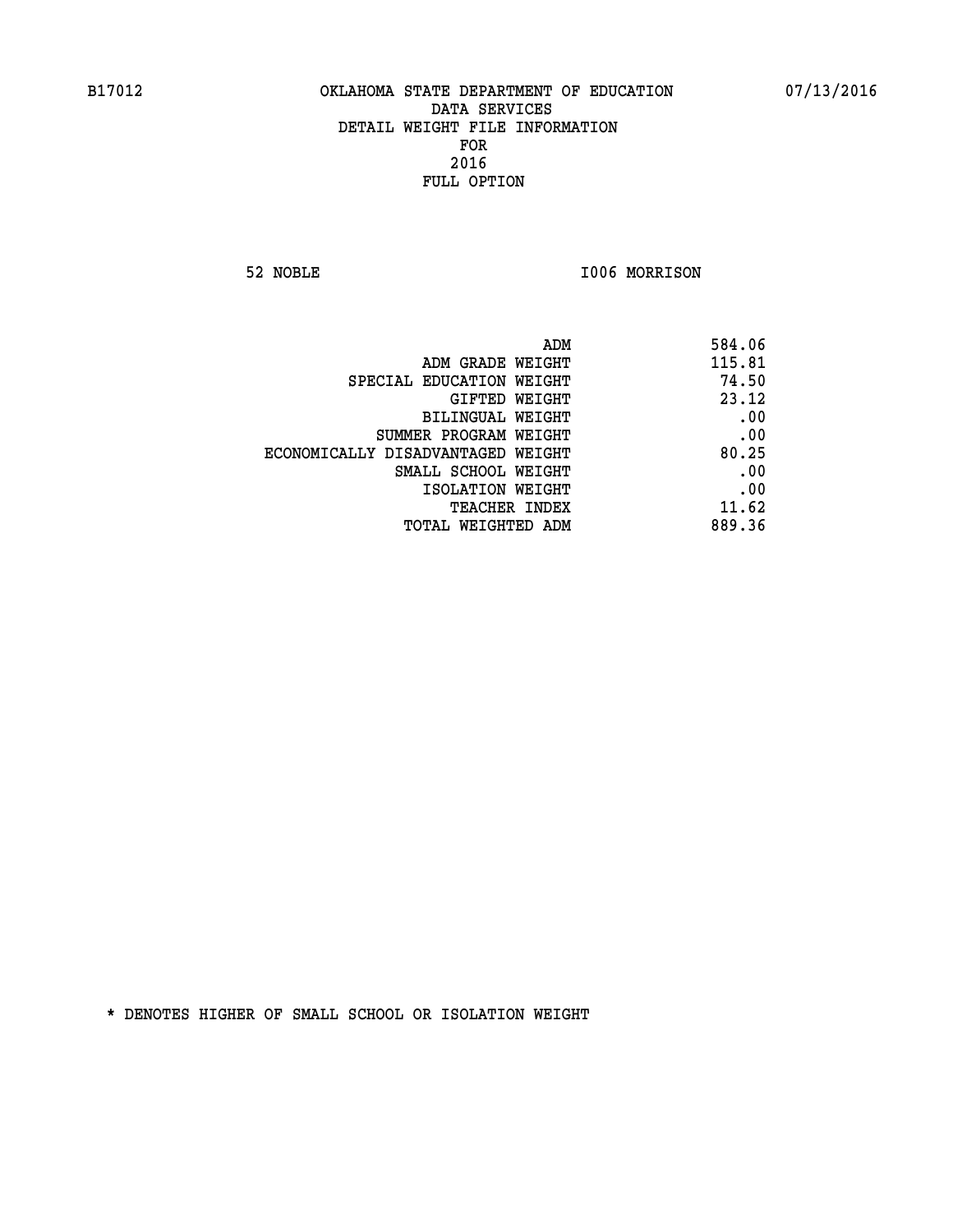**53 NOWATA I003 OKLAHOMA UNION** 

| 660.41    | ADM                               |
|-----------|-----------------------------------|
| 129.00    | ADM GRADE WEIGHT                  |
| 60.25     | SPECIAL EDUCATION WEIGHT          |
| 13.60     | GIFTED WEIGHT                     |
| .00       | BILINGUAL WEIGHT                  |
| .00       | SUMMER PROGRAM WEIGHT             |
| 91.00     | ECONOMICALLY DISADVANTAGED WEIGHT |
| .00       | SMALL SCHOOL WEIGHT               |
| $204.73*$ | ISOLATION WEIGHT                  |
| 27.38     | <b>TEACHER INDEX</b>              |
| 1,186.37  | TOTAL WEIGHTED ADM                |
|           |                                   |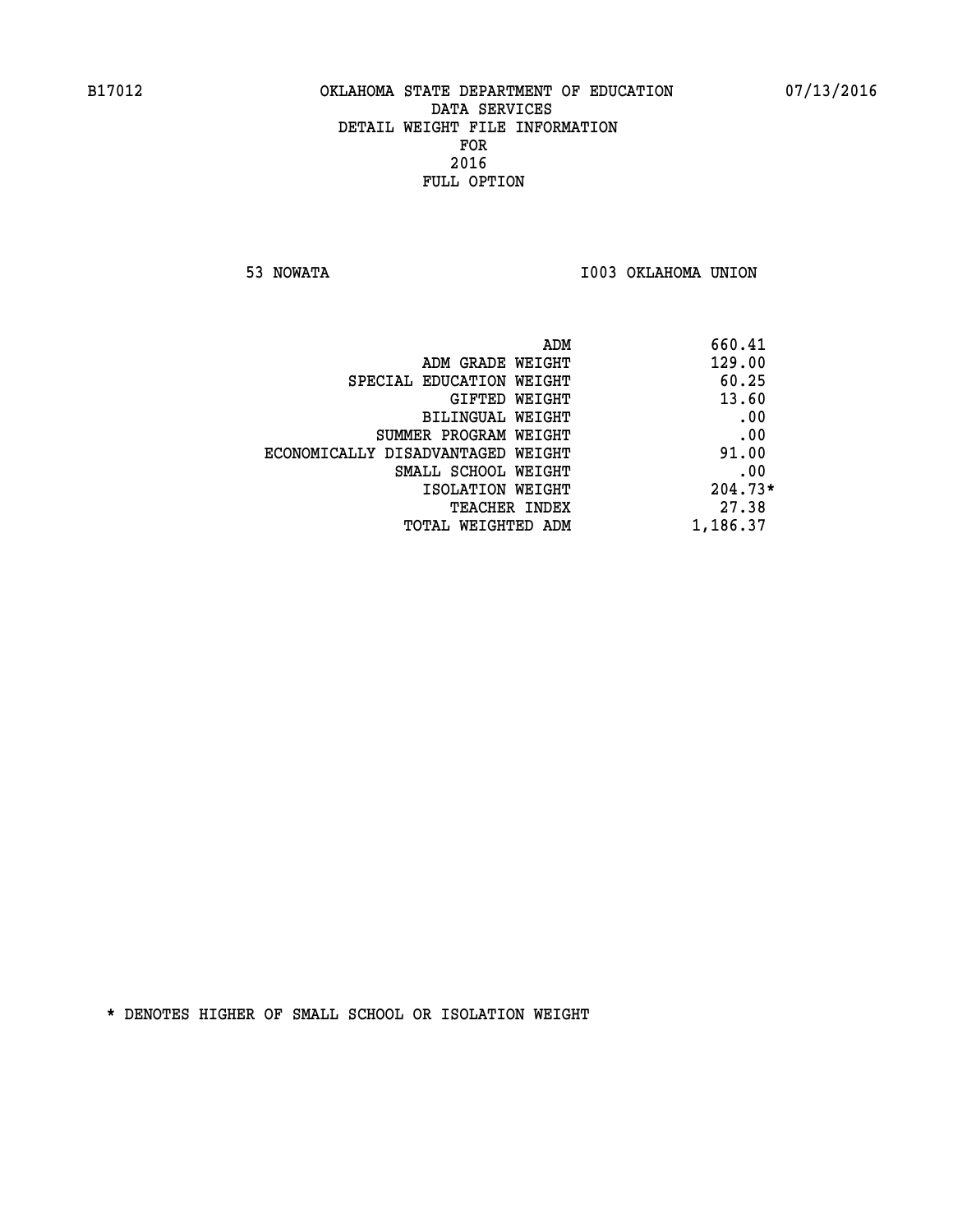**53 NOWATA I040 NOWATA** 

|                                   | ADM | 939.47   |
|-----------------------------------|-----|----------|
| ADM GRADE WEIGHT                  |     | 186.08   |
| SPECIAL EDUCATION WEIGHT          |     | 170.45   |
| GIFTED WEIGHT                     |     | 32.98    |
| <b>BILINGUAL WEIGHT</b>           |     | 1.50     |
| SUMMER PROGRAM WEIGHT             |     | .00      |
| ECONOMICALLY DISADVANTAGED WEIGHT |     | 179.75   |
| SMALL SCHOOL WEIGHT               |     | .00      |
| ISOLATION WEIGHT                  |     | .00      |
| TEACHER INDEX                     |     | 1.31     |
| TOTAL WEIGHTED ADM                |     | 1,511.54 |
|                                   |     |          |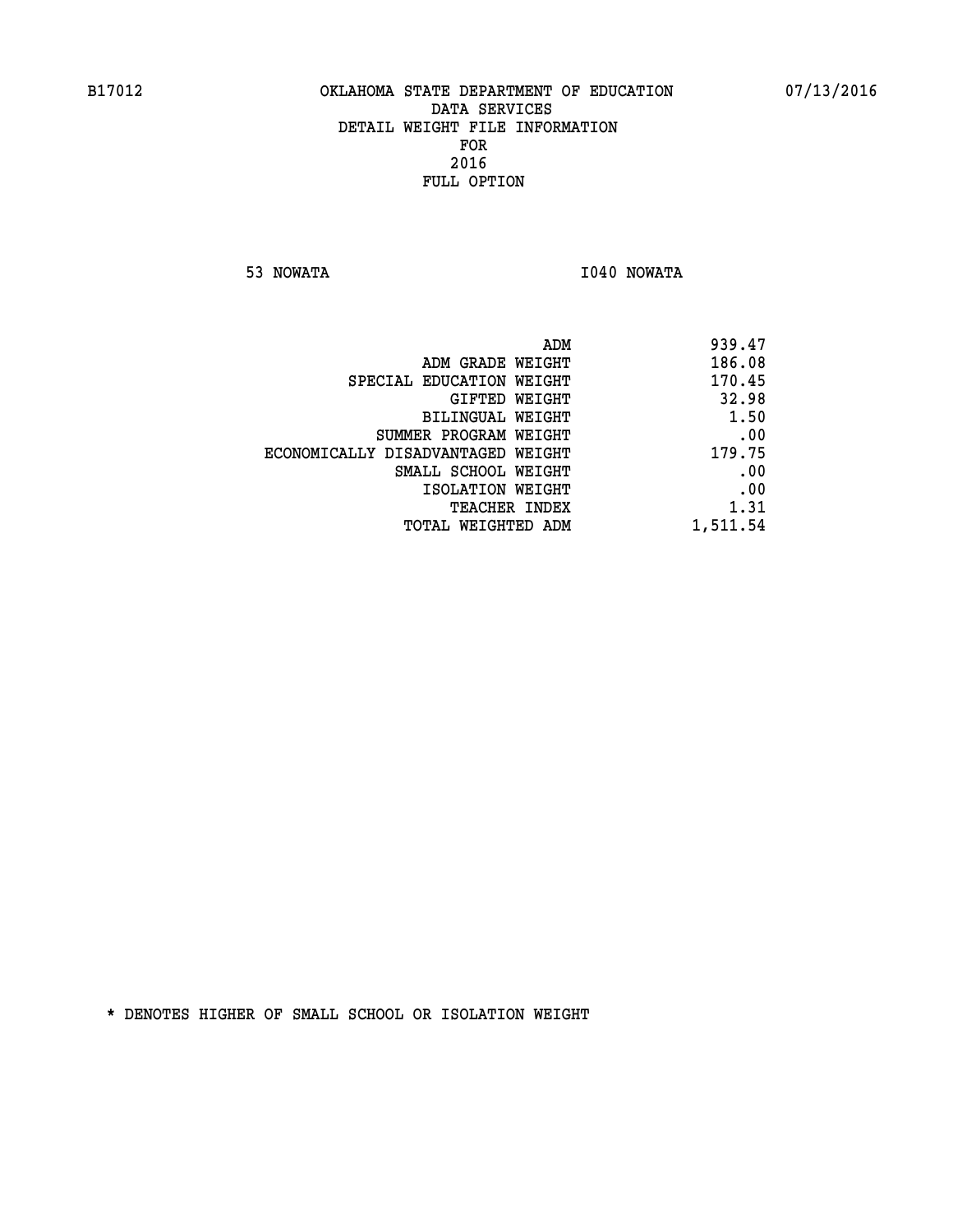**53 NOWATA I051 SOUTH COFFEYVILLE** 

| ADM<br>267.36                              |  |
|--------------------------------------------|--|
| 52.23<br>ADM GRADE WEIGHT                  |  |
| 40.25<br>SPECIAL EDUCATION WEIGHT          |  |
| 7.14<br><b>GIFTED WEIGHT</b>               |  |
| .00<br>BILINGUAL WEIGHT                    |  |
| .00<br>SUMMER PROGRAM WEIGHT               |  |
| 44.75<br>ECONOMICALLY DISADVANTAGED WEIGHT |  |
| $26.45*$<br>SMALL SCHOOL WEIGHT            |  |
| .00<br>ISOLATION WEIGHT                    |  |
| .00<br><b>TEACHER INDEX</b>                |  |
| 438.18<br>TOTAL WEIGHTED ADM               |  |
|                                            |  |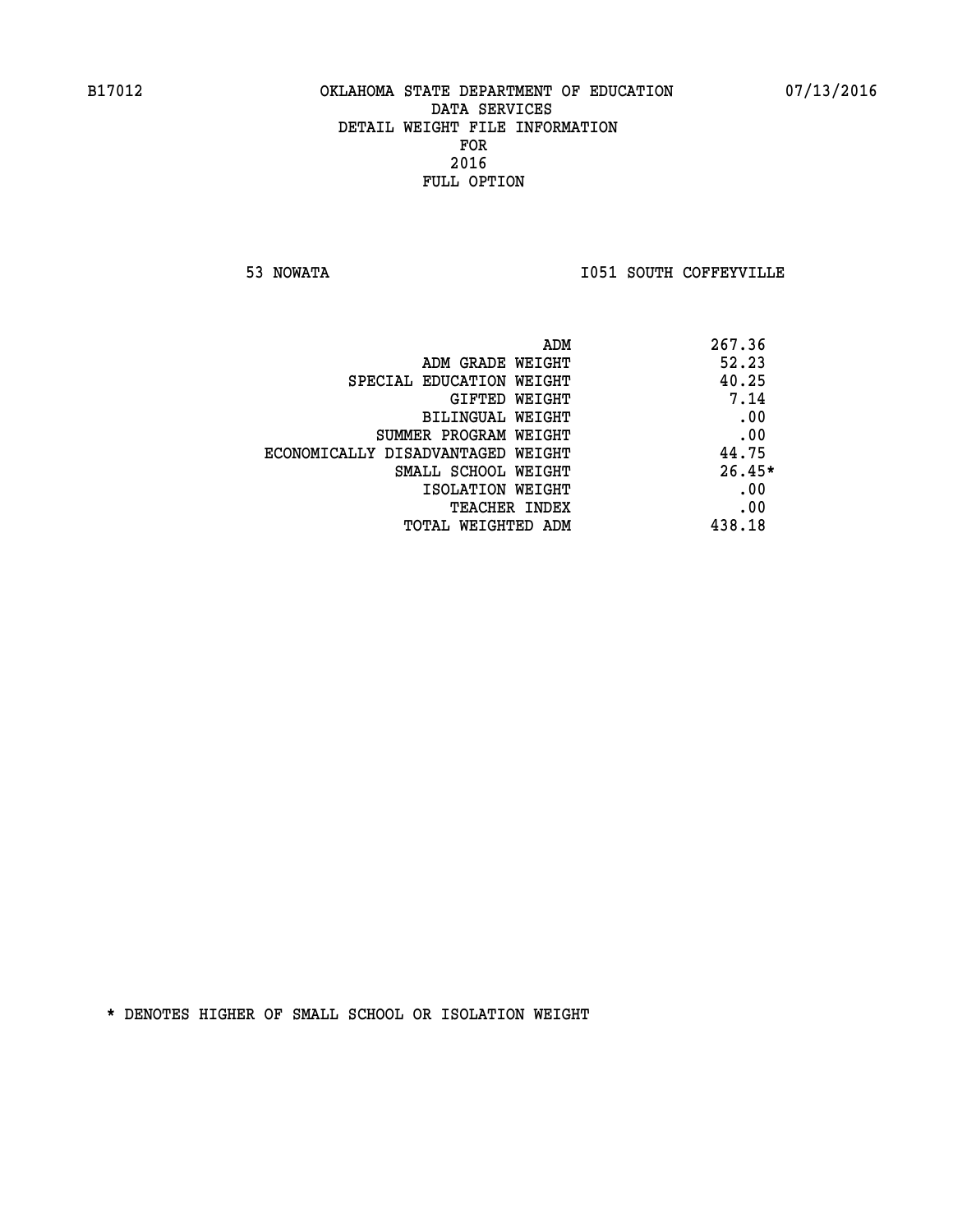**54 OKFUSKEE C029 BEARDEN** 

| ADM<br>94.90                   |                                   |
|--------------------------------|-----------------------------------|
| 20.22<br>ADM GRADE WEIGHT      |                                   |
| 13.15                          | SPECIAL EDUCATION WEIGHT          |
| 3.06<br>GIFTED WEIGHT          |                                   |
| .00<br><b>BILINGUAL WEIGHT</b> |                                   |
| .00                            | SUMMER PROGRAM WEIGHT             |
| 16.25                          | ECONOMICALLY DISADVANTAGED WEIGHT |
| $15.58*$                       | SMALL SCHOOL WEIGHT               |
| .00<br>ISOLATION WEIGHT        |                                   |
| 3.36<br><b>TEACHER INDEX</b>   |                                   |
| 166.52<br>TOTAL WEIGHTED ADM   |                                   |
|                                |                                   |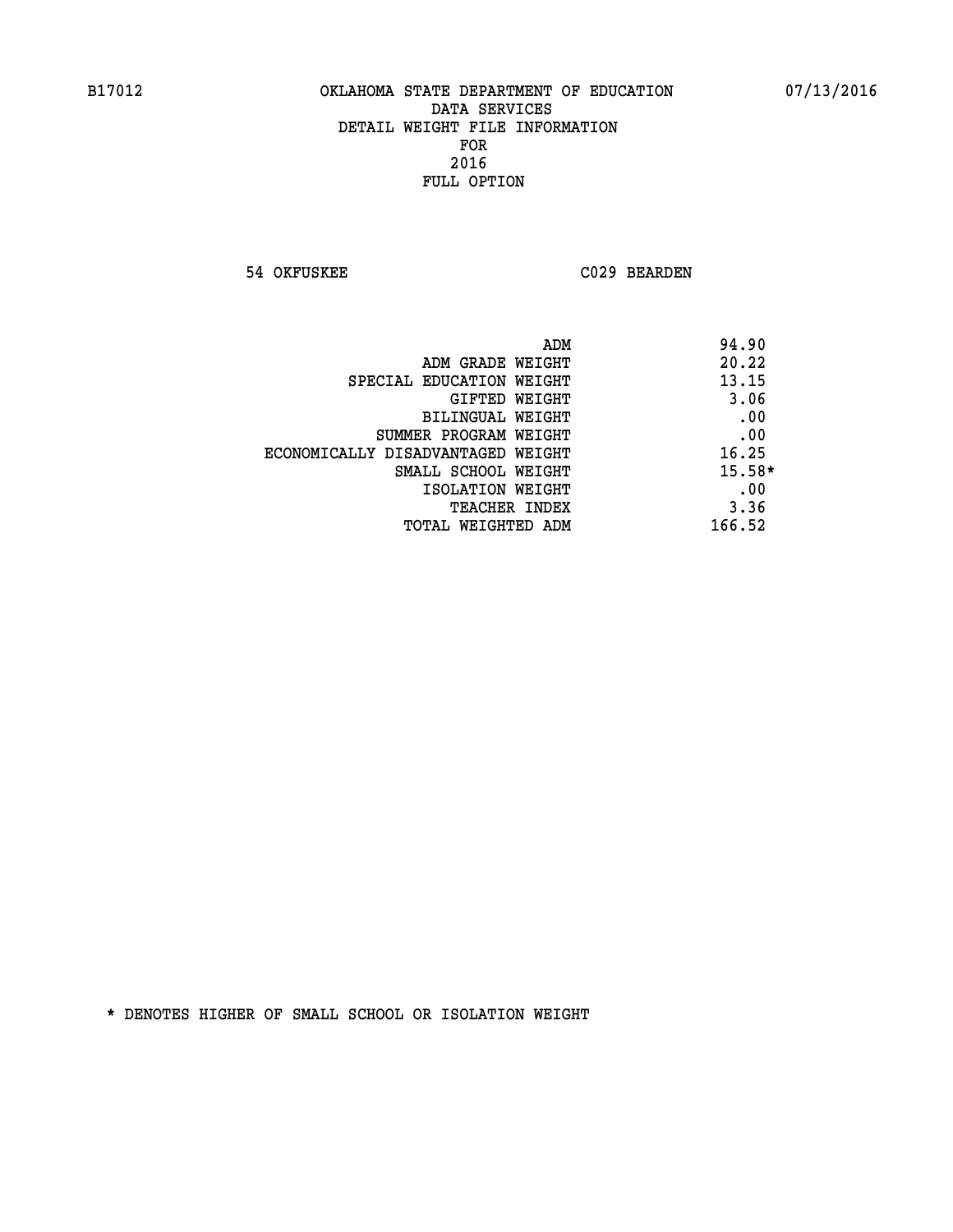**54 OKFUSKEE 1002 MASON** 

| ADM                               | 288.10   |
|-----------------------------------|----------|
| ADM GRADE WEIGHT                  | 53.11    |
| SPECIAL EDUCATION WEIGHT          | 32.75    |
| GIFTED WEIGHT                     | 13.94    |
| BILINGUAL WEIGHT                  | 1.25     |
| SUMMER PROGRAM WEIGHT             | .00      |
| ECONOMICALLY DISADVANTAGED WEIGHT | 56.25    |
| SMALL SCHOOL WEIGHT               | $26.24*$ |
| ISOLATION WEIGHT                  | .00      |
| <b>TEACHER INDEX</b>              | .00      |
| TOTAL WEIGHTED ADM                | 471.64   |
|                                   |          |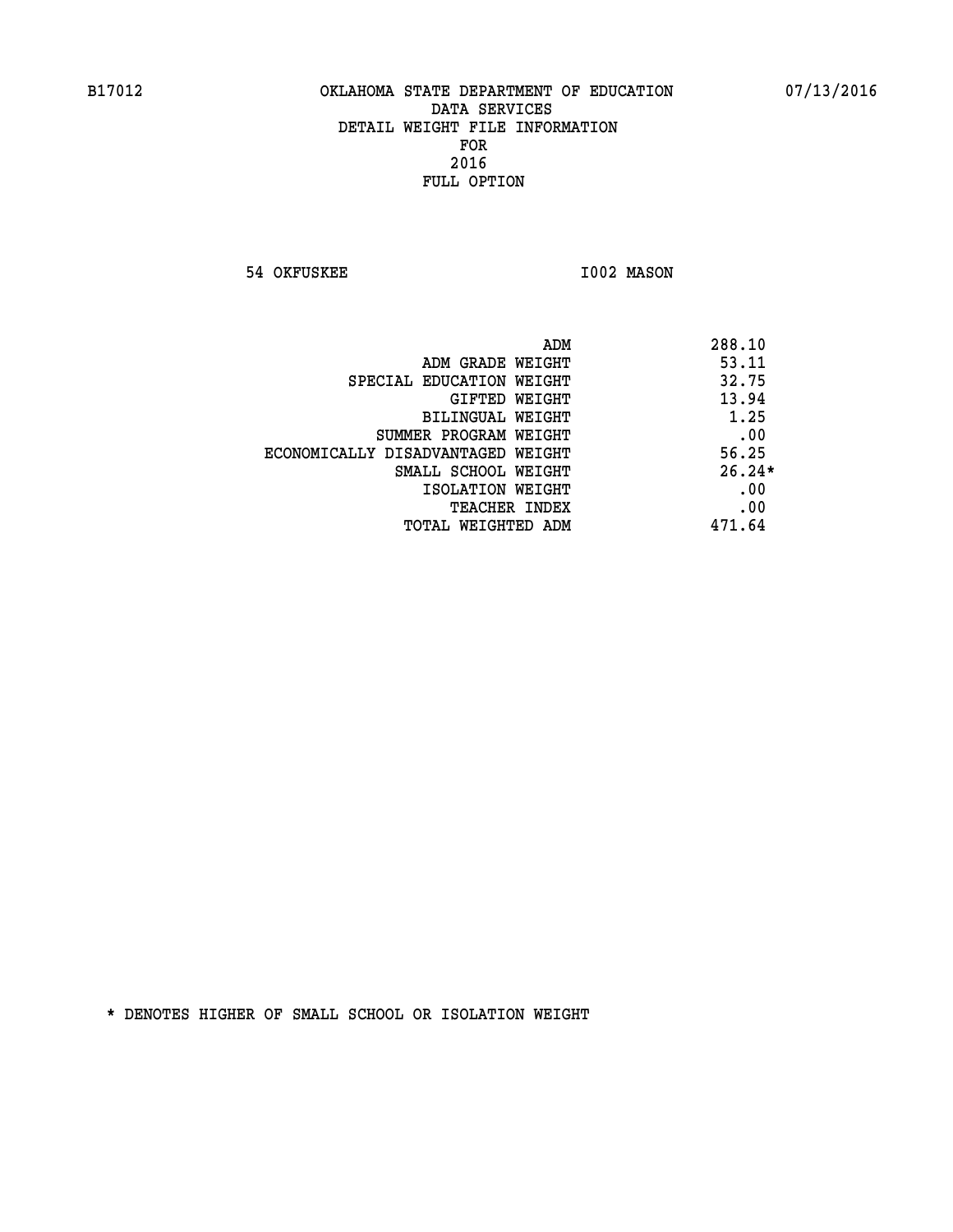**54 OKFUSKEE 1014 PADEN** 

|                                   | 263.59<br>ADM |
|-----------------------------------|---------------|
| ADM GRADE WEIGHT                  | 51.66         |
| SPECIAL EDUCATION WEIGHT          | 48.90         |
| GIFTED WEIGHT                     | 7.14          |
| BILINGUAL WEIGHT                  | 2.25          |
| SUMMER PROGRAM WEIGHT             | 1.20          |
| ECONOMICALLY DISADVANTAGED WEIGHT | 45.00         |
| SMALL SCHOOL WEIGHT               | $26.45*$      |
| ISOLATION WEIGHT                  | .00           |
| <b>TEACHER INDEX</b>              | 15.27         |
| TOTAL WEIGHTED ADM                | 461.46        |
|                                   |               |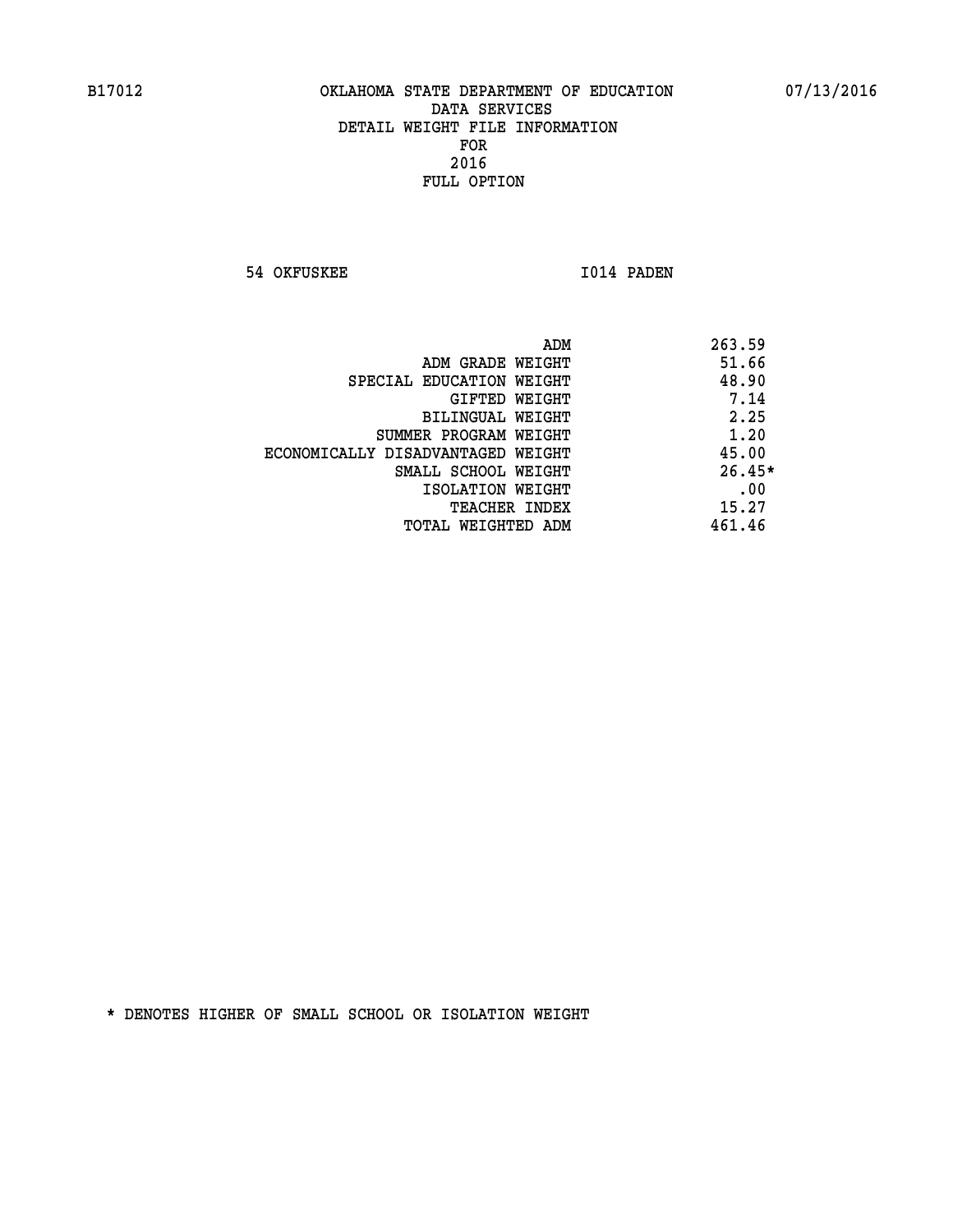**54 OKFUSKEE 1026 OKEMAH** 

| 855.21   |
|----------|
| 179.89   |
| 196.65   |
| 32.30    |
| .75      |
| 3.60     |
| 169.50   |
| .00      |
| .00      |
| 36.98    |
| 1,474.88 |
|          |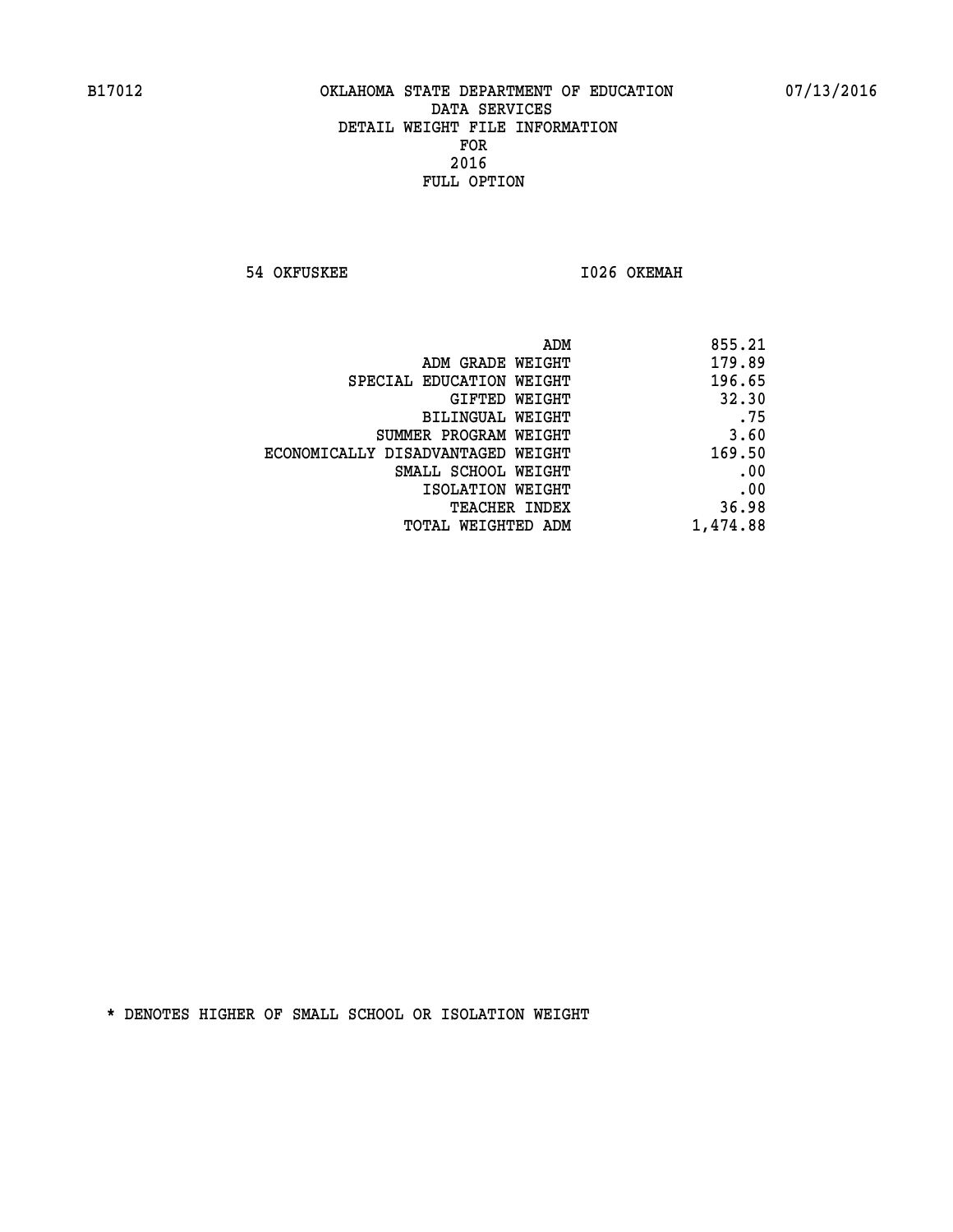**54 OKFUSKEE 1031 WELEETKA** 

| ADM                               | 437.70   |
|-----------------------------------|----------|
| ADM GRADE WEIGHT                  | 82.89    |
| SPECIAL EDUCATION WEIGHT          | 149.60   |
| GIFTED WEIGHT                     | 14.96    |
| BILINGUAL WEIGHT                  | .00      |
| SUMMER PROGRAM WEIGHT             | .00      |
| ECONOMICALLY DISADVANTAGED WEIGHT | 100.25   |
| SMALL SCHOOL WEIGHT               | $15.11*$ |
| ISOLATION WEIGHT                  | .00      |
| <b>TEACHER INDEX</b>              | .00      |
| TOTAL WEIGHTED ADM                | 800.51   |
|                                   |          |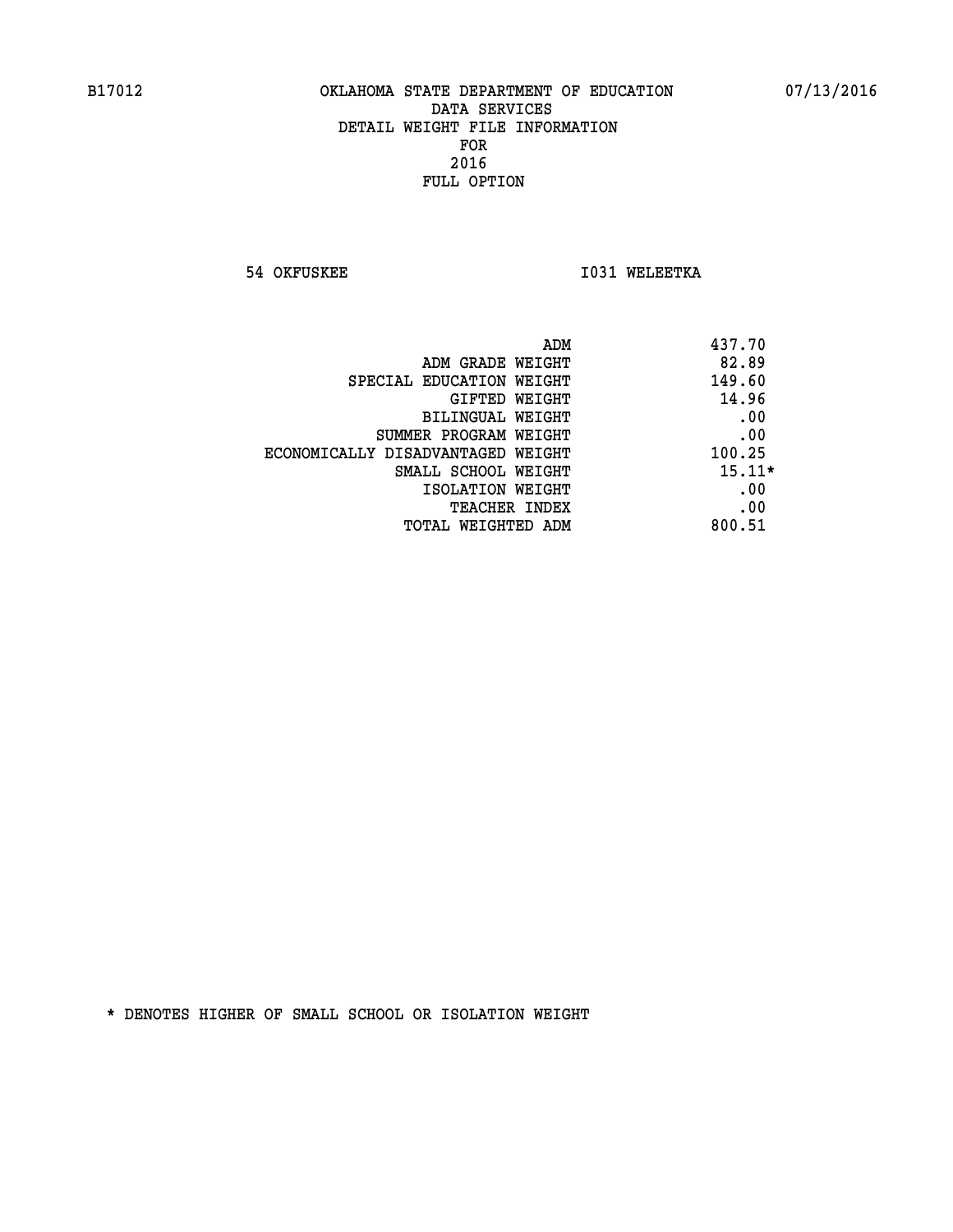**54 OKFUSKEE I054 GRAHAM-DUSTIN** 

| ADM                               | 195.03   |
|-----------------------------------|----------|
| ADM GRADE WEIGHT                  | 39.71    |
| SPECIAL EDUCATION WEIGHT          | 42.90    |
| GIFTED WEIGHT                     | 5.10     |
| BILINGUAL WEIGHT                  | .00      |
| SUMMER PROGRAM WEIGHT             | .00      |
| ECONOMICALLY DISADVANTAGED WEIGHT | 39.25    |
| SMALL SCHOOL WEIGHT               | $24.63*$ |
| ISOLATION WEIGHT                  | 1.52     |
| TEACHER INDEX                     | .00      |
| TOTAL WEIGHTED ADM                | 346.62   |
|                                   |          |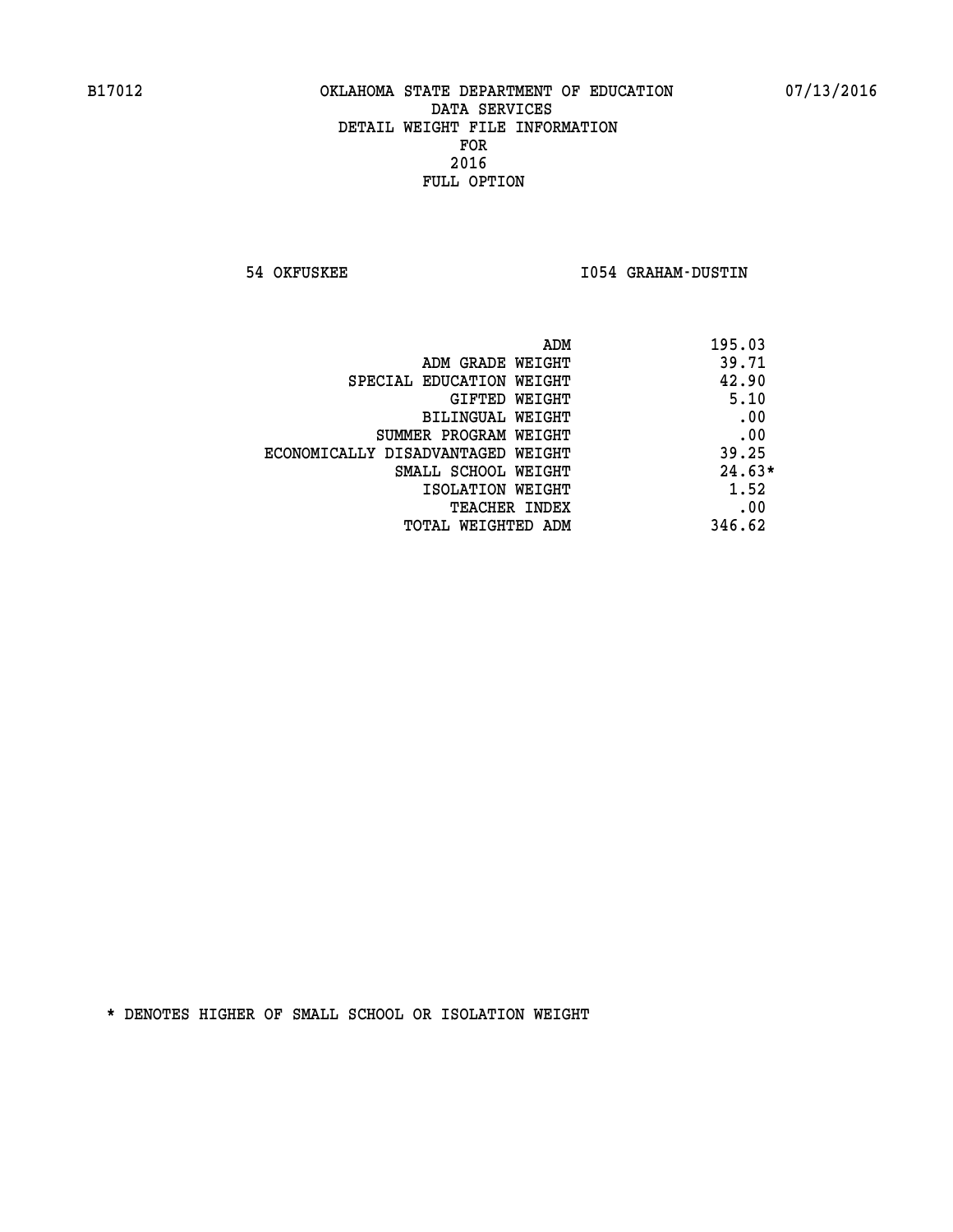**55 OKLAHOMA C029 OAKDALE** 

| 620.33 |
|--------|
| 96.02  |
| 53.95  |
| 30.26  |
| 9.75   |
| .00    |
| 21.00  |
| .00    |
| .00    |
| 38.49  |
| 869.80 |
|        |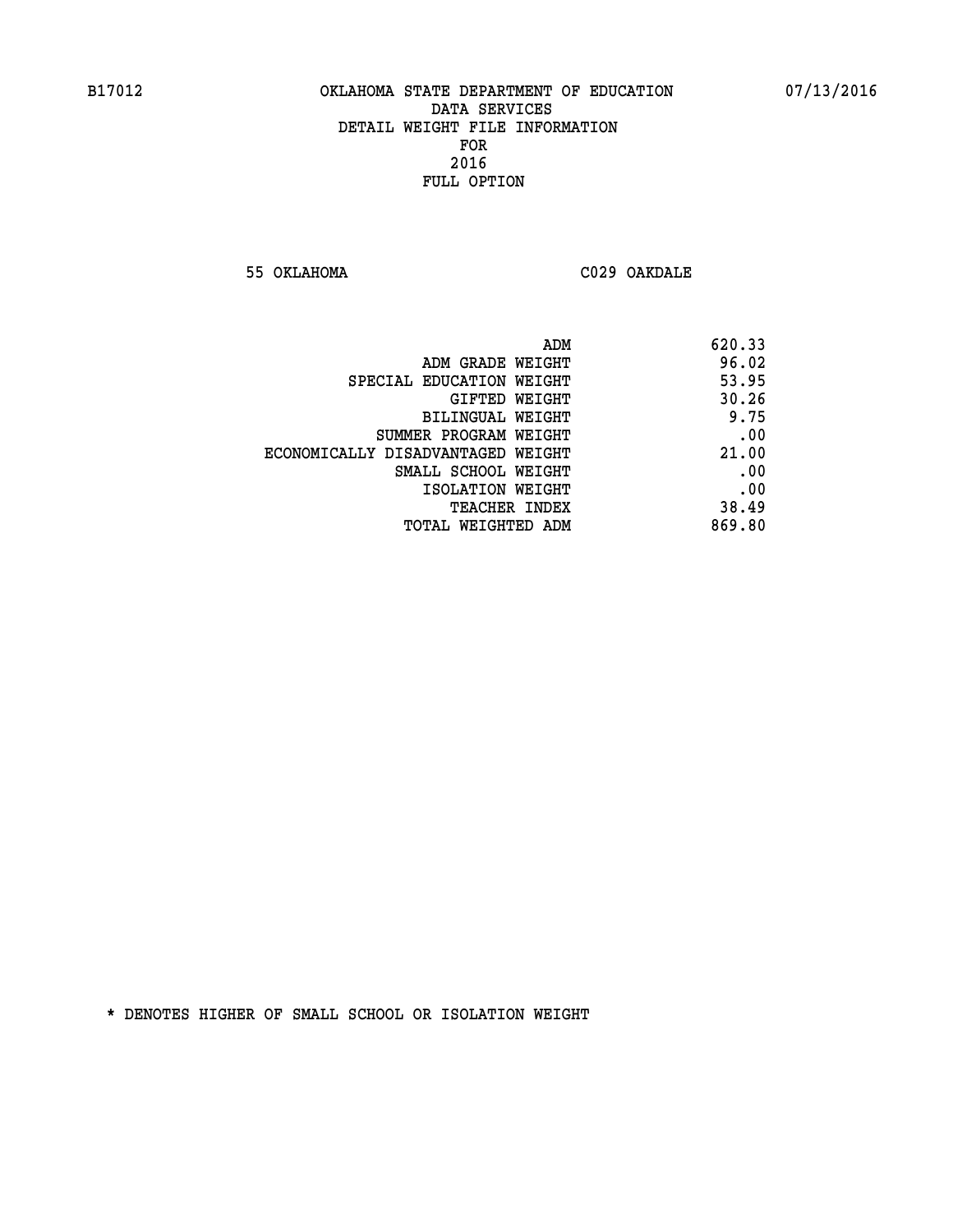**55 OKLAHOMA C074 CRUTCHO** 

| ADM                               | 379.23   |
|-----------------------------------|----------|
| ADM GRADE WEIGHT                  | 80.13    |
| SPECIAL EDUCATION WEIGHT          | 59.20    |
| GIFTED WEIGHT                     | 10.54    |
| BILINGUAL WEIGHT                  | 3.00     |
| SUMMER PROGRAM WEIGHT             | .00      |
| ECONOMICALLY DISADVANTAGED WEIGHT | 99.25    |
| SMALL SCHOOL WEIGHT               | $21.47*$ |
| ISOLATION WEIGHT                  | .00      |
| <b>TEACHER INDEX</b>              | .00      |
| TOTAL WEIGHTED ADM                | 652.82   |
|                                   |          |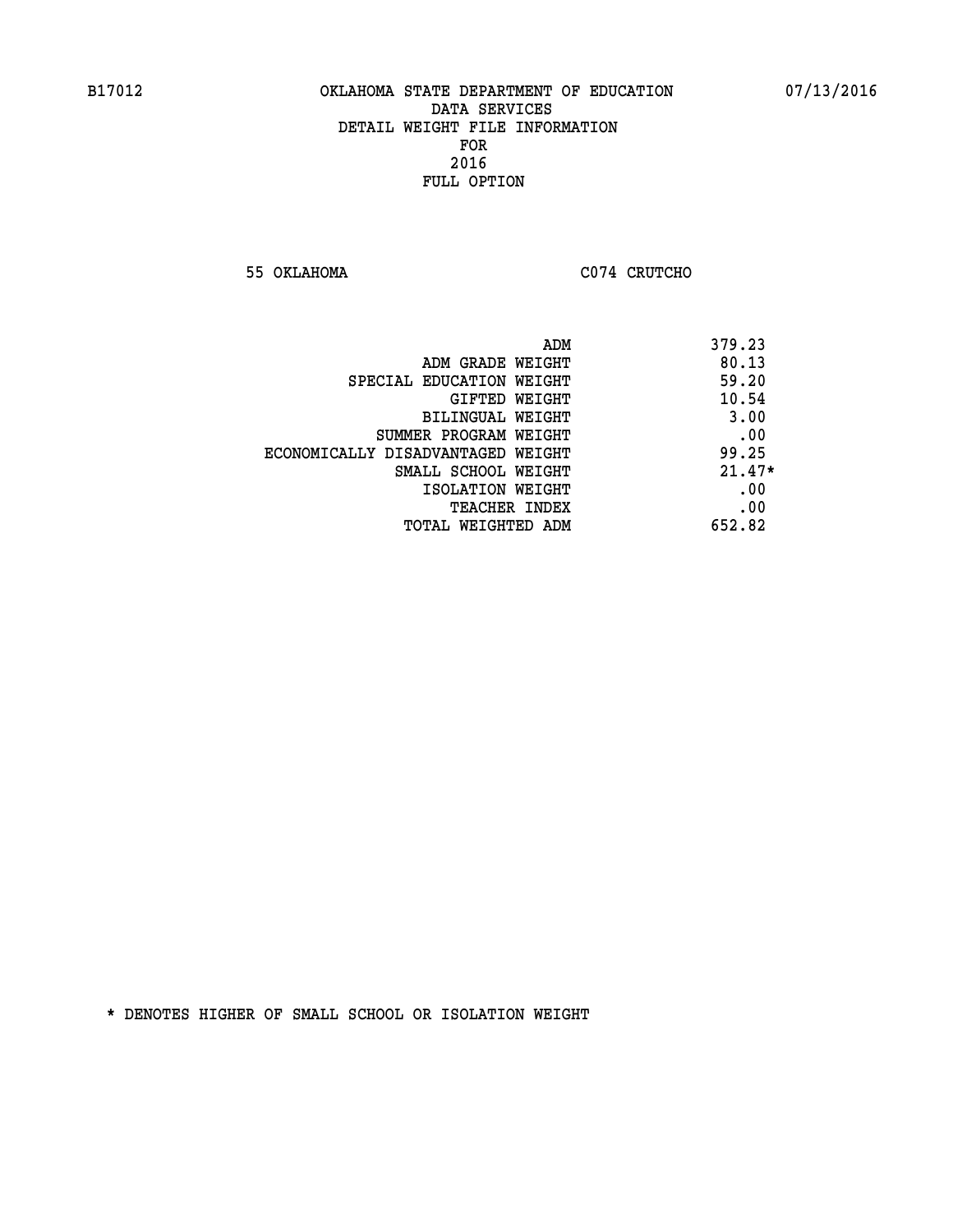**55 OKLAHOMA E001 OKC CHARTER: INDEPENDE**

| ADM                               | 309.11 |
|-----------------------------------|--------|
| ADM GRADE WEIGHT                  | 41.18  |
| SPECIAL EDUCATION WEIGHT          | 32.55  |
| GIFTED WEIGHT                     | 13.60  |
| BILINGUAL WEIGHT                  | 7.75   |
| SUMMER PROGRAM WEIGHT             | .00    |
| ECONOMICALLY DISADVANTAGED WEIGHT | 45.25  |
| SMALL SCHOOL WEIGHT               | .00    |
| ISOLATION WEIGHT                  | .00    |
| <b>TEACHER INDEX</b>              | 23.10  |
| TOTAL WEIGHTED ADM                | 472.54 |
|                                   |        |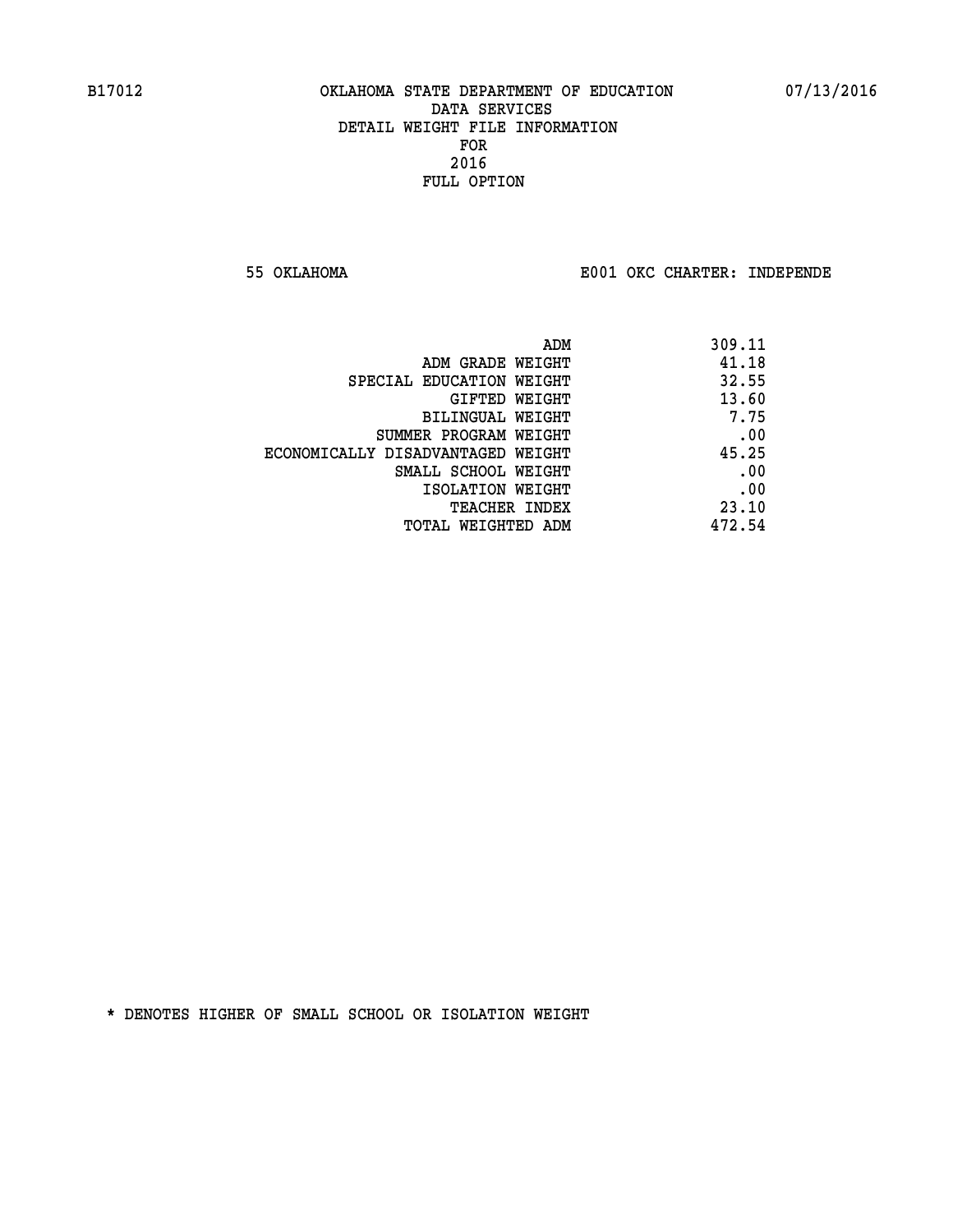**55 OKLAHOMA E002 OKC CHARTER: SEEWORTH** 

| ADM                               | 423.00 |
|-----------------------------------|--------|
| ADM GRADE WEIGHT                  | 74.35  |
| SPECIAL EDUCATION WEIGHT          | 108.30 |
| GIFTED WEIGHT                     | 10.88  |
| BILINGUAL WEIGHT                  | 24.50  |
| SUMMER PROGRAM WEIGHT             | .00    |
| ECONOMICALLY DISADVANTAGED WEIGHT | 99.00  |
| SMALL SCHOOL WEIGHT               | .00    |
| ISOLATION WEIGHT                  | .00    |
| <b>TEACHER INDEX</b>              | .00    |
| TOTAL WEIGHTED ADM                | 740.03 |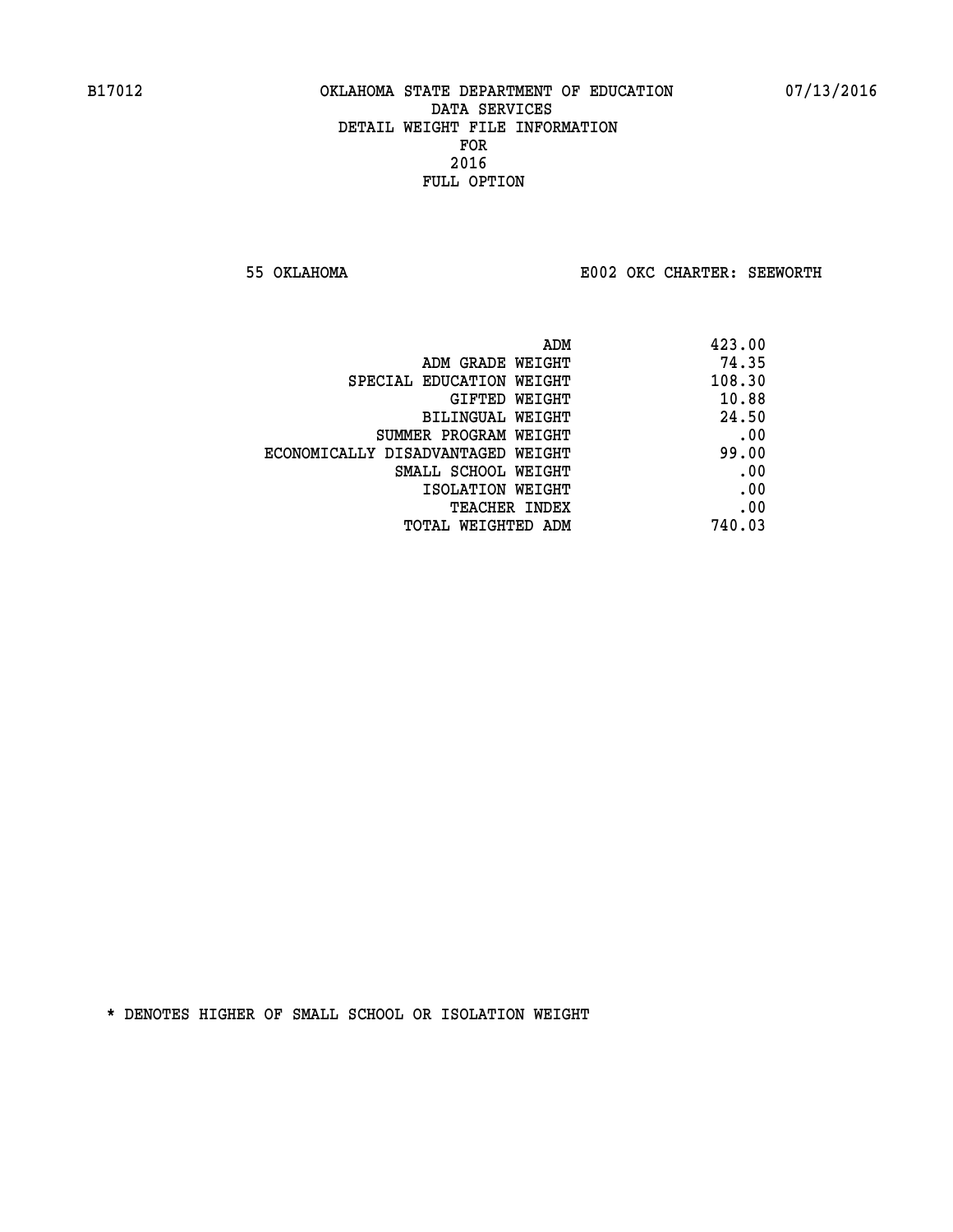**55 OKLAHOMA E003 OKC CHARTER: HUPFELD/W**

| 327.49 |
|--------|
| 75.04  |
| 14.75  |
| 14.62  |
| 8.50   |
| .00    |
| 72.50  |
| .00    |
| .00    |
| .00    |
| 512.90 |
|        |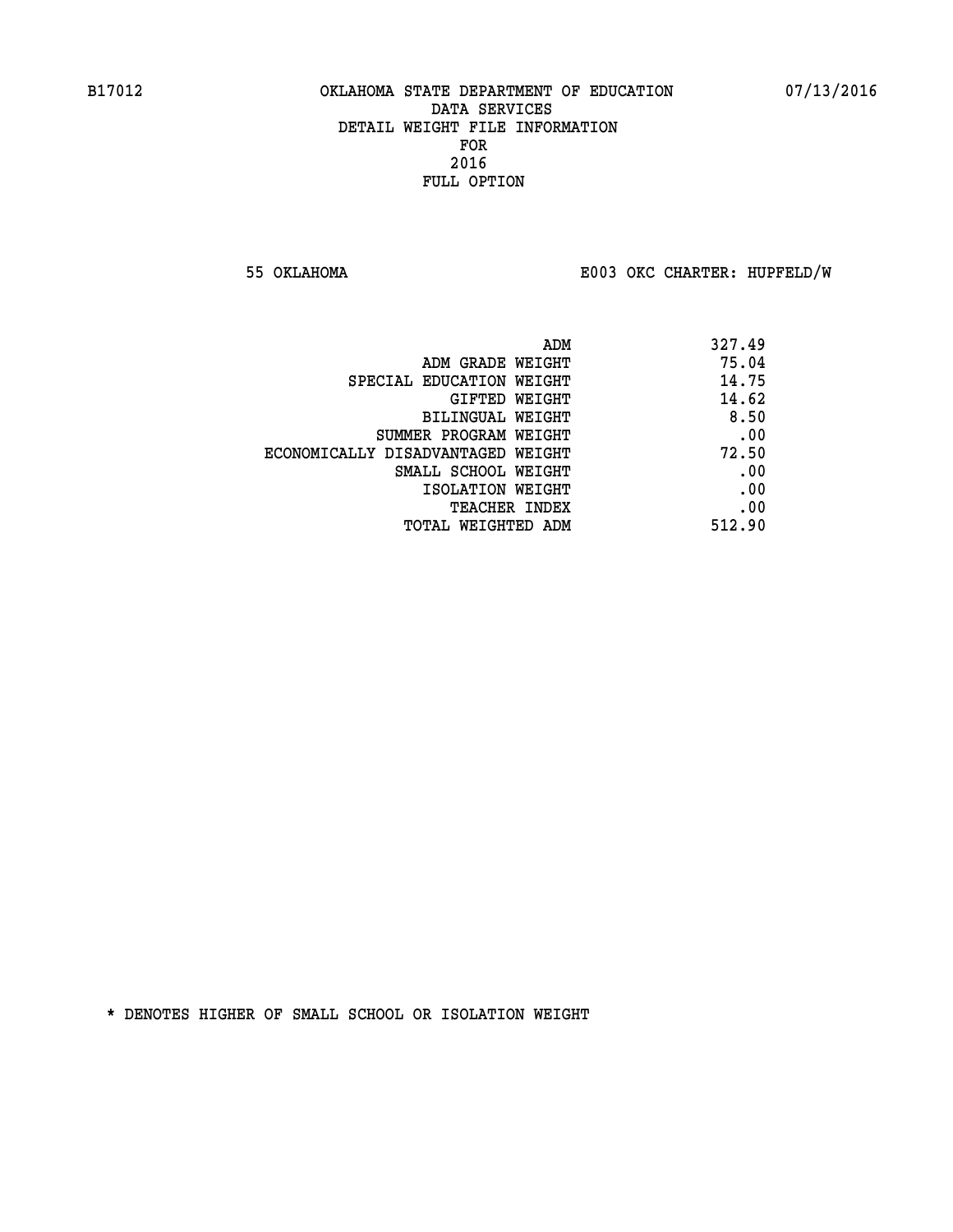**55 OKLAHOMA E005 OKC CHARTER: DOVE SCIE**

|                                   | 475.02<br>ADM |     |
|-----------------------------------|---------------|-----|
| ADM GRADE WEIGHT                  | 80.55         |     |
| SPECIAL EDUCATION WEIGHT          | 13.90         |     |
| <b>GIFTED WEIGHT</b>              | 50.32         |     |
| BILINGUAL WEIGHT                  | 89.50         |     |
| SUMMER PROGRAM WEIGHT             |               | .00 |
| ECONOMICALLY DISADVANTAGED WEIGHT | 101.25        |     |
| SMALL SCHOOL WEIGHT               |               | .00 |
| ISOLATION WEIGHT                  |               | .00 |
| <b>TEACHER INDEX</b>              |               | .00 |
| TOTAL WEIGHTED ADM                | 810.54        |     |
|                                   |               |     |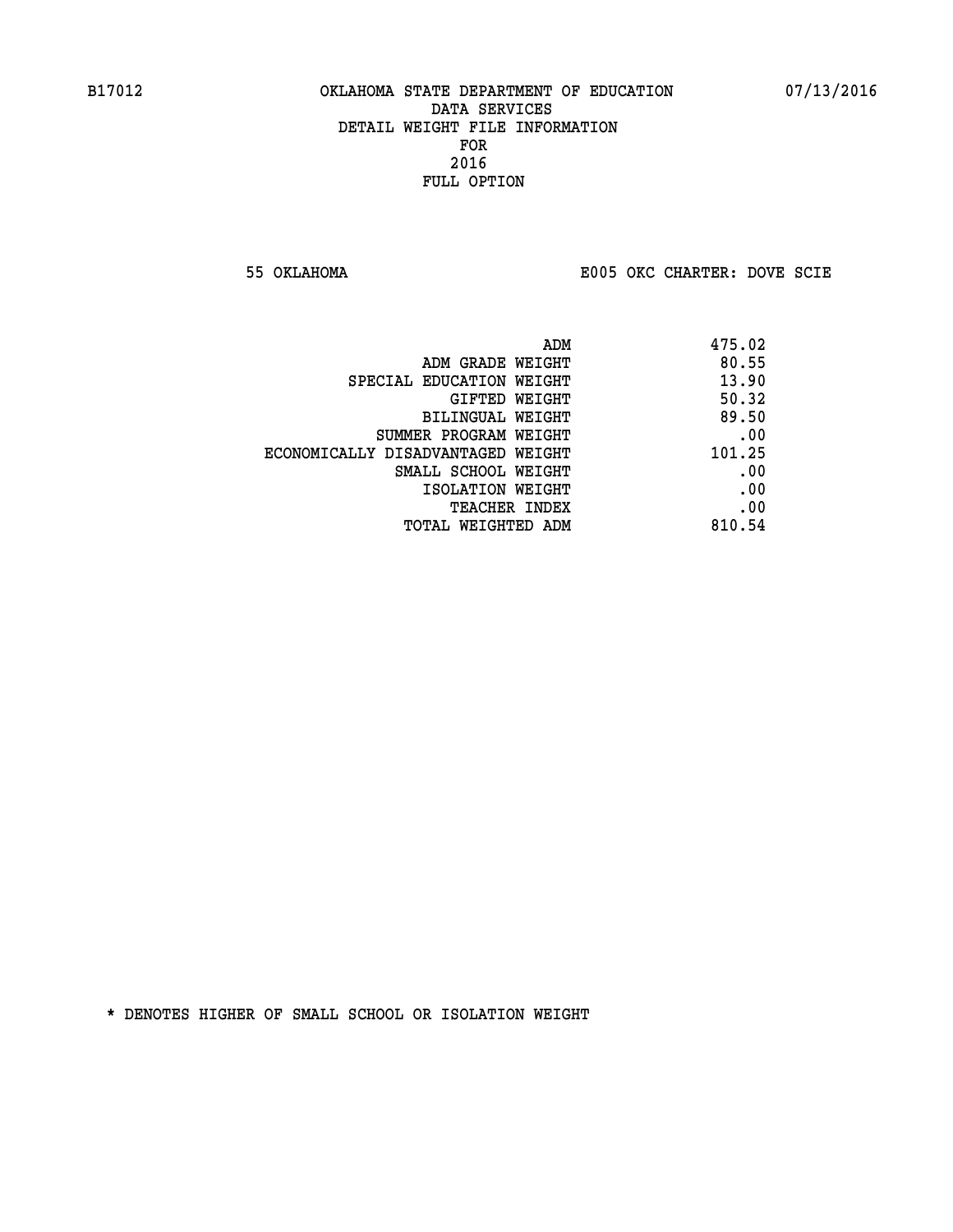**55 OKLAHOMA E007 OKC CHARTER: SANTA FE** 

| 753.91   |
|----------|
| 150.78   |
| 31.85    |
| 31.62    |
| 144.50   |
| .00      |
| 170.75   |
| .00      |
| .00      |
| .00      |
| 1,283.41 |
|          |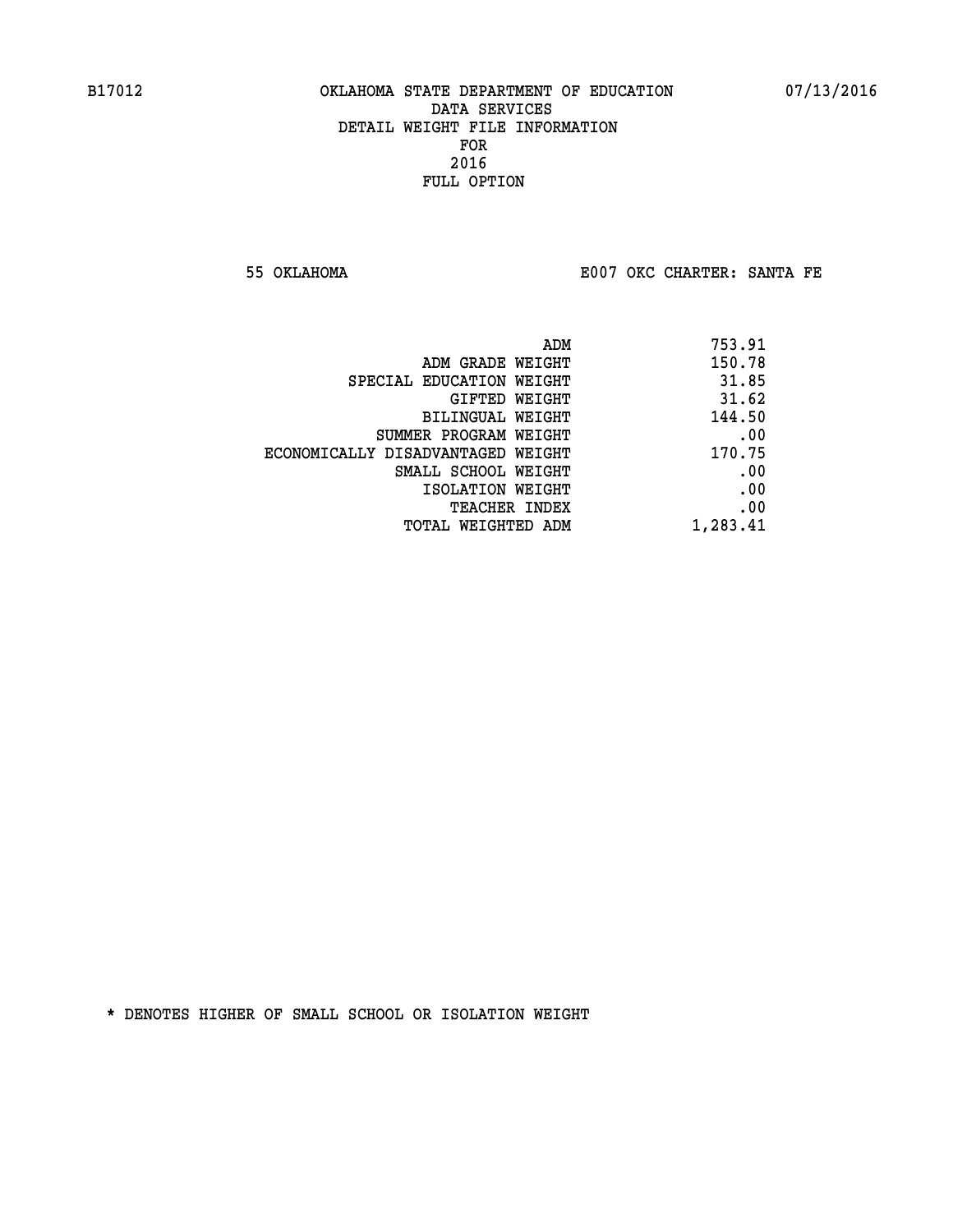**55 OKLAHOMA E008 OKC CHARTER: HARDING C**

| 469.87 |
|--------|
| 93.97  |
| 9.15   |
| 56.10  |
| 21.00  |
| .00    |
| 61.00  |
| .00    |
| .00    |
| .00    |
| 711.09 |
|        |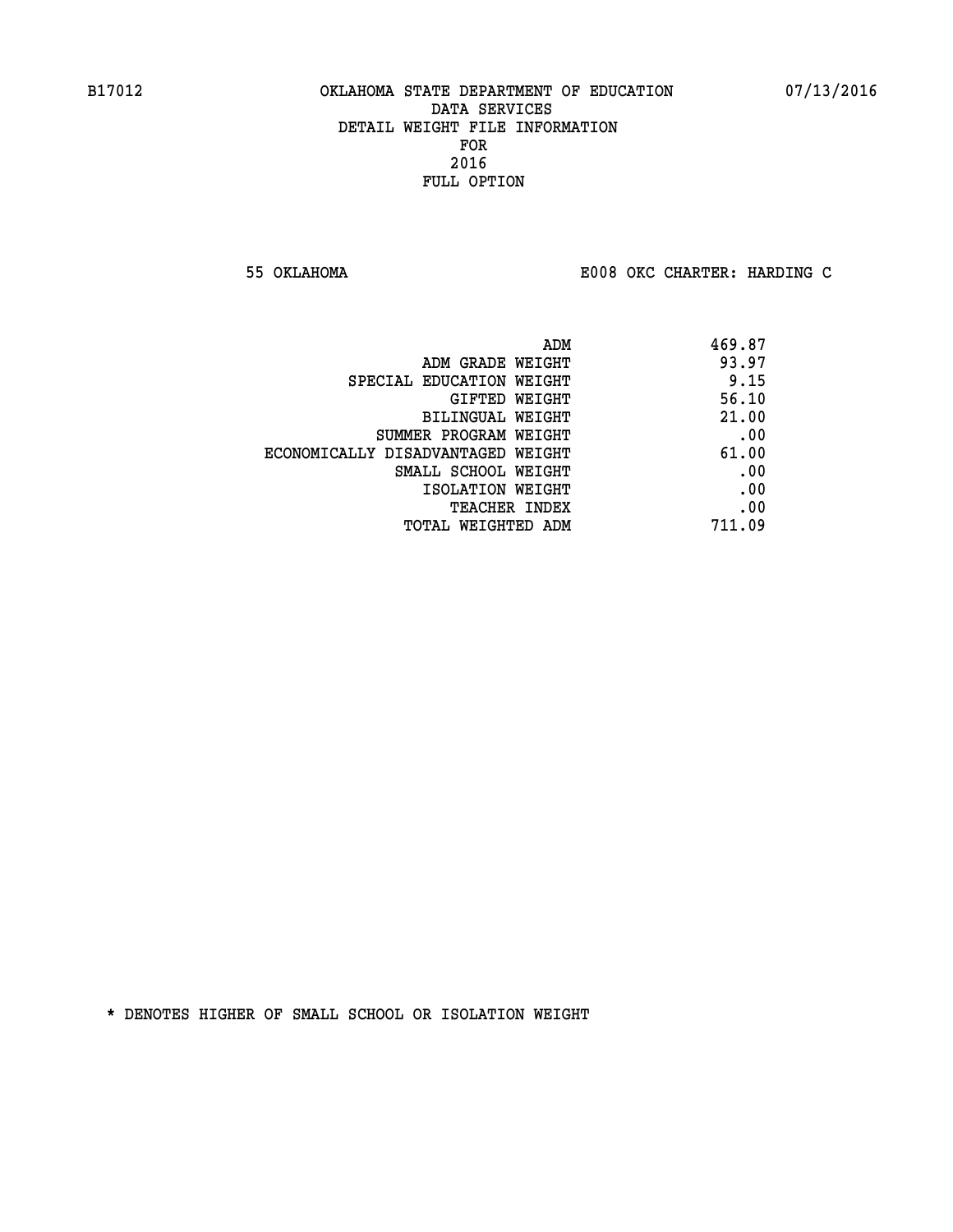**55 OKLAHOMA E010 OKC CHARTER: HARDING F**

| ADM                               | 350.71 |
|-----------------------------------|--------|
| ADM GRADE WEIGHT                  | 70.14  |
| SPECIAL EDUCATION WEIGHT          | 20.15  |
| GIFTED WEIGHT                     | 22.10  |
| BILINGUAL WEIGHT                  | 5.75   |
| SUMMER PROGRAM WEIGHT             | .00    |
| ECONOMICALLY DISADVANTAGED WEIGHT | 49.50  |
| SMALL SCHOOL WEIGHT               | .00    |
| ISOLATION WEIGHT                  | .00    |
| <b>TEACHER INDEX</b>              | .00    |
| TOTAL WEIGHTED ADM                | 518.35 |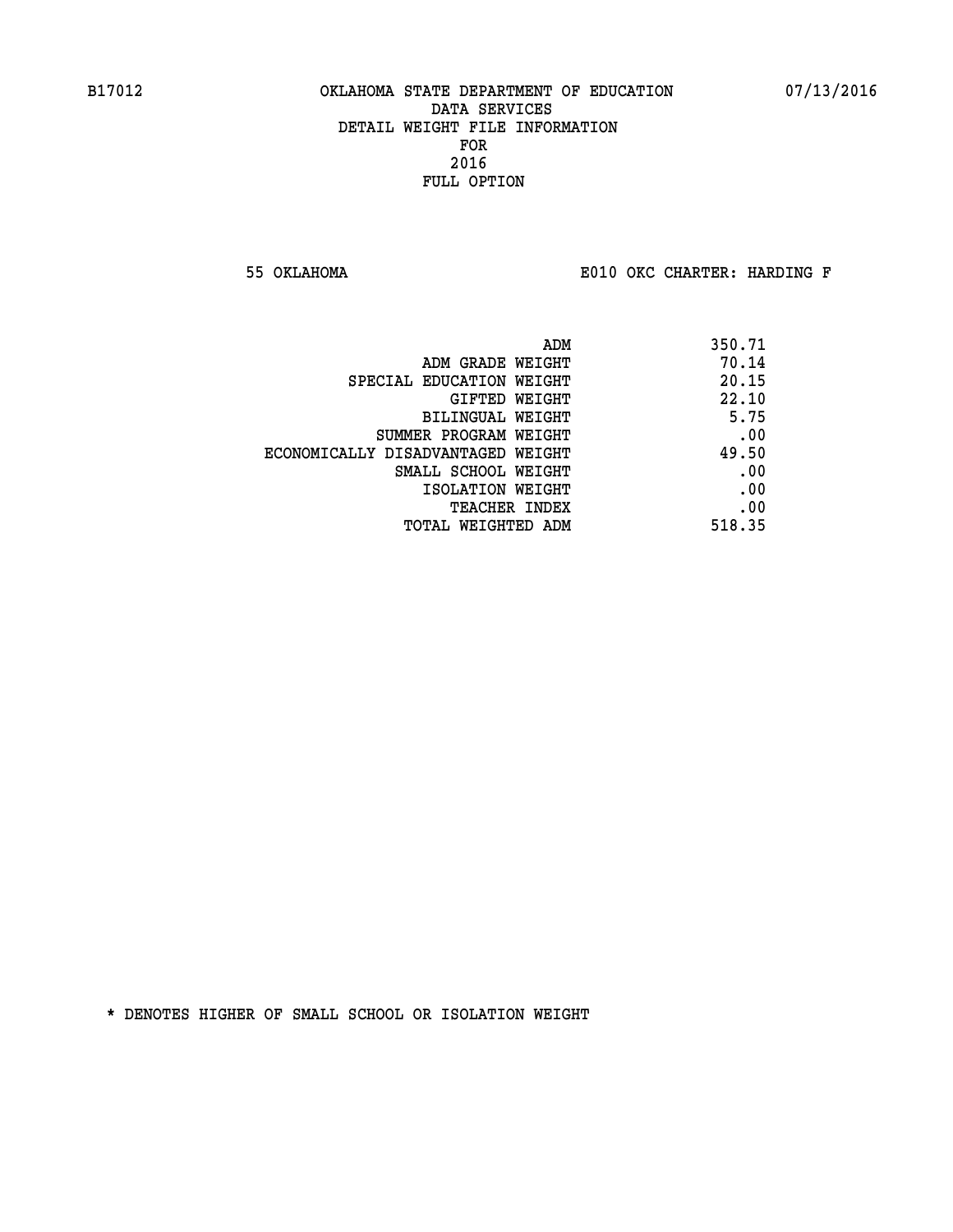**55 OKLAHOMA E011 OKC CHARTER: SANTA FE** 

| 586.79   |
|----------|
| 76.39    |
| 61.85    |
| 19.04    |
| 131.25   |
| .00      |
| 142.00   |
| .00      |
| .00      |
| .00      |
| 1,017.32 |
|          |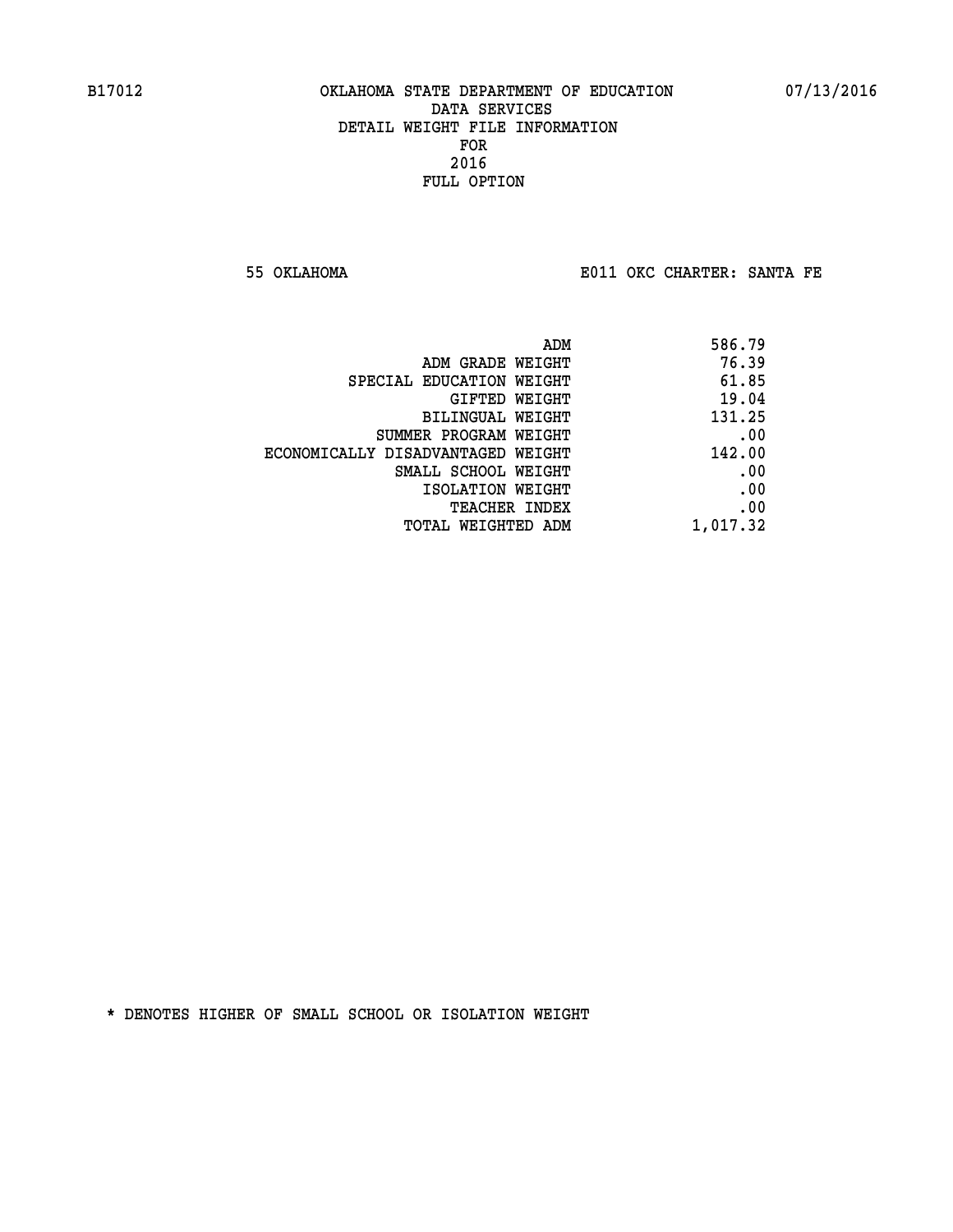**55 OKLAHOMA E012 OKC CHARTER: KIPP REAC**

|                                   | ADM | 286.62 |
|-----------------------------------|-----|--------|
| ADM GRADE WEIGHT                  |     | 25.10  |
| SPECIAL EDUCATION WEIGHT          |     | 13.70  |
| GIFTED WEIGHT                     |     | 13.60  |
| BILINGUAL WEIGHT                  |     | 8.25   |
| SUMMER PROGRAM WEIGHT             |     | .00    |
| ECONOMICALLY DISADVANTAGED WEIGHT |     | 55.50  |
| SMALL SCHOOL WEIGHT               |     | .00    |
| ISOLATION WEIGHT                  |     | .00    |
| <b>TEACHER INDEX</b>              |     | .00    |
| TOTAL WEIGHTED ADM                |     | 402.77 |
|                                   |     |        |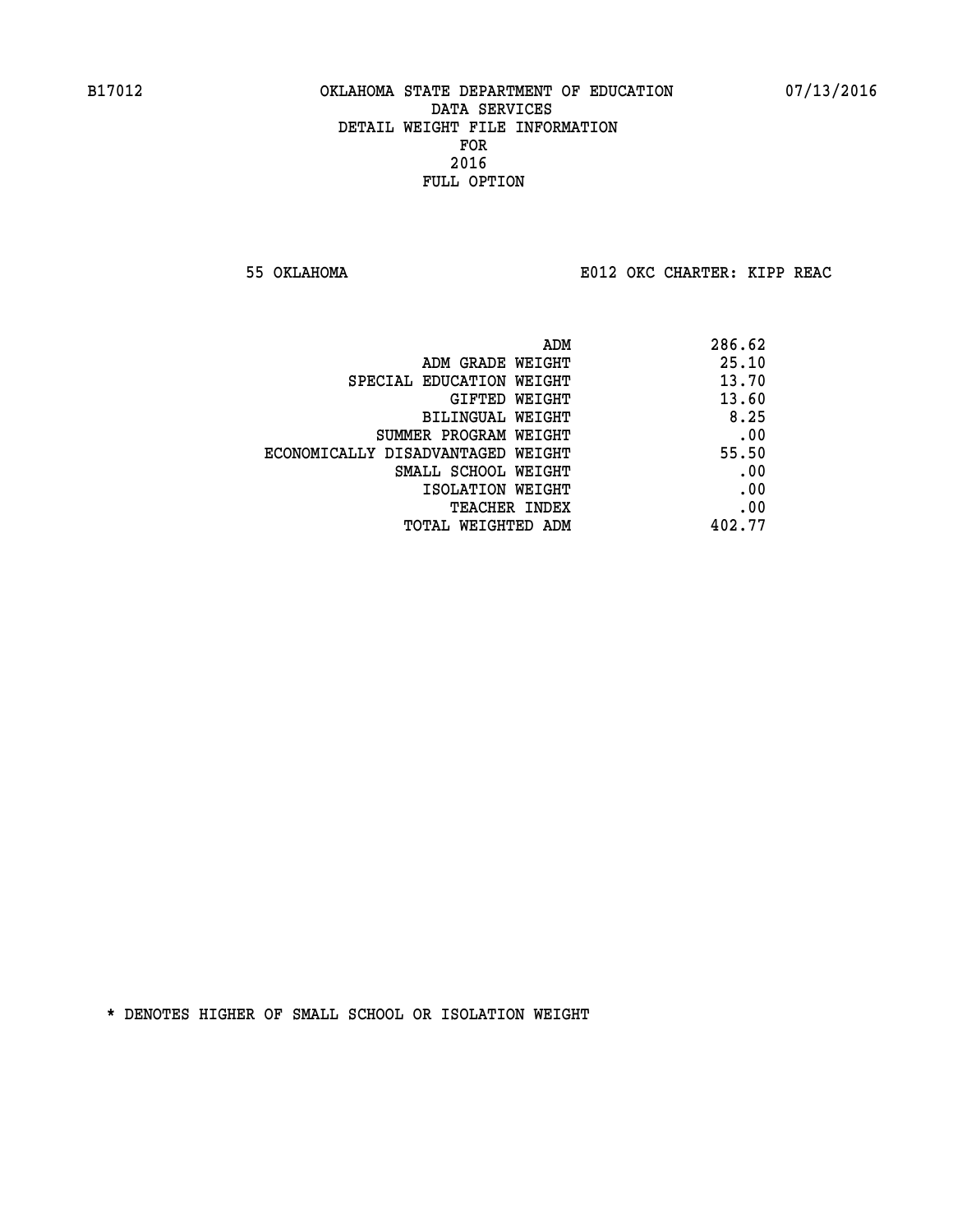**55 OKLAHOMA E013 OKC CHARTER: DOVE SCIE**

| 288.97 |
|--------|
| 59.54  |
| 12.25  |
| 14.62  |
| 26.50  |
| .00    |
| 56.50  |
| .00    |
| .00    |
| .00    |
| 458.38 |
|        |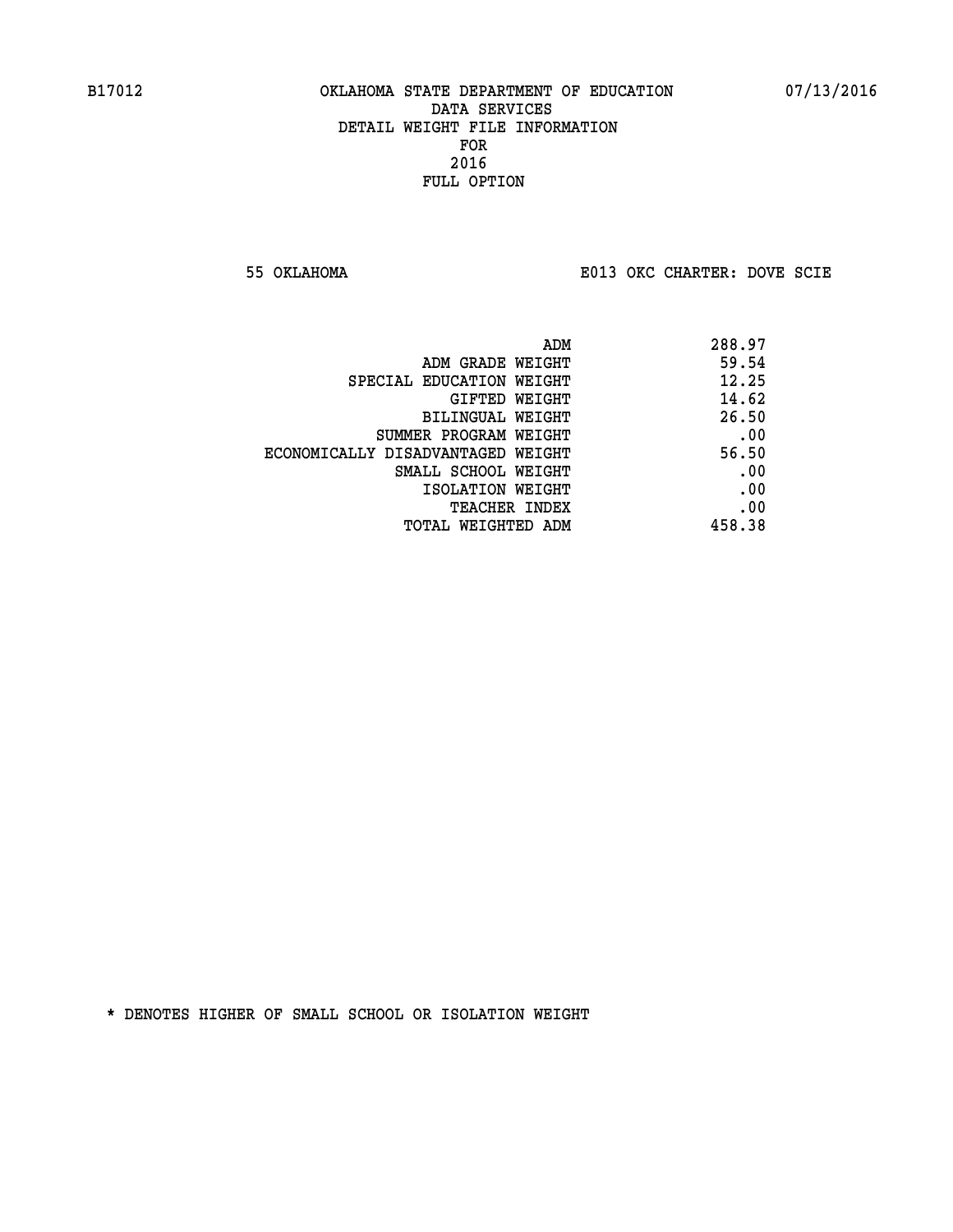**55 OKLAHOMA E016 OKC CHARTER: HARPER AC**

| 125.89 |
|--------|
| 25.18  |
| 9.50   |
| .68    |
| 2.00   |
| .00    |
| 31.50  |
| .00    |
| .00    |
| 12.85  |
| 207.60 |
|        |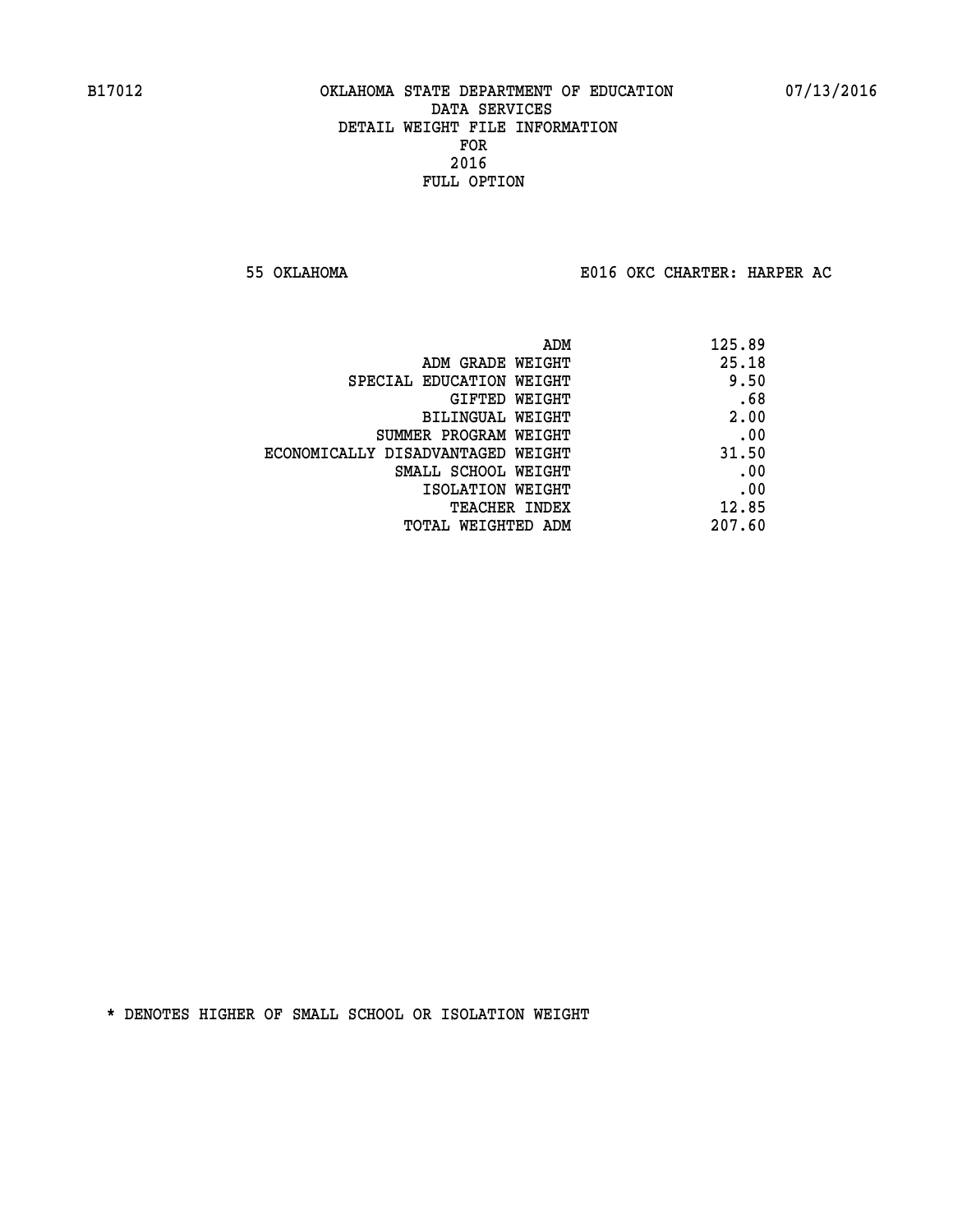**55 OKLAHOMA E020 OKC CHARTER: LIGHTHOUS**

| ADM                               | 257.15 |
|-----------------------------------|--------|
| ADM GRADE WEIGHT                  | 68.41  |
| SPECIAL EDUCATION WEIGHT          | 17.55  |
| GIFTED WEIGHT                     | 6.12   |
| BILINGUAL WEIGHT                  | 3.50   |
| SUMMER PROGRAM WEIGHT             | .00    |
| ECONOMICALLY DISADVANTAGED WEIGHT | 57.50  |
| SMALL SCHOOL WEIGHT               | .00    |
| ISOLATION WEIGHT                  | .00    |
| <b>TEACHER INDEX</b>              | .00    |
| TOTAL WEIGHTED ADM                | 410.23 |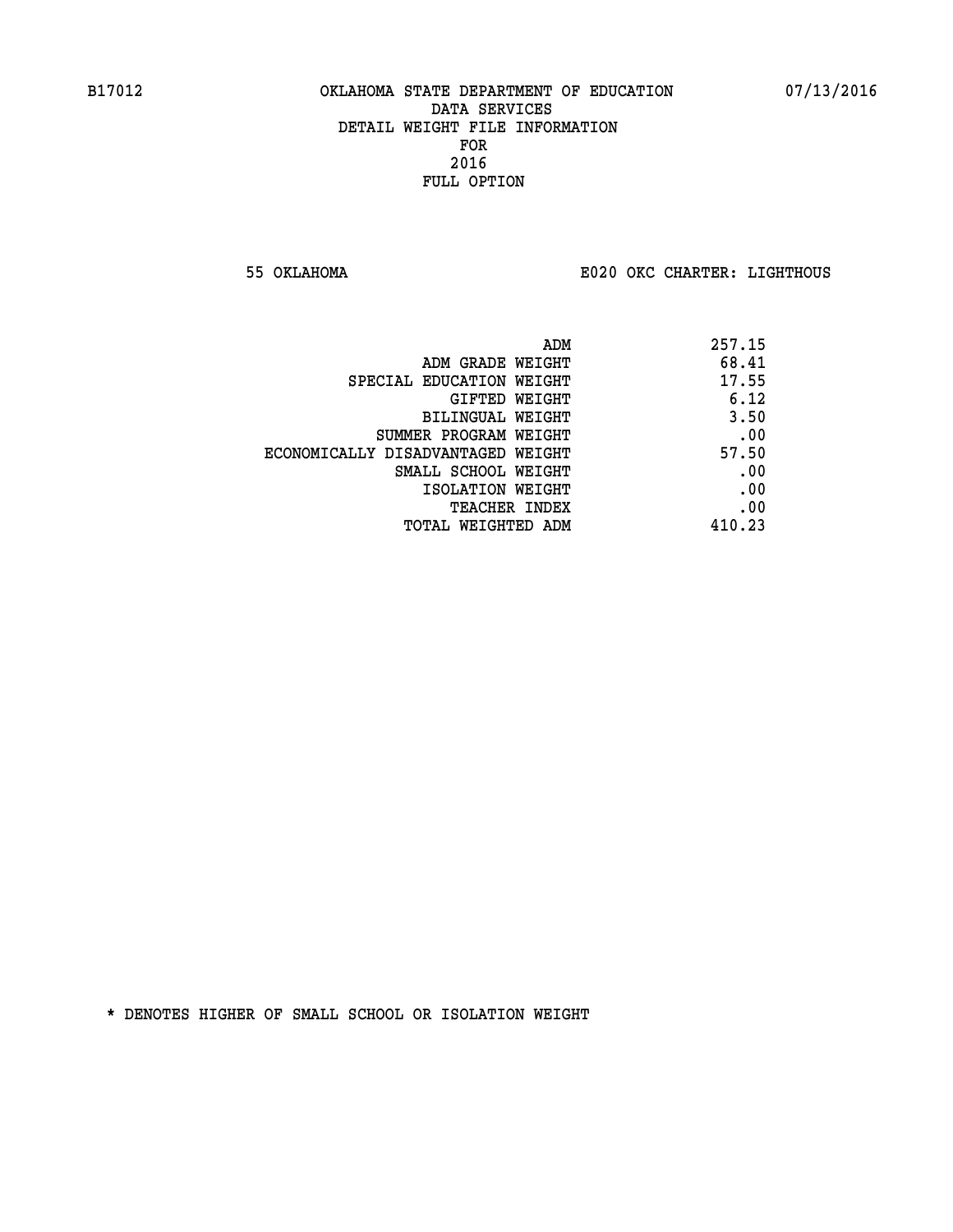**55 OKLAHOMA G001 SANTA FE SOUTH ES (CHA**

| 711.58   |
|----------|
| 148.37   |
| 58.95    |
| 12.92    |
| 154.00   |
| .00      |
| 161.75   |
| .00      |
| .00      |
| .00      |
| 1,247.57 |
|          |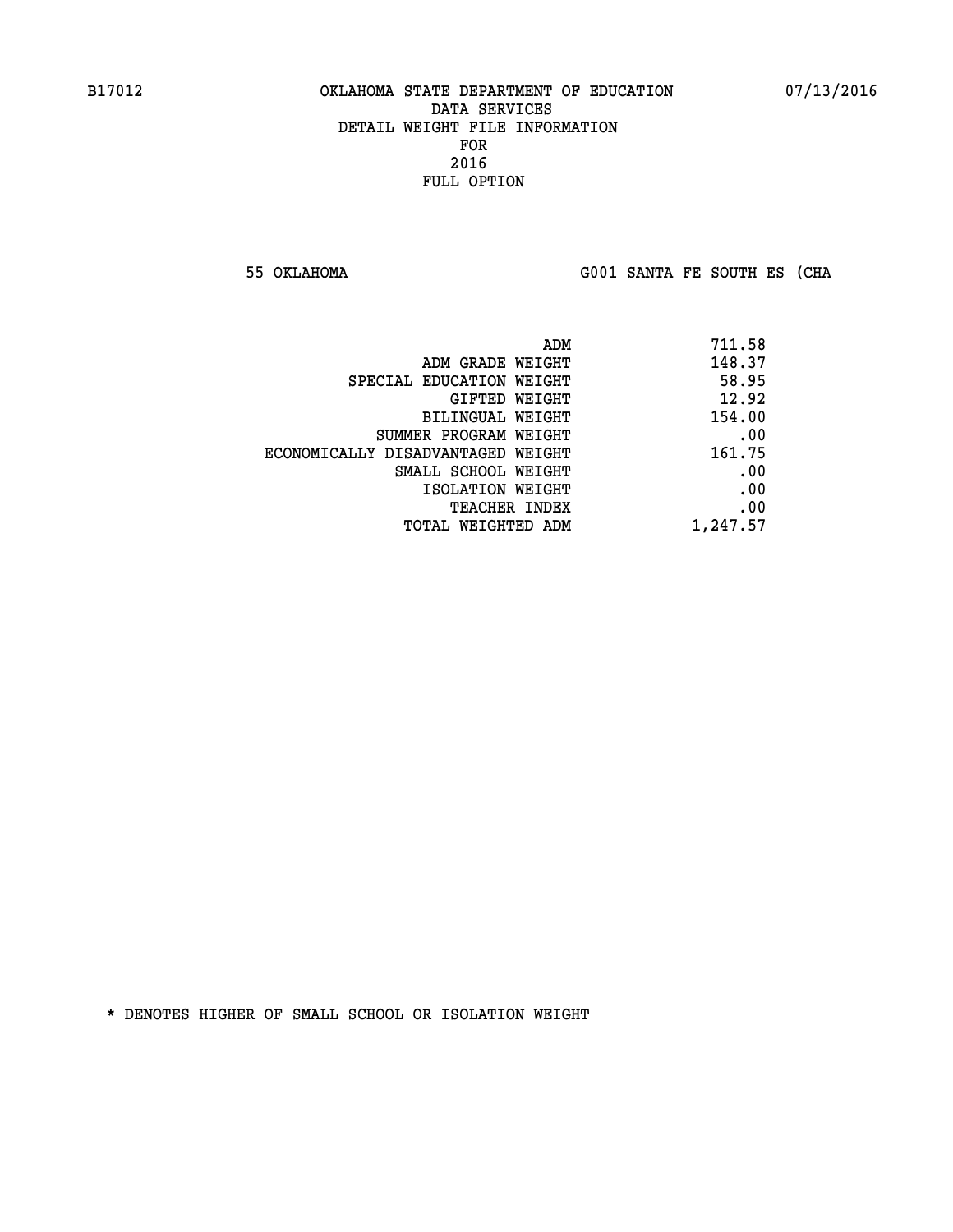**55 OKLAHOMA G004 ASTEC CHARTERS** 

|                                   | 901.17<br>ADM |
|-----------------------------------|---------------|
| ADM GRADE WEIGHT                  | 149.83        |
| SPECIAL EDUCATION WEIGHT          | 61.95         |
| <b>GIFTED WEIGHT</b>              | 41.14         |
| BILINGUAL WEIGHT                  | 165.25        |
| SUMMER PROGRAM WEIGHT             | .00           |
| ECONOMICALLY DISADVANTAGED WEIGHT | 215.25        |
| SMALL SCHOOL WEIGHT               | .00           |
| ISOLATION WEIGHT                  | .00           |
| <b>TEACHER INDEX</b>              | .00           |
| TOTAL WEIGHTED ADM                | 1,534.59      |
|                                   |               |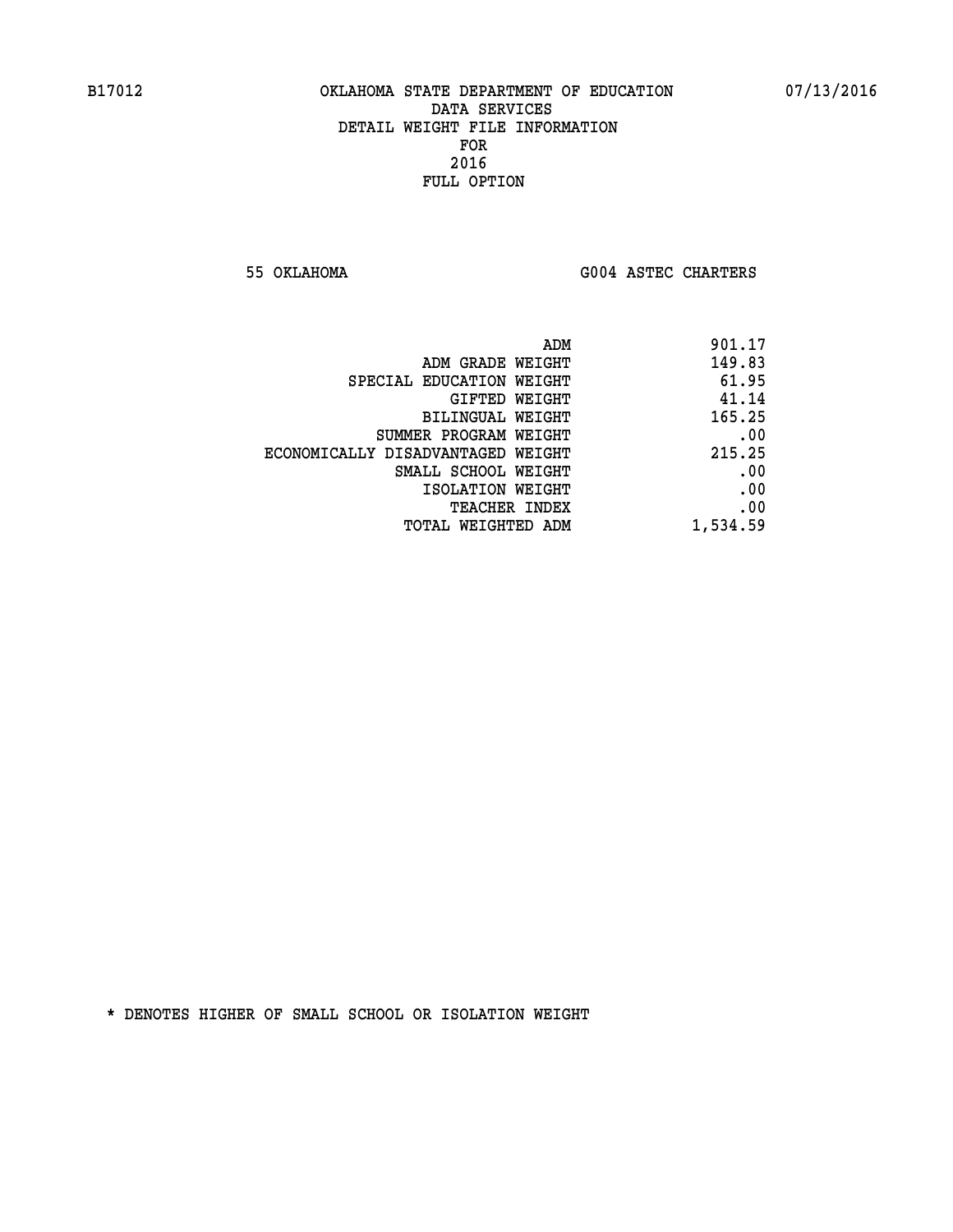**55 OKLAHOMA G007 JOHN W REX CHARTER ELE**

| 364.13 |
|--------|
| 119.53 |
| 5.95   |
| 13.94  |
| 11.75  |
| .00    |
| 37.25  |
| .00    |
| .00    |
| .00    |
| 552.55 |
|        |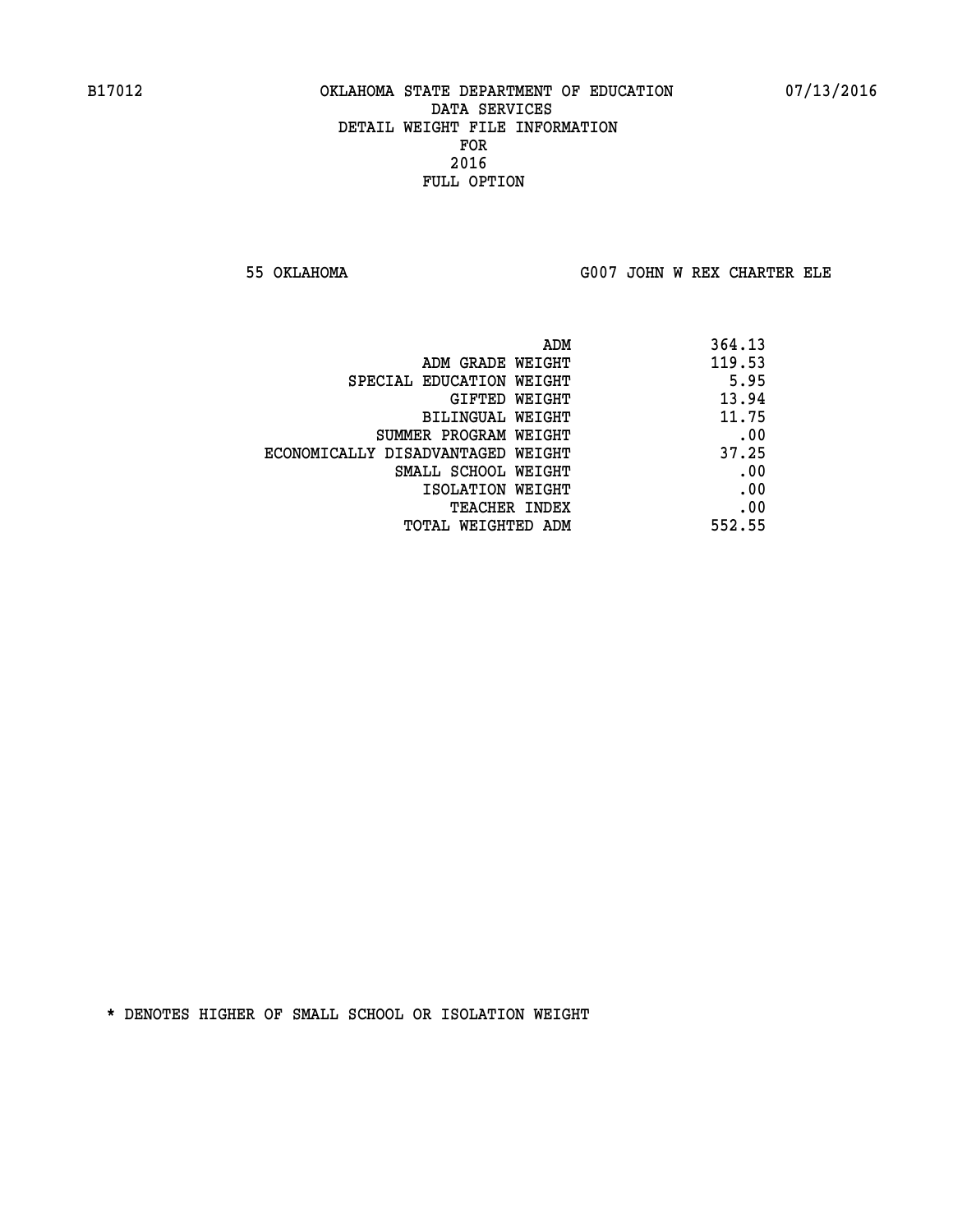**55 OKLAHOMA I001 PUTNAM CITY** 

| 19,239.10 |
|-----------|
| 3,825.26  |
| 3,166.70  |
| 1,059.78  |
| 1,004.50  |
| 24.00     |
| 3,737.25  |
| .00       |
| .00       |
| .00       |
| 32,056.59 |
|           |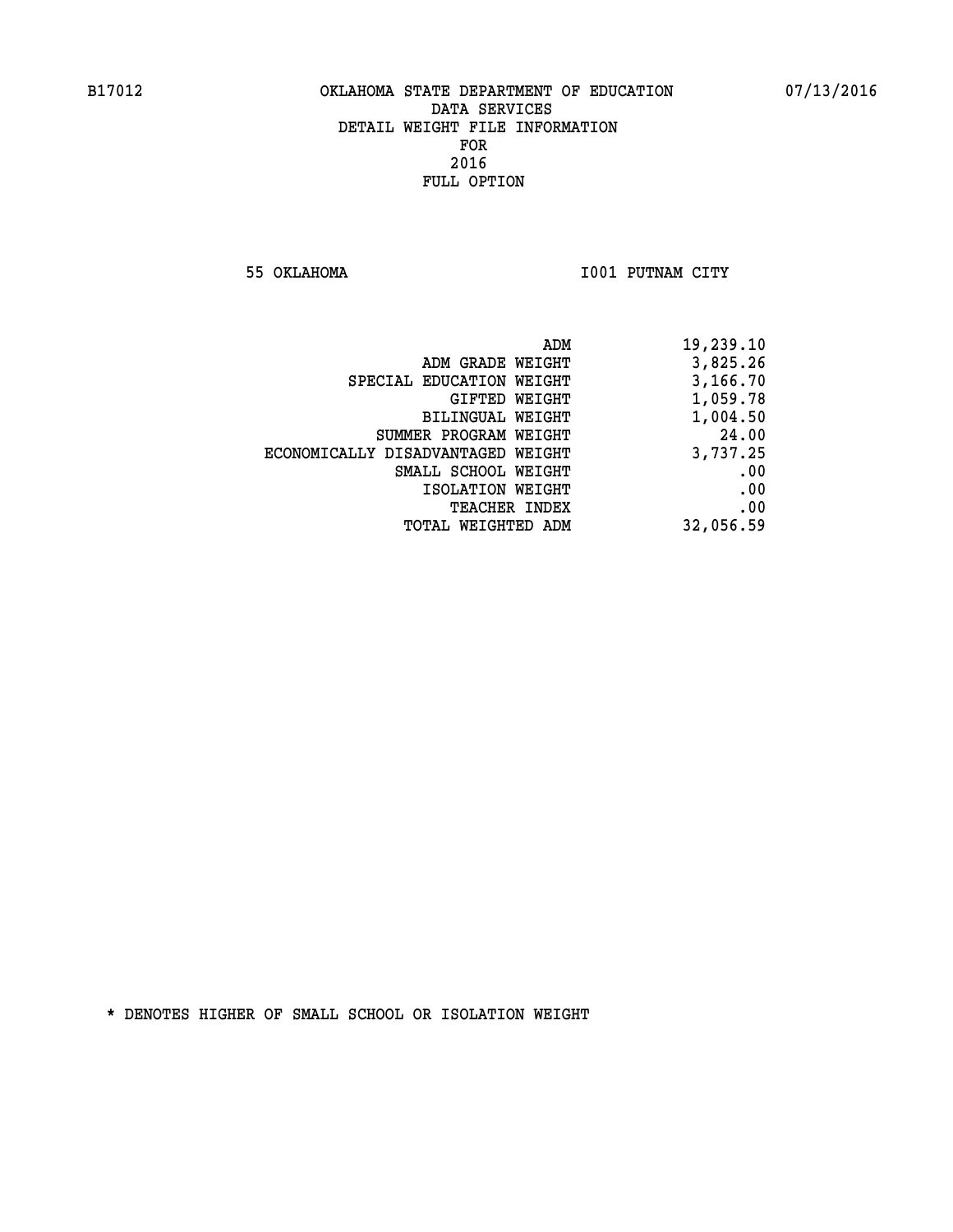**55 OKLAHOMA I003 LUTHER** 

| 874.94   |
|----------|
| 168.41   |
| 123.40   |
| 21.08    |
| 8.50     |
| .00      |
| 133.75   |
| .00      |
| .00      |
| 24.37    |
| 1,354.45 |
|          |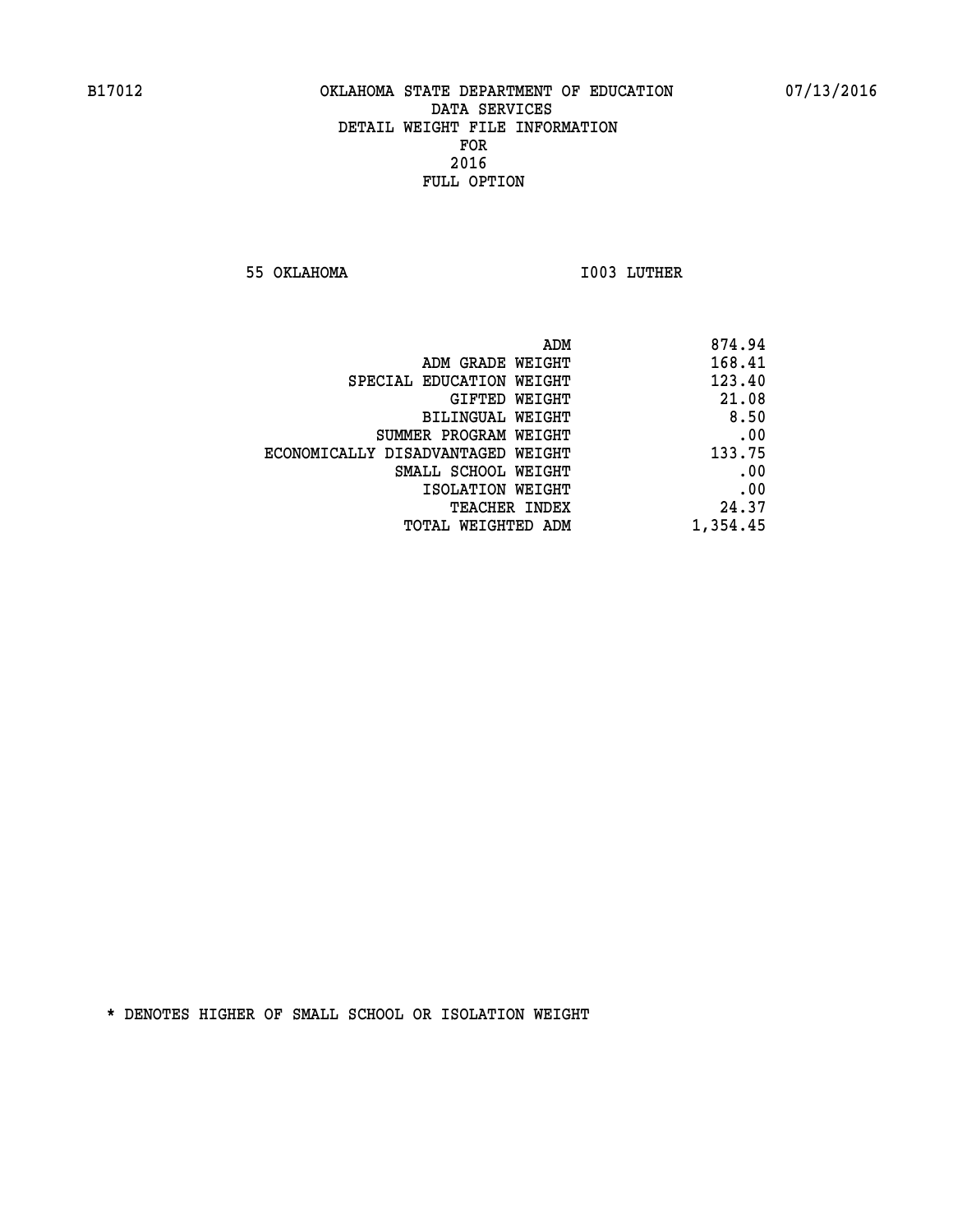**55 OKLAHOMA I004 CHOCTAW-NICOMA PARK** 

| ADM                               | 5,638.72 |
|-----------------------------------|----------|
| ADM GRADE WEIGHT                  | 918.28   |
| SPECIAL EDUCATION WEIGHT          | 994.70   |
| GIFTED WEIGHT                     | 244.80   |
| BILINGUAL WEIGHT                  | 20.50    |
| SUMMER PROGRAM WEIGHT             | 2.40     |
| ECONOMICALLY DISADVANTAGED WEIGHT | 657.00   |
| SMALL SCHOOL WEIGHT               | .00      |
| ISOLATION WEIGHT                  | .00      |
| <b>TEACHER INDEX</b>              | 22.36    |
| TOTAL WEIGHTED ADM                | 8,498.76 |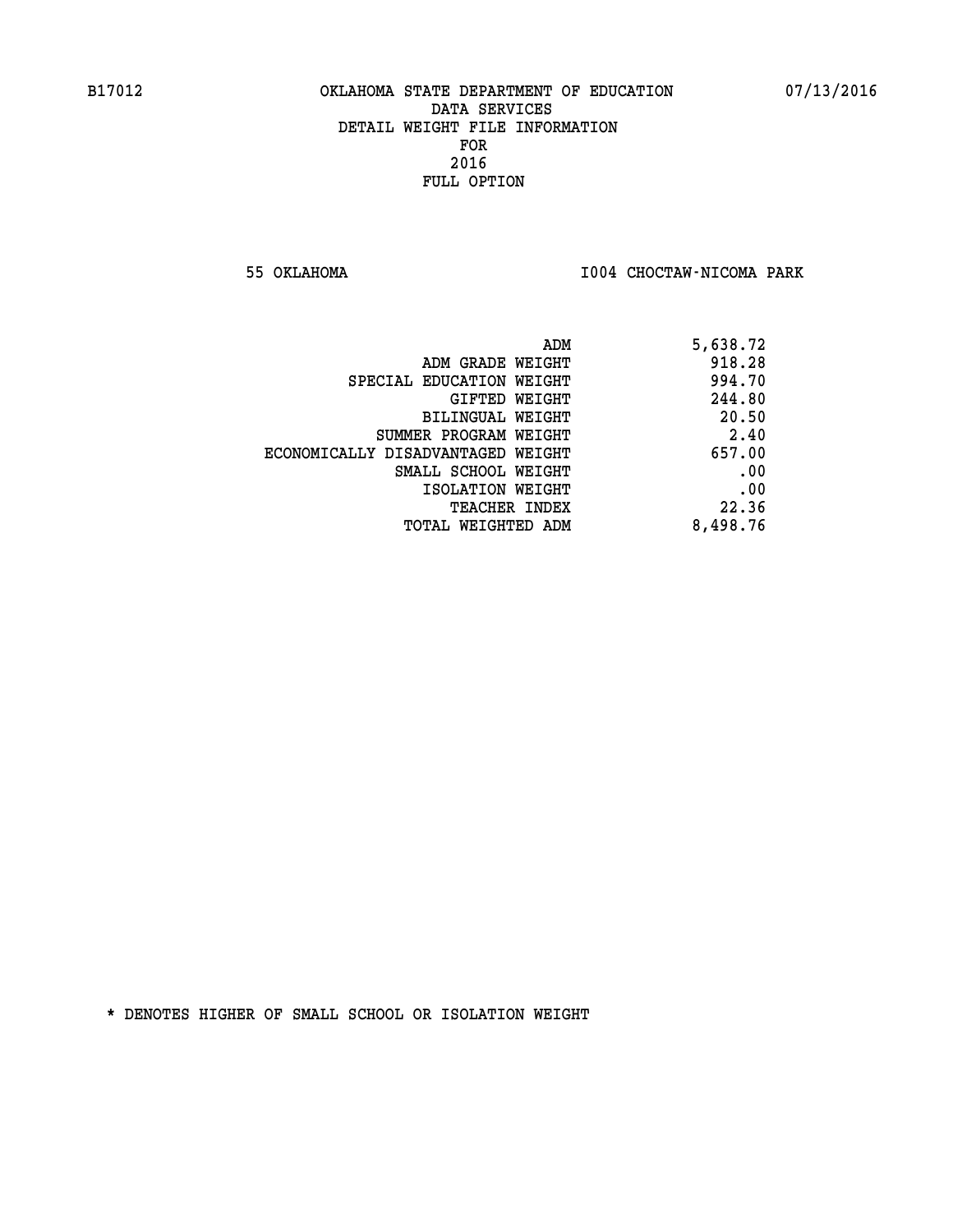**55 OKLAHOMA I006 DEER CREEK** 

|                                   | 5,657.07<br>ADM |
|-----------------------------------|-----------------|
| ADM GRADE WEIGHT                  | 1,112.89        |
| SPECIAL EDUCATION WEIGHT          | 685.60          |
| <b>GIFTED WEIGHT</b>              | 310.08          |
| BILINGUAL WEIGHT                  | 80.75           |
| SUMMER PROGRAM WEIGHT             | .00             |
| ECONOMICALLY DISADVANTAGED WEIGHT | 128.75          |
| SMALL SCHOOL WEIGHT               | .00             |
| ISOLATION WEIGHT                  | .00             |
| <b>TEACHER INDEX</b>              | .00             |
| <b>TOTAL WEIGHTED ADM</b>         | 7,975.14        |
|                                   |                 |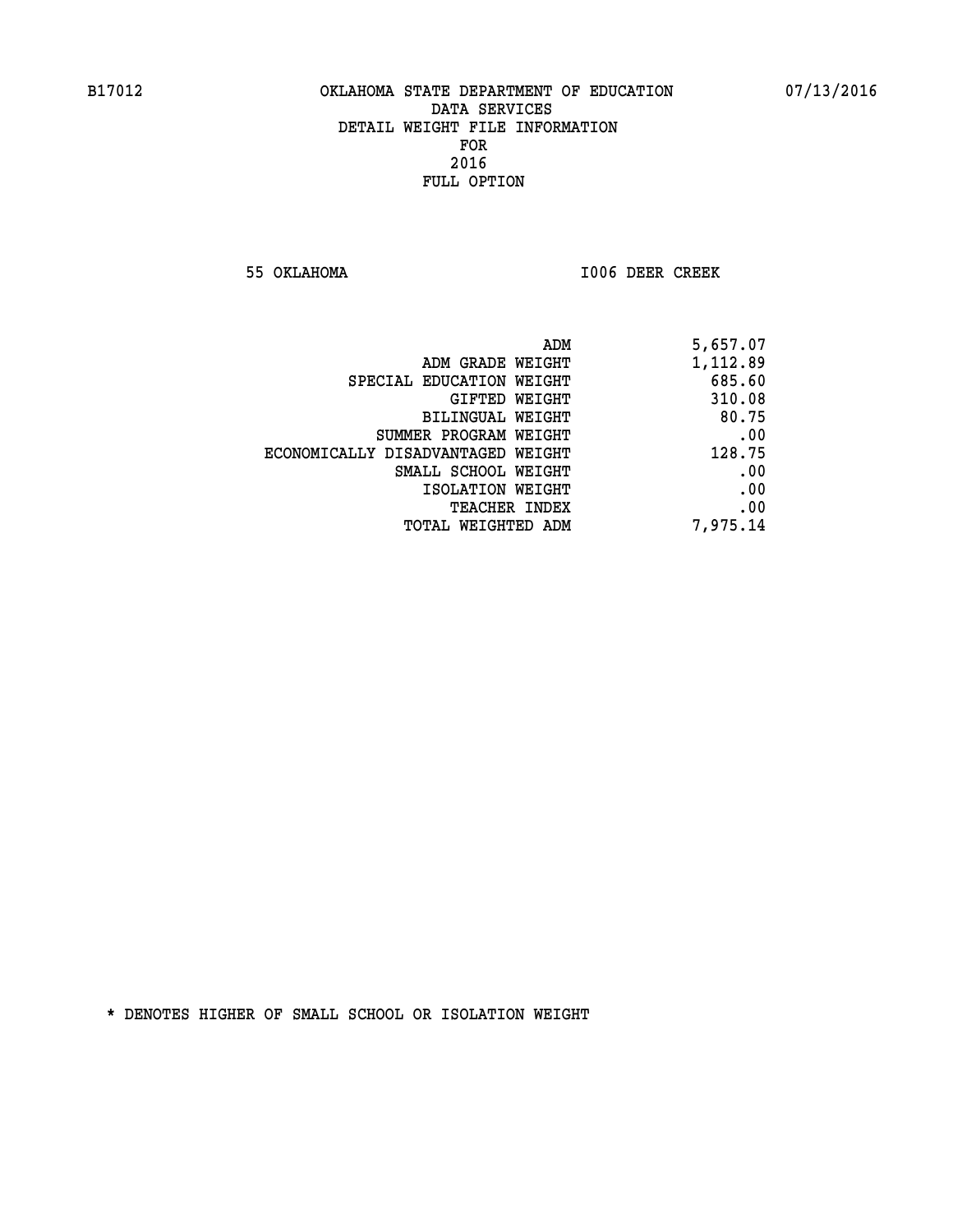**55 OKLAHOMA I007 HARRAH** 

| ADM                               | 2,128.65 |
|-----------------------------------|----------|
| ADM GRADE WEIGHT                  | 367.22   |
| SPECIAL EDUCATION WEIGHT          | 456.60   |
| GIFTED WEIGHT                     | 69.36    |
| <b>BILINGUAL WEIGHT</b>           | 1.25     |
| SUMMER PROGRAM WEIGHT             | .00      |
| ECONOMICALLY DISADVANTAGED WEIGHT | 290.00   |
| SMALL SCHOOL WEIGHT               | .00      |
| ISOLATION WEIGHT                  | .00      |
| TEACHER INDEX                     | 91.38    |
| TOTAL WEIGHTED ADM                | 3,404.46 |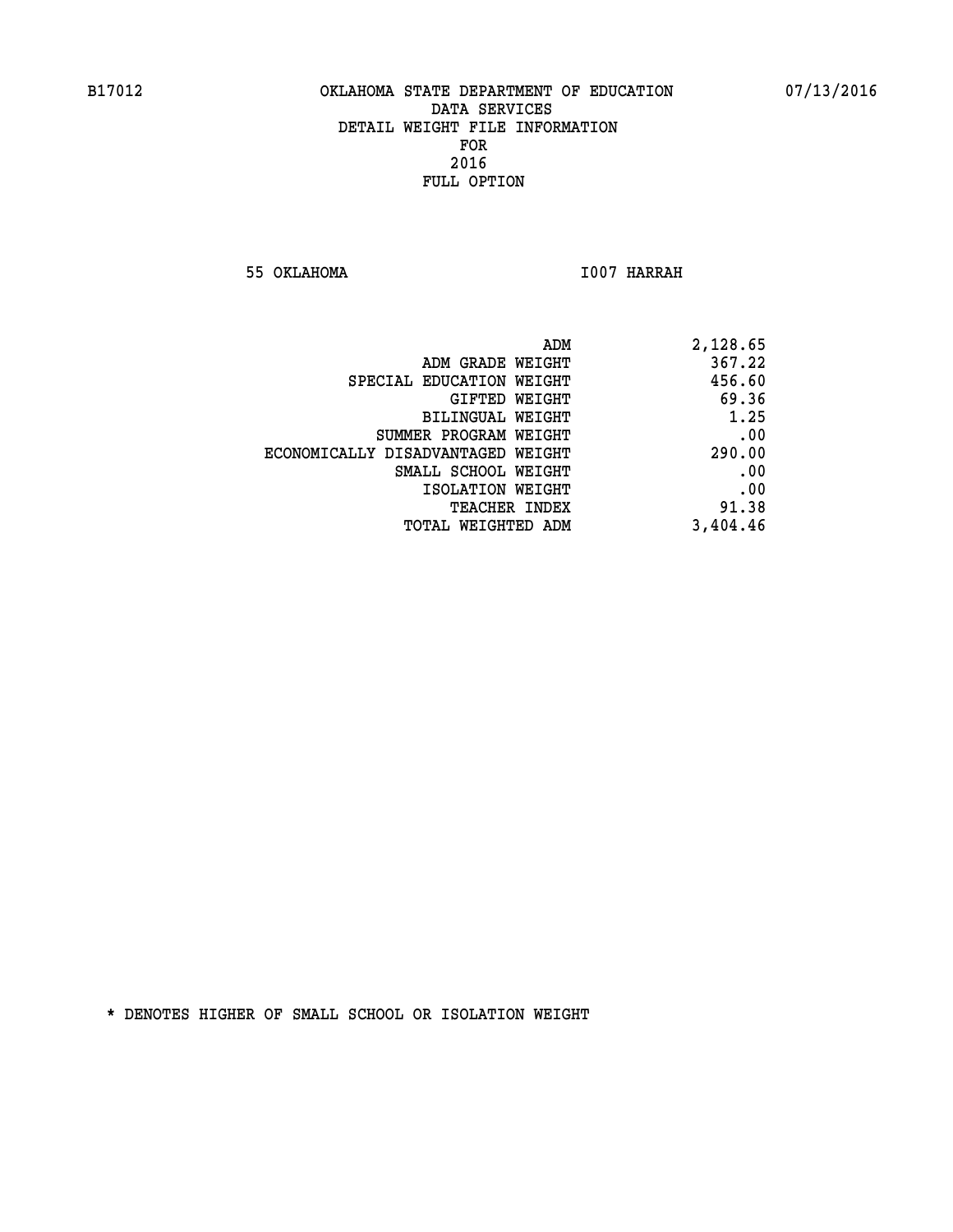**55 OKLAHOMA I009 JONES** 

| ADM                               | 1,127.64 |
|-----------------------------------|----------|
| ADM GRADE WEIGHT                  | 194.90   |
| SPECIAL EDUCATION WEIGHT          | 126.45   |
| GIFTED WEIGHT                     | 36.38    |
| BILINGUAL WEIGHT                  | 9.00     |
| SUMMER PROGRAM WEIGHT             | .00      |
| ECONOMICALLY DISADVANTAGED WEIGHT | 161.25   |
| SMALL SCHOOL WEIGHT               | .00      |
| ISOLATION WEIGHT                  | .00      |
| <b>TEACHER INDEX</b>              | .00      |
| <b>TOTAL WEIGHTED ADM</b>         | 1,655.62 |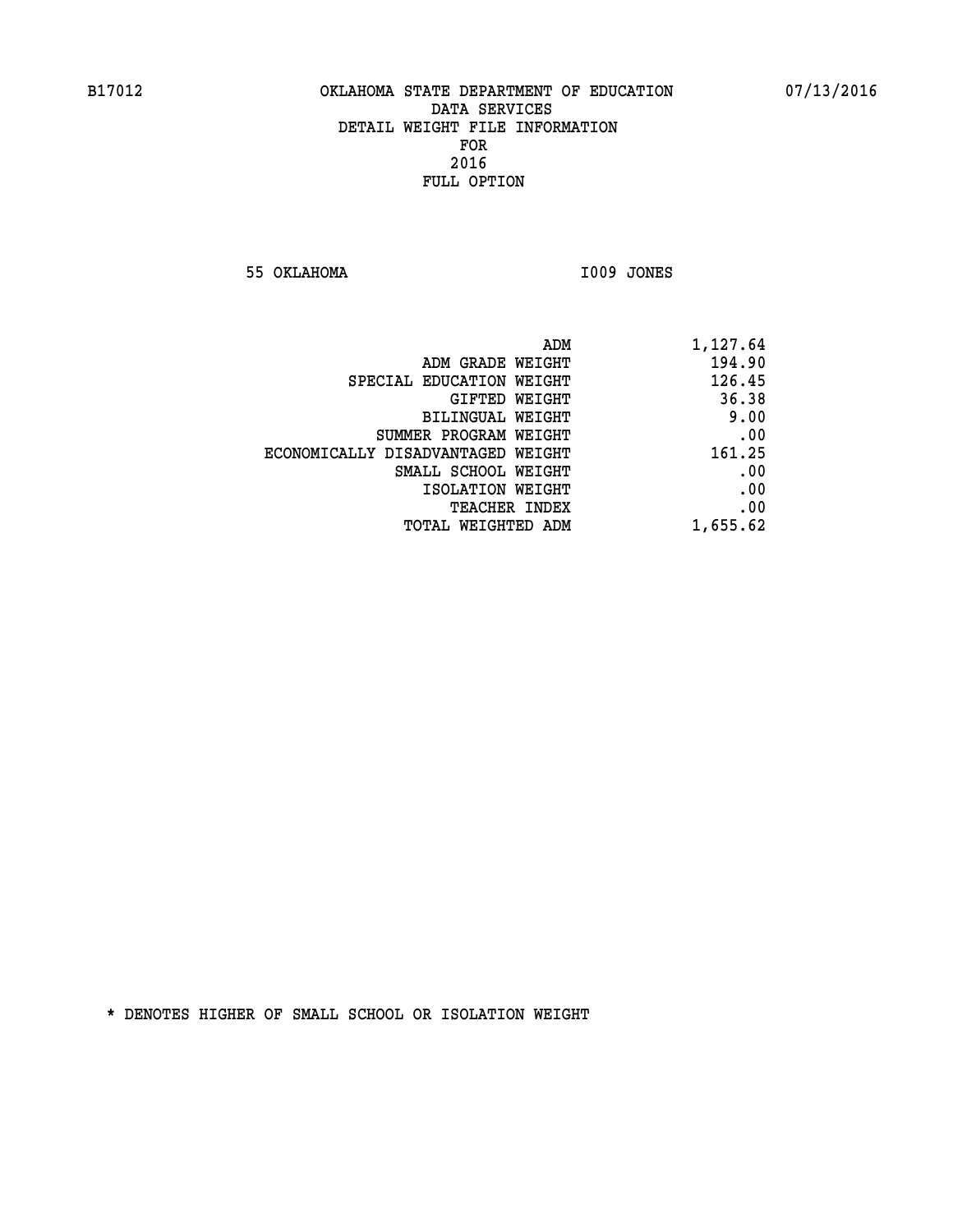**55 OKLAHOMA I012 EDMOND** 

|                                   | ADM<br>23,929.62 |  |
|-----------------------------------|------------------|--|
| ADM GRADE WEIGHT                  | 4,121.15         |  |
| SPECIAL EDUCATION WEIGHT          | 3,496.50         |  |
| GIFTED WEIGHT                     | 1,612.62         |  |
| BILINGUAL WEIGHT                  | 444.00           |  |
| SUMMER PROGRAM WEIGHT             | 48.00            |  |
| ECONOMICALLY DISADVANTAGED WEIGHT | 1,602.75         |  |
| SMALL SCHOOL WEIGHT               | .00              |  |
| ISOLATION WEIGHT                  | .00              |  |
| TEACHER INDEX                     | .00              |  |
| TOTAL WEIGHTED ADM                | 35,254.64        |  |
|                                   |                  |  |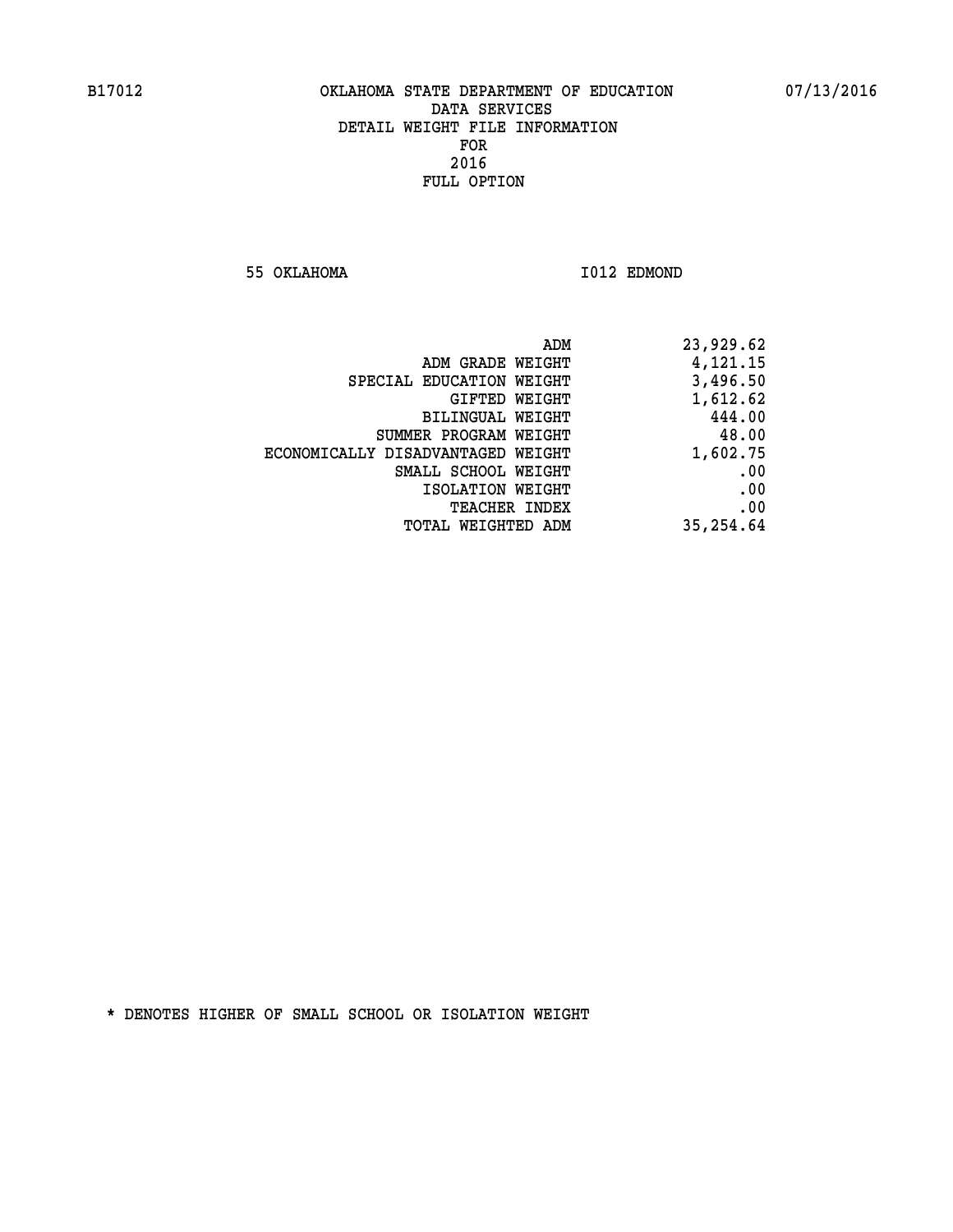**55 OKLAHOMA I037 MILLWOOD** 

| ADM                               | 884.76   |
|-----------------------------------|----------|
| ADM GRADE WEIGHT                  | 166.79   |
| SPECIAL EDUCATION WEIGHT          | 114.65   |
| GIFTED WEIGHT                     | 27.20    |
| <b>BILINGUAL WEIGHT</b>           | 4.00     |
| SUMMER PROGRAM WEIGHT             | .00      |
| ECONOMICALLY DISADVANTAGED WEIGHT | 229.25   |
| SMALL SCHOOL WEIGHT               | .00      |
| ISOLATION WEIGHT                  | .00      |
| TEACHER INDEX                     | .00      |
| TOTAL WEIGHTED ADM                | 1,426.65 |
|                                   |          |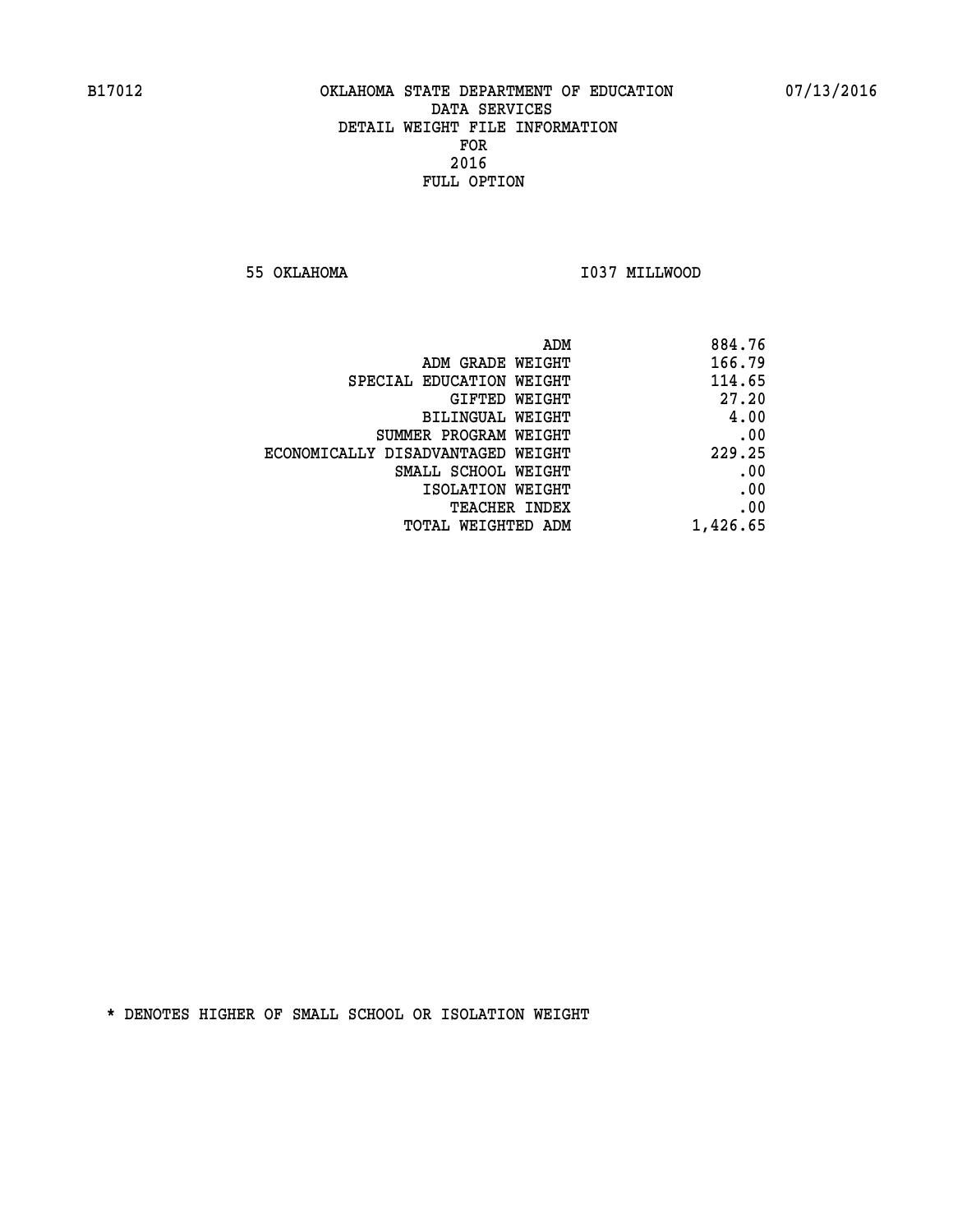**55 OKLAHOMA I041 WESTERN HEIGHTS** 

| 3,736.37 | ADM                               |  |
|----------|-----------------------------------|--|
| 772.46   | ADM GRADE WEIGHT                  |  |
| 449.35   | SPECIAL EDUCATION WEIGHT          |  |
| 120.02   | <b>GIFTED WEIGHT</b>              |  |
| 285.25   | BILINGUAL WEIGHT                  |  |
| .00      | SUMMER PROGRAM WEIGHT             |  |
| 891.00   | ECONOMICALLY DISADVANTAGED WEIGHT |  |
| .00      | SMALL SCHOOL WEIGHT               |  |
| .00      | ISOLATION WEIGHT                  |  |
| .00      | <b>TEACHER INDEX</b>              |  |
| 6,254.45 | TOTAL WEIGHTED ADM                |  |
|          |                                   |  |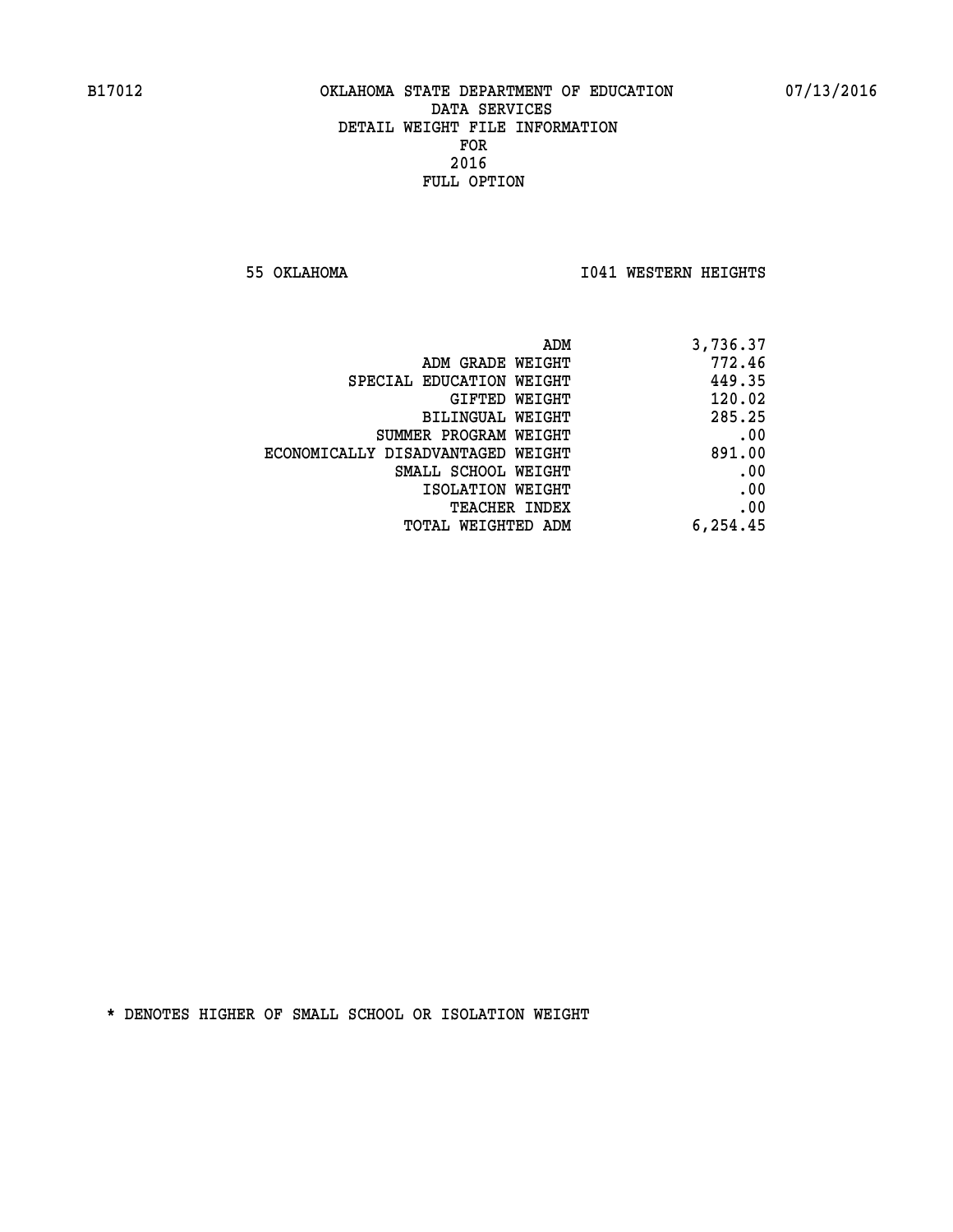**55 OKLAHOMA I052 MIDWEST CITY-DEL CITY** 

| ADM                               | 14,384.73 |
|-----------------------------------|-----------|
| ADM GRADE WEIGHT                  | 2,857.32  |
| SPECIAL EDUCATION WEIGHT          | 2,037.90  |
| GIFTED WEIGHT                     | 734.74    |
| BILINGUAL WEIGHT                  | 153.25    |
| SUMMER PROGRAM WEIGHT             | 6.00      |
| ECONOMICALLY DISADVANTAGED WEIGHT | 2,528.50  |
| SMALL SCHOOL WEIGHT               | .00       |
| ISOLATION WEIGHT                  | .00       |
| <b>TEACHER INDEX</b>              | 27.68     |
| TOTAL WEIGHTED ADM                | 22,730.12 |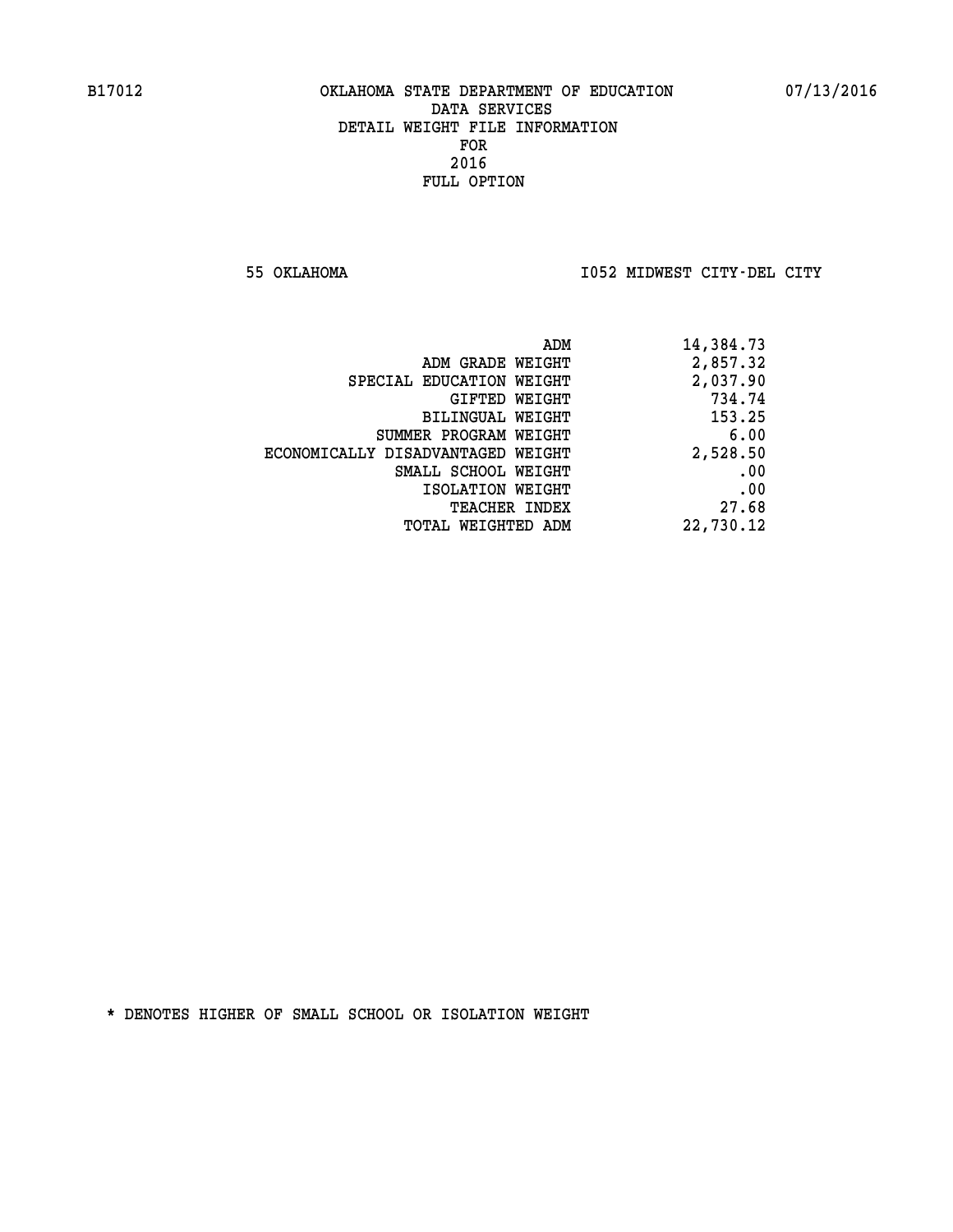**55 OKLAHOMA I053 CROOKED OAK** 

| ADM                               | 1,246.77 |
|-----------------------------------|----------|
| ADM GRADE WEIGHT                  | 216.72   |
| SPECIAL EDUCATION WEIGHT          | 179.25   |
| GIFTED WEIGHT                     | 33.32    |
| <b>BILINGUAL WEIGHT</b>           | 174.25   |
| SUMMER PROGRAM WEIGHT             | .00      |
| ECONOMICALLY DISADVANTAGED WEIGHT | 294.50   |
| SMALL SCHOOL WEIGHT               | .00      |
| ISOLATION WEIGHT                  | .00      |
| TEACHER INDEX                     | .00      |
| TOTAL WEIGHTED ADM                | 2,144.81 |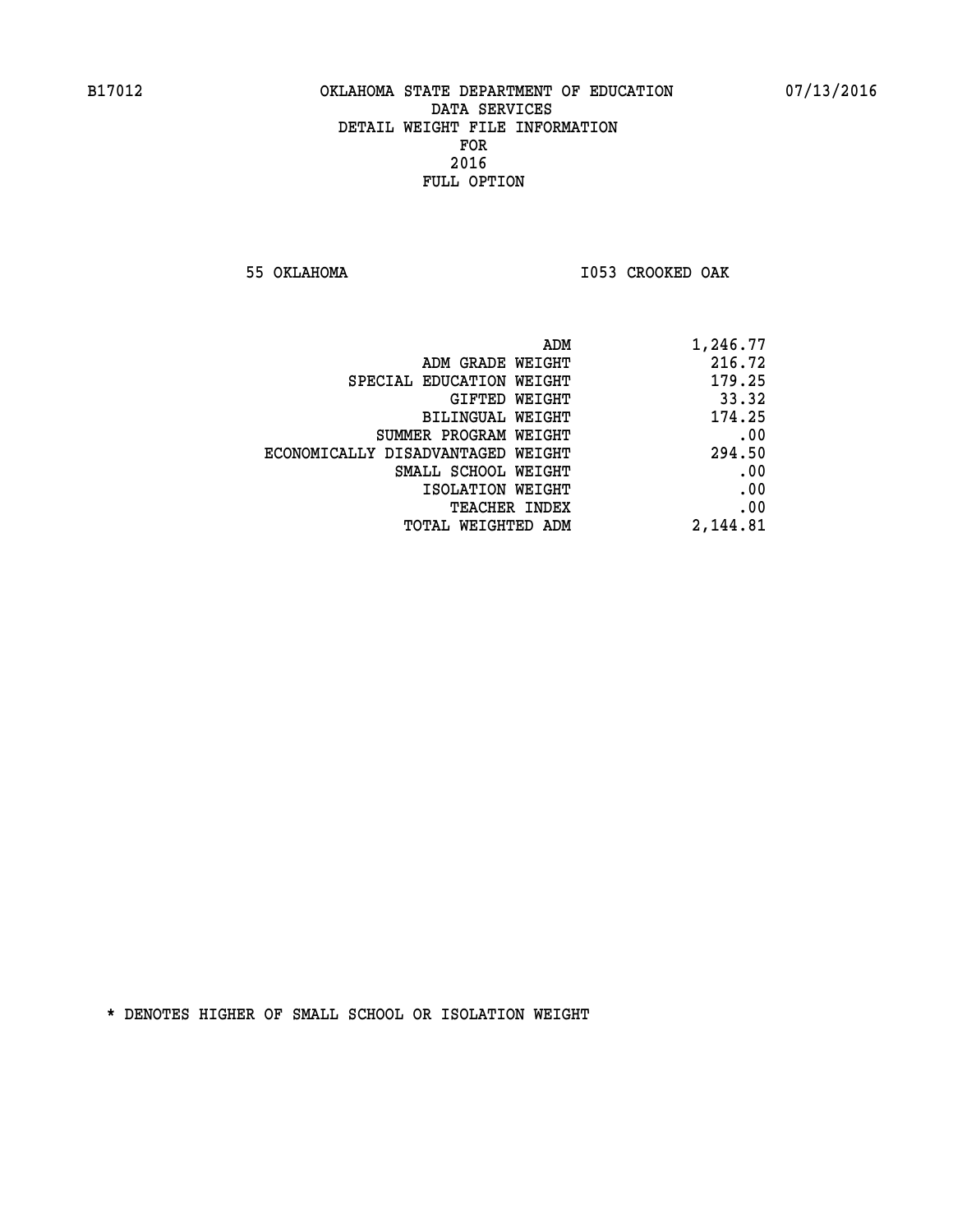**55 OKLAHOMA I088 BETHANY** 

| ADM                               | 1,701.89 |
|-----------------------------------|----------|
| ADM GRADE WEIGHT                  | 278.75   |
| SPECIAL EDUCATION WEIGHT          | 499.75   |
| GIFTED WEIGHT                     | 134.30   |
| BILINGUAL WEIGHT                  | 45.75    |
| SUMMER PROGRAM WEIGHT             | 70.80    |
| ECONOMICALLY DISADVANTAGED WEIGHT | 191.50   |
| SMALL SCHOOL WEIGHT               | .00      |
| ISOLATION WEIGHT                  | .00      |
| TEACHER INDEX                     | 51.48    |
| TOTAL WEIGHTED ADM                | 2,974.22 |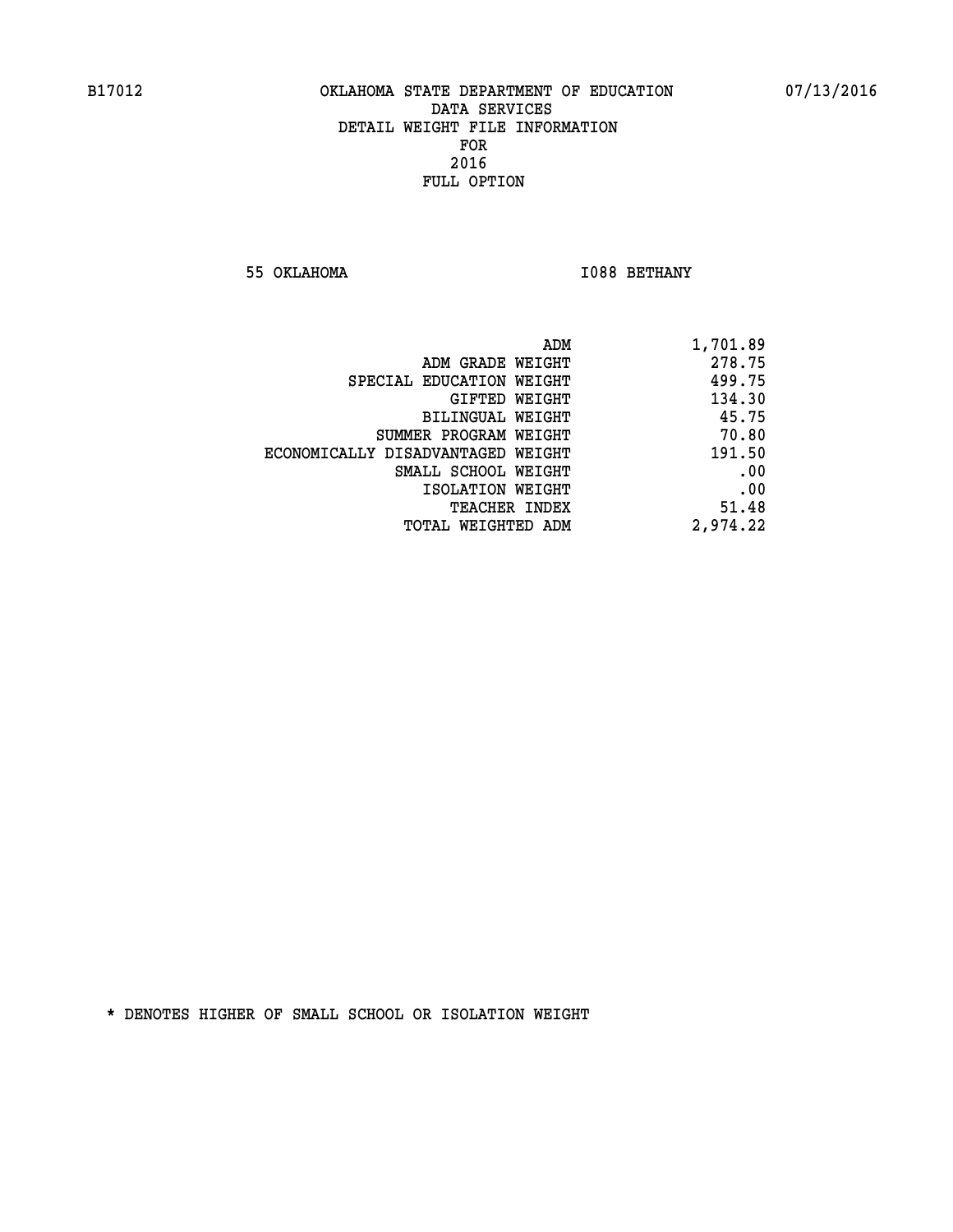**55 OKLAHOMA I089 OKLAHOMA CITY** 

| 40,237.39 |
|-----------|
| 8,414.11  |
| 5,429.40  |
| 1,099.22  |
| 4,575.00  |
| 26.40     |
| 8,623.25  |
| .00       |
| .00       |
| .00       |
| 68,404.77 |
|           |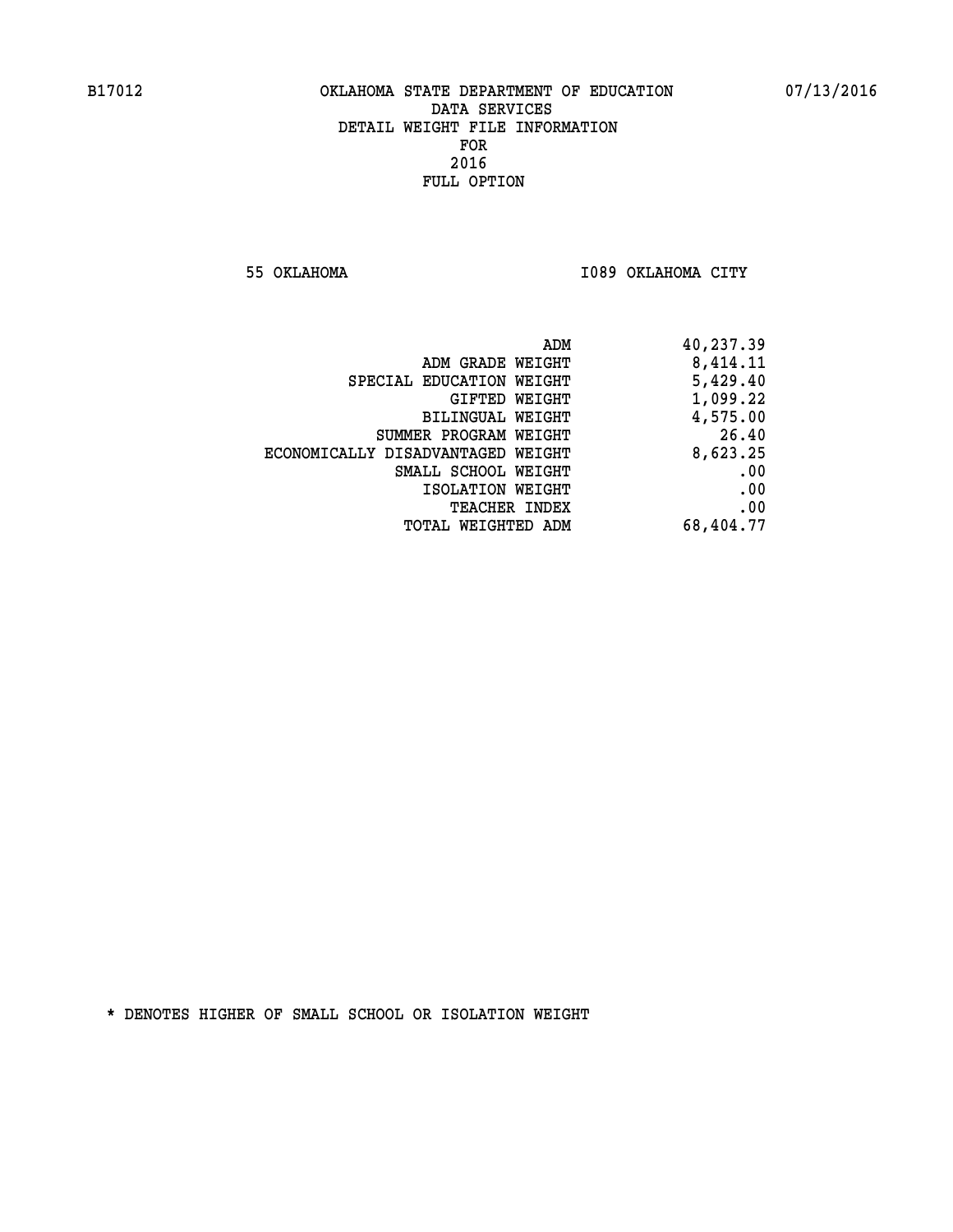**55 OKLAHOMA J001 OKLAHOMA YOUTH ACADEMY**

| ADM                               | 124.87 |
|-----------------------------------|--------|
| ADM GRADE WEIGHT                  | 24.97  |
| SPECIAL EDUCATION WEIGHT          | 70.40  |
| GIFTED WEIGHT                     | .00    |
| BILINGUAL WEIGHT                  | 1.75   |
| SUMMER PROGRAM WEIGHT             | .00    |
| ECONOMICALLY DISADVANTAGED WEIGHT | 34.00  |
| SMALL SCHOOL WEIGHT               | .00    |
| ISOLATION WEIGHT                  | .00    |
| TEACHER INDEX                     | .00    |
| TOTAL WEIGHTED ADM                | 255.99 |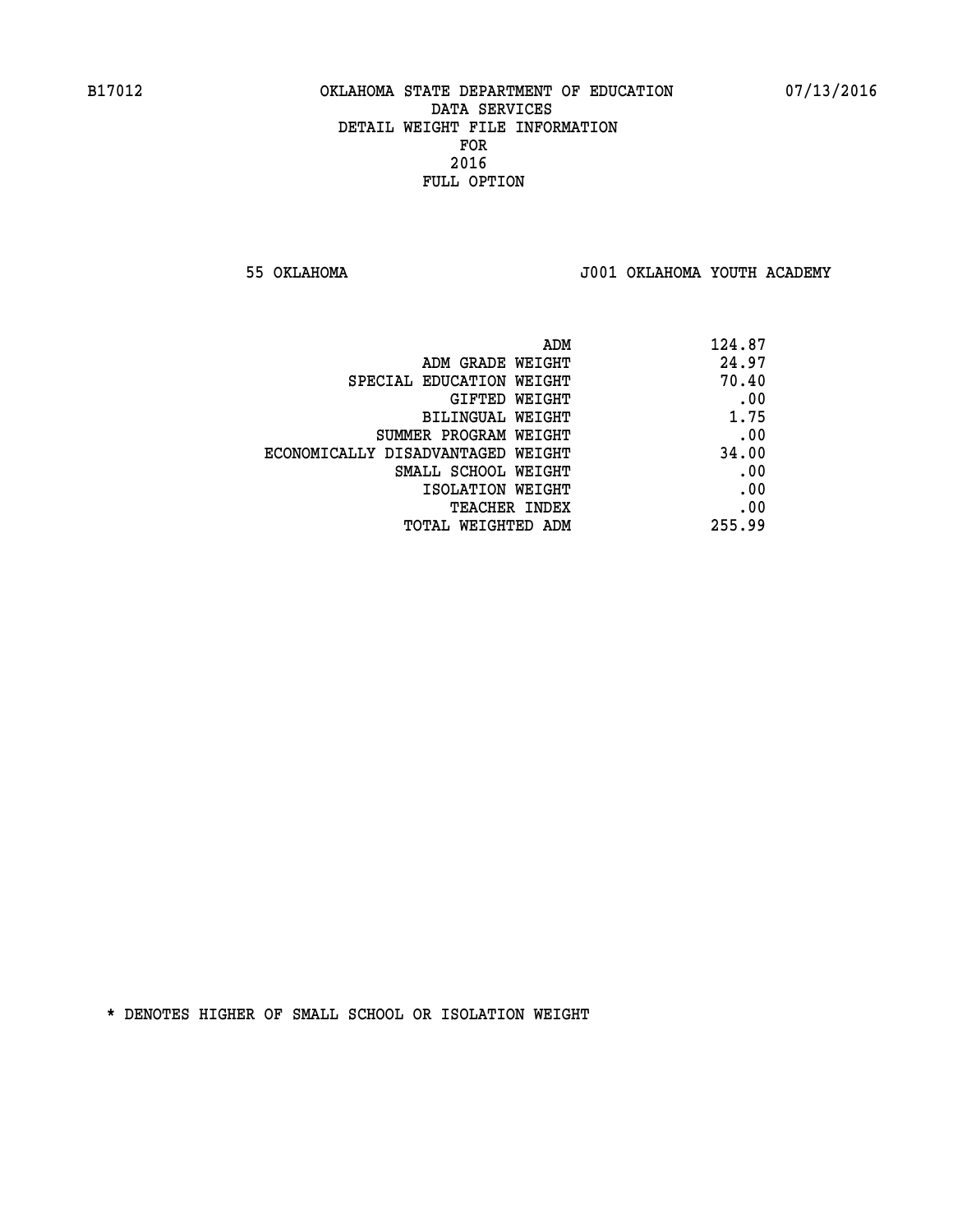**55 OKLAHOMA Z001 EPIC ONE ON ONE CHARTE**

| ADM                               | 5,631.40 |
|-----------------------------------|----------|
| ADM GRADE WEIGHT                  | 1,095.58 |
| SPECIAL EDUCATION WEIGHT          | 963.25   |
| GIFTED WEIGHT                     | 41.82    |
| BILINGUAL WEIGHT                  | 33.00    |
| SUMMER PROGRAM WEIGHT             | .00      |
| ECONOMICALLY DISADVANTAGED WEIGHT | 1,080.25 |
| SMALL SCHOOL WEIGHT               | .00      |
| ISOLATION WEIGHT                  | .00      |
| <b>TEACHER INDEX</b>              | .00      |
| TOTAL WEIGHTED ADM                | 8,845.30 |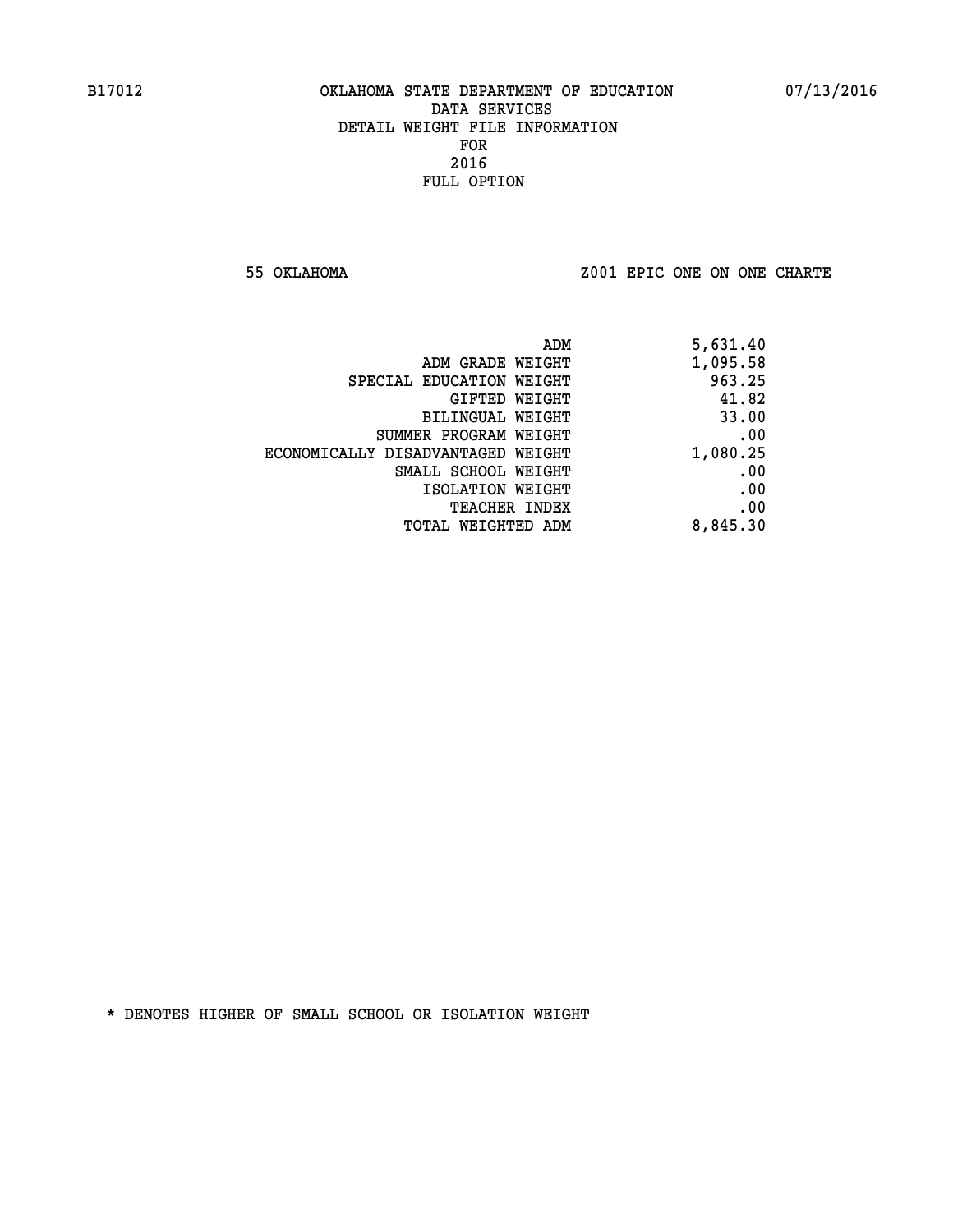**55 OKLAHOMA Z002 OKLAHOMA VIRTUAL CHART**

| ADM                               | 2,035.54 |
|-----------------------------------|----------|
| ADM GRADE WEIGHT                  | 375.54   |
| SPECIAL EDUCATION WEIGHT          | 393.50   |
| GIFTED WEIGHT                     | 25.16    |
| <b>BILINGUAL WEIGHT</b>           | 6.75     |
| SUMMER PROGRAM WEIGHT             | .00      |
| ECONOMICALLY DISADVANTAGED WEIGHT | 383.25   |
| SMALL SCHOOL WEIGHT               | .00      |
| ISOLATION WEIGHT                  | .00      |
| <b>TEACHER INDEX</b>              | .00      |
| TOTAL WEIGHTED ADM                | 3,219.74 |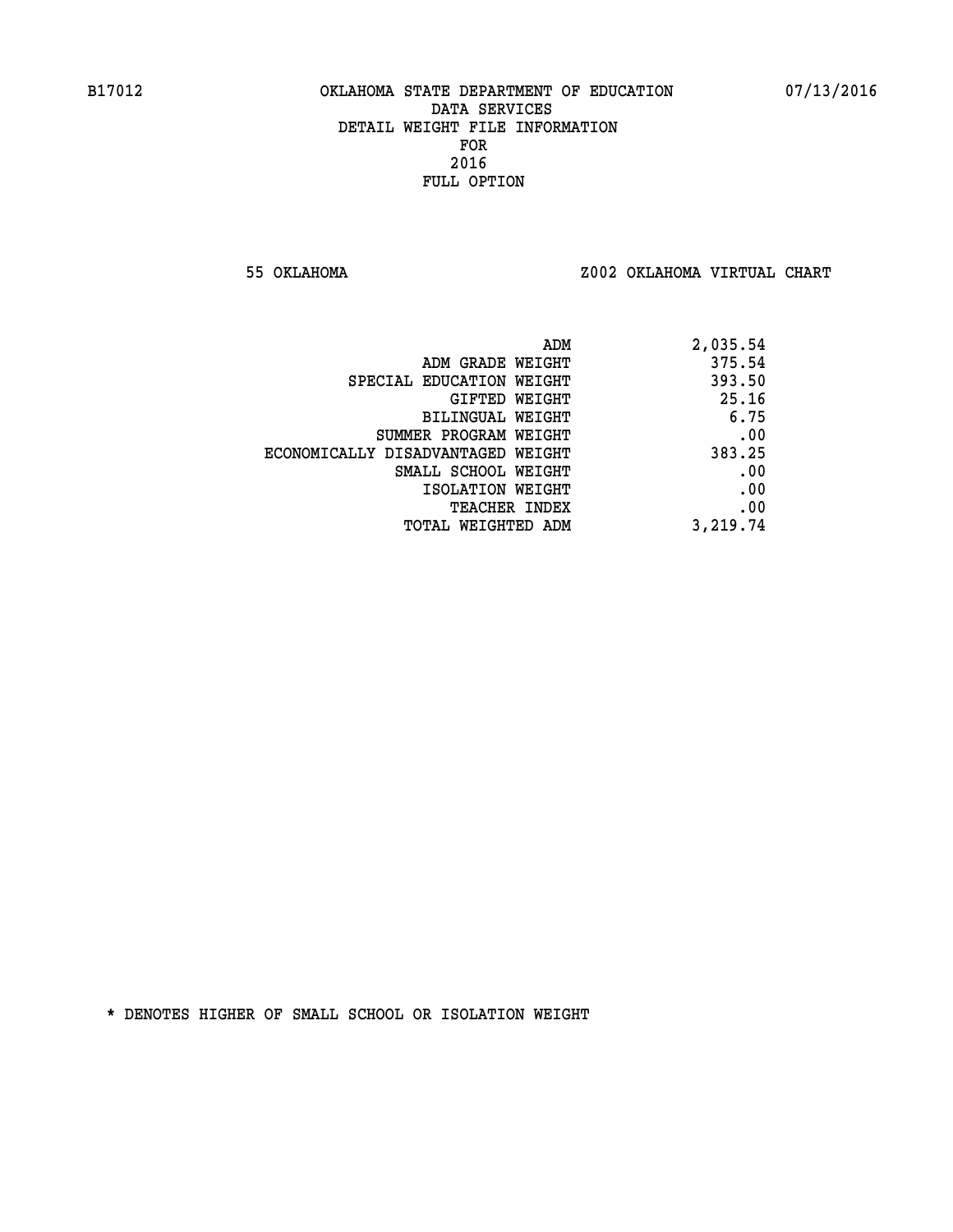#### **55 OKLAHOMA Z003 OKLAHOMA CONNECTIONS A**

| ADM                               | 1,007.56 |
|-----------------------------------|----------|
| ADM GRADE WEIGHT                  | 182.19   |
| SPECIAL EDUCATION WEIGHT          | 182.25   |
| GIFTED WEIGHT                     | 10.54    |
| <b>BILINGUAL WEIGHT</b>           | 1.75     |
| SUMMER PROGRAM WEIGHT             | .00      |
| ECONOMICALLY DISADVANTAGED WEIGHT | 166.75   |
| SMALL SCHOOL WEIGHT               | .00      |
| ISOLATION WEIGHT                  | .00      |
| <b>TEACHER INDEX</b>              | .00      |
| TOTAL WEIGHTED ADM                | 1,551.04 |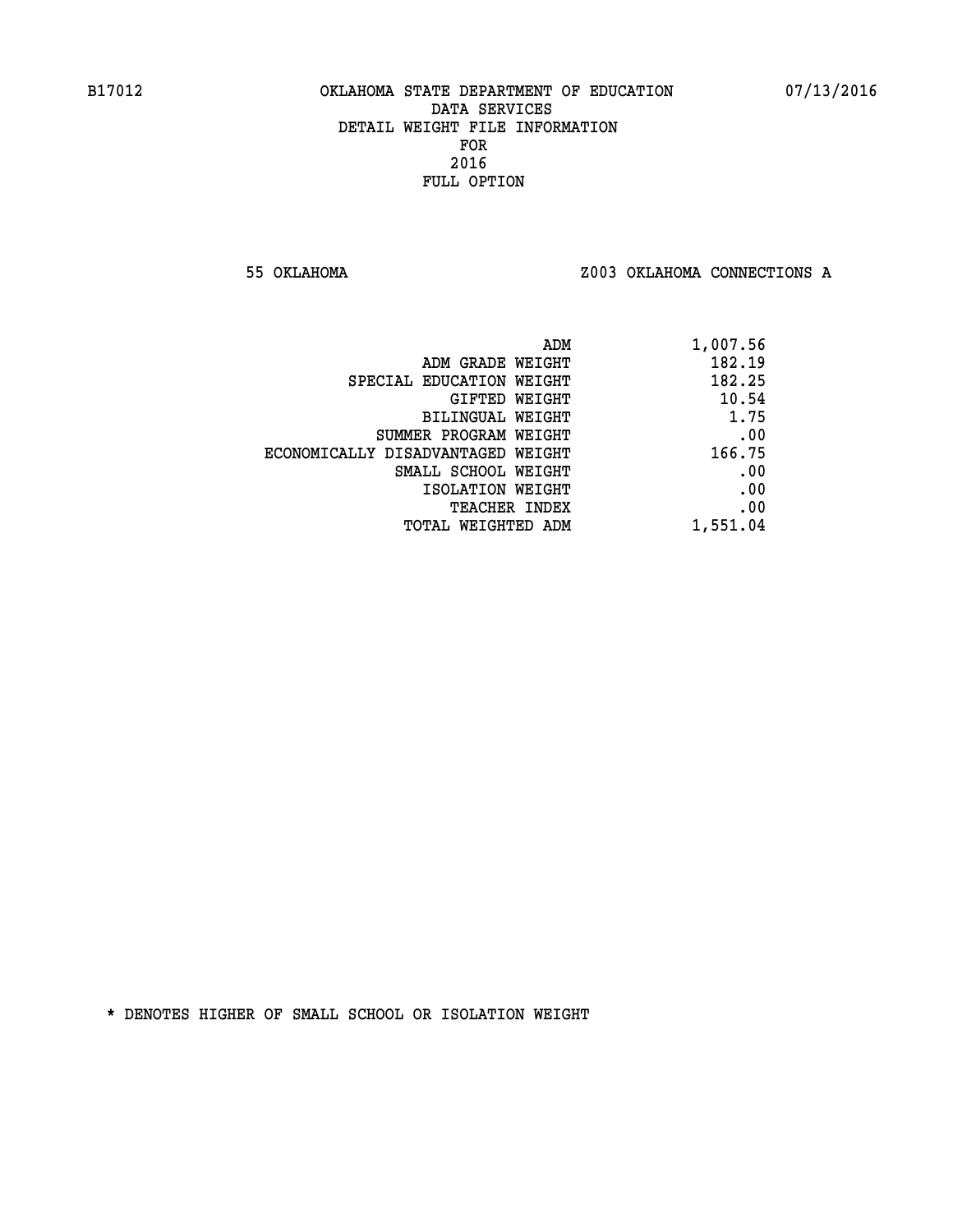**55 OKLAHOMA Z004 INSIGHT SCHOOL OF OKLA**

| ADM                               | 274.08 |
|-----------------------------------|--------|
| ADM GRADE WEIGHT                  | 54.82  |
| SPECIAL EDUCATION WEIGHT          | 80.40  |
| GIFTED WEIGHT                     | .00    |
| BILINGUAL WEIGHT                  | 1.00   |
| SUMMER PROGRAM WEIGHT             | .00    |
| ECONOMICALLY DISADVANTAGED WEIGHT | 54.00  |
| SMALL SCHOOL WEIGHT               | .00    |
| ISOLATION WEIGHT                  | .00    |
| <b>TEACHER INDEX</b>              | .00    |
| TOTAL WEIGHTED ADM                | 464.30 |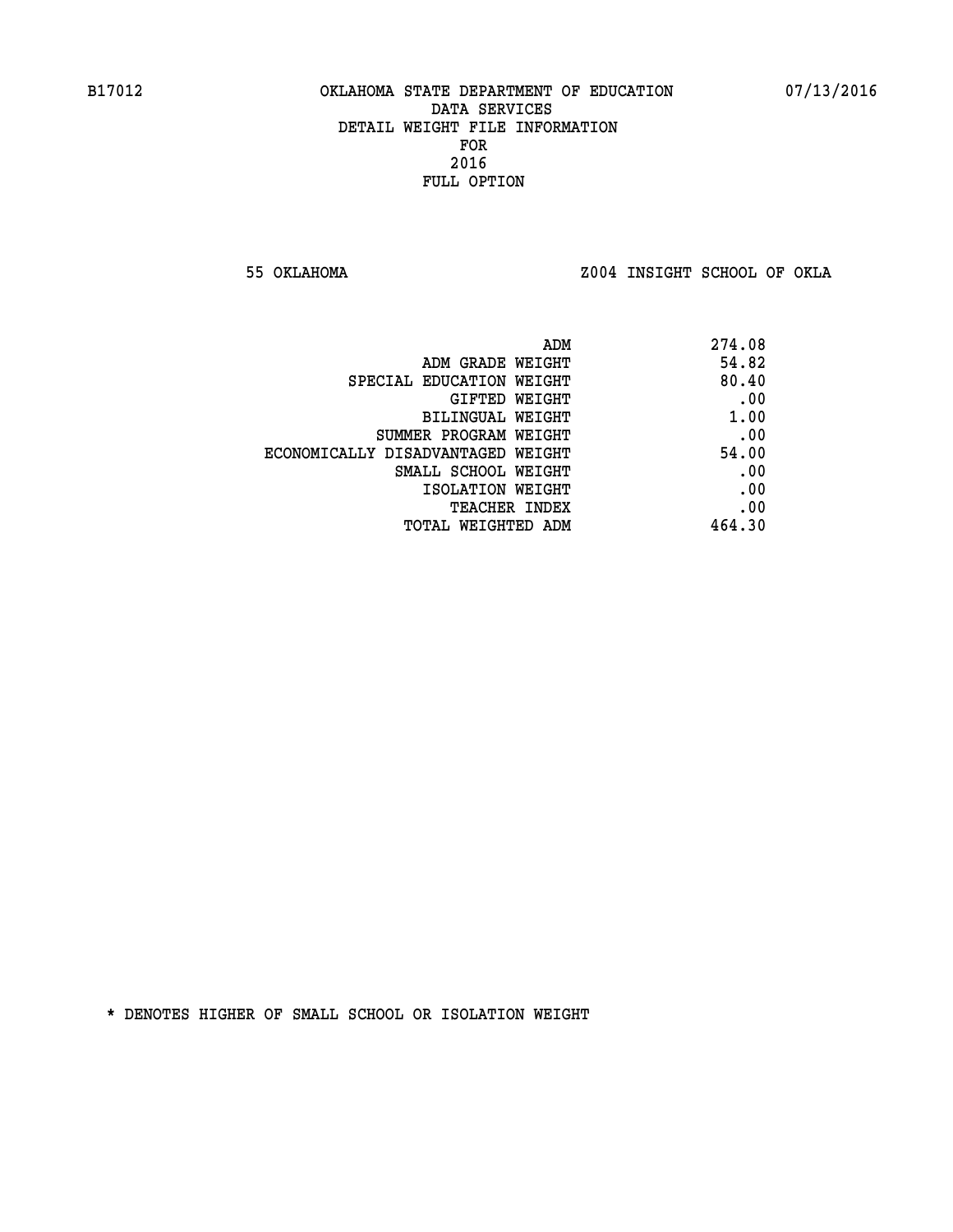**55 OKLAHOMA Z005 ABLE CHARTER ABLE LEAR**

| ADM                               | 43.57 |
|-----------------------------------|-------|
| ADM GRADE WEIGHT                  | 8.58  |
| SPECIAL EDUCATION WEIGHT          | 12.50 |
| GIFTED WEIGHT                     | .00   |
| BILINGUAL WEIGHT                  | .25   |
| SUMMER PROGRAM WEIGHT             | .00   |
| ECONOMICALLY DISADVANTAGED WEIGHT | 8.00  |
| SMALL SCHOOL WEIGHT               | .00   |
| ISOLATION WEIGHT                  | .00   |
| TEACHER INDEX                     | .00   |
| TOTAL WEIGHTED ADM                | 72.90 |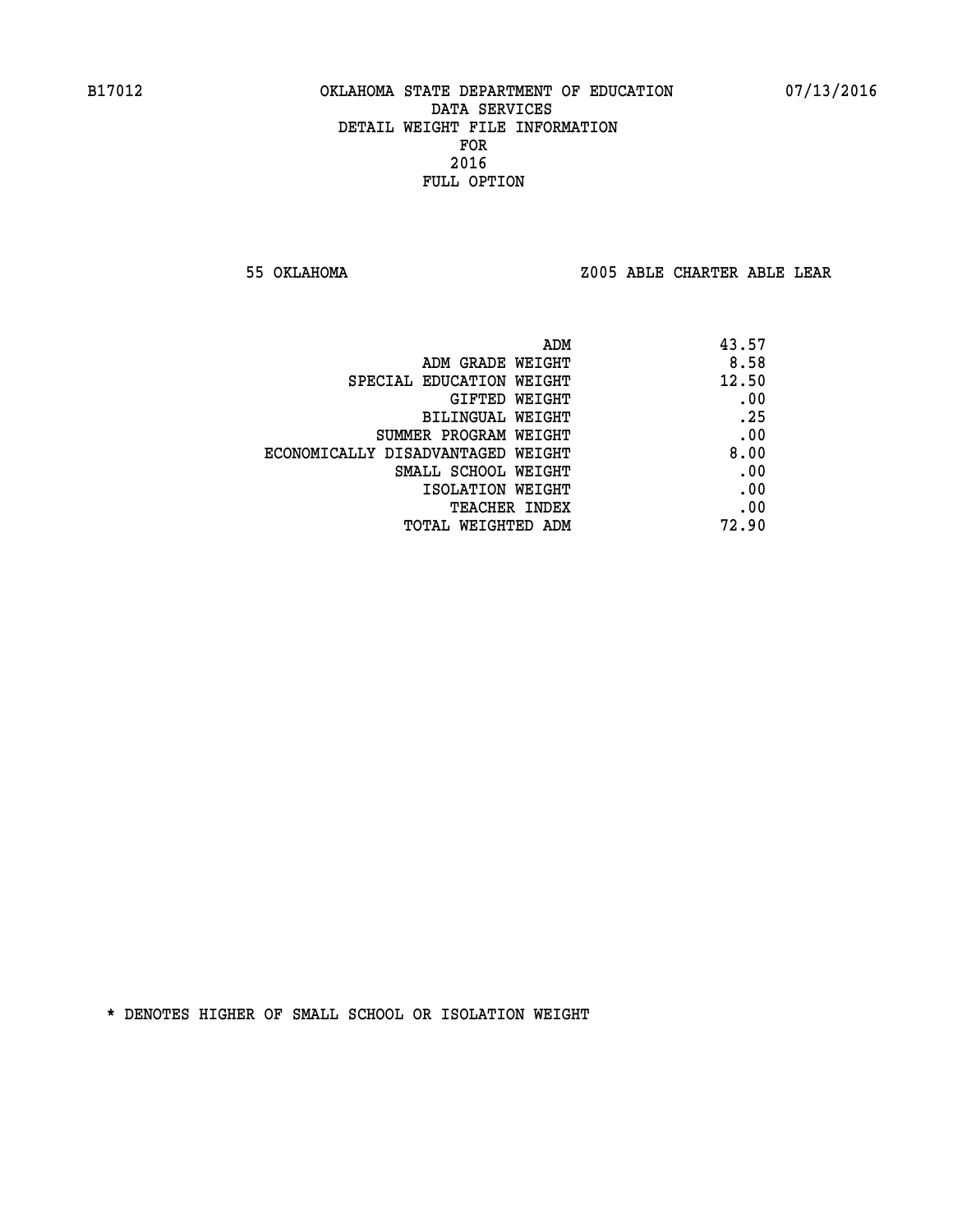**56 OKMULGEE C011 TWIN HILLS** 

| 356.37<br>ADM                     |          |
|-----------------------------------|----------|
| ADM GRADE WEIGHT                  | 67.81    |
| SPECIAL EDUCATION WEIGHT          | 60.85    |
| GIFTED WEIGHT                     | 12.24    |
| BILINGUAL WEIGHT                  | .00      |
| SUMMER PROGRAM WEIGHT             | .00      |
| ECONOMICALLY DISADVANTAGED WEIGHT | 61.75    |
| SMALL SCHOOL WEIGHT               | $23.26*$ |
| ISOLATION WEIGHT                  | .00      |
| <b>TEACHER INDEX</b>              | 16.86    |
| 599.14<br>TOTAL WEIGHTED ADM      |          |
|                                   |          |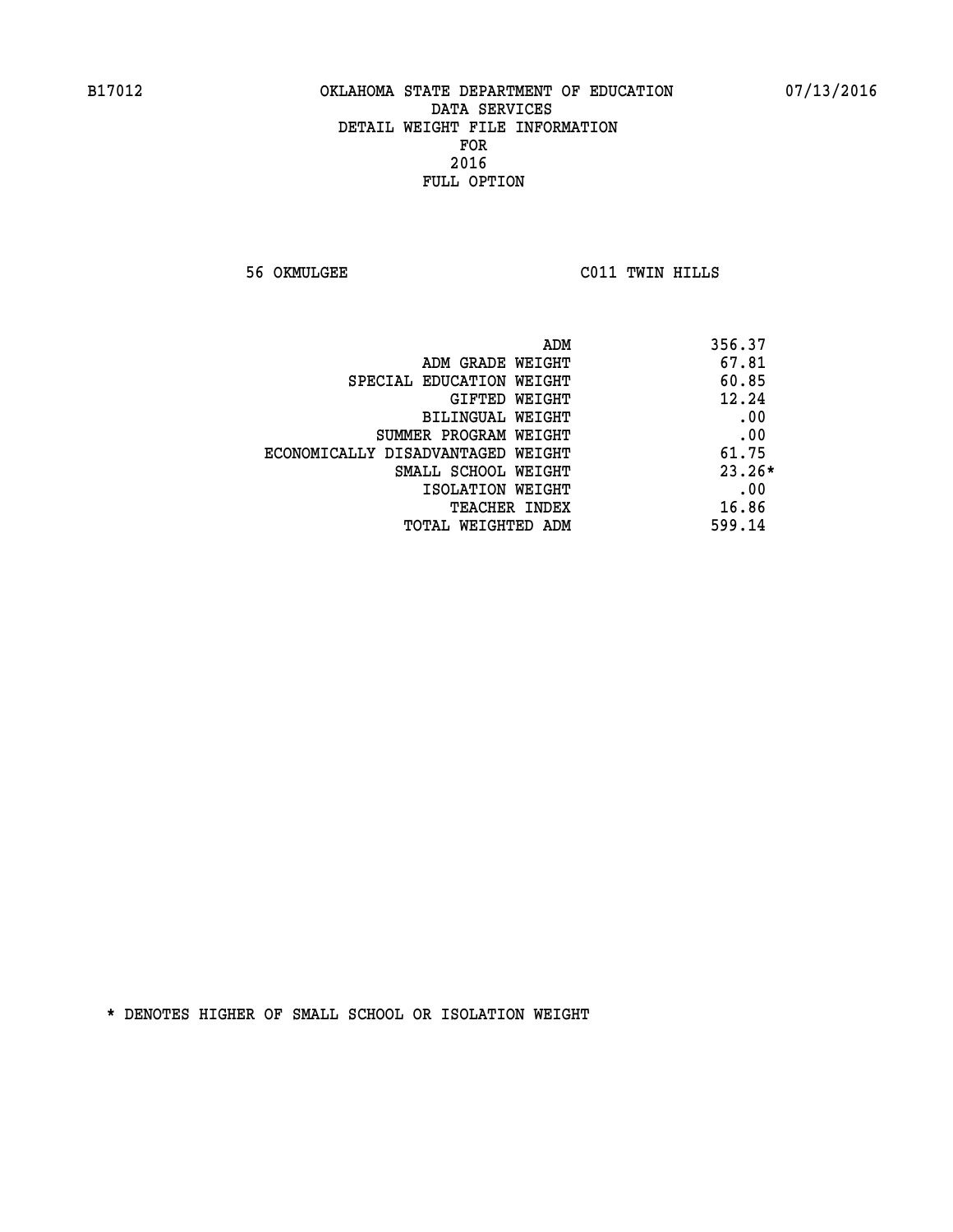**56 OKMULGEE I001 OKMULGEE** 

| 1,519.56 | ADM                               |  |
|----------|-----------------------------------|--|
| 314.54   | ADM GRADE WEIGHT                  |  |
| 323.35   | SPECIAL EDUCATION WEIGHT          |  |
| 52.70    | GIFTED WEIGHT                     |  |
| .00      | BILINGUAL WEIGHT                  |  |
| 3.60     | SUMMER PROGRAM WEIGHT             |  |
| 356.75   | ECONOMICALLY DISADVANTAGED WEIGHT |  |
| .00      | SMALL SCHOOL WEIGHT               |  |
| .00      | ISOLATION WEIGHT                  |  |
| .00      | <b>TEACHER INDEX</b>              |  |
| 2,570.50 | TOTAL WEIGHTED ADM                |  |
|          |                                   |  |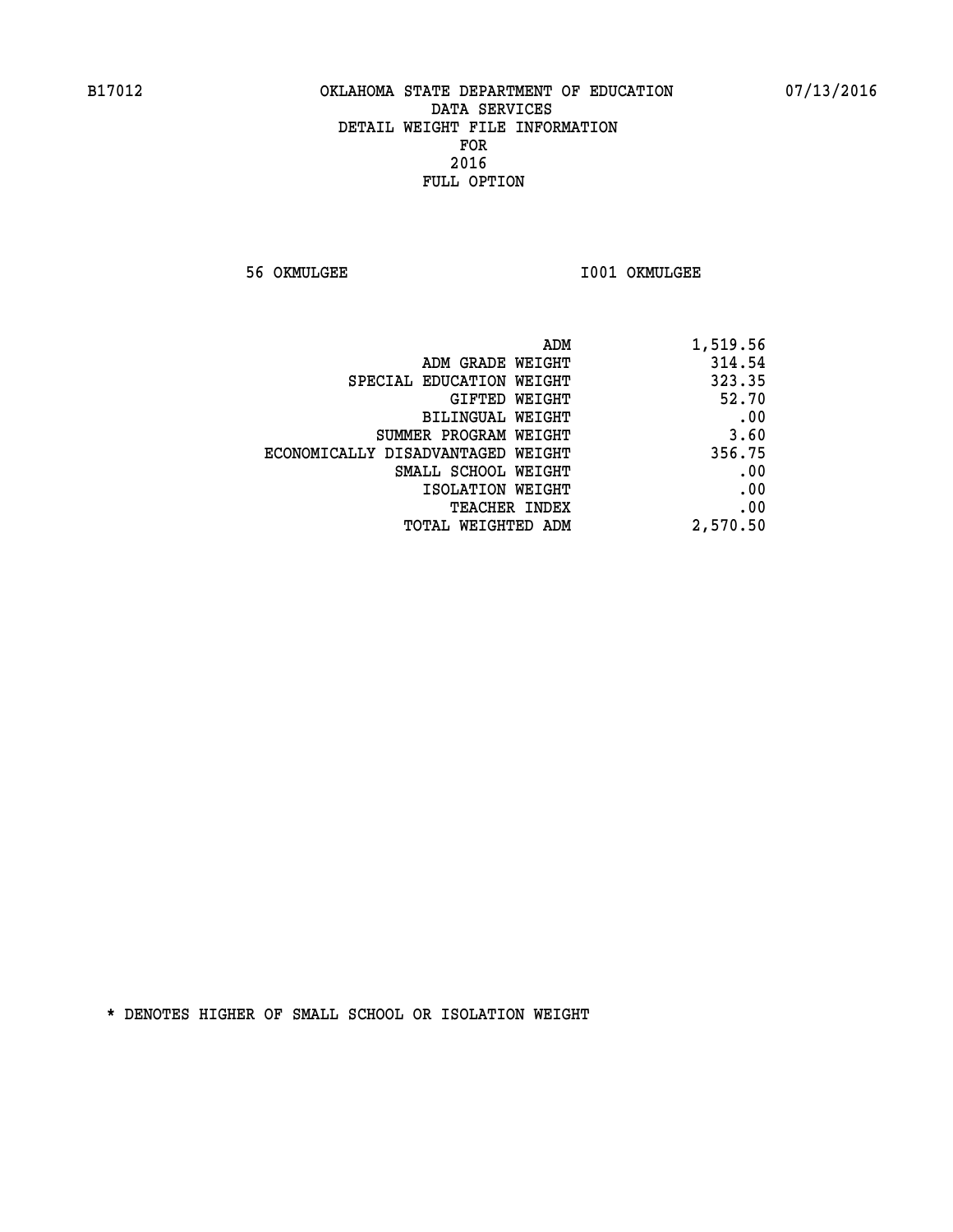**56 OKMULGEE I002 HENRYETTA** 

| 1,260.36 | ADM                               |  |
|----------|-----------------------------------|--|
| 254.40   | ADM GRADE WEIGHT                  |  |
| 222.50   | SPECIAL EDUCATION WEIGHT          |  |
| 42.16    | GIFTED WEIGHT                     |  |
| 1.50     | BILINGUAL WEIGHT                  |  |
| 1.20     | SUMMER PROGRAM WEIGHT             |  |
| 244.00   | ECONOMICALLY DISADVANTAGED WEIGHT |  |
| .00      | SMALL SCHOOL WEIGHT               |  |
| .00      | ISOLATION WEIGHT                  |  |
| 20.75    | <b>TEACHER INDEX</b>              |  |
| 2,046.87 | <b>TOTAL WEIGHTED ADM</b>         |  |
|          |                                   |  |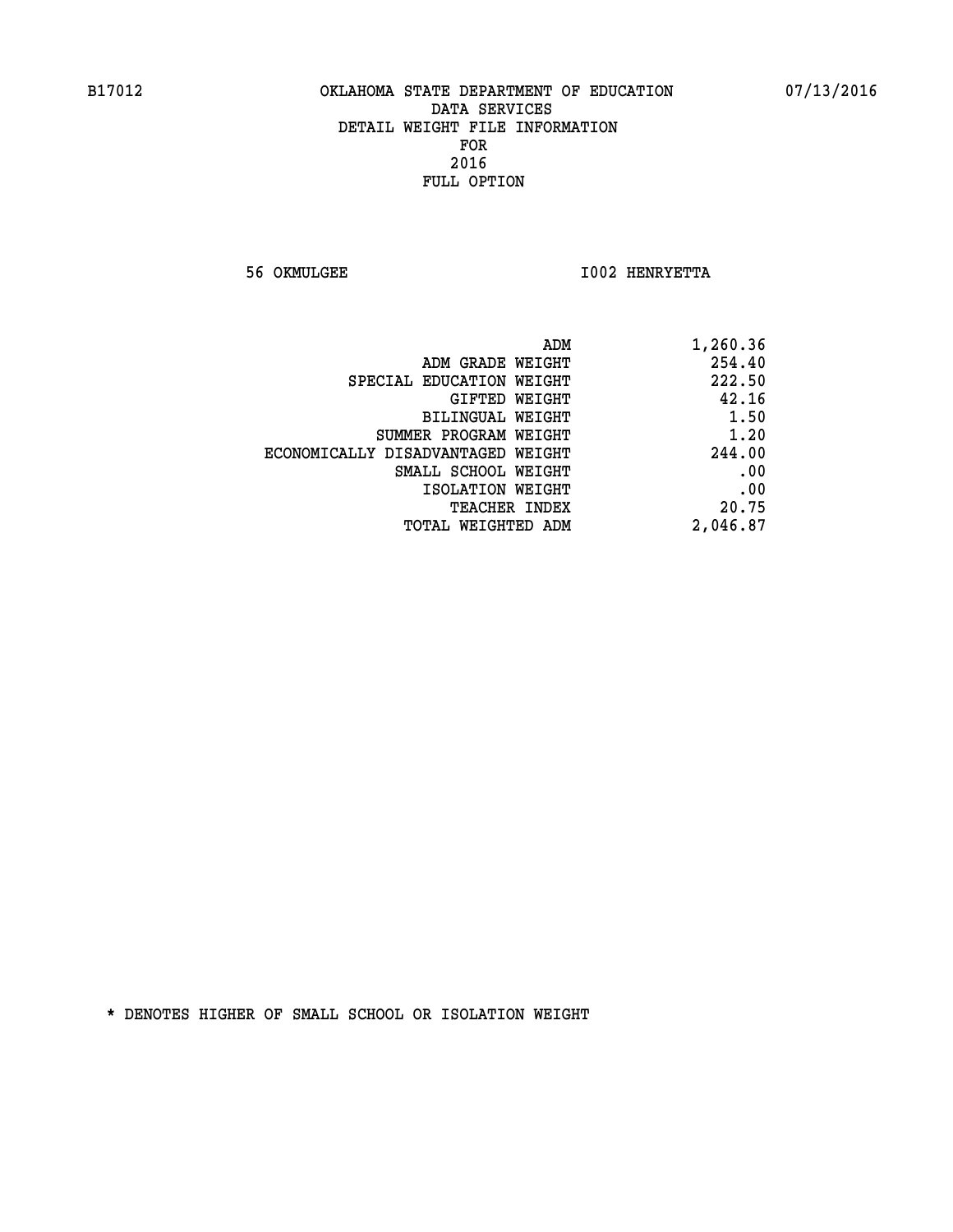**56 OKMULGEE I003 MORRIS** 

| 1,082.48 | ADM                               |
|----------|-----------------------------------|
| 206.93   | ADM GRADE WEIGHT                  |
| 132.05   | SPECIAL EDUCATION WEIGHT          |
| 45.90    | GIFTED WEIGHT                     |
| .00      | BILINGUAL WEIGHT                  |
| .00      | SUMMER PROGRAM WEIGHT             |
| 171.50   | ECONOMICALLY DISADVANTAGED WEIGHT |
| .00      | SMALL SCHOOL WEIGHT               |
| .00      | ISOLATION WEIGHT                  |
| 41.20    | <b>TEACHER INDEX</b>              |
| 1,680.06 | <b>TOTAL WEIGHTED ADM</b>         |
|          |                                   |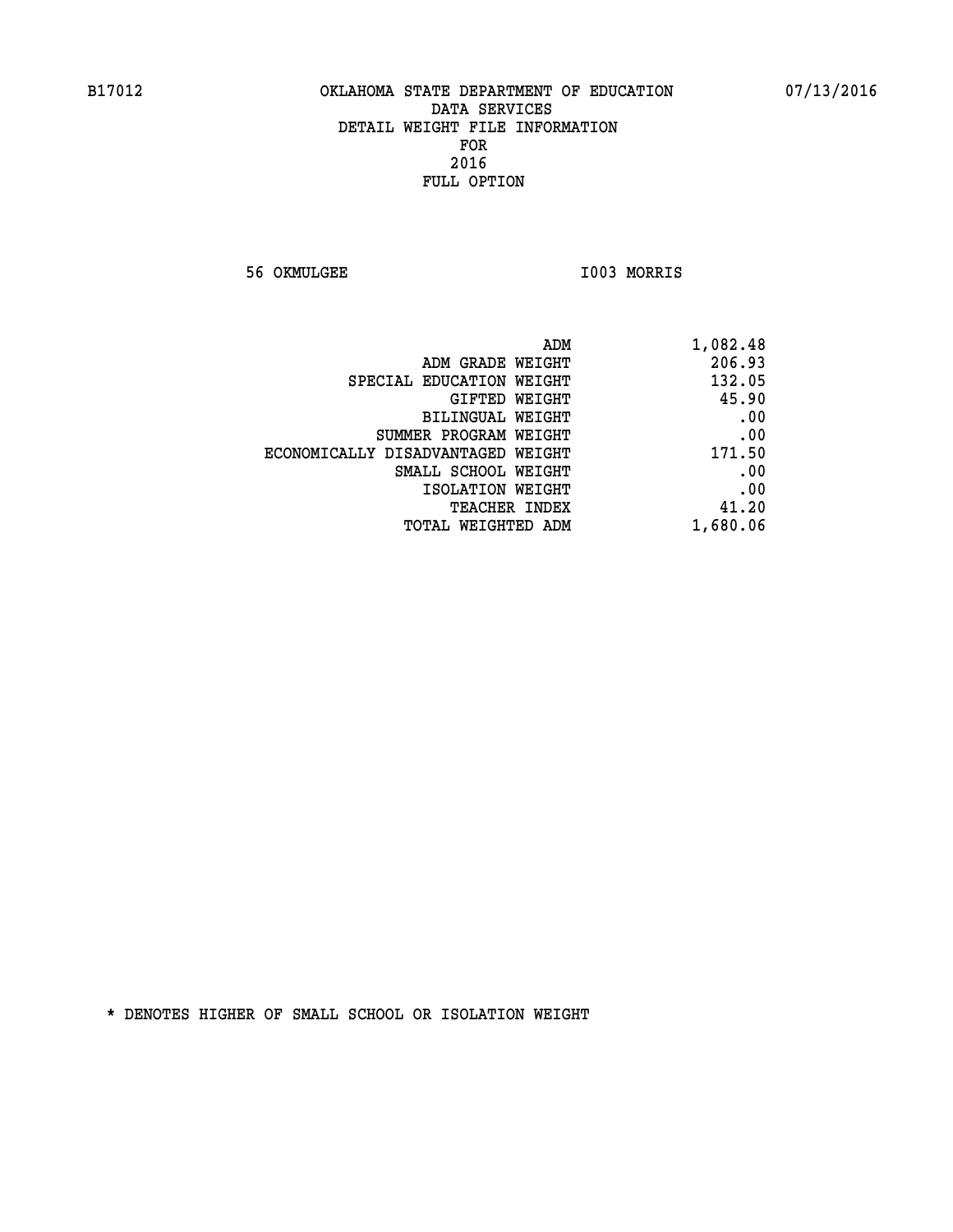**56 OKMULGEE I004 BEGGS** 

| 1,139.27 |
|----------|
| 213.79   |
| 159.75   |
| 19.04    |
| 8.25     |
| .00      |
| 203.50   |
| .00      |
| .00      |
| .00      |
| 1,743.60 |
|          |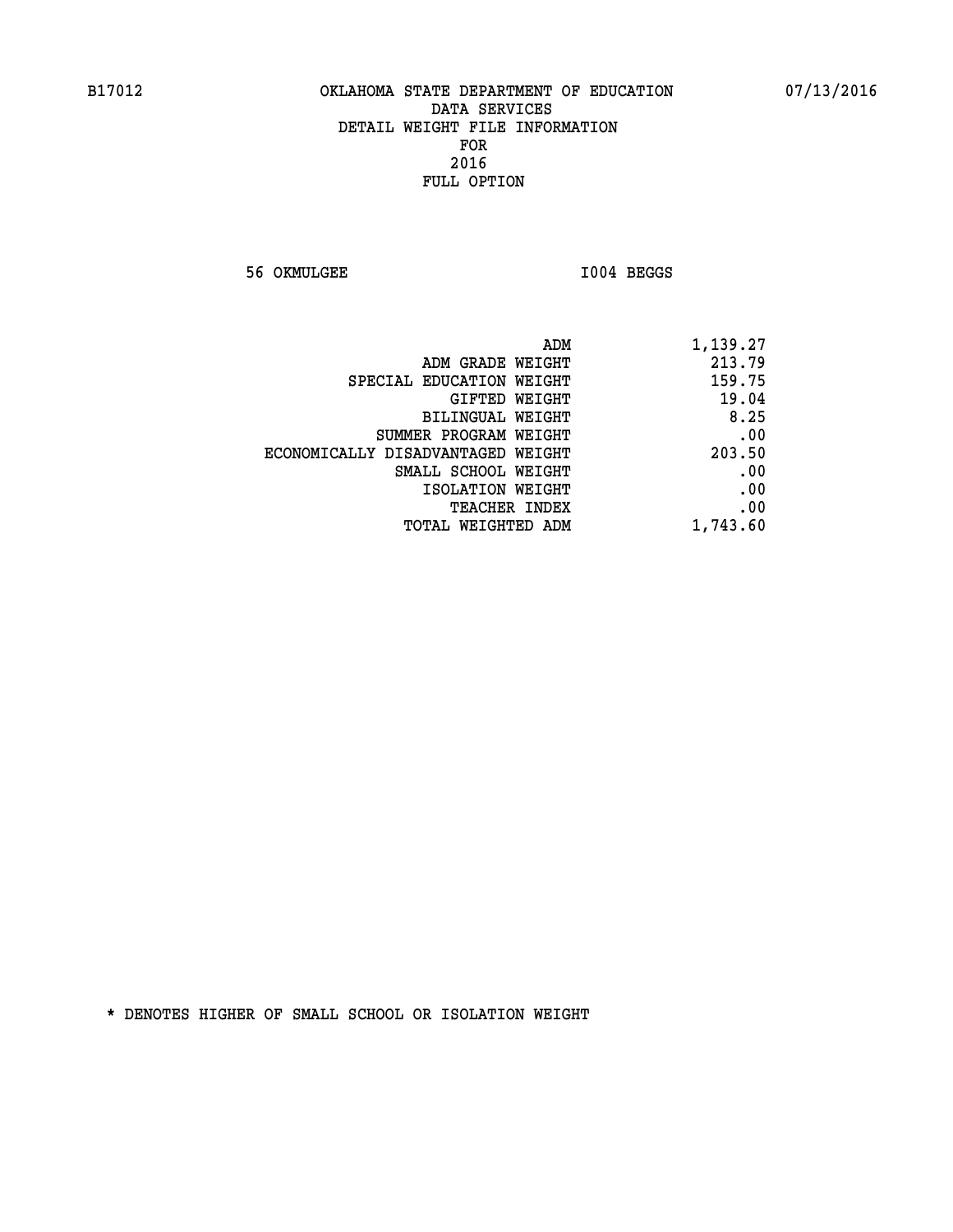**56 OKMULGEE 1005 PRESTON** 

| ADM                               | 590.28 |
|-----------------------------------|--------|
| ADM GRADE WEIGHT                  | 115.84 |
| SPECIAL EDUCATION WEIGHT          | 51.20  |
| GIFTED WEIGHT                     | 23.46  |
| <b>BILINGUAL WEIGHT</b>           | .00    |
| SUMMER PROGRAM WEIGHT             | .00    |
| ECONOMICALLY DISADVANTAGED WEIGHT | 85.75  |
| SMALL SCHOOL WEIGHT               | .00    |
| ISOLATION WEIGHT                  | .00    |
| TEACHER INDEX                     | .00    |
| <b>TOTAL WEIGHTED ADM</b>         | 866.53 |
|                                   |        |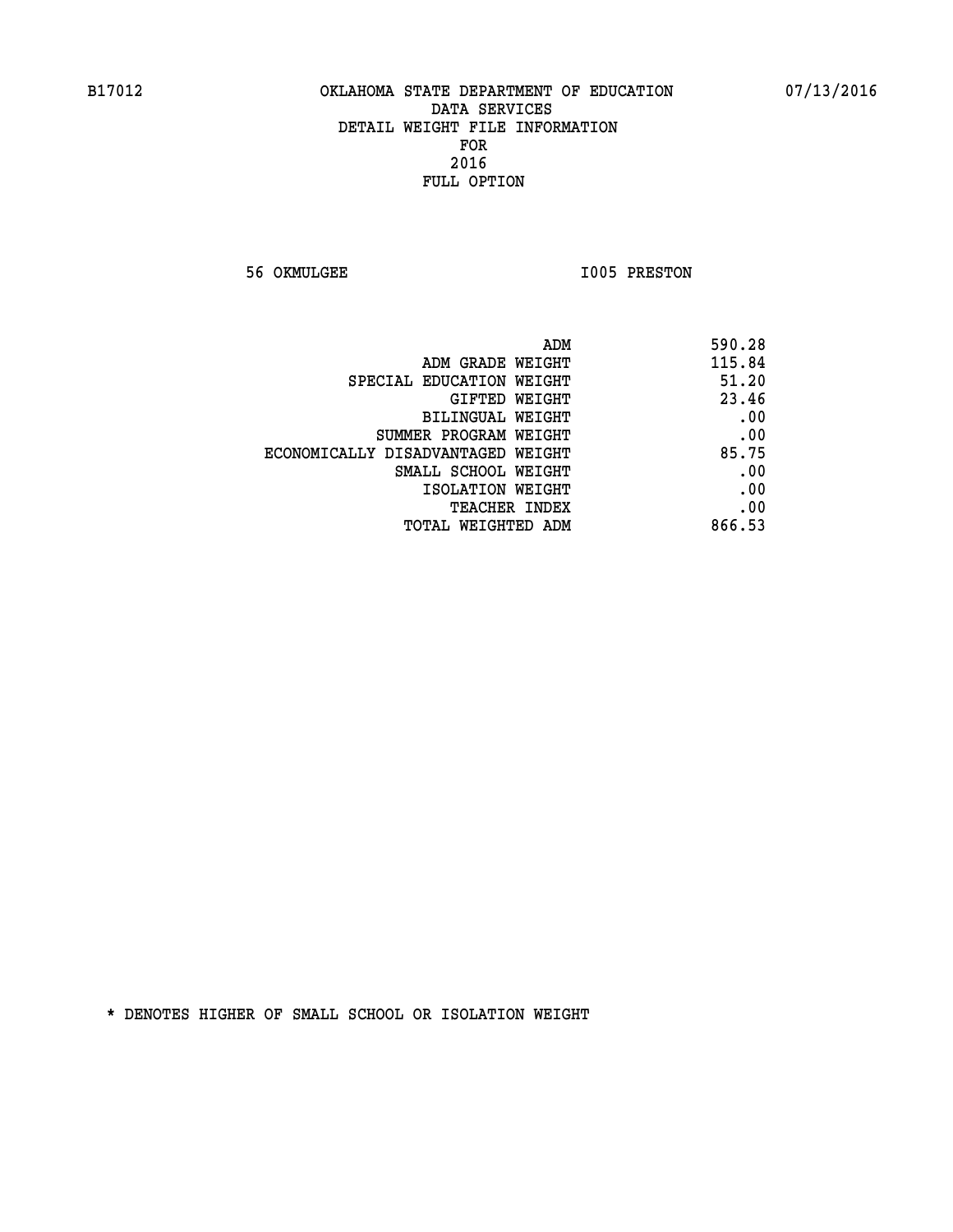**56 OKMULGEE I006 SCHULTER** 

| ADM                               | 143.78   |
|-----------------------------------|----------|
| ADM GRADE WEIGHT                  | 28.36    |
| SPECIAL EDUCATION WEIGHT          | 18.85    |
| GIFTED WEIGHT                     | 3.74     |
| BILINGUAL WEIGHT                  | .00      |
| SUMMER PROGRAM WEIGHT             | .00      |
| ECONOMICALLY DISADVANTAGED WEIGHT | 30.50    |
| SMALL SCHOOL WEIGHT               | $20.94*$ |
| ISOLATION WEIGHT                  | .00      |
| <b>TEACHER INDEX</b>              | 9.93     |
| TOTAL WEIGHTED ADM                | 256.10   |
|                                   |          |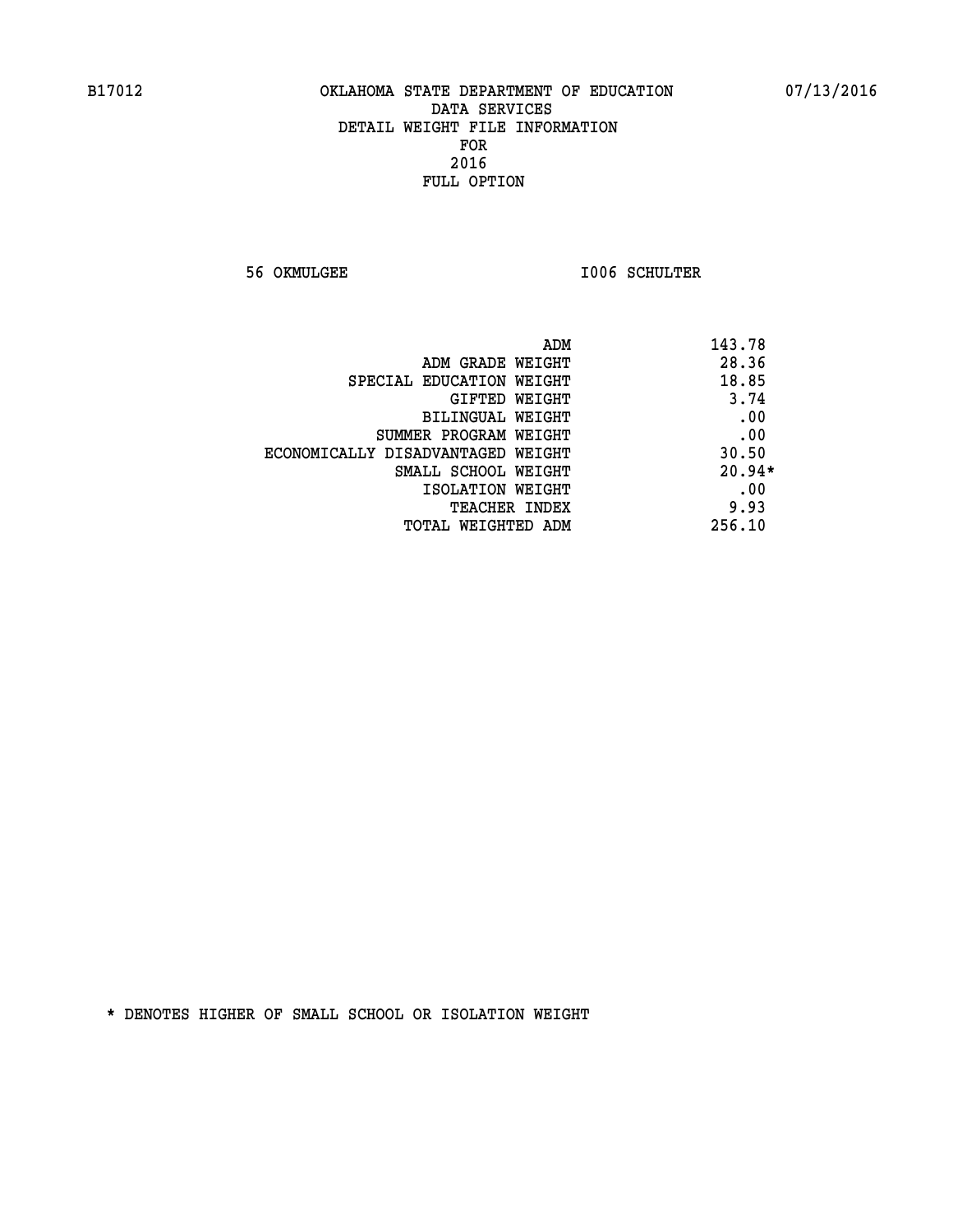**56 OKMULGEE 1007 WILSON** 

| ADM                               | 233.98   |
|-----------------------------------|----------|
| ADM GRADE WEIGHT                  | 45.51    |
| SPECIAL EDUCATION WEIGHT          | 30.40    |
| <b>GIFTED WEIGHT</b>              | 9.86     |
| BILINGUAL WEIGHT                  | .00      |
| SUMMER PROGRAM WEIGHT             | .00      |
| ECONOMICALLY DISADVANTAGED WEIGHT | 48.50    |
| SMALL SCHOOL WEIGHT               | $26.10*$ |
| ISOLATION WEIGHT                  | .00      |
| <b>TEACHER INDEX</b>              | 11.61    |
| TOTAL WEIGHTED ADM                | 405.96   |
|                                   |          |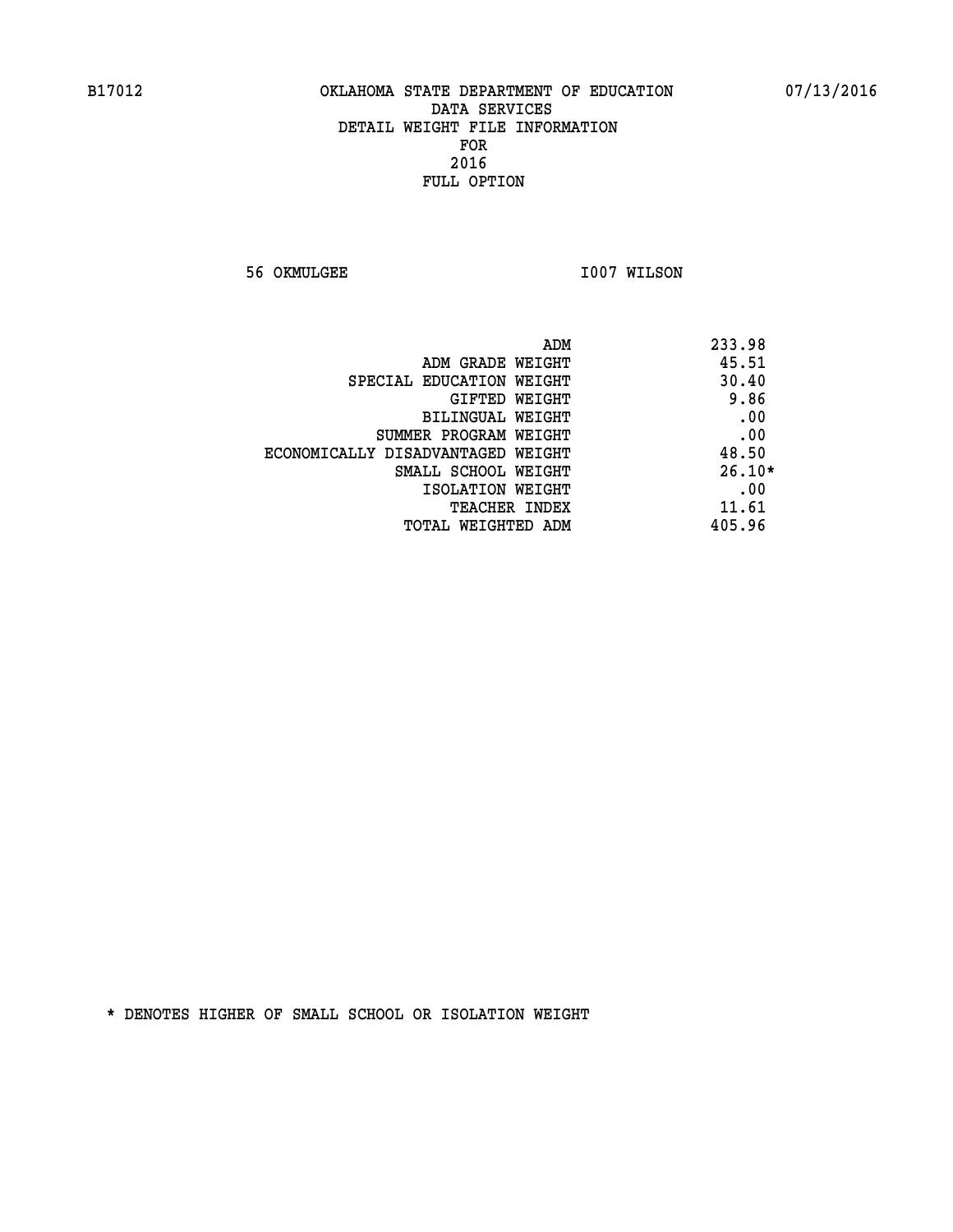**56 OKMULGEE I008 DEWAR** 

| 416.34<br>ADM                              |          |
|--------------------------------------------|----------|
| 80.46<br>ADM GRADE WEIGHT                  |          |
| 26.60<br>SPECIAL EDUCATION WEIGHT          |          |
| 18.02<br>GIFTED WEIGHT                     |          |
| BILINGUAL WEIGHT                           | .00      |
| SUMMER PROGRAM WEIGHT                      | .00      |
| 69.25<br>ECONOMICALLY DISADVANTAGED WEIGHT |          |
| SMALL SCHOOL WEIGHT                        | $17.73*$ |
| ISOLATION WEIGHT                           | .00      |
| 26.89<br><b>TEACHER INDEX</b>              |          |
| 655.29<br>TOTAL WEIGHTED ADM               |          |
|                                            |          |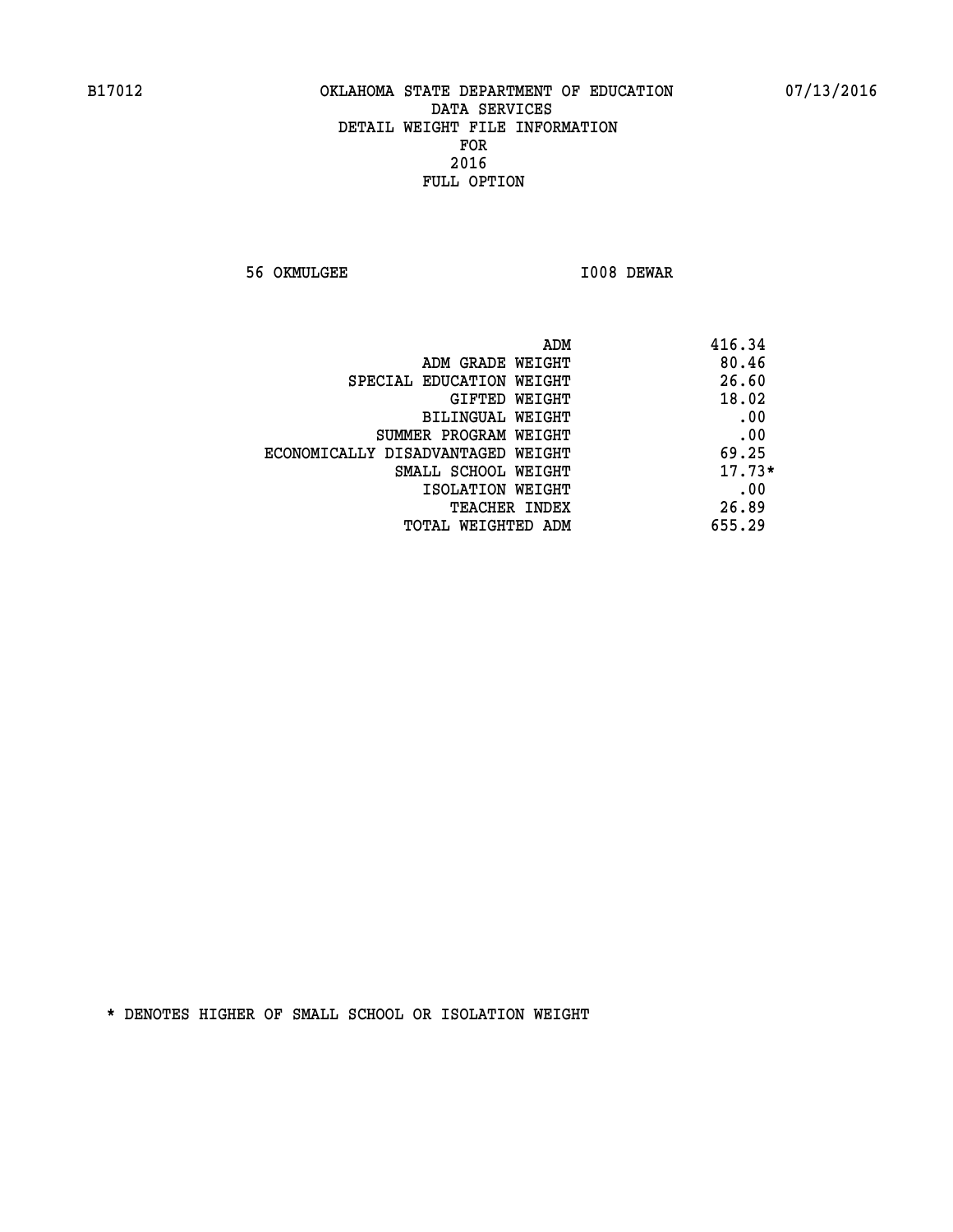**57 OSAGE C003 OSAGE HILLS** 

| ADM                               | 154.92   |
|-----------------------------------|----------|
| ADM GRADE WEIGHT                  | 36.67    |
| SPECIAL EDUCATION WEIGHT          | 8.15     |
| GIFTED WEIGHT                     | 5.78     |
| BILINGUAL WEIGHT                  | .00      |
| SUMMER PROGRAM WEIGHT             | .00      |
| ECONOMICALLY DISADVANTAGED WEIGHT | 22.00    |
| SMALL SCHOOL WEIGHT               | $21.91*$ |
| ISOLATION WEIGHT                  | .00      |
| <b>TEACHER INDEX</b>              | .00      |
| TOTAL WEIGHTED ADM                | 249.43   |
|                                   |          |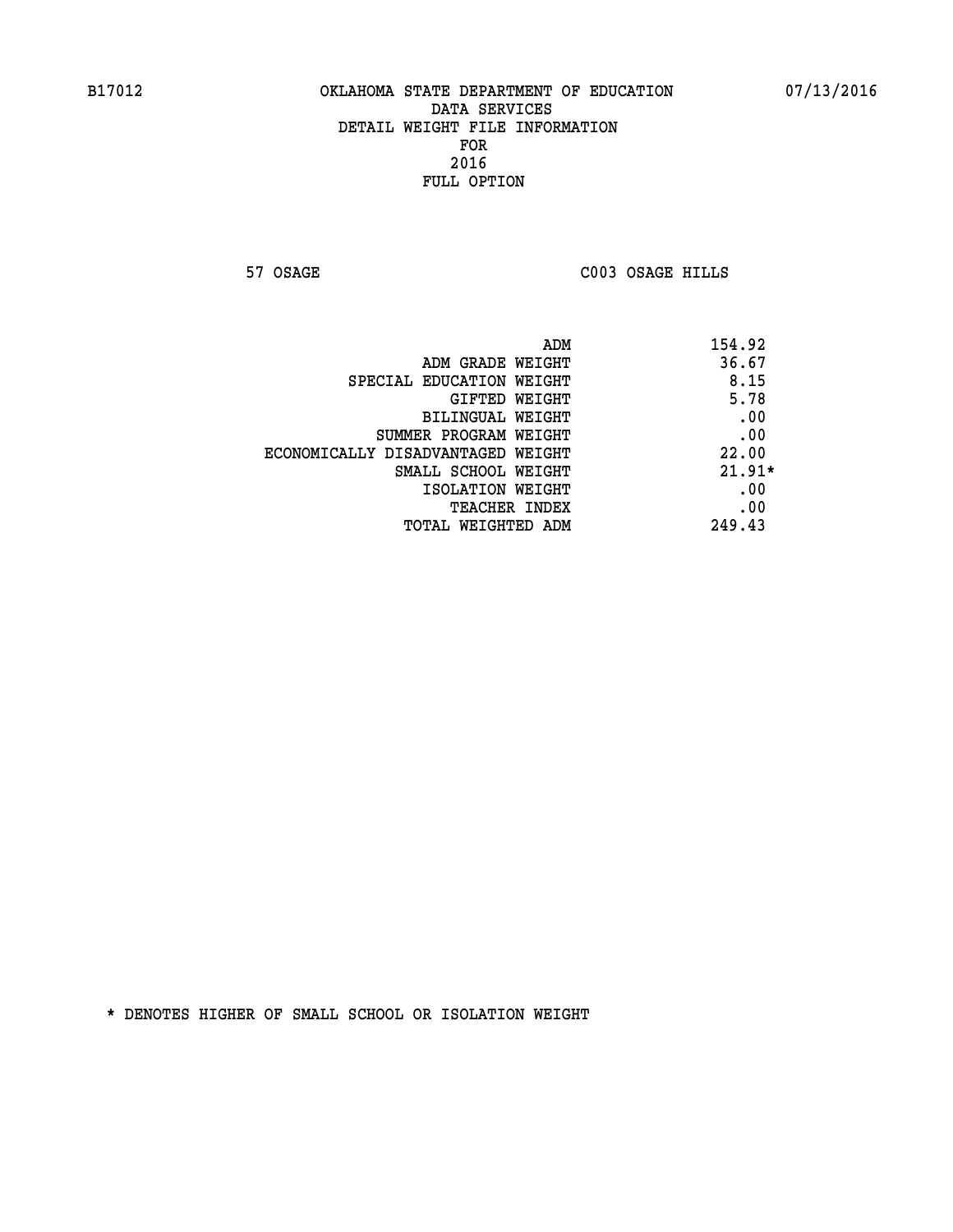**57 OSAGE C007 BOWRING** 

|                                   | ADM | 78.40    |
|-----------------------------------|-----|----------|
| ADM GRADE WEIGHT                  |     | 14.83    |
| SPECIAL EDUCATION WEIGHT          |     | 9.40     |
| GIFTED WEIGHT                     |     | .68      |
| <b>BILINGUAL WEIGHT</b>           |     | 2.50     |
| SUMMER PROGRAM WEIGHT             |     | .00      |
| ECONOMICALLY DISADVANTAGED WEIGHT |     | 14.25    |
| SMALL SCHOOL WEIGHT               |     | 13.36    |
| ISOLATION WEIGHT                  |     | $58.02*$ |
| TEACHER INDEX                     |     | .00      |
| TOTAL WEIGHTED ADM                |     | 178.08   |
|                                   |     |          |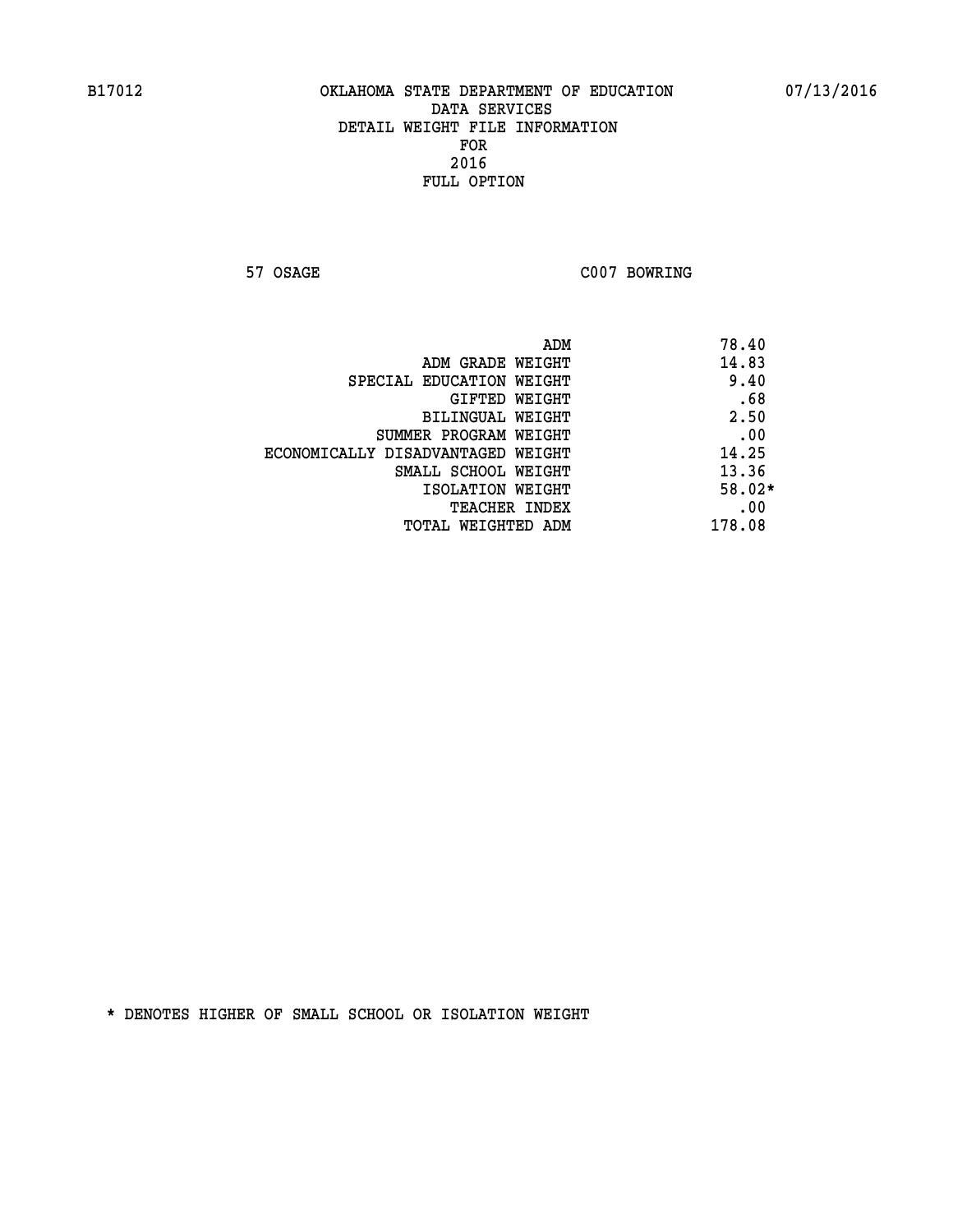**57 OSAGE C035 AVANT** 

|                                   | ADM<br>72.17 |
|-----------------------------------|--------------|
| ADM GRADE WEIGHT                  | 15.41        |
| SPECIAL EDUCATION WEIGHT          | 14.00        |
| GIFTED WEIGHT                     | .00          |
| <b>BILINGUAL WEIGHT</b>           | .25          |
| SUMMER PROGRAM WEIGHT             | .00          |
| ECONOMICALLY DISADVANTAGED WEIGHT | 17.00        |
| SMALL SCHOOL WEIGHT               | $12.46*$     |
| ISOLATION WEIGHT                  | .00          |
| <b>TEACHER INDEX</b>              | .00          |
| TOTAL WEIGHTED ADM                | 131.29       |
|                                   |              |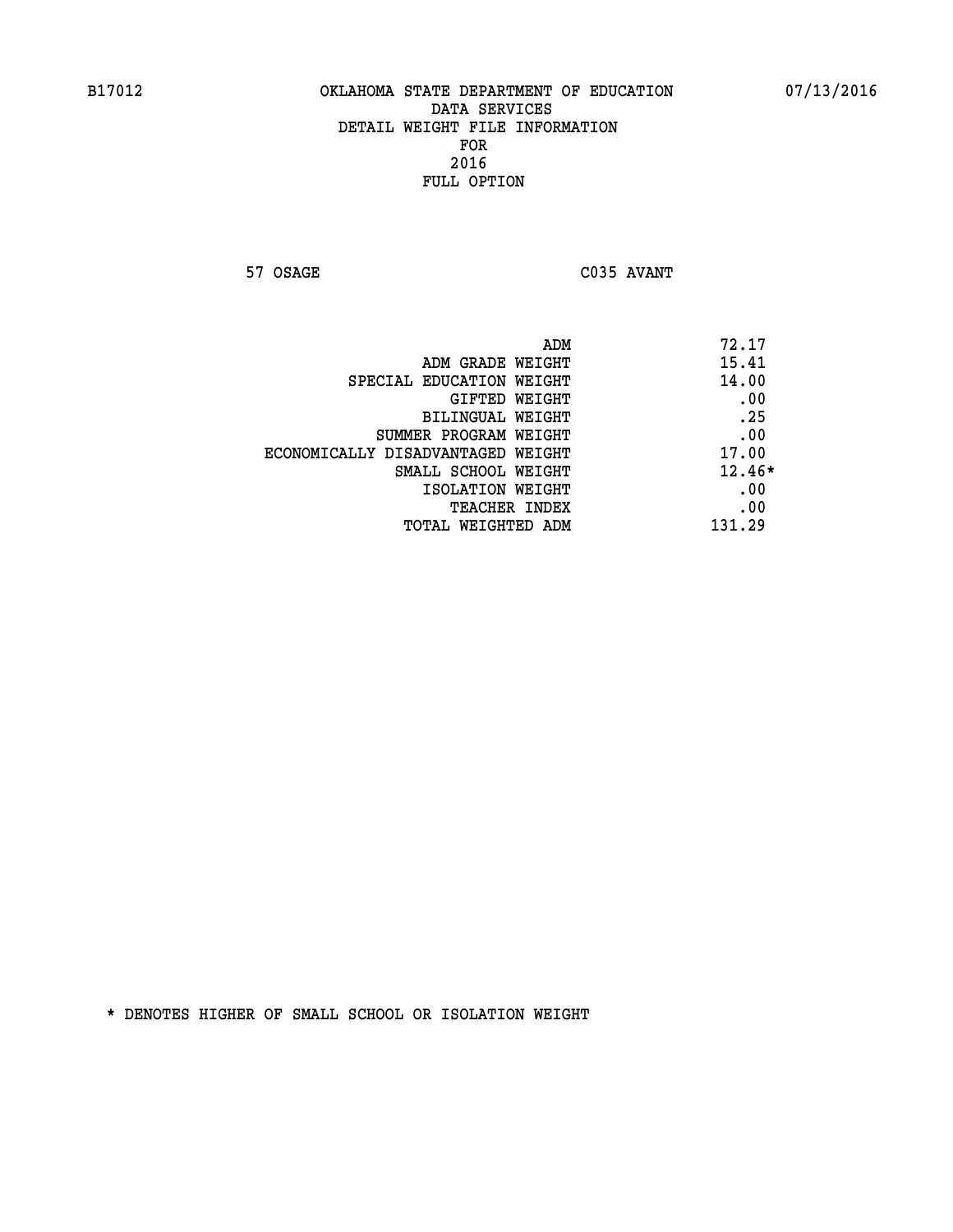57 OSAGE C052 ANDERSON

| ADM<br>281.69                              |  |
|--------------------------------------------|--|
| 56.01<br>ADM GRADE WEIGHT                  |  |
| 37.55<br>SPECIAL EDUCATION WEIGHT          |  |
| 8.50<br><b>GIFTED WEIGHT</b>               |  |
| .75<br>BILINGUAL WEIGHT                    |  |
| .00<br>SUMMER PROGRAM WEIGHT               |  |
| 40.00<br>ECONOMICALLY DISADVANTAGED WEIGHT |  |
| $26.34*$<br>SMALL SCHOOL WEIGHT            |  |
| .00<br>ISOLATION WEIGHT                    |  |
| 6.76<br><b>TEACHER INDEX</b>               |  |
| 457.60<br>TOTAL WEIGHTED ADM               |  |
|                                            |  |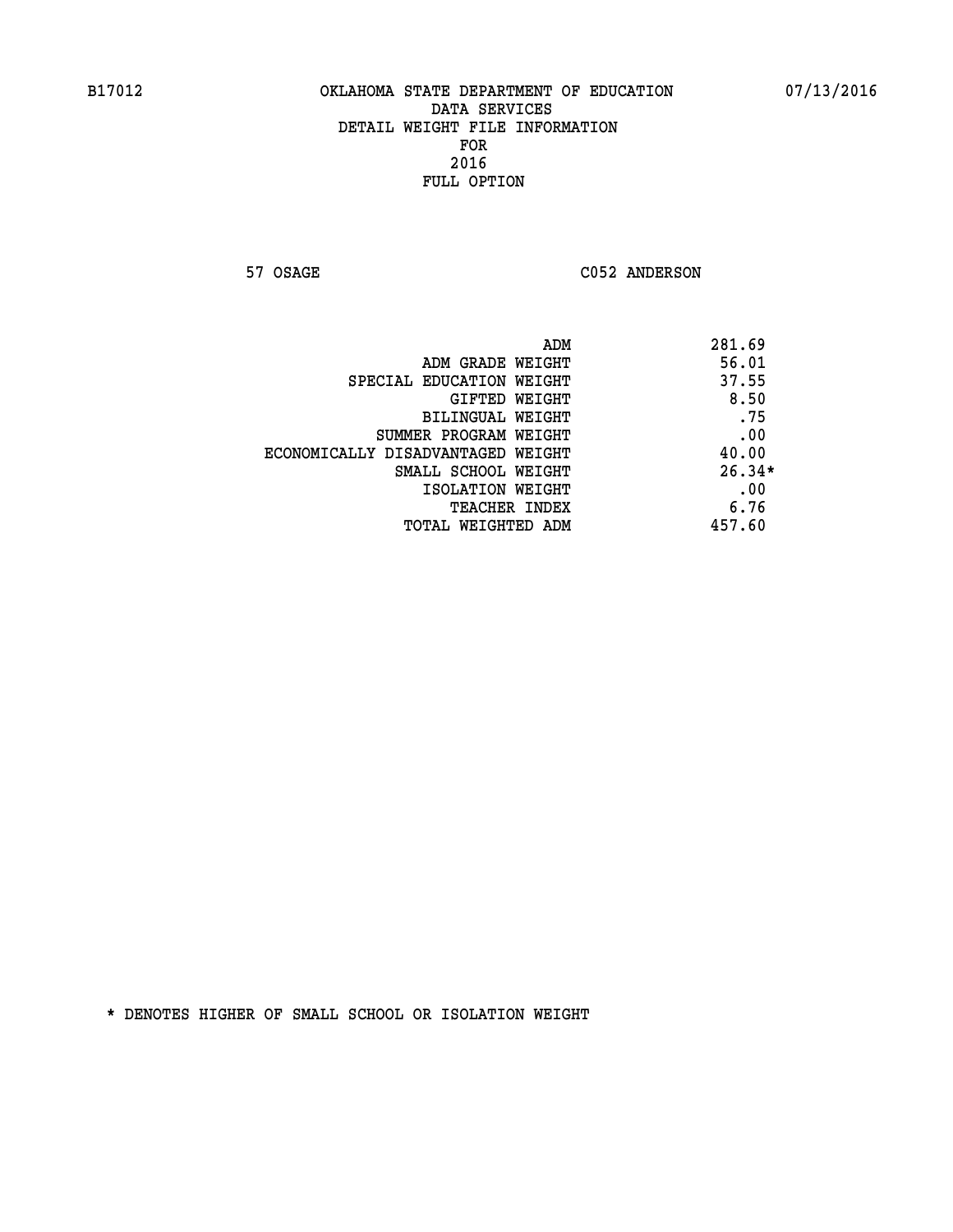**57 OSAGE C077 MCCORD** 

| ADM                               | 283.61   |
|-----------------------------------|----------|
| ADM GRADE WEIGHT                  | 58.26    |
| SPECIAL EDUCATION WEIGHT          | 14.95    |
| GIFTED WEIGHT                     | 8.16     |
| BILINGUAL WEIGHT                  | .00      |
| SUMMER PROGRAM WEIGHT             | .00      |
| ECONOMICALLY DISADVANTAGED WEIGHT | 39.50    |
| SMALL SCHOOL WEIGHT               | $26.31*$ |
| ISOLATION WEIGHT                  | .00      |
| <b>TEACHER INDEX</b>              | .00      |
| TOTAL WEIGHTED ADM                | 430.79   |
|                                   |          |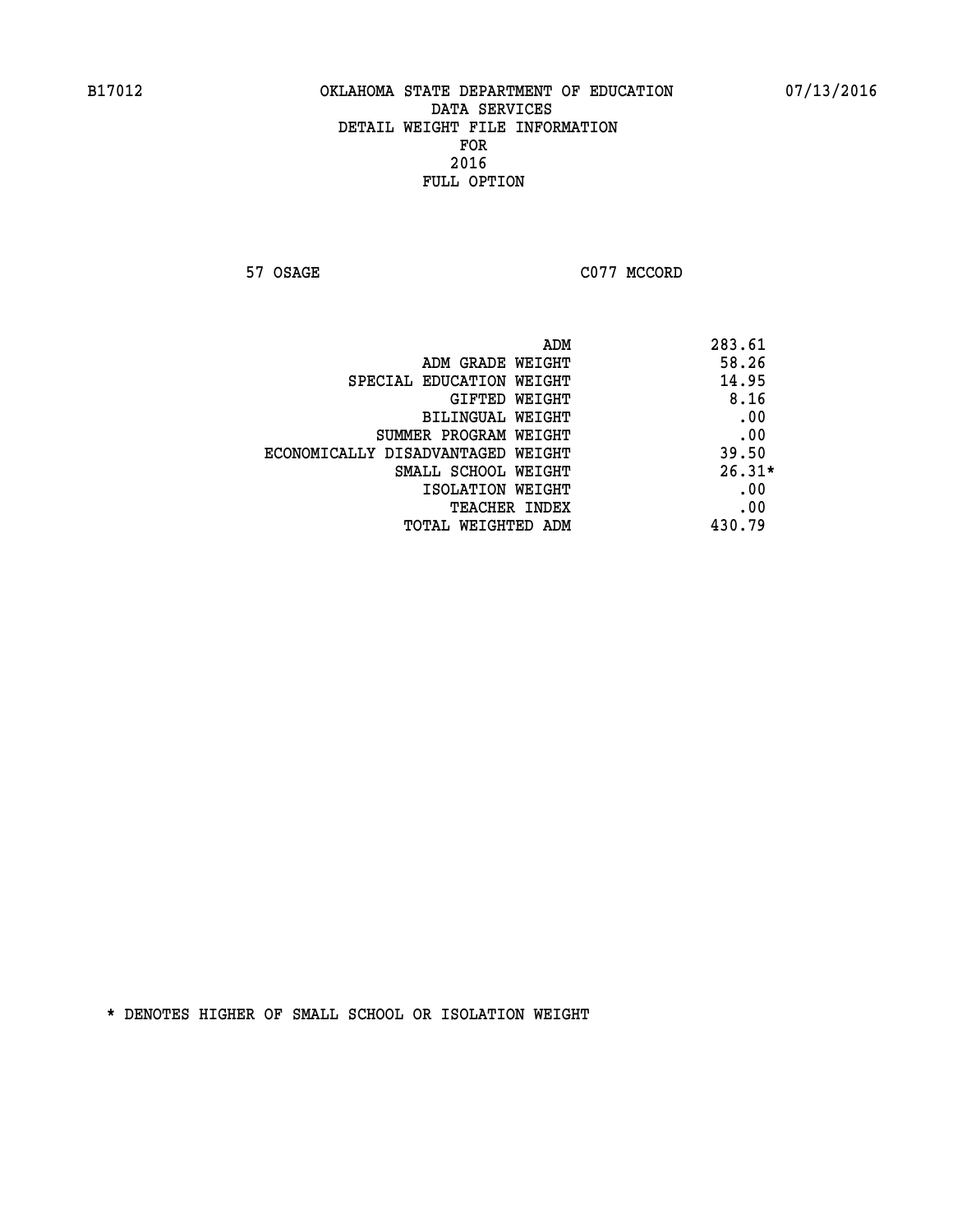**57 OSAGE I002 PAWHUSKA** 

| 812.09   |
|----------|
| 157.07   |
| 141.95   |
| 16.32    |
| 7.25     |
| .00      |
| 155.50   |
| .00      |
| .00      |
| .00      |
| 1,290.18 |
|          |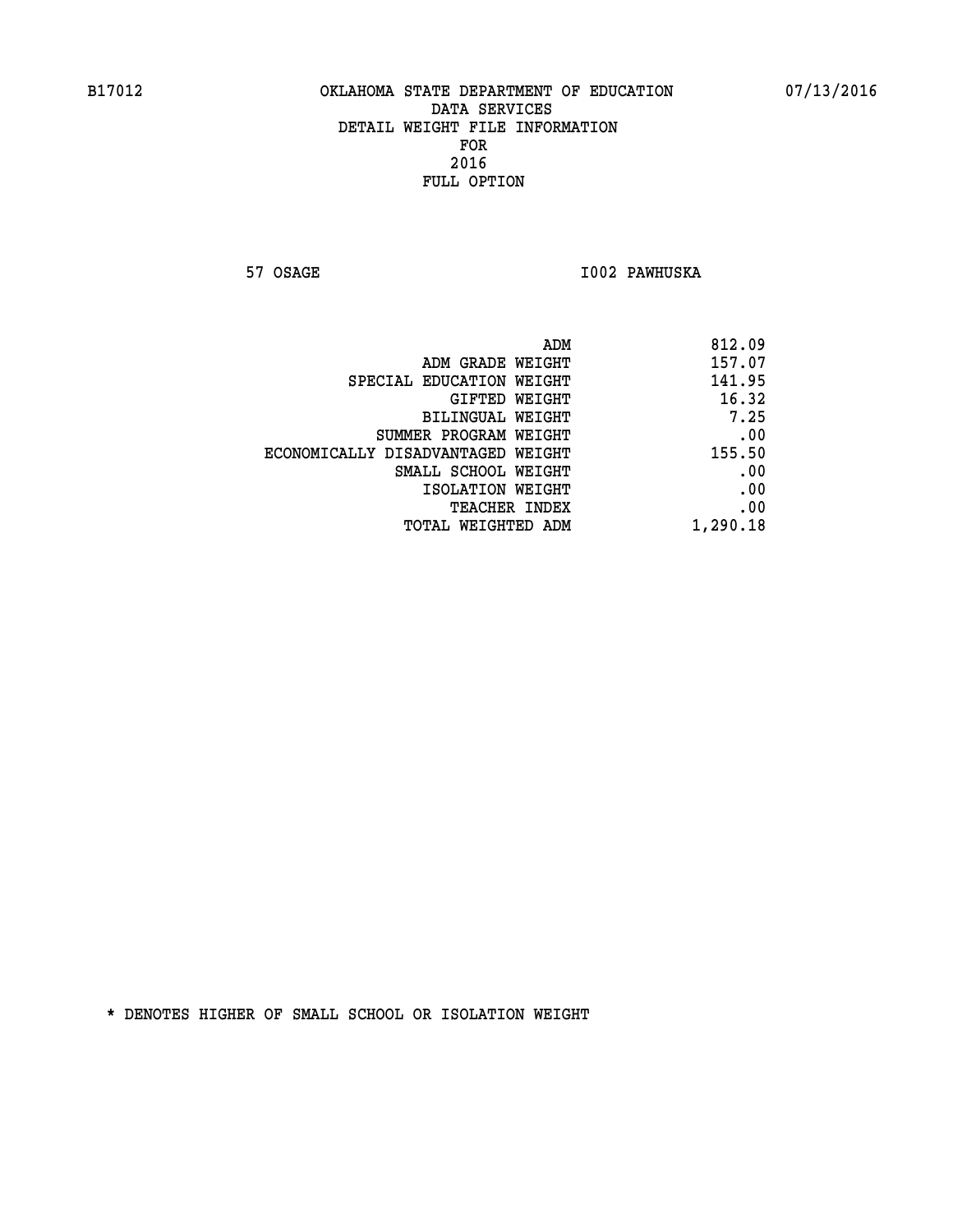**57 OSAGE 1011 SHIDLER** 

|                                   | ADM | 235.77    |
|-----------------------------------|-----|-----------|
| ADM GRADE WEIGHT                  |     | 47.77     |
| SPECIAL EDUCATION WEIGHT          |     | 14.00     |
| GIFTED WEIGHT                     |     | 8.50      |
| BILINGUAL WEIGHT                  |     | .00       |
| SUMMER PROGRAM WEIGHT             |     | .00       |
| ECONOMICALLY DISADVANTAGED WEIGHT |     | 40.50     |
| SMALL SCHOOL WEIGHT               |     | 26.14     |
| ISOLATION WEIGHT                  |     | $155.61*$ |
| TEACHER INDEX                     |     | 13.67     |
| TOTAL WEIGHTED ADM                |     | 515.82    |
|                                   |     |           |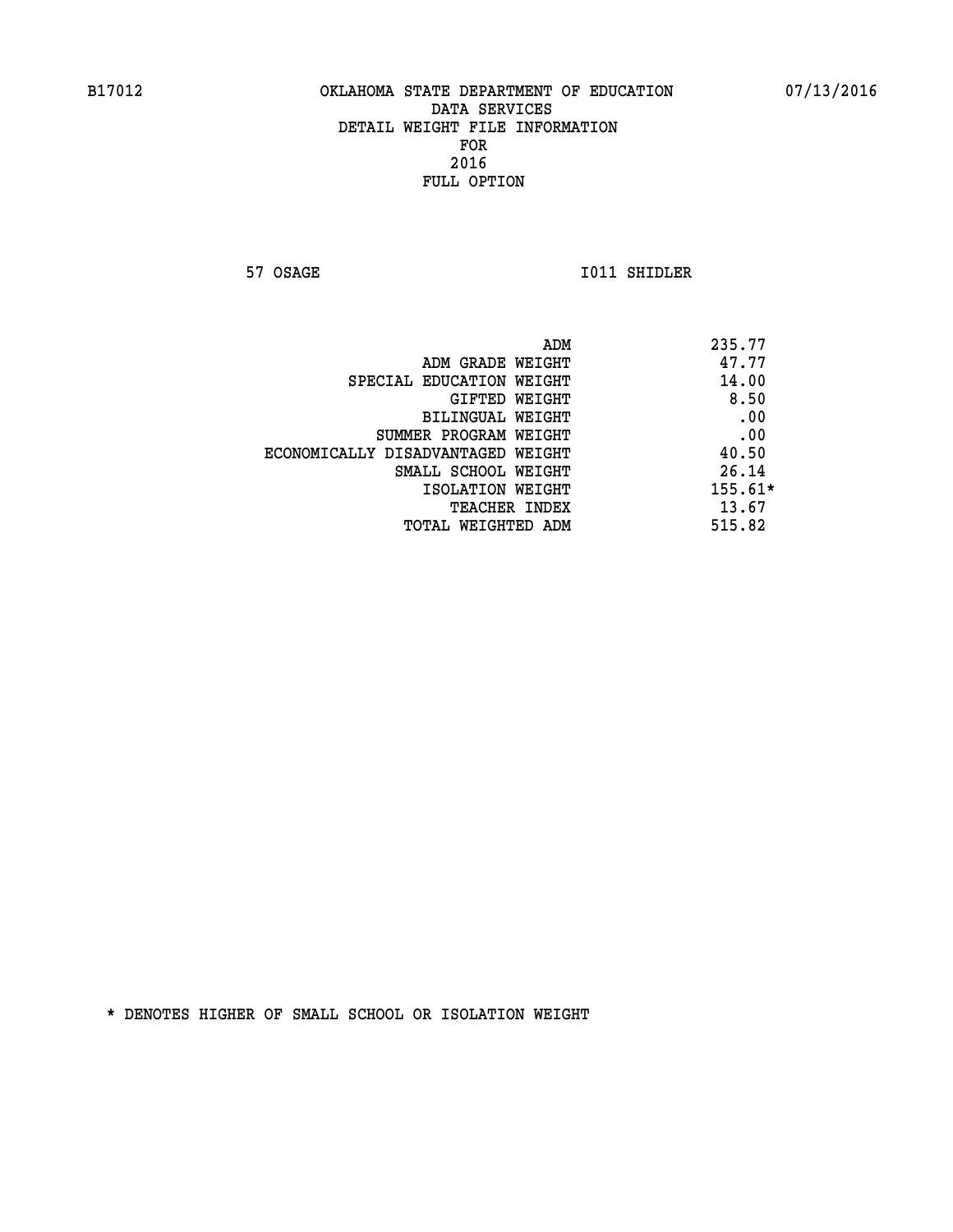**57 OSAGE 1029 BARNSDALL** 

| ADM                               | 430.03   |
|-----------------------------------|----------|
| ADM GRADE WEIGHT                  | 86.51    |
| SPECIAL EDUCATION WEIGHT          | 74.25    |
| GIFTED WEIGHT                     | 13.26    |
| BILINGUAL WEIGHT                  | .50      |
| SUMMER PROGRAM WEIGHT             | .00      |
| ECONOMICALLY DISADVANTAGED WEIGHT | 61.50    |
| SMALL SCHOOL WEIGHT               | $16.09*$ |
| ISOLATION WEIGHT                  | .00      |
| <b>TEACHER INDEX</b>              | 4.68     |
| TOTAL WEIGHTED ADM                | 686.82   |
|                                   |          |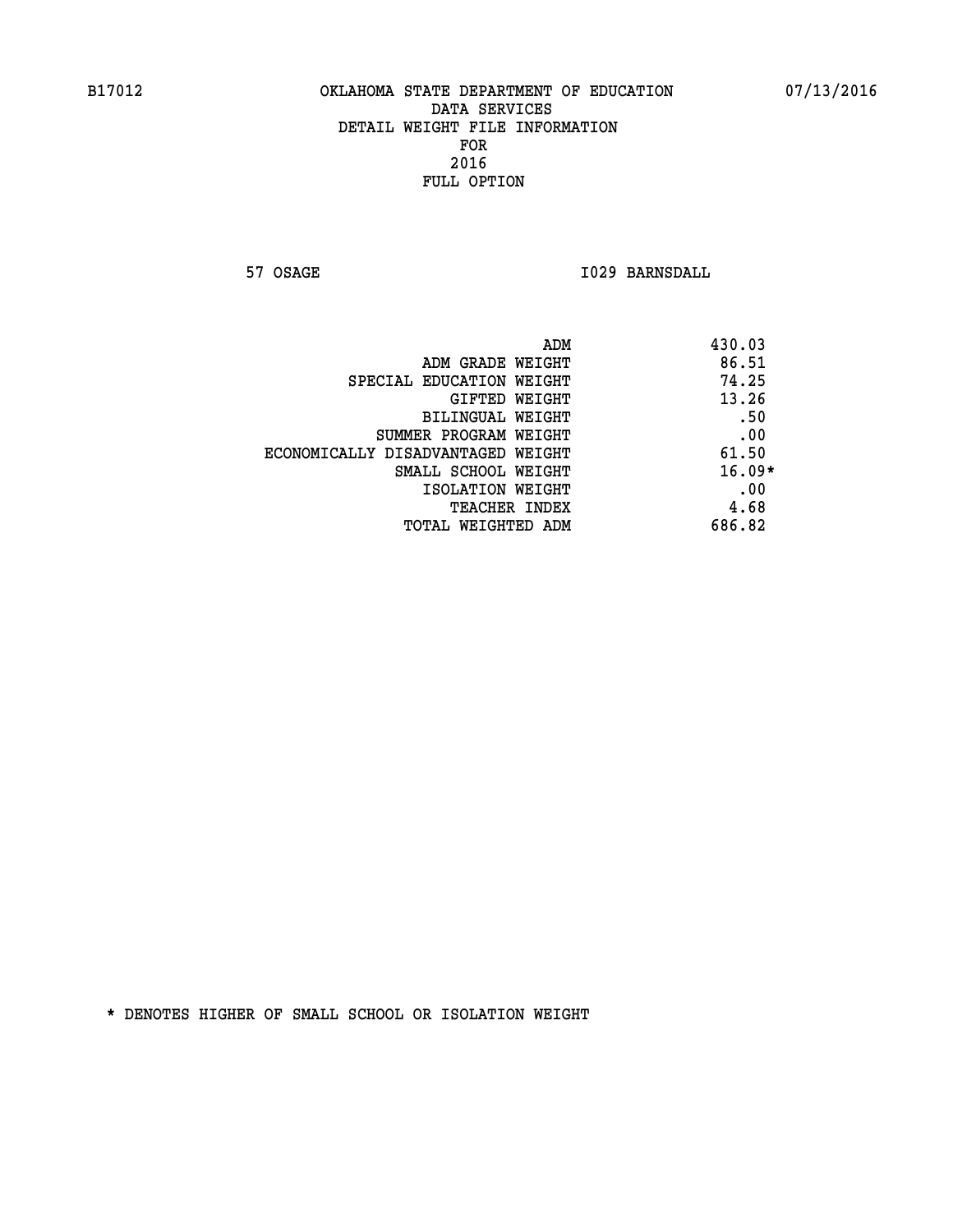**57 OSAGE 1030 WYNONA** 

| ADM                               | 112.28   |
|-----------------------------------|----------|
| ADM GRADE WEIGHT                  | 22.49    |
| SPECIAL EDUCATION WEIGHT          | 21.50    |
| GIFTED WEIGHT                     | 4.08     |
| BILINGUAL WEIGHT                  | .00      |
| SUMMER PROGRAM WEIGHT             | .00      |
| ECONOMICALLY DISADVANTAGED WEIGHT | 22.75    |
| SMALL SCHOOL WEIGHT               | $17.69*$ |
| ISOLATION WEIGHT                  | .00      |
| <b>TEACHER INDEX</b>              | 9.83     |
| TOTAL WEIGHTED ADM                | 210.62   |
|                                   |          |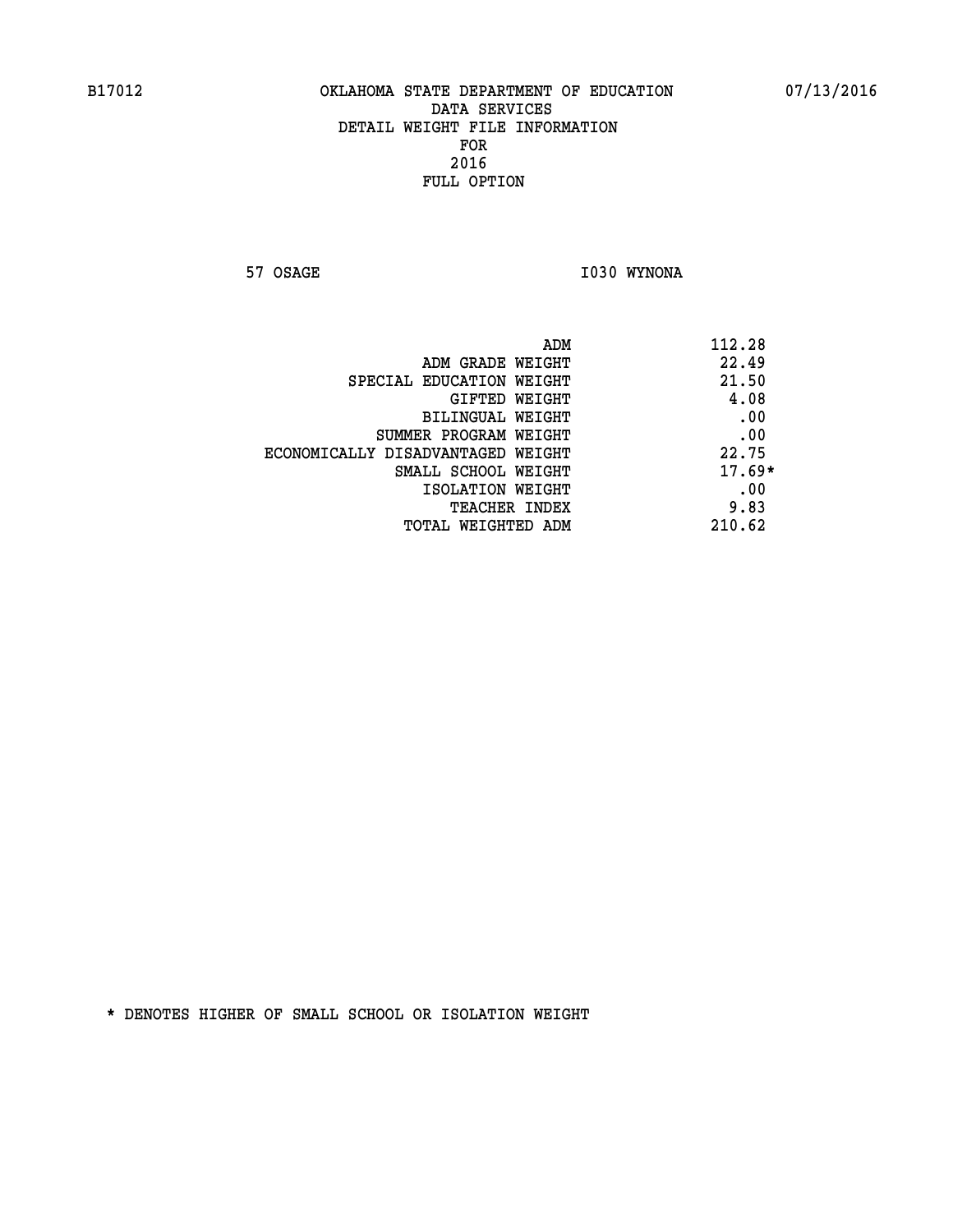**57 OSAGE 1038 HOMINY** 

| 593.58 |
|--------|
| 117.63 |
| 77.20  |
| 21.42  |
| 3.25   |
| .00    |
| 116.75 |
| .00    |
| .00    |
| 45.70  |
| 975.53 |
|        |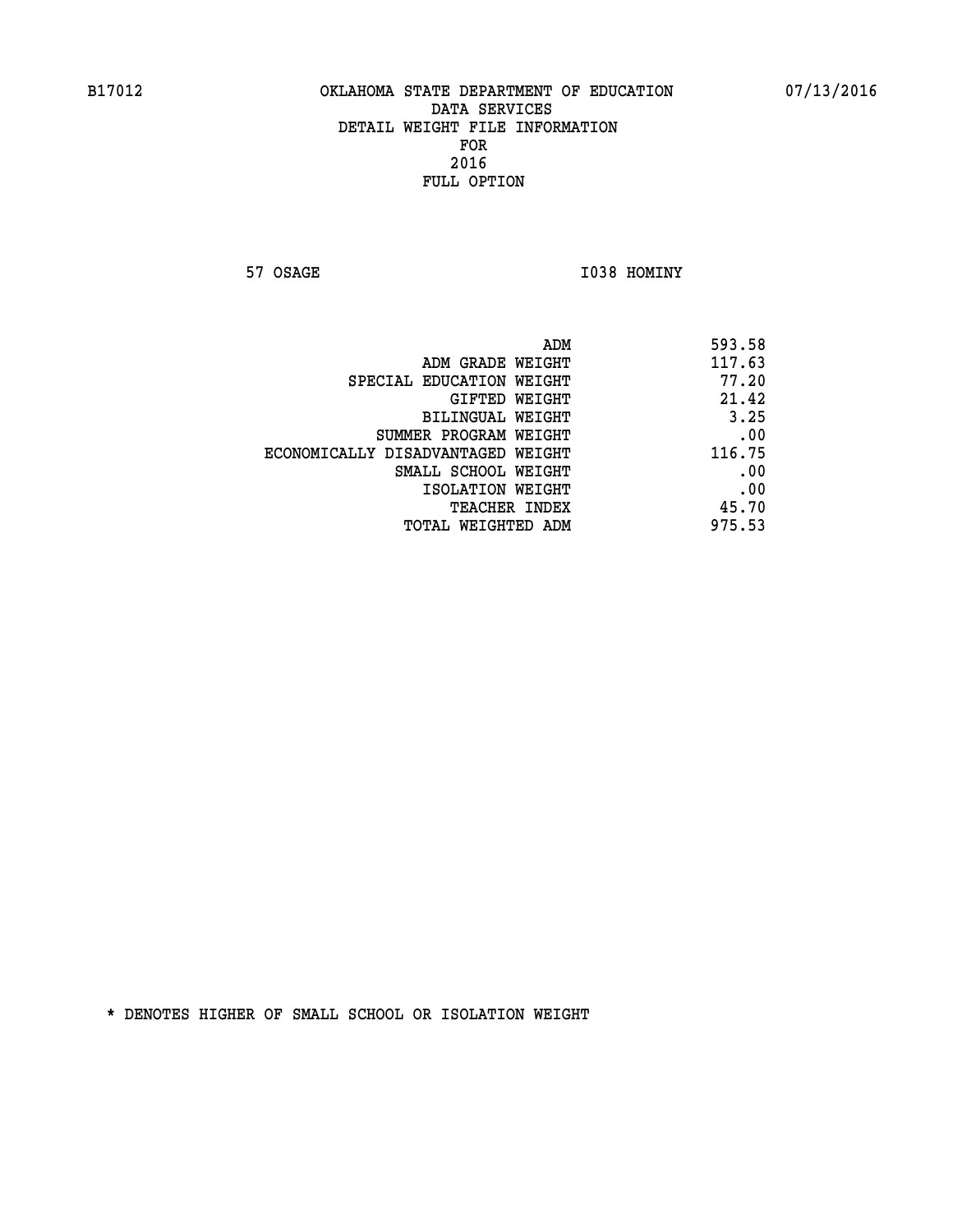**57 OSAGE 1050 PRUE** 

|                                   | ADM | 325.88   |
|-----------------------------------|-----|----------|
| ADM GRADE WEIGHT                  |     | 61.21    |
| SPECIAL EDUCATION WEIGHT          |     | 61.40    |
| GIFTED WEIGHT                     |     | 3.74     |
| BILINGUAL WEIGHT                  |     | .25      |
| SUMMER PROGRAM WEIGHT             |     | .00      |
| ECONOMICALLY DISADVANTAGED WEIGHT |     | 75.25    |
| SMALL SCHOOL WEIGHT               |     | $25.03*$ |
| ISOLATION WEIGHT                  |     | .00      |
| TEACHER INDEX                     |     | .00      |
| TOTAL WEIGHTED ADM                |     | 552.76   |
|                                   |     |          |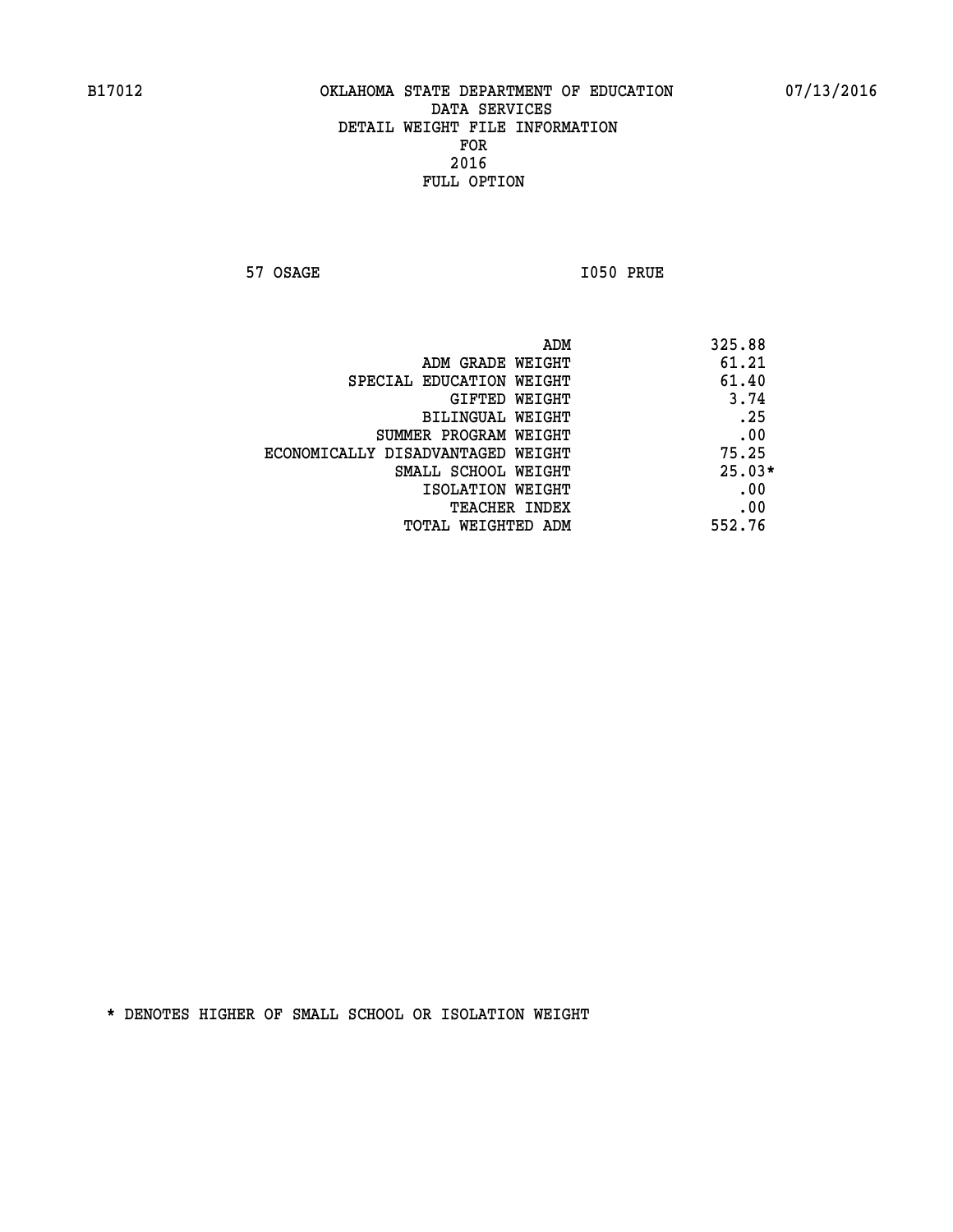**57 OSAGE 1090 WOODLAND** 

|                                   | ADM | 442.55  |
|-----------------------------------|-----|---------|
| ADM GRADE WEIGHT                  |     | 87.28   |
| SPECIAL EDUCATION WEIGHT          |     | 65.00   |
| GIFTED WEIGHT                     |     | 14.28   |
| BILINGUAL WEIGHT                  |     | .00     |
| SUMMER PROGRAM WEIGHT             |     | .00     |
| ECONOMICALLY DISADVANTAGED WEIGHT |     | 89.75   |
| SMALL SCHOOL WEIGHT               |     | 14.46   |
| ISOLATION WEIGHT                  |     | 181.45* |
| TEACHER INDEX                     |     | 29.99   |
| TOTAL WEIGHTED ADM                |     | 910.30  |
|                                   |     |         |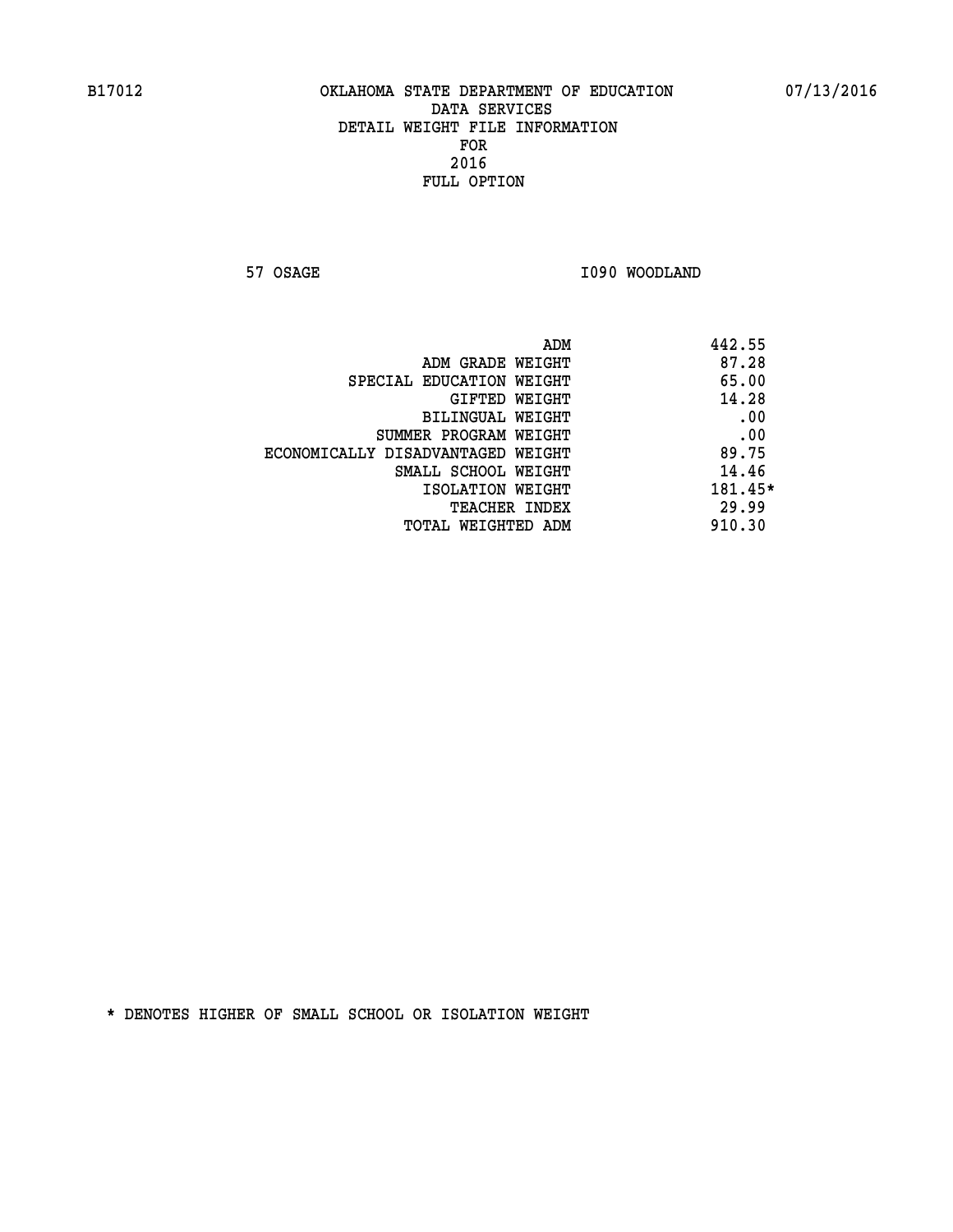**58 OTTAWA C010 TURKEY FORD** 

| ADM<br>90.72 |                                   |
|--------------|-----------------------------------|
| 18.27        | ADM GRADE WEIGHT                  |
| 21.90        | SPECIAL EDUCATION WEIGHT          |
| 2.38         | <b>GIFTED WEIGHT</b>              |
| .00          | BILINGUAL WEIGHT                  |
| .00          | SUMMER PROGRAM WEIGHT             |
| 16.25        | ECONOMICALLY DISADVANTAGED WEIGHT |
| $15.03*$     | SMALL SCHOOL WEIGHT               |
| .00          | ISOLATION WEIGHT                  |
| .00          | <b>TEACHER INDEX</b>              |
| 164.55       | TOTAL WEIGHTED ADM                |
|              |                                   |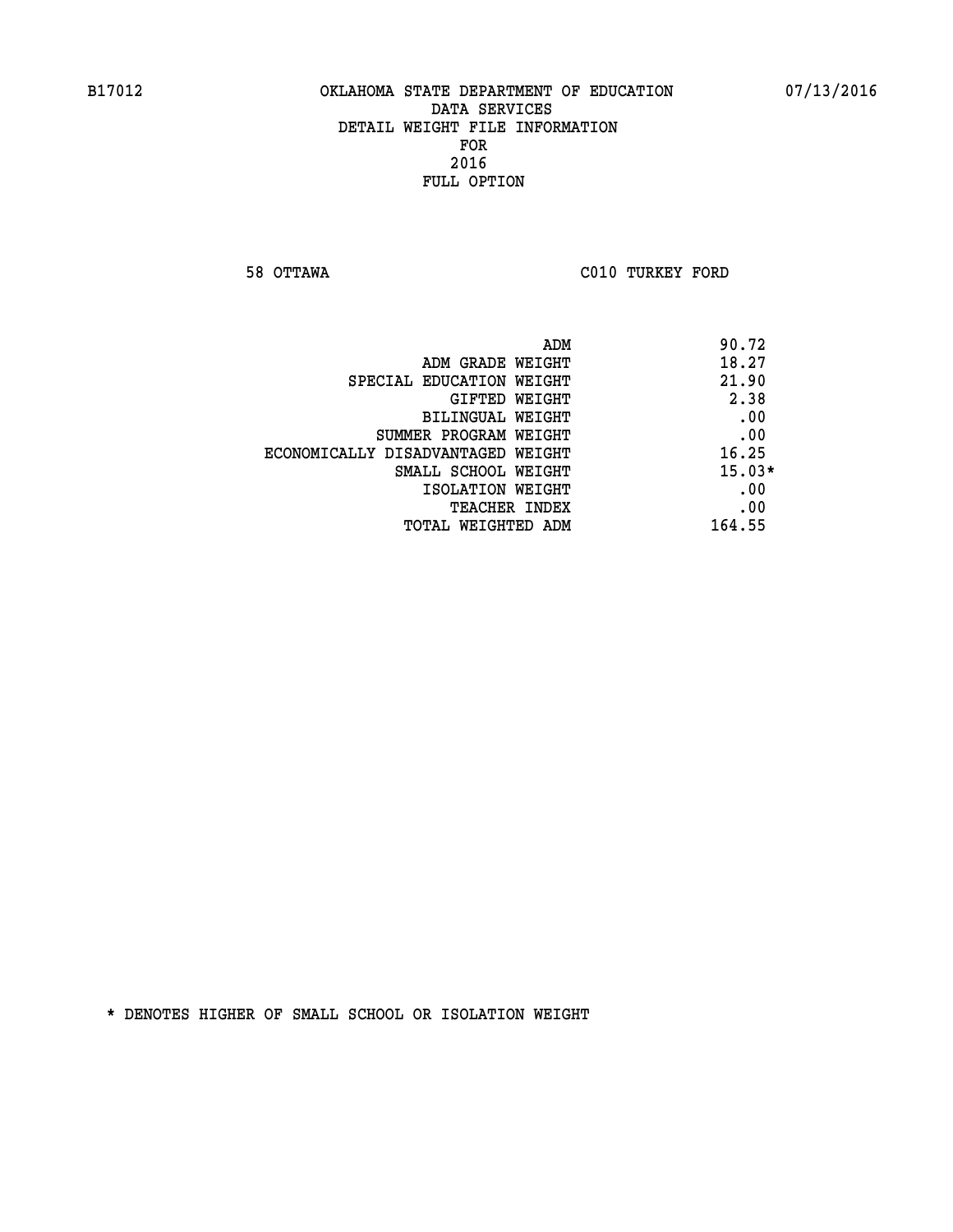**58 OTTAWA I001 WYANDOTTE** 

| ADM<br>807.20                               |
|---------------------------------------------|
| 165.84<br>ADM GRADE WEIGHT                  |
| 107.25<br>SPECIAL EDUCATION WEIGHT          |
| 12.92<br>GIFTED WEIGHT                      |
| 2.75<br><b>BILINGUAL WEIGHT</b>             |
| .00<br>SUMMER PROGRAM WEIGHT                |
| 133.00<br>ECONOMICALLY DISADVANTAGED WEIGHT |
| .00<br>SMALL SCHOOL WEIGHT                  |
| .00<br>ISOLATION WEIGHT                     |
| .00<br>TEACHER INDEX                        |
| 1,228.96<br>TOTAL WEIGHTED ADM              |
|                                             |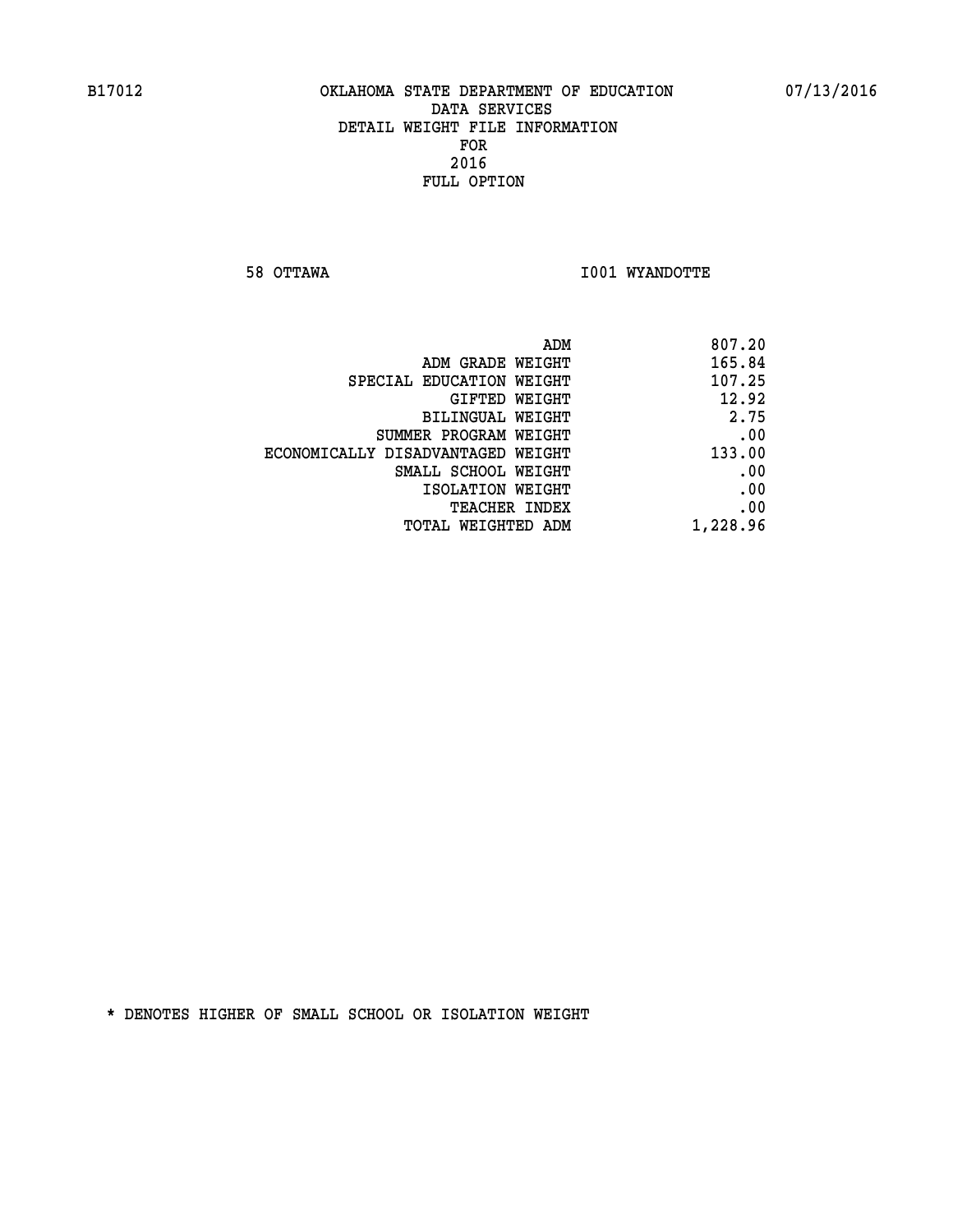**58 OTTAWA I014 QUAPAW** 

| ADM                               | 622.59   |
|-----------------------------------|----------|
| ADM GRADE WEIGHT                  | 118.33   |
| SPECIAL EDUCATION WEIGHT          | 88.45    |
| GIFTED WEIGHT                     | 19.04    |
| <b>BILINGUAL WEIGHT</b>           | .00      |
| SUMMER PROGRAM WEIGHT             | .00      |
| ECONOMICALLY DISADVANTAGED WEIGHT | 120.75   |
| SMALL SCHOOL WEIGHT               | .00      |
| ISOLATION WEIGHT                  | .00      |
| TEACHER INDEX                     | 33.09    |
| TOTAL WEIGHTED ADM                | 1,002.25 |
|                                   |          |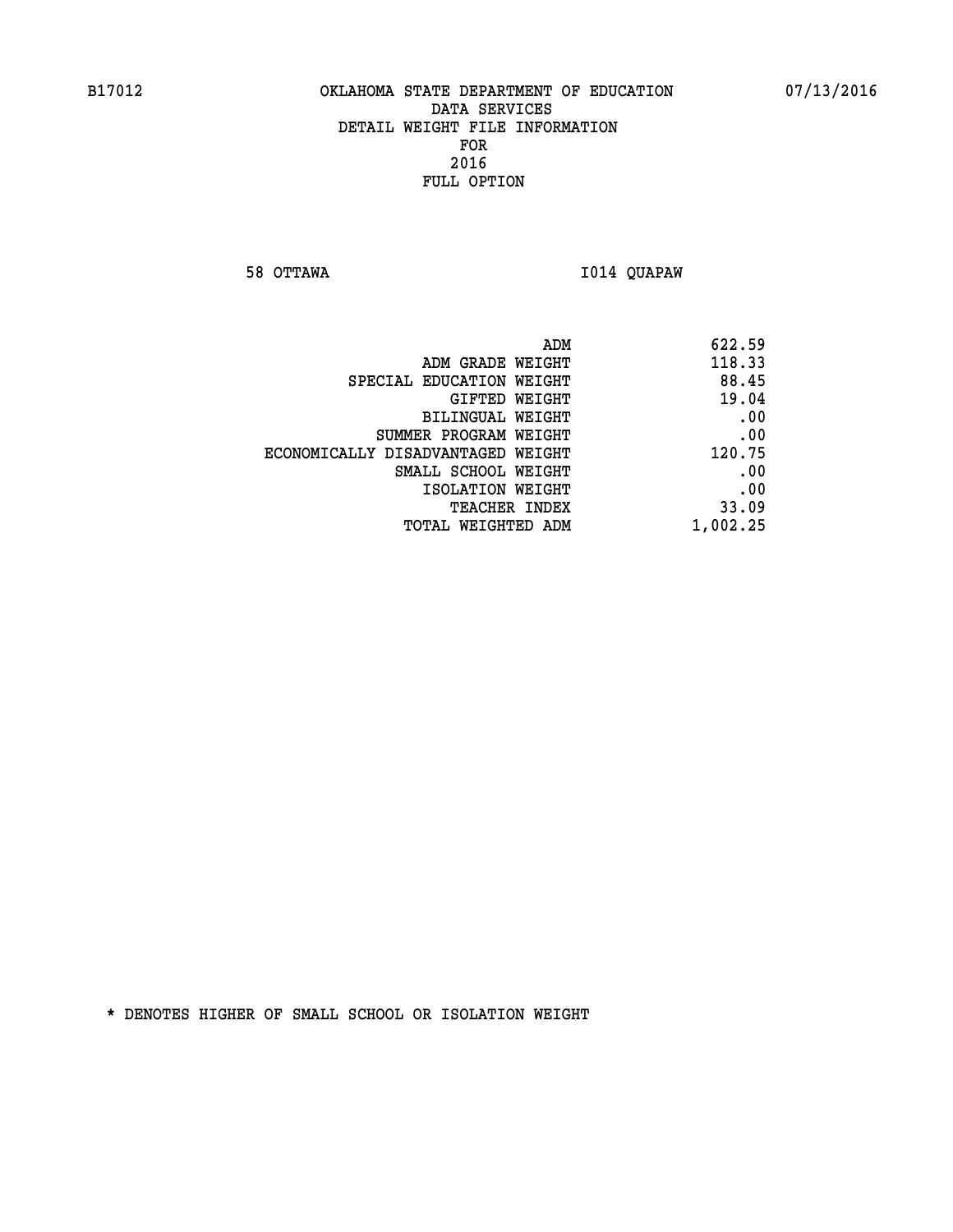**58 OTTAWA I018 COMMERCE** 

| 885.43   |
|----------|
| 177.03   |
| 118.90   |
| 24.82    |
| 49.25    |
| .00      |
| 182.75   |
| .00      |
| .00      |
| 78.20    |
| 1,516.38 |
|          |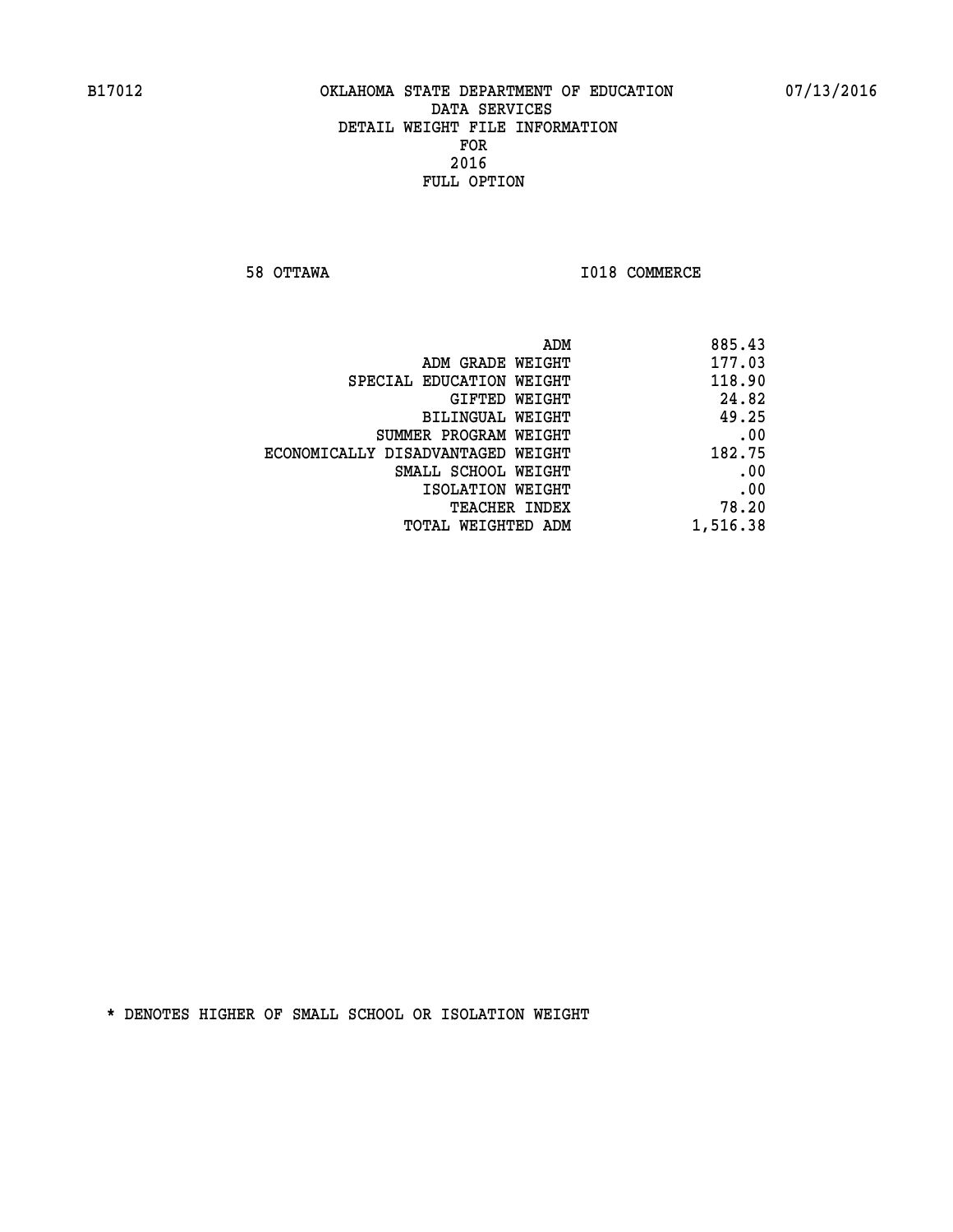**58 OTTAWA I023 MIAMI** 

| 2,381.35 |
|----------|
| 499.04   |
| 363.35   |
| 78.54    |
| 43.00    |
| .00      |
| 404.00   |
| .00      |
| .00      |
| .00      |
| 3,769.28 |
|          |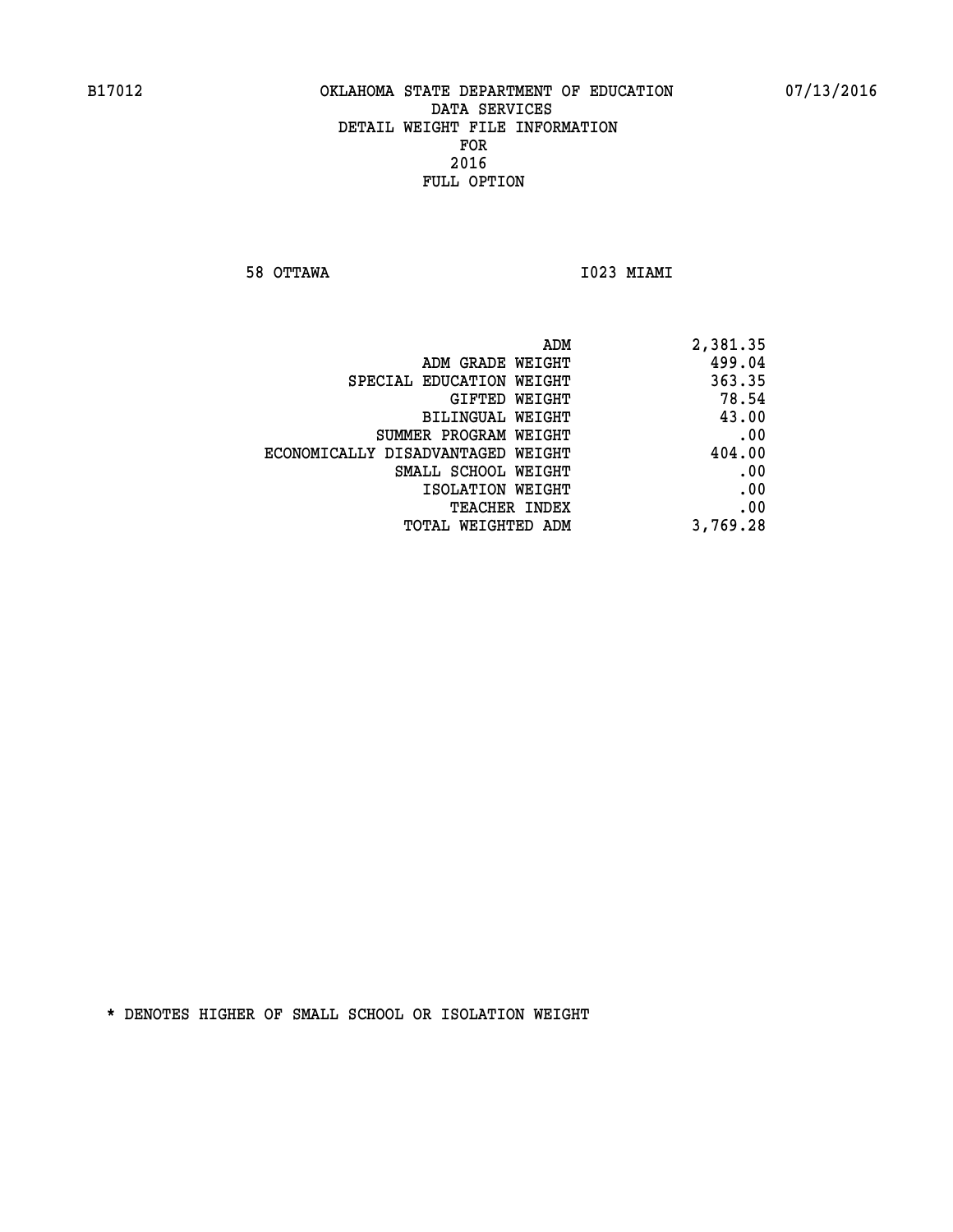**58 OTTAWA I026 AFTON** 

| ADM                               | 551.41 |
|-----------------------------------|--------|
| ADM GRADE WEIGHT                  | 107.02 |
| SPECIAL EDUCATION WEIGHT          | 185.75 |
| GIFTED WEIGHT                     | 17.68  |
| <b>BILINGUAL WEIGHT</b>           | .00    |
| SUMMER PROGRAM WEIGHT             | .00    |
| ECONOMICALLY DISADVANTAGED WEIGHT | 112.00 |
| SMALL SCHOOL WEIGHT               | .00    |
| ISOLATION WEIGHT                  | .00    |
| TEACHER INDEX                     | 3.70   |
| TOTAL WEIGHTED ADM                | 977.56 |
|                                   |        |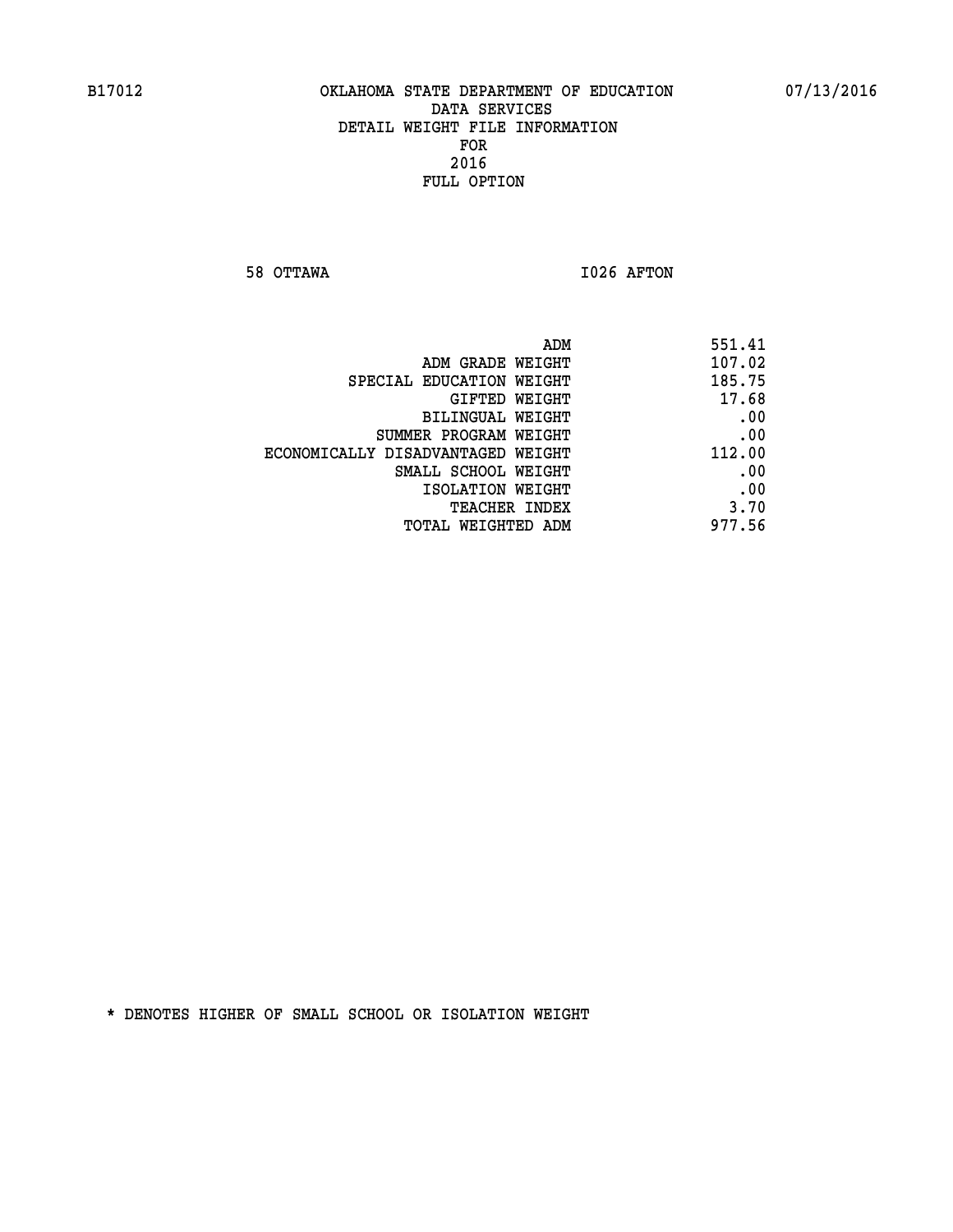**58 OTTAWA I031 FAIRLAND** 

|                                   | ADM<br>635.39 |       |
|-----------------------------------|---------------|-------|
| ADM GRADE WEIGHT                  | 126.31        |       |
| SPECIAL EDUCATION WEIGHT          | 131.50        |       |
| GIFTED WEIGHT                     |               | 17.34 |
| <b>BILINGUAL WEIGHT</b>           |               | 2.25  |
| SUMMER PROGRAM WEIGHT             |               | .00   |
| ECONOMICALLY DISADVANTAGED WEIGHT | 102.25        |       |
| SMALL SCHOOL WEIGHT               |               | .00   |
| ISOLATION WEIGHT                  |               | .00   |
| TEACHER INDEX                     |               | 40.35 |
| TOTAL WEIGHTED ADM                | 1,055.39      |       |
|                                   |               |       |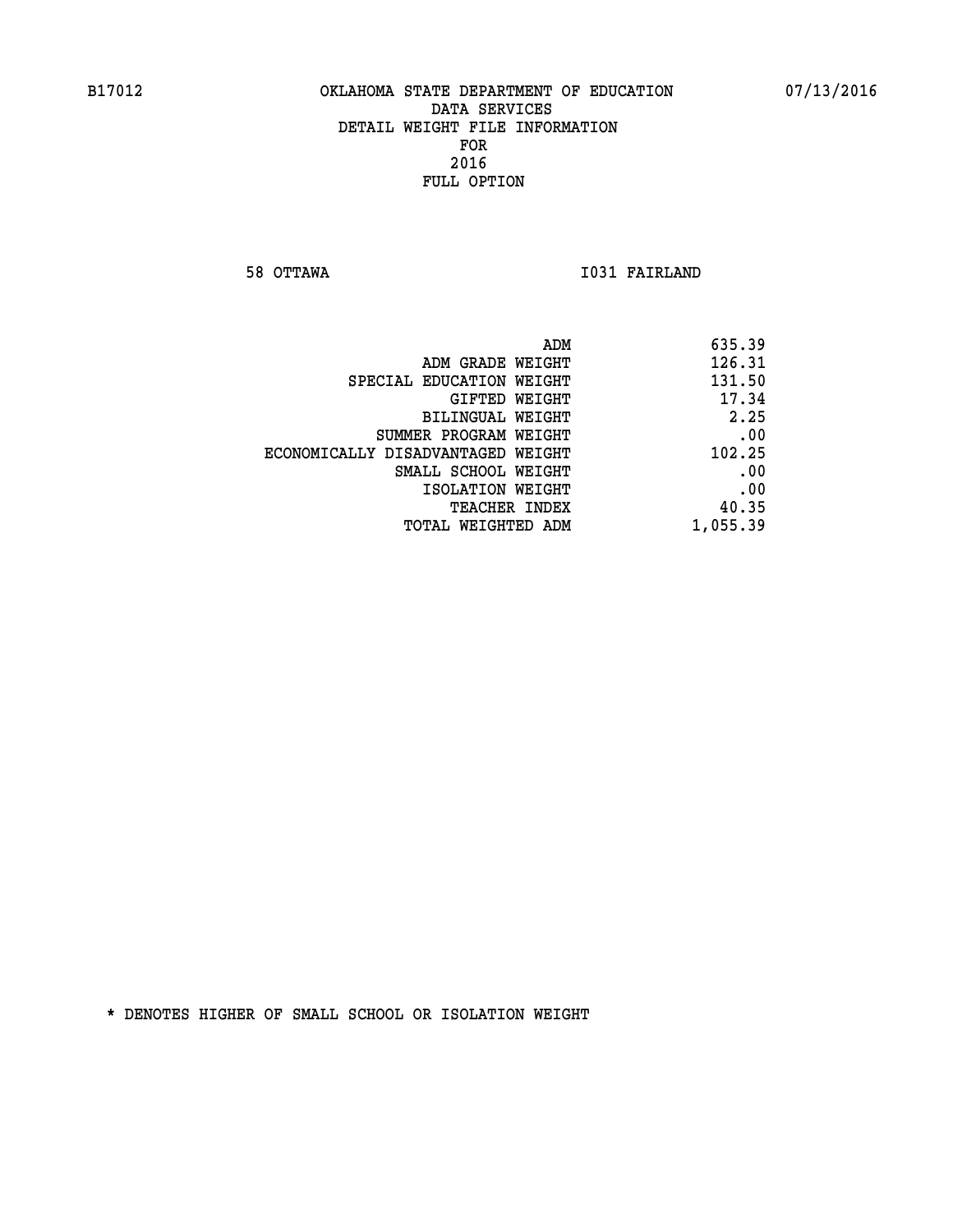**59 PAWNEE C002 JENNINGS** 

| ADM                               | 213.41   |
|-----------------------------------|----------|
| ADM GRADE WEIGHT                  | 42.56    |
| SPECIAL EDUCATION WEIGHT          | 24.65    |
| GIFTED WEIGHT                     | 7.48     |
| BILINGUAL WEIGHT                  | .00      |
| SUMMER PROGRAM WEIGHT             | .00      |
| ECONOMICALLY DISADVANTAGED WEIGHT | 41.75    |
| SMALL SCHOOL WEIGHT               | $25.46*$ |
| ISOLATION WEIGHT                  | .00      |
| <b>TEACHER INDEX</b>              | .00      |
| TOTAL WEIGHTED ADM                | 355.31   |
|                                   |          |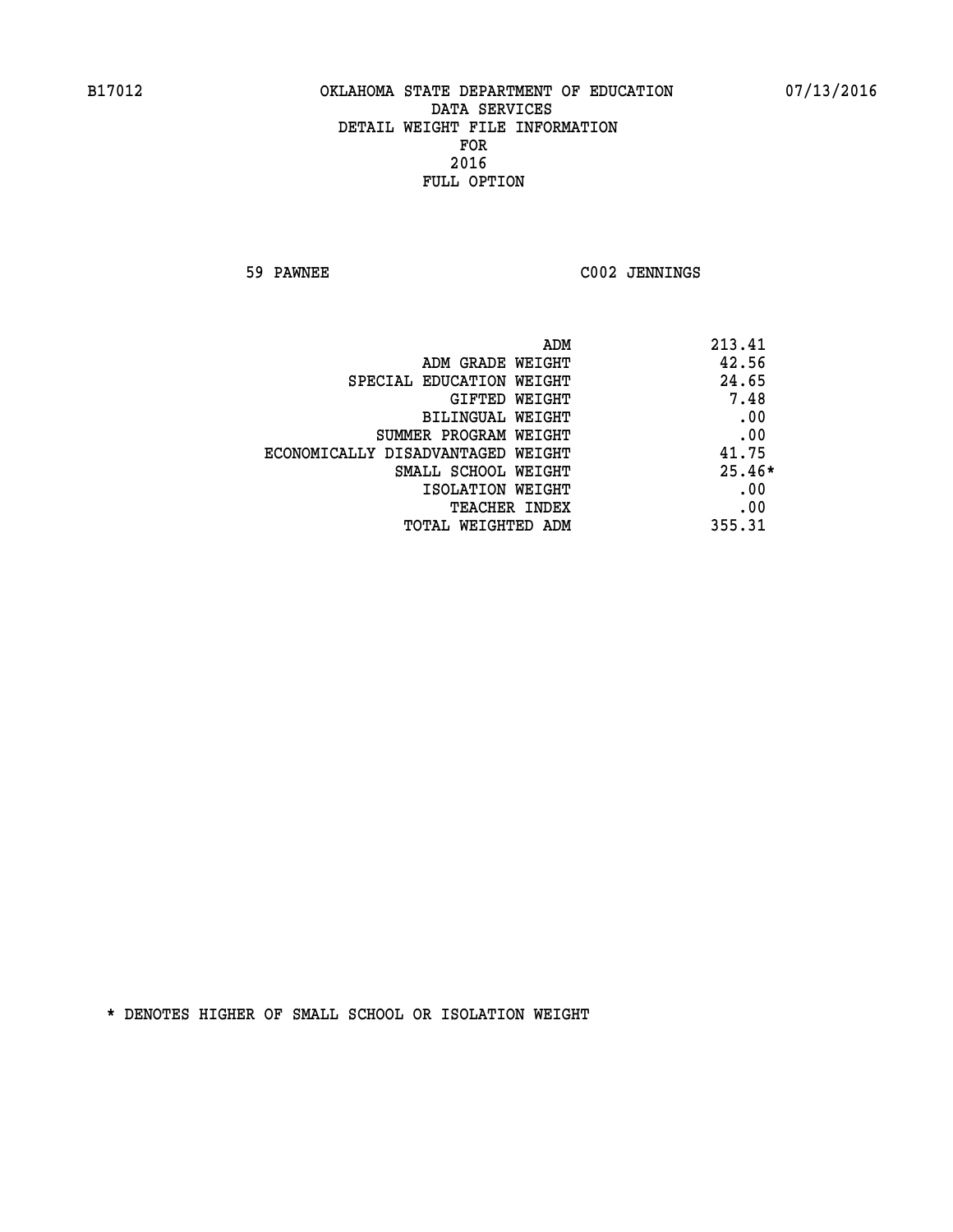**59 PAWNEE I001 PAWNEE** 

| ADM<br>716.12 |                                   |
|---------------|-----------------------------------|
| 139.63        | ADM GRADE WEIGHT                  |
| 116.20        | SPECIAL EDUCATION WEIGHT          |
| 16.32         | GIFTED WEIGHT                     |
| .00           | BILINGUAL WEIGHT                  |
| .00           | SUMMER PROGRAM WEIGHT             |
| 126.50        | ECONOMICALLY DISADVANTAGED WEIGHT |
| .00           | SMALL SCHOOL WEIGHT               |
| 193.35*       | ISOLATION WEIGHT                  |
| .00           | <b>TEACHER INDEX</b>              |
| 1,308.12      | TOTAL WEIGHTED ADM                |
|               |                                   |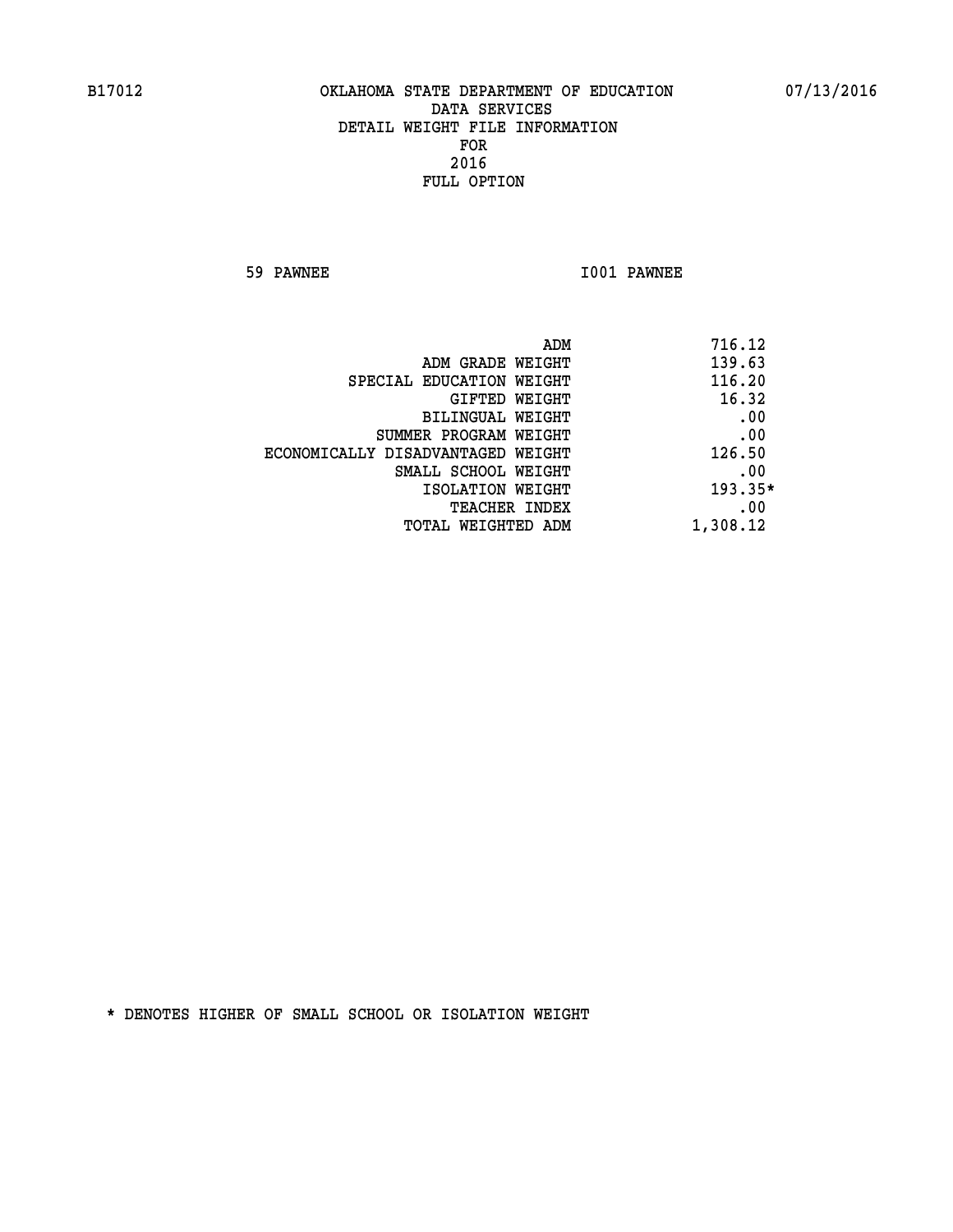**59 PAWNEE 1006 CLEVELAND** 

| 1,682.51 |
|----------|
| 335.00   |
| 235.95   |
| 58.82    |
| 4.25     |
| .00      |
| 302.50   |
| .00      |
| .00      |
| 55.22    |
| 2,674.25 |
|          |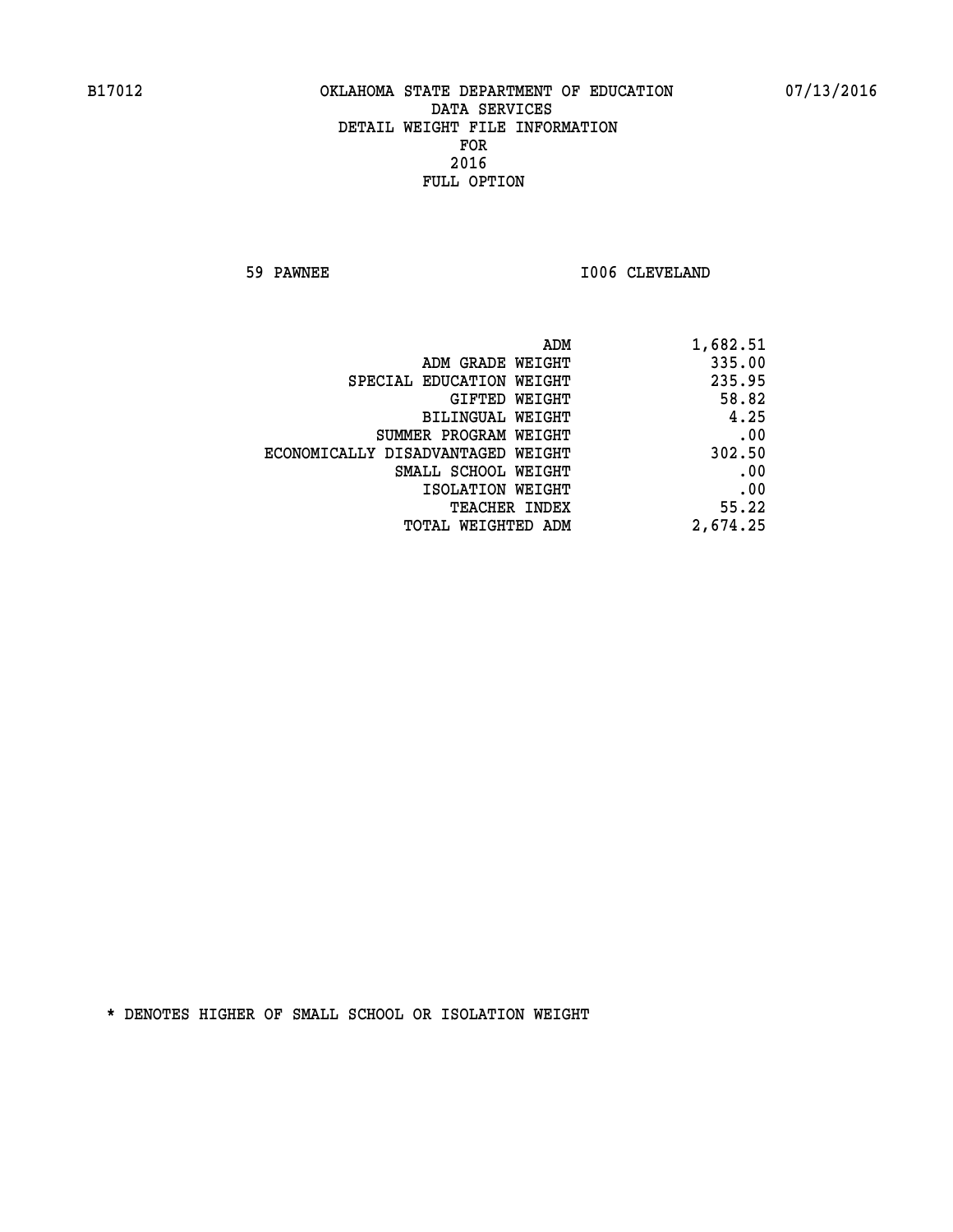**60 PAYNE C104 OAK GROVE** 

| ADM<br>171.05                              |          |
|--------------------------------------------|----------|
| 37.19<br>ADM GRADE WEIGHT                  |          |
| SPECIAL EDUCATION WEIGHT                   | 4.15     |
| <b>GIFTED WEIGHT</b>                       | 4.76     |
| <b>BILINGUAL WEIGHT</b>                    | .00      |
| SUMMER PROGRAM WEIGHT                      | .00      |
| 23.25<br>ECONOMICALLY DISADVANTAGED WEIGHT |          |
| SMALL SCHOOL WEIGHT                        | $23.15*$ |
| ISOLATION WEIGHT                           | .00      |
| <b>TEACHER INDEX</b>                       | .00      |
| 263.55<br>TOTAL WEIGHTED ADM               |          |
|                                            |          |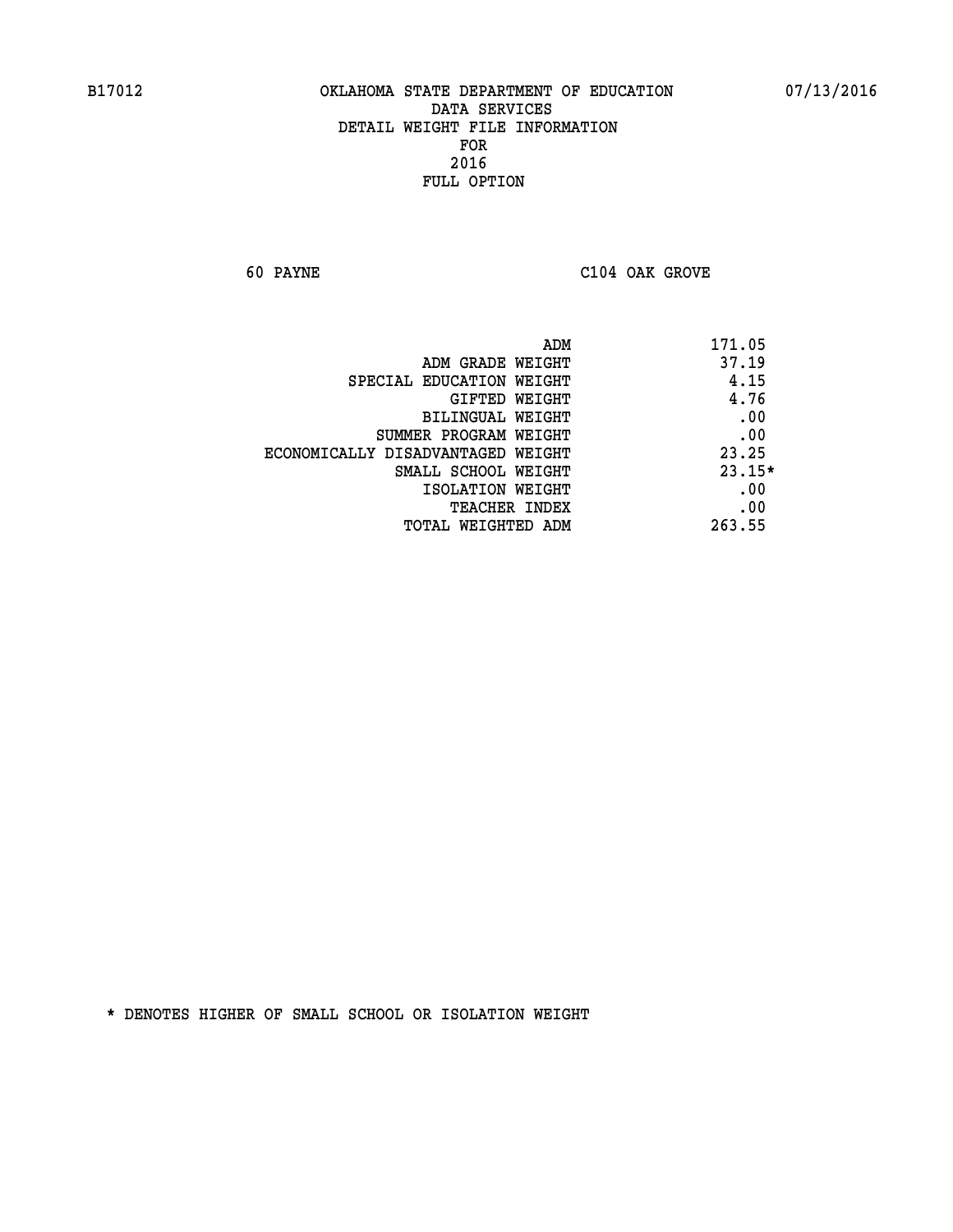**60 PAYNE I003 RIPLEY** 

| ADM                               | 477.20  |
|-----------------------------------|---------|
| ADM GRADE WEIGHT                  | 89.55   |
| SPECIAL EDUCATION WEIGHT          | 61.90   |
| GIFTED WEIGHT                     | 35.70   |
| BILINGUAL WEIGHT                  | .75     |
| SUMMER PROGRAM WEIGHT             | .00     |
| ECONOMICALLY DISADVANTAGED WEIGHT | 89.75   |
| SMALL SCHOOL WEIGHT               | $9.35*$ |
| ISOLATION WEIGHT                  | .00     |
| <b>TEACHER INDEX</b>              | .00     |
| TOTAL WEIGHTED ADM                | 764.20  |
|                                   |         |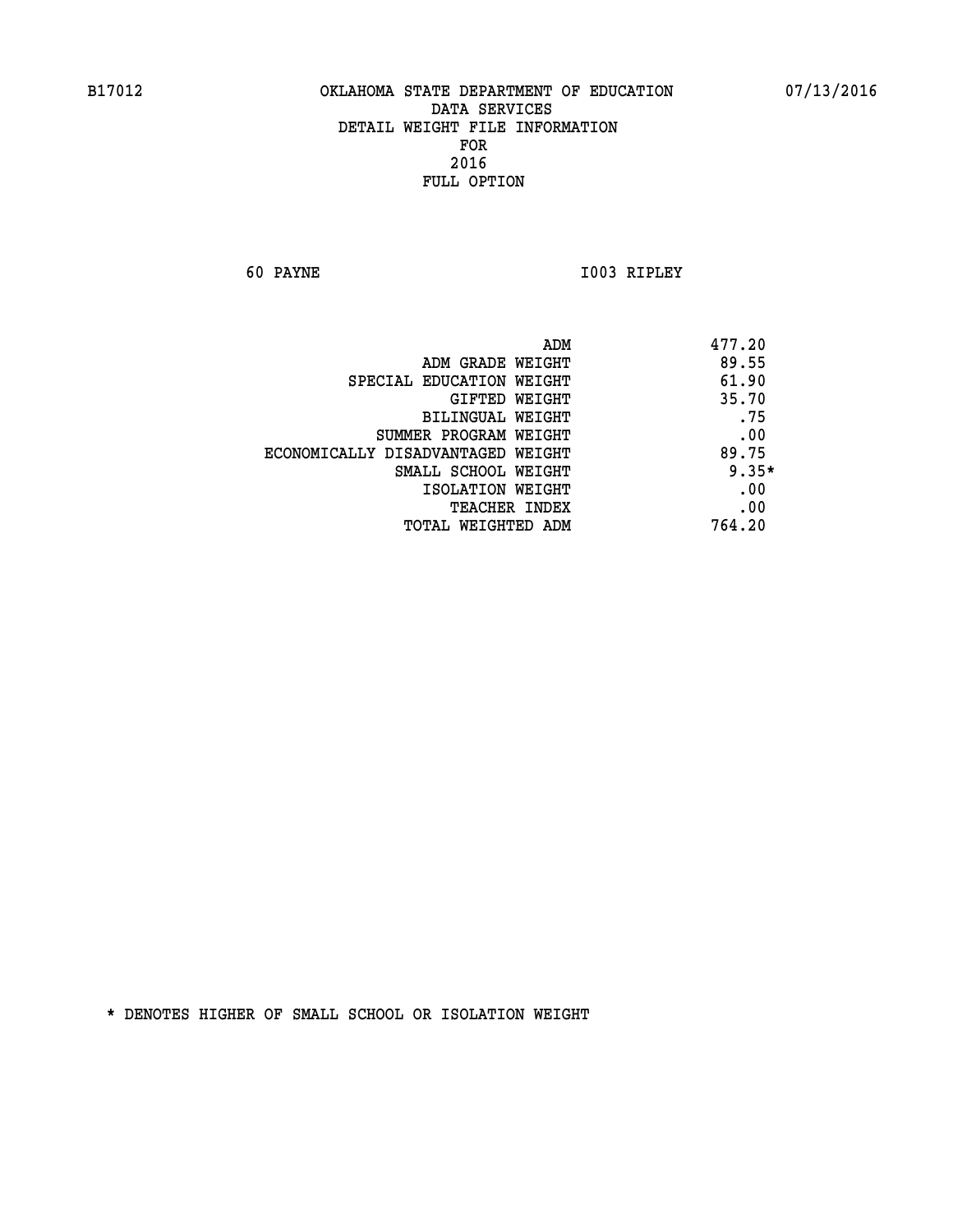**60 PAYNE I016 STILLWATER** 

| 6,239.42 |
|----------|
| 1,265.45 |
| 981.00   |
| 389.98   |
| 116.50   |
| 1.20     |
| 729.00   |
| .00      |
| .00      |
| 94.69    |
| 9,817.24 |
|          |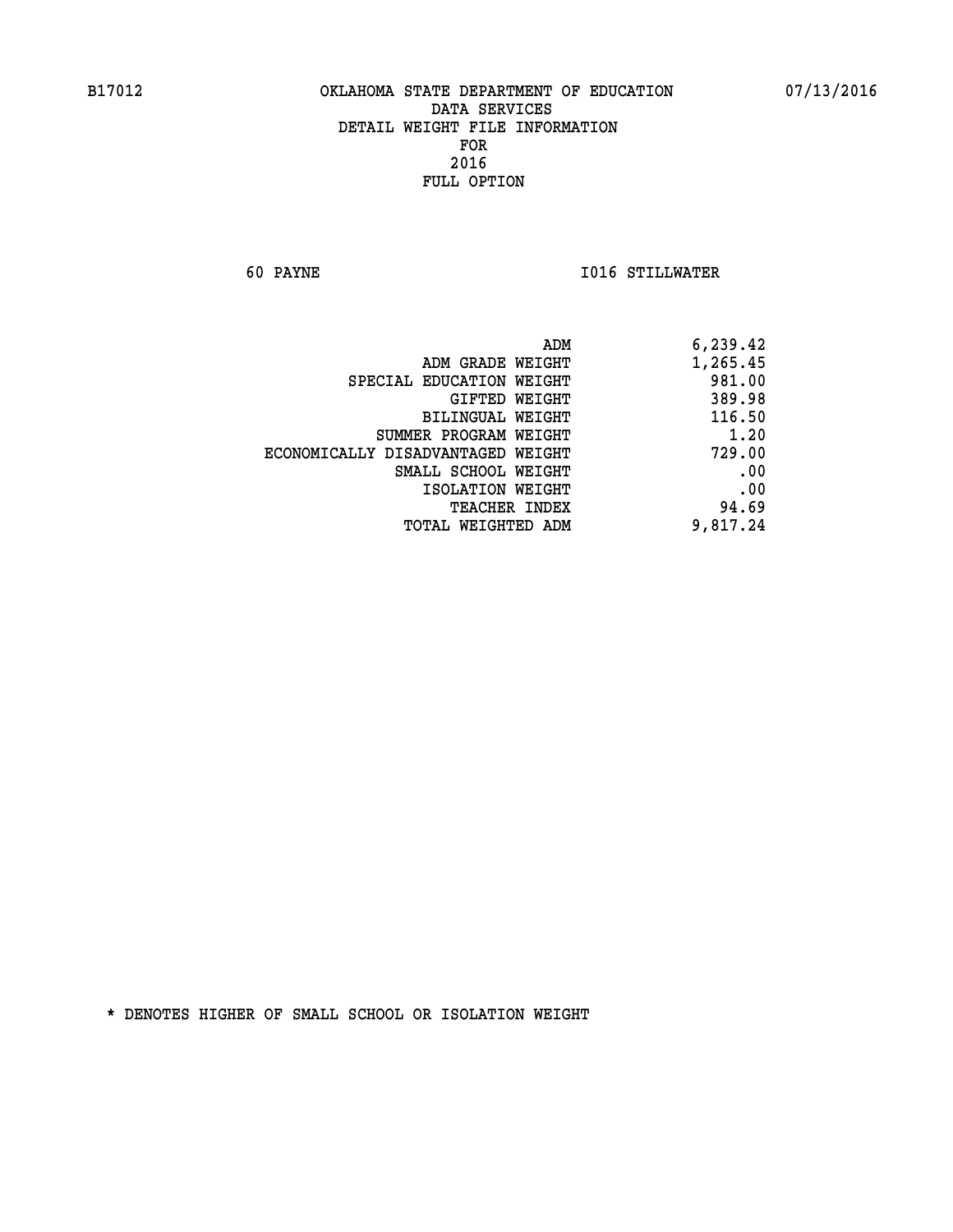**60 PAYNE I056 PERKINS-TRYON** 

| 1,537.44                                                                                                                                              |
|-------------------------------------------------------------------------------------------------------------------------------------------------------|
| 294.79                                                                                                                                                |
| 178.30                                                                                                                                                |
| 37.40                                                                                                                                                 |
| .25                                                                                                                                                   |
| .00                                                                                                                                                   |
| 165.00                                                                                                                                                |
| .00                                                                                                                                                   |
| .00                                                                                                                                                   |
| 45.34                                                                                                                                                 |
| 2,258.52                                                                                                                                              |
| ADM GRADE WEIGHT<br>SPECIAL EDUCATION WEIGHT<br>BILINGUAL WEIGHT<br>SUMMER PROGRAM WEIGHT<br>ECONOMICALLY DISADVANTAGED WEIGHT<br>SMALL SCHOOL WEIGHT |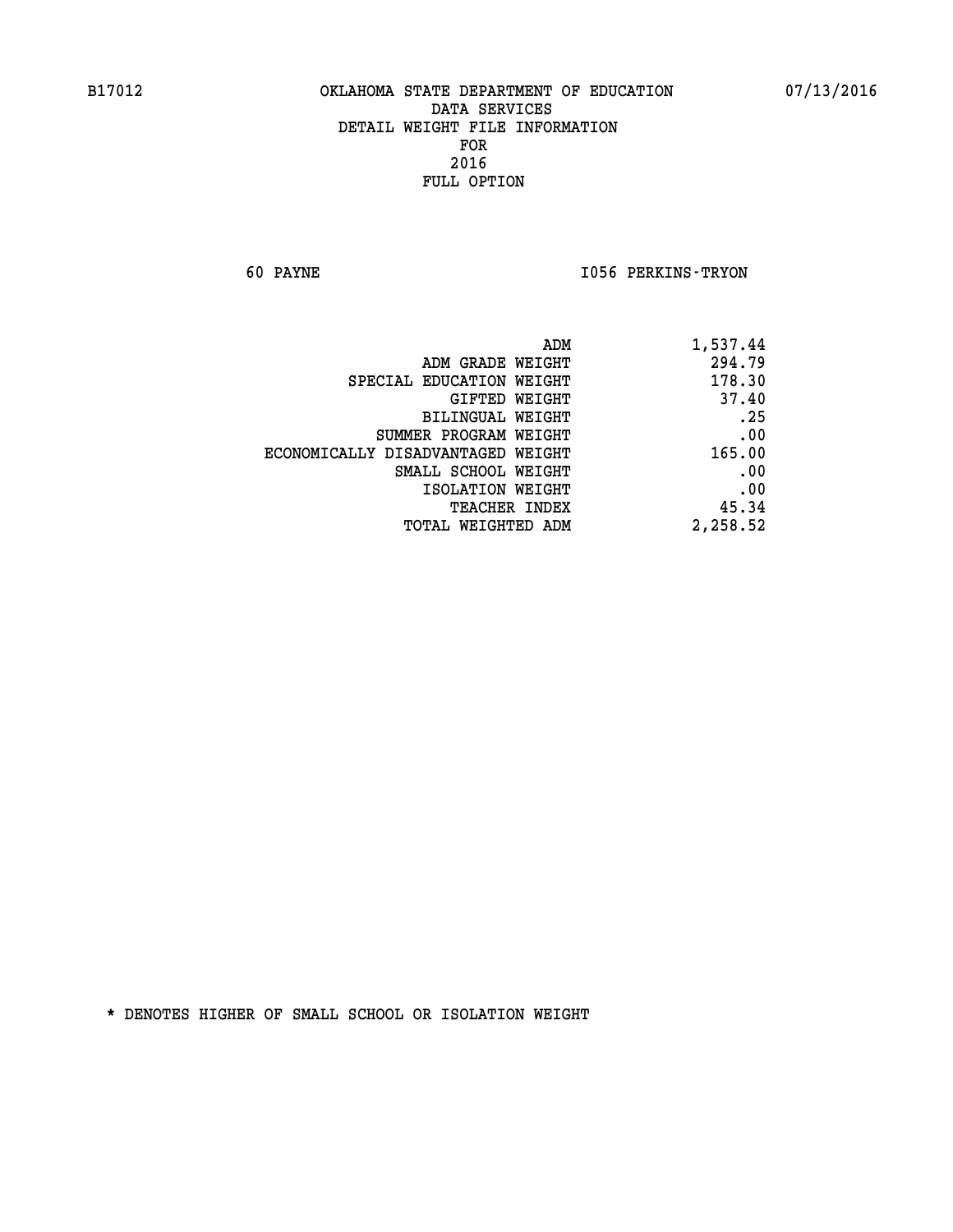**60 PAYNE 1067 CUSHING** 

| 1,832.23 |
|----------|
| 358.18   |
| 371.55   |
| 92.82    |
| .25      |
| .00      |
| 277.75   |
| .00      |
| .00      |
| 112.55   |
| 3,045.33 |
|          |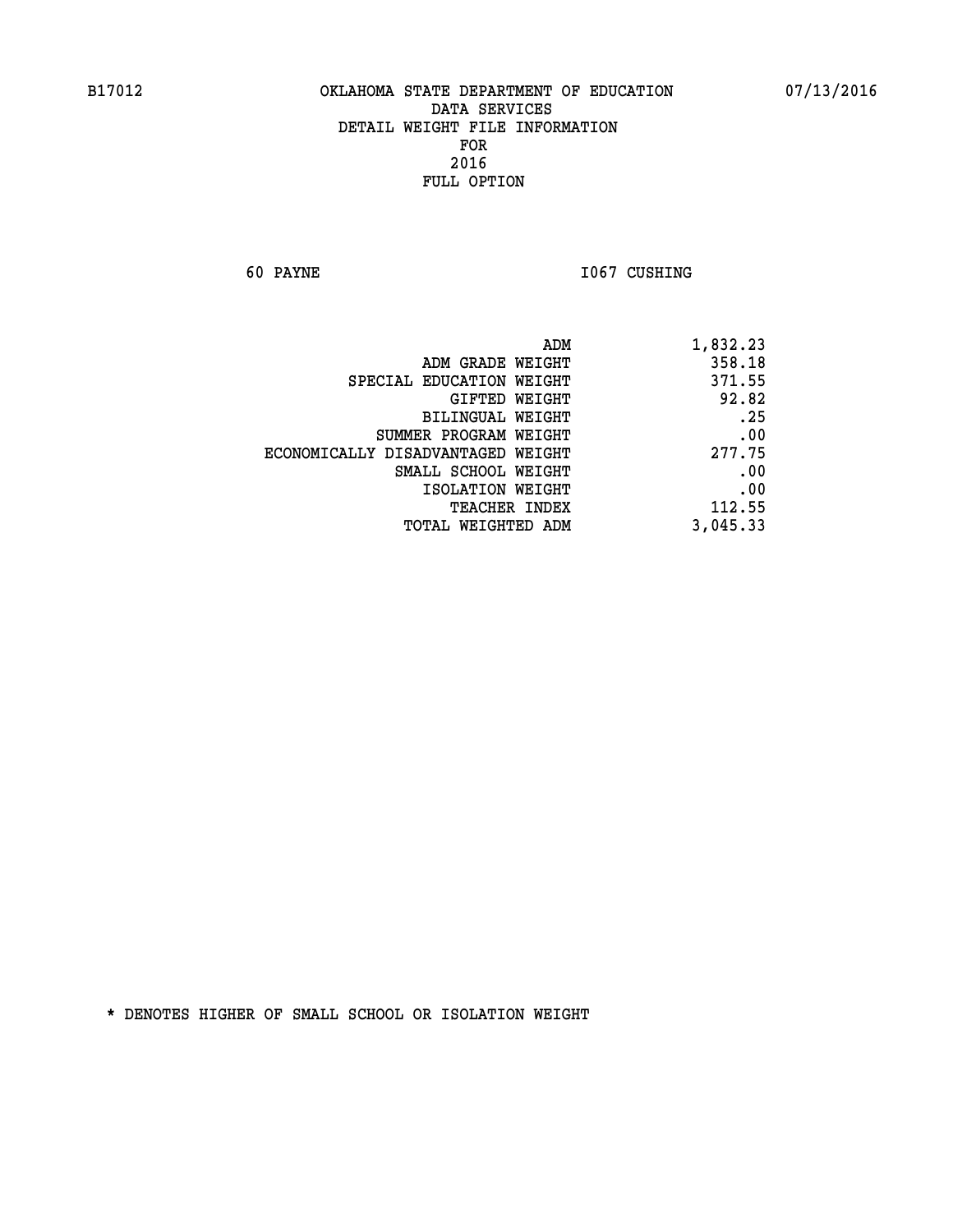**60 PAYNE 1101 GLENCOE** 

|                                   | ADM | 359.90   |
|-----------------------------------|-----|----------|
| ADM GRADE WEIGHT                  |     | 75.29    |
| SPECIAL EDUCATION WEIGHT          |     | 36.35    |
| GIFTED WEIGHT                     |     | 9.86     |
| BILINGUAL WEIGHT                  |     | 1.75     |
| SUMMER PROGRAM WEIGHT             |     | .00      |
| ECONOMICALLY DISADVANTAGED WEIGHT |     | 62.75    |
| SMALL SCHOOL WEIGHT               |     | $23.01*$ |
| ISOLATION WEIGHT                  |     | .00      |
| <b>TEACHER INDEX</b>              |     | 7.62     |
| TOTAL WEIGHTED ADM                |     | 576.53   |
|                                   |     |          |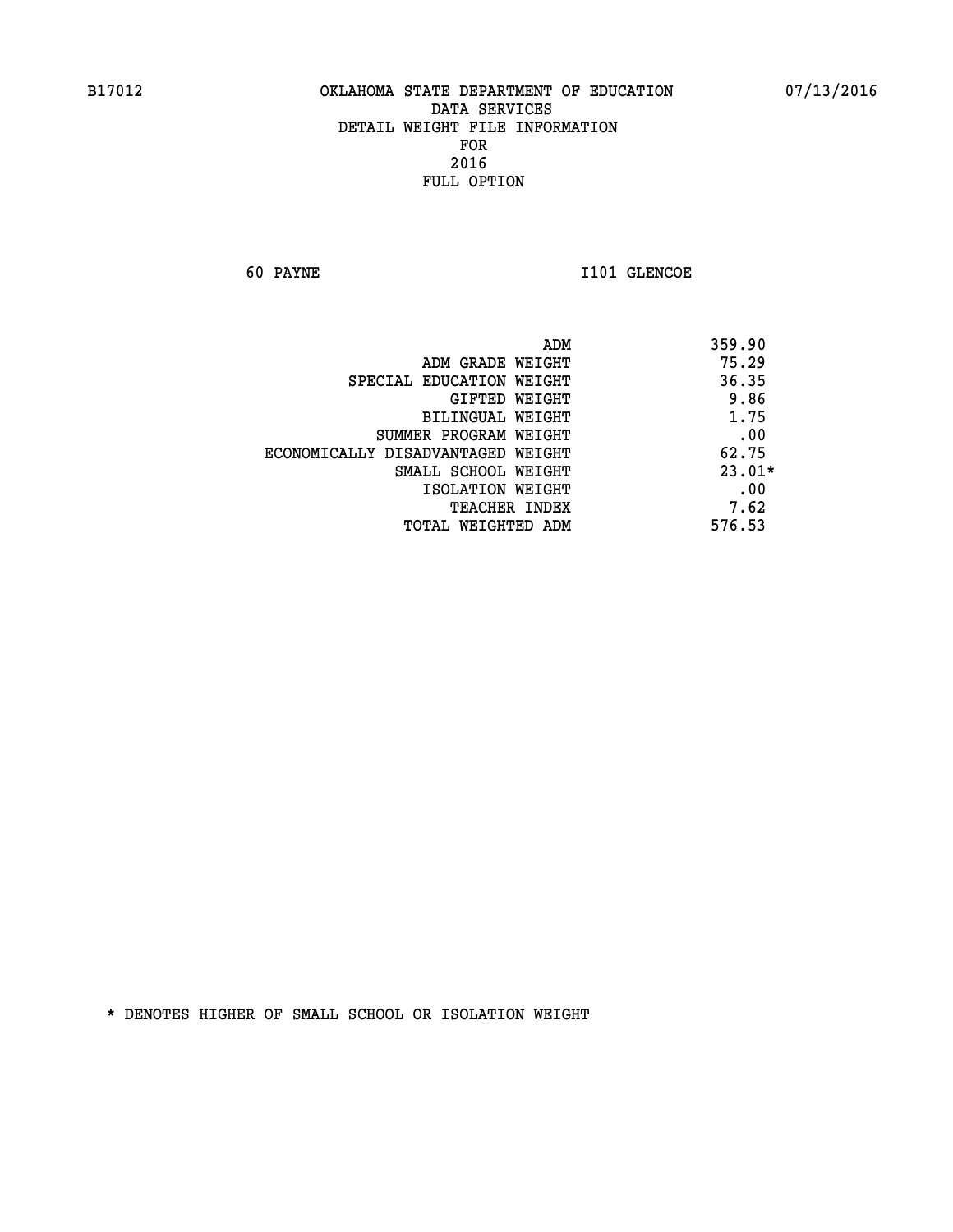**60 PAYNE I103 YALE** 

|                                   | ADM | 437.74   |
|-----------------------------------|-----|----------|
| ADM GRADE WEIGHT                  |     | 87.69    |
| SPECIAL EDUCATION WEIGHT          |     | 52.05    |
| <b>GIFTED WEIGHT</b>              |     | 21.76    |
| BILINGUAL WEIGHT                  |     | 1.25     |
| SUMMER PROGRAM WEIGHT             |     | .00      |
| ECONOMICALLY DISADVANTAGED WEIGHT |     | 67.50    |
| SMALL SCHOOL WEIGHT               |     | $15.10*$ |
| ISOLATION WEIGHT                  |     | .00      |
| TEACHER INDEX                     |     | .00      |
| TOTAL WEIGHTED ADM                |     | 683.09   |
|                                   |     |          |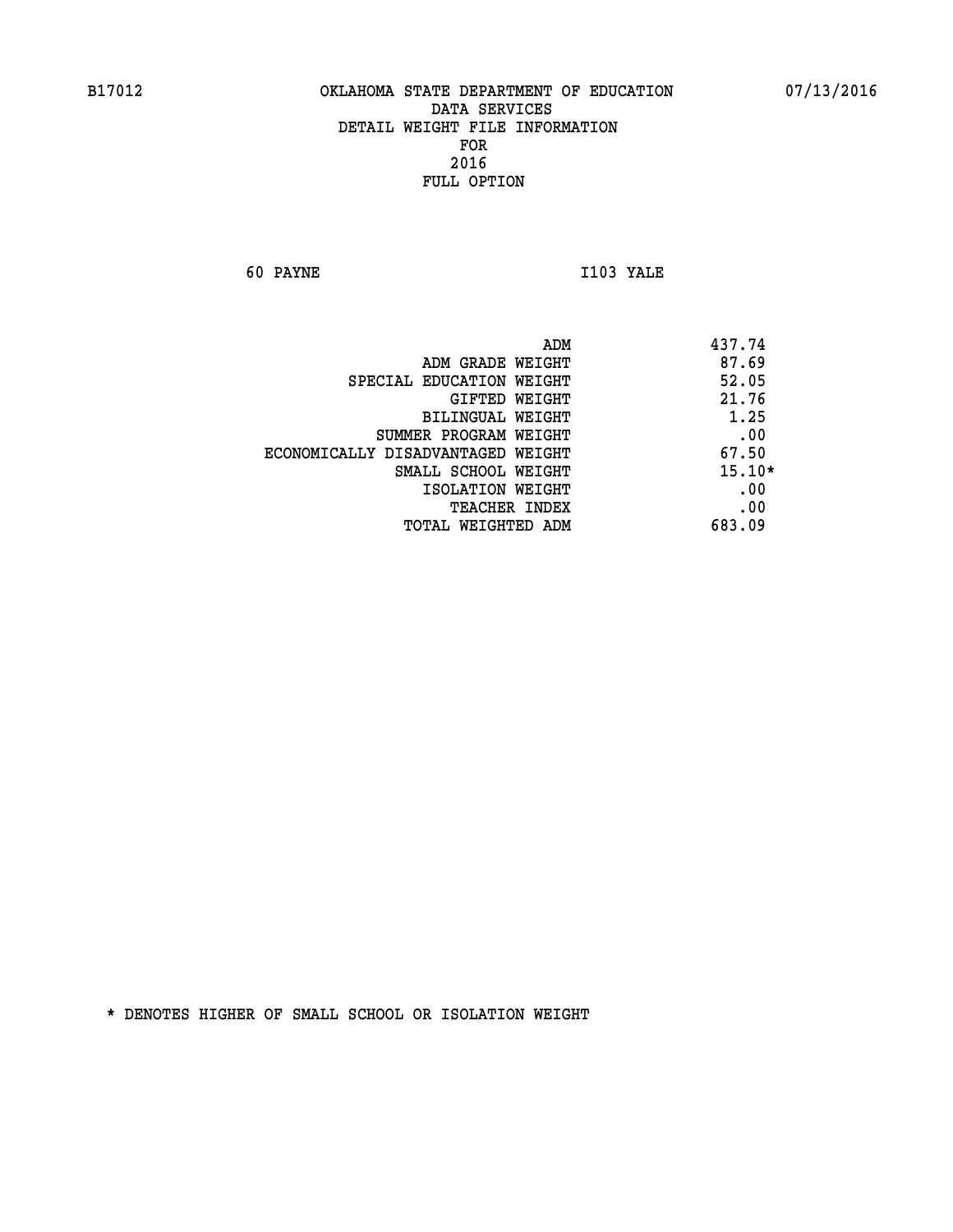**61 PITTSBURG C009 KREBS** 

|                                   | ADM | 417.72   |
|-----------------------------------|-----|----------|
| ADM GRADE WEIGHT                  |     | 88.45    |
| SPECIAL EDUCATION WEIGHT          |     | 51.55    |
| GIFTED WEIGHT                     |     | 6.46     |
| BILINGUAL WEIGHT                  |     | 3.25     |
| SUMMER PROGRAM WEIGHT             |     | .00      |
| ECONOMICALLY DISADVANTAGED WEIGHT |     | 74.75    |
| SMALL SCHOOL WEIGHT               |     | $17.57*$ |
| ISOLATION WEIGHT                  |     | .00      |
| <b>TEACHER INDEX</b>              |     | 6.56     |
| TOTAL WEIGHTED ADM                |     | 666.31   |
|                                   |     |          |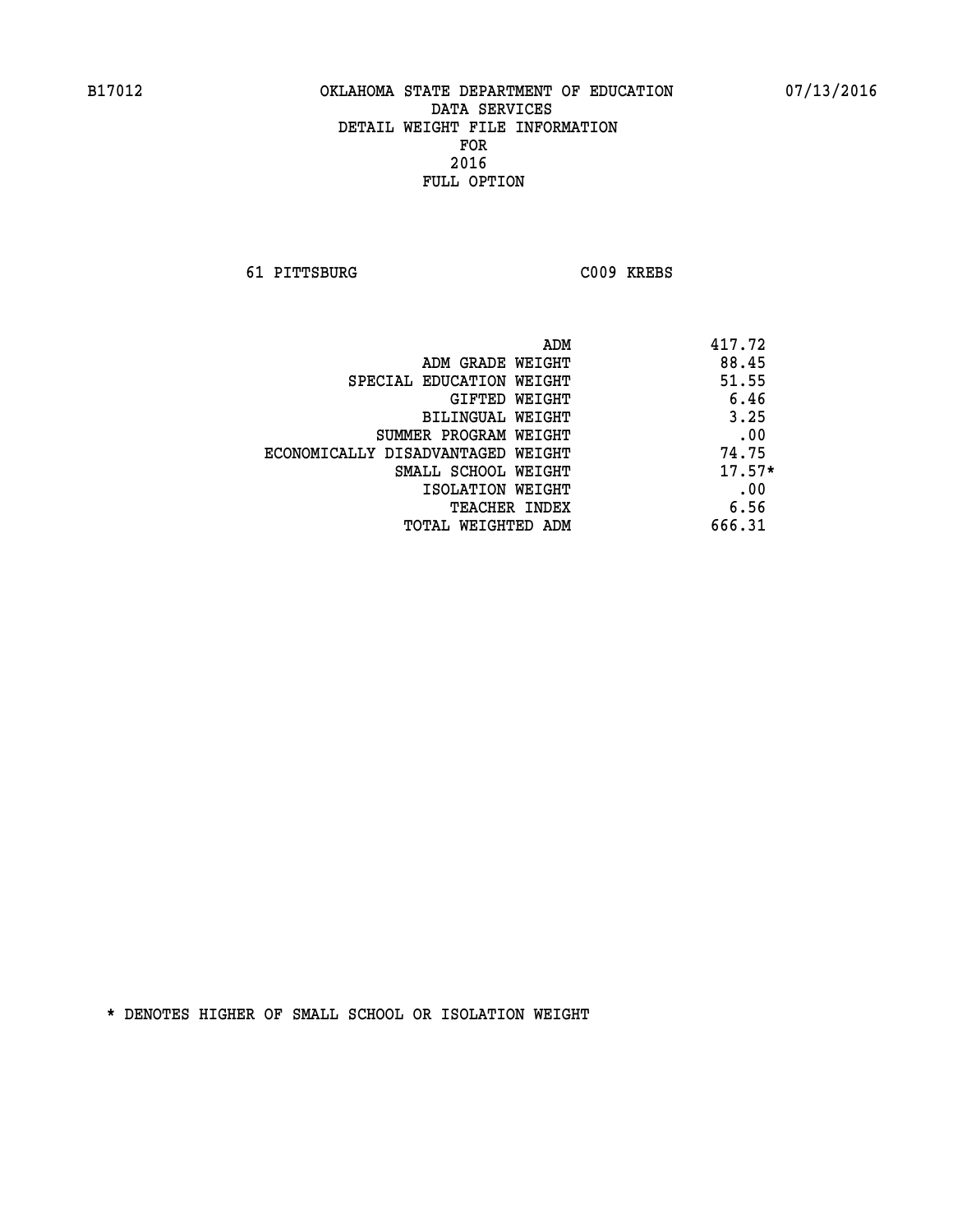**61 PITTSBURG C029 FRINK-CHAMBERS** 

|                                   | 439.91<br>ADM |
|-----------------------------------|---------------|
| ADM GRADE WEIGHT                  | 87.06         |
| SPECIAL EDUCATION WEIGHT          | 49.85         |
| GIFTED WEIGHT                     | 19.38         |
| BILINGUAL WEIGHT                  | .25           |
| SUMMER PROGRAM WEIGHT             | .00           |
| ECONOMICALLY DISADVANTAGED WEIGHT | 63.00         |
| SMALL SCHOOL WEIGHT               | $14.82*$      |
| ISOLATION WEIGHT                  | .00           |
| TEACHER INDEX                     | 9.09          |
| TOTAL WEIGHTED ADM                | 683.36        |
|                                   |               |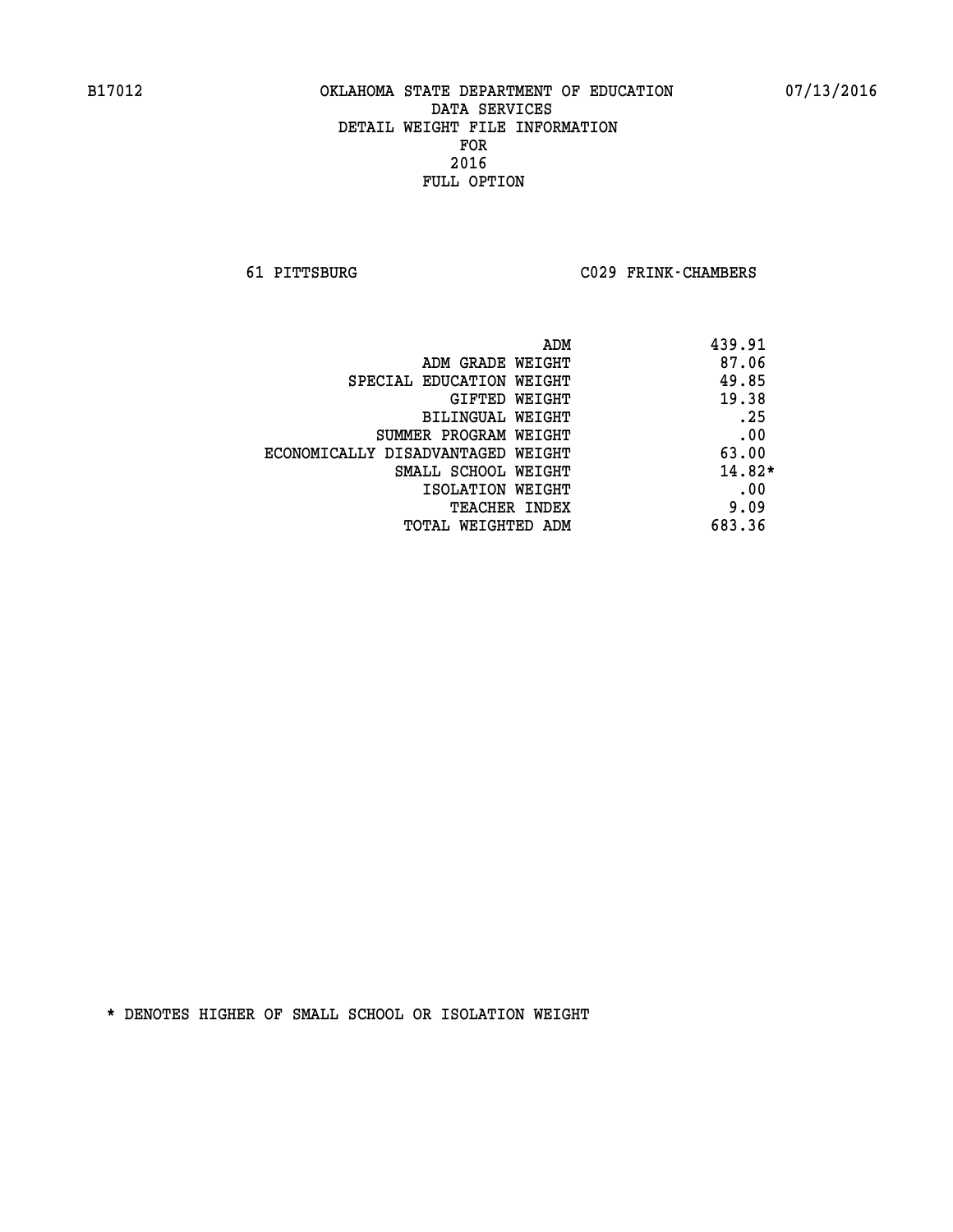**61 PITTSBURG C056 TANNEHILL** 

| ADM                               | 162.29   |
|-----------------------------------|----------|
| ADM GRADE WEIGHT                  | 33.04    |
| SPECIAL EDUCATION WEIGHT          | 62.40    |
| GIFTED WEIGHT                     | 4.76     |
| BILINGUAL WEIGHT                  | 1.25     |
| SUMMER PROGRAM WEIGHT             | .00      |
| ECONOMICALLY DISADVANTAGED WEIGHT | 32.50    |
| SMALL SCHOOL WEIGHT               | $22.50*$ |
| ISOLATION WEIGHT                  | .00      |
| <b>TEACHER INDEX</b>              | .00      |
| TOTAL WEIGHTED ADM                | 318.74   |
|                                   |          |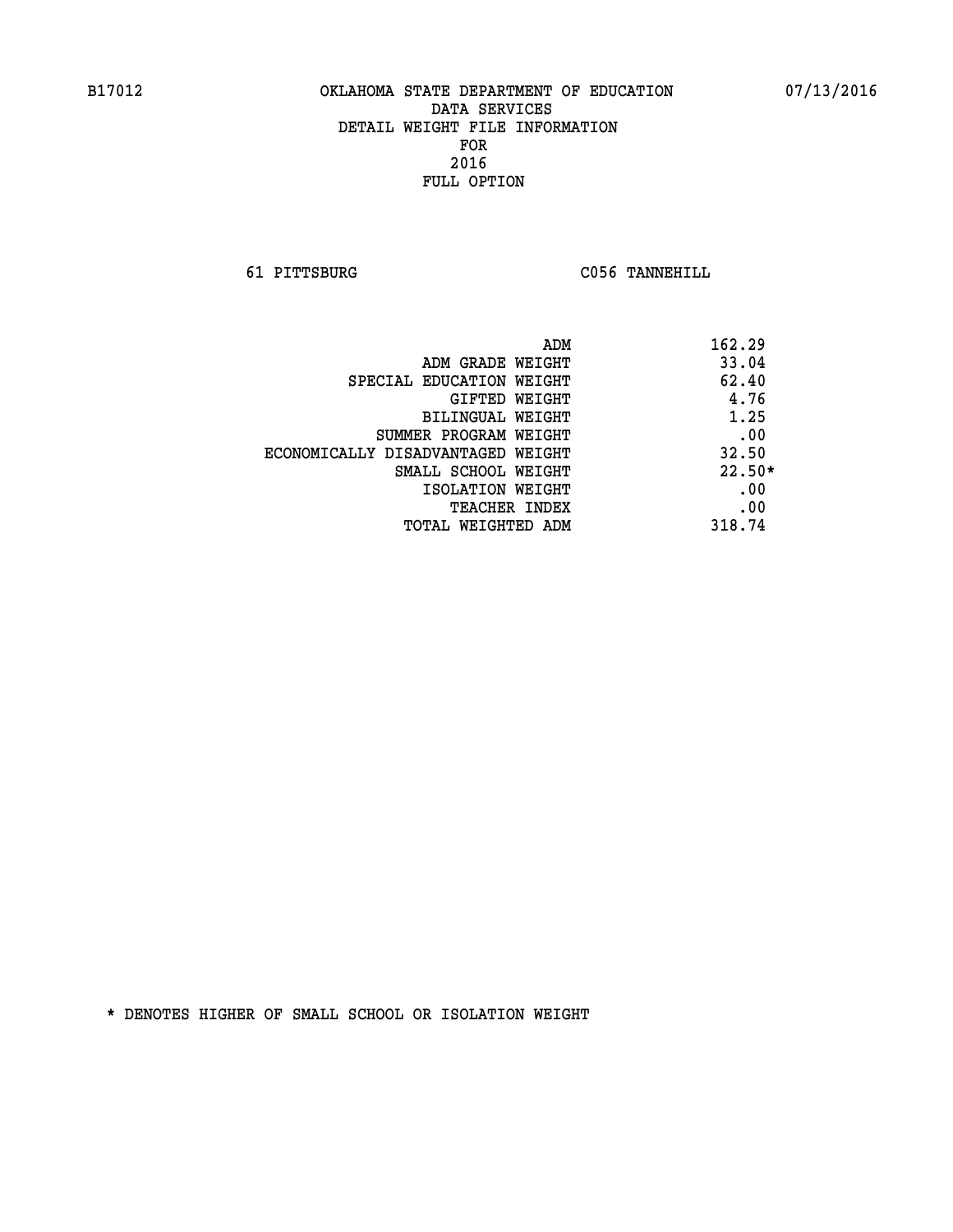**61 PITTSBURG C088 HAYWOOD** 

| ADM                               | 132.20   |
|-----------------------------------|----------|
| ADM GRADE WEIGHT                  | 23.83    |
| SPECIAL EDUCATION WEIGHT          | 60.35    |
| GIFTED WEIGHT                     | 3.40     |
| BILINGUAL WEIGHT                  | .00      |
| SUMMER PROGRAM WEIGHT             | .00      |
| ECONOMICALLY DISADVANTAGED WEIGHT | 27.25    |
| SMALL SCHOOL WEIGHT               | $19.83*$ |
| ISOLATION WEIGHT                  | .00      |
| <b>TEACHER INDEX</b>              | 19.06    |
| TOTAL WEIGHTED ADM                | 285.92   |
|                                   |          |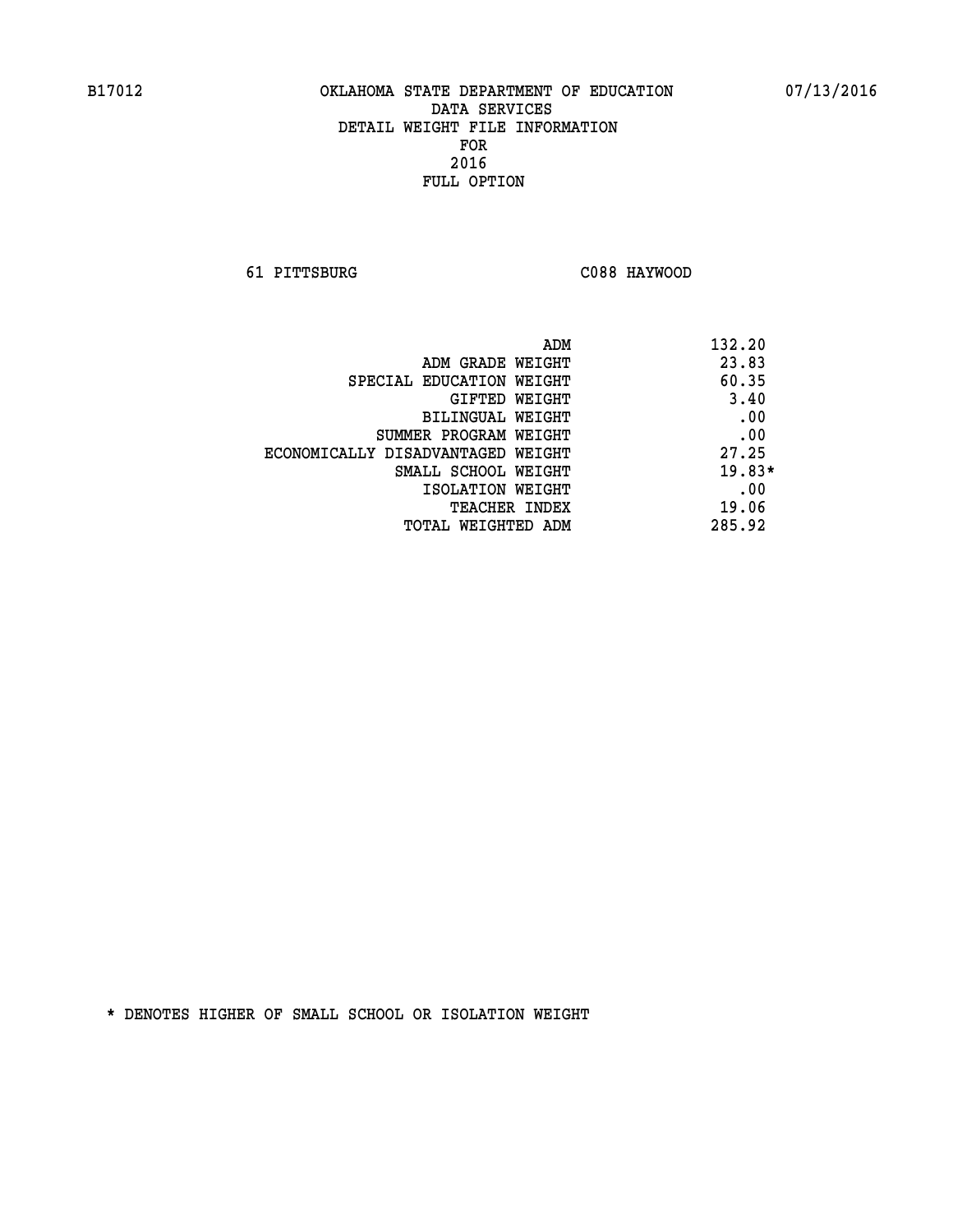**61 PITTSBURG I001 HARTSHORNE** 

| 783.09   |
|----------|
| 160.39   |
| 133.05   |
| 30.60    |
| .00      |
| .00      |
| 124.25   |
| .00      |
| .00      |
| 44.42    |
| 1,275.80 |
|          |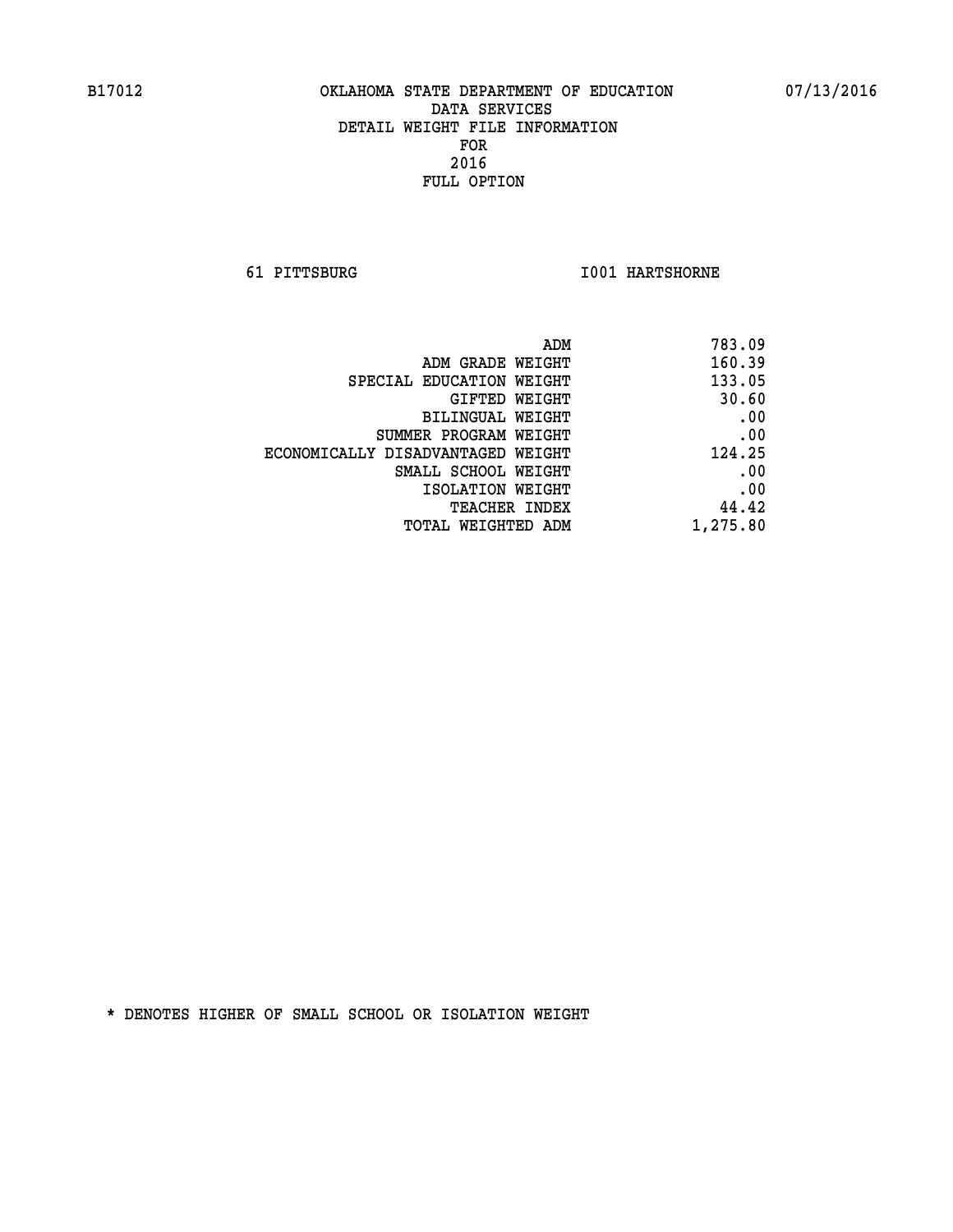**61 PITTSBURG I002 CANADIAN** 

| ADM                               | 471.93   |
|-----------------------------------|----------|
| ADM GRADE WEIGHT                  | 95.09    |
| SPECIAL EDUCATION WEIGHT          | 124.65   |
| GIFTED WEIGHT                     | 12.92    |
| BILINGUAL WEIGHT                  | .75      |
| SUMMER PROGRAM WEIGHT             | .00      |
| ECONOMICALLY DISADVANTAGED WEIGHT | 95.75    |
| SMALL SCHOOL WEIGHT               | $10.18*$ |
| ISOLATION WEIGHT                  | .00      |
| <b>TEACHER INDEX</b>              | 12.86    |
| TOTAL WEIGHTED ADM                | 824.13   |
|                                   |          |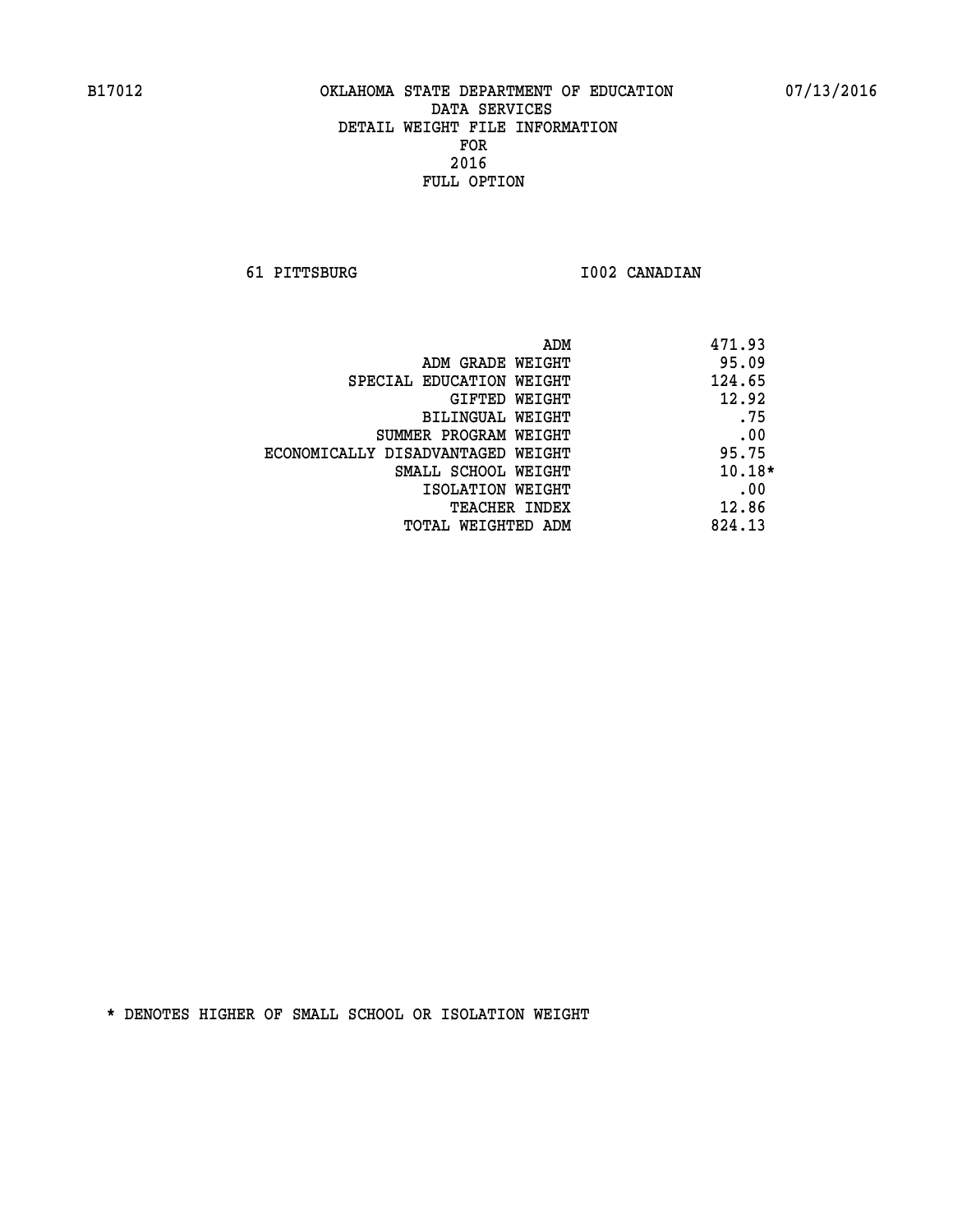**61 PITTSBURG I011 HAILEYVILLE** 

| ADM                               | 356.18 |
|-----------------------------------|--------|
| ADM GRADE WEIGHT                  | 72.01  |
| SPECIAL EDUCATION WEIGHT          | 78.90  |
| GIFTED WEIGHT                     | 6.80   |
| BILINGUAL WEIGHT                  | .00    |
| SUMMER PROGRAM WEIGHT             | .00    |
| ECONOMICALLY DISADVANTAGED WEIGHT | 74.00  |
| SMALL SCHOOL WEIGHT               | 23.27  |
| ISOLATION WEIGHT                  | 66.68* |
| <b>TEACHER INDEX</b>              | 22.15  |
| TOTAL WEIGHTED ADM                | 676.72 |
|                                   |        |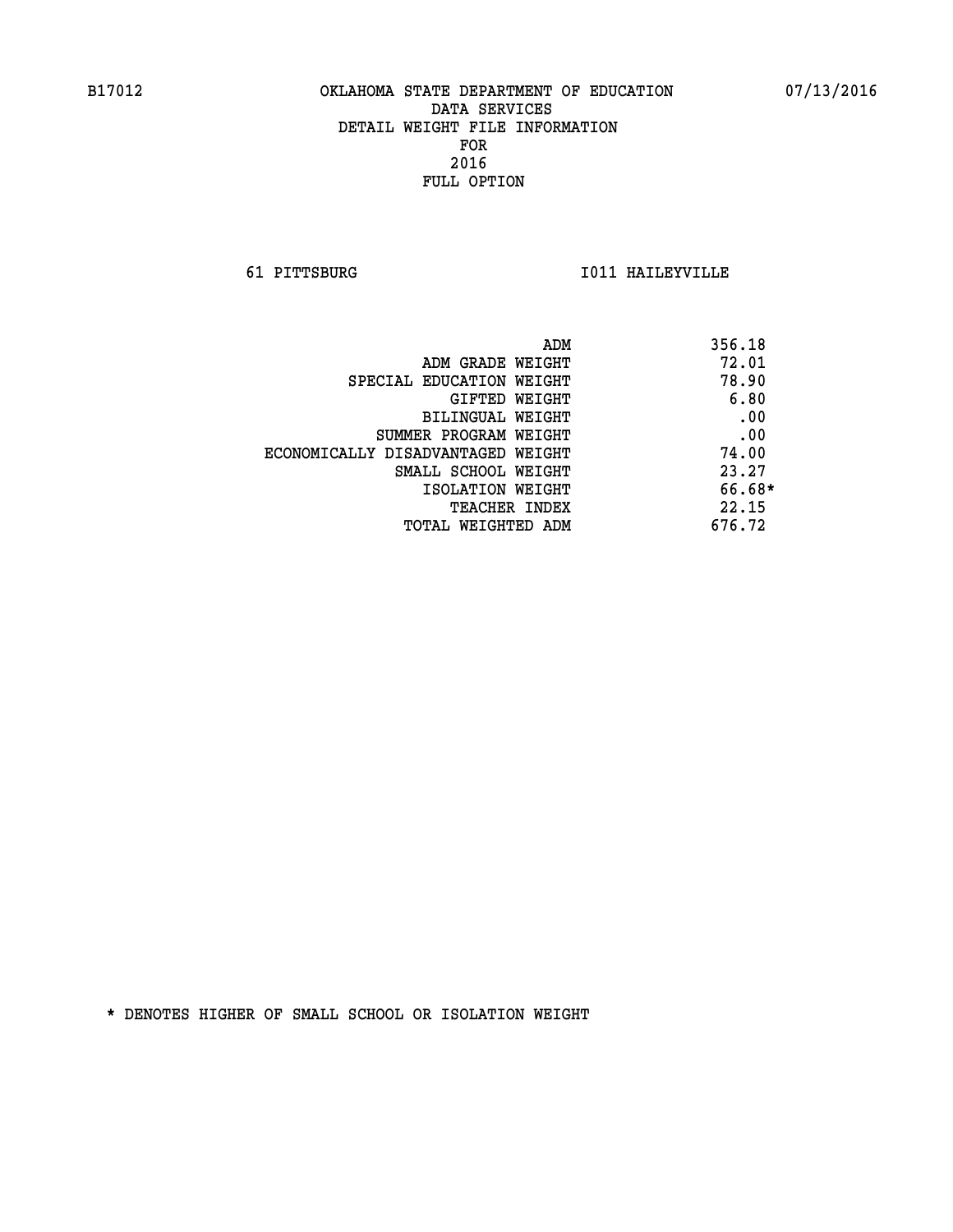**61 PITTSBURG I014 KIOWA** 

|                                   | 319.30<br>ADM |
|-----------------------------------|---------------|
| ADM GRADE WEIGHT                  | 62.65         |
| SPECIAL EDUCATION WEIGHT          | 63.20         |
| GIFTED WEIGHT                     | 8.84          |
| BILINGUAL WEIGHT                  | .00           |
| SUMMER PROGRAM WEIGHT             | .00           |
| ECONOMICALLY DISADVANTAGED WEIGHT | 47.50         |
| SMALL SCHOOL WEIGHT               | 25.31         |
| ISOLATION WEIGHT                  | 151.73*       |
| <b>TEACHER INDEX</b>              | 43.76         |
| TOTAL WEIGHTED ADM                | 696.98        |
|                                   |               |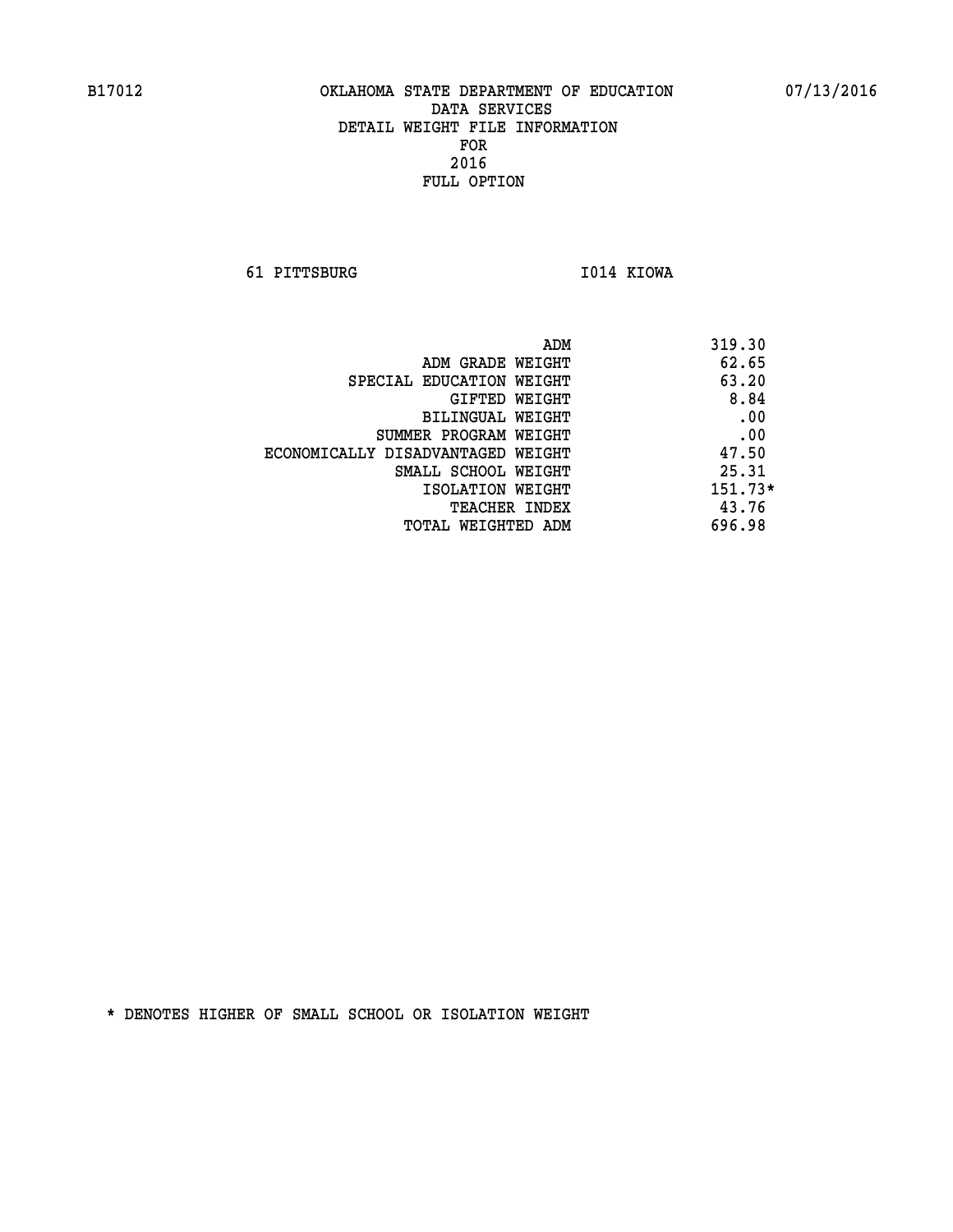**61 PITTSBURG I017 QUINTON** 

| 475.51<br>ADM |                                   |
|---------------|-----------------------------------|
| 91.26         | ADM GRADE WEIGHT                  |
| 133.60        | SPECIAL EDUCATION WEIGHT          |
| 13.94         | GIFTED WEIGHT                     |
| .25           | BILINGUAL WEIGHT                  |
| .00           | SUMMER PROGRAM WEIGHT             |
| 100.25        | ECONOMICALLY DISADVANTAGED WEIGHT |
| $9.62*$       | SMALL SCHOOL WEIGHT               |
| .00           | ISOLATION WEIGHT                  |
| 20.41         | <b>TEACHER INDEX</b>              |
| 844.84        | TOTAL WEIGHTED ADM                |
|               |                                   |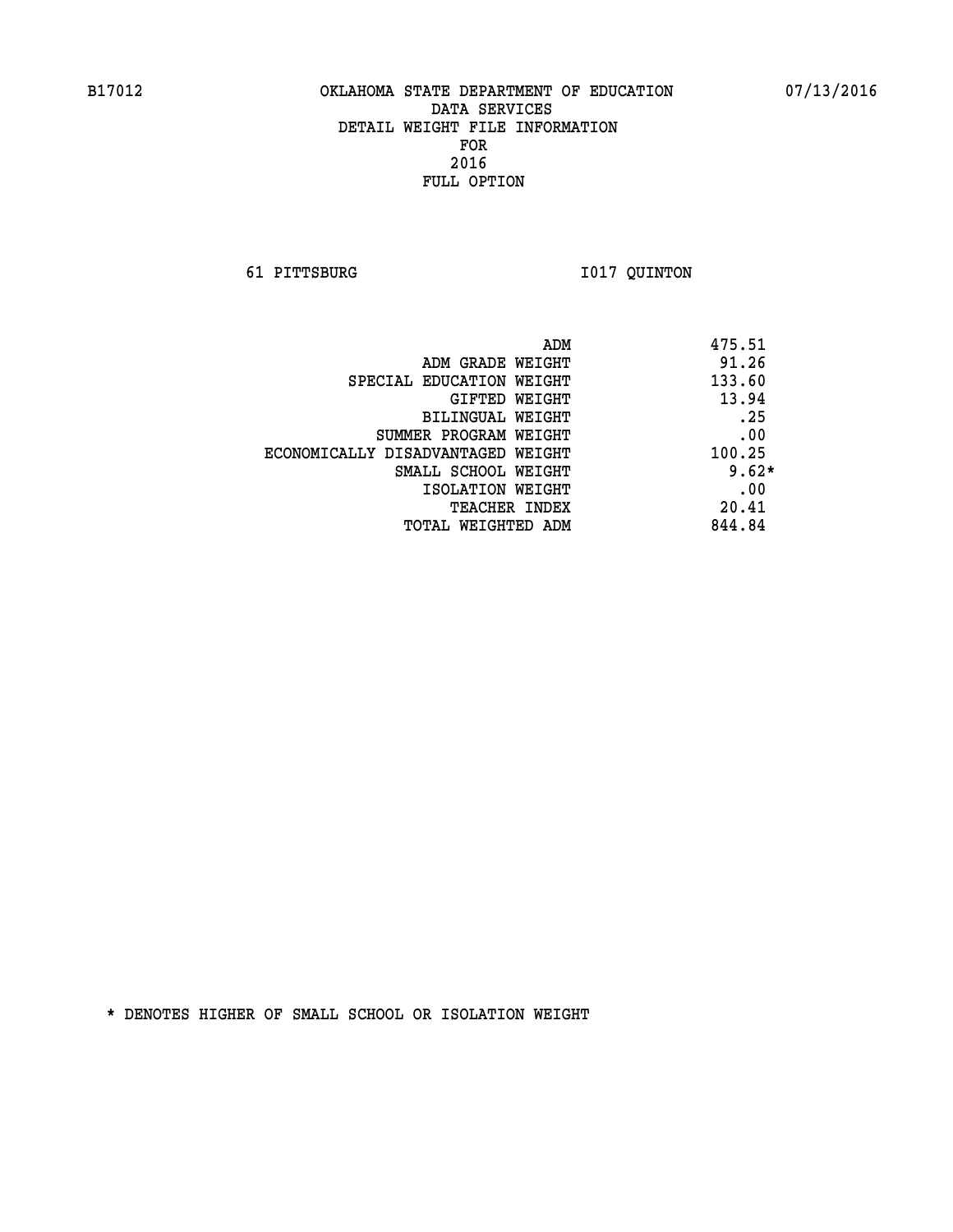**61 PITTSBURG I025 INDIANOLA** 

| ADM                               | 221.80   |
|-----------------------------------|----------|
| ADM GRADE WEIGHT                  | 44.70    |
| SPECIAL EDUCATION WEIGHT          | 52.50    |
| GIFTED WEIGHT                     | 9.18     |
| BILINGUAL WEIGHT                  | .00      |
| SUMMER PROGRAM WEIGHT             | .00      |
| ECONOMICALLY DISADVANTAGED WEIGHT | 41.25    |
| SMALL SCHOOL WEIGHT               | $25.76*$ |
| ISOLATION WEIGHT                  | .00      |
| <b>TEACHER INDEX</b>              | 3.45     |
| TOTAL WEIGHTED ADM                | 398.64   |
|                                   |          |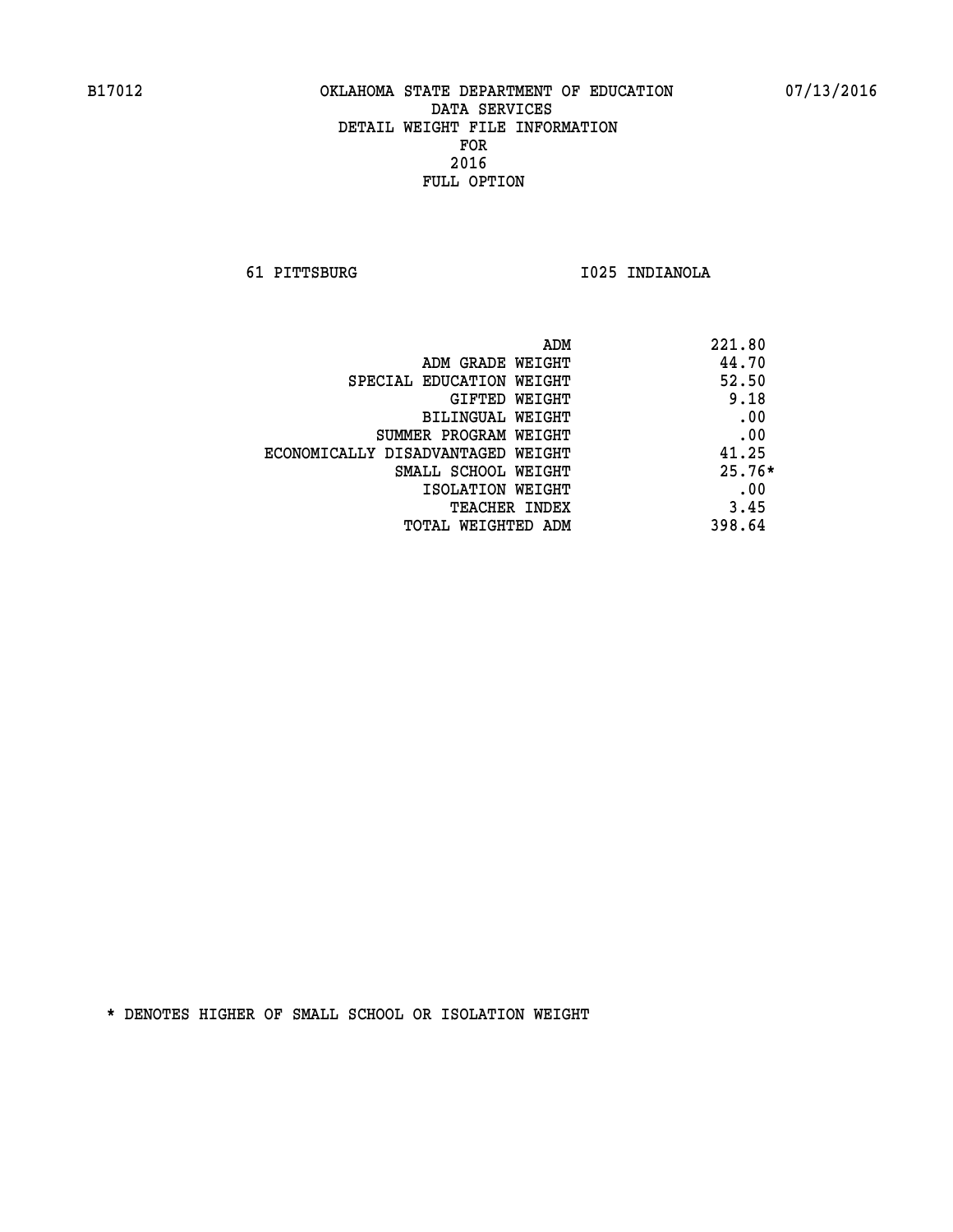**61 PITTSBURG I028 CROWDER** 

| ADM                               | 477.05  |
|-----------------------------------|---------|
| ADM GRADE WEIGHT                  | 86.56   |
| SPECIAL EDUCATION WEIGHT          | 101.50  |
| GIFTED WEIGHT                     | 10.88   |
| BILINGUAL WEIGHT                  | .00     |
| SUMMER PROGRAM WEIGHT             | .00     |
| ECONOMICALLY DISADVANTAGED WEIGHT | 87.25   |
| SMALL SCHOOL WEIGHT               | $9.37*$ |
| ISOLATION WEIGHT                  | .00     |
| <b>TEACHER INDEX</b>              | 36.77   |
| TOTAL WEIGHTED ADM                | 809.38  |
|                                   |         |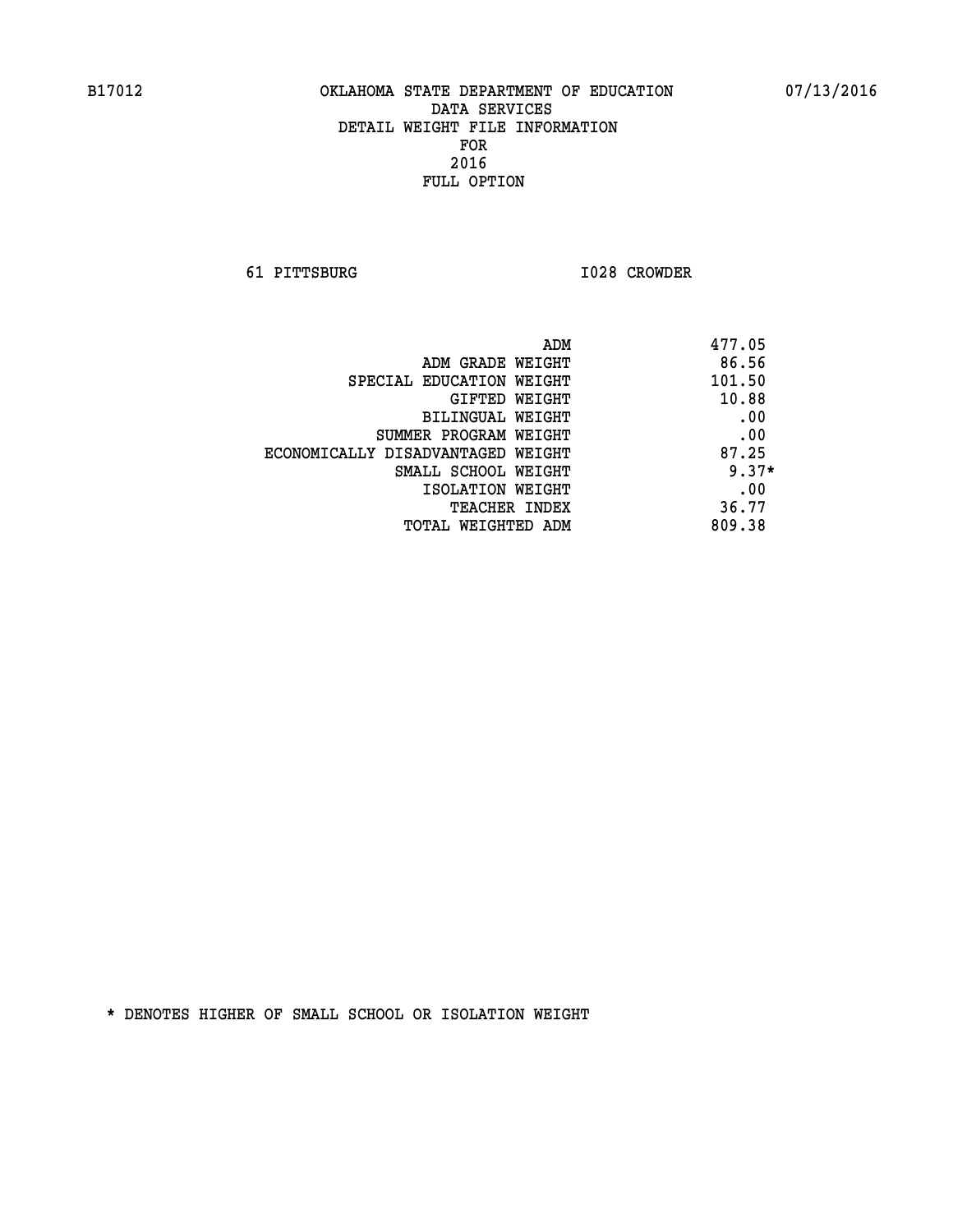**61 PITTSBURG I030 SAVANNA** 

| 368.28<br>ADM                              |  |
|--------------------------------------------|--|
| 75.44<br>ADM GRADE WEIGHT                  |  |
| 104.45<br>SPECIAL EDUCATION WEIGHT         |  |
| 10.20<br>GIFTED WEIGHT                     |  |
| .00<br>BILINGUAL WEIGHT                    |  |
| .00<br>SUMMER PROGRAM WEIGHT               |  |
| 62.25<br>ECONOMICALLY DISADVANTAGED WEIGHT |  |
| $22.38*$<br>SMALL SCHOOL WEIGHT            |  |
| .00<br>ISOLATION WEIGHT                    |  |
| 39.57<br><b>TEACHER INDEX</b>              |  |
| 682.57<br>TOTAL WEIGHTED ADM               |  |
|                                            |  |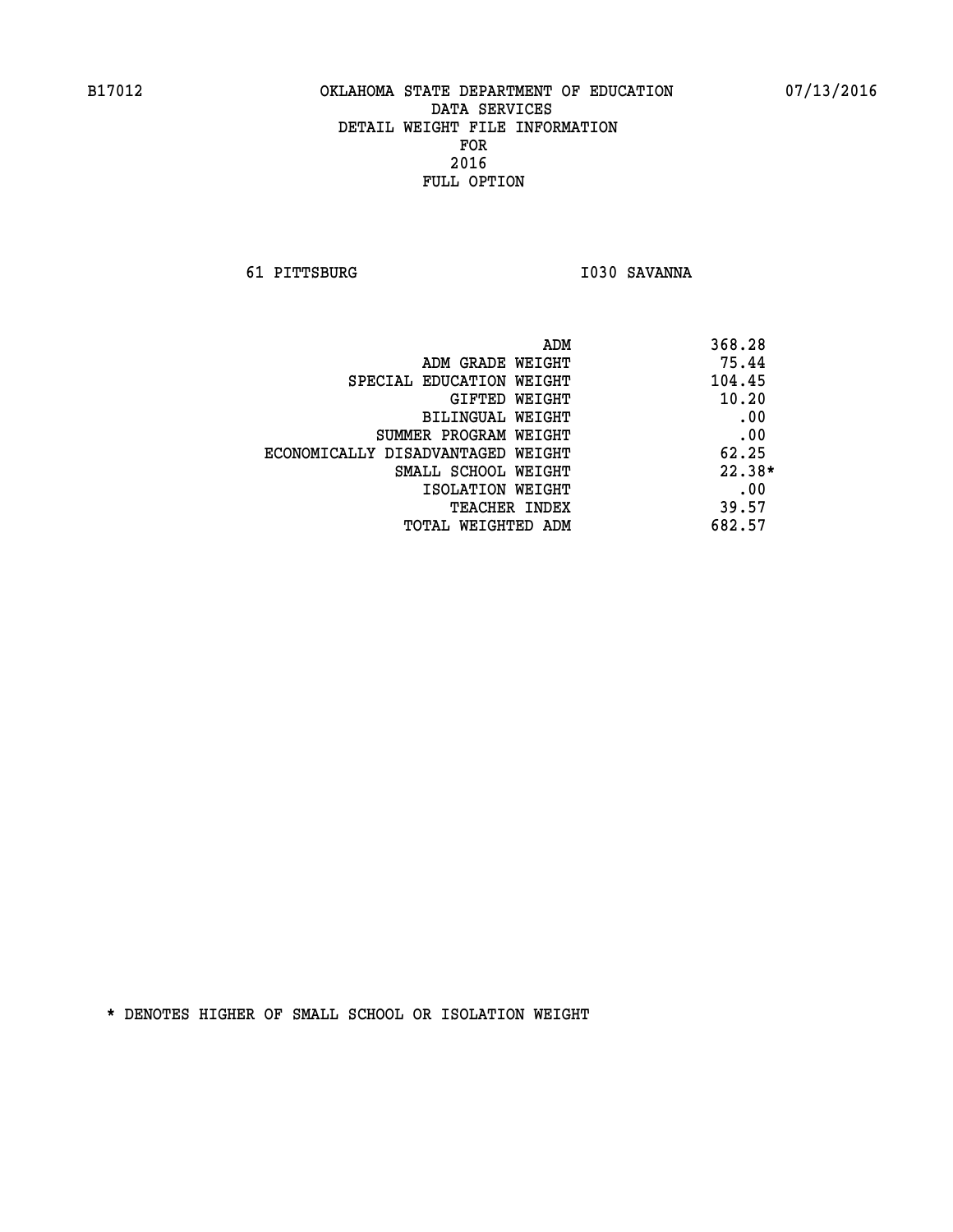**61 PITTSBURG I063 PITTSBURG** 

| ADM                               | 159.52   |
|-----------------------------------|----------|
| ADM GRADE WEIGHT                  | 33.97    |
| SPECIAL EDUCATION WEIGHT          | 33.85    |
| GIFTED WEIGHT                     | 4.76     |
| BILINGUAL WEIGHT                  | .00      |
| SUMMER PROGRAM WEIGHT             | .00      |
| ECONOMICALLY DISADVANTAGED WEIGHT | 28.50    |
| SMALL SCHOOL WEIGHT               | $22.28*$ |
| ISOLATION WEIGHT                  | .00      |
| <b>TEACHER INDEX</b>              | 3.97     |
| TOTAL WEIGHTED ADM                | 286.85   |
|                                   |          |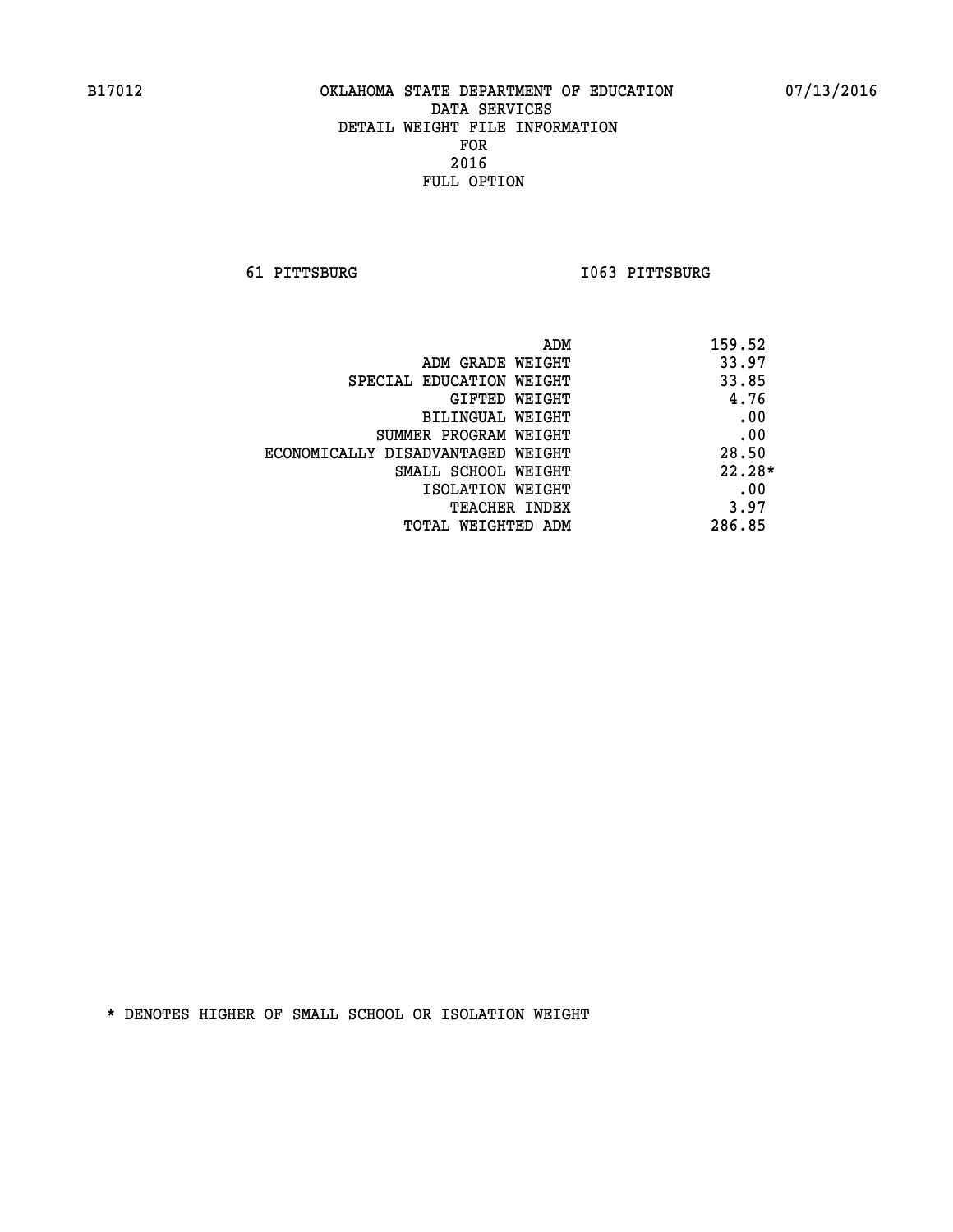**61 PITTSBURG I080 MCALESTER** 

| 3,076.59 |
|----------|
| 623.38   |
| 474.60   |
| 98.94    |
| 51.25    |
| 1.20     |
| 538.75   |
| .00      |
| .00      |
| 42.39    |
| 4,907.10 |
|          |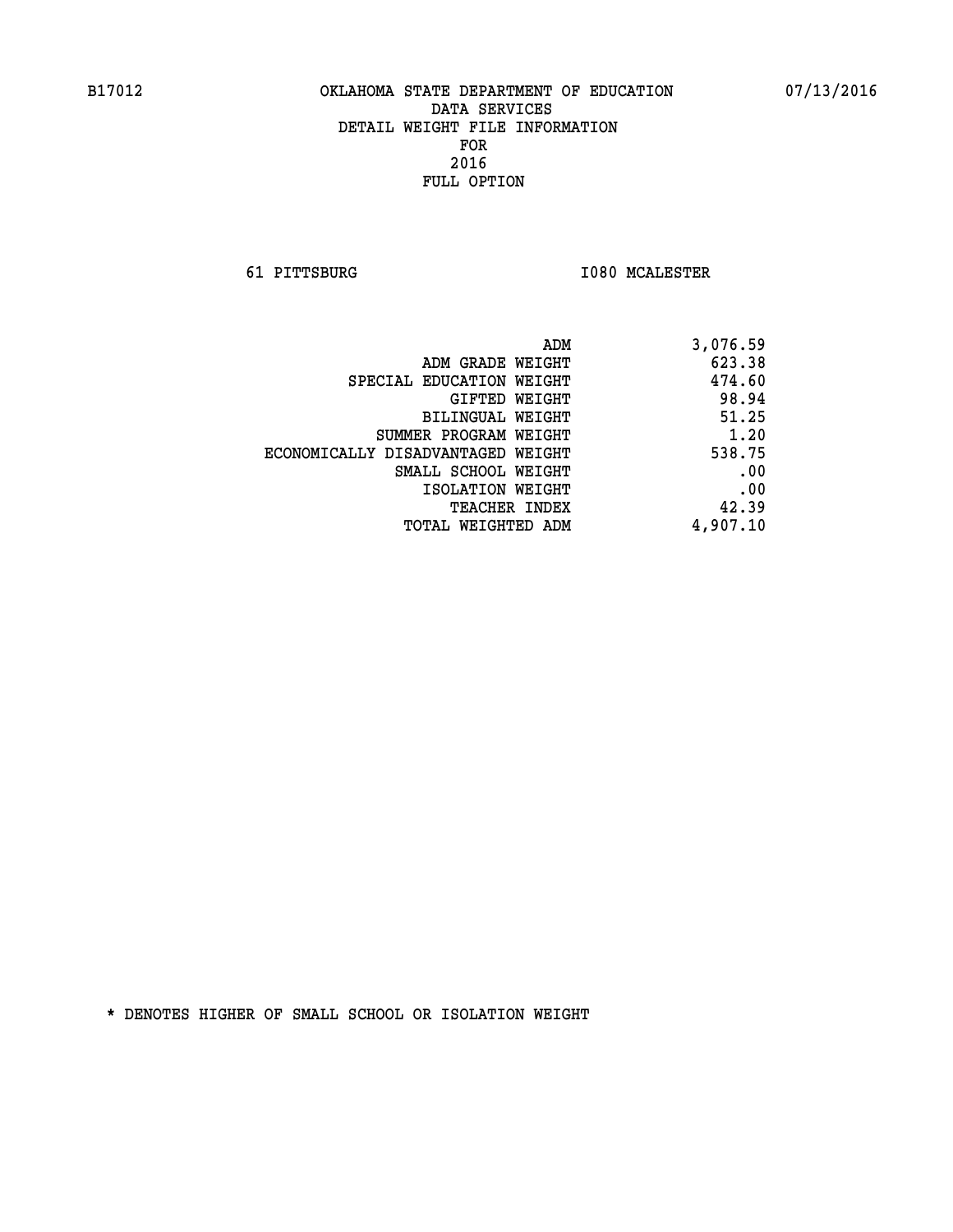**62 PONTOTOC I001 ALLEN** 

| ADM                               | 506.38  |
|-----------------------------------|---------|
| ADM GRADE WEIGHT                  | 102.62  |
| SPECIAL EDUCATION WEIGHT          | 52.25   |
| GIFTED WEIGHT                     | 21.08   |
| BILINGUAL WEIGHT                  | 1.25    |
| SUMMER PROGRAM WEIGHT             | .00     |
| ECONOMICALLY DISADVANTAGED WEIGHT | 103.50  |
| SMALL SCHOOL WEIGHT               | $4.33*$ |
| ISOLATION WEIGHT                  | .00     |
| <b>TEACHER INDEX</b>              | .57     |
| TOTAL WEIGHTED ADM                | 791.98  |
|                                   |         |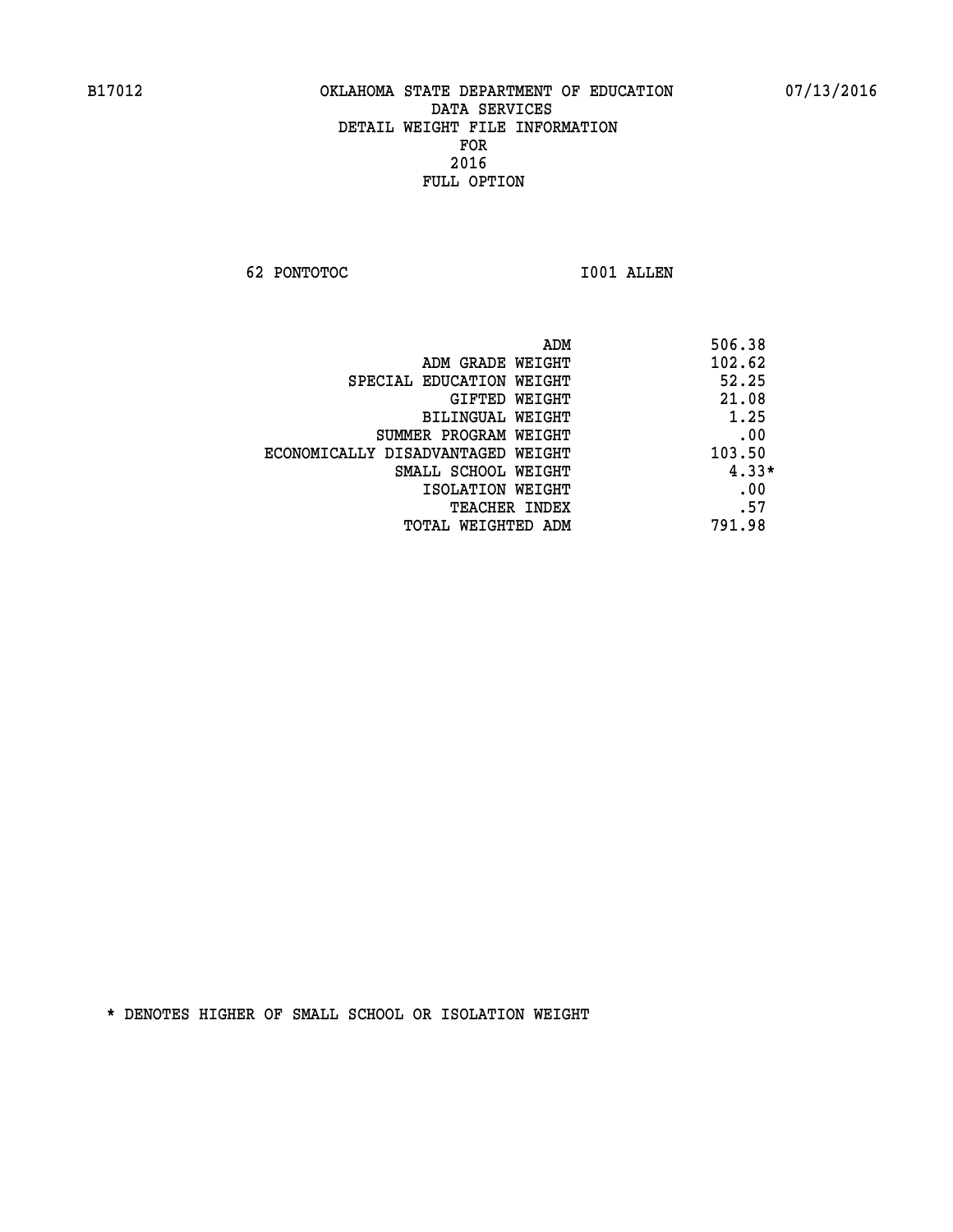**62 PONTOTOC I009 VANOSS** 

| 559.20 |
|--------|
| 105.40 |
| 130.60 |
| 22.44  |
| 3.25   |
| .00    |
| 90.75  |
| .00    |
| .00    |
| 22.51  |
| 934.15 |
|        |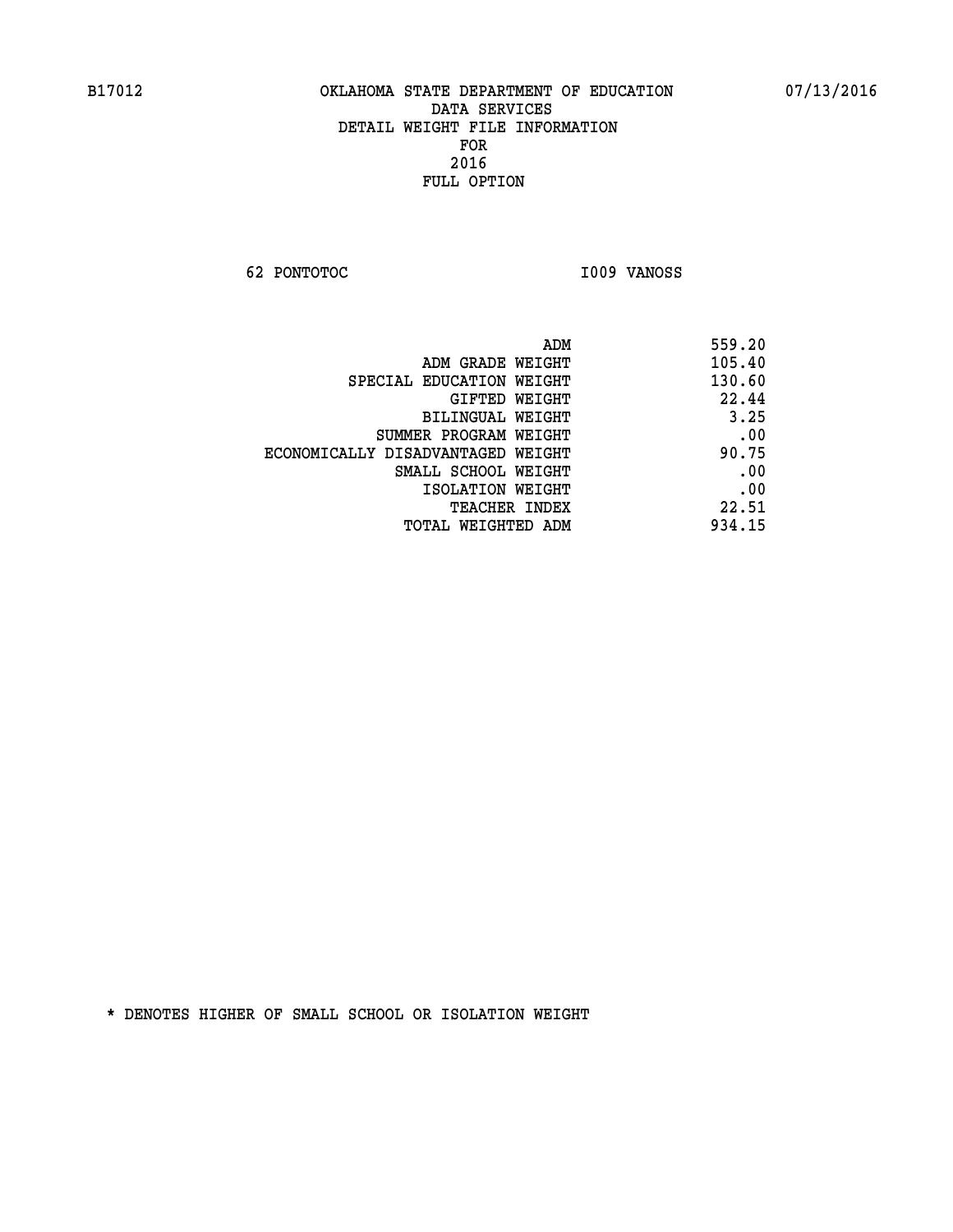**62 PONTOTOC** 1016 BYNG

| ADM                               | 1,812.42 |
|-----------------------------------|----------|
| ADM GRADE WEIGHT                  | 377.79   |
| SPECIAL EDUCATION WEIGHT          | 439.95   |
| GIFTED WEIGHT                     | 106.42   |
| BILINGUAL WEIGHT                  | 10.00    |
| SUMMER PROGRAM WEIGHT             | .00      |
| ECONOMICALLY DISADVANTAGED WEIGHT | 276.50   |
| SMALL SCHOOL WEIGHT               | .00      |
| ISOLATION WEIGHT                  | .00      |
| TEACHER INDEX                     | 167.74   |
| TOTAL WEIGHTED ADM                | 3,190.82 |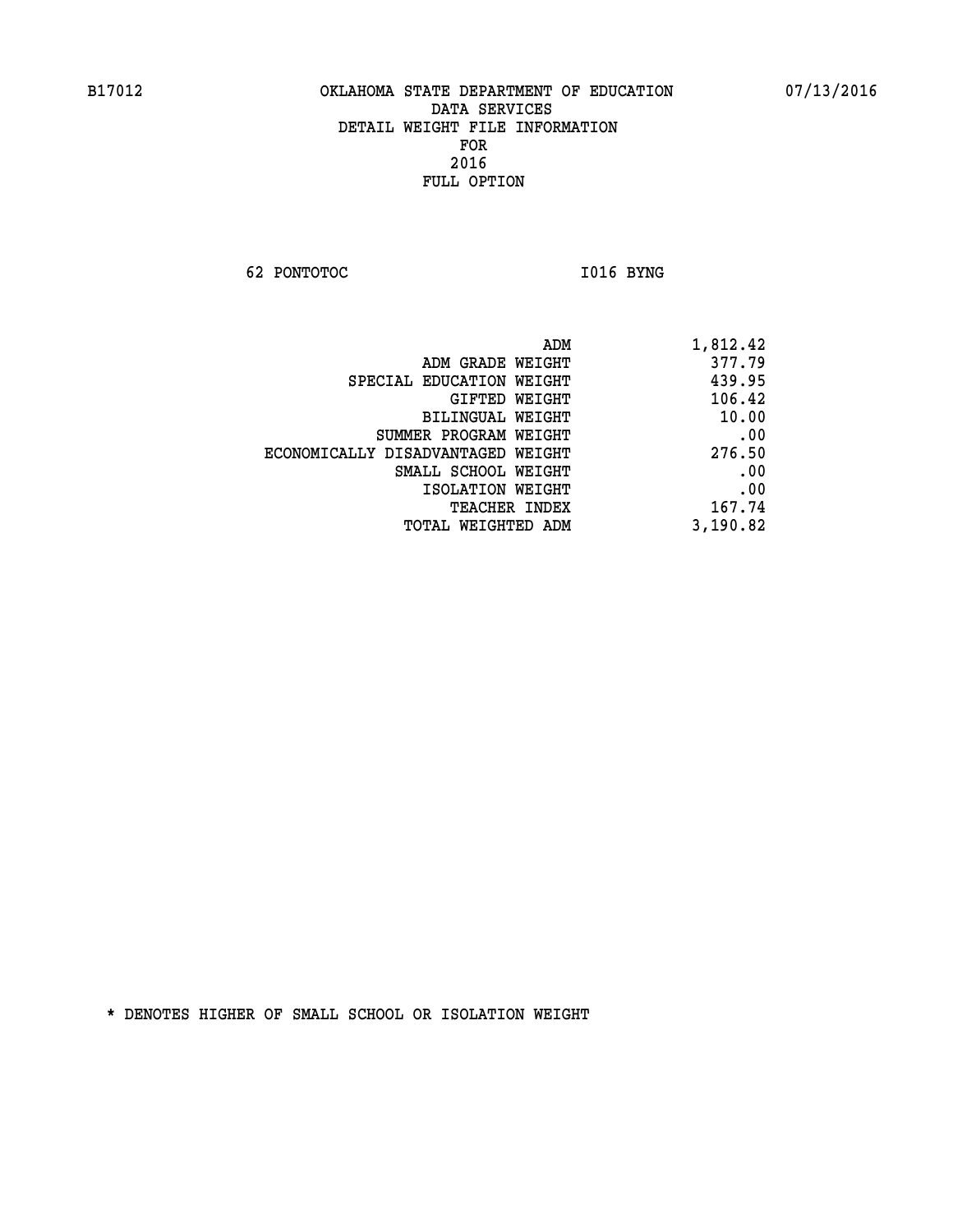**62 PONTOTOC I019 ADA** 

| ADM                               | 2,651.21 |
|-----------------------------------|----------|
| ADM GRADE WEIGHT                  | 545.92   |
| SPECIAL EDUCATION WEIGHT          | 579.65   |
| GIFTED WEIGHT                     | 105.74   |
| <b>BILINGUAL WEIGHT</b>           | 46.25    |
| SUMMER PROGRAM WEIGHT             | .00      |
| ECONOMICALLY DISADVANTAGED WEIGHT | 436.25   |
| SMALL SCHOOL WEIGHT               | .00      |
| ISOLATION WEIGHT                  | .00      |
| TEACHER INDEX                     | 254.34   |
| TOTAL WEIGHTED ADM                | 4,619.36 |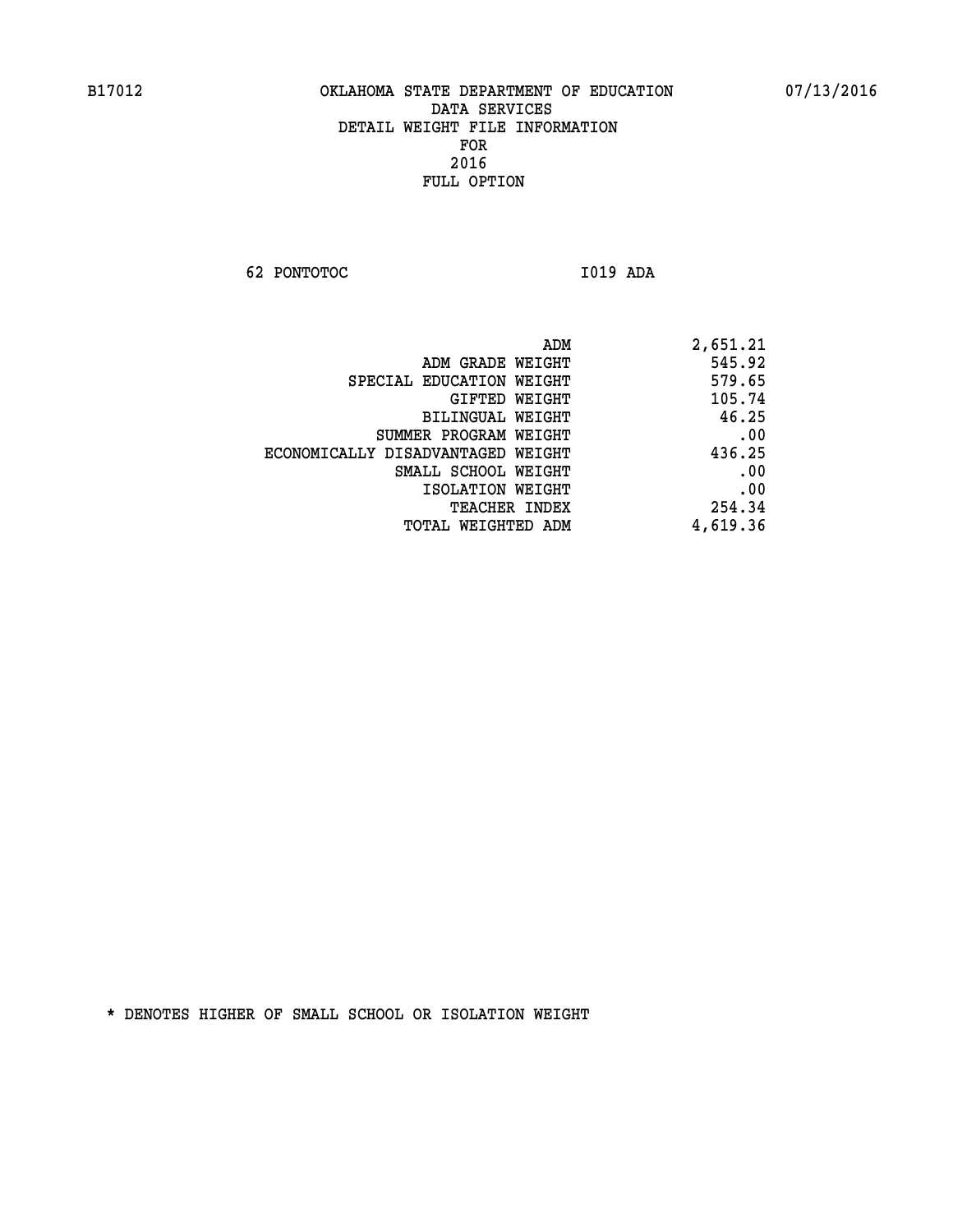**62 PONTOTOC I024 LATTA** 

| 873.82   |
|----------|
| 178.59   |
| 146.40   |
| 56.10    |
| 7.25     |
| .00      |
| 103.00   |
| .00      |
| .00      |
| 33.74    |
| 1,398.90 |
|          |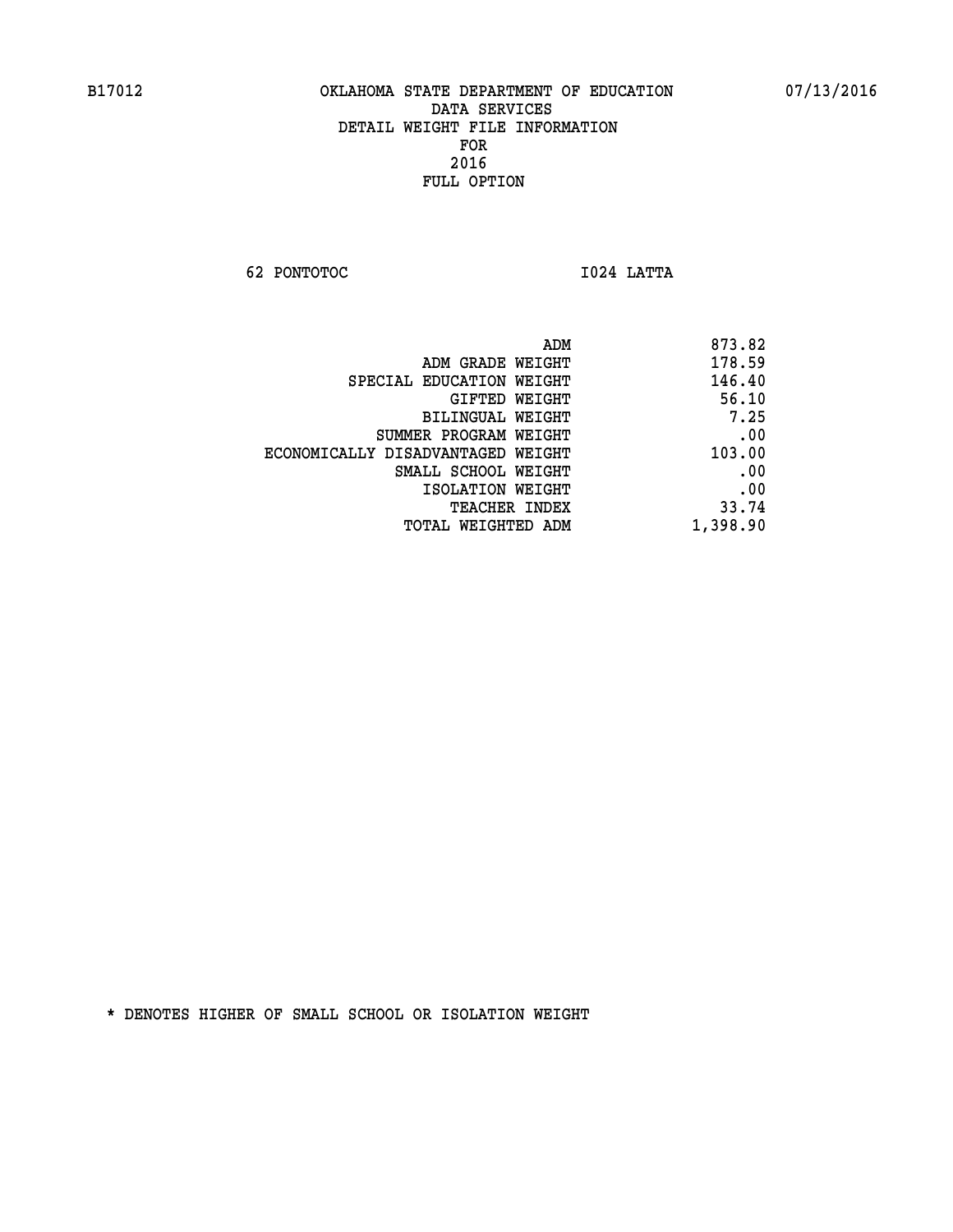**62 PONTOTOC I030 STONEWALL** 

|                                   | 487.21<br>ADM |
|-----------------------------------|---------------|
| ADM GRADE WEIGHT                  | 94.99         |
| SPECIAL EDUCATION WEIGHT          | 83.60         |
| GIFTED WEIGHT                     | 14.96         |
| BILINGUAL WEIGHT                  | .00           |
| SUMMER PROGRAM WEIGHT             | .00           |
| ECONOMICALLY DISADVANTAGED WEIGHT | 94.50         |
| SMALL SCHOOL WEIGHT               | 7.70          |
| ISOLATION WEIGHT                  | $86.53*$      |
| <b>TEACHER INDEX</b>              | 57.18         |
| TOTAL WEIGHTED ADM                | 918.97        |
|                                   |               |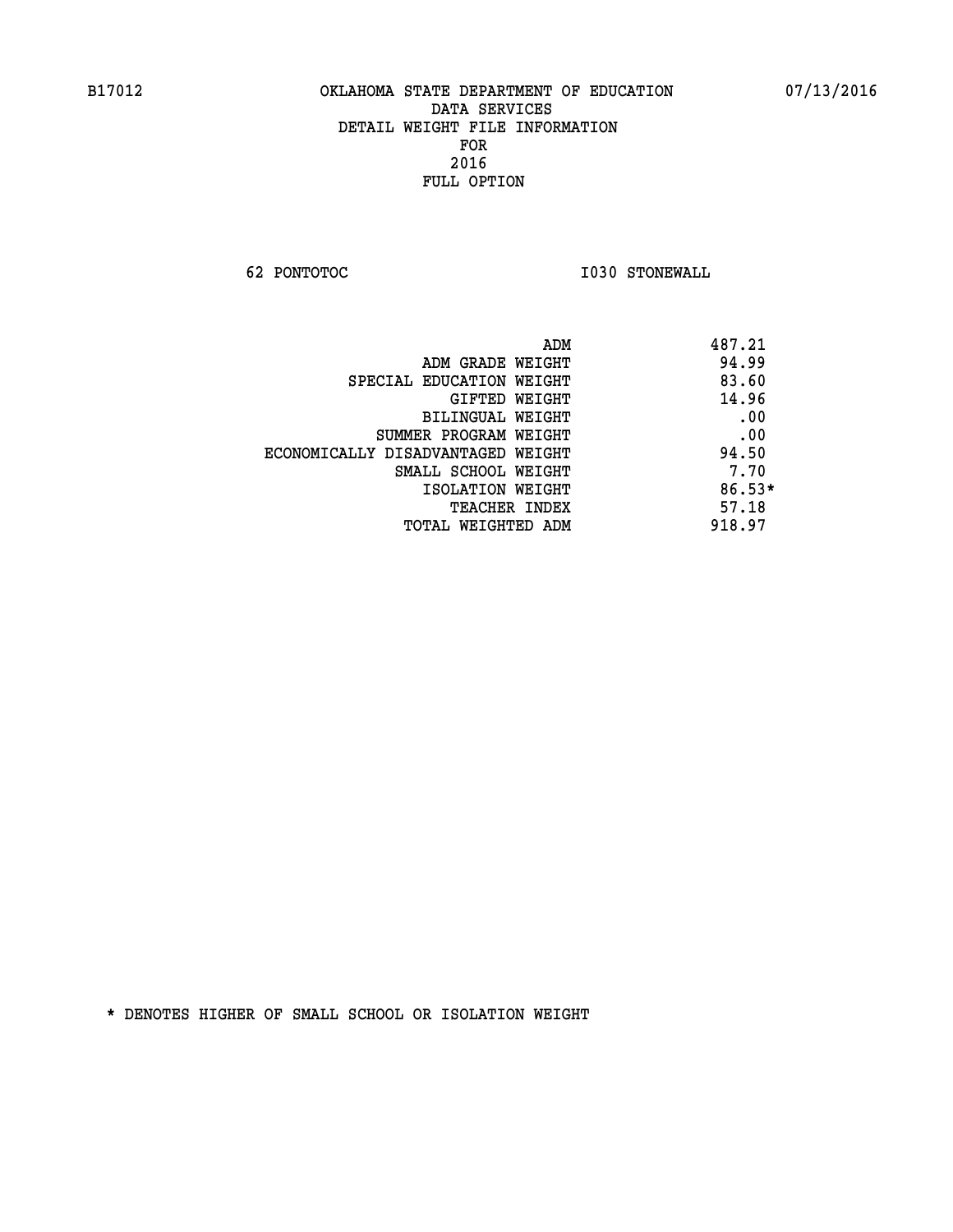**62 PONTOTOC I037 ROFF** 

| ADM                               | 323.73   |
|-----------------------------------|----------|
| ADM GRADE WEIGHT                  | 65.16    |
| SPECIAL EDUCATION WEIGHT          | 63.40    |
| GIFTED WEIGHT                     | 10.20    |
| <b>BILINGUAL WEIGHT</b>           | .00      |
| SUMMER PROGRAM WEIGHT             | .00      |
| ECONOMICALLY DISADVANTAGED WEIGHT | 64.25    |
| SMALL SCHOOL WEIGHT               | 25.12    |
| ISOLATION WEIGHT                  | $29.72*$ |
| <b>TEACHER INDEX</b>              | 37.38    |
| TOTAL WEIGHTED ADM                | 593.84   |
|                                   |          |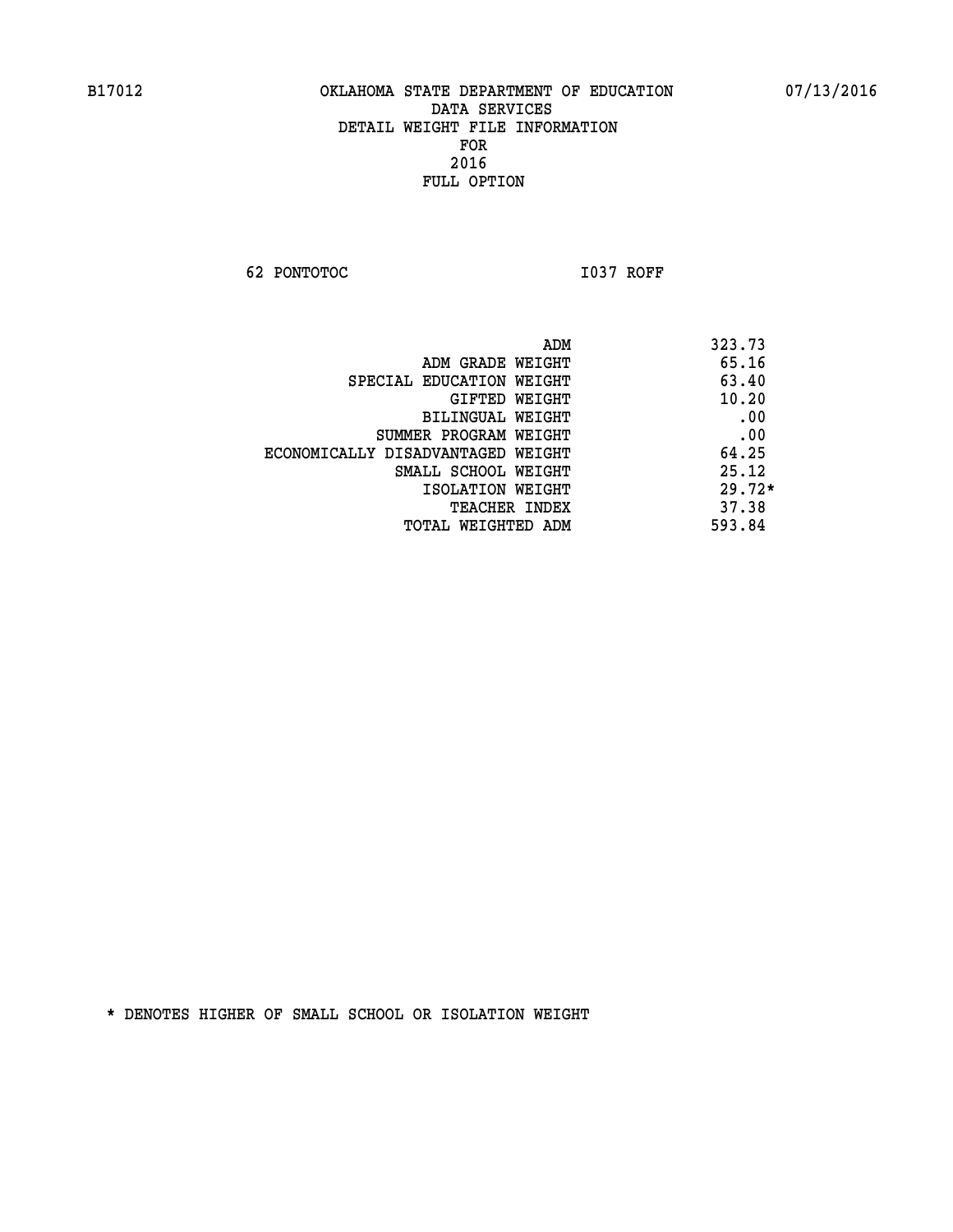**63 POTTAWATOMIE C010 NORTH ROCK CREEK** 

|                                   | 604.58<br>ADM |
|-----------------------------------|---------------|
| ADM GRADE WEIGHT                  | 118.83        |
| SPECIAL EDUCATION WEIGHT          | 86.15         |
| <b>GIFTED WEIGHT</b>              | 28.56         |
| BILINGUAL WEIGHT                  | 3.25          |
| SUMMER PROGRAM WEIGHT             | .00           |
| ECONOMICALLY DISADVANTAGED WEIGHT | 74.25         |
| SMALL SCHOOL WEIGHT               | .00           |
| ISOLATION WEIGHT                  | .00           |
| <b>TEACHER INDEX</b>              | 15.39         |
| TOTAL WEIGHTED ADM                | 931.01        |
|                                   |               |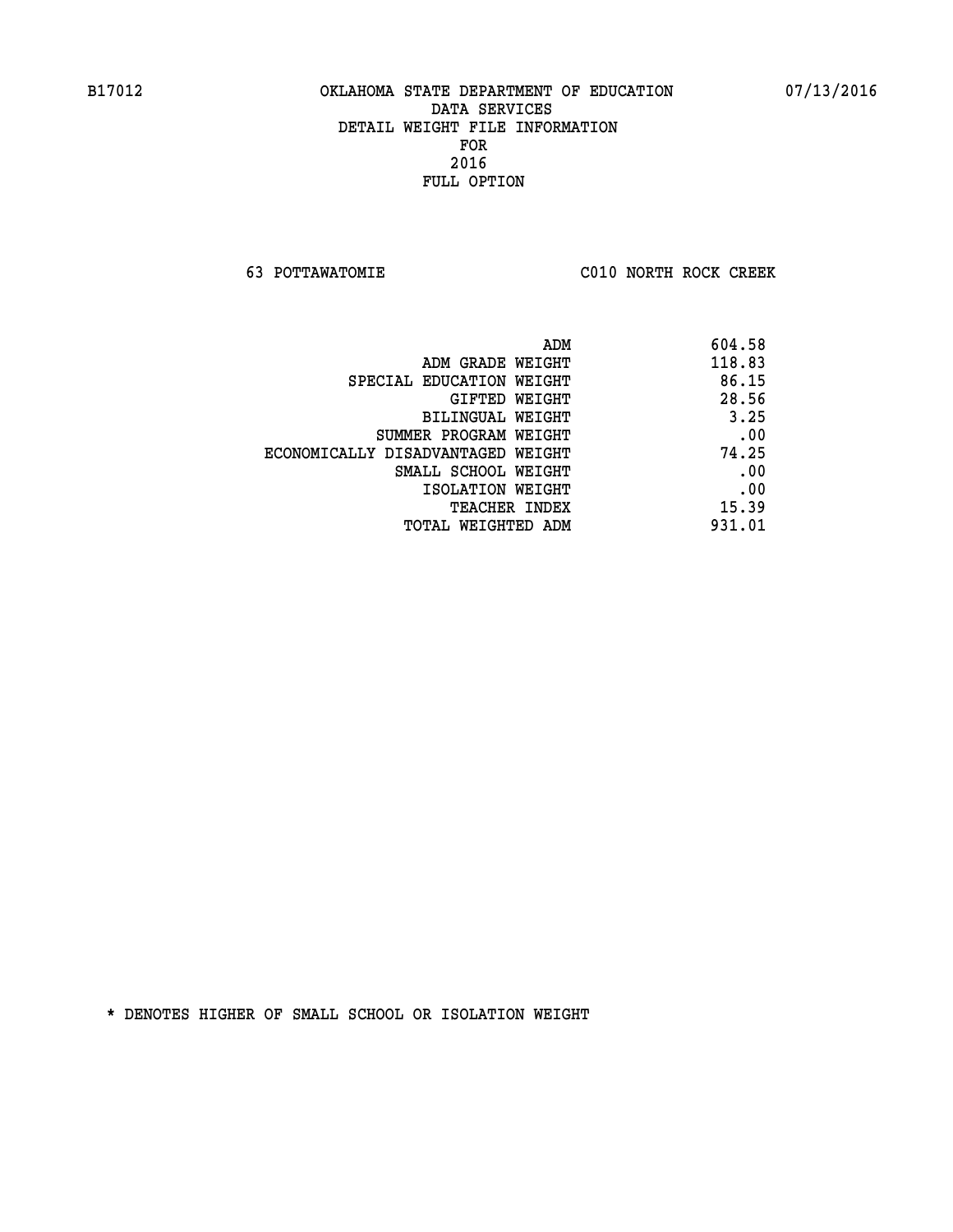**63 POTTAWATOMIE C027 GROVE** 

| ADM                               | 460.09   |
|-----------------------------------|----------|
| ADM GRADE WEIGHT                  | 96.00    |
| SPECIAL EDUCATION WEIGHT          | 39.10    |
| GIFTED WEIGHT                     | 22.10    |
| BILINGUAL WEIGHT                  | 3.75     |
| SUMMER PROGRAM WEIGHT             | .00      |
| ECONOMICALLY DISADVANTAGED WEIGHT | 27.00    |
| SMALL SCHOOL WEIGHT               | $11.99*$ |
| ISOLATION WEIGHT                  | .00      |
| <b>TEACHER INDEX</b>              | .00      |
| TOTAL WEIGHTED ADM                | 660.03   |
|                                   |          |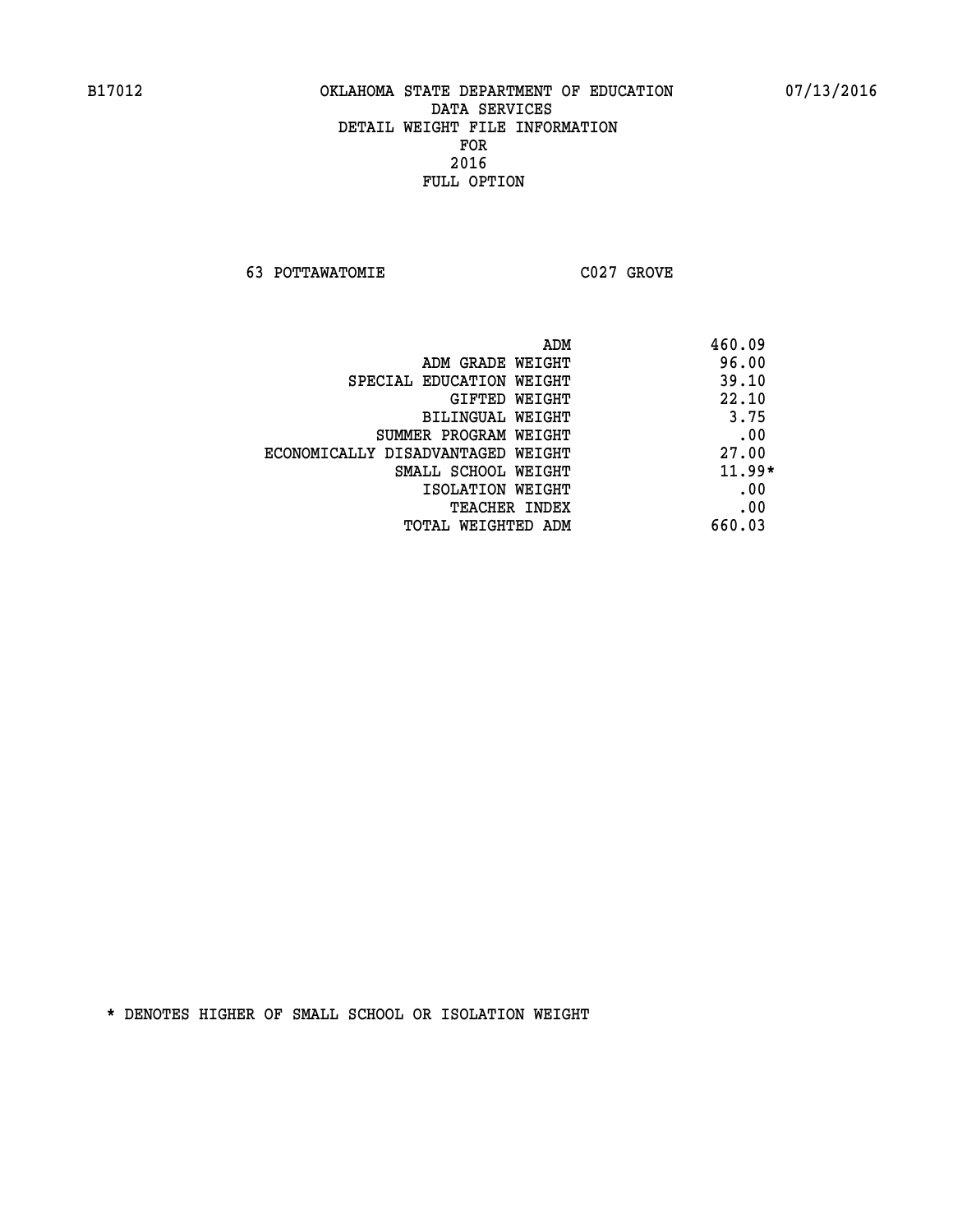**63 POTTAWATOMIE C029 PLEASANT GROVE** 

| ADM                               | 286.97   |
|-----------------------------------|----------|
| ADM GRADE WEIGHT                  | 65.79    |
| SPECIAL EDUCATION WEIGHT          | 35.10    |
| GIFTED WEIGHT                     | 4.08     |
| BILINGUAL WEIGHT                  | .00      |
| SUMMER PROGRAM WEIGHT             | .00      |
| ECONOMICALLY DISADVANTAGED WEIGHT | 74.50    |
| SMALL SCHOOL WEIGHT               | $26.26*$ |
| ISOLATION WEIGHT                  | .00      |
| TEACHER INDEX                     | 19.87    |
| TOTAL WEIGHTED ADM                | 512.57   |
|                                   |          |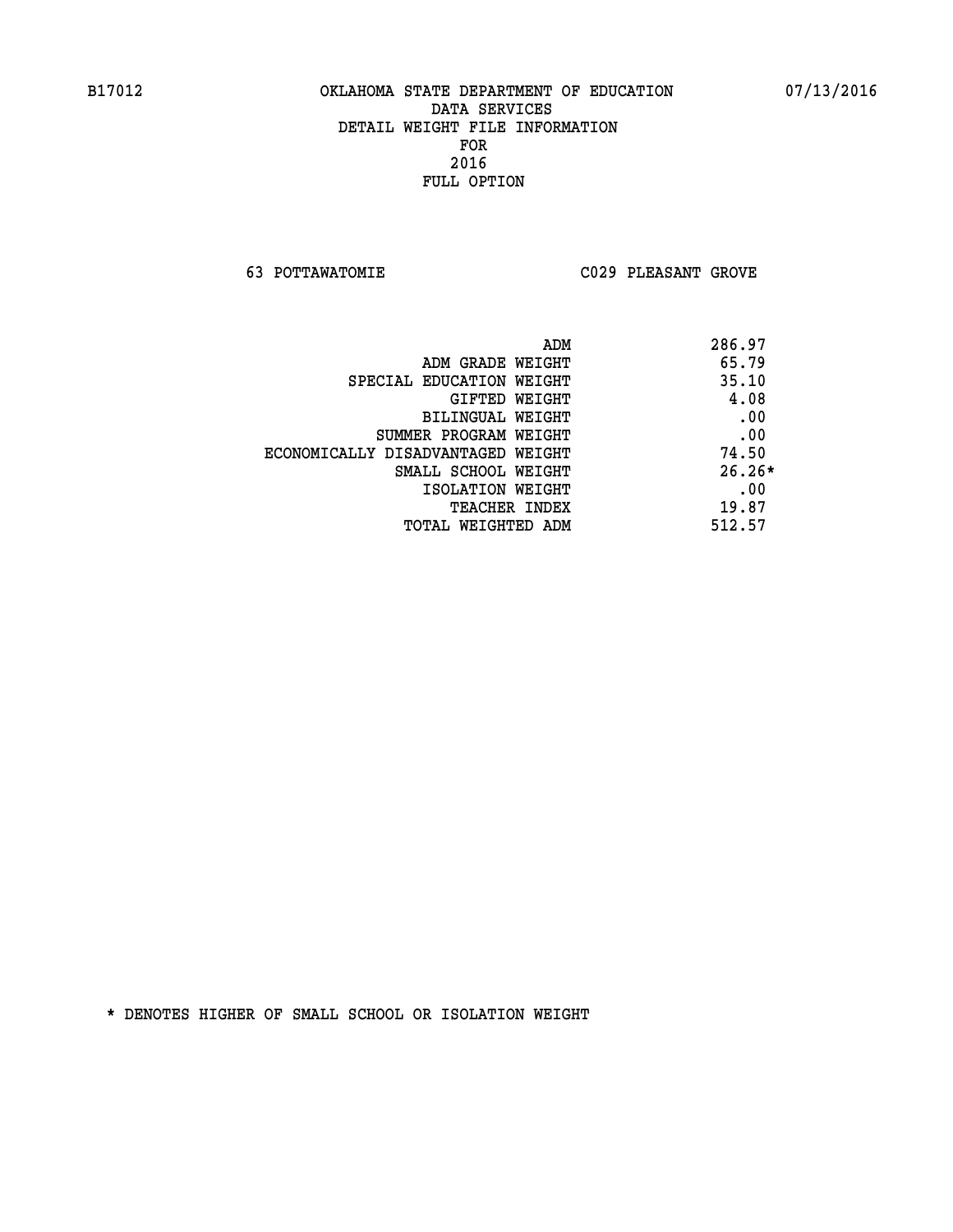**63 POTTAWATOMIE C032 SOUTH ROCK CREEK** 

| ADM                               | 398.67   |
|-----------------------------------|----------|
| ADM GRADE WEIGHT                  | 82.84    |
| SPECIAL EDUCATION WEIGHT          | 17.25    |
| GIFTED WEIGHT                     | 12.24    |
| BILINGUAL WEIGHT                  | .00      |
| SUMMER PROGRAM WEIGHT             | .00      |
| ECONOMICALLY DISADVANTAGED WEIGHT | 38.00    |
| SMALL SCHOOL WEIGHT               | $19.64*$ |
| ISOLATION WEIGHT                  | .00      |
| <b>TEACHER INDEX</b>              | 33.92    |
| TOTAL WEIGHTED ADM                | 602.56   |
|                                   |          |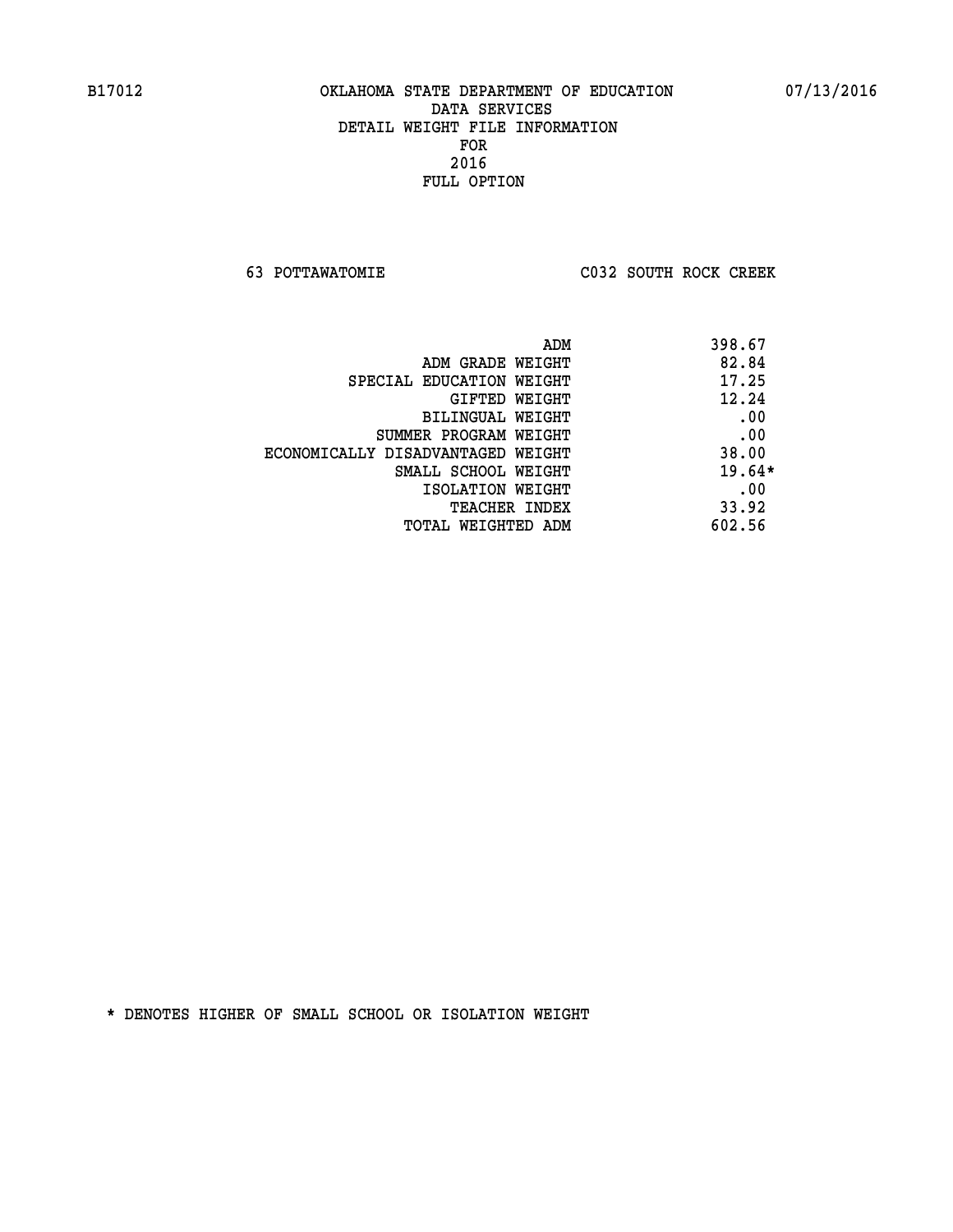**63 POTTAWATOMIE I001 MCLOUD** 

| 1,870.46 |
|----------|
| 362.81   |
| 340.20   |
| 56.10    |
| 21.75    |
| 1.20     |
| 279.00   |
| .00      |
| .00      |
| .00      |
| 2,931.52 |
|          |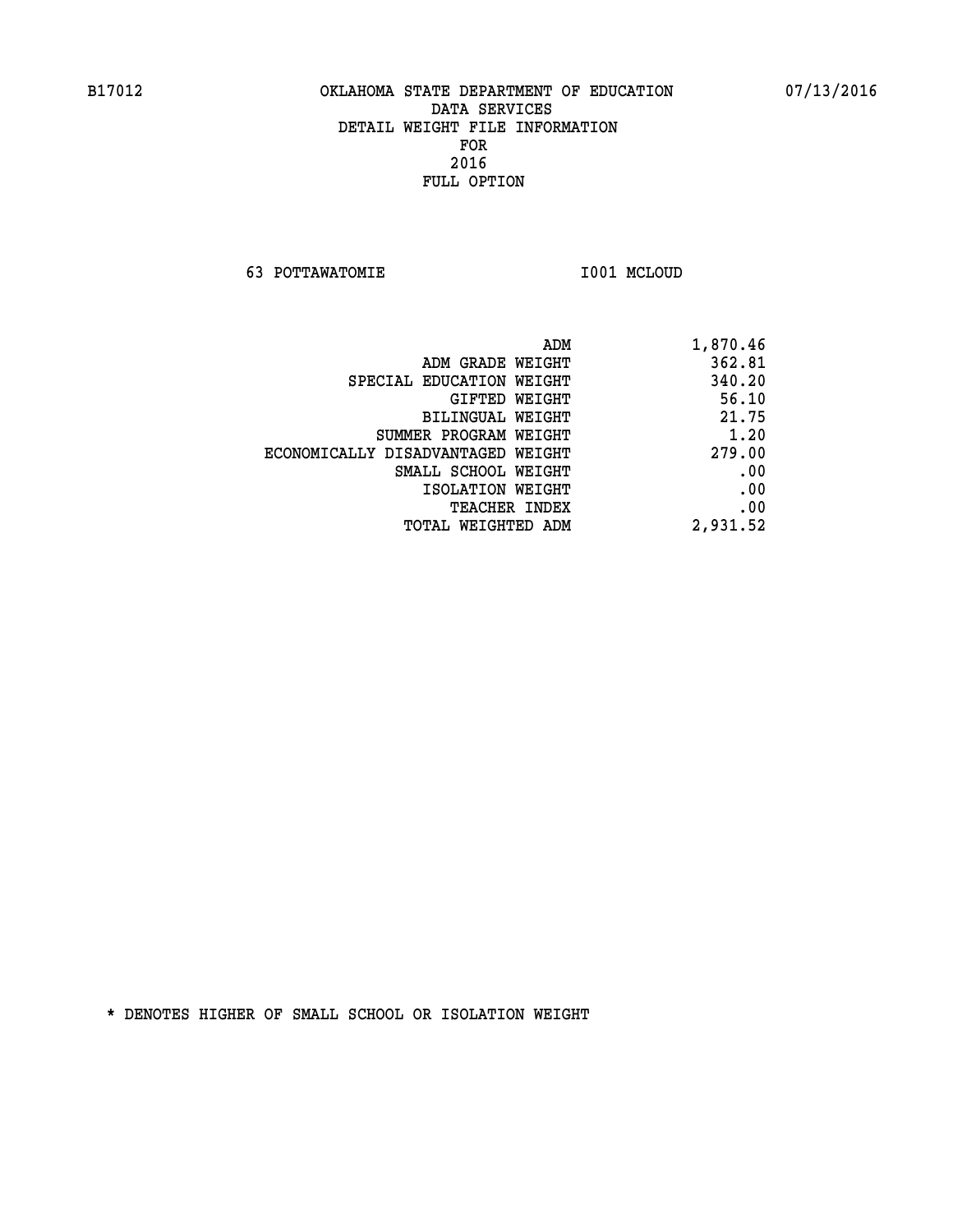**63 POTTAWATOMIE I002 DALE** 

| ADM                               | 768.68   |
|-----------------------------------|----------|
| ADM GRADE WEIGHT                  | 158.89   |
| SPECIAL EDUCATION WEIGHT          | 95.05    |
| GIFTED WEIGHT                     | 31.62    |
| BILINGUAL WEIGHT                  | 4.50     |
| SUMMER PROGRAM WEIGHT             | .00      |
| ECONOMICALLY DISADVANTAGED WEIGHT | 70.75    |
| SMALL SCHOOL WEIGHT               | .00      |
| ISOLATION WEIGHT                  | .00      |
| <b>TEACHER INDEX</b>              | 64.39    |
| TOTAL WEIGHTED ADM                | 1,193.88 |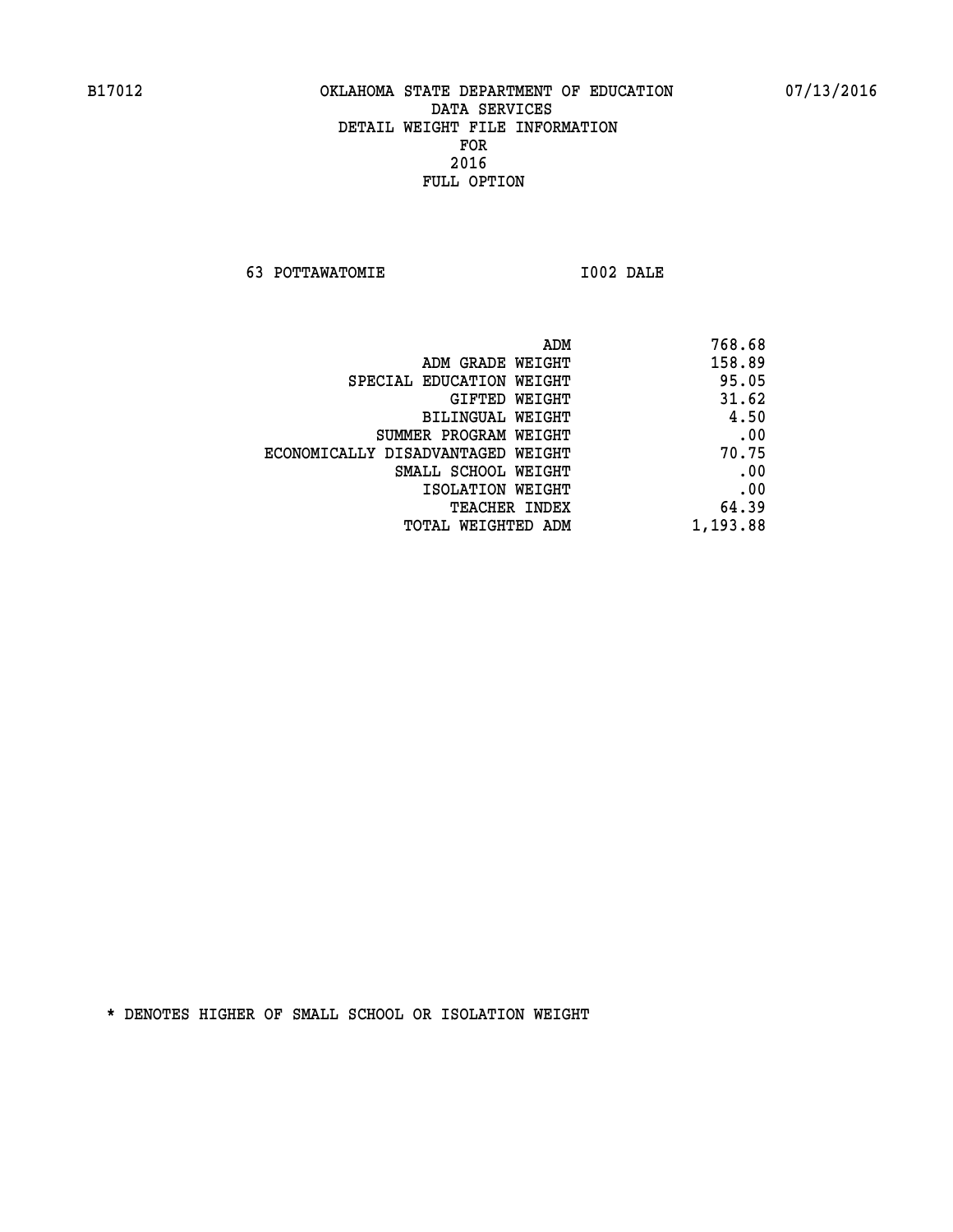**63 POTTAWATOMIE I003 BETHEL** 

| ADM                               | 1,353.47 |
|-----------------------------------|----------|
| ADM GRADE WEIGHT                  | 258.66   |
| SPECIAL EDUCATION WEIGHT          | 212.55   |
| GIFTED WEIGHT                     | 39.10    |
| BILINGUAL WEIGHT                  | .75      |
| SUMMER PROGRAM WEIGHT             | .00      |
| ECONOMICALLY DISADVANTAGED WEIGHT | 175.25   |
| SMALL SCHOOL WEIGHT               | .00      |
| ISOLATION WEIGHT                  | .00      |
| <b>TEACHER INDEX</b>              | 11.98    |
| TOTAL WEIGHTED ADM                | 2,051.76 |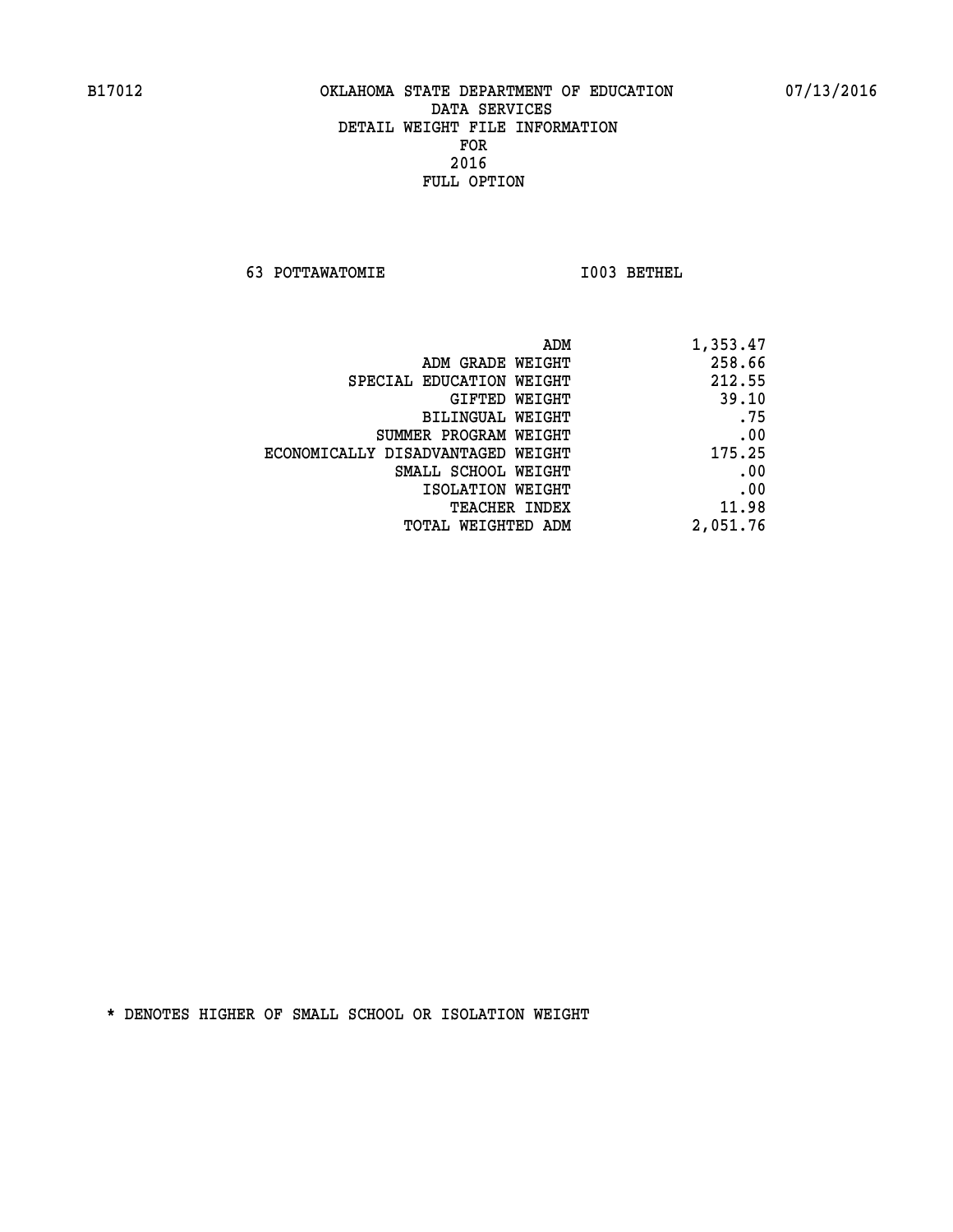**63 POTTAWATOMIE I004 MACOMB** 

| ADM                               | 291.72   |
|-----------------------------------|----------|
| ADM GRADE WEIGHT                  | 60.38    |
| SPECIAL EDUCATION WEIGHT          | 27.70    |
| GIFTED WEIGHT                     | 5.78     |
| BILINGUAL WEIGHT                  | .00      |
| SUMMER PROGRAM WEIGHT             | .00      |
| ECONOMICALLY DISADVANTAGED WEIGHT | 64.00    |
| SMALL SCHOOL WEIGHT               | $26.17*$ |
| ISOLATION WEIGHT                  | .00      |
| <b>TEACHER INDEX</b>              | .00      |
| TOTAL WEIGHTED ADM                | 475.75   |
|                                   |          |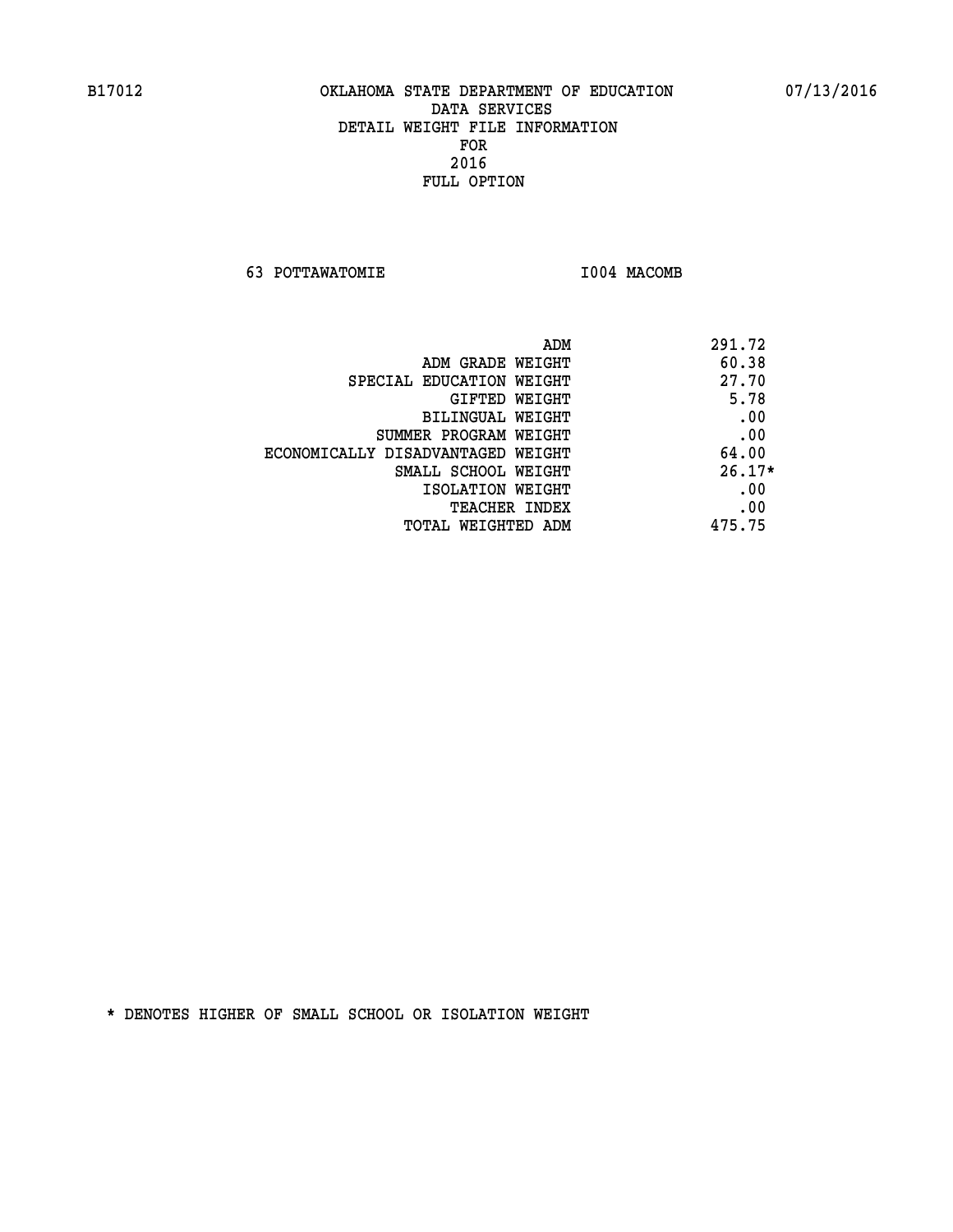**63 POTTAWATOMIE I005 EARLSBORO** 

|                                   | ADM | 254.95   |
|-----------------------------------|-----|----------|
| ADM GRADE WEIGHT                  |     | 48.87    |
| SPECIAL EDUCATION WEIGHT          |     | 40.15    |
| GIFTED WEIGHT                     |     | 7.14     |
| BILINGUAL WEIGHT                  |     | .75      |
| SUMMER PROGRAM WEIGHT             |     | .00      |
| ECONOMICALLY DISADVANTAGED WEIGHT |     | 45.00    |
| SMALL SCHOOL WEIGHT               |     | $26.42*$ |
| ISOLATION WEIGHT                  |     | .00      |
| <b>TEACHER INDEX</b>              |     | 13.01    |
| TOTAL WEIGHTED ADM                |     | 436.29   |
|                                   |     |          |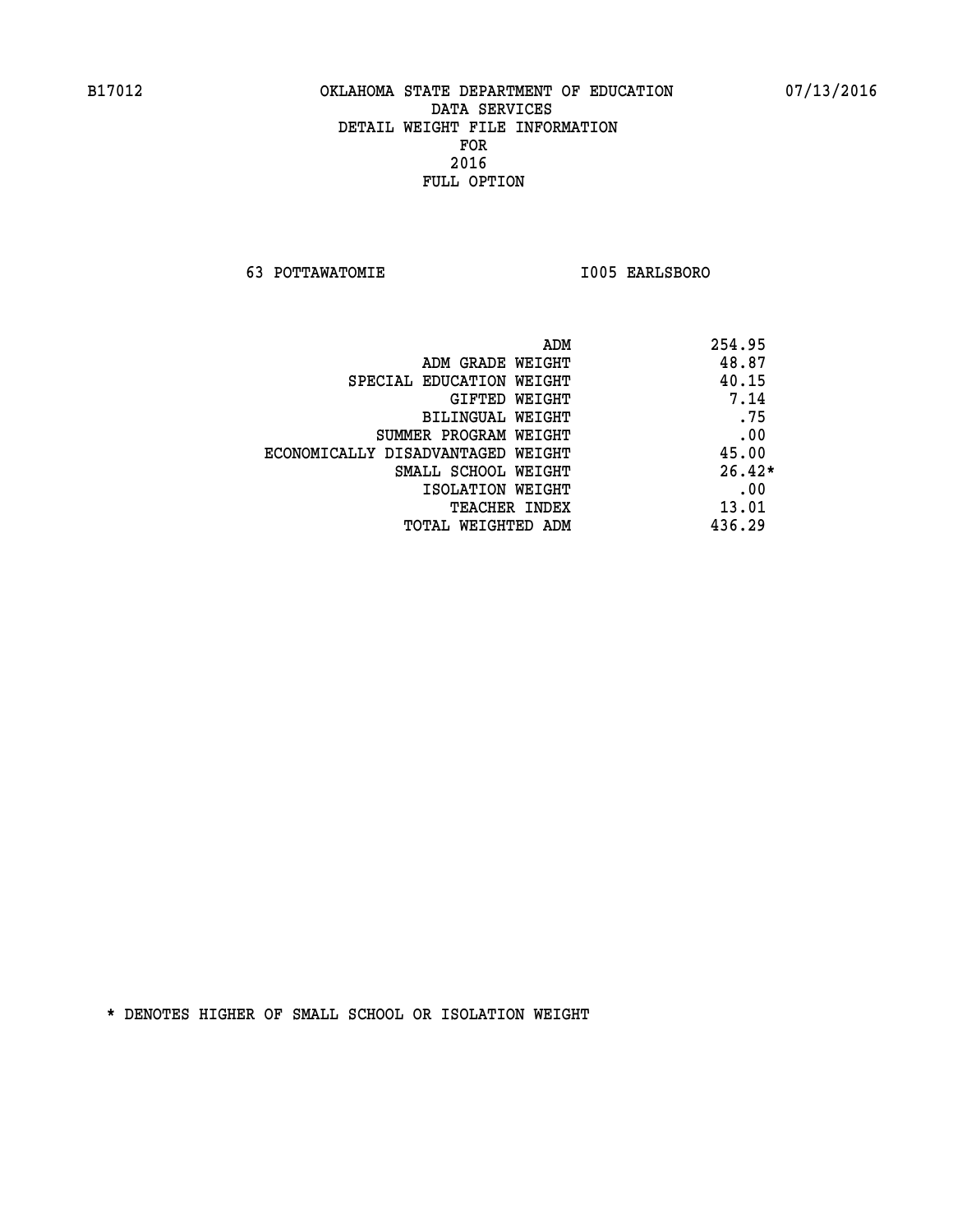**63 POTTAWATOMIE I092 TECUMSEH** 

| 2,220.99 |
|----------|
| 441.96   |
| 315.30   |
| 84.66    |
| 4.00     |
| .00      |
| 344.50   |
| .00      |
| .00      |
| 34.89    |
| 3,446.30 |
|          |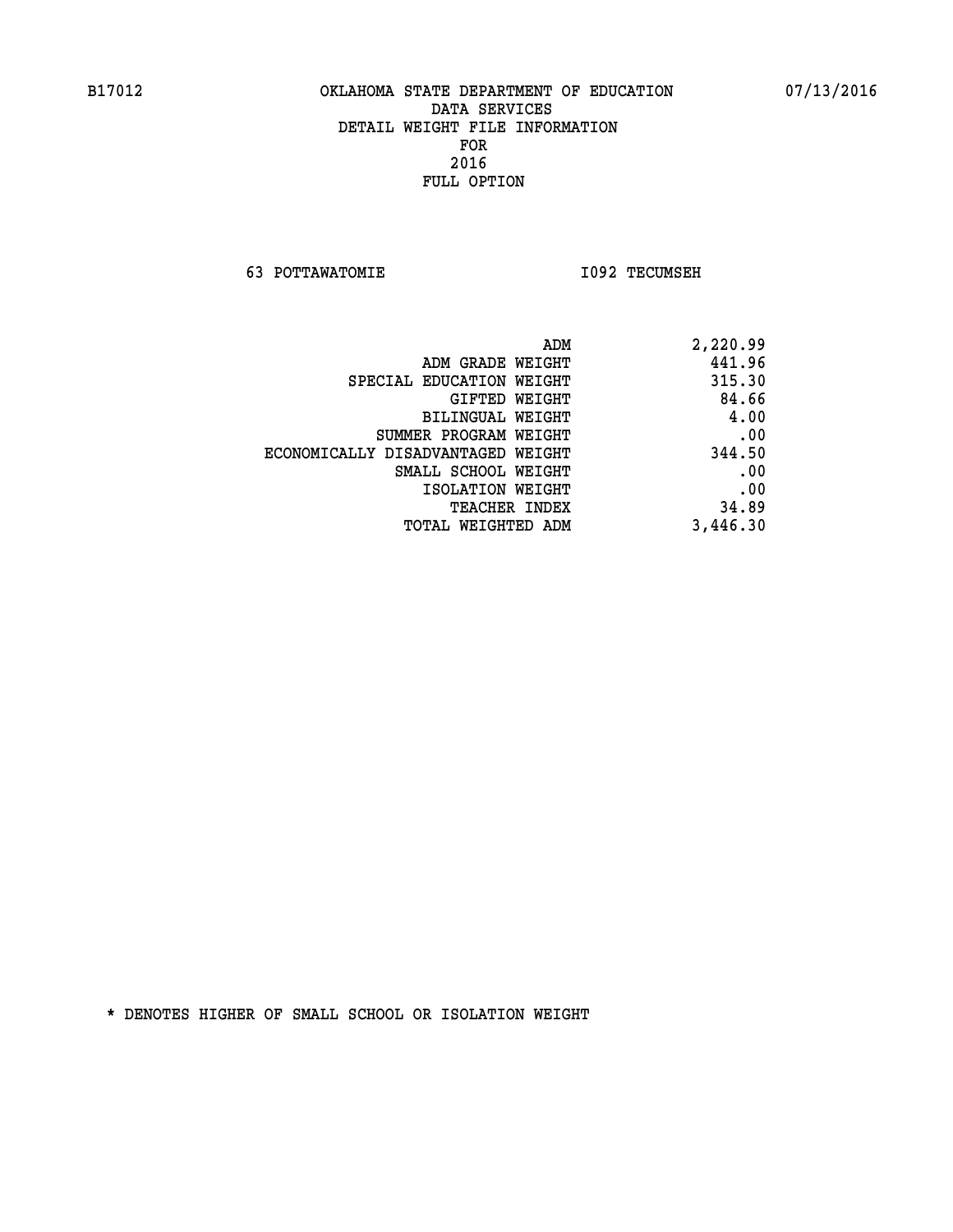**63 POTTAWATOMIE I093 SHAWNEE** 

| 3,869.56 |
|----------|
| 674.85   |
| 670.50   |
| 234.94   |
| 34.25    |
| .00      |
| 859.00   |
| .00      |
| .00      |
| 3.24     |
| 6,346.34 |
|          |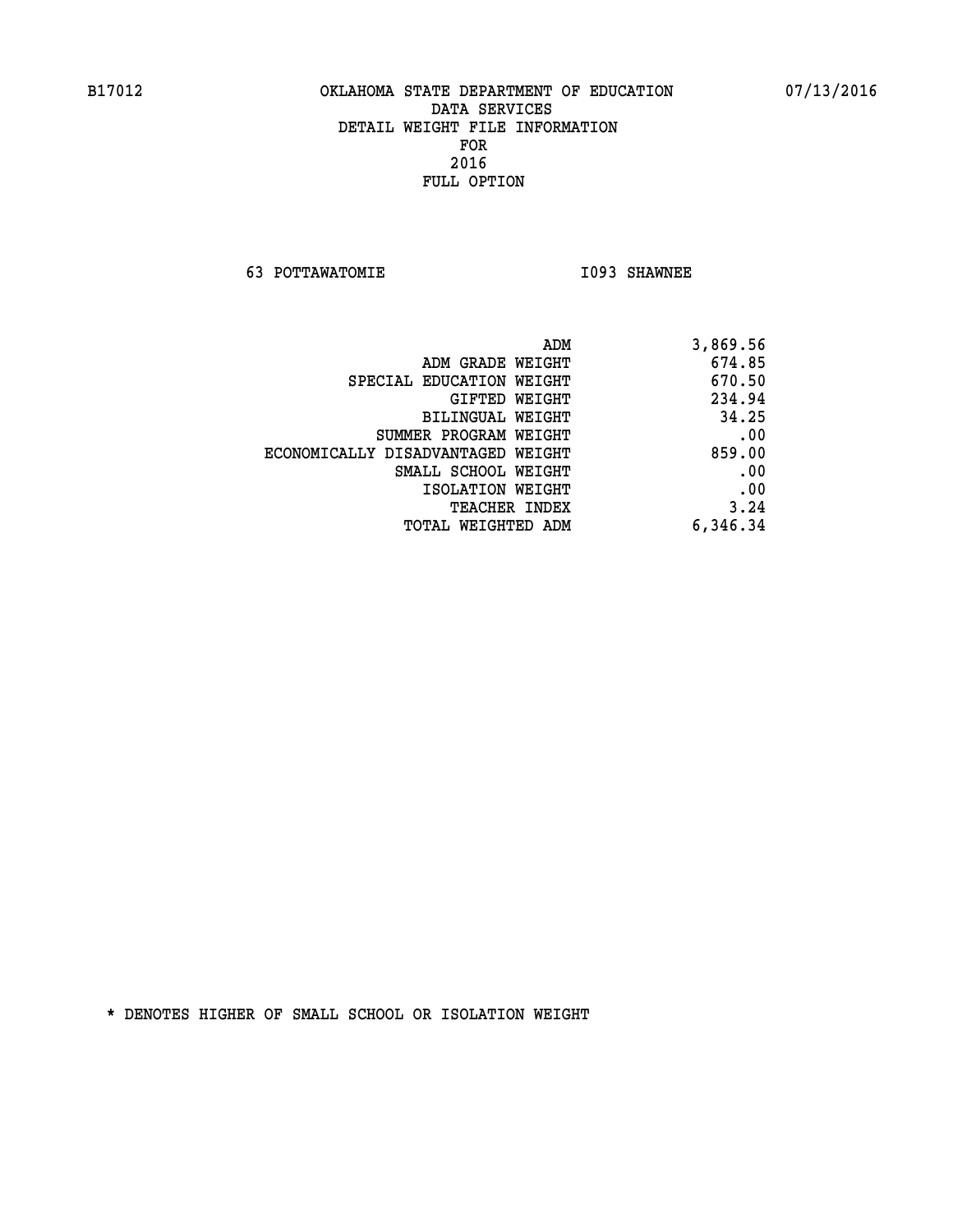**63 POTTAWATOMIE I112 ASHER** 

 **ADM 256.56 ADM GRADE WEIGHT 53.87 SPECIAL EDUCATION WEIGHT 37.95 GIFTED WEIGHT** 9.18 **BILINGUAL WEIGHT .00 SUMMER PROGRAM WEIGHT .00 ECONOMICALLY DISADVANTAGED WEIGHT 45.00 SMALL SCHOOL WEIGHT** 26.43\* **EXECUTED ISOLATION WEIGHT AND RESOLATION WEIGHT TEACHER INDEX** 17.03  **TOTAL WEIGHTED ADM 446.02**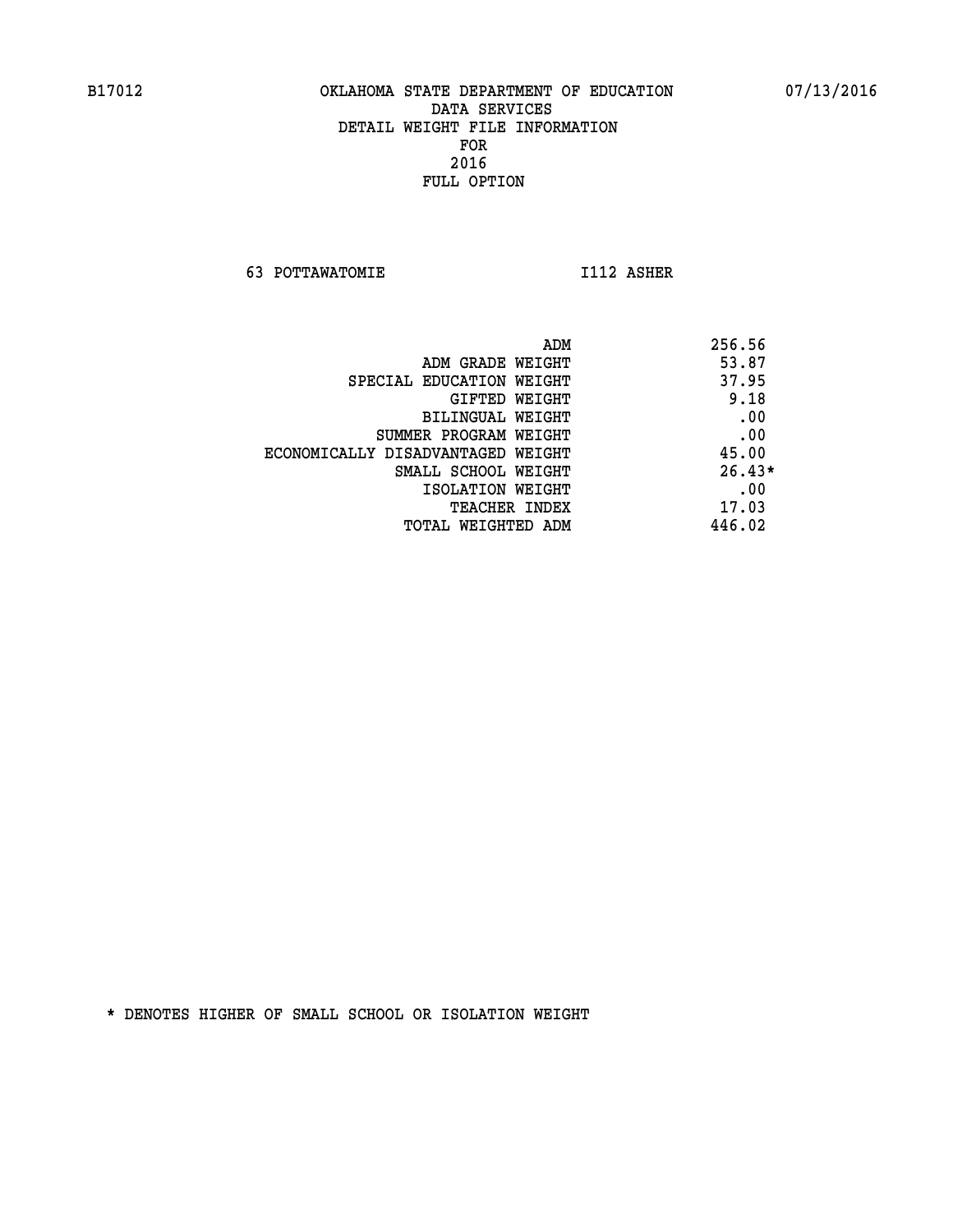**63 POTTAWATOMIE I115 WANETTE** 

| ADM                               | 178.02   |
|-----------------------------------|----------|
| ADM GRADE WEIGHT                  | 33.86    |
| SPECIAL EDUCATION WEIGHT          | 28.20    |
| GIFTED WEIGHT                     | 4.76     |
| BILINGUAL WEIGHT                  | 1.25     |
| SUMMER PROGRAM WEIGHT             | .00      |
| ECONOMICALLY DISADVANTAGED WEIGHT | 35.75    |
| SMALL SCHOOL WEIGHT               | $23.62*$ |
| ISOLATION WEIGHT                  | .00      |
| <b>TEACHER INDEX</b>              | .00      |
| TOTAL WEIGHTED ADM                | 305.46   |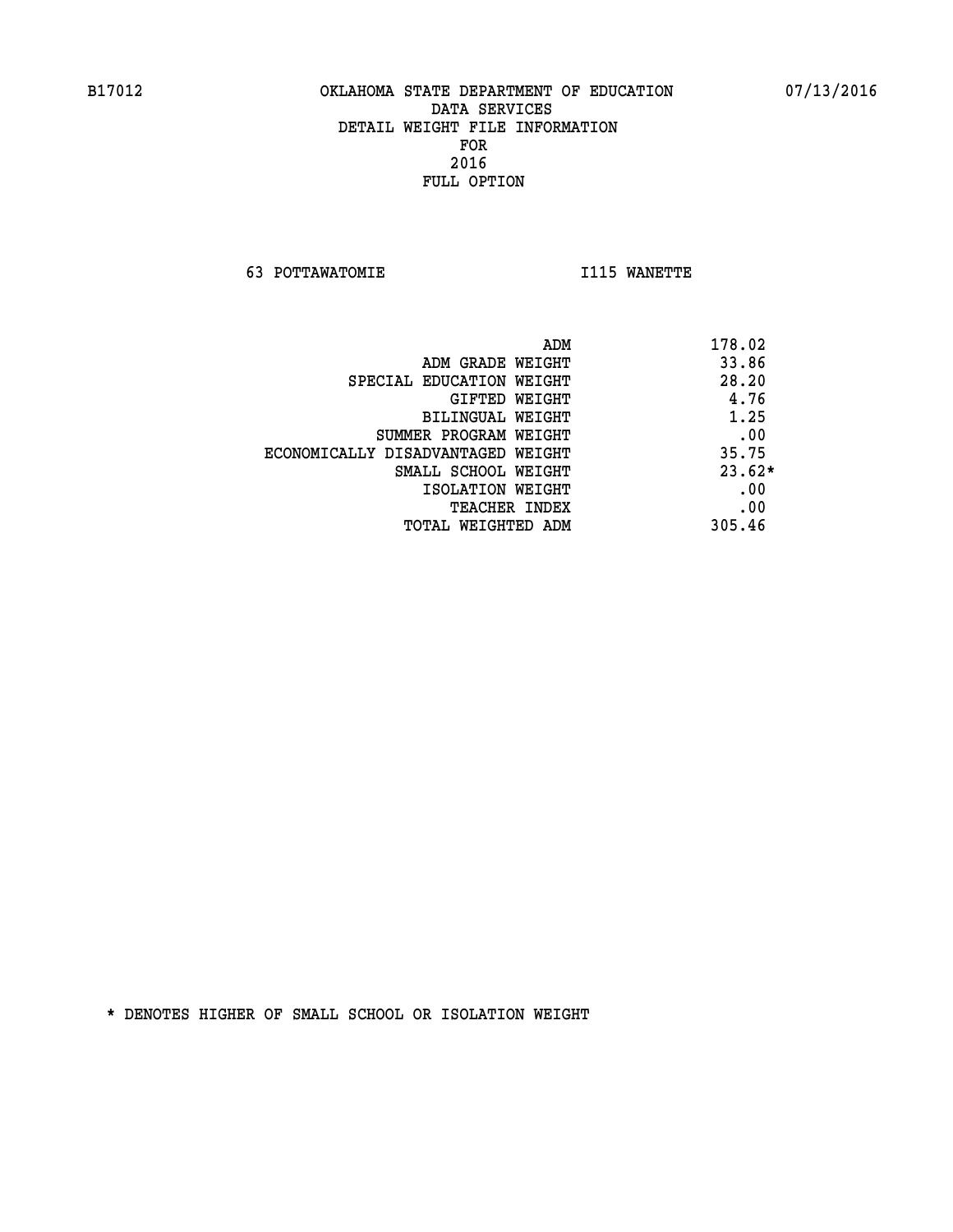**63 POTTAWATOMIE I117 MAUD** 

| ADM                               | 321.06   |
|-----------------------------------|----------|
| ADM GRADE WEIGHT                  | 62.48    |
| SPECIAL EDUCATION WEIGHT          | 54.95    |
| GIFTED WEIGHT                     | 14.62    |
| BILINGUAL WEIGHT                  | .00      |
| SUMMER PROGRAM WEIGHT             | .00      |
| ECONOMICALLY DISADVANTAGED WEIGHT | 72.25    |
| SMALL SCHOOL WEIGHT               | $25.24*$ |
| ISOLATION WEIGHT                  | .00      |
| <b>TEACHER INDEX</b>              | .00      |
| TOTAL WEIGHTED ADM                | 550.60   |
|                                   |          |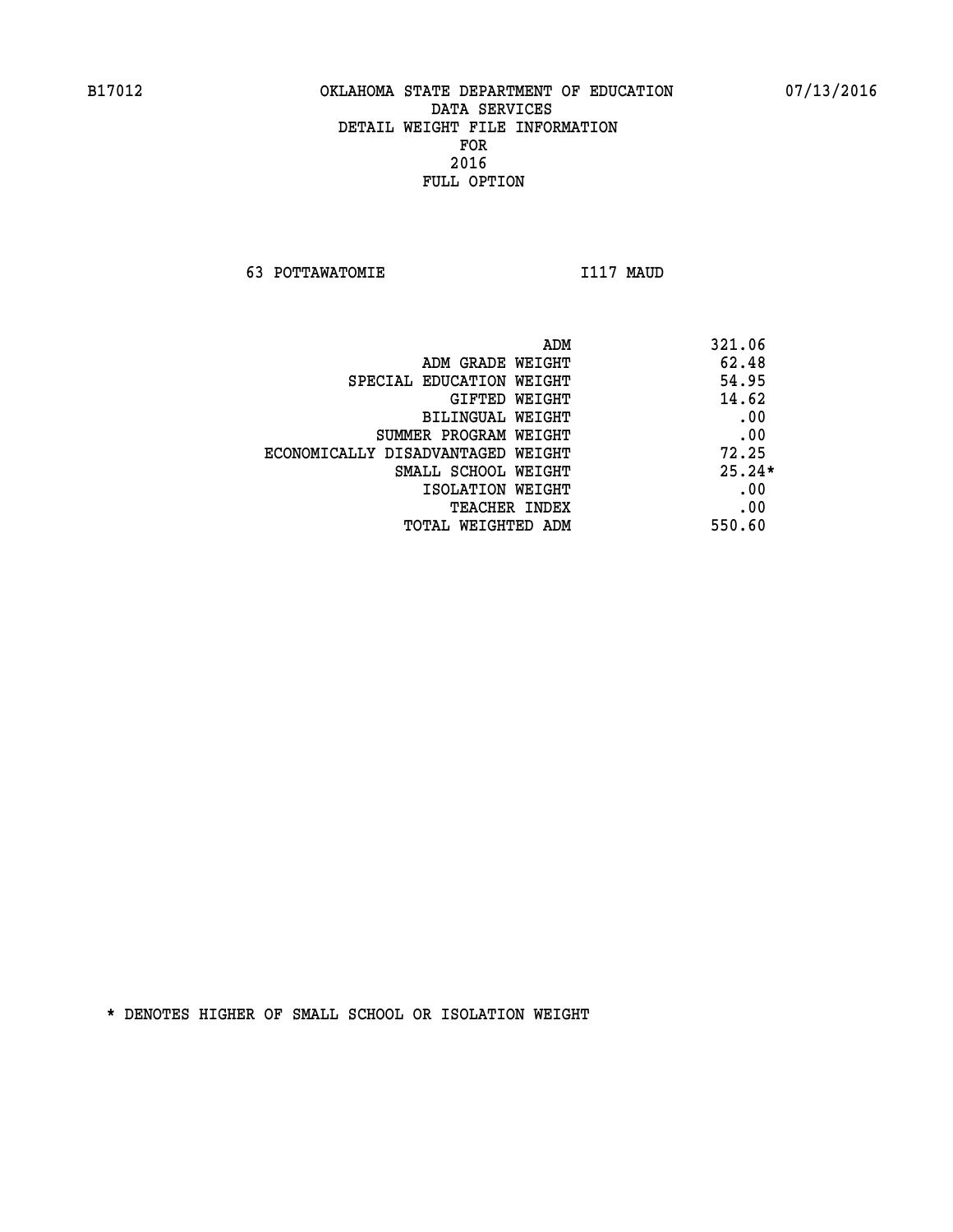**64 PUSHMATAHA C002 ALBION** 

|                                   | ADM<br>76.71 |
|-----------------------------------|--------------|
| ADM GRADE WEIGHT                  | 14.93        |
| SPECIAL EDUCATION WEIGHT          | 21.35        |
| <b>GIFTED WEIGHT</b>              | 1.36         |
| BILINGUAL WEIGHT                  | .00          |
| SUMMER PROGRAM WEIGHT             | .00          |
| ECONOMICALLY DISADVANTAGED WEIGHT | 17.25        |
| SMALL SCHOOL WEIGHT               | $13.12*$     |
| ISOLATION WEIGHT                  | .00          |
| TEACHER INDEX                     | 8.61         |
| TOTAL WEIGHTED ADM                | 153.33       |
|                                   |              |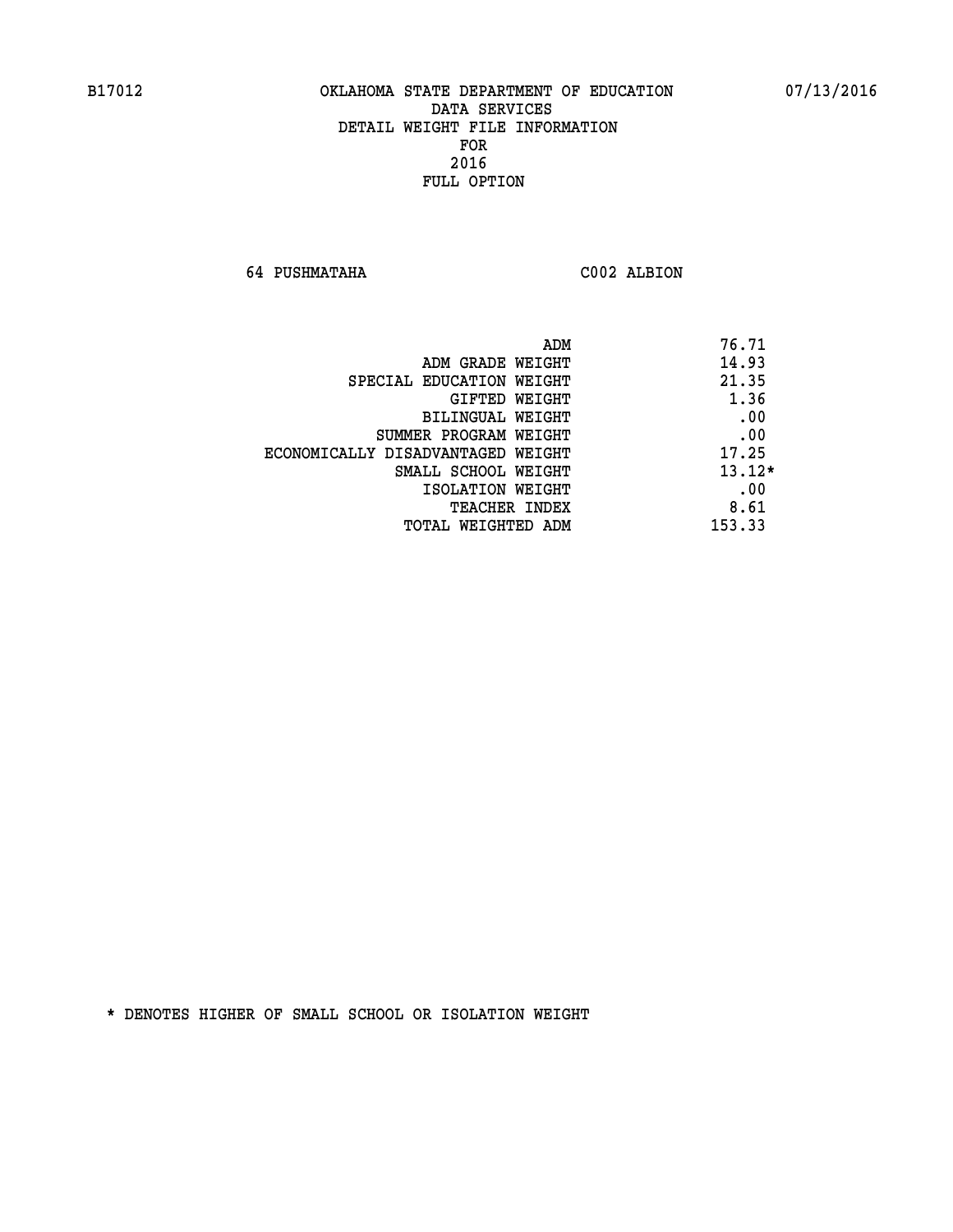**64 PUSHMATAHA C004 TUSKAHOMA** 

| ADM<br>92.24                               |  |
|--------------------------------------------|--|
| 17.28<br>ADM GRADE WEIGHT                  |  |
| 38.05<br>SPECIAL EDUCATION WEIGHT          |  |
| 1.70<br>GIFTED WEIGHT                      |  |
| .00<br>BILINGUAL WEIGHT                    |  |
| .00<br>SUMMER PROGRAM WEIGHT               |  |
| 22.25<br>ECONOMICALLY DISADVANTAGED WEIGHT |  |
| $15.23*$<br>SMALL SCHOOL WEIGHT            |  |
| .00<br>ISOLATION WEIGHT                    |  |
| .00<br><b>TEACHER INDEX</b>                |  |
| 186.75<br>TOTAL WEIGHTED ADM               |  |
|                                            |  |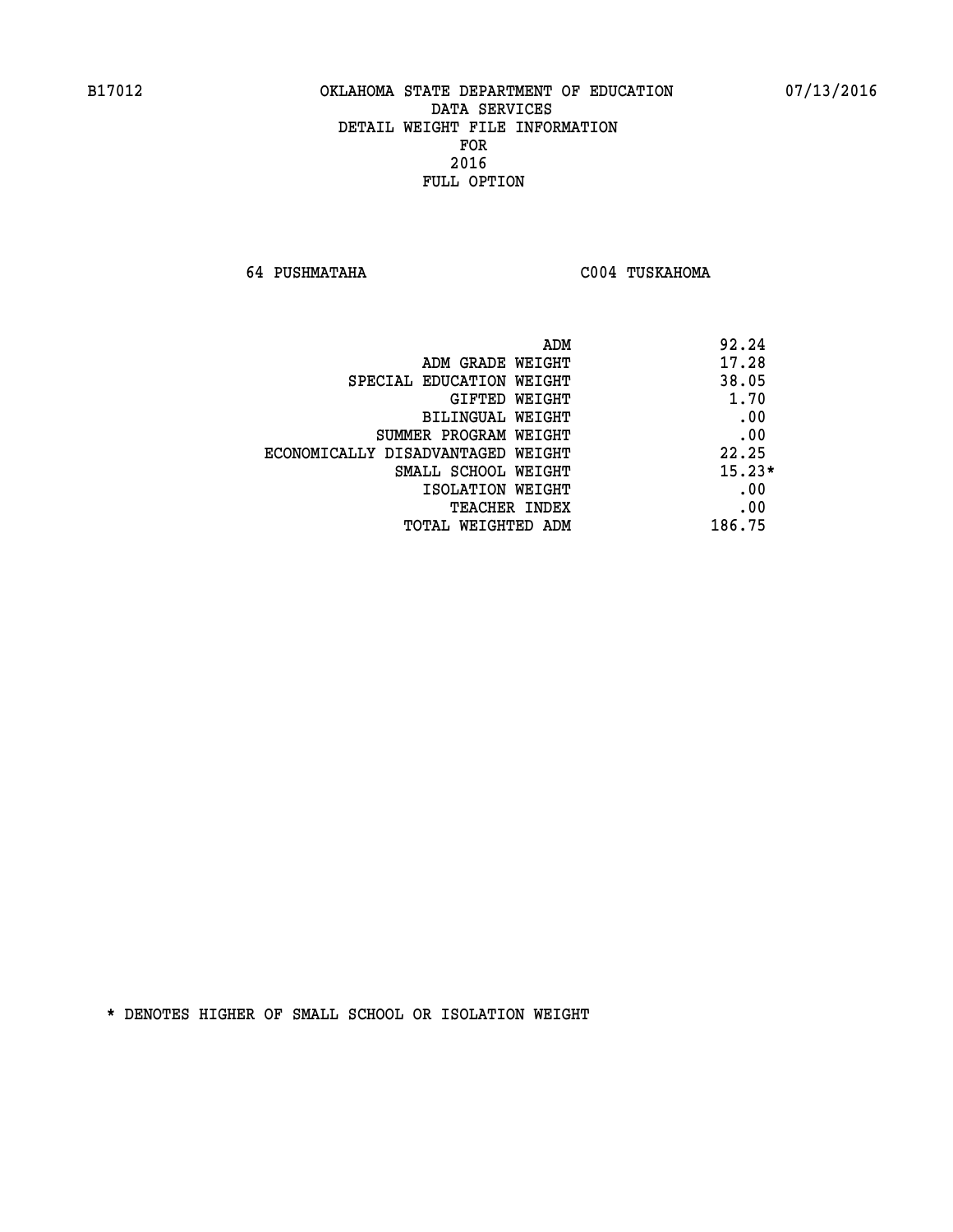**64 PUSHMATAHA C015 NASHOBA** 

| ADM                               | 54.02    |
|-----------------------------------|----------|
| ADM GRADE WEIGHT                  | 13.70    |
| SPECIAL EDUCATION WEIGHT          | 60.85    |
| GIFTED WEIGHT                     | 1.70     |
| BILINGUAL WEIGHT                  | .00      |
| SUMMER PROGRAM WEIGHT             | .00      |
| ECONOMICALLY DISADVANTAGED WEIGHT | 12.50    |
| SMALL SCHOOL WEIGHT               | 9.70     |
| ISOLATION WEIGHT                  | $13.76*$ |
| <b>TEACHER INDEX</b>              | 9.86     |
| TOTAL WEIGHTED ADM                | 166.39   |
|                                   |          |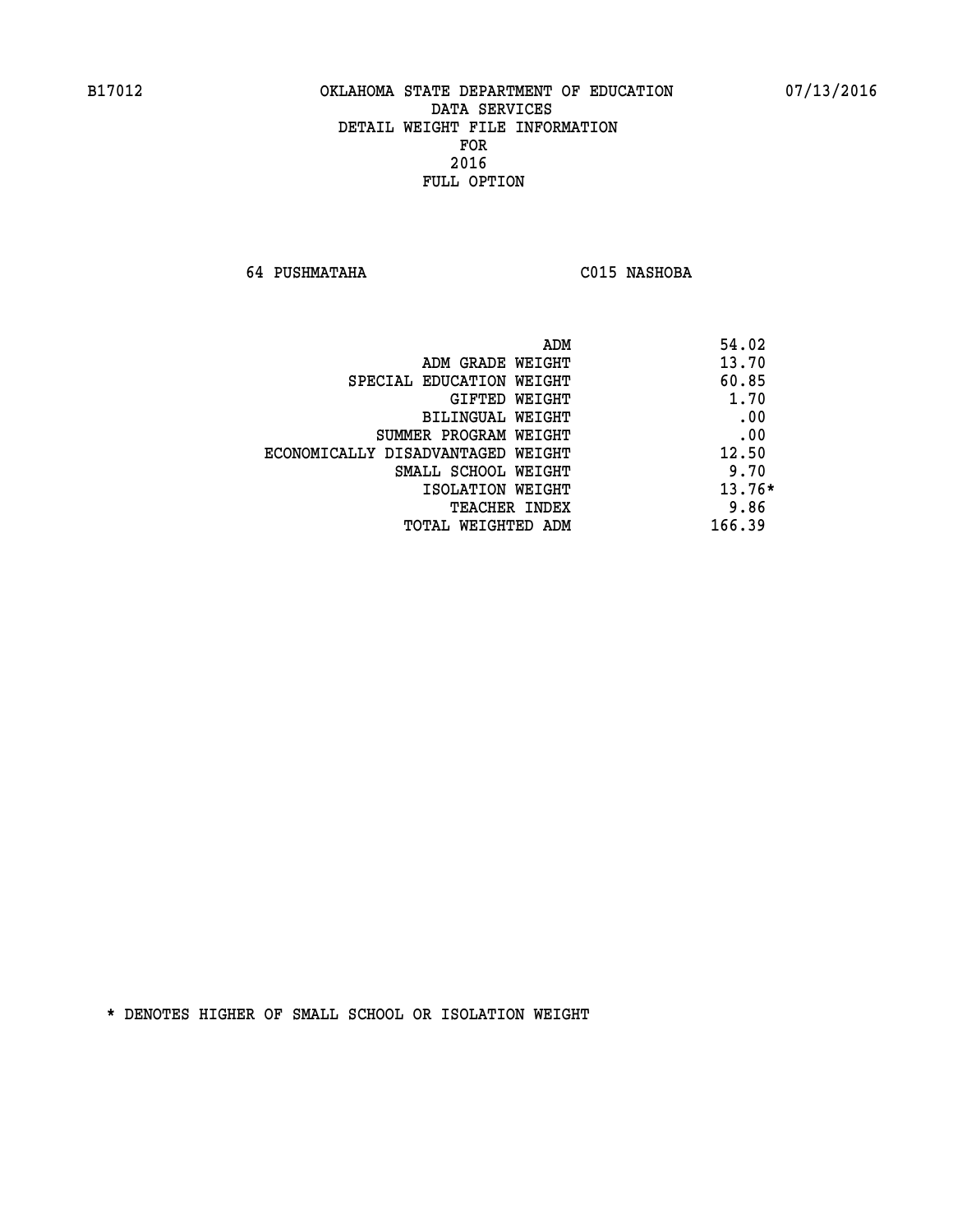**64 PUSHMATAHA I001 RATTAN** 

|                                   | ADM | 502.25  |
|-----------------------------------|-----|---------|
| ADM GRADE WEIGHT                  |     | 95.56   |
| SPECIAL EDUCATION WEIGHT          |     | 78.65   |
| GIFTED WEIGHT                     |     | 12.92   |
| BILINGUAL WEIGHT                  |     | .00     |
| SUMMER PROGRAM WEIGHT             |     | .00     |
| ECONOMICALLY DISADVANTAGED WEIGHT |     | 81.25   |
| SMALL SCHOOL WEIGHT               |     | 5.08    |
| ISOLATION WEIGHT                  |     | 173.68* |
| TEACHER INDEX                     |     | 46.11   |
| TOTAL WEIGHTED ADM                |     | 990.42  |
|                                   |     |         |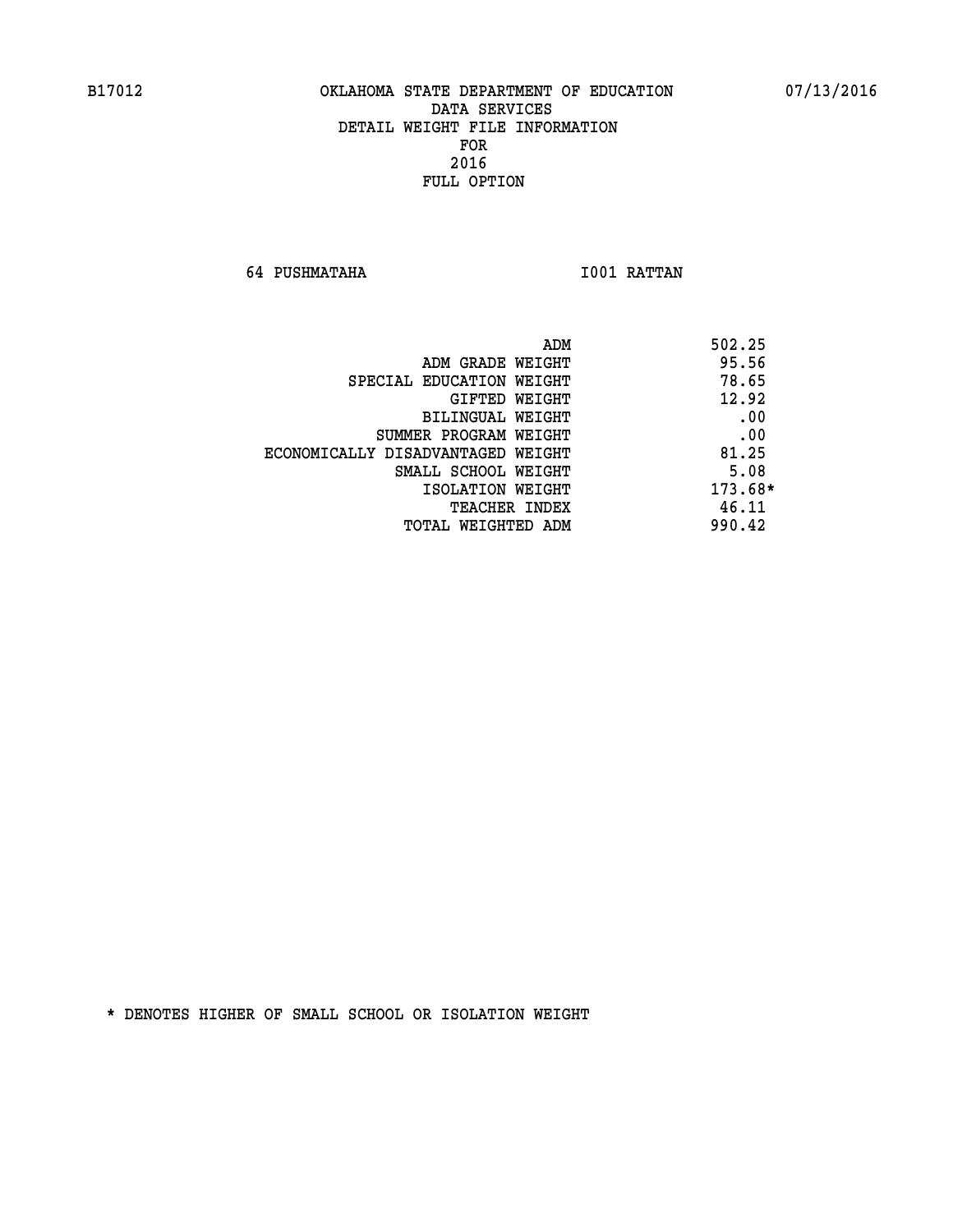**64 PUSHMATAHA 1010 CLAYTON** 

|                                   | ADM | 293.14  |
|-----------------------------------|-----|---------|
| ADM GRADE WEIGHT                  |     | 57.01   |
| SPECIAL EDUCATION WEIGHT          |     | 108.05  |
| GIFTED WEIGHT                     |     | 7.82    |
| BILINGUAL WEIGHT                  |     | .00     |
| SUMMER PROGRAM WEIGHT             |     | .00     |
| ECONOMICALLY DISADVANTAGED WEIGHT |     | 60.25   |
| SMALL SCHOOL WEIGHT               |     | 26.14   |
| ISOLATION WEIGHT                  |     | 178.82* |
| TEACHER INDEX                     |     | 12.11   |
| TOTAL WEIGHTED ADM                |     | 717.20  |
|                                   |     |         |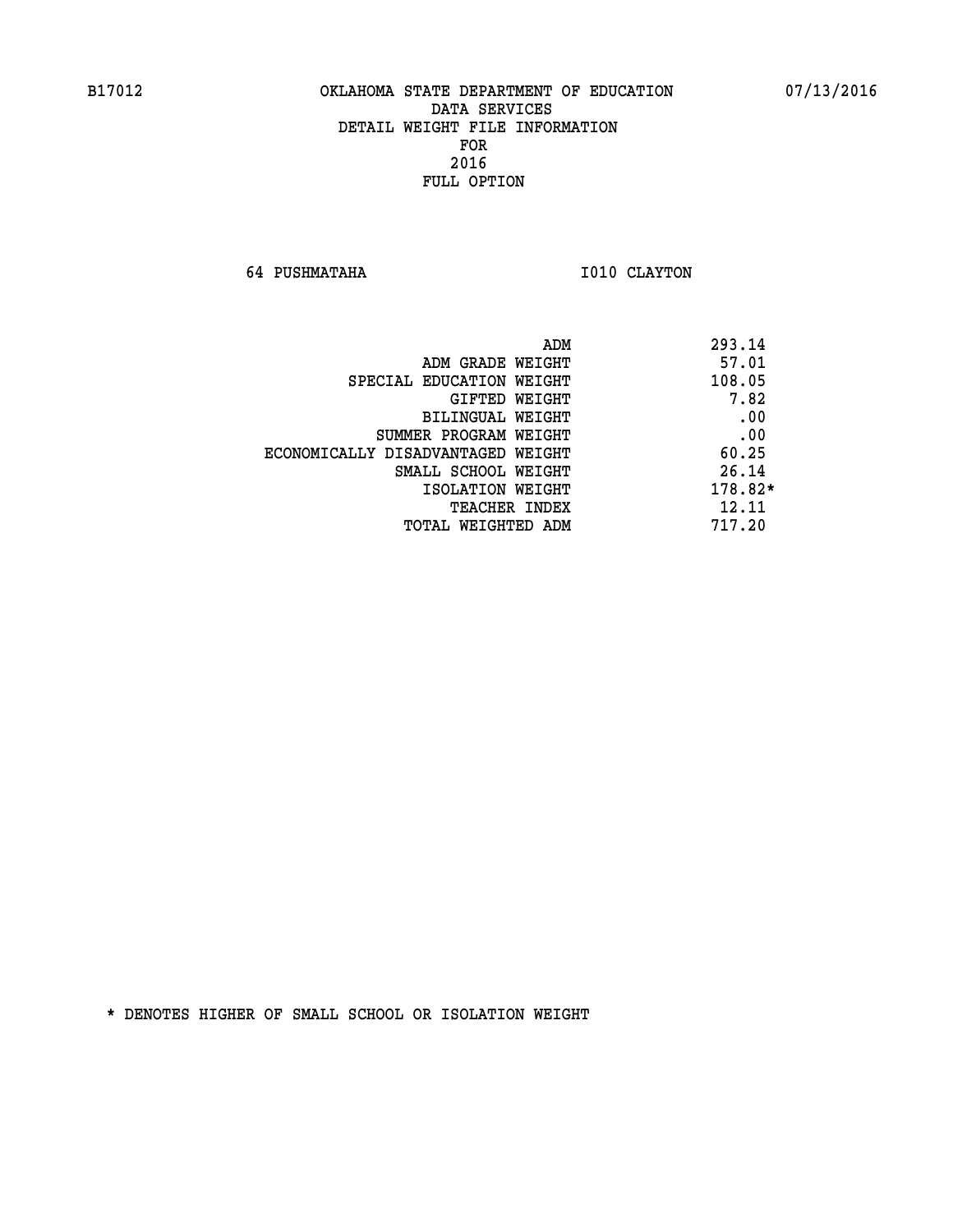**64 PUSHMATAHA I013 ANTLERS** 

|                                   | ADM<br>1,006.16 |
|-----------------------------------|-----------------|
| ADM GRADE WEIGHT                  | 196.47          |
| SPECIAL EDUCATION WEIGHT          | 192.70          |
| GIFTED WEIGHT                     | 36.04           |
| <b>BILINGUAL WEIGHT</b>           | 5.00            |
| SUMMER PROGRAM WEIGHT             | .00             |
| ECONOMICALLY DISADVANTAGED WEIGHT | 194.25          |
| SMALL SCHOOL WEIGHT               | .00             |
| ISOLATION WEIGHT                  | .00             |
| TEACHER INDEX                     | 26.12           |
| TOTAL WEIGHTED ADM                | 1,656.74        |
|                                   |                 |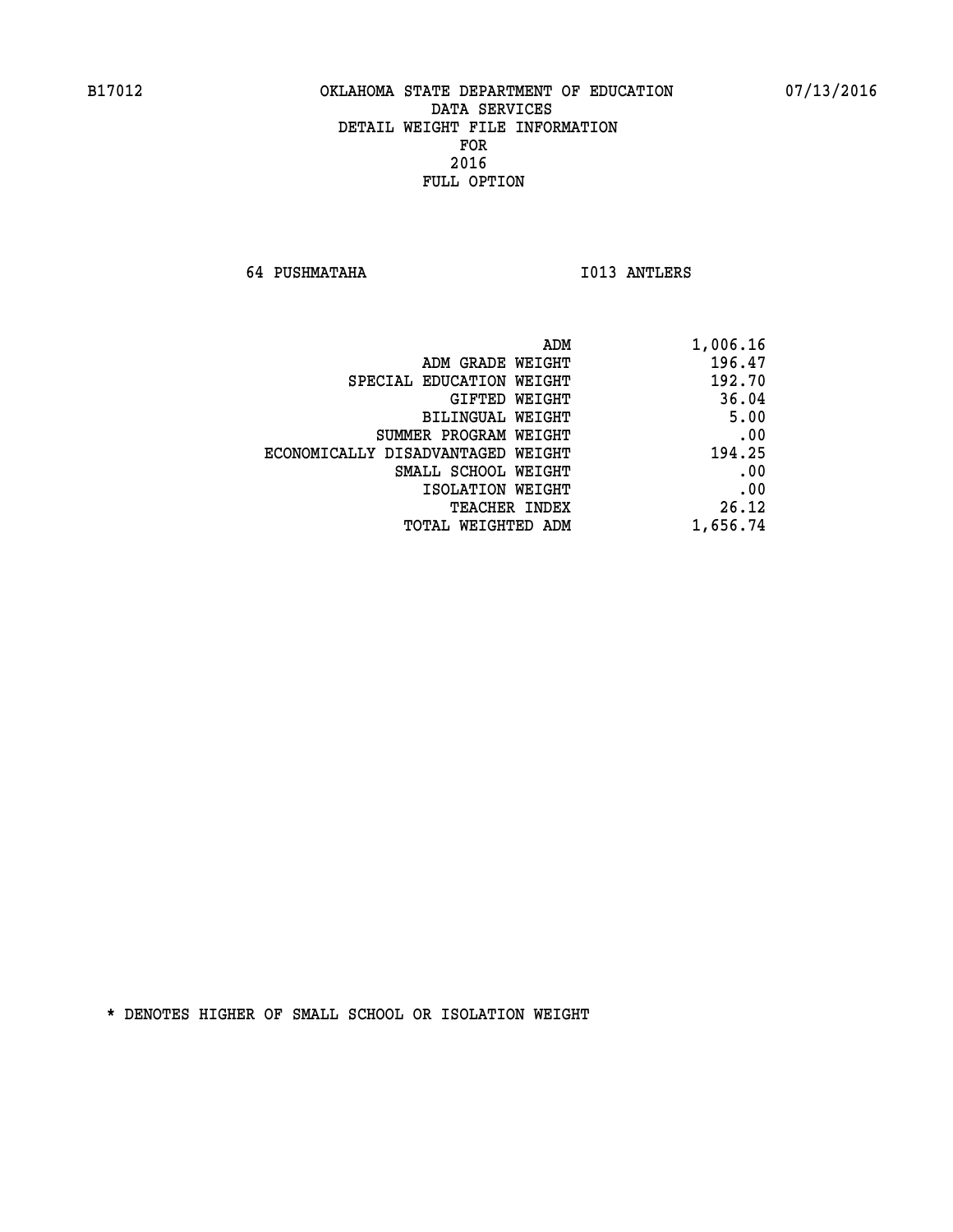**64 PUSHMATAHA I022 MOYERS** 

|                                   | 210.11<br>ADM |
|-----------------------------------|---------------|
| ADM GRADE WEIGHT                  | 42.21         |
| SPECIAL EDUCATION WEIGHT          | 74.45         |
| GIFTED WEIGHT                     | 5.78          |
| BILINGUAL WEIGHT                  | .00           |
| SUMMER PROGRAM WEIGHT             | .00           |
| ECONOMICALLY DISADVANTAGED WEIGHT | 38.75         |
| SMALL SCHOOL WEIGHT               | 25.33         |
| ISOLATION WEIGHT                  | $27.23*$      |
| <b>TEACHER INDEX</b>              | 1.14          |
| TOTAL WEIGHTED ADM                | 399.67        |
|                                   |               |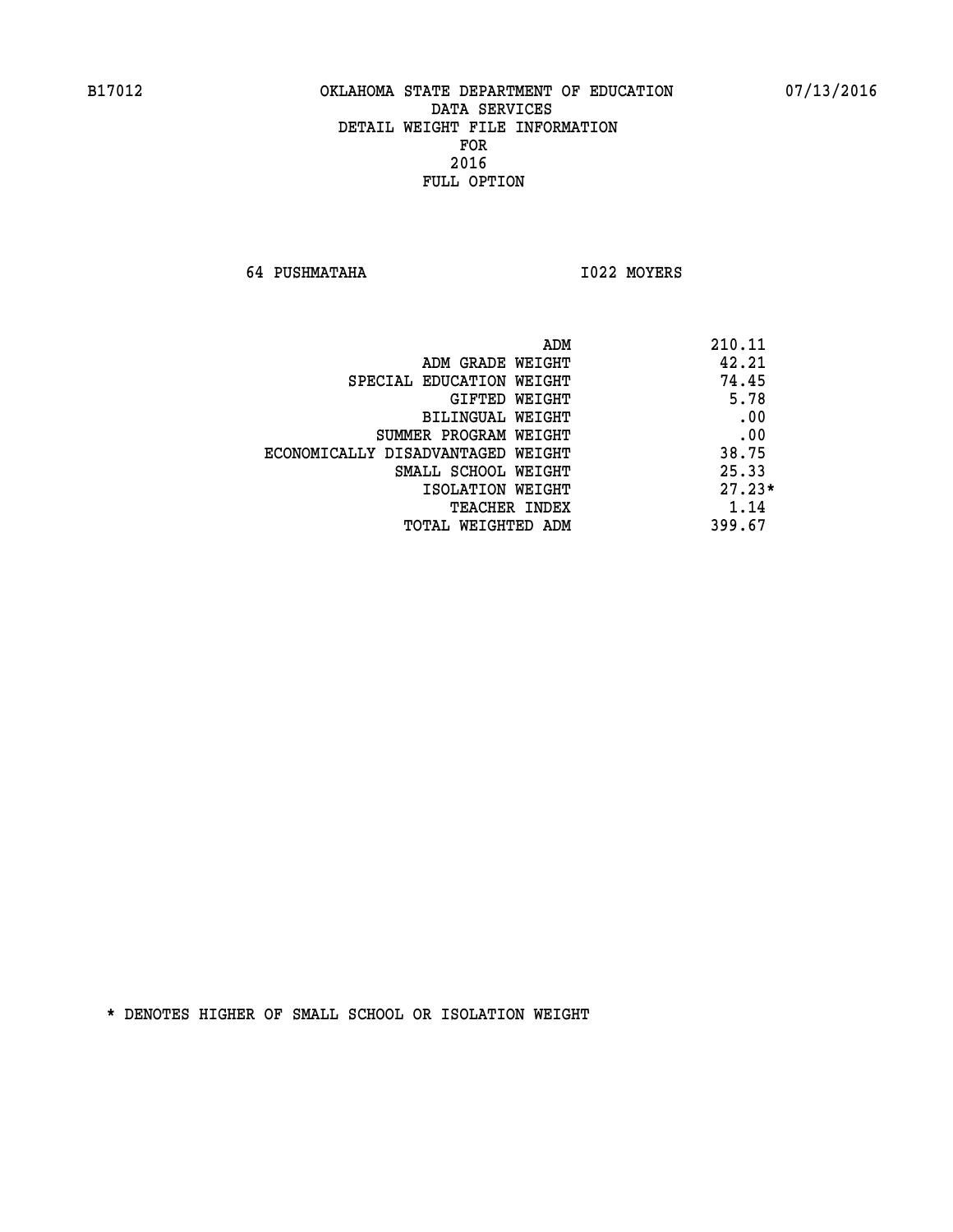**65 ROGER MILLS I003 LEEDEY** 

| ADM                               | 232.01    |
|-----------------------------------|-----------|
| ADM GRADE WEIGHT                  | 48.25     |
| SPECIAL EDUCATION WEIGHT          | 21.20     |
| GIFTED WEIGHT                     | 7.14      |
| BILINGUAL WEIGHT                  | .00       |
| SUMMER PROGRAM WEIGHT             | .00       |
| ECONOMICALLY DISADVANTAGED WEIGHT | 18.00     |
| SMALL SCHOOL WEIGHT               | 26.05     |
| ISOLATION WEIGHT                  | $153.13*$ |
| <b>TEACHER INDEX</b>              | 26.93     |
| TOTAL WEIGHTED ADM                | 506.66    |
|                                   |           |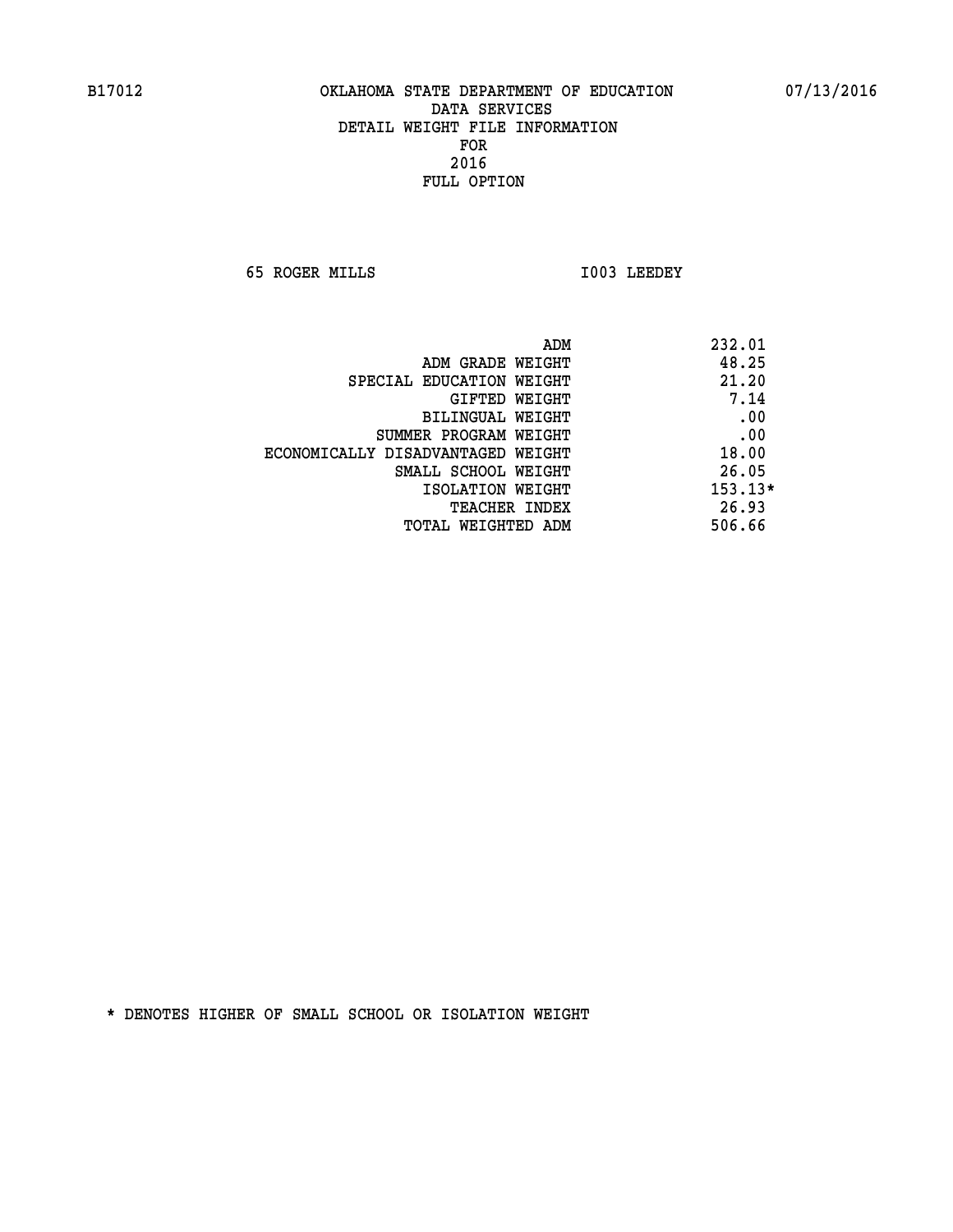**65 ROGER MILLS I006 REYDON** 

| ADM<br>122.67                              |  |
|--------------------------------------------|--|
| 23.83<br>ADM GRADE WEIGHT                  |  |
| 11.30<br>SPECIAL EDUCATION WEIGHT          |  |
| 3.06<br><b>GIFTED WEIGHT</b>               |  |
| .00<br>BILINGUAL WEIGHT                    |  |
| .00<br>SUMMER PROGRAM WEIGHT               |  |
| 15.75<br>ECONOMICALLY DISADVANTAGED WEIGHT |  |
| 18.84<br>SMALL SCHOOL WEIGHT               |  |
| $83.49*$<br>ISOLATION WEIGHT               |  |
| .00<br><b>TEACHER INDEX</b>                |  |
| 260.10<br>TOTAL WEIGHTED ADM               |  |
|                                            |  |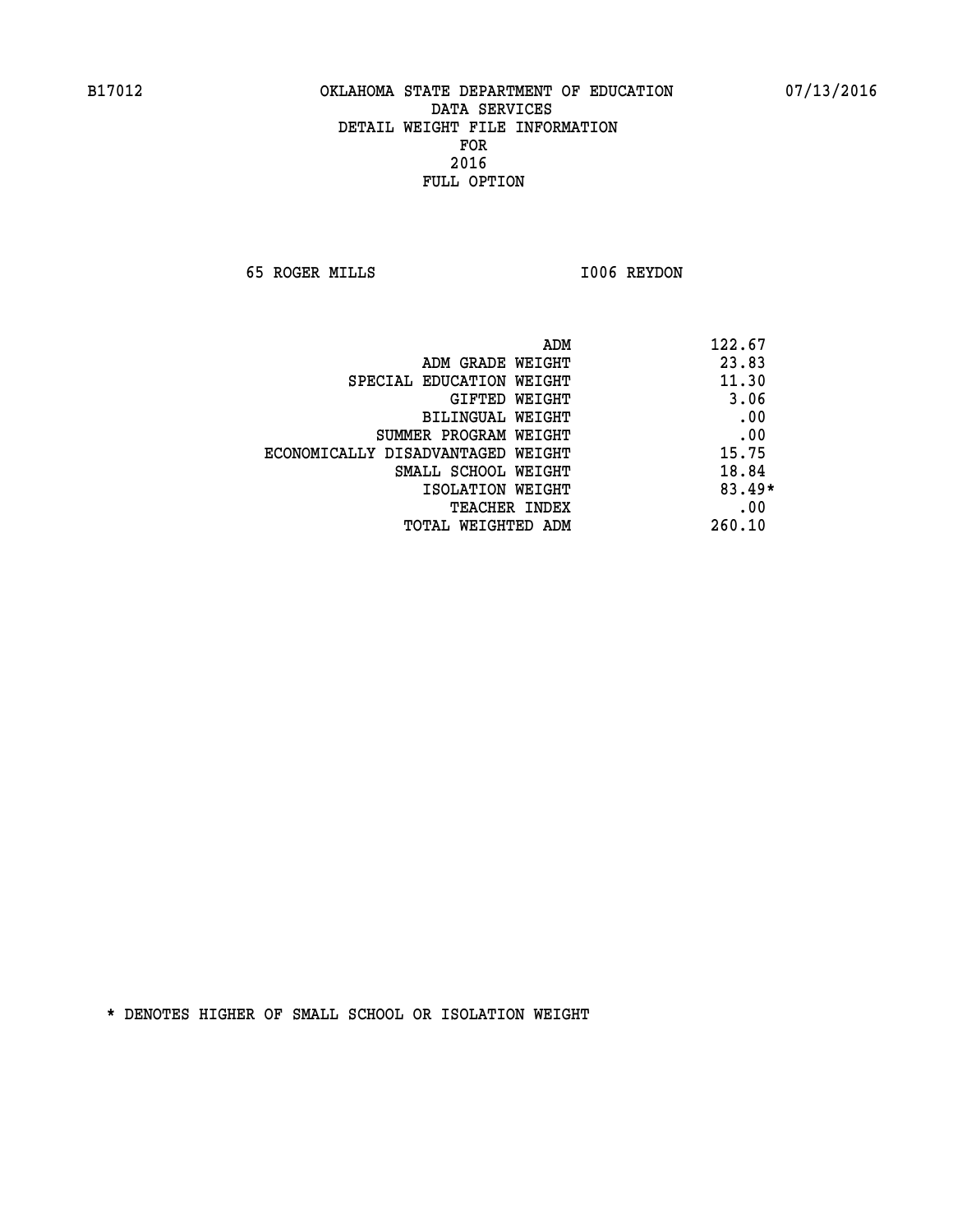**65 ROGER MILLS I007 CHEYENNE** 

|                                   | ADM | 355.11    |
|-----------------------------------|-----|-----------|
| ADM GRADE WEIGHT                  |     | 69.83     |
| SPECIAL EDUCATION WEIGHT          |     | 70.90     |
| GIFTED WEIGHT                     |     | 9.86      |
| BILINGUAL WEIGHT                  |     | 1.75      |
| SUMMER PROGRAM WEIGHT             |     | 1.20      |
| ECONOMICALLY DISADVANTAGED WEIGHT |     | 31.75     |
| SMALL SCHOOL WEIGHT               |     | 23.35     |
| ISOLATION WEIGHT                  |     | $166.90*$ |
| <b>TEACHER INDEX</b>              |     | 6.53      |
| TOTAL WEIGHTED ADM                |     | 713.83    |
|                                   |     |           |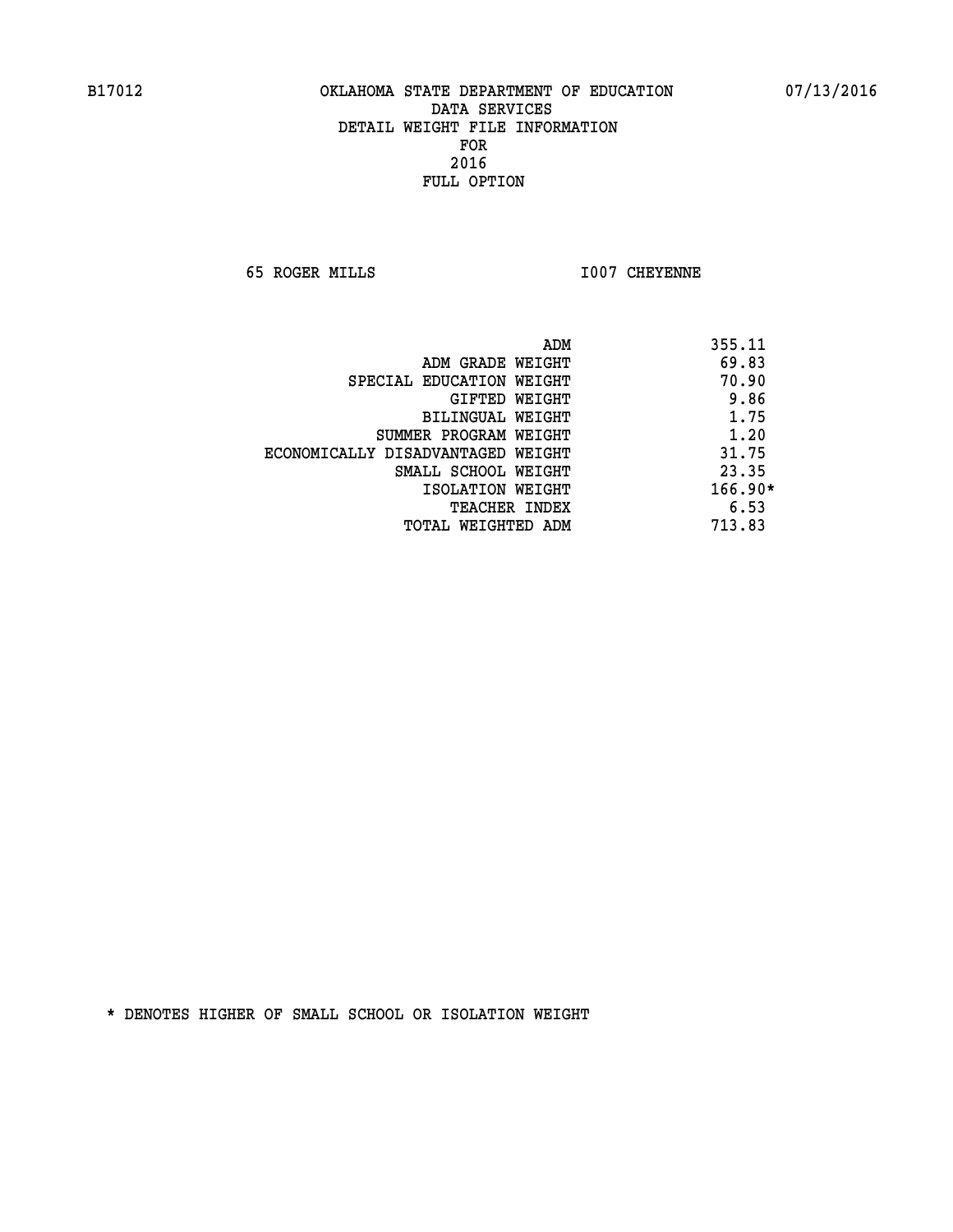**65 ROGER MILLS I015 SWEETWATER** 

| ADM                               | 138.69   |
|-----------------------------------|----------|
| ADM GRADE WEIGHT                  | 25.67    |
| SPECIAL EDUCATION WEIGHT          | 19.40    |
| GIFTED WEIGHT                     | 1.36     |
| BILINGUAL WEIGHT                  | .00      |
| SUMMER PROGRAM WEIGHT             | .00      |
| ECONOMICALLY DISADVANTAGED WEIGHT | 29.50    |
| SMALL SCHOOL WEIGHT               | 20.47    |
| ISOLATION WEIGHT                  | $47.18*$ |
| <b>TEACHER INDEX</b>              | 6.28     |
| TOTAL WEIGHTED ADM                | 268.08   |
|                                   |          |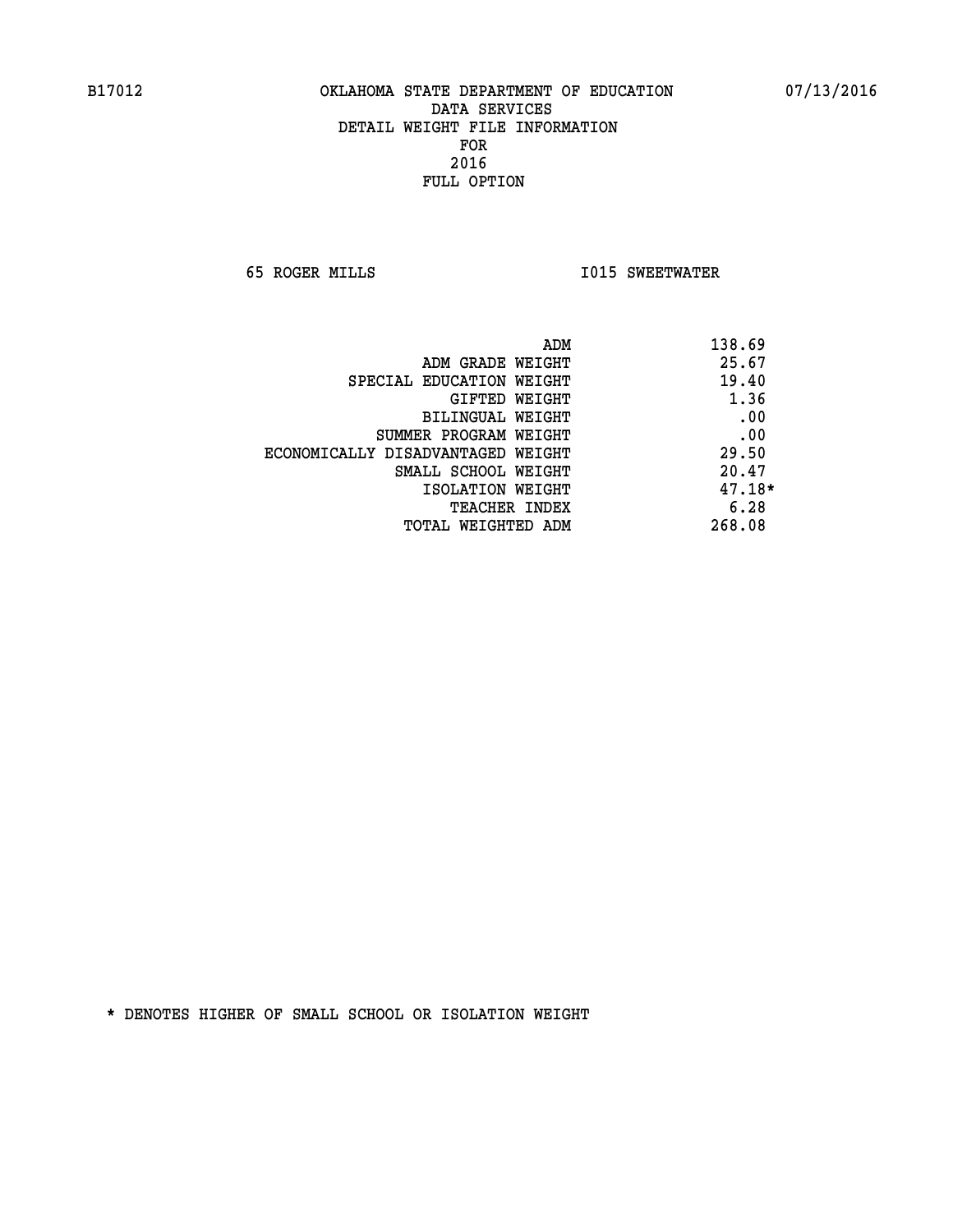**65 ROGER MILLS I066 HAMMON** 

|                                   | ADM | 251.74    |
|-----------------------------------|-----|-----------|
| ADM GRADE WEIGHT                  |     | 52.58     |
| SPECIAL EDUCATION WEIGHT          |     | 33.10     |
| GIFTED WEIGHT                     |     | 8.50      |
| BILINGUAL WEIGHT                  |     | 3.25      |
| SUMMER PROGRAM WEIGHT             |     | .00       |
| ECONOMICALLY DISADVANTAGED WEIGHT |     | 37.75     |
| SMALL SCHOOL WEIGHT               |     | 26.39     |
| ISOLATION WEIGHT                  |     | $121.19*$ |
| <b>TEACHER INDEX</b>              |     | 11.90     |
| TOTAL WEIGHTED ADM                |     | 520.01    |
|                                   |     |           |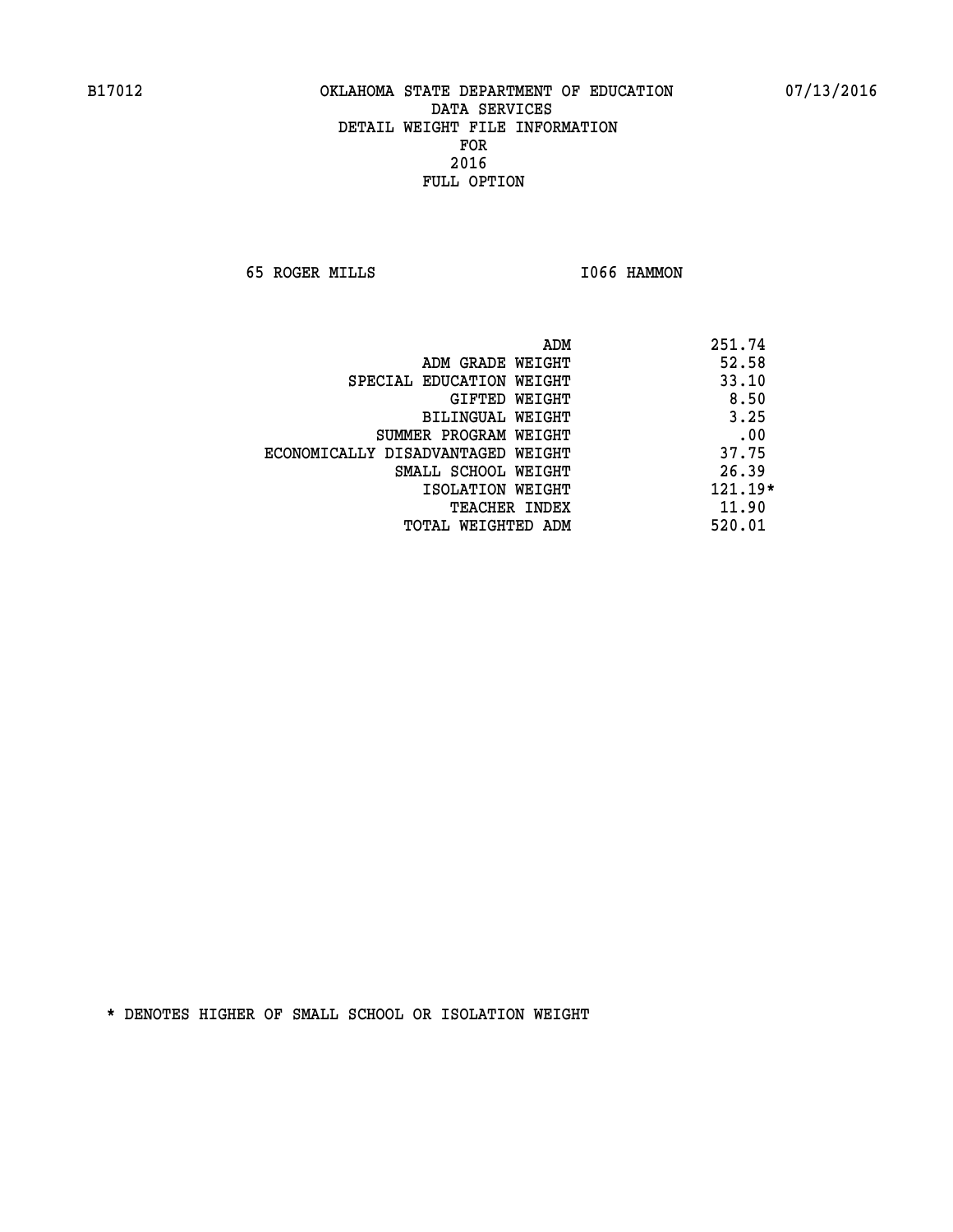**66 ROGERS C009 JUSTUS-TIAWAH** 

| ADM                               | 522.43  |
|-----------------------------------|---------|
| ADM GRADE WEIGHT                  | 99.00   |
| SPECIAL EDUCATION WEIGHT          | 61.10   |
| <b>GIFTED WEIGHT</b>              | 16.66   |
| BILINGUAL WEIGHT                  | 1.00    |
| SUMMER PROGRAM WEIGHT             | .00     |
| ECONOMICALLY DISADVANTAGED WEIGHT | 45.50   |
| SMALL SCHOOL WEIGHT               | $1.30*$ |
| ISOLATION WEIGHT                  | .00     |
| <b>TEACHER INDEX</b>              | 1.93    |
| TOTAL WEIGHTED ADM                | 748.92  |
|                                   |         |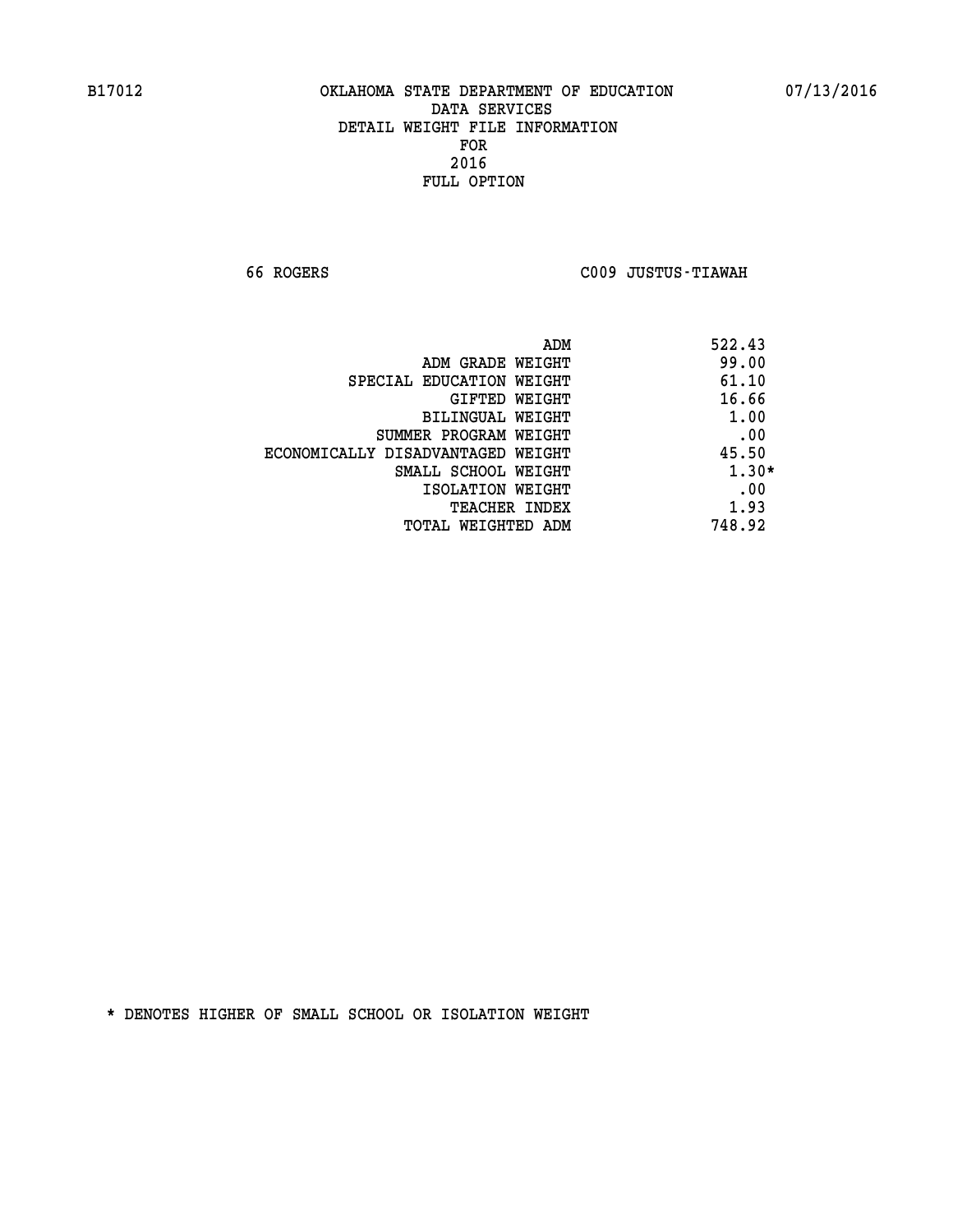**66 ROGERS I001 CLAREMORE** 

| 3,997.00 |
|----------|
| 681.73   |
| 589.15   |
| 146.88   |
| 53.25    |
| 1.20     |
| 567.25   |
| .00      |
| .00      |
| .00      |
| 6,036.46 |
|          |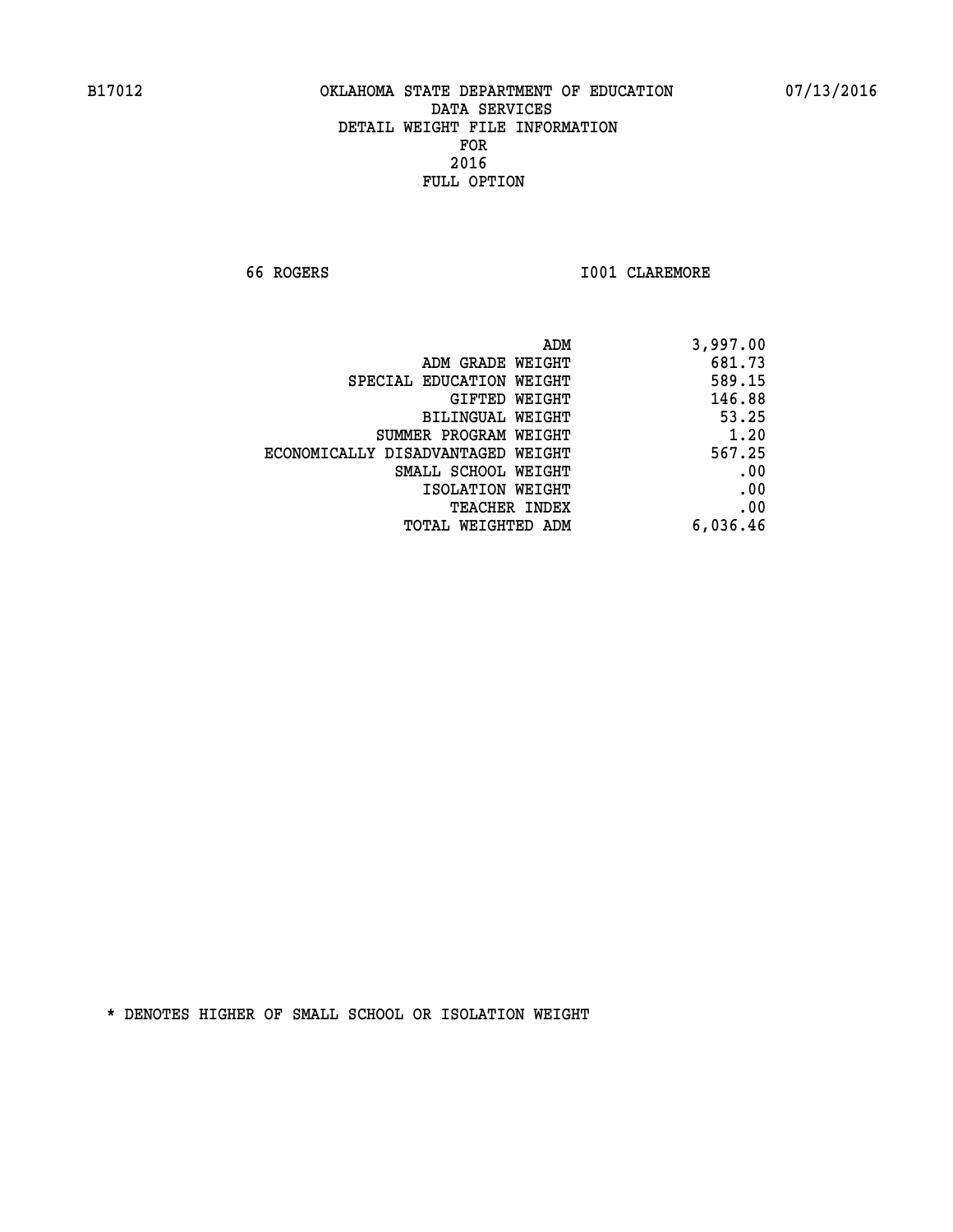**66 ROGERS I002 CATOOSA** 

| 2,082.71 |
|----------|
| 364.98   |
| 404.10   |
| 74.80    |
| 51.50    |
| .00      |
| 362.00   |
| .00      |
| .00      |
| 79.23    |
| 3,419.32 |
|          |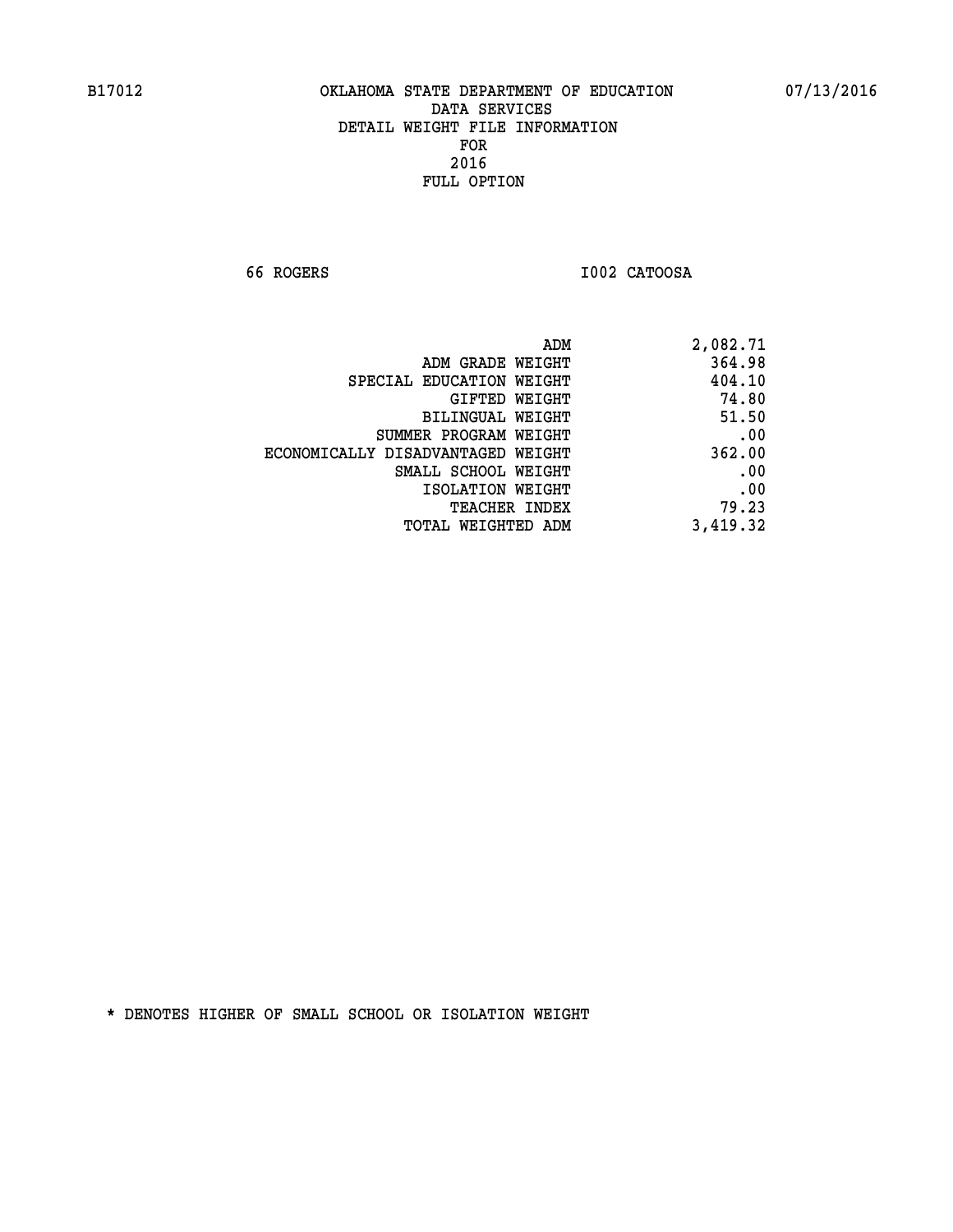**66 ROGERS I003 CHELSEA** 

| 927.31   |
|----------|
| 186.92   |
| 183.65   |
| 22.44    |
| .00      |
| .00      |
| 178.25   |
| .00      |
| .00      |
| 46.27    |
| 1,544.84 |
|          |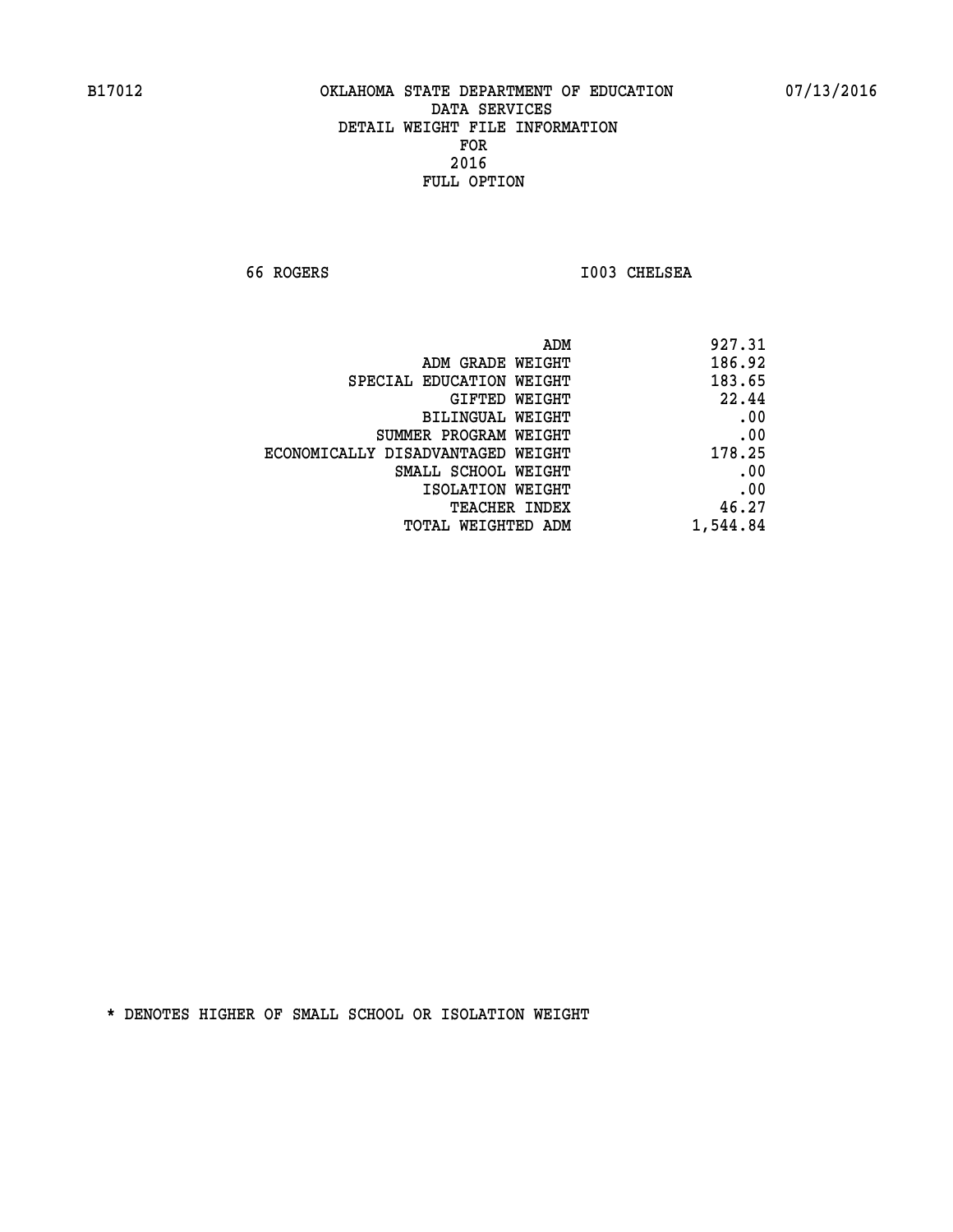**66 ROGERS I004 OOLOGAH-TALALA** 

| ADM<br>1,804.82 |                                   |
|-----------------|-----------------------------------|
| 356.28          | ADM GRADE WEIGHT                  |
| 250.40          | SPECIAL EDUCATION WEIGHT          |
| 74.46           | <b>GIFTED WEIGHT</b>              |
| 15.75           | BILINGUAL WEIGHT                  |
| .00             | SUMMER PROGRAM WEIGHT             |
| 206.75          | ECONOMICALLY DISADVANTAGED WEIGHT |
| .00             | SMALL SCHOOL WEIGHT               |
| .00             | ISOLATION WEIGHT                  |
| 9.47            | <b>TEACHER INDEX</b>              |
| 2,717.93        | TOTAL WEIGHTED ADM                |
|                 |                                   |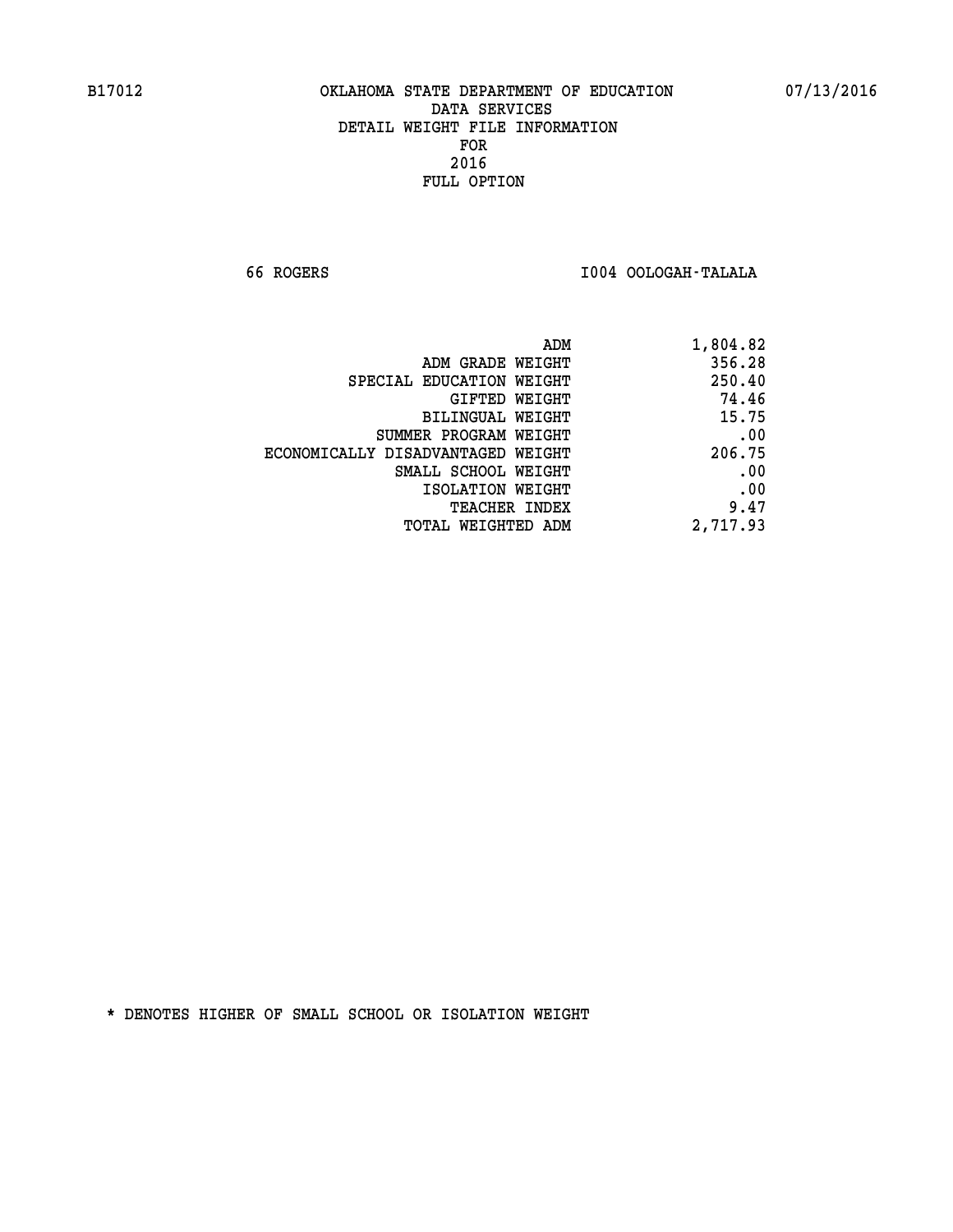**66 ROGERS I005 INOLA** 

| 1,361.87 |
|----------|
| 259.55   |
| 212.60   |
| 44.20    |
| 18.75    |
| 1.20     |
| 174.00   |
| .00      |
| .00      |
| 65.71    |
| 2,137.88 |
|          |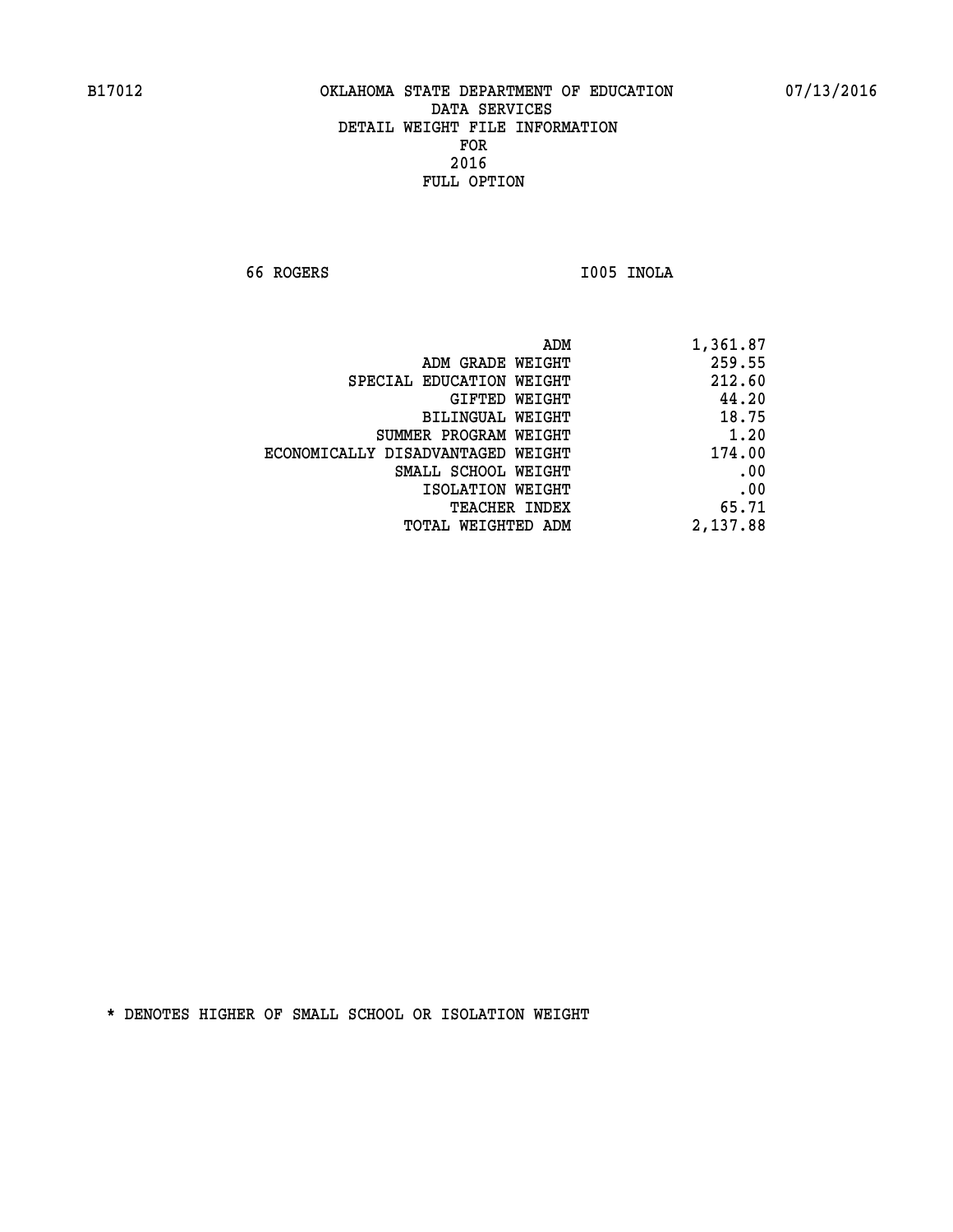**66 ROGERS I006 SEQUOYAH** 

| 1,351.88 |
|----------|
| 267.00   |
| 148.80   |
| 37.06    |
| 5.00     |
| .00      |
| 145.00   |
| .00      |
| .00      |
| 52.92    |
| 2,007.66 |
|          |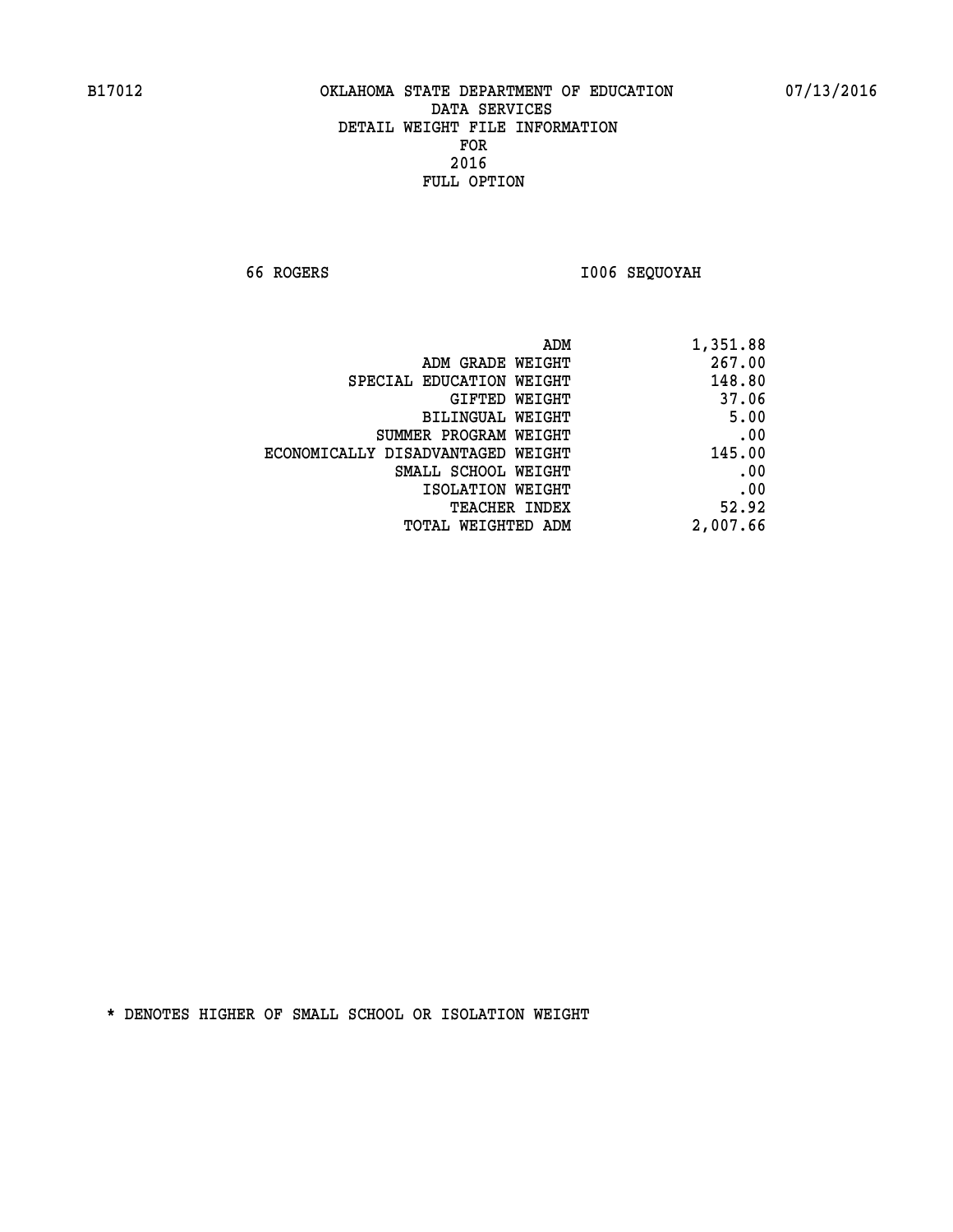**66 ROGERS I007 FOYIL** 

| ADM                               | 522.44  |
|-----------------------------------|---------|
| ADM GRADE WEIGHT                  | 101.51  |
| SPECIAL EDUCATION WEIGHT          | 94.00   |
| <b>GIFTED WEIGHT</b>              | 14.62   |
| BILINGUAL WEIGHT                  | 2.75    |
| SUMMER PROGRAM WEIGHT             | .00     |
| ECONOMICALLY DISADVANTAGED WEIGHT | 101.50  |
| SMALL SCHOOL WEIGHT               | $1.30*$ |
| ISOLATION WEIGHT                  | .00     |
| <b>TEACHER INDEX</b>              | .00     |
| TOTAL WEIGHTED ADM                | 838.12  |
|                                   |         |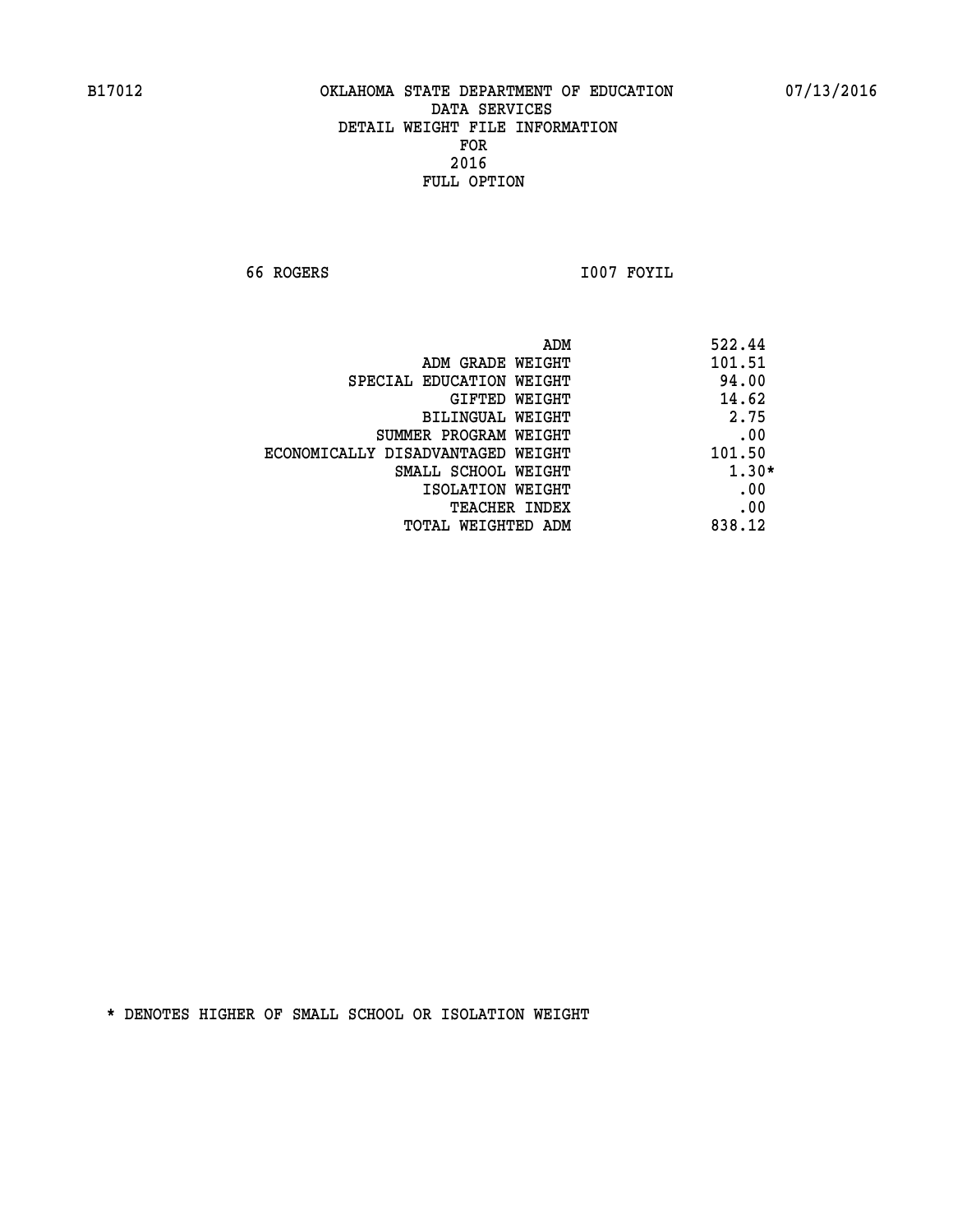**66 ROGERS I008 VERDIGRIS** 

| 1,272.08 |
|----------|
| 241.37   |
| 153.45   |
| 42.84    |
| 10.25    |
| 1.20     |
| 89.25    |
| .00      |
| .00      |
| 76.45    |
| 1,886.89 |
|          |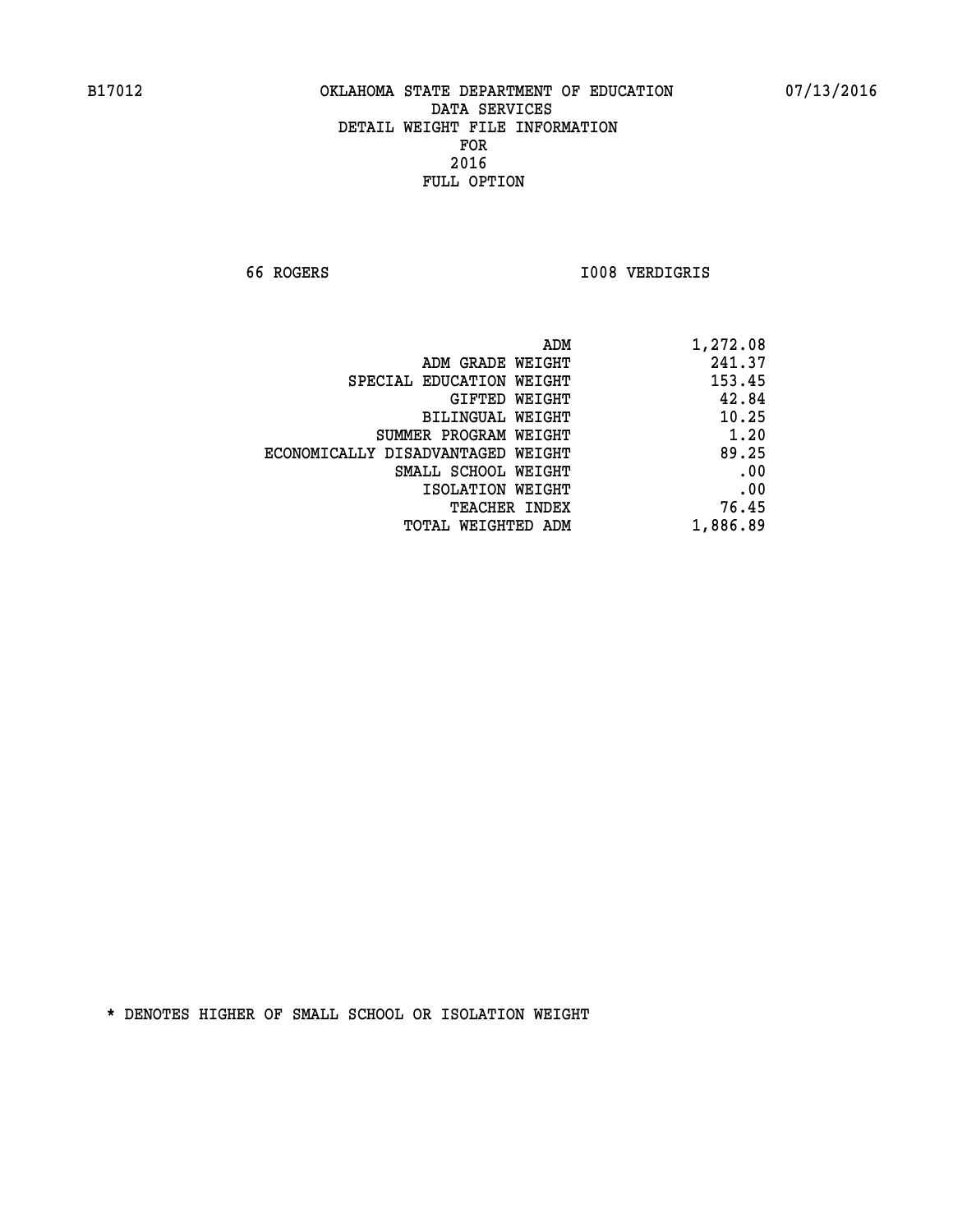**67 SEMINOLE C054 JUSTICE** 

| ADM                               | 175.18   |
|-----------------------------------|----------|
| ADM GRADE WEIGHT                  | 39.09    |
| SPECIAL EDUCATION WEIGHT          | 20.15    |
| GIFTED WEIGHT                     | 6.12     |
| BILINGUAL WEIGHT                  | .00      |
| SUMMER PROGRAM WEIGHT             | .00      |
| ECONOMICALLY DISADVANTAGED WEIGHT | 44.00    |
| SMALL SCHOOL WEIGHT               | $23.43*$ |
| ISOLATION WEIGHT                  | .00      |
| <b>TEACHER INDEX</b>              | 16.66    |
| TOTAL WEIGHTED ADM                | 324.63   |
|                                   |          |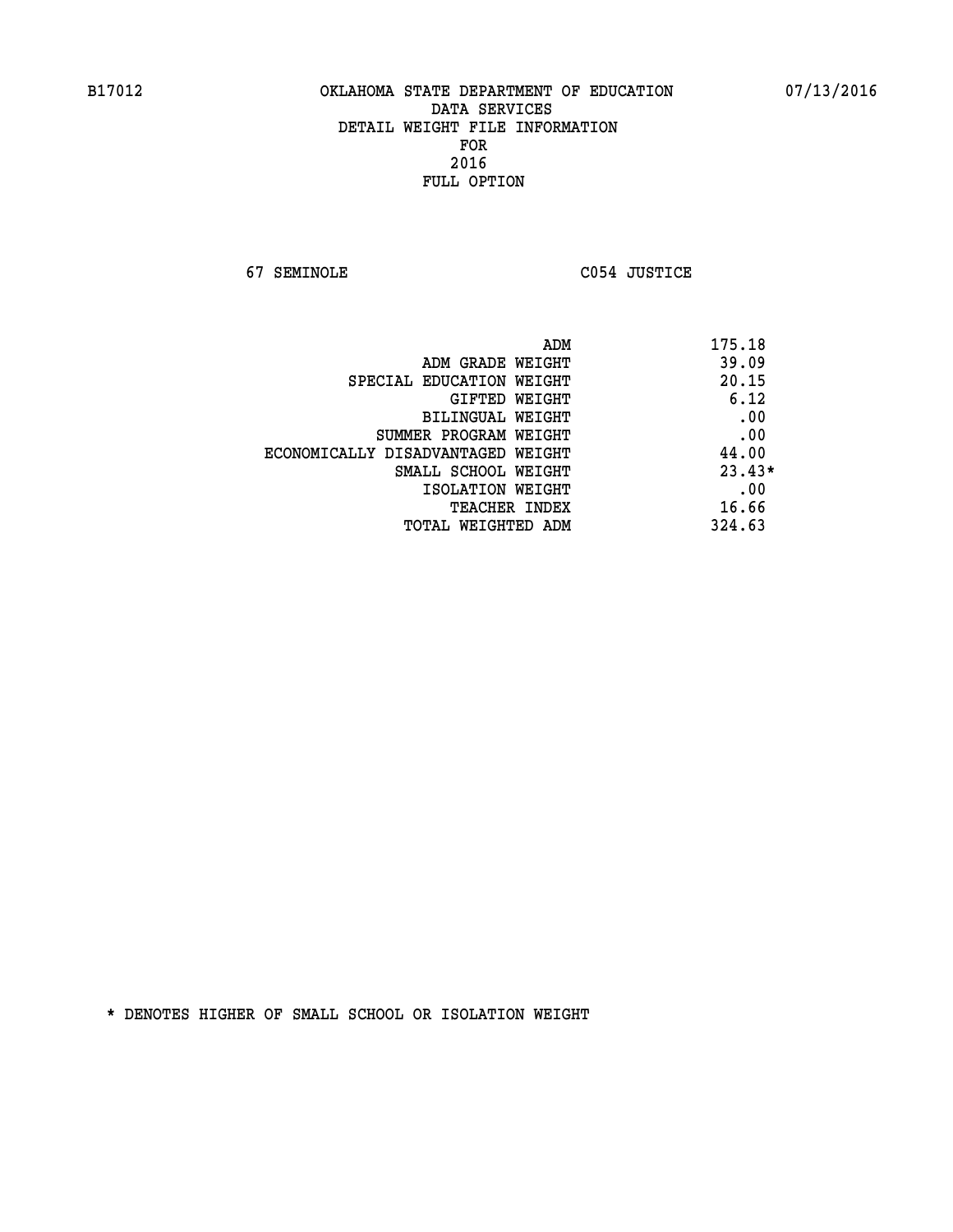**67 SEMINOLE I001 SEMINOLE** 

| ADM                               | 1,759.78 |
|-----------------------------------|----------|
| ADM GRADE WEIGHT                  | 351.84   |
| SPECIAL EDUCATION WEIGHT          | 239.60   |
| <b>GIFTED WEIGHT</b>              | 73.10    |
| BILINGUAL WEIGHT                  | 3.25     |
| SUMMER PROGRAM WEIGHT             | .00      |
| ECONOMICALLY DISADVANTAGED WEIGHT | 295.50   |
| SMALL SCHOOL WEIGHT               | .00      |
| ISOLATION WEIGHT                  | .00      |
| <b>TEACHER INDEX</b>              | 15.89    |
| <b>TOTAL WEIGHTED ADM</b>         | 2,738.96 |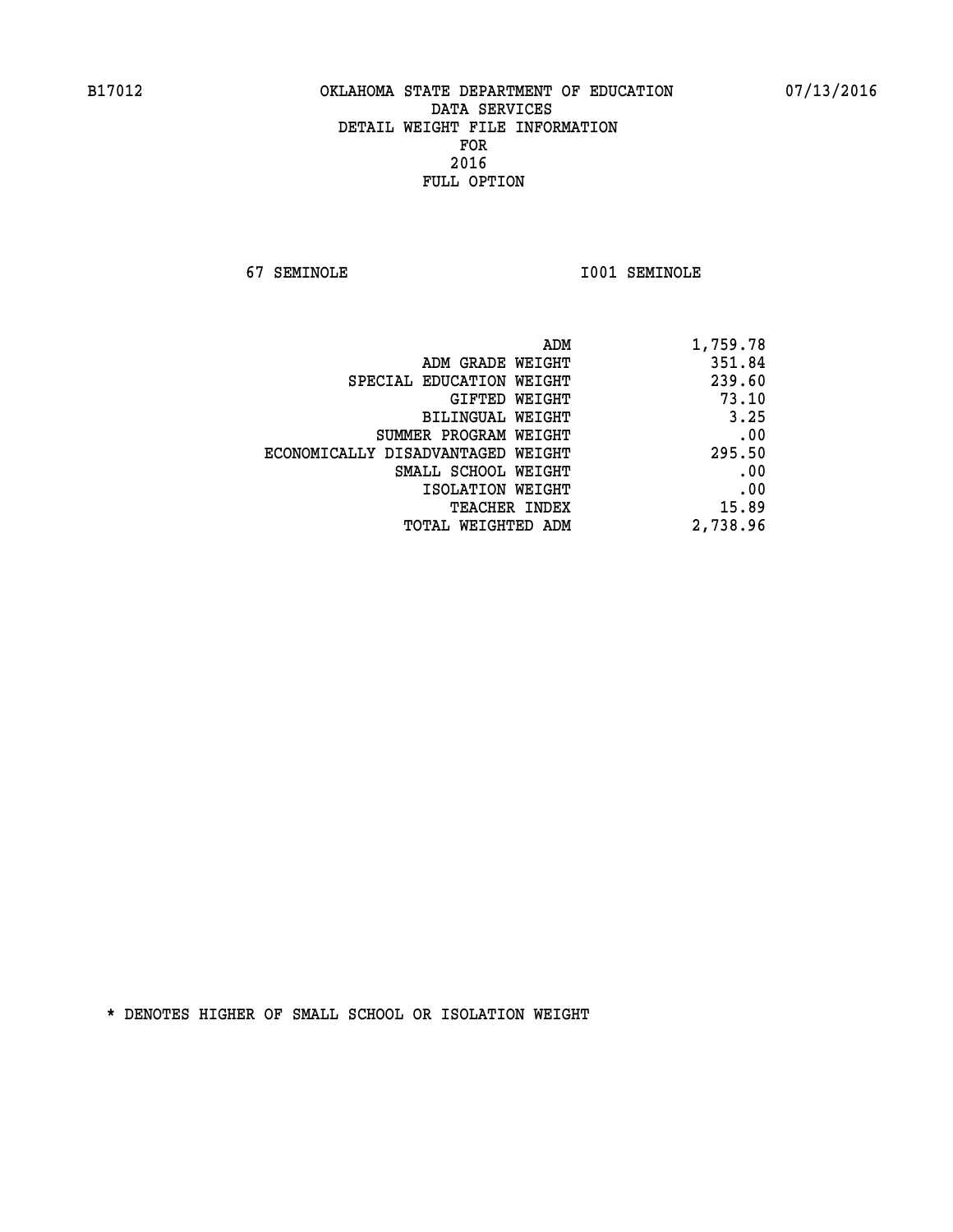**67 SEMINOLE I002 WEWOKA** 

| ADM                               | 705.07   |
|-----------------------------------|----------|
| ADM GRADE WEIGHT                  | 139.56   |
| SPECIAL EDUCATION WEIGHT          | 149.75   |
| GIFTED WEIGHT                     | 27.88    |
| BILINGUAL WEIGHT                  | .00      |
| SUMMER PROGRAM WEIGHT             | .00      |
| ECONOMICALLY DISADVANTAGED WEIGHT | 154.00   |
| SMALL SCHOOL WEIGHT               | .00      |
| ISOLATION WEIGHT                  | .00      |
| <b>TEACHER INDEX</b>              | .00      |
| TOTAL WEIGHTED ADM                | 1,176.26 |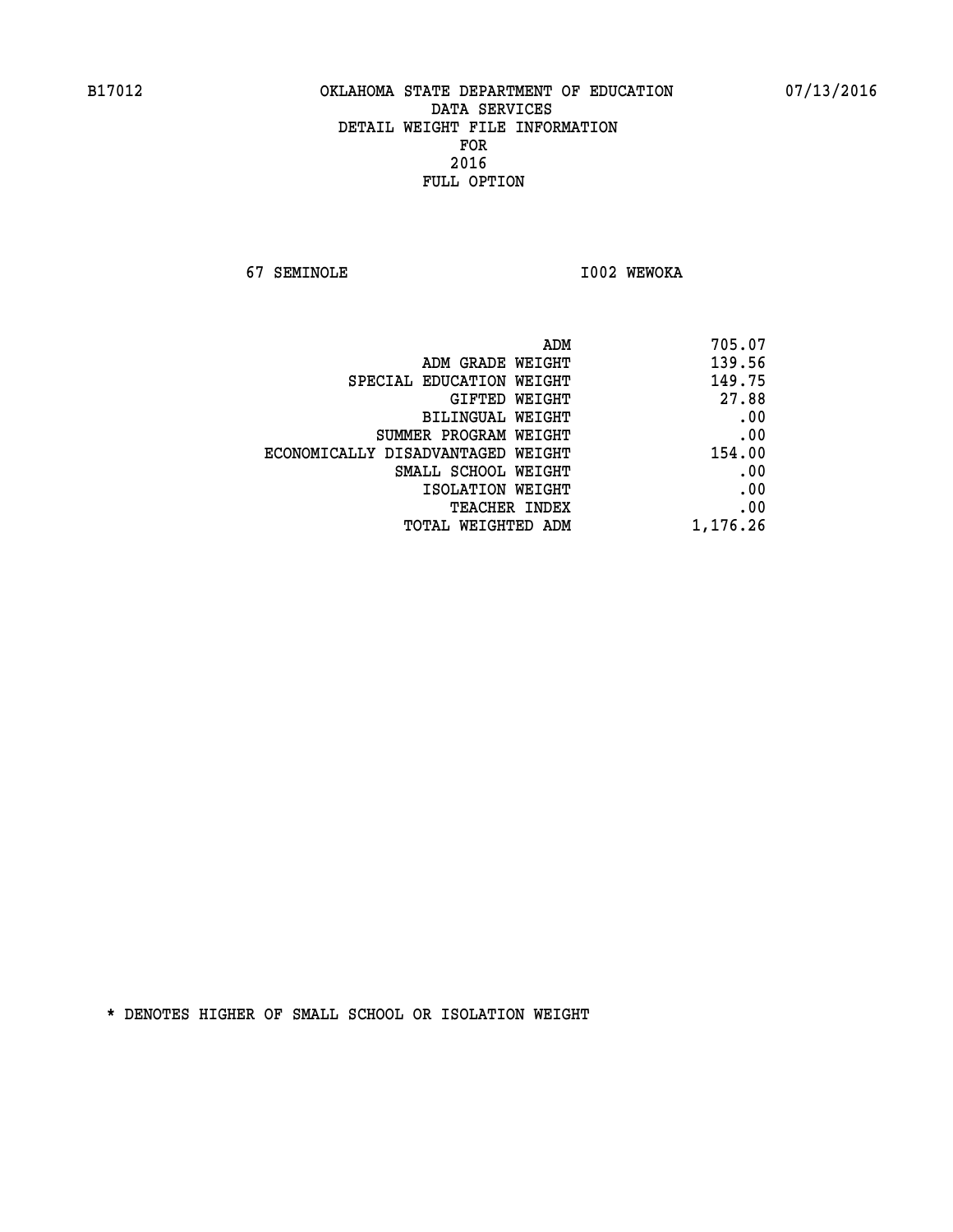**67 SEMINOLE I003 BOWLEGS** 

|                                   | ADM | 283.37   |
|-----------------------------------|-----|----------|
| ADM GRADE WEIGHT                  |     | 60.82    |
| SPECIAL EDUCATION WEIGHT          |     | 33.75    |
| GIFTED WEIGHT                     |     | 10.20    |
| BILINGUAL WEIGHT                  |     | 2.50     |
| SUMMER PROGRAM WEIGHT             |     | .00      |
| ECONOMICALLY DISADVANTAGED WEIGHT |     | 65.25    |
| SMALL SCHOOL WEIGHT               |     | $26.32*$ |
| ISOLATION WEIGHT                  |     | .00      |
| <b>TEACHER INDEX</b>              |     | 5.28     |
| TOTAL WEIGHTED ADM                |     | 487.49   |
|                                   |     |          |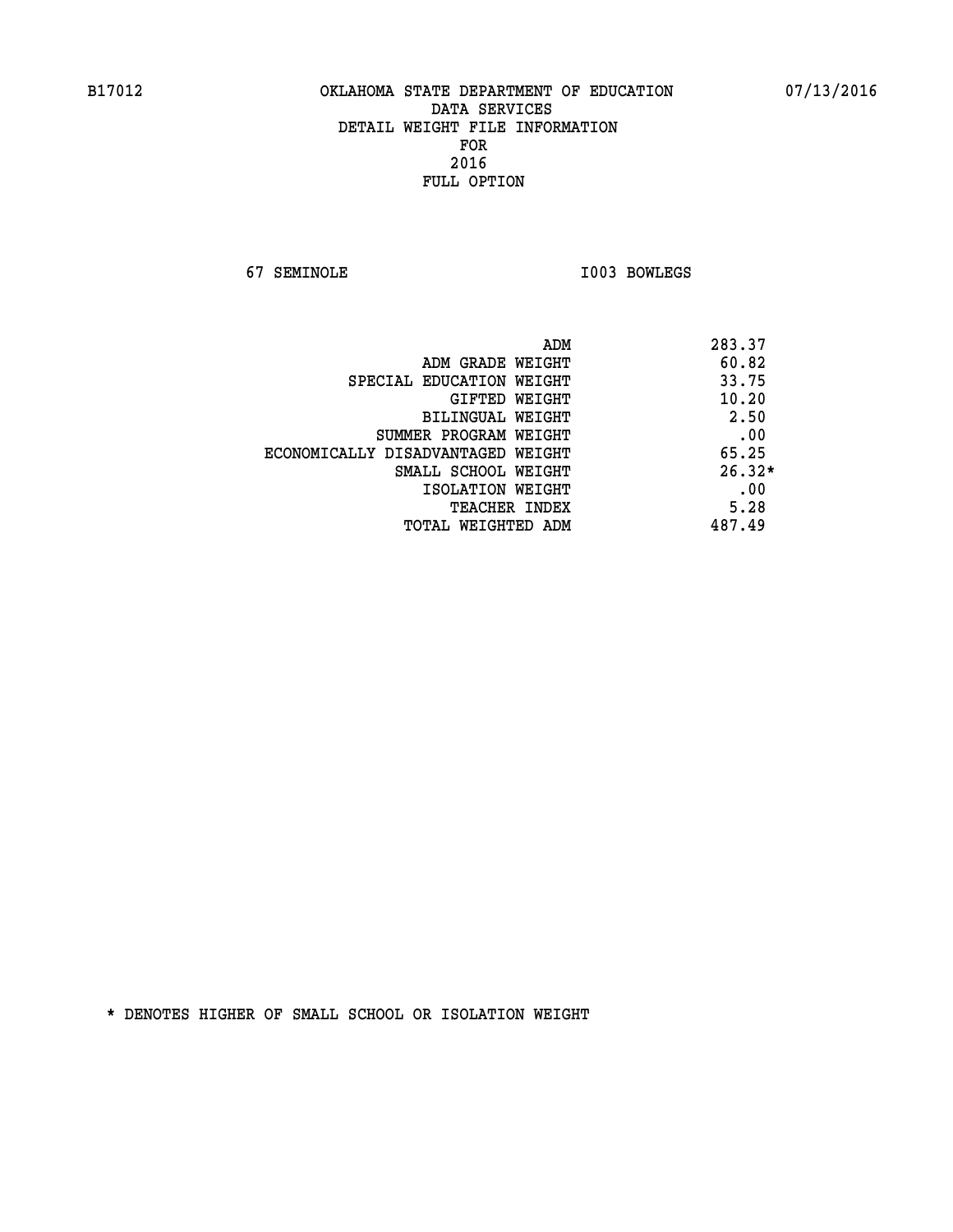**67 SEMINOLE I004 KONAWA** 

| 712.29   |
|----------|
| 139.58   |
| 92.35    |
| 26.52    |
| .00      |
| .00      |
| 134.75   |
| .00      |
| .00      |
| 15.19    |
| 1,120.68 |
|          |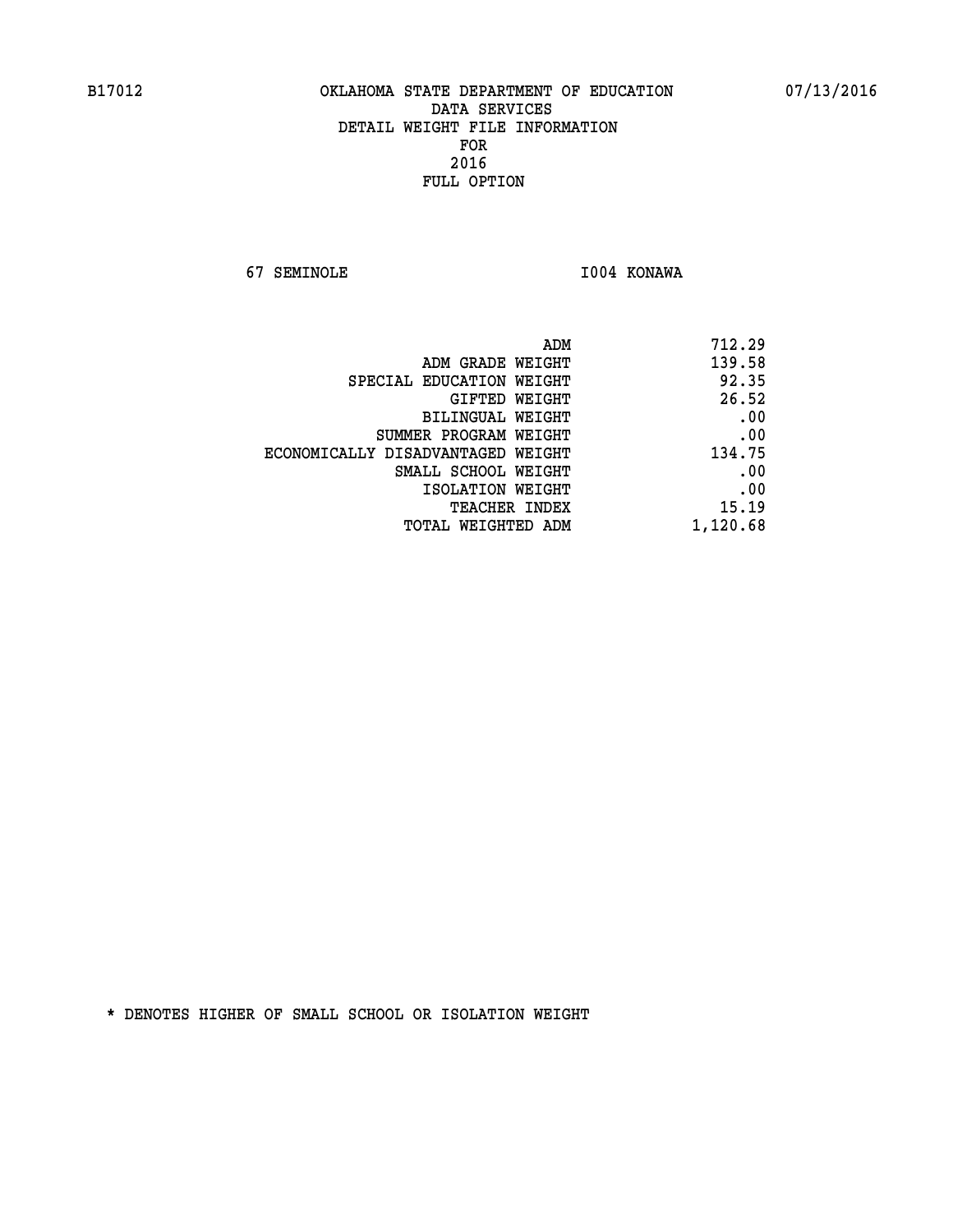**67 SEMINOLE I006 NEW LIMA** 

|                                   | 304.18<br>ADM |
|-----------------------------------|---------------|
| ADM GRADE WEIGHT                  | 56.72         |
| SPECIAL EDUCATION WEIGHT          | 41.90         |
| <b>GIFTED WEIGHT</b>              | 8.84          |
| BILINGUAL WEIGHT                  | .75           |
| SUMMER PROGRAM WEIGHT             | .00           |
| ECONOMICALLY DISADVANTAGED WEIGHT | 68.25         |
| SMALL SCHOOL WEIGHT               | $25.85*$      |
| ISOLATION WEIGHT                  | .00           |
| <b>TEACHER INDEX</b>              | .00           |
| TOTAL WEIGHTED ADM                | 506.49        |
|                                   |               |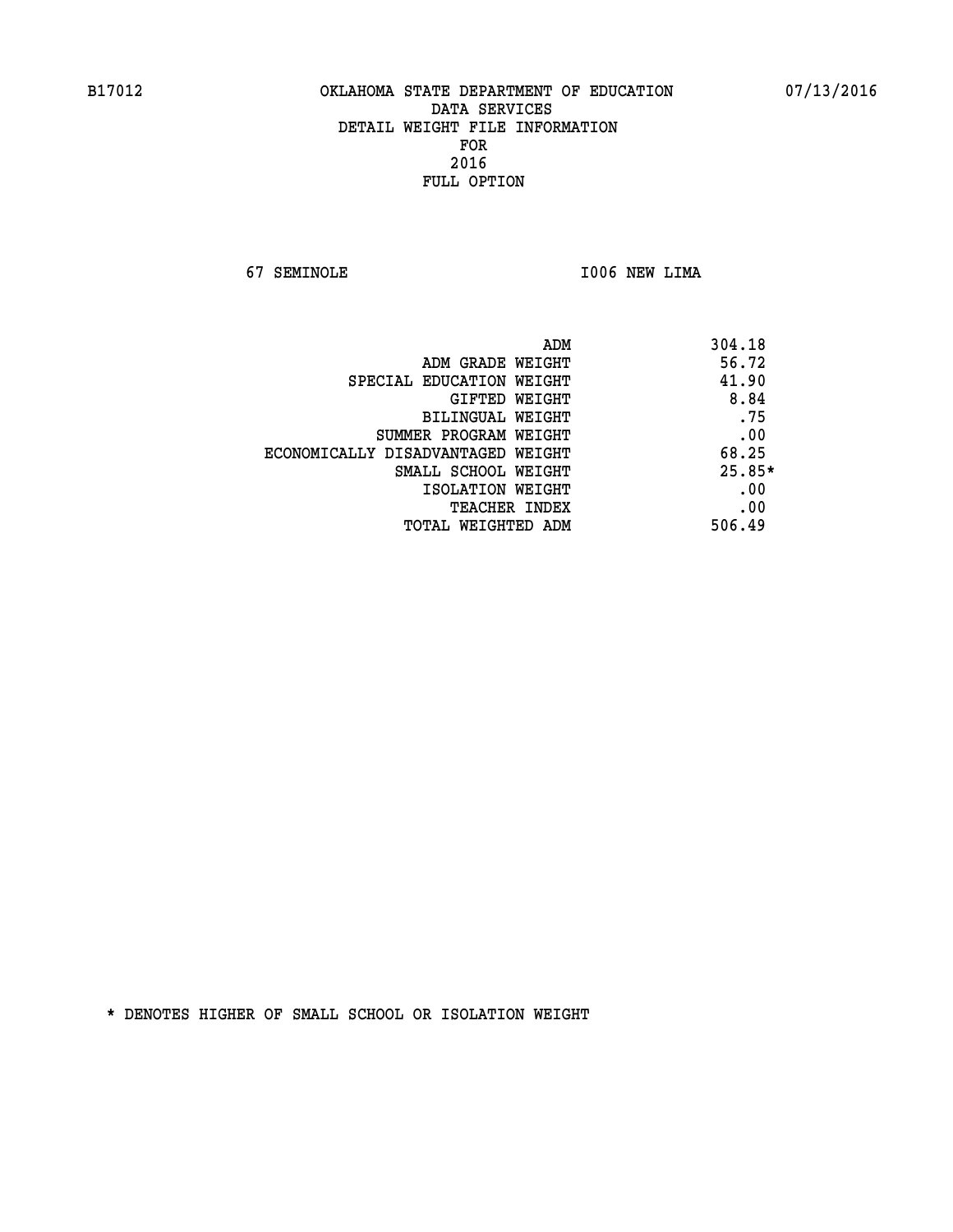**67 SEMINOLE I007 VARNUM** 

| ADM                               | 288.90   |
|-----------------------------------|----------|
| ADM GRADE WEIGHT                  | 59.80    |
| SPECIAL EDUCATION WEIGHT          | 30.25    |
| GIFTED WEIGHT                     | 12.24    |
| BILINGUAL WEIGHT                  | 4.25     |
| SUMMER PROGRAM WEIGHT             | .00      |
| ECONOMICALLY DISADVANTAGED WEIGHT | 51.50    |
| SMALL SCHOOL WEIGHT               | $26.22*$ |
| ISOLATION WEIGHT                  | .00      |
| <b>TEACHER INDEX</b>              | .44      |
| TOTAL WEIGHTED ADM                | 473.60   |
|                                   |          |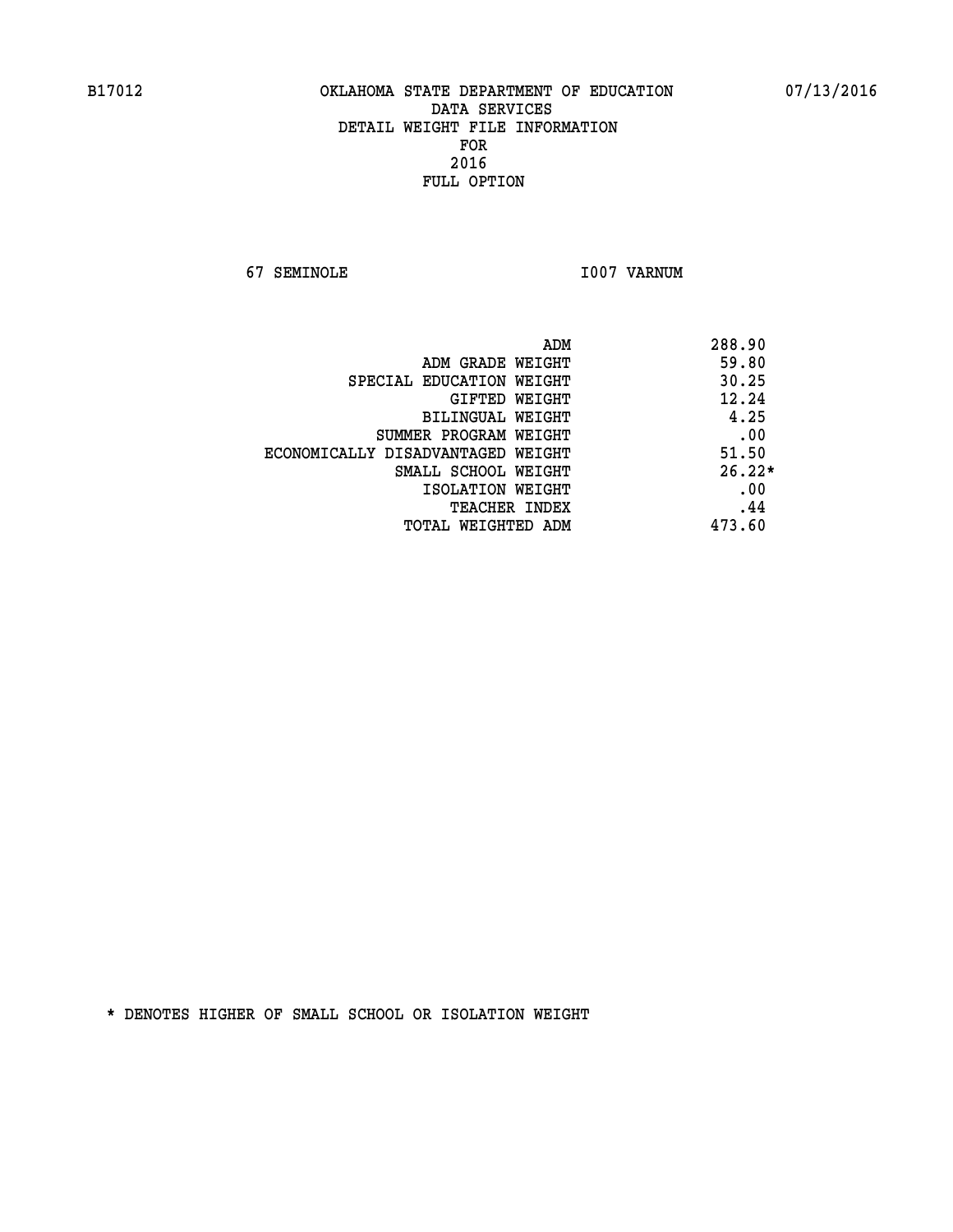**67 SEMINOLE 1010 SASAKWA** 

| ADM                               | 218.47   |
|-----------------------------------|----------|
| ADM GRADE WEIGHT                  | 41.52    |
| SPECIAL EDUCATION WEIGHT          | 37.30    |
| GIFTED WEIGHT                     | 7.14     |
| BILINGUAL WEIGHT                  | .00      |
| SUMMER PROGRAM WEIGHT             | .00      |
| ECONOMICALLY DISADVANTAGED WEIGHT | 54.50    |
| SMALL SCHOOL WEIGHT               | $25.65*$ |
| ISOLATION WEIGHT                  | .00      |
| <b>TEACHER INDEX</b>              | 1.60     |
| TOTAL WEIGHTED ADM                | 386.18   |
|                                   |          |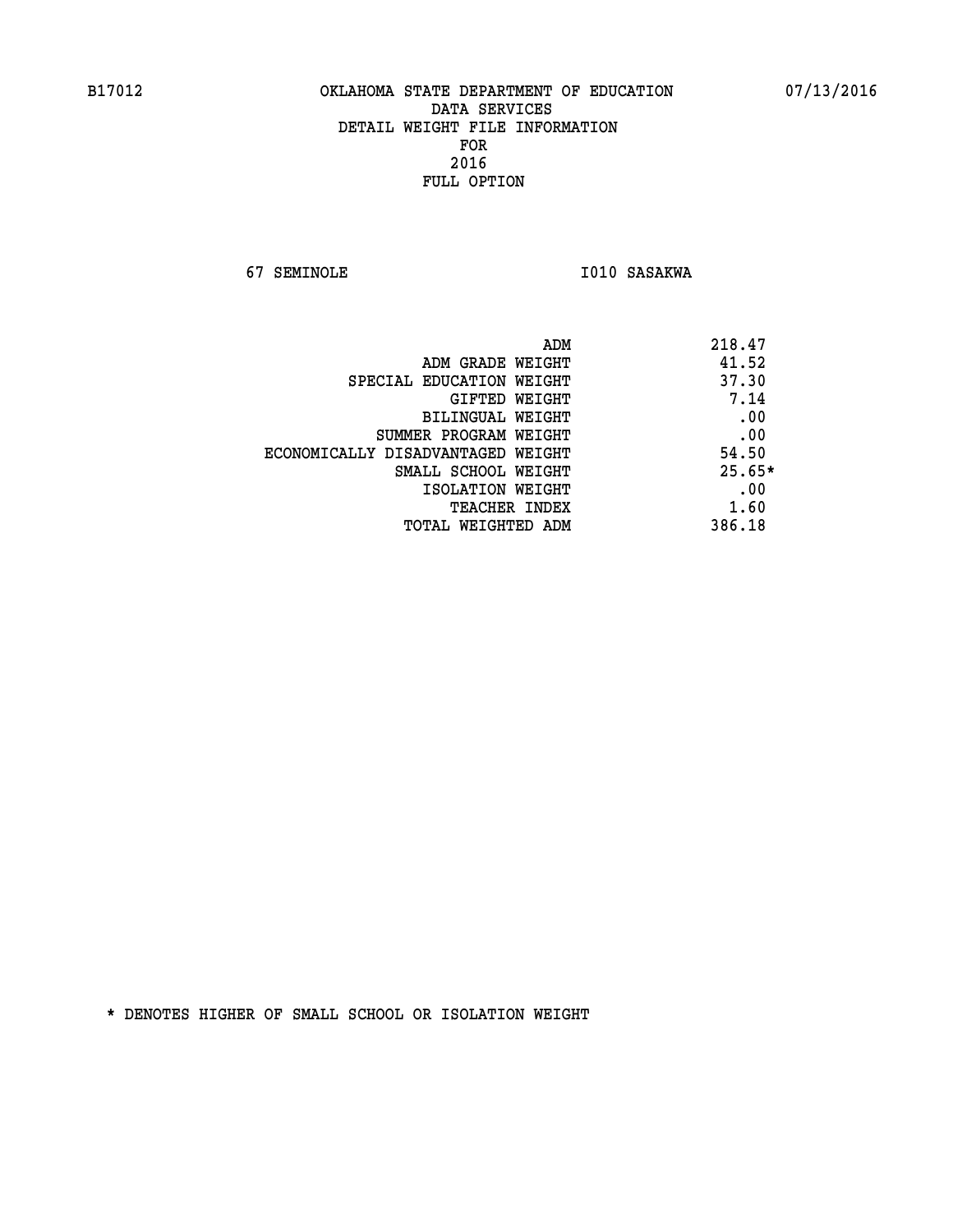**67 SEMINOLE I014 STROTHER** 

| ADM                               | 429.47   |  |
|-----------------------------------|----------|--|
| ADM GRADE WEIGHT                  | 81.91    |  |
| SPECIAL EDUCATION WEIGHT          | 56.50    |  |
| <b>GIFTED WEIGHT</b>              | 8.50     |  |
| <b>BILINGUAL WEIGHT</b>           | .25      |  |
| SUMMER PROGRAM WEIGHT             | .00      |  |
| ECONOMICALLY DISADVANTAGED WEIGHT | 75.00    |  |
| SMALL SCHOOL WEIGHT               | $16.16*$ |  |
| ISOLATION WEIGHT                  | .00      |  |
| <b>TEACHER INDEX</b>              | .00      |  |
| TOTAL WEIGHTED ADM                | 667.79   |  |
|                                   |          |  |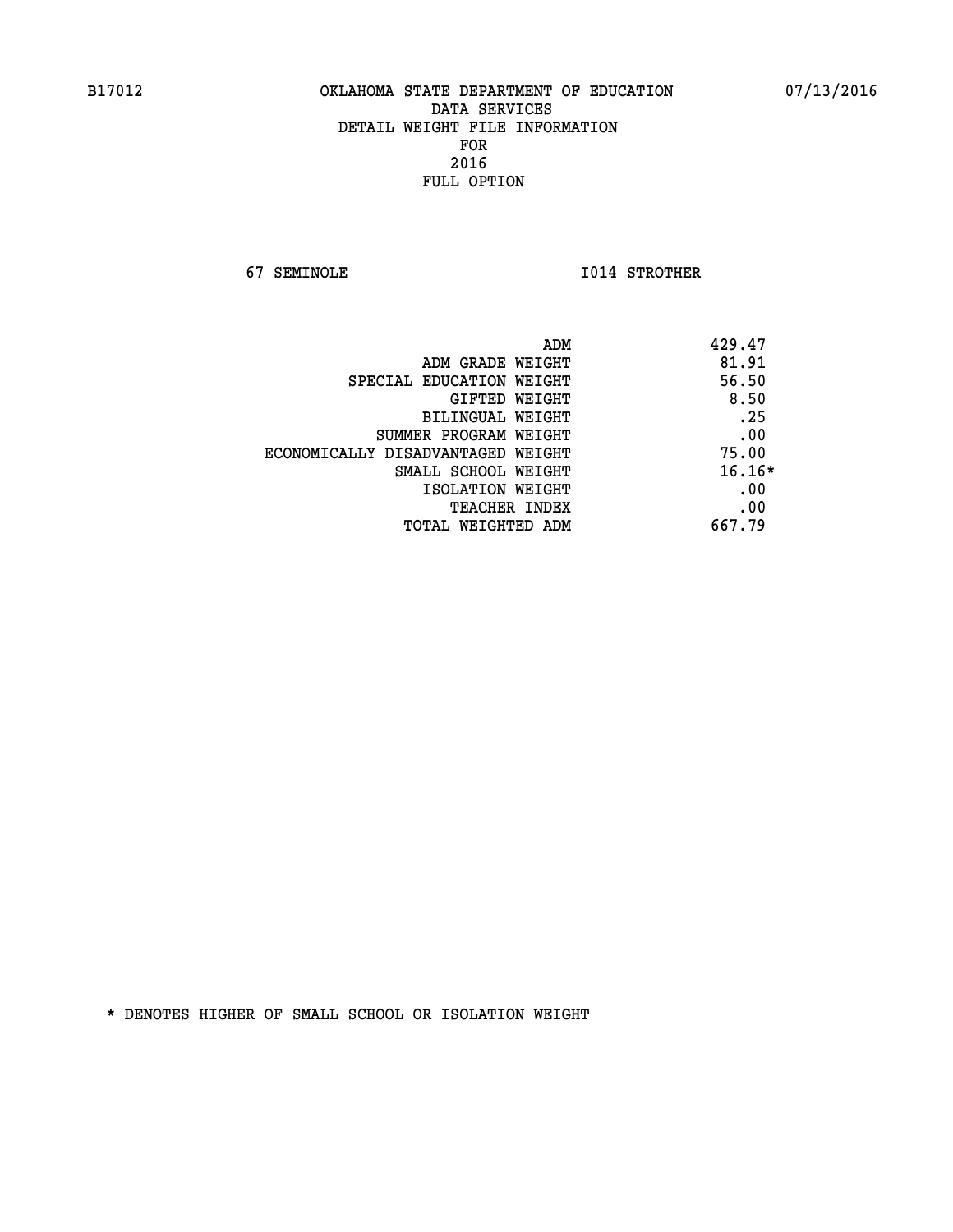**67 SEMINOLE I015 BUTNER** 

| ADM<br>245.69                              |  |
|--------------------------------------------|--|
| 46.50<br>ADM GRADE WEIGHT                  |  |
| 45.80<br>SPECIAL EDUCATION WEIGHT          |  |
| 6.80<br><b>GIFTED WEIGHT</b>               |  |
| .00<br>BILINGUAL WEIGHT                    |  |
| .00<br>SUMMER PROGRAM WEIGHT               |  |
| 50.75<br>ECONOMICALLY DISADVANTAGED WEIGHT |  |
| $26.32*$<br>SMALL SCHOOL WEIGHT            |  |
| .00<br>ISOLATION WEIGHT                    |  |
| .00<br><b>TEACHER INDEX</b>                |  |
| 421.86<br>TOTAL WEIGHTED ADM               |  |
|                                            |  |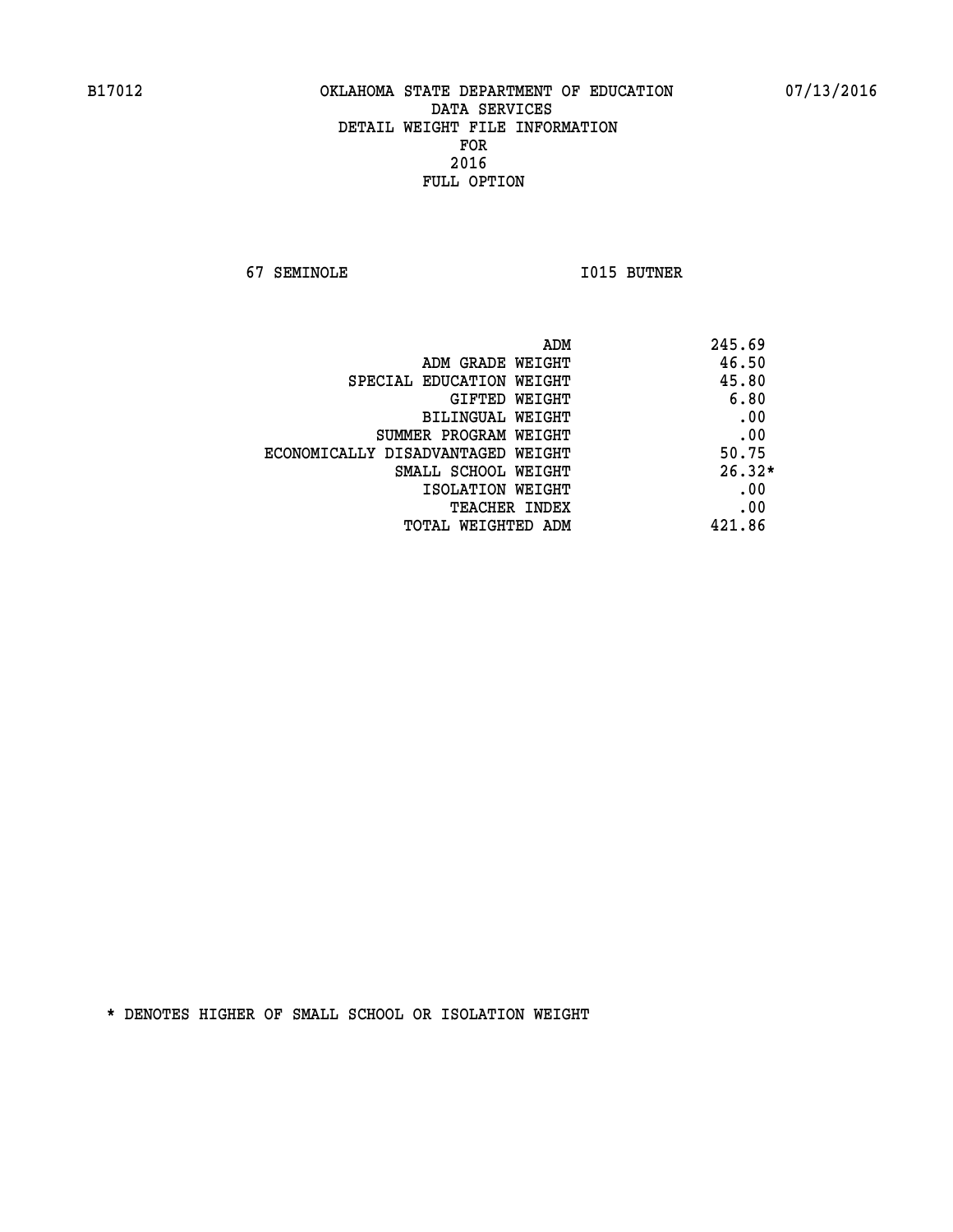**68 SEQUOYAH C001 LIBERTY** 

| ADM                               | 292.11   |
|-----------------------------------|----------|
| ADM GRADE WEIGHT                  | 62.57    |
| SPECIAL EDUCATION WEIGHT          | 54.25    |
| GIFTED WEIGHT                     | 11.22    |
| BILINGUAL WEIGHT                  | 3.25     |
| SUMMER PROGRAM WEIGHT             | .00      |
| ECONOMICALLY DISADVANTAGED WEIGHT | 48.75    |
| SMALL SCHOOL WEIGHT               | $26.16*$ |
| ISOLATION WEIGHT                  | .00      |
| <b>TEACHER INDEX</b>              | 13.64    |
| TOTAL WEIGHTED ADM                | 511.95   |
|                                   |          |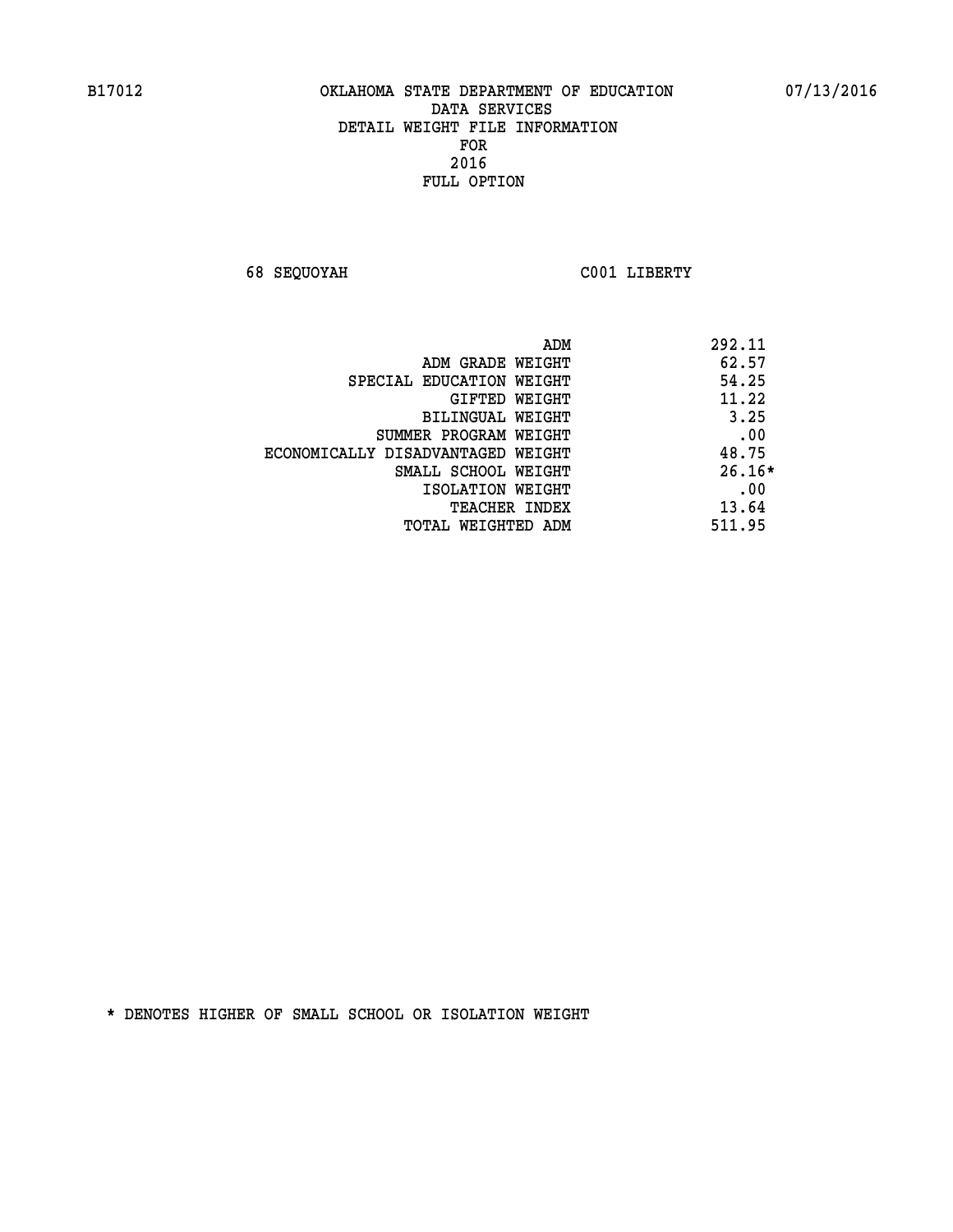**68 SEQUOYAH C035 MARBLE CITY** 

|                                   | 128.54<br>ADM |
|-----------------------------------|---------------|
| ADM GRADE WEIGHT                  | 25.49         |
| SPECIAL EDUCATION WEIGHT          | 34.75         |
| GIFTED WEIGHT                     | 3.40          |
| BILINGUAL WEIGHT                  | 3.00          |
| SUMMER PROGRAM WEIGHT             | .00           |
| ECONOMICALLY DISADVANTAGED WEIGHT | 28.00         |
| SMALL SCHOOL WEIGHT               | $19.46*$      |
| ISOLATION WEIGHT                  | .00           |
| TEACHER INDEX                     | 7.50          |
| TOTAL WEIGHTED ADM                | 250.14        |
|                                   |               |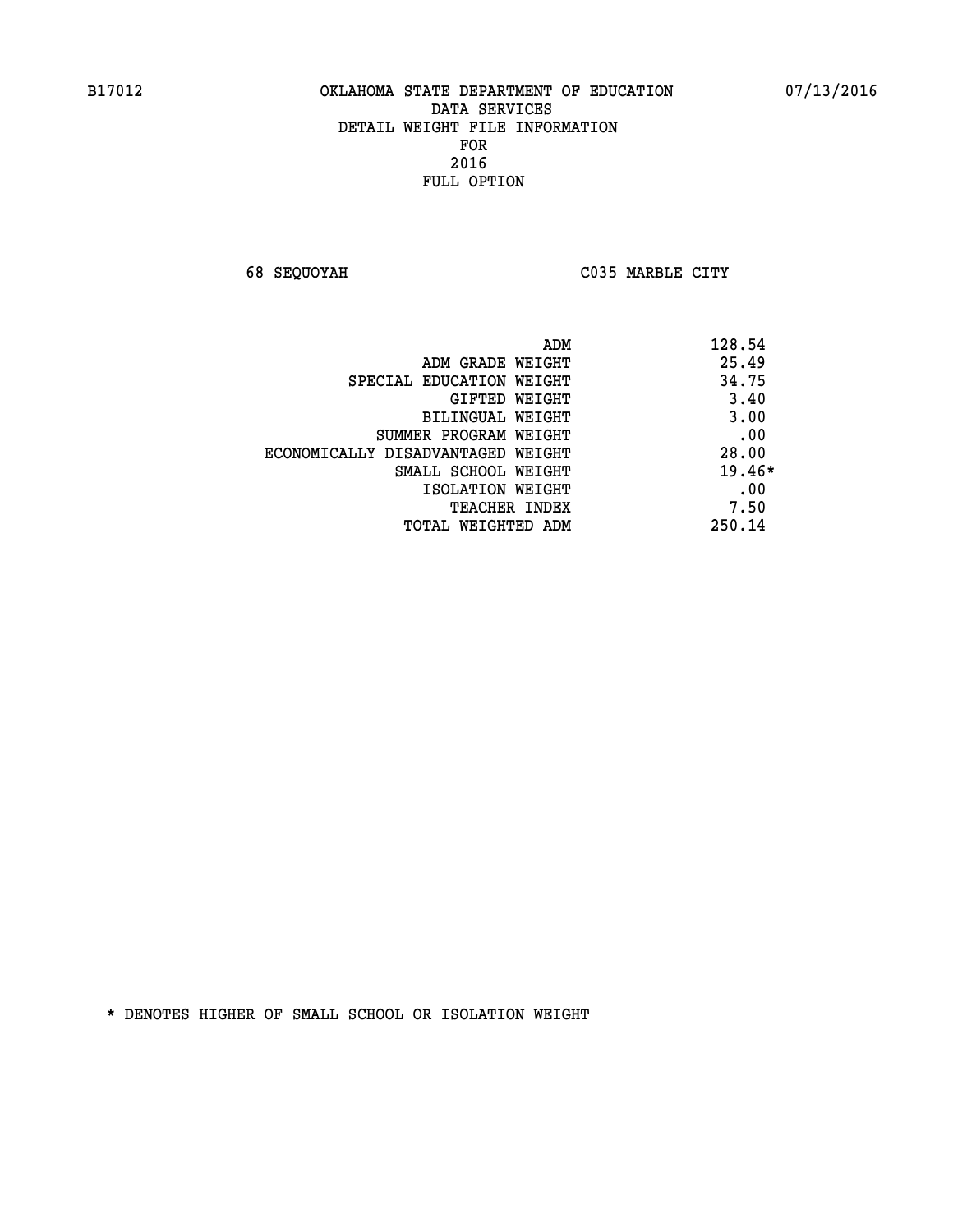**68 SEQUOYAH C036 BRUSHY** 

| ADM                               | 399.61 |
|-----------------------------------|--------|
| ADM GRADE WEIGHT                  | 75.93  |
| SPECIAL EDUCATION WEIGHT          | 43.95  |
| GIFTED WEIGHT                     | 10.54  |
| BILINGUAL WEIGHT                  | .00    |
| SUMMER PROGRAM WEIGHT             | .00    |
| ECONOMICALLY DISADVANTAGED WEIGHT | 87.00  |
| SMALL SCHOOL WEIGHT               | 19.55* |
| ISOLATION WEIGHT                  | .00    |
| <b>TEACHER INDEX</b>              | .00    |
| TOTAL WEIGHTED ADM                | 636.58 |
|                                   |        |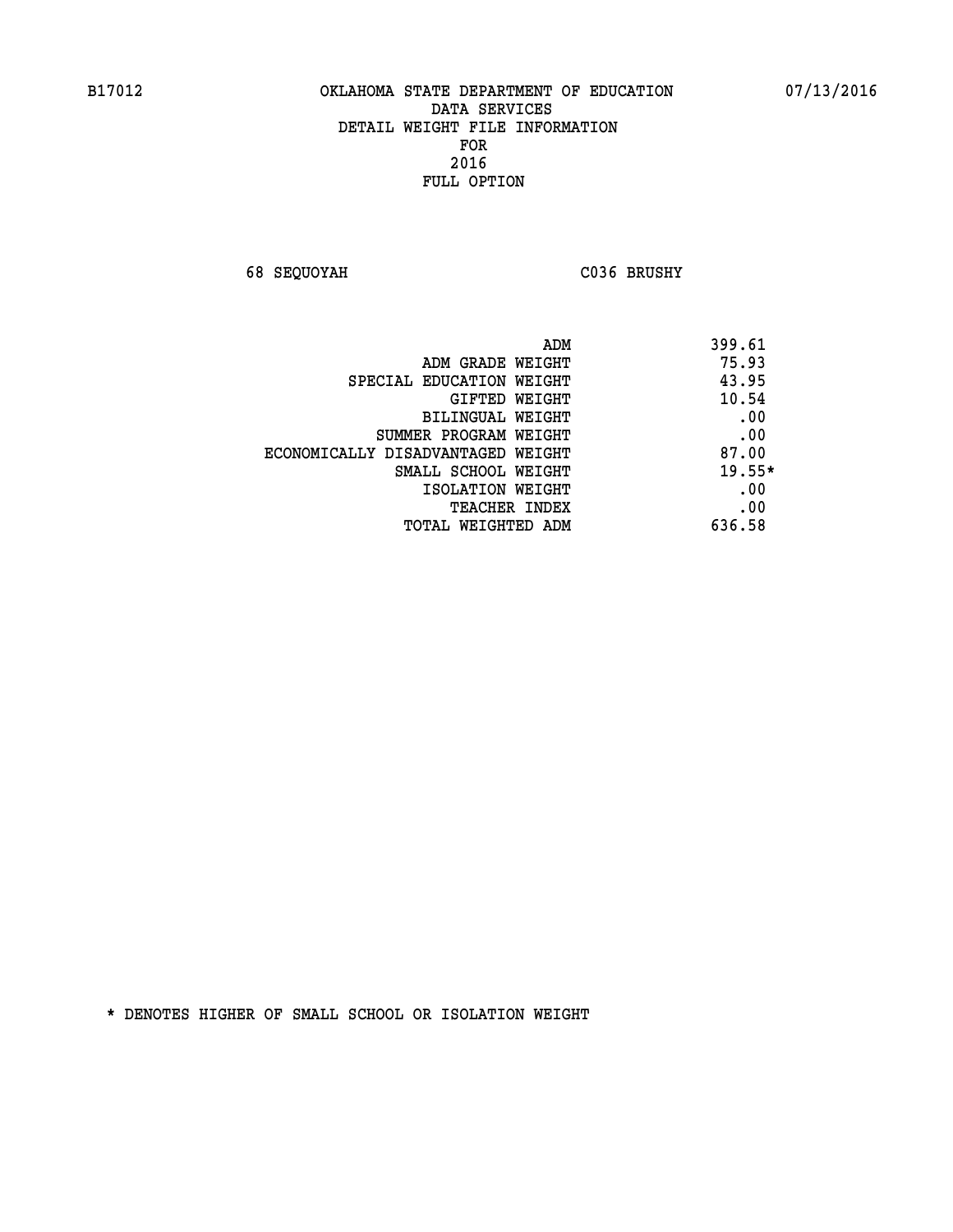**68 SEQUOYAH C050 BELFONTE** 

|                                   | 206.00<br>ADM |
|-----------------------------------|---------------|
| ADM GRADE WEIGHT                  | 43.59         |
| SPECIAL EDUCATION WEIGHT          | 15.00         |
| GIFTED WEIGHT                     | 2.72          |
| BILINGUAL WEIGHT                  | 15.00         |
| SUMMER PROGRAM WEIGHT             | .00           |
| ECONOMICALLY DISADVANTAGED WEIGHT | 51.75         |
| SMALL SCHOOL WEIGHT               | $25.16*$      |
| ISOLATION WEIGHT                  | .00           |
| <b>TEACHER INDEX</b>              | 6.15          |
| TOTAL WEIGHTED ADM                | 365.37        |
|                                   |               |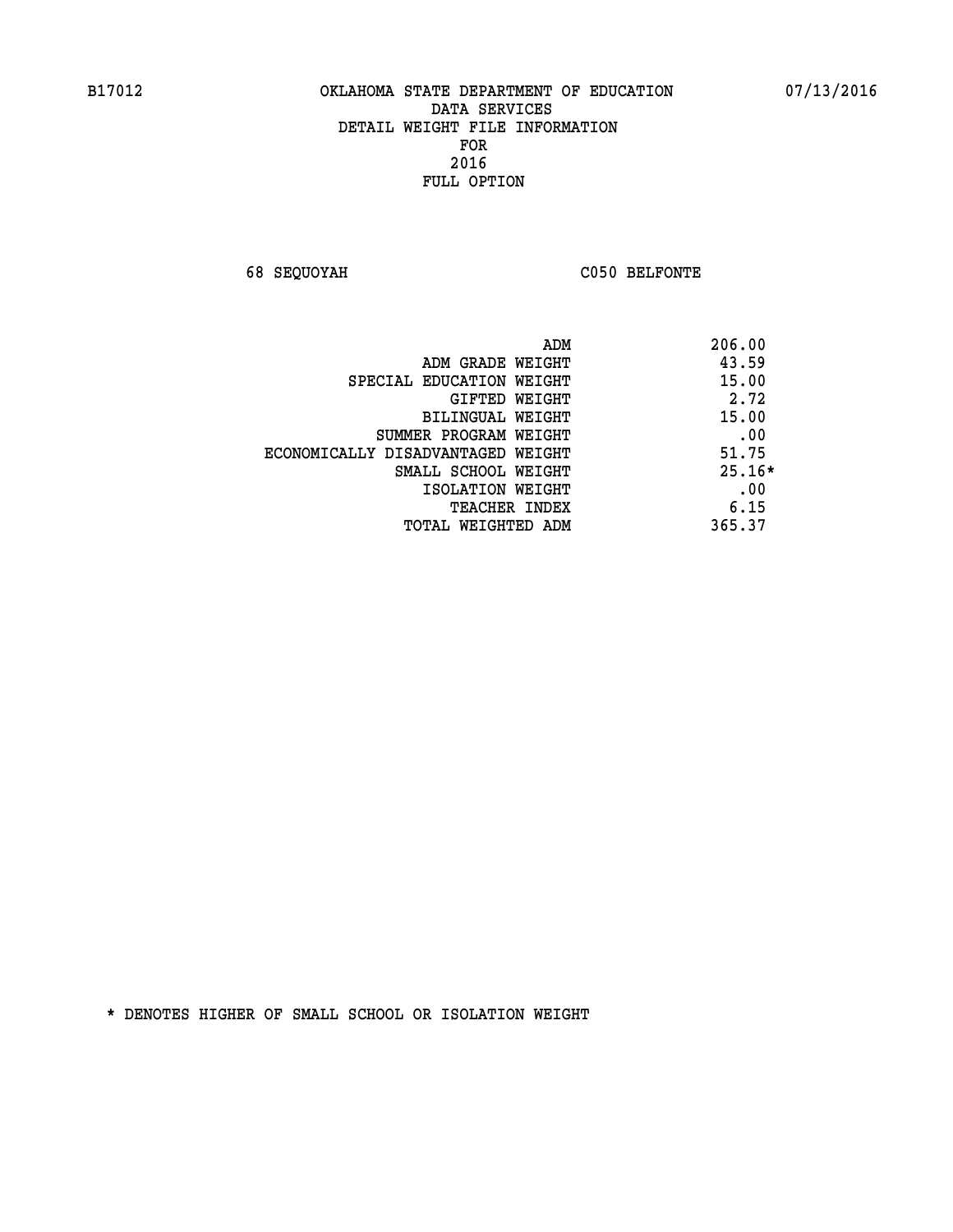**68 SEQUOYAH C068 MOFFETT** 

| ADM                               | 347.33 |
|-----------------------------------|--------|
| ADM GRADE WEIGHT                  | 68.64  |
| SPECIAL EDUCATION WEIGHT          | 27.30  |
| GIFTED WEIGHT                     | 9.86   |
| BILINGUAL WEIGHT                  | 6.00   |
| SUMMER PROGRAM WEIGHT             | .00    |
| ECONOMICALLY DISADVANTAGED WEIGHT | 84.75  |
| SMALL SCHOOL WEIGHT               | 23.86* |
| ISOLATION WEIGHT                  | .00    |
| <b>TEACHER INDEX</b>              | 8.96   |
| TOTAL WEIGHTED ADM                | 576.70 |
|                                   |        |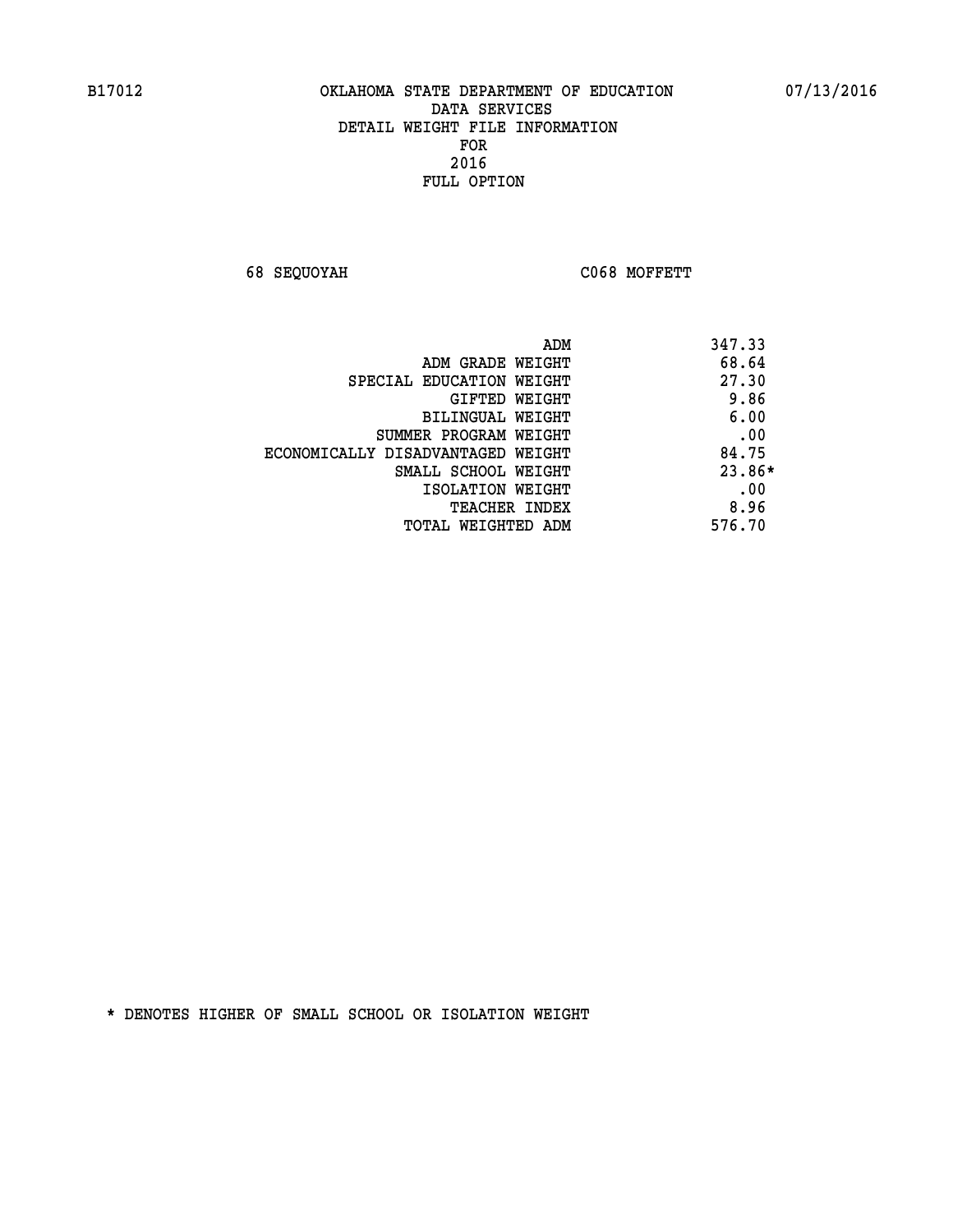**68 SEQUOYAH I001 SALLISAW** 

| ADM                               | 1,997.22 |
|-----------------------------------|----------|
| ADM GRADE WEIGHT                  | 414.28   |
| SPECIAL EDUCATION WEIGHT          | 322.00   |
| <b>GIFTED WEIGHT</b>              | 75.82    |
| BILINGUAL WEIGHT                  | 34.00    |
| SUMMER PROGRAM WEIGHT             | .00      |
| ECONOMICALLY DISADVANTAGED WEIGHT | 426.00   |
| SMALL SCHOOL WEIGHT               | .00      |
| ISOLATION WEIGHT                  | .00      |
| <b>TEACHER INDEX</b>              | .00      |
| <b>TOTAL WEIGHTED ADM</b>         | 3,269.32 |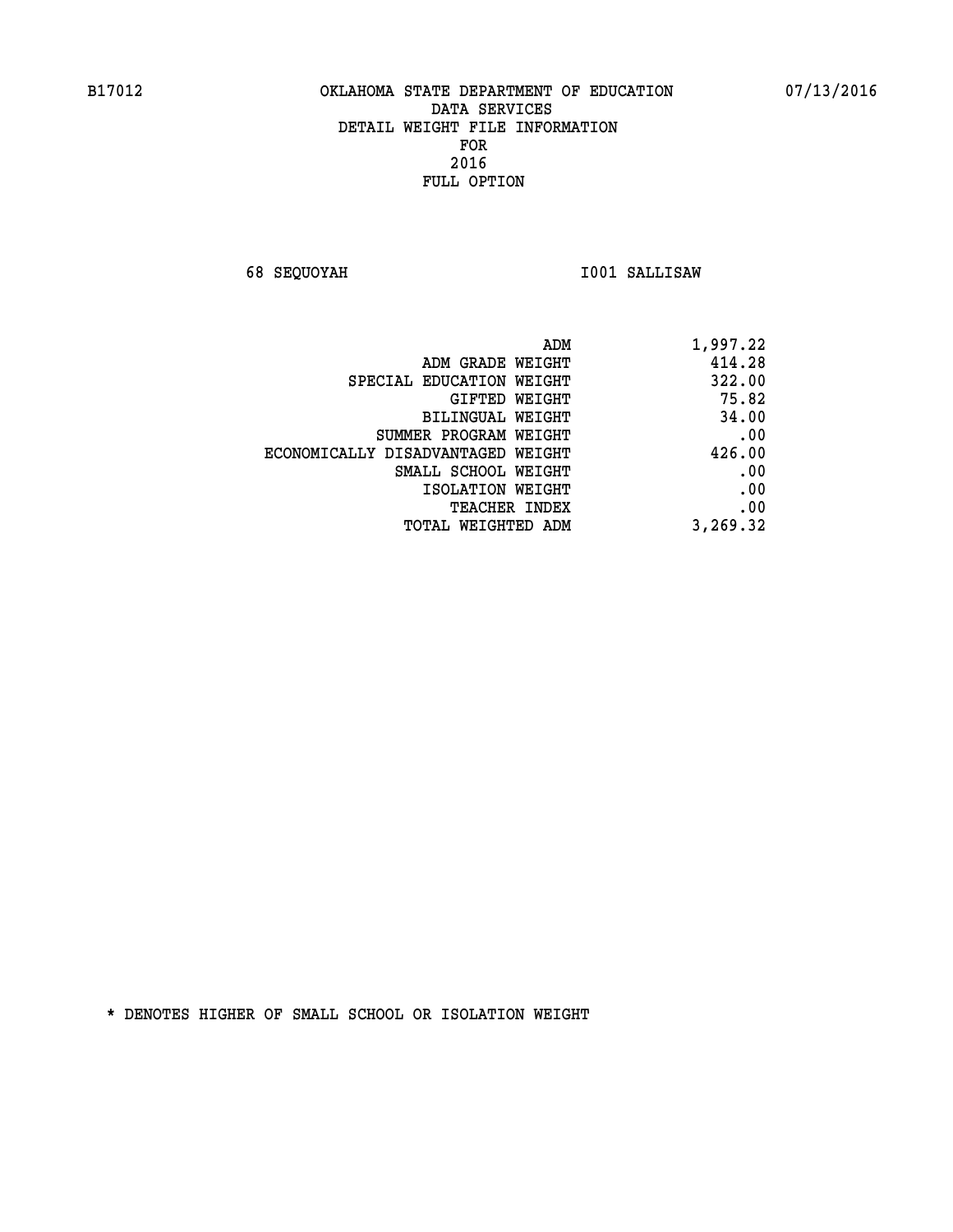**68 SEQUOYAH 1002 VIAN** 

|                                   | 958.47<br>ADM |
|-----------------------------------|---------------|
| ADM GRADE WEIGHT                  | 186.40        |
| SPECIAL EDUCATION WEIGHT          | 146.20        |
| GIFTED WEIGHT                     | 26.86         |
| <b>BILINGUAL WEIGHT</b>           | 2.25          |
| SUMMER PROGRAM WEIGHT             | .00           |
| ECONOMICALLY DISADVANTAGED WEIGHT | 189.25        |
| SMALL SCHOOL WEIGHT               | .00           |
| ISOLATION WEIGHT                  | .00           |
| TEACHER INDEX                     | .00           |
| TOTAL WEIGHTED ADM                | 1,509.43      |
|                                   |               |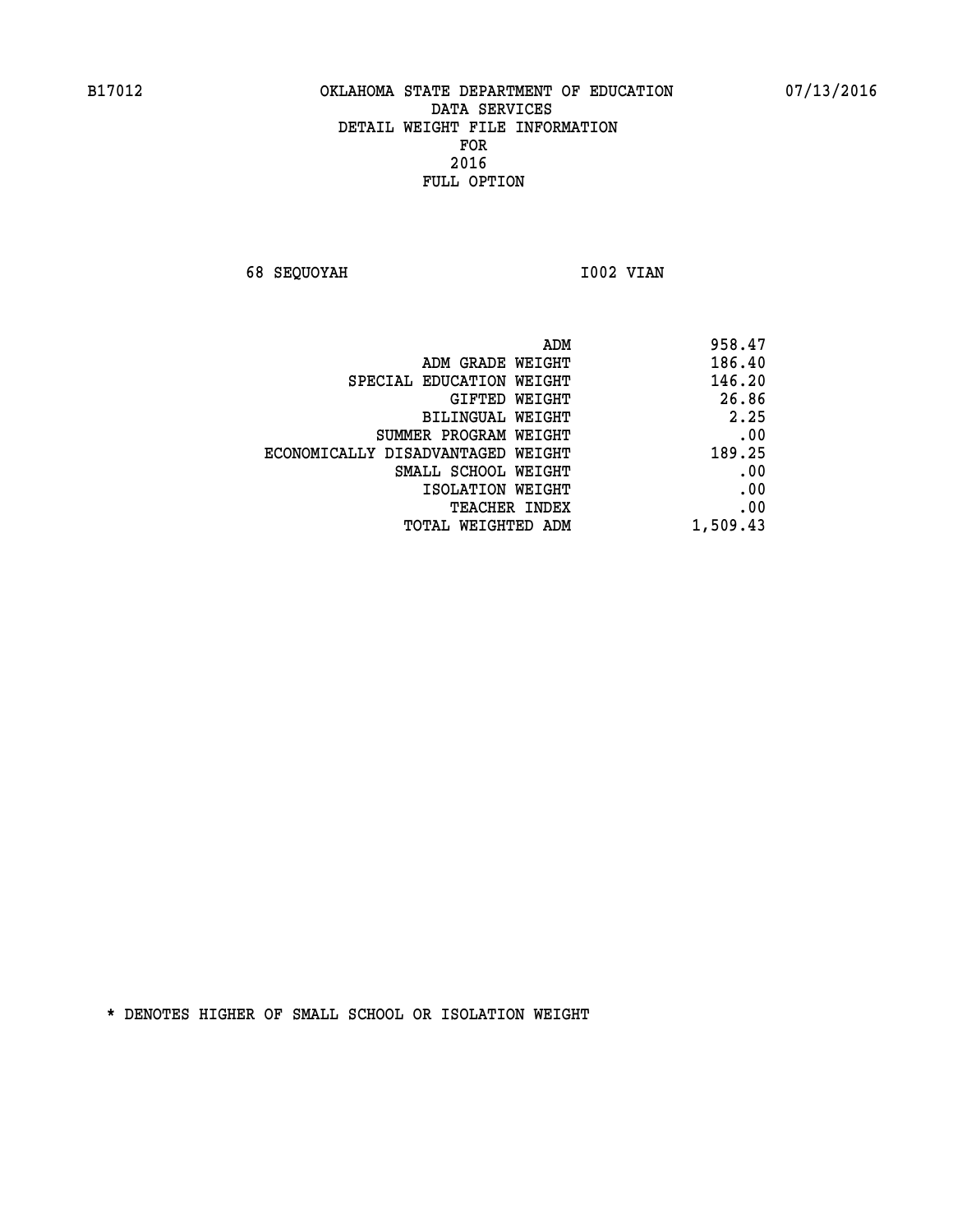**68 SEQUOYAH I003 MULDROW** 

| 1,484.69 |
|----------|
| 286.25   |
| 283.60   |
| 41.48    |
| 30.25    |
| .00      |
| 265.25   |
| .00      |
| .00      |
| 69.43    |
| 2,460.95 |
|          |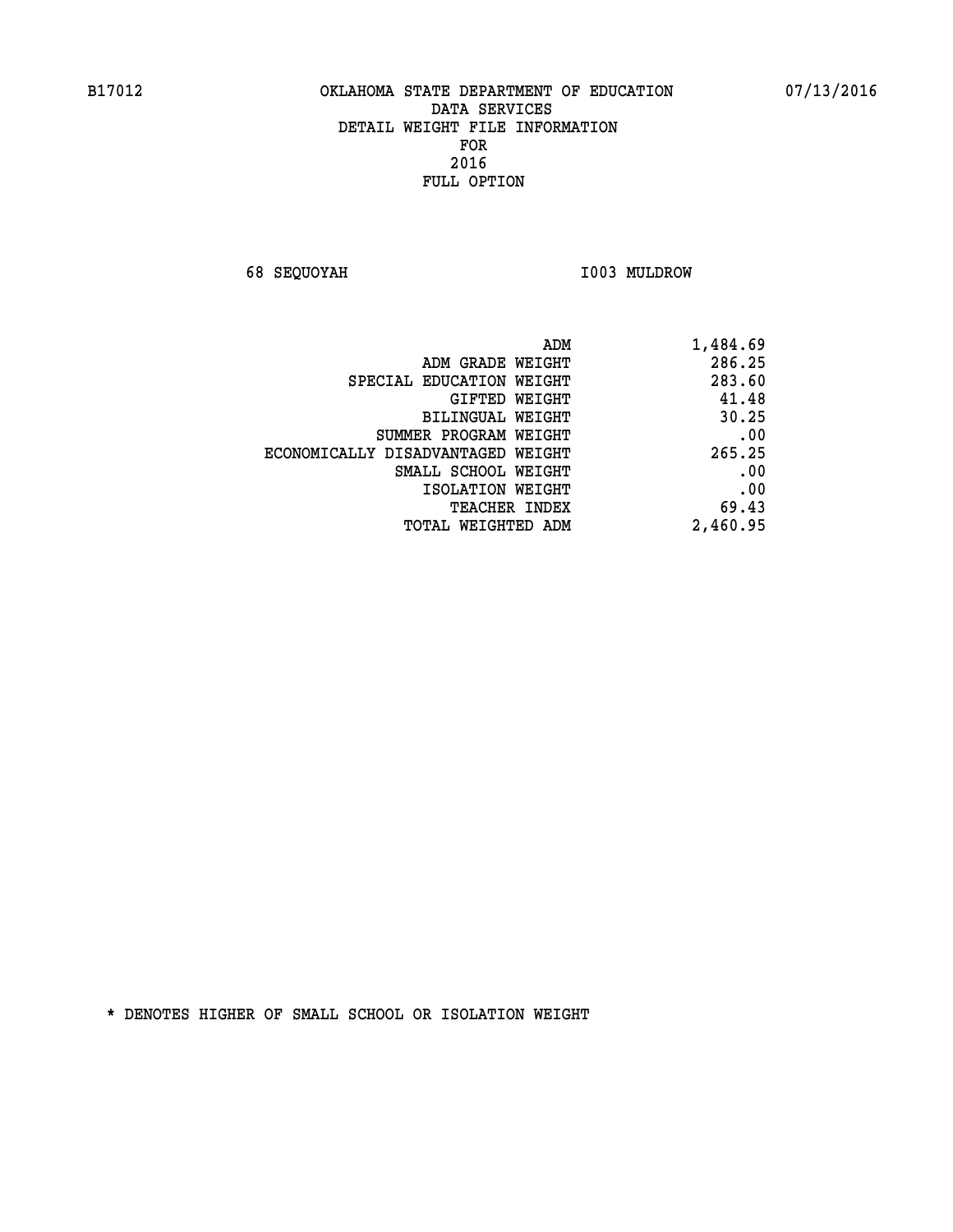**68 SEQUOYAH I004 GANS** 

|                                   | 431.98<br>ADM |
|-----------------------------------|---------------|
| ADM GRADE WEIGHT                  | 86.26         |
| SPECIAL EDUCATION WEIGHT          | 107.70        |
| GIFTED WEIGHT                     | 20.40         |
| BILINGUAL WEIGHT                  | 2.00          |
| SUMMER PROGRAM WEIGHT             | .00           |
| ECONOMICALLY DISADVANTAGED WEIGHT | 94.75         |
| SMALL SCHOOL WEIGHT               | $15.85*$      |
| ISOLATION WEIGHT                  | .00           |
| <b>TEACHER INDEX</b>              | .00           |
| TOTAL WEIGHTED ADM                | 758.94        |
|                                   |               |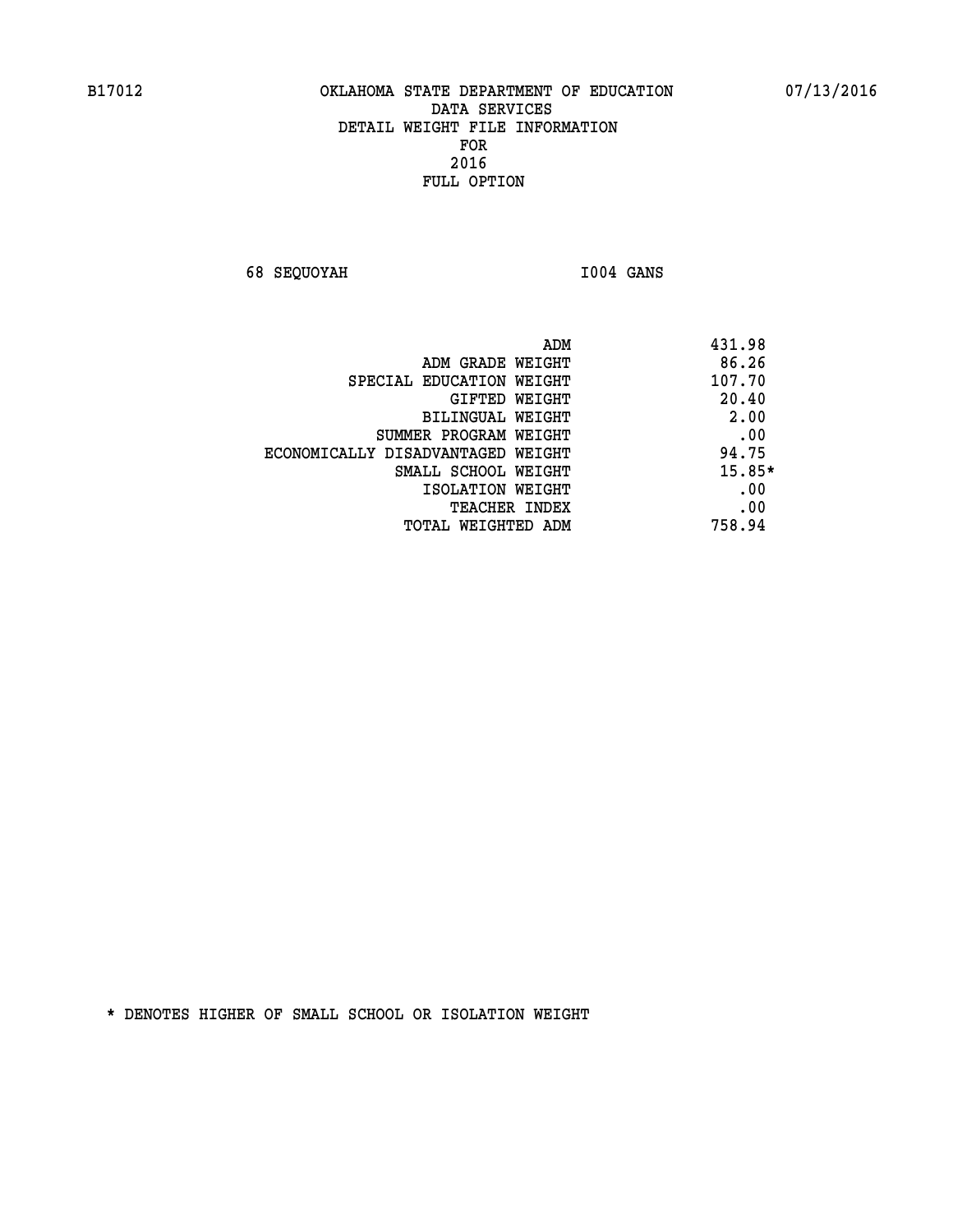**68 SEQUOYAH I005 ROLAND** 

| 1,042.76 |
|----------|
| 203.99   |
| 217.30   |
| 28.22    |
| 5.75     |
| .00      |
| 206.00   |
| .00      |
| .00      |
| 17.72    |
| 1,721.74 |
|          |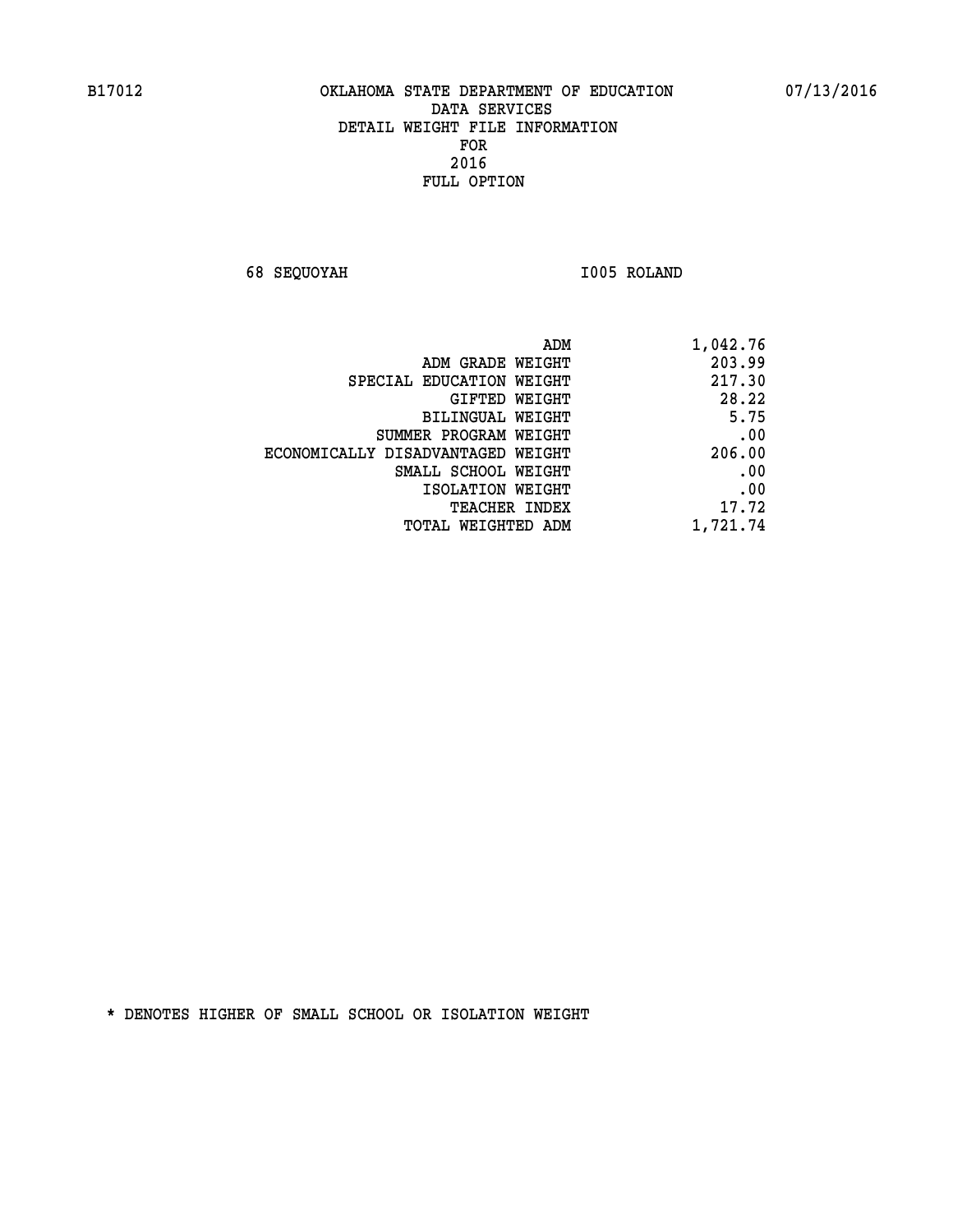**68 SEQUOYAH I006 GORE** 

| ADM<br>453.27                     |                                   |
|-----------------------------------|-----------------------------------|
| 90.49<br>ADM GRADE WEIGHT         |                                   |
| 84.35<br>SPECIAL EDUCATION WEIGHT |                                   |
| 19.38<br><b>GIFTED WEIGHT</b>     |                                   |
| .00<br>BILINGUAL WEIGHT           |                                   |
| .00<br>SUMMER PROGRAM WEIGHT      |                                   |
| 76.00                             | ECONOMICALLY DISADVANTAGED WEIGHT |
| 12.98*<br>SMALL SCHOOL WEIGHT     |                                   |
| .00<br>ISOLATION WEIGHT           |                                   |
| .00<br><b>TEACHER INDEX</b>       |                                   |
| 736.47<br>TOTAL WEIGHTED ADM      |                                   |
|                                   |                                   |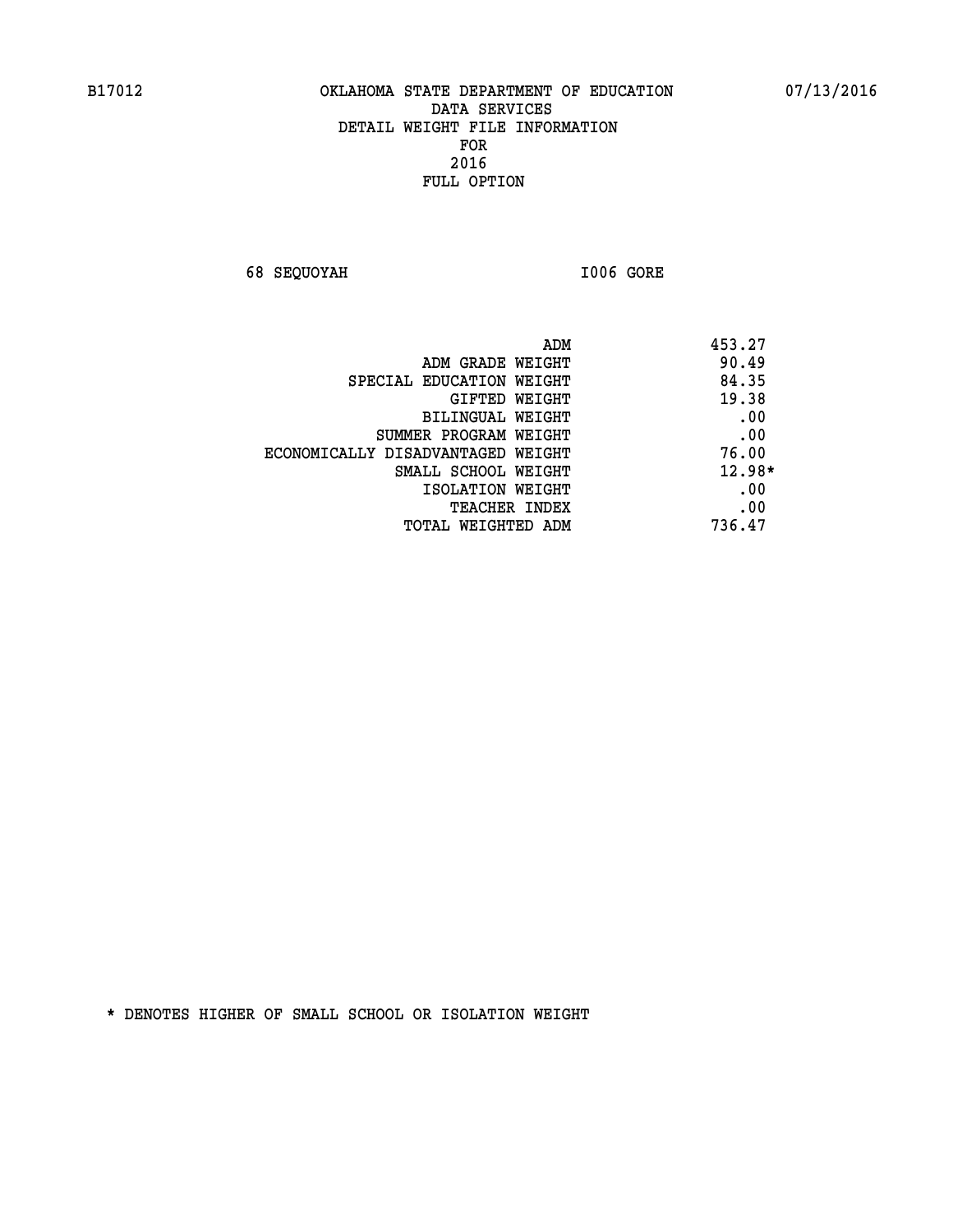**68 SEQUOYAH I007 CENTRAL** 

| ADM                               | 507.10  |
|-----------------------------------|---------|
| ADM GRADE WEIGHT                  | 97.30   |
| SPECIAL EDUCATION WEIGHT          | 61.35   |
| <b>GIFTED WEIGHT</b>              | 27.54   |
| BILINGUAL WEIGHT                  | 2.00    |
| SUMMER PROGRAM WEIGHT             | .00     |
| ECONOMICALLY DISADVANTAGED WEIGHT | 82.25   |
| SMALL SCHOOL WEIGHT               | $4.20*$ |
| ISOLATION WEIGHT                  | .00     |
| <b>TEACHER INDEX</b>              | .00     |
| TOTAL WEIGHTED ADM                | 781.74  |
|                                   |         |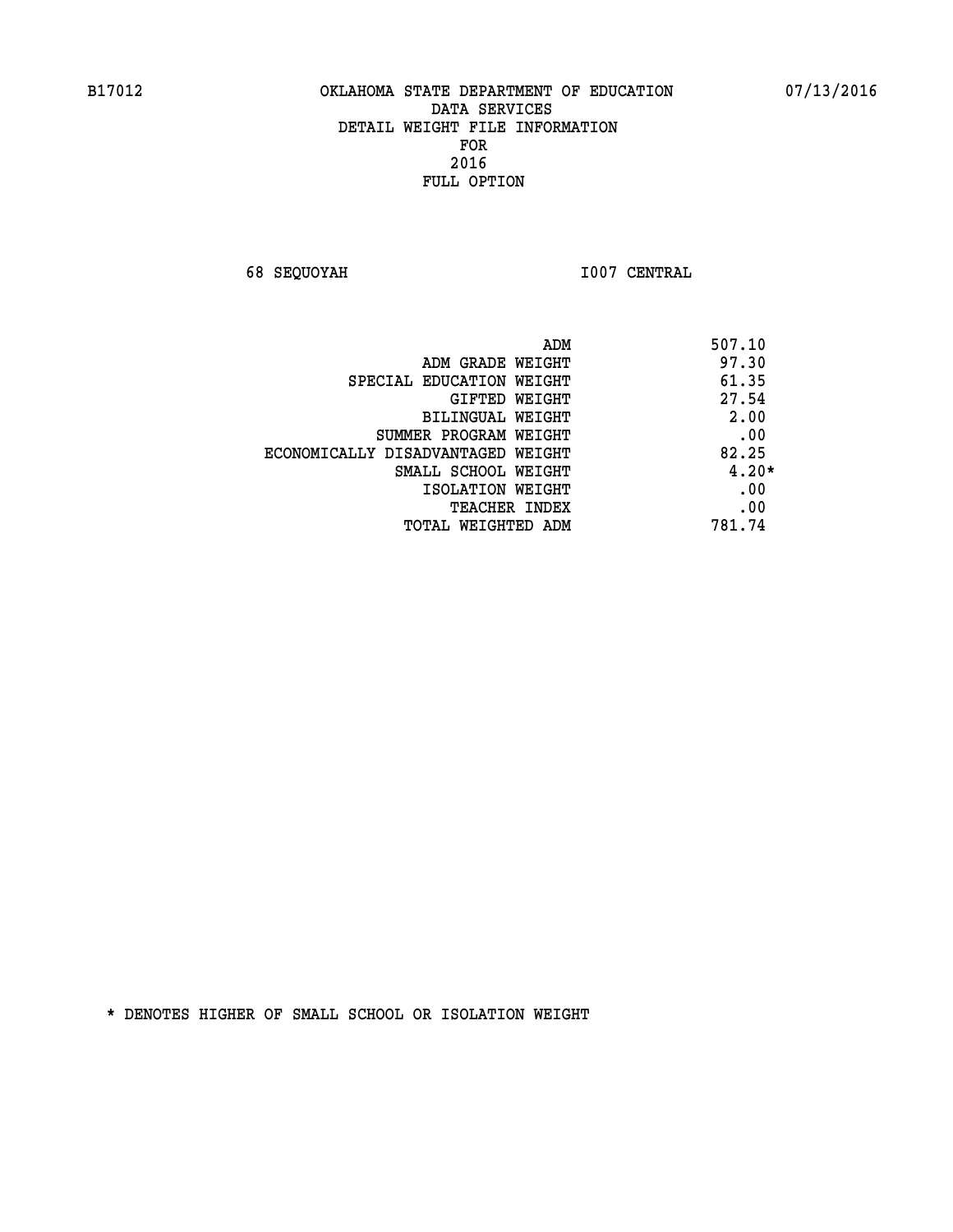**69 STEPHENS C082 GRANDVIEW** 

| ADM                               | 136.91   |
|-----------------------------------|----------|
| ADM GRADE WEIGHT                  | 30.29    |
| SPECIAL EDUCATION WEIGHT          | 11.70    |
| GIFTED WEIGHT                     | 3.74     |
| BILINGUAL WEIGHT                  | .00      |
| SUMMER PROGRAM WEIGHT             | .00      |
| ECONOMICALLY DISADVANTAGED WEIGHT | 20.50    |
| SMALL SCHOOL WEIGHT               | $20.30*$ |
| ISOLATION WEIGHT                  | .00      |
| <b>TEACHER INDEX</b>              | 14.62    |
| TOTAL WEIGHTED ADM                | 238.06   |
|                                   |          |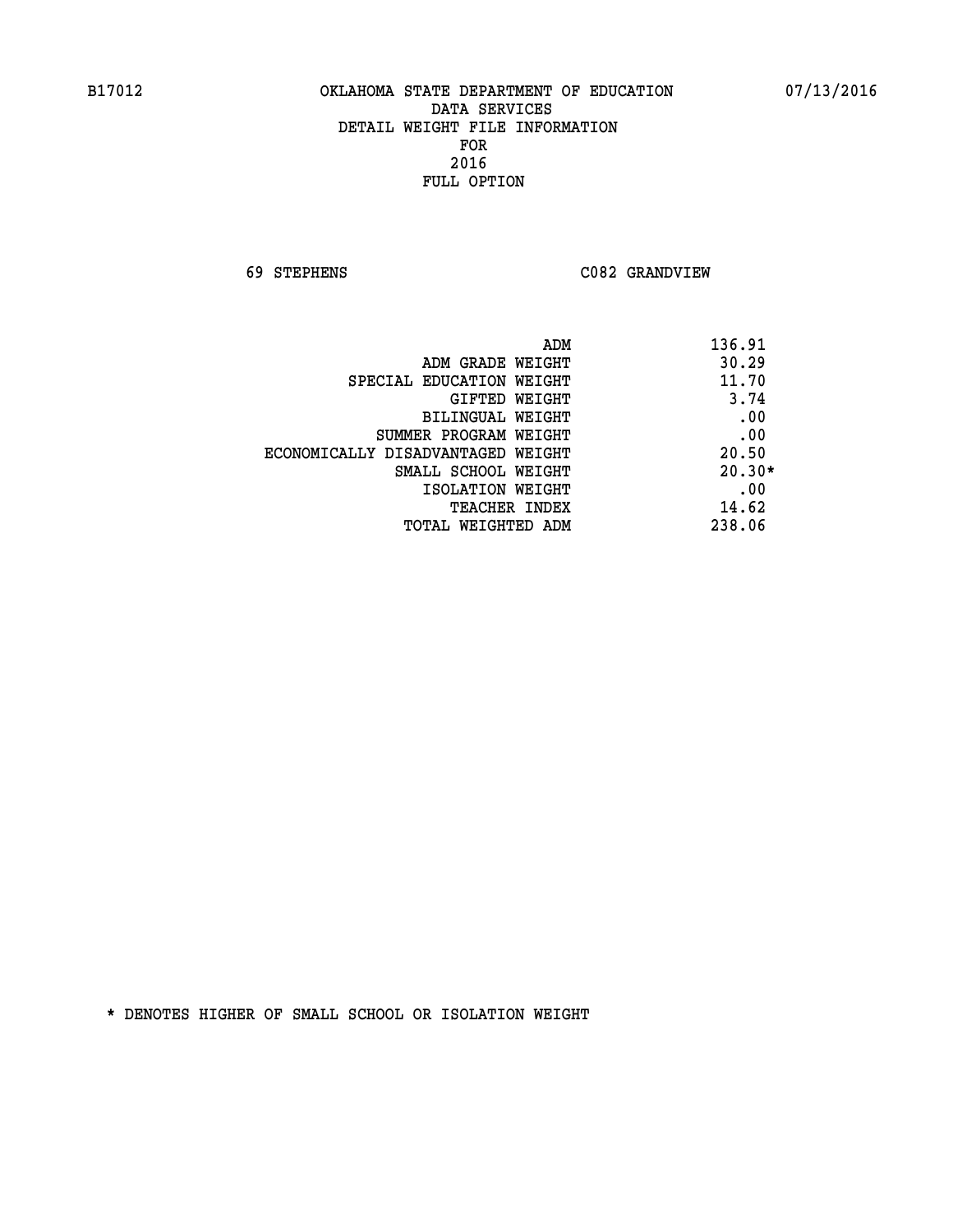**69 STEPHENS I001 DUNCAN** 

| 3,683.05 |
|----------|
| 746.20   |
| 478.00   |
| 116.96   |
| 78.50    |
| .00      |
| 518.00   |
| .00      |
| .00      |
| .00      |
| 5,620.71 |
|          |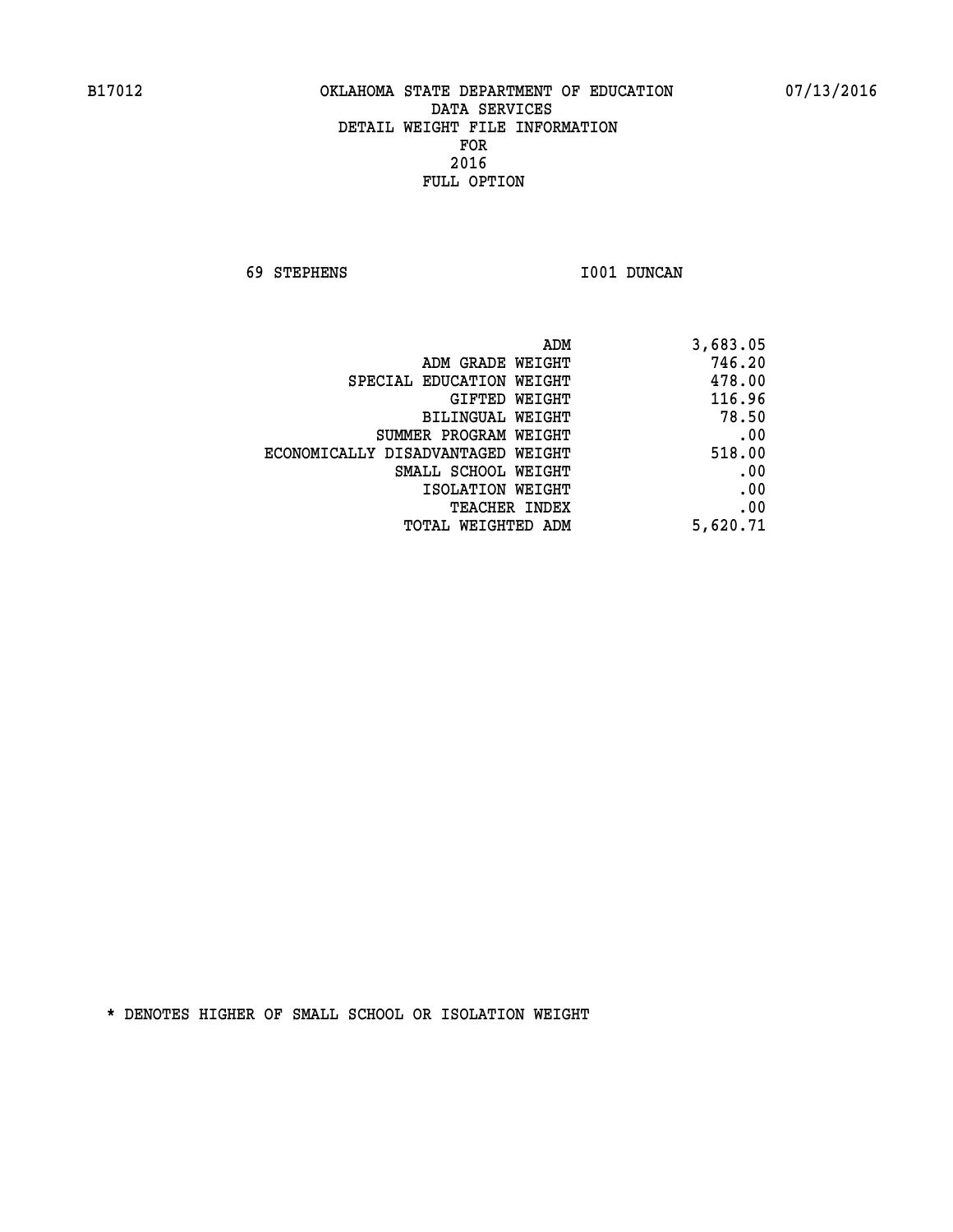**69 STEPHENS I002 COMANCHE** 

| 1,023.01 |
|----------|
| 197.09   |
| 130.00   |
| 61.88    |
| 1.75     |
| .00      |
| 160.50   |
| .00      |
| .00      |
| 44.04    |
| 1,618.27 |
|          |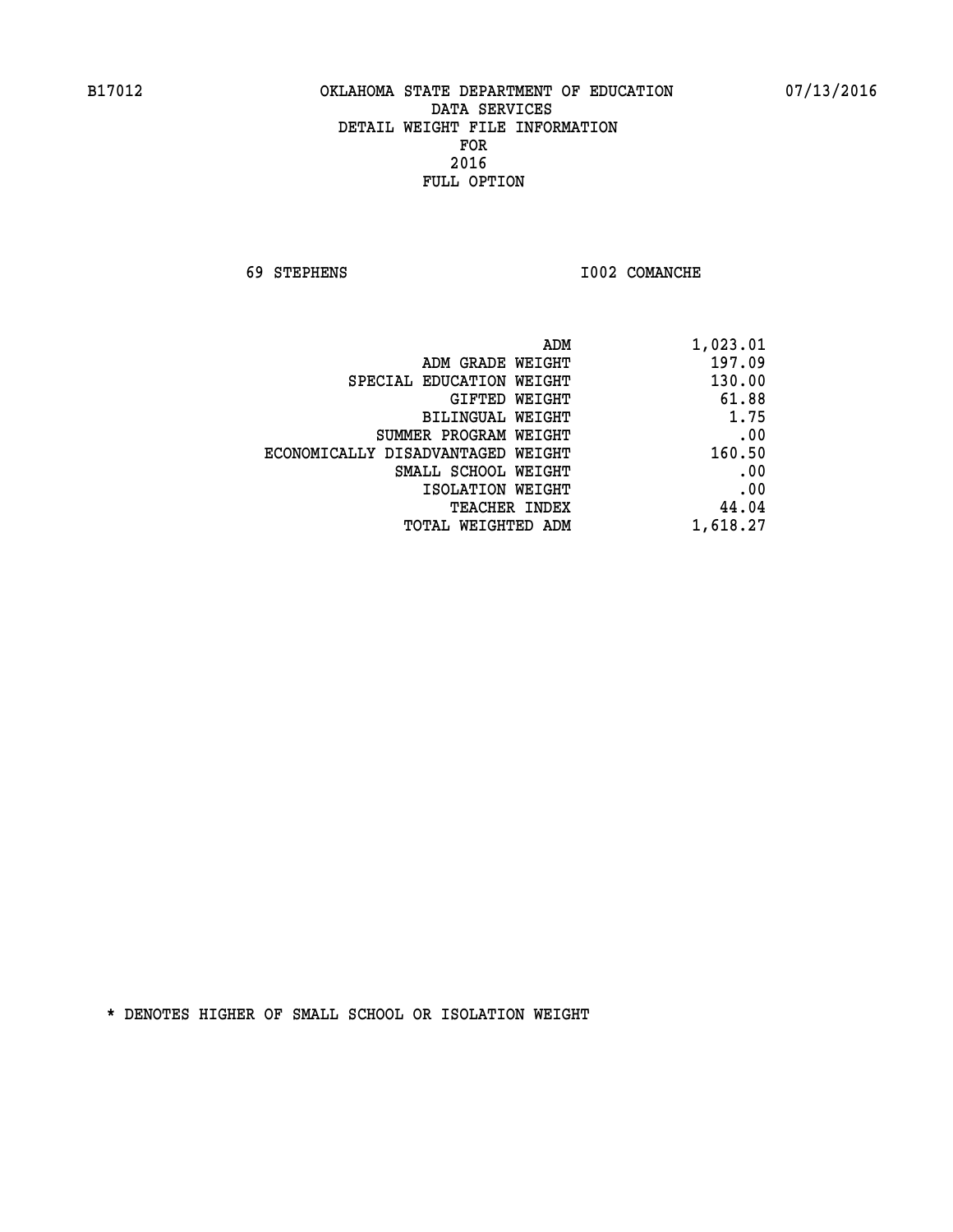**69 STEPHENS I003 MARLOW** 

| ADM                               | 1,433.30 |
|-----------------------------------|----------|
| ADM GRADE WEIGHT                  | 286.91   |
| SPECIAL EDUCATION WEIGHT          | 212.15   |
| GIFTED WEIGHT                     | 63.24    |
| BILINGUAL WEIGHT                  | 3.00     |
| SUMMER PROGRAM WEIGHT             | .00      |
| ECONOMICALLY DISADVANTAGED WEIGHT | 173.00   |
| SMALL SCHOOL WEIGHT               | .00      |
| ISOLATION WEIGHT                  | .00      |
| <b>TEACHER INDEX</b>              | 53.96    |
| TOTAL WEIGHTED ADM                | 2,225.56 |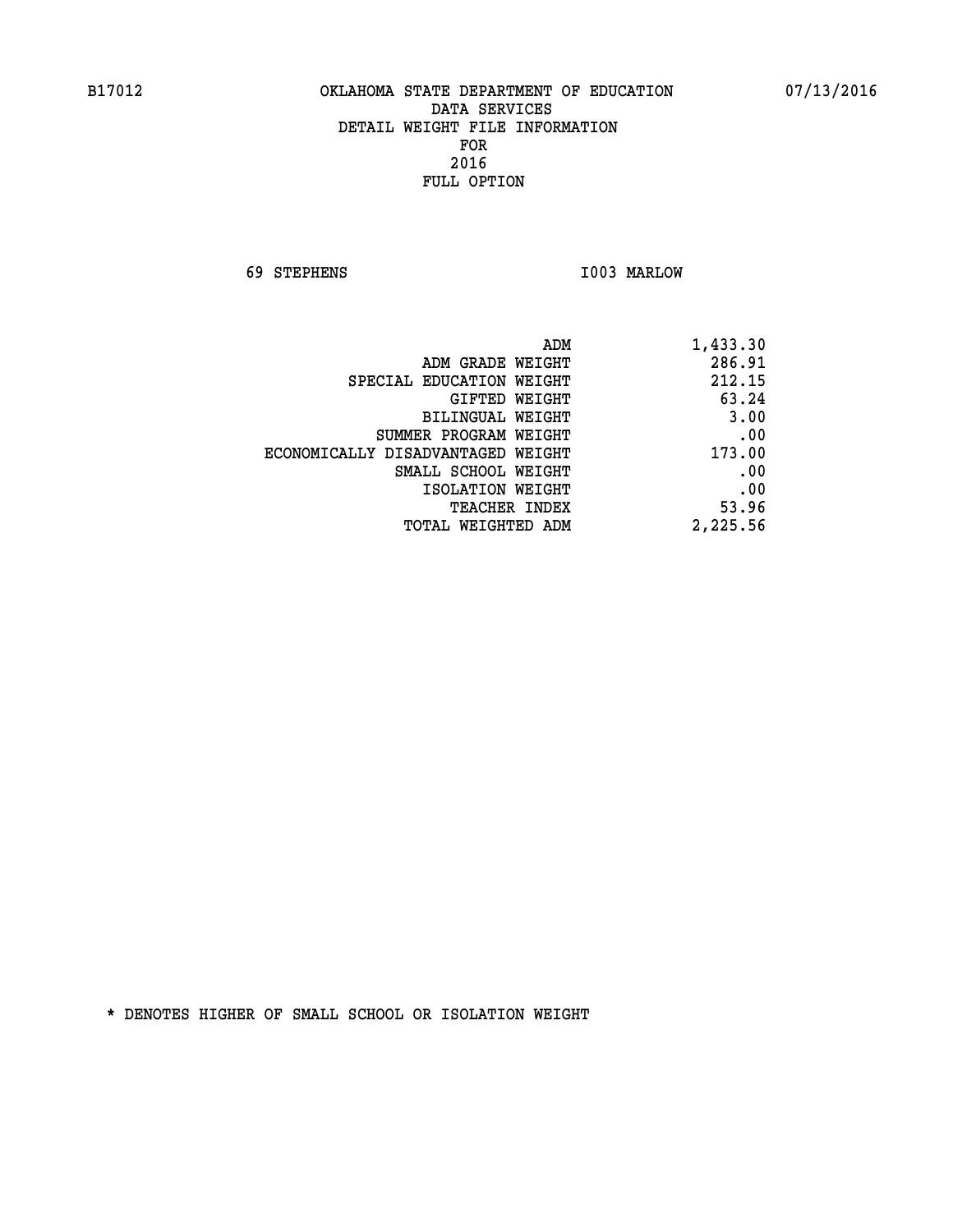**69 STEPHENS I015 VELMA-ALMA** 

| ADM                               | 482.13    |
|-----------------------------------|-----------|
| ADM GRADE WEIGHT                  | 93.90     |
| SPECIAL EDUCATION WEIGHT          | 63.60     |
| GIFTED WEIGHT                     | 24.82     |
| <b>BILINGUAL WEIGHT</b>           | 1.75      |
| SUMMER PROGRAM WEIGHT             | .00       |
| ECONOMICALLY DISADVANTAGED WEIGHT | 55.75     |
| SMALL SCHOOL WEIGHT               | 8.54      |
| ISOLATION WEIGHT                  | $127.86*$ |
| <b>TEACHER INDEX</b>              | .00       |
| TOTAL WEIGHTED ADM                | 849.81    |
|                                   |           |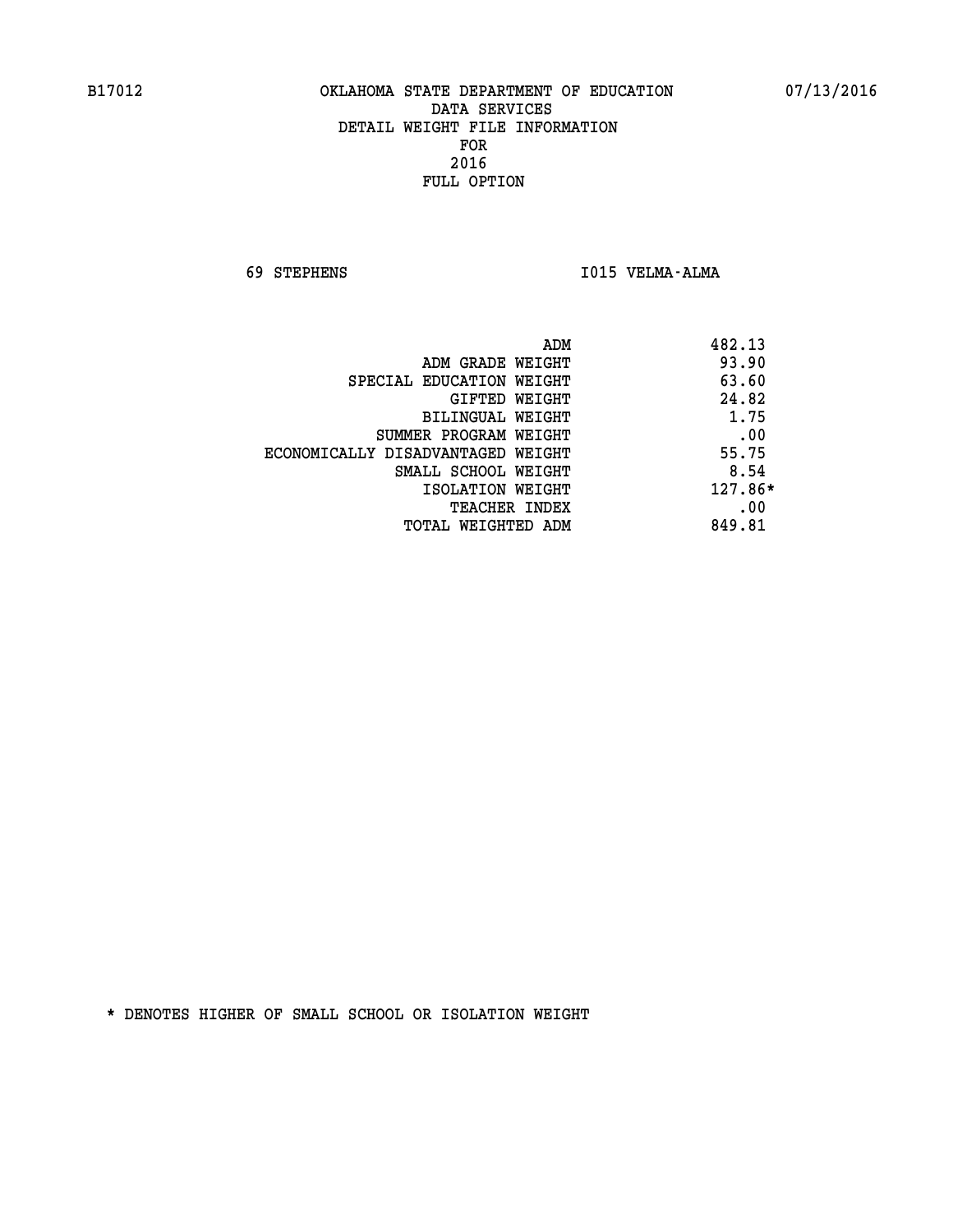**69 STEPHENS I021 EMPIRE** 

| ADM                               | 504.12  |
|-----------------------------------|---------|
| ADM GRADE WEIGHT                  | 95.55   |
| SPECIAL EDUCATION WEIGHT          | 56.85   |
| GIFTED WEIGHT                     | 20.06   |
| BILINGUAL WEIGHT                  | 12.00   |
| SUMMER PROGRAM WEIGHT             | .00     |
| ECONOMICALLY DISADVANTAGED WEIGHT | 74.25   |
| SMALL SCHOOL WEIGHT               | $4.74*$ |
| ISOLATION WEIGHT                  | .00     |
| <b>TEACHER INDEX</b>              | 2.63    |
| TOTAL WEIGHTED ADM                | 770.20  |
|                                   |         |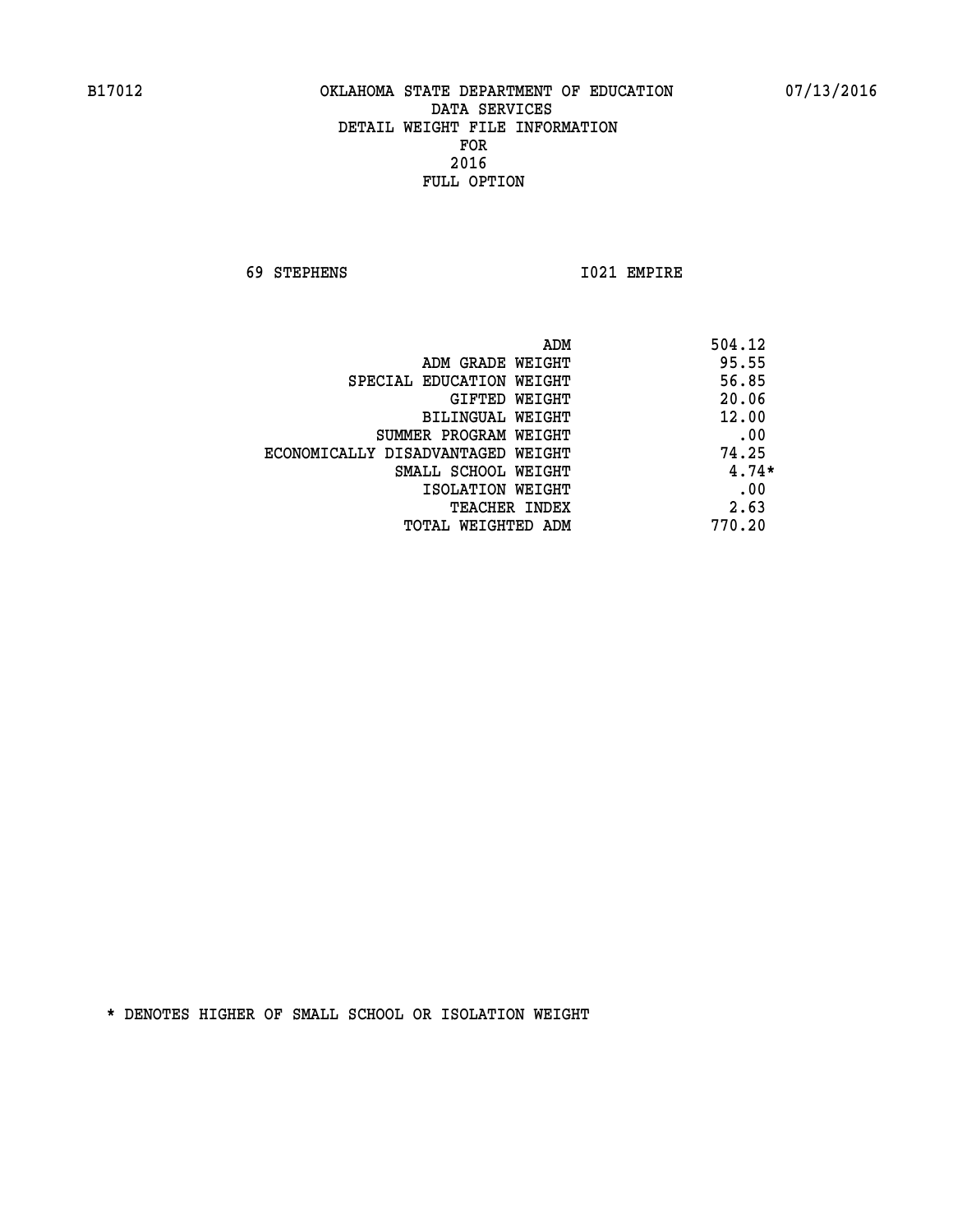**69 STEPHENS I034 CENTRAL HIGH** 

|                                   | ADM | 408.95 |
|-----------------------------------|-----|--------|
| ADM GRADE WEIGHT                  |     | 79.20  |
| SPECIAL EDUCATION WEIGHT          |     | 46.95  |
| GIFTED WEIGHT                     |     | 11.22  |
| BILINGUAL WEIGHT                  |     | 1.75   |
| SUMMER PROGRAM WEIGHT             |     | .00    |
| ECONOMICALLY DISADVANTAGED WEIGHT |     | 44.75  |
| SMALL SCHOOL WEIGHT               |     | 18.56* |
| ISOLATION WEIGHT                  |     | .00    |
| <b>TEACHER INDEX</b>              |     | 20.36  |
| TOTAL WEIGHTED ADM                |     | 631.74 |
|                                   |     |        |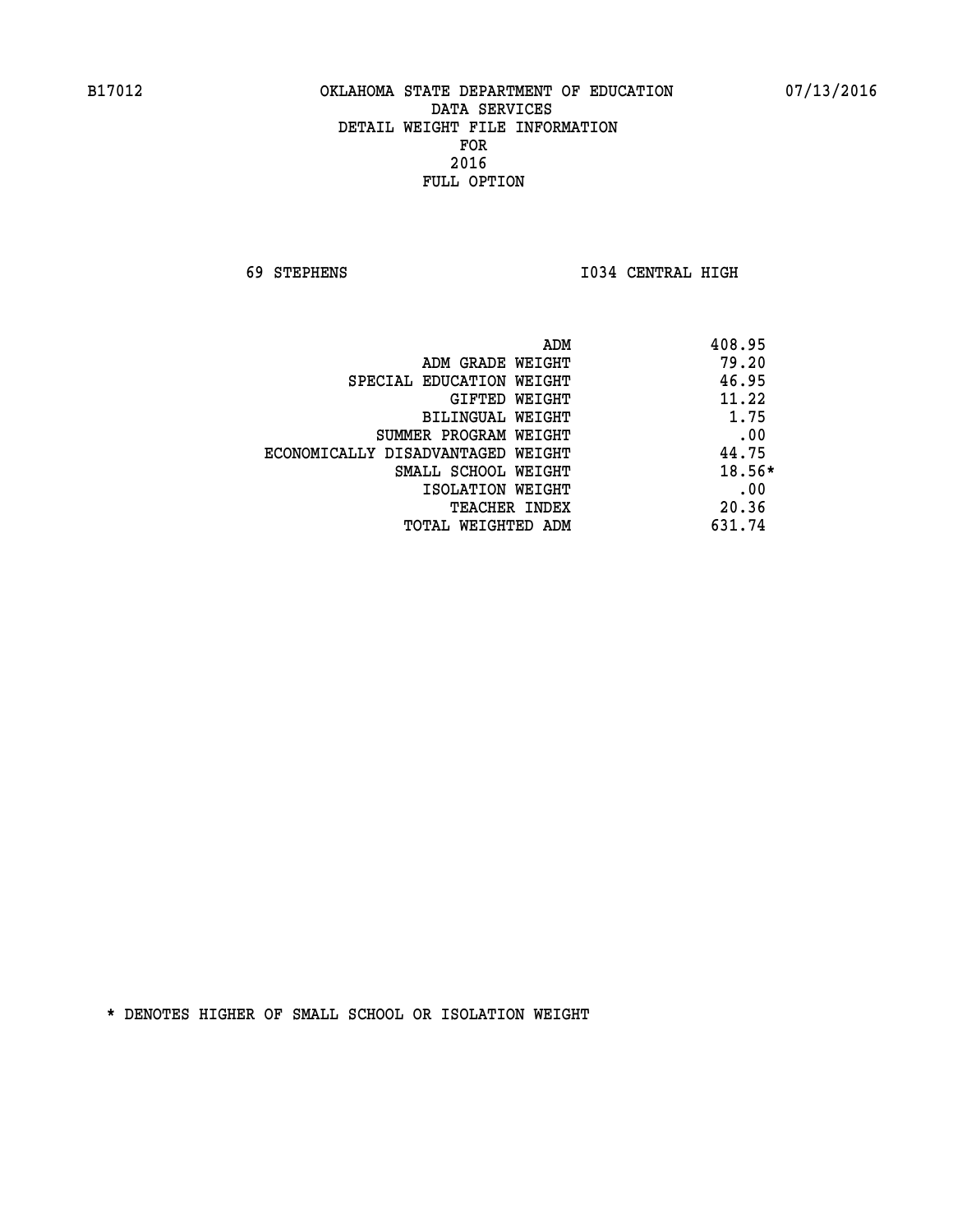**69 STEPHENS I042 BRAY-DOYLE** 

| ADM                               | 367.96    |
|-----------------------------------|-----------|
| ADM GRADE WEIGHT                  | 70.51     |
| SPECIAL EDUCATION WEIGHT          | 41.05     |
| GIFTED WEIGHT                     | 12.58     |
| <b>BILINGUAL WEIGHT</b>           | .75       |
| SUMMER PROGRAM WEIGHT             | .00       |
| ECONOMICALLY DISADVANTAGED WEIGHT | 49.25     |
| SMALL SCHOOL WEIGHT               | 22.40     |
| ISOLATION WEIGHT                  | $136.15*$ |
| <b>TEACHER INDEX</b>              | 4.83      |
| TOTAL WEIGHTED ADM                | 683.08    |
|                                   |           |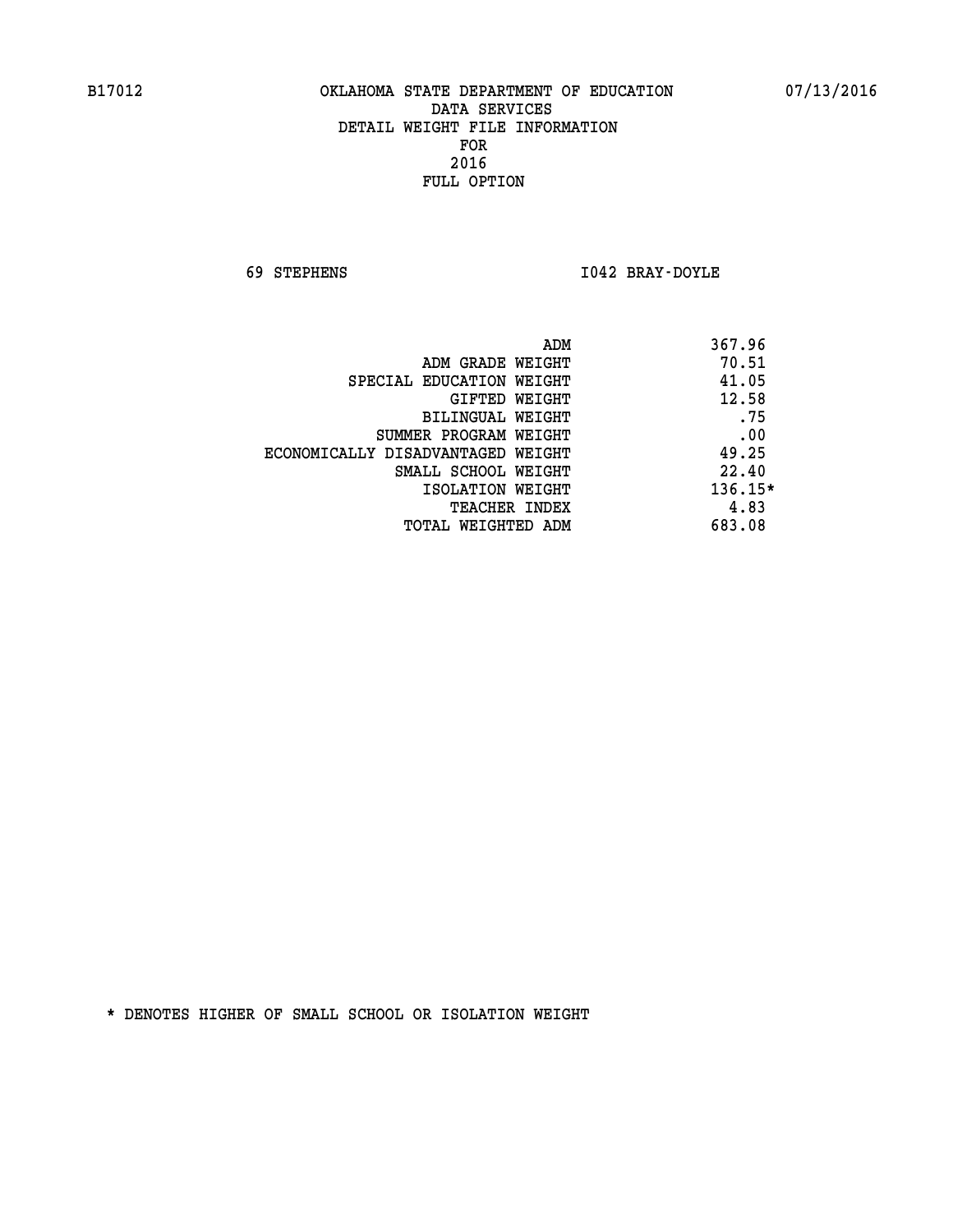**70 TEXAS C009 OPTIMA** 

| ADM                               | 69.46    |
|-----------------------------------|----------|
| ADM GRADE WEIGHT                  | 12.78    |
| SPECIAL EDUCATION WEIGHT          | 6.60     |
| GIFTED WEIGHT                     | .00      |
| BILINGUAL WEIGHT                  | 12.50    |
| SUMMER PROGRAM WEIGHT             | .00      |
| ECONOMICALLY DISADVANTAGED WEIGHT | 14.75    |
| SMALL SCHOOL WEIGHT               | $12.07*$ |
| ISOLATION WEIGHT                  | .00      |
| TEACHER INDEX                     | .22      |
| TOTAL WEIGHTED ADM                | 128.38   |
|                                   |          |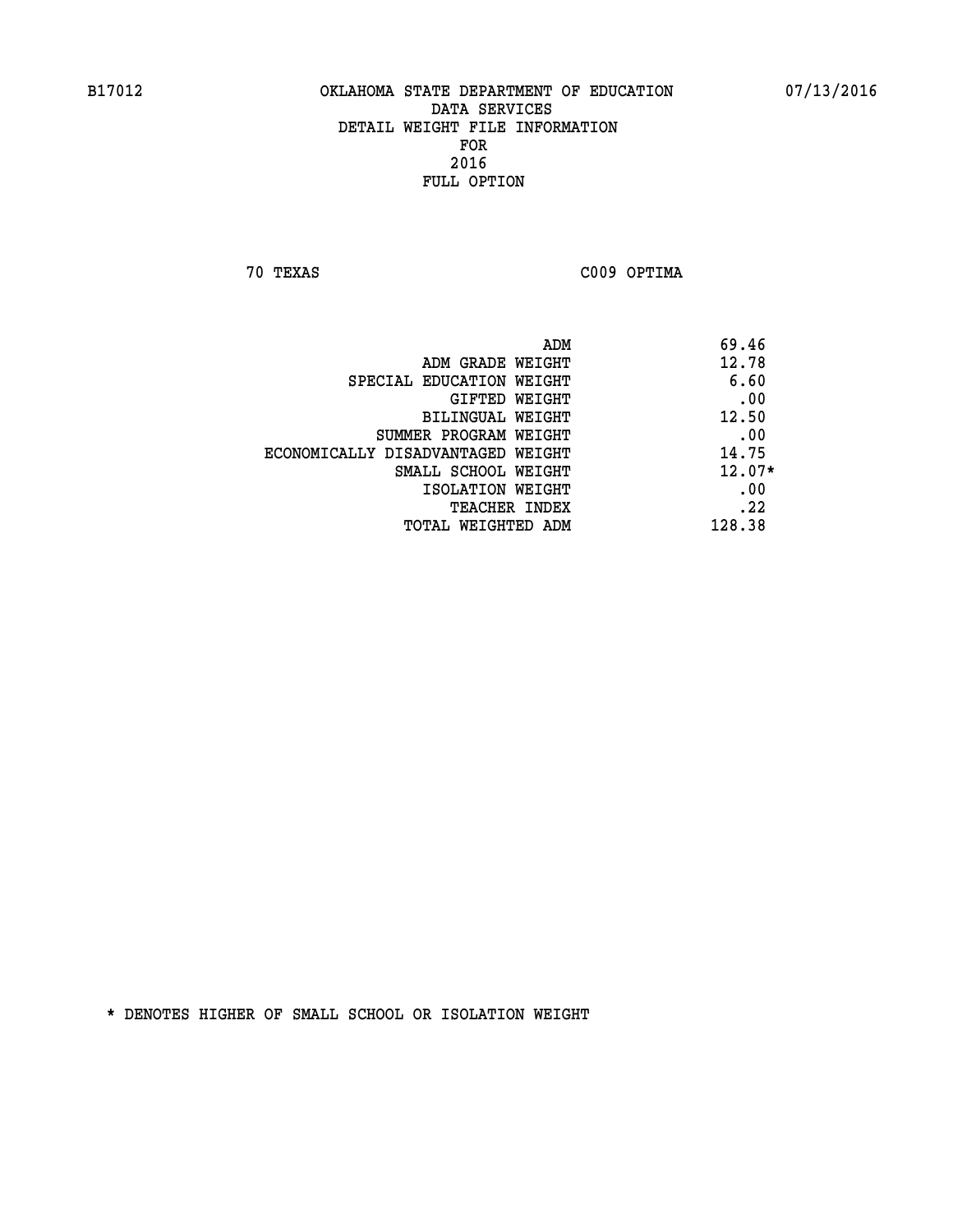**70 TEXAS C080 STRAIGHT** 

| ADM                               | 40.80   |
|-----------------------------------|---------|
| ADM GRADE WEIGHT                  | 7.39    |
| SPECIAL EDUCATION WEIGHT          | .00     |
| GIFTED WEIGHT                     | .00     |
| BILINGUAL WEIGHT                  | .50     |
| SUMMER PROGRAM WEIGHT             | .00     |
| ECONOMICALLY DISADVANTAGED WEIGHT | 4.25    |
| SMALL SCHOOL WEIGHT               | $7.53*$ |
| ISOLATION WEIGHT                  | 4.32    |
| TEACHER INDEX                     | 3.03    |
| TOTAL WEIGHTED ADM                | 63.50   |
|                                   |         |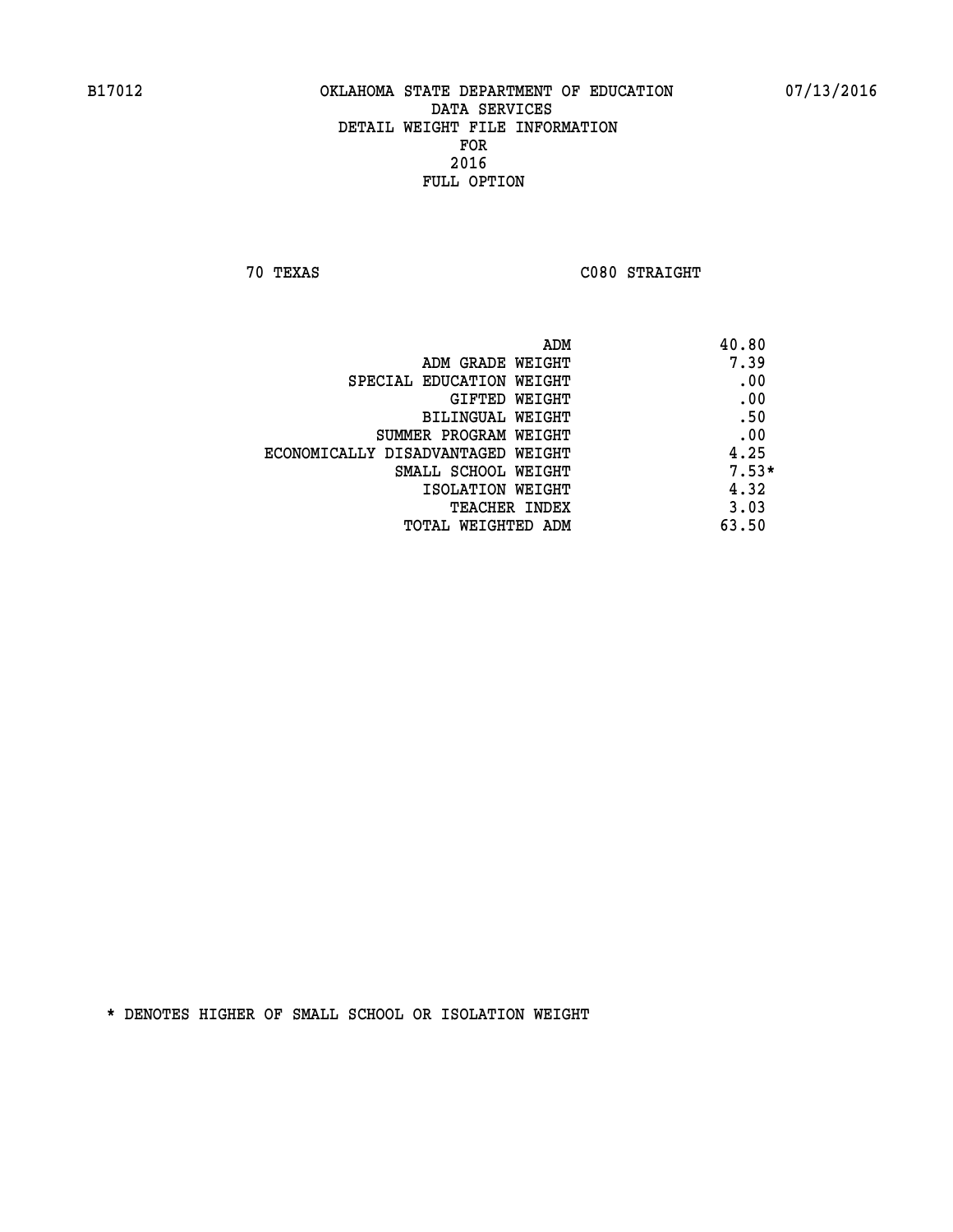**70 TEXAS I001 YARBROUGH** 

|                                   | ADM | 120.49    |
|-----------------------------------|-----|-----------|
| ADM GRADE WEIGHT                  |     | 23.62     |
| SPECIAL EDUCATION WEIGHT          |     | 6.25      |
| GIFTED WEIGHT                     |     | 3.40      |
| BILINGUAL WEIGHT                  |     | 12.00     |
| SUMMER PROGRAM WEIGHT             |     | .00       |
| ECONOMICALLY DISADVANTAGED WEIGHT |     | 21.50     |
| SMALL SCHOOL WEIGHT               |     | 18.61     |
| ISOLATION WEIGHT                  |     | $120.49*$ |
| TEACHER INDEX                     |     | .07       |
| TOTAL WEIGHTED ADM                |     | 307.82    |
|                                   |     |           |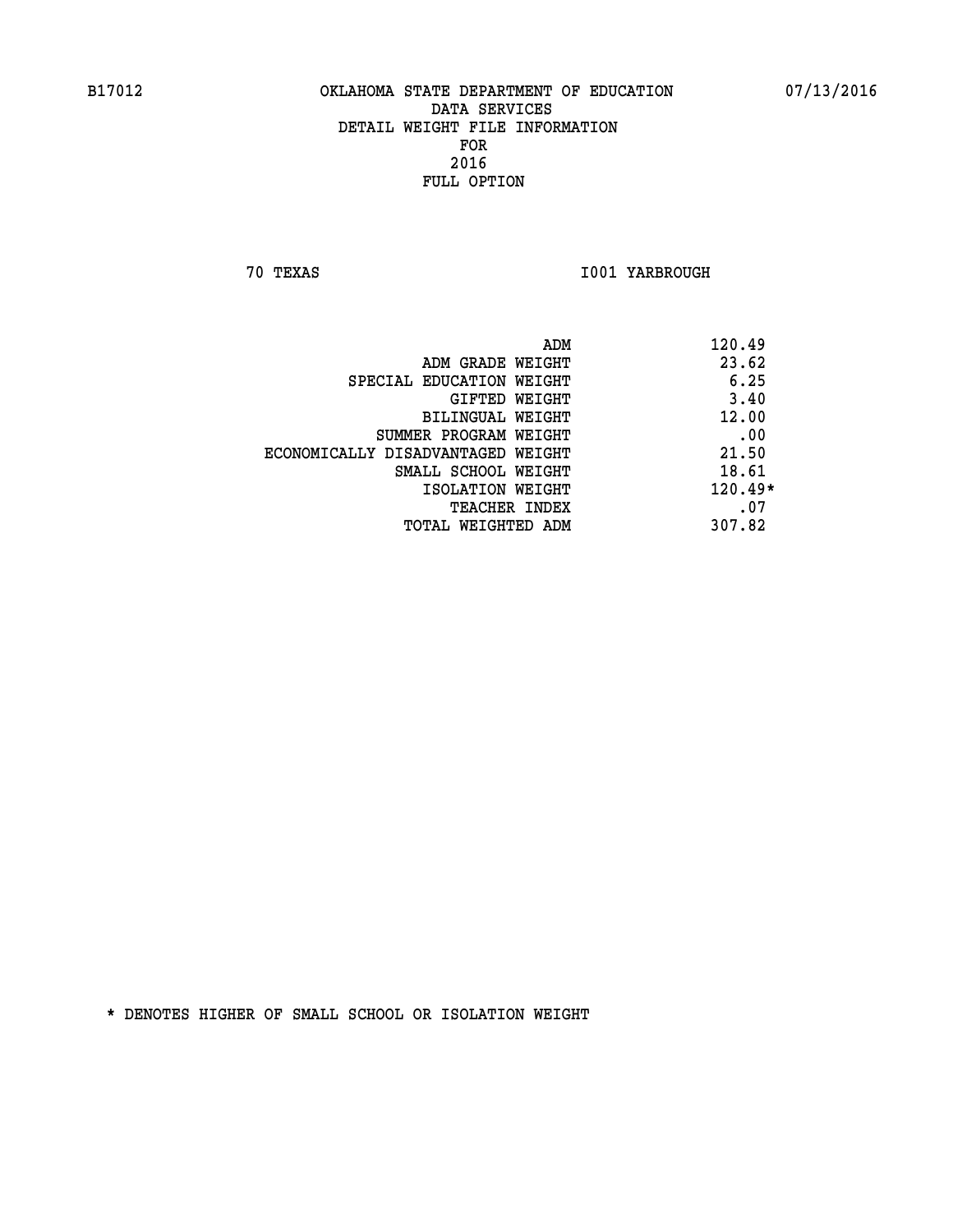**70 TEXAS I008 GUYMON** 

| ADM                               | 2,976.91 |
|-----------------------------------|----------|
| ADM GRADE WEIGHT                  | 508.83   |
| SPECIAL EDUCATION WEIGHT          | 265.00   |
| GIFTED WEIGHT                     | 61.54    |
| BILINGUAL WEIGHT                  | 464.00   |
| SUMMER PROGRAM WEIGHT             | .00      |
| ECONOMICALLY DISADVANTAGED WEIGHT | 575.50   |
| SMALL SCHOOL WEIGHT               | .00      |
| ISOLATION WEIGHT                  | .00      |
| TEACHER INDEX                     | .00      |
| TOTAL WEIGHTED ADM                | 4,851.78 |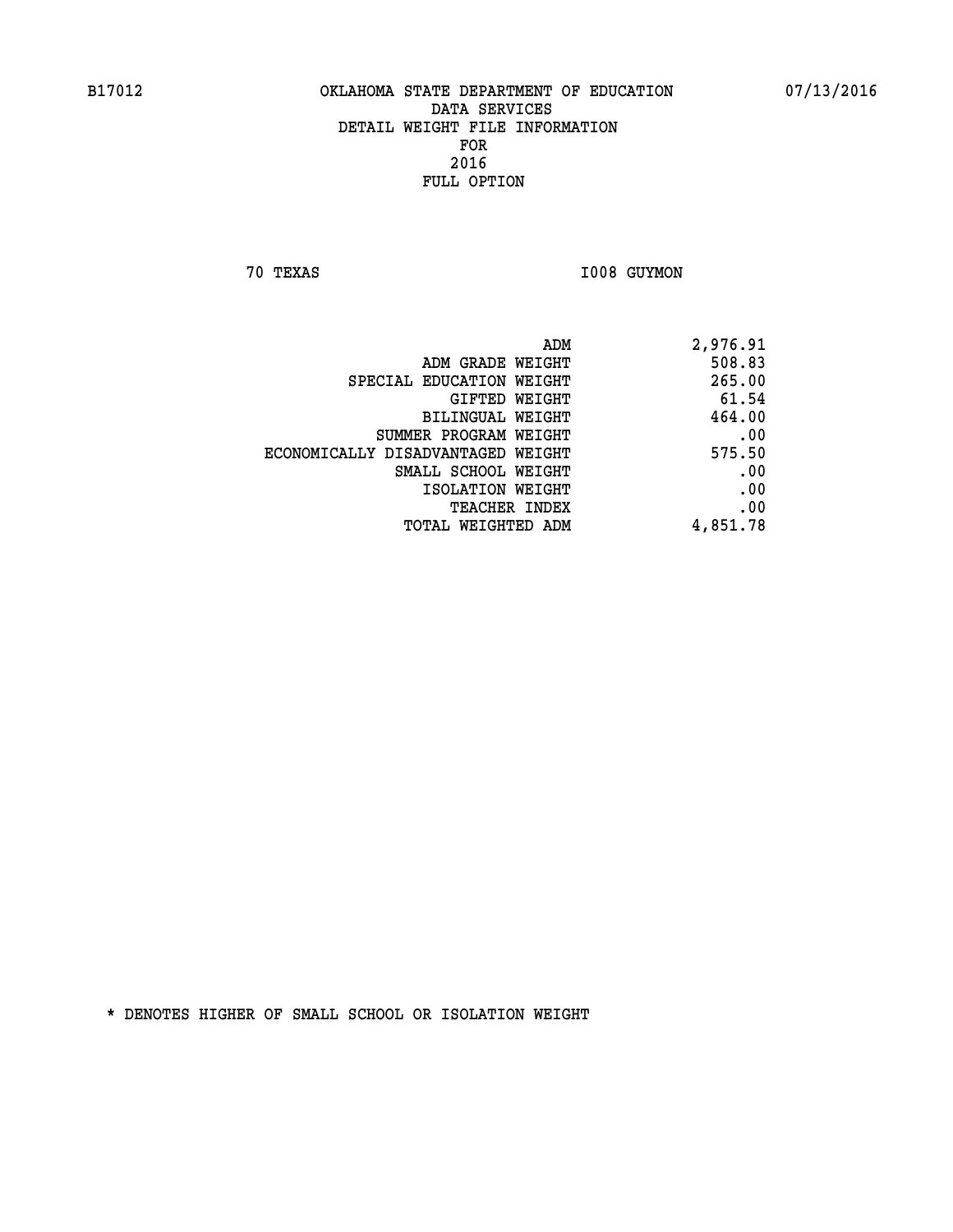**70 TEXAS I015 HARDESTY** 

|                                   | ADM | 89.78    |
|-----------------------------------|-----|----------|
| ADM GRADE WEIGHT                  |     | 19.79    |
| SPECIAL EDUCATION WEIGHT          |     | 15.95    |
| GIFTED WEIGHT                     |     | 2.04     |
| BILINGUAL WEIGHT                  |     | 7.00     |
| SUMMER PROGRAM WEIGHT             |     | .00      |
| ECONOMICALLY DISADVANTAGED WEIGHT |     | 16.00    |
| SMALL SCHOOL WEIGHT               |     | 14.91    |
| ISOLATION WEIGHT                  |     | $80.69*$ |
| TEACHER INDEX                     |     | .00      |
| TOTAL WEIGHTED ADM                |     | 231.25   |
|                                   |     |          |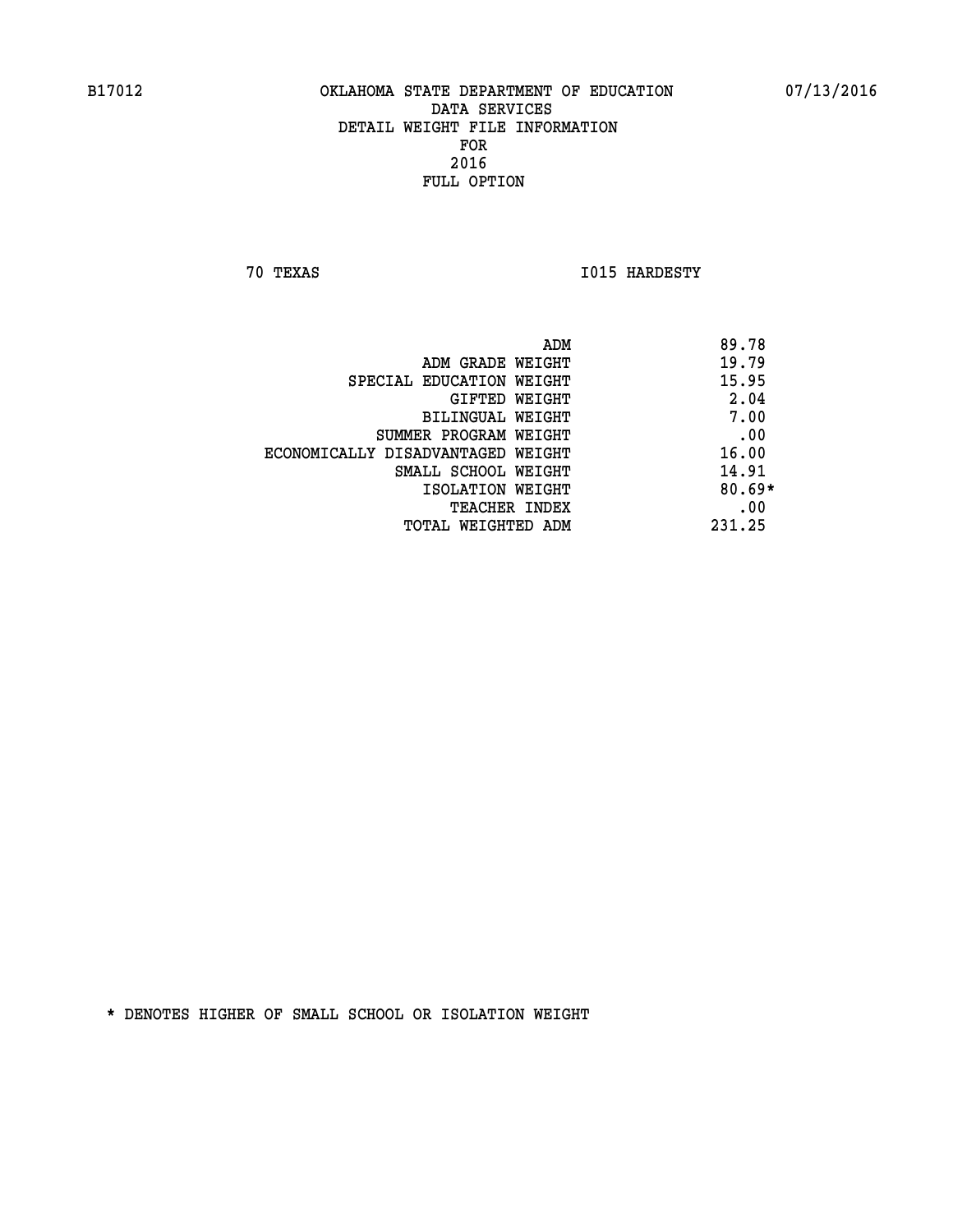**70 TEXAS I023 HOOKER** 

|                                   | ADM      | 683.99    |
|-----------------------------------|----------|-----------|
| ADM GRADE WEIGHT                  |          | 129.50    |
| SPECIAL EDUCATION WEIGHT          |          | 55.25     |
| GIFTED WEIGHT                     |          | 8.84      |
| BILINGUAL WEIGHT                  |          | 31.00     |
| SUMMER PROGRAM WEIGHT             |          | .00       |
| ECONOMICALLY DISADVANTAGED WEIGHT |          | 105.00    |
| SMALL SCHOOL WEIGHT               |          | .00       |
| ISOLATION WEIGHT                  |          | $191.52*$ |
| TEACHER INDEX                     |          | 24.80     |
| TOTAL WEIGHTED ADM                | 1,229.90 |           |
|                                   |          |           |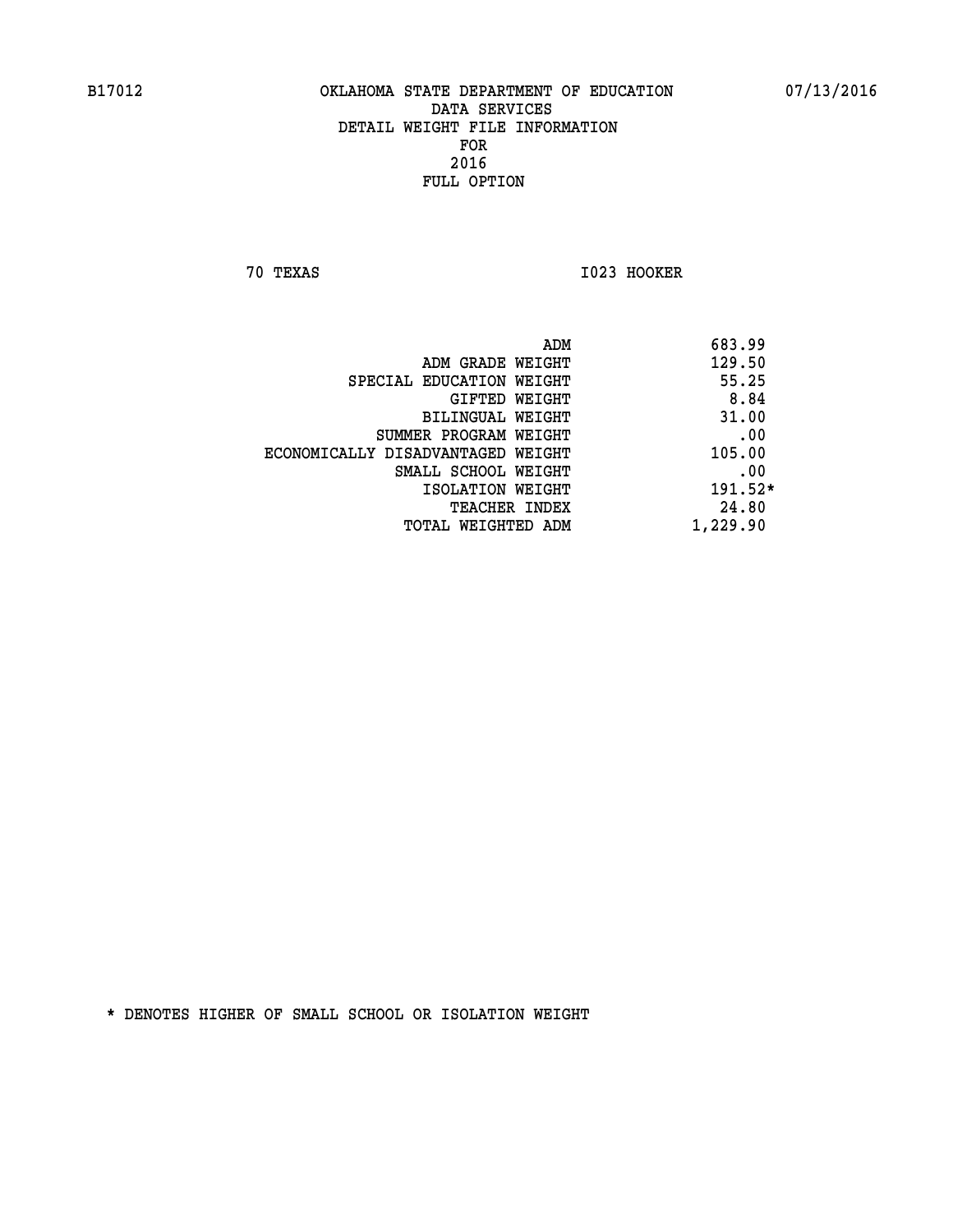**70 TEXAS I053 TYRONE** 

|                                   | ADM | 239.93   |
|-----------------------------------|-----|----------|
| ADM GRADE WEIGHT                  |     | 45.75    |
| SPECIAL EDUCATION WEIGHT          |     | 18.55    |
| GIFTED WEIGHT                     |     | 6.46     |
| BILINGUAL WEIGHT                  |     | 10.75    |
| SUMMER PROGRAM WEIGHT             |     | .00      |
| ECONOMICALLY DISADVANTAGED WEIGHT |     | 38.25    |
| SMALL SCHOOL WEIGHT               |     | $26.22*$ |
| ISOLATION WEIGHT                  |     | .00      |
| TEACHER INDEX                     |     | .00      |
| TOTAL WEIGHTED ADM                |     | 385.91   |
|                                   |     |          |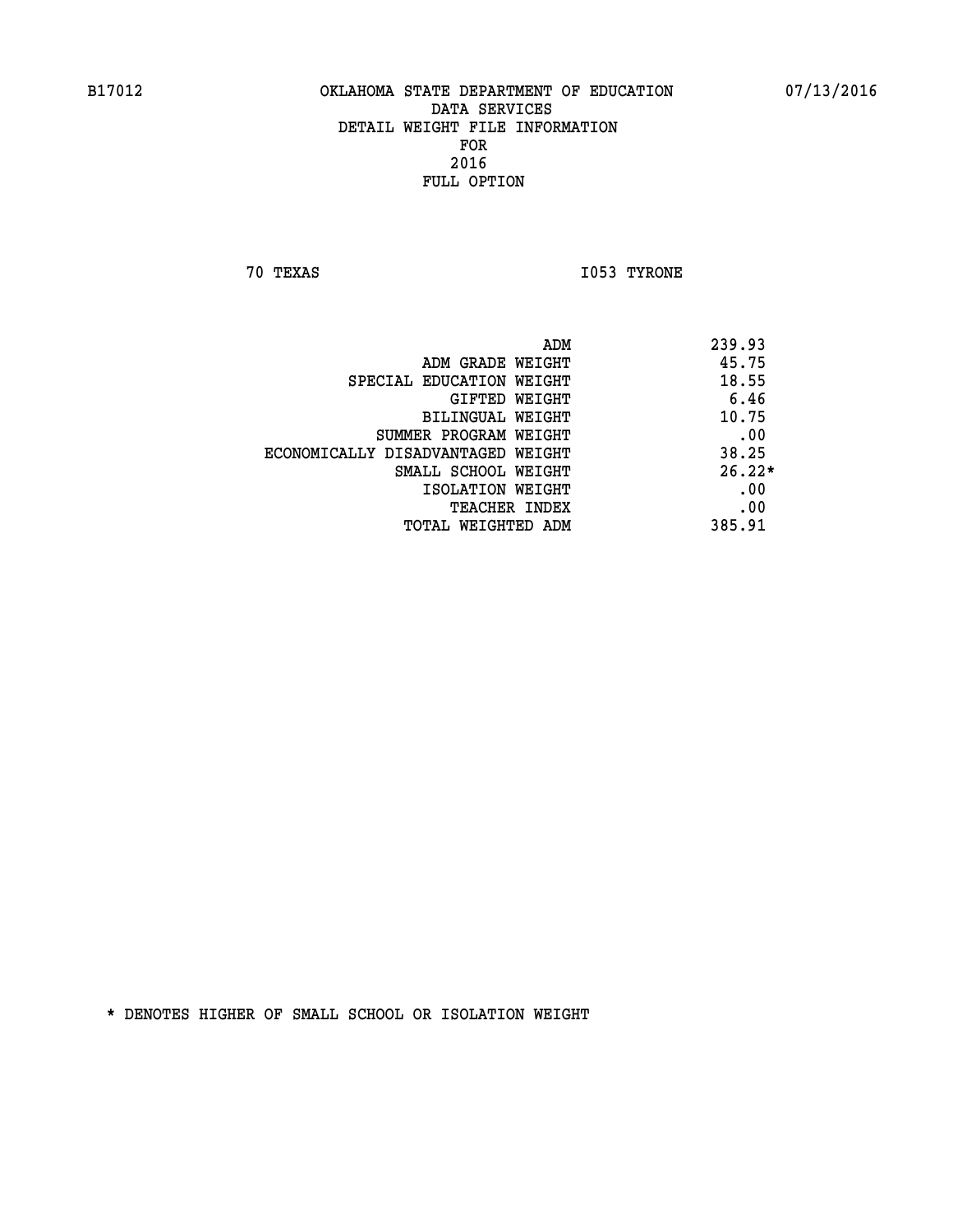**70 TEXAS I060 GOODWELL** 

|                                   | ADM | 239.41   |
|-----------------------------------|-----|----------|
| ADM GRADE WEIGHT                  |     | 47.93    |
| SPECIAL EDUCATION WEIGHT          |     | 13.80    |
| GIFTED WEIGHT                     |     | 6.46     |
| BILINGUAL WEIGHT                  |     | 5.25     |
| SUMMER PROGRAM WEIGHT             |     | .00      |
| ECONOMICALLY DISADVANTAGED WEIGHT |     | 21.25    |
| SMALL SCHOOL WEIGHT               |     | 26.21    |
| ISOLATION WEIGHT                  |     | $57.31*$ |
| TEACHER INDEX                     |     | .00      |
| TOTAL WEIGHTED ADM                |     | 391.41   |
|                                   |     |          |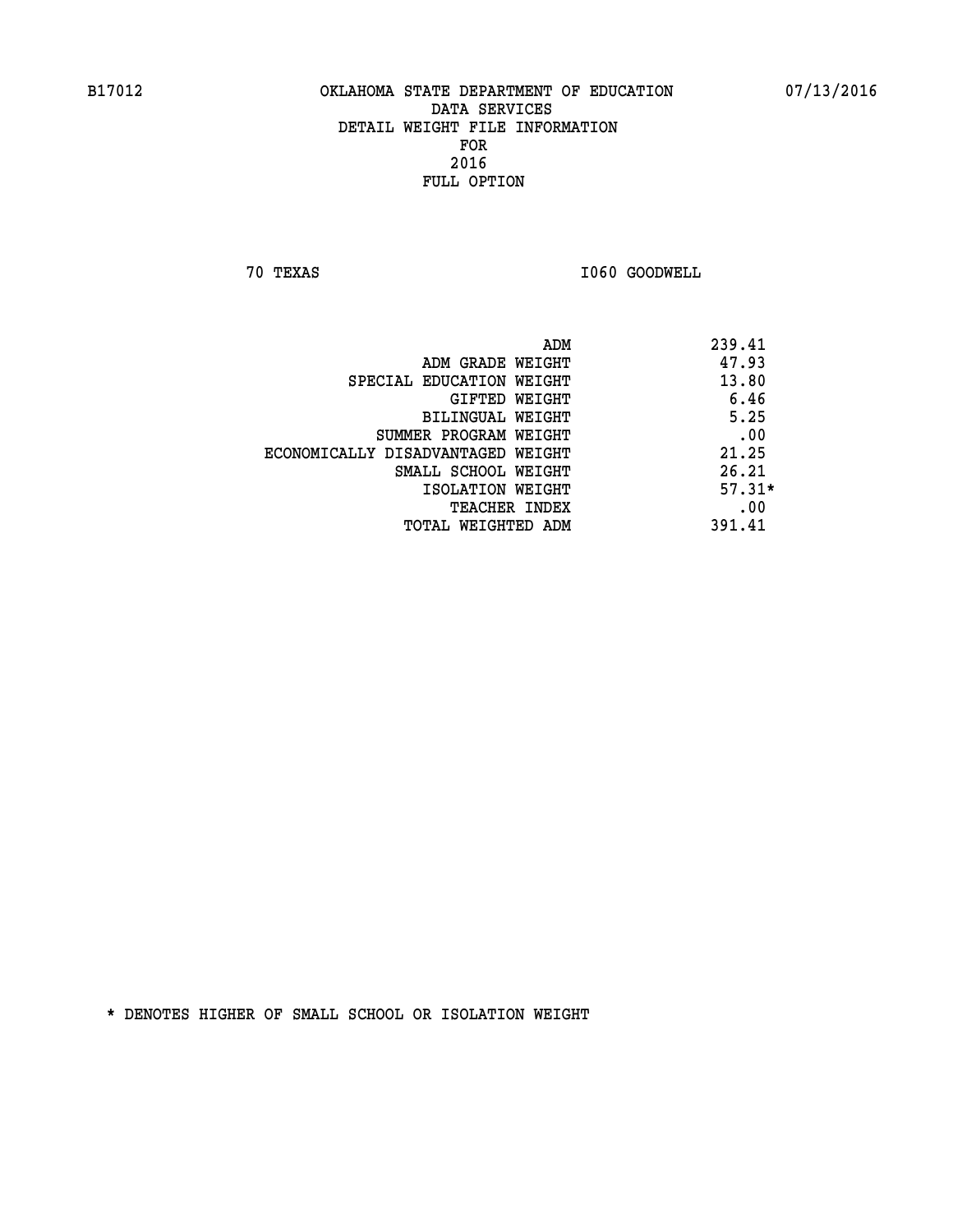**70 TEXAS I061 TEXHOMA** 

|                                   | ADM | 253.09    |
|-----------------------------------|-----|-----------|
| ADM GRADE WEIGHT                  |     | 41.28     |
| SPECIAL EDUCATION WEIGHT          |     | 22.50     |
| GIFTED WEIGHT                     |     | 6.12      |
| BILINGUAL WEIGHT                  |     | 23.00     |
| SUMMER PROGRAM WEIGHT             |     | .00       |
| ECONOMICALLY DISADVANTAGED WEIGHT |     | 34.75     |
| SMALL SCHOOL WEIGHT               |     | 26.40     |
| ISOLATION WEIGHT                  |     | $143.65*$ |
| <b>TEACHER INDEX</b>              |     | .00       |
| TOTAL WEIGHTED ADM                |     | 524.39    |
|                                   |     |           |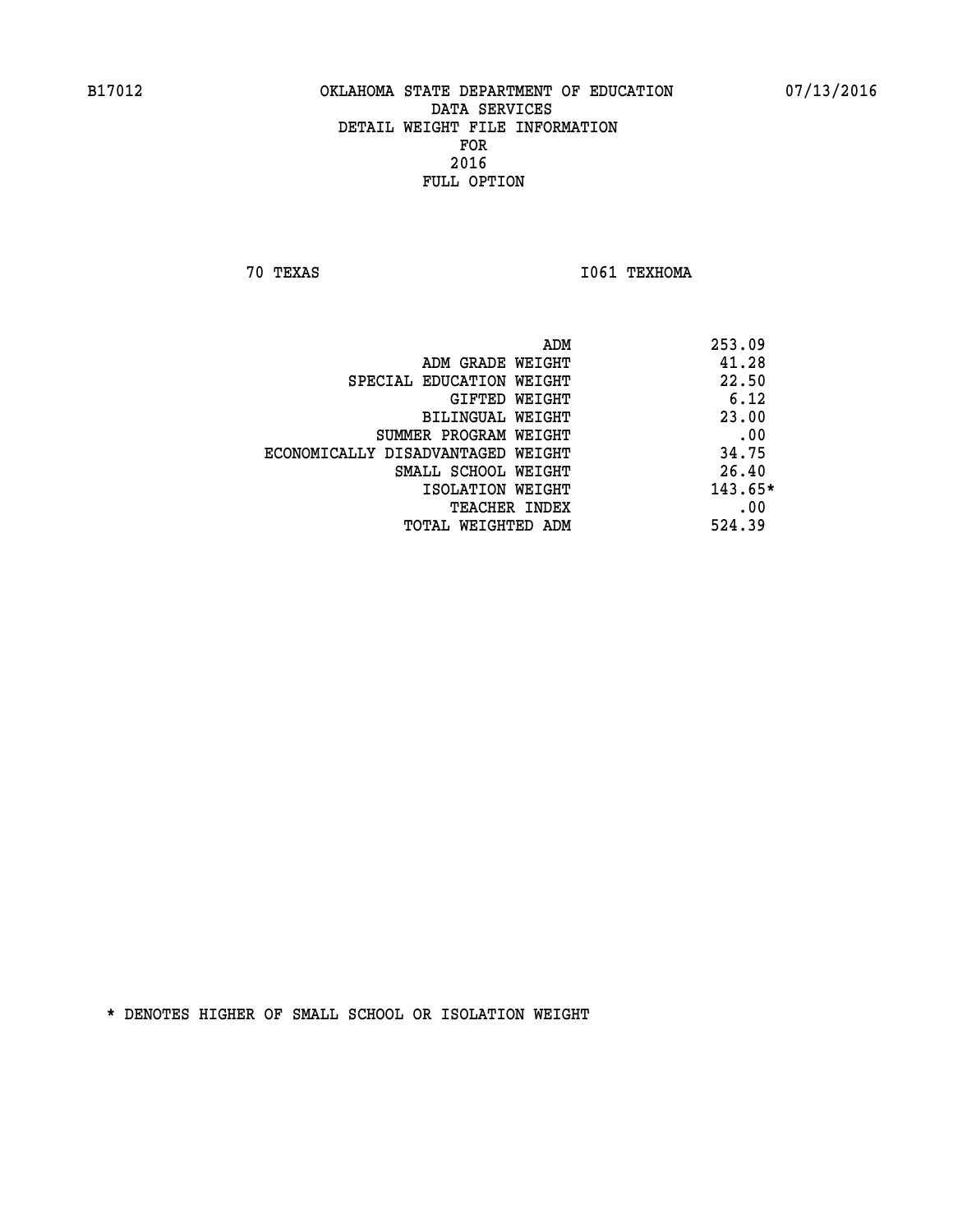**71 TILLMAN I008 TIPTON** 

| ADM                               | 272.94   |
|-----------------------------------|----------|
| ADM GRADE WEIGHT                  | 52.32    |
| SPECIAL EDUCATION WEIGHT          | 44.90    |
| GIFTED WEIGHT                     | 9.86     |
| BILINGUAL WEIGHT                  | 8.00     |
| SUMMER PROGRAM WEIGHT             | .00      |
| ECONOMICALLY DISADVANTAGED WEIGHT | 47.75    |
| SMALL SCHOOL WEIGHT               | 26.42    |
| ISOLATION WEIGHT                  | $41.62*$ |
| <b>TEACHER INDEX</b>              | 1.16     |
| TOTAL WEIGHTED ADM                | 478.55   |
|                                   |          |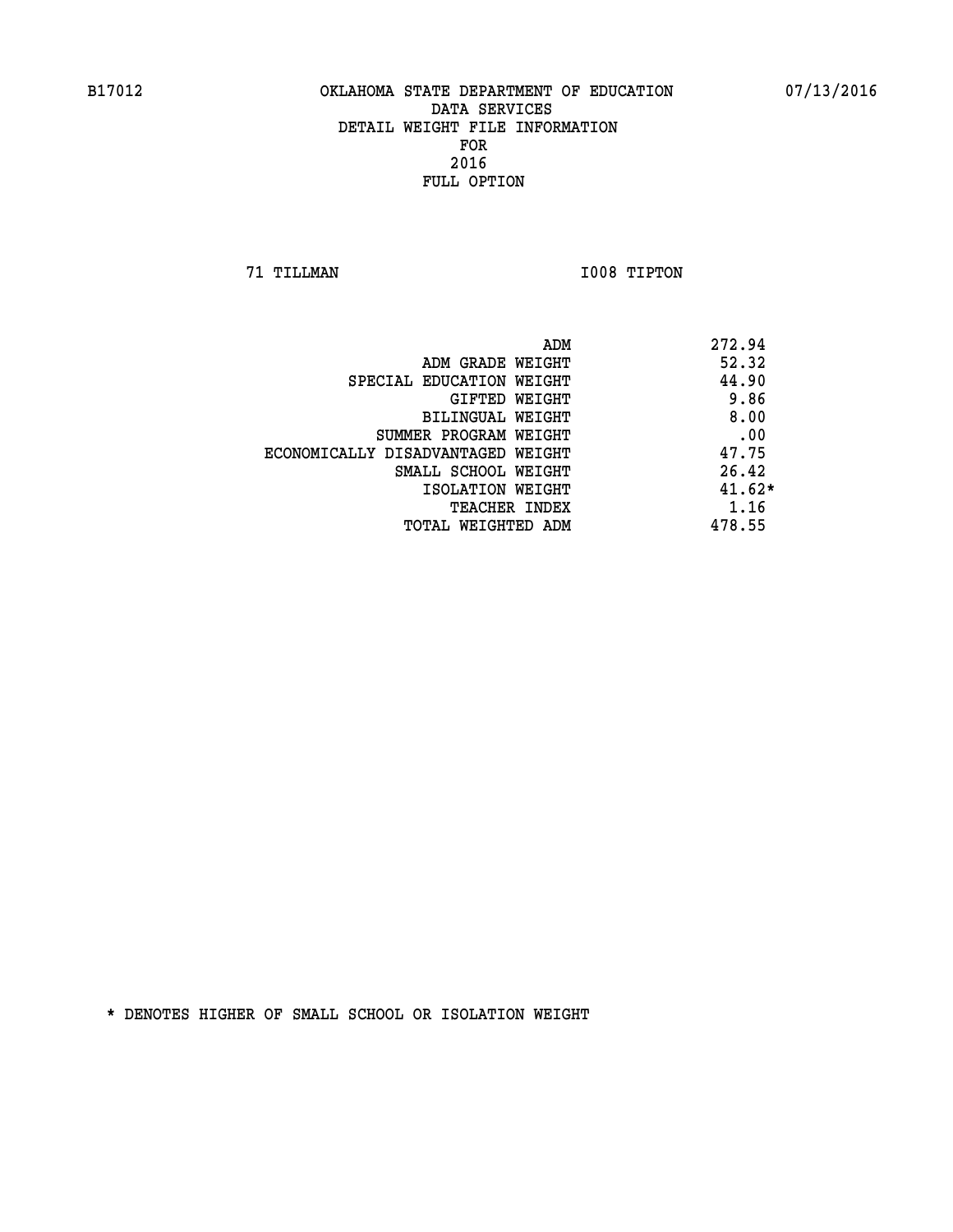**71 TILLMAN I009 DAVIDSON** 

| ADM                               | 65.24    |
|-----------------------------------|----------|
| ADM GRADE WEIGHT                  | 9.87     |
| SPECIAL EDUCATION WEIGHT          | 13.40    |
| GIFTED WEIGHT                     | 1.70     |
| BILINGUAL WEIGHT                  | 4.75     |
| SUMMER PROGRAM WEIGHT             | .00      |
| ECONOMICALLY DISADVANTAGED WEIGHT | 15.75    |
| SMALL SCHOOL WEIGHT               | $11.44*$ |
| ISOLATION WEIGHT                  | .00      |
| TEACHER INDEX                     | 5.04     |
| TOTAL WEIGHTED ADM                | 127.19   |
|                                   |          |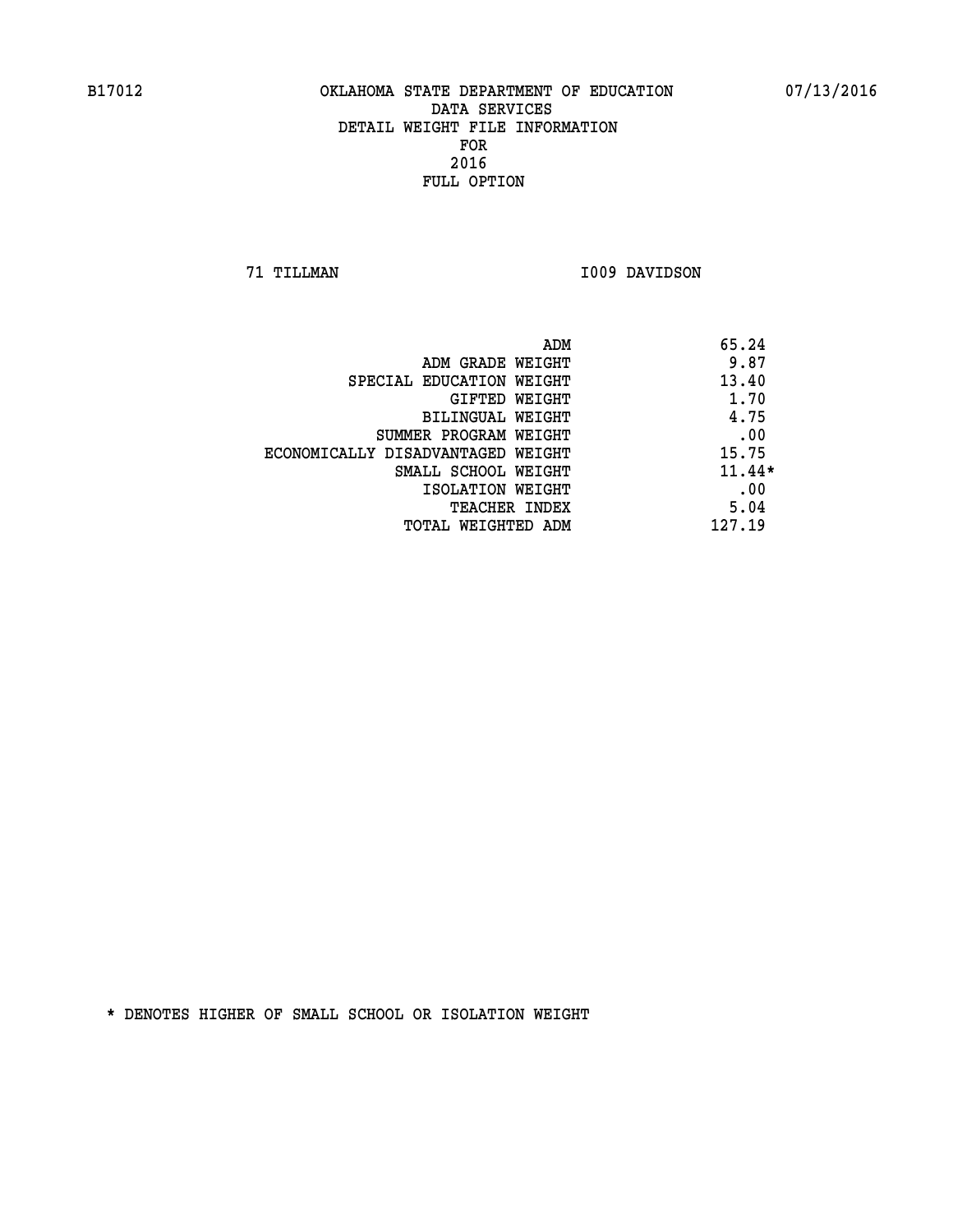**71 TILLMAN I158 FREDERICK** 

|                                   | ADM<br>856.94 |
|-----------------------------------|---------------|
| ADM GRADE WEIGHT                  | 169.72        |
| SPECIAL EDUCATION WEIGHT          | 99.40         |
| GIFTED WEIGHT                     | 31.28         |
| <b>BILINGUAL WEIGHT</b>           | 76.75         |
| SUMMER PROGRAM WEIGHT             | .00           |
| ECONOMICALLY DISADVANTAGED WEIGHT | 172.00        |
| SMALL SCHOOL WEIGHT               | .00           |
| ISOLATION WEIGHT                  | .00           |
| TEACHER INDEX                     | .00           |
| TOTAL WEIGHTED ADM                | 1,406.09      |
|                                   |               |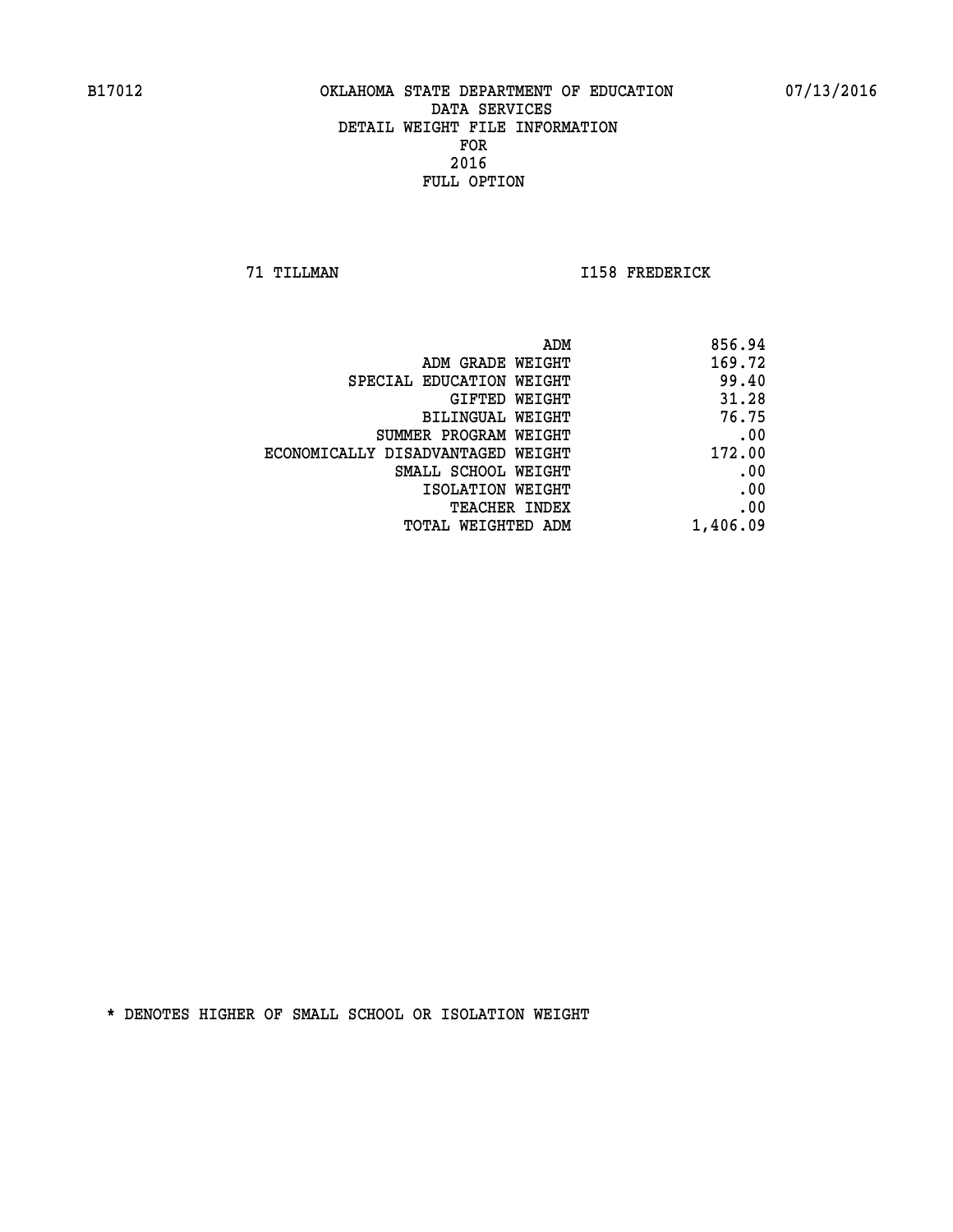**71 TILLMAN I249 GRANDFIELD** 

|                                   | ADM | 246.76   |
|-----------------------------------|-----|----------|
| ADM GRADE WEIGHT                  |     | 45.91    |
| SPECIAL EDUCATION WEIGHT          |     | 30.35    |
| <b>GIFTED WEIGHT</b>              |     | 7.14     |
| BILINGUAL WEIGHT                  |     | 8.25     |
| SUMMER PROGRAM WEIGHT             |     | .00      |
| ECONOMICALLY DISADVANTAGED WEIGHT |     | 53.00    |
| SMALL SCHOOL WEIGHT               |     | 26.33    |
| ISOLATION WEIGHT                  |     | $46.51*$ |
| TEACHER INDEX                     |     | .00      |
| TOTAL WEIGHTED ADM                |     | 437.92   |
|                                   |     |          |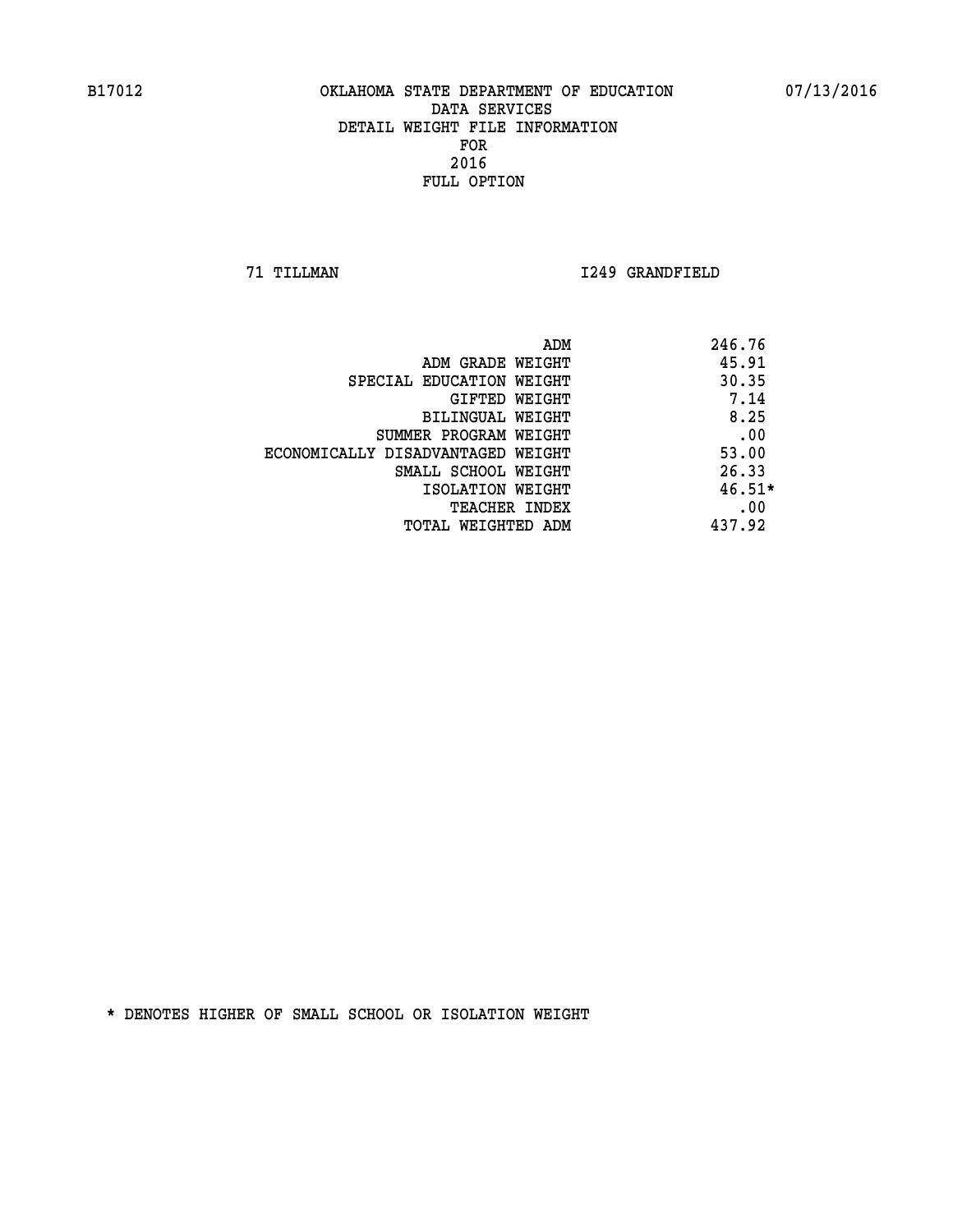**72 TULSA C015 KEYSTONE** 

|                                   | 295.28<br>ADM |
|-----------------------------------|---------------|
| ADM GRADE WEIGHT                  | 54.85         |
| SPECIAL EDUCATION WEIGHT          | 71.85         |
| GIFTED WEIGHT                     | 8.16          |
| BILINGUAL WEIGHT                  | .00           |
| SUMMER PROGRAM WEIGHT             | .00           |
| ECONOMICALLY DISADVANTAGED WEIGHT | 54.25         |
| SMALL SCHOOL WEIGHT               | $26.09*$      |
| ISOLATION WEIGHT                  | .00           |
| TEACHER INDEX                     | 13.75         |
| TOTAL WEIGHTED ADM                | 524.23        |
|                                   |               |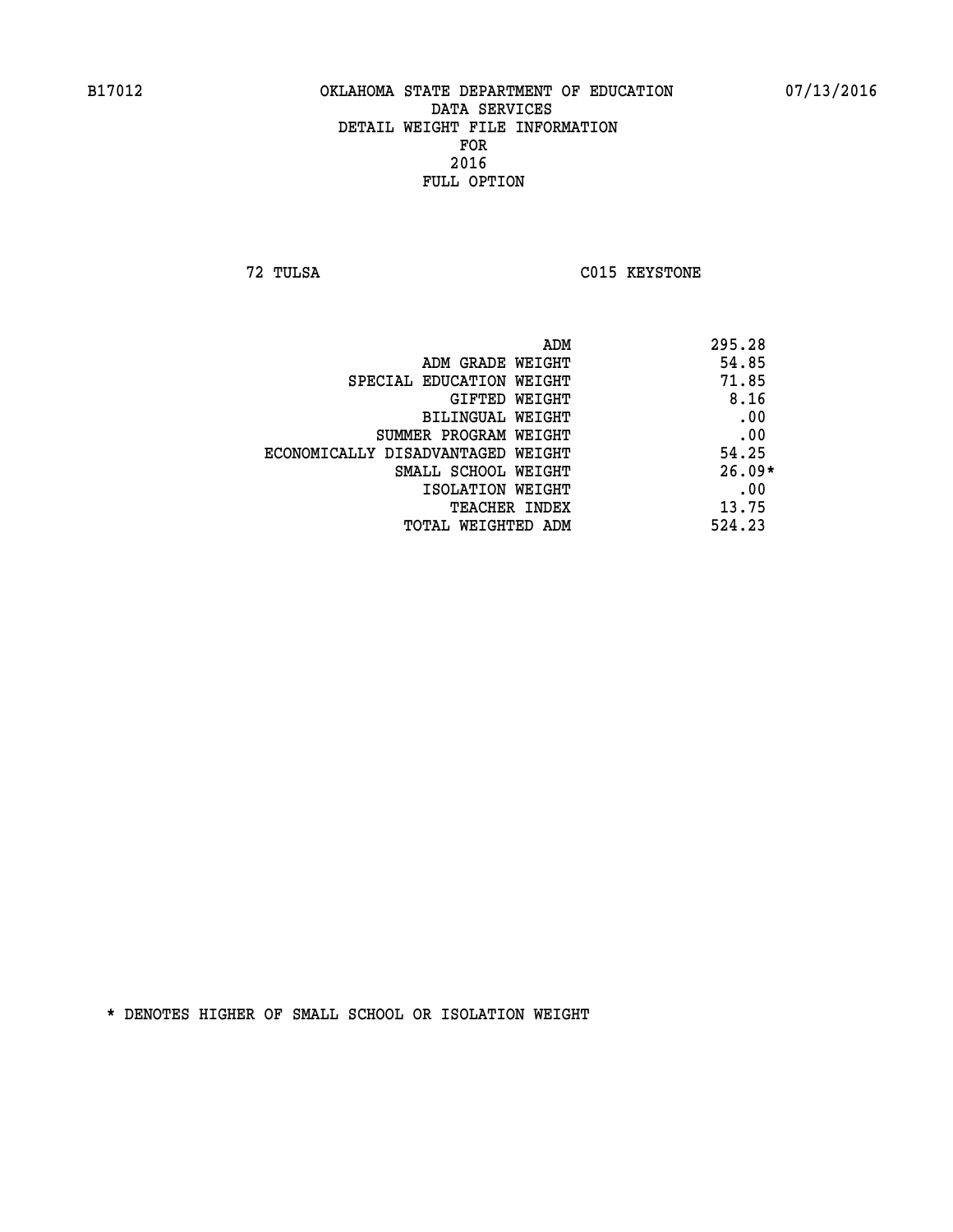**72 TULSA E004 TULSA CHARTER: SCHL AR**

|                                   | 291.32<br>ADM |  |
|-----------------------------------|---------------|--|
| ADM GRADE WEIGHT                  | 58.26         |  |
| SPECIAL EDUCATION WEIGHT          | 38.10         |  |
| <b>GIFTED WEIGHT</b>              | 17.34         |  |
| BILINGUAL WEIGHT                  | 4.00          |  |
| SUMMER PROGRAM WEIGHT             | .00           |  |
| ECONOMICALLY DISADVANTAGED WEIGHT | 31.00         |  |
| SMALL SCHOOL WEIGHT               | .00           |  |
| ISOLATION WEIGHT                  | .00           |  |
| <b>TEACHER INDEX</b>              | .00           |  |
| TOTAL WEIGHTED ADM                | 440.02        |  |
|                                   |               |  |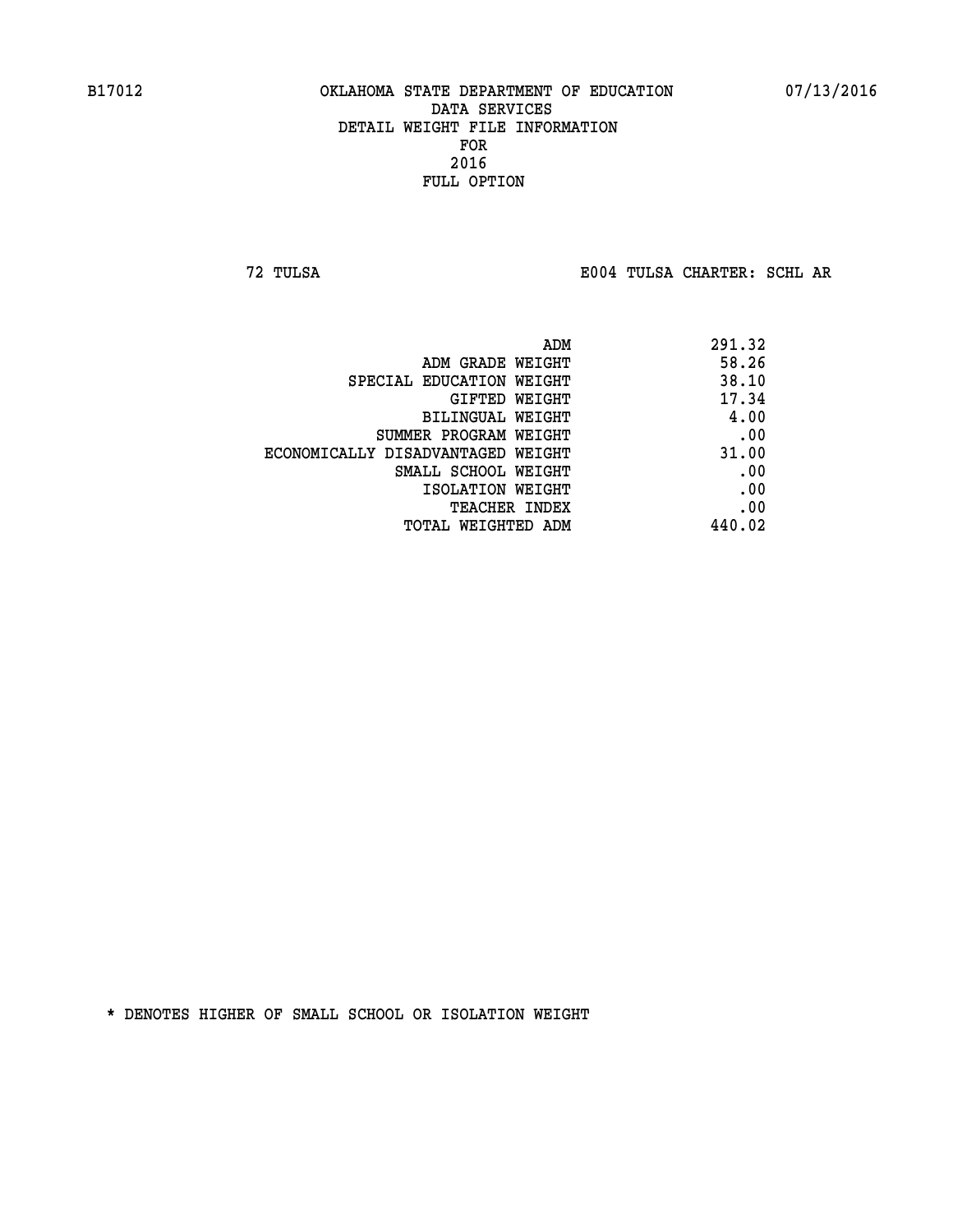**72 TULSA E005 TULSA CHARTER: KIPP TU**

| 304.47 |
|--------|
| 29.57  |
| 37.90  |
| 1.70   |
| 2.75   |
| .00    |
| 69.50  |
| .00    |
| .00    |
| .00    |
| 445.89 |
|        |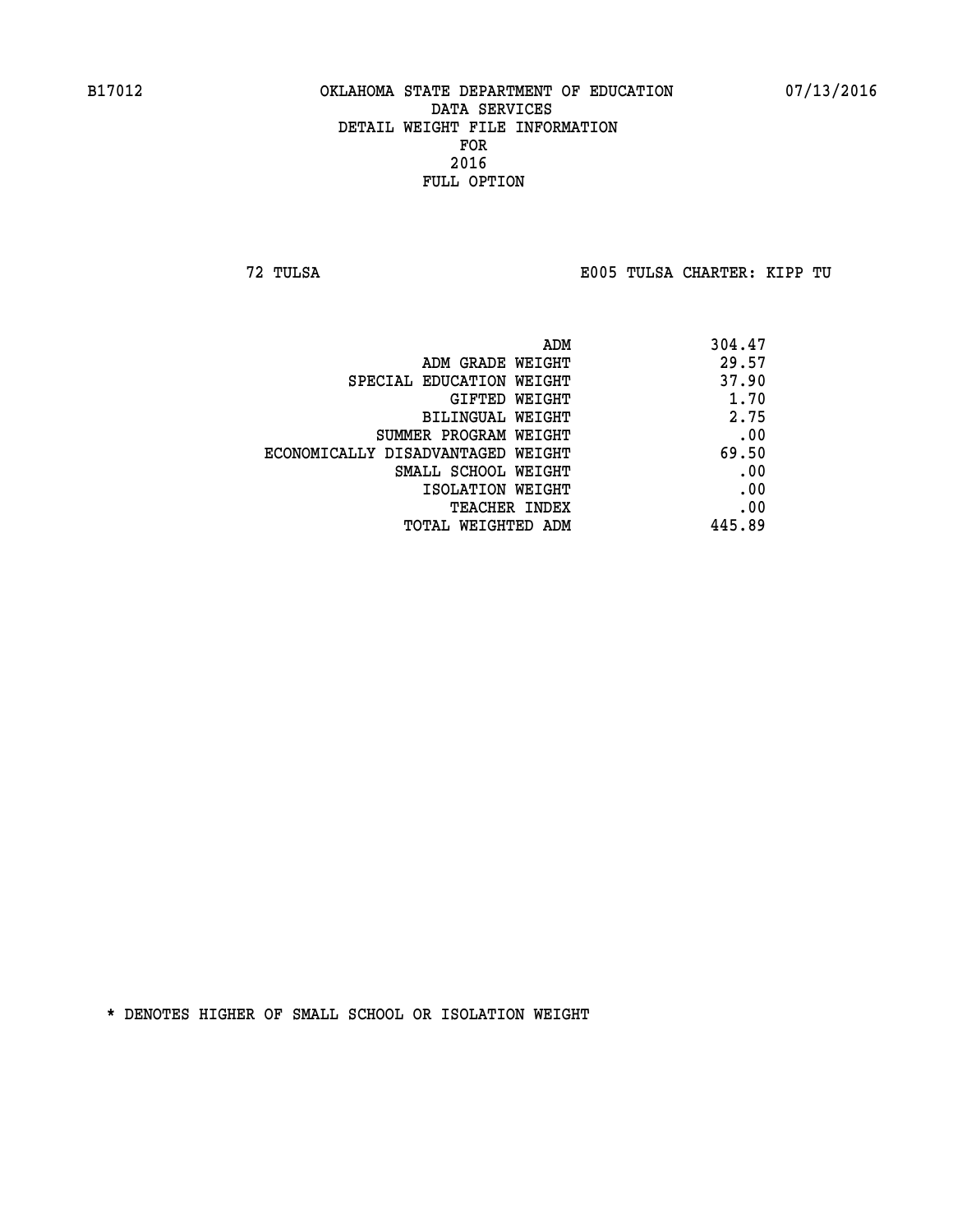**72 TULSA E006 TULSA LEGACY CHARTER S**

|                                   | 499.39<br>ADM |
|-----------------------------------|---------------|
| ADM GRADE WEIGHT                  | 108.35        |
| SPECIAL EDUCATION WEIGHT          | 93.25         |
| GIFTED WEIGHT                     | 14.28         |
| BILINGUAL WEIGHT                  | 10.75         |
| SUMMER PROGRAM WEIGHT             | .00           |
| ECONOMICALLY DISADVANTAGED WEIGHT | 119.00        |
| SMALL SCHOOL WEIGHT               | .00           |
| ISOLATION WEIGHT                  | .00           |
| <b>TEACHER INDEX</b>              | .00           |
| TOTAL WEIGHTED ADM                | 845.02        |
|                                   |               |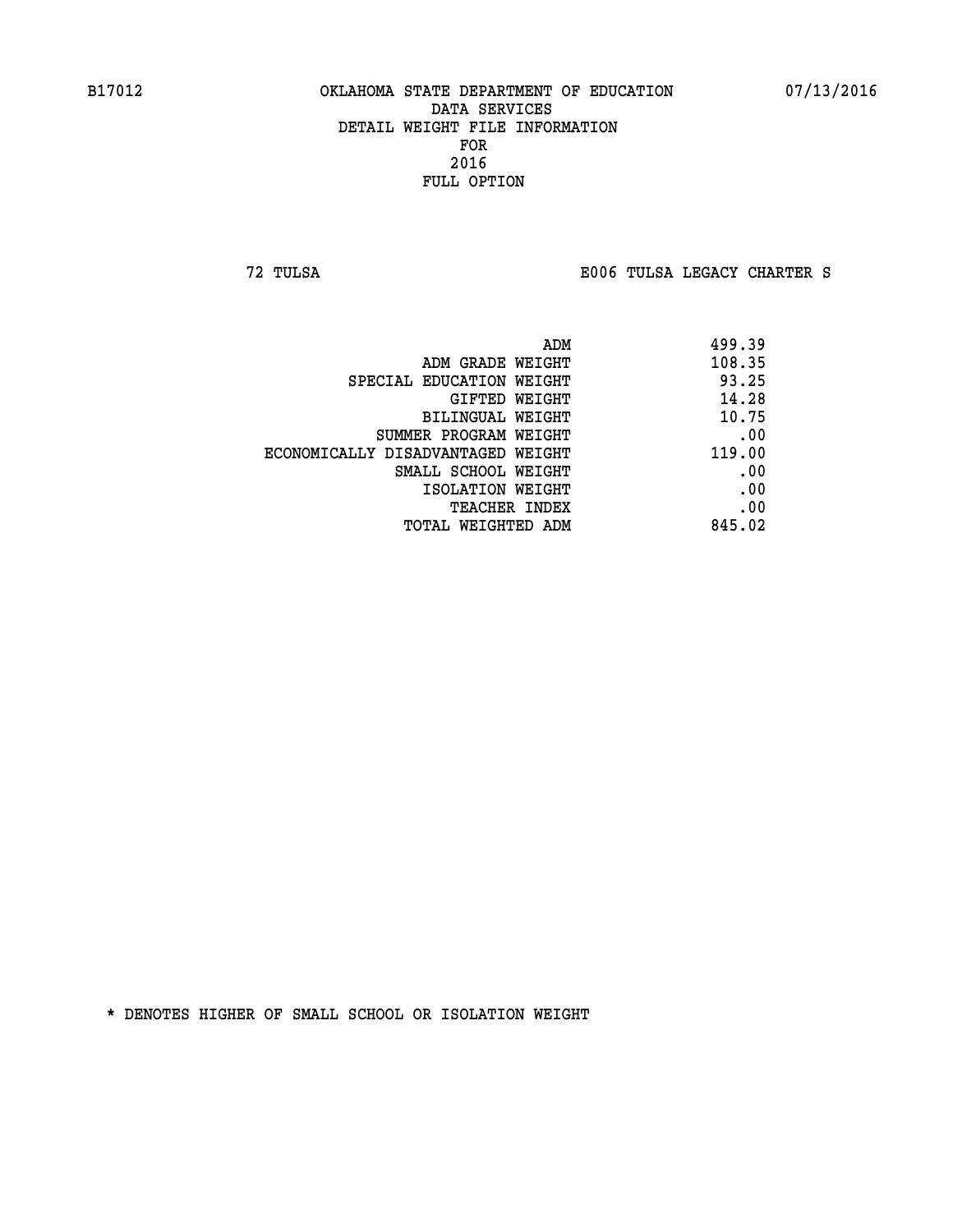**72 TULSA E017 TULSA CHARTER: COLLEGE**

| ADM                               | 95.10  |
|-----------------------------------|--------|
| ADM GRADE WEIGHT                  | 47.55  |
| SPECIAL EDUCATION WEIGHT          | 15.10  |
| GIFTED WEIGHT                     | 2.72   |
| BILINGUAL WEIGHT                  | 12.00  |
| SUMMER PROGRAM WEIGHT             | .00    |
| ECONOMICALLY DISADVANTAGED WEIGHT | 23.00  |
| SMALL SCHOOL WEIGHT               | .00    |
| ISOLATION WEIGHT                  | .00    |
| <b>TEACHER INDEX</b>              | .00    |
| TOTAL WEIGHTED ADM                | 195.47 |
|                                   |        |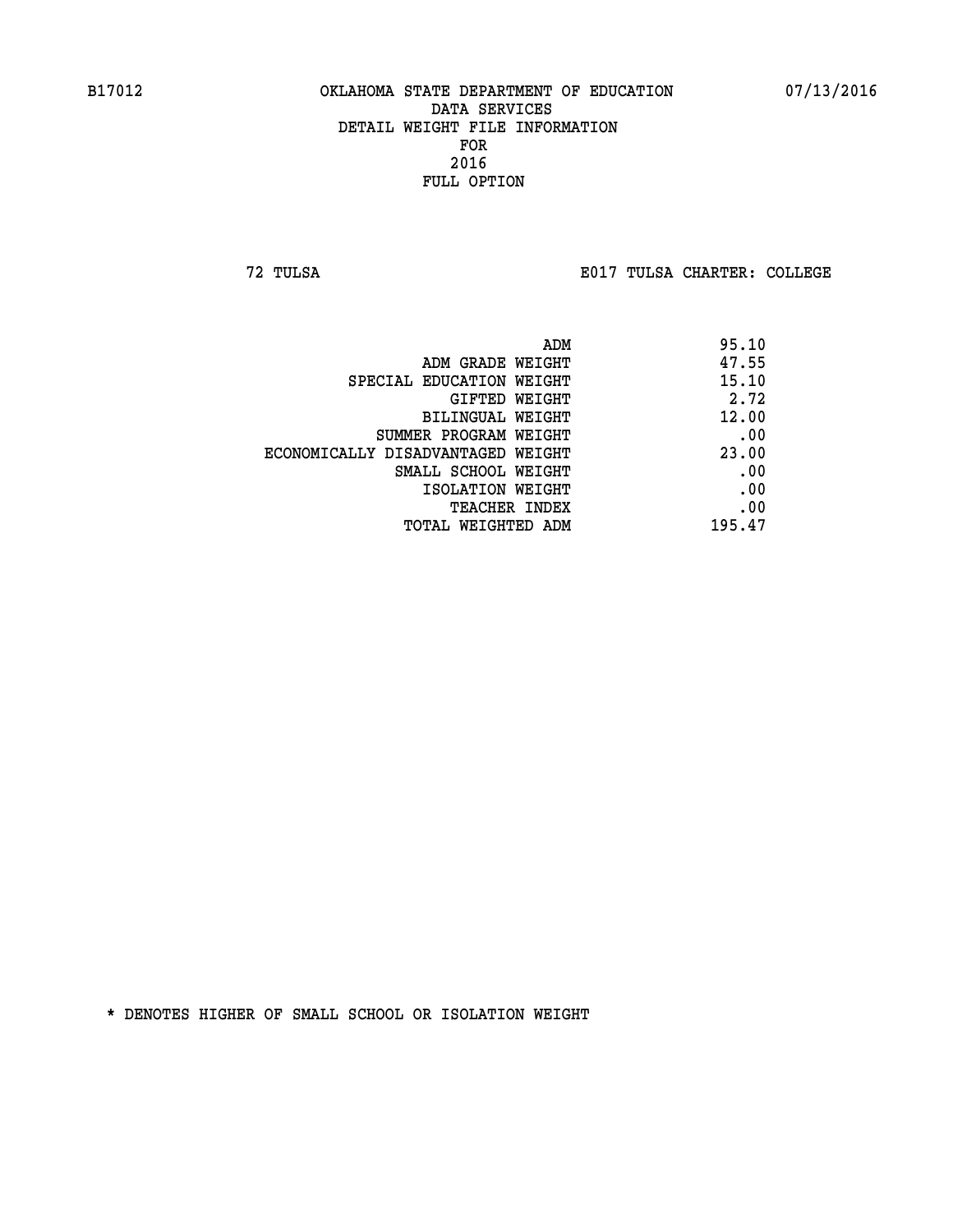**72 TULSA E018 TULSA CHARTER: HONOR A**

| ADM                               | 92.67  |
|-----------------------------------|--------|
| ADM GRADE WEIGHT                  | .00    |
| SPECIAL EDUCATION WEIGHT          | 5.35   |
| GIFTED WEIGHT                     | .00    |
| BILINGUAL WEIGHT                  | 14.00  |
| SUMMER PROGRAM WEIGHT             | .00    |
| ECONOMICALLY DISADVANTAGED WEIGHT | 22.50  |
| SMALL SCHOOL WEIGHT               | .00    |
| ISOLATION WEIGHT                  | .00    |
| TEACHER INDEX                     | .00    |
| TOTAL WEIGHTED ADM                | 134.52 |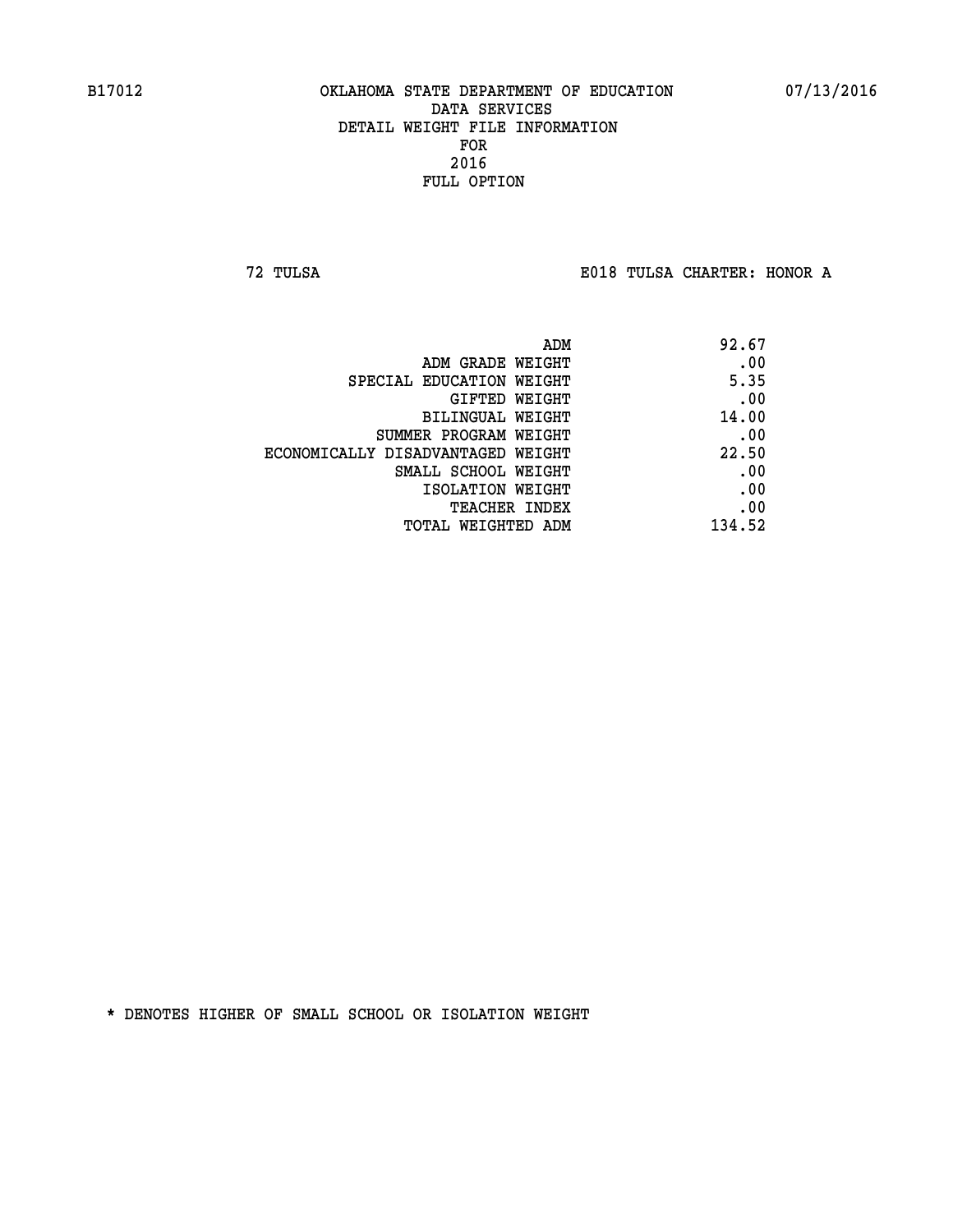**72 TULSA E019 TULSA CHARTER: COLLEGI**

| ADM                               | 104.73 |
|-----------------------------------|--------|
| ADM GRADE WEIGHT                  | .00    |
| SPECIAL EDUCATION WEIGHT          | 11.60  |
| GIFTED WEIGHT                     | .00    |
| BILINGUAL WEIGHT                  | 3.75   |
| SUMMER PROGRAM WEIGHT             | .00    |
| ECONOMICALLY DISADVANTAGED WEIGHT | 22.75  |
| SMALL SCHOOL WEIGHT               | .00    |
| ISOLATION WEIGHT                  | .00    |
| TEACHER INDEX                     | .00    |
| TOTAL WEIGHTED ADM                | 142.83 |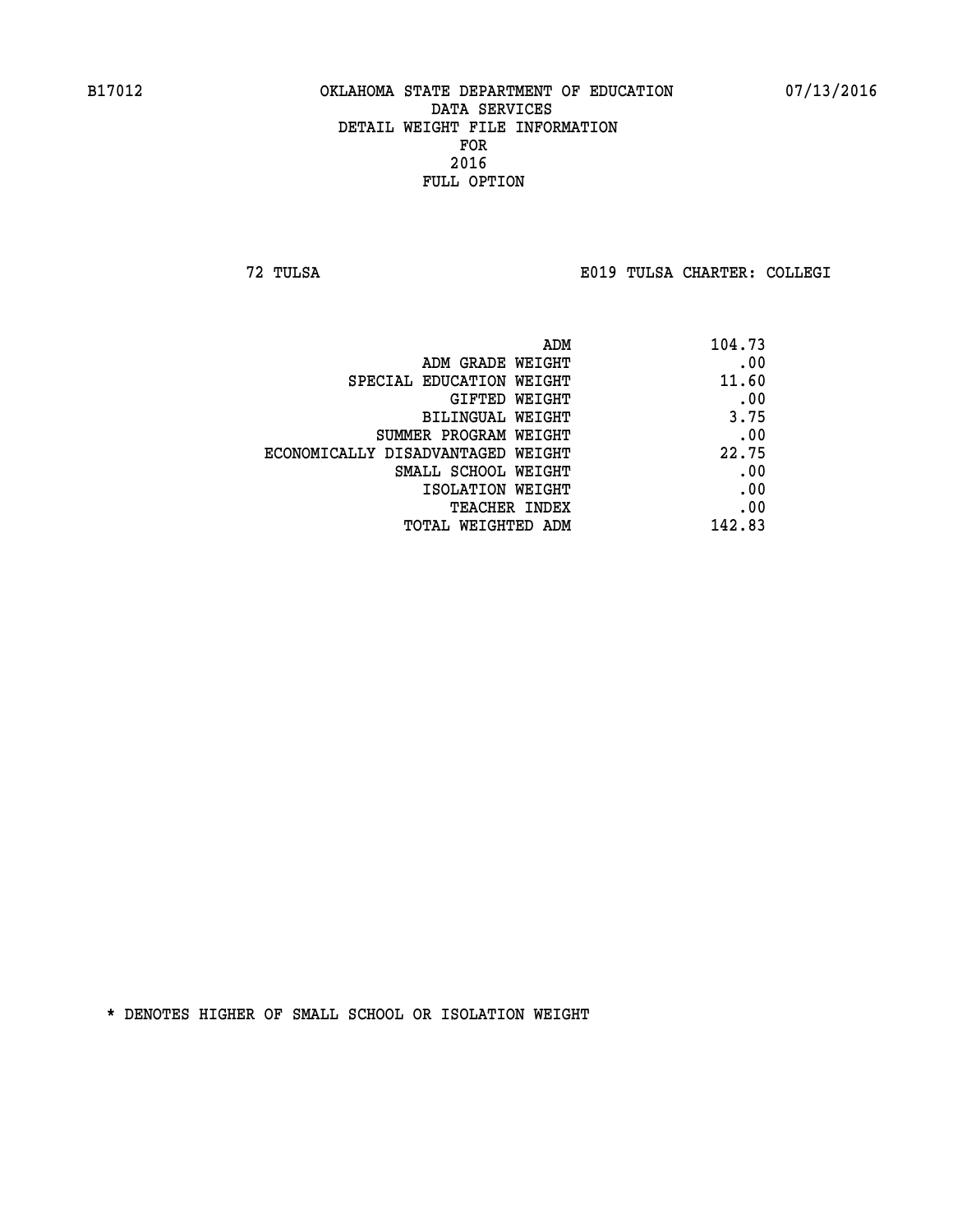**72 TULSA G001 DEBORAH BROWN (CHARTER**

| ADM                               | 254.44 |
|-----------------------------------|--------|
| ADM GRADE WEIGHT                  | 90.27  |
| SPECIAL EDUCATION WEIGHT          | 1.30   |
| GIFTED WEIGHT                     | .00    |
| BILINGUAL WEIGHT                  | .00    |
| SUMMER PROGRAM WEIGHT             | .00    |
| ECONOMICALLY DISADVANTAGED WEIGHT | 61.00  |
| SMALL SCHOOL WEIGHT               | .00    |
| ISOLATION WEIGHT                  | .00    |
| <b>TEACHER INDEX</b>              | 49.86  |
| TOTAL WEIGHTED ADM                | 456.87 |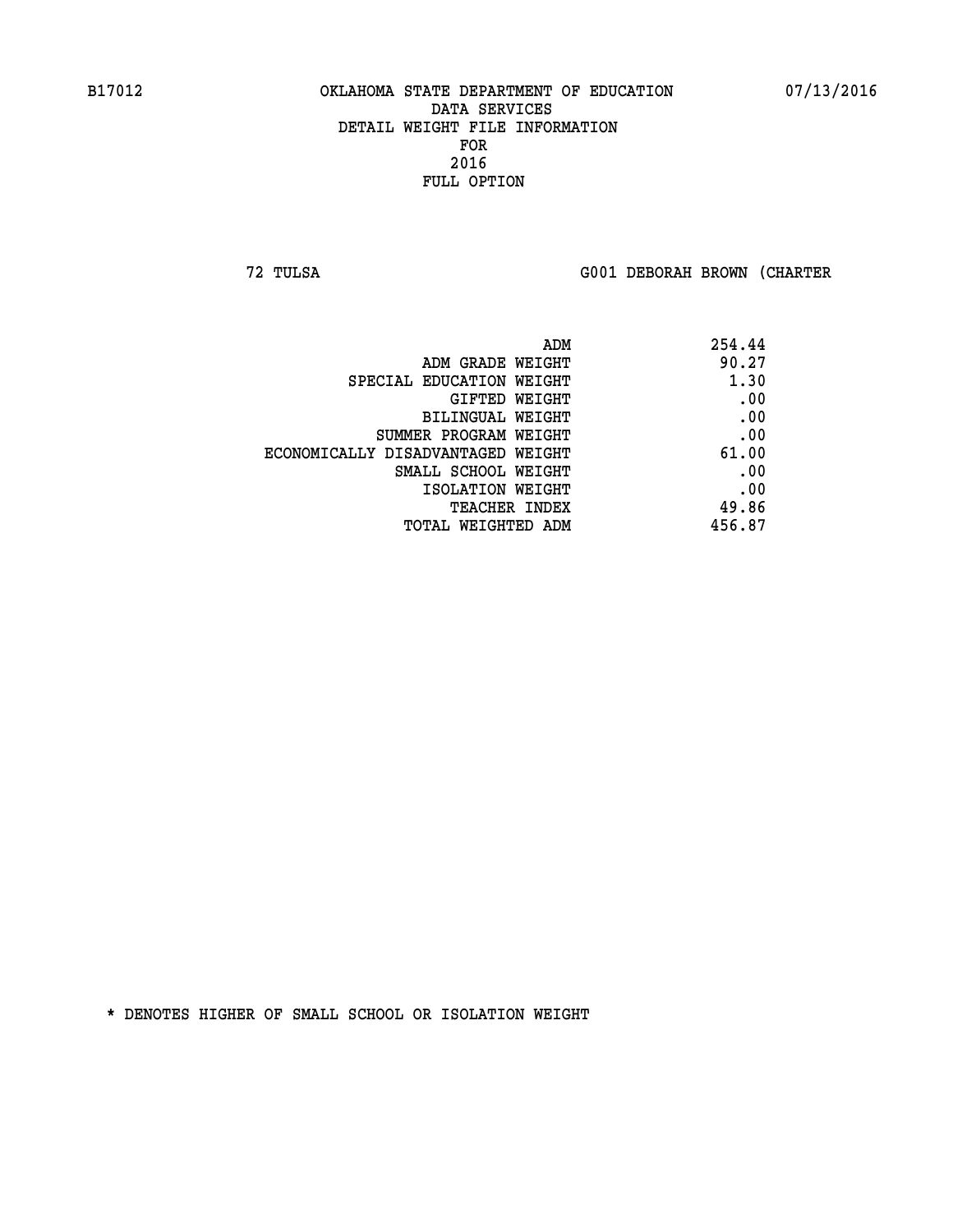**72 TULSA G003 DISCOVERY SCHOOLS OF T**

| 1,016.21 |
|----------|
| 180.15   |
| 60.60    |
| 29.24    |
| 117.00   |
| .00      |
| 210.25   |
| .00      |
| .00      |
| .00      |
| 1,613.45 |
|          |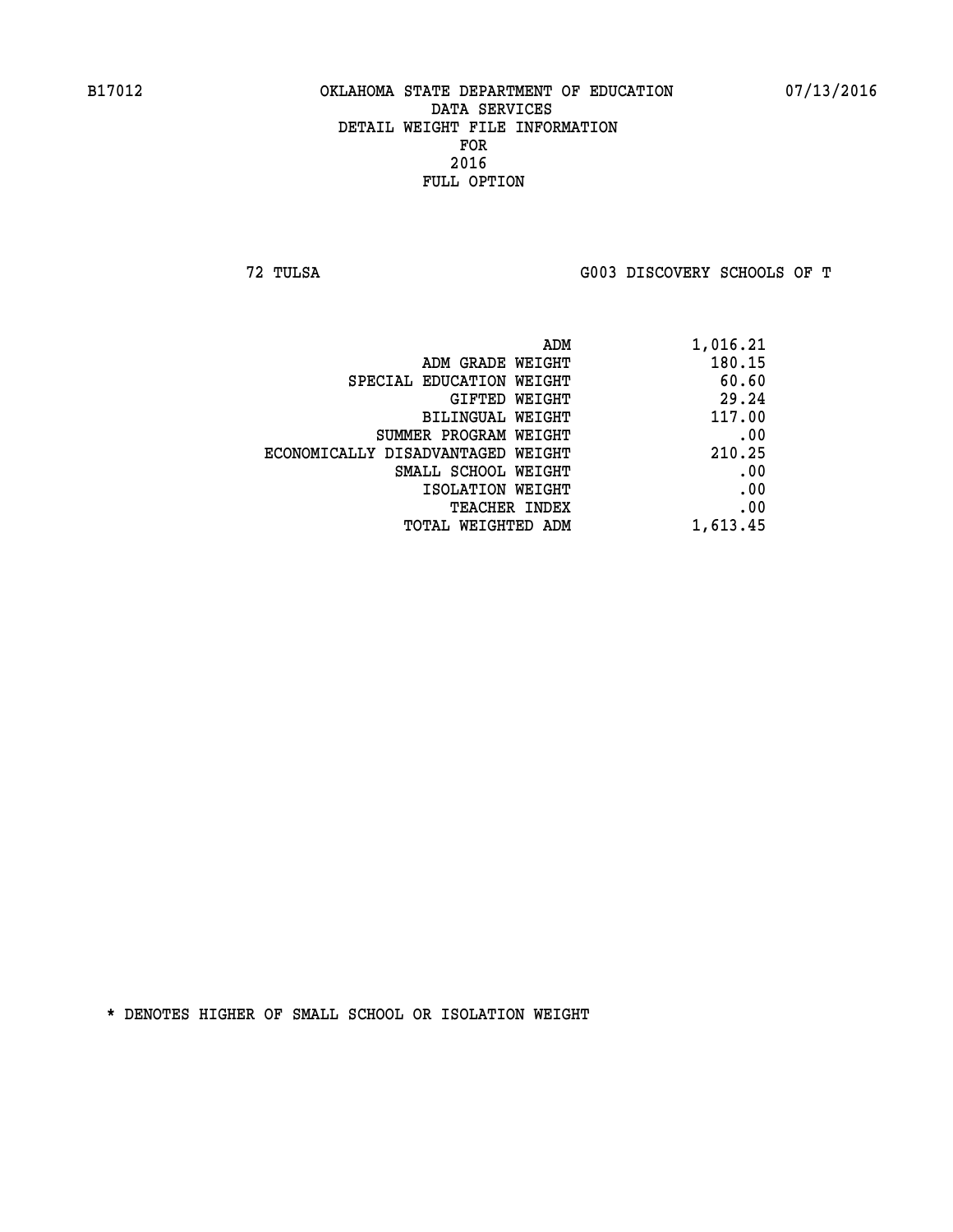**72 TULSA G004 SANKOFA MIDDLE SCHL (C**

| ADM                               | 122.90 |
|-----------------------------------|--------|
| ADM GRADE WEIGHT                  | 3.94   |
| SPECIAL EDUCATION WEIGHT          | 2.10   |
| GIFTED WEIGHT                     | .00    |
| BILINGUAL WEIGHT                  | .00    |
| SUMMER PROGRAM WEIGHT             | .00    |
| ECONOMICALLY DISADVANTAGED WEIGHT | 30.25  |
| SMALL SCHOOL WEIGHT               | .00    |
| ISOLATION WEIGHT                  | .00    |
| TEACHER INDEX                     | .00    |
| TOTAL WEIGHTED ADM                | 159.19 |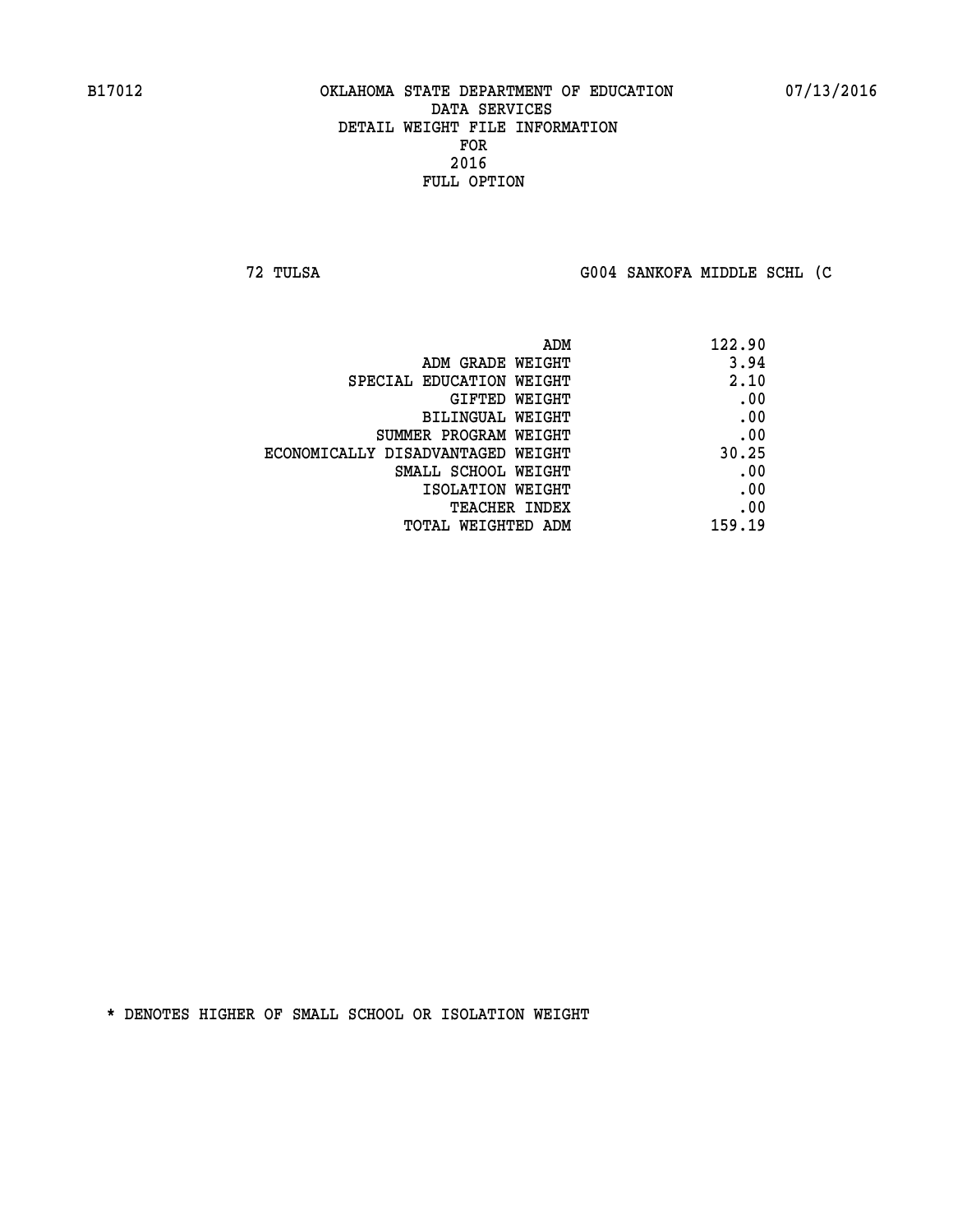**72 TULSA G005 LANGSTON HUGHES ACAD A**

|                                   | 86.47<br>ADM |
|-----------------------------------|--------------|
| ADM GRADE WEIGHT                  | 17.29        |
| SPECIAL EDUCATION WEIGHT          | 20.50        |
| GIFTED WEIGHT                     | .00          |
| BILINGUAL WEIGHT                  | 1.75         |
| SUMMER PROGRAM WEIGHT             | .00          |
| ECONOMICALLY DISADVANTAGED WEIGHT | 21.50        |
| SMALL SCHOOL WEIGHT               | .00          |
| ISOLATION WEIGHT                  | .00          |
| <b>TEACHER INDEX</b>              | .00          |
| TOTAL WEIGHTED ADM                | 147.51       |
|                                   |              |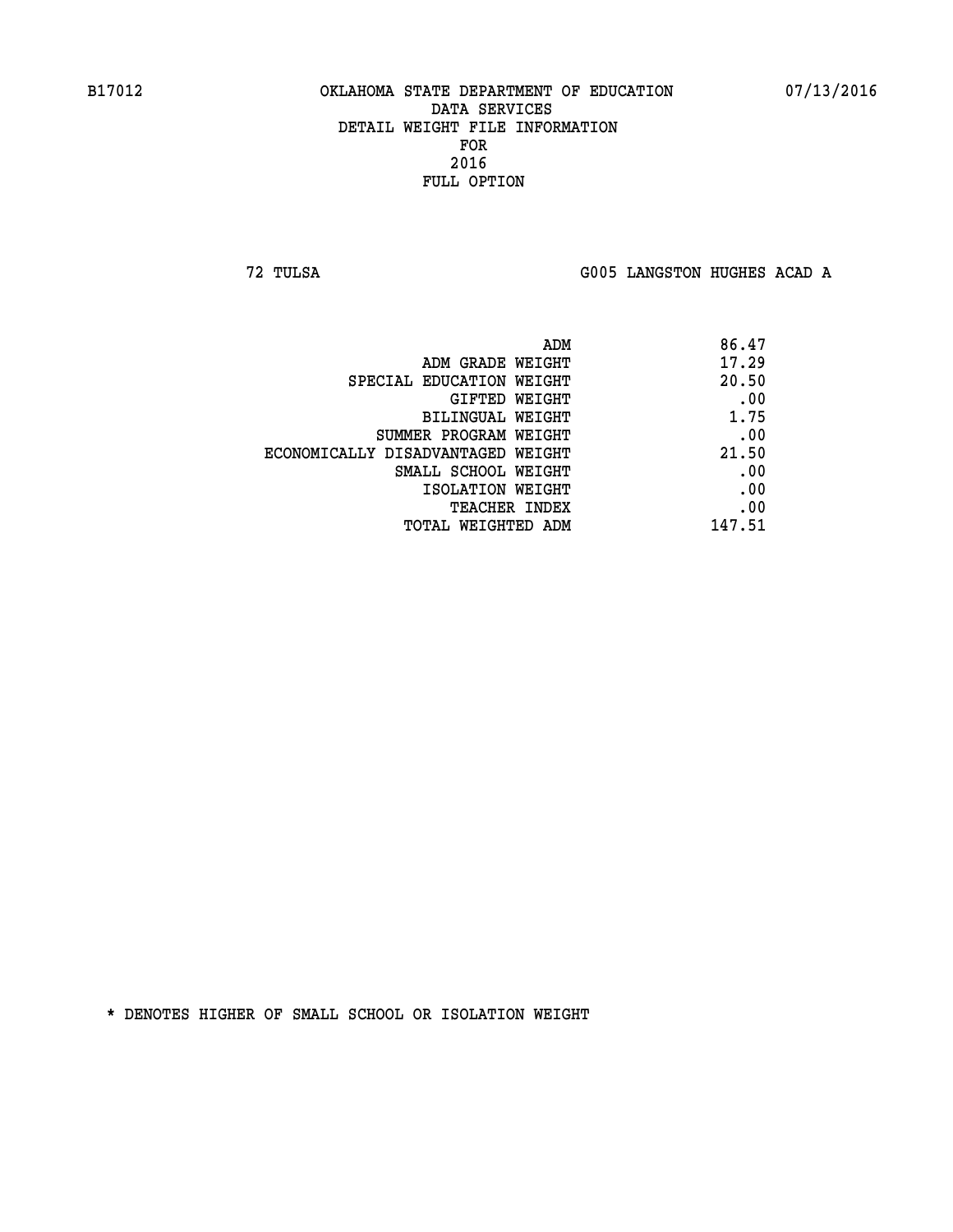**72 TULSA I001 TULSA** 

| 38,864.30 |
|-----------|
| 7,938.03  |
| 6,551.20  |
| 1,506.88  |
| 2,754.00  |
| 33.60     |
| 8,733.25  |
| .00       |
| .00       |
| .00       |
| 66,381.26 |
|           |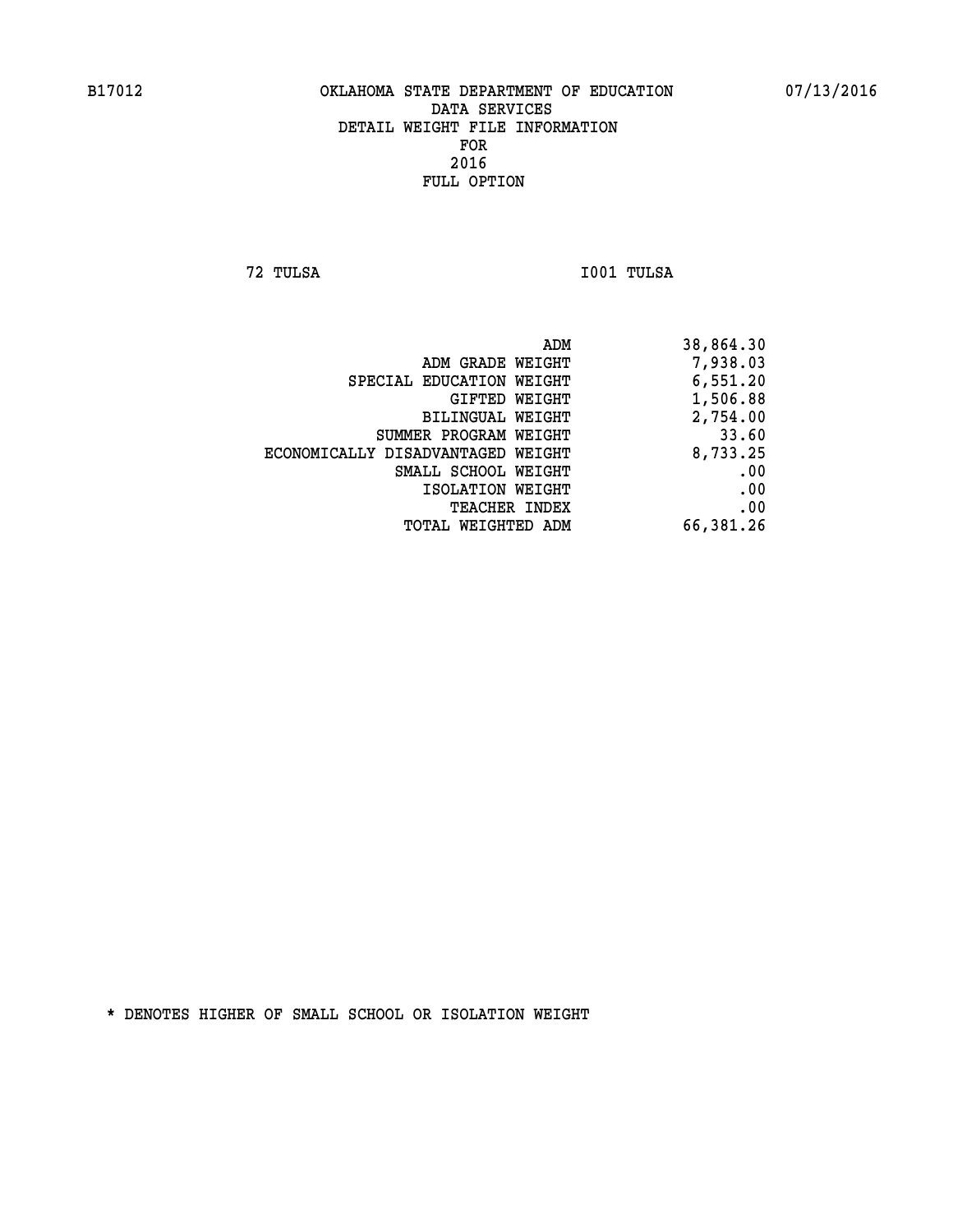**72 TULSA I002 SAND SPRINGS** 

| 5,243.63 |
|----------|
| 1,057.51 |
| 895.45   |
| 169.66   |
| 23.75    |
| 2.40     |
| 787.00   |
| .00      |
| .00      |
| .00      |
| 8,179.40 |
|          |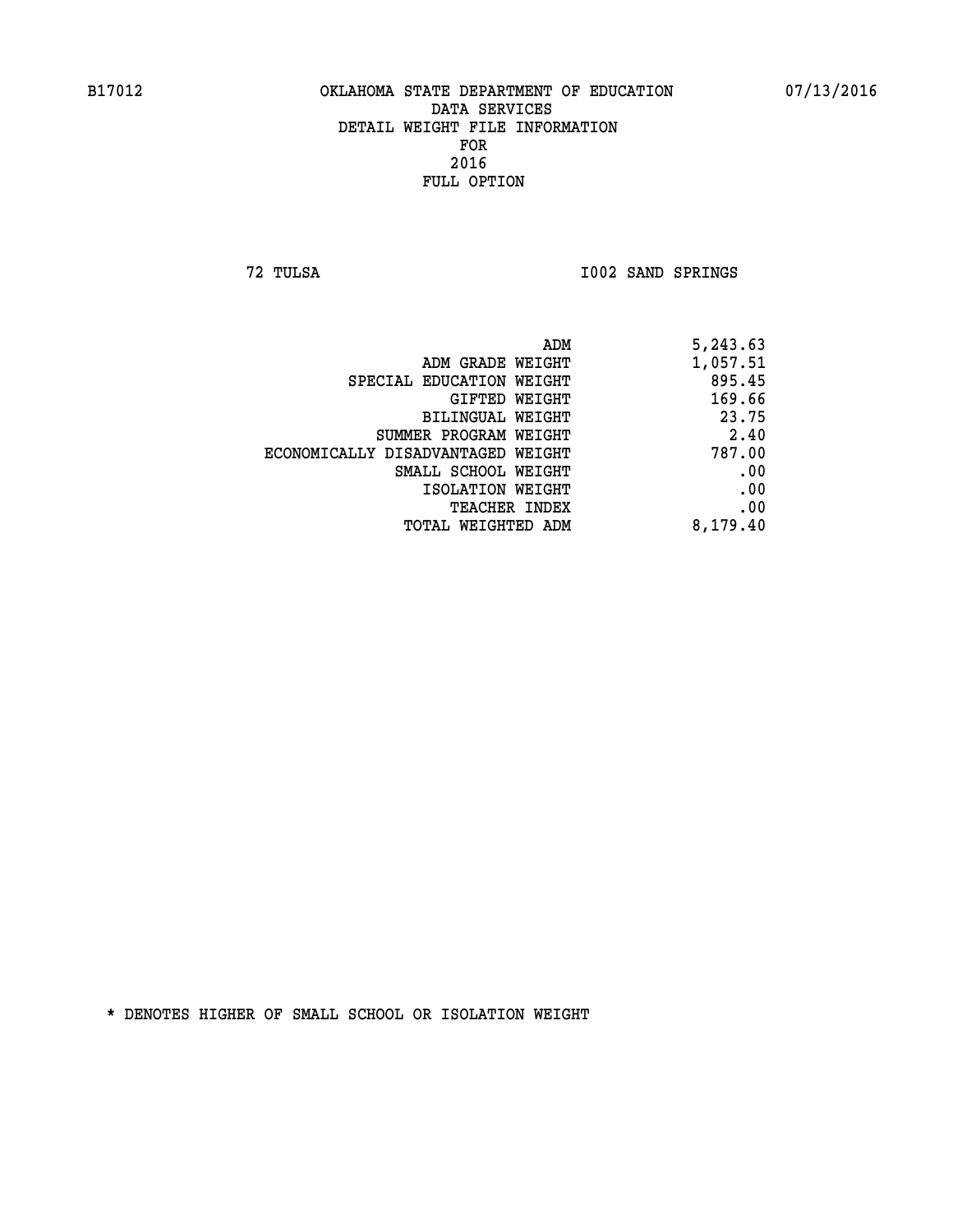**72 TULSA I003 BROKEN ARROW** 

|                                   | ADM<br>18,788.40 |
|-----------------------------------|------------------|
| ADM GRADE WEIGHT                  | 3,688.64         |
| SPECIAL EDUCATION WEIGHT          | 2,707.25         |
| GIFTED WEIGHT                     | 1,088.68         |
| BILINGUAL WEIGHT                  | 326.50           |
| SUMMER PROGRAM WEIGHT             | 22.80            |
| ECONOMICALLY DISADVANTAGED WEIGHT | 2,143.50         |
| SMALL SCHOOL WEIGHT               | .00              |
| ISOLATION WEIGHT                  | .00              |
| TEACHER INDEX                     | .00              |
| TOTAL WEIGHTED ADM                | 28,765.77        |
|                                   |                  |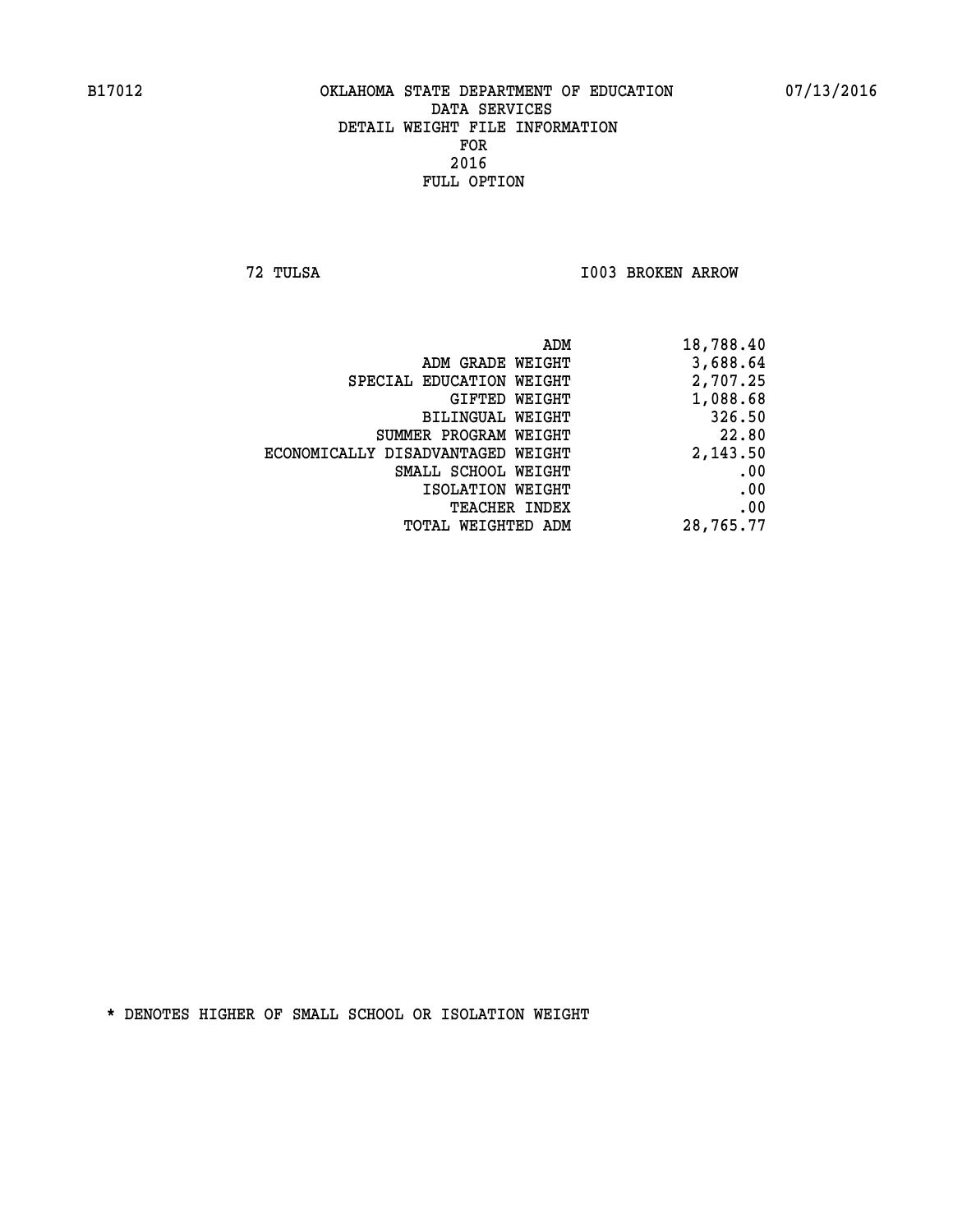**72 TULSA I004 BIXBY** 

| 6,053.46 |
|----------|
| 1,026.06 |
| 830.55   |
| 462.74   |
| 66.75    |
| .00      |
| 329.25   |
| .00      |
| .00      |
| 21.49    |
| 8,790.30 |
|          |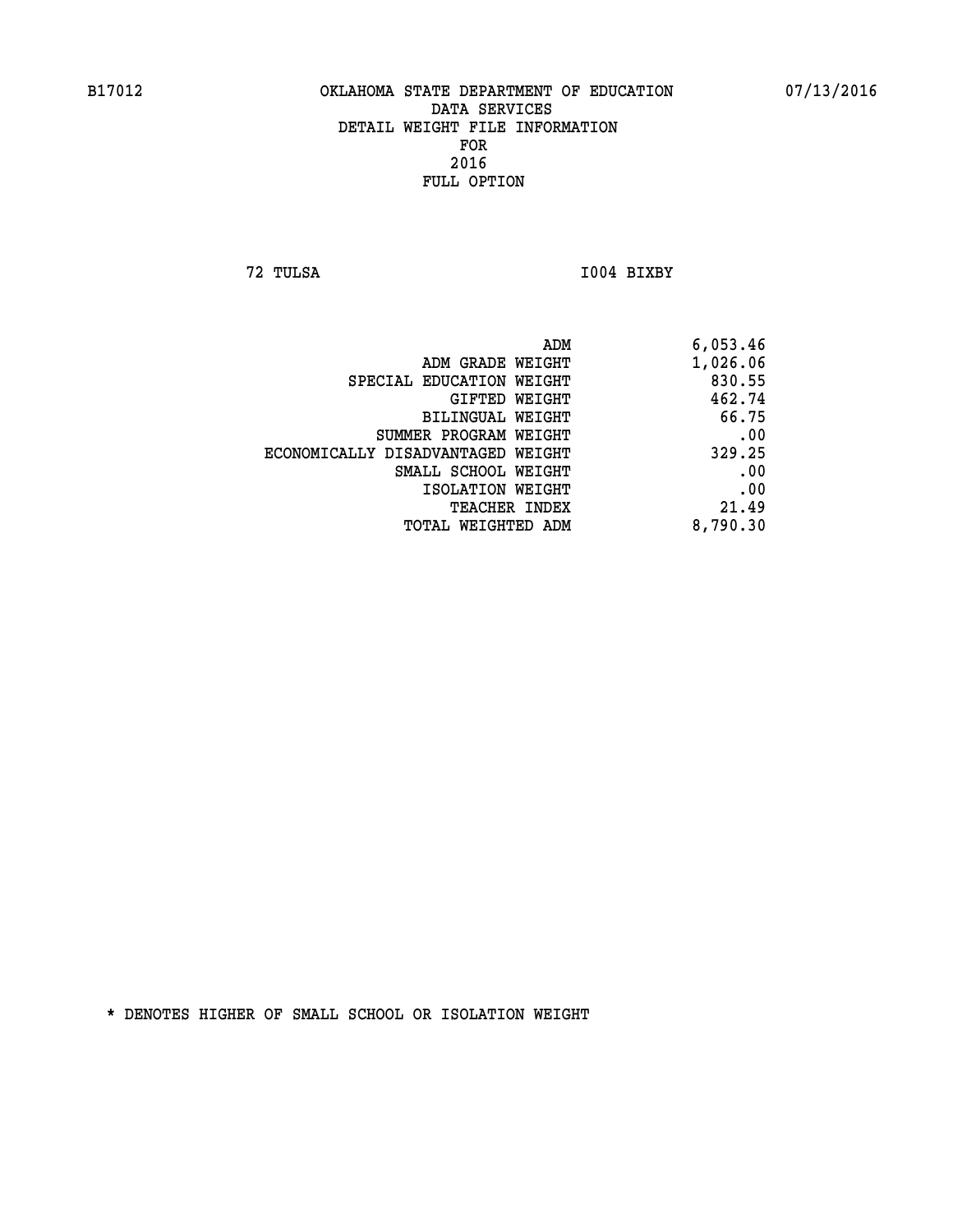**72 TULSA I005 JENKS** 

| 11,666.49 |
|-----------|
| 2,268.73  |
| 1,845.45  |
| 687.48    |
| 450.00    |
| .00       |
| 1,077.25  |
| .00       |
| .00       |
| .00       |
| 17,995.40 |
|           |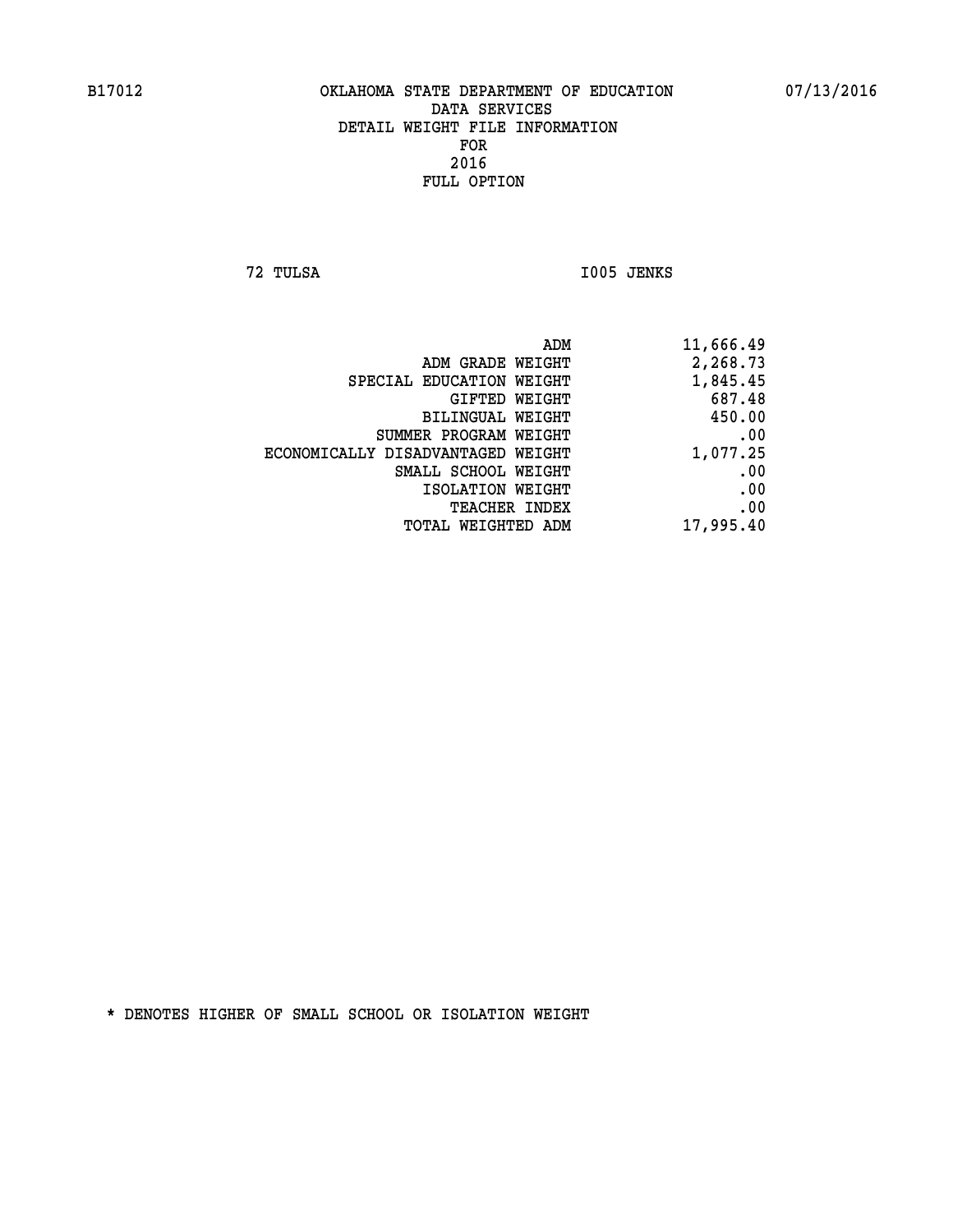**72 TULSA I006 COLLINSVILLE** 

| ADM                               | 2,697.23 |
|-----------------------------------|----------|
| ADM GRADE WEIGHT                  | 435.21   |
| SPECIAL EDUCATION WEIGHT          | 354.15   |
| GIFTED WEIGHT                     | 95.54    |
| BILINGUAL WEIGHT                  | 26.00    |
| SUMMER PROGRAM WEIGHT             | .00      |
| ECONOMICALLY DISADVANTAGED WEIGHT | 283.75   |
| SMALL SCHOOL WEIGHT               | .00      |
| ISOLATION WEIGHT                  | .00      |
| <b>TEACHER INDEX</b>              | .34      |
| <b>TOTAL WEIGHTED ADM</b>         | 3,892.22 |
|                                   |          |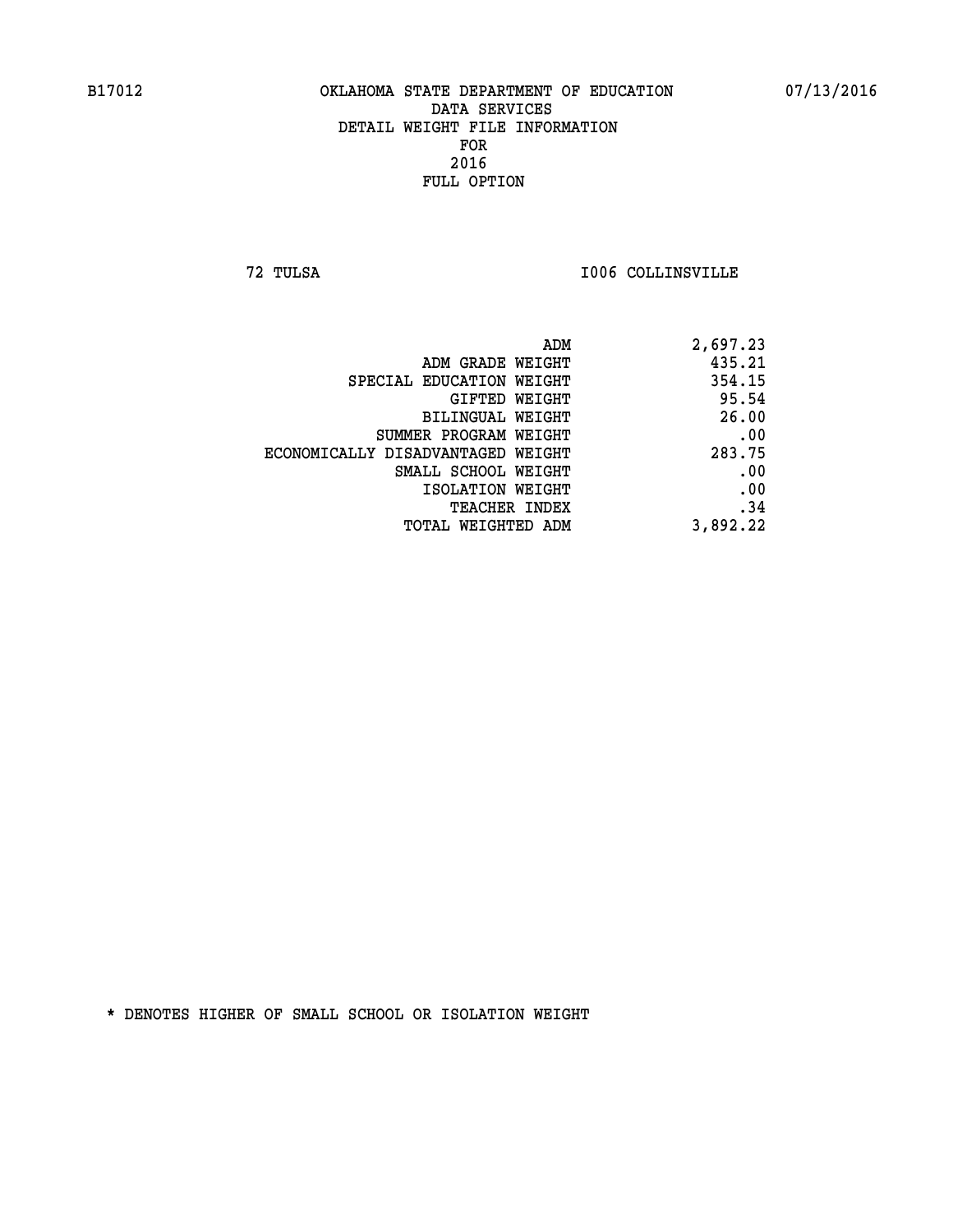**72 TULSA I007 SKIATOOK** 

| 2,539.96 |
|----------|
| 449.85   |
| 351.55   |
| 78.54    |
| 9.00     |
| .00      |
| 323.25   |
| .00      |
| .00      |
| 41.41    |
| 3,793.56 |
|          |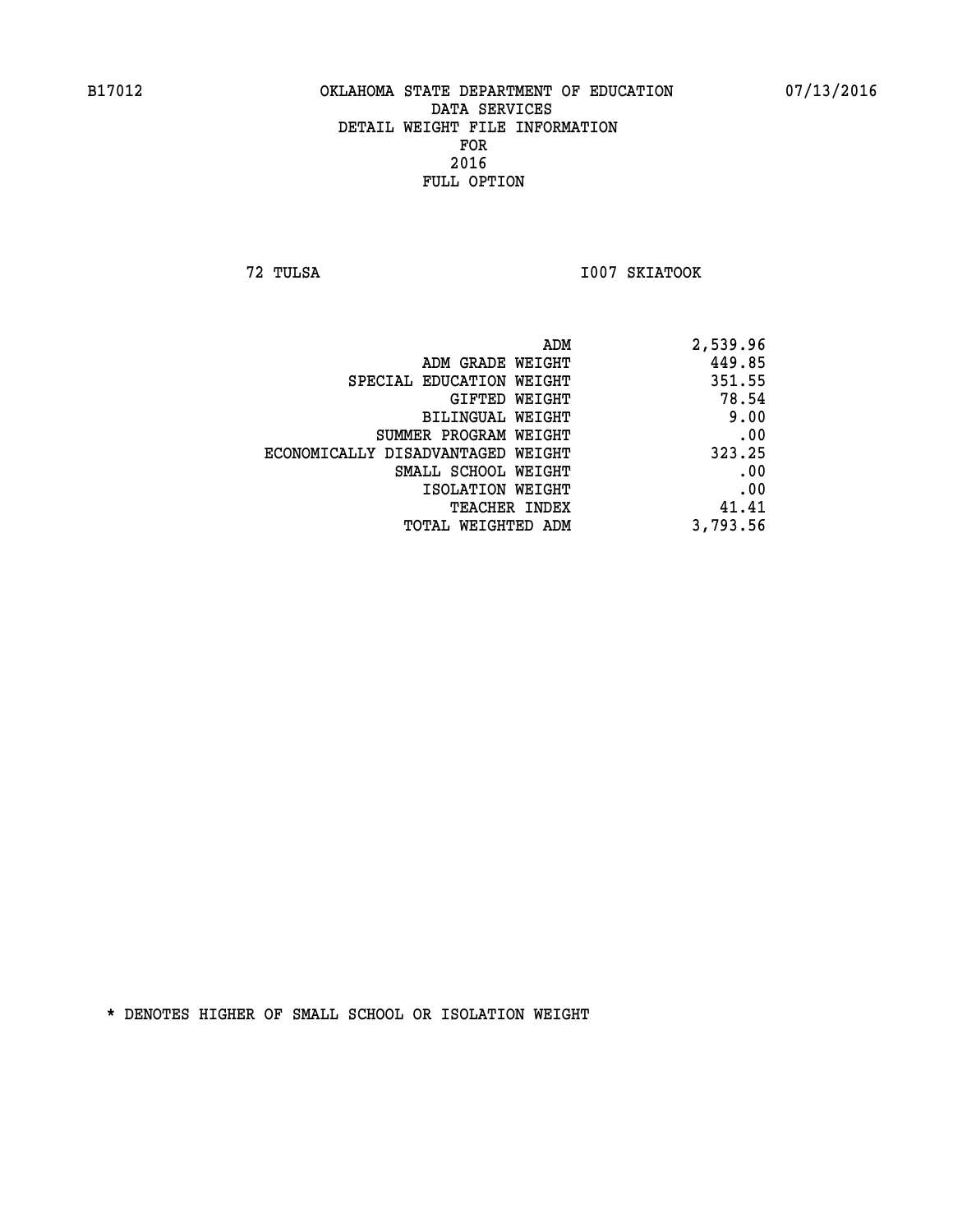**72 TULSA I008 SPERRY** 

|                                   | ADM<br>1,200.54 |
|-----------------------------------|-----------------|
| ADM GRADE WEIGHT                  | 234.47          |
| SPECIAL EDUCATION WEIGHT          | 182.05          |
| GIFTED WEIGHT                     | 37.74           |
| <b>BILINGUAL WEIGHT</b>           | 13.25           |
| SUMMER PROGRAM WEIGHT             | .00             |
| ECONOMICALLY DISADVANTAGED WEIGHT | 166.50          |
| SMALL SCHOOL WEIGHT               | .00             |
| ISOLATION WEIGHT                  | .00             |
| TEACHER INDEX                     | .80             |
| TOTAL WEIGHTED ADM                | 1,835.35        |
|                                   |                 |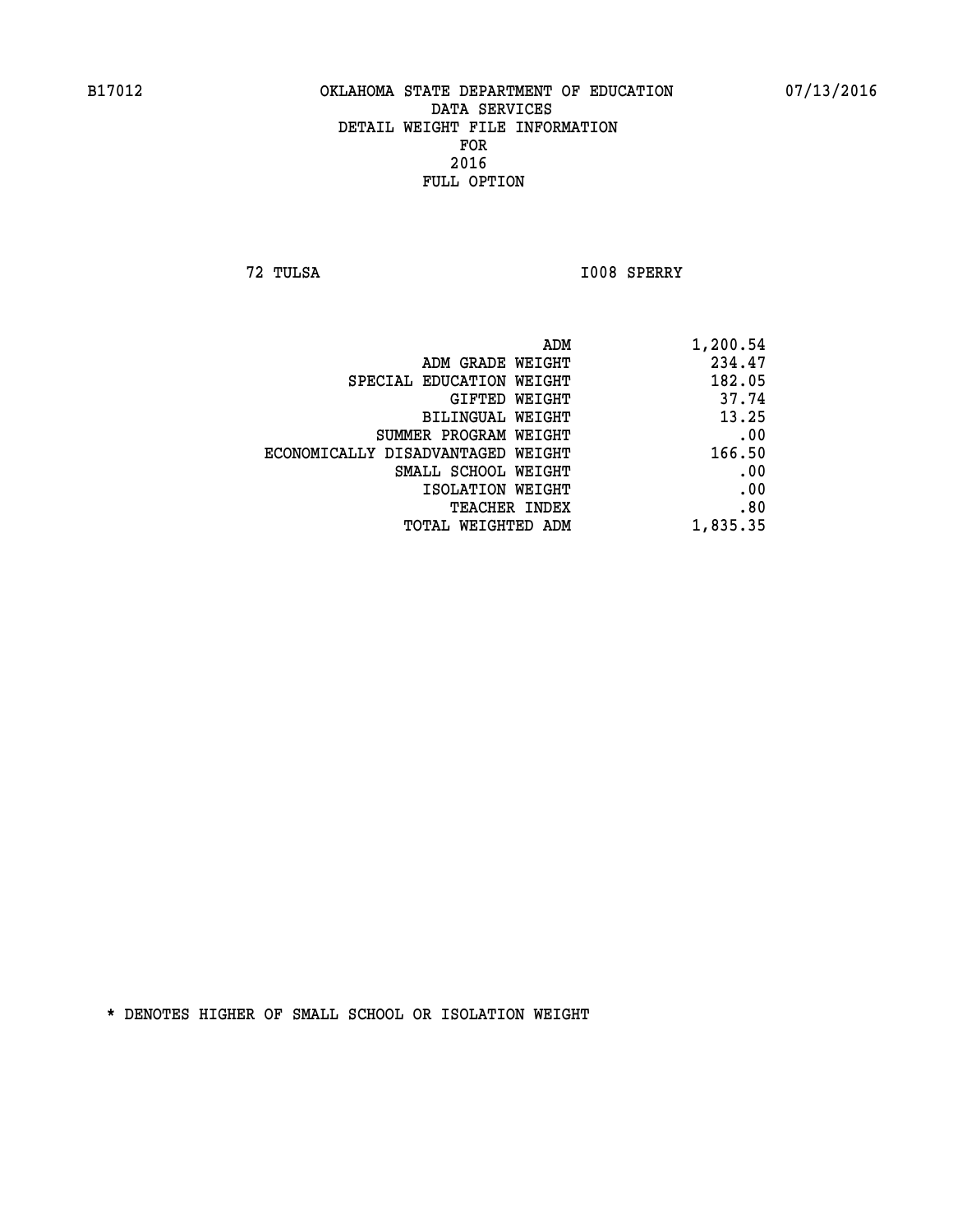**72 TULSA I009 UNION** 

|                                   | ADM<br>15,919.26 |
|-----------------------------------|------------------|
| ADM GRADE WEIGHT                  | 3,087.87         |
| SPECIAL EDUCATION WEIGHT          | 1,747.95         |
| GIFTED WEIGHT                     | 965.60           |
| <b>BILINGUAL WEIGHT</b>           | 1,150.50         |
| SUMMER PROGRAM WEIGHT             | .00              |
| ECONOMICALLY DISADVANTAGED WEIGHT | 2,654.75         |
| SMALL SCHOOL WEIGHT               | .00              |
| ISOLATION WEIGHT                  | .00              |
| TEACHER INDEX                     | .00              |
| TOTAL WEIGHTED ADM                | 25,525.93        |
|                                   |                  |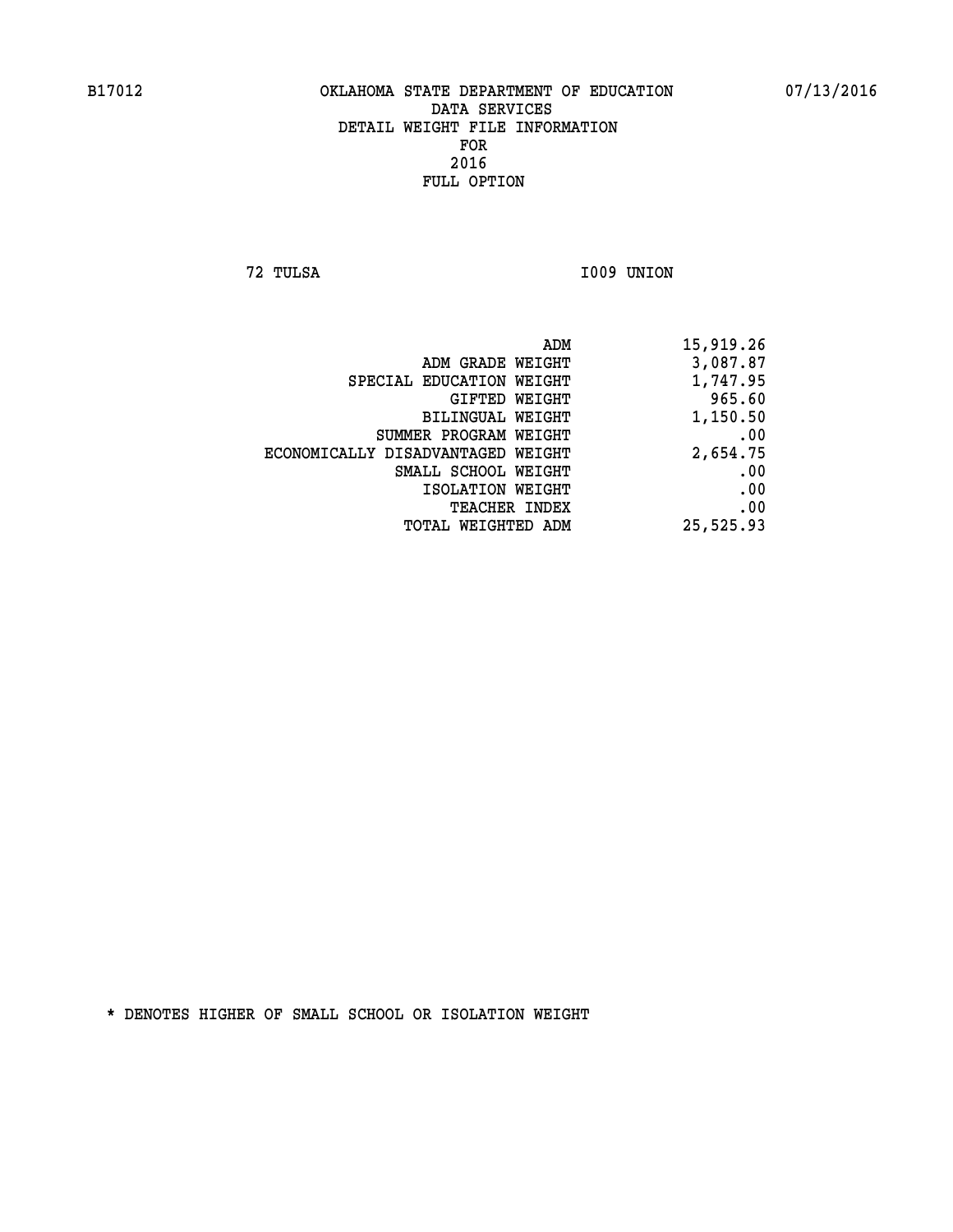**72 TULSA I010 BERRYHILL** 

| 1,261.14 |
|----------|
| 246.77   |
| 116.25   |
| 47.26    |
| .25      |
| .00      |
| 96.50    |
| .00      |
| .00      |
| 20.86    |
| 1,789.03 |
|          |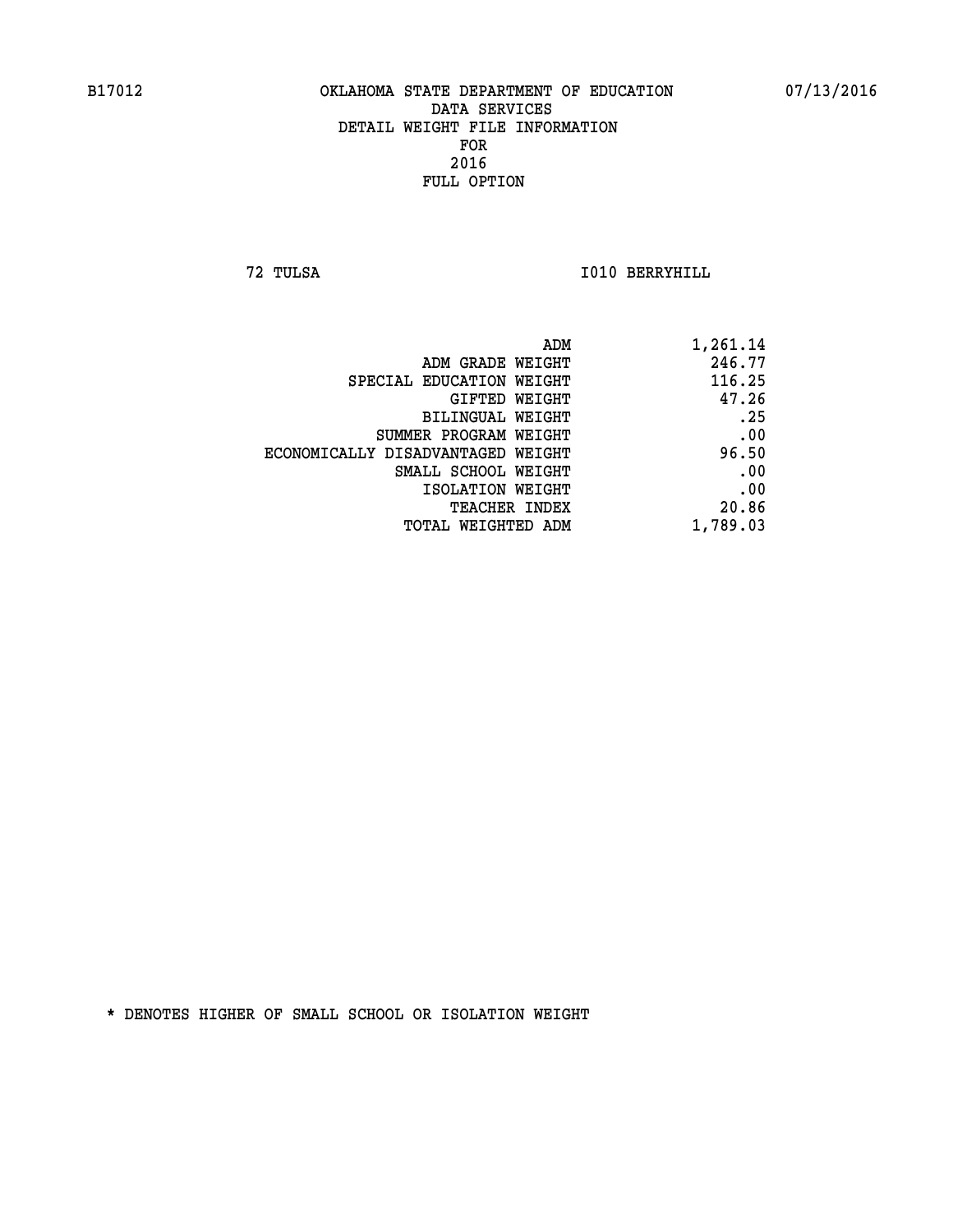**72 TULSA I011 OWASSO** 

| 9,672.59  |
|-----------|
| 1,655.37  |
| 1,267.40  |
| 372.30    |
| 117.50    |
| 2.40      |
| 740.75    |
| .00       |
| .00       |
| 150.86    |
| 13,979.17 |
|           |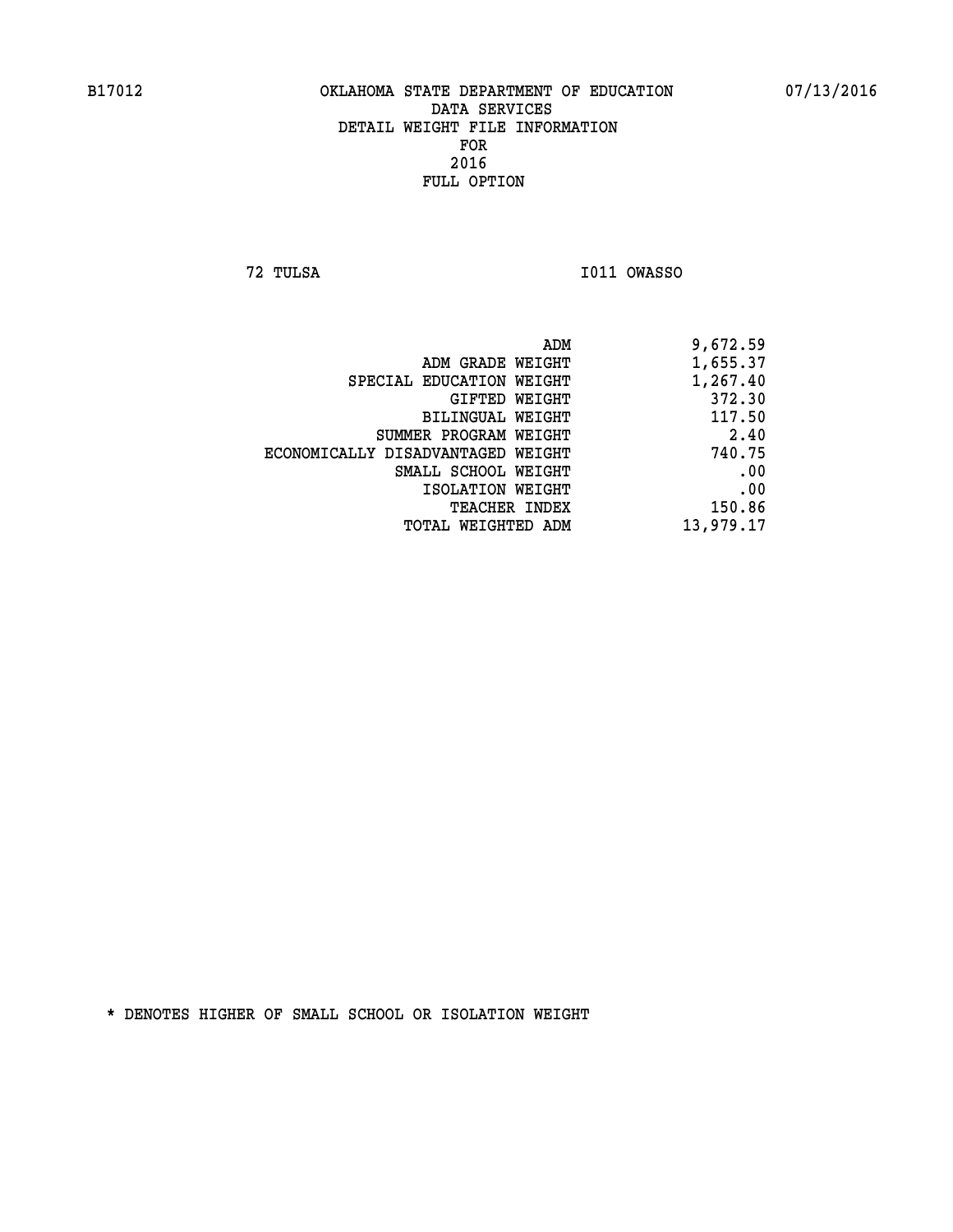**72 TULSA I013 GLENPOOL** 

| 2,701.36 |
|----------|
| 542.93   |
| 414.45   |
| 78.54    |
| 39.50    |
| 3.60     |
| 369.00   |
| .00      |
| .00      |
| 48.42    |
| 4,197.80 |
|          |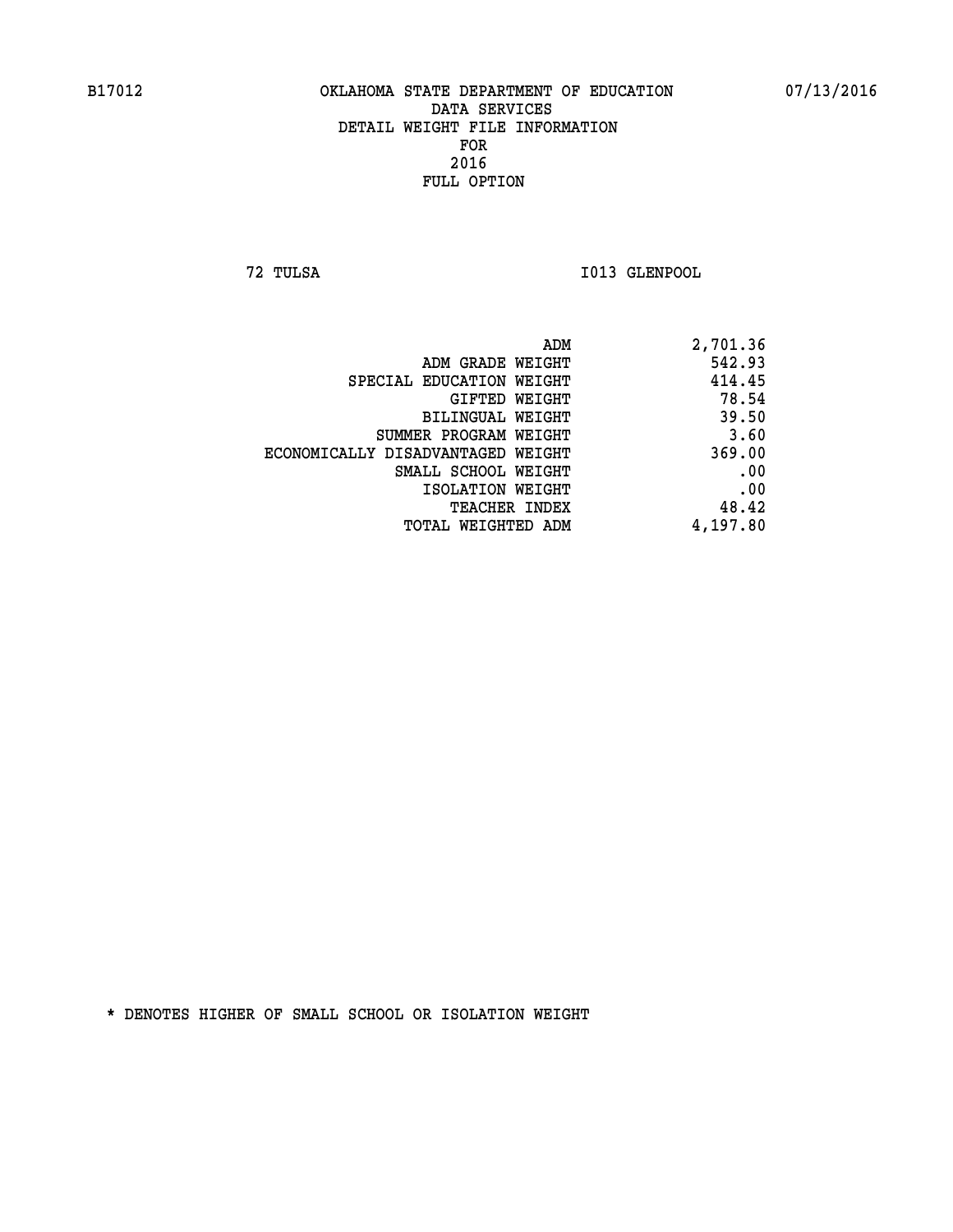**72 TULSA I014 LIBERTY** 

|                                   | 546.99<br>ADM |  |
|-----------------------------------|---------------|--|
| ADM GRADE WEIGHT                  | 105.84        |  |
| SPECIAL EDUCATION WEIGHT          | 69.20         |  |
| GIFTED WEIGHT                     | 17.34         |  |
| BILINGUAL WEIGHT                  | 9.75          |  |
| SUMMER PROGRAM WEIGHT             | .00           |  |
| ECONOMICALLY DISADVANTAGED WEIGHT | 78.75         |  |
| SMALL SCHOOL WEIGHT               | .00           |  |
| ISOLATION WEIGHT                  | .00           |  |
| TEACHER INDEX                     | 8.78          |  |
| TOTAL WEIGHTED ADM                | 836.65        |  |
|                                   |               |  |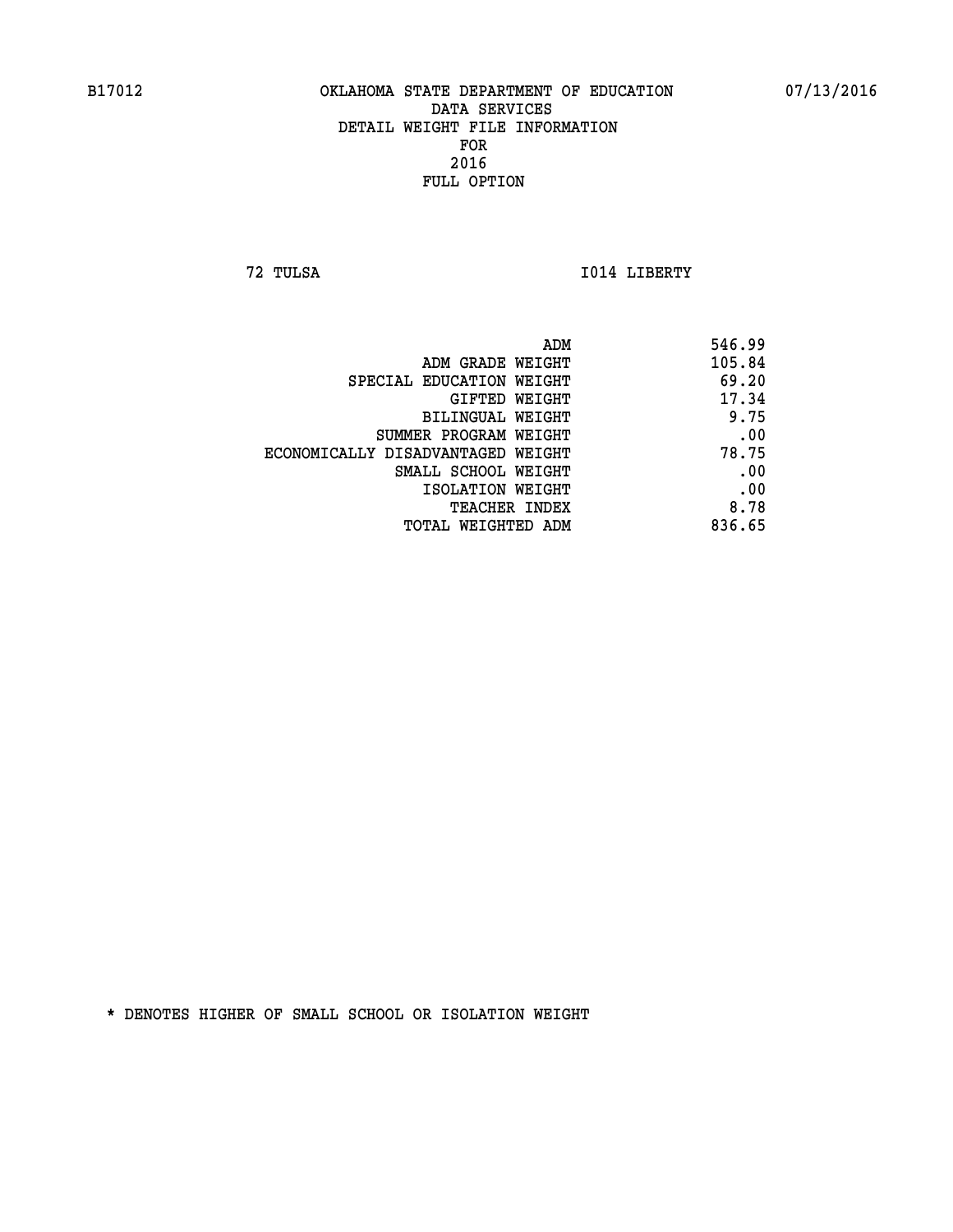**73 WAGONER I001 OKAY** 

| 397.40   |
|----------|
| 76.50    |
| 75.75    |
| 11.90    |
| .00      |
| .00      |
| 70.00    |
| $19.77*$ |
| .00      |
| 36.93    |
| 688.25   |
|          |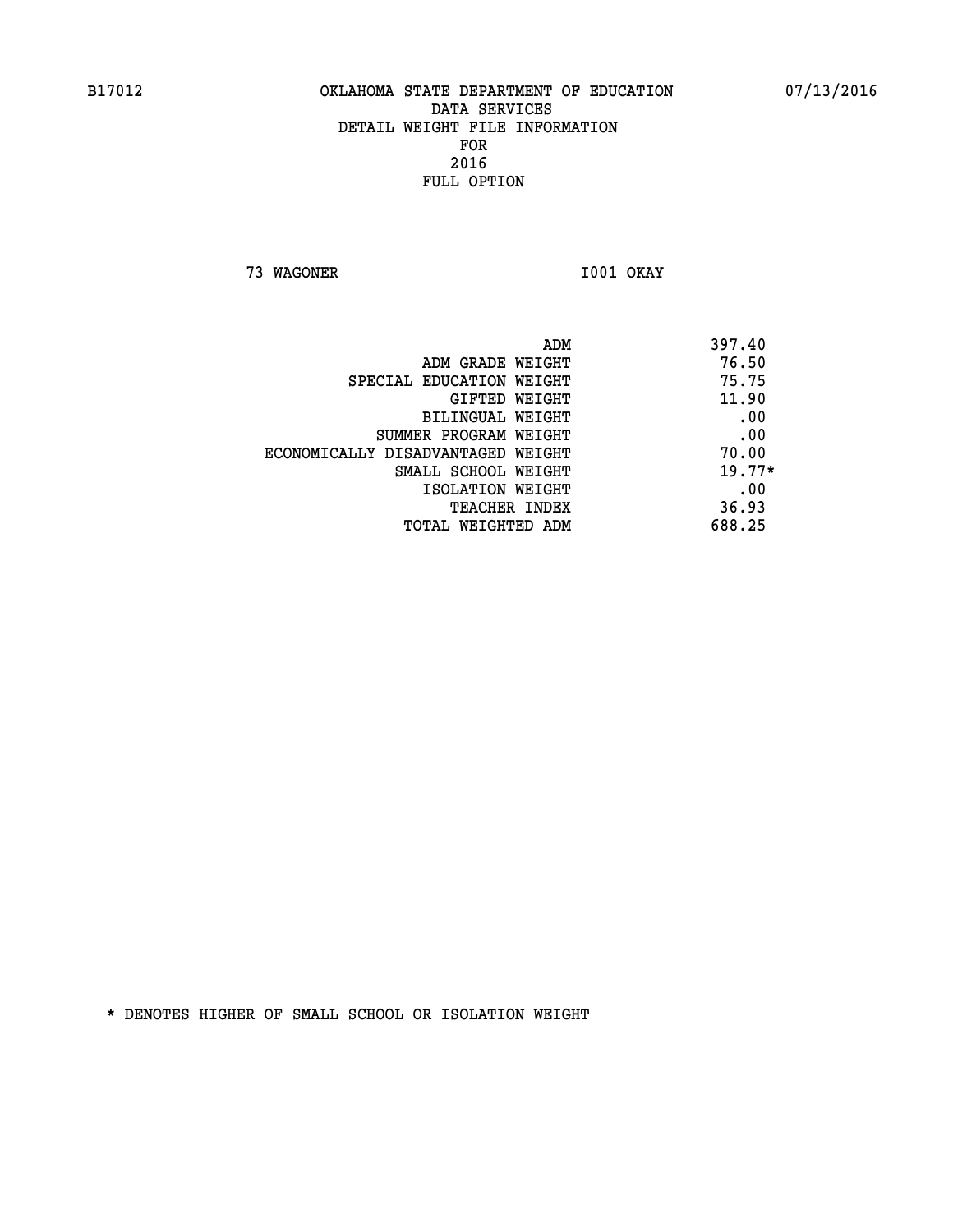**73 WAGONER I017 COWETA** 

| 3,246.95 |
|----------|
| 544.67   |
| 559.45   |
| 108.12   |
| 38.75    |
| .00      |
| 333.00   |
| .00      |
| .00      |
| 55.68    |
| 4,886.62 |
|          |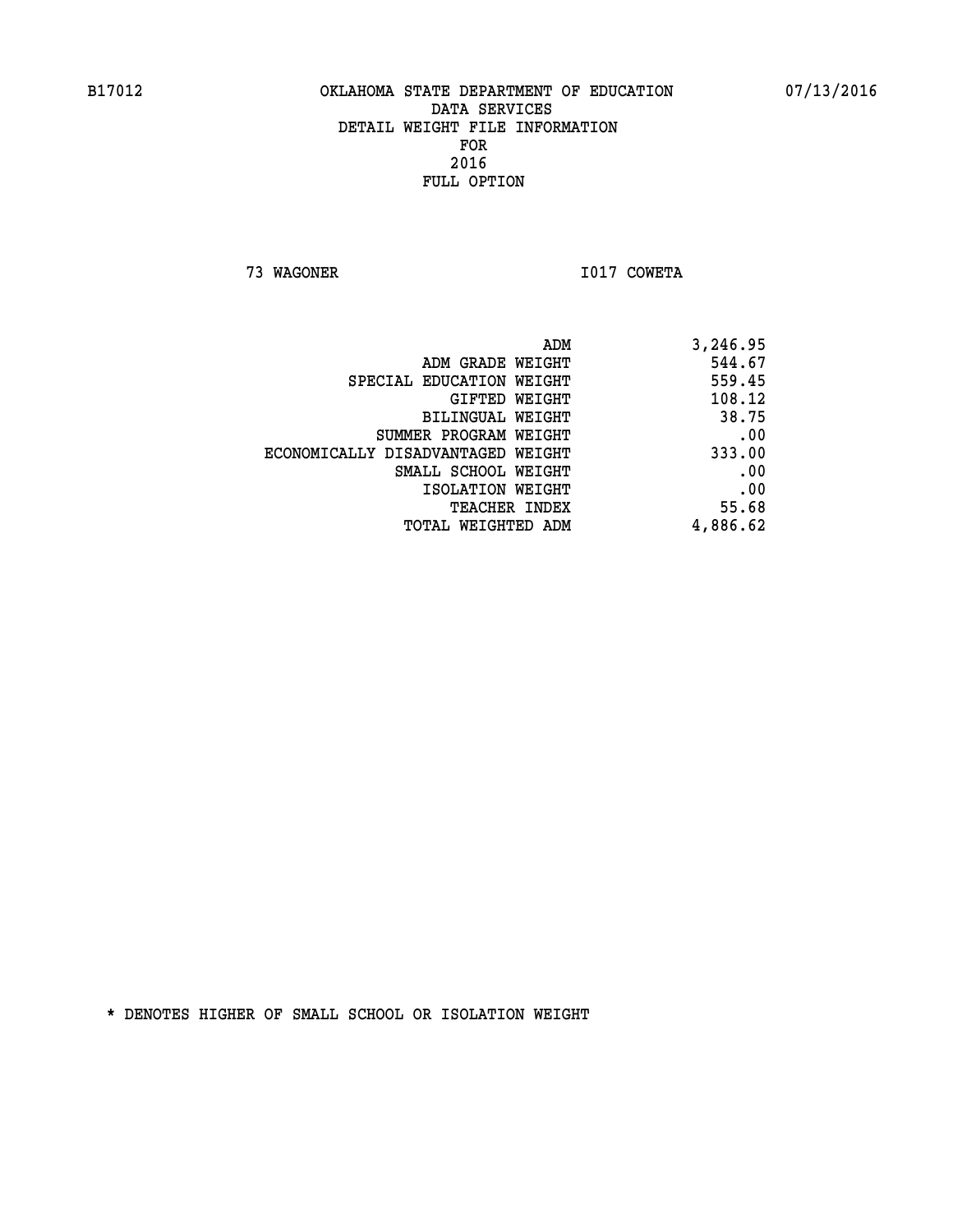**73 WAGONER I019 WAGONER** 

| ADM                               | 2,323.21 |
|-----------------------------------|----------|
| ADM GRADE WEIGHT                  | 462.46   |
| SPECIAL EDUCATION WEIGHT          | 413.55   |
| GIFTED WEIGHT                     | 57.80    |
| BILINGUAL WEIGHT                  | 13.00    |
| SUMMER PROGRAM WEIGHT             | .00      |
| ECONOMICALLY DISADVANTAGED WEIGHT | 423.50   |
| SMALL SCHOOL WEIGHT               | .00      |
| ISOLATION WEIGHT                  | .00      |
| <b>TEACHER INDEX</b>              | .00      |
| <b>TOTAL WEIGHTED ADM</b>         | 3,693.52 |
|                                   |          |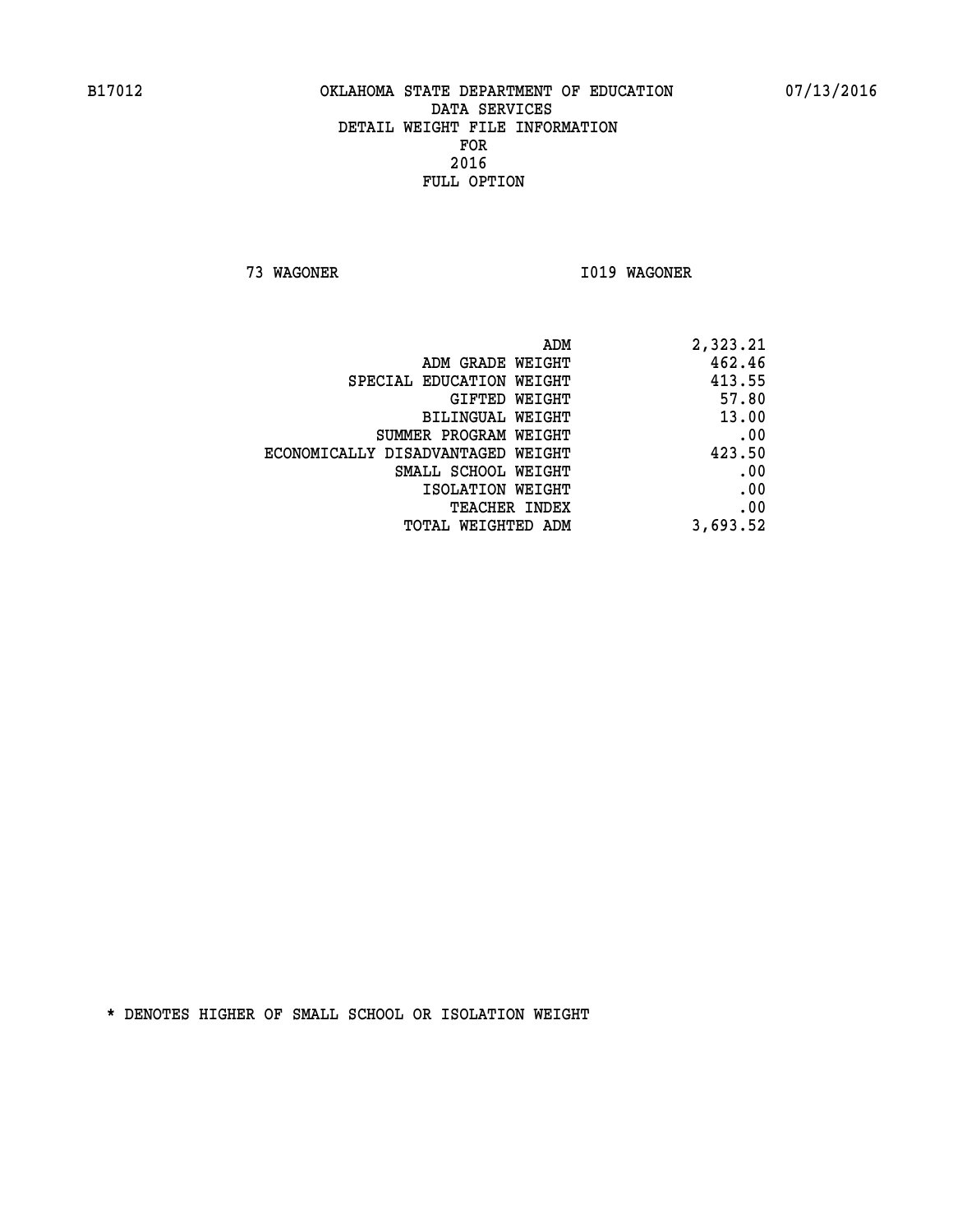**73 WAGONER I365 PORTER CONSOLIDATED** 

|                                   | 548.26<br>ADM |
|-----------------------------------|---------------|
| ADM GRADE WEIGHT                  | 106.10        |
| SPECIAL EDUCATION WEIGHT          | 87.70         |
| GIFTED WEIGHT                     | 21.76         |
| BILINGUAL WEIGHT                  | 4.25          |
| SUMMER PROGRAM WEIGHT             | .00           |
| ECONOMICALLY DISADVANTAGED WEIGHT | 88.00         |
| SMALL SCHOOL WEIGHT               | .00           |
| ISOLATION WEIGHT                  | .00           |
| <b>TEACHER INDEX</b>              | 28.14         |
| TOTAL WEIGHTED ADM                | 884.21        |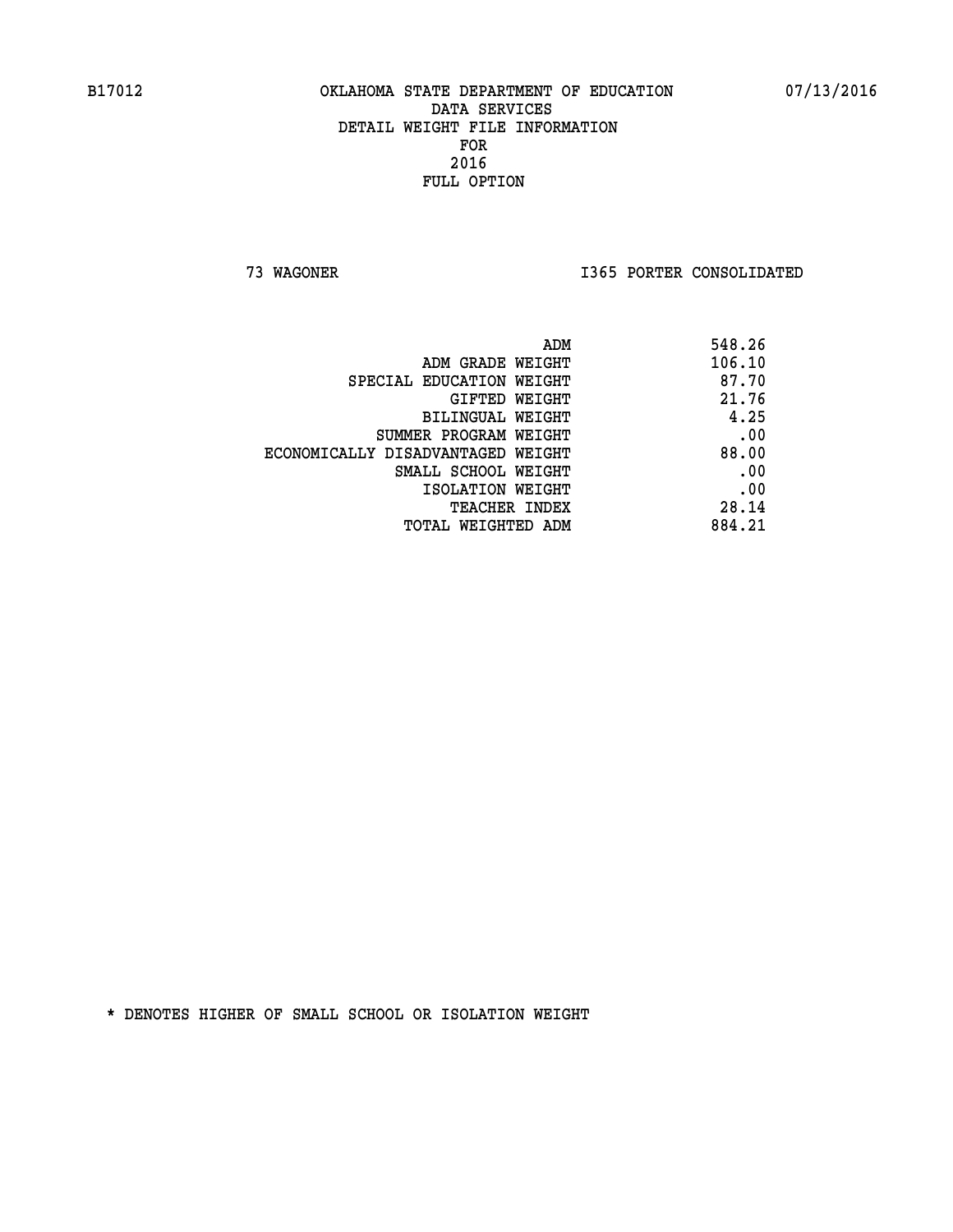**74 WASHINGTON I004 COPAN** 

| ADM                               | 244.14   |
|-----------------------------------|----------|
| ADM GRADE WEIGHT                  | 46.14    |
| SPECIAL EDUCATION WEIGHT          | 33.60    |
| GIFTED WEIGHT                     | 6.80     |
| BILINGUAL WEIGHT                  | .00      |
| SUMMER PROGRAM WEIGHT             | .00      |
| ECONOMICALLY DISADVANTAGED WEIGHT | 37.00    |
| SMALL SCHOOL WEIGHT               | $26.29*$ |
| ISOLATION WEIGHT                  | .00      |
| <b>TEACHER INDEX</b>              | 3.93     |
| TOTAL WEIGHTED ADM                | 397.90   |
|                                   |          |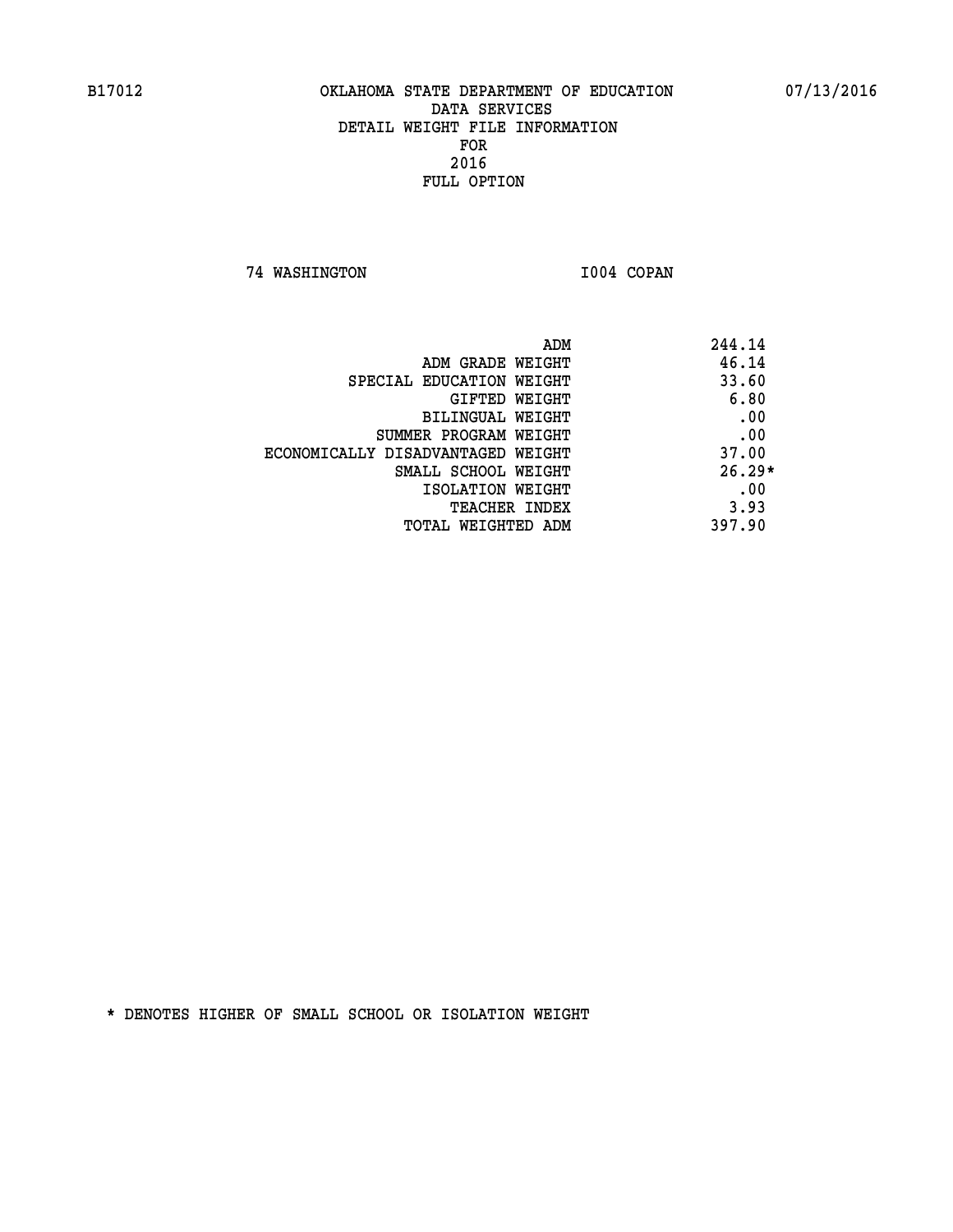**74 WASHINGTON I007 DEWEY** 

| ADM<br>1,264.33                             |  |
|---------------------------------------------|--|
| 246.23<br>ADM GRADE WEIGHT                  |  |
| 157.50<br>SPECIAL EDUCATION WEIGHT          |  |
| 51.68<br>GIFTED WEIGHT                      |  |
| 5.00<br>BILINGUAL WEIGHT                    |  |
| .00<br>SUMMER PROGRAM WEIGHT                |  |
| 182.50<br>ECONOMICALLY DISADVANTAGED WEIGHT |  |
| .00<br>SMALL SCHOOL WEIGHT                  |  |
| .00<br>ISOLATION WEIGHT                     |  |
| .00<br><b>TEACHER INDEX</b>                 |  |
| 1,907.24<br><b>TOTAL WEIGHTED ADM</b>       |  |
|                                             |  |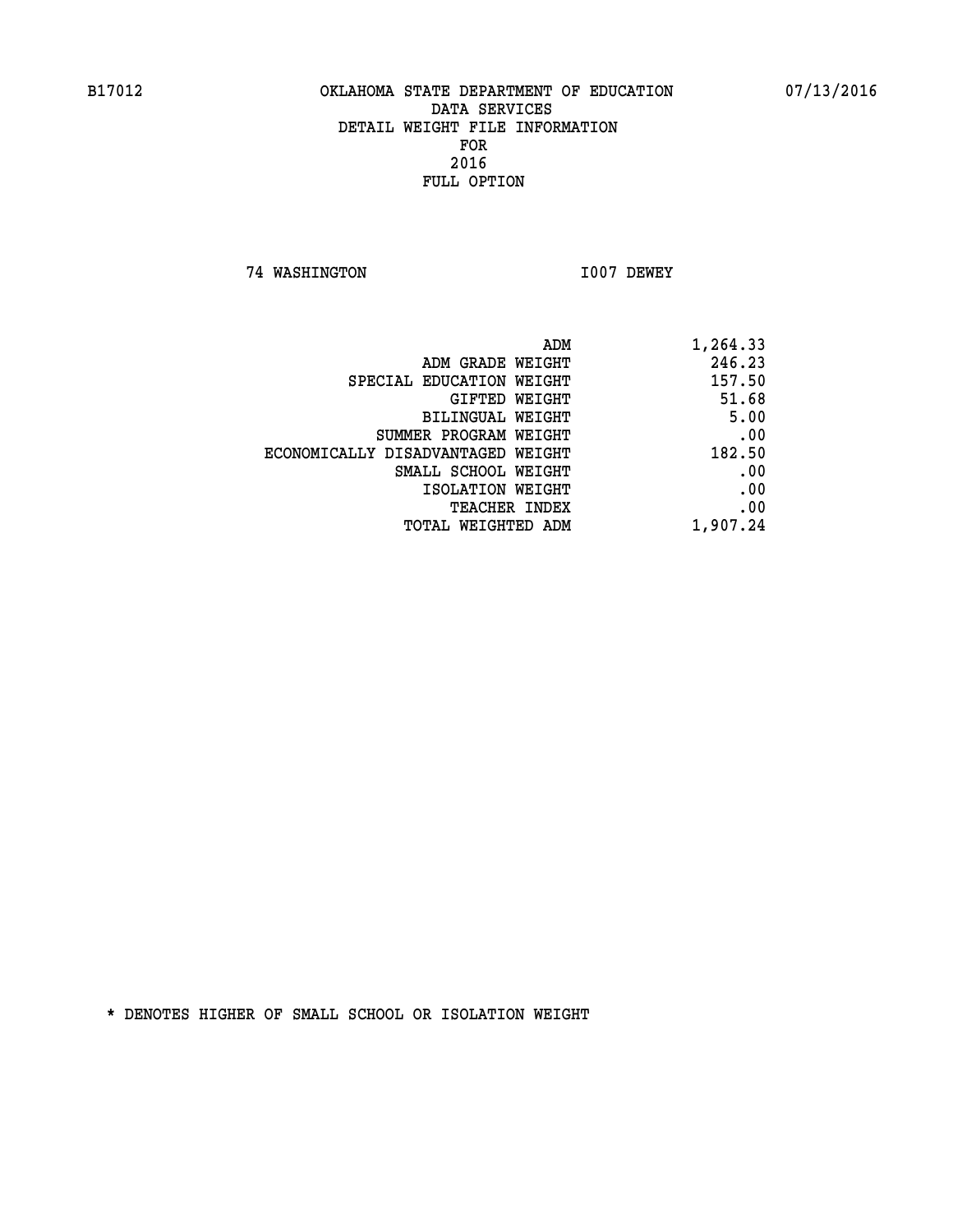**74 WASHINGTON I018 CANEY VALLEY** 

| ADM                               | 789.49   |
|-----------------------------------|----------|
| ADM GRADE WEIGHT                  | 156.24   |
| SPECIAL EDUCATION WEIGHT          | 104.10   |
| GIFTED WEIGHT                     | 25.16    |
| BILINGUAL WEIGHT                  | 6.50     |
| SUMMER PROGRAM WEIGHT             | .00      |
| ECONOMICALLY DISADVANTAGED WEIGHT | 133.25   |
| SMALL SCHOOL WEIGHT               | .00      |
| ISOLATION WEIGHT                  | .00      |
| TEACHER INDEX                     | 25.79    |
| TOTAL WEIGHTED ADM                | 1,240.53 |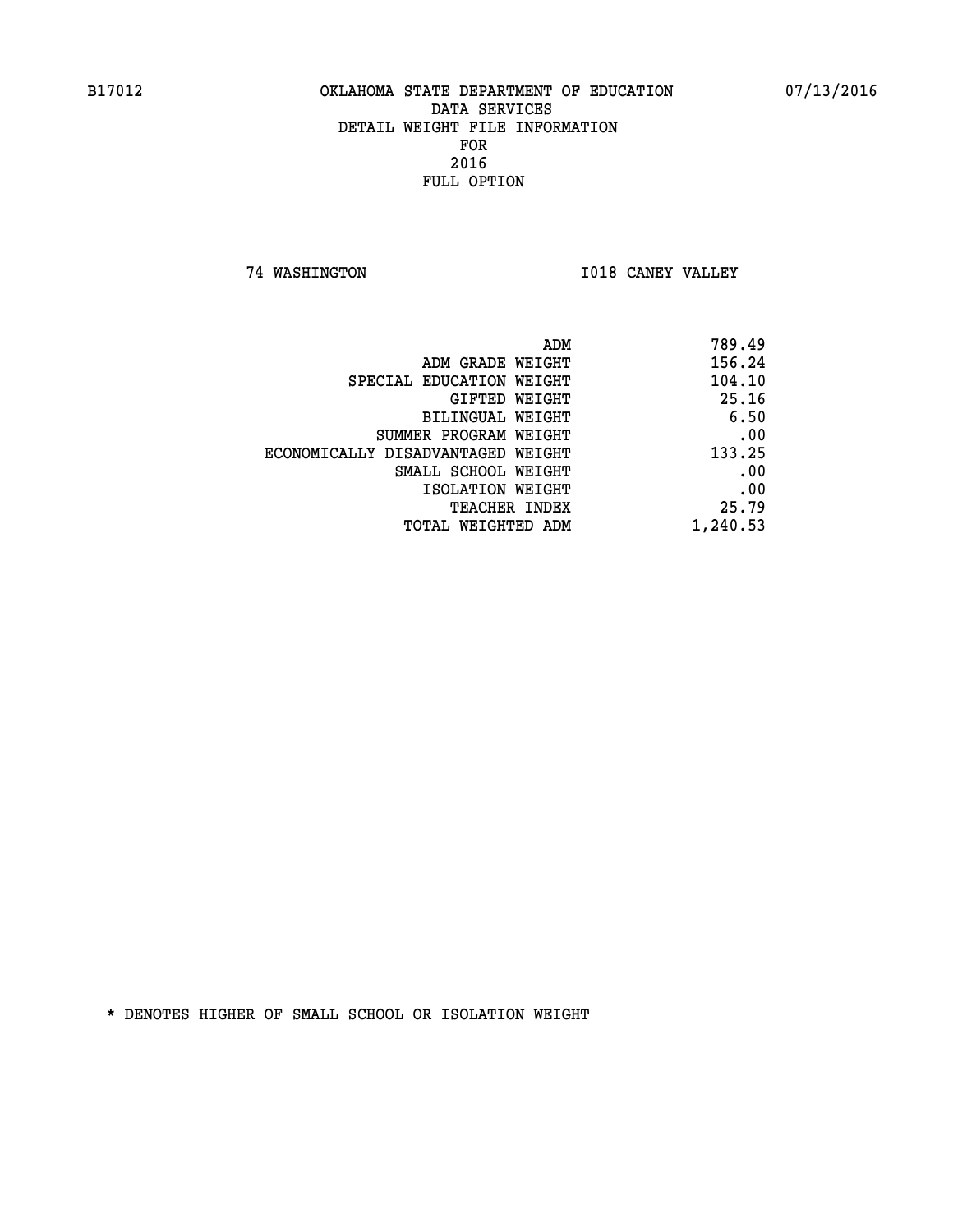**74 WASHINGTON I030 BARTLESVILLE** 

| 6,097.83 |
|----------|
| 1,220.80 |
| 804.10   |
| 389.98   |
| 118.25   |
| 4.80     |
| 758.50   |
| .00      |
| .00      |
| .00      |
| 9,394.26 |
|          |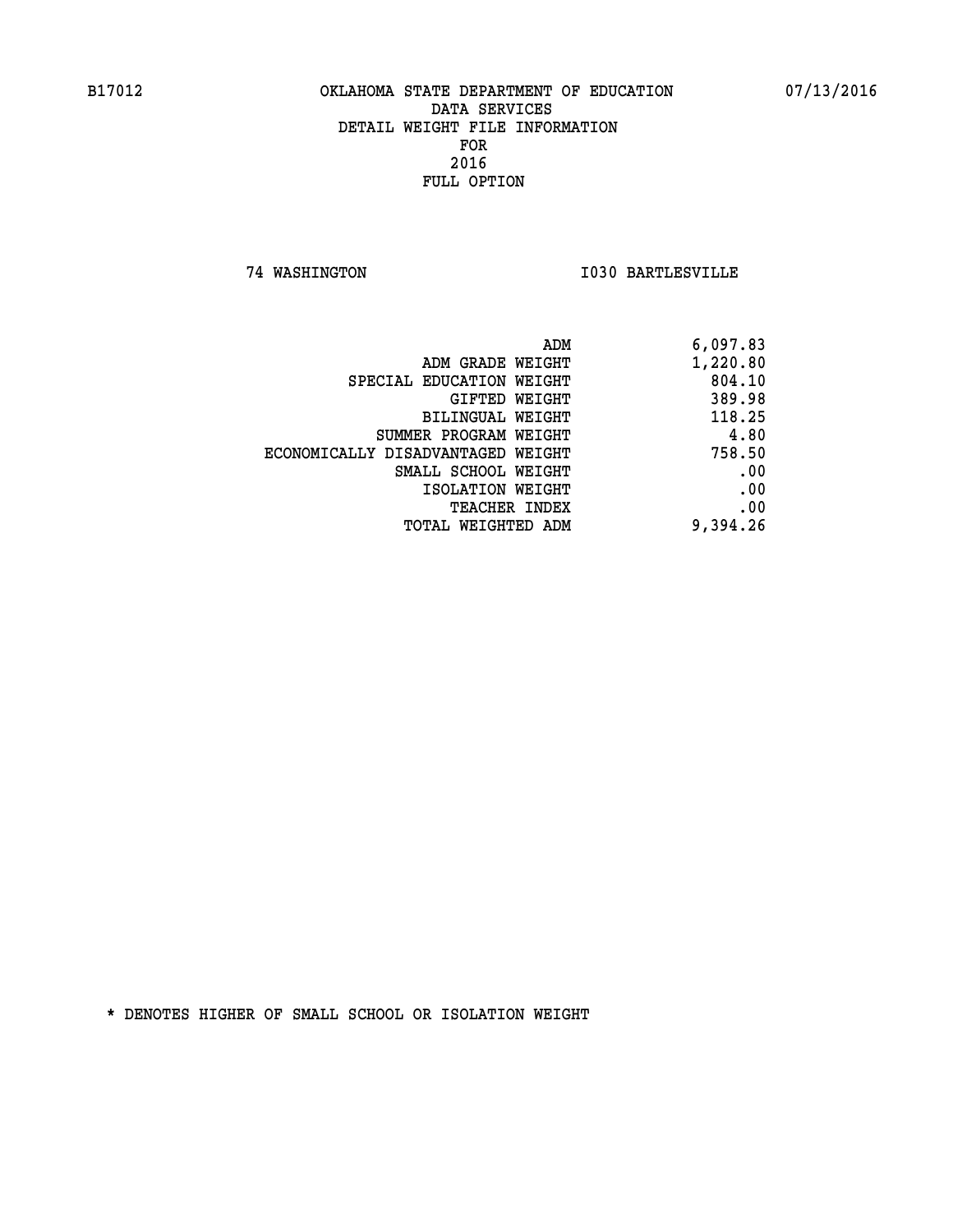**75 WASHITA I001 SENTINEL** 

|                                   | ADM | 352.72    |
|-----------------------------------|-----|-----------|
| ADM GRADE WEIGHT                  |     | 57.33     |
| SPECIAL EDUCATION WEIGHT          |     | 42.10     |
| GIFTED WEIGHT                     |     | 3.74      |
| BILINGUAL WEIGHT                  |     | 8.00      |
| SUMMER PROGRAM WEIGHT             |     | .00       |
| ECONOMICALLY DISADVANTAGED WEIGHT |     | 61.00     |
| SMALL SCHOOL WEIGHT               |     | 23.51     |
| ISOLATION WEIGHT                  |     | $155.20*$ |
| <b>TEACHER INDEX</b>              |     | 12.39     |
| TOTAL WEIGHTED ADM                |     | 692.48    |
|                                   |     |           |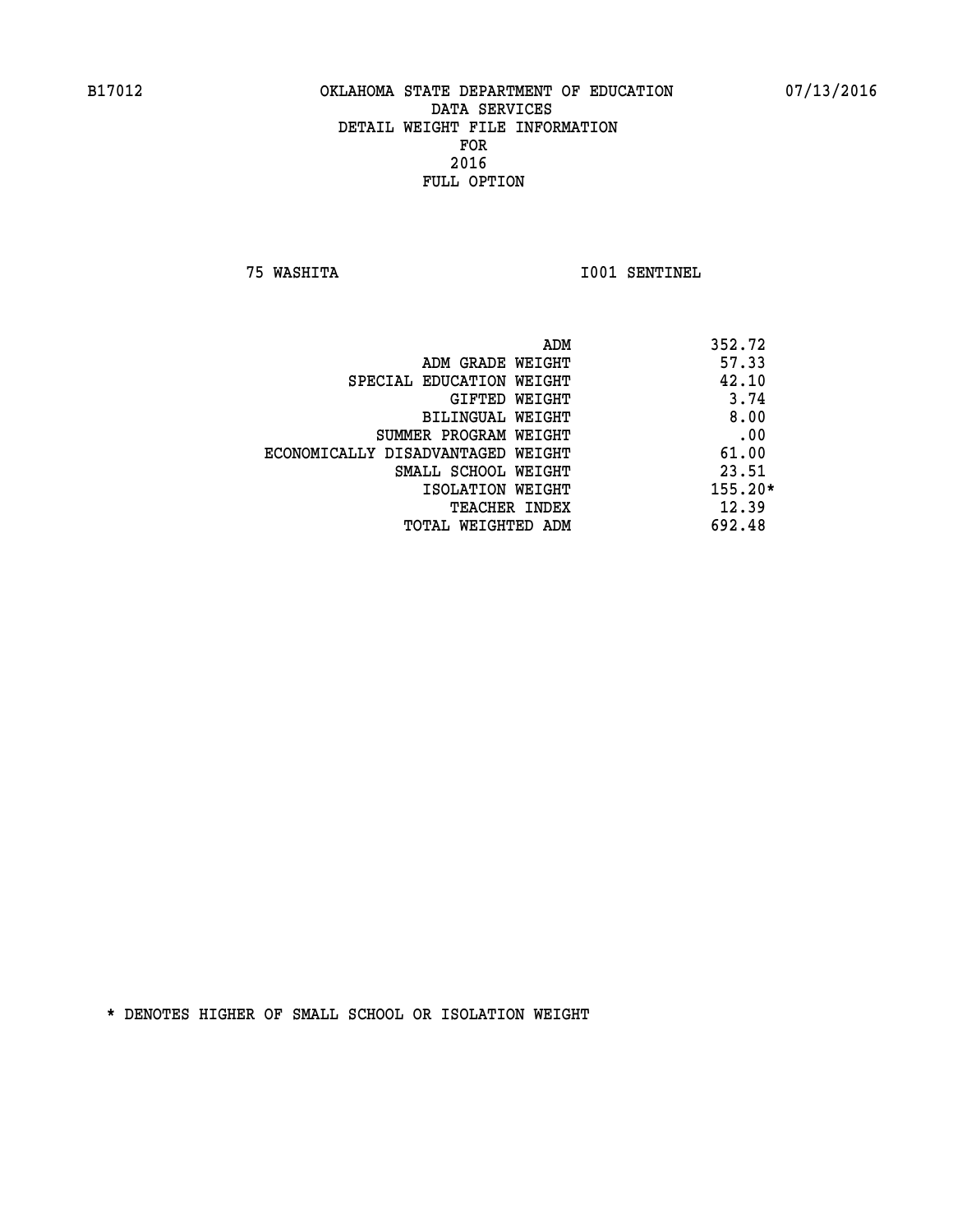**75 WASHITA I010 BURNS FLAT-DILL CITY** 

| 624.29<br>ADM                               |
|---------------------------------------------|
| 121.08<br>ADM GRADE WEIGHT                  |
| 95.10<br>SPECIAL EDUCATION WEIGHT           |
| 24.82<br>GIFTED WEIGHT                      |
| 5.50<br>BILINGUAL WEIGHT                    |
| .00<br>SUMMER PROGRAM WEIGHT                |
| 125.50<br>ECONOMICALLY DISADVANTAGED WEIGHT |
| .00<br>SMALL SCHOOL WEIGHT                  |
| .00<br>ISOLATION WEIGHT                     |
| .00<br><b>TEACHER INDEX</b>                 |
| 996.29<br>TOTAL WEIGHTED ADM                |
|                                             |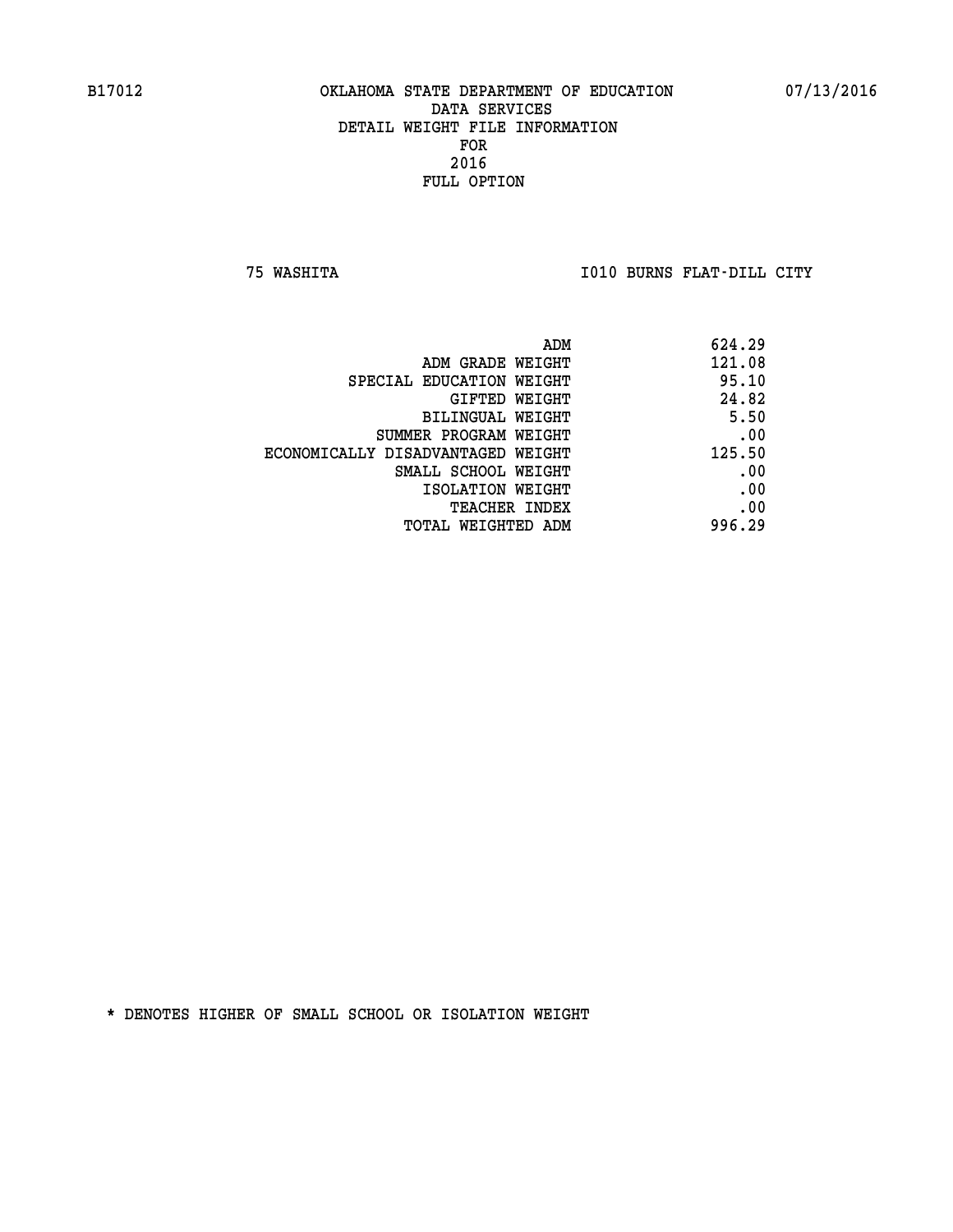**75 WASHITA I011 CANUTE** 

| ADM                               | 440.87   |
|-----------------------------------|----------|
| ADM GRADE WEIGHT                  | 103.84   |
| SPECIAL EDUCATION WEIGHT          | 44.45    |
| GIFTED WEIGHT                     | 11.90    |
| BILINGUAL WEIGHT                  | 3.25     |
| SUMMER PROGRAM WEIGHT             | .00      |
| ECONOMICALLY DISADVANTAGED WEIGHT | 67.75    |
| SMALL SCHOOL WEIGHT               | $14.69*$ |
| ISOLATION WEIGHT                  | .00      |
| <b>TEACHER INDEX</b>              | .00      |
| TOTAL WEIGHTED ADM                | 686.75   |
|                                   |          |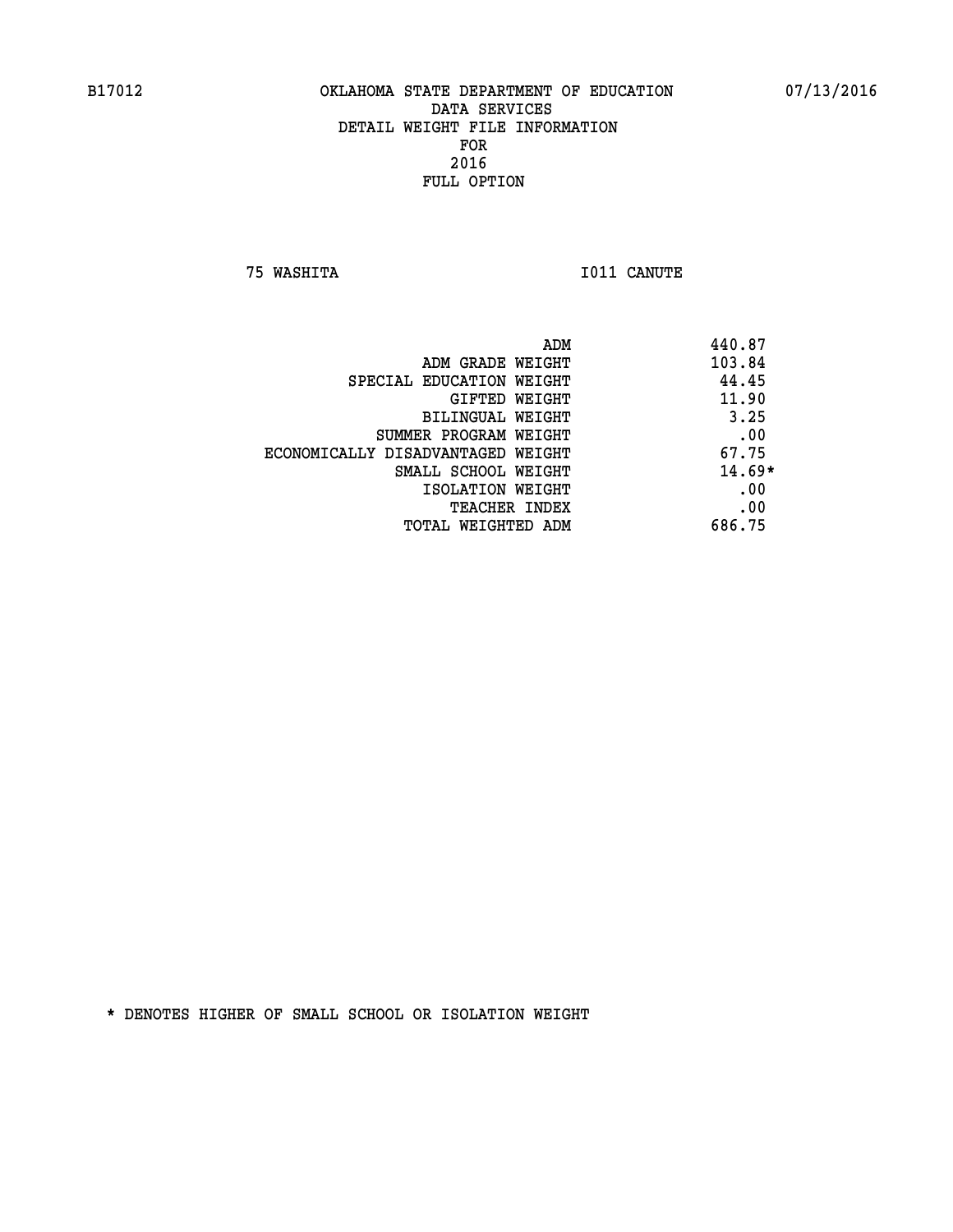**75 WASHITA I078 CORDELL** 

| ADM<br>750.83 |                                   |
|---------------|-----------------------------------|
| 139.43        | ADM GRADE WEIGHT                  |
| 114.90        | SPECIAL EDUCATION WEIGHT          |
| 29.24         | GIFTED WEIGHT                     |
| .00           | BILINGUAL WEIGHT                  |
| .00           | SUMMER PROGRAM WEIGHT             |
| 121.00        | ECONOMICALLY DISADVANTAGED WEIGHT |
| .00           | SMALL SCHOOL WEIGHT               |
| 187.71*       | ISOLATION WEIGHT                  |
| 45.91         | <b>TEACHER INDEX</b>              |
| 1,389.02      | TOTAL WEIGHTED ADM                |
|               |                                   |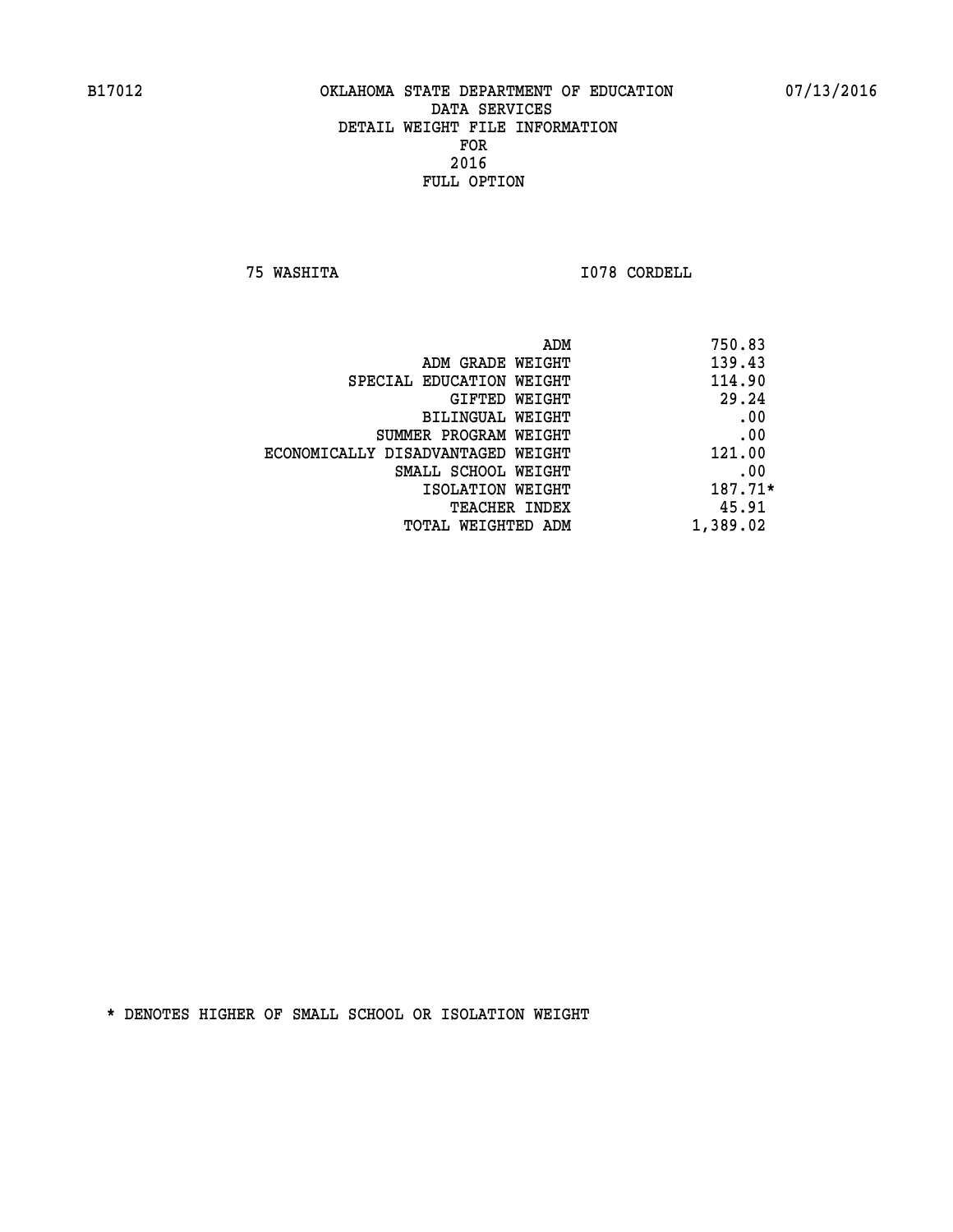**76 WOODS I001 ALVA** 

|                                   | ADM | 1,001.32  |
|-----------------------------------|-----|-----------|
| ADM GRADE WEIGHT                  |     | 164.65    |
| SPECIAL EDUCATION WEIGHT          |     | 125.90    |
| GIFTED WEIGHT                     |     | 33.32     |
| BILINGUAL WEIGHT                  |     | 10.75     |
| SUMMER PROGRAM WEIGHT             |     | 1.20      |
| ECONOMICALLY DISADVANTAGED WEIGHT |     | 129.25    |
| SMALL SCHOOL WEIGHT               |     | .00       |
| ISOLATION WEIGHT                  |     | $170.22*$ |
| TEACHER INDEX                     |     | 13.73     |
| TOTAL WEIGHTED ADM                |     | 1,650.34  |
|                                   |     |           |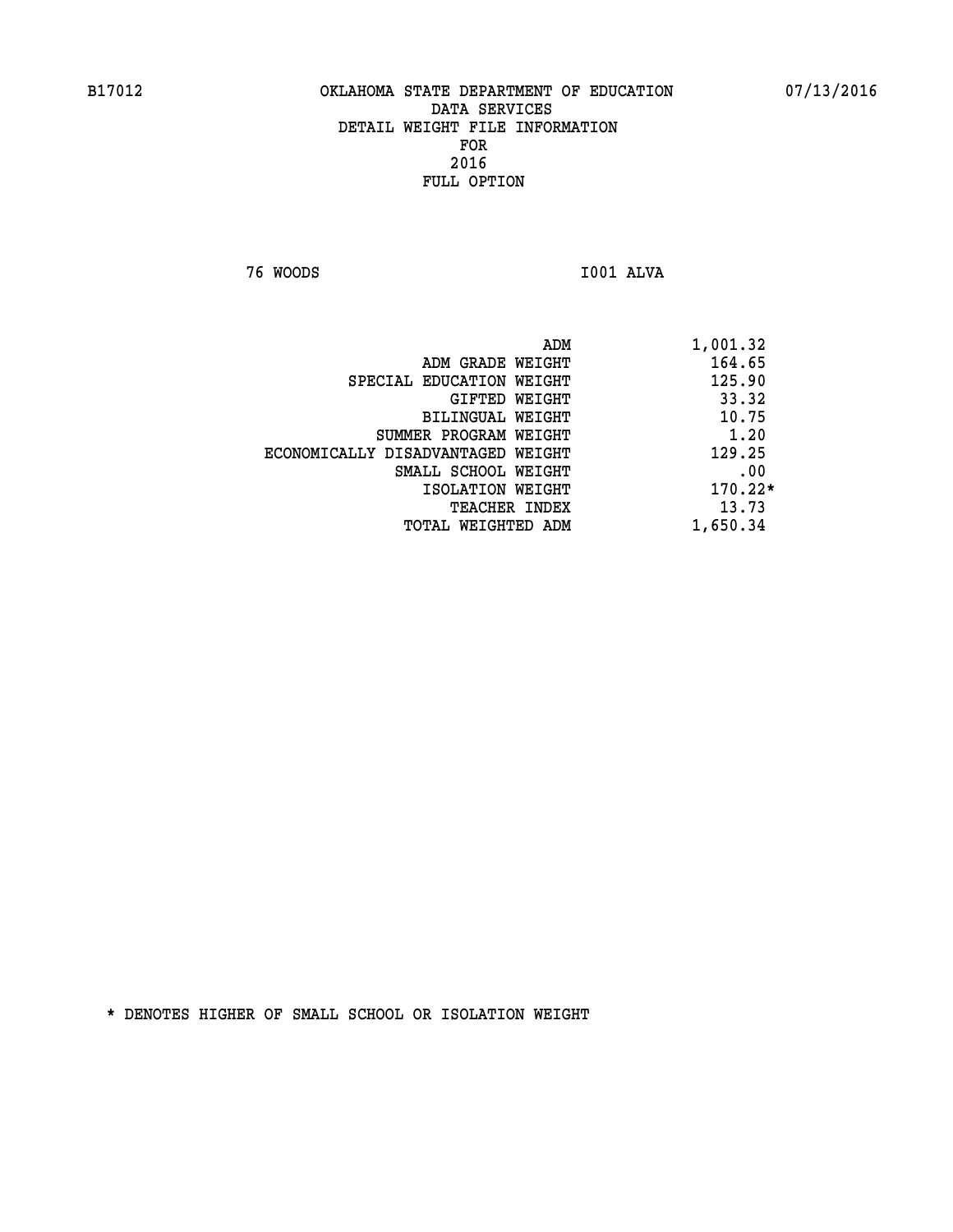**76 WOODS I003 WAYNOKA** 

|                                   | ADM | 261.02    |
|-----------------------------------|-----|-----------|
| ADM GRADE WEIGHT                  |     | 50.02     |
| SPECIAL EDUCATION WEIGHT          |     | 17.40     |
| GIFTED WEIGHT                     |     | 5.10      |
| BILINGUAL WEIGHT                  |     | .75       |
| SUMMER PROGRAM WEIGHT             |     | 1.20      |
| ECONOMICALLY DISADVANTAGED WEIGHT |     | 19.50     |
| SMALL SCHOOL WEIGHT               |     | 26.45     |
| ISOLATION WEIGHT                  |     | $154.00*$ |
| TEACHER INDEX                     |     | 11.70     |
| TOTAL WEIGHTED ADM                |     | 520.69    |
|                                   |     |           |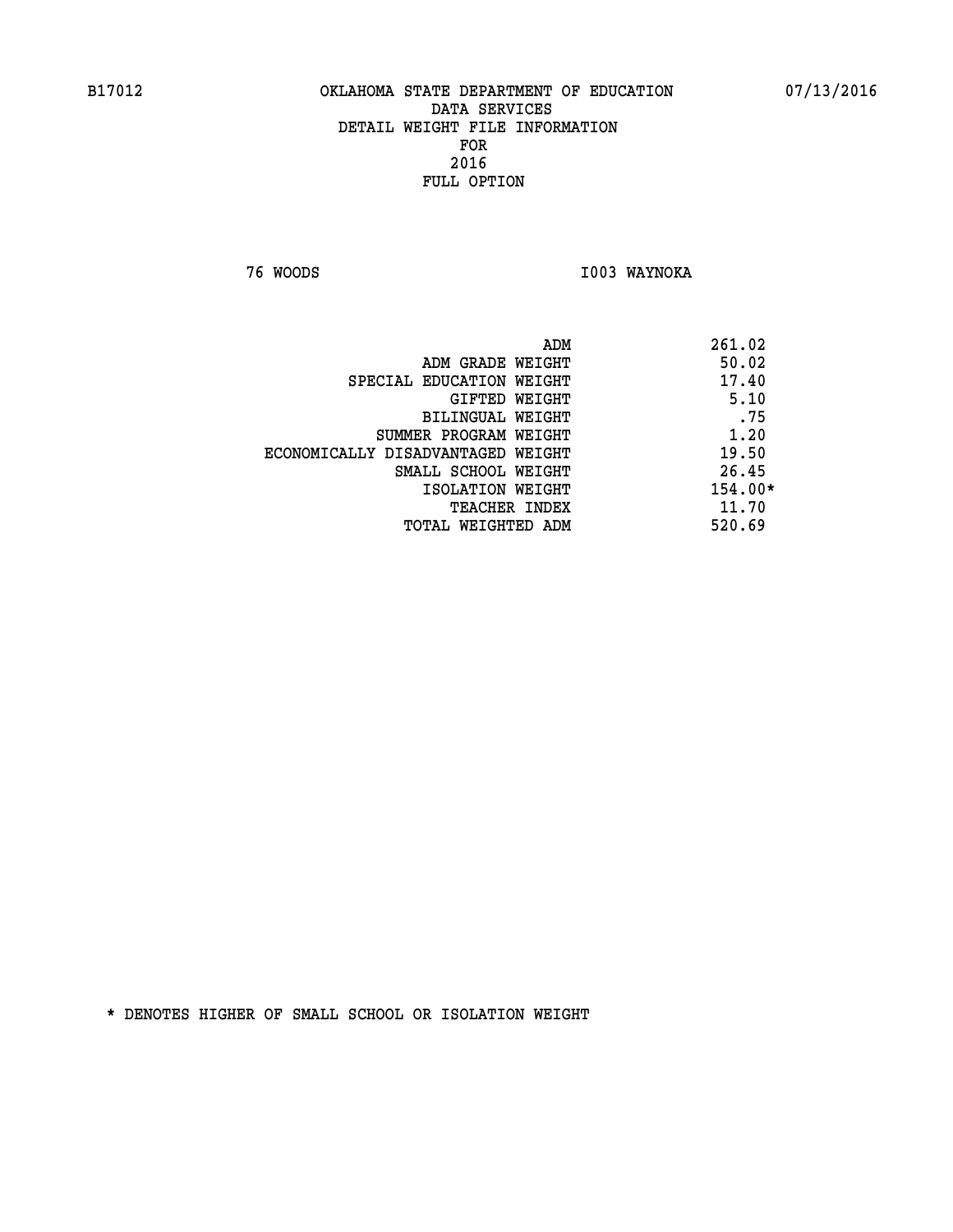**76 WOODS I006 FREEDOM** 

|                                   | ADM | 78.27    |
|-----------------------------------|-----|----------|
| ADM GRADE WEIGHT                  |     | 12.55    |
| SPECIAL EDUCATION WEIGHT          |     | 4.10     |
| <b>GIFTED WEIGHT</b>              |     | 2.04     |
| BILINGUAL WEIGHT                  |     | 1.50     |
| SUMMER PROGRAM WEIGHT             |     | .00      |
| ECONOMICALLY DISADVANTAGED WEIGHT |     | 9.75     |
| SMALL SCHOOL WEIGHT               |     | 13.34    |
| ISOLATION WEIGHT                  |     | $92.36*$ |
| TEACHER INDEX                     |     | .00      |
| TOTAL WEIGHTED ADM                |     | 200.57   |
|                                   |     |          |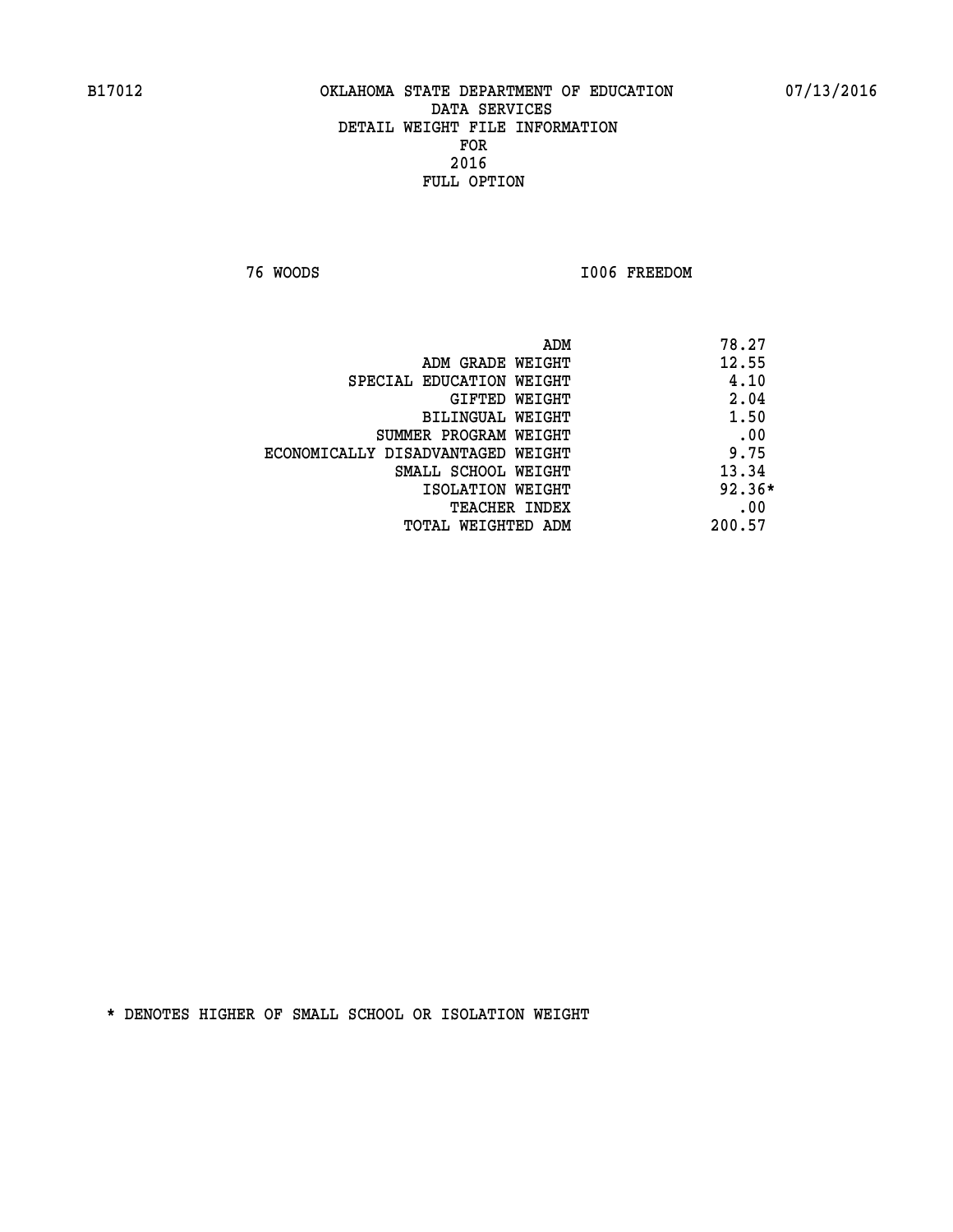**77 WOODWARD I001 WOODWARD** 

| ADM                               | 2,914.53 |
|-----------------------------------|----------|
| ADM GRADE WEIGHT                  | 598.34   |
| SPECIAL EDUCATION WEIGHT          | 362.90   |
| GIFTED WEIGHT                     | 100.98   |
| <b>BILINGUAL WEIGHT</b>           | 111.00   |
| SUMMER PROGRAM WEIGHT             | .00      |
| ECONOMICALLY DISADVANTAGED WEIGHT | 434.00   |
| SMALL SCHOOL WEIGHT               | .00      |
| ISOLATION WEIGHT                  | .00      |
| TEACHER INDEX                     | .00      |
| TOTAL WEIGHTED ADM                | 4,521.75 |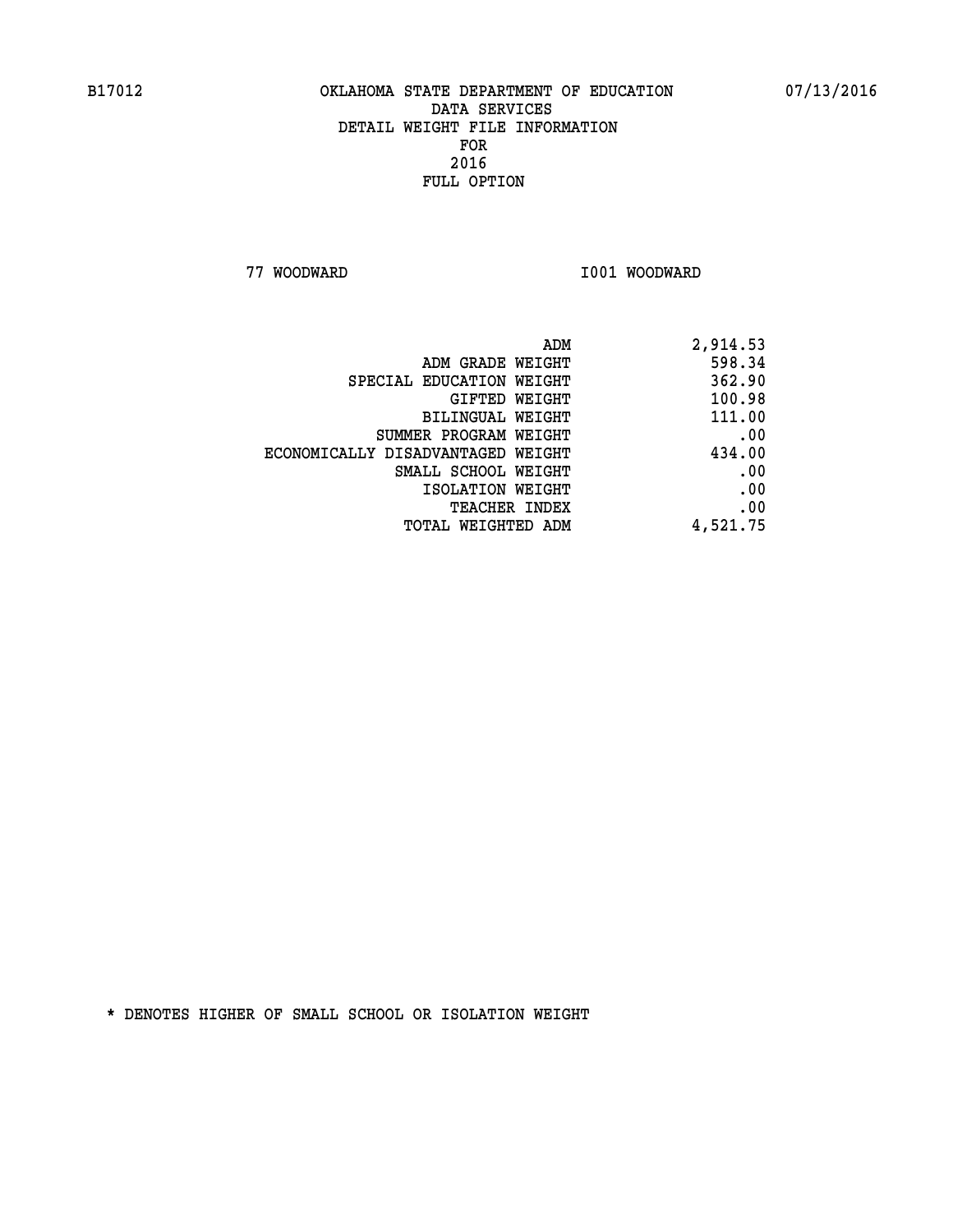**77 WOODWARD I002 MOORELAND** 

| 539.36<br>ADM |                                   |
|---------------|-----------------------------------|
| 105.44        | ADM GRADE WEIGHT                  |
| 75.65         | SPECIAL EDUCATION WEIGHT          |
| 19.72         | GIFTED WEIGHT                     |
| 3.50          | BILINGUAL WEIGHT                  |
| .00           | SUMMER PROGRAM WEIGHT             |
| 74.75         | ECONOMICALLY DISADVANTAGED WEIGHT |
| .00           | SMALL SCHOOL WEIGHT               |
| 188.78*       | ISOLATION WEIGHT                  |
| .00           | <b>TEACHER INDEX</b>              |
| 1,007.20      | TOTAL WEIGHTED ADM                |
|               |                                   |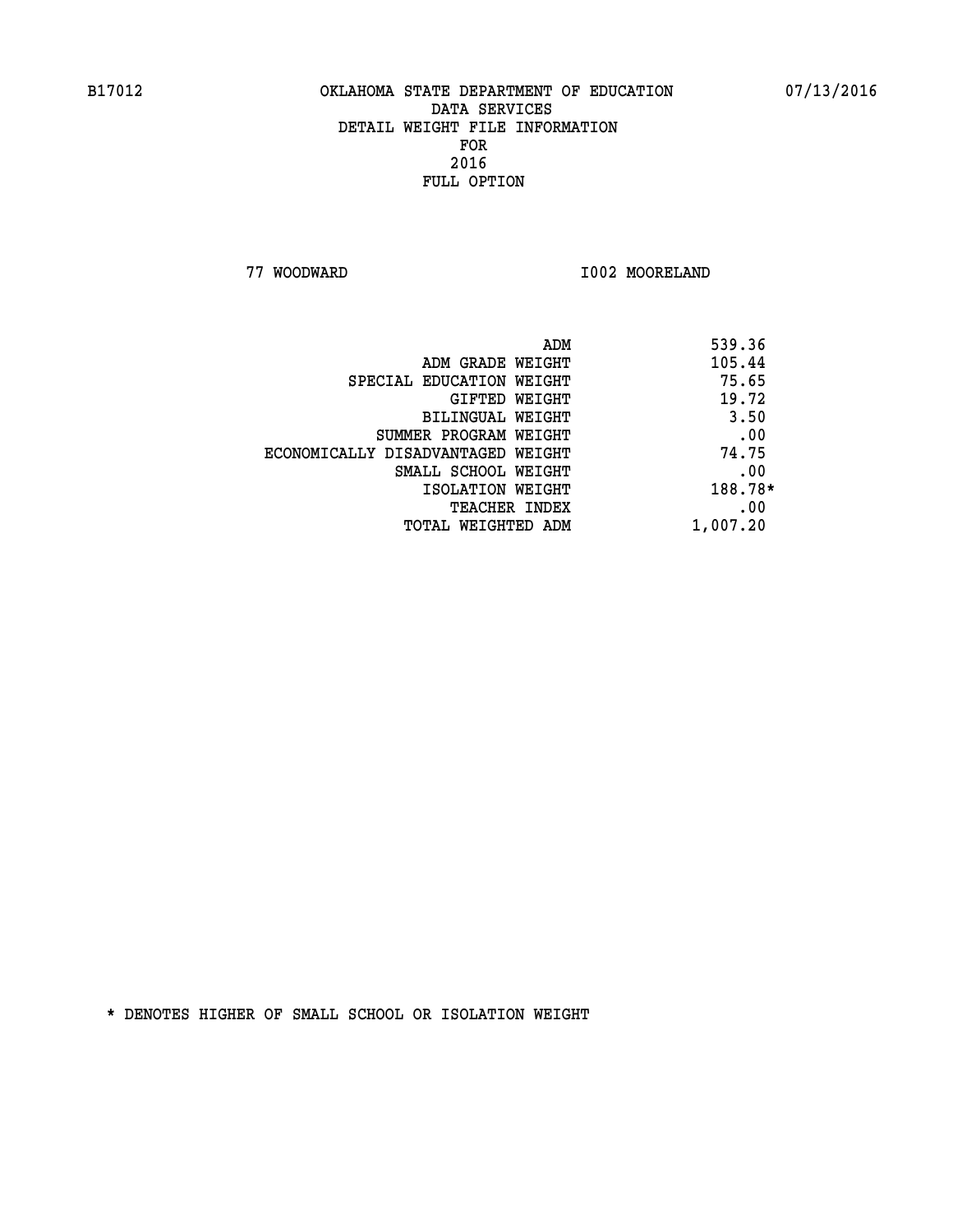**77 WOODWARD I003 SHARON-MUTUAL** 

|                                   | 307.39<br>ADM |
|-----------------------------------|---------------|
| ADM GRADE WEIGHT                  | 64.29         |
| SPECIAL EDUCATION WEIGHT          | 56.85         |
| GIFTED WEIGHT                     | 9.18          |
| BILINGUAL WEIGHT                  | 3.75          |
| SUMMER PROGRAM WEIGHT             | .00           |
| ECONOMICALLY DISADVANTAGED WEIGHT | 31.50         |
| SMALL SCHOOL WEIGHT               | 25.75         |
| ISOLATION WEIGHT                  | $169.06*$     |
| <b>TEACHER INDEX</b>              | .00           |
| TOTAL WEIGHTED ADM                | 642.02        |
|                                   |               |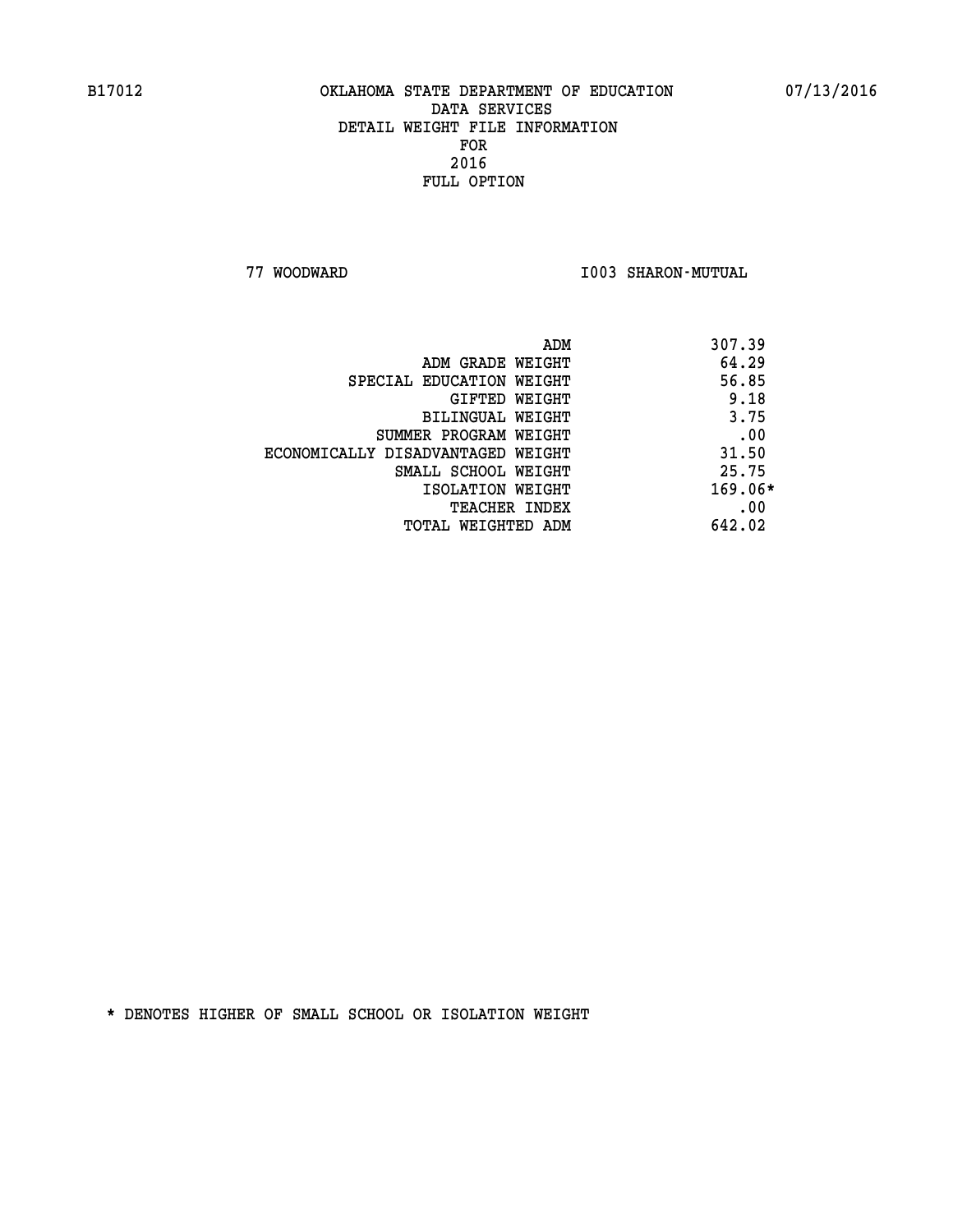**77 WOODWARD I005 FORT SUPPLY** 

|                                   | ADM | 145.65   |
|-----------------------------------|-----|----------|
| ADM GRADE WEIGHT                  |     | 28.88    |
| SPECIAL EDUCATION WEIGHT          |     | 15.85    |
| GIFTED WEIGHT                     |     | 3.06     |
| BILINGUAL WEIGHT                  |     | 1.00     |
| SUMMER PROGRAM WEIGHT             |     | .00      |
| ECONOMICALLY DISADVANTAGED WEIGHT |     | 19.00    |
| SMALL SCHOOL WEIGHT               |     | 21.11    |
| ISOLATION WEIGHT                  |     | $88.60*$ |
| TEACHER INDEX                     |     | 1.10     |
| TOTAL WEIGHTED ADM                |     | 303.14   |
|                                   |     |          |